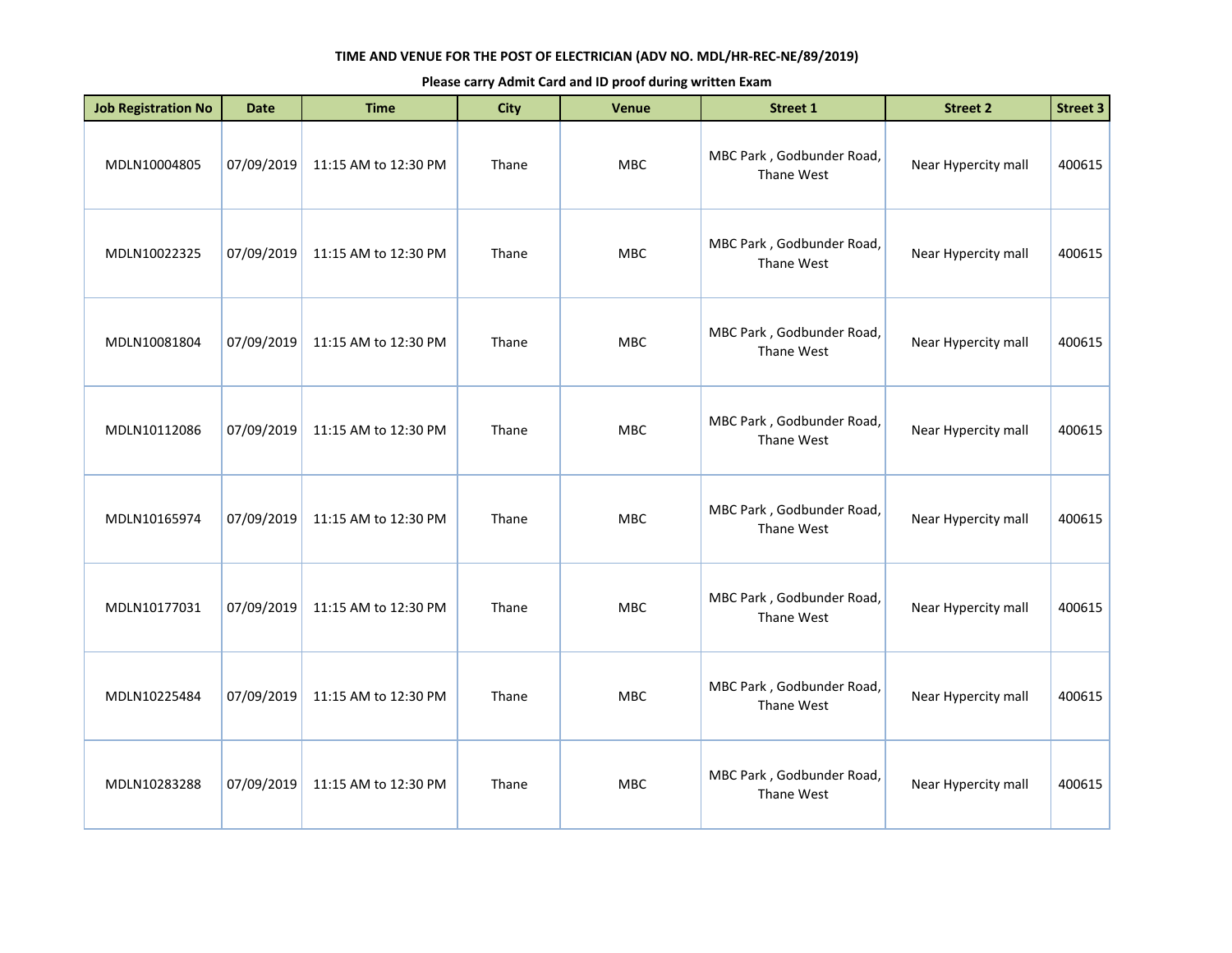| <b>Job Registration No</b> | <b>Date</b> | <b>Time</b>          | <b>City</b> | Venue      | <b>Street 1</b>                         | <b>Street 2</b>     | Street 3 |
|----------------------------|-------------|----------------------|-------------|------------|-----------------------------------------|---------------------|----------|
| MDLN10306155               | 07/09/2019  | 11:15 AM to 12:30 PM | Thane       | <b>MBC</b> | MBC Park, Godbunder Road,<br>Thane West | Near Hypercity mall | 400615   |
| MDLN10316944               | 07/09/2019  | 11:15 AM to 12:30 PM | Thane       | MBC        | MBC Park, Godbunder Road,<br>Thane West | Near Hypercity mall | 400615   |
| MDLN10335903               | 07/09/2019  | 11:15 AM to 12:30 PM | Thane       | MBC        | MBC Park, Godbunder Road,<br>Thane West | Near Hypercity mall | 400615   |
| MDLN10368519               | 07/09/2019  | 11:15 AM to 12:30 PM | Thane       | <b>MBC</b> | MBC Park, Godbunder Road,<br>Thane West | Near Hypercity mall | 400615   |
| MDLN10395414               | 07/09/2019  | 11:15 AM to 12:30 PM | Thane       | <b>MBC</b> | MBC Park, Godbunder Road,<br>Thane West | Near Hypercity mall | 400615   |
| MDLN10455268               | 07/09/2019  | 11:15 AM to 12:30 PM | Thane       | MBC        | MBC Park, Godbunder Road,<br>Thane West | Near Hypercity mall | 400615   |
| MDLN10473705               | 07/09/2019  | 11:15 AM to 12:30 PM | Thane       | <b>MBC</b> | MBC Park, Godbunder Road,<br>Thane West | Near Hypercity mall | 400615   |
| MDLN10514770               | 07/09/2019  | 11:15 AM to 12:30 PM | Thane       | <b>MBC</b> | MBC Park, Godbunder Road,<br>Thane West | Near Hypercity mall | 400615   |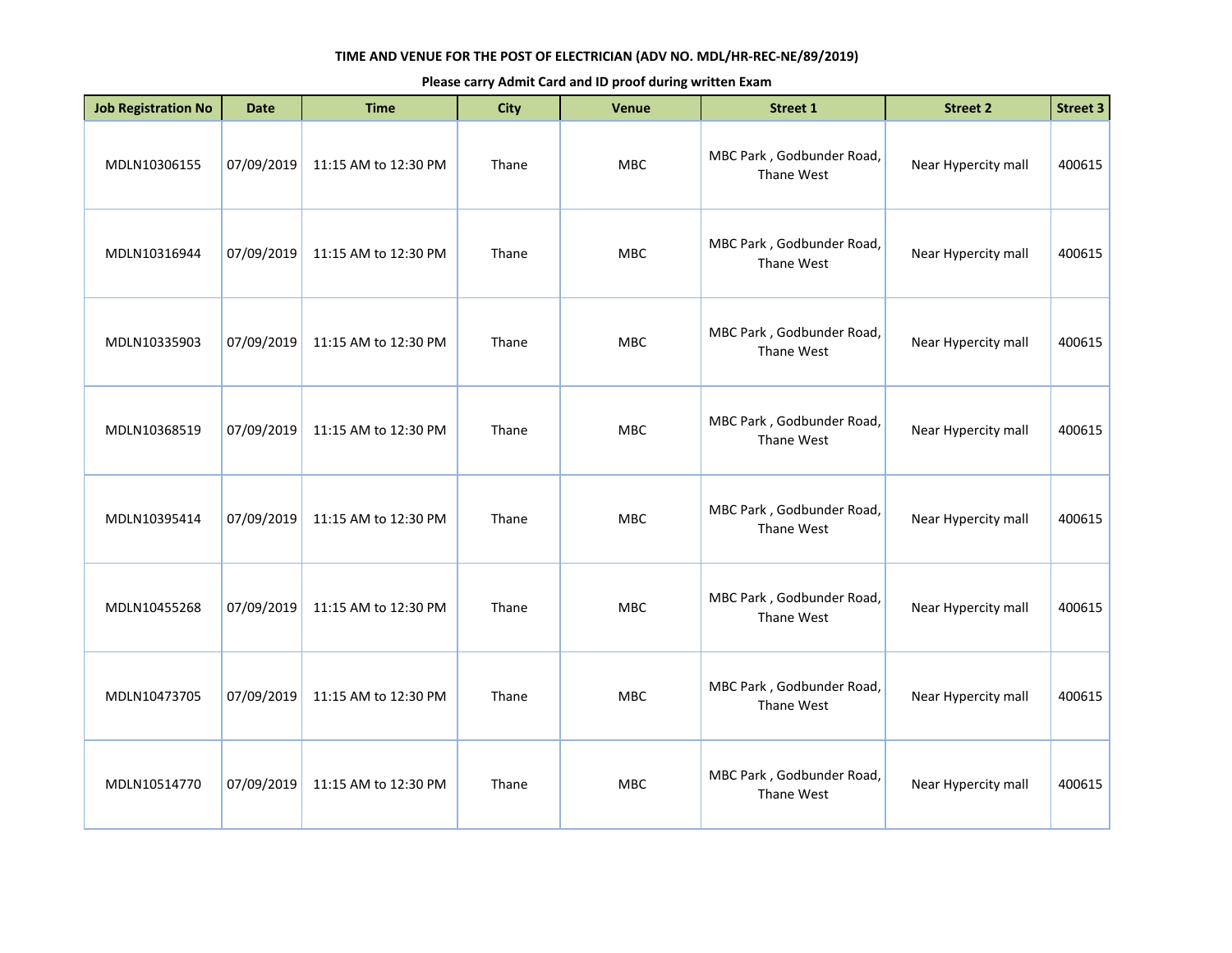| <b>Job Registration No</b> | <b>Date</b> | <b>Time</b>          | <b>City</b> | Venue      | <b>Street 1</b>                         | <b>Street 2</b>     | Street 3 |
|----------------------------|-------------|----------------------|-------------|------------|-----------------------------------------|---------------------|----------|
| MDLN10562415               | 07/09/2019  | 11:15 AM to 12:30 PM | Thane       | <b>MBC</b> | MBC Park, Godbunder Road,<br>Thane West | Near Hypercity mall | 400615   |
| MDLN10564490               | 07/09/2019  | 11:15 AM to 12:30 PM | Thane       | MBC        | MBC Park, Godbunder Road,<br>Thane West | Near Hypercity mall | 400615   |
| MDLN10583038               | 07/09/2019  | 11:15 AM to 12:30 PM | Thane       | MBC        | MBC Park, Godbunder Road,<br>Thane West | Near Hypercity mall | 400615   |
| MDLN10675206               | 07/09/2019  | 11:15 AM to 12:30 PM | Thane       | <b>MBC</b> | MBC Park, Godbunder Road,<br>Thane West | Near Hypercity mall | 400615   |
| MDLN10689075               | 07/09/2019  | 11:15 AM to 12:30 PM | Thane       | <b>MBC</b> | MBC Park, Godbunder Road,<br>Thane West | Near Hypercity mall | 400615   |
| MDLN10729872               | 07/09/2019  | 11:15 AM to 12:30 PM | Thane       | MBC        | MBC Park, Godbunder Road,<br>Thane West | Near Hypercity mall | 400615   |
| MDLN10733169               | 07/09/2019  | 11:15 AM to 12:30 PM | Thane       | <b>MBC</b> | MBC Park, Godbunder Road,<br>Thane West | Near Hypercity mall | 400615   |
| MDLN10736313               | 07/09/2019  | 11:15 AM to 12:30 PM | Thane       | <b>MBC</b> | MBC Park, Godbunder Road,<br>Thane West | Near Hypercity mall | 400615   |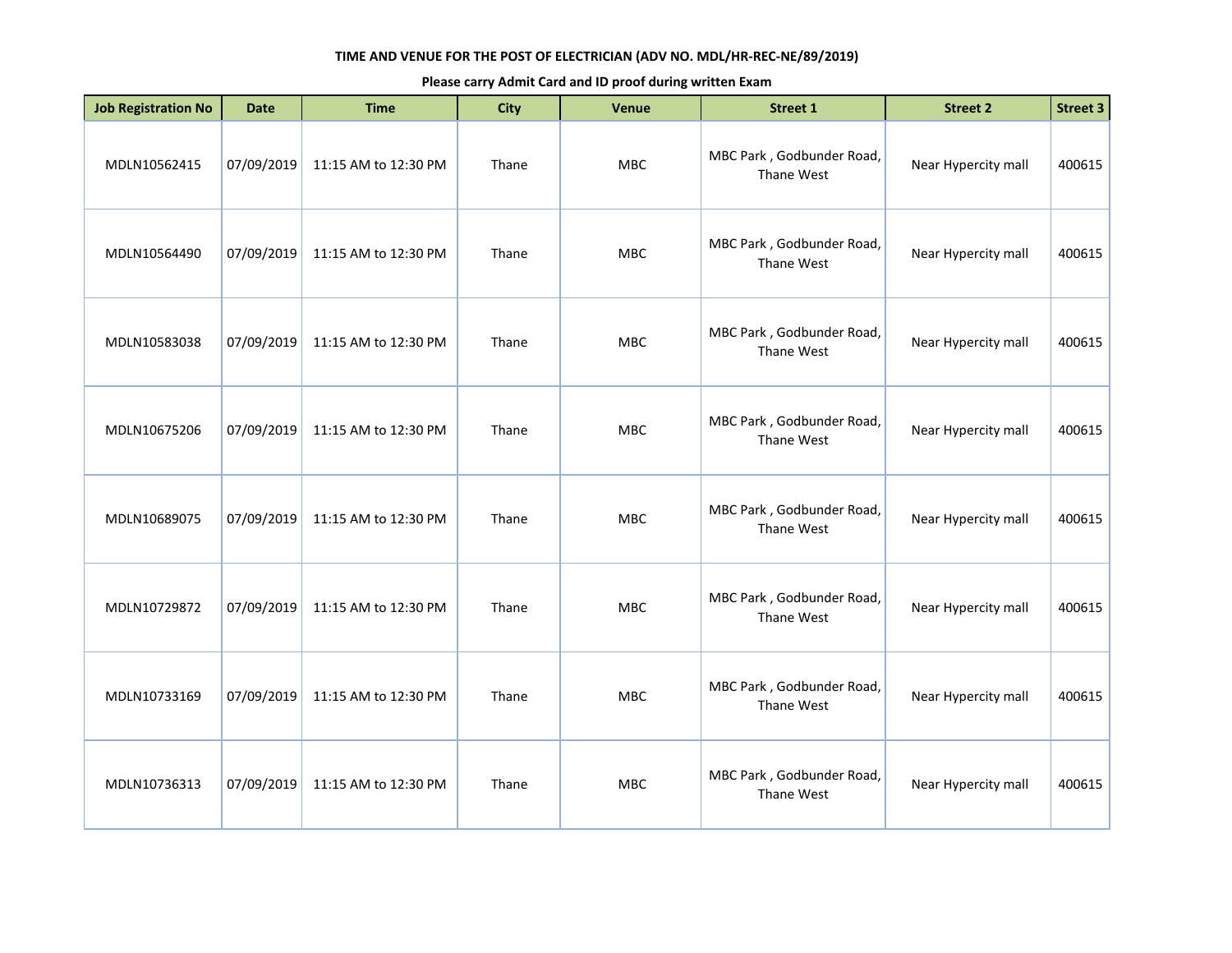| <b>Job Registration No</b> | <b>Date</b> | <b>Time</b>          | <b>City</b> | Venue      | <b>Street 1</b>                         | <b>Street 2</b>     | <b>Street 3</b> |
|----------------------------|-------------|----------------------|-------------|------------|-----------------------------------------|---------------------|-----------------|
| MDLN10739685               | 07/09/2019  | 11:15 AM to 12:30 PM | Thane       | MBC        | MBC Park, Godbunder Road,<br>Thane West | Near Hypercity mall | 400615          |
| MDLN10754911               | 07/09/2019  | 11:15 AM to 12:30 PM | Thane       | <b>MBC</b> | MBC Park, Godbunder Road,<br>Thane West | Near Hypercity mall | 400615          |
| MDLN10756755               | 07/09/2019  | 11:15 AM to 12:30 PM | Thane       | <b>MBC</b> | MBC Park, Godbunder Road,<br>Thane West | Near Hypercity mall | 400615          |
| MDLN10762241               | 07/09/2019  | 11:15 AM to 12:30 PM | Thane       | <b>MBC</b> | MBC Park, Godbunder Road,<br>Thane West | Near Hypercity mall | 400615          |
| MDLN10776507               | 07/09/2019  | 11:15 AM to 12:30 PM | Thane       | MBC        | MBC Park, Godbunder Road,<br>Thane West | Near Hypercity mall | 400615          |
| MDLN10787617               | 07/09/2019  | 11:15 AM to 12:30 PM | Thane       | <b>MBC</b> | MBC Park, Godbunder Road,<br>Thane West | Near Hypercity mall | 400615          |
| MDLN10799221               | 07/09/2019  | 11:15 AM to 12:30 PM | Thane       | <b>MBC</b> | MBC Park, Godbunder Road,<br>Thane West | Near Hypercity mall | 400615          |
| MDLN10822160               | 07/09/2019  | 11:15 AM to 12:30 PM | Thane       | <b>MBC</b> | MBC Park, Godbunder Road,<br>Thane West | Near Hypercity mall | 400615          |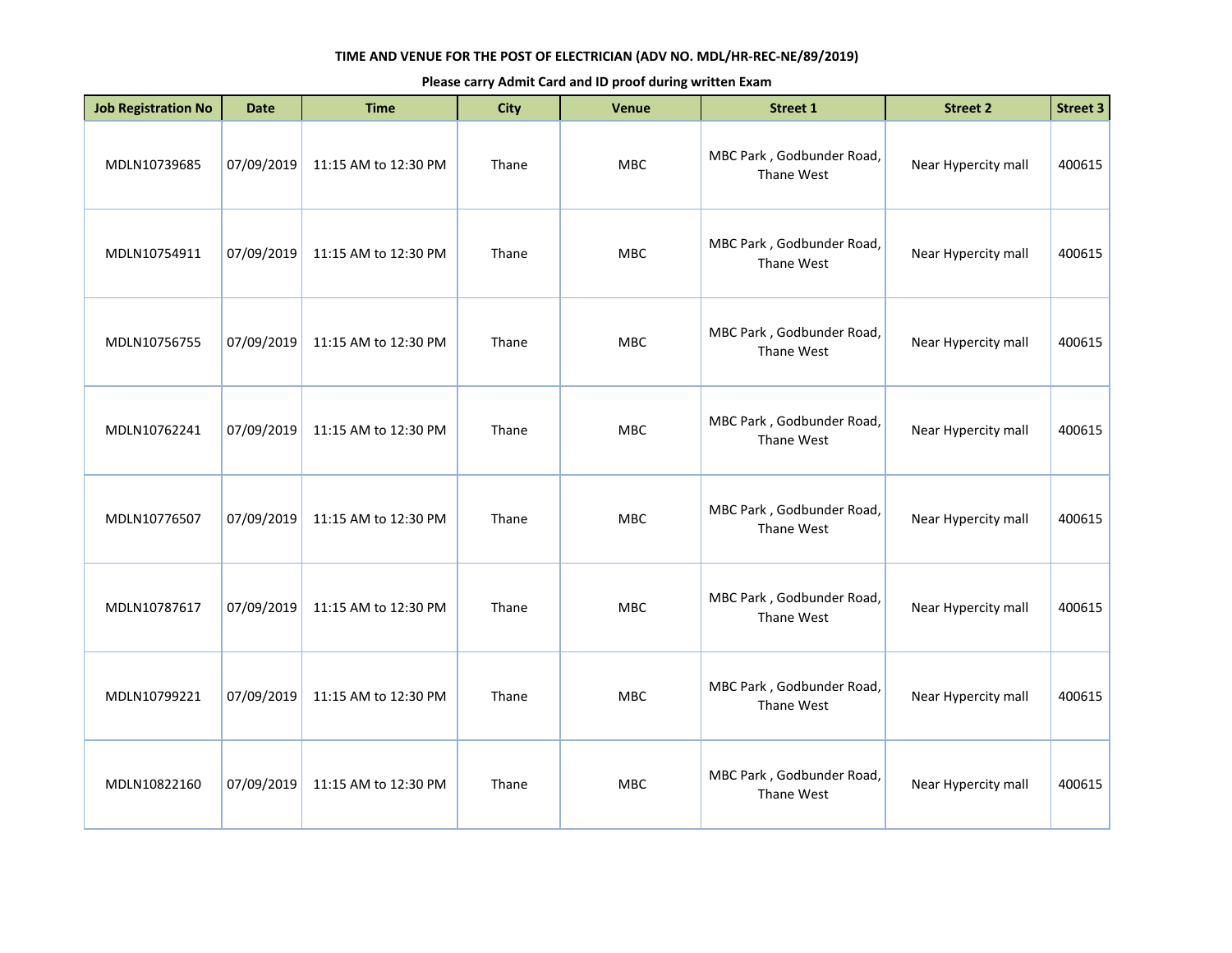| <b>Job Registration No</b> | <b>Date</b> | <b>Time</b>          | <b>City</b> | <b>Venue</b> | <b>Street 1</b>                         | <b>Street 2</b>     | <b>Street 3</b> |
|----------------------------|-------------|----------------------|-------------|--------------|-----------------------------------------|---------------------|-----------------|
| MDLN10827653               | 07/09/2019  | 11:15 AM to 12:30 PM | Thane       | MBC          | MBC Park, Godbunder Road,<br>Thane West | Near Hypercity mall | 400615          |
| MDLN10865344               | 07/09/2019  | 11:15 AM to 12:30 PM | Thane       | <b>MBC</b>   | MBC Park, Godbunder Road,<br>Thane West | Near Hypercity mall | 400615          |
| MDLN10952202               | 07/09/2019  | 11:15 AM to 12:30 PM | Thane       | MBC          | MBC Park, Godbunder Road,<br>Thane West | Near Hypercity mall | 400615          |
| MDLN10952216               | 07/09/2019  | 11:15 AM to 12:30 PM | Thane       | MBC          | MBC Park, Godbunder Road,<br>Thane West | Near Hypercity mall | 400615          |
| MDLN10984630               | 07/09/2019  | 11:15 AM to 12:30 PM | Thane       | <b>MBC</b>   | MBC Park, Godbunder Road,<br>Thane West | Near Hypercity mall | 400615          |
| MDLN10988462               | 07/09/2019  | 11:15 AM to 12:30 PM | Thane       | <b>MBC</b>   | MBC Park, Godbunder Road,<br>Thane West | Near Hypercity mall | 400615          |
| MDLN11019618               | 07/09/2019  | 11:15 AM to 12:30 PM | Thane       | <b>MBC</b>   | MBC Park, Godbunder Road,<br>Thane West | Near Hypercity mall | 400615          |
| MDLN11020537               | 07/09/2019  | 11:15 AM to 12:30 PM | Thane       | <b>MBC</b>   | MBC Park, Godbunder Road,<br>Thane West | Near Hypercity mall | 400615          |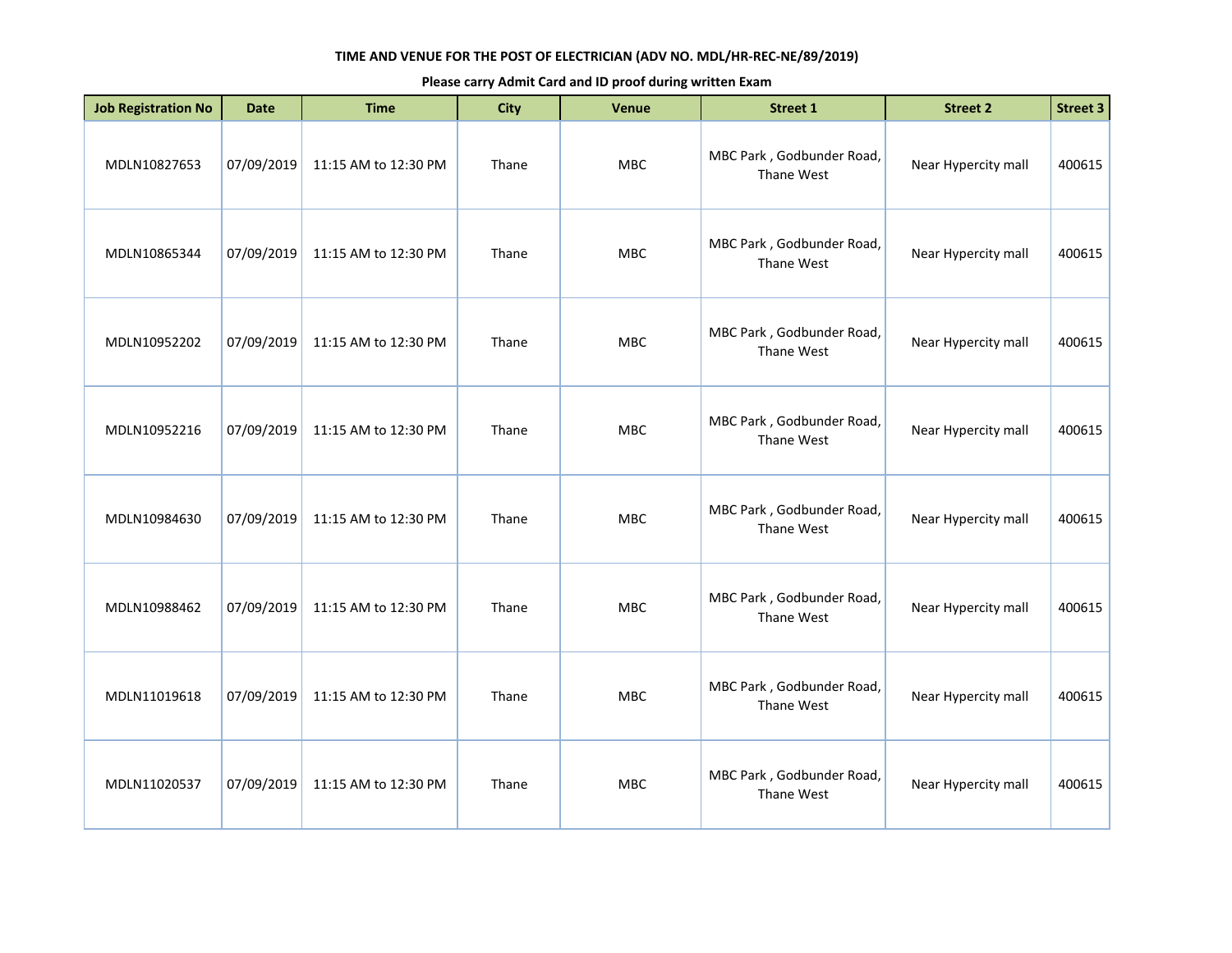| <b>Job Registration No</b> | <b>Date</b> | <b>Time</b>          | <b>City</b> | Venue      | Street 1                                | <b>Street 2</b>     | Street 3 |
|----------------------------|-------------|----------------------|-------------|------------|-----------------------------------------|---------------------|----------|
| MDLN11041419               | 07/09/2019  | 11:15 AM to 12:30 PM | Thane       | <b>MBC</b> | MBC Park, Godbunder Road,<br>Thane West | Near Hypercity mall | 400615   |
| MDLN11055786               | 07/09/2019  | 11:15 AM to 12:30 PM | Thane       | MBC        | MBC Park, Godbunder Road,<br>Thane West | Near Hypercity mall | 400615   |
| MDLN11060602               | 07/09/2019  | 11:15 AM to 12:30 PM | Thane       | MBC        | MBC Park, Godbunder Road,<br>Thane West | Near Hypercity mall | 400615   |
| MDLN11090454               | 07/09/2019  | 11:15 AM to 12:30 PM | Thane       | <b>MBC</b> | MBC Park, Godbunder Road,<br>Thane West | Near Hypercity mall | 400615   |
| MDLN11130678               | 07/09/2019  | 11:15 AM to 12:30 PM | Thane       | <b>MBC</b> | MBC Park, Godbunder Road,<br>Thane West | Near Hypercity mall | 400615   |
| MDLN11181244               | 07/09/2019  | 11:15 AM to 12:30 PM | Thane       | MBC        | MBC Park, Godbunder Road,<br>Thane West | Near Hypercity mall | 400615   |
| MDLN11230497               | 07/09/2019  | 11:15 AM to 12:30 PM | Thane       | <b>MBC</b> | MBC Park, Godbunder Road,<br>Thane West | Near Hypercity mall | 400615   |
| MDLN11294478               | 07/09/2019  | 11:15 AM to 12:30 PM | Thane       | <b>MBC</b> | MBC Park, Godbunder Road,<br>Thane West | Near Hypercity mall | 400615   |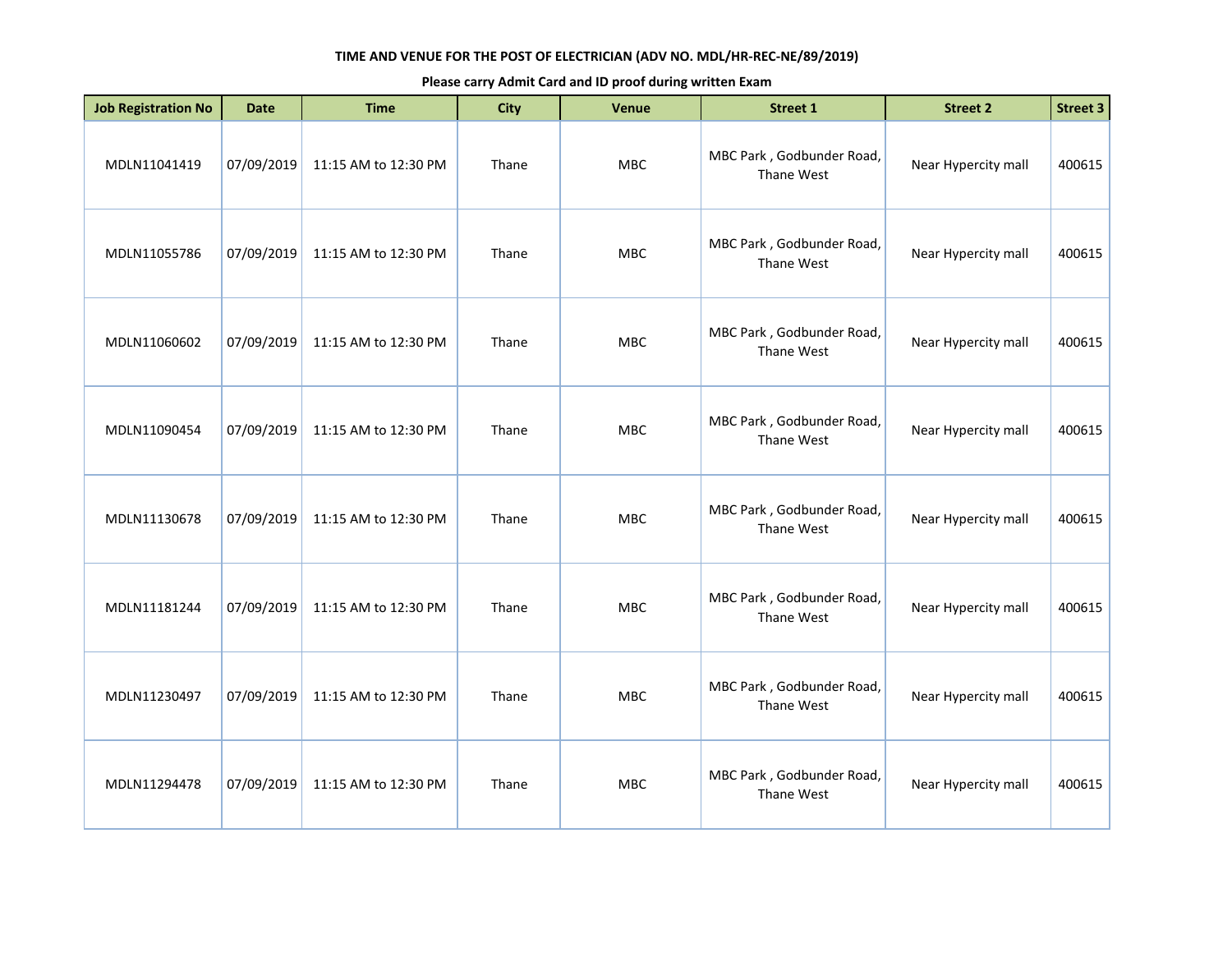| <b>Job Registration No</b> | <b>Date</b> | <b>Time</b>          | <b>City</b> | Venue      | <b>Street 1</b>                         | <b>Street 2</b>     | <b>Street 3</b> |
|----------------------------|-------------|----------------------|-------------|------------|-----------------------------------------|---------------------|-----------------|
| MDLN11371362               | 07/09/2019  | 11:15 AM to 12:30 PM | Thane       | MBC        | MBC Park, Godbunder Road,<br>Thane West | Near Hypercity mall | 400615          |
| MDLN11445943               | 07/09/2019  | 11:15 AM to 12:30 PM | Thane       | <b>MBC</b> | MBC Park, Godbunder Road,<br>Thane West | Near Hypercity mall | 400615          |
| MDLN11468402               | 07/09/2019  | 11:15 AM to 12:30 PM | Thane       | <b>MBC</b> | MBC Park, Godbunder Road,<br>Thane West | Near Hypercity mall | 400615          |
| MDLN11470986               | 07/09/2019  | 11:15 AM to 12:30 PM | Thane       | <b>MBC</b> | MBC Park, Godbunder Road,<br>Thane West | Near Hypercity mall | 400615          |
| MDLN11512285               | 07/09/2019  | 11:15 AM to 12:30 PM | Thane       | MBC        | MBC Park, Godbunder Road,<br>Thane West | Near Hypercity mall | 400615          |
| MDLN11551279               | 07/09/2019  | 11:15 AM to 12:30 PM | Thane       | <b>MBC</b> | MBC Park, Godbunder Road,<br>Thane West | Near Hypercity mall | 400615          |
| MDLN11572431               | 07/09/2019  | 11:15 AM to 12:30 PM | Thane       | <b>MBC</b> | MBC Park, Godbunder Road,<br>Thane West | Near Hypercity mall | 400615          |
| MDLN11603262               | 07/09/2019  | 11:15 AM to 12:30 PM | Thane       | <b>MBC</b> | MBC Park, Godbunder Road,<br>Thane West | Near Hypercity mall | 400615          |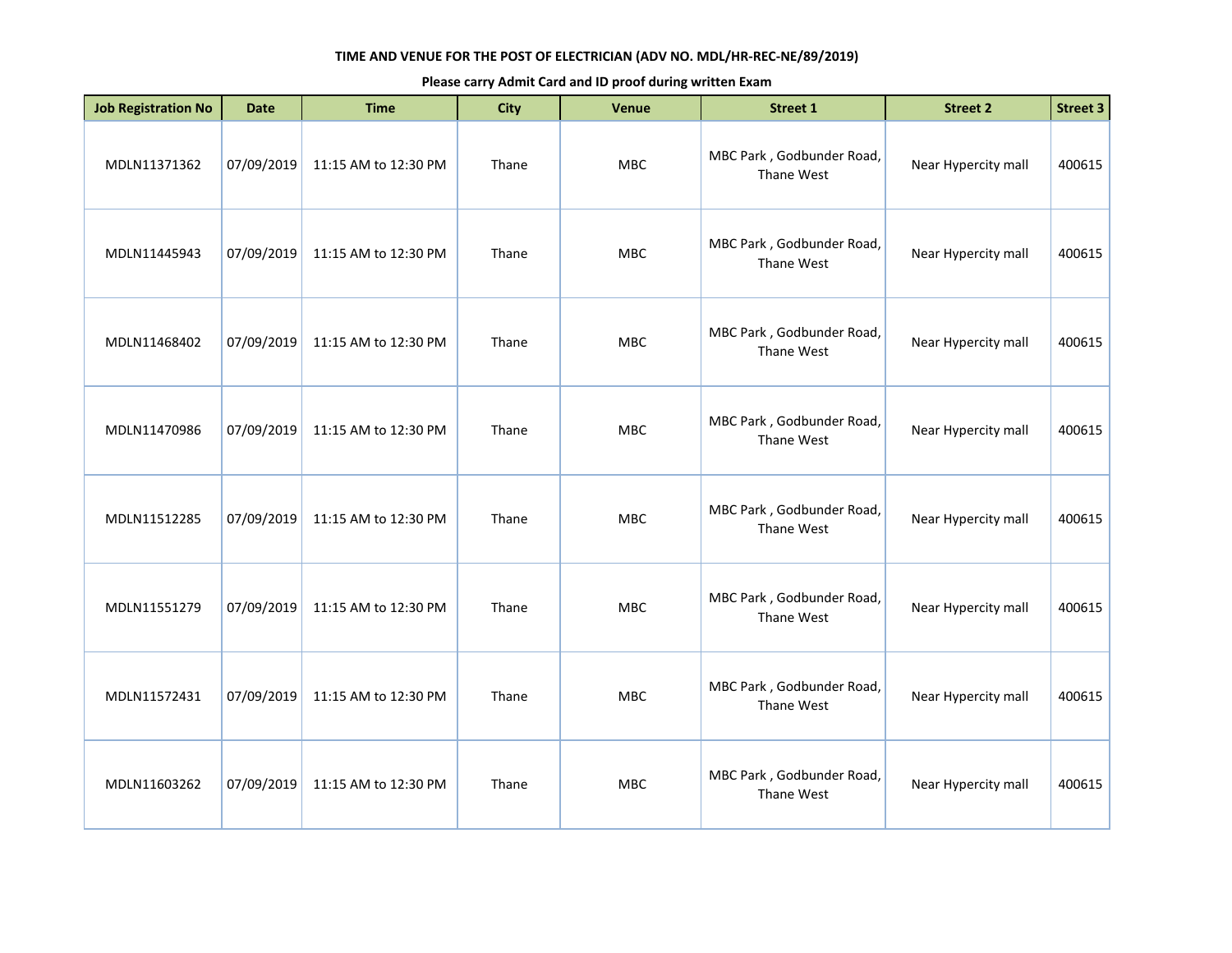| <b>Job Registration No</b> | <b>Date</b> | <b>Time</b>          | <b>City</b> | <b>Venue</b> | <b>Street 1</b>                         | <b>Street 2</b>     | <b>Street 3</b> |
|----------------------------|-------------|----------------------|-------------|--------------|-----------------------------------------|---------------------|-----------------|
| MDLN11649053               | 07/09/2019  | 11:15 AM to 12:30 PM | Thane       | MBC          | MBC Park, Godbunder Road,<br>Thane West | Near Hypercity mall | 400615          |
| MDLN11667707               | 07/09/2019  | 11:15 AM to 12:30 PM | Thane       | <b>MBC</b>   | MBC Park, Godbunder Road,<br>Thane West | Near Hypercity mall | 400615          |
| MDLN11699857               | 07/09/2019  | 11:15 AM to 12:30 PM | Thane       | <b>MBC</b>   | MBC Park, Godbunder Road,<br>Thane West | Near Hypercity mall | 400615          |
| MDLN11727055               | 07/09/2019  | 11:15 AM to 12:30 PM | Thane       | MBC          | MBC Park, Godbunder Road,<br>Thane West | Near Hypercity mall | 400615          |
| MDLN11748455               | 07/09/2019  | 11:15 AM to 12:30 PM | Thane       | <b>MBC</b>   | MBC Park, Godbunder Road,<br>Thane West | Near Hypercity mall | 400615          |
| MDLN11751781               | 07/09/2019  | 11:15 AM to 12:30 PM | Thane       | <b>MBC</b>   | MBC Park, Godbunder Road,<br>Thane West | Near Hypercity mall | 400615          |
| MDLN11775394               | 07/09/2019  | 11:15 AM to 12:30 PM | Thane       | <b>MBC</b>   | MBC Park, Godbunder Road,<br>Thane West | Near Hypercity mall | 400615          |
| MDLN11778411               | 07/09/2019  | 11:15 AM to 12:30 PM | Thane       | <b>MBC</b>   | MBC Park, Godbunder Road,<br>Thane West | Near Hypercity mall | 400615          |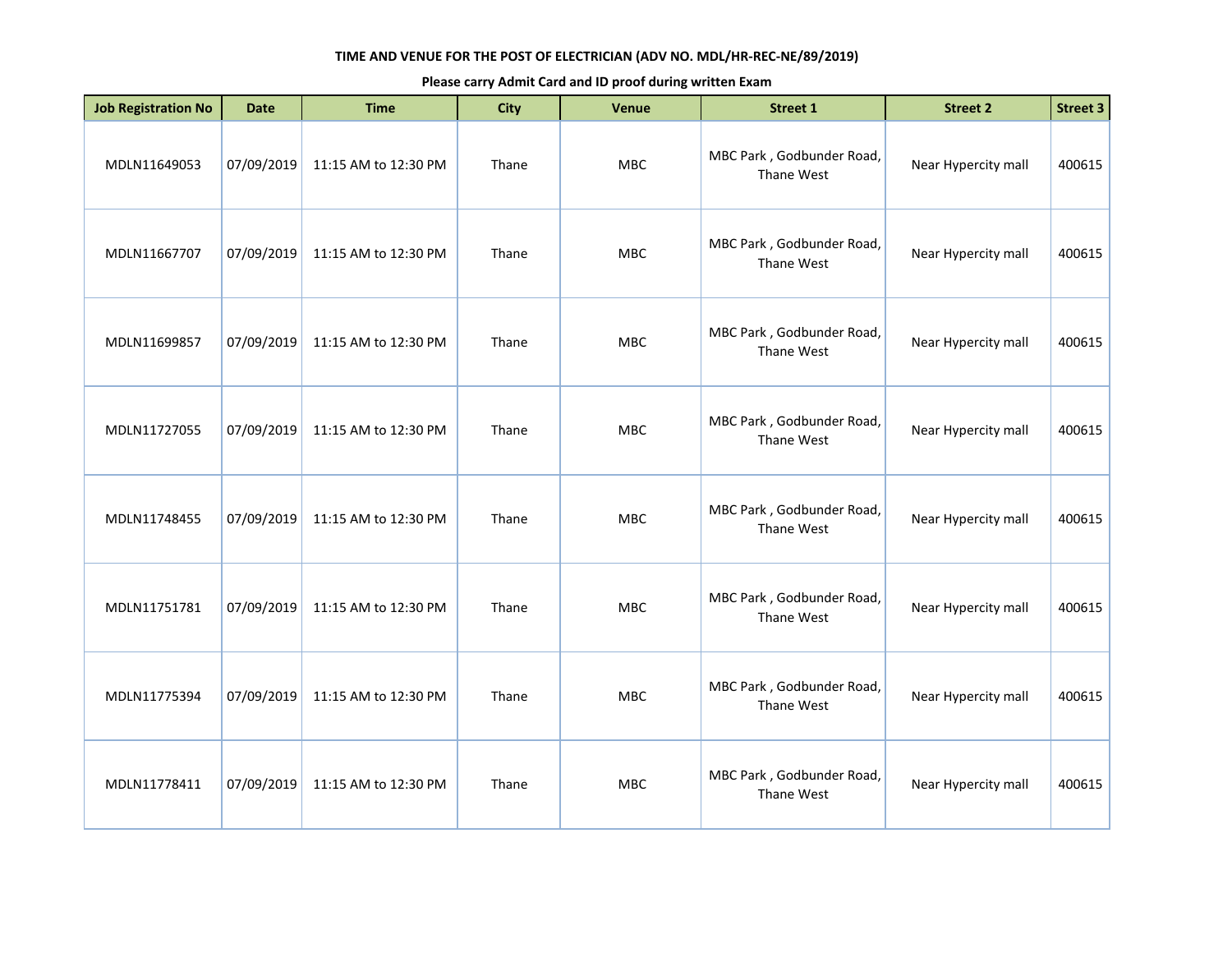| <b>Job Registration No</b> | <b>Date</b> | <b>Time</b>          | <b>City</b> | Venue      | <b>Street 1</b>                         | <b>Street 2</b>     | <b>Street 3</b> |
|----------------------------|-------------|----------------------|-------------|------------|-----------------------------------------|---------------------|-----------------|
| MDLN11787305               | 07/09/2019  | 11:15 AM to 12:30 PM | Thane       | MBC        | MBC Park, Godbunder Road,<br>Thane West | Near Hypercity mall | 400615          |
| MDLN11787427               | 07/09/2019  | 11:15 AM to 12:30 PM | Thane       | MBC        | MBC Park, Godbunder Road,<br>Thane West | Near Hypercity mall | 400615          |
| MDLN11830705               | 07/09/2019  | 11:15 AM to 12:30 PM | Thane       | MBC        | MBC Park, Godbunder Road,<br>Thane West | Near Hypercity mall | 400615          |
| MDLN11830725               | 07/09/2019  | 11:15 AM to 12:30 PM | Thane       | <b>MBC</b> | MBC Park, Godbunder Road,<br>Thane West | Near Hypercity mall | 400615          |
| MDLN11836483               | 07/09/2019  | 11:15 AM to 12:30 PM | Thane       | <b>MBC</b> | MBC Park, Godbunder Road,<br>Thane West | Near Hypercity mall | 400615          |
| MDLN11866233               | 07/09/2019  | 11:15 AM to 12:30 PM | Thane       | <b>MBC</b> | MBC Park, Godbunder Road,<br>Thane West | Near Hypercity mall | 400615          |
| MDLN11948874               | 07/09/2019  | 11:15 AM to 12:30 PM | Thane       | <b>MBC</b> | MBC Park, Godbunder Road,<br>Thane West | Near Hypercity mall | 400615          |
| MDLN11955203               | 07/09/2019  | 11:15 AM to 12:30 PM | Thane       | MBC        | MBC Park, Godbunder Road,<br>Thane West | Near Hypercity mall | 400615          |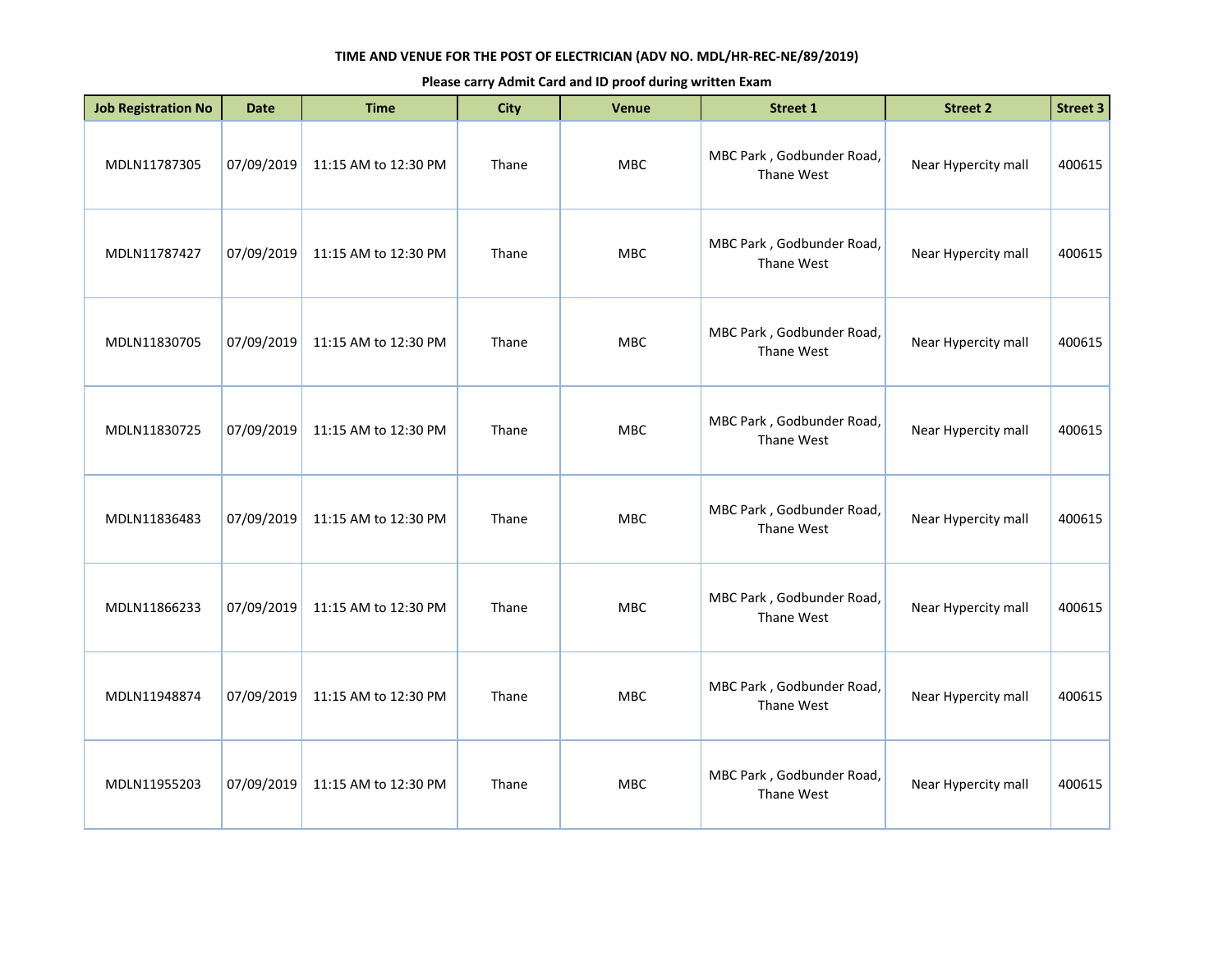| <b>Job Registration No</b> | <b>Date</b> | <b>Time</b>          | <b>City</b> | Venue      | <b>Street 1</b>                         | <b>Street 2</b>     | <b>Street 3</b> |
|----------------------------|-------------|----------------------|-------------|------------|-----------------------------------------|---------------------|-----------------|
| MDLN11968287               | 07/09/2019  | 11:15 AM to 12:30 PM | Thane       | MBC        | MBC Park, Godbunder Road,<br>Thane West | Near Hypercity mall | 400615          |
| MDLN12017328               | 07/09/2019  | 11:15 AM to 12:30 PM | Thane       | <b>MBC</b> | MBC Park, Godbunder Road,<br>Thane West | Near Hypercity mall | 400615          |
| MDLN12079156               | 07/09/2019  | 11:15 AM to 12:30 PM | Thane       | <b>MBC</b> | MBC Park, Godbunder Road,<br>Thane West | Near Hypercity mall | 400615          |
| MDLN12117981               | 07/09/2019  | 11:15 AM to 12:30 PM | Thane       | MBC        | MBC Park, Godbunder Road,<br>Thane West | Near Hypercity mall | 400615          |
| MDLN12148013               | 07/09/2019  | 11:15 AM to 12:30 PM | Thane       | <b>MBC</b> | MBC Park, Godbunder Road,<br>Thane West | Near Hypercity mall | 400615          |
| MDLN12180383               | 07/09/2019  | 11:15 AM to 12:30 PM | Thane       | <b>MBC</b> | MBC Park, Godbunder Road,<br>Thane West | Near Hypercity mall | 400615          |
| MDLN12192404               | 07/09/2019  | 11:15 AM to 12:30 PM | Thane       | <b>MBC</b> | MBC Park, Godbunder Road,<br>Thane West | Near Hypercity mall | 400615          |
| MDLN12200664               | 07/09/2019  | 11:15 AM to 12:30 PM | Thane       | <b>MBC</b> | MBC Park, Godbunder Road,<br>Thane West | Near Hypercity mall | 400615          |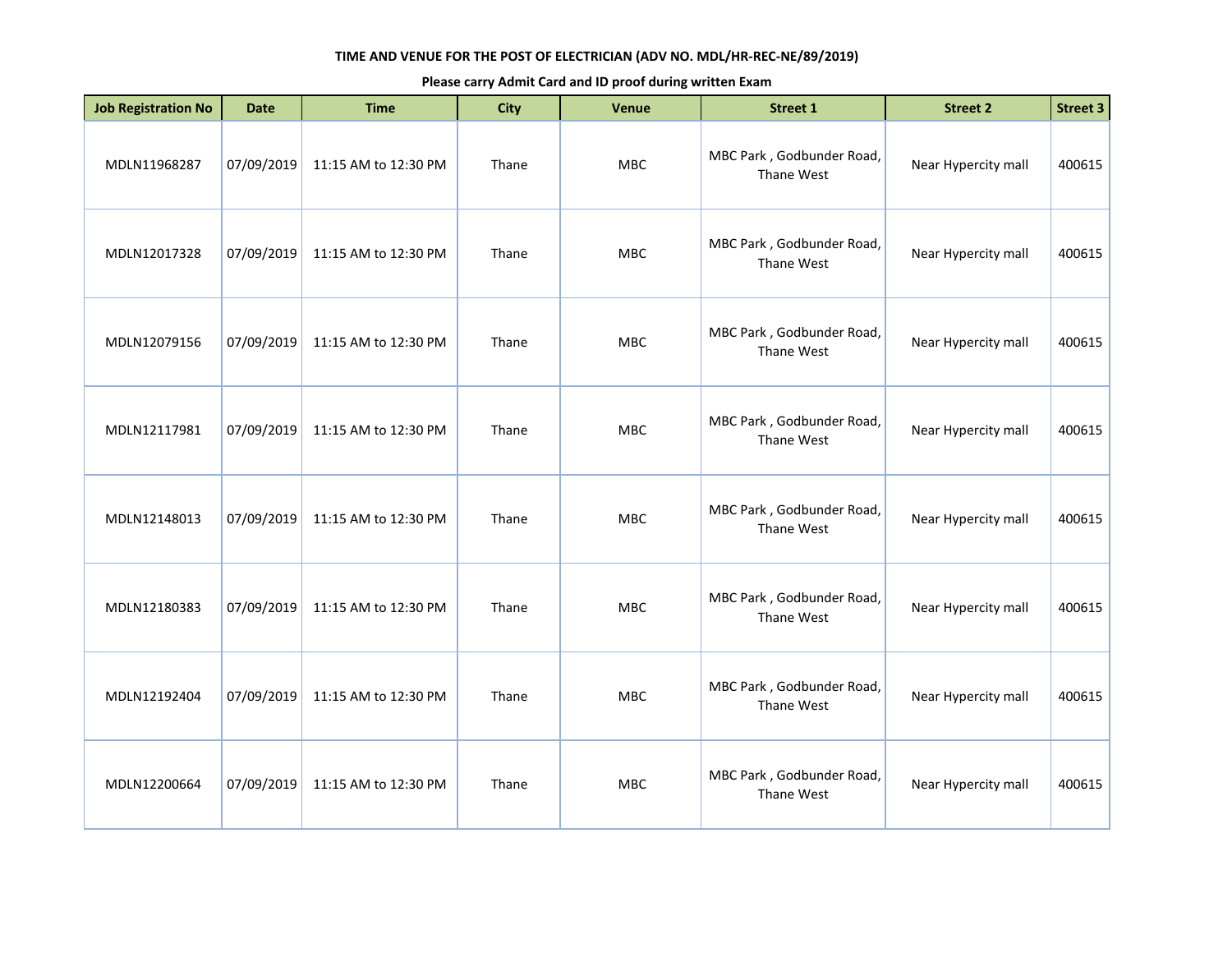| <b>Job Registration No</b> | <b>Date</b> | <b>Time</b>          | <b>City</b> | Venue      | Street 1                                | <b>Street 2</b>     | Street 3 |
|----------------------------|-------------|----------------------|-------------|------------|-----------------------------------------|---------------------|----------|
| MDLN12221456               | 07/09/2019  | 11:15 AM to 12:30 PM | Thane       | <b>MBC</b> | MBC Park, Godbunder Road,<br>Thane West | Near Hypercity mall | 400615   |
| MDLN12227194               | 07/09/2019  | 11:15 AM to 12:30 PM | Thane       | MBC        | MBC Park, Godbunder Road,<br>Thane West | Near Hypercity mall | 400615   |
| MDLN12271438               | 07/09/2019  | 11:15 AM to 12:30 PM | Thane       | MBC        | MBC Park, Godbunder Road,<br>Thane West | Near Hypercity mall | 400615   |
| MDLN12301877               | 07/09/2019  | 11:15 AM to 12:30 PM | Thane       | <b>MBC</b> | MBC Park, Godbunder Road,<br>Thane West | Near Hypercity mall | 400615   |
| MDLN12304859               | 07/09/2019  | 11:15 AM to 12:30 PM | Thane       | <b>MBC</b> | MBC Park, Godbunder Road,<br>Thane West | Near Hypercity mall | 400615   |
| MDLN12305573               | 07/09/2019  | 11:15 AM to 12:30 PM | Thane       | MBC        | MBC Park, Godbunder Road,<br>Thane West | Near Hypercity mall | 400615   |
| MDLN12383068               | 07/09/2019  | 11:15 AM to 12:30 PM | Thane       | <b>MBC</b> | MBC Park, Godbunder Road,<br>Thane West | Near Hypercity mall | 400615   |
| MDLN12386368               | 07/09/2019  | 11:15 AM to 12:30 PM | Thane       | <b>MBC</b> | MBC Park, Godbunder Road,<br>Thane West | Near Hypercity mall | 400615   |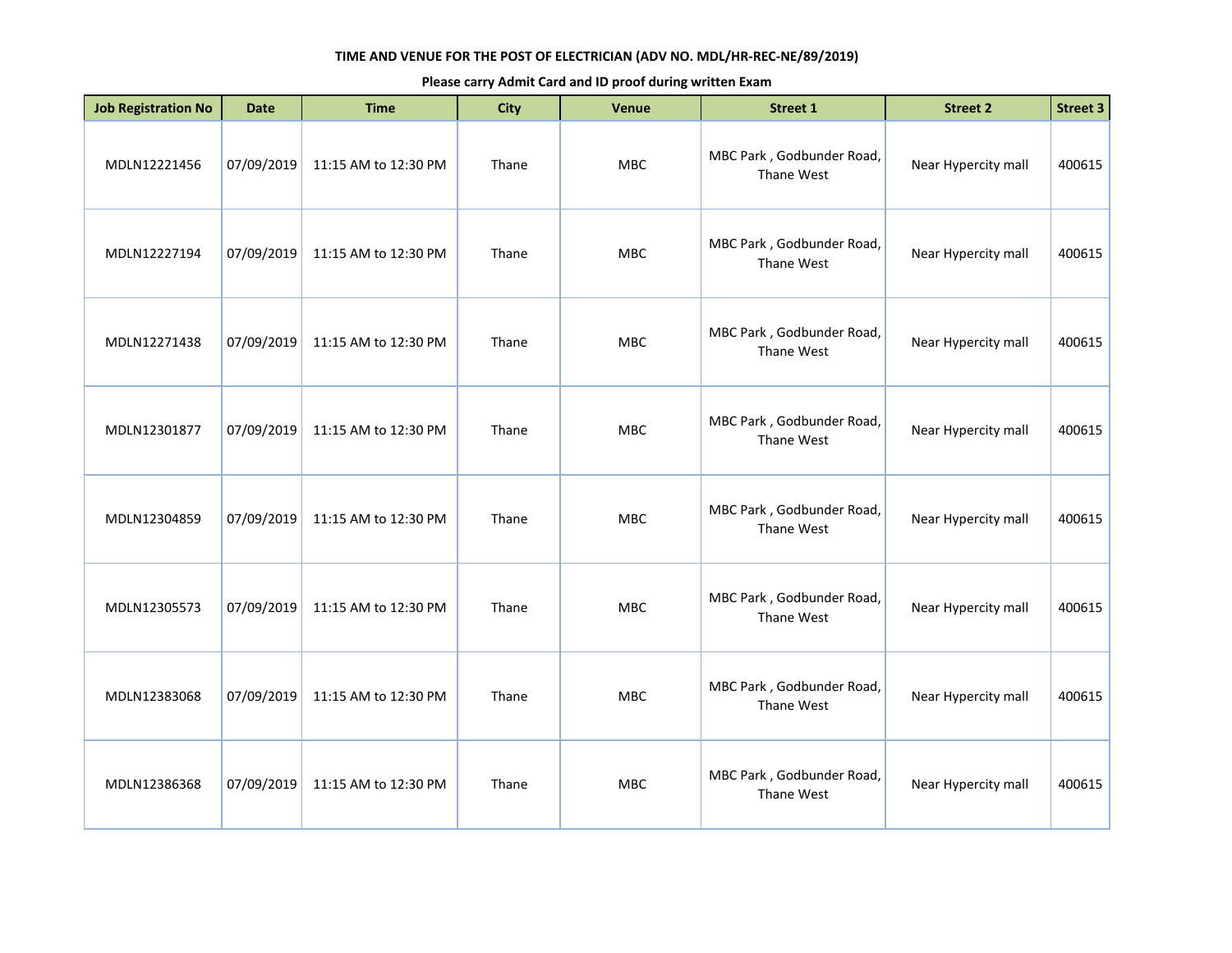| <b>Job Registration No</b> | <b>Date</b> | <b>Time</b>          | <b>City</b> | Venue      | <b>Street 1</b>                         | <b>Street 2</b>     | <b>Street 3</b> |
|----------------------------|-------------|----------------------|-------------|------------|-----------------------------------------|---------------------|-----------------|
| MDLN12460888               | 07/09/2019  | 11:15 AM to 12:30 PM | Thane       | MBC        | MBC Park, Godbunder Road,<br>Thane West | Near Hypercity mall | 400615          |
| MDLN12541310               | 07/09/2019  | 11:15 AM to 12:30 PM | Thane       | <b>MBC</b> | MBC Park, Godbunder Road,<br>Thane West | Near Hypercity mall | 400615          |
| MDLN12553414               | 07/09/2019  | 11:15 AM to 12:30 PM | Thane       | <b>MBC</b> | MBC Park, Godbunder Road,<br>Thane West | Near Hypercity mall | 400615          |
| MDLN12613314               | 07/09/2019  | 11:15 AM to 12:30 PM | Thane       | <b>MBC</b> | MBC Park, Godbunder Road,<br>Thane West | Near Hypercity mall | 400615          |
| MDLN12653646               | 07/09/2019  | 11:15 AM to 12:30 PM | Thane       | MBC        | MBC Park, Godbunder Road,<br>Thane West | Near Hypercity mall | 400615          |
| MDLN12694928               | 07/09/2019  | 11:15 AM to 12:30 PM | Thane       | <b>MBC</b> | MBC Park, Godbunder Road,<br>Thane West | Near Hypercity mall | 400615          |
| MDLN12716069               | 07/09/2019  | 11:15 AM to 12:30 PM | Thane       | <b>MBC</b> | MBC Park, Godbunder Road,<br>Thane West | Near Hypercity mall | 400615          |
| MDLN12800234               | 07/09/2019  | 11:15 AM to 12:30 PM | Thane       | <b>MBC</b> | MBC Park, Godbunder Road,<br>Thane West | Near Hypercity mall | 400615          |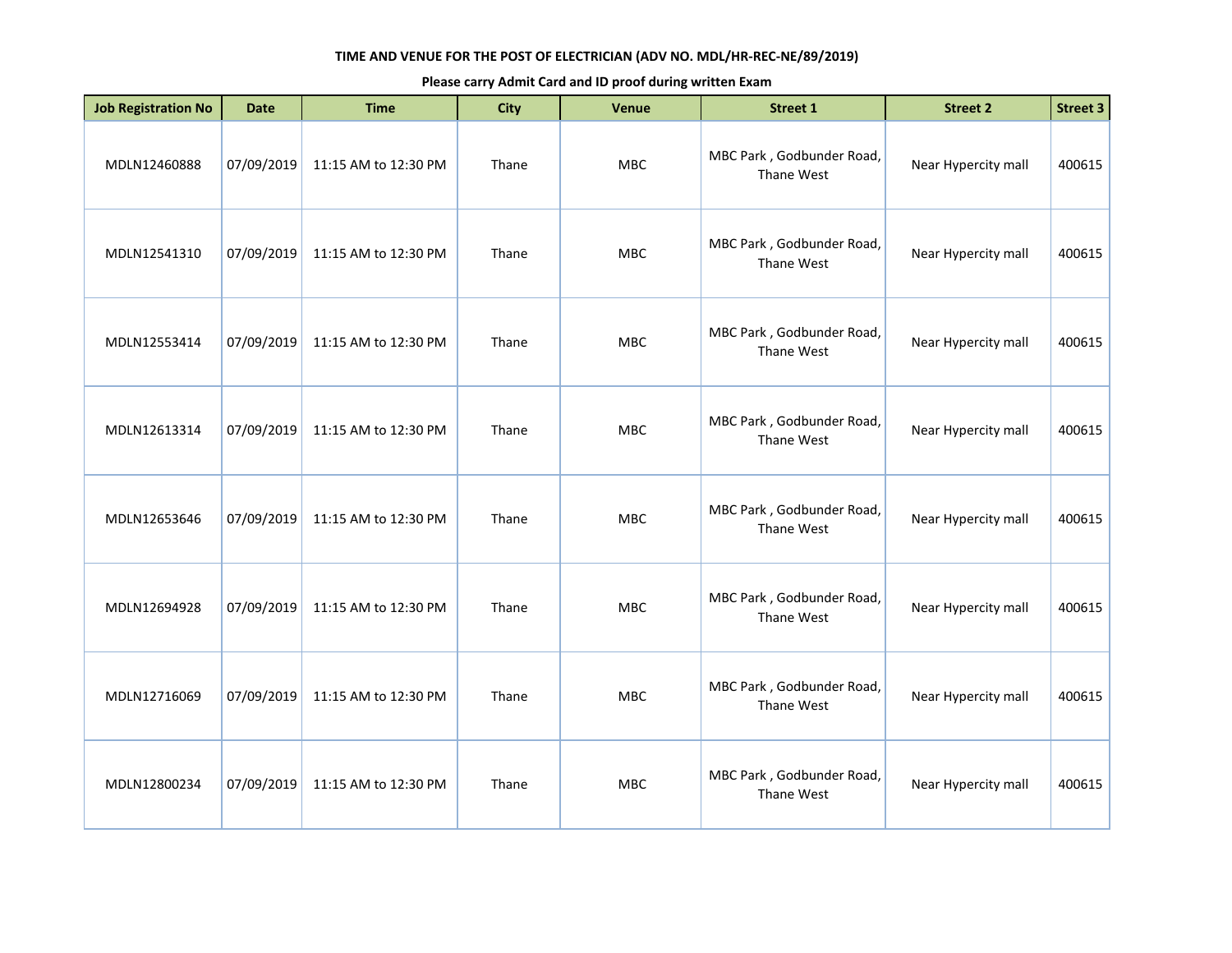| <b>Job Registration No</b> | <b>Date</b> | <b>Time</b>          | <b>City</b> | <b>Venue</b> | <b>Street 1</b>                         | <b>Street 2</b>     | <b>Street 3</b> |
|----------------------------|-------------|----------------------|-------------|--------------|-----------------------------------------|---------------------|-----------------|
| MDLN12809349               | 07/09/2019  | 11:15 AM to 12:30 PM | Thane       | MBC          | MBC Park, Godbunder Road,<br>Thane West | Near Hypercity mall | 400615          |
| MDLN12866246               | 07/09/2019  | 11:15 AM to 12:30 PM | Thane       | <b>MBC</b>   | MBC Park, Godbunder Road,<br>Thane West | Near Hypercity mall | 400615          |
| MDLN12890540               | 07/09/2019  | 11:15 AM to 12:30 PM | Thane       | <b>MBC</b>   | MBC Park, Godbunder Road,<br>Thane West | Near Hypercity mall | 400615          |
| MDLN12976723               | 07/09/2019  | 11:15 AM to 12:30 PM | Thane       | <b>MBC</b>   | MBC Park, Godbunder Road,<br>Thane West | Near Hypercity mall | 400615          |
| MDLN13002659               | 07/09/2019  | 11:15 AM to 12:30 PM | Thane       | <b>MBC</b>   | MBC Park, Godbunder Road,<br>Thane West | Near Hypercity mall | 400615          |
| MDLN13025206               | 07/09/2019  | 11:15 AM to 12:30 PM | Thane       | <b>MBC</b>   | MBC Park, Godbunder Road,<br>Thane West | Near Hypercity mall | 400615          |
| MDLN13031557               | 07/09/2019  | 11:15 AM to 12:30 PM | Thane       | <b>MBC</b>   | MBC Park, Godbunder Road,<br>Thane West | Near Hypercity mall | 400615          |
| MDLN13034910               | 07/09/2019  | 11:15 AM to 12:30 PM | Thane       | <b>MBC</b>   | MBC Park, Godbunder Road,<br>Thane West | Near Hypercity mall | 400615          |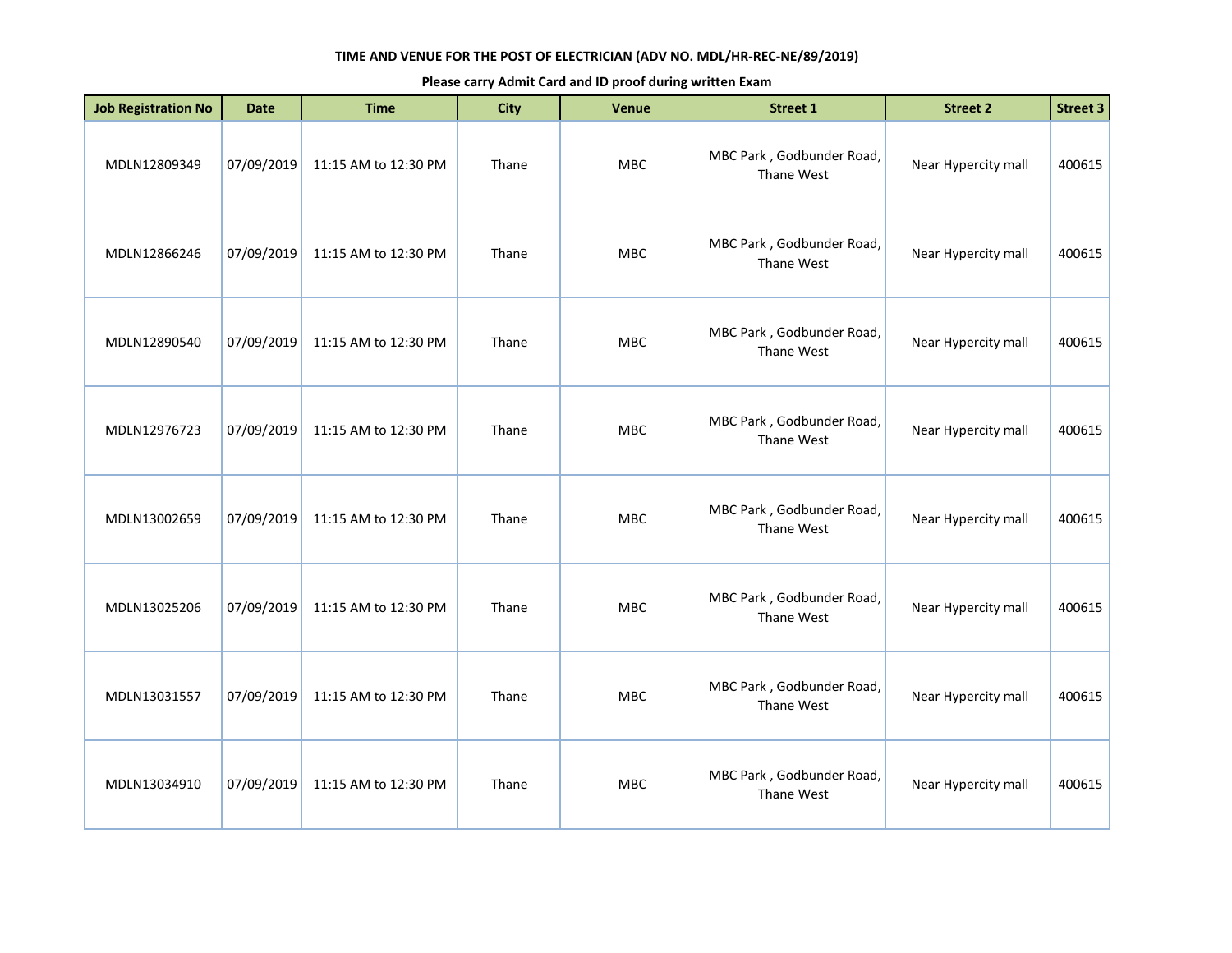| <b>Job Registration No</b> | <b>Date</b> | <b>Time</b>          | <b>City</b> | Venue      | <b>Street 1</b>                         | <b>Street 2</b>     | <b>Street 3</b> |
|----------------------------|-------------|----------------------|-------------|------------|-----------------------------------------|---------------------|-----------------|
| MDLN13051753               | 07/09/2019  | 11:15 AM to 12:30 PM | Thane       | MBC        | MBC Park, Godbunder Road,<br>Thane West | Near Hypercity mall | 400615          |
| MDLN13058860               | 07/09/2019  | 11:15 AM to 12:30 PM | Thane       | <b>MBC</b> | MBC Park, Godbunder Road,<br>Thane West | Near Hypercity mall | 400615          |
| MDLN13064454               | 07/09/2019  | 11:15 AM to 12:30 PM | Thane       | <b>MBC</b> | MBC Park, Godbunder Road,<br>Thane West | Near Hypercity mall | 400615          |
| MDLN13066539               | 07/09/2019  | 11:15 AM to 12:30 PM | Thane       | MBC        | MBC Park, Godbunder Road,<br>Thane West | Near Hypercity mall | 400615          |
| MDLN13109459               | 07/09/2019  | 11:15 AM to 12:30 PM | Thane       | <b>MBC</b> | MBC Park, Godbunder Road,<br>Thane West | Near Hypercity mall | 400615          |
| MDLN13150088               | 07/09/2019  | 11:15 AM to 12:30 PM | Thane       | <b>MBC</b> | MBC Park, Godbunder Road,<br>Thane West | Near Hypercity mall | 400615          |
| MDLN13153622               | 07/09/2019  | 11:15 AM to 12:30 PM | Thane       | <b>MBC</b> | MBC Park, Godbunder Road,<br>Thane West | Near Hypercity mall | 400615          |
| MDLN13158630               | 07/09/2019  | 11:15 AM to 12:30 PM | Thane       | <b>MBC</b> | MBC Park, Godbunder Road,<br>Thane West | Near Hypercity mall | 400615          |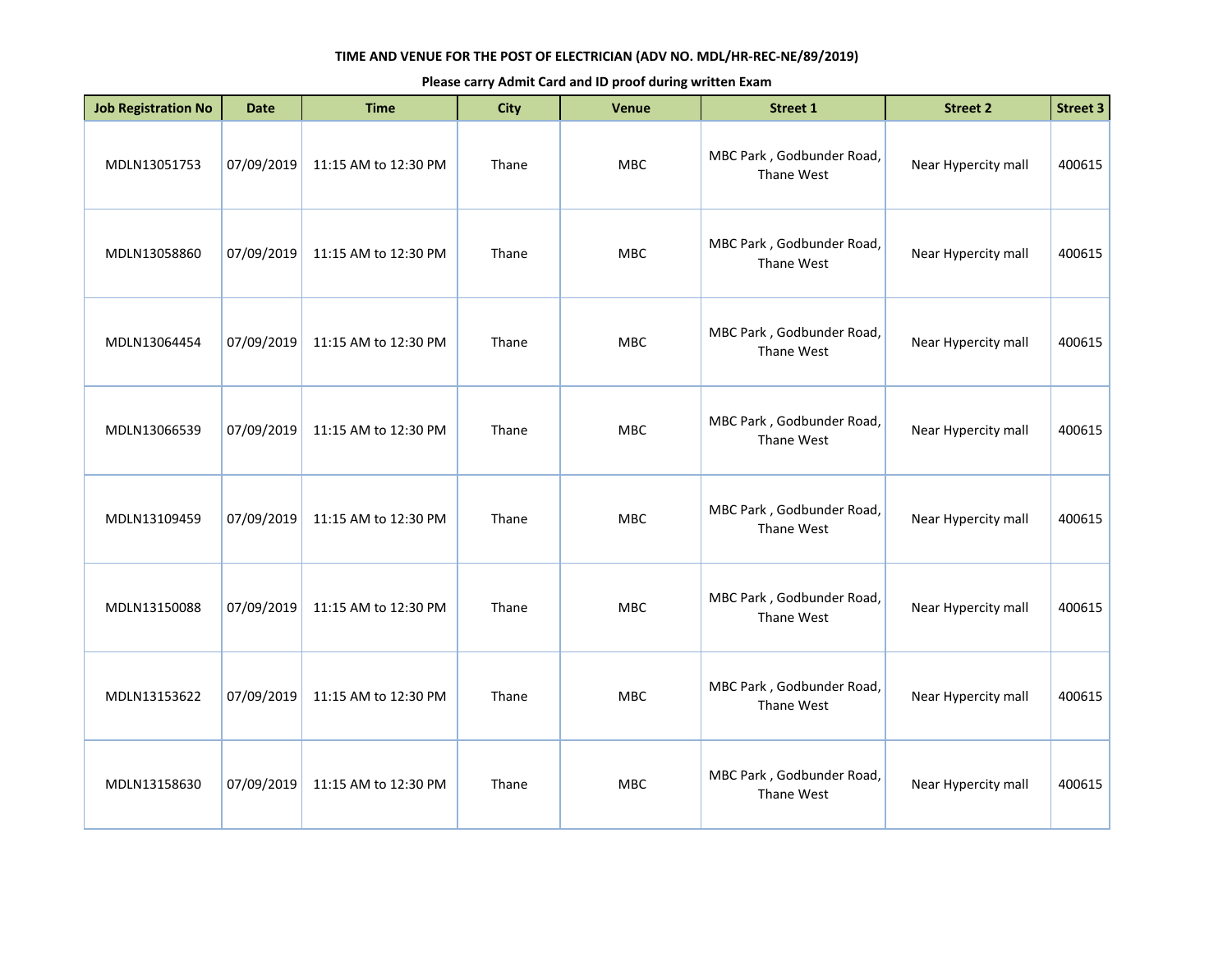| <b>Job Registration No</b> | <b>Date</b> | <b>Time</b>          | <b>City</b> | Venue      | Street 1                                | <b>Street 2</b>     | Street 3 |
|----------------------------|-------------|----------------------|-------------|------------|-----------------------------------------|---------------------|----------|
| MDLN13163185               | 07/09/2019  | 11:15 AM to 12:30 PM | Thane       | <b>MBC</b> | MBC Park, Godbunder Road,<br>Thane West | Near Hypercity mall | 400615   |
| MDLN13216801               | 07/09/2019  | 11:15 AM to 12:30 PM | Thane       | MBC        | MBC Park, Godbunder Road,<br>Thane West | Near Hypercity mall | 400615   |
| MDLN13229609               | 07/09/2019  | 11:15 AM to 12:30 PM | Thane       | MBC        | MBC Park, Godbunder Road,<br>Thane West | Near Hypercity mall | 400615   |
| MDLN13284599               | 07/09/2019  | 11:15 AM to 12:30 PM | Thane       | <b>MBC</b> | MBC Park, Godbunder Road,<br>Thane West | Near Hypercity mall | 400615   |
| MDLN13310063               | 07/09/2019  | 11:15 AM to 12:30 PM | Thane       | <b>MBC</b> | MBC Park, Godbunder Road,<br>Thane West | Near Hypercity mall | 400615   |
| MDLN13373027               | 07/09/2019  | 11:15 AM to 12:30 PM | Thane       | MBC        | MBC Park, Godbunder Road,<br>Thane West | Near Hypercity mall | 400615   |
| MDLN13389058               | 07/09/2019  | 11:15 AM to 12:30 PM | Thane       | <b>MBC</b> | MBC Park, Godbunder Road,<br>Thane West | Near Hypercity mall | 400615   |
| MDLN13399281               | 07/09/2019  | 11:15 AM to 12:30 PM | Thane       | <b>MBC</b> | MBC Park, Godbunder Road,<br>Thane West | Near Hypercity mall | 400615   |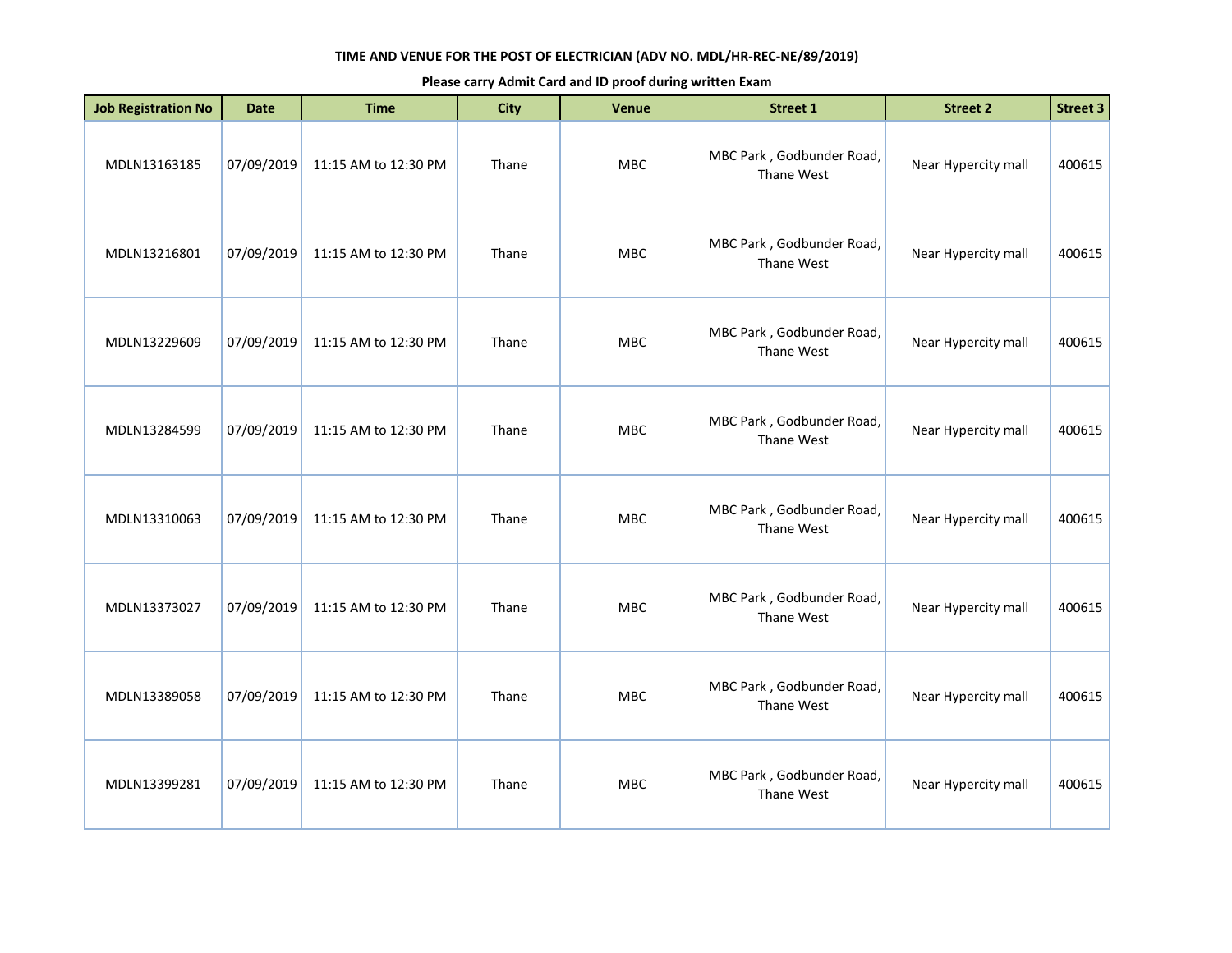| <b>Job Registration No</b> | <b>Date</b> | <b>Time</b>          | <b>City</b> | Venue      | <b>Street 1</b>                         | <b>Street 2</b>     | <b>Street 3</b> |
|----------------------------|-------------|----------------------|-------------|------------|-----------------------------------------|---------------------|-----------------|
| MDLN13400110               | 07/09/2019  | 11:15 AM to 12:30 PM | Thane       | MBC        | MBC Park, Godbunder Road,<br>Thane West | Near Hypercity mall | 400615          |
| MDLN13411370               | 07/09/2019  | 11:15 AM to 12:30 PM | Thane       | <b>MBC</b> | MBC Park, Godbunder Road,<br>Thane West | Near Hypercity mall | 400615          |
| MDLN13419903               | 07/09/2019  | 11:15 AM to 12:30 PM | Thane       | <b>MBC</b> | MBC Park, Godbunder Road,<br>Thane West | Near Hypercity mall | 400615          |
| MDLN13444943               | 07/09/2019  | 11:15 AM to 12:30 PM | Thane       | <b>MBC</b> | MBC Park, Godbunder Road,<br>Thane West | Near Hypercity mall | 400615          |
| MDLN13510715               | 07/09/2019  | 11:15 AM to 12:30 PM | Thane       | MBC        | MBC Park, Godbunder Road,<br>Thane West | Near Hypercity mall | 400615          |
| MDLN13561470               | 07/09/2019  | 11:15 AM to 12:30 PM | Thane       | <b>MBC</b> | MBC Park, Godbunder Road,<br>Thane West | Near Hypercity mall | 400615          |
| MDLN13592019               | 07/09/2019  | 11:15 AM to 12:30 PM | Thane       | <b>MBC</b> | MBC Park, Godbunder Road,<br>Thane West | Near Hypercity mall | 400615          |
| MDLN13595825               | 07/09/2019  | 11:15 AM to 12:30 PM | Thane       | <b>MBC</b> | MBC Park, Godbunder Road,<br>Thane West | Near Hypercity mall | 400615          |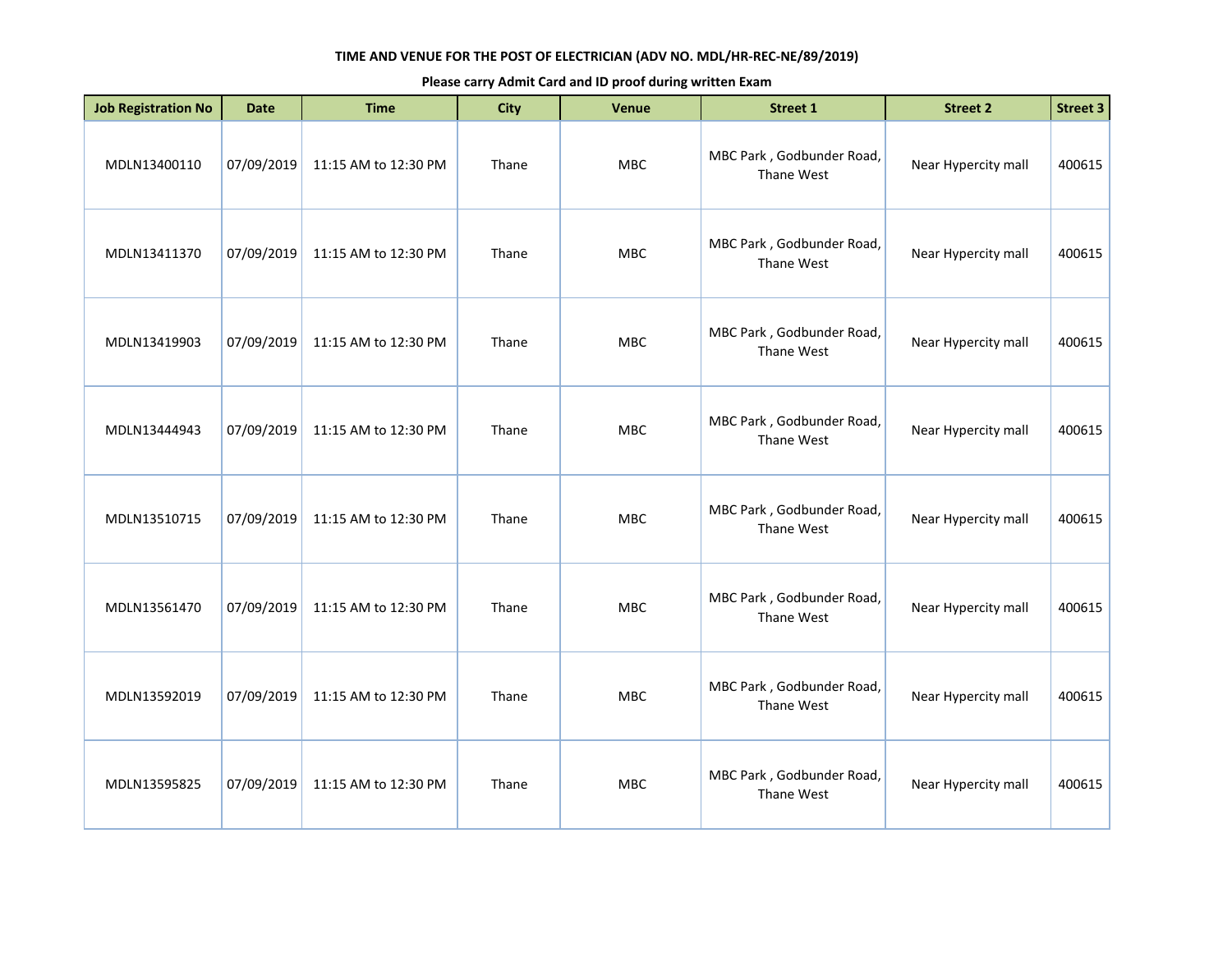| <b>Job Registration No</b> | <b>Date</b> | <b>Time</b>          | <b>City</b> | Venue      | <b>Street 1</b>                         | <b>Street 2</b>     | Street 3 |
|----------------------------|-------------|----------------------|-------------|------------|-----------------------------------------|---------------------|----------|
| MDLN13616297               | 07/09/2019  | 11:15 AM to 12:30 PM | Thane       | <b>MBC</b> | MBC Park, Godbunder Road,<br>Thane West | Near Hypercity mall | 400615   |
| MDLN13644773               | 07/09/2019  | 11:15 AM to 12:30 PM | Thane       | MBC        | MBC Park, Godbunder Road,<br>Thane West | Near Hypercity mall | 400615   |
| MDLN13699292               | 07/09/2019  | 11:15 AM to 12:30 PM | Thane       | MBC        | MBC Park, Godbunder Road,<br>Thane West | Near Hypercity mall | 400615   |
| MDLN13735172               | 07/09/2019  | 11:15 AM to 12:30 PM | Thane       | <b>MBC</b> | MBC Park, Godbunder Road,<br>Thane West | Near Hypercity mall | 400615   |
| MDLN13739245               | 07/09/2019  | 11:15 AM to 12:30 PM | Thane       | <b>MBC</b> | MBC Park, Godbunder Road,<br>Thane West | Near Hypercity mall | 400615   |
| MDLN13772628               | 07/09/2019  | 11:15 AM to 12:30 PM | Thane       | MBC        | MBC Park, Godbunder Road,<br>Thane West | Near Hypercity mall | 400615   |
| MDLN13780432               | 07/09/2019  | 11:15 AM to 12:30 PM | Thane       | <b>MBC</b> | MBC Park, Godbunder Road,<br>Thane West | Near Hypercity mall | 400615   |
| MDLN13794370               | 07/09/2019  | 11:15 AM to 12:30 PM | Thane       | <b>MBC</b> | MBC Park, Godbunder Road,<br>Thane West | Near Hypercity mall | 400615   |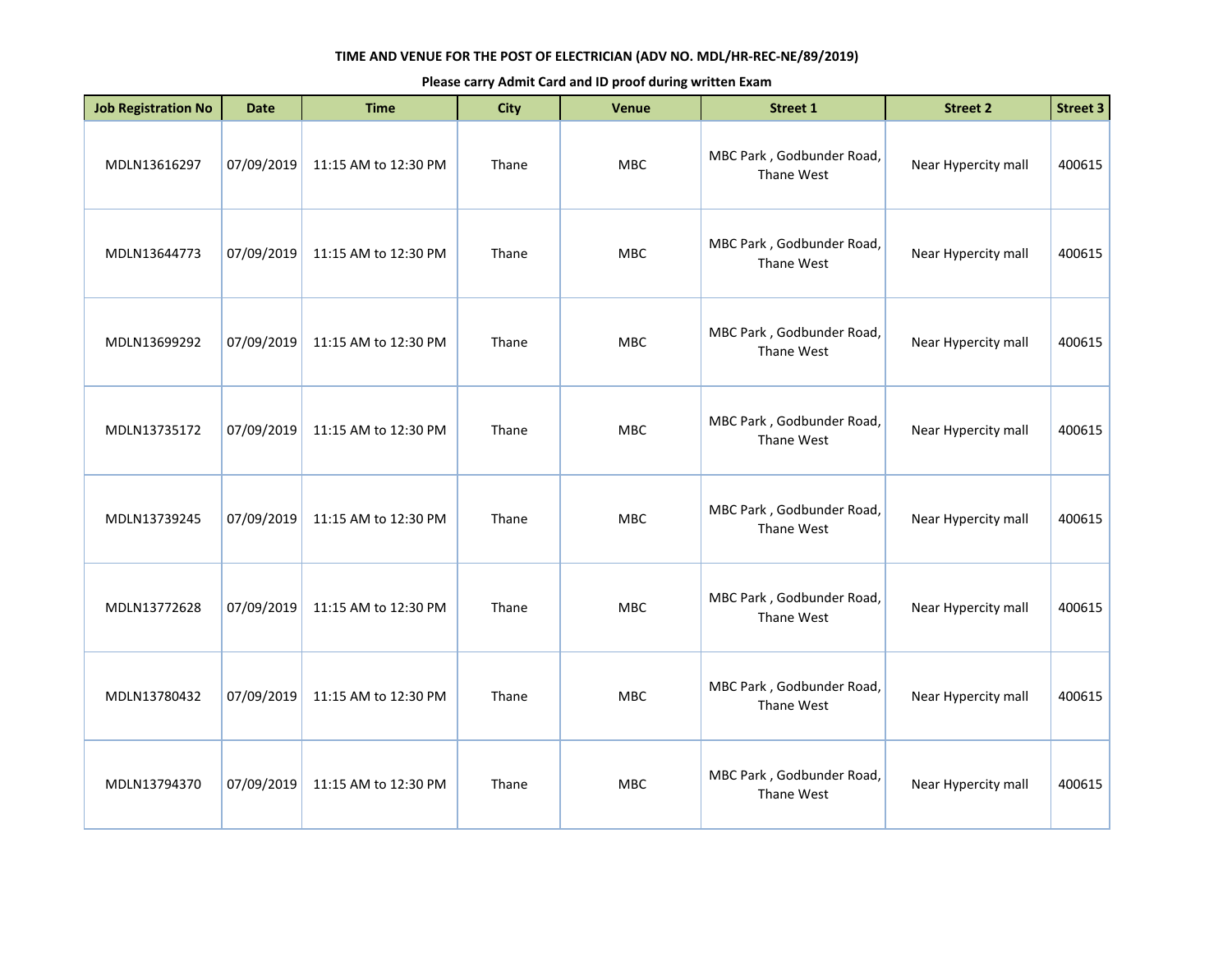| <b>Job Registration No</b> | <b>Date</b> | <b>Time</b>          | <b>City</b> | Venue      | <b>Street 1</b>                         | <b>Street 2</b>     | <b>Street 3</b> |
|----------------------------|-------------|----------------------|-------------|------------|-----------------------------------------|---------------------|-----------------|
| MDLN13863139               | 07/09/2019  | 11:15 AM to 12:30 PM | Thane       | MBC        | MBC Park, Godbunder Road,<br>Thane West | Near Hypercity mall | 400615          |
| MDLN13869758               | 07/09/2019  | 11:15 AM to 12:30 PM | Thane       | <b>MBC</b> | MBC Park, Godbunder Road,<br>Thane West | Near Hypercity mall | 400615          |
| MDLN13892466               | 07/09/2019  | 11:15 AM to 12:30 PM | Thane       | <b>MBC</b> | MBC Park, Godbunder Road,<br>Thane West | Near Hypercity mall | 400615          |
| MDLN13908426               | 07/09/2019  | 11:15 AM to 12:30 PM | Thane       | MBC        | MBC Park, Godbunder Road,<br>Thane West | Near Hypercity mall | 400615          |
| MDLN13949613               | 07/09/2019  | 11:15 AM to 12:30 PM | Thane       | <b>MBC</b> | MBC Park, Godbunder Road,<br>Thane West | Near Hypercity mall | 400615          |
| MDLN13967912               | 07/09/2019  | 11:15 AM to 12:30 PM | Thane       | <b>MBC</b> | MBC Park, Godbunder Road,<br>Thane West | Near Hypercity mall | 400615          |
| MDLN13996925               | 07/09/2019  | 11:15 AM to 12:30 PM | Thane       | <b>MBC</b> | MBC Park, Godbunder Road,<br>Thane West | Near Hypercity mall | 400615          |
| MDLN14011952               | 07/09/2019  | 11:15 AM to 12:30 PM | Thane       | <b>MBC</b> | MBC Park, Godbunder Road,<br>Thane West | Near Hypercity mall | 400615          |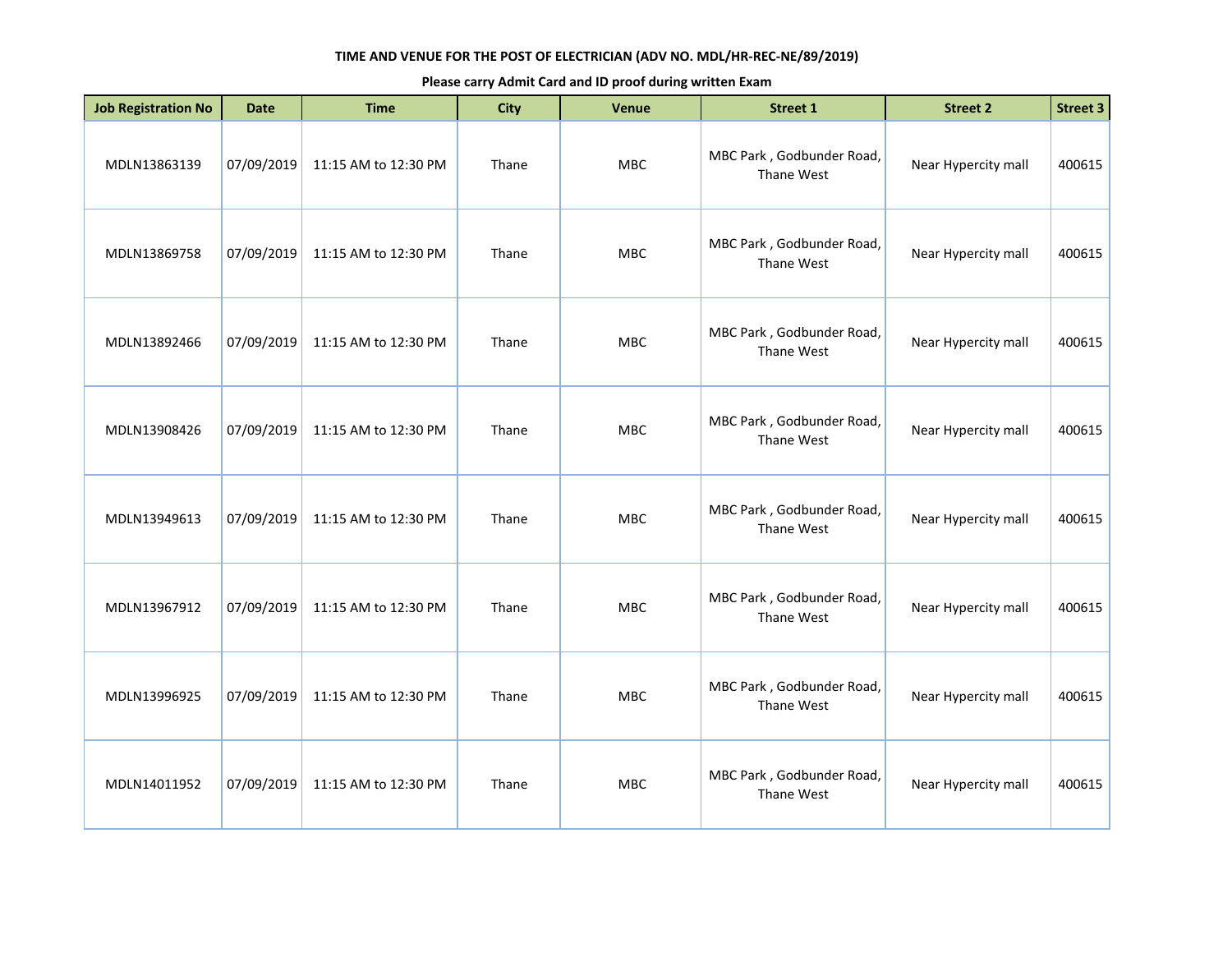| <b>Job Registration No</b> | <b>Date</b> | <b>Time</b>          | <b>City</b> | Venue      | <b>Street 1</b>                         | <b>Street 2</b>     | <b>Street 3</b> |
|----------------------------|-------------|----------------------|-------------|------------|-----------------------------------------|---------------------|-----------------|
| MDLN14013170               | 07/09/2019  | 11:15 AM to 12:30 PM | Thane       | MBC        | MBC Park, Godbunder Road,<br>Thane West | Near Hypercity mall | 400615          |
| MDLN14023729               | 07/09/2019  | 11:15 AM to 12:30 PM | Thane       | <b>MBC</b> | MBC Park, Godbunder Road,<br>Thane West | Near Hypercity mall | 400615          |
| MDLN14051993               | 07/09/2019  | 11:15 AM to 12:30 PM | Thane       | MBC        | MBC Park, Godbunder Road,<br>Thane West | Near Hypercity mall | 400615          |
| MDLN14054244               | 07/09/2019  | 11:15 AM to 12:30 PM | Thane       | MBC        | MBC Park, Godbunder Road,<br>Thane West | Near Hypercity mall | 400615          |
| MDLN14083953               | 07/09/2019  | 11:15 AM to 12:30 PM | Thane       | <b>MBC</b> | MBC Park, Godbunder Road,<br>Thane West | Near Hypercity mall | 400615          |
| MDLN14086950               | 07/09/2019  | 11:15 AM to 12:30 PM | Thane       | <b>MBC</b> | MBC Park, Godbunder Road,<br>Thane West | Near Hypercity mall | 400615          |
| MDLN14113143               | 07/09/2019  | 11:15 AM to 12:30 PM | Thane       | <b>MBC</b> | MBC Park, Godbunder Road,<br>Thane West | Near Hypercity mall | 400615          |
| MDLN14145464               | 07/09/2019  | 11:15 AM to 12:30 PM | Thane       | <b>MBC</b> | MBC Park, Godbunder Road,<br>Thane West | Near Hypercity mall | 400615          |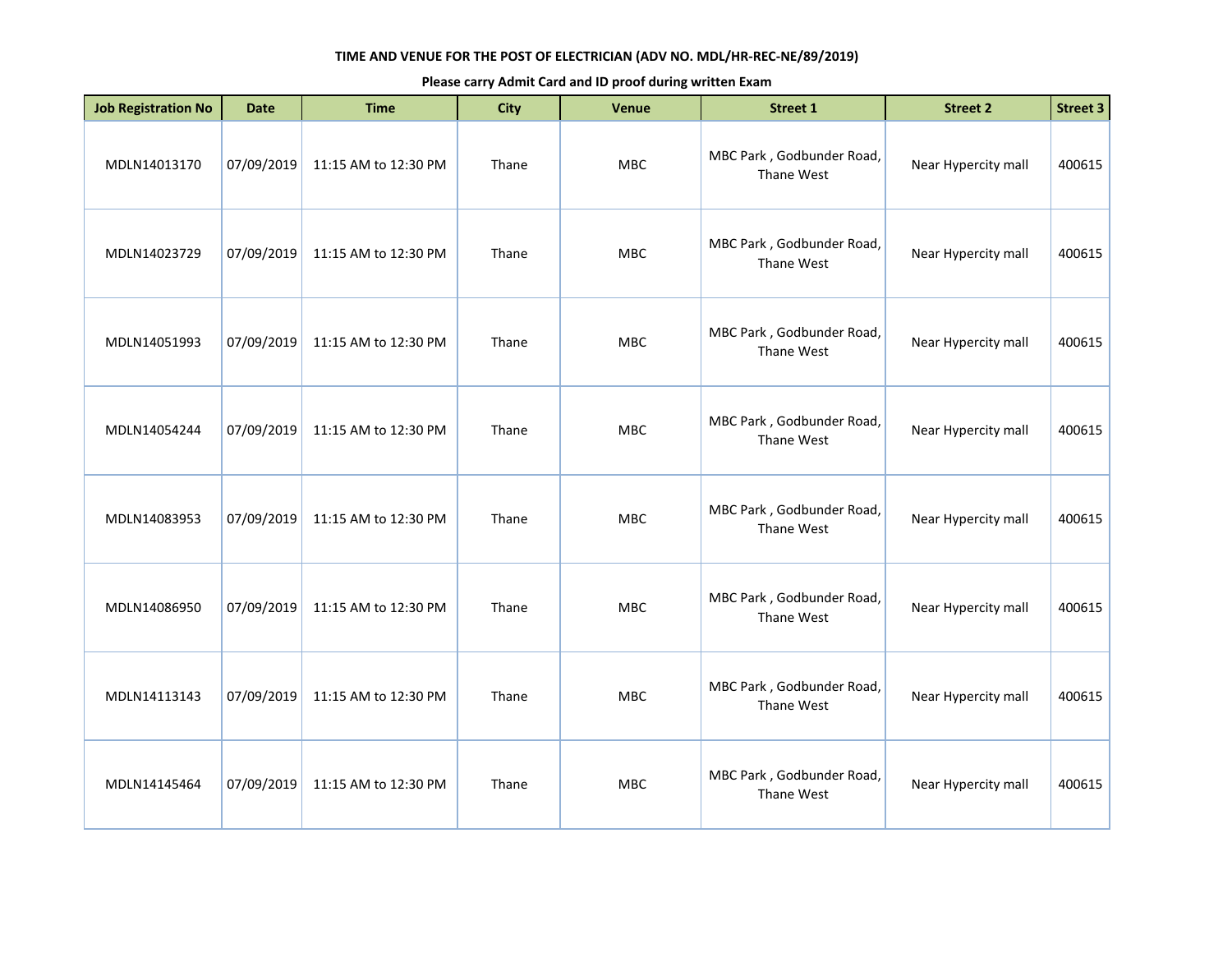| <b>Job Registration No</b> | <b>Date</b> | <b>Time</b>          | <b>City</b> | Venue      | Street 1                                | <b>Street 2</b>     | Street 3 |
|----------------------------|-------------|----------------------|-------------|------------|-----------------------------------------|---------------------|----------|
| MDLN14167826               | 07/09/2019  | 11:15 AM to 12:30 PM | Thane       | <b>MBC</b> | MBC Park, Godbunder Road,<br>Thane West | Near Hypercity mall | 400615   |
| MDLN14193554               | 07/09/2019  | 11:15 AM to 12:30 PM | Thane       | MBC        | MBC Park, Godbunder Road,<br>Thane West | Near Hypercity mall | 400615   |
| MDLN14266927               | 07/09/2019  | 11:15 AM to 12:30 PM | Thane       | MBC        | MBC Park, Godbunder Road,<br>Thane West | Near Hypercity mall | 400615   |
| MDLN14328390               | 07/09/2019  | 11:15 AM to 12:30 PM | Thane       | <b>MBC</b> | MBC Park, Godbunder Road,<br>Thane West | Near Hypercity mall | 400615   |
| MDLN14357593               | 07/09/2019  | 11:15 AM to 12:30 PM | Thane       | <b>MBC</b> | MBC Park, Godbunder Road,<br>Thane West | Near Hypercity mall | 400615   |
| MDLN14413314               | 07/09/2019  | 11:15 AM to 12:30 PM | Thane       | MBC        | MBC Park, Godbunder Road,<br>Thane West | Near Hypercity mall | 400615   |
| MDLN14432230               | 07/09/2019  | 11:15 AM to 12:30 PM | Thane       | <b>MBC</b> | MBC Park, Godbunder Road,<br>Thane West | Near Hypercity mall | 400615   |
| MDLN14449769               | 07/09/2019  | 11:15 AM to 12:30 PM | Thane       | <b>MBC</b> | MBC Park, Godbunder Road,<br>Thane West | Near Hypercity mall | 400615   |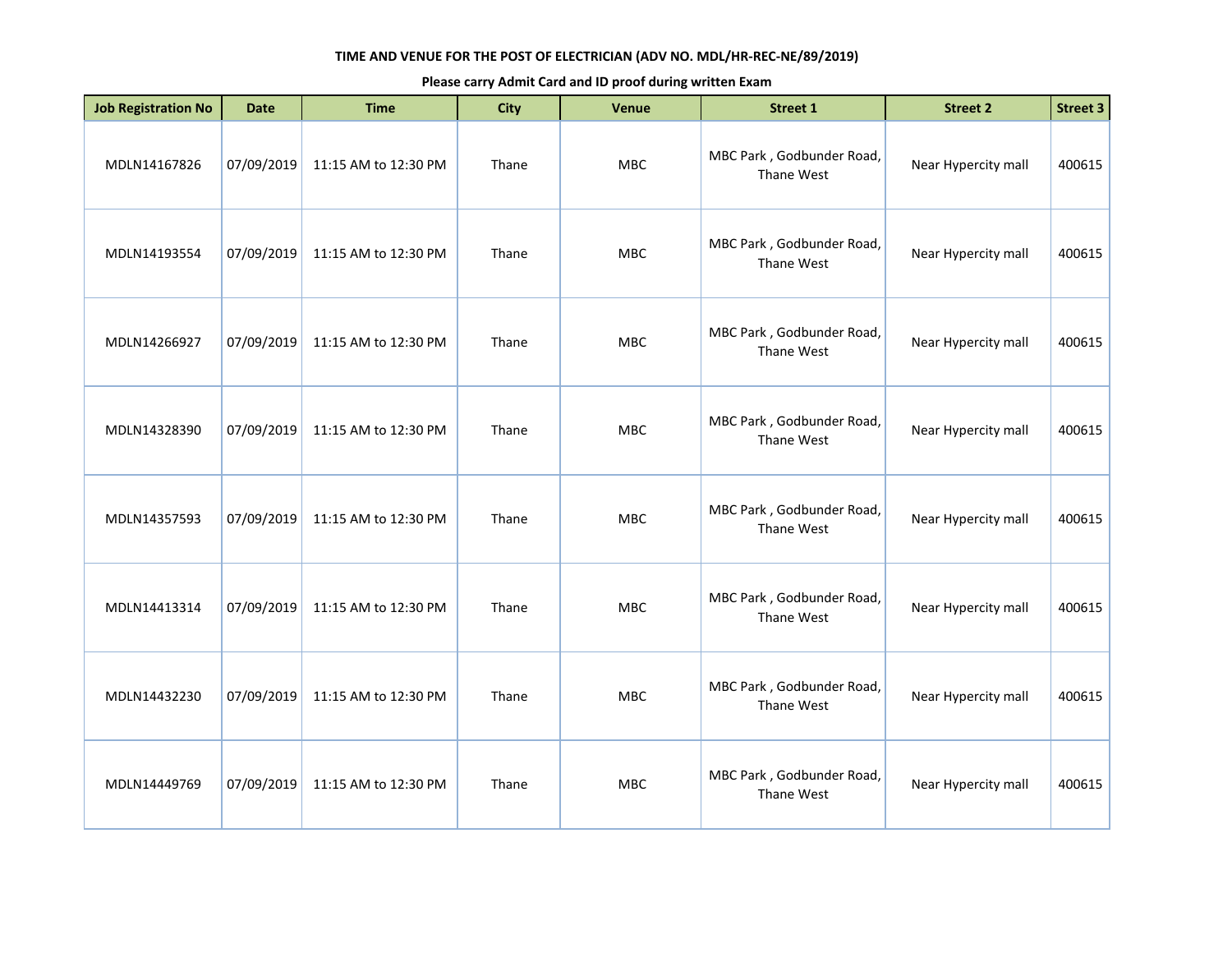| <b>Job Registration No</b> | <b>Date</b> | <b>Time</b>          | <b>City</b> | Venue      | <b>Street 1</b>                         | <b>Street 2</b>     | Street 3 |
|----------------------------|-------------|----------------------|-------------|------------|-----------------------------------------|---------------------|----------|
| MDLN14463851               | 07/09/2019  | 11:15 AM to 12:30 PM | Thane       | <b>MBC</b> | MBC Park, Godbunder Road,<br>Thane West | Near Hypercity mall | 400615   |
| MDLN14508719               | 07/09/2019  | 11:15 AM to 12:30 PM | Thane       | MBC        | MBC Park, Godbunder Road,<br>Thane West | Near Hypercity mall | 400615   |
| MDLN14550941               | 07/09/2019  | 11:15 AM to 12:30 PM | Thane       | MBC        | MBC Park, Godbunder Road,<br>Thane West | Near Hypercity mall | 400615   |
| MDLN14553429               | 07/09/2019  | 11:15 AM to 12:30 PM | Thane       | <b>MBC</b> | MBC Park, Godbunder Road,<br>Thane West | Near Hypercity mall | 400615   |
| MDLN14563255               | 07/09/2019  | 11:15 AM to 12:30 PM | Thane       | <b>MBC</b> | MBC Park, Godbunder Road,<br>Thane West | Near Hypercity mall | 400615   |
| MDLN14574763               | 07/09/2019  | 11:15 AM to 12:30 PM | Thane       | MBC        | MBC Park, Godbunder Road,<br>Thane West | Near Hypercity mall | 400615   |
| MDLN14579952               | 07/09/2019  | 11:15 AM to 12:30 PM | Thane       | <b>MBC</b> | MBC Park, Godbunder Road,<br>Thane West | Near Hypercity mall | 400615   |
| MDLN14609061               | 07/09/2019  | 11:15 AM to 12:30 PM | Thane       | <b>MBC</b> | MBC Park, Godbunder Road,<br>Thane West | Near Hypercity mall | 400615   |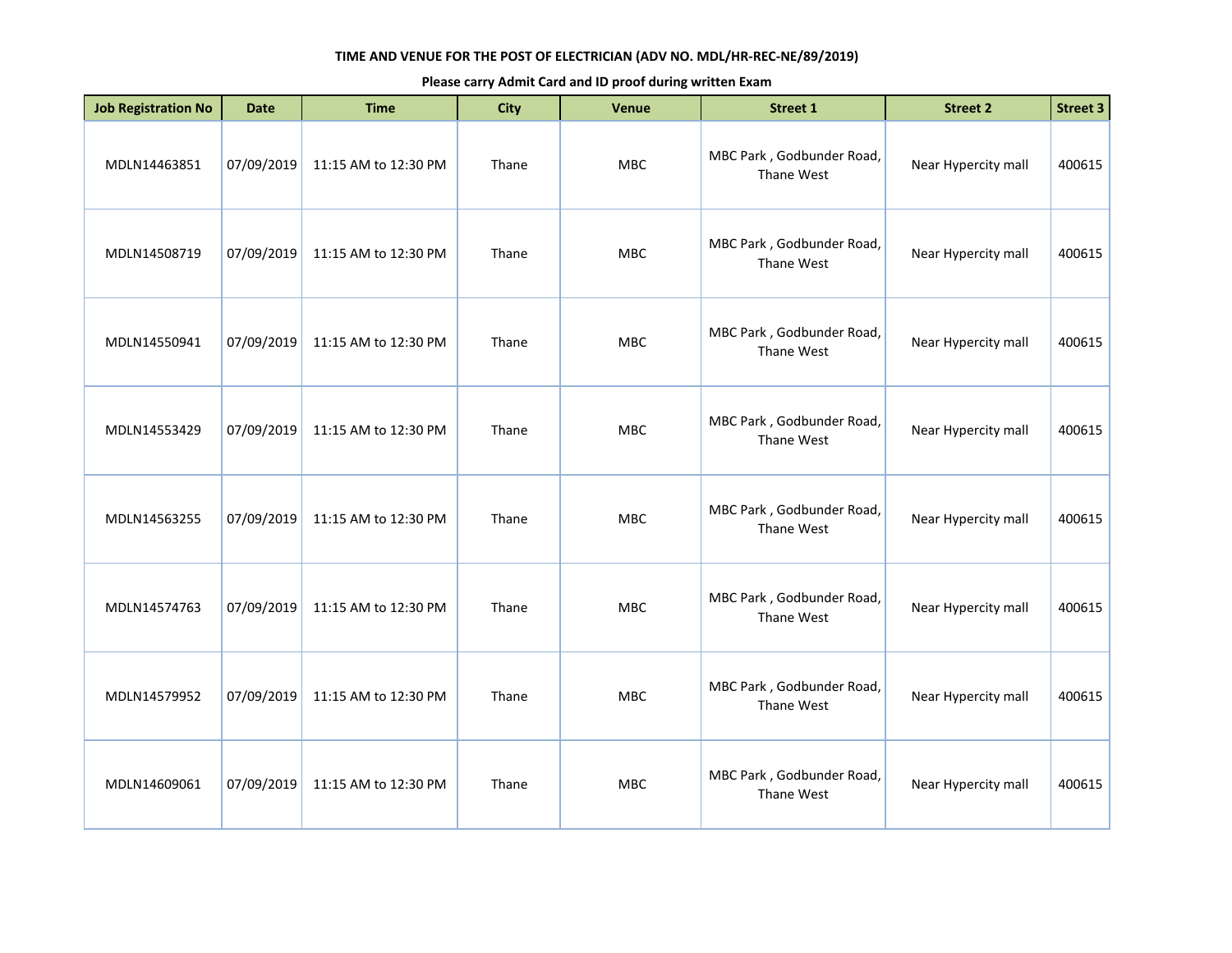| <b>Job Registration No</b> | <b>Date</b> | <b>Time</b>          | <b>City</b> | Venue      | <b>Street 1</b>                         | <b>Street 2</b>     | <b>Street 3</b> |
|----------------------------|-------------|----------------------|-------------|------------|-----------------------------------------|---------------------|-----------------|
| MDLN14616982               | 07/09/2019  | 11:15 AM to 12:30 PM | Thane       | MBC        | MBC Park, Godbunder Road,<br>Thane West | Near Hypercity mall | 400615          |
| MDLN14651278               | 07/09/2019  | 11:15 AM to 12:30 PM | Thane       | <b>MBC</b> | MBC Park, Godbunder Road,<br>Thane West | Near Hypercity mall | 400615          |
| MDLN14674472               | 07/09/2019  | 11:15 AM to 12:30 PM | Thane       | MBC        | MBC Park, Godbunder Road,<br>Thane West | Near Hypercity mall | 400615          |
| MDLN14682612               | 07/09/2019  | 11:15 AM to 12:30 PM | Thane       | MBC        | MBC Park, Godbunder Road,<br>Thane West | Near Hypercity mall | 400615          |
| MDLN14718706               | 07/09/2019  | 11:15 AM to 12:30 PM | Thane       | MBC        | MBC Park, Godbunder Road,<br>Thane West | Near Hypercity mall | 400615          |
| MDLN14723623               | 07/09/2019  | 11:15 AM to 12:30 PM | Thane       | <b>MBC</b> | MBC Park, Godbunder Road,<br>Thane West | Near Hypercity mall | 400615          |
| MDLN14734172               | 07/09/2019  | 11:15 AM to 12:30 PM | Thane       | MBC        | MBC Park, Godbunder Road,<br>Thane West | Near Hypercity mall | 400615          |
| MDLN14791087               | 07/09/2019  | 11:15 AM to 12:30 PM | Thane       | <b>MBC</b> | MBC Park, Godbunder Road,<br>Thane West | Near Hypercity mall | 400615          |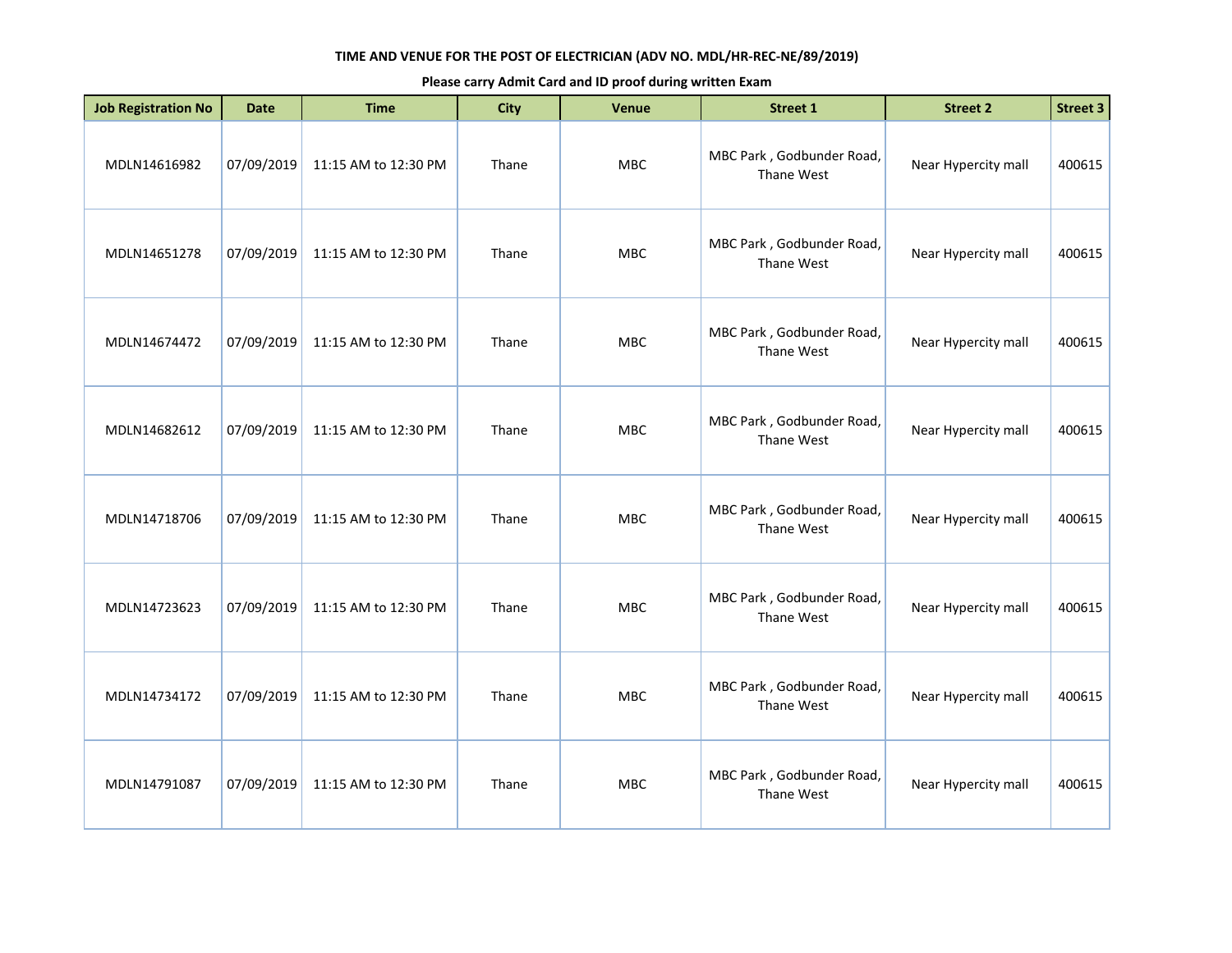| <b>Job Registration No</b> | <b>Date</b> | <b>Time</b>          | <b>City</b> | Venue      | <b>Street 1</b>                         | <b>Street 2</b>     | <b>Street 3</b> |
|----------------------------|-------------|----------------------|-------------|------------|-----------------------------------------|---------------------|-----------------|
| MDLN14811143               | 07/09/2019  | 11:15 AM to 12:30 PM | Thane       | MBC        | MBC Park, Godbunder Road,<br>Thane West | Near Hypercity mall | 400615          |
| MDLN14899762               | 07/09/2019  | 11:15 AM to 12:30 PM | Thane       | <b>MBC</b> | MBC Park, Godbunder Road,<br>Thane West | Near Hypercity mall | 400615          |
| MDLN14919566               | 07/09/2019  | 11:15 AM to 12:30 PM | Thane       | MBC        | MBC Park, Godbunder Road,<br>Thane West | Near Hypercity mall | 400615          |
| MDLN14923150               | 07/09/2019  | 11:15 AM to 12:30 PM | Thane       | MBC        | MBC Park, Godbunder Road,<br>Thane West | Near Hypercity mall | 400615          |
| MDLN14966829               | 07/09/2019  | 11:15 AM to 12:30 PM | Thane       | MBC        | MBC Park, Godbunder Road,<br>Thane West | Near Hypercity mall | 400615          |
| MDLN14984054               | 07/09/2019  | 11:15 AM to 12:30 PM | Thane       | <b>MBC</b> | MBC Park, Godbunder Road,<br>Thane West | Near Hypercity mall | 400615          |
| MDLN14997792               | 07/09/2019  | 11:15 AM to 12:30 PM | Thane       | MBC        | MBC Park, Godbunder Road,<br>Thane West | Near Hypercity mall | 400615          |
| MDLN15019418               | 07/09/2019  | 11:15 AM to 12:30 PM | Thane       | MBC        | MBC Park, Godbunder Road,<br>Thane West | Near Hypercity mall | 400615          |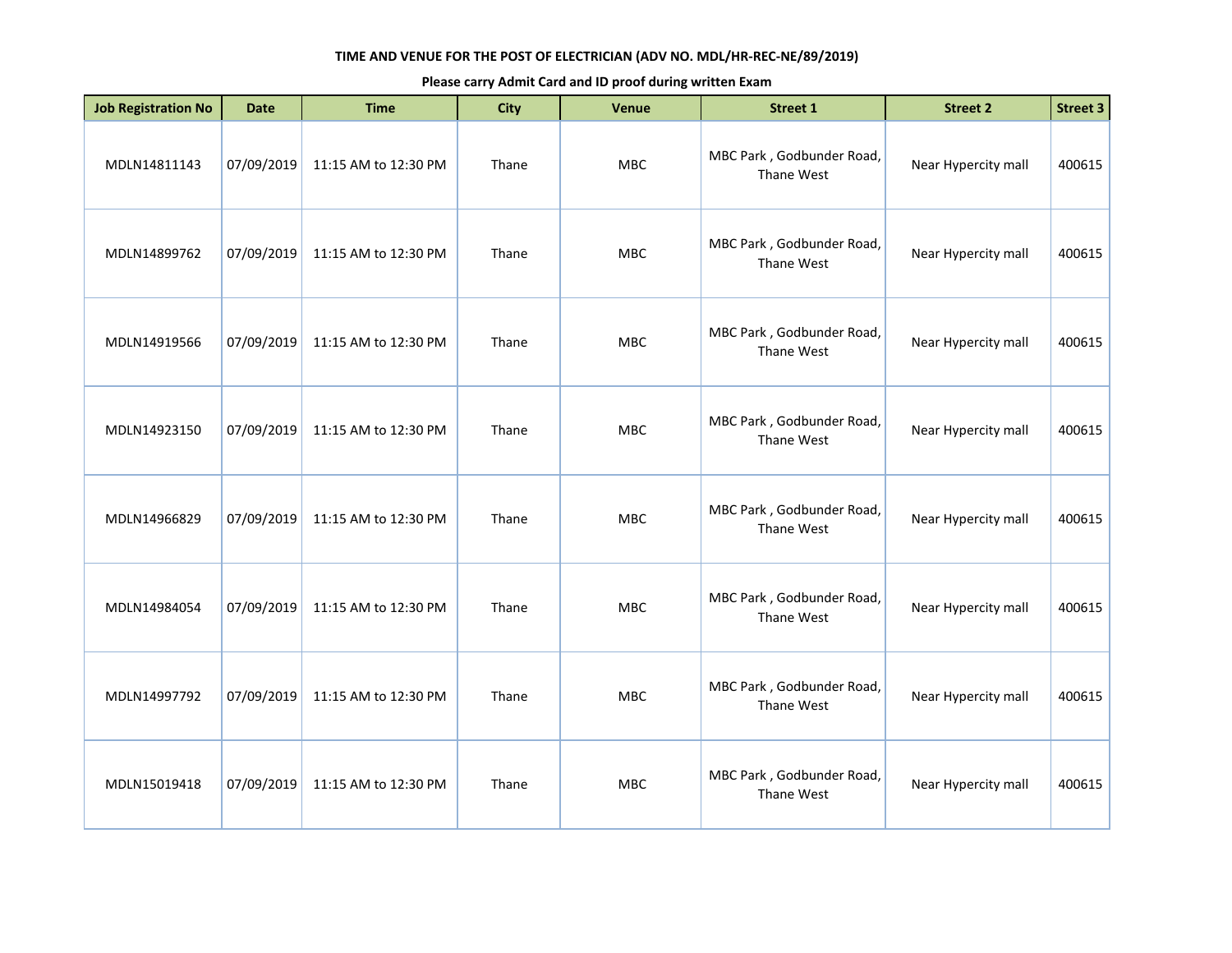| <b>Job Registration No</b> | <b>Date</b> | <b>Time</b>          | <b>City</b> | Venue      | Street 1                                | <b>Street 2</b>     | Street 3 |
|----------------------------|-------------|----------------------|-------------|------------|-----------------------------------------|---------------------|----------|
| MDLN15057927               | 07/09/2019  | 11:15 AM to 12:30 PM | Thane       | <b>MBC</b> | MBC Park, Godbunder Road,<br>Thane West | Near Hypercity mall | 400615   |
| MDLN15065982               | 07/09/2019  | 11:15 AM to 12:30 PM | Thane       | MBC        | MBC Park, Godbunder Road,<br>Thane West | Near Hypercity mall | 400615   |
| MDLN15066953               | 07/09/2019  | 11:15 AM to 12:30 PM | Thane       | MBC        | MBC Park, Godbunder Road,<br>Thane West | Near Hypercity mall | 400615   |
| MDLN15079662               | 07/09/2019  | 11:15 AM to 12:30 PM | Thane       | <b>MBC</b> | MBC Park, Godbunder Road,<br>Thane West | Near Hypercity mall | 400615   |
| MDLN15114337               | 07/09/2019  | 11:15 AM to 12:30 PM | Thane       | <b>MBC</b> | MBC Park, Godbunder Road,<br>Thane West | Near Hypercity mall | 400615   |
| MDLN15178302               | 07/09/2019  | 11:15 AM to 12:30 PM | Thane       | MBC        | MBC Park, Godbunder Road,<br>Thane West | Near Hypercity mall | 400615   |
| MDLN15191164               | 07/09/2019  | 11:15 AM to 12:30 PM | Thane       | <b>MBC</b> | MBC Park, Godbunder Road,<br>Thane West | Near Hypercity mall | 400615   |
| MDLN15204532               | 07/09/2019  | 11:15 AM to 12:30 PM | Thane       | <b>MBC</b> | MBC Park, Godbunder Road,<br>Thane West | Near Hypercity mall | 400615   |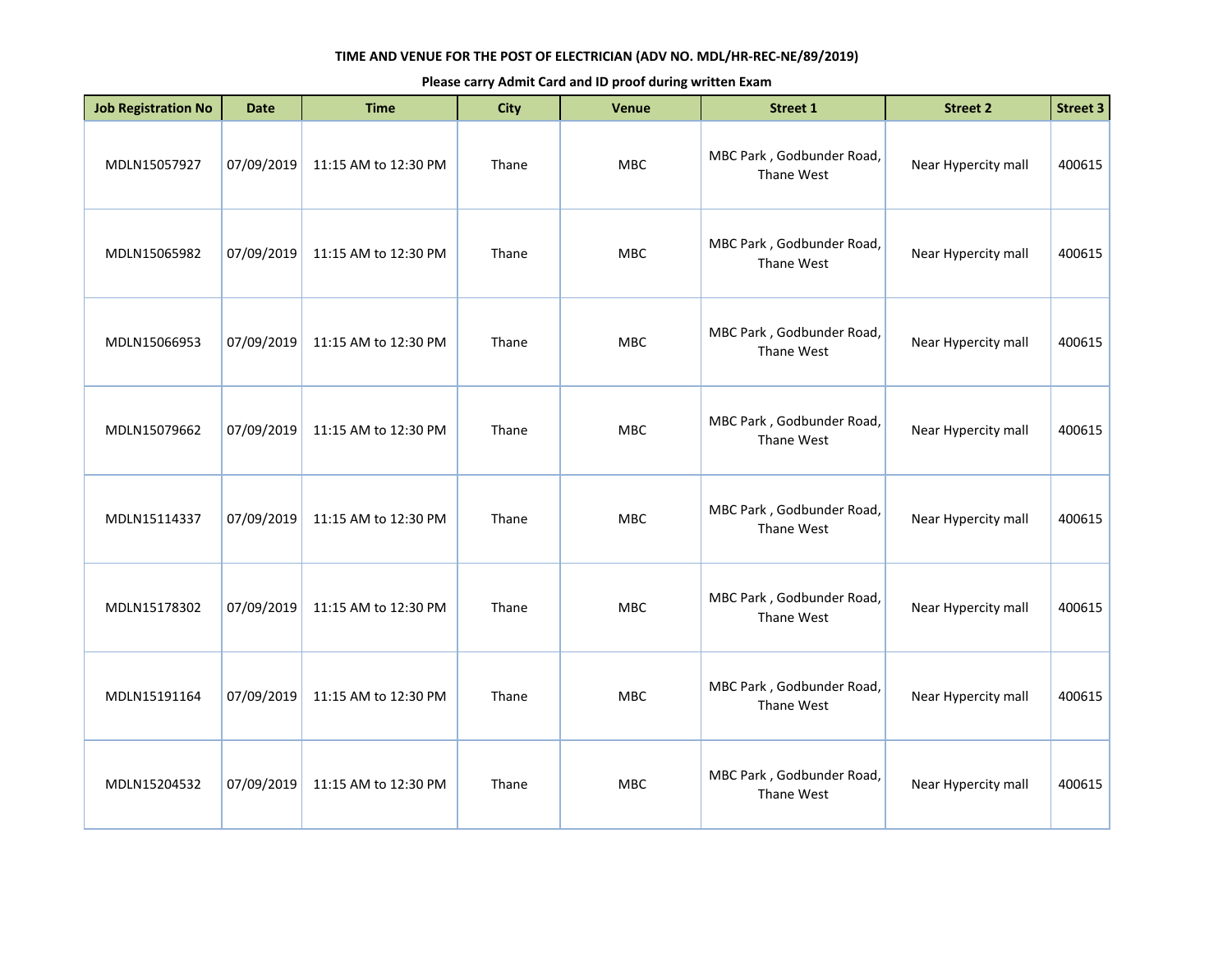| <b>Job Registration No</b> | <b>Date</b> | <b>Time</b>          | <b>City</b> | Venue      | Street 1                                | <b>Street 2</b>     | Street 3 |
|----------------------------|-------------|----------------------|-------------|------------|-----------------------------------------|---------------------|----------|
| MDLN15255970               | 07/09/2019  | 11:15 AM to 12:30 PM | Thane       | <b>MBC</b> | MBC Park, Godbunder Road,<br>Thane West | Near Hypercity mall | 400615   |
| MDLN15275971               | 07/09/2019  | 11:15 AM to 12:30 PM | Thane       | MBC        | MBC Park, Godbunder Road,<br>Thane West | Near Hypercity mall | 400615   |
| MDLN15287415               | 07/09/2019  | 11:15 AM to 12:30 PM | Thane       | MBC        | MBC Park, Godbunder Road,<br>Thane West | Near Hypercity mall | 400615   |
| MDLN15320611               | 07/09/2019  | 11:15 AM to 12:30 PM | Thane       | <b>MBC</b> | MBC Park, Godbunder Road,<br>Thane West | Near Hypercity mall | 400615   |
| MDLN15322471               | 07/09/2019  | 11:15 AM to 12:30 PM | Thane       | <b>MBC</b> | MBC Park, Godbunder Road,<br>Thane West | Near Hypercity mall | 400615   |
| MDLN15324265               | 07/09/2019  | 11:15 AM to 12:30 PM | Thane       | MBC        | MBC Park, Godbunder Road,<br>Thane West | Near Hypercity mall | 400615   |
| MDLN15347653               | 07/09/2019  | 11:15 AM to 12:30 PM | Thane       | <b>MBC</b> | MBC Park, Godbunder Road,<br>Thane West | Near Hypercity mall | 400615   |
| MDLN15384157               | 07/09/2019  | 11:15 AM to 12:30 PM | Thane       | <b>MBC</b> | MBC Park, Godbunder Road,<br>Thane West | Near Hypercity mall | 400615   |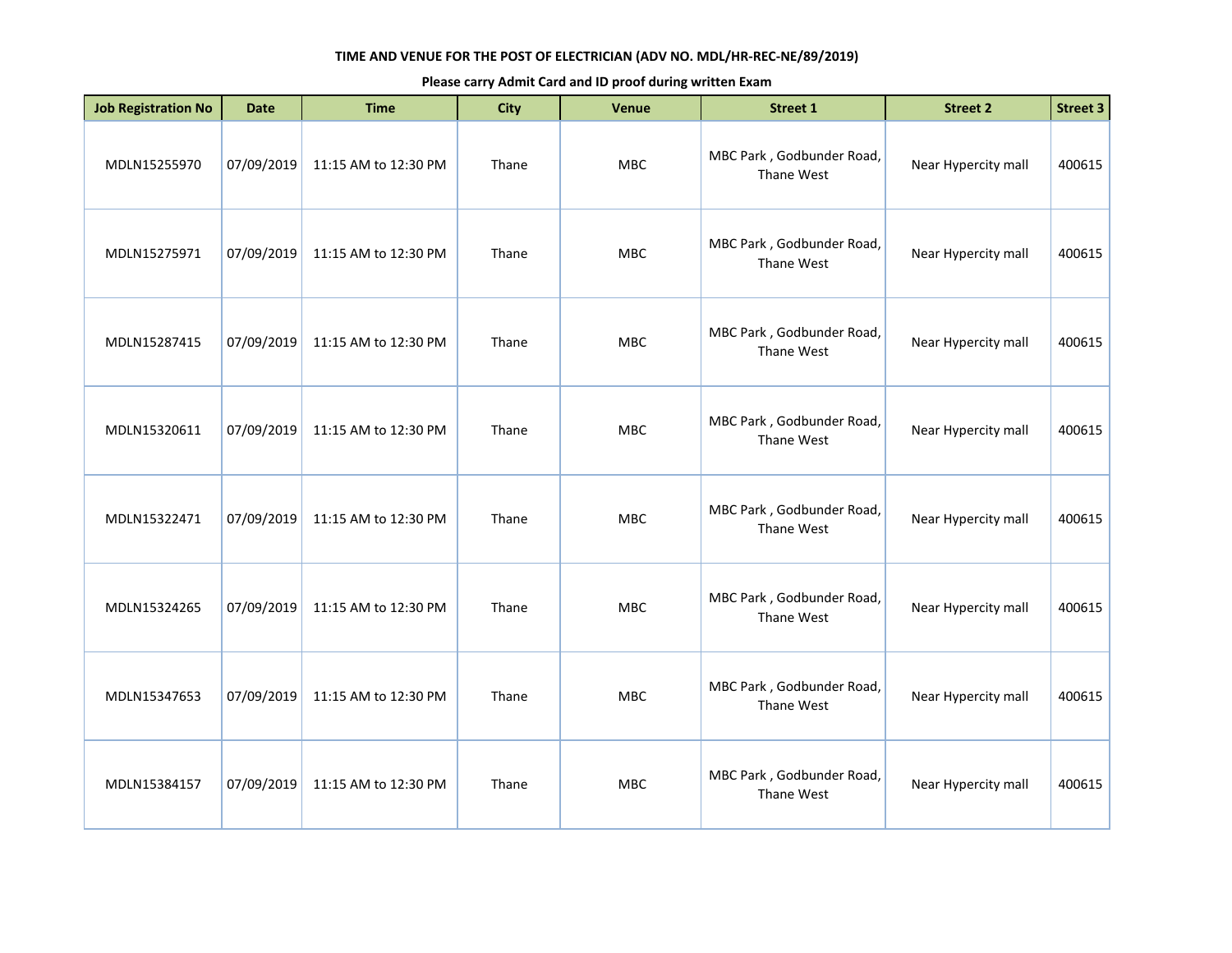| <b>Job Registration No</b> | <b>Date</b> | <b>Time</b>          | <b>City</b> | Venue      | <b>Street 1</b>                         | <b>Street 2</b>     | <b>Street 3</b> |
|----------------------------|-------------|----------------------|-------------|------------|-----------------------------------------|---------------------|-----------------|
| MDLN15420254               | 07/09/2019  | 11:15 AM to 12:30 PM | Thane       | MBC        | MBC Park, Godbunder Road,<br>Thane West | Near Hypercity mall | 400615          |
| MDLN15427539               | 07/09/2019  | 11:15 AM to 12:30 PM | Thane       | <b>MBC</b> | MBC Park, Godbunder Road,<br>Thane West | Near Hypercity mall | 400615          |
| MDLN15457619               | 07/09/2019  | 11:15 AM to 12:30 PM | Thane       | MBC        | MBC Park, Godbunder Road,<br>Thane West | Near Hypercity mall | 400615          |
| MDLN15470053               | 07/09/2019  | 11:15 AM to 12:30 PM | Thane       | MBC        | MBC Park, Godbunder Road,<br>Thane West | Near Hypercity mall | 400615          |
| MDLN15477088               | 07/09/2019  | 11:15 AM to 12:30 PM | Thane       | <b>MBC</b> | MBC Park, Godbunder Road,<br>Thane West | Near Hypercity mall | 400615          |
| MDLN15481535               | 07/09/2019  | 11:15 AM to 12:30 PM | Thane       | MBC        | MBC Park, Godbunder Road,<br>Thane West | Near Hypercity mall | 400615          |
| MDLN15496796               | 07/09/2019  | 11:15 AM to 12:30 PM | Thane       | <b>MBC</b> | MBC Park, Godbunder Road,<br>Thane West | Near Hypercity mall | 400615          |
| MDLN15531632               | 07/09/2019  | 11:15 AM to 12:30 PM | Thane       | <b>MBC</b> | MBC Park, Godbunder Road,<br>Thane West | Near Hypercity mall | 400615          |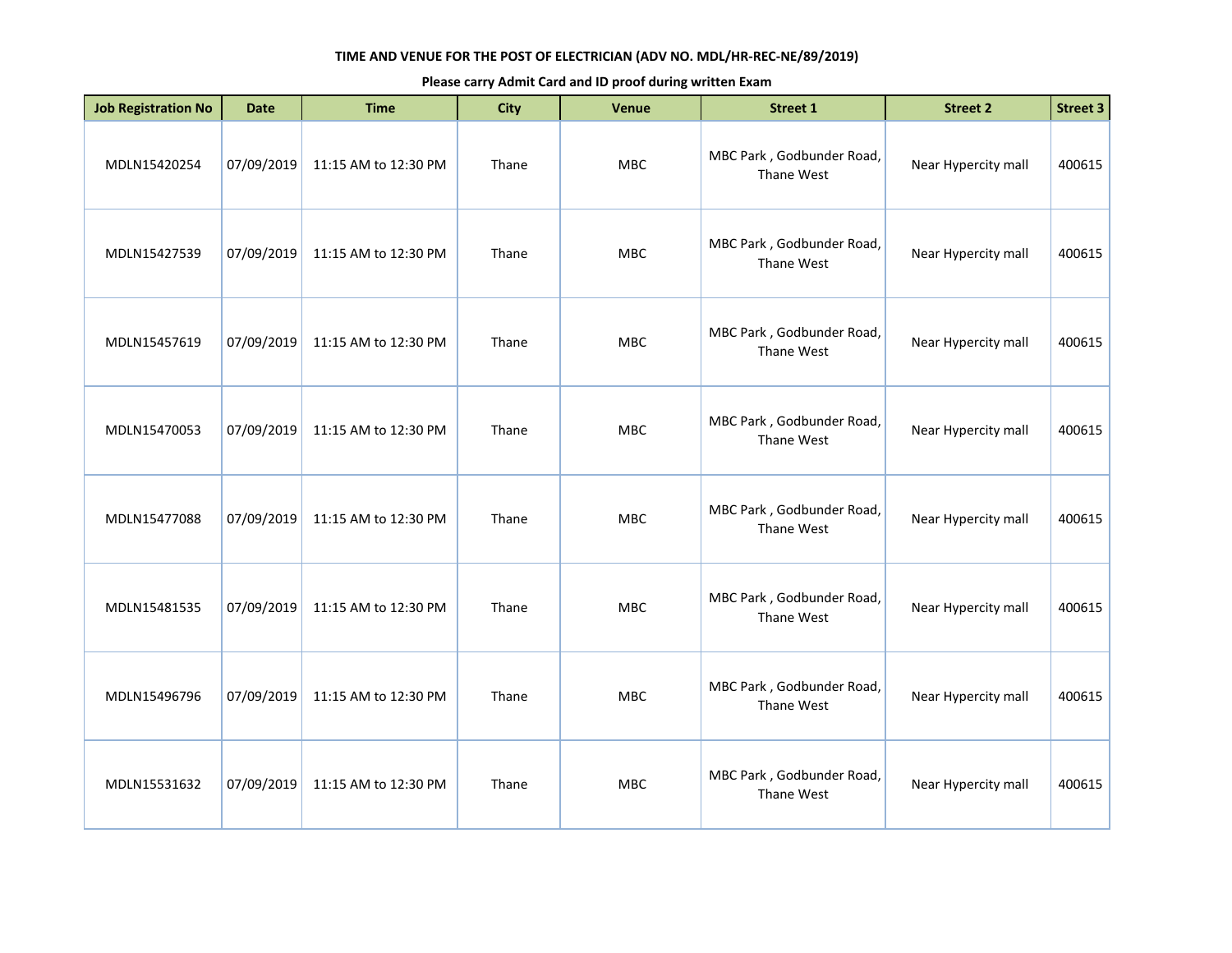| <b>Job Registration No</b> | <b>Date</b> | <b>Time</b>          | <b>City</b> | Venue      | <b>Street 1</b>                         | <b>Street 2</b>     | Street 3 |
|----------------------------|-------------|----------------------|-------------|------------|-----------------------------------------|---------------------|----------|
| MDLN15533380               | 07/09/2019  | 11:15 AM to 12:30 PM | Thane       | <b>MBC</b> | MBC Park, Godbunder Road,<br>Thane West | Near Hypercity mall | 400615   |
| MDLN15545397               | 07/09/2019  | 11:15 AM to 12:30 PM | Thane       | MBC        | MBC Park, Godbunder Road,<br>Thane West | Near Hypercity mall | 400615   |
| MDLN15686971               | 07/09/2019  | 11:15 AM to 12:30 PM | Thane       | MBC        | MBC Park, Godbunder Road,<br>Thane West | Near Hypercity mall | 400615   |
| MDLN15707539               | 07/09/2019  | 11:15 AM to 12:30 PM | Thane       | <b>MBC</b> | MBC Park, Godbunder Road,<br>Thane West | Near Hypercity mall | 400615   |
| MDLN15735154               | 07/09/2019  | 11:15 AM to 12:30 PM | Thane       | <b>MBC</b> | MBC Park, Godbunder Road,<br>Thane West | Near Hypercity mall | 400615   |
| MDLN15741404               | 07/09/2019  | 11:15 AM to 12:30 PM | Thane       | MBC        | MBC Park, Godbunder Road,<br>Thane West | Near Hypercity mall | 400615   |
| MDLN15785056               | 07/09/2019  | 11:15 AM to 12:30 PM | Thane       | <b>MBC</b> | MBC Park, Godbunder Road,<br>Thane West | Near Hypercity mall | 400615   |
| MDLN15860534               | 07/09/2019  | 11:15 AM to 12:30 PM | Thane       | <b>MBC</b> | MBC Park, Godbunder Road,<br>Thane West | Near Hypercity mall | 400615   |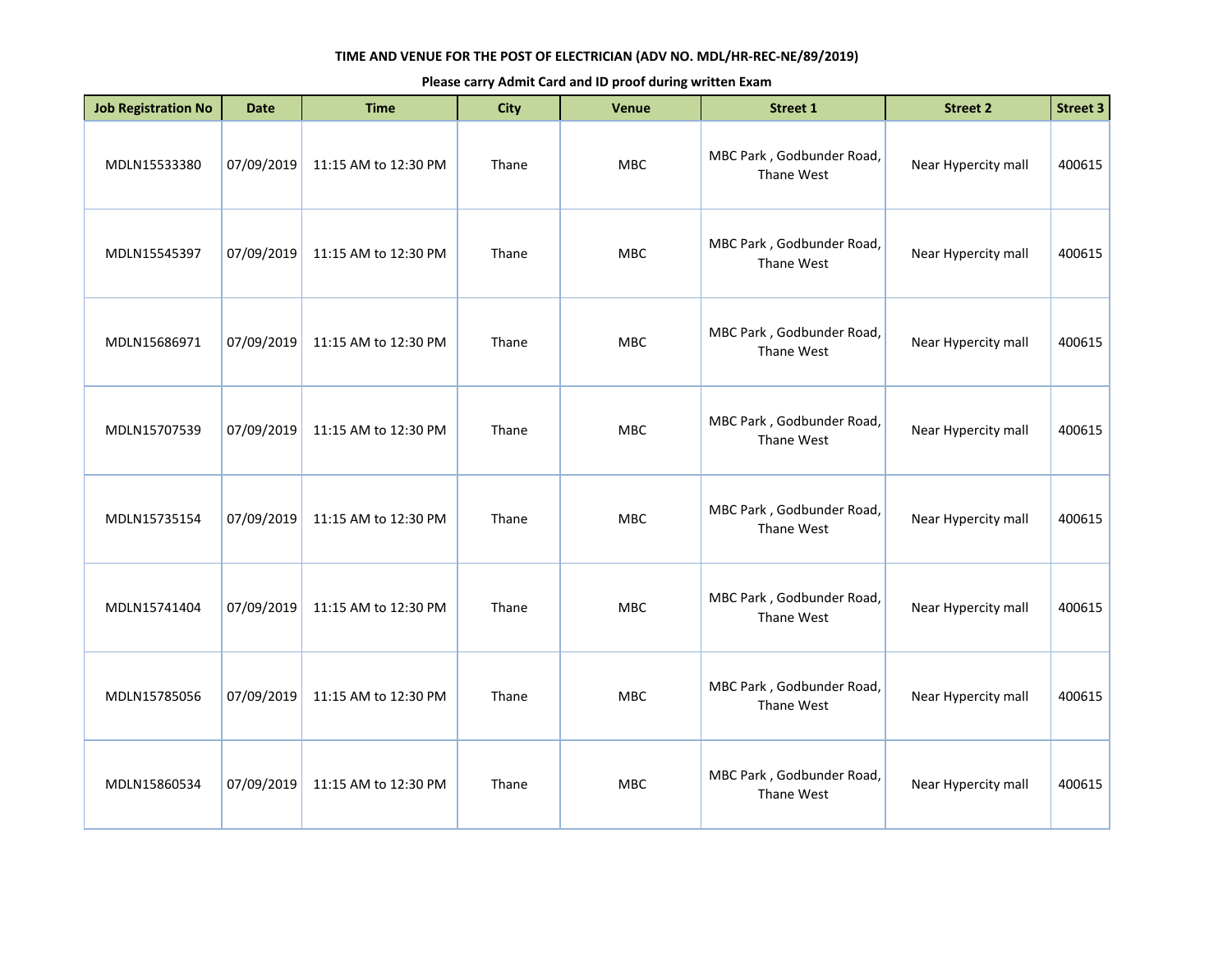| <b>Job Registration No</b> | <b>Date</b> | <b>Time</b>          | <b>City</b> | Venue      | <b>Street 1</b>                         | <b>Street 2</b>     | <b>Street 3</b> |
|----------------------------|-------------|----------------------|-------------|------------|-----------------------------------------|---------------------|-----------------|
| MDLN15871319               | 07/09/2019  | 11:15 AM to 12:30 PM | Thane       | MBC        | MBC Park, Godbunder Road,<br>Thane West | Near Hypercity mall | 400615          |
| MDLN15884832               | 07/09/2019  | 11:15 AM to 12:30 PM | Thane       | <b>MBC</b> | MBC Park, Godbunder Road,<br>Thane West | Near Hypercity mall | 400615          |
| MDLN15897383               | 07/09/2019  | 11:15 AM to 12:30 PM | Thane       | MBC        | MBC Park, Godbunder Road,<br>Thane West | Near Hypercity mall | 400615          |
| MDLN15903318               | 07/09/2019  | 11:15 AM to 12:30 PM | Thane       | MBC        | MBC Park, Godbunder Road,<br>Thane West | Near Hypercity mall | 400615          |
| MDLN15908639               | 07/09/2019  | 11:15 AM to 12:30 PM | Thane       | MBC        | MBC Park, Godbunder Road,<br>Thane West | Near Hypercity mall | 400615          |
| MDLN15969593               | 07/09/2019  | 11:15 AM to 12:30 PM | Thane       | <b>MBC</b> | MBC Park, Godbunder Road,<br>Thane West | Near Hypercity mall | 400615          |
| MDLN15971376               | 07/09/2019  | 11:15 AM to 12:30 PM | Thane       | <b>MBC</b> | MBC Park, Godbunder Road,<br>Thane West | Near Hypercity mall | 400615          |
| MDLN15988561               | 07/09/2019  | 11:15 AM to 12:30 PM | Thane       | MBC        | MBC Park, Godbunder Road,<br>Thane West | Near Hypercity mall | 400615          |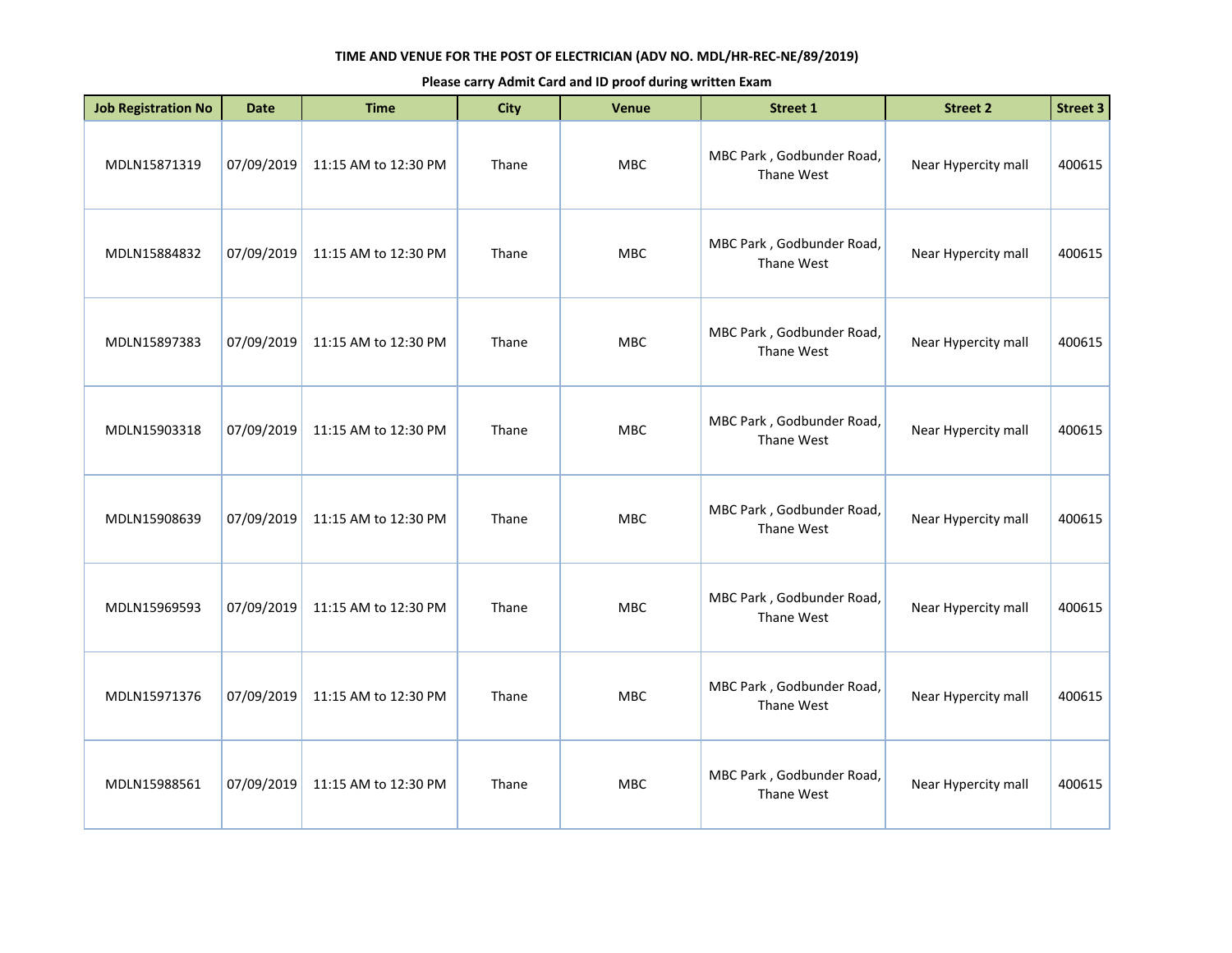| <b>Job Registration No</b> | <b>Date</b> | <b>Time</b>          | <b>City</b> | Venue      | <b>Street 1</b>                         | <b>Street 2</b>     | <b>Street 3</b> |
|----------------------------|-------------|----------------------|-------------|------------|-----------------------------------------|---------------------|-----------------|
| MDLN16042258               | 07/09/2019  | 11:15 AM to 12:30 PM | Thane       | MBC        | MBC Park, Godbunder Road,<br>Thane West | Near Hypercity mall | 400615          |
| MDLN16072405               | 07/09/2019  | 11:15 AM to 12:30 PM | Thane       | <b>MBC</b> | MBC Park, Godbunder Road,<br>Thane West | Near Hypercity mall | 400615          |
| MDLN16080294               | 07/09/2019  | 11:15 AM to 12:30 PM | Thane       | <b>MBC</b> | MBC Park, Godbunder Road,<br>Thane West | Near Hypercity mall | 400615          |
| MDLN16085824               | 07/09/2019  | 11:15 AM to 12:30 PM | Thane       | <b>MBC</b> | MBC Park, Godbunder Road,<br>Thane West | Near Hypercity mall | 400615          |
| MDLN16087087               | 07/09/2019  | 11:15 AM to 12:30 PM | Thane       | <b>MBC</b> | MBC Park, Godbunder Road,<br>Thane West | Near Hypercity mall | 400615          |
| MDLN16169613               | 07/09/2019  | 11:15 AM to 12:30 PM | Thane       | <b>MBC</b> | MBC Park, Godbunder Road,<br>Thane West | Near Hypercity mall | 400615          |
| MDLN16175816               | 07/09/2019  | 11:15 AM to 12:30 PM | Thane       | <b>MBC</b> | MBC Park, Godbunder Road,<br>Thane West | Near Hypercity mall | 400615          |
| MDLN16191539               | 07/09/2019  | 11:15 AM to 12:30 PM | Thane       | <b>MBC</b> | MBC Park, Godbunder Road,<br>Thane West | Near Hypercity mall | 400615          |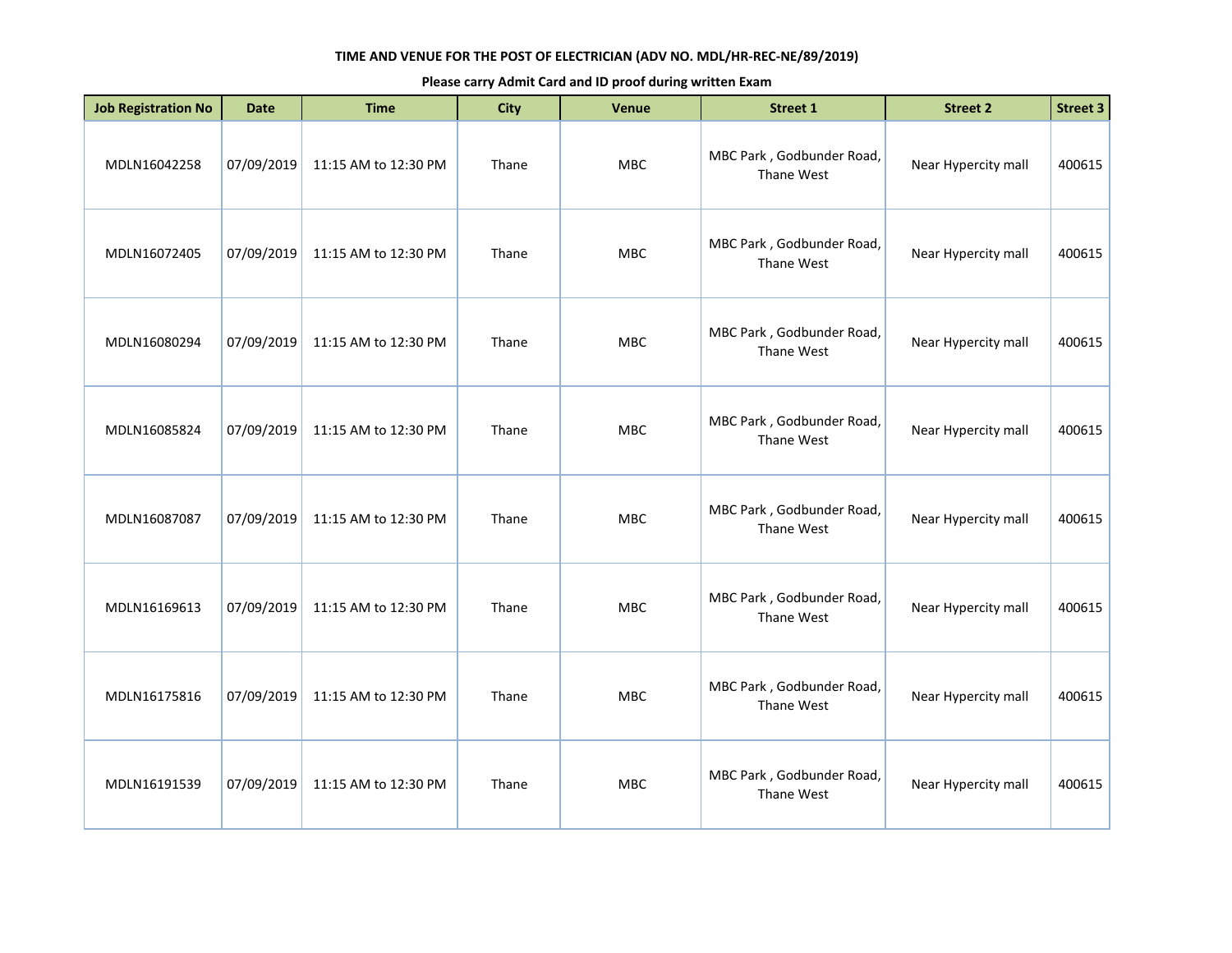| <b>Job Registration No</b> | <b>Date</b> | <b>Time</b>          | <b>City</b> | Venue      | <b>Street 1</b>                         | <b>Street 2</b>     | Street 3 |
|----------------------------|-------------|----------------------|-------------|------------|-----------------------------------------|---------------------|----------|
| MDLN16210999               | 07/09/2019  | 11:15 AM to 12:30 PM | Thane       | <b>MBC</b> | MBC Park, Godbunder Road,<br>Thane West | Near Hypercity mall | 400615   |
| MDLN16328561               | 07/09/2019  | 11:15 AM to 12:30 PM | Thane       | MBC        | MBC Park, Godbunder Road,<br>Thane West | Near Hypercity mall | 400615   |
| MDLN16349945               | 07/09/2019  | 11:15 AM to 12:30 PM | Thane       | MBC        | MBC Park, Godbunder Road,<br>Thane West | Near Hypercity mall | 400615   |
| MDLN16400118               | 07/09/2019  | 11:15 AM to 12:30 PM | Thane       | <b>MBC</b> | MBC Park, Godbunder Road,<br>Thane West | Near Hypercity mall | 400615   |
| MDLN16400844               | 07/09/2019  | 11:15 AM to 12:30 PM | Thane       | <b>MBC</b> | MBC Park, Godbunder Road,<br>Thane West | Near Hypercity mall | 400615   |
| MDLN16408659               | 07/09/2019  | 11:15 AM to 12:30 PM | Thane       | MBC        | MBC Park, Godbunder Road,<br>Thane West | Near Hypercity mall | 400615   |
| MDLN16430420               | 07/09/2019  | 11:15 AM to 12:30 PM | Thane       | <b>MBC</b> | MBC Park, Godbunder Road,<br>Thane West | Near Hypercity mall | 400615   |
| MDLN16515443               | 07/09/2019  | 11:15 AM to 12:30 PM | Thane       | <b>MBC</b> | MBC Park, Godbunder Road,<br>Thane West | Near Hypercity mall | 400615   |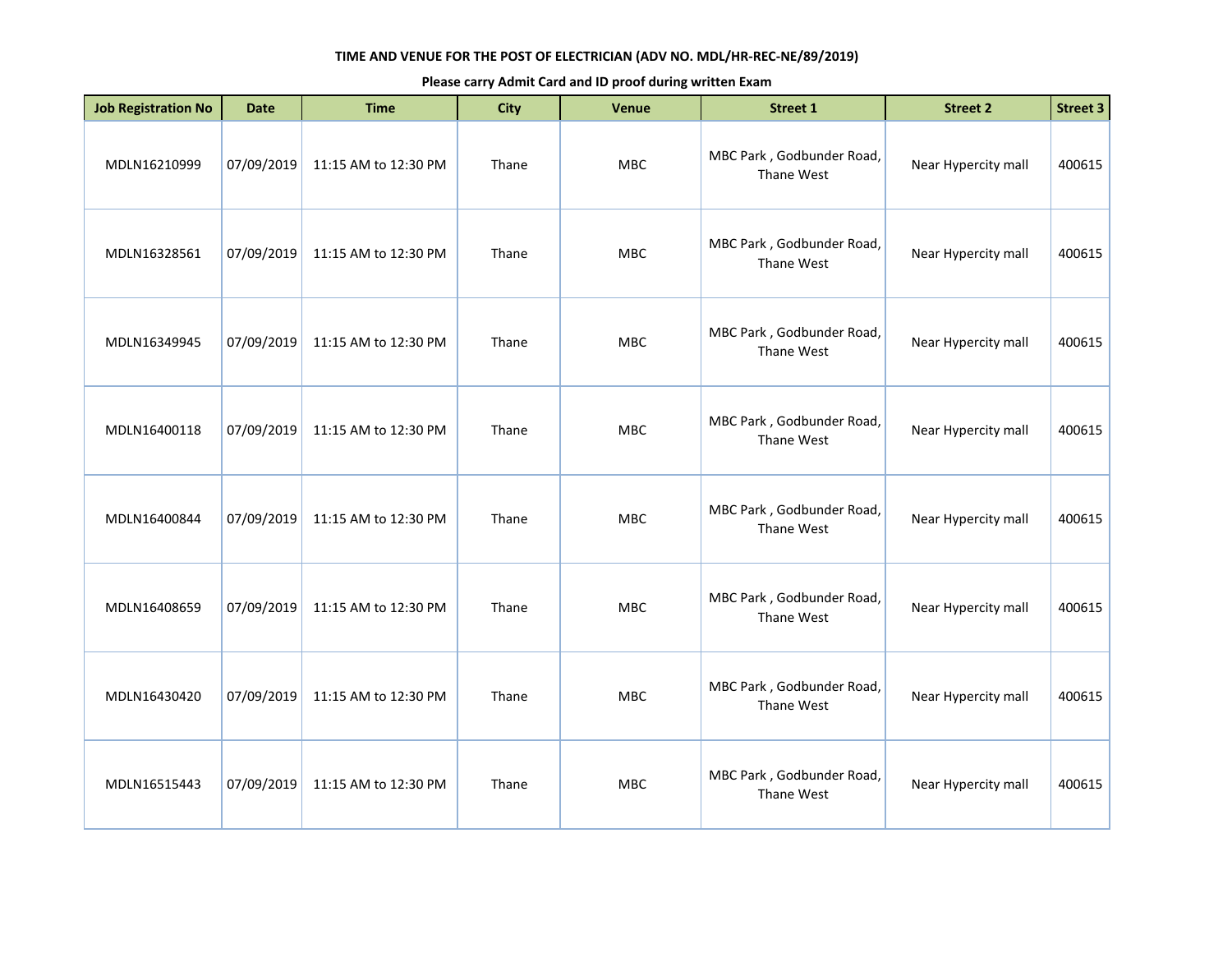| <b>Job Registration No</b> | <b>Date</b> | <b>Time</b>          | <b>City</b> | Venue      | <b>Street 1</b>                         | <b>Street 2</b>     | Street 3 |
|----------------------------|-------------|----------------------|-------------|------------|-----------------------------------------|---------------------|----------|
| MDLN16552126               | 07/09/2019  | 11:15 AM to 12:30 PM | Thane       | <b>MBC</b> | MBC Park, Godbunder Road,<br>Thane West | Near Hypercity mall | 400615   |
| MDLN16556715               | 07/09/2019  | 11:15 AM to 12:30 PM | Thane       | MBC        | MBC Park, Godbunder Road,<br>Thane West | Near Hypercity mall | 400615   |
| MDLN16578327               | 07/09/2019  | 11:15 AM to 12:30 PM | Thane       | MBC        | MBC Park, Godbunder Road,<br>Thane West | Near Hypercity mall | 400615   |
| MDLN16616955               | 07/09/2019  | 11:15 AM to 12:30 PM | Thane       | <b>MBC</b> | MBC Park, Godbunder Road,<br>Thane West | Near Hypercity mall | 400615   |
| MDLN16640751               | 07/09/2019  | 11:15 AM to 12:30 PM | Thane       | <b>MBC</b> | MBC Park, Godbunder Road,<br>Thane West | Near Hypercity mall | 400615   |
| MDLN16642100               | 07/09/2019  | 11:15 AM to 12:30 PM | Thane       | MBC        | MBC Park, Godbunder Road,<br>Thane West | Near Hypercity mall | 400615   |
| MDLN16739040               | 07/09/2019  | 11:15 AM to 12:30 PM | Thane       | <b>MBC</b> | MBC Park, Godbunder Road,<br>Thane West | Near Hypercity mall | 400615   |
| MDLN16793394               | 07/09/2019  | 11:15 AM to 12:30 PM | Thane       | <b>MBC</b> | MBC Park, Godbunder Road,<br>Thane West | Near Hypercity mall | 400615   |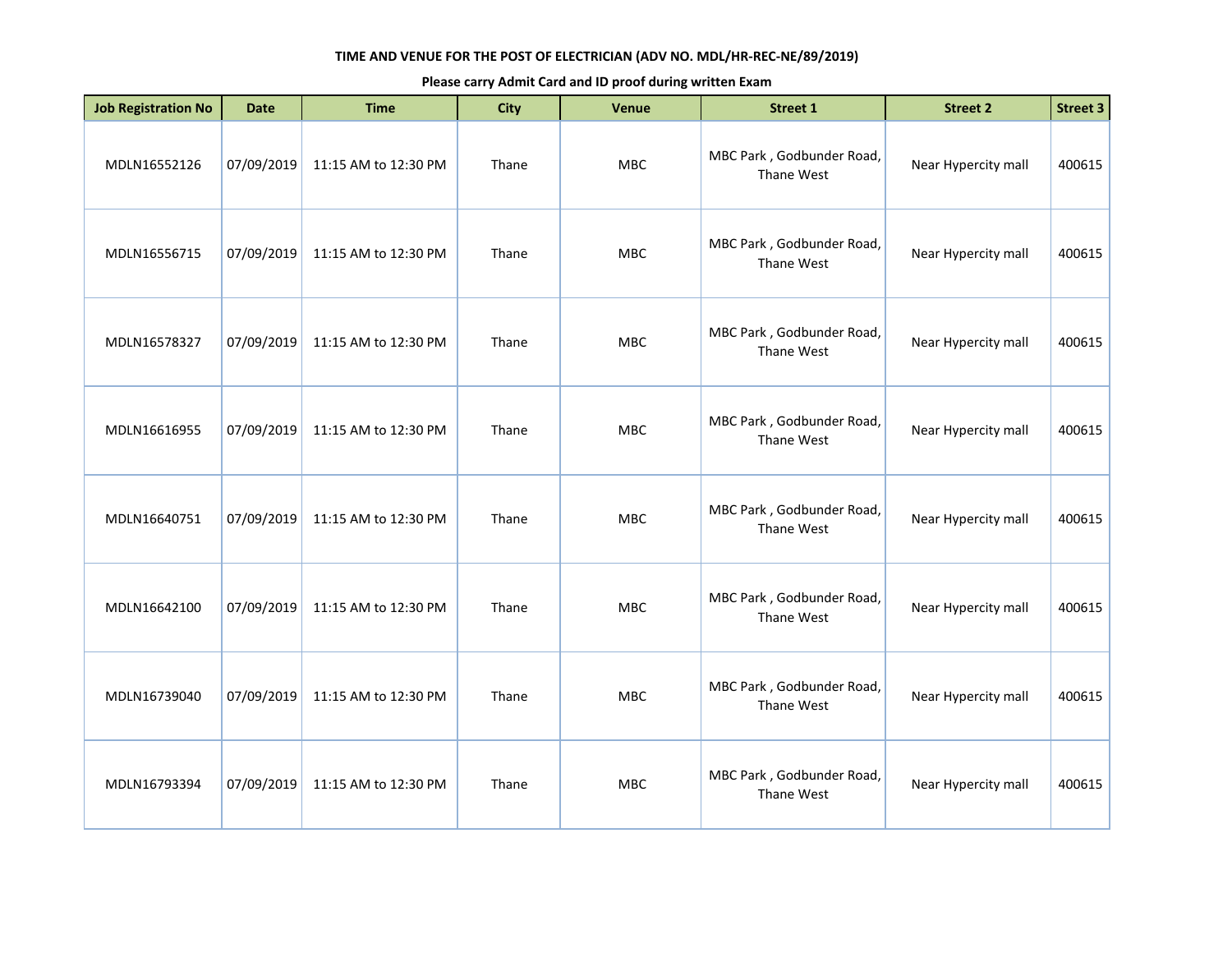| <b>Job Registration No</b> | <b>Date</b> | <b>Time</b>          | <b>City</b> | Venue      | <b>Street 1</b>                         | <b>Street 2</b>     | <b>Street 3</b> |
|----------------------------|-------------|----------------------|-------------|------------|-----------------------------------------|---------------------|-----------------|
| MDLN16794490               | 07/09/2019  | 11:15 AM to 12:30 PM | Thane       | MBC        | MBC Park, Godbunder Road,<br>Thane West | Near Hypercity mall | 400615          |
| MDLN16797137               | 07/09/2019  | 11:15 AM to 12:30 PM | Thane       | MBC        | MBC Park, Godbunder Road,<br>Thane West | Near Hypercity mall | 400615          |
| MDLN16802966               | 07/09/2019  | 11:15 AM to 12:30 PM | Thane       | <b>MBC</b> | MBC Park, Godbunder Road,<br>Thane West | Near Hypercity mall | 400615          |
| MDLN16828919               | 07/09/2019  | 11:15 AM to 12:30 PM | Thane       | MBC        | MBC Park, Godbunder Road,<br>Thane West | Near Hypercity mall | 400615          |
| MDLN16847955               | 07/09/2019  | 11:15 AM to 12:30 PM | Thane       | <b>MBC</b> | MBC Park, Godbunder Road,<br>Thane West | Near Hypercity mall | 400615          |
| MDLN16882130               | 07/09/2019  | 11:15 AM to 12:30 PM | Thane       | <b>MBC</b> | MBC Park, Godbunder Road,<br>Thane West | Near Hypercity mall | 400615          |
| MDLN16918325               | 07/09/2019  | 11:15 AM to 12:30 PM | Thane       | <b>MBC</b> | MBC Park, Godbunder Road,<br>Thane West | Near Hypercity mall | 400615          |
| MDLN16958826               | 07/09/2019  | 11:15 AM to 12:30 PM | Thane       | <b>MBC</b> | MBC Park, Godbunder Road,<br>Thane West | Near Hypercity mall | 400615          |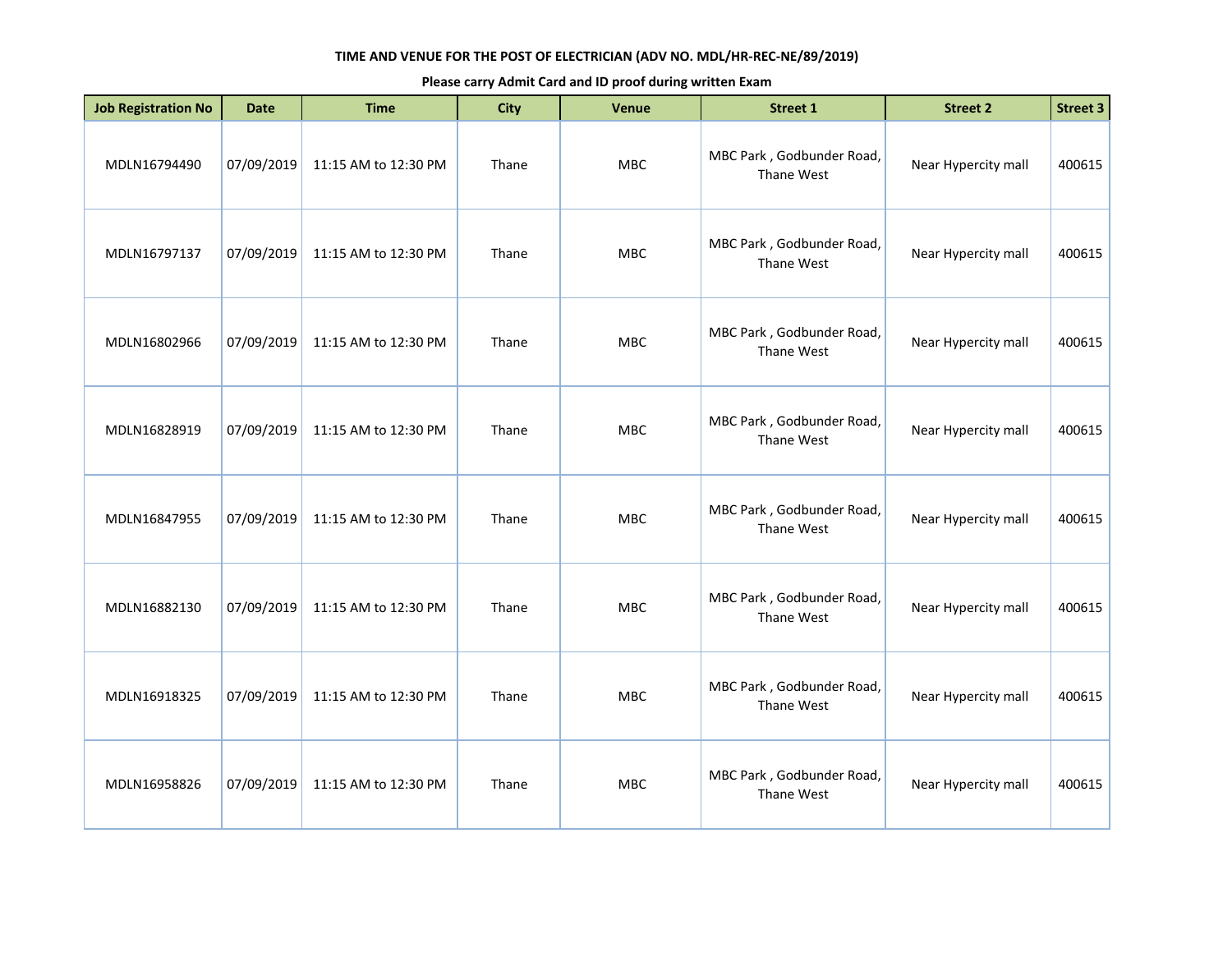| <b>Job Registration No</b> | <b>Date</b> | <b>Time</b>          | <b>City</b> | Venue      | <b>Street 1</b>                         | <b>Street 2</b>     | <b>Street 3</b> |
|----------------------------|-------------|----------------------|-------------|------------|-----------------------------------------|---------------------|-----------------|
| MDLN16978212               | 07/09/2019  | 11:15 AM to 12:30 PM | Thane       | MBC        | MBC Park, Godbunder Road,<br>Thane West | Near Hypercity mall | 400615          |
| MDLN17045664               | 07/09/2019  | 11:15 AM to 12:30 PM | Thane       | MBC        | MBC Park, Godbunder Road,<br>Thane West | Near Hypercity mall | 400615          |
| MDLN17054624               | 07/09/2019  | 11:15 AM to 12:30 PM | Thane       | <b>MBC</b> | MBC Park, Godbunder Road,<br>Thane West | Near Hypercity mall | 400615          |
| MDLN17073815               | 07/09/2019  | 11:15 AM to 12:30 PM | Thane       | MBC        | MBC Park, Godbunder Road,<br>Thane West | Near Hypercity mall | 400615          |
| MDLN17087683               | 07/09/2019  | 11:15 AM to 12:30 PM | Thane       | <b>MBC</b> | MBC Park, Godbunder Road,<br>Thane West | Near Hypercity mall | 400615          |
| MDLN17108239               | 07/09/2019  | 11:15 AM to 12:30 PM | Thane       | <b>MBC</b> | MBC Park, Godbunder Road,<br>Thane West | Near Hypercity mall | 400615          |
| MDLN17135869               | 07/09/2019  | 11:15 AM to 12:30 PM | Thane       | <b>MBC</b> | MBC Park, Godbunder Road,<br>Thane West | Near Hypercity mall | 400615          |
| MDLN17150523               | 07/09/2019  | 11:15 AM to 12:30 PM | Thane       | <b>MBC</b> | MBC Park, Godbunder Road,<br>Thane West | Near Hypercity mall | 400615          |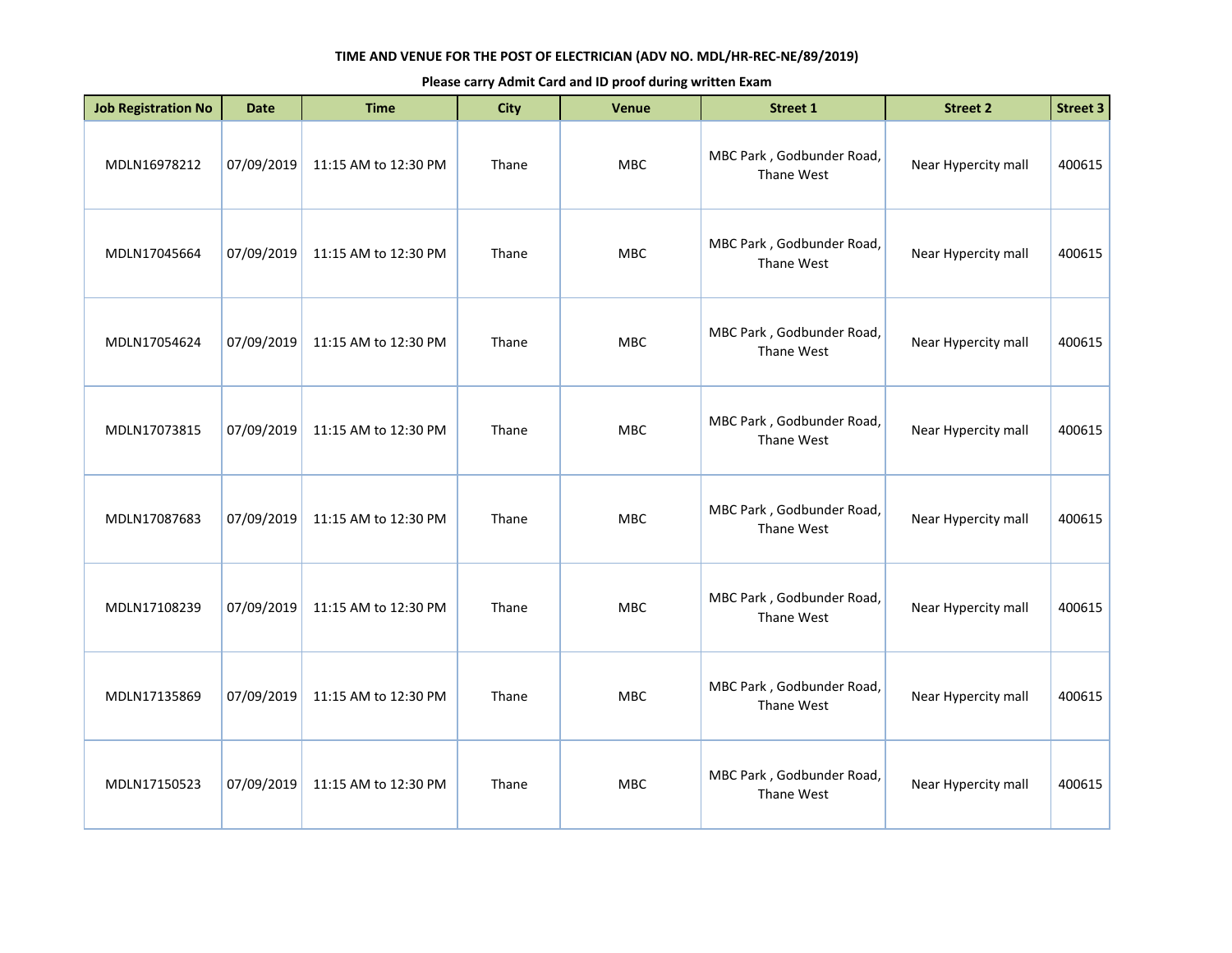| <b>Job Registration No</b> | <b>Date</b> | <b>Time</b>          | <b>City</b> | Venue      | <b>Street 1</b>                         | <b>Street 2</b>     | <b>Street 3</b> |
|----------------------------|-------------|----------------------|-------------|------------|-----------------------------------------|---------------------|-----------------|
| MDLN17170676               | 07/09/2019  | 11:15 AM to 12:30 PM | Thane       | MBC        | MBC Park, Godbunder Road,<br>Thane West | Near Hypercity mall | 400615          |
| MDLN17209415               | 07/09/2019  | 11:15 AM to 12:30 PM | Thane       | <b>MBC</b> | MBC Park, Godbunder Road,<br>Thane West | Near Hypercity mall | 400615          |
| MDLN17211959               | 07/09/2019  | 11:15 AM to 12:30 PM | Thane       | <b>MBC</b> | MBC Park, Godbunder Road,<br>Thane West | Near Hypercity mall | 400615          |
| MDLN17236495               | 07/09/2019  | 11:15 AM to 12:30 PM | Thane       | <b>MBC</b> | MBC Park, Godbunder Road,<br>Thane West | Near Hypercity mall | 400615          |
| MDLN17250003               | 07/09/2019  | 11:15 AM to 12:30 PM | Thane       | MBC        | MBC Park, Godbunder Road,<br>Thane West | Near Hypercity mall | 400615          |
| MDLN17324993               | 07/09/2019  | 11:15 AM to 12:30 PM | Thane       | <b>MBC</b> | MBC Park, Godbunder Road,<br>Thane West | Near Hypercity mall | 400615          |
| MDLN17355477               | 07/09/2019  | 11:15 AM to 12:30 PM | Thane       | <b>MBC</b> | MBC Park, Godbunder Road,<br>Thane West | Near Hypercity mall | 400615          |
| MDLN17451820               | 07/09/2019  | 11:15 AM to 12:30 PM | Thane       | <b>MBC</b> | MBC Park, Godbunder Road,<br>Thane West | Near Hypercity mall | 400615          |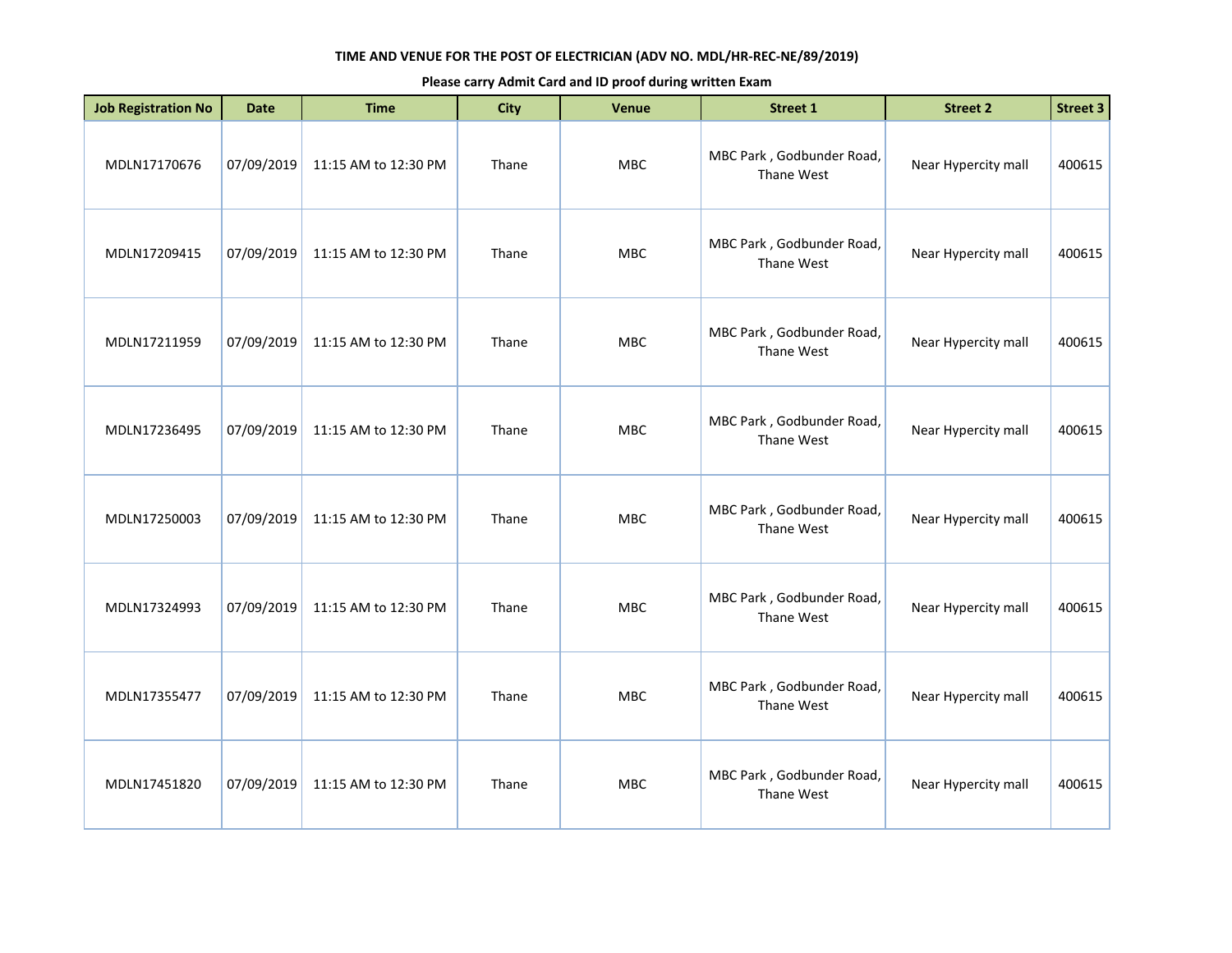| <b>Job Registration No</b> | <b>Date</b> | <b>Time</b>          | <b>City</b> | Venue      | <b>Street 1</b>                         | <b>Street 2</b>     | <b>Street 3</b> |
|----------------------------|-------------|----------------------|-------------|------------|-----------------------------------------|---------------------|-----------------|
| MDLN17486631               | 07/09/2019  | 11:15 AM to 12:30 PM | Thane       | MBC        | MBC Park, Godbunder Road,<br>Thane West | Near Hypercity mall | 400615          |
| MDLN17490656               | 07/09/2019  | 11:15 AM to 12:30 PM | Thane       | <b>MBC</b> | MBC Park, Godbunder Road,<br>Thane West | Near Hypercity mall | 400615          |
| MDLN17506637               | 07/09/2019  | 11:15 AM to 12:30 PM | Thane       | MBC        | MBC Park, Godbunder Road,<br>Thane West | Near Hypercity mall | 400615          |
| MDLN17522096               | 07/09/2019  | 11:15 AM to 12:30 PM | Thane       | MBC        | MBC Park, Godbunder Road,<br>Thane West | Near Hypercity mall | 400615          |
| MDLN17545278               | 07/09/2019  | 11:15 AM to 12:30 PM | Thane       | MBC        | MBC Park, Godbunder Road,<br>Thane West | Near Hypercity mall | 400615          |
| MDLN17595529               | 07/09/2019  | 11:15 AM to 12:30 PM | Thane       | <b>MBC</b> | MBC Park, Godbunder Road,<br>Thane West | Near Hypercity mall | 400615          |
| MDLN17604365               | 07/09/2019  | 11:15 AM to 12:30 PM | Thane       | MBC        | MBC Park, Godbunder Road,<br>Thane West | Near Hypercity mall | 400615          |
| MDLN17621188               | 07/09/2019  | 11:15 AM to 12:30 PM | Thane       | MBC        | MBC Park, Godbunder Road,<br>Thane West | Near Hypercity mall | 400615          |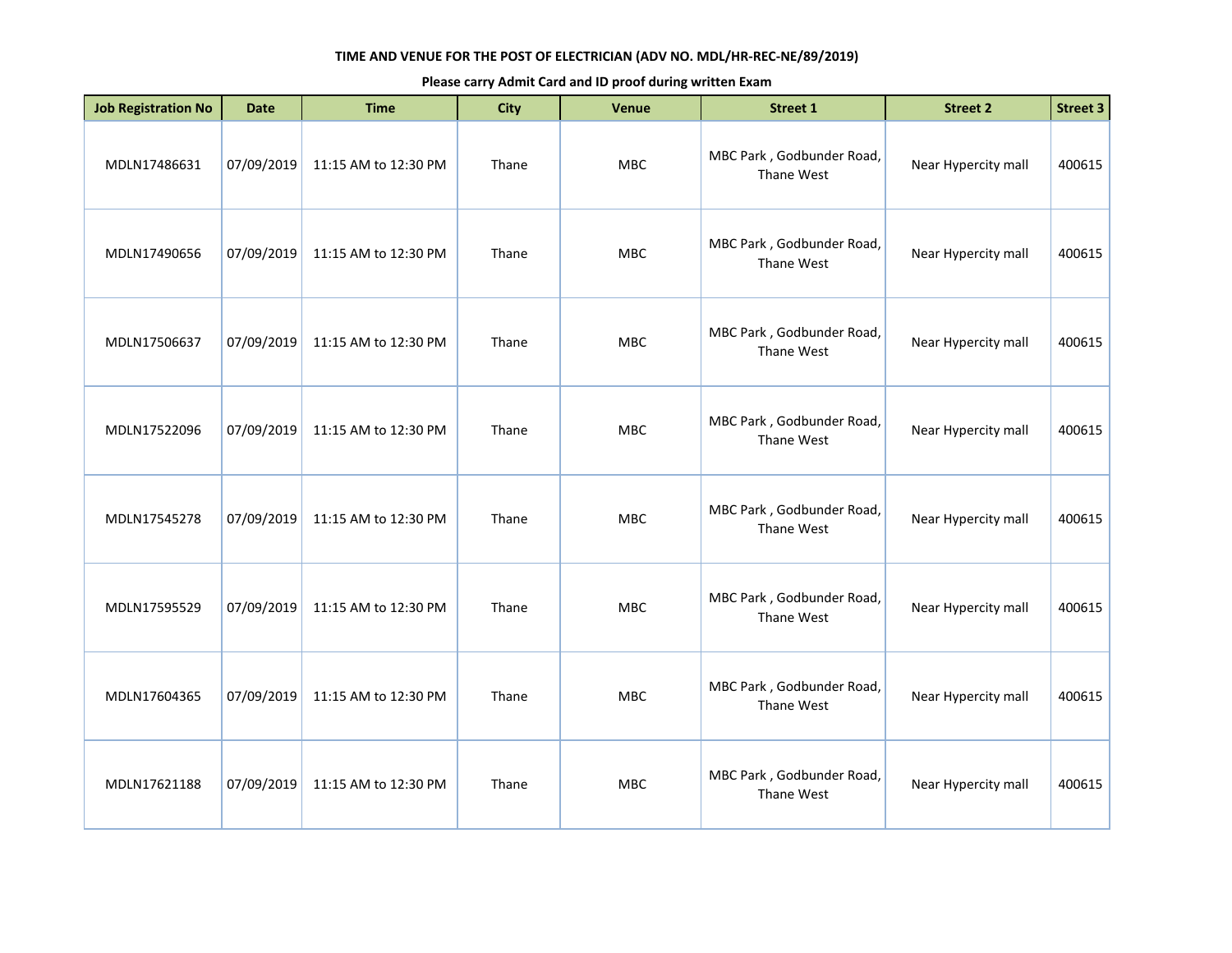| <b>Job Registration No</b> | <b>Date</b> | <b>Time</b>          | <b>City</b> | Venue      | <b>Street 1</b>                         | <b>Street 2</b>     | <b>Street 3</b> |
|----------------------------|-------------|----------------------|-------------|------------|-----------------------------------------|---------------------|-----------------|
| MDLN17624683               | 07/09/2019  | 11:15 AM to 12:30 PM | Thane       | MBC        | MBC Park, Godbunder Road,<br>Thane West | Near Hypercity mall | 400615          |
| MDLN17662423               | 07/09/2019  | 11:15 AM to 12:30 PM | Thane       | <b>MBC</b> | MBC Park, Godbunder Road,<br>Thane West | Near Hypercity mall | 400615          |
| MDLN17713920               | 07/09/2019  | 11:15 AM to 12:30 PM | Thane       | <b>MBC</b> | MBC Park, Godbunder Road,<br>Thane West | Near Hypercity mall | 400615          |
| MDLN17798865               | 07/09/2019  | 11:15 AM to 12:30 PM | Thane       | <b>MBC</b> | MBC Park, Godbunder Road,<br>Thane West | Near Hypercity mall | 400615          |
| MDLN17813547               | 07/09/2019  | 11:15 AM to 12:30 PM | Thane       | MBC        | MBC Park, Godbunder Road,<br>Thane West | Near Hypercity mall | 400615          |
| MDLN17822992               | 07/09/2019  | 11:15 AM to 12:30 PM | Thane       | <b>MBC</b> | MBC Park, Godbunder Road,<br>Thane West | Near Hypercity mall | 400615          |
| MDLN17850060               | 07/09/2019  | 11:15 AM to 12:30 PM | Thane       | <b>MBC</b> | MBC Park, Godbunder Road,<br>Thane West | Near Hypercity mall | 400615          |
| MDLN17851647               | 07/09/2019  | 11:15 AM to 12:30 PM | Thane       | <b>MBC</b> | MBC Park, Godbunder Road,<br>Thane West | Near Hypercity mall | 400615          |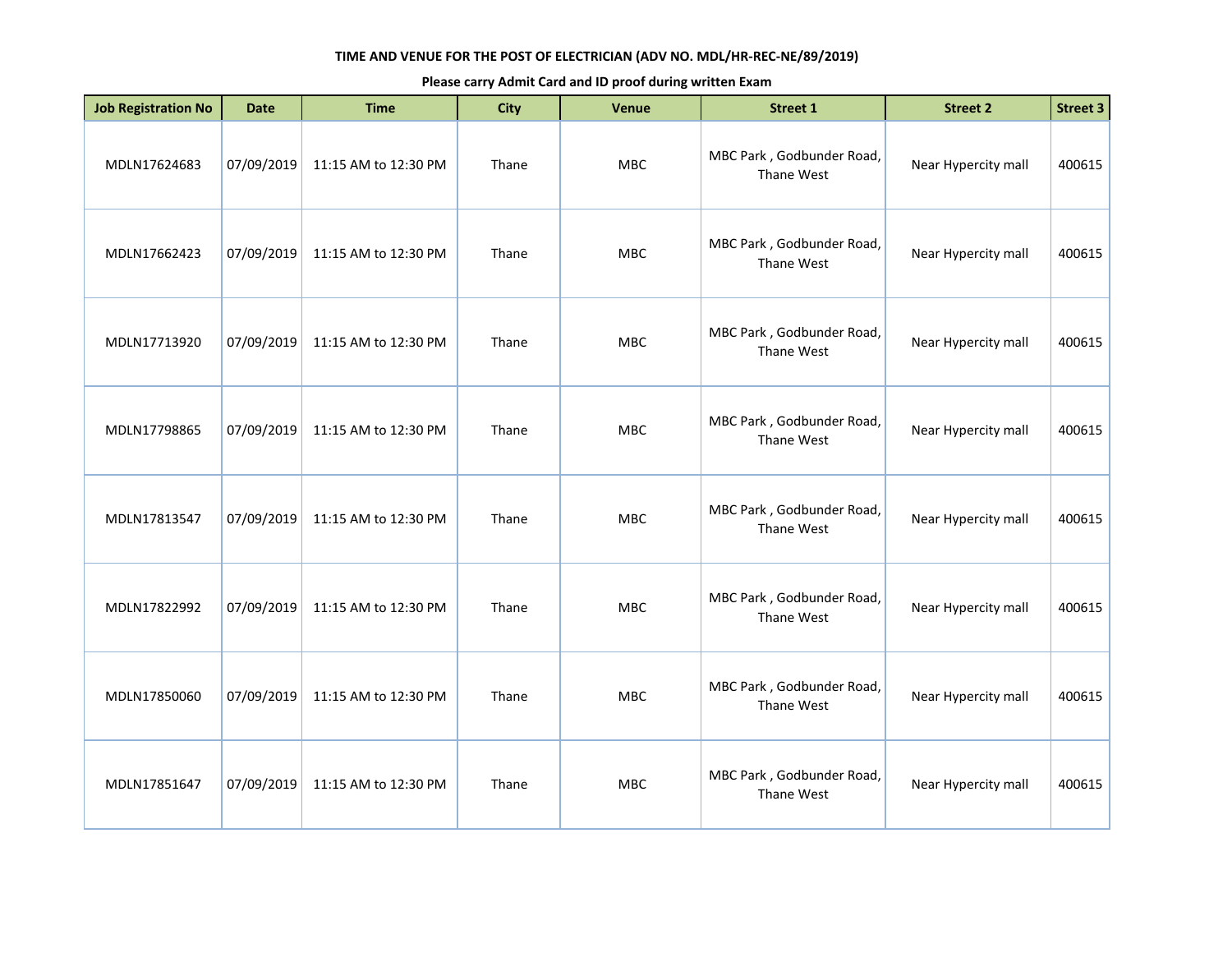| <b>Job Registration No</b> | <b>Date</b> | <b>Time</b>          | <b>City</b> | Venue      | <b>Street 1</b>                         | <b>Street 2</b>     | <b>Street 3</b> |
|----------------------------|-------------|----------------------|-------------|------------|-----------------------------------------|---------------------|-----------------|
| MDLN17851819               | 07/09/2019  | 11:15 AM to 12:30 PM | Thane       | MBC        | MBC Park, Godbunder Road,<br>Thane West | Near Hypercity mall | 400615          |
| MDLN17874625               | 07/09/2019  | 11:15 AM to 12:30 PM | Thane       | <b>MBC</b> | MBC Park, Godbunder Road,<br>Thane West | Near Hypercity mall | 400615          |
| MDLN17933990               | 07/09/2019  | 11:15 AM to 12:30 PM | Thane       | MBC        | MBC Park, Godbunder Road,<br>Thane West | Near Hypercity mall | 400615          |
| MDLN17945302               | 07/09/2019  | 11:15 AM to 12:30 PM | Thane       | MBC        | MBC Park, Godbunder Road,<br>Thane West | Near Hypercity mall | 400615          |
| MDLN17986691               | 07/09/2019  | 11:15 AM to 12:30 PM | Thane       | MBC        | MBC Park, Godbunder Road,<br>Thane West | Near Hypercity mall | 400615          |
| MDLN17998225               | 07/09/2019  | 11:15 AM to 12:30 PM | Thane       | <b>MBC</b> | MBC Park, Godbunder Road,<br>Thane West | Near Hypercity mall | 400615          |
| MDLN18012434               | 07/09/2019  | 11:15 AM to 12:30 PM | Thane       | MBC        | MBC Park, Godbunder Road,<br>Thane West | Near Hypercity mall | 400615          |
| MDLN18061443               | 07/09/2019  | 11:15 AM to 12:30 PM | Thane       | MBC        | MBC Park, Godbunder Road,<br>Thane West | Near Hypercity mall | 400615          |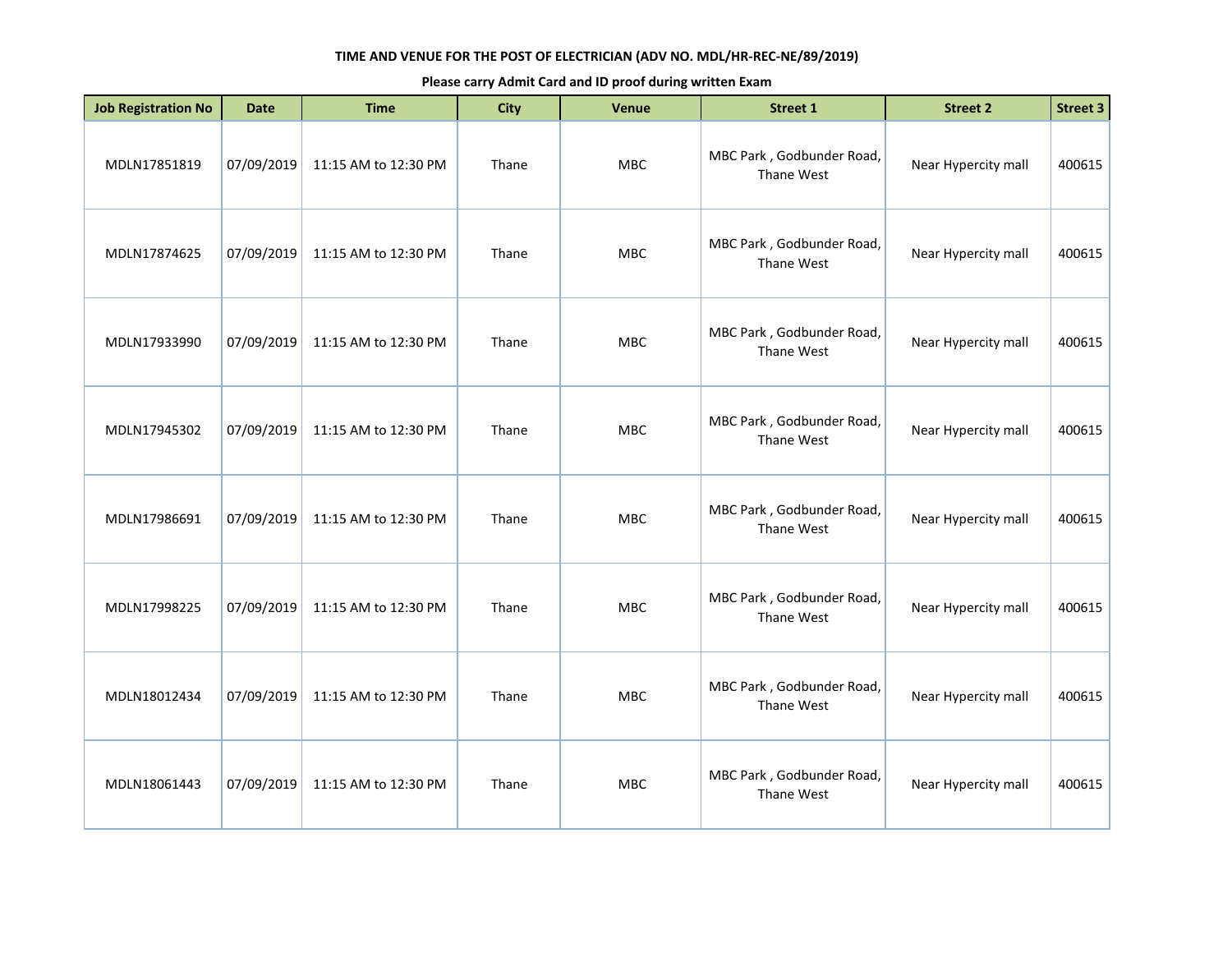| <b>Job Registration No</b> | <b>Date</b> | <b>Time</b>          | <b>City</b> | <b>Venue</b> | <b>Street 1</b>                         | <b>Street 2</b>     | <b>Street 3</b> |
|----------------------------|-------------|----------------------|-------------|--------------|-----------------------------------------|---------------------|-----------------|
| MDLN18064965               | 07/09/2019  | 11:15 AM to 12:30 PM | Thane       | MBC          | MBC Park, Godbunder Road,<br>Thane West | Near Hypercity mall | 400615          |
| MDLN18127283               | 07/09/2019  | 11:15 AM to 12:30 PM | Thane       | MBC          | MBC Park, Godbunder Road,<br>Thane West | Near Hypercity mall | 400615          |
| MDLN18148623               | 07/09/2019  | 11:15 AM to 12:30 PM | Thane       | <b>MBC</b>   | MBC Park, Godbunder Road,<br>Thane West | Near Hypercity mall | 400615          |
| MDLN18207280               | 07/09/2019  | 11:15 AM to 12:30 PM | Thane       | MBC          | MBC Park, Godbunder Road,<br>Thane West | Near Hypercity mall | 400615          |
| MDLN18219382               | 07/09/2019  | 11:15 AM to 12:30 PM | Thane       | <b>MBC</b>   | MBC Park, Godbunder Road,<br>Thane West | Near Hypercity mall | 400615          |
| MDLN18228323               | 07/09/2019  | 11:15 AM to 12:30 PM | Thane       | <b>MBC</b>   | MBC Park, Godbunder Road,<br>Thane West | Near Hypercity mall | 400615          |
| MDLN18302790               | 07/09/2019  | 11:15 AM to 12:30 PM | Thane       | <b>MBC</b>   | MBC Park, Godbunder Road,<br>Thane West | Near Hypercity mall | 400615          |
| MDLN18303011               | 07/09/2019  | 11:15 AM to 12:30 PM | Thane       | <b>MBC</b>   | MBC Park, Godbunder Road,<br>Thane West | Near Hypercity mall | 400615          |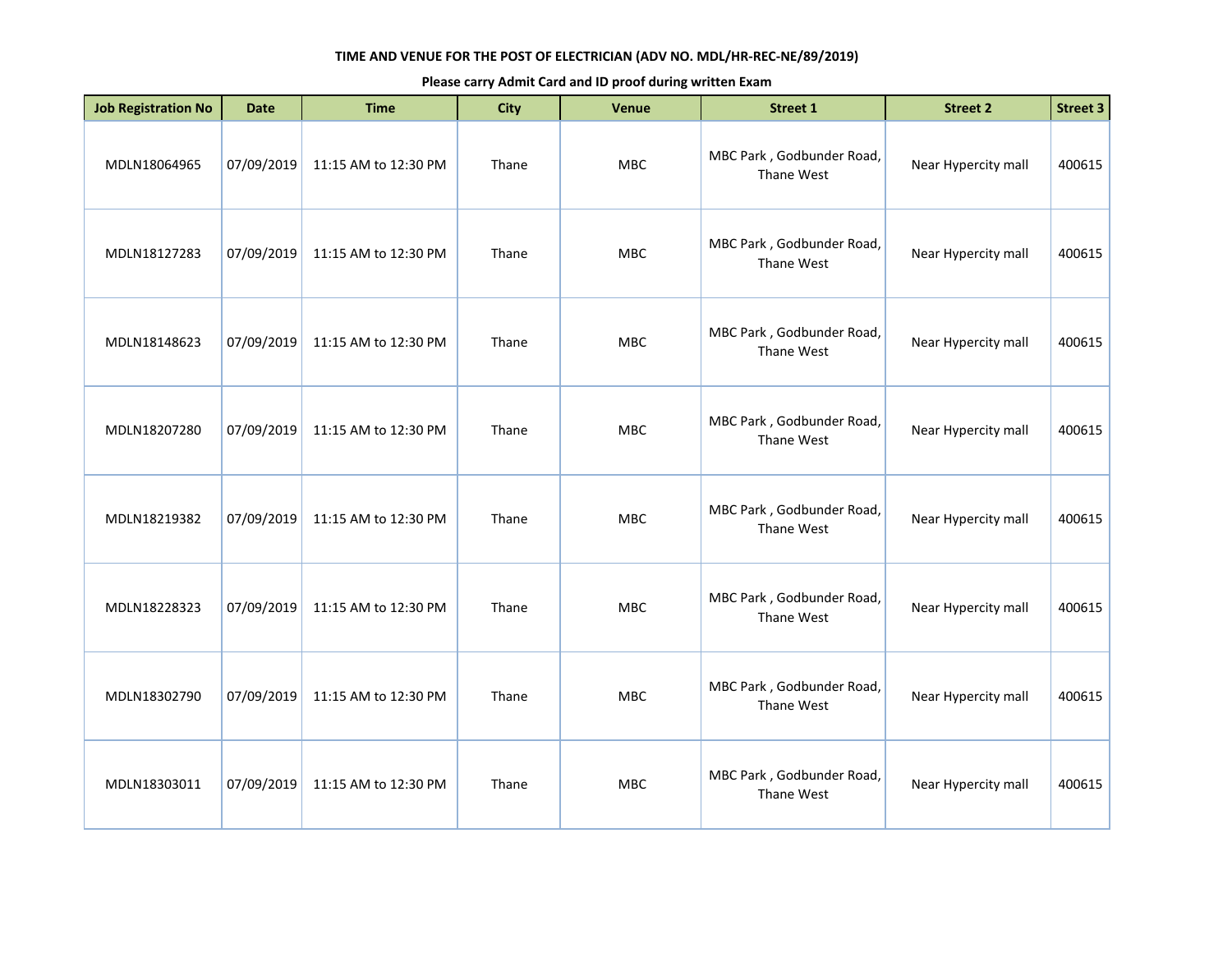| <b>Job Registration No</b> | <b>Date</b> | <b>Time</b>          | <b>City</b> | <b>Venue</b> | <b>Street 1</b>                         | <b>Street 2</b>     | Street 3 |
|----------------------------|-------------|----------------------|-------------|--------------|-----------------------------------------|---------------------|----------|
| MDLN18303430               | 07/09/2019  | 11:15 AM to 12:30 PM | Thane       | <b>MBC</b>   | MBC Park, Godbunder Road,<br>Thane West | Near Hypercity mall | 400615   |
| MDLN18320374               | 07/09/2019  | 11:15 AM to 12:30 PM | Thane       | MBC          | MBC Park, Godbunder Road,<br>Thane West | Near Hypercity mall | 400615   |
| MDLN18348425               | 07/09/2019  | 11:15 AM to 12:30 PM | Thane       | MBC          | MBC Park, Godbunder Road,<br>Thane West | Near Hypercity mall | 400615   |
| MDLN18435963               | 07/09/2019  | 11:15 AM to 12:30 PM | Thane       | <b>MBC</b>   | MBC Park, Godbunder Road,<br>Thane West | Near Hypercity mall | 400615   |
| MDLN18459201               | 07/09/2019  | 11:15 AM to 12:30 PM | Thane       | <b>MBC</b>   | MBC Park, Godbunder Road,<br>Thane West | Near Hypercity mall | 400615   |
| MDLN18491998               | 07/09/2019  | 11:15 AM to 12:30 PM | Thane       | MBC          | MBC Park, Godbunder Road,<br>Thane West | Near Hypercity mall | 400615   |
| MDLN18506533               | 07/09/2019  | 11:15 AM to 12:30 PM | Thane       | <b>MBC</b>   | MBC Park, Godbunder Road,<br>Thane West | Near Hypercity mall | 400615   |
| MDLN18514051               | 07/09/2019  | 11:15 AM to 12:30 PM | Thane       | <b>MBC</b>   | MBC Park, Godbunder Road,<br>Thane West | Near Hypercity mall | 400615   |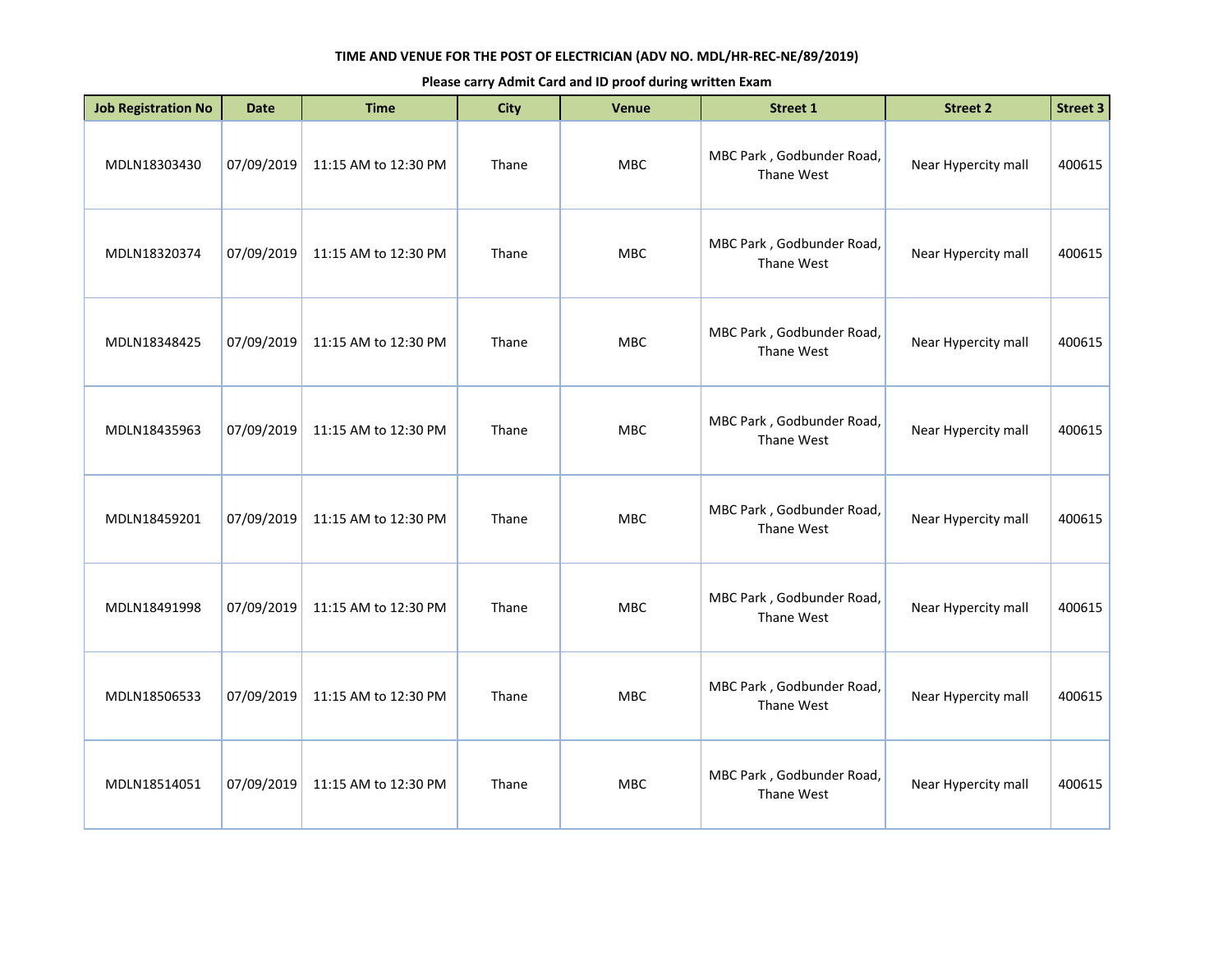| <b>Job Registration No</b> | <b>Date</b> | <b>Time</b>          | <b>City</b> | <b>Venue</b> | <b>Street 1</b>                         | <b>Street 2</b>     | Street 3 |
|----------------------------|-------------|----------------------|-------------|--------------|-----------------------------------------|---------------------|----------|
| MDLN18516087               | 07/09/2019  | 11:15 AM to 12:30 PM | Thane       | <b>MBC</b>   | MBC Park, Godbunder Road,<br>Thane West | Near Hypercity mall | 400615   |
| MDLN18524681               | 07/09/2019  | 11:15 AM to 12:30 PM | Thane       | MBC          | MBC Park, Godbunder Road,<br>Thane West | Near Hypercity mall | 400615   |
| MDLN18544929               | 07/09/2019  | 11:15 AM to 12:30 PM | Thane       | MBC          | MBC Park, Godbunder Road,<br>Thane West | Near Hypercity mall | 400615   |
| MDLN18550439               | 07/09/2019  | 11:15 AM to 12:30 PM | Thane       | <b>MBC</b>   | MBC Park, Godbunder Road,<br>Thane West | Near Hypercity mall | 400615   |
| MDLN18554073               | 07/09/2019  | 11:15 AM to 12:30 PM | Thane       | <b>MBC</b>   | MBC Park, Godbunder Road,<br>Thane West | Near Hypercity mall | 400615   |
| MDLN18566746               | 07/09/2019  | 11:15 AM to 12:30 PM | Thane       | MBC          | MBC Park, Godbunder Road,<br>Thane West | Near Hypercity mall | 400615   |
| MDLN18568331               | 07/09/2019  | 11:15 AM to 12:30 PM | Thane       | <b>MBC</b>   | MBC Park, Godbunder Road,<br>Thane West | Near Hypercity mall | 400615   |
| MDLN18588651               | 07/09/2019  | 11:15 AM to 12:30 PM | Thane       | <b>MBC</b>   | MBC Park, Godbunder Road,<br>Thane West | Near Hypercity mall | 400615   |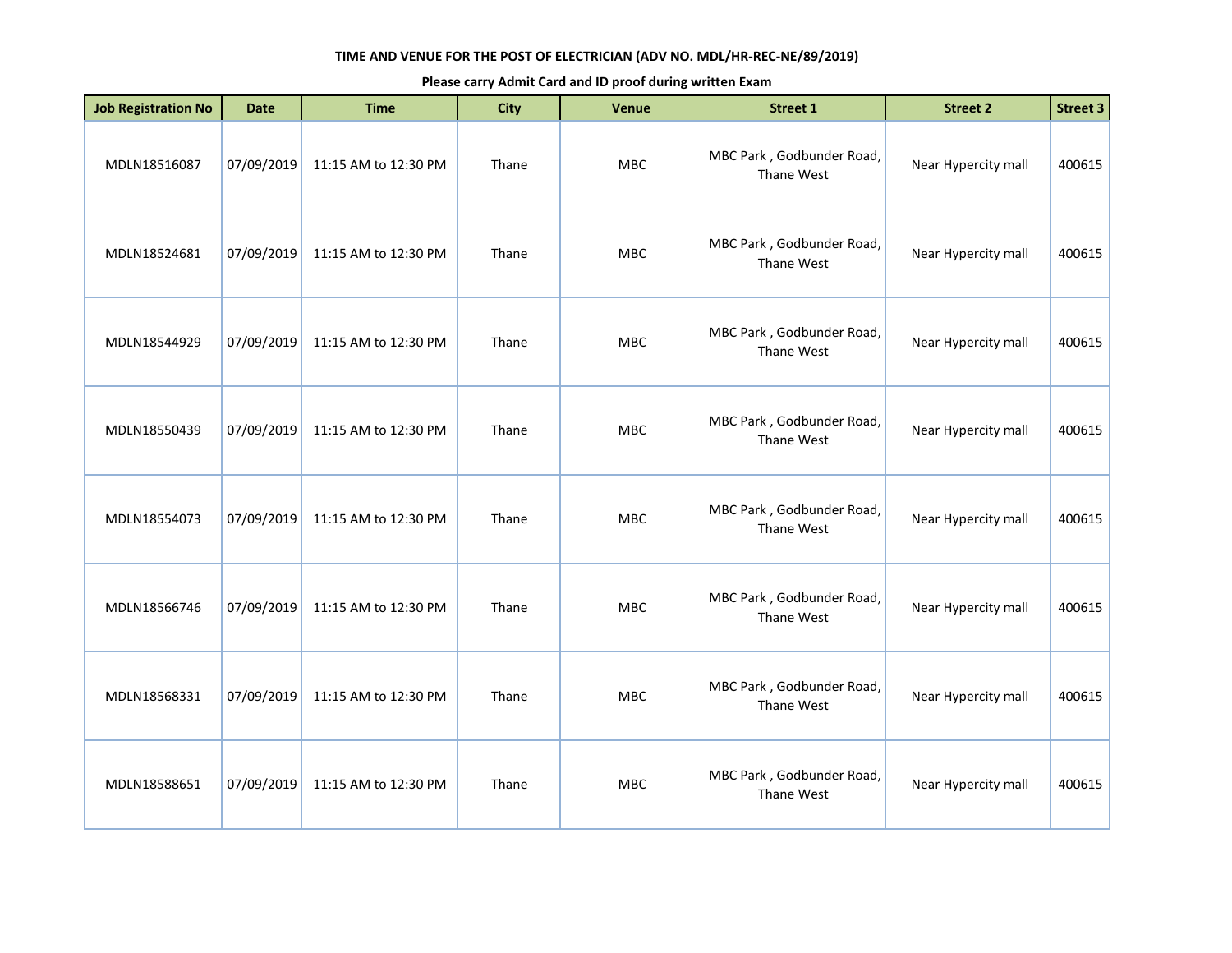| <b>Job Registration No</b> | <b>Date</b> | <b>Time</b>          | <b>City</b> | <b>Venue</b> | <b>Street 1</b>                         | <b>Street 2</b>     | <b>Street 3</b> |
|----------------------------|-------------|----------------------|-------------|--------------|-----------------------------------------|---------------------|-----------------|
| MDLN18631541               | 07/09/2019  | 11:15 AM to 12:30 PM | Thane       | MBC          | MBC Park, Godbunder Road,<br>Thane West | Near Hypercity mall | 400615          |
| MDLN18671286               | 07/09/2019  | 11:15 AM to 12:30 PM | Thane       | <b>MBC</b>   | MBC Park, Godbunder Road,<br>Thane West | Near Hypercity mall | 400615          |
| MDLN18686579               | 07/09/2019  | 11:15 AM to 12:30 PM | Thane       | <b>MBC</b>   | MBC Park, Godbunder Road,<br>Thane West | Near Hypercity mall | 400615          |
| MDLN18767333               | 07/09/2019  | 11:15 AM to 12:30 PM | Thane       | MBC          | MBC Park, Godbunder Road,<br>Thane West | Near Hypercity mall | 400615          |
| MDLN18801509               | 07/09/2019  | 11:15 AM to 12:30 PM | Thane       | <b>MBC</b>   | MBC Park, Godbunder Road,<br>Thane West | Near Hypercity mall | 400615          |
| MDLN18802329               | 07/09/2019  | 11:15 AM to 12:30 PM | Thane       | <b>MBC</b>   | MBC Park, Godbunder Road,<br>Thane West | Near Hypercity mall | 400615          |
| MDLN18805784               | 07/09/2019  | 11:15 AM to 12:30 PM | Thane       | <b>MBC</b>   | MBC Park, Godbunder Road,<br>Thane West | Near Hypercity mall | 400615          |
| MDLN18856431               | 07/09/2019  | 11:15 AM to 12:30 PM | Thane       | <b>MBC</b>   | MBC Park, Godbunder Road,<br>Thane West | Near Hypercity mall | 400615          |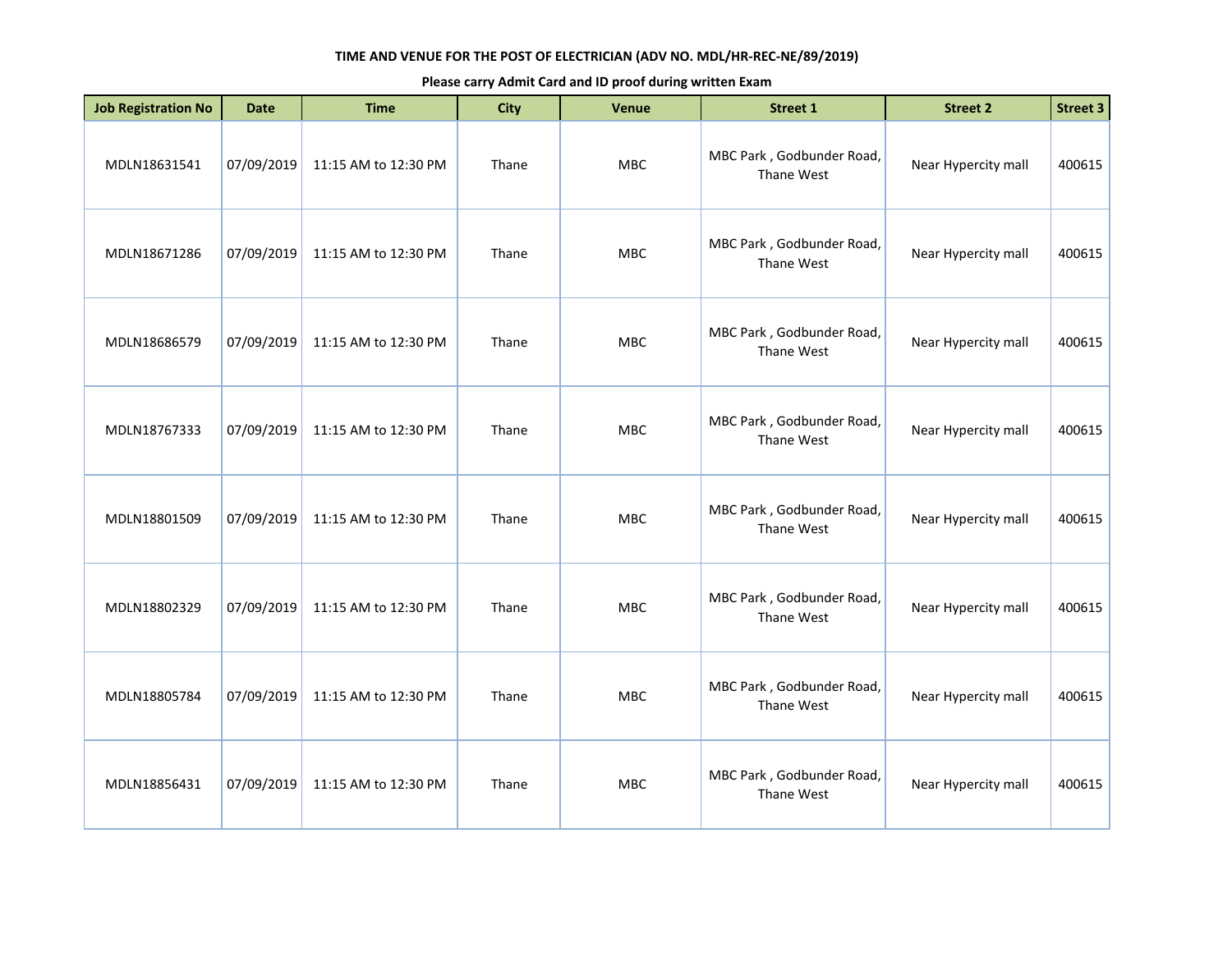| <b>Job Registration No</b> | <b>Date</b> | <b>Time</b>          | <b>City</b> | <b>Venue</b> | <b>Street 1</b>                         | <b>Street 2</b>     | <b>Street 3</b> |
|----------------------------|-------------|----------------------|-------------|--------------|-----------------------------------------|---------------------|-----------------|
| MDLN18872180               | 07/09/2019  | 11:15 AM to 12:30 PM | Thane       | MBC          | MBC Park, Godbunder Road,<br>Thane West | Near Hypercity mall | 400615          |
| MDLN18893849               | 07/09/2019  | 11:15 AM to 12:30 PM | Thane       | <b>MBC</b>   | MBC Park, Godbunder Road,<br>Thane West | Near Hypercity mall | 400615          |
| MDLN18897237               | 07/09/2019  | 11:15 AM to 12:30 PM | Thane       | <b>MBC</b>   | MBC Park, Godbunder Road,<br>Thane West | Near Hypercity mall | 400615          |
| MDLN18907048               | 07/09/2019  | 11:15 AM to 12:30 PM | Thane       | MBC          | MBC Park, Godbunder Road,<br>Thane West | Near Hypercity mall | 400615          |
| MDLN18953143               | 07/09/2019  | 11:15 AM to 12:30 PM | Thane       | <b>MBC</b>   | MBC Park, Godbunder Road,<br>Thane West | Near Hypercity mall | 400615          |
| MDLN18967094               | 07/09/2019  | 11:15 AM to 12:30 PM | Thane       | <b>MBC</b>   | MBC Park, Godbunder Road,<br>Thane West | Near Hypercity mall | 400615          |
| MDLN18976299               | 07/09/2019  | 11:15 AM to 12:30 PM | Thane       | <b>MBC</b>   | MBC Park, Godbunder Road,<br>Thane West | Near Hypercity mall | 400615          |
| MDLN19006764               | 07/09/2019  | 11:15 AM to 12:30 PM | Thane       | <b>MBC</b>   | MBC Park, Godbunder Road,<br>Thane West | Near Hypercity mall | 400615          |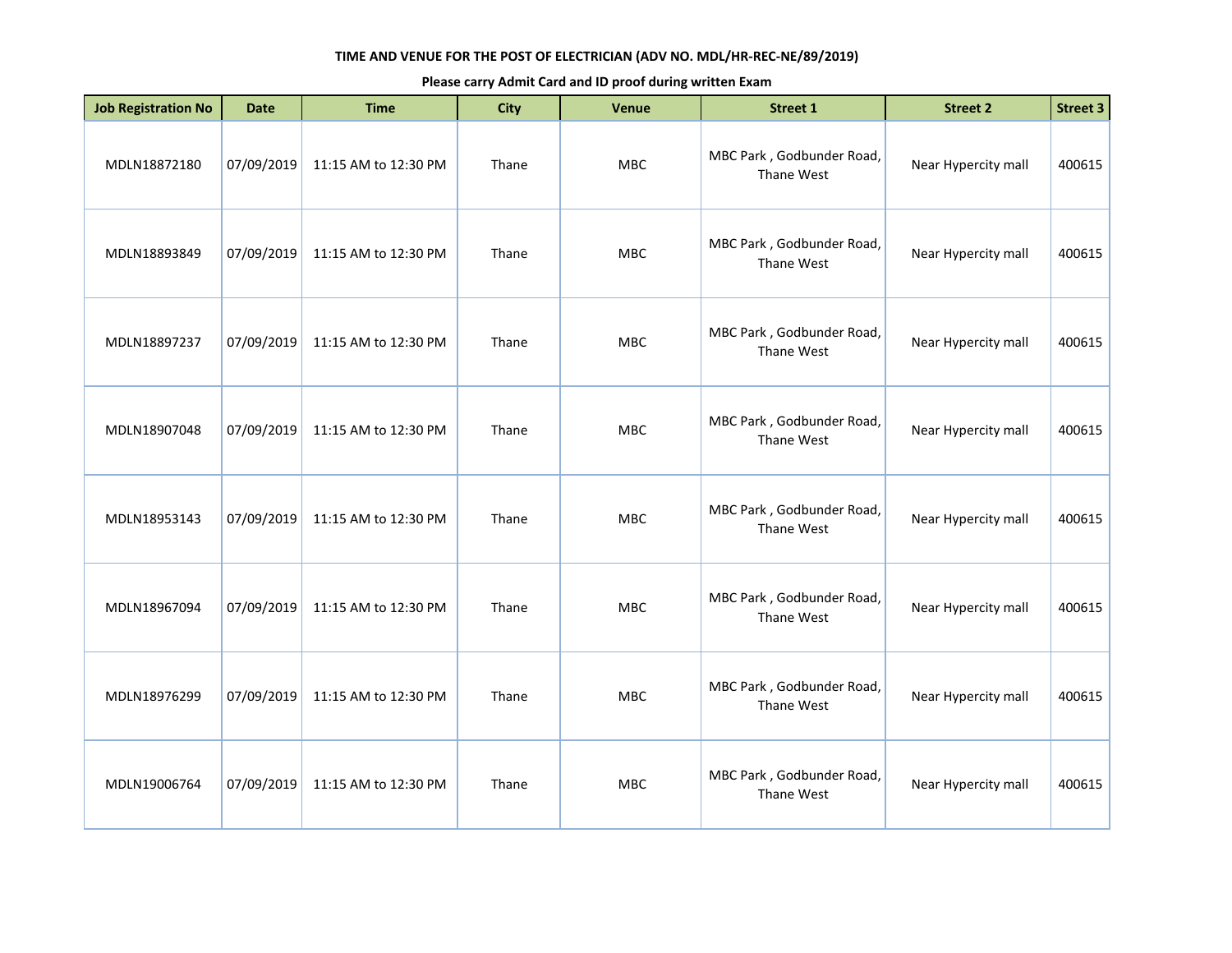| <b>Job Registration No</b> | <b>Date</b> | <b>Time</b>          | <b>City</b> | <b>Venue</b> | <b>Street 1</b>                         | <b>Street 2</b>     | <b>Street 3</b> |
|----------------------------|-------------|----------------------|-------------|--------------|-----------------------------------------|---------------------|-----------------|
| MDLN19061461               | 07/09/2019  | 11:15 AM to 12:30 PM | Thane       | MBC          | MBC Park, Godbunder Road,<br>Thane West | Near Hypercity mall | 400615          |
| MDLN19092962               | 07/09/2019  | 11:15 AM to 12:30 PM | Thane       | <b>MBC</b>   | MBC Park, Godbunder Road,<br>Thane West | Near Hypercity mall | 400615          |
| MDLN19113259               | 07/09/2019  | 11:15 AM to 12:30 PM | Thane       | MBC          | MBC Park, Godbunder Road,<br>Thane West | Near Hypercity mall | 400615          |
| MDLN19122065               | 07/09/2019  | 11:15 AM to 12:30 PM | Thane       | MBC          | MBC Park, Godbunder Road,<br>Thane West | Near Hypercity mall | 400615          |
| MDLN19149102               | 07/09/2019  | 11:15 AM to 12:30 PM | Thane       | MBC          | MBC Park, Godbunder Road,<br>Thane West | Near Hypercity mall | 400615          |
| MDLN19149465               | 07/09/2019  | 11:15 AM to 12:30 PM | Thane       | <b>MBC</b>   | MBC Park, Godbunder Road,<br>Thane West | Near Hypercity mall | 400615          |
| MDLN19206327               | 07/09/2019  | 11:15 AM to 12:30 PM | Thane       | MBC          | MBC Park, Godbunder Road,<br>Thane West | Near Hypercity mall | 400615          |
| MDLN19240308               | 07/09/2019  | 11:15 AM to 12:30 PM | Thane       | <b>MBC</b>   | MBC Park, Godbunder Road,<br>Thane West | Near Hypercity mall | 400615          |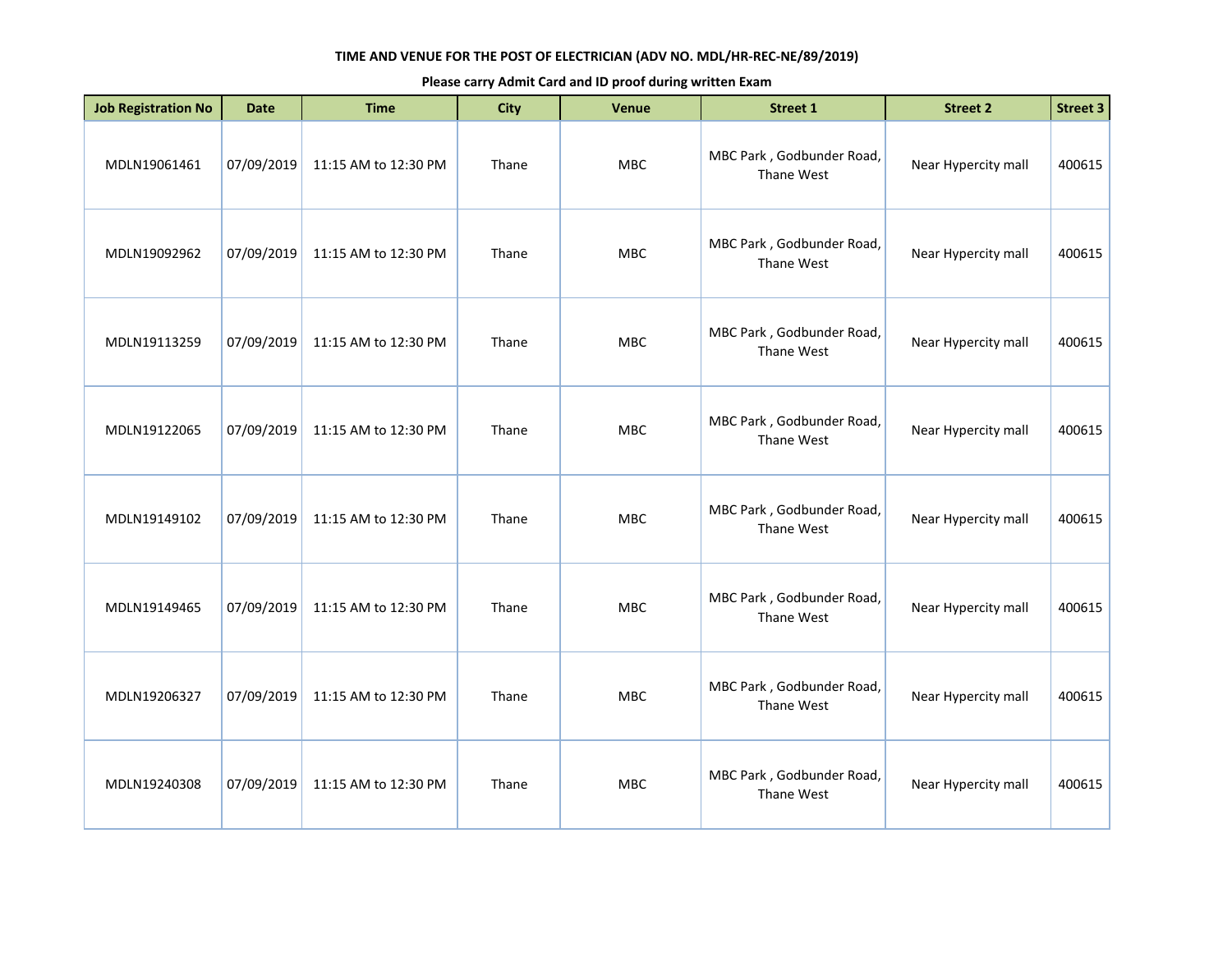| <b>Job Registration No</b> | <b>Date</b> | <b>Time</b>          | <b>City</b> | <b>Venue</b> | Street 1                                | <b>Street 2</b>     | Street 3 |
|----------------------------|-------------|----------------------|-------------|--------------|-----------------------------------------|---------------------|----------|
| MDLN19306256               | 07/09/2019  | 11:15 AM to 12:30 PM | Thane       | <b>MBC</b>   | MBC Park, Godbunder Road,<br>Thane West | Near Hypercity mall | 400615   |
| MDLN19318527               | 07/09/2019  | 11:15 AM to 12:30 PM | Thane       | MBC          | MBC Park, Godbunder Road,<br>Thane West | Near Hypercity mall | 400615   |
| MDLN19321984               | 07/09/2019  | 11:15 AM to 12:30 PM | Thane       | MBC          | MBC Park, Godbunder Road,<br>Thane West | Near Hypercity mall | 400615   |
| MDLN19346563               | 07/09/2019  | 11:15 AM to 12:30 PM | Thane       | <b>MBC</b>   | MBC Park, Godbunder Road,<br>Thane West | Near Hypercity mall | 400615   |
| MDLN19350141               | 07/09/2019  | 11:15 AM to 12:30 PM | Thane       | <b>MBC</b>   | MBC Park, Godbunder Road,<br>Thane West | Near Hypercity mall | 400615   |
| MDLN19414224               | 07/09/2019  | 11:15 AM to 12:30 PM | Thane       | MBC          | MBC Park, Godbunder Road,<br>Thane West | Near Hypercity mall | 400615   |
| MDLN19426532               | 07/09/2019  | 11:15 AM to 12:30 PM | Thane       | <b>MBC</b>   | MBC Park, Godbunder Road,<br>Thane West | Near Hypercity mall | 400615   |
| MDLN19426732               | 07/09/2019  | 11:15 AM to 12:30 PM | Thane       | <b>MBC</b>   | MBC Park, Godbunder Road,<br>Thane West | Near Hypercity mall | 400615   |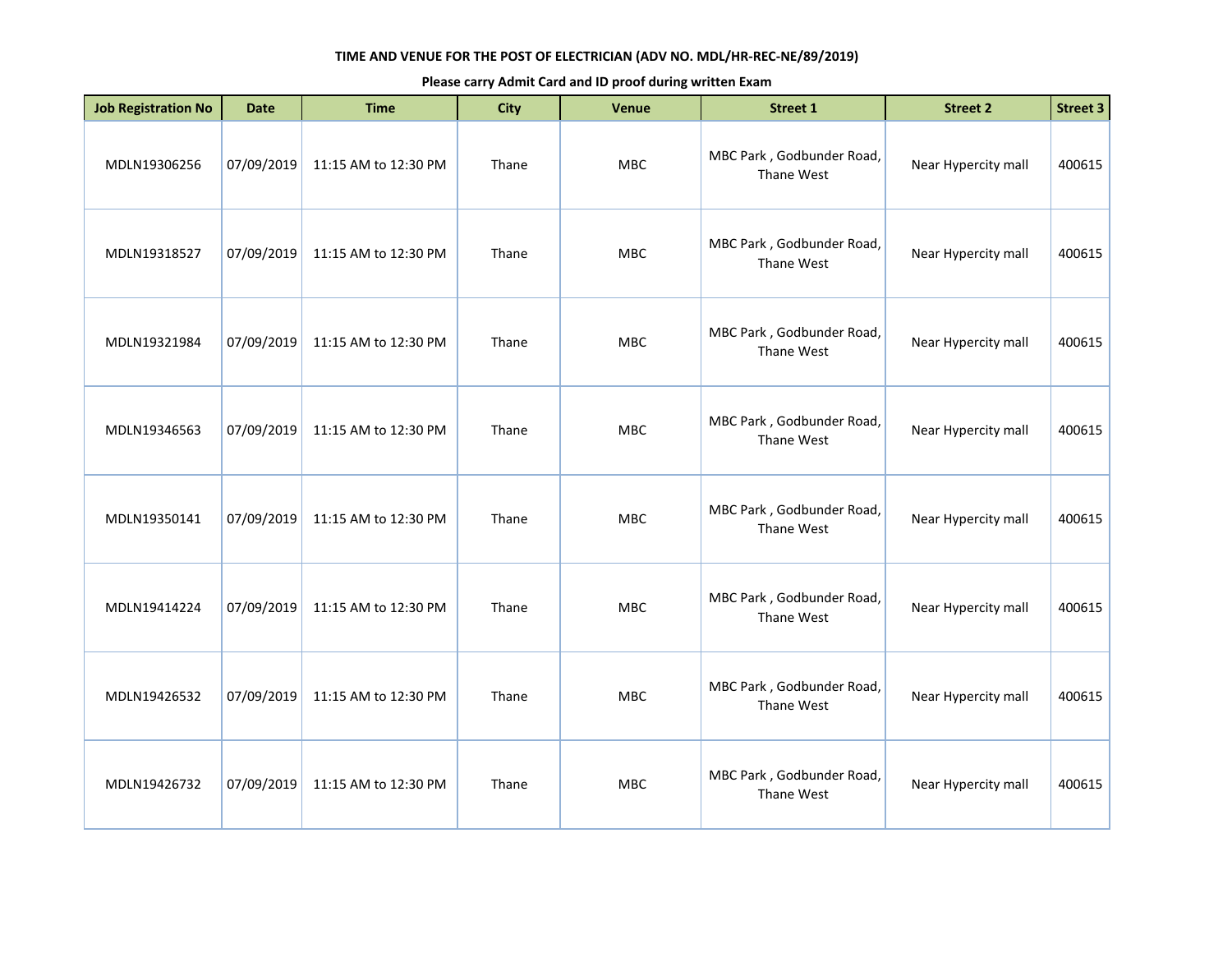| <b>Job Registration No</b> | <b>Date</b> | <b>Time</b>          | <b>City</b> | <b>Venue</b> | Street 1                                | <b>Street 2</b>     | Street 3 |
|----------------------------|-------------|----------------------|-------------|--------------|-----------------------------------------|---------------------|----------|
| MDLN19525326               | 07/09/2019  | 11:15 AM to 12:30 PM | Thane       | <b>MBC</b>   | MBC Park, Godbunder Road,<br>Thane West | Near Hypercity mall | 400615   |
| MDLN19537853               | 07/09/2019  | 11:15 AM to 12:30 PM | Thane       | MBC          | MBC Park, Godbunder Road,<br>Thane West | Near Hypercity mall | 400615   |
| MDLN19539616               | 07/09/2019  | 11:15 AM to 12:30 PM | Thane       | MBC          | MBC Park, Godbunder Road,<br>Thane West | Near Hypercity mall | 400615   |
| MDLN19542552               | 07/09/2019  | 11:15 AM to 12:30 PM | Thane       | <b>MBC</b>   | MBC Park, Godbunder Road,<br>Thane West | Near Hypercity mall | 400615   |
| MDLN19548907               | 07/09/2019  | 11:15 AM to 12:30 PM | Thane       | <b>MBC</b>   | MBC Park, Godbunder Road,<br>Thane West | Near Hypercity mall | 400615   |
| MDLN19614346               | 07/09/2019  | 11:15 AM to 12:30 PM | Thane       | MBC          | MBC Park, Godbunder Road,<br>Thane West | Near Hypercity mall | 400615   |
| MDLN19635165               | 07/09/2019  | 11:15 AM to 12:30 PM | Thane       | <b>MBC</b>   | MBC Park, Godbunder Road,<br>Thane West | Near Hypercity mall | 400615   |
| MDLN19676748               | 07/09/2019  | 11:15 AM to 12:30 PM | Thane       | <b>MBC</b>   | MBC Park, Godbunder Road,<br>Thane West | Near Hypercity mall | 400615   |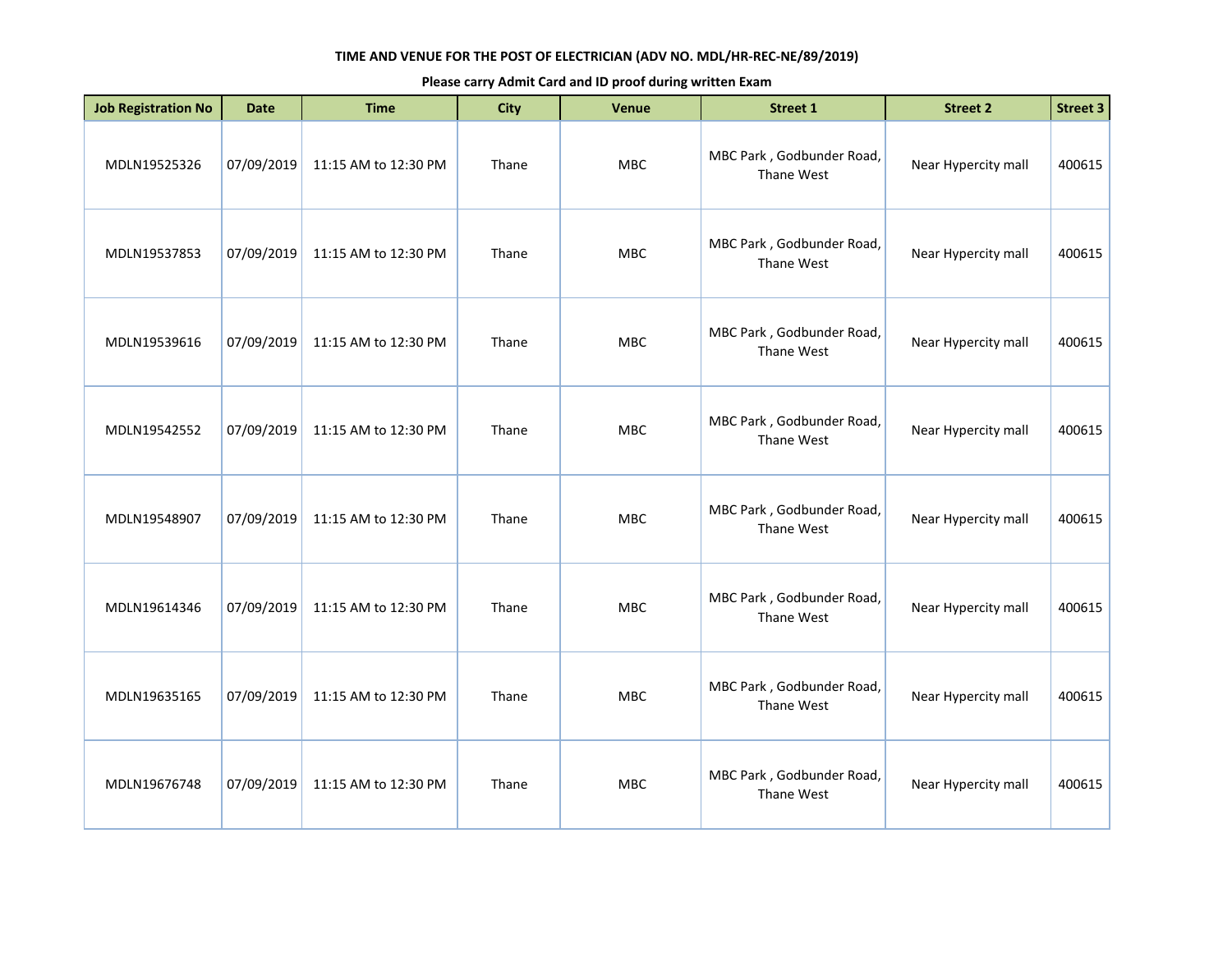| <b>Job Registration No</b> | <b>Date</b> | <b>Time</b>          | <b>City</b> | <b>Venue</b> | <b>Street 1</b>                         | <b>Street 2</b>     | <b>Street 3</b> |
|----------------------------|-------------|----------------------|-------------|--------------|-----------------------------------------|---------------------|-----------------|
| MDLN19704157               | 07/09/2019  | 11:15 AM to 12:30 PM | Thane       | MBC          | MBC Park, Godbunder Road,<br>Thane West | Near Hypercity mall | 400615          |
| MDLN19712673               | 07/09/2019  | 11:15 AM to 12:30 PM | Thane       | <b>MBC</b>   | MBC Park, Godbunder Road,<br>Thane West | Near Hypercity mall | 400615          |
| MDLN19815326               | 07/09/2019  | 11:15 AM to 12:30 PM | Thane       | <b>MBC</b>   | MBC Park, Godbunder Road,<br>Thane West | Near Hypercity mall | 400615          |
| MDLN19862234               | 07/09/2019  | 11:15 AM to 12:30 PM | Thane       | <b>MBC</b>   | MBC Park, Godbunder Road,<br>Thane West | Near Hypercity mall | 400615          |
| MDLN19888462               | 07/09/2019  | 11:15 AM to 12:30 PM | Thane       | MBC          | MBC Park, Godbunder Road,<br>Thane West | Near Hypercity mall | 400615          |
| MDLN19905820               | 07/09/2019  | 11:15 AM to 12:30 PM | Thane       | <b>MBC</b>   | MBC Park, Godbunder Road,<br>Thane West | Near Hypercity mall | 400615          |
| MDLN19924667               | 07/09/2019  | 11:15 AM to 12:30 PM | Thane       | <b>MBC</b>   | MBC Park, Godbunder Road,<br>Thane West | Near Hypercity mall | 400615          |
| MDLN19928871               | 07/09/2019  | 11:15 AM to 12:30 PM | Thane       | <b>MBC</b>   | MBC Park, Godbunder Road,<br>Thane West | Near Hypercity mall | 400615          |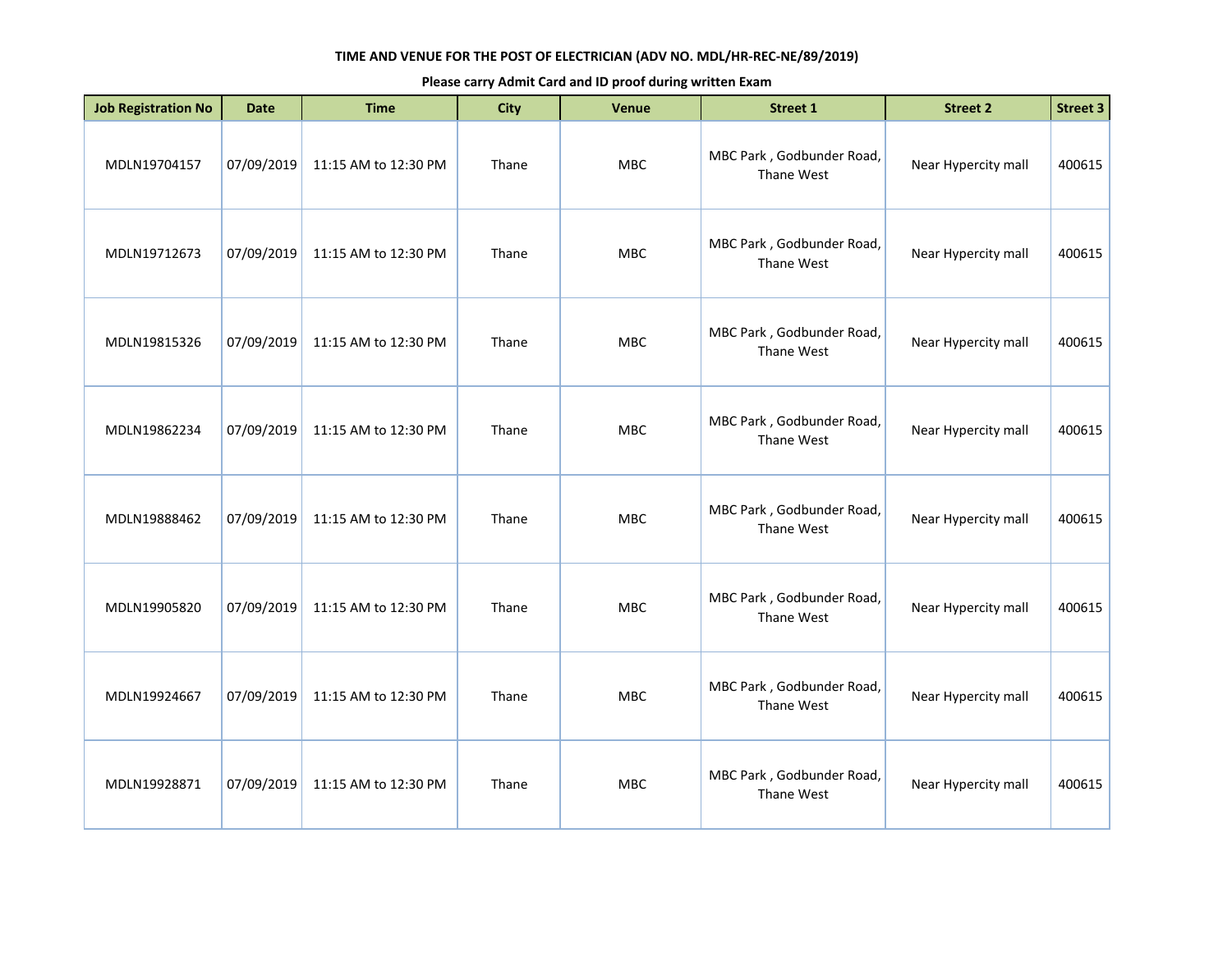| <b>Job Registration No</b> | <b>Date</b> | <b>Time</b>          | <b>City</b> | <b>Venue</b>                                            | Street 1                                    | <b>Street 2</b>      | <b>Street 3</b> |
|----------------------------|-------------|----------------------|-------------|---------------------------------------------------------|---------------------------------------------|----------------------|-----------------|
| MDLN19950830               | 07/09/2019  | 11:15 AM to 12:30 PM | Thane       | MBC                                                     | MBC Park, Godbunder Road,<br>Thane West     | Near Hypercity mall  | 400615          |
| MDLN19996215               | 07/09/2019  | 11:15 AM to 12:30 PM | Thane       | <b>MBC</b>                                              | MBC Park, Godbunder Road,<br>Thane West     | Near Hypercity mall  | 400615          |
| MDLN19997275               | 07/09/2019  | 11:15 AM to 12:30 PM | Thane       | <b>MBC</b>                                              | MBC Park, Godbunder Road,<br>Thane West     | Near Hypercity mall  | 400615          |
| MDLN20100342               | 07/09/2019  | 11:15 AM to 12:30 PM | Thane       | <b>MBC</b>                                              | MBC Park, Godbunder Road,<br>Thane West     | Near Hypercity mall  | 400615          |
| MDLN20190142               | 07/09/2019  | 11:15 AM to 12:30 PM | Thane       | <b>MBC</b>                                              | MBC Park, Godbunder Road,<br>Thane West     | Near Hypercity mall  | 400615          |
| MDLN20194679               | 07/09/2019  | 11:15 AM to 12:30 PM | Mumbai      | Maharashtra college<br>of Arts, Science and<br>Commerce | 246-A, Jahangir Boman<br><b>Behram Marg</b> | Opp. Deeniyat centre | 400008          |
| MDLN20203448               | 07/09/2019  | 11:15 AM to 12:30 PM | Mumbai      | Maharashtra college<br>of Arts, Science and<br>Commerce | 246-A, Jahangir Boman<br><b>Behram Marg</b> | Opp. Deeniyat centre | 400008          |
| MDLN20225823               | 07/09/2019  | 11:15 AM to 12:30 PM | Mumbai      | Maharashtra college<br>of Arts, Science and<br>Commerce | 246-A, Jahangir Boman<br><b>Behram Marg</b> | Opp. Deeniyat centre | 400008          |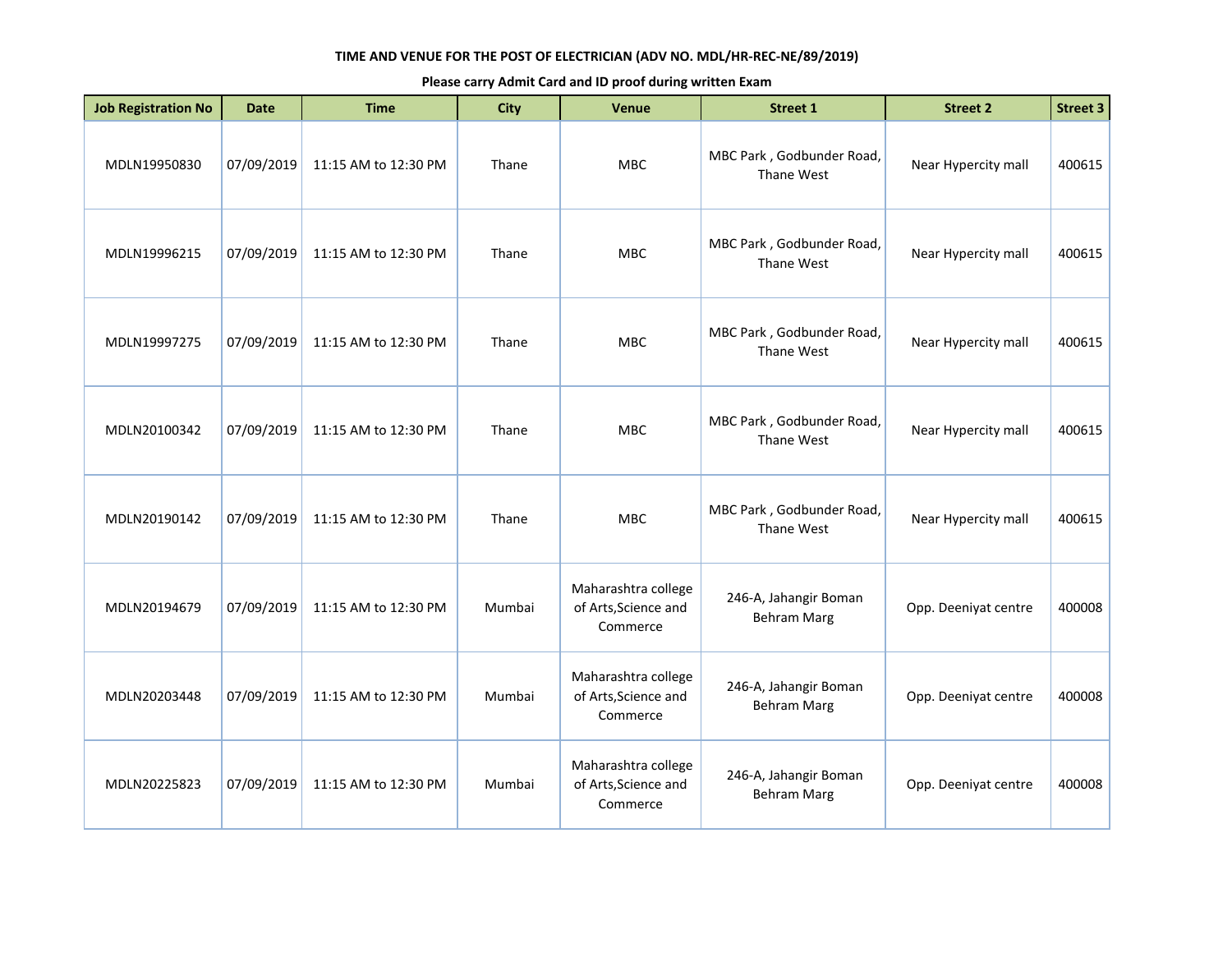| <b>Job Registration No</b> | <b>Date</b> | <b>Time</b>          | City   | <b>Venue</b>                                            | <b>Street 1</b>                             | <b>Street 2</b>      | <b>Street 3</b> |
|----------------------------|-------------|----------------------|--------|---------------------------------------------------------|---------------------------------------------|----------------------|-----------------|
| MDLN20250342               | 07/09/2019  | 11:15 AM to 12:30 PM | Mumbai | Maharashtra college<br>of Arts, Science and<br>Commerce | 246-A, Jahangir Boman<br><b>Behram Marg</b> | Opp. Deeniyat centre | 400008          |
| MDLN20297189               | 07/09/2019  | 11:15 AM to 12:30 PM | Mumbai | Maharashtra college<br>of Arts, Science and<br>Commerce | 246-A, Jahangir Boman<br><b>Behram Marg</b> | Opp. Deeniyat centre | 400008          |
| MDLN20414385               | 07/09/2019  | 11:15 AM to 12:30 PM | Mumbai | Maharashtra college<br>of Arts, Science and<br>Commerce | 246-A, Jahangir Boman<br><b>Behram Marg</b> | Opp. Deeniyat centre | 400008          |
| MDLN20515445               | 07/09/2019  | 11:15 AM to 12:30 PM | Mumbai | Maharashtra college<br>of Arts, Science and<br>Commerce | 246-A, Jahangir Boman<br><b>Behram Marg</b> | Opp. Deeniyat centre | 400008          |
| MDLN20561659               | 07/09/2019  | 11:15 AM to 12:30 PM | Mumbai | Maharashtra college<br>of Arts, Science and<br>Commerce | 246-A, Jahangir Boman<br><b>Behram Marg</b> | Opp. Deeniyat centre | 400008          |
| MDLN20657227               | 07/09/2019  | 11:15 AM to 12:30 PM | Mumbai | Maharashtra college<br>of Arts, Science and<br>Commerce | 246-A, Jahangir Boman<br><b>Behram Marg</b> | Opp. Deeniyat centre | 400008          |
| MDLN20657985               | 07/09/2019  | 11:15 AM to 12:30 PM | Mumbai | Maharashtra college<br>of Arts, Science and<br>Commerce | 246-A, Jahangir Boman<br><b>Behram Marg</b> | Opp. Deeniyat centre | 400008          |
| MDLN20664158               | 07/09/2019  | 11:15 AM to 12:30 PM | Mumbai | Maharashtra college<br>of Arts, Science and<br>Commerce | 246-A, Jahangir Boman<br><b>Behram Marg</b> | Opp. Deeniyat centre | 400008          |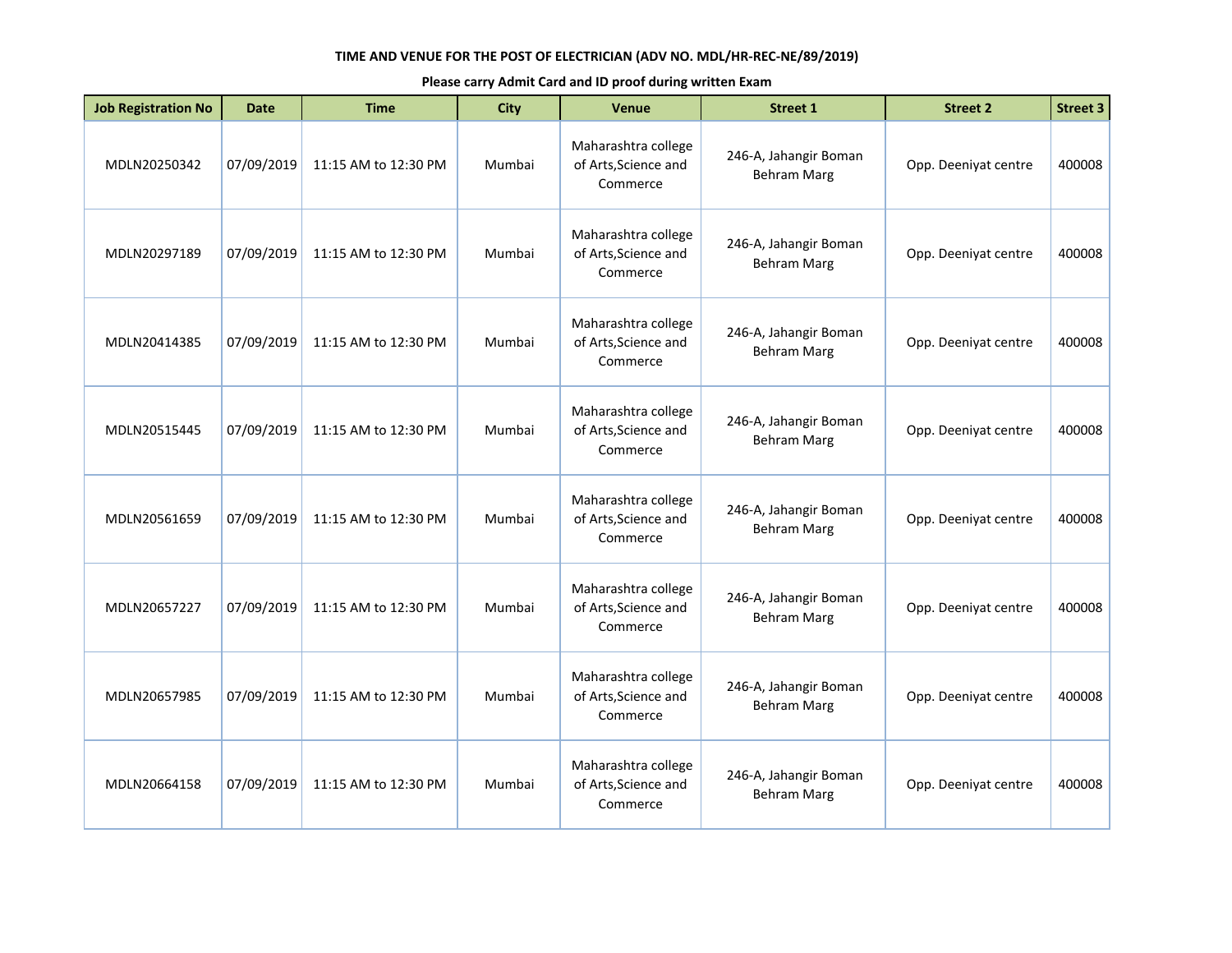| <b>Job Registration No</b> | <b>Date</b> | <b>Time</b>          | <b>City</b> | <b>Venue</b>                                            | <b>Street 1</b>                             | <b>Street 2</b>      | <b>Street 3</b> |
|----------------------------|-------------|----------------------|-------------|---------------------------------------------------------|---------------------------------------------|----------------------|-----------------|
| MDLN20706388               | 07/09/2019  | 11:15 AM to 12:30 PM | Mumbai      | Maharashtra college<br>of Arts, Science and<br>Commerce | 246-A, Jahangir Boman<br><b>Behram Marg</b> | Opp. Deeniyat centre | 400008          |
| MDLN20710054               | 07/09/2019  | 11:15 AM to 12:30 PM | Mumbai      | Maharashtra college<br>of Arts, Science and<br>Commerce | 246-A, Jahangir Boman<br><b>Behram Marg</b> | Opp. Deeniyat centre | 400008          |
| MDLN20766346               | 07/09/2019  | 11:15 AM to 12:30 PM | Mumbai      | Maharashtra college<br>of Arts, Science and<br>Commerce | 246-A, Jahangir Boman<br><b>Behram Marg</b> | Opp. Deeniyat centre | 400008          |
| MDLN20801942               | 07/09/2019  | 11:15 AM to 12:30 PM | Mumbai      | Maharashtra college<br>of Arts, Science and<br>Commerce | 246-A, Jahangir Boman<br><b>Behram Marg</b> | Opp. Deeniyat centre | 400008          |
| MDLN20822336               | 07/09/2019  | 11:15 AM to 12:30 PM | Mumbai      | Maharashtra college<br>of Arts, Science and<br>Commerce | 246-A, Jahangir Boman<br><b>Behram Marg</b> | Opp. Deeniyat centre | 400008          |
| MDLN20839637               | 07/09/2019  | 11:15 AM to 12:30 PM | Mumbai      | Maharashtra college<br>of Arts, Science and<br>Commerce | 246-A, Jahangir Boman<br><b>Behram Marg</b> | Opp. Deeniyat centre | 400008          |
| MDLN20853071               | 07/09/2019  | 11:15 AM to 12:30 PM | Mumbai      | Maharashtra college<br>of Arts, Science and<br>Commerce | 246-A, Jahangir Boman<br><b>Behram Marg</b> | Opp. Deeniyat centre | 400008          |
| MDLN20875059               | 07/09/2019  | 11:15 AM to 12:30 PM | Mumbai      | Maharashtra college<br>of Arts, Science and<br>Commerce | 246-A, Jahangir Boman<br><b>Behram Marg</b> | Opp. Deeniyat centre | 400008          |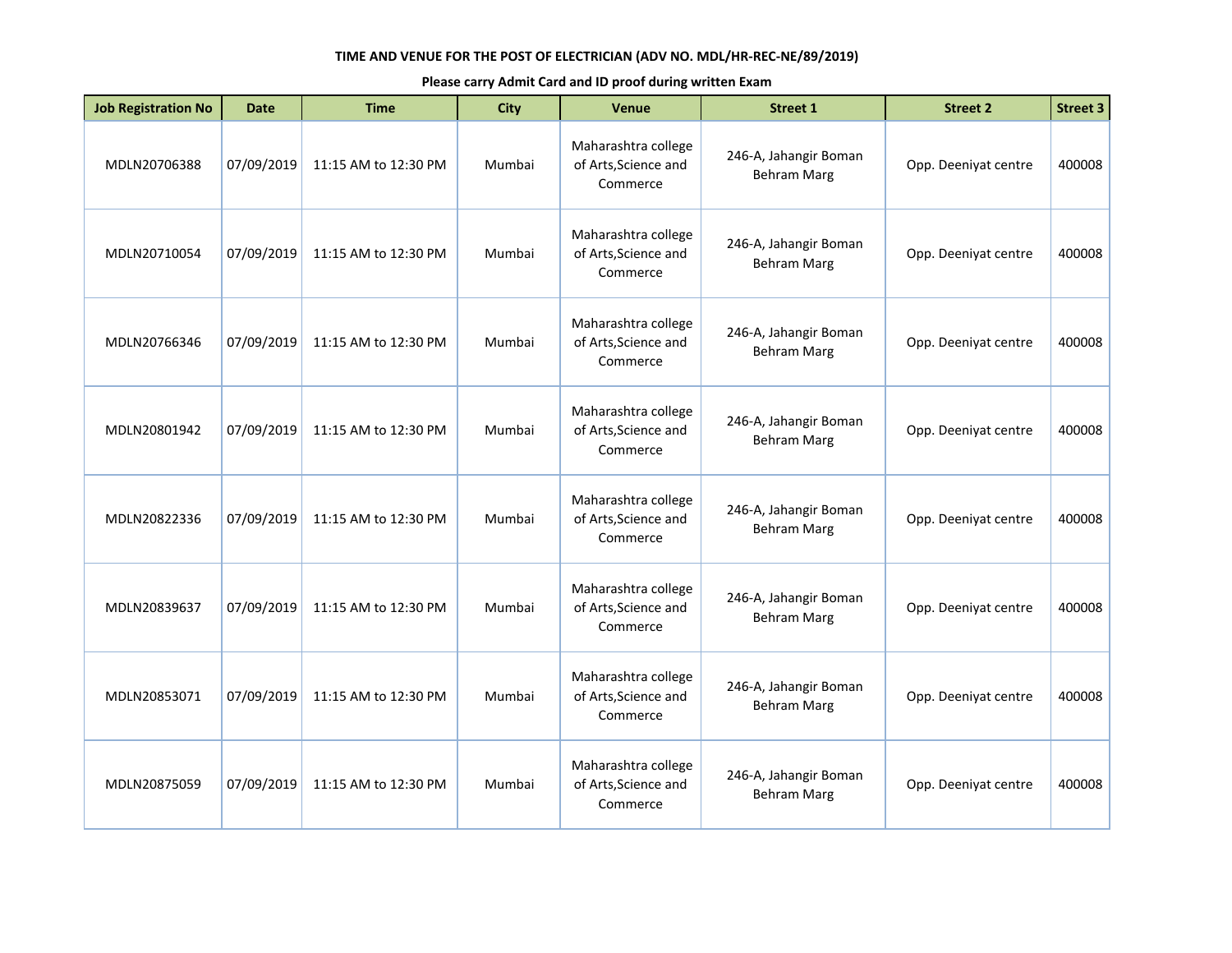| <b>Job Registration No</b> | <b>Date</b> | <b>Time</b>          | <b>City</b> | <b>Venue</b>                                            | <b>Street 1</b>                             | <b>Street 2</b>      | <b>Street 3</b> |
|----------------------------|-------------|----------------------|-------------|---------------------------------------------------------|---------------------------------------------|----------------------|-----------------|
| MDLN20895373               | 07/09/2019  | 11:15 AM to 12:30 PM | Mumbai      | Maharashtra college<br>of Arts, Science and<br>Commerce | 246-A, Jahangir Boman<br><b>Behram Marg</b> | Opp. Deeniyat centre | 400008          |
| MDLN20898531               | 07/09/2019  | 11:15 AM to 12:30 PM | Mumbai      | Maharashtra college<br>of Arts, Science and<br>Commerce | 246-A, Jahangir Boman<br><b>Behram Marg</b> | Opp. Deeniyat centre | 400008          |
| MDLN20936134               | 07/09/2019  | 11:15 AM to 12:30 PM | Mumbai      | Maharashtra college<br>of Arts, Science and<br>Commerce | 246-A, Jahangir Boman<br><b>Behram Marg</b> | Opp. Deeniyat centre | 400008          |
| MDLN20988745               | 07/09/2019  | 11:15 AM to 12:30 PM | Mumbai      | Maharashtra college<br>of Arts, Science and<br>Commerce | 246-A, Jahangir Boman<br><b>Behram Marg</b> | Opp. Deeniyat centre | 400008          |
| MDLN20991257               | 07/09/2019  | 11:15 AM to 12:30 PM | Mumbai      | Maharashtra college<br>of Arts, Science and<br>Commerce | 246-A, Jahangir Boman<br><b>Behram Marg</b> | Opp. Deeniyat centre | 400008          |
| MDLN21003245               | 07/09/2019  | 11:15 AM to 12:30 PM | Mumbai      | Maharashtra college<br>of Arts, Science and<br>Commerce | 246-A, Jahangir Boman<br><b>Behram Marg</b> | Opp. Deeniyat centre | 400008          |
| MDLN21008175               | 07/09/2019  | 11:15 AM to 12:30 PM | Mumbai      | Maharashtra college<br>of Arts, Science and<br>Commerce | 246-A, Jahangir Boman<br><b>Behram Marg</b> | Opp. Deeniyat centre | 400008          |
| MDLN21025046               | 07/09/2019  | 11:15 AM to 12:30 PM | Mumbai      | Maharashtra college<br>of Arts, Science and<br>Commerce | 246-A, Jahangir Boman<br><b>Behram Marg</b> | Opp. Deeniyat centre | 400008          |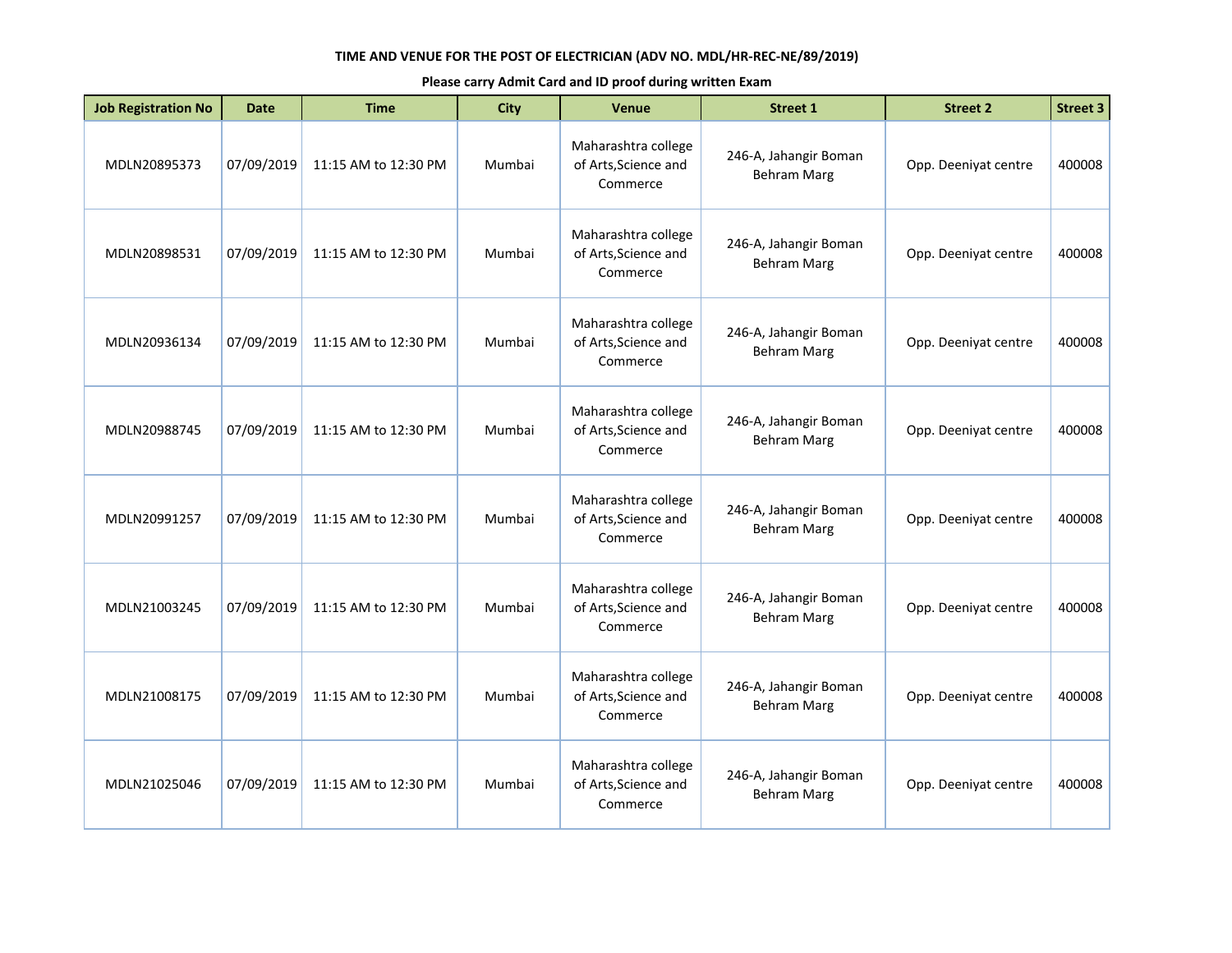| <b>Job Registration No</b> | <b>Date</b> | <b>Time</b>          | <b>City</b> | <b>Venue</b>                                            | <b>Street 1</b>                             | <b>Street 2</b>      | <b>Street 3</b> |
|----------------------------|-------------|----------------------|-------------|---------------------------------------------------------|---------------------------------------------|----------------------|-----------------|
| MDLN21030067               | 07/09/2019  | 11:15 AM to 12:30 PM | Mumbai      | Maharashtra college<br>of Arts, Science and<br>Commerce | 246-A, Jahangir Boman<br><b>Behram Marg</b> | Opp. Deeniyat centre | 400008          |
| MDLN21036636               | 07/09/2019  | 11:15 AM to 12:30 PM | Mumbai      | Maharashtra college<br>of Arts, Science and<br>Commerce | 246-A, Jahangir Boman<br><b>Behram Marg</b> | Opp. Deeniyat centre | 400008          |
| MDLN21038627               | 07/09/2019  | 11:15 AM to 12:30 PM | Mumbai      | Maharashtra college<br>of Arts, Science and<br>Commerce | 246-A, Jahangir Boman<br><b>Behram Marg</b> | Opp. Deeniyat centre | 400008          |
| MDLN21063817               | 07/09/2019  | 11:15 AM to 12:30 PM | Mumbai      | Maharashtra college<br>of Arts, Science and<br>Commerce | 246-A, Jahangir Boman<br><b>Behram Marg</b> | Opp. Deeniyat centre | 400008          |
| MDLN21064734               | 07/09/2019  | 11:15 AM to 12:30 PM | Mumbai      | Maharashtra college<br>of Arts, Science and<br>Commerce | 246-A, Jahangir Boman<br><b>Behram Marg</b> | Opp. Deeniyat centre | 400008          |
| MDLN21068434               | 07/09/2019  | 11:15 AM to 12:30 PM | Mumbai      | Maharashtra college<br>of Arts, Science and<br>Commerce | 246-A, Jahangir Boman<br><b>Behram Marg</b> | Opp. Deeniyat centre | 400008          |
| MDLN21085375               | 07/09/2019  | 11:15 AM to 12:30 PM | Mumbai      | Maharashtra college<br>of Arts, Science and<br>Commerce | 246-A, Jahangir Boman<br><b>Behram Marg</b> | Opp. Deeniyat centre | 400008          |
| MDLN21101486               | 07/09/2019  | 11:15 AM to 12:30 PM | Mumbai      | Maharashtra college<br>of Arts, Science and<br>Commerce | 246-A, Jahangir Boman<br><b>Behram Marg</b> | Opp. Deeniyat centre | 400008          |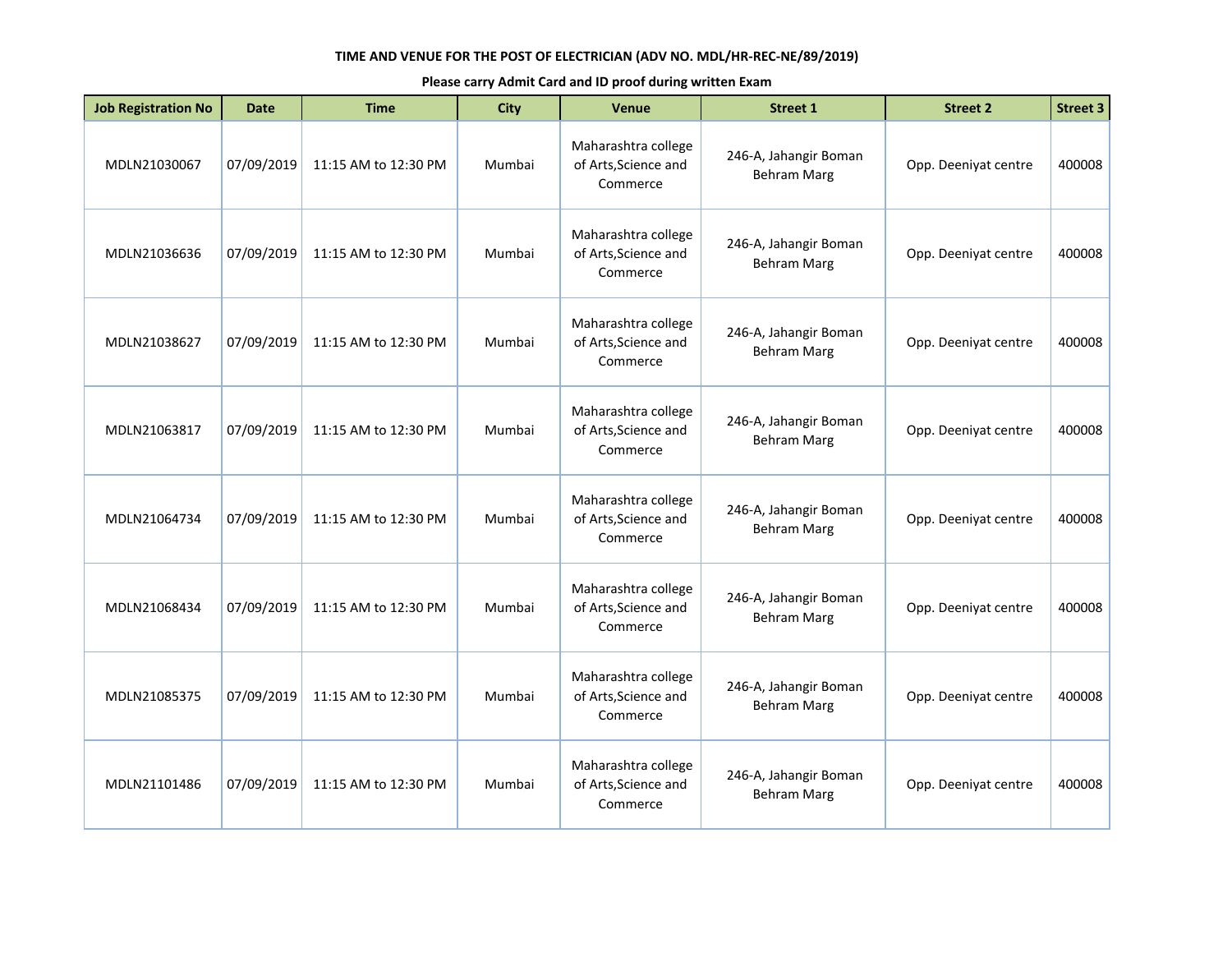| <b>Job Registration No</b> | <b>Date</b> | <b>Time</b>          | City   | <b>Venue</b>                                            | <b>Street 1</b>                             | <b>Street 2</b>      | <b>Street 3</b> |
|----------------------------|-------------|----------------------|--------|---------------------------------------------------------|---------------------------------------------|----------------------|-----------------|
| MDLN21114459               | 07/09/2019  | 11:15 AM to 12:30 PM | Mumbai | Maharashtra college<br>of Arts, Science and<br>Commerce | 246-A, Jahangir Boman<br><b>Behram Marg</b> | Opp. Deeniyat centre | 400008          |
| MDLN21144120               | 07/09/2019  | 11:15 AM to 12:30 PM | Mumbai | Maharashtra college<br>of Arts, Science and<br>Commerce | 246-A, Jahangir Boman<br><b>Behram Marg</b> | Opp. Deeniyat centre | 400008          |
| MDLN21149949               | 07/09/2019  | 11:15 AM to 12:30 PM | Mumbai | Maharashtra college<br>of Arts, Science and<br>Commerce | 246-A, Jahangir Boman<br><b>Behram Marg</b> | Opp. Deeniyat centre | 400008          |
| MDLN21175817               | 07/09/2019  | 11:15 AM to 12:30 PM | Mumbai | Maharashtra college<br>of Arts, Science and<br>Commerce | 246-A, Jahangir Boman<br><b>Behram Marg</b> | Opp. Deeniyat centre | 400008          |
| MDLN21198412               | 07/09/2019  | 11:15 AM to 12:30 PM | Mumbai | Maharashtra college<br>of Arts, Science and<br>Commerce | 246-A, Jahangir Boman<br><b>Behram Marg</b> | Opp. Deeniyat centre | 400008          |
| MDLN21213588               | 07/09/2019  | 11:15 AM to 12:30 PM | Mumbai | Maharashtra college<br>of Arts, Science and<br>Commerce | 246-A, Jahangir Boman<br><b>Behram Marg</b> | Opp. Deeniyat centre | 400008          |
| MDLN21348231               | 07/09/2019  | 11:15 AM to 12:30 PM | Mumbai | Maharashtra college<br>of Arts, Science and<br>Commerce | 246-A, Jahangir Boman<br><b>Behram Marg</b> | Opp. Deeniyat centre | 400008          |
| MDLN21402759               | 07/09/2019  | 11:15 AM to 12:30 PM | Mumbai | Maharashtra college<br>of Arts, Science and<br>Commerce | 246-A, Jahangir Boman<br><b>Behram Marg</b> | Opp. Deeniyat centre | 400008          |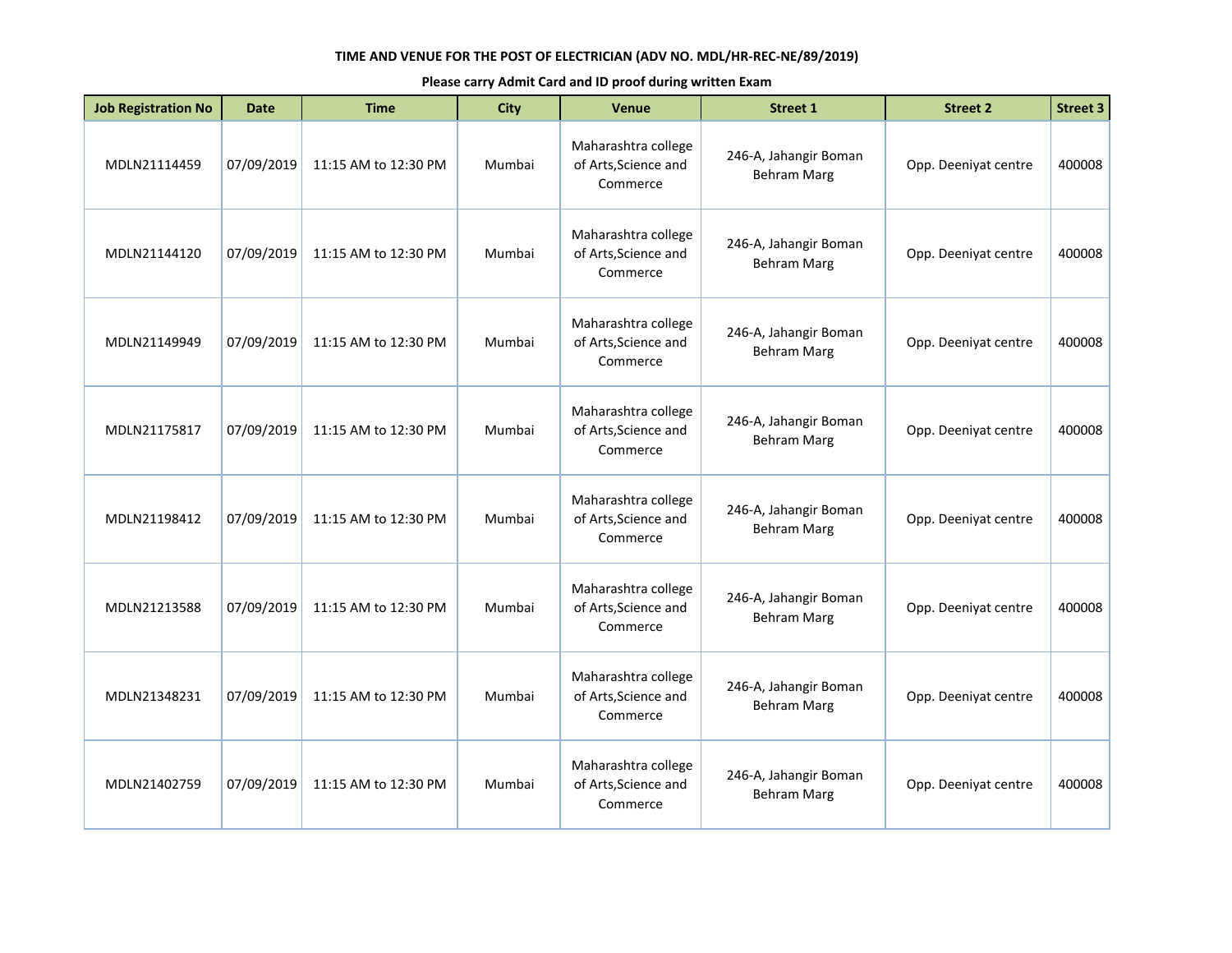| <b>Job Registration No</b> | <b>Date</b> | <b>Time</b>          | <b>City</b> | <b>Venue</b>                                            | <b>Street 1</b>                             | <b>Street 2</b>      | <b>Street 3</b> |
|----------------------------|-------------|----------------------|-------------|---------------------------------------------------------|---------------------------------------------|----------------------|-----------------|
| MDLN21484268               | 07/09/2019  | 11:15 AM to 12:30 PM | Mumbai      | Maharashtra college<br>of Arts, Science and<br>Commerce | 246-A, Jahangir Boman<br><b>Behram Marg</b> | Opp. Deeniyat centre | 400008          |
| MDLN21502061               | 07/09/2019  | 11:15 AM to 12:30 PM | Mumbai      | Maharashtra college<br>of Arts, Science and<br>Commerce | 246-A, Jahangir Boman<br><b>Behram Marg</b> | Opp. Deeniyat centre | 400008          |
| MDLN21507935               | 07/09/2019  | 11:15 AM to 12:30 PM | Mumbai      | Maharashtra college<br>of Arts, Science and<br>Commerce | 246-A, Jahangir Boman<br><b>Behram Marg</b> | Opp. Deeniyat centre | 400008          |
| MDLN21557289               | 07/09/2019  | 11:15 AM to 12:30 PM | Mumbai      | Maharashtra college<br>of Arts, Science and<br>Commerce | 246-A, Jahangir Boman<br><b>Behram Marg</b> | Opp. Deeniyat centre | 400008          |
| MDLN21567364               | 07/09/2019  | 11:15 AM to 12:30 PM | Mumbai      | Maharashtra college<br>of Arts, Science and<br>Commerce | 246-A, Jahangir Boman<br><b>Behram Marg</b> | Opp. Deeniyat centre | 400008          |
| MDLN21580439               | 07/09/2019  | 11:15 AM to 12:30 PM | Mumbai      | Maharashtra college<br>of Arts, Science and<br>Commerce | 246-A, Jahangir Boman<br><b>Behram Marg</b> | Opp. Deeniyat centre | 400008          |
| MDLN21587371               | 07/09/2019  | 11:15 AM to 12:30 PM | Mumbai      | Maharashtra college<br>of Arts, Science and<br>Commerce | 246-A, Jahangir Boman<br><b>Behram Marg</b> | Opp. Deeniyat centre | 400008          |
| MDLN21621990               | 07/09/2019  | 11:15 AM to 12:30 PM | Mumbai      | Maharashtra college<br>of Arts, Science and<br>Commerce | 246-A, Jahangir Boman<br><b>Behram Marg</b> | Opp. Deeniyat centre | 400008          |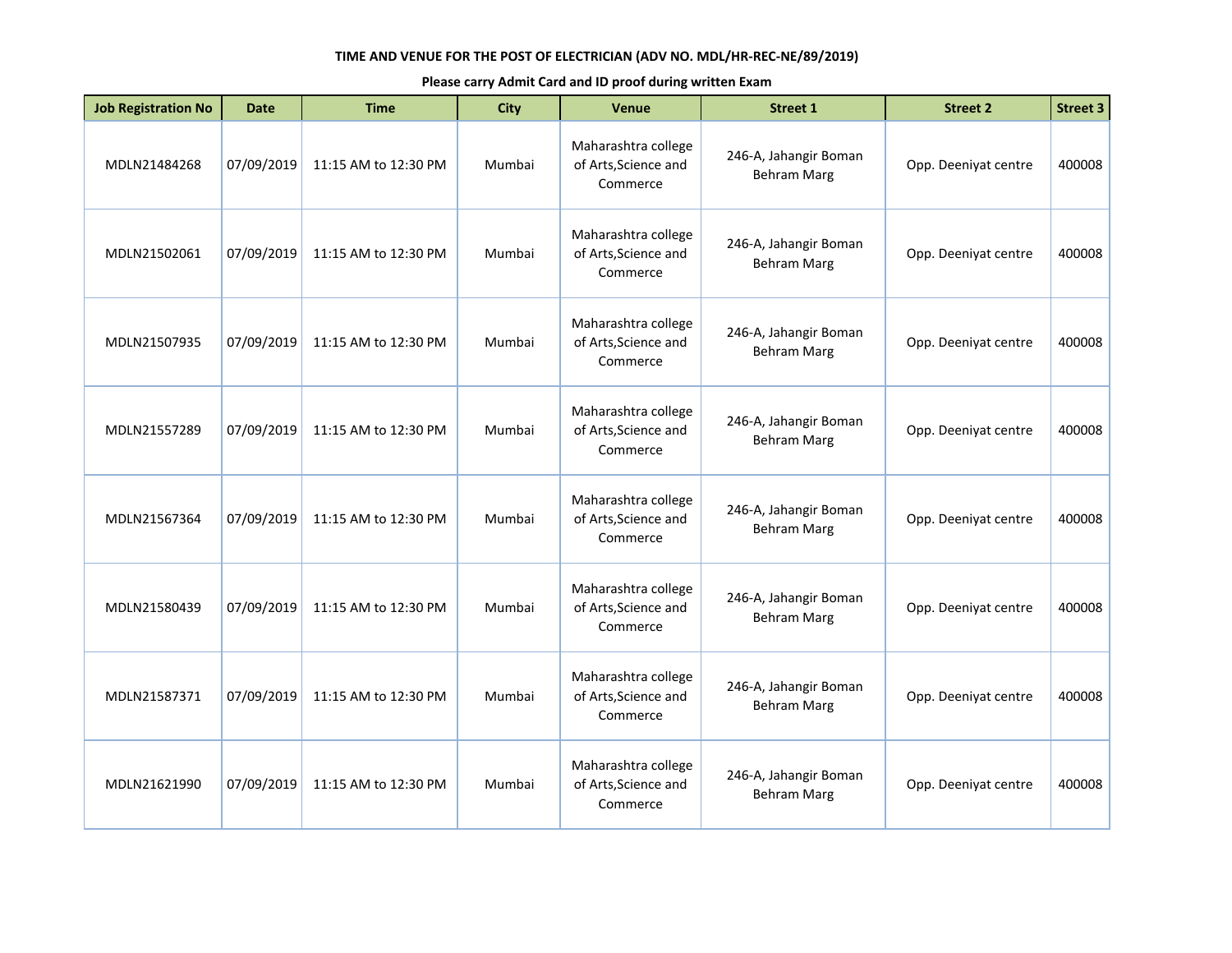| <b>Job Registration No</b> | <b>Date</b> | <b>Time</b>          | City   | <b>Venue</b>                                            | <b>Street 1</b>                             | <b>Street 2</b>      | <b>Street 3</b> |
|----------------------------|-------------|----------------------|--------|---------------------------------------------------------|---------------------------------------------|----------------------|-----------------|
| MDLN21626967               | 07/09/2019  | 11:15 AM to 12:30 PM | Mumbai | Maharashtra college<br>of Arts, Science and<br>Commerce | 246-A, Jahangir Boman<br><b>Behram Marg</b> | Opp. Deeniyat centre | 400008          |
| MDLN21633614               | 07/09/2019  | 11:15 AM to 12:30 PM | Mumbai | Maharashtra college<br>of Arts, Science and<br>Commerce | 246-A, Jahangir Boman<br><b>Behram Marg</b> | Opp. Deeniyat centre | 400008          |
| MDLN21670132               | 07/09/2019  | 11:15 AM to 12:30 PM | Mumbai | Maharashtra college<br>of Arts, Science and<br>Commerce | 246-A, Jahangir Boman<br><b>Behram Marg</b> | Opp. Deeniyat centre | 400008          |
| MDLN21719275               | 07/09/2019  | 11:15 AM to 12:30 PM | Mumbai | Maharashtra college<br>of Arts, Science and<br>Commerce | 246-A, Jahangir Boman<br><b>Behram Marg</b> | Opp. Deeniyat centre | 400008          |
| MDLN21763384               | 07/09/2019  | 11:15 AM to 12:30 PM | Mumbai | Maharashtra college<br>of Arts, Science and<br>Commerce | 246-A, Jahangir Boman<br><b>Behram Marg</b> | Opp. Deeniyat centre | 400008          |
| MDLN21794077               | 07/09/2019  | 11:15 AM to 12:30 PM | Mumbai | Maharashtra college<br>of Arts, Science and<br>Commerce | 246-A, Jahangir Boman<br><b>Behram Marg</b> | Opp. Deeniyat centre | 400008          |
| MDLN21807625               | 07/09/2019  | 11:15 AM to 12:30 PM | Mumbai | Maharashtra college<br>of Arts, Science and<br>Commerce | 246-A, Jahangir Boman<br><b>Behram Marg</b> | Opp. Deeniyat centre | 400008          |
| MDLN21842551               | 07/09/2019  | 11:15 AM to 12:30 PM | Mumbai | Maharashtra college<br>of Arts, Science and<br>Commerce | 246-A, Jahangir Boman<br><b>Behram Marg</b> | Opp. Deeniyat centre | 400008          |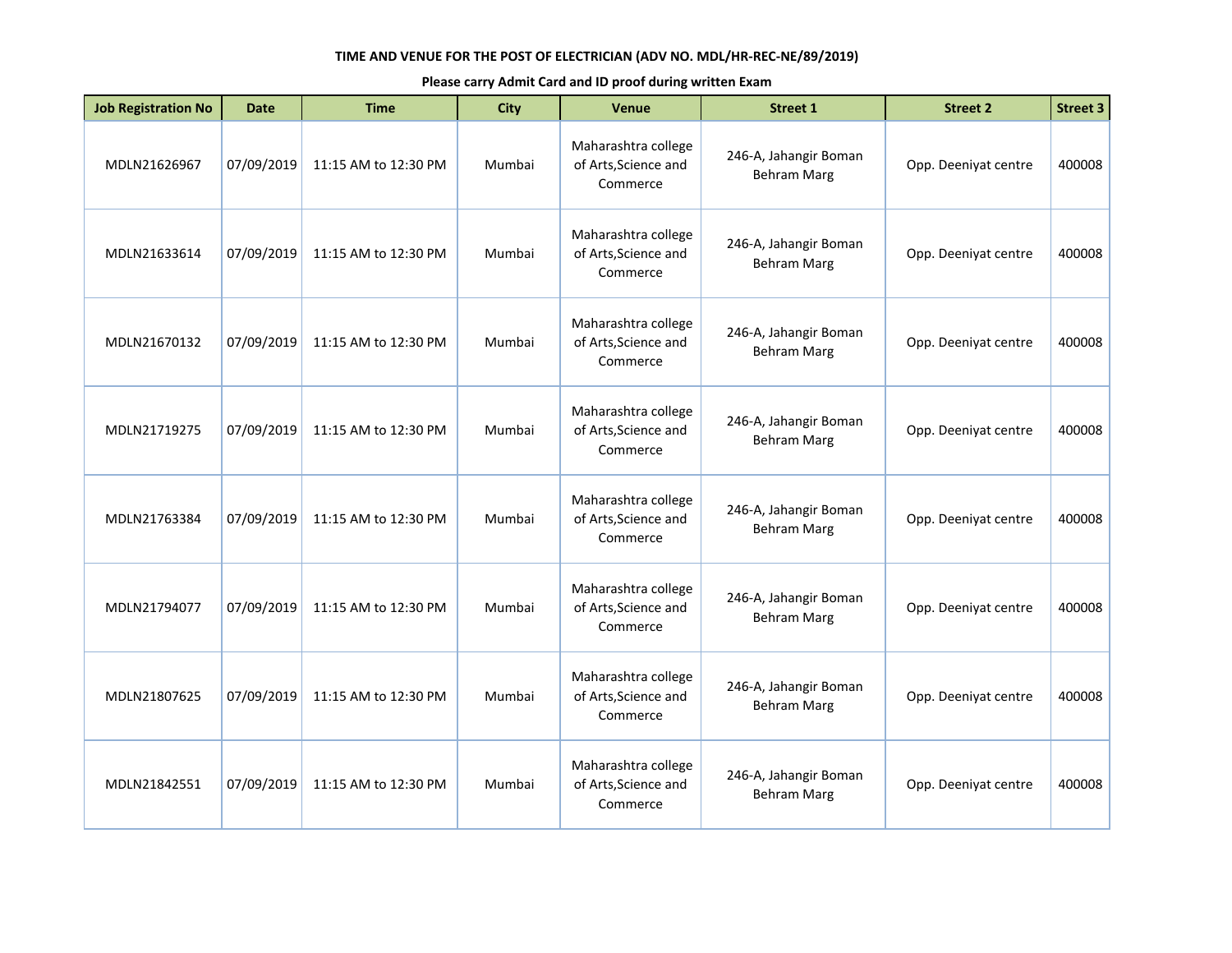| <b>Job Registration No</b> | <b>Date</b> | <b>Time</b>          | <b>City</b> | <b>Venue</b>                                            | <b>Street 1</b>                             | <b>Street 2</b>      | <b>Street 3</b> |
|----------------------------|-------------|----------------------|-------------|---------------------------------------------------------|---------------------------------------------|----------------------|-----------------|
| MDLN21880186               | 07/09/2019  | 11:15 AM to 12:30 PM | Mumbai      | Maharashtra college<br>of Arts, Science and<br>Commerce | 246-A, Jahangir Boman<br><b>Behram Marg</b> | Opp. Deeniyat centre | 400008          |
| MDLN21918809               | 07/09/2019  | 11:15 AM to 12:30 PM | Mumbai      | Maharashtra college<br>of Arts, Science and<br>Commerce | 246-A, Jahangir Boman<br><b>Behram Marg</b> | Opp. Deeniyat centre | 400008          |
| MDLN21920960               | 07/09/2019  | 11:15 AM to 12:30 PM | Mumbai      | Maharashtra college<br>of Arts, Science and<br>Commerce | 246-A, Jahangir Boman<br><b>Behram Marg</b> | Opp. Deeniyat centre | 400008          |
| MDLN21943096               | 07/09/2019  | 11:15 AM to 12:30 PM | Mumbai      | Maharashtra college<br>of Arts, Science and<br>Commerce | 246-A, Jahangir Boman<br><b>Behram Marg</b> | Opp. Deeniyat centre | 400008          |
| MDLN22002623               | 07/09/2019  | 11:15 AM to 12:30 PM | Mumbai      | Maharashtra college<br>of Arts, Science and<br>Commerce | 246-A, Jahangir Boman<br><b>Behram Marg</b> | Opp. Deeniyat centre | 400008          |
| MDLN22165099               | 07/09/2019  | 11:15 AM to 12:30 PM | Mumbai      | Maharashtra college<br>of Arts, Science and<br>Commerce | 246-A, Jahangir Boman<br><b>Behram Marg</b> | Opp. Deeniyat centre | 400008          |
| MDLN22182083               | 07/09/2019  | 11:15 AM to 12:30 PM | Mumbai      | Maharashtra college<br>of Arts, Science and<br>Commerce | 246-A, Jahangir Boman<br><b>Behram Marg</b> | Opp. Deeniyat centre | 400008          |
| MDLN22207181               | 07/09/2019  | 11:15 AM to 12:30 PM | Mumbai      | Maharashtra college<br>of Arts, Science and<br>Commerce | 246-A, Jahangir Boman<br><b>Behram Marg</b> | Opp. Deeniyat centre | 400008          |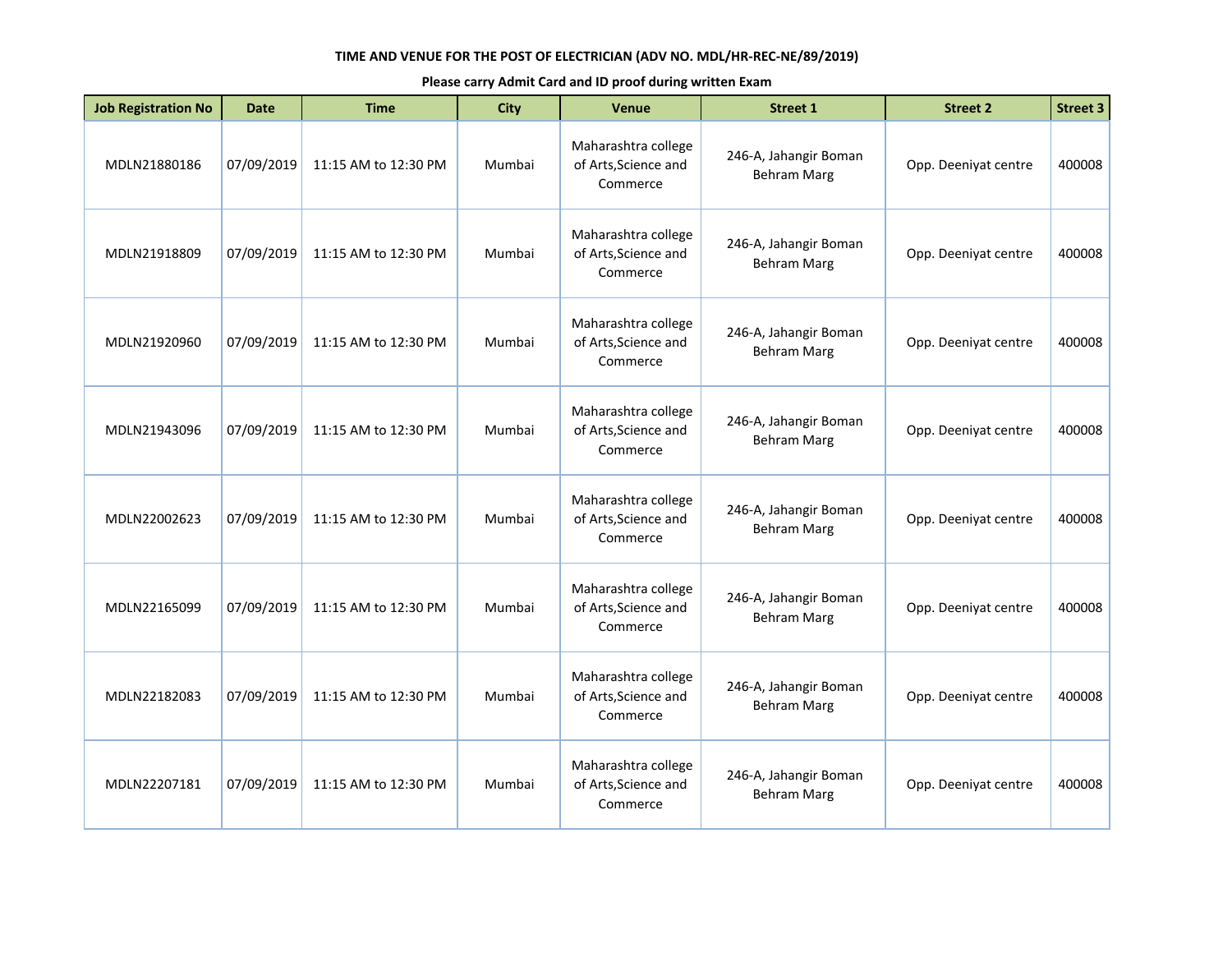| <b>Job Registration No</b> | <b>Date</b> | <b>Time</b>          | <b>City</b> | <b>Venue</b>                                            | <b>Street 1</b>                             | <b>Street 2</b>      | <b>Street 3</b> |
|----------------------------|-------------|----------------------|-------------|---------------------------------------------------------|---------------------------------------------|----------------------|-----------------|
| MDLN22209453               | 07/09/2019  | 11:15 AM to 12:30 PM | Mumbai      | Maharashtra college<br>of Arts, Science and<br>Commerce | 246-A, Jahangir Boman<br><b>Behram Marg</b> | Opp. Deeniyat centre | 400008          |
| MDLN22214914               | 07/09/2019  | 11:15 AM to 12:30 PM | Mumbai      | Maharashtra college<br>of Arts, Science and<br>Commerce | 246-A, Jahangir Boman<br><b>Behram Marg</b> | Opp. Deeniyat centre | 400008          |
| MDLN22219719               | 07/09/2019  | 11:15 AM to 12:30 PM | Mumbai      | Maharashtra college<br>of Arts, Science and<br>Commerce | 246-A, Jahangir Boman<br><b>Behram Marg</b> | Opp. Deeniyat centre | 400008          |
| MDLN22261718               | 07/09/2019  | 11:15 AM to 12:30 PM | Mumbai      | Maharashtra college<br>of Arts, Science and<br>Commerce | 246-A, Jahangir Boman<br><b>Behram Marg</b> | Opp. Deeniyat centre | 400008          |
| MDLN22280742               | 07/09/2019  | 11:15 AM to 12:30 PM | Mumbai      | Maharashtra college<br>of Arts, Science and<br>Commerce | 246-A, Jahangir Boman<br><b>Behram Marg</b> | Opp. Deeniyat centre | 400008          |
| MDLN22309440               | 07/09/2019  | 11:15 AM to 12:30 PM | Mumbai      | Maharashtra college<br>of Arts, Science and<br>Commerce | 246-A, Jahangir Boman<br><b>Behram Marg</b> | Opp. Deeniyat centre | 400008          |
| MDLN22309811               | 07/09/2019  | 11:15 AM to 12:30 PM | Mumbai      | Maharashtra college<br>of Arts, Science and<br>Commerce | 246-A, Jahangir Boman<br><b>Behram Marg</b> | Opp. Deeniyat centre | 400008          |
| MDLN22309987               | 07/09/2019  | 11:15 AM to 12:30 PM | Mumbai      | Maharashtra college<br>of Arts, Science and<br>Commerce | 246-A, Jahangir Boman<br><b>Behram Marg</b> | Opp. Deeniyat centre | 400008          |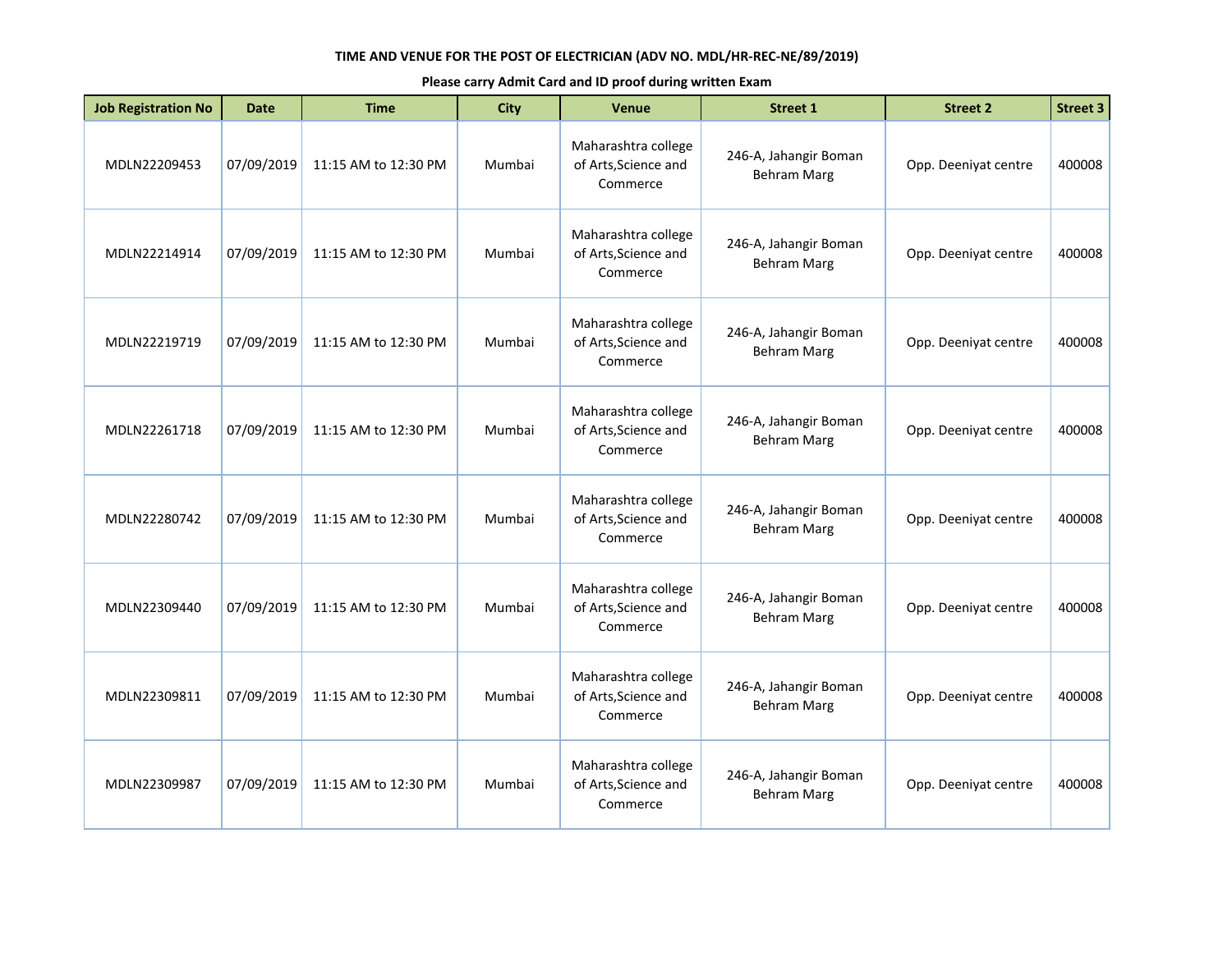| <b>Job Registration No</b> | <b>Date</b> | <b>Time</b>          | City   | <b>Venue</b>                                            | <b>Street 1</b>                             | <b>Street 2</b>      | <b>Street 3</b> |
|----------------------------|-------------|----------------------|--------|---------------------------------------------------------|---------------------------------------------|----------------------|-----------------|
| MDLN22310802               | 07/09/2019  | 11:15 AM to 12:30 PM | Mumbai | Maharashtra college<br>of Arts, Science and<br>Commerce | 246-A, Jahangir Boman<br><b>Behram Marg</b> | Opp. Deeniyat centre | 400008          |
| MDLN22313116               | 07/09/2019  | 11:15 AM to 12:30 PM | Mumbai | Maharashtra college<br>of Arts, Science and<br>Commerce | 246-A, Jahangir Boman<br><b>Behram Marg</b> | Opp. Deeniyat centre | 400008          |
| MDLN22321165               | 07/09/2019  | 11:15 AM to 12:30 PM | Mumbai | Maharashtra college<br>of Arts, Science and<br>Commerce | 246-A, Jahangir Boman<br><b>Behram Marg</b> | Opp. Deeniyat centre | 400008          |
| MDLN22324475               | 07/09/2019  | 11:15 AM to 12:30 PM | Mumbai | Maharashtra college<br>of Arts, Science and<br>Commerce | 246-A, Jahangir Boman<br><b>Behram Marg</b> | Opp. Deeniyat centre | 400008          |
| MDLN22324996               | 07/09/2019  | 11:15 AM to 12:30 PM | Mumbai | Maharashtra college<br>of Arts, Science and<br>Commerce | 246-A, Jahangir Boman<br><b>Behram Marg</b> | Opp. Deeniyat centre | 400008          |
| MDLN22346471               | 07/09/2019  | 11:15 AM to 12:30 PM | Mumbai | Maharashtra college<br>of Arts, Science and<br>Commerce | 246-A, Jahangir Boman<br><b>Behram Marg</b> | Opp. Deeniyat centre | 400008          |
| MDLN22399676               | 07/09/2019  | 11:15 AM to 12:30 PM | Mumbai | Maharashtra college<br>of Arts, Science and<br>Commerce | 246-A, Jahangir Boman<br><b>Behram Marg</b> | Opp. Deeniyat centre | 400008          |
| MDLN22458666               | 07/09/2019  | 11:15 AM to 12:30 PM | Mumbai | Maharashtra college<br>of Arts, Science and<br>Commerce | 246-A, Jahangir Boman<br><b>Behram Marg</b> | Opp. Deeniyat centre | 400008          |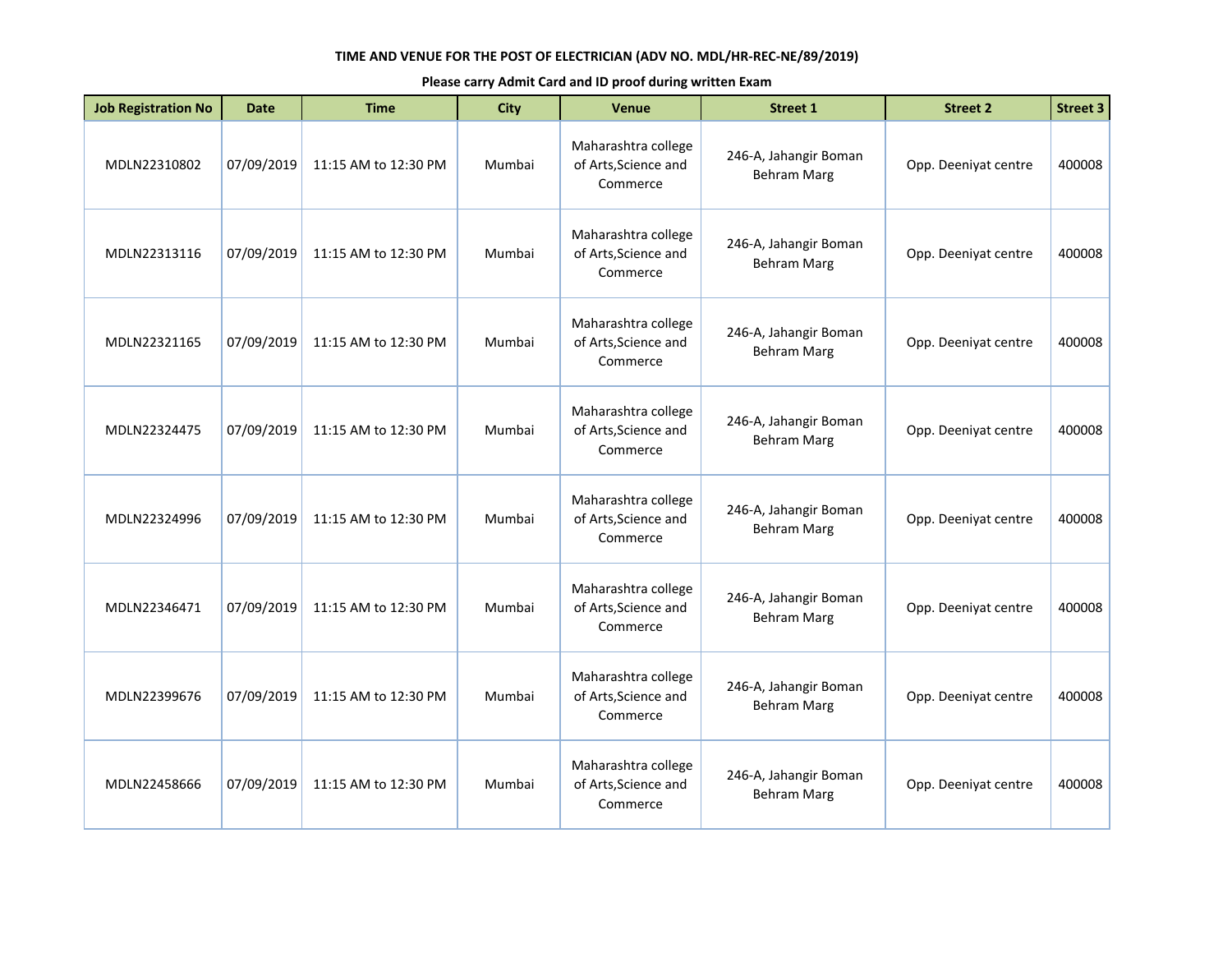| <b>Job Registration No</b> | <b>Date</b> | <b>Time</b>          | <b>City</b> | <b>Venue</b>                                            | <b>Street 1</b>                             | <b>Street 2</b>      | <b>Street 3</b> |
|----------------------------|-------------|----------------------|-------------|---------------------------------------------------------|---------------------------------------------|----------------------|-----------------|
| MDLN22480925               | 07/09/2019  | 11:15 AM to 12:30 PM | Mumbai      | Maharashtra college<br>of Arts, Science and<br>Commerce | 246-A, Jahangir Boman<br><b>Behram Marg</b> | Opp. Deeniyat centre | 400008          |
| MDLN22492403               | 07/09/2019  | 11:15 AM to 12:30 PM | Mumbai      | Maharashtra college<br>of Arts, Science and<br>Commerce | 246-A, Jahangir Boman<br><b>Behram Marg</b> | Opp. Deeniyat centre | 400008          |
| MDLN22513947               | 07/09/2019  | 11:15 AM to 12:30 PM | Mumbai      | Maharashtra college<br>of Arts, Science and<br>Commerce | 246-A, Jahangir Boman<br><b>Behram Marg</b> | Opp. Deeniyat centre | 400008          |
| MDLN22521455               | 07/09/2019  | 11:15 AM to 12:30 PM | Mumbai      | Maharashtra college<br>of Arts, Science and<br>Commerce | 246-A, Jahangir Boman<br><b>Behram Marg</b> | Opp. Deeniyat centre | 400008          |
| MDLN22586406               | 07/09/2019  | 11:15 AM to 12:30 PM | Mumbai      | Maharashtra college<br>of Arts, Science and<br>Commerce | 246-A, Jahangir Boman<br><b>Behram Marg</b> | Opp. Deeniyat centre | 400008          |
| MDLN22672962               | 07/09/2019  | 11:15 AM to 12:30 PM | Mumbai      | Maharashtra college<br>of Arts, Science and<br>Commerce | 246-A, Jahangir Boman<br><b>Behram Marg</b> | Opp. Deeniyat centre | 400008          |
| MDLN22755124               | 07/09/2019  | 11:15 AM to 12:30 PM | Mumbai      | Maharashtra college<br>of Arts, Science and<br>Commerce | 246-A, Jahangir Boman<br><b>Behram Marg</b> | Opp. Deeniyat centre | 400008          |
| MDLN22778592               | 07/09/2019  | 11:15 AM to 12:30 PM | Mumbai      | Maharashtra college<br>of Arts, Science and<br>Commerce | 246-A, Jahangir Boman<br><b>Behram Marg</b> | Opp. Deeniyat centre | 400008          |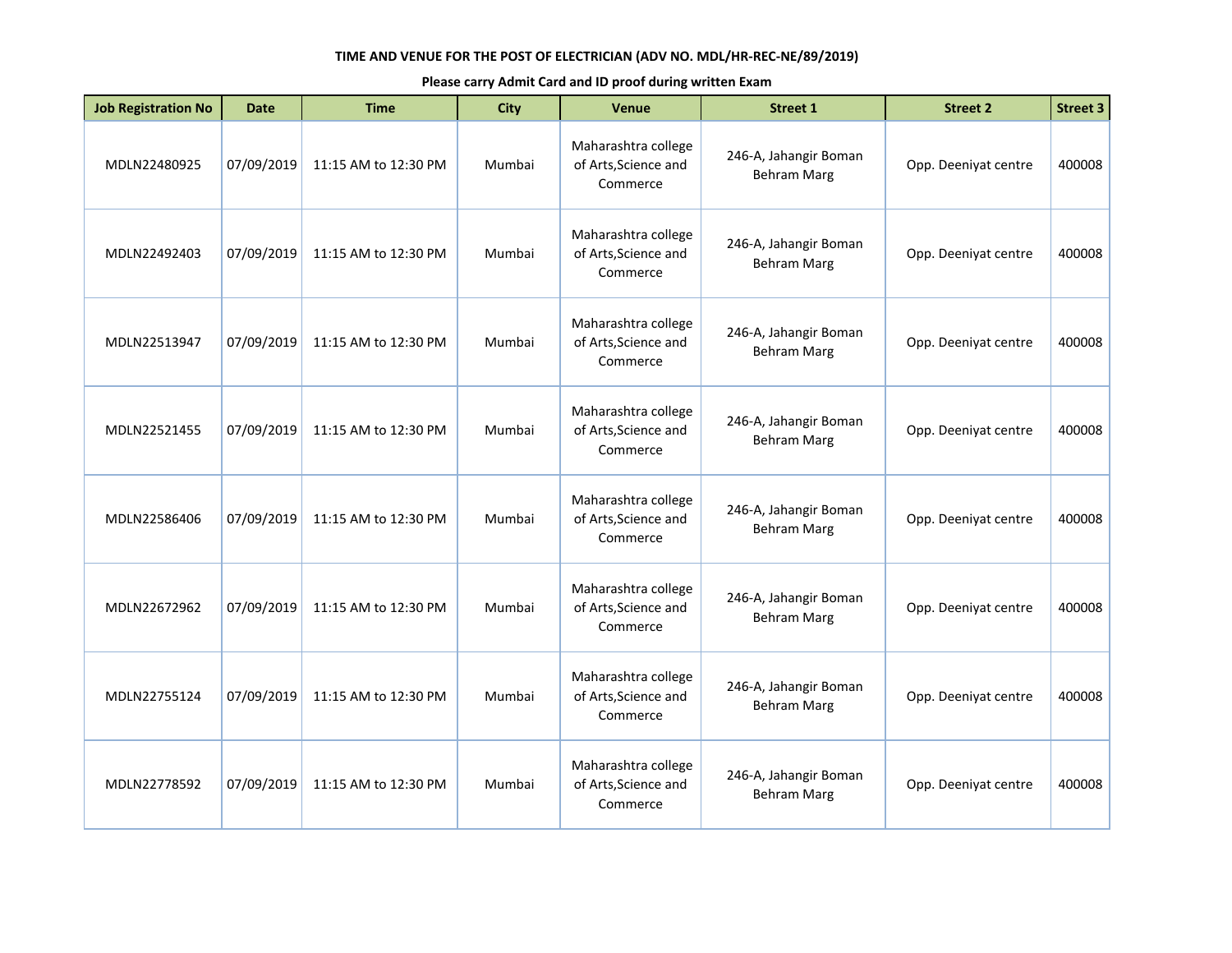| <b>Job Registration No</b> | <b>Date</b> | <b>Time</b>          | City   | <b>Venue</b>                                            | <b>Street 1</b>                             | <b>Street 2</b>      | <b>Street 3</b> |
|----------------------------|-------------|----------------------|--------|---------------------------------------------------------|---------------------------------------------|----------------------|-----------------|
| MDLN22778772               | 07/09/2019  | 11:15 AM to 12:30 PM | Mumbai | Maharashtra college<br>of Arts, Science and<br>Commerce | 246-A, Jahangir Boman<br><b>Behram Marg</b> | Opp. Deeniyat centre | 400008          |
| MDLN22782733               | 07/09/2019  | 11:15 AM to 12:30 PM | Mumbai | Maharashtra college<br>of Arts, Science and<br>Commerce | 246-A, Jahangir Boman<br><b>Behram Marg</b> | Opp. Deeniyat centre | 400008          |
| MDLN22786020               | 07/09/2019  | 11:15 AM to 12:30 PM | Mumbai | Maharashtra college<br>of Arts, Science and<br>Commerce | 246-A, Jahangir Boman<br><b>Behram Marg</b> | Opp. Deeniyat centre | 400008          |
| MDLN22799940               | 07/09/2019  | 11:15 AM to 12:30 PM | Mumbai | Maharashtra college<br>of Arts, Science and<br>Commerce | 246-A, Jahangir Boman<br><b>Behram Marg</b> | Opp. Deeniyat centre | 400008          |
| MDLN22801310               | 07/09/2019  | 11:15 AM to 12:30 PM | Mumbai | Maharashtra college<br>of Arts, Science and<br>Commerce | 246-A, Jahangir Boman<br><b>Behram Marg</b> | Opp. Deeniyat centre | 400008          |
| MDLN22804709               | 07/09/2019  | 11:15 AM to 12:30 PM | Mumbai | Maharashtra college<br>of Arts, Science and<br>Commerce | 246-A, Jahangir Boman<br><b>Behram Marg</b> | Opp. Deeniyat centre | 400008          |
| MDLN22852048               | 07/09/2019  | 11:15 AM to 12:30 PM | Mumbai | Maharashtra college<br>of Arts, Science and<br>Commerce | 246-A, Jahangir Boman<br><b>Behram Marg</b> | Opp. Deeniyat centre | 400008          |
| MDLN22875480               | 07/09/2019  | 11:15 AM to 12:30 PM | Mumbai | Maharashtra college<br>of Arts, Science and<br>Commerce | 246-A, Jahangir Boman<br><b>Behram Marg</b> | Opp. Deeniyat centre | 400008          |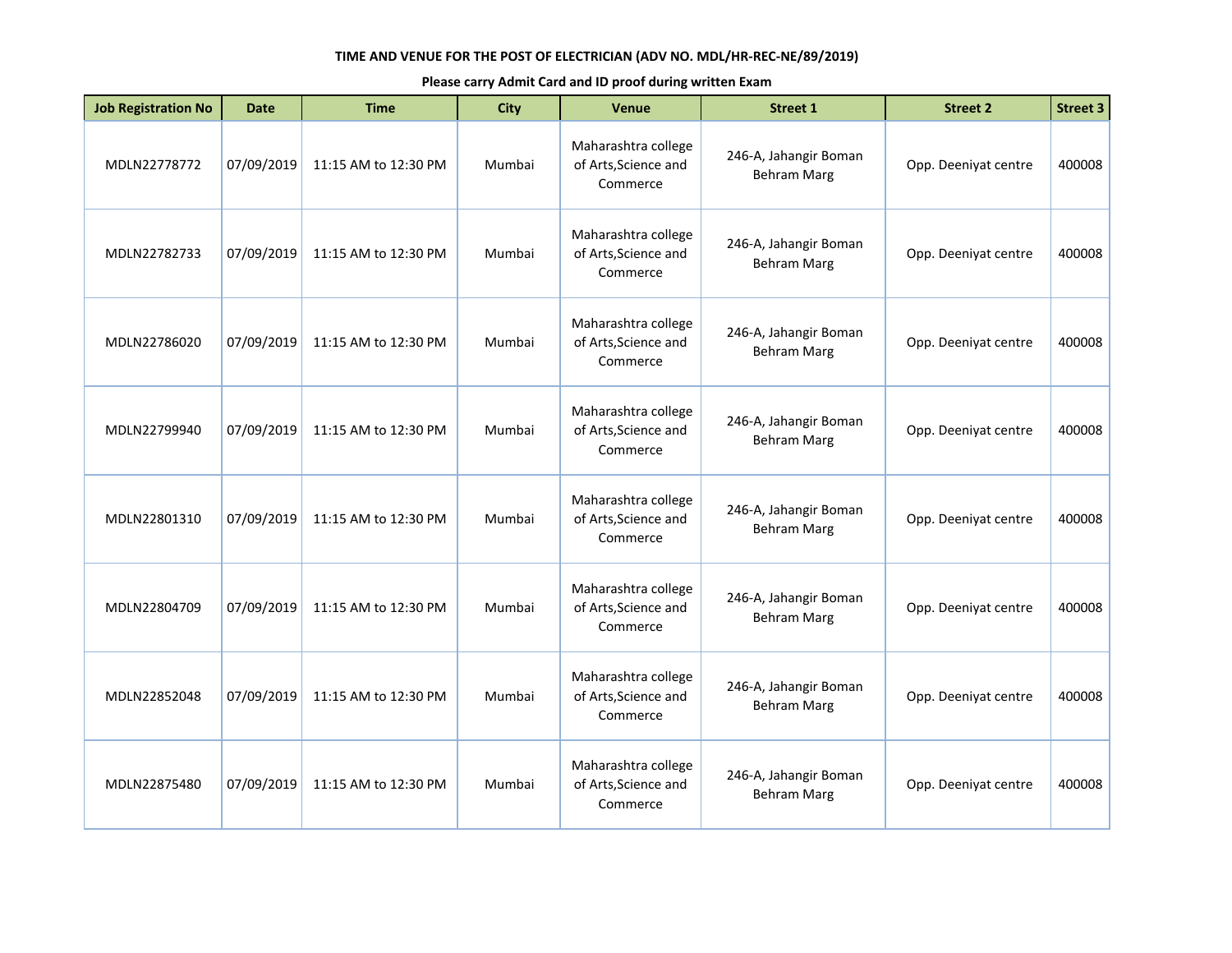| <b>Job Registration No</b> | <b>Date</b> | <b>Time</b>          | <b>City</b> | <b>Venue</b>                                            | <b>Street 1</b>                             | <b>Street 2</b>      | <b>Street 3</b> |
|----------------------------|-------------|----------------------|-------------|---------------------------------------------------------|---------------------------------------------|----------------------|-----------------|
| MDLN22878897               | 07/09/2019  | 11:15 AM to 12:30 PM | Mumbai      | Maharashtra college<br>of Arts, Science and<br>Commerce | 246-A, Jahangir Boman<br><b>Behram Marg</b> | Opp. Deeniyat centre | 400008          |
| MDLN22890869               | 07/09/2019  | 11:15 AM to 12:30 PM | Mumbai      | Maharashtra college<br>of Arts, Science and<br>Commerce | 246-A, Jahangir Boman<br><b>Behram Marg</b> | Opp. Deeniyat centre | 400008          |
| MDLN22922461               | 07/09/2019  | 11:15 AM to 12:30 PM | Mumbai      | Maharashtra college<br>of Arts, Science and<br>Commerce | 246-A, Jahangir Boman<br><b>Behram Marg</b> | Opp. Deeniyat centre | 400008          |
| MDLN22936295               | 07/09/2019  | 11:15 AM to 12:30 PM | Mumbai      | Maharashtra college<br>of Arts, Science and<br>Commerce | 246-A, Jahangir Boman<br><b>Behram Marg</b> | Opp. Deeniyat centre | 400008          |
| MDLN22967336               | 07/09/2019  | 11:15 AM to 12:30 PM | Mumbai      | Maharashtra college<br>of Arts, Science and<br>Commerce | 246-A, Jahangir Boman<br><b>Behram Marg</b> | Opp. Deeniyat centre | 400008          |
| MDLN23033181               | 07/09/2019  | 11:15 AM to 12:30 PM | Mumbai      | Maharashtra college<br>of Arts, Science and<br>Commerce | 246-A, Jahangir Boman<br><b>Behram Marg</b> | Opp. Deeniyat centre | 400008          |
| MDLN23047021               | 07/09/2019  | 11:15 AM to 12:30 PM | Mumbai      | Maharashtra college<br>of Arts, Science and<br>Commerce | 246-A, Jahangir Boman<br><b>Behram Marg</b> | Opp. Deeniyat centre | 400008          |
| MDLN23053376               | 07/09/2019  | 11:15 AM to 12:30 PM | Mumbai      | Maharashtra college<br>of Arts, Science and<br>Commerce | 246-A, Jahangir Boman<br><b>Behram Marg</b> | Opp. Deeniyat centre | 400008          |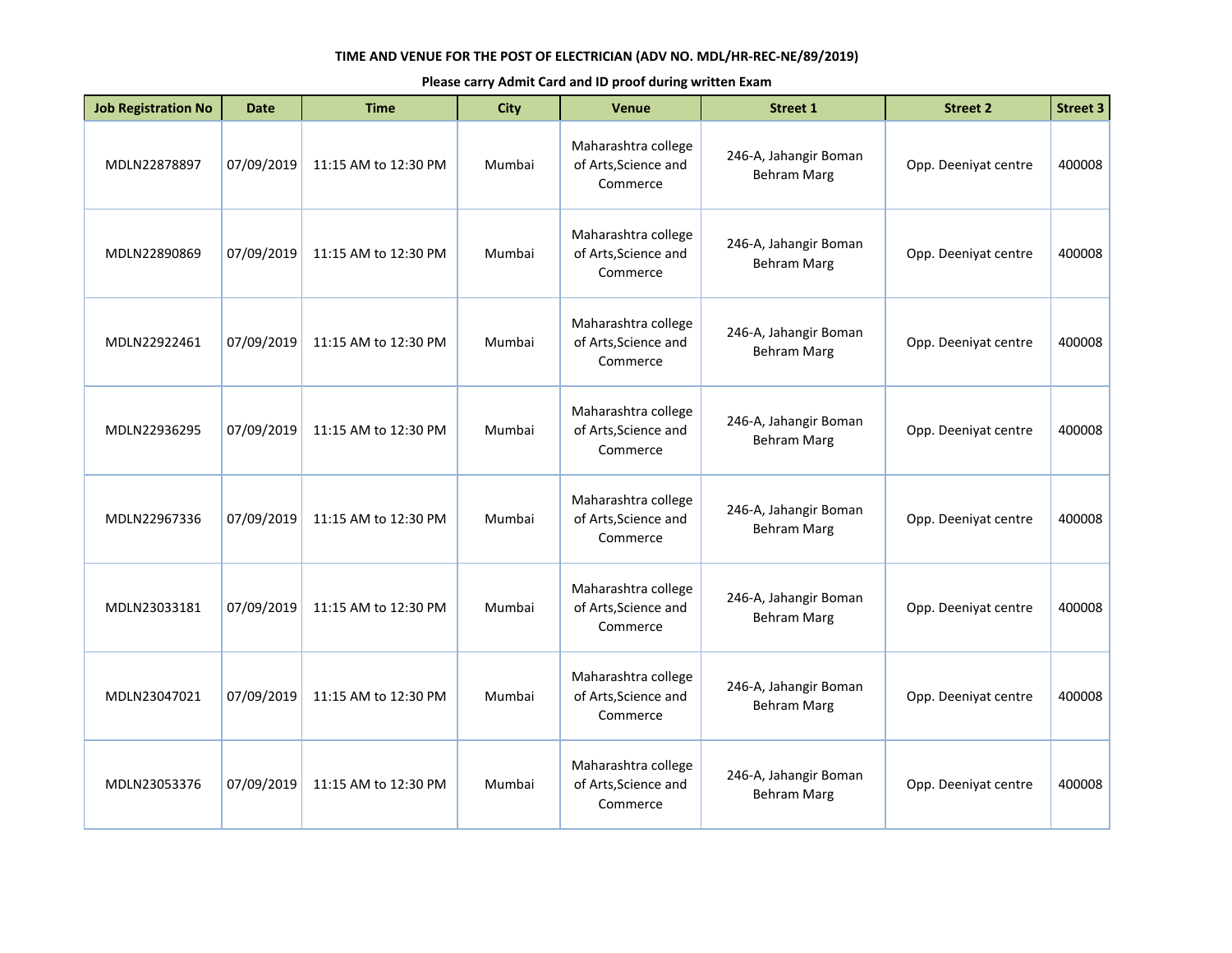| <b>Job Registration No</b> | <b>Date</b> | <b>Time</b>          | <b>City</b> | <b>Venue</b>                                            | <b>Street 1</b>                             | <b>Street 2</b>      | <b>Street 3</b> |
|----------------------------|-------------|----------------------|-------------|---------------------------------------------------------|---------------------------------------------|----------------------|-----------------|
| MDLN23067651               | 07/09/2019  | 11:15 AM to 12:30 PM | Mumbai      | Maharashtra college<br>of Arts, Science and<br>Commerce | 246-A, Jahangir Boman<br><b>Behram Marg</b> | Opp. Deeniyat centre | 400008          |
| MDLN23120412               | 07/09/2019  | 11:15 AM to 12:30 PM | Mumbai      | Maharashtra college<br>of Arts, Science and<br>Commerce | 246-A, Jahangir Boman<br><b>Behram Marg</b> | Opp. Deeniyat centre | 400008          |
| MDLN23144719               | 07/09/2019  | 11:15 AM to 12:30 PM | Mumbai      | Maharashtra college<br>of Arts, Science and<br>Commerce | 246-A, Jahangir Boman<br><b>Behram Marg</b> | Opp. Deeniyat centre | 400008          |
| MDLN23176287               | 07/09/2019  | 11:15 AM to 12:30 PM | Mumbai      | Maharashtra college<br>of Arts, Science and<br>Commerce | 246-A, Jahangir Boman<br><b>Behram Marg</b> | Opp. Deeniyat centre | 400008          |
| MDLN23263005               | 07/09/2019  | 11:15 AM to 12:30 PM | Mumbai      | Maharashtra college<br>of Arts, Science and<br>Commerce | 246-A, Jahangir Boman<br><b>Behram Marg</b> | Opp. Deeniyat centre | 400008          |
| MDLN23287208               | 07/09/2019  | 11:15 AM to 12:30 PM | Mumbai      | Maharashtra college<br>of Arts, Science and<br>Commerce | 246-A, Jahangir Boman<br><b>Behram Marg</b> | Opp. Deeniyat centre | 400008          |
| MDLN23297720               | 07/09/2019  | 11:15 AM to 12:30 PM | Mumbai      | Maharashtra college<br>of Arts, Science and<br>Commerce | 246-A, Jahangir Boman<br><b>Behram Marg</b> | Opp. Deeniyat centre | 400008          |
| MDLN23363029               | 07/09/2019  | 11:15 AM to 12:30 PM | Mumbai      | Maharashtra college<br>of Arts, Science and<br>Commerce | 246-A, Jahangir Boman<br><b>Behram Marg</b> | Opp. Deeniyat centre | 400008          |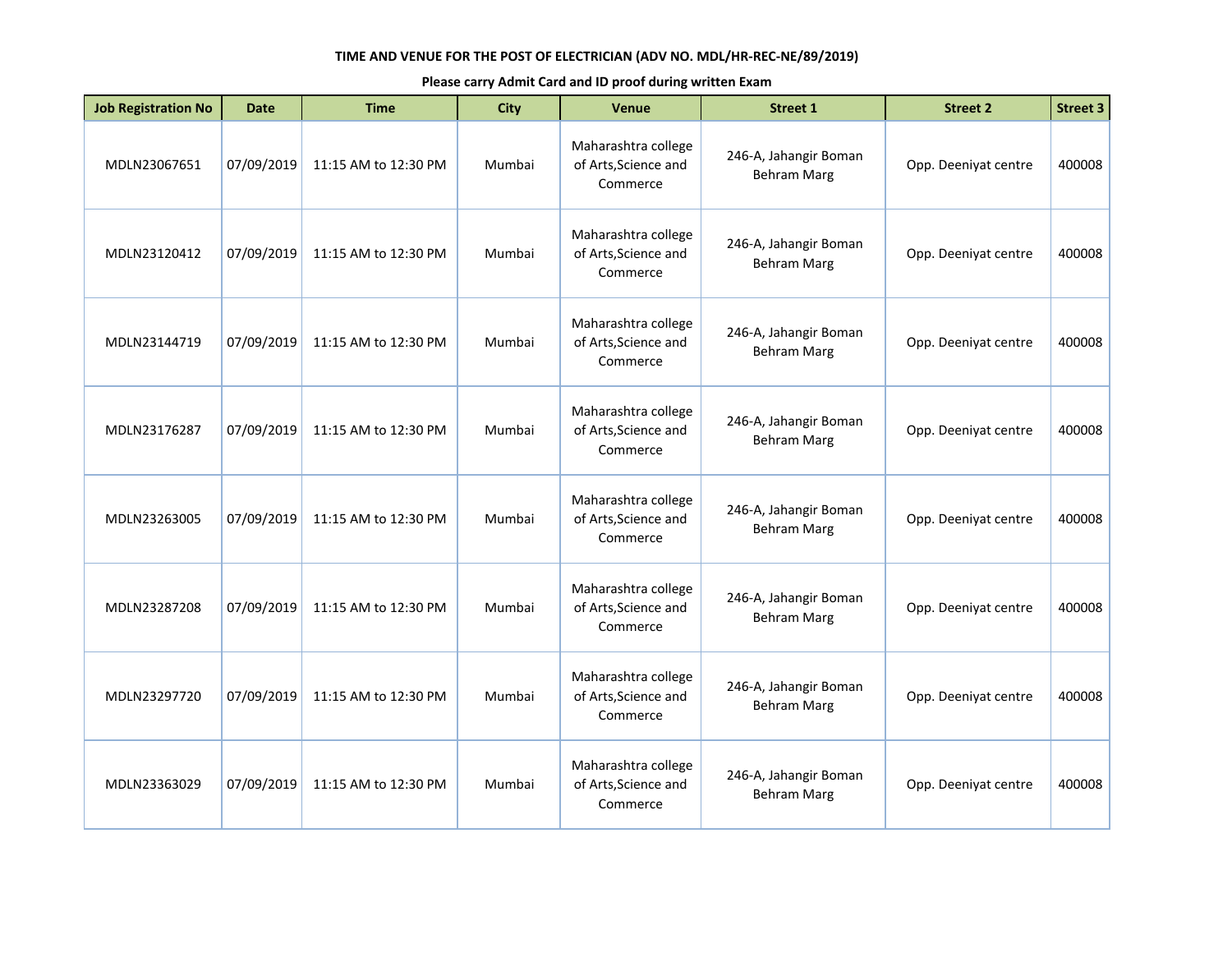| <b>Job Registration No</b> | <b>Date</b> | <b>Time</b>          | <b>City</b> | <b>Venue</b>                                            | <b>Street 1</b>                                                                                                 | <b>Street 2</b>      | <b>Street 3</b> |
|----------------------------|-------------|----------------------|-------------|---------------------------------------------------------|-----------------------------------------------------------------------------------------------------------------|----------------------|-----------------|
| MDLN23391989               | 07/09/2019  | 11:15 AM to 12:30 PM | Mumbai      | Maharashtra college<br>of Arts, Science and<br>Commerce | 246-A, Jahangir Boman<br>Behram Marg                                                                            | Opp. Deeniyat centre | 400008          |
| MDLN23418055               | 07/09/2019  | 11:15 AM to 12:30 PM | Mumbai      | Maharashtra college<br>of Arts, Science and<br>Commerce | 246-A, Jahangir Boman<br><b>Behram Marg</b>                                                                     | Opp. Deeniyat centre | 400008          |
| MDLN23483863               | 07/09/2019  | 11:15 AM to 12:30 PM | Navi Mumbai | Fr. Conceicao<br>Rodrigues Institute of<br>Technology   | <b>Father Agnel Technical</b><br><b>Education Complex, Near</b><br>Noor Masjid, Juhu Nagar,<br>Sector 9A, Vashi |                      | 400703          |
| MDLN23532417               | 07/09/2019  | 11:15 AM to 12:30 PM | Navi Mumbai | Fr. Conceicao<br>Rodrigues Institute of<br>Technology   | <b>Father Agnel Technical</b><br><b>Education Complex, Near</b><br>Noor Masjid, Juhu Nagar,<br>Sector 9A, Vashi |                      | 400703          |
| MDLN23574886               | 07/09/2019  | 11:15 AM to 12:30 PM | Navi Mumbai | Fr. Conceicao<br>Rodrigues Institute of<br>Technology   | <b>Father Agnel Technical</b><br><b>Education Complex, Near</b><br>Noor Masjid, Juhu Nagar,<br>Sector 9A, Vashi |                      | 400703          |
| MDLN23582354               | 07/09/2019  | 11:15 AM to 12:30 PM | Navi Mumbai | Fr. Conceicao<br>Rodrigues Institute of<br>Technology   | <b>Father Agnel Technical</b><br><b>Education Complex, Near</b><br>Noor Masjid, Juhu Nagar,<br>Sector 9A, Vashi |                      | 400703          |
| MDLN23669423               | 07/09/2019  | 11:15 AM to 12:30 PM | Navi Mumbai | Fr. Conceicao<br>Rodrigues Institute of<br>Technology   | <b>Father Agnel Technical</b><br><b>Education Complex, Near</b><br>Noor Masjid, Juhu Nagar,<br>Sector 9A, Vashi |                      | 400703          |
| MDLN23673079               | 07/09/2019  | 11:15 AM to 12:30 PM | Navi Mumbai | Fr. Conceicao<br>Rodrigues Institute of<br>Technology   | <b>Father Agnel Technical</b><br><b>Education Complex, Near</b><br>Noor Masjid, Juhu Nagar,<br>Sector 9A, Vashi |                      | 400703          |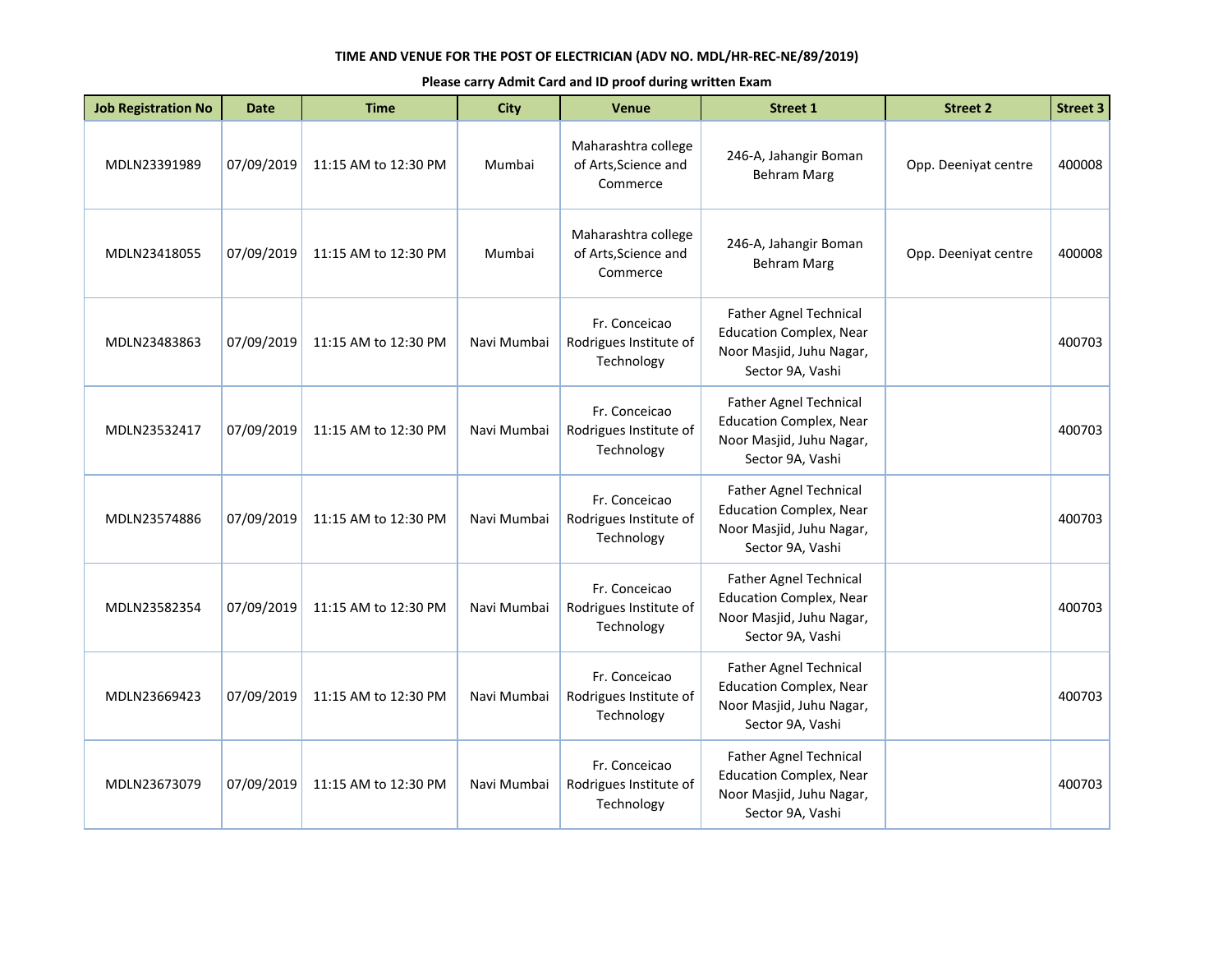| <b>Job Registration No</b> | <b>Date</b> | <b>Time</b>          | <b>City</b> | Venue                                                 | <b>Street 1</b>                                                                                                 | <b>Street 2</b> | <b>Street 3</b> |
|----------------------------|-------------|----------------------|-------------|-------------------------------------------------------|-----------------------------------------------------------------------------------------------------------------|-----------------|-----------------|
| MDLN23691012               | 07/09/2019  | 11:15 AM to 12:30 PM | Navi Mumbai | Fr. Conceicao<br>Rodrigues Institute of<br>Technology | <b>Father Agnel Technical</b><br><b>Education Complex, Near</b><br>Noor Masjid, Juhu Nagar,<br>Sector 9A, Vashi |                 | 400703          |
| MDLN23703941               | 07/09/2019  | 11:15 AM to 12:30 PM | Navi Mumbai | Fr. Conceicao<br>Rodrigues Institute of<br>Technology | Father Agnel Technical<br><b>Education Complex, Near</b><br>Noor Masjid, Juhu Nagar,<br>Sector 9A, Vashi        |                 | 400703          |
| MDLN23858942               | 07/09/2019  | 11:15 AM to 12:30 PM | Navi Mumbai | Fr. Conceicao<br>Rodrigues Institute of<br>Technology | <b>Father Agnel Technical</b><br><b>Education Complex, Near</b><br>Noor Masjid, Juhu Nagar,<br>Sector 9A, Vashi |                 | 400703          |
| MDLN23873151               | 07/09/2019  | 11:15 AM to 12:30 PM | Navi Mumbai | Fr. Conceicao<br>Rodrigues Institute of<br>Technology | <b>Father Agnel Technical</b><br><b>Education Complex, Near</b><br>Noor Masjid, Juhu Nagar,<br>Sector 9A, Vashi |                 | 400703          |
| MDLN23874661               | 07/09/2019  | 11:15 AM to 12:30 PM | Navi Mumbai | Fr. Conceicao<br>Rodrigues Institute of<br>Technology | <b>Father Agnel Technical</b><br><b>Education Complex, Near</b><br>Noor Masjid, Juhu Nagar,<br>Sector 9A, Vashi |                 | 400703          |
| MDLN23938037               | 07/09/2019  | 11:15 AM to 12:30 PM | Navi Mumbai | Fr. Conceicao<br>Rodrigues Institute of<br>Technology | <b>Father Agnel Technical</b><br><b>Education Complex, Near</b><br>Noor Masjid, Juhu Nagar,<br>Sector 9A, Vashi |                 | 400703          |
| MDLN23939981               | 07/09/2019  | 11:15 AM to 12:30 PM | Navi Mumbai | Fr. Conceicao<br>Rodrigues Institute of<br>Technology | <b>Father Agnel Technical</b><br><b>Education Complex, Near</b><br>Noor Masjid, Juhu Nagar,<br>Sector 9A, Vashi |                 | 400703          |
| MDLN23964206               | 07/09/2019  | 11:15 AM to 12:30 PM | Navi Mumbai | Fr. Conceicao<br>Rodrigues Institute of<br>Technology | <b>Father Agnel Technical</b><br><b>Education Complex, Near</b><br>Noor Masjid, Juhu Nagar,<br>Sector 9A, Vashi |                 | 400703          |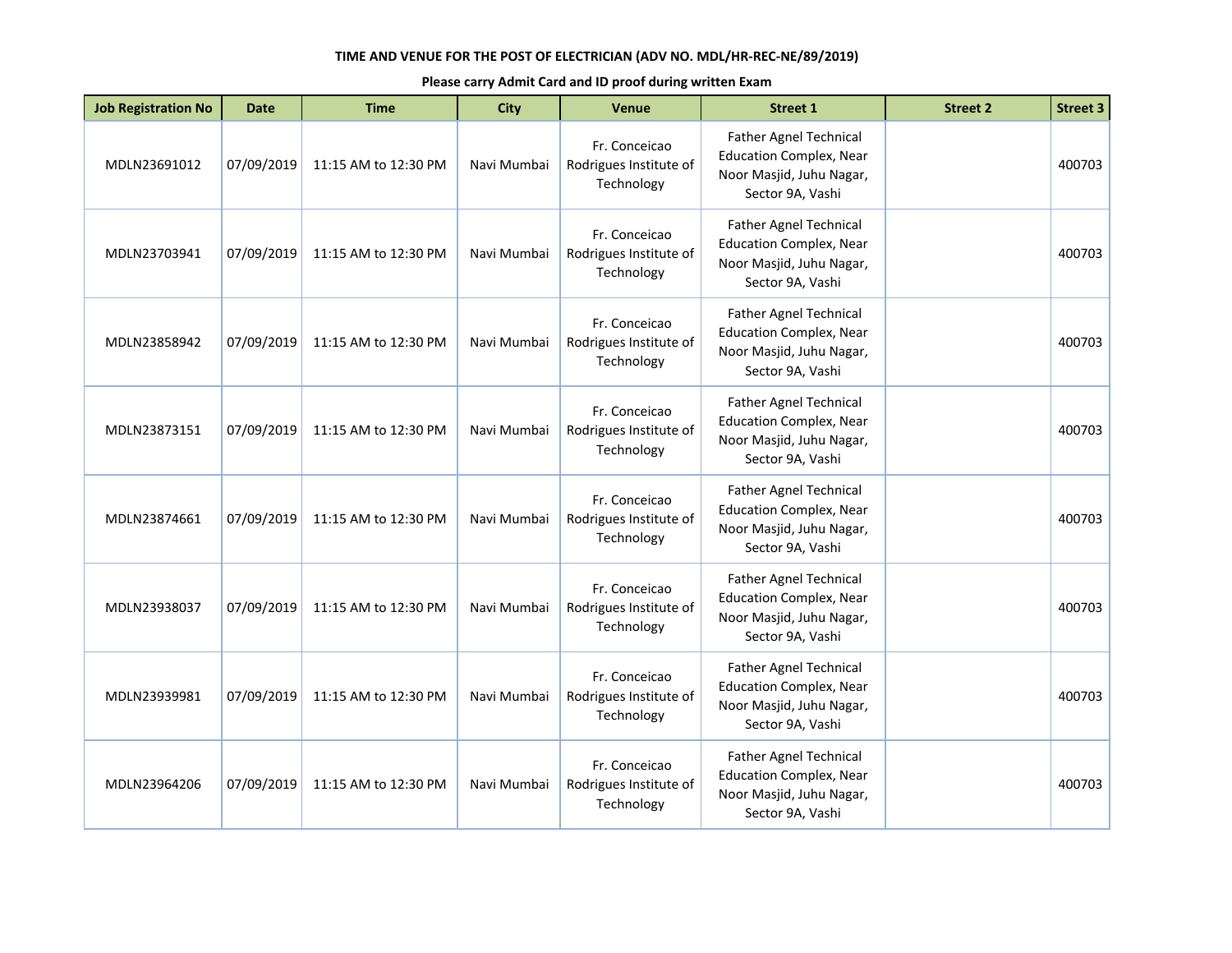| <b>Job Registration No</b> | <b>Date</b> | <b>Time</b>          | <b>City</b> | <b>Venue</b>                                          | <b>Street 1</b>                                                                                                 | <b>Street 2</b> | <b>Street 3</b> |
|----------------------------|-------------|----------------------|-------------|-------------------------------------------------------|-----------------------------------------------------------------------------------------------------------------|-----------------|-----------------|
| MDLN23966235               | 07/09/2019  | 11:15 AM to 12:30 PM | Navi Mumbai | Fr. Conceicao<br>Rodrigues Institute of<br>Technology | Father Agnel Technical<br><b>Education Complex, Near</b><br>Noor Masjid, Juhu Nagar,<br>Sector 9A, Vashi        |                 | 400703          |
| MDLN23975822               | 07/09/2019  | 11:15 AM to 12:30 PM | Navi Mumbai | Fr. Conceicao<br>Rodrigues Institute of<br>Technology | <b>Father Agnel Technical</b><br><b>Education Complex, Near</b><br>Noor Masjid, Juhu Nagar,<br>Sector 9A, Vashi |                 | 400703          |
| MDLN24017514               | 07/09/2019  | 11:15 AM to 12:30 PM | Navi Mumbai | Fr. Conceicao<br>Rodrigues Institute of<br>Technology | <b>Father Agnel Technical</b><br><b>Education Complex, Near</b><br>Noor Masjid, Juhu Nagar,<br>Sector 9A, Vashi |                 | 400703          |
| MDLN24080385               | 07/09/2019  | 11:15 AM to 12:30 PM | Navi Mumbai | Fr. Conceicao<br>Rodrigues Institute of<br>Technology | <b>Father Agnel Technical</b><br><b>Education Complex, Near</b><br>Noor Masjid, Juhu Nagar,<br>Sector 9A, Vashi |                 | 400703          |
| MDLN24084340               | 07/09/2019  | 11:15 AM to 12:30 PM | Navi Mumbai | Fr. Conceicao<br>Rodrigues Institute of<br>Technology | <b>Father Agnel Technical</b><br><b>Education Complex, Near</b><br>Noor Masjid, Juhu Nagar,<br>Sector 9A, Vashi |                 | 400703          |
| MDLN24093937               | 07/09/2019  | 11:15 AM to 12:30 PM | Navi Mumbai | Fr. Conceicao<br>Rodrigues Institute of<br>Technology | <b>Father Agnel Technical</b><br><b>Education Complex, Near</b><br>Noor Masjid, Juhu Nagar,<br>Sector 9A, Vashi |                 | 400703          |
| MDLN24097926               | 07/09/2019  | 11:15 AM to 12:30 PM | Navi Mumbai | Fr. Conceicao<br>Rodrigues Institute of<br>Technology | Father Agnel Technical<br><b>Education Complex, Near</b><br>Noor Masjid, Juhu Nagar,<br>Sector 9A, Vashi        |                 | 400703          |
| MDLN24148593               | 07/09/2019  | 11:15 AM to 12:30 PM | Navi Mumbai | Fr. Conceicao<br>Rodrigues Institute of<br>Technology | <b>Father Agnel Technical</b><br><b>Education Complex, Near</b><br>Noor Masjid, Juhu Nagar,<br>Sector 9A, Vashi |                 | 400703          |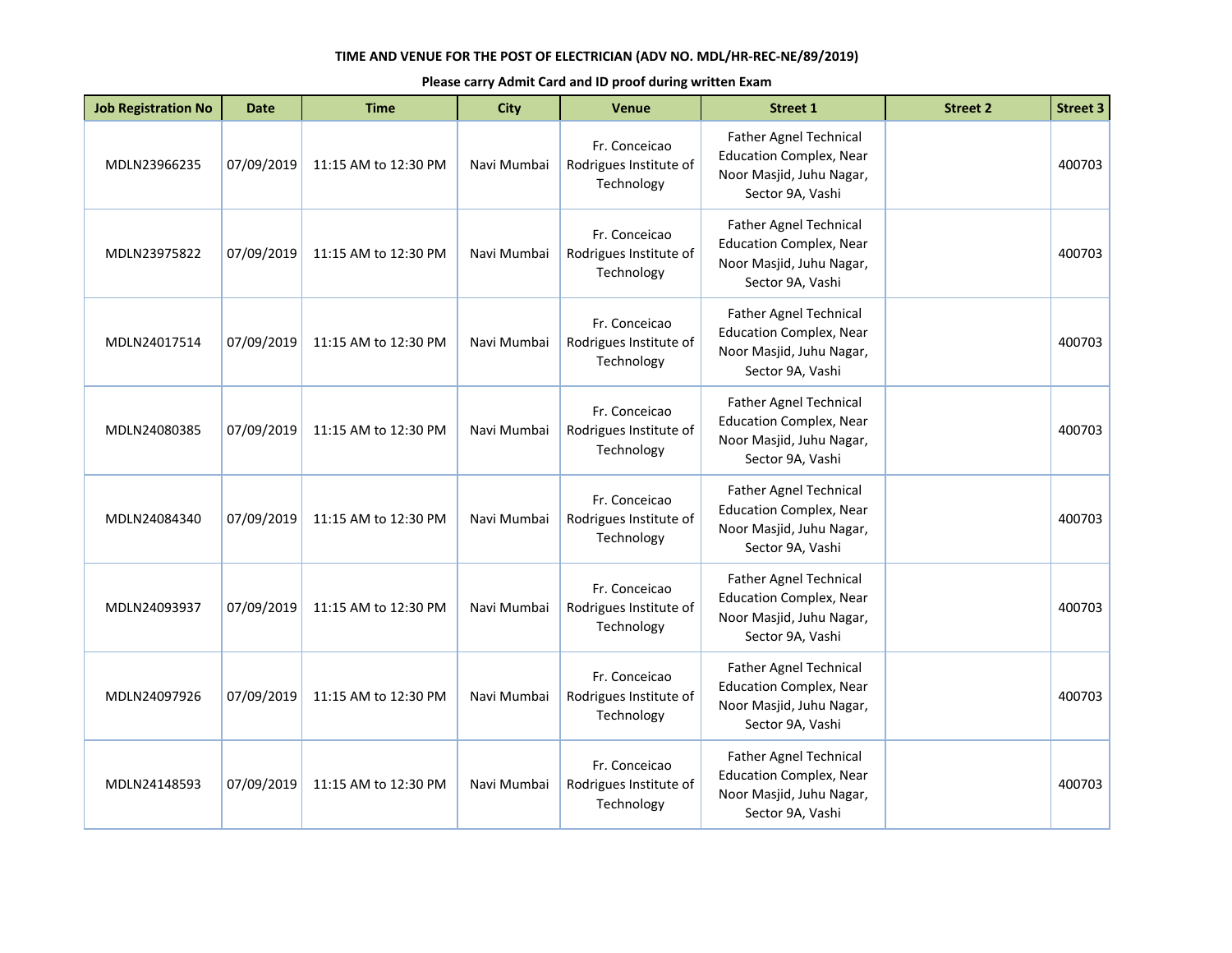| <b>Job Registration No</b> | <b>Date</b> | <b>Time</b>          | <b>City</b> | <b>Venue</b>                                          | <b>Street 1</b>                                                                                                 | <b>Street 2</b> | <b>Street 3</b> |
|----------------------------|-------------|----------------------|-------------|-------------------------------------------------------|-----------------------------------------------------------------------------------------------------------------|-----------------|-----------------|
| MDLN24166755               | 07/09/2019  | 11:15 AM to 12:30 PM | Navi Mumbai | Fr. Conceicao<br>Rodrigues Institute of<br>Technology | Father Agnel Technical<br><b>Education Complex, Near</b><br>Noor Masjid, Juhu Nagar,<br>Sector 9A, Vashi        |                 | 400703          |
| MDLN24181992               | 07/09/2019  | 11:15 AM to 12:30 PM | Navi Mumbai | Fr. Conceicao<br>Rodrigues Institute of<br>Technology | <b>Father Agnel Technical</b><br><b>Education Complex, Near</b><br>Noor Masjid, Juhu Nagar,<br>Sector 9A, Vashi |                 | 400703          |
| MDLN24199883               | 07/09/2019  | 11:15 AM to 12:30 PM | Navi Mumbai | Fr. Conceicao<br>Rodrigues Institute of<br>Technology | <b>Father Agnel Technical</b><br><b>Education Complex, Near</b><br>Noor Masjid, Juhu Nagar,<br>Sector 9A, Vashi |                 | 400703          |
| MDLN24204917               | 07/09/2019  | 11:15 AM to 12:30 PM | Navi Mumbai | Fr. Conceicao<br>Rodrigues Institute of<br>Technology | <b>Father Agnel Technical</b><br><b>Education Complex, Near</b><br>Noor Masjid, Juhu Nagar,<br>Sector 9A, Vashi |                 | 400703          |
| MDLN24211386               | 07/09/2019  | 11:15 AM to 12:30 PM | Navi Mumbai | Fr. Conceicao<br>Rodrigues Institute of<br>Technology | <b>Father Agnel Technical</b><br><b>Education Complex, Near</b><br>Noor Masjid, Juhu Nagar,<br>Sector 9A, Vashi |                 | 400703          |
| MDLN24233137               | 07/09/2019  | 11:15 AM to 12:30 PM | Navi Mumbai | Fr. Conceicao<br>Rodrigues Institute of<br>Technology | <b>Father Agnel Technical</b><br><b>Education Complex, Near</b><br>Noor Masjid, Juhu Nagar,<br>Sector 9A, Vashi |                 | 400703          |
| MDLN24281072               | 07/09/2019  | 11:15 AM to 12:30 PM | Navi Mumbai | Fr. Conceicao<br>Rodrigues Institute of<br>Technology | Father Agnel Technical<br><b>Education Complex, Near</b><br>Noor Masjid, Juhu Nagar,<br>Sector 9A, Vashi        |                 | 400703          |
| MDLN24290919               | 07/09/2019  | 11:15 AM to 12:30 PM | Navi Mumbai | Fr. Conceicao<br>Rodrigues Institute of<br>Technology | <b>Father Agnel Technical</b><br><b>Education Complex, Near</b><br>Noor Masjid, Juhu Nagar,<br>Sector 9A, Vashi |                 | 400703          |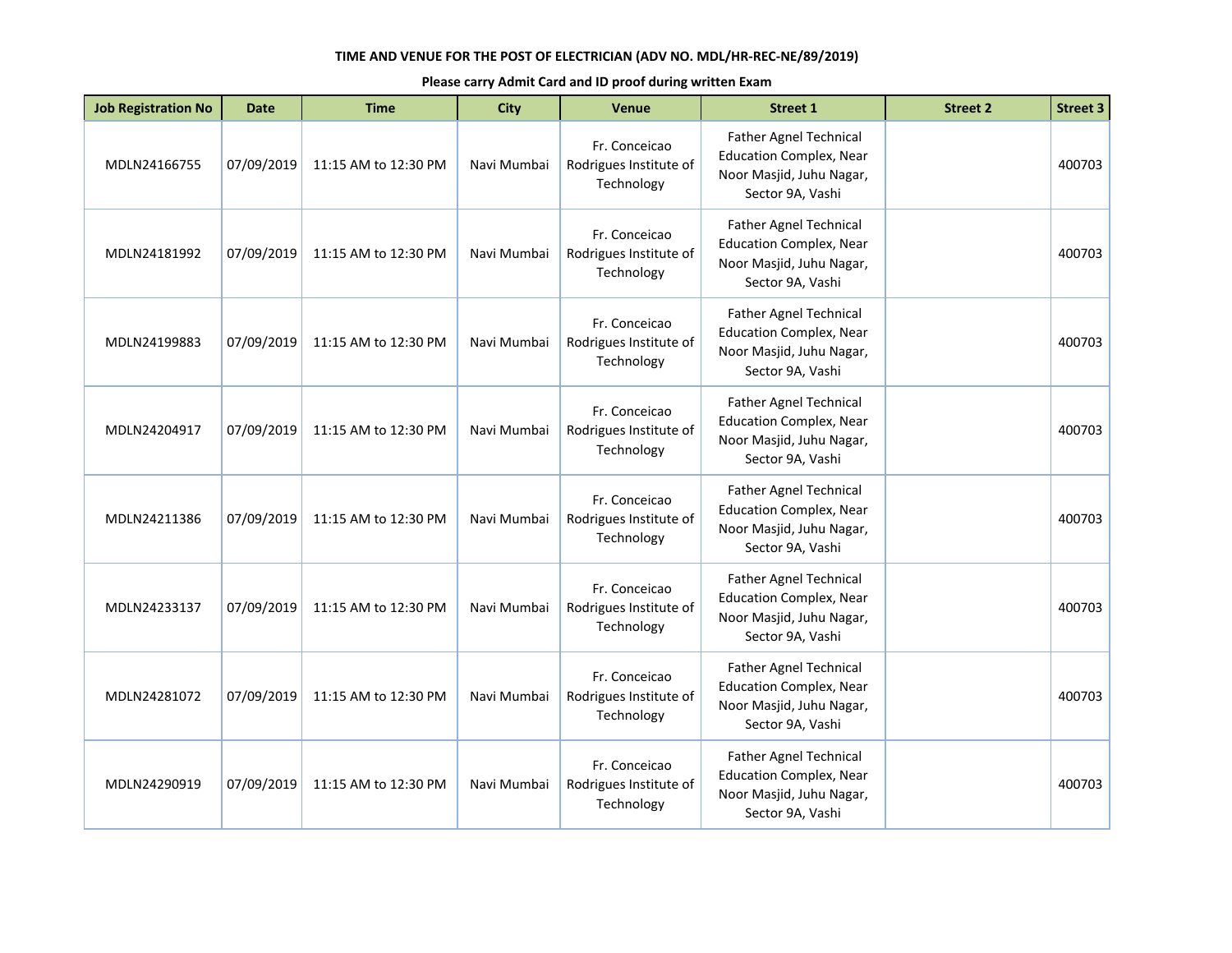| <b>Job Registration No</b> | <b>Date</b> | <b>Time</b>          | <b>City</b> | <b>Venue</b>                                          | <b>Street 1</b>                                                                                                 | <b>Street 2</b> | <b>Street 3</b> |
|----------------------------|-------------|----------------------|-------------|-------------------------------------------------------|-----------------------------------------------------------------------------------------------------------------|-----------------|-----------------|
| MDLN24387027               | 07/09/2019  | 11:15 AM to 12:30 PM | Navi Mumbai | Fr. Conceicao<br>Rodrigues Institute of<br>Technology | Father Agnel Technical<br><b>Education Complex, Near</b><br>Noor Masjid, Juhu Nagar,<br>Sector 9A, Vashi        |                 | 400703          |
| MDLN24438041               | 07/09/2019  | 11:15 AM to 12:30 PM | Navi Mumbai | Fr. Conceicao<br>Rodrigues Institute of<br>Technology | <b>Father Agnel Technical</b><br><b>Education Complex, Near</b><br>Noor Masjid, Juhu Nagar,<br>Sector 9A, Vashi |                 | 400703          |
| MDLN24473559               | 07/09/2019  | 11:15 AM to 12:30 PM | Navi Mumbai | Fr. Conceicao<br>Rodrigues Institute of<br>Technology | <b>Father Agnel Technical</b><br><b>Education Complex, Near</b><br>Noor Masjid, Juhu Nagar,<br>Sector 9A, Vashi |                 | 400703          |
| MDLN24493987               | 07/09/2019  | 11:15 AM to 12:30 PM | Navi Mumbai | Fr. Conceicao<br>Rodrigues Institute of<br>Technology | <b>Father Agnel Technical</b><br><b>Education Complex, Near</b><br>Noor Masjid, Juhu Nagar,<br>Sector 9A, Vashi |                 | 400703          |
| MDLN24560222               | 07/09/2019  | 11:15 AM to 12:30 PM | Navi Mumbai | Fr. Conceicao<br>Rodrigues Institute of<br>Technology | <b>Father Agnel Technical</b><br><b>Education Complex, Near</b><br>Noor Masjid, Juhu Nagar,<br>Sector 9A, Vashi |                 | 400703          |
| MDLN24573909               | 07/09/2019  | 11:15 AM to 12:30 PM | Navi Mumbai | Fr. Conceicao<br>Rodrigues Institute of<br>Technology | <b>Father Agnel Technical</b><br><b>Education Complex, Near</b><br>Noor Masjid, Juhu Nagar,<br>Sector 9A, Vashi |                 | 400703          |
| MDLN24611499               | 07/09/2019  | 11:15 AM to 12:30 PM | Navi Mumbai | Fr. Conceicao<br>Rodrigues Institute of<br>Technology | Father Agnel Technical<br><b>Education Complex, Near</b><br>Noor Masjid, Juhu Nagar,<br>Sector 9A, Vashi        |                 | 400703          |
| MDLN24630388               | 07/09/2019  | 11:15 AM to 12:30 PM | Navi Mumbai | Fr. Conceicao<br>Rodrigues Institute of<br>Technology | <b>Father Agnel Technical</b><br><b>Education Complex, Near</b><br>Noor Masjid, Juhu Nagar,<br>Sector 9A, Vashi |                 | 400703          |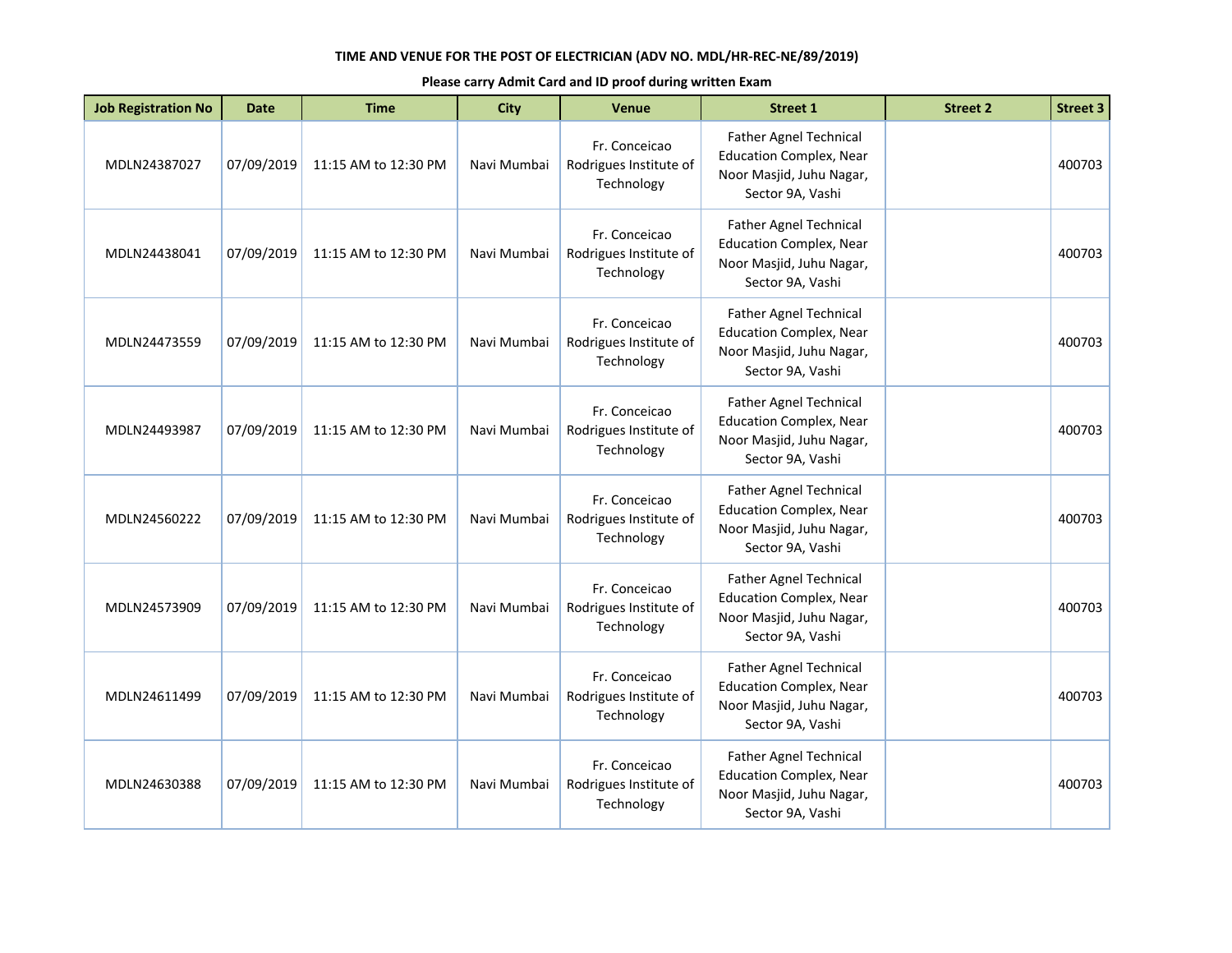| <b>Job Registration No</b> | <b>Date</b> | <b>Time</b>          | <b>City</b> | <b>Venue</b>                                          | <b>Street 1</b>                                                                                                 | <b>Street 2</b> | <b>Street 3</b> |
|----------------------------|-------------|----------------------|-------------|-------------------------------------------------------|-----------------------------------------------------------------------------------------------------------------|-----------------|-----------------|
| MDLN24641865               | 07/09/2019  | 11:15 AM to 12:30 PM | Navi Mumbai | Fr. Conceicao<br>Rodrigues Institute of<br>Technology | Father Agnel Technical<br><b>Education Complex, Near</b><br>Noor Masjid, Juhu Nagar,<br>Sector 9A, Vashi        |                 | 400703          |
| MDLN24659502               | 07/09/2019  | 11:15 AM to 12:30 PM | Navi Mumbai | Fr. Conceicao<br>Rodrigues Institute of<br>Technology | <b>Father Agnel Technical</b><br><b>Education Complex, Near</b><br>Noor Masjid, Juhu Nagar,<br>Sector 9A, Vashi |                 | 400703          |
| MDLN24809615               | 07/09/2019  | 11:15 AM to 12:30 PM | Navi Mumbai | Fr. Conceicao<br>Rodrigues Institute of<br>Technology | <b>Father Agnel Technical</b><br><b>Education Complex, Near</b><br>Noor Masjid, Juhu Nagar,<br>Sector 9A, Vashi |                 | 400703          |
| MDLN24819932               | 07/09/2019  | 11:15 AM to 12:30 PM | Navi Mumbai | Fr. Conceicao<br>Rodrigues Institute of<br>Technology | <b>Father Agnel Technical</b><br><b>Education Complex, Near</b><br>Noor Masjid, Juhu Nagar,<br>Sector 9A, Vashi |                 | 400703          |
| MDLN24943180               | 07/09/2019  | 11:15 AM to 12:30 PM | Navi Mumbai | Fr. Conceicao<br>Rodrigues Institute of<br>Technology | <b>Father Agnel Technical</b><br><b>Education Complex, Near</b><br>Noor Masjid, Juhu Nagar,<br>Sector 9A, Vashi |                 | 400703          |
| MDLN24954957               | 07/09/2019  | 11:15 AM to 12:30 PM | Navi Mumbai | Fr. Conceicao<br>Rodrigues Institute of<br>Technology | <b>Father Agnel Technical</b><br><b>Education Complex, Near</b><br>Noor Masjid, Juhu Nagar,<br>Sector 9A, Vashi |                 | 400703          |
| MDLN24969610               | 07/09/2019  | 11:15 AM to 12:30 PM | Navi Mumbai | Fr. Conceicao<br>Rodrigues Institute of<br>Technology | Father Agnel Technical<br><b>Education Complex, Near</b><br>Noor Masjid, Juhu Nagar,<br>Sector 9A, Vashi        |                 | 400703          |
| MDLN24979873               | 07/09/2019  | 11:15 AM to 12:30 PM | Navi Mumbai | Fr. Conceicao<br>Rodrigues Institute of<br>Technology | <b>Father Agnel Technical</b><br><b>Education Complex, Near</b><br>Noor Masjid, Juhu Nagar,<br>Sector 9A, Vashi |                 | 400703          |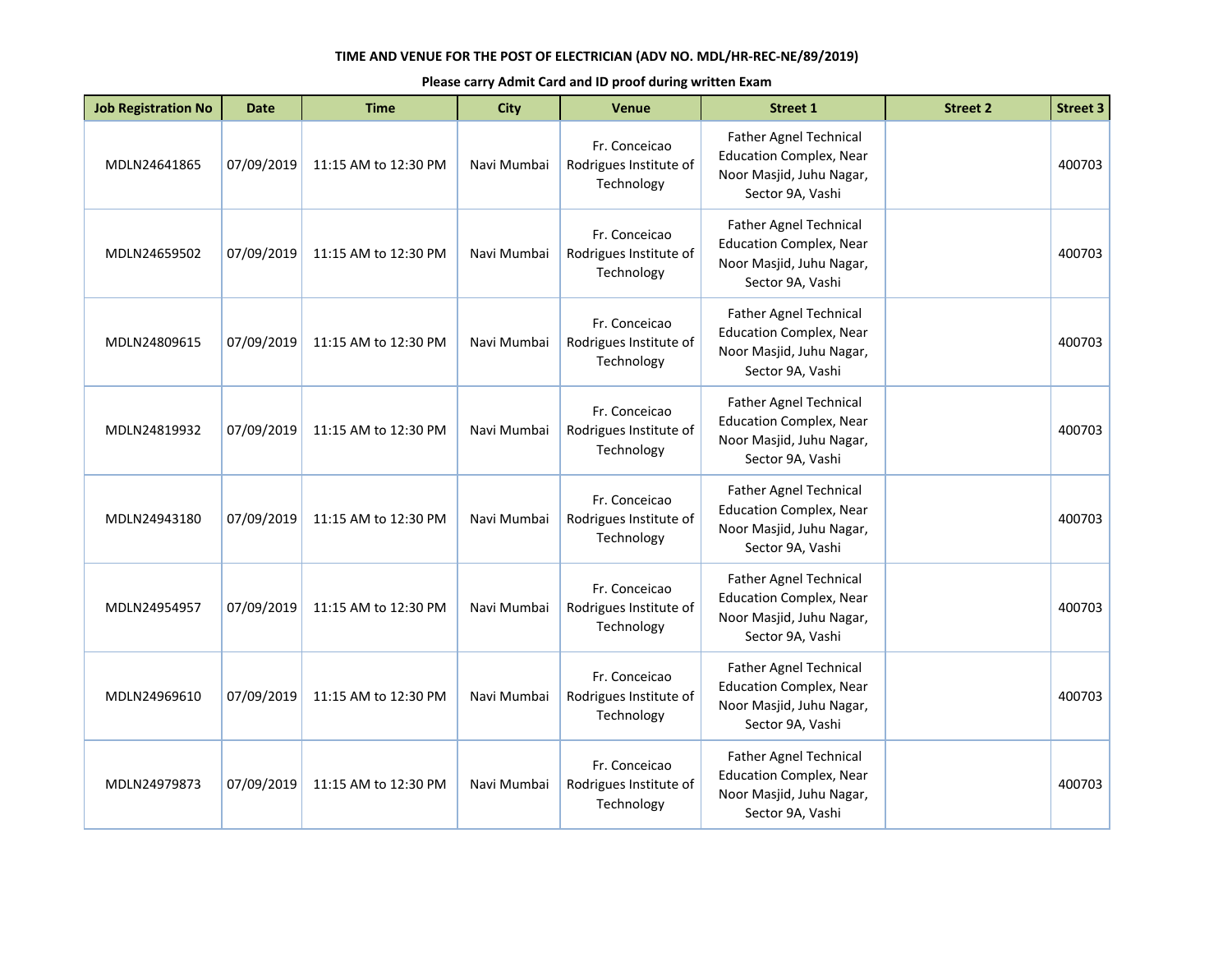| <b>Job Registration No</b> | <b>Date</b> | <b>Time</b>          | <b>City</b> | <b>Venue</b>                                          | <b>Street 1</b>                                                                                                 | <b>Street 2</b> | <b>Street 3</b> |
|----------------------------|-------------|----------------------|-------------|-------------------------------------------------------|-----------------------------------------------------------------------------------------------------------------|-----------------|-----------------|
| MDLN25012847               | 07/09/2019  | 11:15 AM to 12:30 PM | Navi Mumbai | Fr. Conceicao<br>Rodrigues Institute of<br>Technology | Father Agnel Technical<br><b>Education Complex, Near</b><br>Noor Masjid, Juhu Nagar,<br>Sector 9A, Vashi        |                 | 400703          |
| MDLN25021417               | 07/09/2019  | 11:15 AM to 12:30 PM | Navi Mumbai | Fr. Conceicao<br>Rodrigues Institute of<br>Technology | <b>Father Agnel Technical</b><br><b>Education Complex, Near</b><br>Noor Masjid, Juhu Nagar,<br>Sector 9A, Vashi |                 | 400703          |
| MDLN25049358               | 07/09/2019  | 11:15 AM to 12:30 PM | Navi Mumbai | Fr. Conceicao<br>Rodrigues Institute of<br>Technology | <b>Father Agnel Technical</b><br><b>Education Complex, Near</b><br>Noor Masjid, Juhu Nagar,<br>Sector 9A, Vashi |                 | 400703          |
| MDLN25063897               | 07/09/2019  | 11:15 AM to 12:30 PM | Navi Mumbai | Fr. Conceicao<br>Rodrigues Institute of<br>Technology | <b>Father Agnel Technical</b><br><b>Education Complex, Near</b><br>Noor Masjid, Juhu Nagar,<br>Sector 9A, Vashi |                 | 400703          |
| MDLN25093502               | 07/09/2019  | 11:15 AM to 12:30 PM | Navi Mumbai | Fr. Conceicao<br>Rodrigues Institute of<br>Technology | <b>Father Agnel Technical</b><br><b>Education Complex, Near</b><br>Noor Masjid, Juhu Nagar,<br>Sector 9A, Vashi |                 | 400703          |
| MDLN25146150               | 07/09/2019  | 11:15 AM to 12:30 PM | Navi Mumbai | Fr. Conceicao<br>Rodrigues Institute of<br>Technology | <b>Father Agnel Technical</b><br><b>Education Complex, Near</b><br>Noor Masjid, Juhu Nagar,<br>Sector 9A, Vashi |                 | 400703          |
| MDLN25158954               | 07/09/2019  | 11:15 AM to 12:30 PM | Navi Mumbai | Fr. Conceicao<br>Rodrigues Institute of<br>Technology | Father Agnel Technical<br><b>Education Complex, Near</b><br>Noor Masjid, Juhu Nagar,<br>Sector 9A, Vashi        |                 | 400703          |
| MDLN25194110               | 07/09/2019  | 11:15 AM to 12:30 PM | Navi Mumbai | Fr. Conceicao<br>Rodrigues Institute of<br>Technology | <b>Father Agnel Technical</b><br><b>Education Complex, Near</b><br>Noor Masjid, Juhu Nagar,<br>Sector 9A, Vashi |                 | 400703          |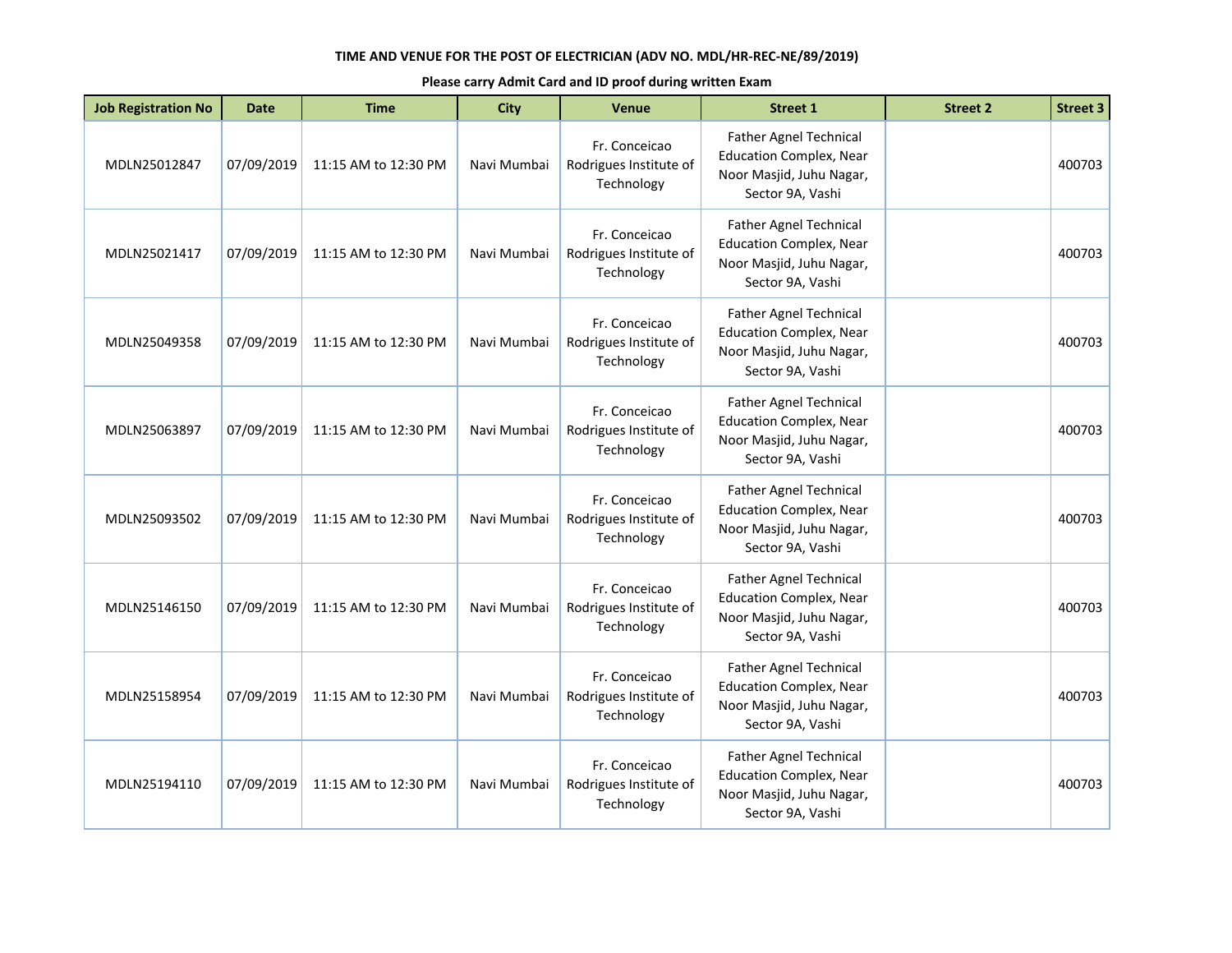| <b>Job Registration No</b> | <b>Date</b> | <b>Time</b>          | <b>City</b> | <b>Venue</b>                                          | <b>Street 1</b>                                                                                                 | <b>Street 2</b> | <b>Street 3</b> |
|----------------------------|-------------|----------------------|-------------|-------------------------------------------------------|-----------------------------------------------------------------------------------------------------------------|-----------------|-----------------|
| MDLN25259298               | 07/09/2019  | 11:15 AM to 12:30 PM | Navi Mumbai | Fr. Conceicao<br>Rodrigues Institute of<br>Technology | Father Agnel Technical<br><b>Education Complex, Near</b><br>Noor Masjid, Juhu Nagar,<br>Sector 9A, Vashi        |                 | 400703          |
| MDLN25284858               | 07/09/2019  | 11:15 AM to 12:30 PM | Navi Mumbai | Fr. Conceicao<br>Rodrigues Institute of<br>Technology | <b>Father Agnel Technical</b><br><b>Education Complex, Near</b><br>Noor Masjid, Juhu Nagar,<br>Sector 9A, Vashi |                 | 400703          |
| MDLN25323669               | 07/09/2019  | 11:15 AM to 12:30 PM | Navi Mumbai | Fr. Conceicao<br>Rodrigues Institute of<br>Technology | <b>Father Agnel Technical</b><br><b>Education Complex, Near</b><br>Noor Masjid, Juhu Nagar,<br>Sector 9A, Vashi |                 | 400703          |
| MDLN25325112               | 07/09/2019  | 11:15 AM to 12:30 PM | Navi Mumbai | Fr. Conceicao<br>Rodrigues Institute of<br>Technology | <b>Father Agnel Technical</b><br><b>Education Complex, Near</b><br>Noor Masjid, Juhu Nagar,<br>Sector 9A, Vashi |                 | 400703          |
| MDLN25364691               | 07/09/2019  | 11:15 AM to 12:30 PM | Navi Mumbai | Fr. Conceicao<br>Rodrigues Institute of<br>Technology | <b>Father Agnel Technical</b><br><b>Education Complex, Near</b><br>Noor Masjid, Juhu Nagar,<br>Sector 9A, Vashi |                 | 400703          |
| MDLN25413709               | 07/09/2019  | 11:15 AM to 12:30 PM | Navi Mumbai | Fr. Conceicao<br>Rodrigues Institute of<br>Technology | <b>Father Agnel Technical</b><br><b>Education Complex, Near</b><br>Noor Masjid, Juhu Nagar,<br>Sector 9A, Vashi |                 | 400703          |
| MDLN25439363               | 07/09/2019  | 11:15 AM to 12:30 PM | Navi Mumbai | Fr. Conceicao<br>Rodrigues Institute of<br>Technology | Father Agnel Technical<br><b>Education Complex, Near</b><br>Noor Masjid, Juhu Nagar,<br>Sector 9A, Vashi        |                 | 400703          |
| MDLN25494899               | 07/09/2019  | 11:15 AM to 12:30 PM | Navi Mumbai | Fr. Conceicao<br>Rodrigues Institute of<br>Technology | Father Agnel Technical<br><b>Education Complex, Near</b><br>Noor Masjid, Juhu Nagar,<br>Sector 9A, Vashi        |                 | 400703          |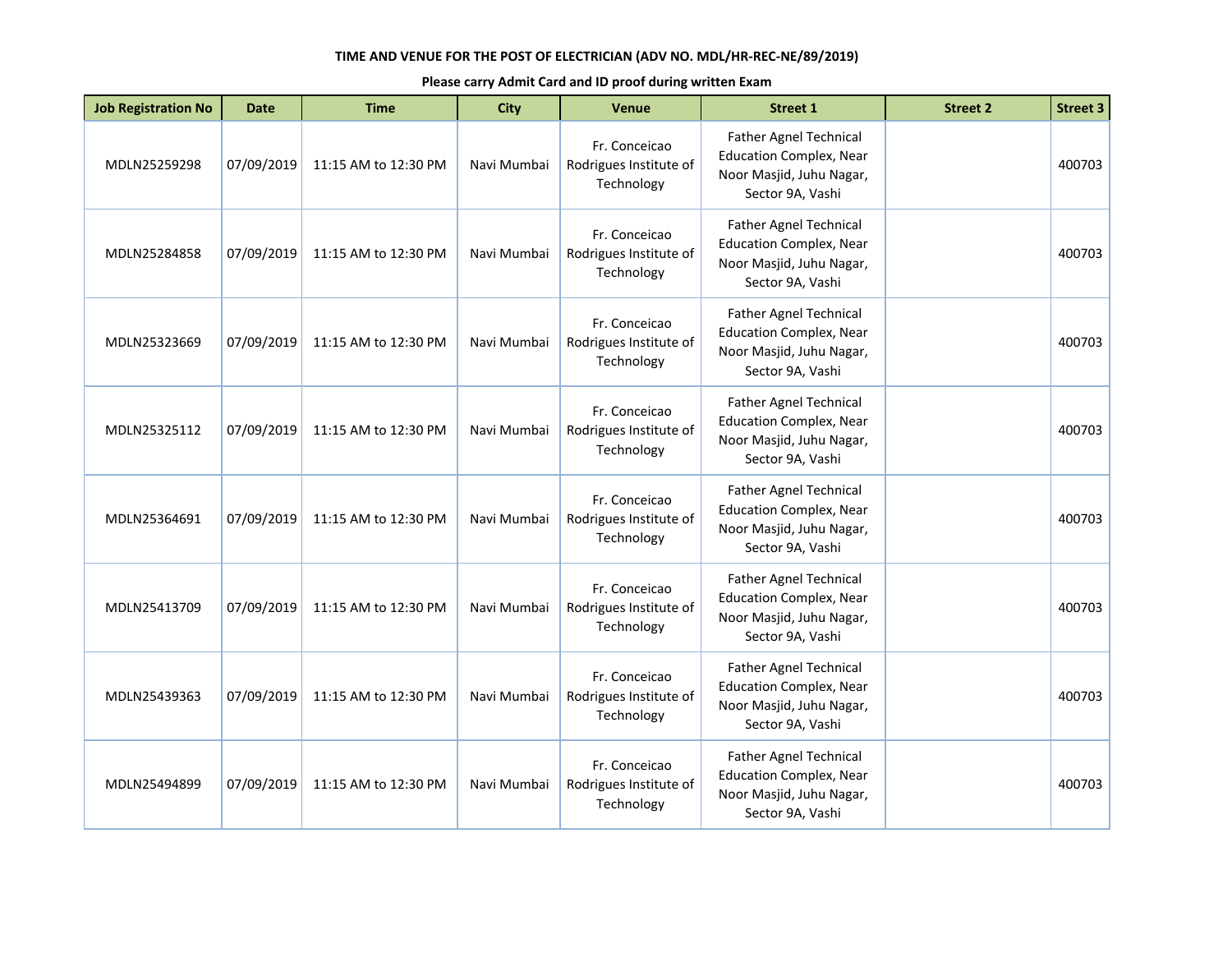| <b>Job Registration No</b> | <b>Date</b> | <b>Time</b>          | <b>City</b> | <b>Venue</b>                                          | <b>Street 1</b>                                                                                                 | <b>Street 2</b> | <b>Street 3</b> |
|----------------------------|-------------|----------------------|-------------|-------------------------------------------------------|-----------------------------------------------------------------------------------------------------------------|-----------------|-----------------|
| MDLN25499629               | 07/09/2019  | 11:15 AM to 12:30 PM | Navi Mumbai | Fr. Conceicao<br>Rodrigues Institute of<br>Technology | Father Agnel Technical<br><b>Education Complex, Near</b><br>Noor Masjid, Juhu Nagar,<br>Sector 9A, Vashi        |                 | 400703          |
| MDLN25560177               | 07/09/2019  | 11:15 AM to 12:30 PM | Navi Mumbai | Fr. Conceicao<br>Rodrigues Institute of<br>Technology | <b>Father Agnel Technical</b><br><b>Education Complex, Near</b><br>Noor Masjid, Juhu Nagar,<br>Sector 9A, Vashi |                 | 400703          |
| MDLN25574408               | 07/09/2019  | 11:15 AM to 12:30 PM | Navi Mumbai | Fr. Conceicao<br>Rodrigues Institute of<br>Technology | <b>Father Agnel Technical</b><br><b>Education Complex, Near</b><br>Noor Masjid, Juhu Nagar,<br>Sector 9A, Vashi |                 | 400703          |
| MDLN25582388               | 07/09/2019  | 11:15 AM to 12:30 PM | Navi Mumbai | Fr. Conceicao<br>Rodrigues Institute of<br>Technology | <b>Father Agnel Technical</b><br><b>Education Complex, Near</b><br>Noor Masjid, Juhu Nagar,<br>Sector 9A, Vashi |                 | 400703          |
| MDLN25602446               | 07/09/2019  | 11:15 AM to 12:30 PM | Navi Mumbai | Fr. Conceicao<br>Rodrigues Institute of<br>Technology | Father Agnel Technical<br><b>Education Complex, Near</b><br>Noor Masjid, Juhu Nagar,<br>Sector 9A, Vashi        |                 | 400703          |
| MDLN25602482               | 07/09/2019  | 11:15 AM to 12:30 PM | Navi Mumbai | Fr. Conceicao<br>Rodrigues Institute of<br>Technology | <b>Father Agnel Technical</b><br><b>Education Complex, Near</b><br>Noor Masjid, Juhu Nagar,<br>Sector 9A, Vashi |                 | 400703          |
| MDLN25613767               | 07/09/2019  | 11:15 AM to 12:30 PM | Navi Mumbai | Fr. Conceicao<br>Rodrigues Institute of<br>Technology | Father Agnel Technical<br><b>Education Complex, Near</b><br>Noor Masjid, Juhu Nagar,<br>Sector 9A, Vashi        |                 | 400703          |
| MDLN25676575               | 07/09/2019  | 11:15 AM to 12:30 PM | Navi Mumbai | Fr. Conceicao<br>Rodrigues Institute of<br>Technology | Father Agnel Technical<br><b>Education Complex, Near</b><br>Noor Masjid, Juhu Nagar,<br>Sector 9A, Vashi        |                 | 400703          |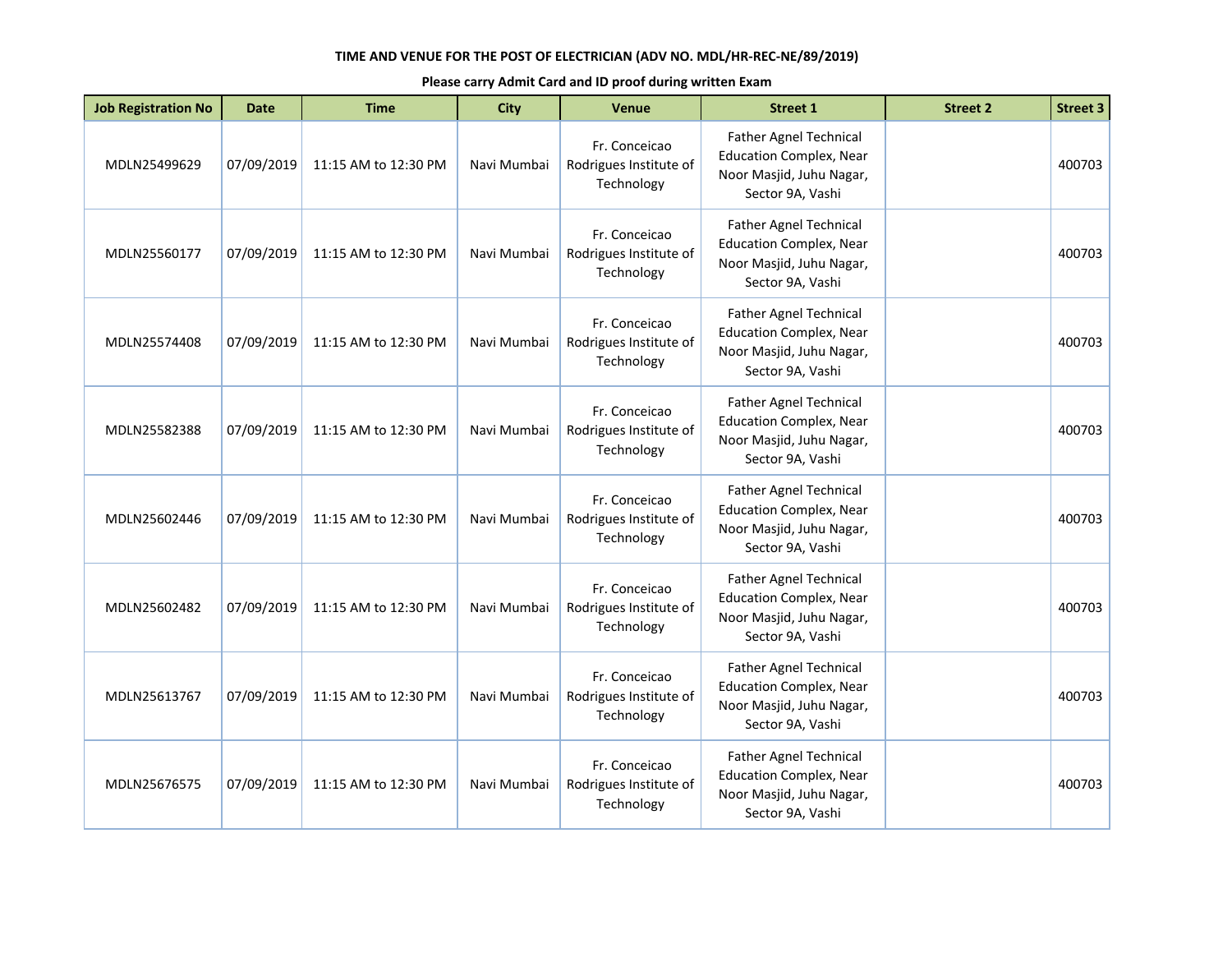| <b>Job Registration No</b> | <b>Date</b> | <b>Time</b>          | <b>City</b> | <b>Venue</b>                                          | <b>Street 1</b>                                                                                                 | <b>Street 2</b> | <b>Street 3</b> |
|----------------------------|-------------|----------------------|-------------|-------------------------------------------------------|-----------------------------------------------------------------------------------------------------------------|-----------------|-----------------|
| MDLN25694924               | 07/09/2019  | 11:15 AM to 12:30 PM | Navi Mumbai | Fr. Conceicao<br>Rodrigues Institute of<br>Technology | Father Agnel Technical<br><b>Education Complex, Near</b><br>Noor Masjid, Juhu Nagar,<br>Sector 9A, Vashi        |                 | 400703          |
| MDLN25757806               | 07/09/2019  | 11:15 AM to 12:30 PM | Navi Mumbai | Fr. Conceicao<br>Rodrigues Institute of<br>Technology | <b>Father Agnel Technical</b><br><b>Education Complex, Near</b><br>Noor Masjid, Juhu Nagar,<br>Sector 9A, Vashi |                 | 400703          |
| MDLN25802843               | 07/09/2019  | 11:15 AM to 12:30 PM | Navi Mumbai | Fr. Conceicao<br>Rodrigues Institute of<br>Technology | <b>Father Agnel Technical</b><br><b>Education Complex, Near</b><br>Noor Masjid, Juhu Nagar,<br>Sector 9A, Vashi |                 | 400703          |
| MDLN25836145               | 07/09/2019  | 11:15 AM to 12:30 PM | Navi Mumbai | Fr. Conceicao<br>Rodrigues Institute of<br>Technology | <b>Father Agnel Technical</b><br><b>Education Complex, Near</b><br>Noor Masjid, Juhu Nagar,<br>Sector 9A, Vashi |                 | 400703          |
| MDLN25846502               | 07/09/2019  | 11:15 AM to 12:30 PM | Navi Mumbai | Fr. Conceicao<br>Rodrigues Institute of<br>Technology | Father Agnel Technical<br><b>Education Complex, Near</b><br>Noor Masjid, Juhu Nagar,<br>Sector 9A, Vashi        |                 | 400703          |
| MDLN25876801               | 07/09/2019  | 11:15 AM to 12:30 PM | Navi Mumbai | Fr. Conceicao<br>Rodrigues Institute of<br>Technology | <b>Father Agnel Technical</b><br><b>Education Complex, Near</b><br>Noor Masjid, Juhu Nagar,<br>Sector 9A, Vashi |                 | 400703          |
| MDLN25917332               | 07/09/2019  | 11:15 AM to 12:30 PM | Navi Mumbai | Fr. Conceicao<br>Rodrigues Institute of<br>Technology | Father Agnel Technical<br><b>Education Complex, Near</b><br>Noor Masjid, Juhu Nagar,<br>Sector 9A, Vashi        |                 | 400703          |
| MDLN25962859               | 07/09/2019  | 11:15 AM to 12:30 PM | Navi Mumbai | Fr. Conceicao<br>Rodrigues Institute of<br>Technology | Father Agnel Technical<br><b>Education Complex, Near</b><br>Noor Masjid, Juhu Nagar,<br>Sector 9A, Vashi        |                 | 400703          |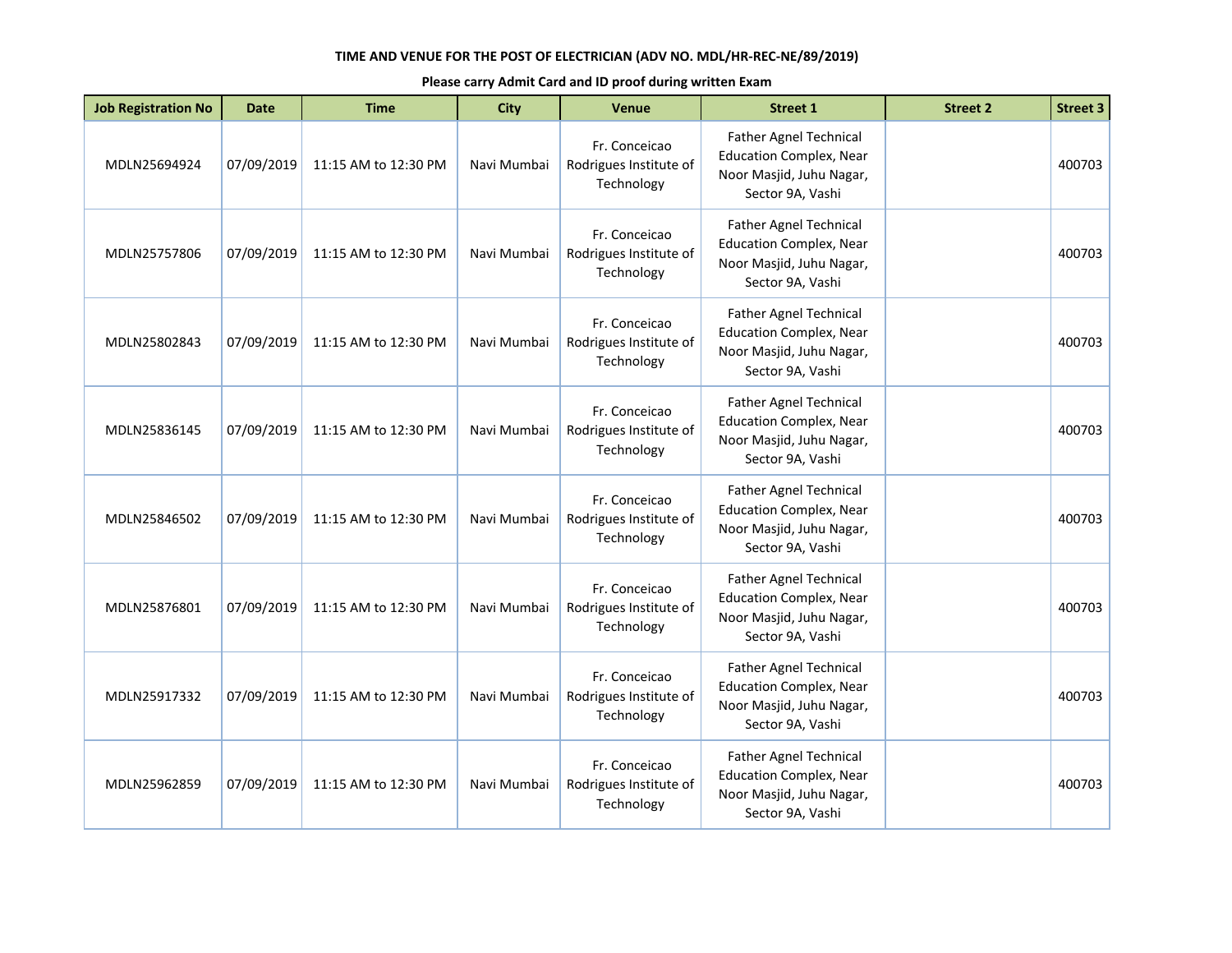| <b>Job Registration No</b> | <b>Date</b> | <b>Time</b>          | <b>City</b> | <b>Venue</b>                                          | <b>Street 1</b>                                                                                                 | <b>Street 2</b> | <b>Street 3</b> |
|----------------------------|-------------|----------------------|-------------|-------------------------------------------------------|-----------------------------------------------------------------------------------------------------------------|-----------------|-----------------|
| MDLN25994677               | 07/09/2019  | 11:15 AM to 12:30 PM | Navi Mumbai | Fr. Conceicao<br>Rodrigues Institute of<br>Technology | Father Agnel Technical<br><b>Education Complex, Near</b><br>Noor Masjid, Juhu Nagar,<br>Sector 9A, Vashi        |                 | 400703          |
| MDLN26002882               | 07/09/2019  | 11:15 AM to 12:30 PM | Navi Mumbai | Fr. Conceicao<br>Rodrigues Institute of<br>Technology | <b>Father Agnel Technical</b><br><b>Education Complex, Near</b><br>Noor Masjid, Juhu Nagar,<br>Sector 9A, Vashi |                 | 400703          |
| MDLN26018089               | 07/09/2019  | 11:15 AM to 12:30 PM | Navi Mumbai | Fr. Conceicao<br>Rodrigues Institute of<br>Technology | <b>Father Agnel Technical</b><br><b>Education Complex, Near</b><br>Noor Masjid, Juhu Nagar,<br>Sector 9A, Vashi |                 | 400703          |
| MDLN26034709               | 07/09/2019  | 11:15 AM to 12:30 PM | Navi Mumbai | Fr. Conceicao<br>Rodrigues Institute of<br>Technology | <b>Father Agnel Technical</b><br><b>Education Complex, Near</b><br>Noor Masjid, Juhu Nagar,<br>Sector 9A, Vashi |                 | 400703          |
| MDLN26038944               | 07/09/2019  | 11:15 AM to 12:30 PM | Navi Mumbai | Fr. Conceicao<br>Rodrigues Institute of<br>Technology | Father Agnel Technical<br><b>Education Complex, Near</b><br>Noor Masjid, Juhu Nagar,<br>Sector 9A, Vashi        |                 | 400703          |
| MDLN26048630               | 07/09/2019  | 11:15 AM to 12:30 PM | Navi Mumbai | Fr. Conceicao<br>Rodrigues Institute of<br>Technology | <b>Father Agnel Technical</b><br><b>Education Complex, Near</b><br>Noor Masjid, Juhu Nagar,<br>Sector 9A, Vashi |                 | 400703          |
| MDLN26096900               | 07/09/2019  | 11:15 AM to 12:30 PM | Navi Mumbai | Fr. Conceicao<br>Rodrigues Institute of<br>Technology | Father Agnel Technical<br><b>Education Complex, Near</b><br>Noor Masjid, Juhu Nagar,<br>Sector 9A, Vashi        |                 | 400703          |
| MDLN26129905               | 07/09/2019  | 11:15 AM to 12:30 PM | Navi Mumbai | Fr. Conceicao<br>Rodrigues Institute of<br>Technology | Father Agnel Technical<br><b>Education Complex, Near</b><br>Noor Masjid, Juhu Nagar,<br>Sector 9A, Vashi        |                 | 400703          |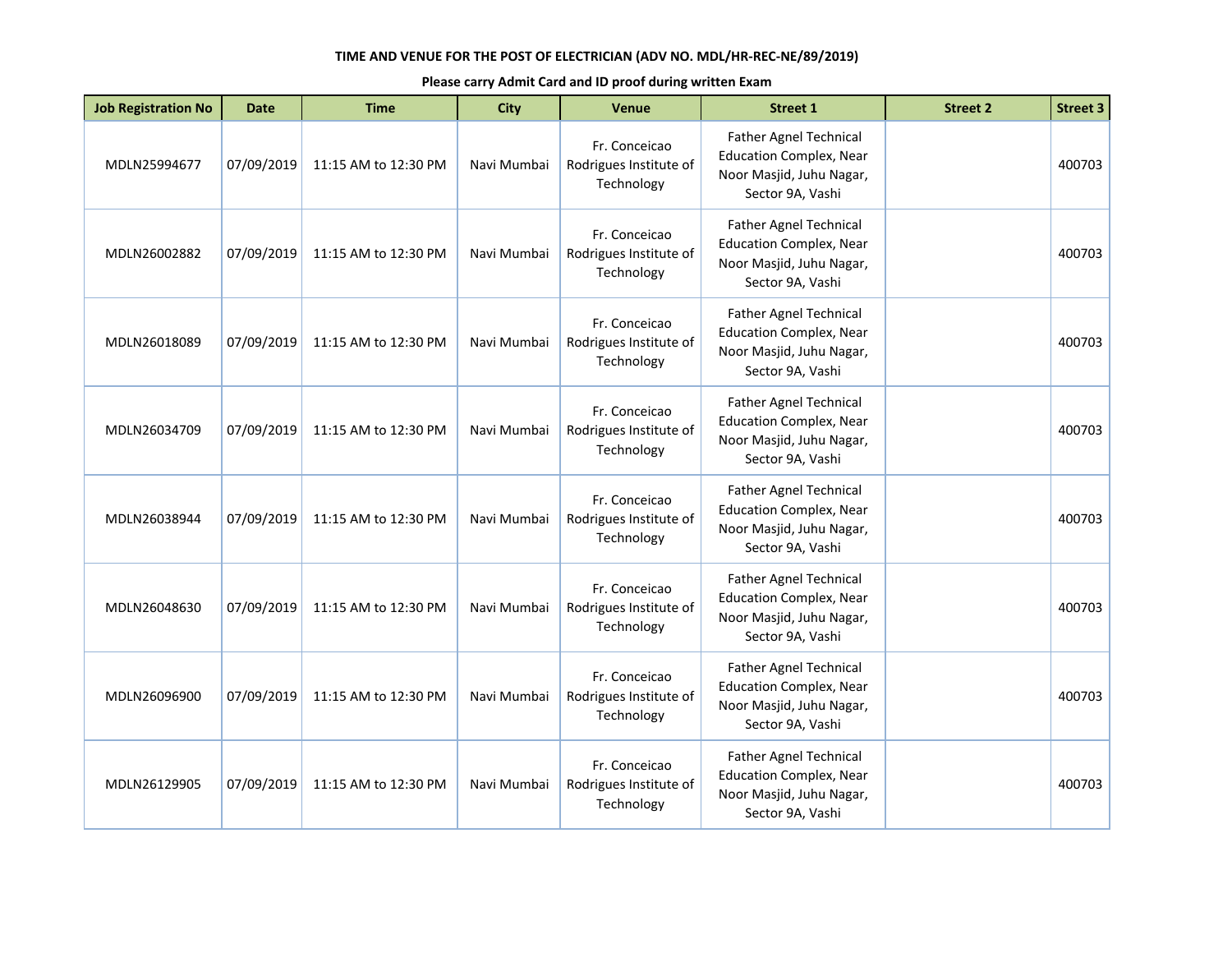| <b>Job Registration No</b> | <b>Date</b> | <b>Time</b>          | <b>City</b> | <b>Venue</b>                                          | <b>Street 1</b>                                                                                                 | <b>Street 2</b> | <b>Street 3</b> |
|----------------------------|-------------|----------------------|-------------|-------------------------------------------------------|-----------------------------------------------------------------------------------------------------------------|-----------------|-----------------|
| MDLN26132241               | 07/09/2019  | 11:15 AM to 12:30 PM | Navi Mumbai | Fr. Conceicao<br>Rodrigues Institute of<br>Technology | Father Agnel Technical<br><b>Education Complex, Near</b><br>Noor Masjid, Juhu Nagar,<br>Sector 9A, Vashi        |                 | 400703          |
| MDLN26157063               | 07/09/2019  | 11:15 AM to 12:30 PM | Navi Mumbai | Fr. Conceicao<br>Rodrigues Institute of<br>Technology | <b>Father Agnel Technical</b><br><b>Education Complex, Near</b><br>Noor Masjid, Juhu Nagar,<br>Sector 9A, Vashi |                 | 400703          |
| MDLN26197541               | 07/09/2019  | 11:15 AM to 12:30 PM | Navi Mumbai | Fr. Conceicao<br>Rodrigues Institute of<br>Technology | <b>Father Agnel Technical</b><br><b>Education Complex, Near</b><br>Noor Masjid, Juhu Nagar,<br>Sector 9A, Vashi |                 | 400703          |
| MDLN26205542               | 07/09/2019  | 11:15 AM to 12:30 PM | Navi Mumbai | Fr. Conceicao<br>Rodrigues Institute of<br>Technology | <b>Father Agnel Technical</b><br><b>Education Complex, Near</b><br>Noor Masjid, Juhu Nagar,<br>Sector 9A, Vashi |                 | 400703          |
| MDLN26213467               | 07/09/2019  | 11:15 AM to 12:30 PM | Navi Mumbai | Fr. Conceicao<br>Rodrigues Institute of<br>Technology | Father Agnel Technical<br><b>Education Complex, Near</b><br>Noor Masjid, Juhu Nagar,<br>Sector 9A, Vashi        |                 | 400703          |
| MDLN26251762               | 07/09/2019  | 11:15 AM to 12:30 PM | Navi Mumbai | Fr. Conceicao<br>Rodrigues Institute of<br>Technology | <b>Father Agnel Technical</b><br><b>Education Complex, Near</b><br>Noor Masjid, Juhu Nagar,<br>Sector 9A, Vashi |                 | 400703          |
| MDLN26255341               | 07/09/2019  | 11:15 AM to 12:30 PM | Navi Mumbai | Fr. Conceicao<br>Rodrigues Institute of<br>Technology | Father Agnel Technical<br><b>Education Complex, Near</b><br>Noor Masjid, Juhu Nagar,<br>Sector 9A, Vashi        |                 | 400703          |
| MDLN26259994               | 07/09/2019  | 11:15 AM to 12:30 PM | Navi Mumbai | Fr. Conceicao<br>Rodrigues Institute of<br>Technology | Father Agnel Technical<br><b>Education Complex, Near</b><br>Noor Masjid, Juhu Nagar,<br>Sector 9A, Vashi        |                 | 400703          |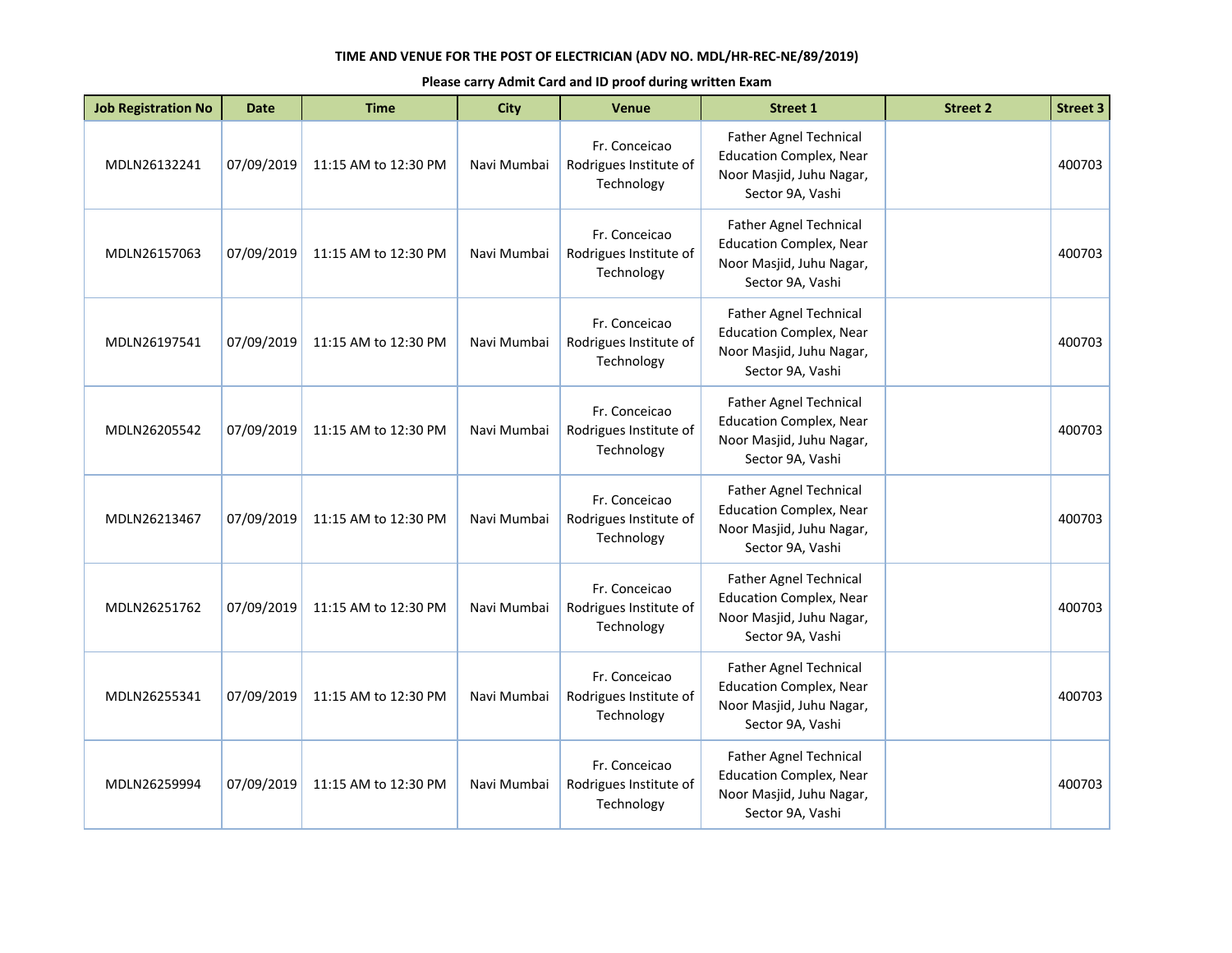| <b>Job Registration No</b> | <b>Date</b> | <b>Time</b>          | <b>City</b> | Venue                                                 | <b>Street 1</b>                                                                                                 | <b>Street 2</b> | <b>Street 3</b> |
|----------------------------|-------------|----------------------|-------------|-------------------------------------------------------|-----------------------------------------------------------------------------------------------------------------|-----------------|-----------------|
| MDLN26267197               | 07/09/2019  | 11:15 AM to 12:30 PM | Navi Mumbai | Fr. Conceicao<br>Rodrigues Institute of<br>Technology | <b>Father Agnel Technical</b><br><b>Education Complex, Near</b><br>Noor Masjid, Juhu Nagar,<br>Sector 9A, Vashi |                 | 400703          |
| MDLN26273447               | 07/09/2019  | 11:15 AM to 12:30 PM | Navi Mumbai | Fr. Conceicao<br>Rodrigues Institute of<br>Technology | Father Agnel Technical<br><b>Education Complex, Near</b><br>Noor Masjid, Juhu Nagar,<br>Sector 9A, Vashi        |                 | 400703          |
| MDLN26332233               | 07/09/2019  | 11:15 AM to 12:30 PM | Navi Mumbai | Fr. Conceicao<br>Rodrigues Institute of<br>Technology | Father Agnel Technical<br><b>Education Complex, Near</b><br>Noor Masjid, Juhu Nagar,<br>Sector 9A, Vashi        |                 | 400703          |
| MDLN26346540               | 07/09/2019  | 11:15 AM to 12:30 PM | Navi Mumbai | Fr. Conceicao<br>Rodrigues Institute of<br>Technology | <b>Father Agnel Technical</b><br><b>Education Complex, Near</b><br>Noor Masjid, Juhu Nagar,<br>Sector 9A, Vashi |                 | 400703          |
| MDLN26352864               | 07/09/2019  | 11:15 AM to 12:30 PM | Navi Mumbai | Fr. Conceicao<br>Rodrigues Institute of<br>Technology | <b>Father Agnel Technical</b><br><b>Education Complex, Near</b><br>Noor Masjid, Juhu Nagar,<br>Sector 9A, Vashi |                 | 400703          |
| MDLN26364155               | 07/09/2019  | 11:15 AM to 12:30 PM | Navi Mumbai | Fr. Conceicao<br>Rodrigues Institute of<br>Technology | Father Agnel Technical<br><b>Education Complex, Near</b><br>Noor Masjid, Juhu Nagar,<br>Sector 9A, Vashi        |                 | 400703          |
| MDLN26416625               | 07/09/2019  | 11:15 AM to 12:30 PM | Navi Mumbai | Fr. Conceicao<br>Rodrigues Institute of<br>Technology | <b>Father Agnel Technical</b><br><b>Education Complex, Near</b><br>Noor Masjid, Juhu Nagar,<br>Sector 9A, Vashi |                 | 400703          |
| MDLN26537096               | 07/09/2019  | 11:15 AM to 12:30 PM | Navi Mumbai | Fr. Conceicao<br>Rodrigues Institute of<br>Technology | Father Agnel Technical<br><b>Education Complex, Near</b><br>Noor Masjid, Juhu Nagar,<br>Sector 9A, Vashi        |                 | 400703          |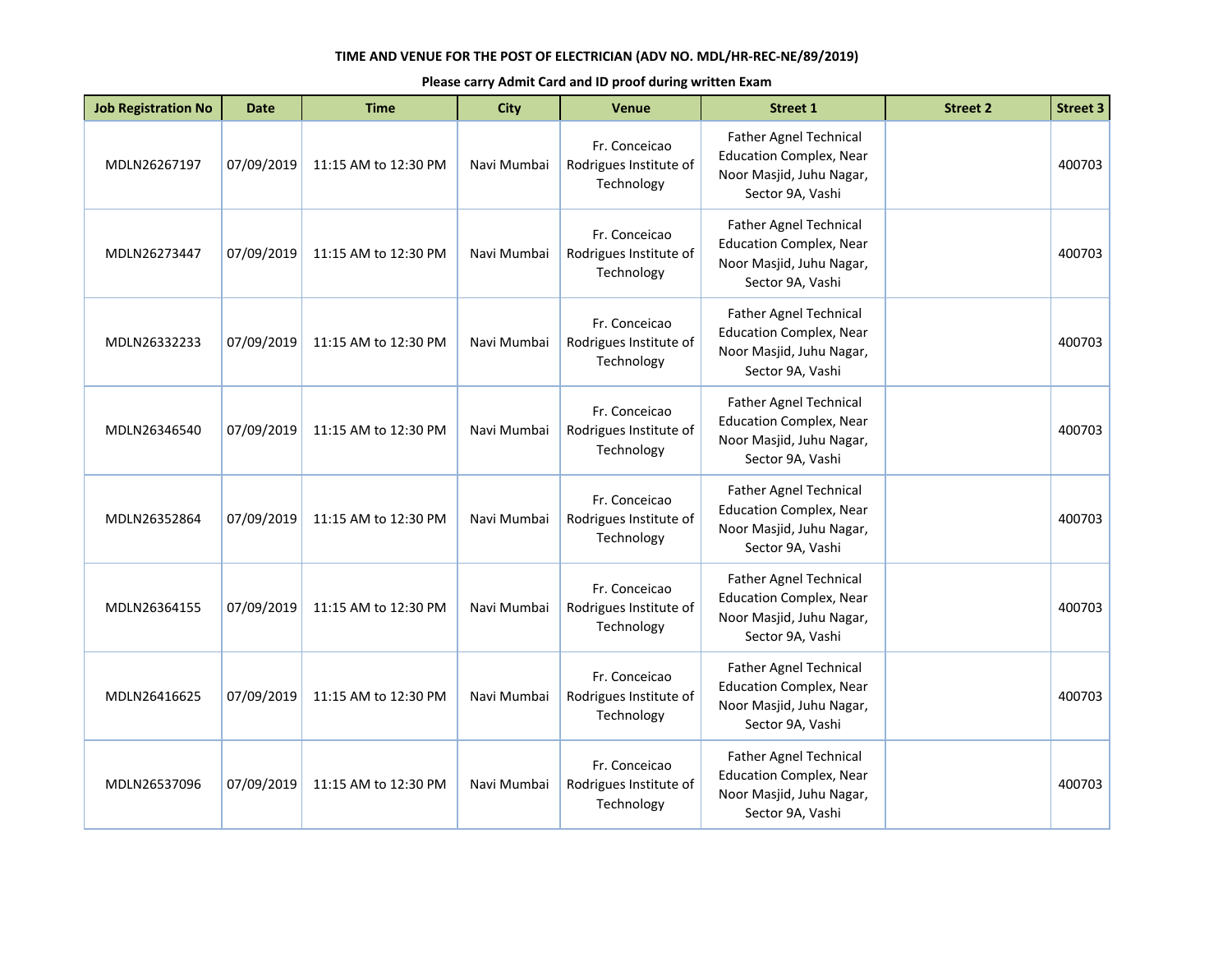| <b>Job Registration No</b> | <b>Date</b> | <b>Time</b>          | <b>City</b> | <b>Venue</b>                                          | <b>Street 1</b>                                                                                                 | <b>Street 2</b> | <b>Street 3</b> |
|----------------------------|-------------|----------------------|-------------|-------------------------------------------------------|-----------------------------------------------------------------------------------------------------------------|-----------------|-----------------|
| MDLN26547186               | 07/09/2019  | 11:15 AM to 12:30 PM | Navi Mumbai | Fr. Conceicao<br>Rodrigues Institute of<br>Technology | <b>Father Agnel Technical</b><br><b>Education Complex, Near</b><br>Noor Masjid, Juhu Nagar,<br>Sector 9A, Vashi |                 | 400703          |
| MDLN26646210               | 07/09/2019  | 11:15 AM to 12:30 PM | Navi Mumbai | Fr. Conceicao<br>Rodrigues Institute of<br>Technology | Father Agnel Technical<br><b>Education Complex, Near</b><br>Noor Masjid, Juhu Nagar,<br>Sector 9A, Vashi        |                 | 400703          |
| MDLN26657517               | 07/09/2019  | 11:15 AM to 12:30 PM | Navi Mumbai | Fr. Conceicao<br>Rodrigues Institute of<br>Technology | Father Agnel Technical<br><b>Education Complex, Near</b><br>Noor Masjid, Juhu Nagar,<br>Sector 9A, Vashi        |                 | 400703          |
| MDLN26671391               | 07/09/2019  | 11:15 AM to 12:30 PM | Navi Mumbai | Fr. Conceicao<br>Rodrigues Institute of<br>Technology | <b>Father Agnel Technical</b><br><b>Education Complex, Near</b><br>Noor Masjid, Juhu Nagar,<br>Sector 9A, Vashi |                 | 400703          |
| MDLN26676683               | 07/09/2019  | 11:15 AM to 12:30 PM | Navi Mumbai | Fr. Conceicao<br>Rodrigues Institute of<br>Technology | <b>Father Agnel Technical</b><br><b>Education Complex, Near</b><br>Noor Masjid, Juhu Nagar,<br>Sector 9A, Vashi |                 | 400703          |
| MDLN26708728               | 07/09/2019  | 11:15 AM to 12:30 PM | Navi Mumbai | Fr. Conceicao<br>Rodrigues Institute of<br>Technology | Father Agnel Technical<br><b>Education Complex, Near</b><br>Noor Masjid, Juhu Nagar,<br>Sector 9A, Vashi        |                 | 400703          |
| MDLN26714900               | 07/09/2019  | 11:15 AM to 12:30 PM | Navi Mumbai | Fr. Conceicao<br>Rodrigues Institute of<br>Technology | <b>Father Agnel Technical</b><br><b>Education Complex, Near</b><br>Noor Masjid, Juhu Nagar,<br>Sector 9A, Vashi |                 | 400703          |
| MDLN26777823               | 07/09/2019  | 11:15 AM to 12:30 PM | Navi Mumbai | Fr. Conceicao<br>Rodrigues Institute of<br>Technology | Father Agnel Technical<br><b>Education Complex, Near</b><br>Noor Masjid, Juhu Nagar,<br>Sector 9A, Vashi        |                 | 400703          |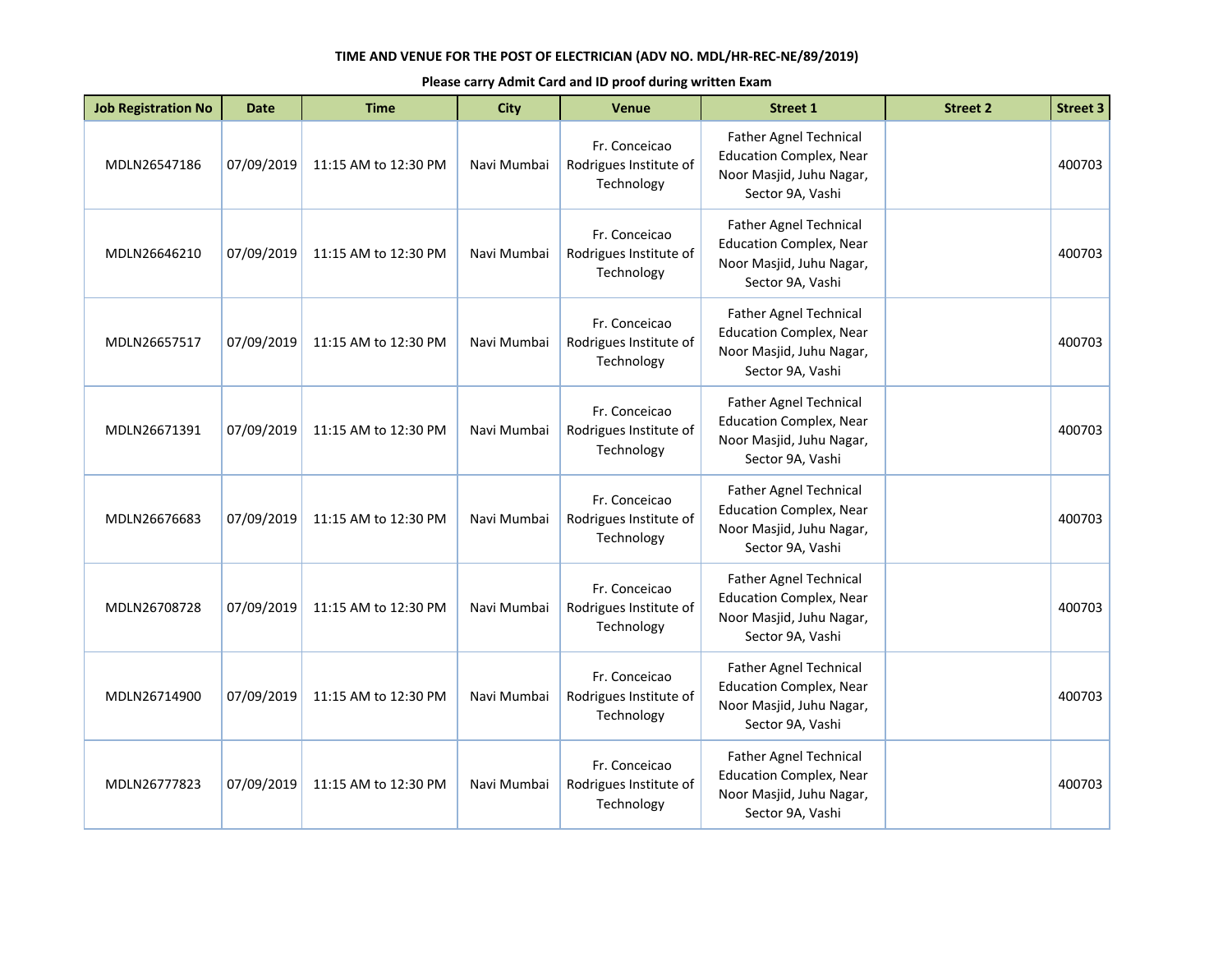| <b>Job Registration No</b> | <b>Date</b> | <b>Time</b>          | <b>City</b> | <b>Venue</b>                                          | <b>Street 1</b>                                                                                                 | <b>Street 2</b> | <b>Street 3</b> |
|----------------------------|-------------|----------------------|-------------|-------------------------------------------------------|-----------------------------------------------------------------------------------------------------------------|-----------------|-----------------|
| MDLN26850792               | 07/09/2019  | 11:15 AM to 12:30 PM | Navi Mumbai | Fr. Conceicao<br>Rodrigues Institute of<br>Technology | Father Agnel Technical<br><b>Education Complex, Near</b><br>Noor Masjid, Juhu Nagar,<br>Sector 9A, Vashi        |                 | 400703          |
| MDLN26875100               | 07/09/2019  | 11:15 AM to 12:30 PM | Navi Mumbai | Fr. Conceicao<br>Rodrigues Institute of<br>Technology | <b>Father Agnel Technical</b><br><b>Education Complex, Near</b><br>Noor Masjid, Juhu Nagar,<br>Sector 9A, Vashi |                 | 400703          |
| MDLN26882718               | 07/09/2019  | 11:15 AM to 12:30 PM | Navi Mumbai | Fr. Conceicao<br>Rodrigues Institute of<br>Technology | <b>Father Agnel Technical</b><br><b>Education Complex, Near</b><br>Noor Masjid, Juhu Nagar,<br>Sector 9A, Vashi |                 | 400703          |
| MDLN26940929               | 07/09/2019  | 11:15 AM to 12:30 PM | Navi Mumbai | Fr. Conceicao<br>Rodrigues Institute of<br>Technology | <b>Father Agnel Technical</b><br><b>Education Complex, Near</b><br>Noor Masjid, Juhu Nagar,<br>Sector 9A, Vashi |                 | 400703          |
| MDLN26976075               | 07/09/2019  | 11:15 AM to 12:30 PM | Navi Mumbai | Fr. Conceicao<br>Rodrigues Institute of<br>Technology | Father Agnel Technical<br><b>Education Complex, Near</b><br>Noor Masjid, Juhu Nagar,<br>Sector 9A, Vashi        |                 | 400703          |
| MDLN27037240               | 07/09/2019  | 11:15 AM to 12:30 PM | Navi Mumbai | Fr. Conceicao<br>Rodrigues Institute of<br>Technology | <b>Father Agnel Technical</b><br><b>Education Complex, Near</b><br>Noor Masjid, Juhu Nagar,<br>Sector 9A, Vashi |                 | 400703          |
| MDLN27044506               | 07/09/2019  | 11:15 AM to 12:30 PM | Navi Mumbai | Fr. Conceicao<br>Rodrigues Institute of<br>Technology | Father Agnel Technical<br><b>Education Complex, Near</b><br>Noor Masjid, Juhu Nagar,<br>Sector 9A, Vashi        |                 | 400703          |
| MDLN27130119               | 07/09/2019  | 11:15 AM to 12:30 PM | Navi Mumbai | Fr. Conceicao<br>Rodrigues Institute of<br>Technology | Father Agnel Technical<br><b>Education Complex, Near</b><br>Noor Masjid, Juhu Nagar,<br>Sector 9A, Vashi        |                 | 400703          |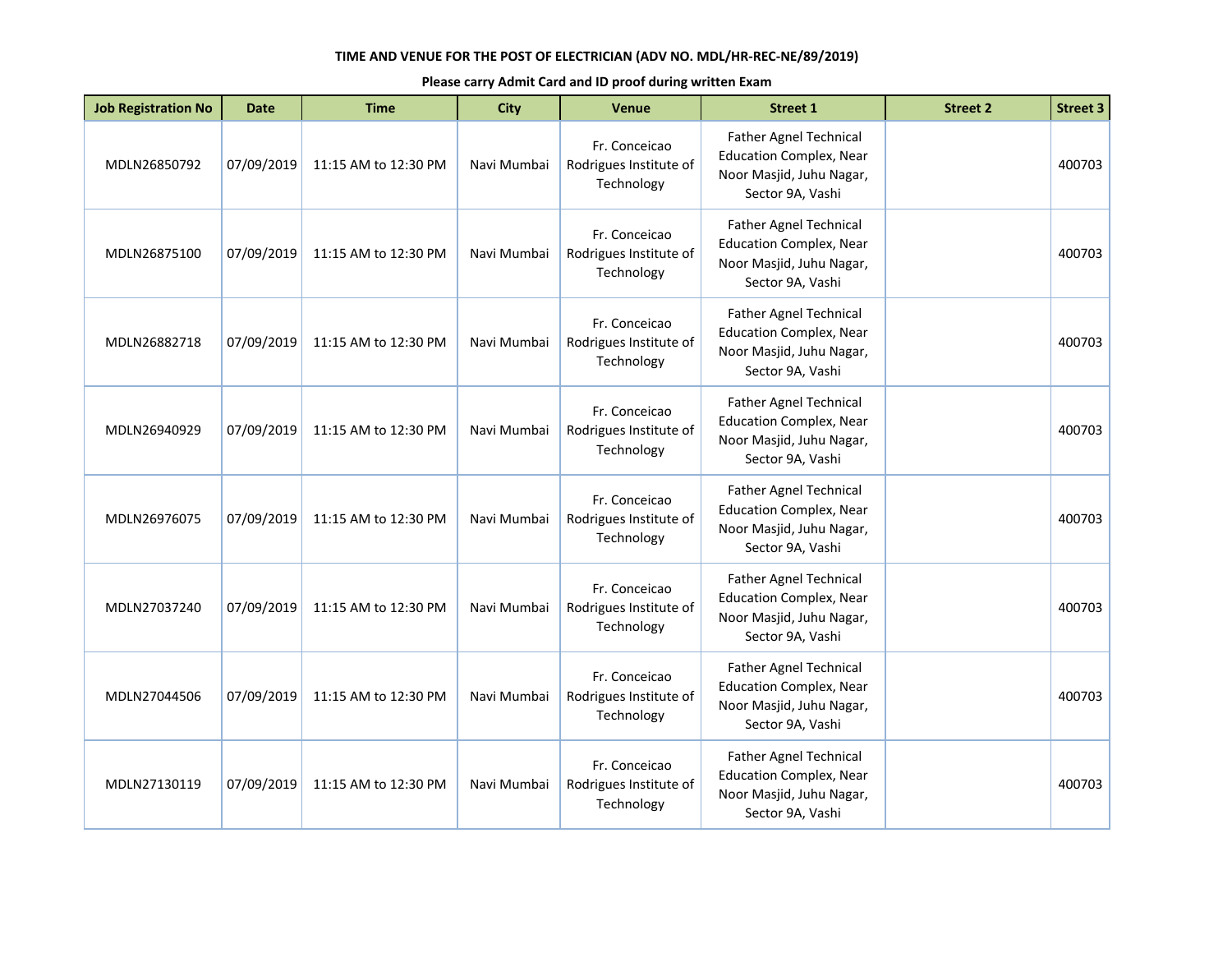| <b>Job Registration No</b> | <b>Date</b> | <b>Time</b>          | <b>City</b> | <b>Venue</b>                                          | <b>Street 1</b>                                                                                                 | <b>Street 2</b> | <b>Street 3</b> |
|----------------------------|-------------|----------------------|-------------|-------------------------------------------------------|-----------------------------------------------------------------------------------------------------------------|-----------------|-----------------|
| MDLN27133978               | 07/09/2019  | 11:15 AM to 12:30 PM | Navi Mumbai | Fr. Conceicao<br>Rodrigues Institute of<br>Technology | Father Agnel Technical<br><b>Education Complex, Near</b><br>Noor Masjid, Juhu Nagar,<br>Sector 9A, Vashi        |                 | 400703          |
| MDLN27197911               | 07/09/2019  | 11:15 AM to 12:30 PM | Navi Mumbai | Fr. Conceicao<br>Rodrigues Institute of<br>Technology | <b>Father Agnel Technical</b><br><b>Education Complex, Near</b><br>Noor Masjid, Juhu Nagar,<br>Sector 9A, Vashi |                 | 400703          |
| MDLN27296819               | 07/09/2019  | 11:15 AM to 12:30 PM | Navi Mumbai | Fr. Conceicao<br>Rodrigues Institute of<br>Technology | <b>Father Agnel Technical</b><br><b>Education Complex, Near</b><br>Noor Masjid, Juhu Nagar,<br>Sector 9A, Vashi |                 | 400703          |
| MDLN27297889               | 07/09/2019  | 11:15 AM to 12:30 PM | Navi Mumbai | Fr. Conceicao<br>Rodrigues Institute of<br>Technology | <b>Father Agnel Technical</b><br><b>Education Complex, Near</b><br>Noor Masjid, Juhu Nagar,<br>Sector 9A, Vashi |                 | 400703          |
| MDLN27392503               | 07/09/2019  | 11:15 AM to 12:30 PM | Navi Mumbai | Fr. Conceicao<br>Rodrigues Institute of<br>Technology | Father Agnel Technical<br><b>Education Complex, Near</b><br>Noor Masjid, Juhu Nagar,<br>Sector 9A, Vashi        |                 | 400703          |
| MDLN27460105               | 07/09/2019  | 11:15 AM to 12:30 PM | Navi Mumbai | Fr. Conceicao<br>Rodrigues Institute of<br>Technology | <b>Father Agnel Technical</b><br><b>Education Complex, Near</b><br>Noor Masjid, Juhu Nagar,<br>Sector 9A, Vashi |                 | 400703          |
| MDLN27547431               | 07/09/2019  | 11:15 AM to 12:30 PM | Navi Mumbai | Fr. Conceicao<br>Rodrigues Institute of<br>Technology | Father Agnel Technical<br><b>Education Complex, Near</b><br>Noor Masjid, Juhu Nagar,<br>Sector 9A, Vashi        |                 | 400703          |
| MDLN27639838               | 07/09/2019  | 11:15 AM to 12:30 PM | Navi Mumbai | Fr. Conceicao<br>Rodrigues Institute of<br>Technology | Father Agnel Technical<br><b>Education Complex, Near</b><br>Noor Masjid, Juhu Nagar,<br>Sector 9A, Vashi        |                 | 400703          |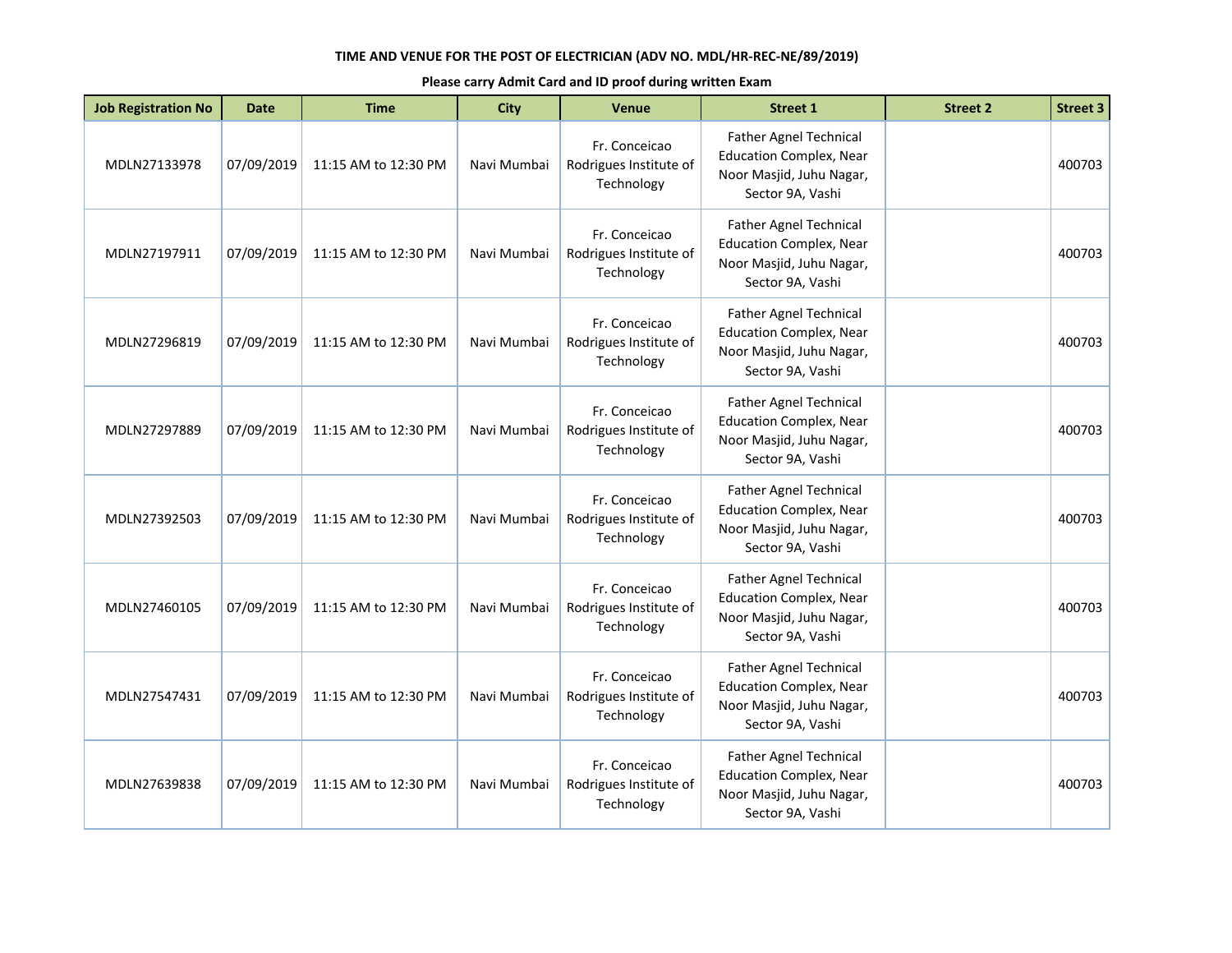| <b>Job Registration No</b> | <b>Date</b> | <b>Time</b>          | <b>City</b> | <b>Venue</b>                                          | <b>Street 1</b>                                                                                                 | <b>Street 2</b> | <b>Street 3</b> |
|----------------------------|-------------|----------------------|-------------|-------------------------------------------------------|-----------------------------------------------------------------------------------------------------------------|-----------------|-----------------|
| MDLN27653519               | 07/09/2019  | 11:15 AM to 12:30 PM | Navi Mumbai | Fr. Conceicao<br>Rodrigues Institute of<br>Technology | Father Agnel Technical<br><b>Education Complex, Near</b><br>Noor Masjid, Juhu Nagar,<br>Sector 9A, Vashi        |                 | 400703          |
| MDLN27655685               | 07/09/2019  | 11:15 AM to 12:30 PM | Navi Mumbai | Fr. Conceicao<br>Rodrigues Institute of<br>Technology | <b>Father Agnel Technical</b><br><b>Education Complex, Near</b><br>Noor Masjid, Juhu Nagar,<br>Sector 9A, Vashi |                 | 400703          |
| MDLN27750335               | 07/09/2019  | 11:15 AM to 12:30 PM | Navi Mumbai | Fr. Conceicao<br>Rodrigues Institute of<br>Technology | <b>Father Agnel Technical</b><br><b>Education Complex, Near</b><br>Noor Masjid, Juhu Nagar,<br>Sector 9A, Vashi |                 | 400703          |
| MDLN27750470               | 07/09/2019  | 11:15 AM to 12:30 PM | Navi Mumbai | Fr. Conceicao<br>Rodrigues Institute of<br>Technology | <b>Father Agnel Technical</b><br><b>Education Complex, Near</b><br>Noor Masjid, Juhu Nagar,<br>Sector 9A, Vashi |                 | 400703          |
| MDLN27770999               | 07/09/2019  | 11:15 AM to 12:30 PM | Navi Mumbai | Fr. Conceicao<br>Rodrigues Institute of<br>Technology | Father Agnel Technical<br><b>Education Complex, Near</b><br>Noor Masjid, Juhu Nagar,<br>Sector 9A, Vashi        |                 | 400703          |
| MDLN27802770               | 07/09/2019  | 11:15 AM to 12:30 PM | Navi Mumbai | Fr. Conceicao<br>Rodrigues Institute of<br>Technology | <b>Father Agnel Technical</b><br><b>Education Complex, Near</b><br>Noor Masjid, Juhu Nagar,<br>Sector 9A, Vashi |                 | 400703          |
| MDLN27809594               | 07/09/2019  | 11:15 AM to 12:30 PM | Navi Mumbai | Fr. Conceicao<br>Rodrigues Institute of<br>Technology | Father Agnel Technical<br><b>Education Complex, Near</b><br>Noor Masjid, Juhu Nagar,<br>Sector 9A, Vashi        |                 | 400703          |
| MDLN27810744               | 07/09/2019  | 11:15 AM to 12:30 PM | Navi Mumbai | Fr. Conceicao<br>Rodrigues Institute of<br>Technology | Father Agnel Technical<br><b>Education Complex, Near</b><br>Noor Masjid, Juhu Nagar,<br>Sector 9A, Vashi        |                 | 400703          |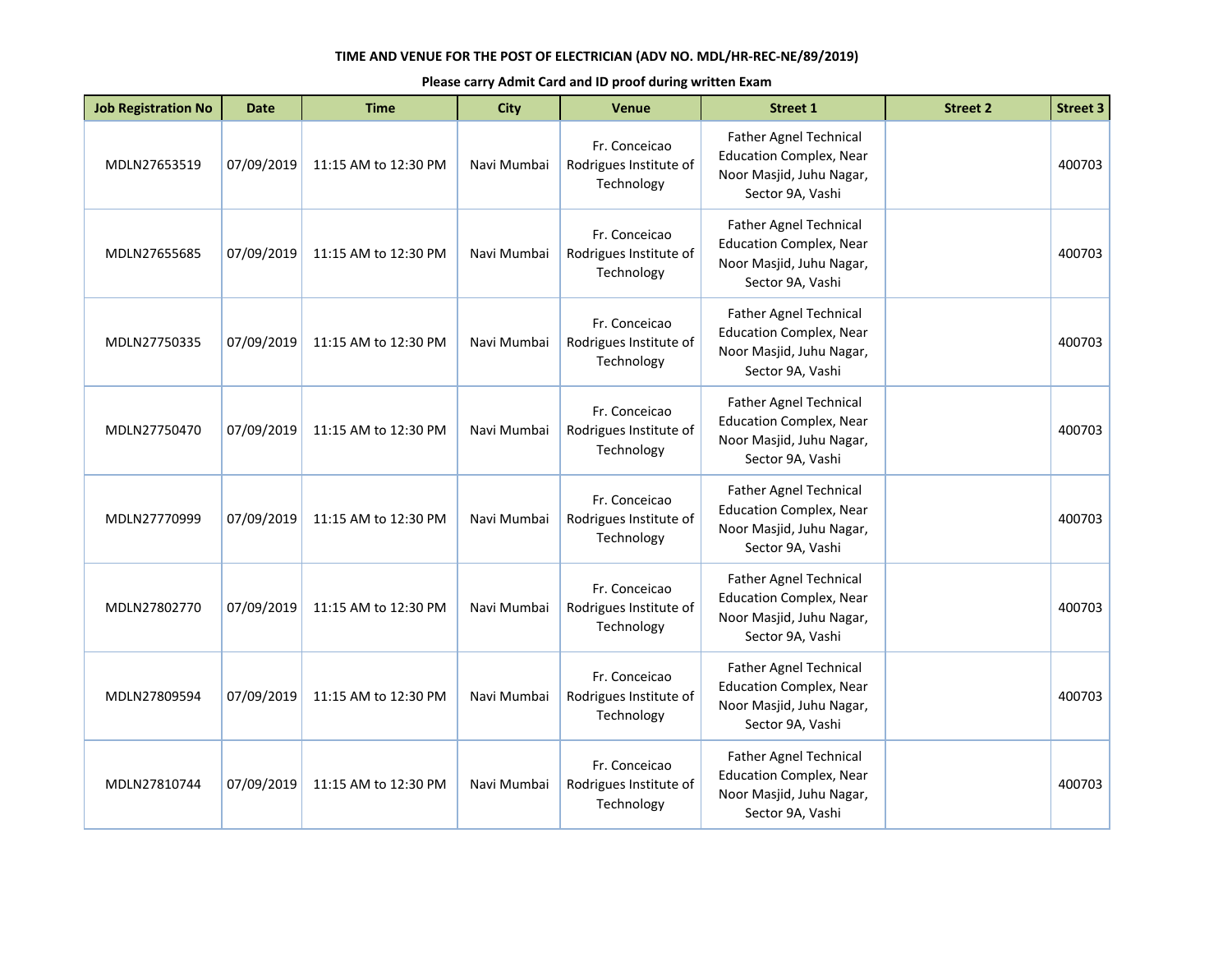| <b>Job Registration No</b> | <b>Date</b> | <b>Time</b>          | <b>City</b> | <b>Venue</b>                                          | <b>Street 1</b>                                                                                                 | <b>Street 2</b> | <b>Street 3</b> |
|----------------------------|-------------|----------------------|-------------|-------------------------------------------------------|-----------------------------------------------------------------------------------------------------------------|-----------------|-----------------|
| MDLN27829892               | 07/09/2019  | 11:15 AM to 12:30 PM | Navi Mumbai | Fr. Conceicao<br>Rodrigues Institute of<br>Technology | Father Agnel Technical<br><b>Education Complex, Near</b><br>Noor Masjid, Juhu Nagar,<br>Sector 9A, Vashi        |                 | 400703          |
| MDLN27854136               | 07/09/2019  | 11:15 AM to 12:30 PM | Navi Mumbai | Fr. Conceicao<br>Rodrigues Institute of<br>Technology | <b>Father Agnel Technical</b><br><b>Education Complex, Near</b><br>Noor Masjid, Juhu Nagar,<br>Sector 9A, Vashi |                 | 400703          |
| MDLN27856536               | 07/09/2019  | 11:15 AM to 12:30 PM | Navi Mumbai | Fr. Conceicao<br>Rodrigues Institute of<br>Technology | <b>Father Agnel Technical</b><br><b>Education Complex, Near</b><br>Noor Masjid, Juhu Nagar,<br>Sector 9A, Vashi |                 | 400703          |
| MDLN27866914               | 07/09/2019  | 11:15 AM to 12:30 PM | Navi Mumbai | Fr. Conceicao<br>Rodrigues Institute of<br>Technology | <b>Father Agnel Technical</b><br><b>Education Complex, Near</b><br>Noor Masjid, Juhu Nagar,<br>Sector 9A, Vashi |                 | 400703          |
| MDLN27871478               | 07/09/2019  | 11:15 AM to 12:30 PM | Navi Mumbai | Fr. Conceicao<br>Rodrigues Institute of<br>Technology | Father Agnel Technical<br><b>Education Complex, Near</b><br>Noor Masjid, Juhu Nagar,<br>Sector 9A, Vashi        |                 | 400703          |
| MDLN27888077               | 07/09/2019  | 11:15 AM to 12:30 PM | Navi Mumbai | Fr. Conceicao<br>Rodrigues Institute of<br>Technology | <b>Father Agnel Technical</b><br><b>Education Complex, Near</b><br>Noor Masjid, Juhu Nagar,<br>Sector 9A, Vashi |                 | 400703          |
| MDLN27933016               | 07/09/2019  | 11:15 AM to 12:30 PM | Navi Mumbai | Fr. Conceicao<br>Rodrigues Institute of<br>Technology | Father Agnel Technical<br><b>Education Complex, Near</b><br>Noor Masjid, Juhu Nagar,<br>Sector 9A, Vashi        |                 | 400703          |
| MDLN27990301               | 07/09/2019  | 11:15 AM to 12:30 PM | Navi Mumbai | Fr. Conceicao<br>Rodrigues Institute of<br>Technology | Father Agnel Technical<br><b>Education Complex, Near</b><br>Noor Masjid, Juhu Nagar,<br>Sector 9A, Vashi        |                 | 400703          |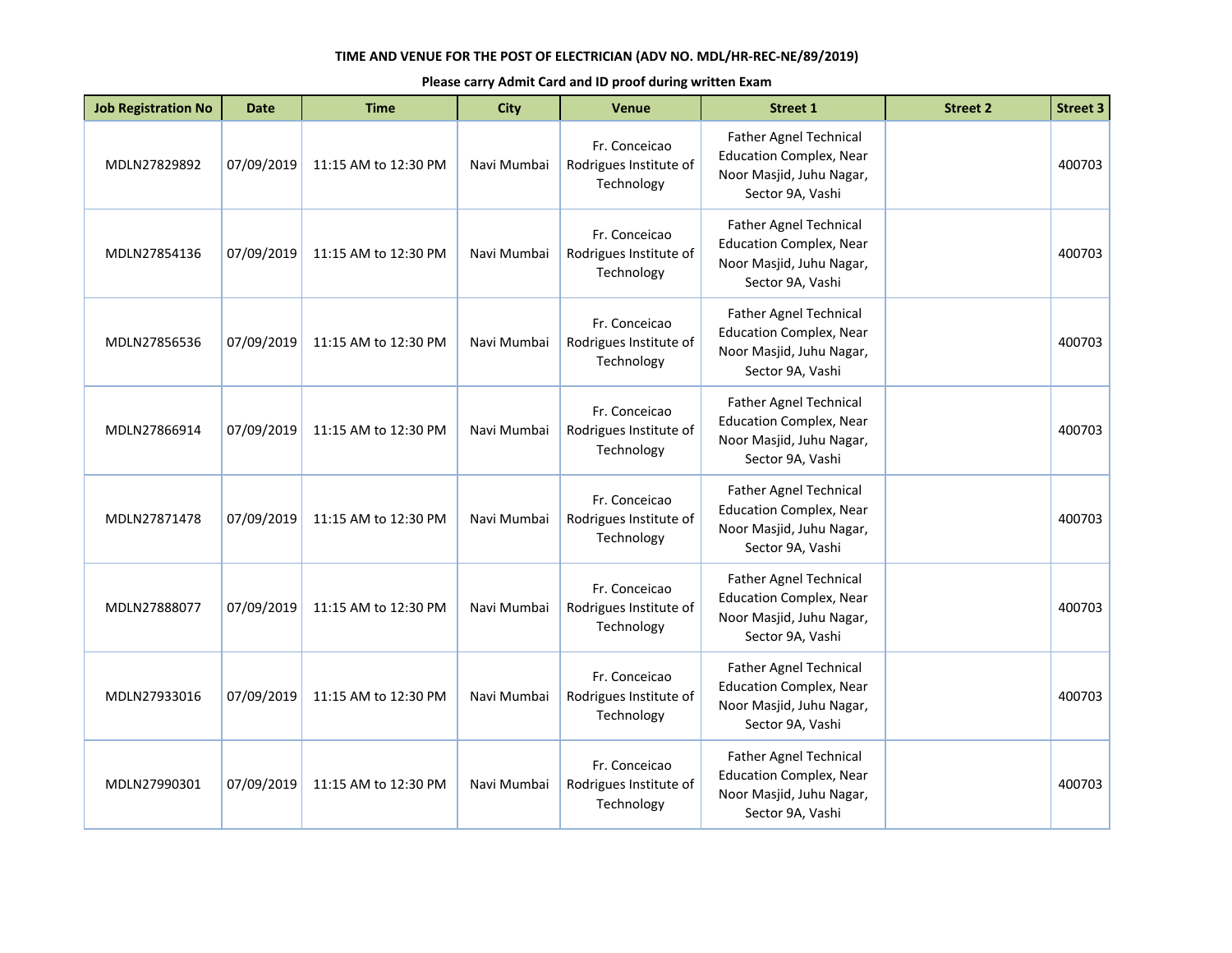| <b>Job Registration No</b> | <b>Date</b> | <b>Time</b>          | <b>City</b> | <b>Venue</b>                                          | <b>Street 1</b>                                                                                                 | <b>Street 2</b> | <b>Street 3</b> |
|----------------------------|-------------|----------------------|-------------|-------------------------------------------------------|-----------------------------------------------------------------------------------------------------------------|-----------------|-----------------|
| MDLN27995736               | 07/09/2019  | 11:15 AM to 12:30 PM | Navi Mumbai | Fr. Conceicao<br>Rodrigues Institute of<br>Technology | Father Agnel Technical<br><b>Education Complex, Near</b><br>Noor Masjid, Juhu Nagar,<br>Sector 9A, Vashi        |                 | 400703          |
| MDLN28000158               | 07/09/2019  | 11:15 AM to 12:30 PM | Navi Mumbai | Fr. Conceicao<br>Rodrigues Institute of<br>Technology | <b>Father Agnel Technical</b><br><b>Education Complex, Near</b><br>Noor Masjid, Juhu Nagar,<br>Sector 9A, Vashi |                 | 400703          |
| MDLN28003185               | 07/09/2019  | 11:15 AM to 12:30 PM | Navi Mumbai | Fr. Conceicao<br>Rodrigues Institute of<br>Technology | <b>Father Agnel Technical</b><br><b>Education Complex, Near</b><br>Noor Masjid, Juhu Nagar,<br>Sector 9A, Vashi |                 | 400703          |
| MDLN28006754               | 07/09/2019  | 11:15 AM to 12:30 PM | Navi Mumbai | Fr. Conceicao<br>Rodrigues Institute of<br>Technology | <b>Father Agnel Technical</b><br><b>Education Complex, Near</b><br>Noor Masjid, Juhu Nagar,<br>Sector 9A, Vashi |                 | 400703          |
| MDLN28048911               | 07/09/2019  | 11:15 AM to 12:30 PM | Navi Mumbai | Fr. Conceicao<br>Rodrigues Institute of<br>Technology | Father Agnel Technical<br><b>Education Complex, Near</b><br>Noor Masjid, Juhu Nagar,<br>Sector 9A, Vashi        |                 | 400703          |
| MDLN28066013               | 07/09/2019  | 11:15 AM to 12:30 PM | Navi Mumbai | Fr. Conceicao<br>Rodrigues Institute of<br>Technology | <b>Father Agnel Technical</b><br><b>Education Complex, Near</b><br>Noor Masjid, Juhu Nagar,<br>Sector 9A, Vashi |                 | 400703          |
| MDLN28119039               | 07/09/2019  | 11:15 AM to 12:30 PM | Navi Mumbai | Fr. Conceicao<br>Rodrigues Institute of<br>Technology | Father Agnel Technical<br><b>Education Complex, Near</b><br>Noor Masjid, Juhu Nagar,<br>Sector 9A, Vashi        |                 | 400703          |
| MDLN28130250               | 07/09/2019  | 11:15 AM to 12:30 PM | Navi Mumbai | Fr. Conceicao<br>Rodrigues Institute of<br>Technology | Father Agnel Technical<br><b>Education Complex, Near</b><br>Noor Masjid, Juhu Nagar,<br>Sector 9A, Vashi        |                 | 400703          |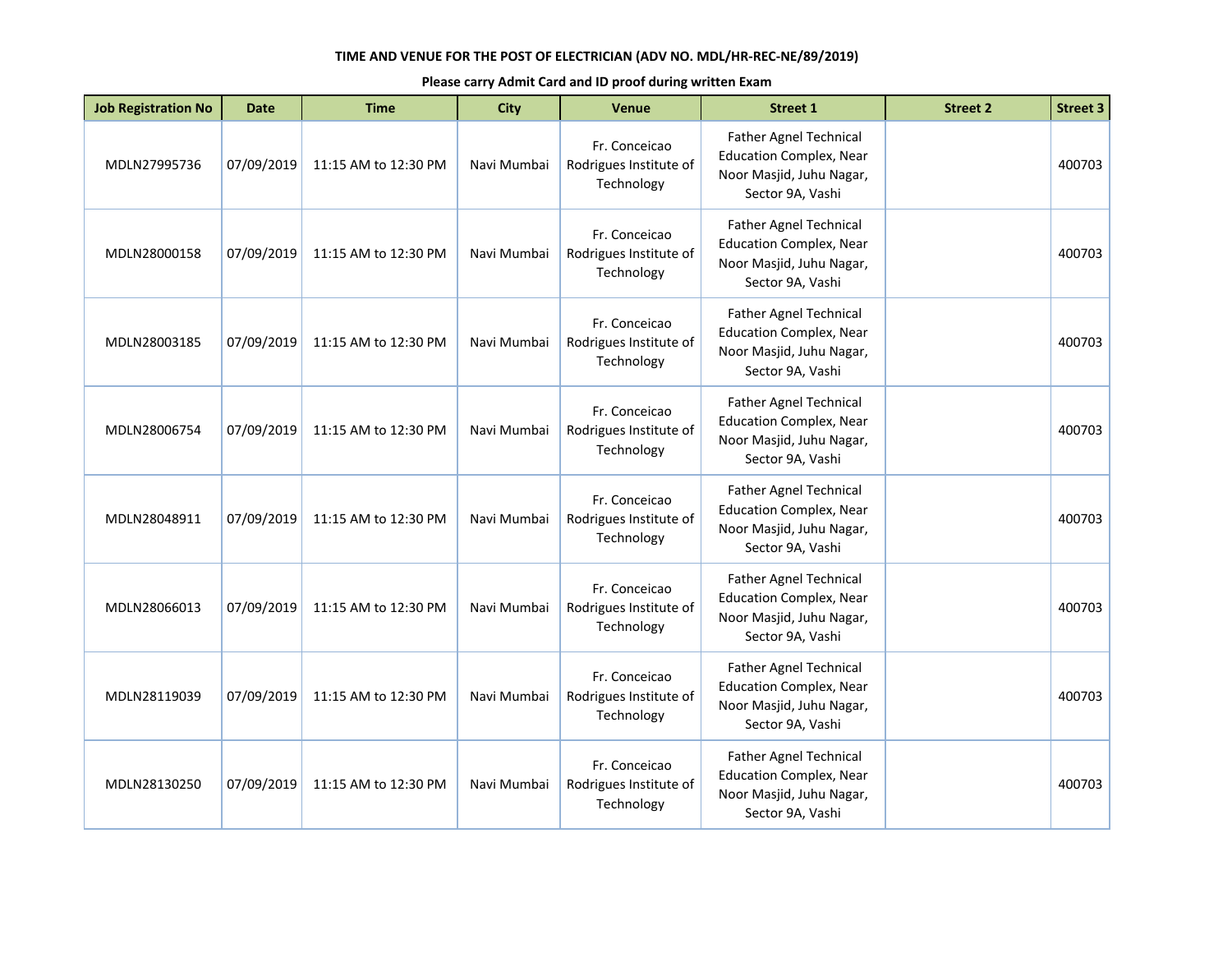| <b>Job Registration No</b> | <b>Date</b> | <b>Time</b>          | <b>City</b> | <b>Venue</b>                                          | <b>Street 1</b>                                                                                                 | <b>Street 2</b> | <b>Street 3</b> |
|----------------------------|-------------|----------------------|-------------|-------------------------------------------------------|-----------------------------------------------------------------------------------------------------------------|-----------------|-----------------|
| MDLN28213402               | 07/09/2019  | 11:15 AM to 12:30 PM | Navi Mumbai | Fr. Conceicao<br>Rodrigues Institute of<br>Technology | Father Agnel Technical<br><b>Education Complex, Near</b><br>Noor Masjid, Juhu Nagar,<br>Sector 9A, Vashi        |                 | 400703          |
| MDLN28253107               | 07/09/2019  | 11:15 AM to 12:30 PM | Navi Mumbai | Fr. Conceicao<br>Rodrigues Institute of<br>Technology | <b>Father Agnel Technical</b><br><b>Education Complex, Near</b><br>Noor Masjid, Juhu Nagar,<br>Sector 9A, Vashi |                 | 400703          |
| MDLN28272335               | 07/09/2019  | 11:15 AM to 12:30 PM | Navi Mumbai | Fr. Conceicao<br>Rodrigues Institute of<br>Technology | <b>Father Agnel Technical</b><br><b>Education Complex, Near</b><br>Noor Masjid, Juhu Nagar,<br>Sector 9A, Vashi |                 | 400703          |
| MDLN28276352               | 07/09/2019  | 11:15 AM to 12:30 PM | Navi Mumbai | Fr. Conceicao<br>Rodrigues Institute of<br>Technology | <b>Father Agnel Technical</b><br><b>Education Complex, Near</b><br>Noor Masjid, Juhu Nagar,<br>Sector 9A, Vashi |                 | 400703          |
| MDLN28277990               | 07/09/2019  | 11:15 AM to 12:30 PM | Navi Mumbai | Fr. Conceicao<br>Rodrigues Institute of<br>Technology | Father Agnel Technical<br><b>Education Complex, Near</b><br>Noor Masjid, Juhu Nagar,<br>Sector 9A, Vashi        |                 | 400703          |
| MDLN28290769               | 07/09/2019  | 11:15 AM to 12:30 PM | Navi Mumbai | Fr. Conceicao<br>Rodrigues Institute of<br>Technology | <b>Father Agnel Technical</b><br><b>Education Complex, Near</b><br>Noor Masjid, Juhu Nagar,<br>Sector 9A, Vashi |                 | 400703          |
| MDLN28291158               | 07/09/2019  | 11:15 AM to 12:30 PM | Navi Mumbai | Fr. Conceicao<br>Rodrigues Institute of<br>Technology | Father Agnel Technical<br><b>Education Complex, Near</b><br>Noor Masjid, Juhu Nagar,<br>Sector 9A, Vashi        |                 | 400703          |
| MDLN28294626               | 07/09/2019  | 11:15 AM to 12:30 PM | Navi Mumbai | Fr. Conceicao<br>Rodrigues Institute of<br>Technology | Father Agnel Technical<br><b>Education Complex, Near</b><br>Noor Masjid, Juhu Nagar,<br>Sector 9A, Vashi        |                 | 400703          |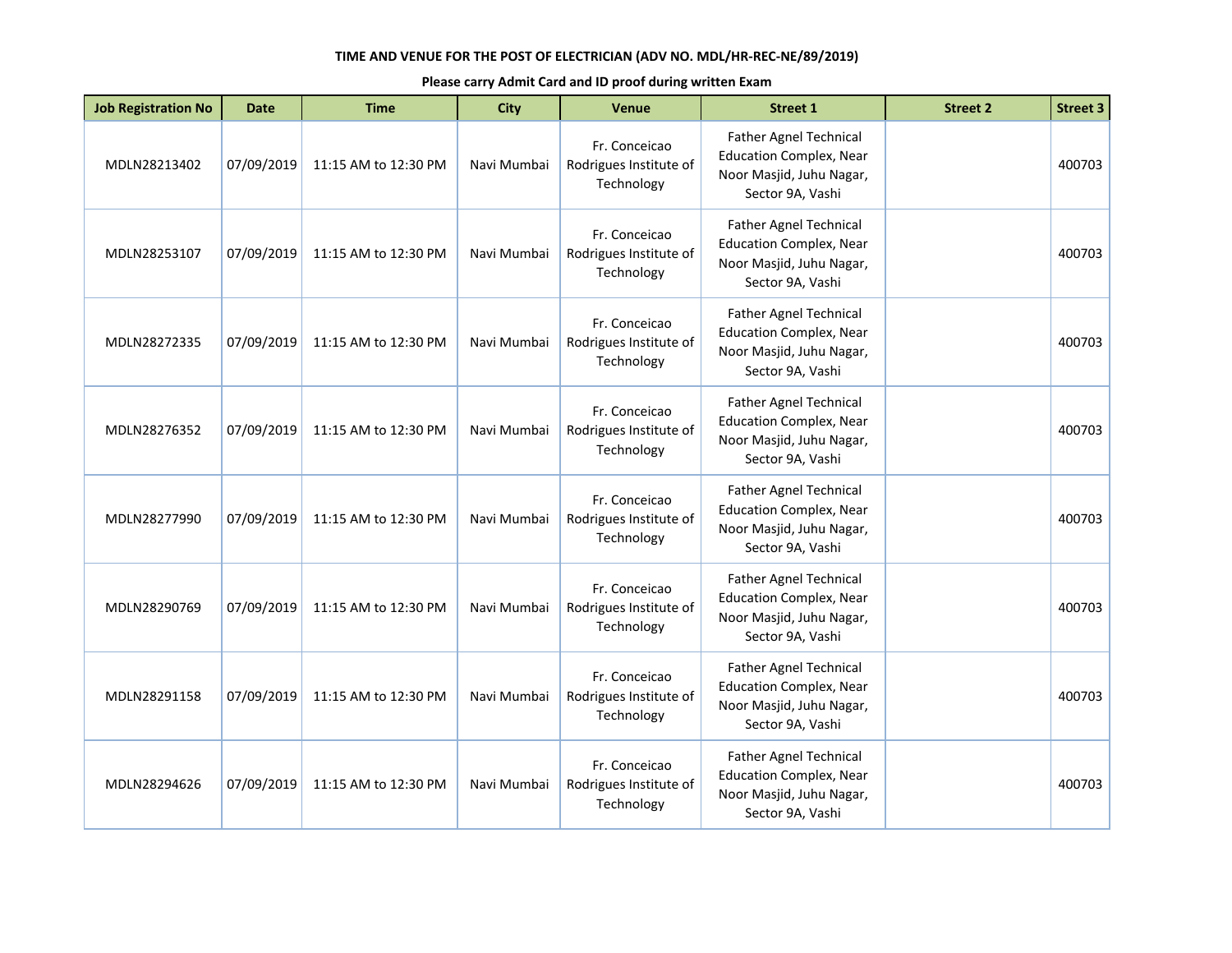| <b>Job Registration No</b> | <b>Date</b> | <b>Time</b>          | <b>City</b> | <b>Venue</b>                                          | <b>Street 1</b>                                                                                                 | <b>Street 2</b> | <b>Street 3</b> |
|----------------------------|-------------|----------------------|-------------|-------------------------------------------------------|-----------------------------------------------------------------------------------------------------------------|-----------------|-----------------|
| MDLN28322299               | 07/09/2019  | 11:15 AM to 12:30 PM | Navi Mumbai | Fr. Conceicao<br>Rodrigues Institute of<br>Technology | Father Agnel Technical<br><b>Education Complex, Near</b><br>Noor Masjid, Juhu Nagar,<br>Sector 9A, Vashi        |                 | 400703          |
| MDLN28323605               | 07/09/2019  | 11:15 AM to 12:30 PM | Navi Mumbai | Fr. Conceicao<br>Rodrigues Institute of<br>Technology | <b>Father Agnel Technical</b><br><b>Education Complex, Near</b><br>Noor Masjid, Juhu Nagar,<br>Sector 9A, Vashi |                 | 400703          |
| MDLN28369083               | 07/09/2019  | 11:15 AM to 12:30 PM | Navi Mumbai | Fr. Conceicao<br>Rodrigues Institute of<br>Technology | <b>Father Agnel Technical</b><br><b>Education Complex, Near</b><br>Noor Masjid, Juhu Nagar,<br>Sector 9A, Vashi |                 | 400703          |
| MDLN28417168               | 07/09/2019  | 11:15 AM to 12:30 PM | Navi Mumbai | Fr. Conceicao<br>Rodrigues Institute of<br>Technology | <b>Father Agnel Technical</b><br><b>Education Complex, Near</b><br>Noor Masjid, Juhu Nagar,<br>Sector 9A, Vashi |                 | 400703          |
| MDLN28488446               | 07/09/2019  | 11:15 AM to 12:30 PM | Navi Mumbai | Fr. Conceicao<br>Rodrigues Institute of<br>Technology | Father Agnel Technical<br><b>Education Complex, Near</b><br>Noor Masjid, Juhu Nagar,<br>Sector 9A, Vashi        |                 | 400703          |
| MDLN28523519               | 07/09/2019  | 11:15 AM to 12:30 PM | Navi Mumbai | Fr. Conceicao<br>Rodrigues Institute of<br>Technology | <b>Father Agnel Technical</b><br><b>Education Complex, Near</b><br>Noor Masjid, Juhu Nagar,<br>Sector 9A, Vashi |                 | 400703          |
| MDLN28525009               | 07/09/2019  | 11:15 AM to 12:30 PM | Navi Mumbai | Fr. Conceicao<br>Rodrigues Institute of<br>Technology | Father Agnel Technical<br><b>Education Complex, Near</b><br>Noor Masjid, Juhu Nagar,<br>Sector 9A, Vashi        |                 | 400703          |
| MDLN28583694               | 07/09/2019  | 11:15 AM to 12:30 PM | Navi Mumbai | Fr. Conceicao<br>Rodrigues Institute of<br>Technology | Father Agnel Technical<br><b>Education Complex, Near</b><br>Noor Masjid, Juhu Nagar,<br>Sector 9A, Vashi        |                 | 400703          |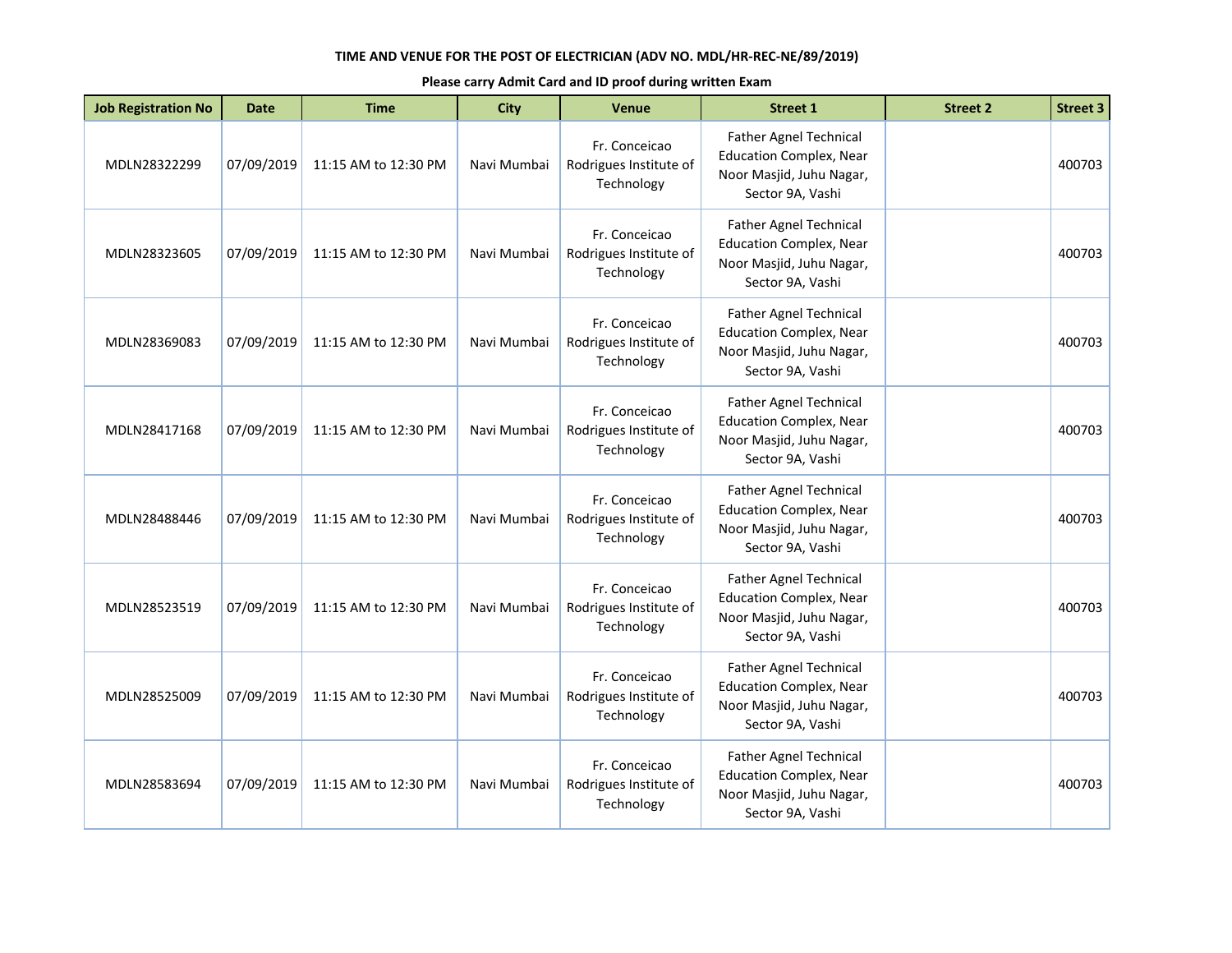| <b>Job Registration No</b> | <b>Date</b> | <b>Time</b>          | <b>City</b> | <b>Venue</b>                                          | <b>Street 1</b>                                                                                                 | <b>Street 2</b> | <b>Street 3</b> |
|----------------------------|-------------|----------------------|-------------|-------------------------------------------------------|-----------------------------------------------------------------------------------------------------------------|-----------------|-----------------|
| MDLN28617556               | 07/09/2019  | 11:15 AM to 12:30 PM | Navi Mumbai | Fr. Conceicao<br>Rodrigues Institute of<br>Technology | Father Agnel Technical<br><b>Education Complex, Near</b><br>Noor Masjid, Juhu Nagar,<br>Sector 9A, Vashi        |                 | 400703          |
| MDLN28626198               | 07/09/2019  | 11:15 AM to 12:30 PM | Navi Mumbai | Fr. Conceicao<br>Rodrigues Institute of<br>Technology | <b>Father Agnel Technical</b><br><b>Education Complex, Near</b><br>Noor Masjid, Juhu Nagar,<br>Sector 9A, Vashi |                 | 400703          |
| MDLN28655174               | 07/09/2019  | 11:15 AM to 12:30 PM | Navi Mumbai | Fr. Conceicao<br>Rodrigues Institute of<br>Technology | <b>Father Agnel Technical</b><br><b>Education Complex, Near</b><br>Noor Masjid, Juhu Nagar,<br>Sector 9A, Vashi |                 | 400703          |
| MDLN28735113               | 07/09/2019  | 11:15 AM to 12:30 PM | Navi Mumbai | Fr. Conceicao<br>Rodrigues Institute of<br>Technology | <b>Father Agnel Technical</b><br><b>Education Complex, Near</b><br>Noor Masjid, Juhu Nagar,<br>Sector 9A, Vashi |                 | 400703          |
| MDLN28756051               | 07/09/2019  | 11:15 AM to 12:30 PM | Navi Mumbai | Fr. Conceicao<br>Rodrigues Institute of<br>Technology | Father Agnel Technical<br><b>Education Complex, Near</b><br>Noor Masjid, Juhu Nagar,<br>Sector 9A, Vashi        |                 | 400703          |
| MDLN28758123               | 07/09/2019  | 11:15 AM to 12:30 PM | Navi Mumbai | Fr. Conceicao<br>Rodrigues Institute of<br>Technology | <b>Father Agnel Technical</b><br><b>Education Complex, Near</b><br>Noor Masjid, Juhu Nagar,<br>Sector 9A, Vashi |                 | 400703          |
| MDLN28759015               | 07/09/2019  | 11:15 AM to 12:30 PM | Navi Mumbai | Fr. Conceicao<br>Rodrigues Institute of<br>Technology | Father Agnel Technical<br><b>Education Complex, Near</b><br>Noor Masjid, Juhu Nagar,<br>Sector 9A, Vashi        |                 | 400703          |
| MDLN28759874               | 07/09/2019  | 11:15 AM to 12:30 PM | Navi Mumbai | Fr. Conceicao<br>Rodrigues Institute of<br>Technology | Father Agnel Technical<br><b>Education Complex, Near</b><br>Noor Masjid, Juhu Nagar,<br>Sector 9A, Vashi        |                 | 400703          |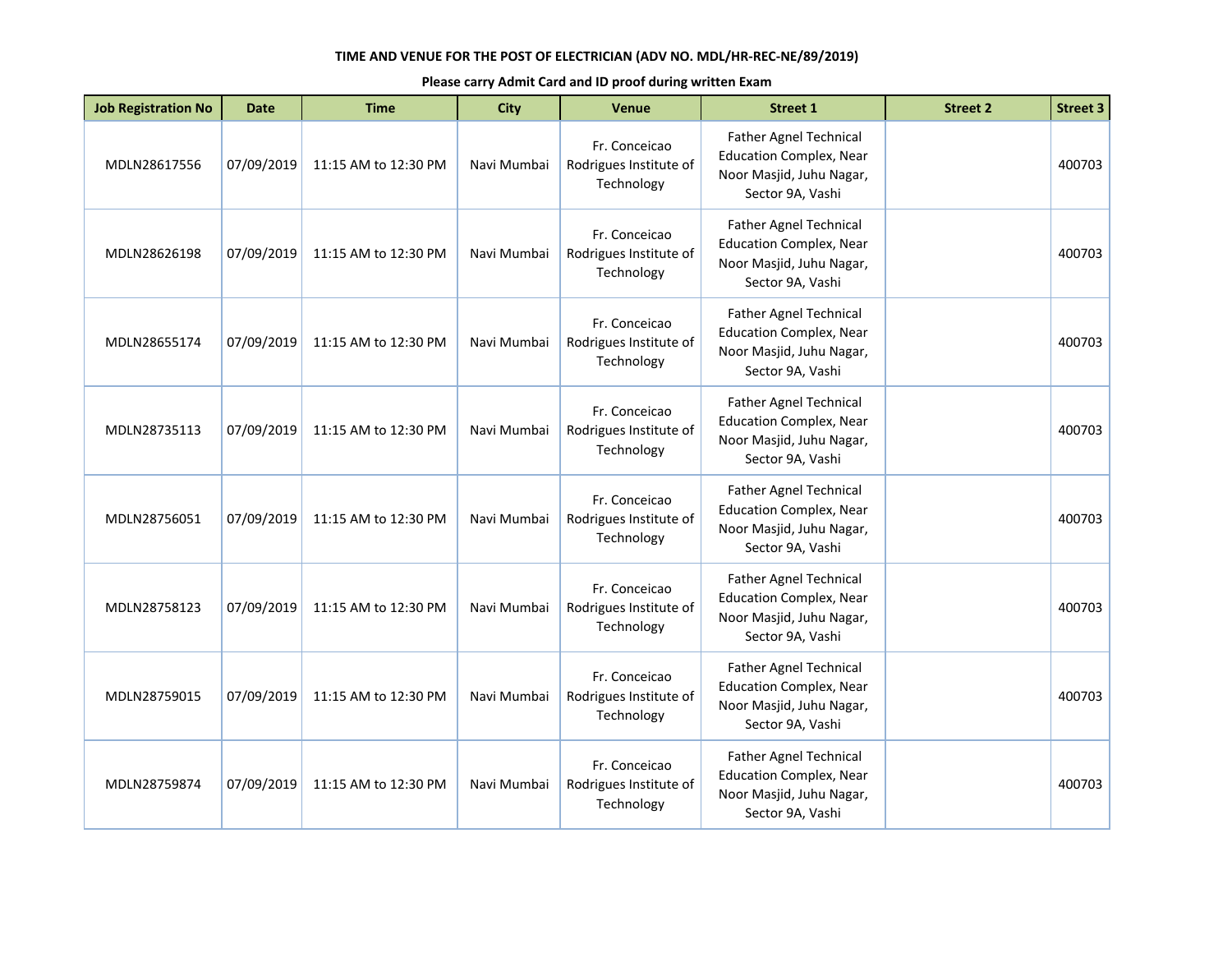| <b>Job Registration No</b> | <b>Date</b> | <b>Time</b>          | <b>City</b> | <b>Venue</b>                                          | <b>Street 1</b>                                                                                                 | <b>Street 2</b> | <b>Street 3</b> |
|----------------------------|-------------|----------------------|-------------|-------------------------------------------------------|-----------------------------------------------------------------------------------------------------------------|-----------------|-----------------|
| MDLN28768185               | 07/09/2019  | 11:15 AM to 12:30 PM | Navi Mumbai | Fr. Conceicao<br>Rodrigues Institute of<br>Technology | <b>Father Agnel Technical</b><br><b>Education Complex, Near</b><br>Noor Masjid, Juhu Nagar,<br>Sector 9A, Vashi |                 | 400703          |
| MDLN28795160               | 07/09/2019  | 11:15 AM to 12:30 PM | Navi Mumbai | Fr. Conceicao<br>Rodrigues Institute of<br>Technology | Father Agnel Technical<br><b>Education Complex, Near</b><br>Noor Masjid, Juhu Nagar,<br>Sector 9A, Vashi        |                 | 400703          |
| MDLN28797679               | 07/09/2019  | 11:15 AM to 12:30 PM | Navi Mumbai | Fr. Conceicao<br>Rodrigues Institute of<br>Technology | Father Agnel Technical<br><b>Education Complex, Near</b><br>Noor Masjid, Juhu Nagar,<br>Sector 9A, Vashi        |                 | 400703          |
| MDLN28798511               | 07/09/2019  | 11:15 AM to 12:30 PM | Navi Mumbai | Fr. Conceicao<br>Rodrigues Institute of<br>Technology | <b>Father Agnel Technical</b><br><b>Education Complex, Near</b><br>Noor Masjid, Juhu Nagar,<br>Sector 9A, Vashi |                 | 400703          |
| MDLN28801990               | 07/09/2019  | 11:15 AM to 12:30 PM | Navi Mumbai | Fr. Conceicao<br>Rodrigues Institute of<br>Technology | <b>Father Agnel Technical</b><br><b>Education Complex, Near</b><br>Noor Masjid, Juhu Nagar,<br>Sector 9A, Vashi |                 | 400703          |
| MDLN28853710               | 07/09/2019  | 11:15 AM to 12:30 PM | Navi Mumbai | Fr. Conceicao<br>Rodrigues Institute of<br>Technology | Father Agnel Technical<br><b>Education Complex, Near</b><br>Noor Masjid, Juhu Nagar,<br>Sector 9A, Vashi        |                 | 400703          |
| MDLN28885845               | 07/09/2019  | 11:15 AM to 12:30 PM | Navi Mumbai | Fr. Conceicao<br>Rodrigues Institute of<br>Technology | <b>Father Agnel Technical</b><br><b>Education Complex, Near</b><br>Noor Masjid, Juhu Nagar,<br>Sector 9A, Vashi |                 | 400703          |
| MDLN28906517               | 07/09/2019  | 11:15 AM to 12:30 PM | Navi Mumbai | Fr. Conceicao<br>Rodrigues Institute of<br>Technology | Father Agnel Technical<br><b>Education Complex, Near</b><br>Noor Masjid, Juhu Nagar,<br>Sector 9A, Vashi        |                 | 400703          |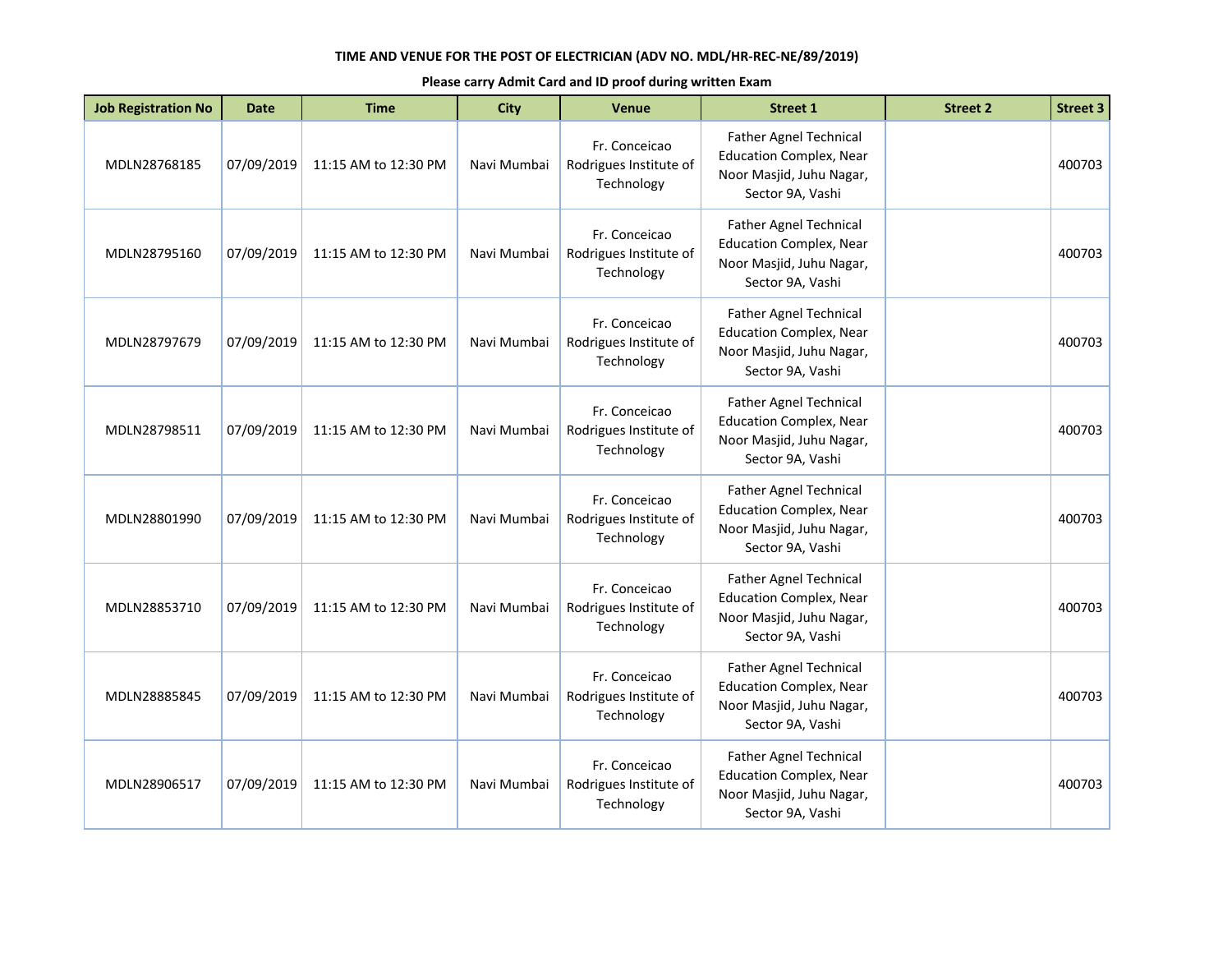| <b>Job Registration No</b> | <b>Date</b> | <b>Time</b>          | <b>City</b> | Venue                                                 | <b>Street 1</b>                                                                                                 | <b>Street 2</b> | <b>Street 3</b> |
|----------------------------|-------------|----------------------|-------------|-------------------------------------------------------|-----------------------------------------------------------------------------------------------------------------|-----------------|-----------------|
| MDLN28941369               | 07/09/2019  | 11:15 AM to 12:30 PM | Navi Mumbai | Fr. Conceicao<br>Rodrigues Institute of<br>Technology | <b>Father Agnel Technical</b><br><b>Education Complex, Near</b><br>Noor Masjid, Juhu Nagar,<br>Sector 9A, Vashi |                 | 400703          |
| MDLN29026038               | 07/09/2019  | 11:15 AM to 12:30 PM | Navi Mumbai | Fr. Conceicao<br>Rodrigues Institute of<br>Technology | Father Agnel Technical<br><b>Education Complex, Near</b><br>Noor Masjid, Juhu Nagar,<br>Sector 9A, Vashi        |                 | 400703          |
| MDLN29035762               | 07/09/2019  | 11:15 AM to 12:30 PM | Navi Mumbai | Fr. Conceicao<br>Rodrigues Institute of<br>Technology | Father Agnel Technical<br><b>Education Complex, Near</b><br>Noor Masjid, Juhu Nagar,<br>Sector 9A, Vashi        |                 | 400703          |
| MDLN29093455               | 07/09/2019  | 11:15 AM to 12:30 PM | Navi Mumbai | Fr. Conceicao<br>Rodrigues Institute of<br>Technology | <b>Father Agnel Technical</b><br><b>Education Complex, Near</b><br>Noor Masjid, Juhu Nagar,<br>Sector 9A, Vashi |                 | 400703          |
| MDLN29120175               | 07/09/2019  | 11:15 AM to 12:30 PM | Navi Mumbai | Fr. Conceicao<br>Rodrigues Institute of<br>Technology | <b>Father Agnel Technical</b><br><b>Education Complex, Near</b><br>Noor Masjid, Juhu Nagar,<br>Sector 9A, Vashi |                 | 400703          |
| MDLN29135788               | 07/09/2019  | 11:15 AM to 12:30 PM | Navi Mumbai | Fr. Conceicao<br>Rodrigues Institute of<br>Technology | Father Agnel Technical<br><b>Education Complex, Near</b><br>Noor Masjid, Juhu Nagar,<br>Sector 9A, Vashi        |                 | 400703          |
| MDLN29137615               | 07/09/2019  | 11:15 AM to 12:30 PM | Navi Mumbai | Fr. Conceicao<br>Rodrigues Institute of<br>Technology | <b>Father Agnel Technical</b><br><b>Education Complex, Near</b><br>Noor Masjid, Juhu Nagar,<br>Sector 9A, Vashi |                 | 400703          |
| MDLN29141777               | 07/09/2019  | 11:15 AM to 12:30 PM | Navi Mumbai | Fr. Conceicao<br>Rodrigues Institute of<br>Technology | Father Agnel Technical<br><b>Education Complex, Near</b><br>Noor Masjid, Juhu Nagar,<br>Sector 9A, Vashi        |                 | 400703          |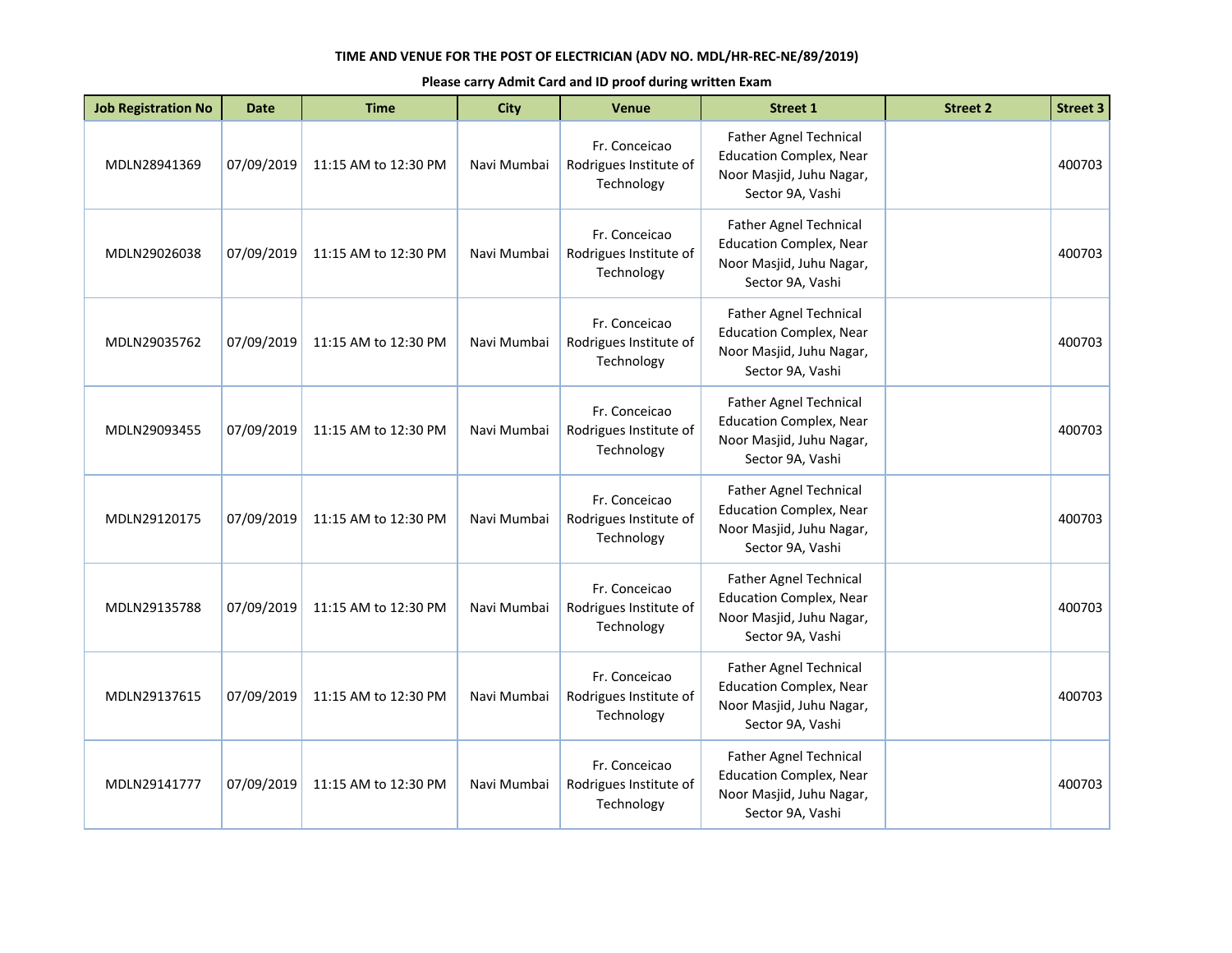| <b>Job Registration No</b> | <b>Date</b> | <b>Time</b>          | <b>City</b> | <b>Venue</b>                                          | <b>Street 1</b>                                                                                                 | <b>Street 2</b> | <b>Street 3</b> |
|----------------------------|-------------|----------------------|-------------|-------------------------------------------------------|-----------------------------------------------------------------------------------------------------------------|-----------------|-----------------|
| MDLN29148362               | 07/09/2019  | 11:15 AM to 12:30 PM | Navi Mumbai | Fr. Conceicao<br>Rodrigues Institute of<br>Technology | Father Agnel Technical<br><b>Education Complex, Near</b><br>Noor Masjid, Juhu Nagar,<br>Sector 9A, Vashi        |                 | 400703          |
| MDLN29173546               | 07/09/2019  | 11:15 AM to 12:30 PM | Navi Mumbai | Fr. Conceicao<br>Rodrigues Institute of<br>Technology | <b>Father Agnel Technical</b><br><b>Education Complex, Near</b><br>Noor Masjid, Juhu Nagar,<br>Sector 9A, Vashi |                 | 400703          |
| MDLN29179160               | 07/09/2019  | 11:15 AM to 12:30 PM | Navi Mumbai | Fr. Conceicao<br>Rodrigues Institute of<br>Technology | <b>Father Agnel Technical</b><br><b>Education Complex, Near</b><br>Noor Masjid, Juhu Nagar,<br>Sector 9A, Vashi |                 | 400703          |
| MDLN29182413               | 07/09/2019  | 11:15 AM to 12:30 PM | Navi Mumbai | Fr. Conceicao<br>Rodrigues Institute of<br>Technology | <b>Father Agnel Technical</b><br><b>Education Complex, Near</b><br>Noor Masjid, Juhu Nagar,<br>Sector 9A, Vashi |                 | 400703          |
| MDLN29304316               | 07/09/2019  | 11:15 AM to 12:30 PM | Navi Mumbai | Fr. Conceicao<br>Rodrigues Institute of<br>Technology | Father Agnel Technical<br><b>Education Complex, Near</b><br>Noor Masjid, Juhu Nagar,<br>Sector 9A, Vashi        |                 | 400703          |
| MDLN29360431               | 07/09/2019  | 11:15 AM to 12:30 PM | Navi Mumbai | Fr. Conceicao<br>Rodrigues Institute of<br>Technology | <b>Father Agnel Technical</b><br><b>Education Complex, Near</b><br>Noor Masjid, Juhu Nagar,<br>Sector 9A, Vashi |                 | 400703          |
| MDLN29383491               | 07/09/2019  | 11:15 AM to 12:30 PM | Navi Mumbai | Fr. Conceicao<br>Rodrigues Institute of<br>Technology | Father Agnel Technical<br><b>Education Complex, Near</b><br>Noor Masjid, Juhu Nagar,<br>Sector 9A, Vashi        |                 | 400703          |
| MDLN29384207               | 07/09/2019  | 11:15 AM to 12:30 PM | Navi Mumbai | Fr. Conceicao<br>Rodrigues Institute of<br>Technology | Father Agnel Technical<br><b>Education Complex, Near</b><br>Noor Masjid, Juhu Nagar,<br>Sector 9A, Vashi        |                 | 400703          |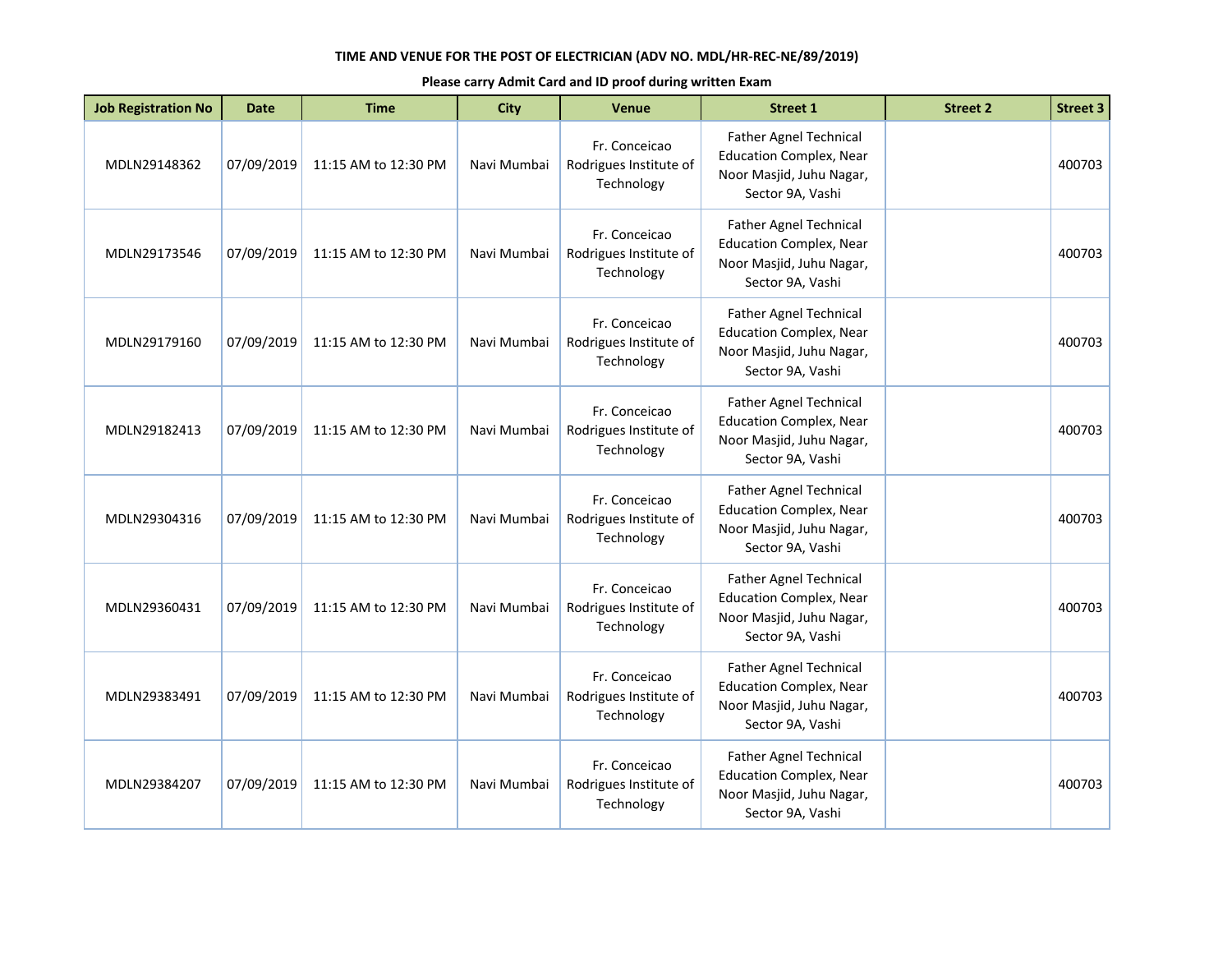| <b>Job Registration No</b> | <b>Date</b> | <b>Time</b>          | <b>City</b> | <b>Venue</b>                                          | <b>Street 1</b>                                                                                                 | <b>Street 2</b> | <b>Street 3</b> |
|----------------------------|-------------|----------------------|-------------|-------------------------------------------------------|-----------------------------------------------------------------------------------------------------------------|-----------------|-----------------|
| MDLN29432621               | 07/09/2019  | 11:15 AM to 12:30 PM | Navi Mumbai | Fr. Conceicao<br>Rodrigues Institute of<br>Technology | Father Agnel Technical<br><b>Education Complex, Near</b><br>Noor Masjid, Juhu Nagar,<br>Sector 9A, Vashi        |                 | 400703          |
| MDLN29460301               | 07/09/2019  | 11:15 AM to 12:30 PM | Navi Mumbai | Fr. Conceicao<br>Rodrigues Institute of<br>Technology | <b>Father Agnel Technical</b><br><b>Education Complex, Near</b><br>Noor Masjid, Juhu Nagar,<br>Sector 9A, Vashi |                 | 400703          |
| MDLN29465297               | 07/09/2019  | 11:15 AM to 12:30 PM | Navi Mumbai | Fr. Conceicao<br>Rodrigues Institute of<br>Technology | <b>Father Agnel Technical</b><br><b>Education Complex, Near</b><br>Noor Masjid, Juhu Nagar,<br>Sector 9A, Vashi |                 | 400703          |
| MDLN29467085               | 07/09/2019  | 11:15 AM to 12:30 PM | Navi Mumbai | Fr. Conceicao<br>Rodrigues Institute of<br>Technology | <b>Father Agnel Technical</b><br><b>Education Complex, Near</b><br>Noor Masjid, Juhu Nagar,<br>Sector 9A, Vashi |                 | 400703          |
| MDLN29485395               | 07/09/2019  | 11:15 AM to 12:30 PM | Navi Mumbai | Fr. Conceicao<br>Rodrigues Institute of<br>Technology | Father Agnel Technical<br><b>Education Complex, Near</b><br>Noor Masjid, Juhu Nagar,<br>Sector 9A, Vashi        |                 | 400703          |
| MDLN29496909               | 07/09/2019  | 11:15 AM to 12:30 PM | Navi Mumbai | Fr. Conceicao<br>Rodrigues Institute of<br>Technology | <b>Father Agnel Technical</b><br><b>Education Complex, Near</b><br>Noor Masjid, Juhu Nagar,<br>Sector 9A, Vashi |                 | 400703          |
| MDLN29528605               | 07/09/2019  | 11:15 AM to 12:30 PM | Navi Mumbai | Fr. Conceicao<br>Rodrigues Institute of<br>Technology | Father Agnel Technical<br><b>Education Complex, Near</b><br>Noor Masjid, Juhu Nagar,<br>Sector 9A, Vashi        |                 | 400703          |
| MDLN29562324               | 07/09/2019  | 11:15 AM to 12:30 PM | Navi Mumbai | Fr. Conceicao<br>Rodrigues Institute of<br>Technology | Father Agnel Technical<br><b>Education Complex, Near</b><br>Noor Masjid, Juhu Nagar,<br>Sector 9A, Vashi        |                 | 400703          |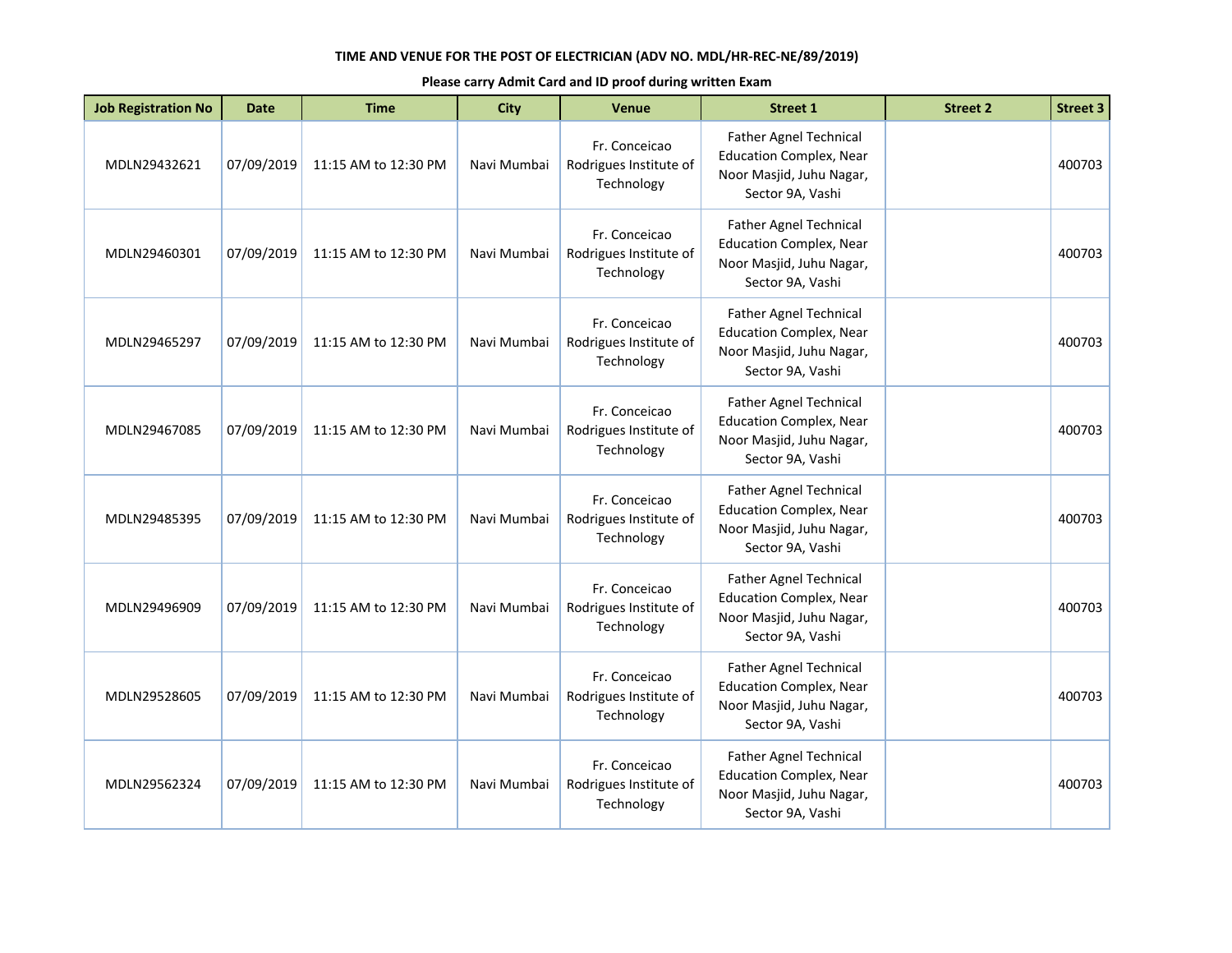| <b>Job Registration No</b> | <b>Date</b> | <b>Time</b>          | <b>City</b> | Venue                                                 | <b>Street 1</b>                                                                                                 | <b>Street 2</b> | <b>Street 3</b> |
|----------------------------|-------------|----------------------|-------------|-------------------------------------------------------|-----------------------------------------------------------------------------------------------------------------|-----------------|-----------------|
| MDLN29615177               | 07/09/2019  | 11:15 AM to 12:30 PM | Navi Mumbai | Fr. Conceicao<br>Rodrigues Institute of<br>Technology | <b>Father Agnel Technical</b><br><b>Education Complex, Near</b><br>Noor Masjid, Juhu Nagar,<br>Sector 9A, Vashi |                 | 400703          |
| MDLN29618514               | 07/09/2019  | 11:15 AM to 12:30 PM | Navi Mumbai | Fr. Conceicao<br>Rodrigues Institute of<br>Technology | Father Agnel Technical<br><b>Education Complex, Near</b><br>Noor Masjid, Juhu Nagar,<br>Sector 9A, Vashi        |                 | 400703          |
| MDLN29619165               | 07/09/2019  | 11:15 AM to 12:30 PM | Navi Mumbai | Fr. Conceicao<br>Rodrigues Institute of<br>Technology | Father Agnel Technical<br><b>Education Complex, Near</b><br>Noor Masjid, Juhu Nagar,<br>Sector 9A, Vashi        |                 | 400703          |
| MDLN29629060               | 07/09/2019  | 11:15 AM to 12:30 PM | Navi Mumbai | Fr. Conceicao<br>Rodrigues Institute of<br>Technology | <b>Father Agnel Technical</b><br><b>Education Complex, Near</b><br>Noor Masjid, Juhu Nagar,<br>Sector 9A, Vashi |                 | 400703          |
| MDLN29656536               | 07/09/2019  | 11:15 AM to 12:30 PM | Navi Mumbai | Fr. Conceicao<br>Rodrigues Institute of<br>Technology | <b>Father Agnel Technical</b><br><b>Education Complex, Near</b><br>Noor Masjid, Juhu Nagar,<br>Sector 9A, Vashi |                 | 400703          |
| MDLN29741778               | 07/09/2019  | 11:15 AM to 12:30 PM | Navi Mumbai | Fr. Conceicao<br>Rodrigues Institute of<br>Technology | Father Agnel Technical<br><b>Education Complex, Near</b><br>Noor Masjid, Juhu Nagar,<br>Sector 9A, Vashi        |                 | 400703          |
| MDLN29787400               | 07/09/2019  | 11:15 AM to 12:30 PM | Navi Mumbai | Fr. Conceicao<br>Rodrigues Institute of<br>Technology | <b>Father Agnel Technical</b><br><b>Education Complex, Near</b><br>Noor Masjid, Juhu Nagar,<br>Sector 9A, Vashi |                 | 400703          |
| MDLN29795516               | 07/09/2019  | 11:15 AM to 12:30 PM | Navi Mumbai | Fr. Conceicao<br>Rodrigues Institute of<br>Technology | Father Agnel Technical<br><b>Education Complex, Near</b><br>Noor Masjid, Juhu Nagar,<br>Sector 9A, Vashi        |                 | 400703          |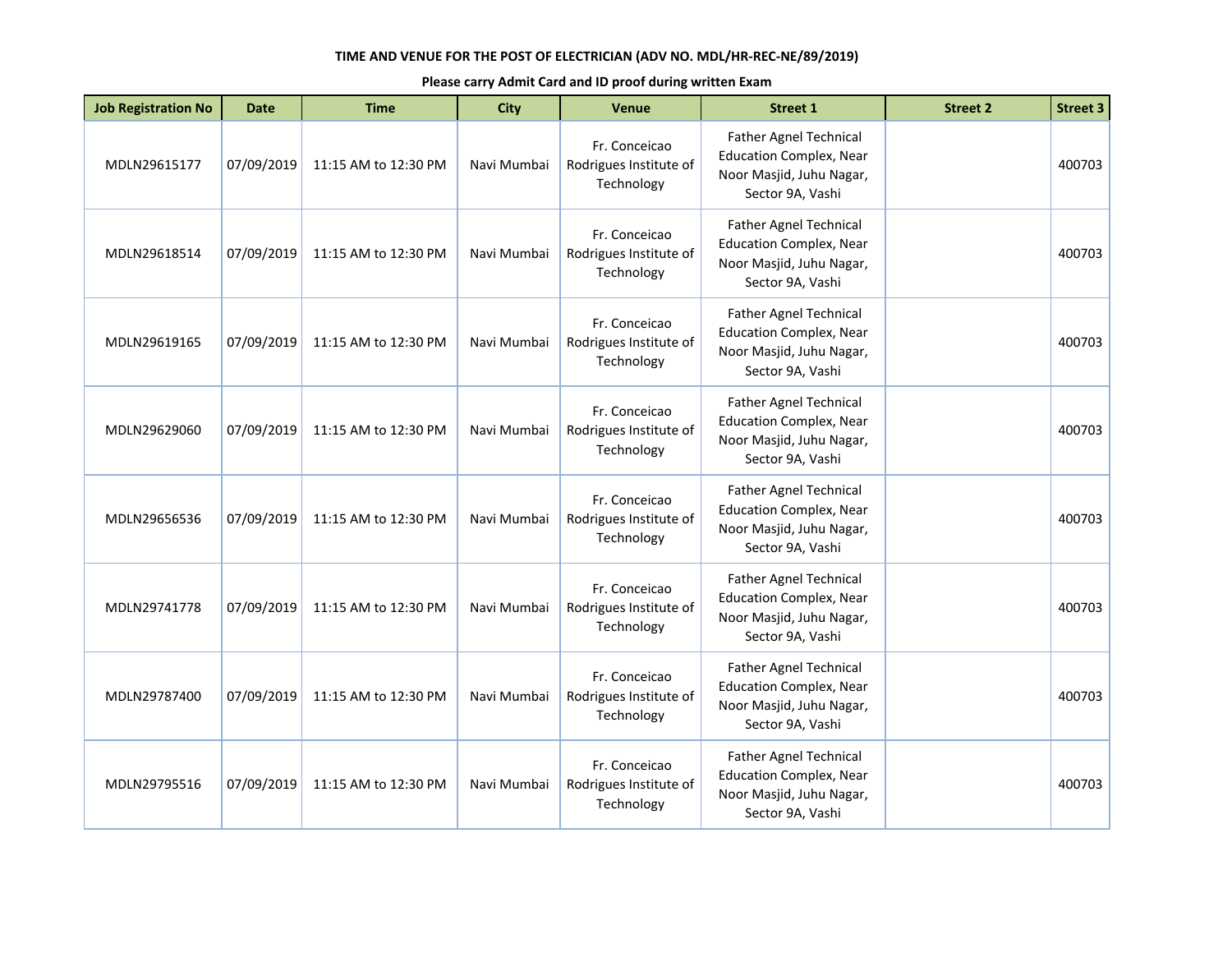| <b>Job Registration No</b> | <b>Date</b> | <b>Time</b>          | <b>City</b> | <b>Venue</b>                                          | <b>Street 1</b>                                                                                                 | <b>Street 2</b> | <b>Street 3</b> |
|----------------------------|-------------|----------------------|-------------|-------------------------------------------------------|-----------------------------------------------------------------------------------------------------------------|-----------------|-----------------|
| MDLN29796816               | 07/09/2019  | 11:15 AM to 12:30 PM | Navi Mumbai | Fr. Conceicao<br>Rodrigues Institute of<br>Technology | Father Agnel Technical<br><b>Education Complex, Near</b><br>Noor Masjid, Juhu Nagar,<br>Sector 9A, Vashi        |                 | 400703          |
| MDLN29819173               | 07/09/2019  | 11:15 AM to 12:30 PM | Navi Mumbai | Fr. Conceicao<br>Rodrigues Institute of<br>Technology | <b>Father Agnel Technical</b><br><b>Education Complex, Near</b><br>Noor Masjid, Juhu Nagar,<br>Sector 9A, Vashi |                 | 400703          |
| MDLN29822576               | 07/09/2019  | 11:15 AM to 12:30 PM | Navi Mumbai | Fr. Conceicao<br>Rodrigues Institute of<br>Technology | <b>Father Agnel Technical</b><br><b>Education Complex, Near</b><br>Noor Masjid, Juhu Nagar,<br>Sector 9A, Vashi |                 | 400703          |
| MDLN29827302               | 07/09/2019  | 11:15 AM to 12:30 PM | Navi Mumbai | Fr. Conceicao<br>Rodrigues Institute of<br>Technology | <b>Father Agnel Technical</b><br><b>Education Complex, Near</b><br>Noor Masjid, Juhu Nagar,<br>Sector 9A, Vashi |                 | 400703          |
| MDLN29830167               | 07/09/2019  | 11:15 AM to 12:30 PM | Navi Mumbai | Fr. Conceicao<br>Rodrigues Institute of<br>Technology | Father Agnel Technical<br><b>Education Complex, Near</b><br>Noor Masjid, Juhu Nagar,<br>Sector 9A, Vashi        |                 | 400703          |
| MDLN29842558               | 07/09/2019  | 11:15 AM to 12:30 PM | Navi Mumbai | Fr. Conceicao<br>Rodrigues Institute of<br>Technology | <b>Father Agnel Technical</b><br><b>Education Complex, Near</b><br>Noor Masjid, Juhu Nagar,<br>Sector 9A, Vashi |                 | 400703          |
| MDLN29848432               | 07/09/2019  | 11:15 AM to 12:30 PM | Navi Mumbai | Fr. Conceicao<br>Rodrigues Institute of<br>Technology | Father Agnel Technical<br><b>Education Complex, Near</b><br>Noor Masjid, Juhu Nagar,<br>Sector 9A, Vashi        |                 | 400703          |
| MDLN29869650               | 07/09/2019  | 11:15 AM to 12:30 PM | Navi Mumbai | Fr. Conceicao<br>Rodrigues Institute of<br>Technology | Father Agnel Technical<br><b>Education Complex, Near</b><br>Noor Masjid, Juhu Nagar,<br>Sector 9A, Vashi        |                 | 400703          |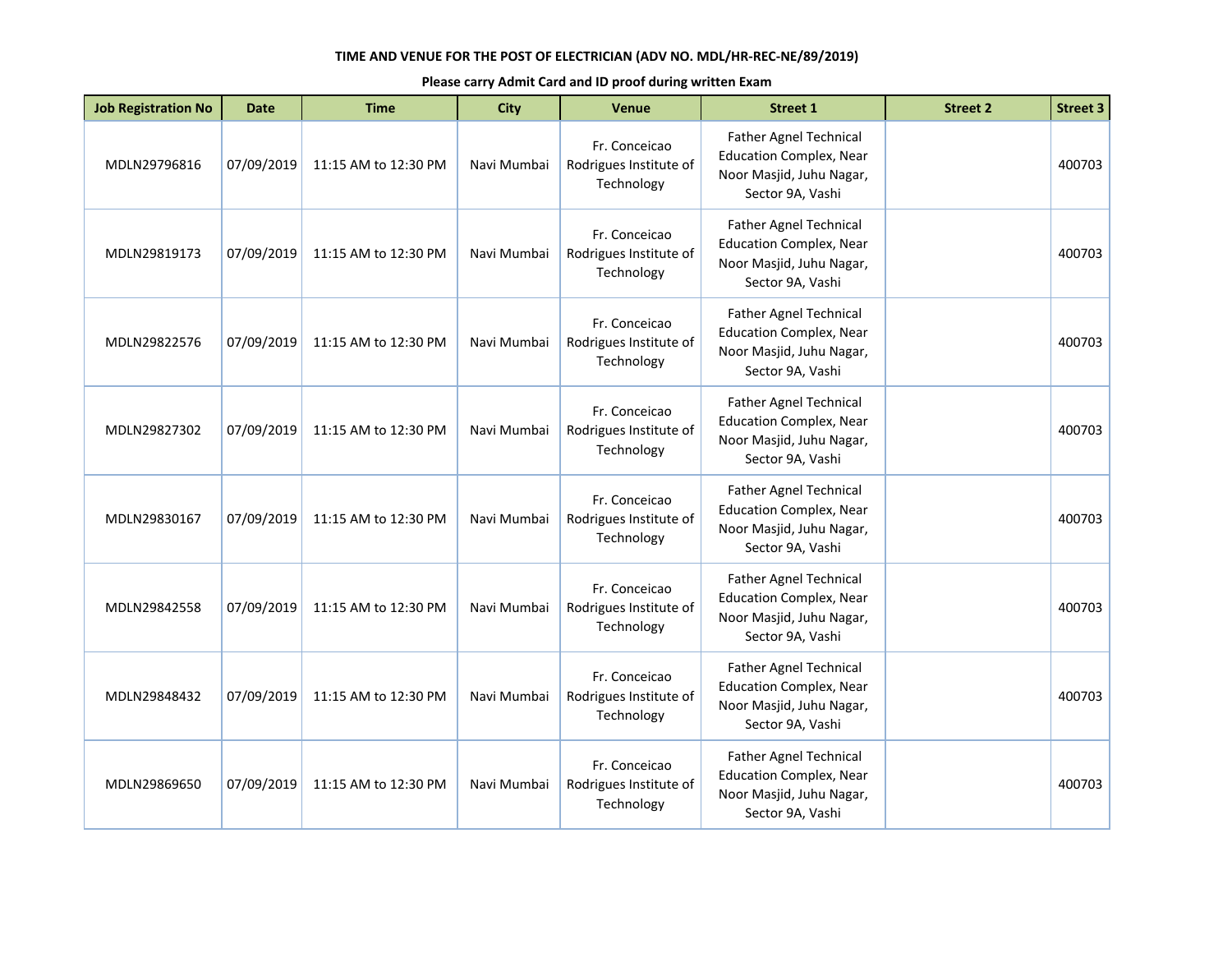| <b>Job Registration No</b> | <b>Date</b> | <b>Time</b>          | <b>City</b> | <b>Venue</b>                                          | <b>Street 1</b>                                                                                                 | <b>Street 2</b> | <b>Street 3</b> |
|----------------------------|-------------|----------------------|-------------|-------------------------------------------------------|-----------------------------------------------------------------------------------------------------------------|-----------------|-----------------|
| MDLN29888287               | 07/09/2019  | 11:15 AM to 12:30 PM | Navi Mumbai | Fr. Conceicao<br>Rodrigues Institute of<br>Technology | Father Agnel Technical<br><b>Education Complex, Near</b><br>Noor Masjid, Juhu Nagar,<br>Sector 9A, Vashi        |                 | 400703          |
| MDLN29891744               | 07/09/2019  | 11:15 AM to 12:30 PM | Navi Mumbai | Fr. Conceicao<br>Rodrigues Institute of<br>Technology | <b>Father Agnel Technical</b><br><b>Education Complex, Near</b><br>Noor Masjid, Juhu Nagar,<br>Sector 9A, Vashi |                 | 400703          |
| MDLN29920326               | 07/09/2019  | 11:15 AM to 12:30 PM | Navi Mumbai | Fr. Conceicao<br>Rodrigues Institute of<br>Technology | <b>Father Agnel Technical</b><br><b>Education Complex, Near</b><br>Noor Masjid, Juhu Nagar,<br>Sector 9A, Vashi |                 | 400703          |
| MDLN29963164               | 07/09/2019  | 11:15 AM to 12:30 PM | Navi Mumbai | Fr. Conceicao<br>Rodrigues Institute of<br>Technology | <b>Father Agnel Technical</b><br><b>Education Complex, Near</b><br>Noor Masjid, Juhu Nagar,<br>Sector 9A, Vashi |                 | 400703          |
| MDLN30000594               | 07/09/2019  | 11:15 AM to 12:30 PM | Navi Mumbai | Fr. Conceicao<br>Rodrigues Institute of<br>Technology | Father Agnel Technical<br><b>Education Complex, Near</b><br>Noor Masjid, Juhu Nagar,<br>Sector 9A, Vashi        |                 | 400703          |
| MDLN30001228               | 07/09/2019  | 11:15 AM to 12:30 PM | Navi Mumbai | Fr. Conceicao<br>Rodrigues Institute of<br>Technology | <b>Father Agnel Technical</b><br><b>Education Complex, Near</b><br>Noor Masjid, Juhu Nagar,<br>Sector 9A, Vashi |                 | 400703          |
| MDLN30001958               | 07/09/2019  | 11:15 AM to 12:30 PM | Navi Mumbai | Fr. Conceicao<br>Rodrigues Institute of<br>Technology | Father Agnel Technical<br><b>Education Complex, Near</b><br>Noor Masjid, Juhu Nagar,<br>Sector 9A, Vashi        |                 | 400703          |
| MDLN30015661               | 07/09/2019  | 11:15 AM to 12:30 PM | Navi Mumbai | Fr. Conceicao<br>Rodrigues Institute of<br>Technology | Father Agnel Technical<br><b>Education Complex, Near</b><br>Noor Masjid, Juhu Nagar,<br>Sector 9A, Vashi        |                 | 400703          |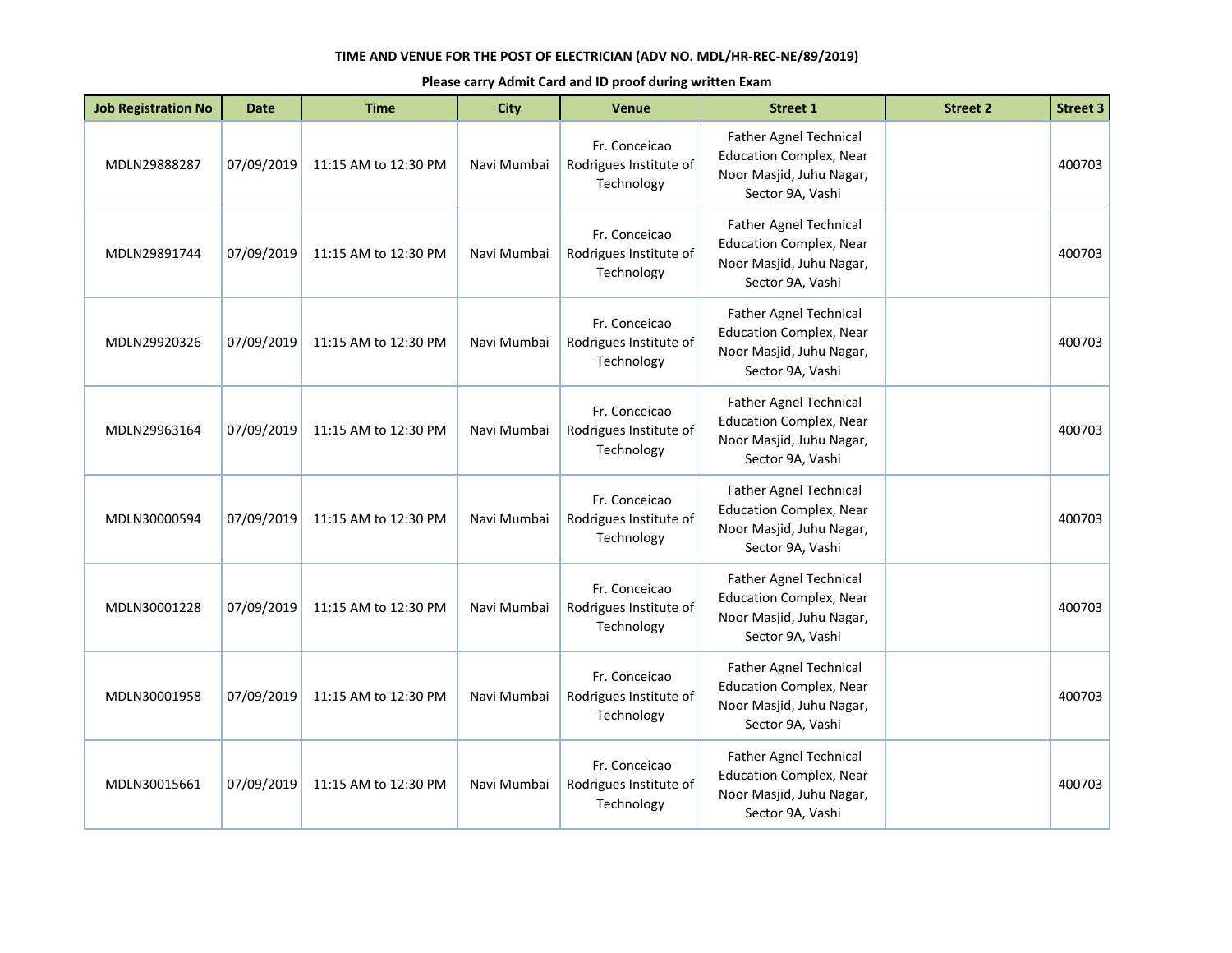| <b>Job Registration No</b> | <b>Date</b> | <b>Time</b>          | <b>City</b> | <b>Venue</b>                                          | <b>Street 1</b>                                                                                                 | <b>Street 2</b> | <b>Street 3</b> |
|----------------------------|-------------|----------------------|-------------|-------------------------------------------------------|-----------------------------------------------------------------------------------------------------------------|-----------------|-----------------|
| MDLN30065760               | 07/09/2019  | 11:15 AM to 12:30 PM | Navi Mumbai | Fr. Conceicao<br>Rodrigues Institute of<br>Technology | Father Agnel Technical<br><b>Education Complex, Near</b><br>Noor Masjid, Juhu Nagar,<br>Sector 9A, Vashi        |                 | 400703          |
| MDLN30094667               | 07/09/2019  | 11:15 AM to 12:30 PM | Navi Mumbai | Fr. Conceicao<br>Rodrigues Institute of<br>Technology | <b>Father Agnel Technical</b><br><b>Education Complex, Near</b><br>Noor Masjid, Juhu Nagar,<br>Sector 9A, Vashi |                 | 400703          |
| MDLN30121474               | 07/09/2019  | 11:15 AM to 12:30 PM | Navi Mumbai | Fr. Conceicao<br>Rodrigues Institute of<br>Technology | <b>Father Agnel Technical</b><br><b>Education Complex, Near</b><br>Noor Masjid, Juhu Nagar,<br>Sector 9A, Vashi |                 | 400703          |
| MDLN30142795               | 07/09/2019  | 11:15 AM to 12:30 PM | Navi Mumbai | Fr. Conceicao<br>Rodrigues Institute of<br>Technology | <b>Father Agnel Technical</b><br><b>Education Complex, Near</b><br>Noor Masjid, Juhu Nagar,<br>Sector 9A, Vashi |                 | 400703          |
| MDLN30168172               | 07/09/2019  | 11:15 AM to 12:30 PM | Navi Mumbai | Fr. Conceicao<br>Rodrigues Institute of<br>Technology | Father Agnel Technical<br><b>Education Complex, Near</b><br>Noor Masjid, Juhu Nagar,<br>Sector 9A, Vashi        |                 | 400703          |
| MDLN30215120               | 07/09/2019  | 11:15 AM to 12:30 PM | Navi Mumbai | Fr. Conceicao<br>Rodrigues Institute of<br>Technology | <b>Father Agnel Technical</b><br><b>Education Complex, Near</b><br>Noor Masjid, Juhu Nagar,<br>Sector 9A, Vashi |                 | 400703          |
| MDLN30243713               | 07/09/2019  | 11:15 AM to 12:30 PM | Navi Mumbai | Fr. Conceicao<br>Rodrigues Institute of<br>Technology | Father Agnel Technical<br><b>Education Complex, Near</b><br>Noor Masjid, Juhu Nagar,<br>Sector 9A, Vashi        |                 | 400703          |
| MDLN30249130               | 07/09/2019  | 11:15 AM to 12:30 PM | Navi Mumbai | Fr. Conceicao<br>Rodrigues Institute of<br>Technology | Father Agnel Technical<br><b>Education Complex, Near</b><br>Noor Masjid, Juhu Nagar,<br>Sector 9A, Vashi        |                 | 400703          |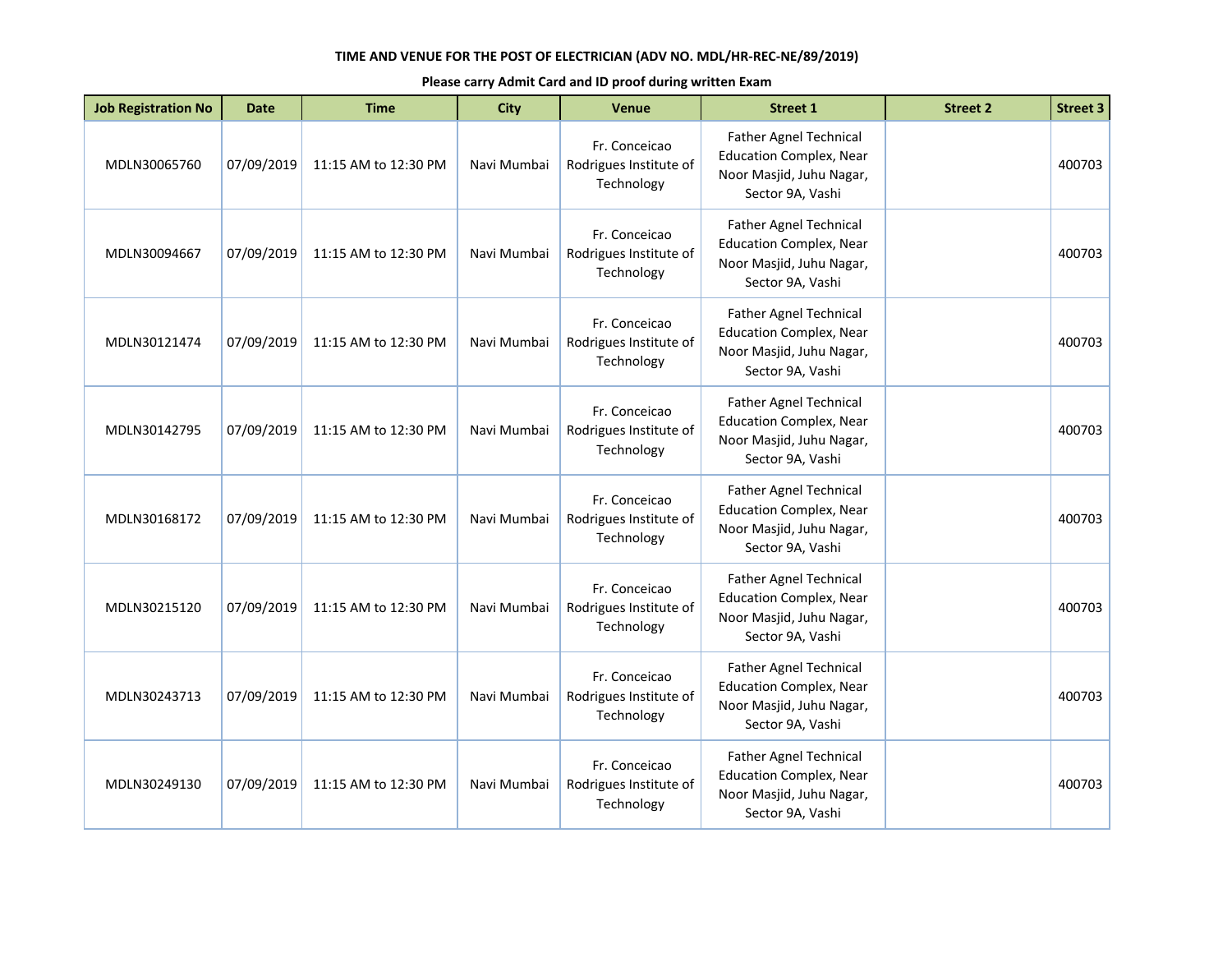| <b>Job Registration No</b> | <b>Date</b> | <b>Time</b>          | <b>City</b> | <b>Venue</b>                                          | <b>Street 1</b>                                                                                                 | <b>Street 2</b> | <b>Street 3</b> |
|----------------------------|-------------|----------------------|-------------|-------------------------------------------------------|-----------------------------------------------------------------------------------------------------------------|-----------------|-----------------|
| MDLN30257483               | 07/09/2019  | 11:15 AM to 12:30 PM | Navi Mumbai | Fr. Conceicao<br>Rodrigues Institute of<br>Technology | Father Agnel Technical<br><b>Education Complex, Near</b><br>Noor Masjid, Juhu Nagar,<br>Sector 9A, Vashi        |                 | 400703          |
| MDLN30274199               | 07/09/2019  | 11:15 AM to 12:30 PM | Navi Mumbai | Fr. Conceicao<br>Rodrigues Institute of<br>Technology | <b>Father Agnel Technical</b><br><b>Education Complex, Near</b><br>Noor Masjid, Juhu Nagar,<br>Sector 9A, Vashi |                 | 400703          |
| MDLN30304052               | 07/09/2019  | 11:15 AM to 12:30 PM | Navi Mumbai | Fr. Conceicao<br>Rodrigues Institute of<br>Technology | <b>Father Agnel Technical</b><br><b>Education Complex, Near</b><br>Noor Masjid, Juhu Nagar,<br>Sector 9A, Vashi |                 | 400703          |
| MDLN30354875               | 07/09/2019  | 11:15 AM to 12:30 PM | Navi Mumbai | Fr. Conceicao<br>Rodrigues Institute of<br>Technology | <b>Father Agnel Technical</b><br><b>Education Complex, Near</b><br>Noor Masjid, Juhu Nagar,<br>Sector 9A, Vashi |                 | 400703          |
| MDLN30395555               | 07/09/2019  | 11:15 AM to 12:30 PM | Navi Mumbai | Fr. Conceicao<br>Rodrigues Institute of<br>Technology | Father Agnel Technical<br><b>Education Complex, Near</b><br>Noor Masjid, Juhu Nagar,<br>Sector 9A, Vashi        |                 | 400703          |
| MDLN30396200               | 07/09/2019  | 11:15 AM to 12:30 PM | Navi Mumbai | Fr. Conceicao<br>Rodrigues Institute of<br>Technology | <b>Father Agnel Technical</b><br><b>Education Complex, Near</b><br>Noor Masjid, Juhu Nagar,<br>Sector 9A, Vashi |                 | 400703          |
| MDLN30413459               | 07/09/2019  | 11:15 AM to 12:30 PM | Navi Mumbai | Fr. Conceicao<br>Rodrigues Institute of<br>Technology | Father Agnel Technical<br><b>Education Complex, Near</b><br>Noor Masjid, Juhu Nagar,<br>Sector 9A, Vashi        |                 | 400703          |
| MDLN30487213               | 07/09/2019  | 11:15 AM to 12:30 PM | Navi Mumbai | Fr. Conceicao<br>Rodrigues Institute of<br>Technology | Father Agnel Technical<br><b>Education Complex, Near</b><br>Noor Masjid, Juhu Nagar,<br>Sector 9A, Vashi        |                 | 400703          |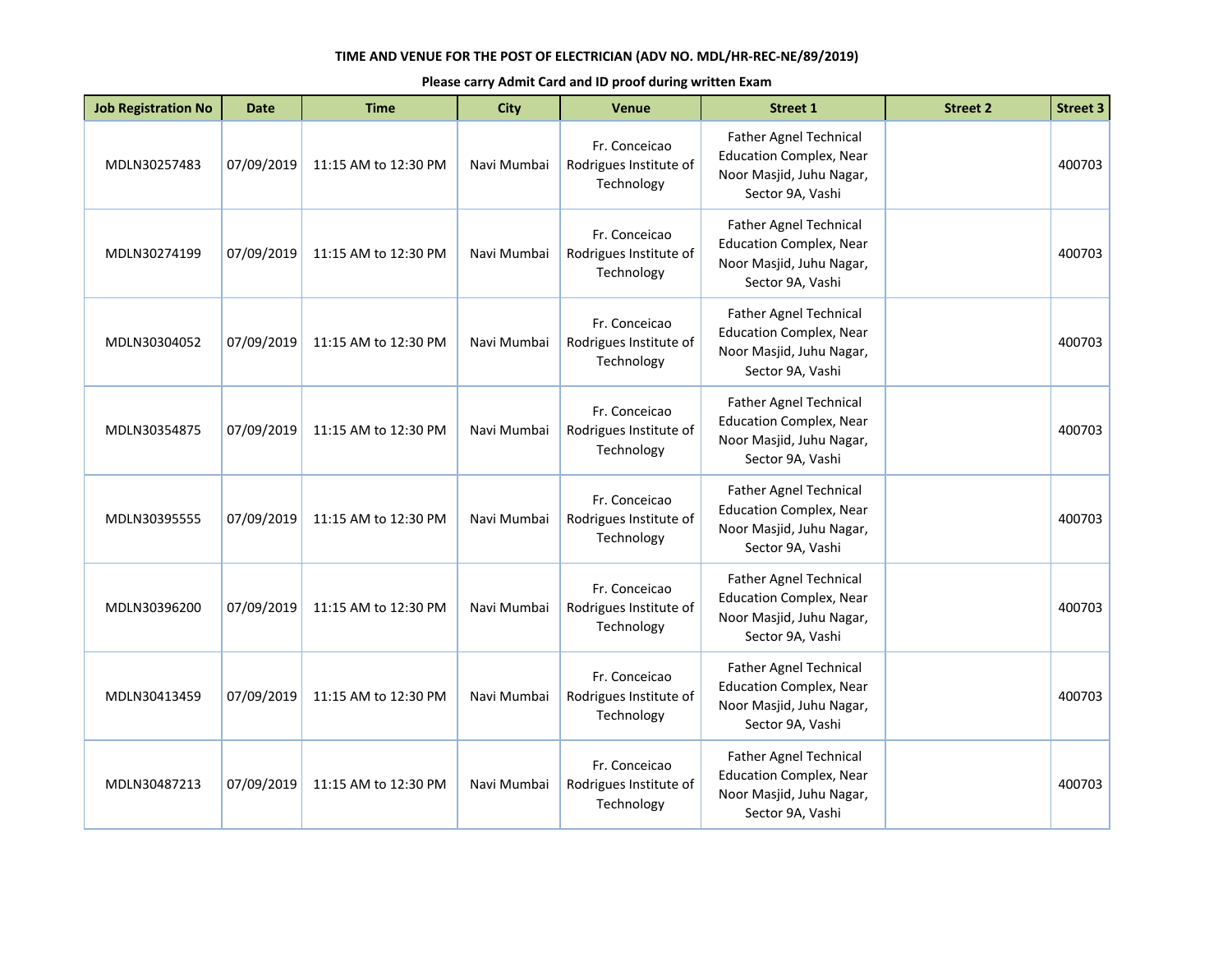| <b>Job Registration No</b> | <b>Date</b> | <b>Time</b>          | <b>City</b> | <b>Venue</b>                                          | <b>Street 1</b>                                                                                                 | <b>Street 2</b> | <b>Street 3</b> |
|----------------------------|-------------|----------------------|-------------|-------------------------------------------------------|-----------------------------------------------------------------------------------------------------------------|-----------------|-----------------|
| MDLN30494121               | 07/09/2019  | 11:15 AM to 12:30 PM | Navi Mumbai | Fr. Conceicao<br>Rodrigues Institute of<br>Technology | Father Agnel Technical<br><b>Education Complex, Near</b><br>Noor Masjid, Juhu Nagar,<br>Sector 9A, Vashi        |                 | 400703          |
| MDLN30510974               | 07/09/2019  | 11:15 AM to 12:30 PM | Navi Mumbai | Fr. Conceicao<br>Rodrigues Institute of<br>Technology | <b>Father Agnel Technical</b><br><b>Education Complex, Near</b><br>Noor Masjid, Juhu Nagar,<br>Sector 9A, Vashi |                 | 400703          |
| MDLN30516128               | 07/09/2019  | 11:15 AM to 12:30 PM | Navi Mumbai | Fr. Conceicao<br>Rodrigues Institute of<br>Technology | <b>Father Agnel Technical</b><br><b>Education Complex, Near</b><br>Noor Masjid, Juhu Nagar,<br>Sector 9A, Vashi |                 | 400703          |
| MDLN30546518               | 07/09/2019  | 11:15 AM to 12:30 PM | Navi Mumbai | Fr. Conceicao<br>Rodrigues Institute of<br>Technology | <b>Father Agnel Technical</b><br><b>Education Complex, Near</b><br>Noor Masjid, Juhu Nagar,<br>Sector 9A, Vashi |                 | 400703          |
| MDLN30548105               | 07/09/2019  | 11:15 AM to 12:30 PM | Navi Mumbai | Fr. Conceicao<br>Rodrigues Institute of<br>Technology | Father Agnel Technical<br><b>Education Complex, Near</b><br>Noor Masjid, Juhu Nagar,<br>Sector 9A, Vashi        |                 | 400703          |
| MDLN30576517               | 07/09/2019  | 11:15 AM to 12:30 PM | Navi Mumbai | Fr. Conceicao<br>Rodrigues Institute of<br>Technology | <b>Father Agnel Technical</b><br><b>Education Complex, Near</b><br>Noor Masjid, Juhu Nagar,<br>Sector 9A, Vashi |                 | 400703          |
| MDLN30588812               | 07/09/2019  | 11:15 AM to 12:30 PM | Navi Mumbai | Fr. Conceicao<br>Rodrigues Institute of<br>Technology | Father Agnel Technical<br><b>Education Complex, Near</b><br>Noor Masjid, Juhu Nagar,<br>Sector 9A, Vashi        |                 | 400703          |
| MDLN30589692               | 07/09/2019  | 11:15 AM to 12:30 PM | Navi Mumbai | Fr. Conceicao<br>Rodrigues Institute of<br>Technology | Father Agnel Technical<br><b>Education Complex, Near</b><br>Noor Masjid, Juhu Nagar,<br>Sector 9A, Vashi        |                 | 400703          |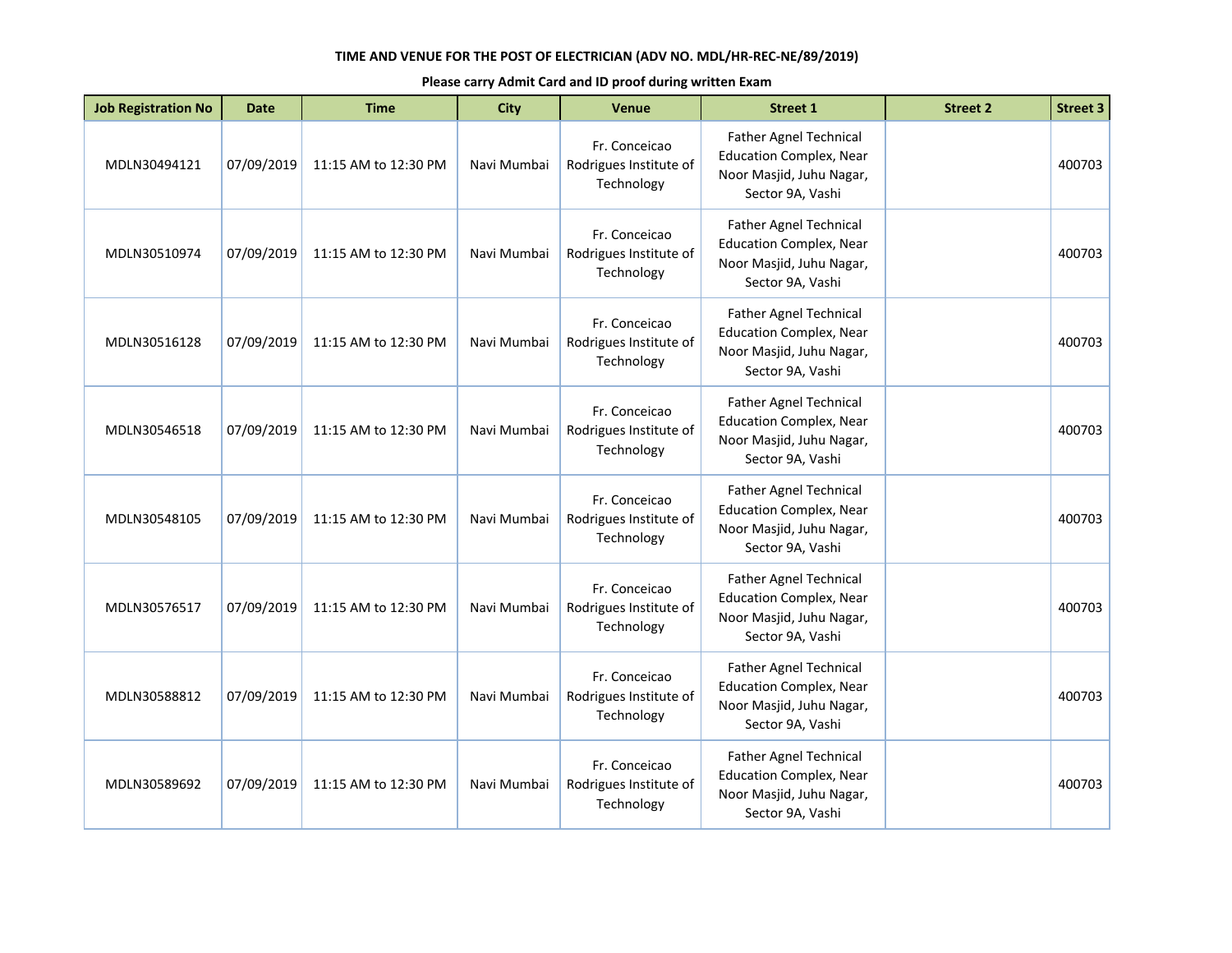| <b>Job Registration No</b> | <b>Date</b> | <b>Time</b>          | <b>City</b> | <b>Venue</b>                                          | <b>Street 1</b>                                                                                                 | <b>Street 2</b> | <b>Street 3</b> |
|----------------------------|-------------|----------------------|-------------|-------------------------------------------------------|-----------------------------------------------------------------------------------------------------------------|-----------------|-----------------|
| MDLN30625220               | 07/09/2019  | 11:15 AM to 12:30 PM | Navi Mumbai | Fr. Conceicao<br>Rodrigues Institute of<br>Technology | Father Agnel Technical<br><b>Education Complex, Near</b><br>Noor Masjid, Juhu Nagar,<br>Sector 9A, Vashi        |                 | 400703          |
| MDLN30672951               | 07/09/2019  | 11:15 AM to 12:30 PM | Navi Mumbai | Fr. Conceicao<br>Rodrigues Institute of<br>Technology | <b>Father Agnel Technical</b><br><b>Education Complex, Near</b><br>Noor Masjid, Juhu Nagar,<br>Sector 9A, Vashi |                 | 400703          |
| MDLN30701150               | 07/09/2019  | 11:15 AM to 12:30 PM | Navi Mumbai | Fr. Conceicao<br>Rodrigues Institute of<br>Technology | <b>Father Agnel Technical</b><br><b>Education Complex, Near</b><br>Noor Masjid, Juhu Nagar,<br>Sector 9A, Vashi |                 | 400703          |
| MDLN30760341               | 07/09/2019  | 11:15 AM to 12:30 PM | Navi Mumbai | Fr. Conceicao<br>Rodrigues Institute of<br>Technology | <b>Father Agnel Technical</b><br><b>Education Complex, Near</b><br>Noor Masjid, Juhu Nagar,<br>Sector 9A, Vashi |                 | 400703          |
| MDLN30761054               | 07/09/2019  | 11:15 AM to 12:30 PM | Navi Mumbai | Fr. Conceicao<br>Rodrigues Institute of<br>Technology | Father Agnel Technical<br><b>Education Complex, Near</b><br>Noor Masjid, Juhu Nagar,<br>Sector 9A, Vashi        |                 | 400703          |
| MDLN30785356               | 07/09/2019  | 11:15 AM to 12:30 PM | Navi Mumbai | Fr. Conceicao<br>Rodrigues Institute of<br>Technology | <b>Father Agnel Technical</b><br><b>Education Complex, Near</b><br>Noor Masjid, Juhu Nagar,<br>Sector 9A, Vashi |                 | 400703          |
| MDLN30816601               | 07/09/2019  | 11:15 AM to 12:30 PM | Navi Mumbai | Fr. Conceicao<br>Rodrigues Institute of<br>Technology | Father Agnel Technical<br><b>Education Complex, Near</b><br>Noor Masjid, Juhu Nagar,<br>Sector 9A, Vashi        |                 | 400703          |
| MDLN30824377               | 07/09/2019  | 11:15 AM to 12:30 PM | Navi Mumbai | Fr. Conceicao<br>Rodrigues Institute of<br>Technology | Father Agnel Technical<br><b>Education Complex, Near</b><br>Noor Masjid, Juhu Nagar,<br>Sector 9A, Vashi        |                 | 400703          |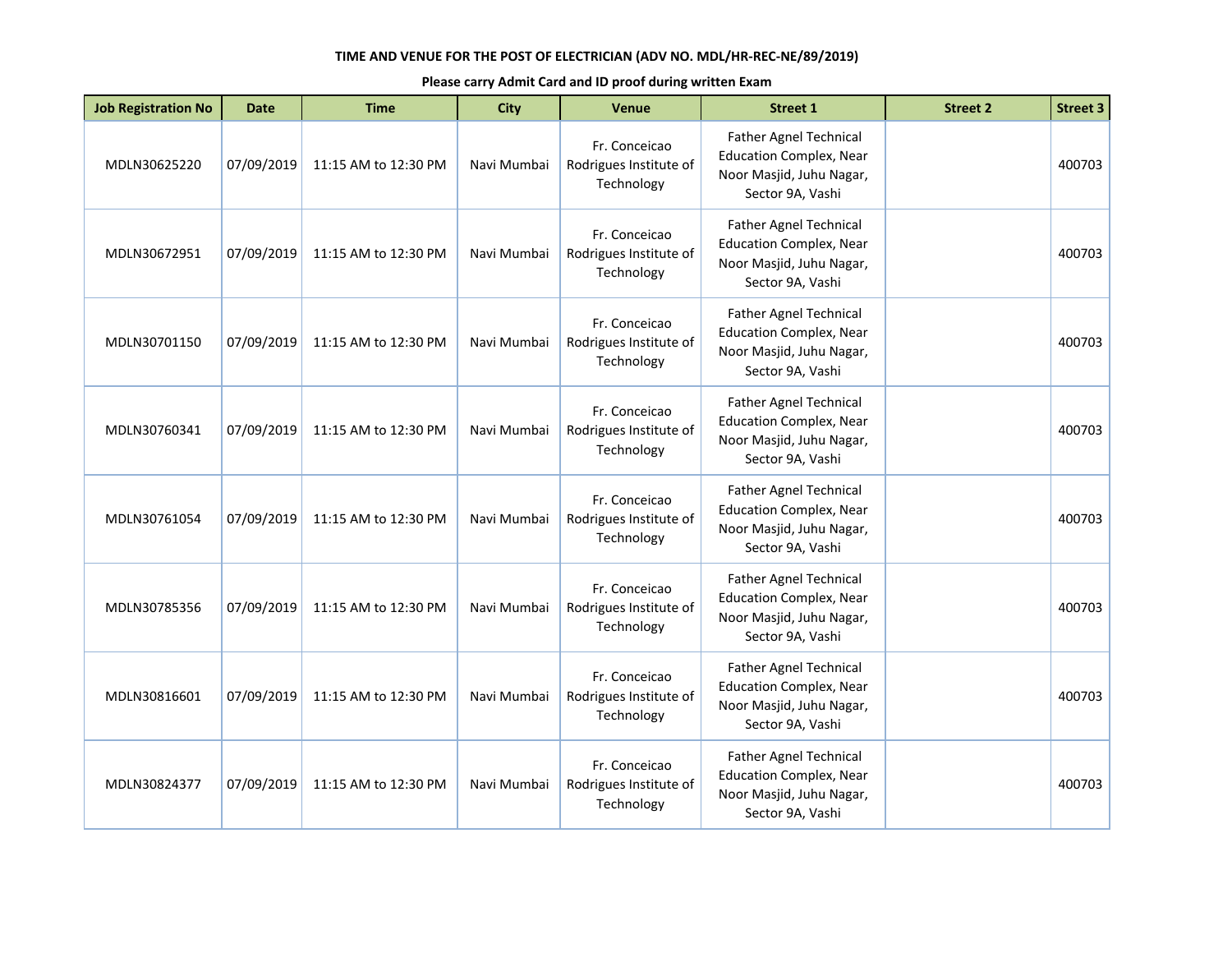| <b>Job Registration No</b> | <b>Date</b> | <b>Time</b>          | <b>City</b> | <b>Venue</b>                                          | <b>Street 1</b>                                                                                                 | <b>Street 2</b> | <b>Street 3</b> |
|----------------------------|-------------|----------------------|-------------|-------------------------------------------------------|-----------------------------------------------------------------------------------------------------------------|-----------------|-----------------|
| MDLN30854566               | 07/09/2019  | 11:15 AM to 12:30 PM | Navi Mumbai | Fr. Conceicao<br>Rodrigues Institute of<br>Technology | Father Agnel Technical<br><b>Education Complex, Near</b><br>Noor Masjid, Juhu Nagar,<br>Sector 9A, Vashi        |                 | 400703          |
| MDLN30869173               | 07/09/2019  | 11:15 AM to 12:30 PM | Navi Mumbai | Fr. Conceicao<br>Rodrigues Institute of<br>Technology | <b>Father Agnel Technical</b><br><b>Education Complex, Near</b><br>Noor Masjid, Juhu Nagar,<br>Sector 9A, Vashi |                 | 400703          |
| MDLN30900489               | 07/09/2019  | 11:15 AM to 12:30 PM | Navi Mumbai | Fr. Conceicao<br>Rodrigues Institute of<br>Technology | <b>Father Agnel Technical</b><br><b>Education Complex, Near</b><br>Noor Masjid, Juhu Nagar,<br>Sector 9A, Vashi |                 | 400703          |
| MDLN30904829               | 07/09/2019  | 11:15 AM to 12:30 PM | Navi Mumbai | Fr. Conceicao<br>Rodrigues Institute of<br>Technology | <b>Father Agnel Technical</b><br><b>Education Complex, Near</b><br>Noor Masjid, Juhu Nagar,<br>Sector 9A, Vashi |                 | 400703          |
| MDLN31001998               | 07/09/2019  | 11:15 AM to 12:30 PM | Navi Mumbai | Fr. Conceicao<br>Rodrigues Institute of<br>Technology | Father Agnel Technical<br><b>Education Complex, Near</b><br>Noor Masjid, Juhu Nagar,<br>Sector 9A, Vashi        |                 | 400703          |
| MDLN31086168               | 07/09/2019  | 11:15 AM to 12:30 PM | Navi Mumbai | Fr. Conceicao<br>Rodrigues Institute of<br>Technology | <b>Father Agnel Technical</b><br><b>Education Complex, Near</b><br>Noor Masjid, Juhu Nagar,<br>Sector 9A, Vashi |                 | 400703          |
| MDLN31095593               | 07/09/2019  | 11:15 AM to 12:30 PM | Navi Mumbai | Fr. Conceicao<br>Rodrigues Institute of<br>Technology | Father Agnel Technical<br><b>Education Complex, Near</b><br>Noor Masjid, Juhu Nagar,<br>Sector 9A, Vashi        |                 | 400703          |
| MDLN31098365               | 07/09/2019  | 11:15 AM to 12:30 PM | Navi Mumbai | Fr. Conceicao<br>Rodrigues Institute of<br>Technology | Father Agnel Technical<br><b>Education Complex, Near</b><br>Noor Masjid, Juhu Nagar,<br>Sector 9A, Vashi        |                 | 400703          |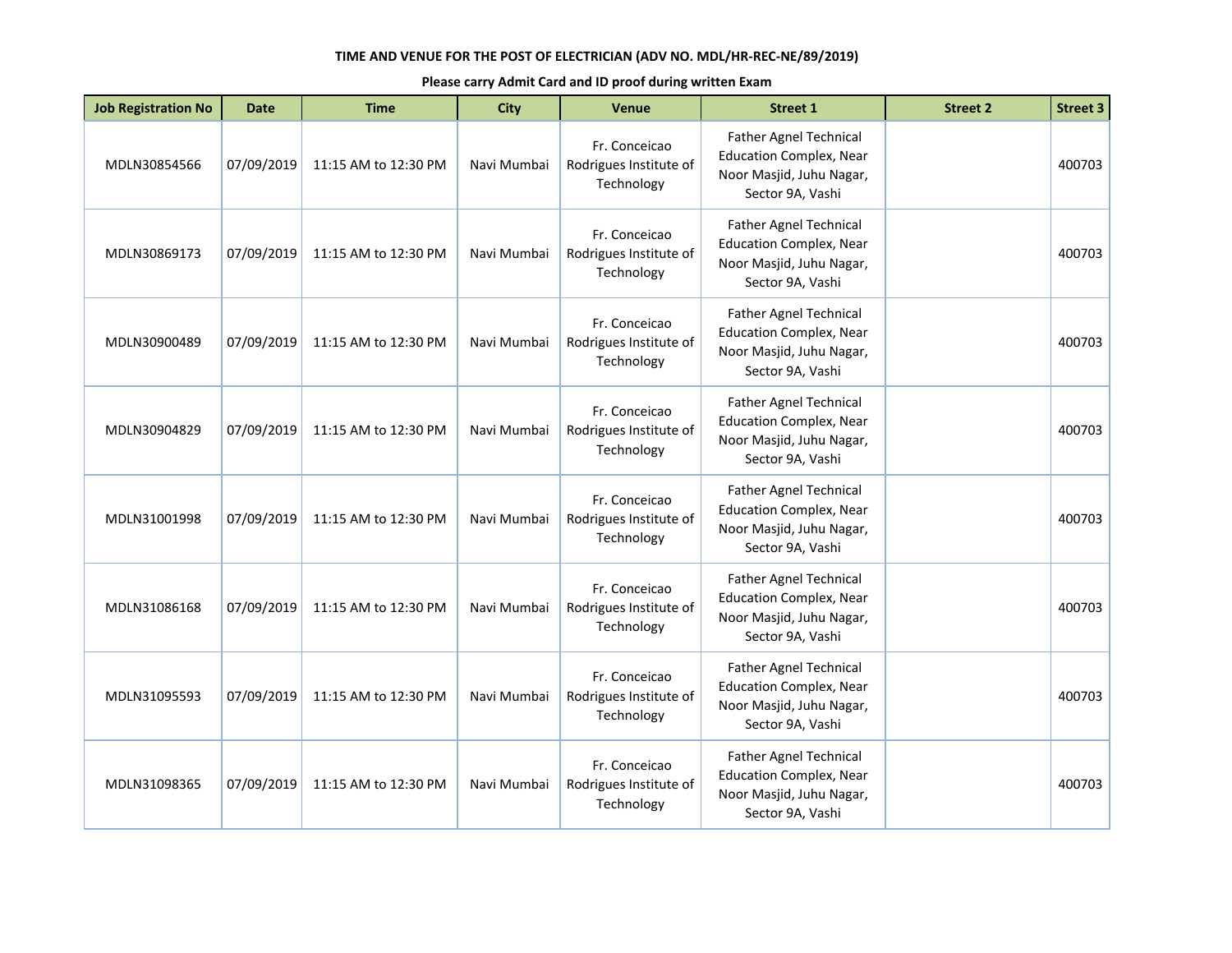| <b>Job Registration No</b> | <b>Date</b> | <b>Time</b>          | <b>City</b> | <b>Venue</b>                                          | <b>Street 1</b>                                                                                                 | <b>Street 2</b> | <b>Street 3</b> |
|----------------------------|-------------|----------------------|-------------|-------------------------------------------------------|-----------------------------------------------------------------------------------------------------------------|-----------------|-----------------|
| MDLN31101462               | 07/09/2019  | 11:15 AM to 12:30 PM | Navi Mumbai | Fr. Conceicao<br>Rodrigues Institute of<br>Technology | Father Agnel Technical<br><b>Education Complex, Near</b><br>Noor Masjid, Juhu Nagar,<br>Sector 9A, Vashi        |                 | 400703          |
| MDLN31107817               | 07/09/2019  | 11:15 AM to 12:30 PM | Navi Mumbai | Fr. Conceicao<br>Rodrigues Institute of<br>Technology | <b>Father Agnel Technical</b><br><b>Education Complex, Near</b><br>Noor Masjid, Juhu Nagar,<br>Sector 9A, Vashi |                 | 400703          |
| MDLN31140671               | 07/09/2019  | 11:15 AM to 12:30 PM | Navi Mumbai | Fr. Conceicao<br>Rodrigues Institute of<br>Technology | <b>Father Agnel Technical</b><br><b>Education Complex, Near</b><br>Noor Masjid, Juhu Nagar,<br>Sector 9A, Vashi |                 | 400703          |
| MDLN31174734               | 07/09/2019  | 11:15 AM to 12:30 PM | Navi Mumbai | Fr. Conceicao<br>Rodrigues Institute of<br>Technology | <b>Father Agnel Technical</b><br><b>Education Complex, Near</b><br>Noor Masjid, Juhu Nagar,<br>Sector 9A, Vashi |                 | 400703          |
| MDLN31175005               | 07/09/2019  | 11:15 AM to 12:30 PM | Navi Mumbai | Fr. Conceicao<br>Rodrigues Institute of<br>Technology | Father Agnel Technical<br><b>Education Complex, Near</b><br>Noor Masjid, Juhu Nagar,<br>Sector 9A, Vashi        |                 | 400703          |
| MDLN31180129               | 07/09/2019  | 11:15 AM to 12:30 PM | Navi Mumbai | Fr. Conceicao<br>Rodrigues Institute of<br>Technology | <b>Father Agnel Technical</b><br><b>Education Complex, Near</b><br>Noor Masjid, Juhu Nagar,<br>Sector 9A, Vashi |                 | 400703          |
| MDLN31186512               | 07/09/2019  | 11:15 AM to 12:30 PM | Navi Mumbai | Fr. Conceicao<br>Rodrigues Institute of<br>Technology | Father Agnel Technical<br><b>Education Complex, Near</b><br>Noor Masjid, Juhu Nagar,<br>Sector 9A, Vashi        |                 | 400703          |
| MDLN31191801               | 07/09/2019  | 11:15 AM to 12:30 PM | Navi Mumbai | Fr. Conceicao<br>Rodrigues Institute of<br>Technology | Father Agnel Technical<br><b>Education Complex, Near</b><br>Noor Masjid, Juhu Nagar,<br>Sector 9A, Vashi        |                 | 400703          |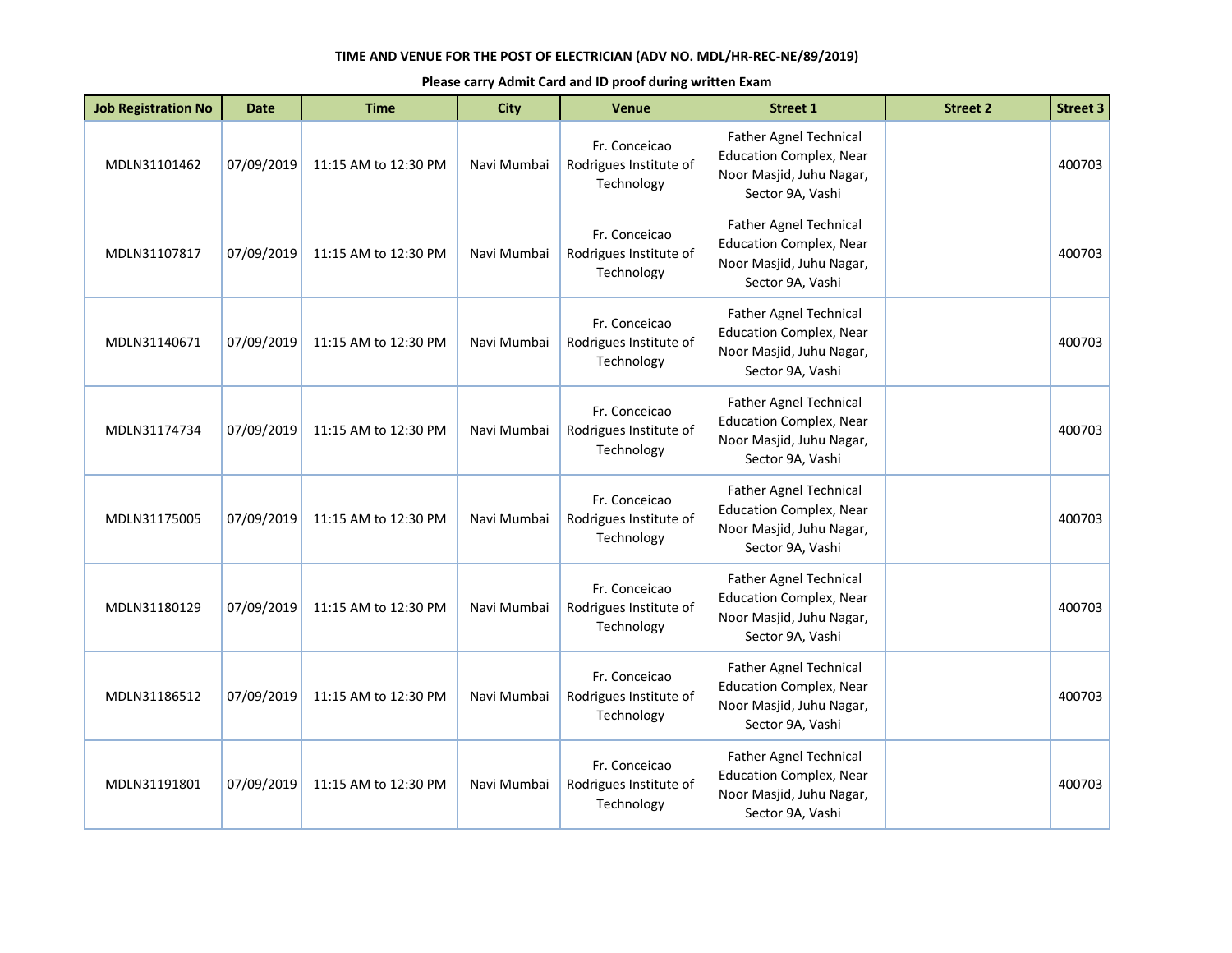| <b>Job Registration No</b> | <b>Date</b> | <b>Time</b>          | <b>City</b> | <b>Venue</b>                                          | <b>Street 1</b>                                                                                                 | <b>Street 2</b> | <b>Street 3</b> |
|----------------------------|-------------|----------------------|-------------|-------------------------------------------------------|-----------------------------------------------------------------------------------------------------------------|-----------------|-----------------|
| MDLN31193944               | 07/09/2019  | 11:15 AM to 12:30 PM | Navi Mumbai | Fr. Conceicao<br>Rodrigues Institute of<br>Technology | Father Agnel Technical<br><b>Education Complex, Near</b><br>Noor Masjid, Juhu Nagar,<br>Sector 9A, Vashi        |                 | 400703          |
| MDLN31207670               | 07/09/2019  | 11:15 AM to 12:30 PM | Navi Mumbai | Fr. Conceicao<br>Rodrigues Institute of<br>Technology | <b>Father Agnel Technical</b><br><b>Education Complex, Near</b><br>Noor Masjid, Juhu Nagar,<br>Sector 9A, Vashi |                 | 400703          |
| MDLN31221159               | 07/09/2019  | 11:15 AM to 12:30 PM | Navi Mumbai | Fr. Conceicao<br>Rodrigues Institute of<br>Technology | <b>Father Agnel Technical</b><br><b>Education Complex, Near</b><br>Noor Masjid, Juhu Nagar,<br>Sector 9A, Vashi |                 | 400703          |
| MDLN31260884               | 07/09/2019  | 11:15 AM to 12:30 PM | Navi Mumbai | Fr. Conceicao<br>Rodrigues Institute of<br>Technology | <b>Father Agnel Technical</b><br><b>Education Complex, Near</b><br>Noor Masjid, Juhu Nagar,<br>Sector 9A, Vashi |                 | 400703          |
| MDLN31269506               | 07/09/2019  | 11:15 AM to 12:30 PM | Navi Mumbai | Fr. Conceicao<br>Rodrigues Institute of<br>Technology | Father Agnel Technical<br><b>Education Complex, Near</b><br>Noor Masjid, Juhu Nagar,<br>Sector 9A, Vashi        |                 | 400703          |
| MDLN31284391               | 07/09/2019  | 11:15 AM to 12:30 PM | Navi Mumbai | Fr. Conceicao<br>Rodrigues Institute of<br>Technology | <b>Father Agnel Technical</b><br><b>Education Complex, Near</b><br>Noor Masjid, Juhu Nagar,<br>Sector 9A, Vashi |                 | 400703          |
| MDLN31420557               | 07/09/2019  | 11:15 AM to 12:30 PM | Navi Mumbai | Fr. Conceicao<br>Rodrigues Institute of<br>Technology | Father Agnel Technical<br><b>Education Complex, Near</b><br>Noor Masjid, Juhu Nagar,<br>Sector 9A, Vashi        |                 | 400703          |
| MDLN31424746               | 07/09/2019  | 11:15 AM to 12:30 PM | Navi Mumbai | Fr. Conceicao<br>Rodrigues Institute of<br>Technology | Father Agnel Technical<br><b>Education Complex, Near</b><br>Noor Masjid, Juhu Nagar,<br>Sector 9A, Vashi        |                 | 400703          |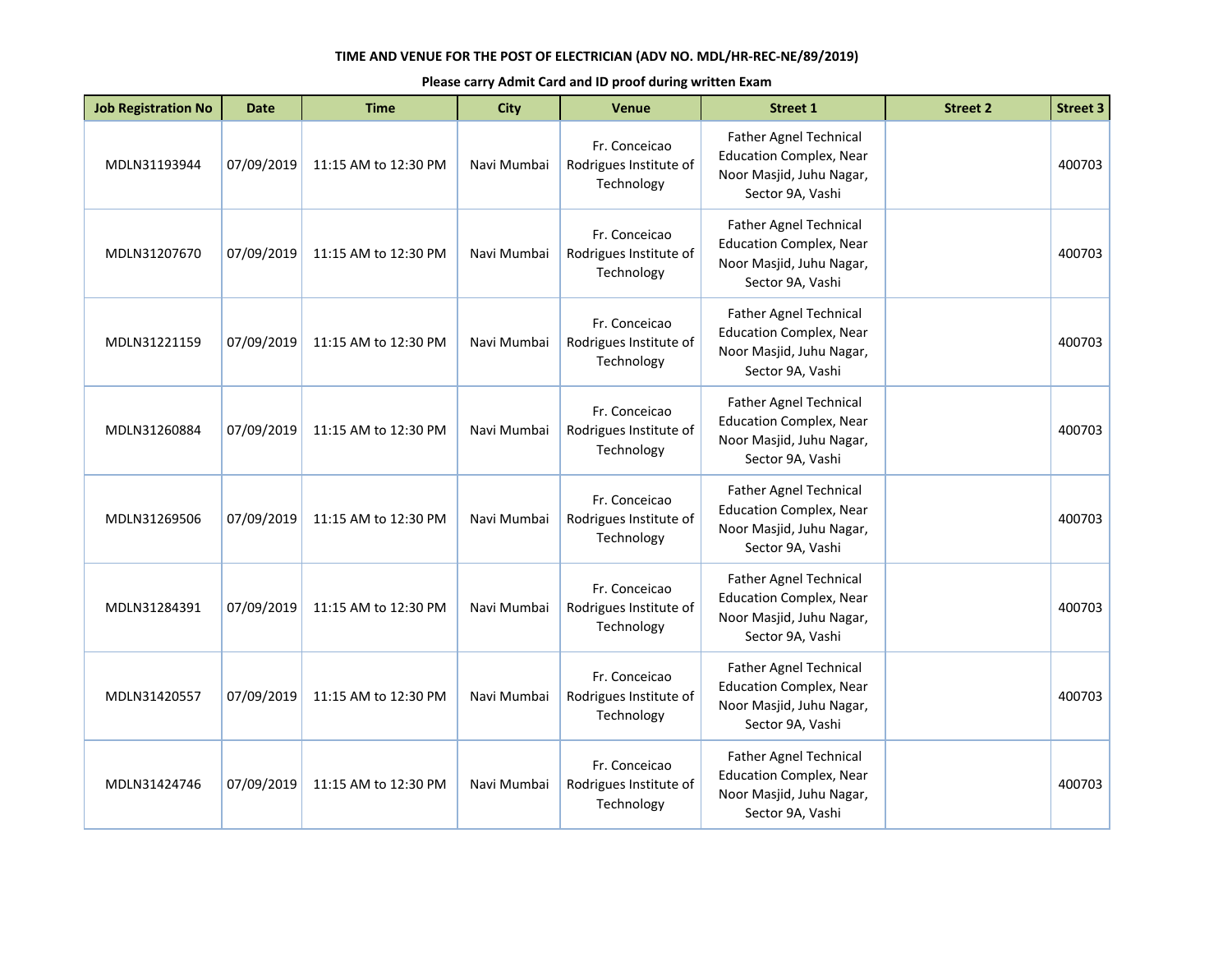| <b>Job Registration No</b> | <b>Date</b> | <b>Time</b>          | <b>City</b> | <b>Venue</b>                                          | <b>Street 1</b>                                                                                                 | <b>Street 2</b> | <b>Street 3</b> |
|----------------------------|-------------|----------------------|-------------|-------------------------------------------------------|-----------------------------------------------------------------------------------------------------------------|-----------------|-----------------|
| MDLN31425052               | 07/09/2019  | 11:15 AM to 12:30 PM | Navi Mumbai | Fr. Conceicao<br>Rodrigues Institute of<br>Technology | Father Agnel Technical<br><b>Education Complex, Near</b><br>Noor Masjid, Juhu Nagar,<br>Sector 9A, Vashi        |                 | 400703          |
| MDLN31439492               | 07/09/2019  | 11:15 AM to 12:30 PM | Navi Mumbai | Fr. Conceicao<br>Rodrigues Institute of<br>Technology | <b>Father Agnel Technical</b><br><b>Education Complex, Near</b><br>Noor Masjid, Juhu Nagar,<br>Sector 9A, Vashi |                 | 400703          |
| MDLN31496878               | 07/09/2019  | 11:15 AM to 12:30 PM | Navi Mumbai | Fr. Conceicao<br>Rodrigues Institute of<br>Technology | <b>Father Agnel Technical</b><br><b>Education Complex, Near</b><br>Noor Masjid, Juhu Nagar,<br>Sector 9A, Vashi |                 | 400703          |
| MDLN31539680               | 07/09/2019  | 11:15 AM to 12:30 PM | Navi Mumbai | Fr. Conceicao<br>Rodrigues Institute of<br>Technology | <b>Father Agnel Technical</b><br><b>Education Complex, Near</b><br>Noor Masjid, Juhu Nagar,<br>Sector 9A, Vashi |                 | 400703          |
| MDLN31585645               | 07/09/2019  | 11:15 AM to 12:30 PM | Navi Mumbai | Fr. Conceicao<br>Rodrigues Institute of<br>Technology | Father Agnel Technical<br><b>Education Complex, Near</b><br>Noor Masjid, Juhu Nagar,<br>Sector 9A, Vashi        |                 | 400703          |
| MDLN31589975               | 07/09/2019  | 11:15 AM to 12:30 PM | Navi Mumbai | Fr. Conceicao<br>Rodrigues Institute of<br>Technology | <b>Father Agnel Technical</b><br><b>Education Complex, Near</b><br>Noor Masjid, Juhu Nagar,<br>Sector 9A, Vashi |                 | 400703          |
| MDLN31595556               | 07/09/2019  | 11:15 AM to 12:30 PM | Navi Mumbai | Fr. Conceicao<br>Rodrigues Institute of<br>Technology | Father Agnel Technical<br><b>Education Complex, Near</b><br>Noor Masjid, Juhu Nagar,<br>Sector 9A, Vashi        |                 | 400703          |
| MDLN31602698               | 07/09/2019  | 11:15 AM to 12:30 PM | Navi Mumbai | Fr. Conceicao<br>Rodrigues Institute of<br>Technology | Father Agnel Technical<br><b>Education Complex, Near</b><br>Noor Masjid, Juhu Nagar,<br>Sector 9A, Vashi        |                 | 400703          |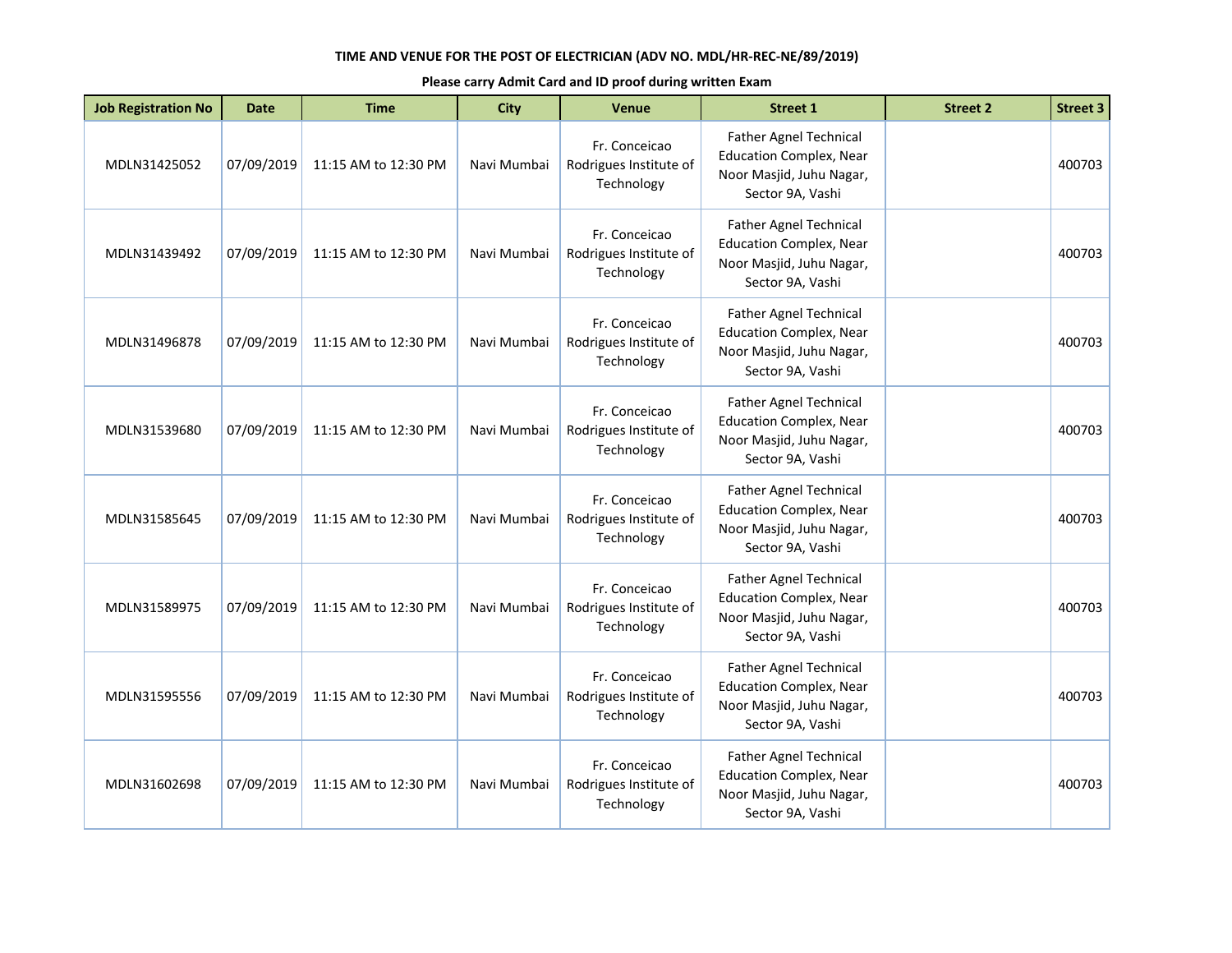| <b>Job Registration No</b> | <b>Date</b> | <b>Time</b>          | <b>City</b> | <b>Venue</b>                                          | <b>Street 1</b>                                                                                                 | <b>Street 2</b> | <b>Street 3</b> |
|----------------------------|-------------|----------------------|-------------|-------------------------------------------------------|-----------------------------------------------------------------------------------------------------------------|-----------------|-----------------|
| MDLN31673788               | 07/09/2019  | 11:15 AM to 12:30 PM | Navi Mumbai | Fr. Conceicao<br>Rodrigues Institute of<br>Technology | Father Agnel Technical<br><b>Education Complex, Near</b><br>Noor Masjid, Juhu Nagar,<br>Sector 9A, Vashi        |                 | 400703          |
| MDLN31683706               | 07/09/2019  | 11:15 AM to 12:30 PM | Navi Mumbai | Fr. Conceicao<br>Rodrigues Institute of<br>Technology | <b>Father Agnel Technical</b><br><b>Education Complex, Near</b><br>Noor Masjid, Juhu Nagar,<br>Sector 9A, Vashi |                 | 400703          |
| MDLN31687780               | 07/09/2019  | 11:15 AM to 12:30 PM | Navi Mumbai | Fr. Conceicao<br>Rodrigues Institute of<br>Technology | <b>Father Agnel Technical</b><br><b>Education Complex, Near</b><br>Noor Masjid, Juhu Nagar,<br>Sector 9A, Vashi |                 | 400703          |
| MDLN31688094               | 07/09/2019  | 11:15 AM to 12:30 PM | Navi Mumbai | Fr. Conceicao<br>Rodrigues Institute of<br>Technology | <b>Father Agnel Technical</b><br><b>Education Complex, Near</b><br>Noor Masjid, Juhu Nagar,<br>Sector 9A, Vashi |                 | 400703          |
| MDLN31691763               | 07/09/2019  | 11:15 AM to 12:30 PM | Navi Mumbai | Fr. Conceicao<br>Rodrigues Institute of<br>Technology | Father Agnel Technical<br><b>Education Complex, Near</b><br>Noor Masjid, Juhu Nagar,<br>Sector 9A, Vashi        |                 | 400703          |
| MDLN31707244               | 07/09/2019  | 11:15 AM to 12:30 PM | Navi Mumbai | Fr. Conceicao<br>Rodrigues Institute of<br>Technology | <b>Father Agnel Technical</b><br><b>Education Complex, Near</b><br>Noor Masjid, Juhu Nagar,<br>Sector 9A, Vashi |                 | 400703          |
| MDLN31716209               | 07/09/2019  | 11:15 AM to 12:30 PM | Navi Mumbai | Fr. Conceicao<br>Rodrigues Institute of<br>Technology | Father Agnel Technical<br><b>Education Complex, Near</b><br>Noor Masjid, Juhu Nagar,<br>Sector 9A, Vashi        |                 | 400703          |
| MDLN31748845               | 07/09/2019  | 11:15 AM to 12:30 PM | Navi Mumbai | Fr. Conceicao<br>Rodrigues Institute of<br>Technology | Father Agnel Technical<br><b>Education Complex, Near</b><br>Noor Masjid, Juhu Nagar,<br>Sector 9A, Vashi        |                 | 400703          |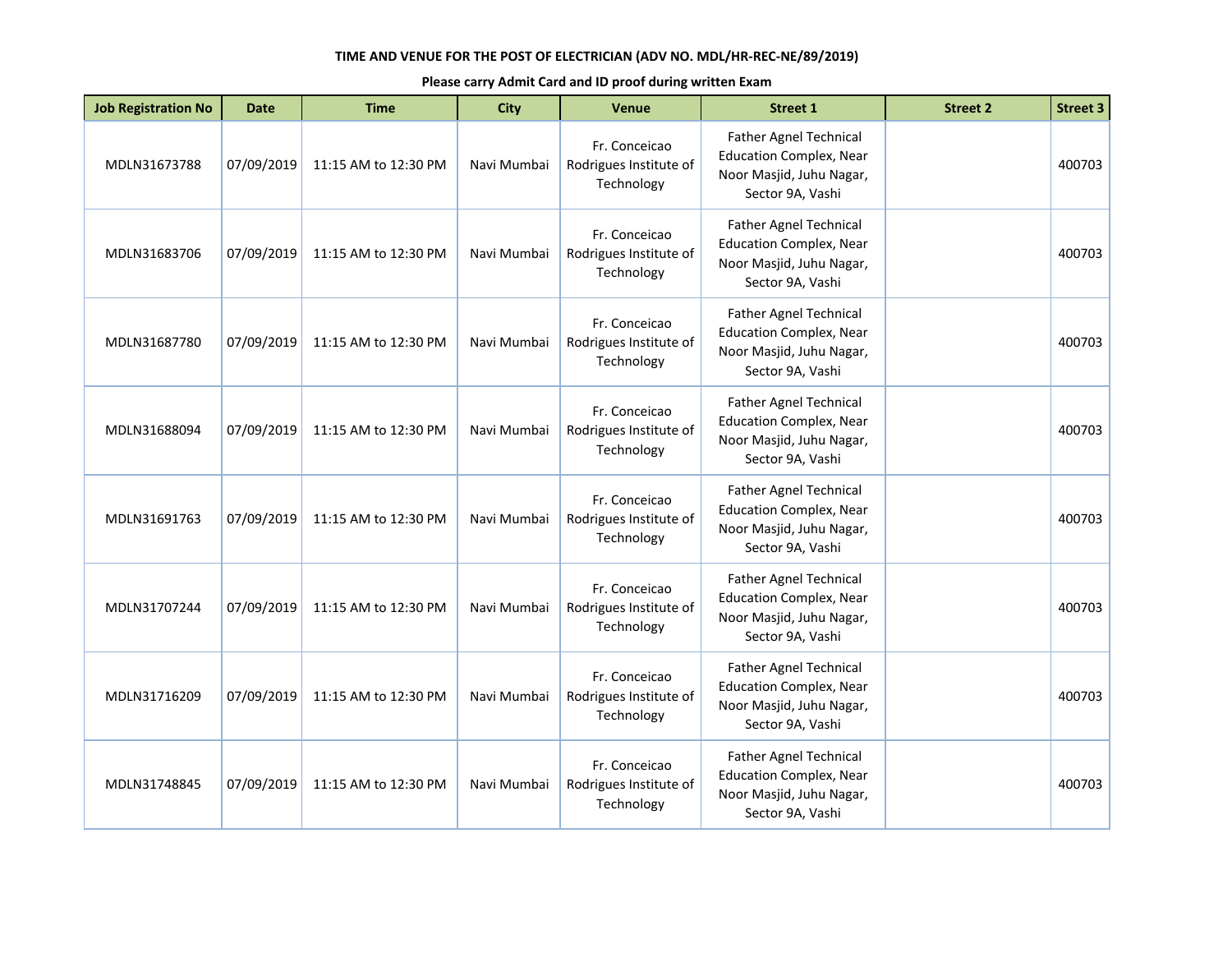| <b>Job Registration No</b> | <b>Date</b> | <b>Time</b>          | <b>City</b>   | <b>Venue</b>                                                                  | <b>Street 1</b>                                                                                                 | <b>Street 2</b>                           | <b>Street 3</b> |
|----------------------------|-------------|----------------------|---------------|-------------------------------------------------------------------------------|-----------------------------------------------------------------------------------------------------------------|-------------------------------------------|-----------------|
| MDLN31774077               | 07/09/2019  | 11:15 AM to 12:30 PM | Navi Mumbai   | Fr. Conceicao<br>Rodrigues Institute of<br>Technology                         | Father Agnel Technical<br><b>Education Complex, Near</b><br>Noor Masjid, Juhu Nagar,<br>Sector 9A, Vashi        |                                           | 400703          |
| MDLN31821603               | 07/09/2019  | 11:15 AM to 12:30 PM | Navi Mumbai   | Fr. Conceicao<br>Rodrigues Institute of<br>Technology                         | <b>Father Agnel Technical</b><br><b>Education Complex, Near</b><br>Noor Masjid, Juhu Nagar,<br>Sector 9A, Vashi |                                           | 400703          |
| MDLN31849880               | 07/09/2019  | 11:15 AM to 12:30 PM | Navi Mumbai   | Fr. Conceicao<br>Rodrigues Institute of<br>Technology                         | <b>Father Agnel Technical</b><br><b>Education Complex, Near</b><br>Noor Masjid, Juhu Nagar,<br>Sector 9A, Vashi |                                           | 400703          |
| MDLN31865996               | 07/09/2019  | 11:15 AM to 12:30 PM | Navi Mumbai   | Fr. Conceicao<br>Rodrigues Institute of<br>Technology                         | <b>Father Agnel Technical</b><br><b>Education Complex, Near</b><br>Noor Masjid, Juhu Nagar,<br>Sector 9A, Vashi |                                           | 400703          |
| MDLN31868946               | 07/09/2019  | 11:15 AM to 12:30 PM | Navi Mumbai   | Fr. Conceicao<br>Rodrigues Institute of<br>Technology                         | Father Agnel Technical<br><b>Education Complex, Near</b><br>Noor Masjid, Juhu Nagar,<br>Sector 9A, Vashi        |                                           | 400703          |
| MDLN31885526               | 07/09/2019  | 11:15 AM to 12:30 PM | Navi Mumbai   | Fr. Conceicao<br>Rodrigues Institute of<br>Technology                         | <b>Father Agnel Technical</b><br><b>Education Complex, Near</b><br>Noor Masjid, Juhu Nagar,<br>Sector 9A, Vashi |                                           | 400703          |
| MDLN31900429               | 07/09/2019  | 11:15 AM to 12:30 PM | Navi Mumbai   | Fr. Conceicao<br>Rodrigues Institute of<br>Technology                         | Father Agnel Technical<br><b>Education Complex, Near</b><br>Noor Masjid, Juhu Nagar,<br>Sector 9A, Vashi        |                                           | 400703          |
| MDLN31900841               | 07/09/2019  | 11:15 AM to 12:30 PM | <b>MUMBAI</b> | THE SYNTHETIC & ART<br>SILK MILLS RESEARCH<br><b>ASSOCIATION</b><br>(SASMIRA) | SASMIRA MARG, WORLI                                                                                             | <b>NEAR OLD PASSPORT</b><br><b>OFFICE</b> | 400030          |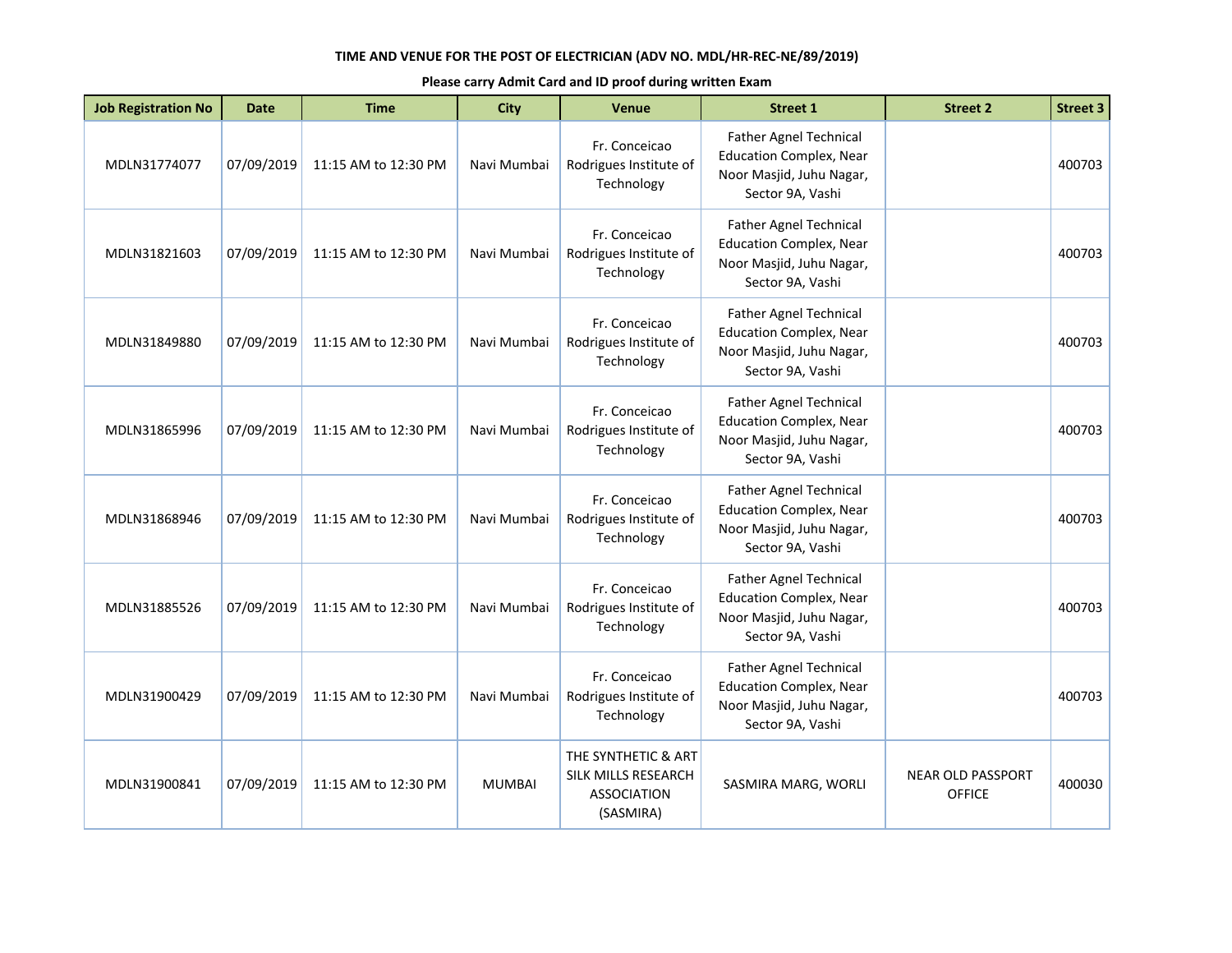| <b>Job Registration No</b> | <b>Date</b> | <b>Time</b>          | <b>City</b>   | Venue                                                                         | <b>Street 1</b>     | <b>Street 2</b>                           | <b>Street 3</b> |
|----------------------------|-------------|----------------------|---------------|-------------------------------------------------------------------------------|---------------------|-------------------------------------------|-----------------|
| MDLN31981452               | 07/09/2019  | 11:15 AM to 12:30 PM | <b>MUMBAI</b> | THE SYNTHETIC & ART<br>SILK MILLS RESEARCH<br><b>ASSOCIATION</b><br>(SASMIRA) | SASMIRA MARG, WORLI | <b>NEAR OLD PASSPORT</b><br><b>OFFICE</b> | 400030          |
| MDLN31986913               | 07/09/2019  | 11:15 AM to 12:30 PM | <b>MUMBAI</b> | THE SYNTHETIC & ART<br>SILK MILLS RESEARCH<br><b>ASSOCIATION</b><br>(SASMIRA) | SASMIRA MARG, WORLI | <b>NEAR OLD PASSPORT</b><br><b>OFFICE</b> | 400030          |
| MDLN32007876               | 07/09/2019  | 11:15 AM to 12:30 PM | <b>MUMBAI</b> | THE SYNTHETIC & ART<br>SILK MILLS RESEARCH<br><b>ASSOCIATION</b><br>(SASMIRA) | SASMIRA MARG, WORLI | <b>NEAR OLD PASSPORT</b><br><b>OFFICE</b> | 400030          |
| MDLN32012799               | 07/09/2019  | 11:15 AM to 12:30 PM | <b>MUMBAI</b> | THE SYNTHETIC & ART<br>SILK MILLS RESEARCH<br><b>ASSOCIATION</b><br>(SASMIRA) | SASMIRA MARG, WORLI | <b>NEAR OLD PASSPORT</b><br><b>OFFICE</b> | 400030          |
| MDLN32017745               | 07/09/2019  | 11:15 AM to 12:30 PM | <b>MUMBAI</b> | THE SYNTHETIC & ART<br>SILK MILLS RESEARCH<br><b>ASSOCIATION</b><br>(SASMIRA) | SASMIRA MARG, WORLI | <b>NEAR OLD PASSPORT</b><br><b>OFFICE</b> | 400030          |
| MDLN32025220               | 07/09/2019  | 11:15 AM to 12:30 PM | <b>MUMBAI</b> | THE SYNTHETIC & ART<br>SILK MILLS RESEARCH<br><b>ASSOCIATION</b><br>(SASMIRA) | SASMIRA MARG, WORLI | <b>NEAR OLD PASSPORT</b><br><b>OFFICE</b> | 400030          |
| MDLN32027652               | 07/09/2019  | 11:15 AM to 12:30 PM | <b>MUMBAI</b> | THE SYNTHETIC & ART<br>SILK MILLS RESEARCH<br><b>ASSOCIATION</b><br>(SASMIRA) | SASMIRA MARG, WORLI | <b>NEAR OLD PASSPORT</b><br><b>OFFICE</b> | 400030          |
| MDLN32046613               | 07/09/2019  | 11:15 AM to 12:30 PM | <b>MUMBAI</b> | THE SYNTHETIC & ART<br>SILK MILLS RESEARCH<br><b>ASSOCIATION</b><br>(SASMIRA) | SASMIRA MARG, WORLI | <b>NEAR OLD PASSPORT</b><br><b>OFFICE</b> | 400030          |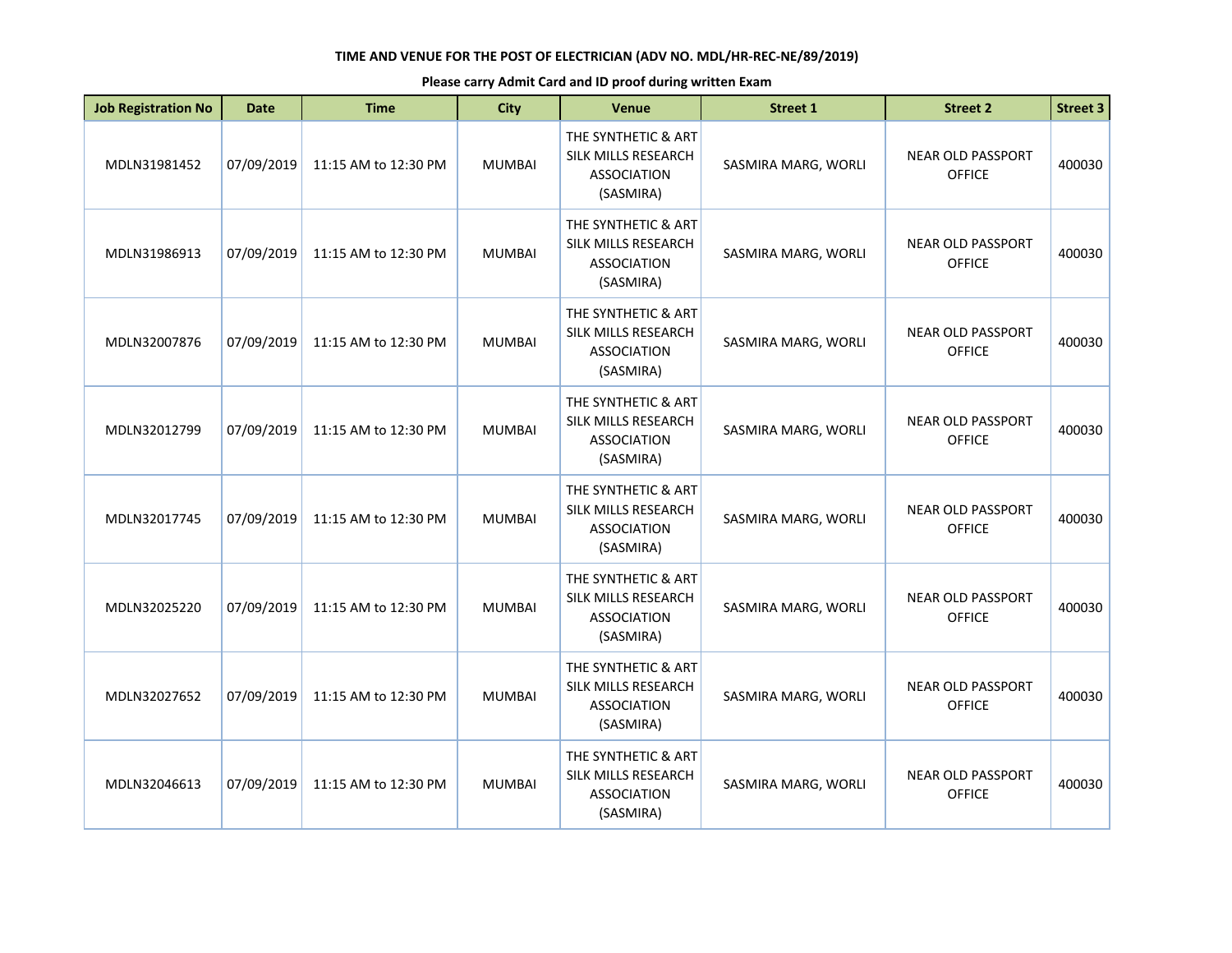| <b>Job Registration No</b> | <b>Date</b> | <b>Time</b>          | <b>City</b>   | Venue                                                                         | <b>Street 1</b>     | <b>Street 2</b>                           | <b>Street 3</b> |
|----------------------------|-------------|----------------------|---------------|-------------------------------------------------------------------------------|---------------------|-------------------------------------------|-----------------|
| MDLN32064702               | 07/09/2019  | 11:15 AM to 12:30 PM | <b>MUMBAI</b> | THE SYNTHETIC & ART<br>SILK MILLS RESEARCH<br><b>ASSOCIATION</b><br>(SASMIRA) | SASMIRA MARG, WORLI | <b>NEAR OLD PASSPORT</b><br><b>OFFICE</b> | 400030          |
| MDLN32066972               | 07/09/2019  | 11:15 AM to 12:30 PM | <b>MUMBAI</b> | THE SYNTHETIC & ART<br>SILK MILLS RESEARCH<br><b>ASSOCIATION</b><br>(SASMIRA) | SASMIRA MARG, WORLI | <b>NEAR OLD PASSPORT</b><br><b>OFFICE</b> | 400030          |
| MDLN32103448               | 07/09/2019  | 11:15 AM to 12:30 PM | <b>MUMBAI</b> | THE SYNTHETIC & ART<br>SILK MILLS RESEARCH<br><b>ASSOCIATION</b><br>(SASMIRA) | SASMIRA MARG, WORLI | <b>NEAR OLD PASSPORT</b><br><b>OFFICE</b> | 400030          |
| MDLN32130296               | 07/09/2019  | 11:15 AM to 12:30 PM | <b>MUMBAI</b> | THE SYNTHETIC & ART<br>SILK MILLS RESEARCH<br><b>ASSOCIATION</b><br>(SASMIRA) | SASMIRA MARG, WORLI | <b>NEAR OLD PASSPORT</b><br><b>OFFICE</b> | 400030          |
| MDLN32132144               | 07/09/2019  | 11:15 AM to 12:30 PM | <b>MUMBAI</b> | THE SYNTHETIC & ART<br>SILK MILLS RESEARCH<br><b>ASSOCIATION</b><br>(SASMIRA) | SASMIRA MARG, WORLI | <b>NEAR OLD PASSPORT</b><br><b>OFFICE</b> | 400030          |
| MDLN32155637               | 07/09/2019  | 11:15 AM to 12:30 PM | <b>MUMBAI</b> | THE SYNTHETIC & ART<br>SILK MILLS RESEARCH<br><b>ASSOCIATION</b><br>(SASMIRA) | SASMIRA MARG, WORLI | <b>NEAR OLD PASSPORT</b><br><b>OFFICE</b> | 400030          |
| MDLN32185869               | 07/09/2019  | 11:15 AM to 12:30 PM | <b>MUMBAI</b> | THE SYNTHETIC & ART<br>SILK MILLS RESEARCH<br><b>ASSOCIATION</b><br>(SASMIRA) | SASMIRA MARG, WORLI | <b>NEAR OLD PASSPORT</b><br><b>OFFICE</b> | 400030          |
| MDLN32194973               | 07/09/2019  | 11:15 AM to 12:30 PM | <b>MUMBAI</b> | THE SYNTHETIC & ART<br>SILK MILLS RESEARCH<br><b>ASSOCIATION</b><br>(SASMIRA) | SASMIRA MARG, WORLI | <b>NEAR OLD PASSPORT</b><br><b>OFFICE</b> | 400030          |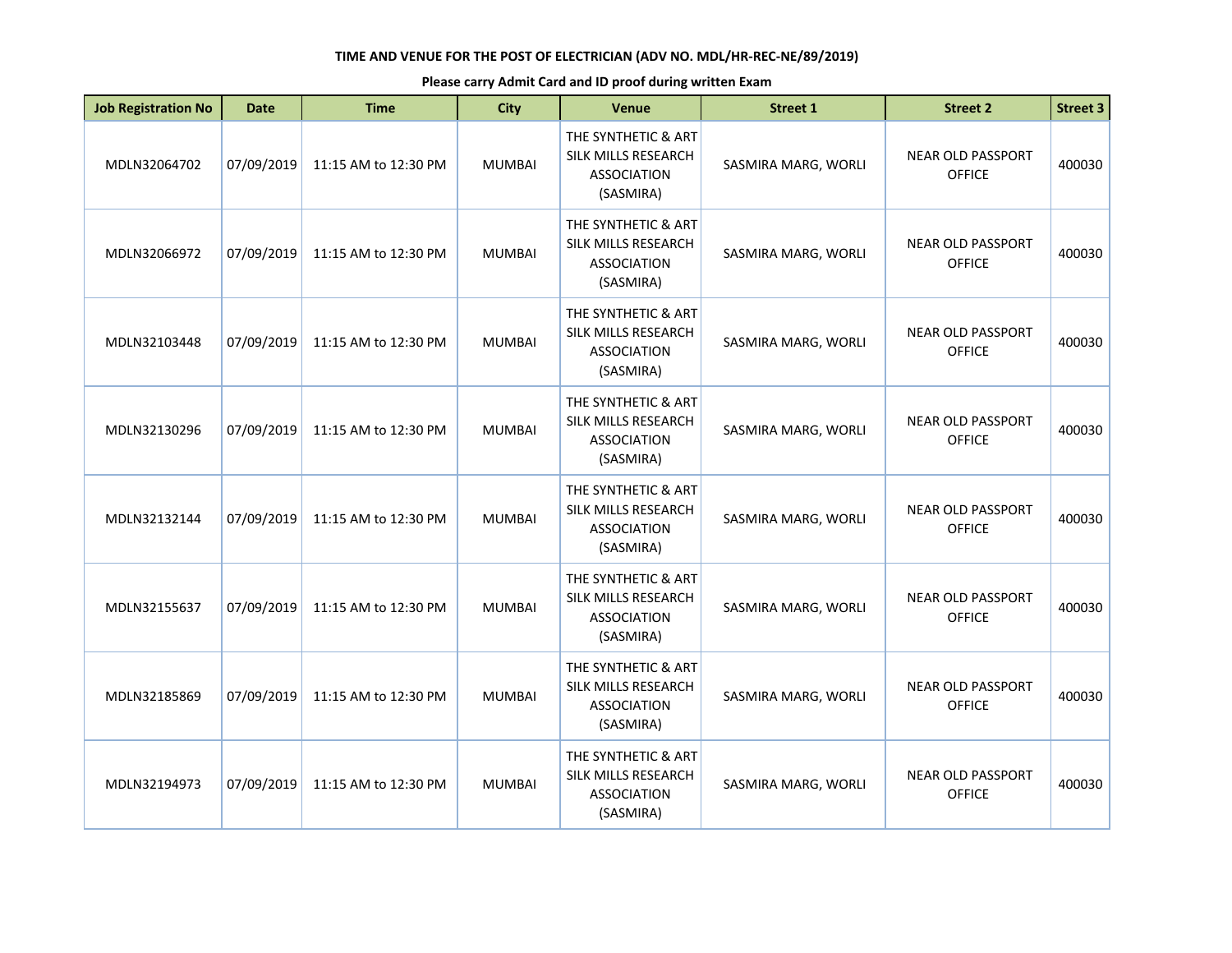| <b>Job Registration No</b> | <b>Date</b> | <b>Time</b>          | <b>City</b>   | Venue                                                                         | <b>Street 1</b>     | <b>Street 2</b>                           | <b>Street 3</b> |
|----------------------------|-------------|----------------------|---------------|-------------------------------------------------------------------------------|---------------------|-------------------------------------------|-----------------|
| MDLN32237147               | 07/09/2019  | 11:15 AM to 12:30 PM | <b>MUMBAI</b> | THE SYNTHETIC & ART<br>SILK MILLS RESEARCH<br><b>ASSOCIATION</b><br>(SASMIRA) | SASMIRA MARG, WORLI | <b>NEAR OLD PASSPORT</b><br><b>OFFICE</b> | 400030          |
| MDLN32279421               | 07/09/2019  | 11:15 AM to 12:30 PM | <b>MUMBAI</b> | THE SYNTHETIC & ART<br>SILK MILLS RESEARCH<br><b>ASSOCIATION</b><br>(SASMIRA) | SASMIRA MARG, WORLI | <b>NEAR OLD PASSPORT</b><br><b>OFFICE</b> | 400030          |
| MDLN32284341               | 07/09/2019  | 11:15 AM to 12:30 PM | <b>MUMBAI</b> | THE SYNTHETIC & ART<br>SILK MILLS RESEARCH<br><b>ASSOCIATION</b><br>(SASMIRA) | SASMIRA MARG, WORLI | <b>NEAR OLD PASSPORT</b><br><b>OFFICE</b> | 400030          |
| MDLN32308861               | 07/09/2019  | 11:15 AM to 12:30 PM | <b>MUMBAI</b> | THE SYNTHETIC & ART<br>SILK MILLS RESEARCH<br><b>ASSOCIATION</b><br>(SASMIRA) | SASMIRA MARG, WORLI | <b>NEAR OLD PASSPORT</b><br><b>OFFICE</b> | 400030          |
| MDLN32317525               | 07/09/2019  | 11:15 AM to 12:30 PM | <b>MUMBAI</b> | THE SYNTHETIC & ART<br>SILK MILLS RESEARCH<br><b>ASSOCIATION</b><br>(SASMIRA) | SASMIRA MARG, WORLI | <b>NEAR OLD PASSPORT</b><br><b>OFFICE</b> | 400030          |
| MDLN32329887               | 07/09/2019  | 11:15 AM to 12:30 PM | <b>MUMBAI</b> | THE SYNTHETIC & ART<br>SILK MILLS RESEARCH<br><b>ASSOCIATION</b><br>(SASMIRA) | SASMIRA MARG, WORLI | <b>NEAR OLD PASSPORT</b><br><b>OFFICE</b> | 400030          |
| MDLN32365425               | 07/09/2019  | 11:15 AM to 12:30 PM | <b>MUMBAI</b> | THE SYNTHETIC & ART<br>SILK MILLS RESEARCH<br><b>ASSOCIATION</b><br>(SASMIRA) | SASMIRA MARG, WORLI | <b>NEAR OLD PASSPORT</b><br><b>OFFICE</b> | 400030          |
| MDLN32384385               | 07/09/2019  | 11:15 AM to 12:30 PM | <b>MUMBAI</b> | THE SYNTHETIC & ART<br>SILK MILLS RESEARCH<br><b>ASSOCIATION</b><br>(SASMIRA) | SASMIRA MARG, WORLI | <b>NEAR OLD PASSPORT</b><br><b>OFFICE</b> | 400030          |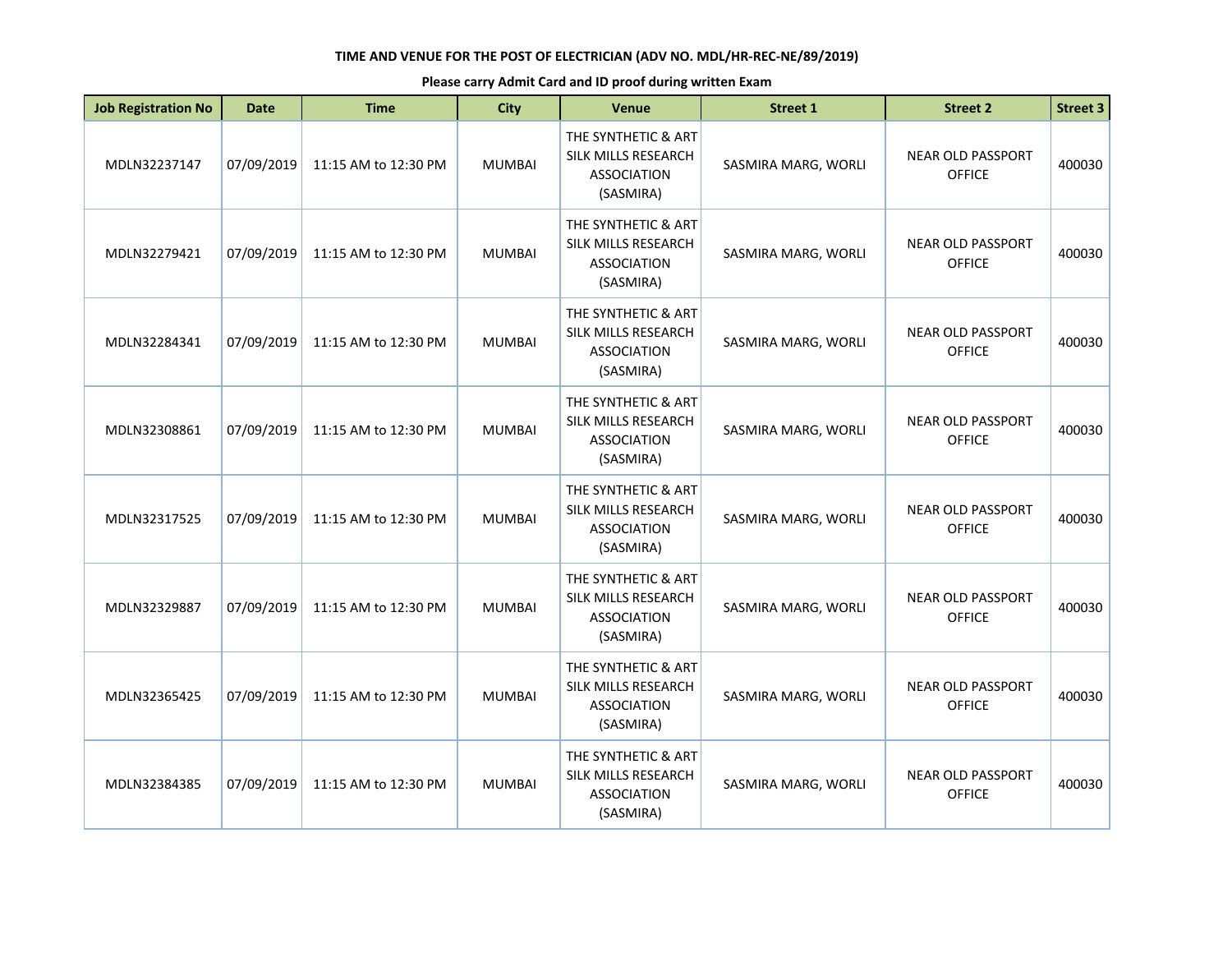| <b>Job Registration No</b> | <b>Date</b> | <b>Time</b>          | <b>City</b>   | <b>Venue</b>                                                                         | <b>Street 1</b>     | <b>Street 2</b>                           | <b>Street 3</b> |
|----------------------------|-------------|----------------------|---------------|--------------------------------------------------------------------------------------|---------------------|-------------------------------------------|-----------------|
| MDLN32417242               | 07/09/2019  | 11:15 AM to 12:30 PM | <b>MUMBAI</b> | THE SYNTHETIC & ART<br><b>SILK MILLS RESEARCH</b><br><b>ASSOCIATION</b><br>(SASMIRA) | SASMIRA MARG, WORLI | <b>NEAR OLD PASSPORT</b><br><b>OFFICE</b> | 400030          |
| MDLN32528528               | 07/09/2019  | 11:15 AM to 12:30 PM | <b>MUMBAI</b> | THE SYNTHETIC & ART<br>SILK MILLS RESEARCH<br><b>ASSOCIATION</b><br>(SASMIRA)        | SASMIRA MARG, WORLI | <b>NEAR OLD PASSPORT</b><br><b>OFFICE</b> | 400030          |
| MDLN32561399               | 07/09/2019  | 11:15 AM to 12:30 PM | <b>MUMBAI</b> | THE SYNTHETIC & ART<br>SILK MILLS RESEARCH<br><b>ASSOCIATION</b><br>(SASMIRA)        | SASMIRA MARG, WORLI | <b>NEAR OLD PASSPORT</b><br><b>OFFICE</b> | 400030          |
| MDLN32595079               | 07/09/2019  | 11:15 AM to 12:30 PM | <b>MUMBAI</b> | THE SYNTHETIC & ART<br>SILK MILLS RESEARCH<br><b>ASSOCIATION</b><br>(SASMIRA)        | SASMIRA MARG, WORLI | <b>NEAR OLD PASSPORT</b><br><b>OFFICE</b> | 400030          |
| MDLN32595266               | 07/09/2019  | 11:15 AM to 12:30 PM | <b>MUMBAI</b> | THE SYNTHETIC & ART<br>SILK MILLS RESEARCH<br><b>ASSOCIATION</b><br>(SASMIRA)        | SASMIRA MARG, WORLI | <b>NEAR OLD PASSPORT</b><br><b>OFFICE</b> | 400030          |
| MDLN32612093               | 07/09/2019  | 11:15 AM to 12:30 PM | <b>MUMBAI</b> | THE SYNTHETIC & ART<br>SILK MILLS RESEARCH<br><b>ASSOCIATION</b><br>(SASMIRA)        | SASMIRA MARG, WORLI | <b>NEAR OLD PASSPORT</b><br><b>OFFICE</b> | 400030          |
| MDLN32682473               | 07/09/2019  | 11:15 AM to 12:30 PM | <b>MUMBAI</b> | THE SYNTHETIC & ART<br>SILK MILLS RESEARCH<br><b>ASSOCIATION</b><br>(SASMIRA)        | SASMIRA MARG, WORLI | <b>NEAR OLD PASSPORT</b><br><b>OFFICE</b> | 400030          |
| MDLN32755202               | 07/09/2019  | 11:15 AM to 12:30 PM | <b>MUMBAI</b> | THE SYNTHETIC & ART<br>SILK MILLS RESEARCH<br><b>ASSOCIATION</b><br>(SASMIRA)        | SASMIRA MARG, WORLI | <b>NEAR OLD PASSPORT</b><br><b>OFFICE</b> | 400030          |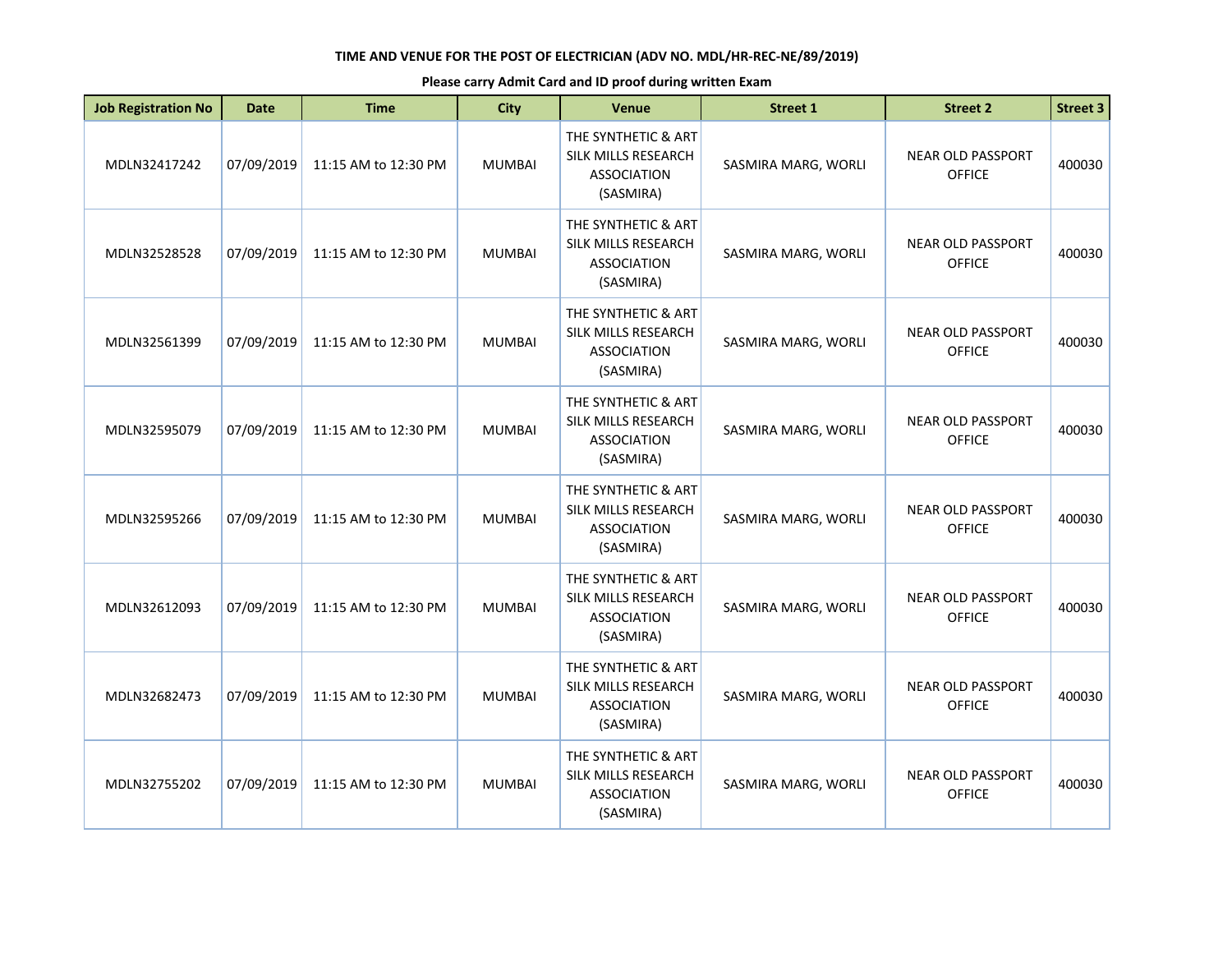| <b>Job Registration No</b> | <b>Date</b> | <b>Time</b>          | <b>City</b>   | Venue                                                                         | <b>Street 1</b>     | <b>Street 2</b>                           | <b>Street 3</b> |
|----------------------------|-------------|----------------------|---------------|-------------------------------------------------------------------------------|---------------------|-------------------------------------------|-----------------|
| MDLN32761514               | 07/09/2019  | 11:15 AM to 12:30 PM | <b>MUMBAI</b> | THE SYNTHETIC & ART<br>SILK MILLS RESEARCH<br><b>ASSOCIATION</b><br>(SASMIRA) | SASMIRA MARG, WORLI | <b>NEAR OLD PASSPORT</b><br><b>OFFICE</b> | 400030          |
| MDLN32768189               | 07/09/2019  | 11:15 AM to 12:30 PM | <b>MUMBAI</b> | THE SYNTHETIC & ART<br>SILK MILLS RESEARCH<br><b>ASSOCIATION</b><br>(SASMIRA) | SASMIRA MARG, WORLI | <b>NEAR OLD PASSPORT</b><br><b>OFFICE</b> | 400030          |
| MDLN32799781               | 07/09/2019  | 11:15 AM to 12:30 PM | <b>MUMBAI</b> | THE SYNTHETIC & ART<br>SILK MILLS RESEARCH<br><b>ASSOCIATION</b><br>(SASMIRA) | SASMIRA MARG, WORLI | <b>NEAR OLD PASSPORT</b><br><b>OFFICE</b> | 400030          |
| MDLN32814049               | 07/09/2019  | 11:15 AM to 12:30 PM | <b>MUMBAI</b> | THE SYNTHETIC & ART<br>SILK MILLS RESEARCH<br><b>ASSOCIATION</b><br>(SASMIRA) | SASMIRA MARG, WORLI | <b>NEAR OLD PASSPORT</b><br><b>OFFICE</b> | 400030          |
| MDLN32817812               | 07/09/2019  | 11:15 AM to 12:30 PM | <b>MUMBAI</b> | THE SYNTHETIC & ART<br>SILK MILLS RESEARCH<br><b>ASSOCIATION</b><br>(SASMIRA) | SASMIRA MARG, WORLI | <b>NEAR OLD PASSPORT</b><br><b>OFFICE</b> | 400030          |
| MDLN32819576               | 07/09/2019  | 11:15 AM to 12:30 PM | <b>MUMBAI</b> | THE SYNTHETIC & ART<br>SILK MILLS RESEARCH<br><b>ASSOCIATION</b><br>(SASMIRA) | SASMIRA MARG, WORLI | <b>NEAR OLD PASSPORT</b><br><b>OFFICE</b> | 400030          |
| MDLN32868566               | 07/09/2019  | 11:15 AM to 12:30 PM | <b>MUMBAI</b> | THE SYNTHETIC & ART<br>SILK MILLS RESEARCH<br><b>ASSOCIATION</b><br>(SASMIRA) | SASMIRA MARG, WORLI | <b>NEAR OLD PASSPORT</b><br><b>OFFICE</b> | 400030          |
| MDLN32909396               | 07/09/2019  | 11:15 AM to 12:30 PM | <b>MUMBAI</b> | THE SYNTHETIC & ART<br>SILK MILLS RESEARCH<br><b>ASSOCIATION</b><br>(SASMIRA) | SASMIRA MARG, WORLI | <b>NEAR OLD PASSPORT</b><br><b>OFFICE</b> | 400030          |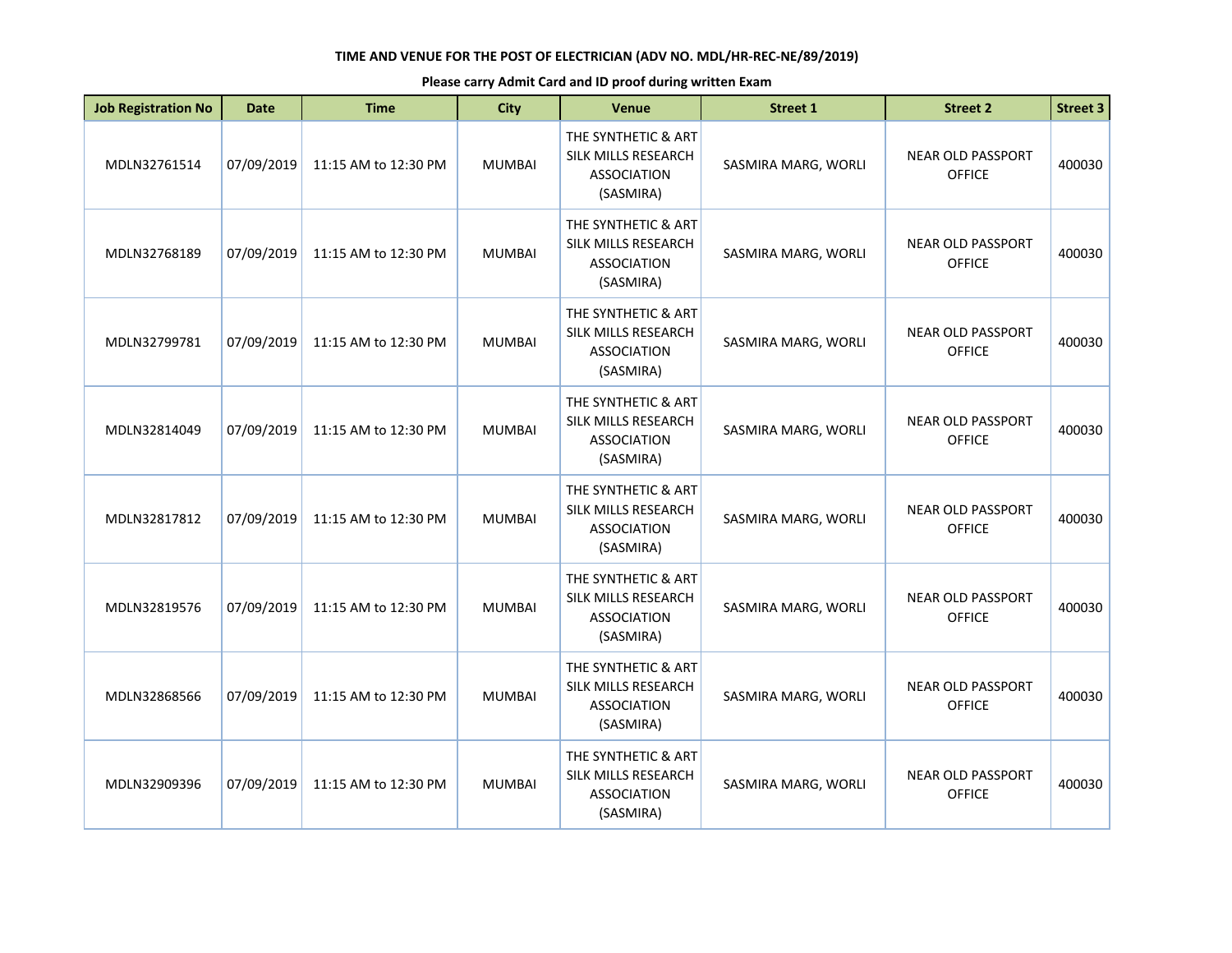| <b>Job Registration No</b> | <b>Date</b> | <b>Time</b>          | <b>City</b>   | <b>Venue</b>                                                                  | <b>Street 1</b>     | <b>Street 2</b>                           | <b>Street 3</b> |
|----------------------------|-------------|----------------------|---------------|-------------------------------------------------------------------------------|---------------------|-------------------------------------------|-----------------|
| MDLN32913392               | 07/09/2019  | 11:15 AM to 12:30 PM | <b>MUMBAI</b> | THE SYNTHETIC & ART<br>SILK MILLS RESEARCH<br><b>ASSOCIATION</b><br>(SASMIRA) | SASMIRA MARG, WORLI | <b>NEAR OLD PASSPORT</b><br><b>OFFICE</b> | 400030          |
| MDLN32970857               | 07/09/2019  | 11:15 AM to 12:30 PM | <b>MUMBAI</b> | THE SYNTHETIC & ART<br>SILK MILLS RESEARCH<br><b>ASSOCIATION</b><br>(SASMIRA) | SASMIRA MARG, WORLI | <b>NEAR OLD PASSPORT</b><br><b>OFFICE</b> | 400030          |
| MDLN32982064               | 07/09/2019  | 11:15 AM to 12:30 PM | <b>MUMBAI</b> | THE SYNTHETIC & ART<br>SILK MILLS RESEARCH<br><b>ASSOCIATION</b><br>(SASMIRA) | SASMIRA MARG, WORLI | <b>NEAR OLD PASSPORT</b><br><b>OFFICE</b> | 400030          |
| MDLN32982827               | 07/09/2019  | 11:15 AM to 12:30 PM | <b>MUMBAI</b> | THE SYNTHETIC & ART<br>SILK MILLS RESEARCH<br><b>ASSOCIATION</b><br>(SASMIRA) | SASMIRA MARG, WORLI | <b>NEAR OLD PASSPORT</b><br><b>OFFICE</b> | 400030          |
| MDLN33036584               | 07/09/2019  | 11:15 AM to 12:30 PM | <b>MUMBAI</b> | THE SYNTHETIC & ART<br>SILK MILLS RESEARCH<br><b>ASSOCIATION</b><br>(SASMIRA) | SASMIRA MARG, WORLI | <b>NEAR OLD PASSPORT</b><br><b>OFFICE</b> | 400030          |
| MDLN33036883               | 07/09/2019  | 11:15 AM to 12:30 PM | <b>MUMBAI</b> | THE SYNTHETIC & ART<br>SILK MILLS RESEARCH<br><b>ASSOCIATION</b><br>(SASMIRA) | SASMIRA MARG, WORLI | <b>NEAR OLD PASSPORT</b><br><b>OFFICE</b> | 400030          |
| MDLN33076278               | 07/09/2019  | 11:15 AM to 12:30 PM | <b>MUMBAI</b> | THE SYNTHETIC & ART<br>SILK MILLS RESEARCH<br><b>ASSOCIATION</b><br>(SASMIRA) | SASMIRA MARG, WORLI | <b>NEAR OLD PASSPORT</b><br><b>OFFICE</b> | 400030          |
| MDLN33093053               | 07/09/2019  | 11:15 AM to 12:30 PM | <b>MUMBAI</b> | THE SYNTHETIC & ART<br>SILK MILLS RESEARCH<br><b>ASSOCIATION</b><br>(SASMIRA) | SASMIRA MARG, WORLI | <b>NEAR OLD PASSPORT</b><br><b>OFFICE</b> | 400030          |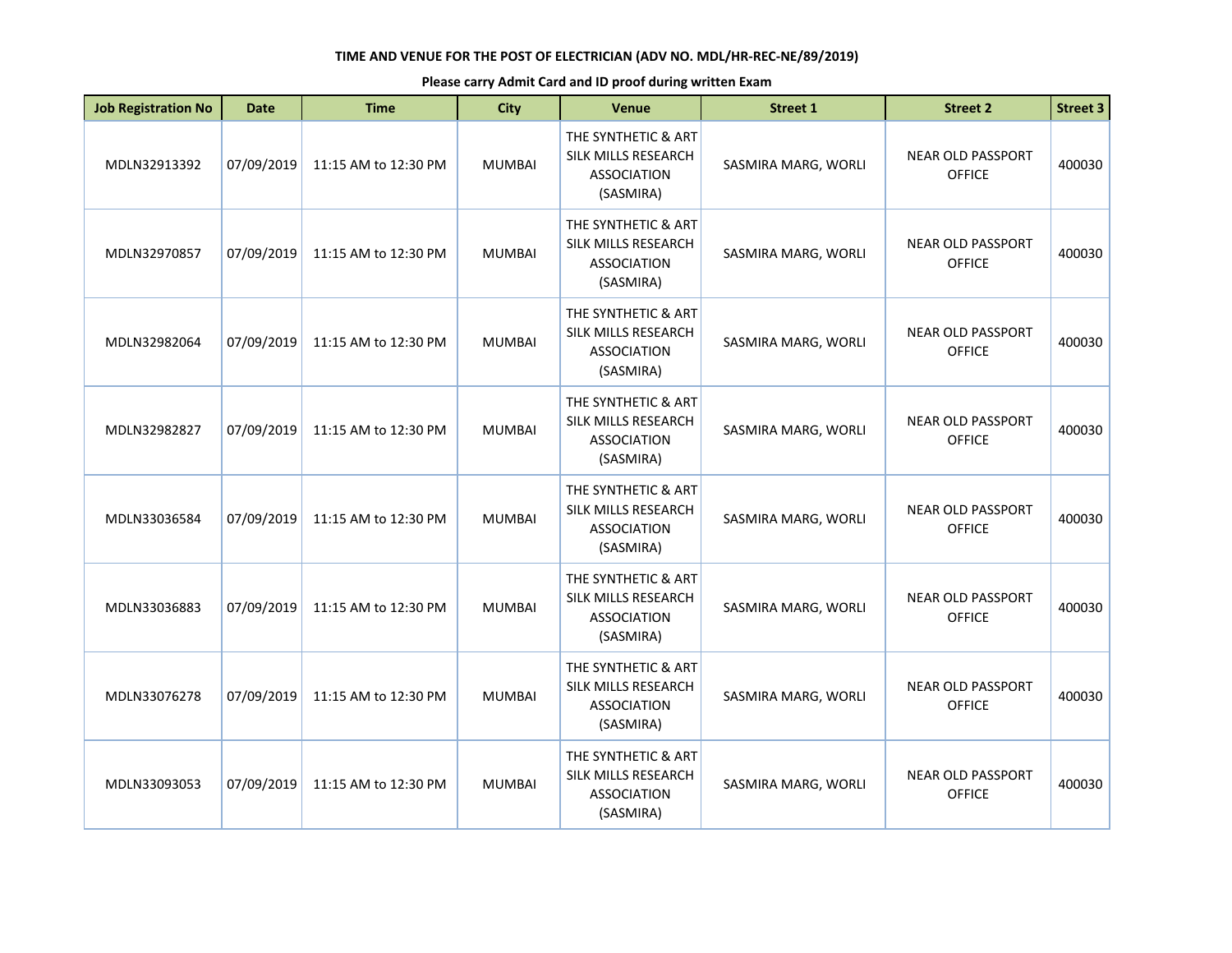| <b>Job Registration No</b> | <b>Date</b> | <b>Time</b>          | <b>City</b>   | <b>Venue</b>                                                                  | Street 1                                                                         | <b>Street 2</b>                           | <b>Street 3</b> |
|----------------------------|-------------|----------------------|---------------|-------------------------------------------------------------------------------|----------------------------------------------------------------------------------|-------------------------------------------|-----------------|
| MDLN33098802               | 07/09/2019  | 11:15 AM to 12:30 PM | <b>MUMBAI</b> | THE SYNTHETIC & ART<br>SILK MILLS RESEARCH<br><b>ASSOCIATION</b><br>(SASMIRA) | SASMIRA MARG, WORLI                                                              | <b>NEAR OLD PASSPORT</b><br><b>OFFICE</b> | 400030          |
| MDLN33143152               | 07/09/2019  | 11:15 AM to 12:30 PM | <b>MUMBAI</b> | THE SYNTHETIC & ART<br>SILK MILLS RESEARCH<br><b>ASSOCIATION</b><br>(SASMIRA) | SASMIRA MARG, WORLI                                                              | <b>NEAR OLD PASSPORT</b><br><b>OFFICE</b> | 400030          |
| MDLN33179829               | 07/09/2019  | 11:15 AM to 12:30 PM | <b>MUMBAI</b> | THE SYNTHETIC & ART<br>SILK MILLS RESEARCH<br><b>ASSOCIATION</b><br>(SASMIRA) | SASMIRA MARG, WORLI                                                              | <b>NEAR OLD PASSPORT</b><br><b>OFFICE</b> | 400030          |
| MDLN33198304               | 07/09/2019  | 11:15 AM to 12:30 PM | <b>MUMBAI</b> | THE SYNTHETIC & ART<br>SILK MILLS RESEARCH<br><b>ASSOCIATION</b><br>(SASMIRA) | SASMIRA MARG, WORLI                                                              | <b>NEAR OLD PASSPORT</b><br><b>OFFICE</b> | 400030          |
| MDLN25065020               | 07/09/2019  | 01:30 PM to 02:45 PM | Mumbai        | Thadomal Shahani<br><b>Engineering College</b>                                | Advocate Nari Gursahani<br>Marg, TPS-III Off Linking Road,<br>Bandra West        | <b>National College Campus</b>            | 400050          |
| MDLN27858118               | 07/09/2019  | 01:30 PM to 02:45 PM | Mumbai        | <b>Thadomal Shahani</b><br><b>Engineering College</b>                         | Advocate Nari Gursahani<br>Marg, TPS-III Off Linking Road,<br><b>Bandra West</b> | <b>National College Campus</b>            | 400050          |
| MDLN33225740               | 07/09/2019  | 01:30 PM to 02:45 PM | Thane         | <b>MBC</b>                                                                    | MBC Park, Godbunder Road,<br>Thane West                                          | Near Hypercity mall                       | 400615          |
| MDLN33243926               | 07/09/2019  | 01:30 PM to 02:45 PM | Thane         | <b>MBC</b>                                                                    | MBC Park, Godbunder Road,<br>Thane West                                          | Near Hypercity mall                       | 400615          |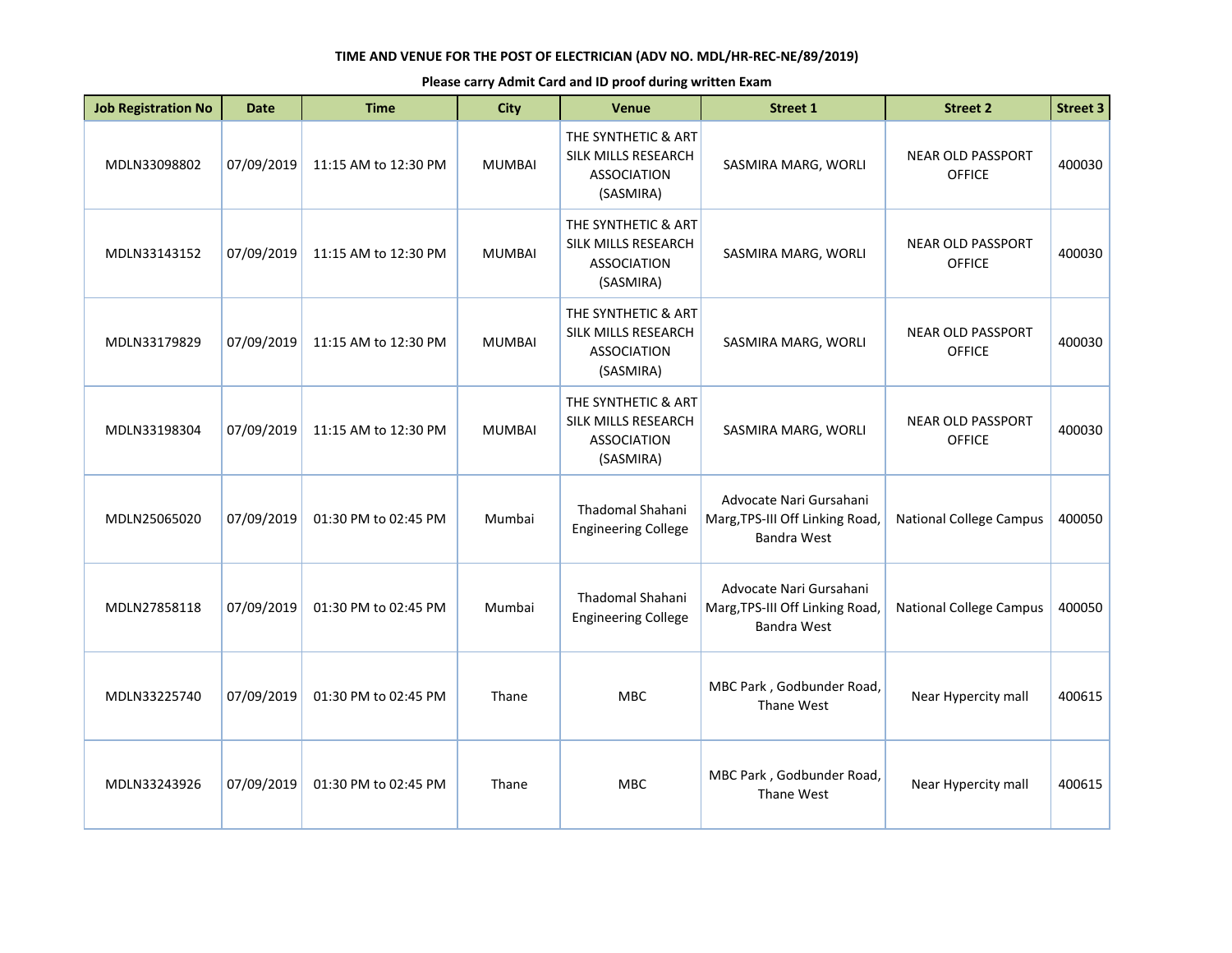| <b>Job Registration No</b> | <b>Date</b> | <b>Time</b>          | <b>City</b> | Venue      | <b>Street 1</b>                         | <b>Street 2</b>     | <b>Street 3</b> |
|----------------------------|-------------|----------------------|-------------|------------|-----------------------------------------|---------------------|-----------------|
| MDLN33252043               | 07/09/2019  | 01:30 PM to 02:45 PM | Thane       | MBC        | MBC Park, Godbunder Road,<br>Thane West | Near Hypercity mall | 400615          |
| MDLN33257835               | 07/09/2019  | 01:30 PM to 02:45 PM | Thane       | <b>MBC</b> | MBC Park, Godbunder Road,<br>Thane West | Near Hypercity mall | 400615          |
| MDLN33313373               | 07/09/2019  | 01:30 PM to 02:45 PM | Thane       | <b>MBC</b> | MBC Park, Godbunder Road,<br>Thane West | Near Hypercity mall | 400615          |
| MDLN33325250               | 07/09/2019  | 01:30 PM to 02:45 PM | Thane       | <b>MBC</b> | MBC Park, Godbunder Road,<br>Thane West | Near Hypercity mall | 400615          |
| MDLN33334944               | 07/09/2019  | 01:30 PM to 02:45 PM | Thane       | MBC        | MBC Park, Godbunder Road,<br>Thane West | Near Hypercity mall | 400615          |
| MDLN33369874               | 07/09/2019  | 01:30 PM to 02:45 PM | Thane       | <b>MBC</b> | MBC Park, Godbunder Road,<br>Thane West | Near Hypercity mall | 400615          |
| MDLN33376096               | 07/09/2019  | 01:30 PM to 02:45 PM | Thane       | <b>MBC</b> | MBC Park, Godbunder Road,<br>Thane West | Near Hypercity mall | 400615          |
| MDLN33423045               | 07/09/2019  | 01:30 PM to 02:45 PM | Thane       | <b>MBC</b> | MBC Park, Godbunder Road,<br>Thane West | Near Hypercity mall | 400615          |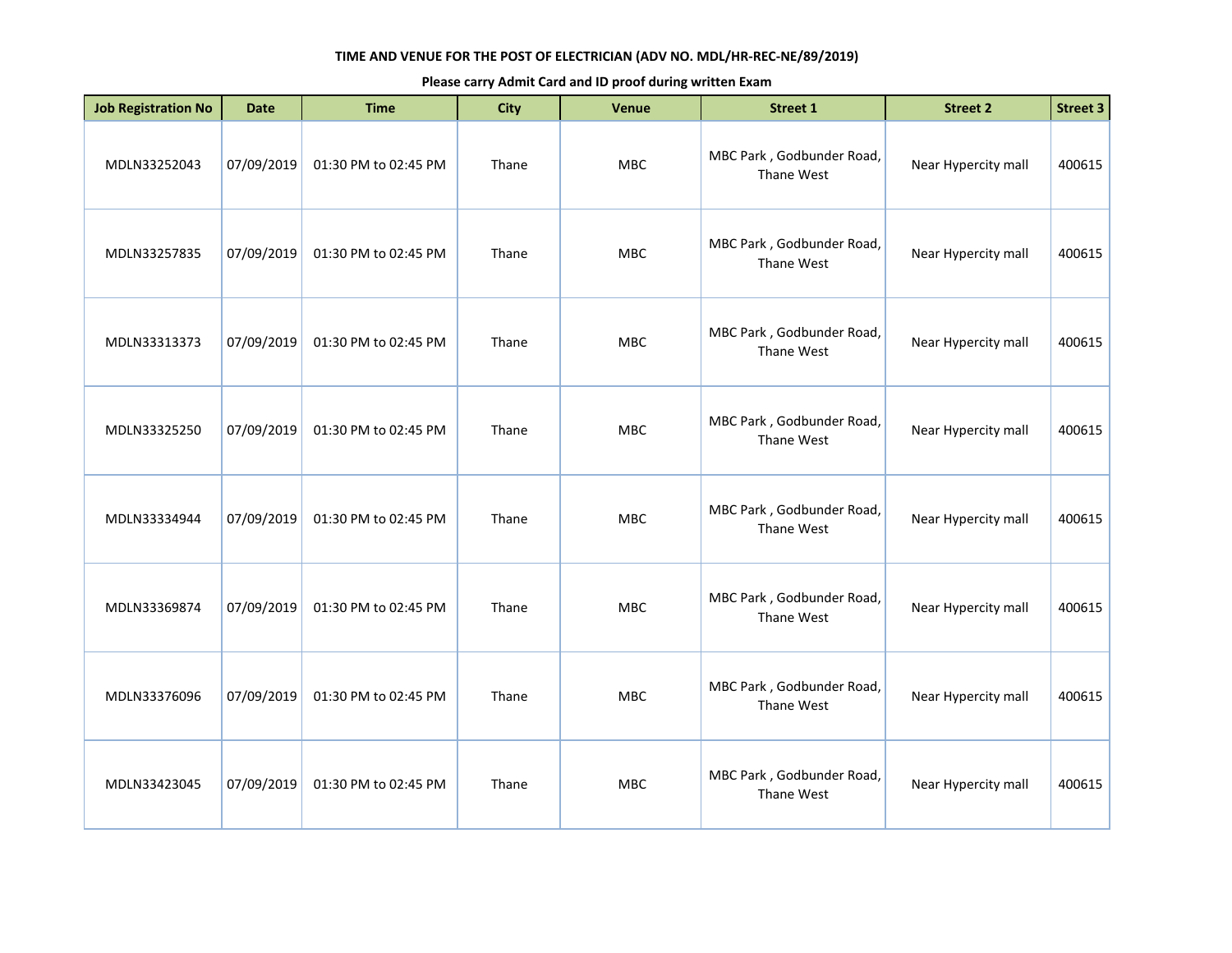| <b>Job Registration No</b> | <b>Date</b> | <b>Time</b>          | <b>City</b> | Venue      | Street 1                                | <b>Street 2</b>     | <b>Street 3</b> |
|----------------------------|-------------|----------------------|-------------|------------|-----------------------------------------|---------------------|-----------------|
| MDLN33435865               | 07/09/2019  | 01:30 PM to 02:45 PM | Thane       | <b>MBC</b> | MBC Park, Godbunder Road,<br>Thane West | Near Hypercity mall | 400615          |
| MDLN33440175               | 07/09/2019  | 01:30 PM to 02:45 PM | Thane       | <b>MBC</b> | MBC Park, Godbunder Road,<br>Thane West | Near Hypercity mall | 400615          |
| MDLN33509763               | 07/09/2019  | 01:30 PM to 02:45 PM | Thane       | MBC        | MBC Park, Godbunder Road,<br>Thane West | Near Hypercity mall | 400615          |
| MDLN33512664               | 07/09/2019  | 01:30 PM to 02:45 PM | Thane       | <b>MBC</b> | MBC Park, Godbunder Road,<br>Thane West | Near Hypercity mall | 400615          |
| MDLN33522583               | 07/09/2019  | 01:30 PM to 02:45 PM | Thane       | <b>MBC</b> | MBC Park, Godbunder Road,<br>Thane West | Near Hypercity mall | 400615          |
| MDLN33566327               | 07/09/2019  | 01:30 PM to 02:45 PM | Thane       | MBC        | MBC Park, Godbunder Road,<br>Thane West | Near Hypercity mall | 400615          |
| MDLN33593190               | 07/09/2019  | 01:30 PM to 02:45 PM | Thane       | <b>MBC</b> | MBC Park, Godbunder Road,<br>Thane West | Near Hypercity mall | 400615          |
| MDLN33624846               | 07/09/2019  | 01:30 PM to 02:45 PM | Thane       | <b>MBC</b> | MBC Park, Godbunder Road,<br>Thane West | Near Hypercity mall | 400615          |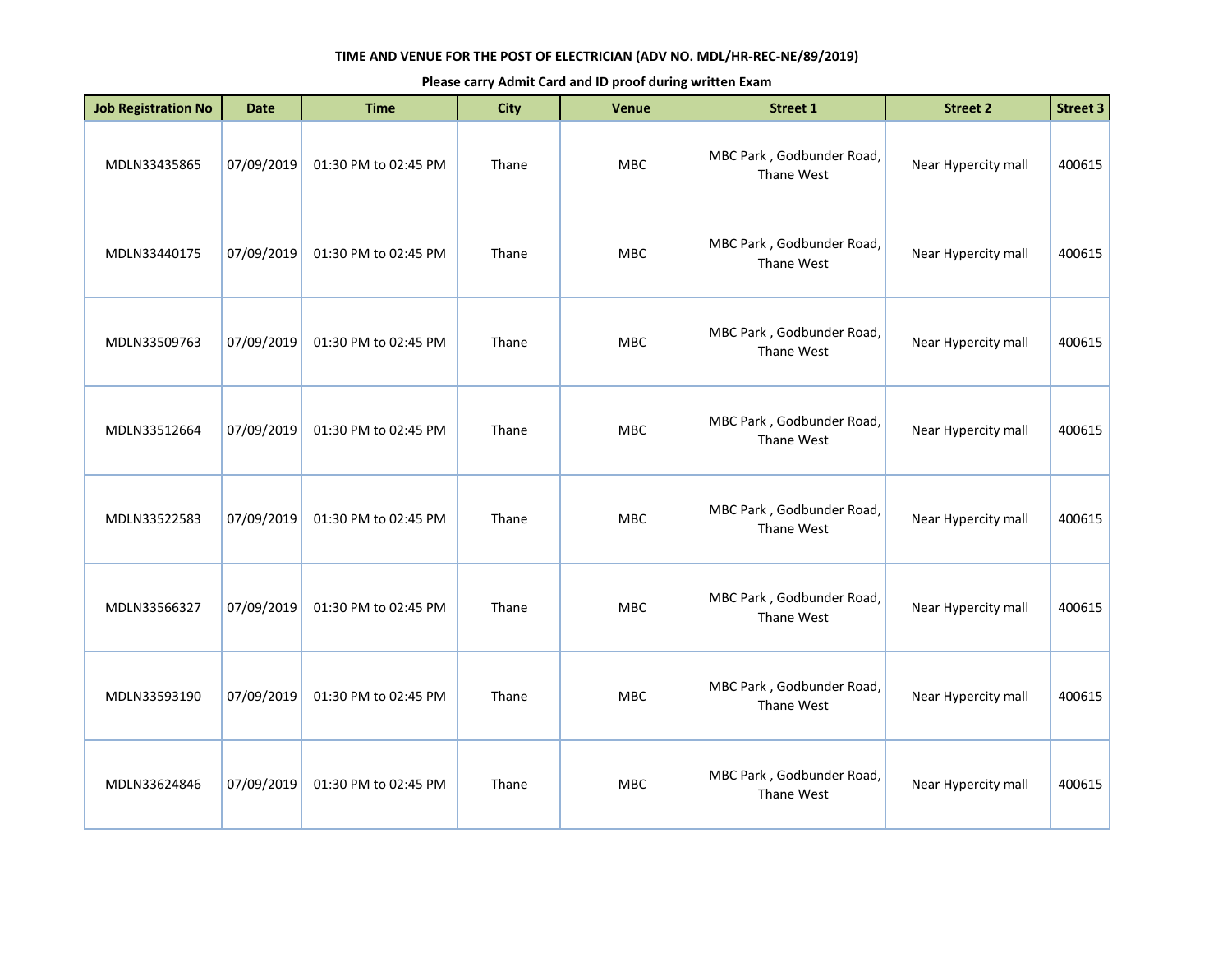| <b>Job Registration No</b> | <b>Date</b> | <b>Time</b>          | <b>City</b> | Venue      | <b>Street 1</b>                         | <b>Street 2</b>     | <b>Street 3</b> |
|----------------------------|-------------|----------------------|-------------|------------|-----------------------------------------|---------------------|-----------------|
| MDLN33640890               | 07/09/2019  | 01:30 PM to 02:45 PM | Thane       | MBC        | MBC Park, Godbunder Road,<br>Thane West | Near Hypercity mall | 400615          |
| MDLN33723163               | 07/09/2019  | 01:30 PM to 02:45 PM | Thane       | <b>MBC</b> | MBC Park, Godbunder Road,<br>Thane West | Near Hypercity mall | 400615          |
| MDLN33746353               | 07/09/2019  | 01:30 PM to 02:45 PM | Thane       | <b>MBC</b> | MBC Park, Godbunder Road,<br>Thane West | Near Hypercity mall | 400615          |
| MDLN33771822               | 07/09/2019  | 01:30 PM to 02:45 PM | Thane       | <b>MBC</b> | MBC Park, Godbunder Road,<br>Thane West | Near Hypercity mall | 400615          |
| MDLN33779363               | 07/09/2019  | 01:30 PM to 02:45 PM | Thane       | MBC        | MBC Park, Godbunder Road,<br>Thane West | Near Hypercity mall | 400615          |
| MDLN33779528               | 07/09/2019  | 01:30 PM to 02:45 PM | Thane       | <b>MBC</b> | MBC Park, Godbunder Road,<br>Thane West | Near Hypercity mall | 400615          |
| MDLN33783373               | 07/09/2019  | 01:30 PM to 02:45 PM | Thane       | <b>MBC</b> | MBC Park, Godbunder Road,<br>Thane West | Near Hypercity mall | 400615          |
| MDLN33787676               | 07/09/2019  | 01:30 PM to 02:45 PM | Thane       | <b>MBC</b> | MBC Park, Godbunder Road,<br>Thane West | Near Hypercity mall | 400615          |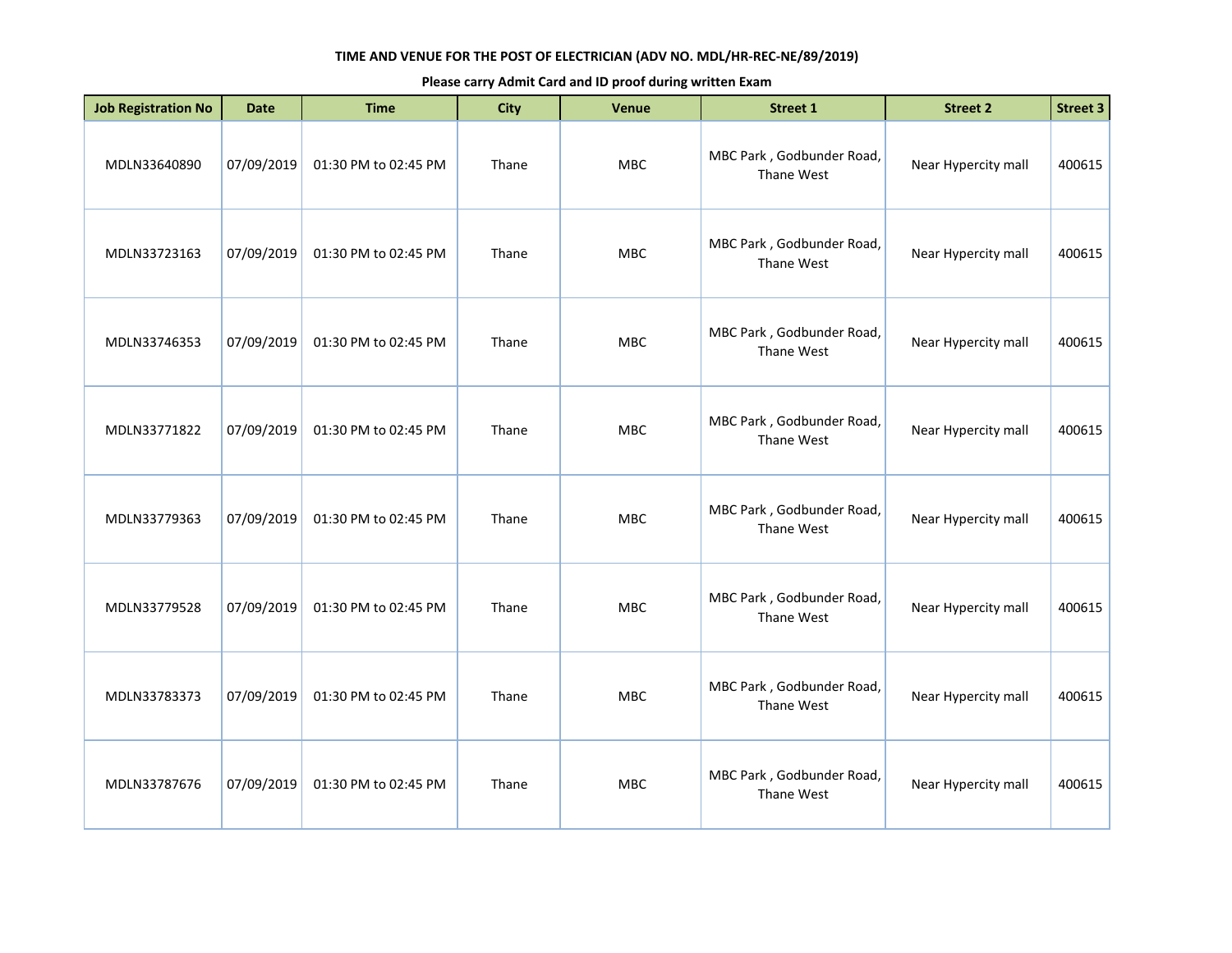| <b>Job Registration No</b> | <b>Date</b> | <b>Time</b>          | <b>City</b> | <b>Venue</b> | <b>Street 1</b>                         | <b>Street 2</b>     | <b>Street 3</b> |
|----------------------------|-------------|----------------------|-------------|--------------|-----------------------------------------|---------------------|-----------------|
| MDLN33788078               | 07/09/2019  | 01:30 PM to 02:45 PM | Thane       | MBC          | MBC Park, Godbunder Road,<br>Thane West | Near Hypercity mall | 400615          |
| MDLN33848557               | 07/09/2019  | 01:30 PM to 02:45 PM | Thane       | MBC          | MBC Park, Godbunder Road,<br>Thane West | Near Hypercity mall | 400615          |
| MDLN33850460               | 07/09/2019  | 01:30 PM to 02:45 PM | Thane       | MBC          | MBC Park, Godbunder Road,<br>Thane West | Near Hypercity mall | 400615          |
| MDLN33874954               | 07/09/2019  | 01:30 PM to 02:45 PM | Thane       | <b>MBC</b>   | MBC Park, Godbunder Road,<br>Thane West | Near Hypercity mall | 400615          |
| MDLN33913867               | 07/09/2019  | 01:30 PM to 02:45 PM | Thane       | MBC          | MBC Park, Godbunder Road,<br>Thane West | Near Hypercity mall | 400615          |
| MDLN33920711               | 07/09/2019  | 01:30 PM to 02:45 PM | Thane       | MBC          | MBC Park, Godbunder Road,<br>Thane West | Near Hypercity mall | 400615          |
| MDLN33928655               | 07/09/2019  | 01:30 PM to 02:45 PM | Thane       | <b>MBC</b>   | MBC Park, Godbunder Road,<br>Thane West | Near Hypercity mall | 400615          |
| MDLN33945153               | 07/09/2019  | 01:30 PM to 02:45 PM | Thane       | MBC          | MBC Park, Godbunder Road,<br>Thane West | Near Hypercity mall | 400615          |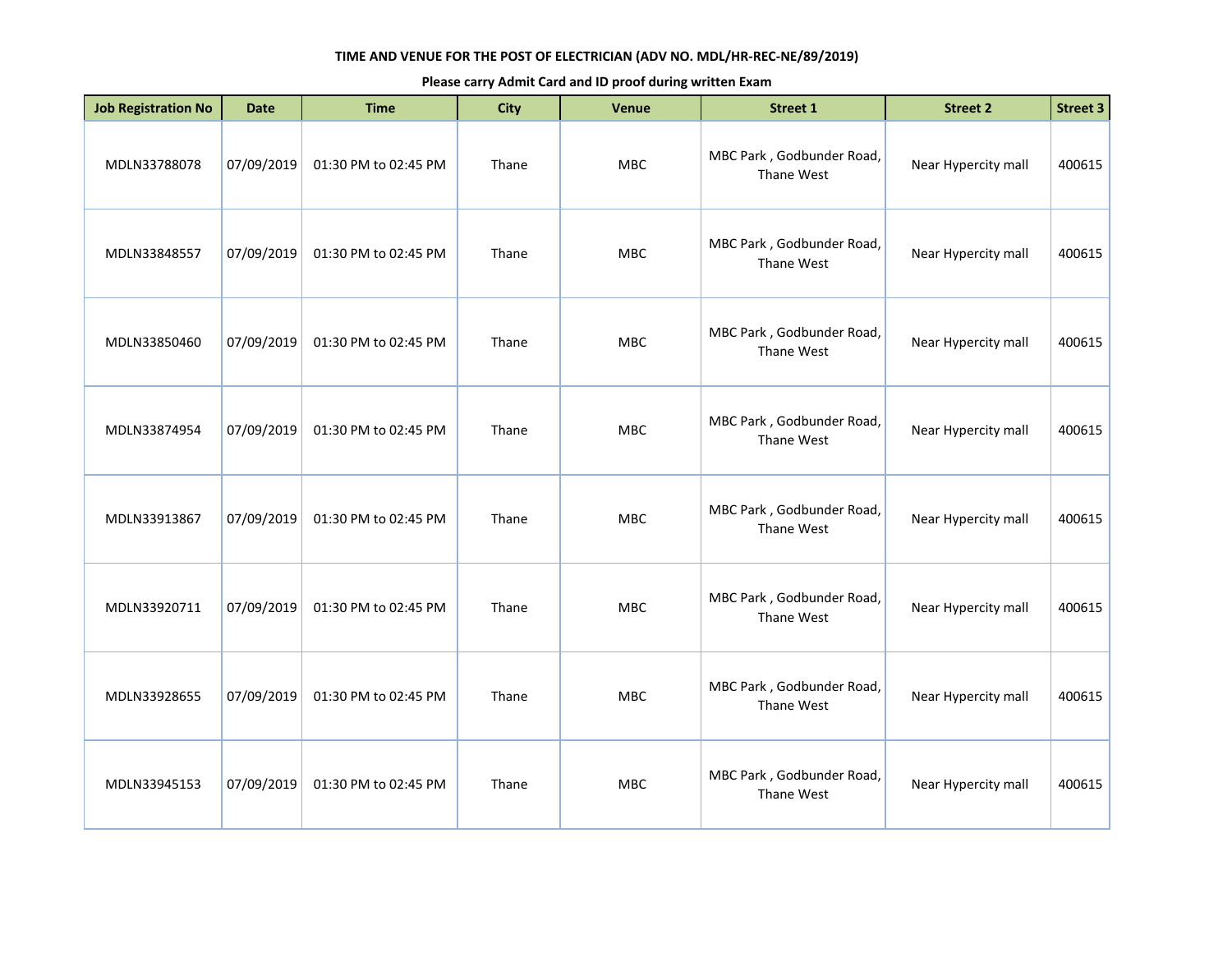| <b>Job Registration No</b> | <b>Date</b> | <b>Time</b>          | <b>City</b> | Venue      | <b>Street 1</b>                         | <b>Street 2</b>     | <b>Street 3</b> |
|----------------------------|-------------|----------------------|-------------|------------|-----------------------------------------|---------------------|-----------------|
| MDLN33970302               | 07/09/2019  | 01:30 PM to 02:45 PM | Thane       | MBC        | MBC Park, Godbunder Road,<br>Thane West | Near Hypercity mall | 400615          |
| MDLN33988741               | 07/09/2019  | 01:30 PM to 02:45 PM | Thane       | <b>MBC</b> | MBC Park, Godbunder Road,<br>Thane West | Near Hypercity mall | 400615          |
| MDLN34010567               | 07/09/2019  | 01:30 PM to 02:45 PM | Thane       | <b>MBC</b> | MBC Park, Godbunder Road,<br>Thane West | Near Hypercity mall | 400615          |
| MDLN34042726               | 07/09/2019  | 01:30 PM to 02:45 PM | Thane       | <b>MBC</b> | MBC Park, Godbunder Road,<br>Thane West | Near Hypercity mall | 400615          |
| MDLN34070579               | 07/09/2019  | 01:30 PM to 02:45 PM | Thane       | MBC        | MBC Park, Godbunder Road,<br>Thane West | Near Hypercity mall | 400615          |
| MDLN34117543               | 07/09/2019  | 01:30 PM to 02:45 PM | Thane       | <b>MBC</b> | MBC Park, Godbunder Road,<br>Thane West | Near Hypercity mall | 400615          |
| MDLN34131353               | 07/09/2019  | 01:30 PM to 02:45 PM | Thane       | <b>MBC</b> | MBC Park, Godbunder Road,<br>Thane West | Near Hypercity mall | 400615          |
| MDLN34244568               | 07/09/2019  | 01:30 PM to 02:45 PM | Thane       | <b>MBC</b> | MBC Park, Godbunder Road,<br>Thane West | Near Hypercity mall | 400615          |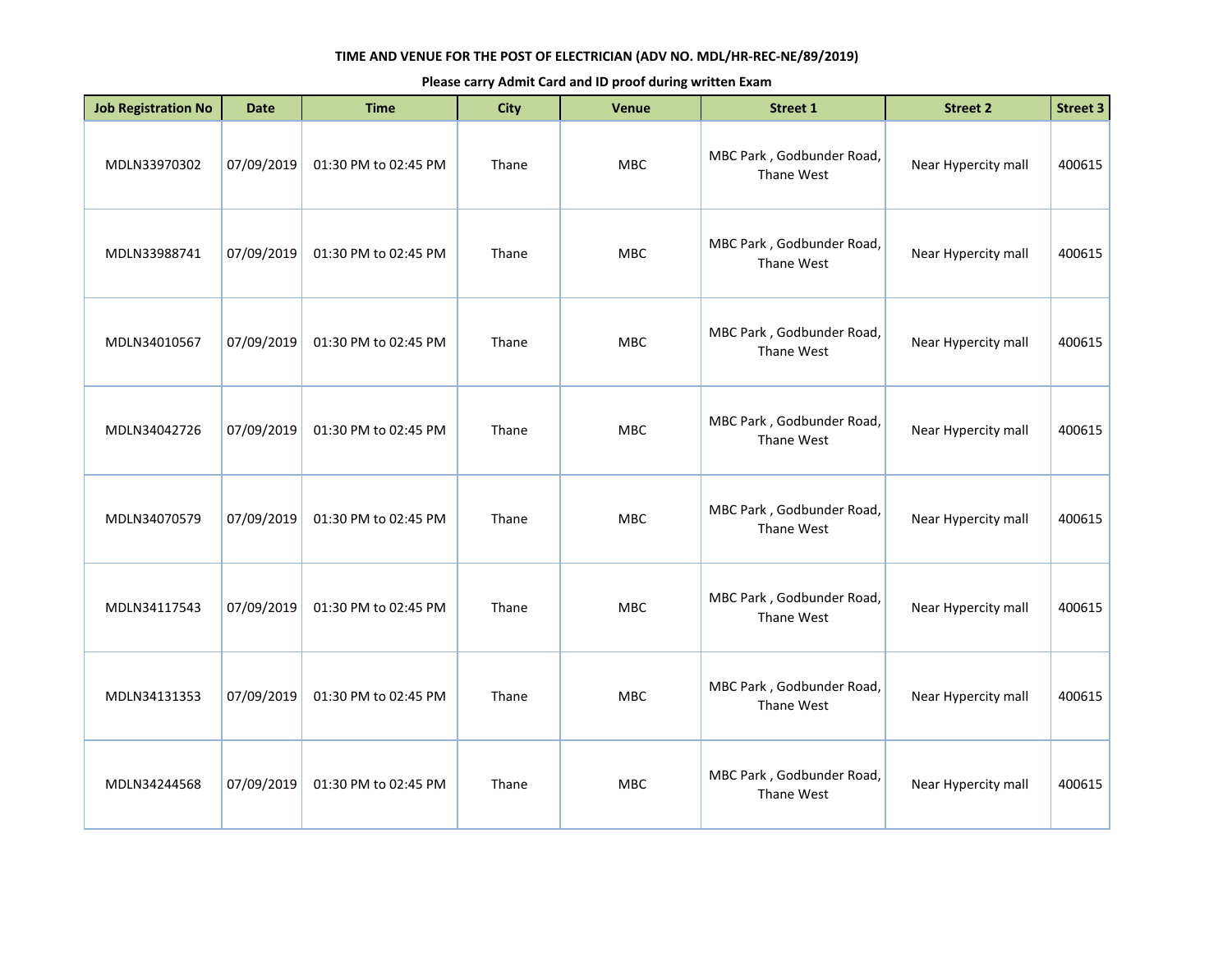| <b>Job Registration No</b> | <b>Date</b> | <b>Time</b>          | <b>City</b> | <b>Venue</b> | <b>Street 1</b>                         | <b>Street 2</b>     | <b>Street 3</b> |
|----------------------------|-------------|----------------------|-------------|--------------|-----------------------------------------|---------------------|-----------------|
| MDLN34294011               | 07/09/2019  | 01:30 PM to 02:45 PM | Thane       | MBC          | MBC Park, Godbunder Road,<br>Thane West | Near Hypercity mall | 400615          |
| MDLN34294476               | 07/09/2019  | 01:30 PM to 02:45 PM | Thane       | MBC          | MBC Park, Godbunder Road,<br>Thane West | Near Hypercity mall | 400615          |
| MDLN34356156               | 07/09/2019  | 01:30 PM to 02:45 PM | Thane       | <b>MBC</b>   | MBC Park, Godbunder Road,<br>Thane West | Near Hypercity mall | 400615          |
| MDLN34379169               | 07/09/2019  | 01:30 PM to 02:45 PM | Thane       | <b>MBC</b>   | MBC Park, Godbunder Road,<br>Thane West | Near Hypercity mall | 400615          |
| MDLN34390802               | 07/09/2019  | 01:30 PM to 02:45 PM | Thane       | <b>MBC</b>   | MBC Park, Godbunder Road,<br>Thane West | Near Hypercity mall | 400615          |
| MDLN34435332               | 07/09/2019  | 01:30 PM to 02:45 PM | Thane       | <b>MBC</b>   | MBC Park, Godbunder Road,<br>Thane West | Near Hypercity mall | 400615          |
| MDLN34438258               | 07/09/2019  | 01:30 PM to 02:45 PM | Thane       | MBC          | MBC Park, Godbunder Road,<br>Thane West | Near Hypercity mall | 400615          |
| MDLN34484374               | 07/09/2019  | 01:30 PM to 02:45 PM | Thane       | <b>MBC</b>   | MBC Park, Godbunder Road,<br>Thane West | Near Hypercity mall | 400615          |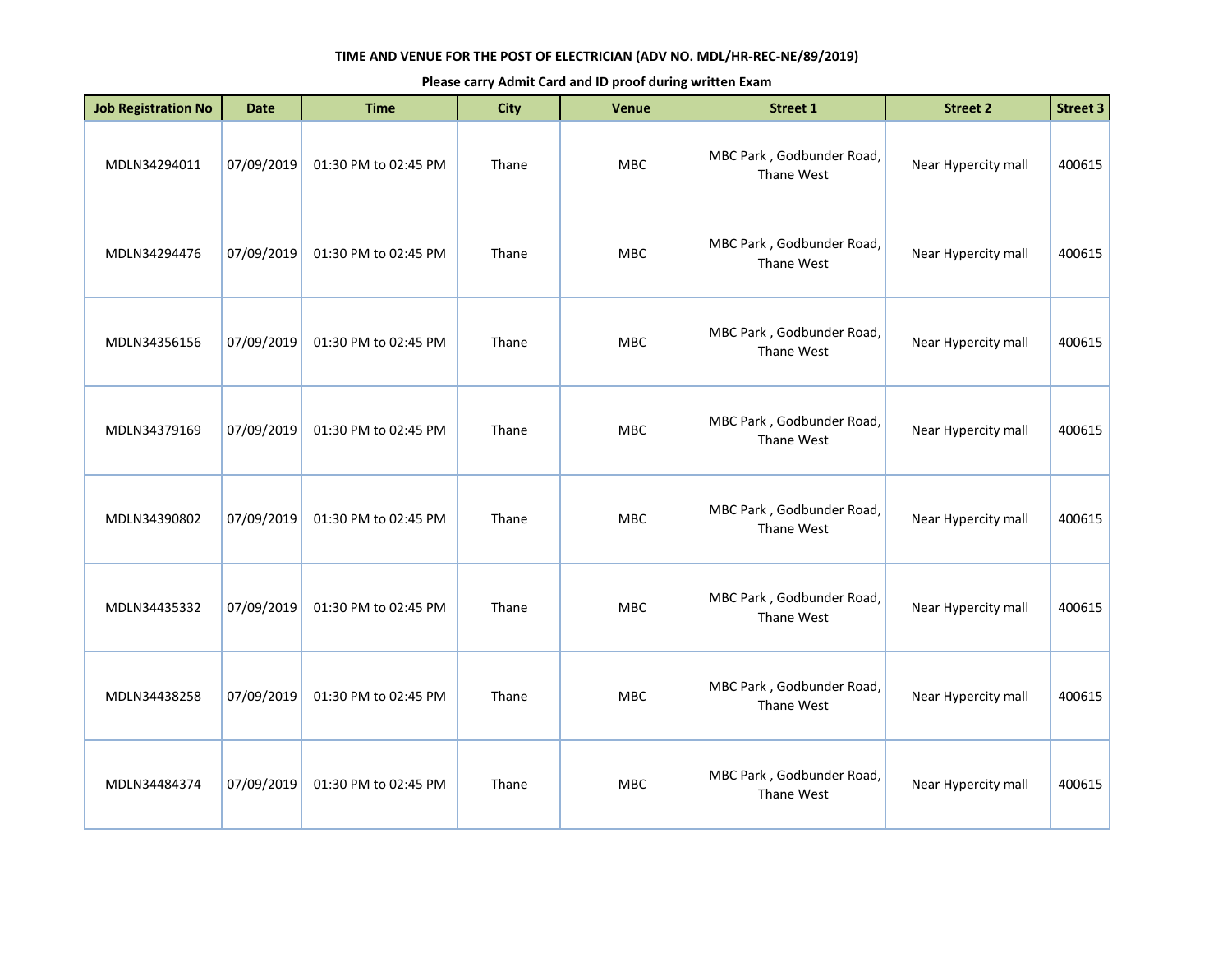| <b>Job Registration No</b> | <b>Date</b> | <b>Time</b>          | <b>City</b> | Venue      | <b>Street 1</b>                         | <b>Street 2</b>     | <b>Street 3</b> |
|----------------------------|-------------|----------------------|-------------|------------|-----------------------------------------|---------------------|-----------------|
| MDLN34589613               | 07/09/2019  | 01:30 PM to 02:45 PM | Thane       | MBC        | MBC Park, Godbunder Road,<br>Thane West | Near Hypercity mall | 400615          |
| MDLN34626568               | 07/09/2019  | 01:30 PM to 02:45 PM | Thane       | <b>MBC</b> | MBC Park, Godbunder Road,<br>Thane West | Near Hypercity mall | 400615          |
| MDLN34643417               | 07/09/2019  | 01:30 PM to 02:45 PM | Thane       | <b>MBC</b> | MBC Park, Godbunder Road,<br>Thane West | Near Hypercity mall | 400615          |
| MDLN34651189               | 07/09/2019  | 01:30 PM to 02:45 PM | Thane       | <b>MBC</b> | MBC Park, Godbunder Road,<br>Thane West | Near Hypercity mall | 400615          |
| MDLN34678758               | 07/09/2019  | 01:30 PM to 02:45 PM | Thane       | MBC        | MBC Park, Godbunder Road,<br>Thane West | Near Hypercity mall | 400615          |
| MDLN34699112               | 07/09/2019  | 01:30 PM to 02:45 PM | Thane       | <b>MBC</b> | MBC Park, Godbunder Road,<br>Thane West | Near Hypercity mall | 400615          |
| MDLN34699942               | 07/09/2019  | 01:30 PM to 02:45 PM | Thane       | <b>MBC</b> | MBC Park, Godbunder Road,<br>Thane West | Near Hypercity mall | 400615          |
| MDLN34720291               | 07/09/2019  | 01:30 PM to 02:45 PM | Thane       | <b>MBC</b> | MBC Park, Godbunder Road,<br>Thane West | Near Hypercity mall | 400615          |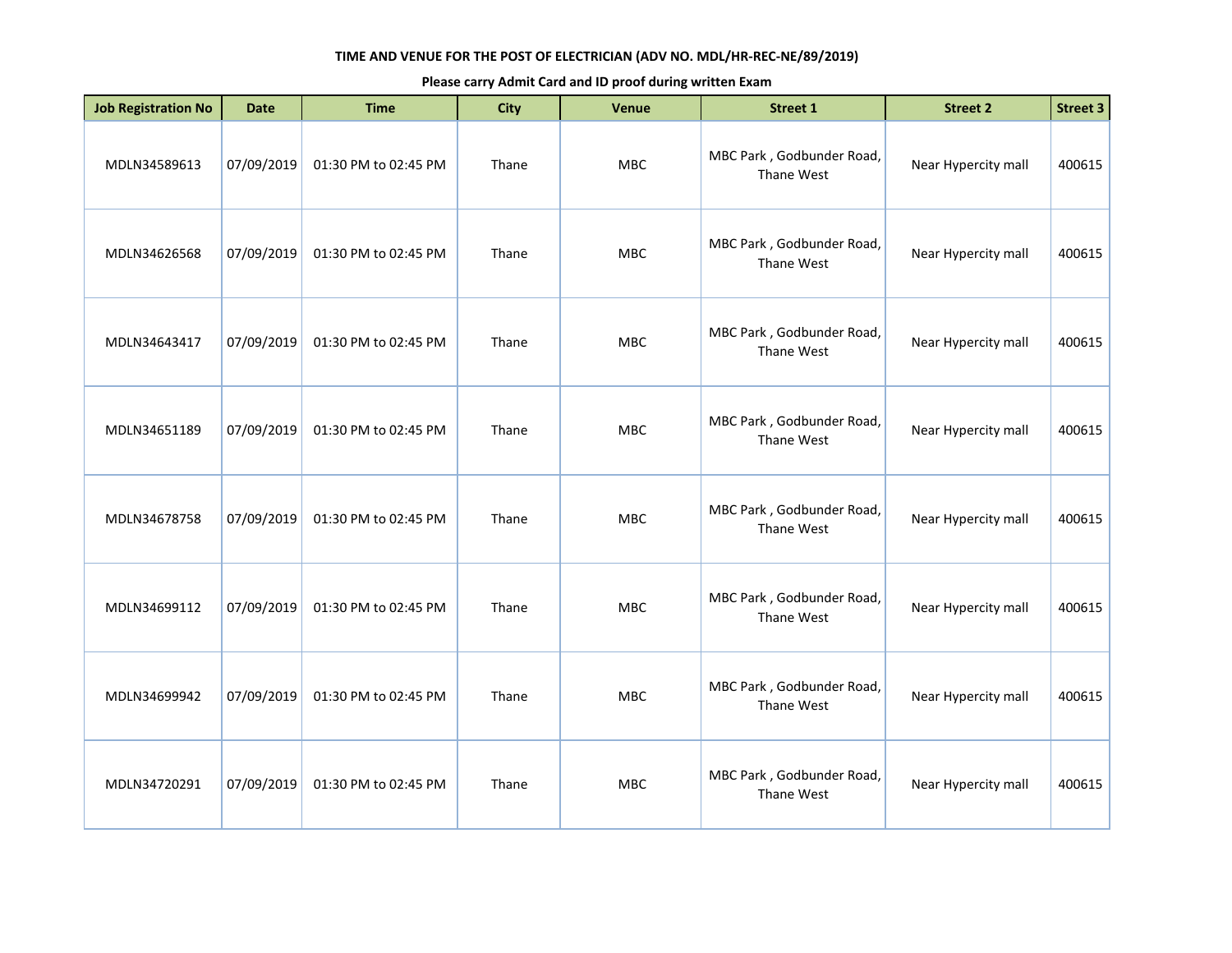| <b>Job Registration No</b> | <b>Date</b> | <b>Time</b>          | <b>City</b> | Venue      | <b>Street 1</b>                         | <b>Street 2</b>     | <b>Street 3</b> |
|----------------------------|-------------|----------------------|-------------|------------|-----------------------------------------|---------------------|-----------------|
| MDLN34748326               | 07/09/2019  | 01:30 PM to 02:45 PM | Thane       | MBC        | MBC Park, Godbunder Road,<br>Thane West | Near Hypercity mall | 400615          |
| MDLN34762134               | 07/09/2019  | 01:30 PM to 02:45 PM | Thane       | <b>MBC</b> | MBC Park, Godbunder Road,<br>Thane West | Near Hypercity mall | 400615          |
| MDLN34763477               | 07/09/2019  | 01:30 PM to 02:45 PM | Thane       | <b>MBC</b> | MBC Park, Godbunder Road,<br>Thane West | Near Hypercity mall | 400615          |
| MDLN34775897               | 07/09/2019  | 01:30 PM to 02:45 PM | Thane       | <b>MBC</b> | MBC Park, Godbunder Road,<br>Thane West | Near Hypercity mall | 400615          |
| MDLN34843183               | 07/09/2019  | 01:30 PM to 02:45 PM | Thane       | MBC        | MBC Park, Godbunder Road,<br>Thane West | Near Hypercity mall | 400615          |
| MDLN34893421               | 07/09/2019  | 01:30 PM to 02:45 PM | Thane       | <b>MBC</b> | MBC Park, Godbunder Road,<br>Thane West | Near Hypercity mall | 400615          |
| MDLN34936757               | 07/09/2019  | 01:30 PM to 02:45 PM | Thane       | <b>MBC</b> | MBC Park, Godbunder Road,<br>Thane West | Near Hypercity mall | 400615          |
| MDLN34944023               | 07/09/2019  | 01:30 PM to 02:45 PM | Thane       | <b>MBC</b> | MBC Park, Godbunder Road,<br>Thane West | Near Hypercity mall | 400615          |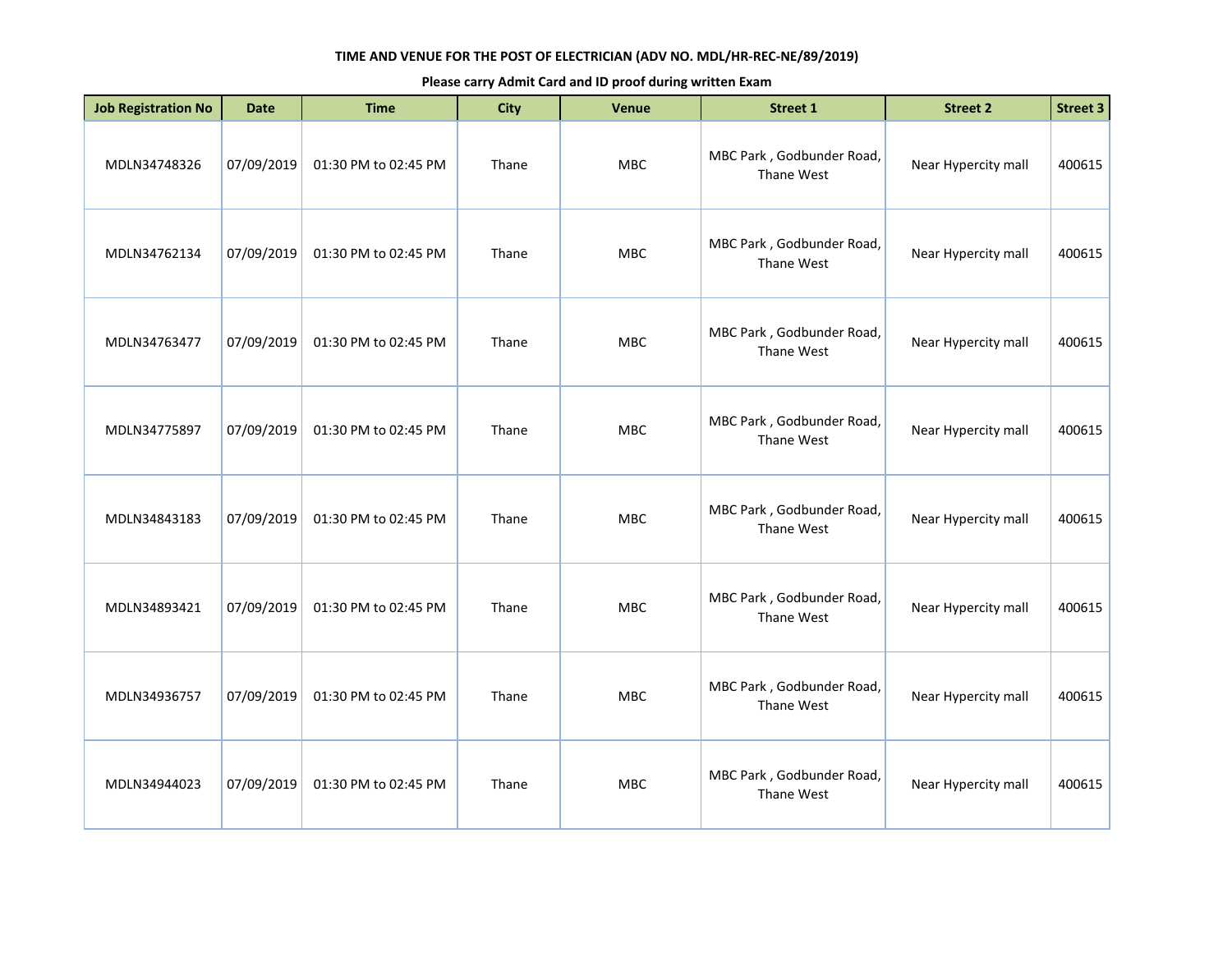| <b>Job Registration No</b> | <b>Date</b> | <b>Time</b>          | <b>City</b> | <b>Venue</b> | <b>Street 1</b>                         | <b>Street 2</b>     | <b>Street 3</b> |
|----------------------------|-------------|----------------------|-------------|--------------|-----------------------------------------|---------------------|-----------------|
| MDLN34962575               | 07/09/2019  | 01:30 PM to 02:45 PM | Thane       | MBC          | MBC Park, Godbunder Road,<br>Thane West | Near Hypercity mall | 400615          |
| MDLN34972499               | 07/09/2019  | 01:30 PM to 02:45 PM | Thane       | <b>MBC</b>   | MBC Park, Godbunder Road,<br>Thane West | Near Hypercity mall | 400615          |
| MDLN34984012               | 07/09/2019  | 01:30 PM to 02:45 PM | Thane       | <b>MBC</b>   | MBC Park, Godbunder Road,<br>Thane West | Near Hypercity mall | 400615          |
| MDLN35081762               | 07/09/2019  | 01:30 PM to 02:45 PM | Thane       | <b>MBC</b>   | MBC Park, Godbunder Road,<br>Thane West | Near Hypercity mall | 400615          |
| MDLN35096448               | 07/09/2019  | 01:30 PM to 02:45 PM | Thane       | <b>MBC</b>   | MBC Park, Godbunder Road,<br>Thane West | Near Hypercity mall | 400615          |
| MDLN35112989               | 07/09/2019  | 01:30 PM to 02:45 PM | Thane       | <b>MBC</b>   | MBC Park, Godbunder Road,<br>Thane West | Near Hypercity mall | 400615          |
| MDLN35146155               | 07/09/2019  | 01:30 PM to 02:45 PM | Thane       | MBC          | MBC Park, Godbunder Road,<br>Thane West | Near Hypercity mall | 400615          |
| MDLN35148767               | 07/09/2019  | 01:30 PM to 02:45 PM | Thane       | <b>MBC</b>   | MBC Park, Godbunder Road,<br>Thane West | Near Hypercity mall | 400615          |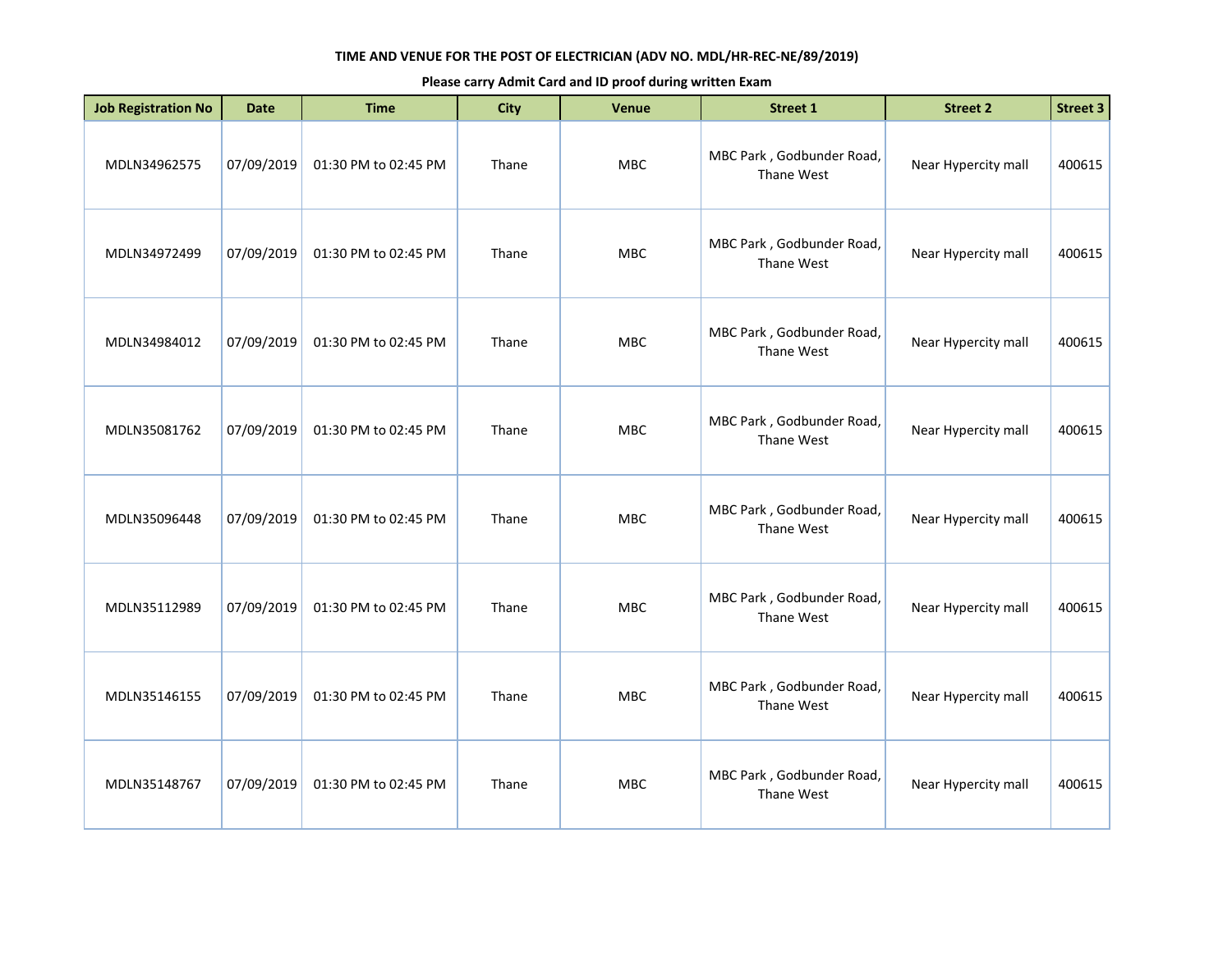| <b>Job Registration No</b> | <b>Date</b> | <b>Time</b>          | <b>City</b> | <b>Venue</b> | <b>Street 1</b>                         | <b>Street 2</b>     | <b>Street 3</b> |
|----------------------------|-------------|----------------------|-------------|--------------|-----------------------------------------|---------------------|-----------------|
| MDLN35150690               | 07/09/2019  | 01:30 PM to 02:45 PM | Thane       | MBC          | MBC Park, Godbunder Road,<br>Thane West | Near Hypercity mall | 400615          |
| MDLN35205036               | 07/09/2019  | 01:30 PM to 02:45 PM | Thane       | MBC          | MBC Park, Godbunder Road,<br>Thane West | Near Hypercity mall | 400615          |
| MDLN35295421               | 07/09/2019  | 01:30 PM to 02:45 PM | Thane       | <b>MBC</b>   | MBC Park, Godbunder Road,<br>Thane West | Near Hypercity mall | 400615          |
| MDLN35316852               | 07/09/2019  | 01:30 PM to 02:45 PM | Thane       | MBC          | MBC Park, Godbunder Road,<br>Thane West | Near Hypercity mall | 400615          |
| MDLN35414490               | 07/09/2019  | 01:30 PM to 02:45 PM | Thane       | <b>MBC</b>   | MBC Park, Godbunder Road,<br>Thane West | Near Hypercity mall | 400615          |
| MDLN35467536               | 07/09/2019  | 01:30 PM to 02:45 PM | Thane       | <b>MBC</b>   | MBC Park, Godbunder Road,<br>Thane West | Near Hypercity mall | 400615          |
| MDLN35495323               | 07/09/2019  | 01:30 PM to 02:45 PM | Thane       | MBC          | MBC Park, Godbunder Road,<br>Thane West | Near Hypercity mall | 400615          |
| MDLN35505912               | 07/09/2019  | 01:30 PM to 02:45 PM | Thane       | <b>MBC</b>   | MBC Park, Godbunder Road,<br>Thane West | Near Hypercity mall | 400615          |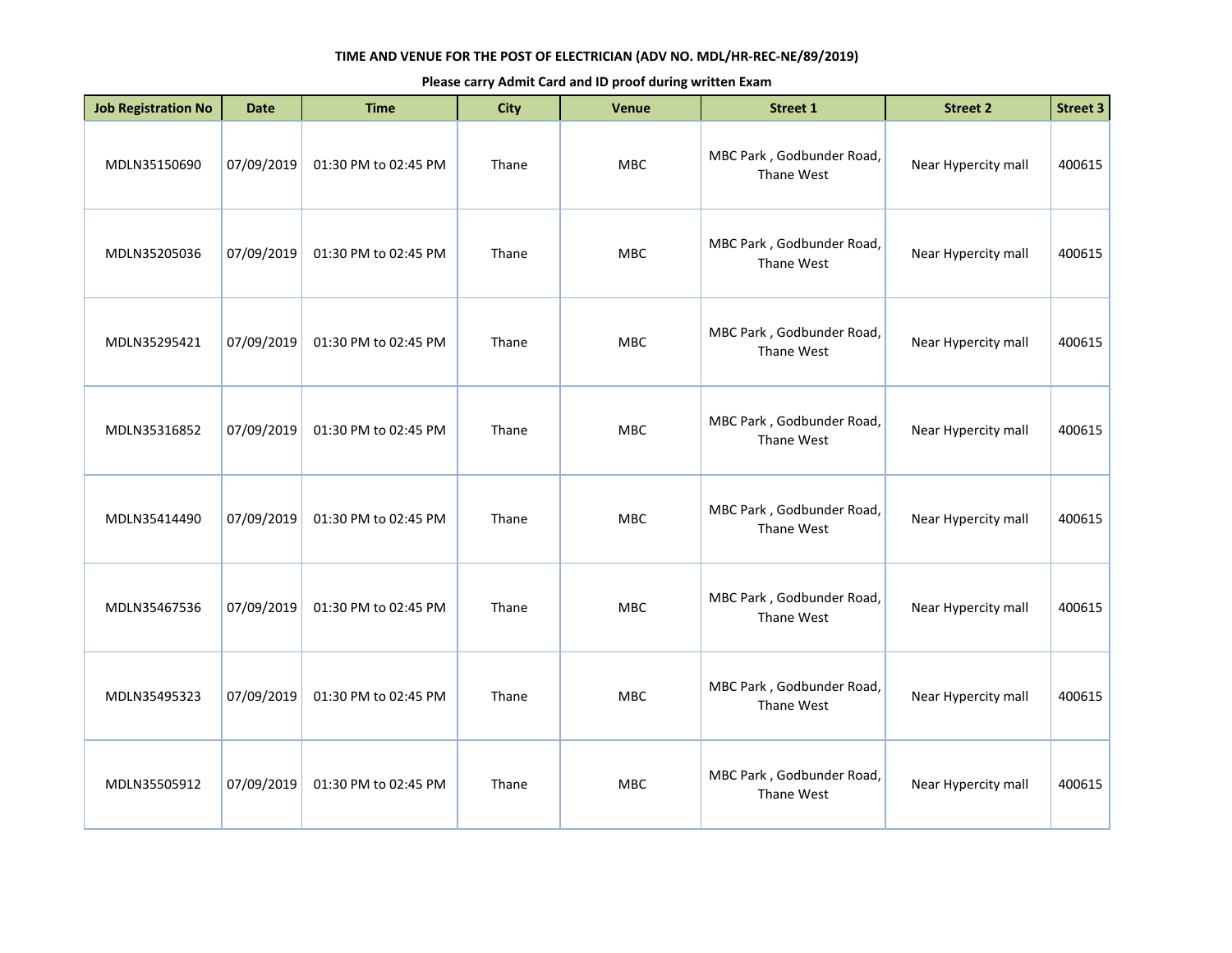| <b>Job Registration No</b> | <b>Date</b> | <b>Time</b>          | <b>City</b> | Venue      | <b>Street 1</b>                         | <b>Street 2</b>     | <b>Street 3</b> |
|----------------------------|-------------|----------------------|-------------|------------|-----------------------------------------|---------------------|-----------------|
| MDLN35554992               | 07/09/2019  | 01:30 PM to 02:45 PM | Thane       | <b>MBC</b> | MBC Park, Godbunder Road,<br>Thane West | Near Hypercity mall | 400615          |
| MDLN35596375               | 07/09/2019  | 01:30 PM to 02:45 PM | Thane       | <b>MBC</b> | MBC Park, Godbunder Road,<br>Thane West | Near Hypercity mall | 400615          |
| MDLN35613705               | 07/09/2019  | 01:30 PM to 02:45 PM | Thane       | MBC        | MBC Park, Godbunder Road,<br>Thane West | Near Hypercity mall | 400615          |
| MDLN35627908               | 07/09/2019  | 01:30 PM to 02:45 PM | Thane       | <b>MBC</b> | MBC Park, Godbunder Road,<br>Thane West | Near Hypercity mall | 400615          |
| MDLN35630975               | 07/09/2019  | 01:30 PM to 02:45 PM | Thane       | <b>MBC</b> | MBC Park, Godbunder Road,<br>Thane West | Near Hypercity mall | 400615          |
| MDLN35635441               | 07/09/2019  | 01:30 PM to 02:45 PM | Thane       | MBC        | MBC Park, Godbunder Road,<br>Thane West | Near Hypercity mall | 400615          |
| MDLN35640157               | 07/09/2019  | 01:30 PM to 02:45 PM | Thane       | <b>MBC</b> | MBC Park, Godbunder Road,<br>Thane West | Near Hypercity mall | 400615          |
| MDLN35674477               | 07/09/2019  | 01:30 PM to 02:45 PM | Thane       | <b>MBC</b> | MBC Park, Godbunder Road,<br>Thane West | Near Hypercity mall | 400615          |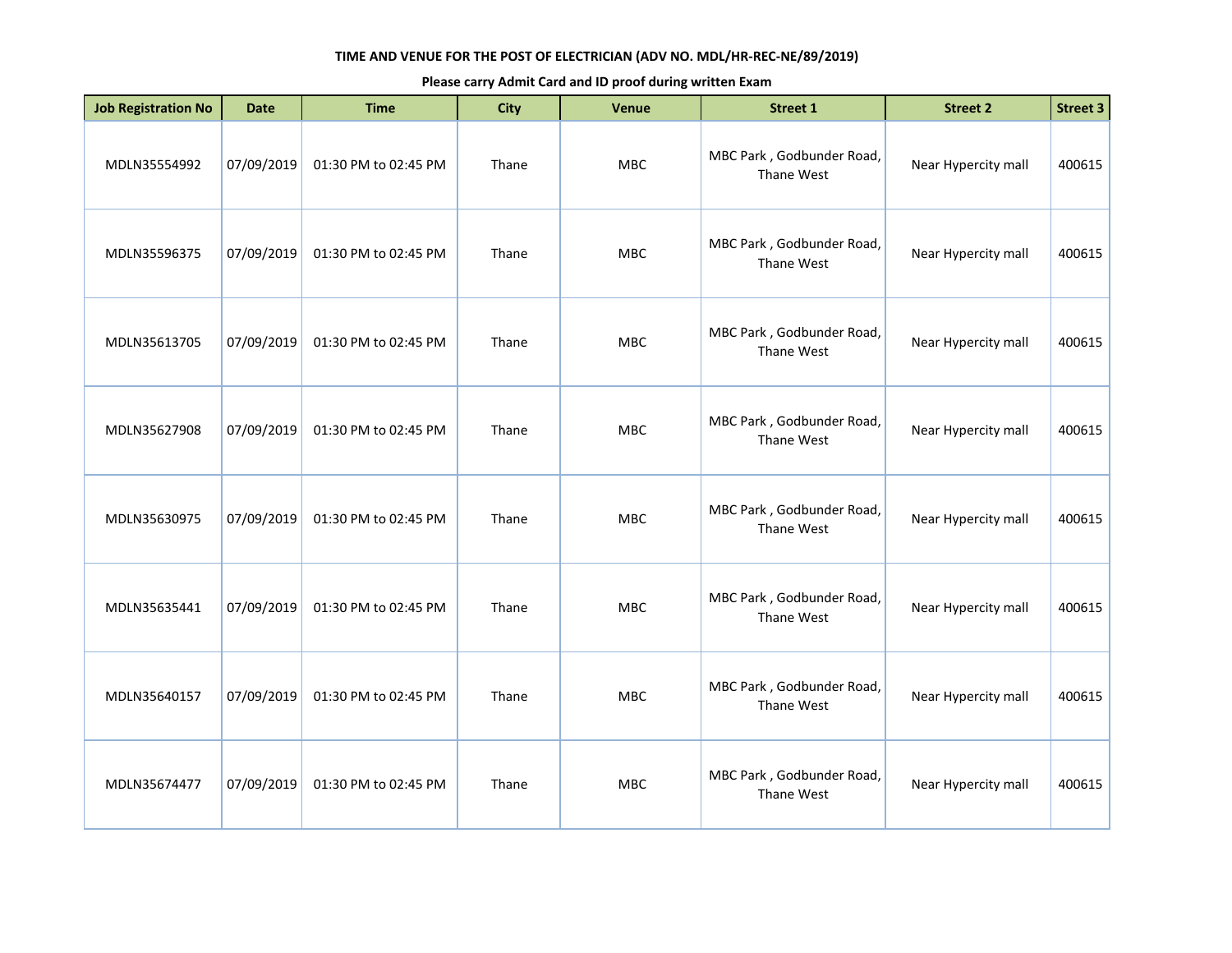| <b>Job Registration No</b> | <b>Date</b> | <b>Time</b>          | <b>City</b> | Venue      | Street 1                                | <b>Street 2</b>     | Street 3 |
|----------------------------|-------------|----------------------|-------------|------------|-----------------------------------------|---------------------|----------|
| MDLN35713952               | 07/09/2019  | 01:30 PM to 02:45 PM | Thane       | <b>MBC</b> | MBC Park, Godbunder Road,<br>Thane West | Near Hypercity mall | 400615   |
| MDLN35762318               | 07/09/2019  | 01:30 PM to 02:45 PM | Thane       | <b>MBC</b> | MBC Park, Godbunder Road,<br>Thane West | Near Hypercity mall | 400615   |
| MDLN35798984               | 07/09/2019  | 01:30 PM to 02:45 PM | Thane       | MBC        | MBC Park, Godbunder Road,<br>Thane West | Near Hypercity mall | 400615   |
| MDLN35840587               | 07/09/2019  | 01:30 PM to 02:45 PM | Thane       | <b>MBC</b> | MBC Park, Godbunder Road,<br>Thane West | Near Hypercity mall | 400615   |
| MDLN35866546               | 07/09/2019  | 01:30 PM to 02:45 PM | Thane       | <b>MBC</b> | MBC Park, Godbunder Road,<br>Thane West | Near Hypercity mall | 400615   |
| MDLN35873418               | 07/09/2019  | 01:30 PM to 02:45 PM | Thane       | MBC        | MBC Park, Godbunder Road,<br>Thane West | Near Hypercity mall | 400615   |
| MDLN35894133               | 07/09/2019  | 01:30 PM to 02:45 PM | Thane       | <b>MBC</b> | MBC Park, Godbunder Road,<br>Thane West | Near Hypercity mall | 400615   |
| MDLN35899443               | 07/09/2019  | 01:30 PM to 02:45 PM | Thane       | <b>MBC</b> | MBC Park, Godbunder Road,<br>Thane West | Near Hypercity mall | 400615   |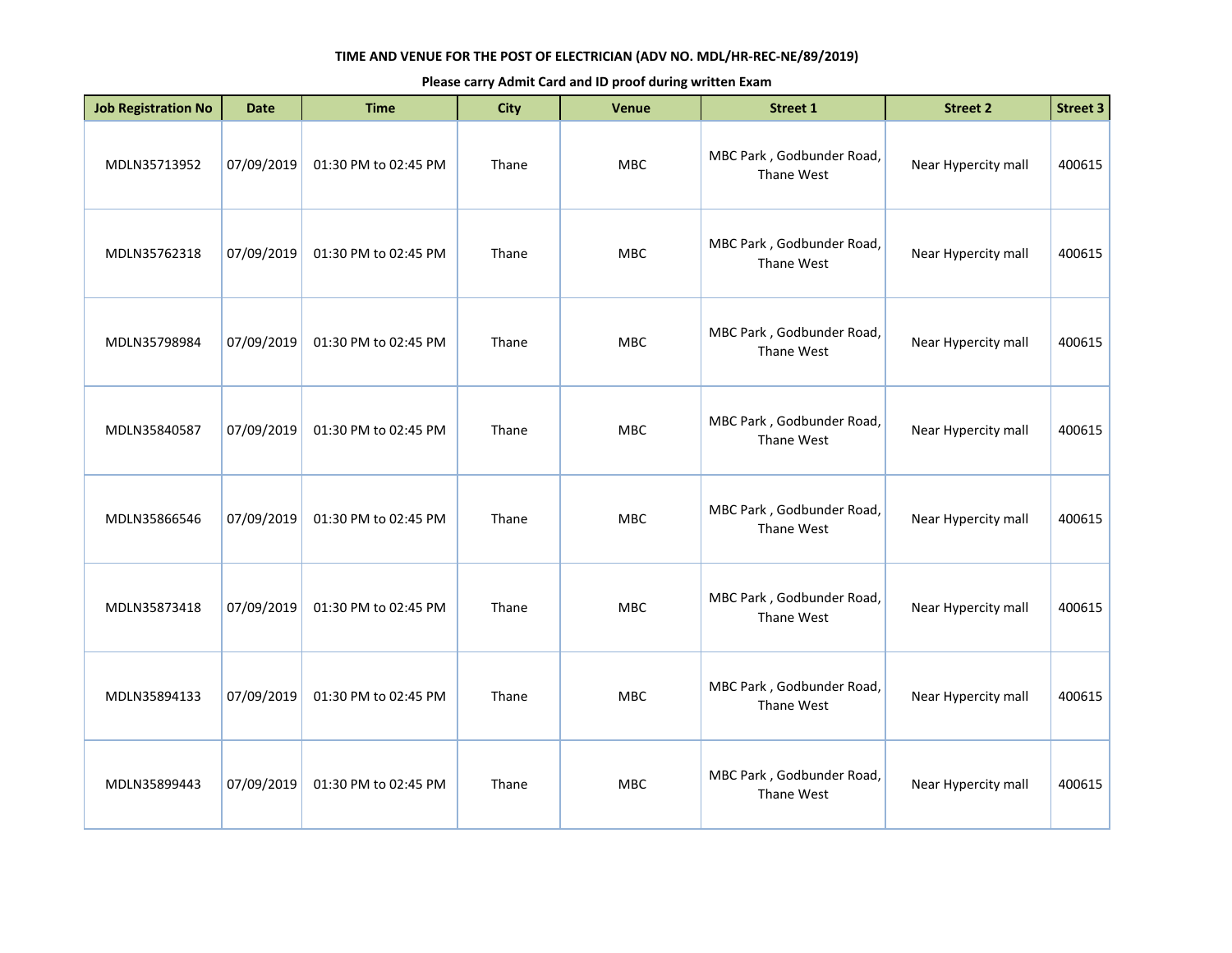| <b>Job Registration No</b> | <b>Date</b> | <b>Time</b>          | <b>City</b> | Venue      | <b>Street 1</b>                         | <b>Street 2</b>     | Street 3 |
|----------------------------|-------------|----------------------|-------------|------------|-----------------------------------------|---------------------|----------|
| MDLN35908174               | 07/09/2019  | 01:30 PM to 02:45 PM | Thane       | <b>MBC</b> | MBC Park, Godbunder Road,<br>Thane West | Near Hypercity mall | 400615   |
| MDLN35924127               | 07/09/2019  | 01:30 PM to 02:45 PM | Thane       | <b>MBC</b> | MBC Park, Godbunder Road,<br>Thane West | Near Hypercity mall | 400615   |
| MDLN35933456               | 07/09/2019  | 01:30 PM to 02:45 PM | Thane       | MBC        | MBC Park, Godbunder Road,<br>Thane West | Near Hypercity mall | 400615   |
| MDLN35944724               | 07/09/2019  | 01:30 PM to 02:45 PM | Thane       | <b>MBC</b> | MBC Park, Godbunder Road,<br>Thane West | Near Hypercity mall | 400615   |
| MDLN35968602               | 07/09/2019  | 01:30 PM to 02:45 PM | Thane       | <b>MBC</b> | MBC Park, Godbunder Road,<br>Thane West | Near Hypercity mall | 400615   |
| MDLN35982940               | 07/09/2019  | 01:30 PM to 02:45 PM | Thane       | MBC        | MBC Park, Godbunder Road,<br>Thane West | Near Hypercity mall | 400615   |
| MDLN36006024               | 07/09/2019  | 01:30 PM to 02:45 PM | Thane       | <b>MBC</b> | MBC Park, Godbunder Road,<br>Thane West | Near Hypercity mall | 400615   |
| MDLN36037449               | 07/09/2019  | 01:30 PM to 02:45 PM | Thane       | <b>MBC</b> | MBC Park, Godbunder Road,<br>Thane West | Near Hypercity mall | 400615   |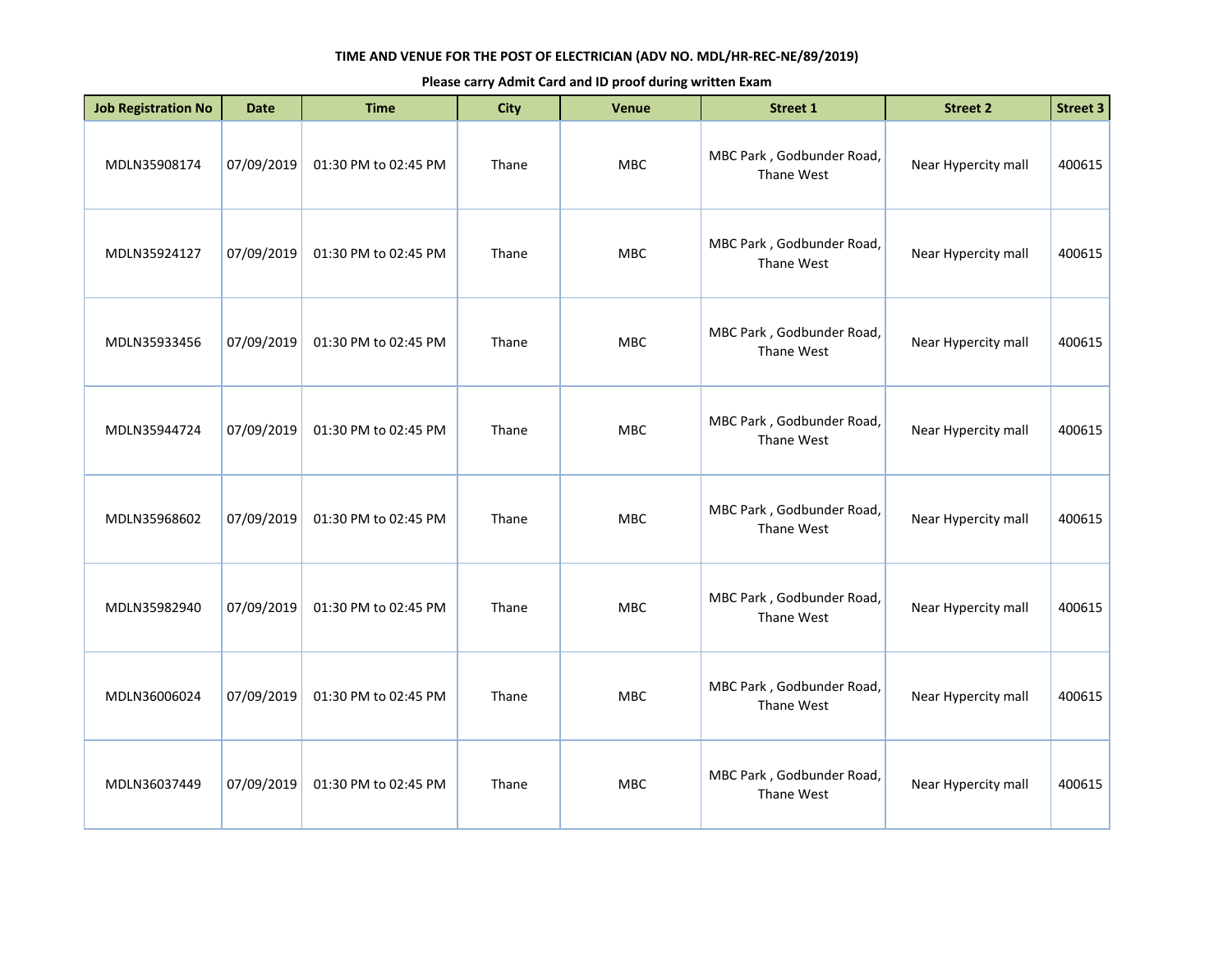| <b>Job Registration No</b> | <b>Date</b> | <b>Time</b>          | <b>City</b> | Venue      | <b>Street 1</b>                         | <b>Street 2</b>     | Street 3 |
|----------------------------|-------------|----------------------|-------------|------------|-----------------------------------------|---------------------|----------|
| MDLN36038784               | 07/09/2019  | 01:30 PM to 02:45 PM | Thane       | <b>MBC</b> | MBC Park, Godbunder Road,<br>Thane West | Near Hypercity mall | 400615   |
| MDLN36111972               | 07/09/2019  | 01:30 PM to 02:45 PM | Thane       | MBC        | MBC Park, Godbunder Road,<br>Thane West | Near Hypercity mall | 400615   |
| MDLN36116498               | 07/09/2019  | 01:30 PM to 02:45 PM | Thane       | MBC        | MBC Park, Godbunder Road,<br>Thane West | Near Hypercity mall | 400615   |
| MDLN36116784               | 07/09/2019  | 01:30 PM to 02:45 PM | Thane       | <b>MBC</b> | MBC Park, Godbunder Road,<br>Thane West | Near Hypercity mall | 400615   |
| MDLN36177799               | 07/09/2019  | 01:30 PM to 02:45 PM | Thane       | <b>MBC</b> | MBC Park, Godbunder Road,<br>Thane West | Near Hypercity mall | 400615   |
| MDLN36240693               | 07/09/2019  | 01:30 PM to 02:45 PM | Thane       | MBC        | MBC Park, Godbunder Road,<br>Thane West | Near Hypercity mall | 400615   |
| MDLN36251458               | 07/09/2019  | 01:30 PM to 02:45 PM | Thane       | <b>MBC</b> | MBC Park, Godbunder Road,<br>Thane West | Near Hypercity mall | 400615   |
| MDLN36266349               | 07/09/2019  | 01:30 PM to 02:45 PM | Thane       | <b>MBC</b> | MBC Park, Godbunder Road,<br>Thane West | Near Hypercity mall | 400615   |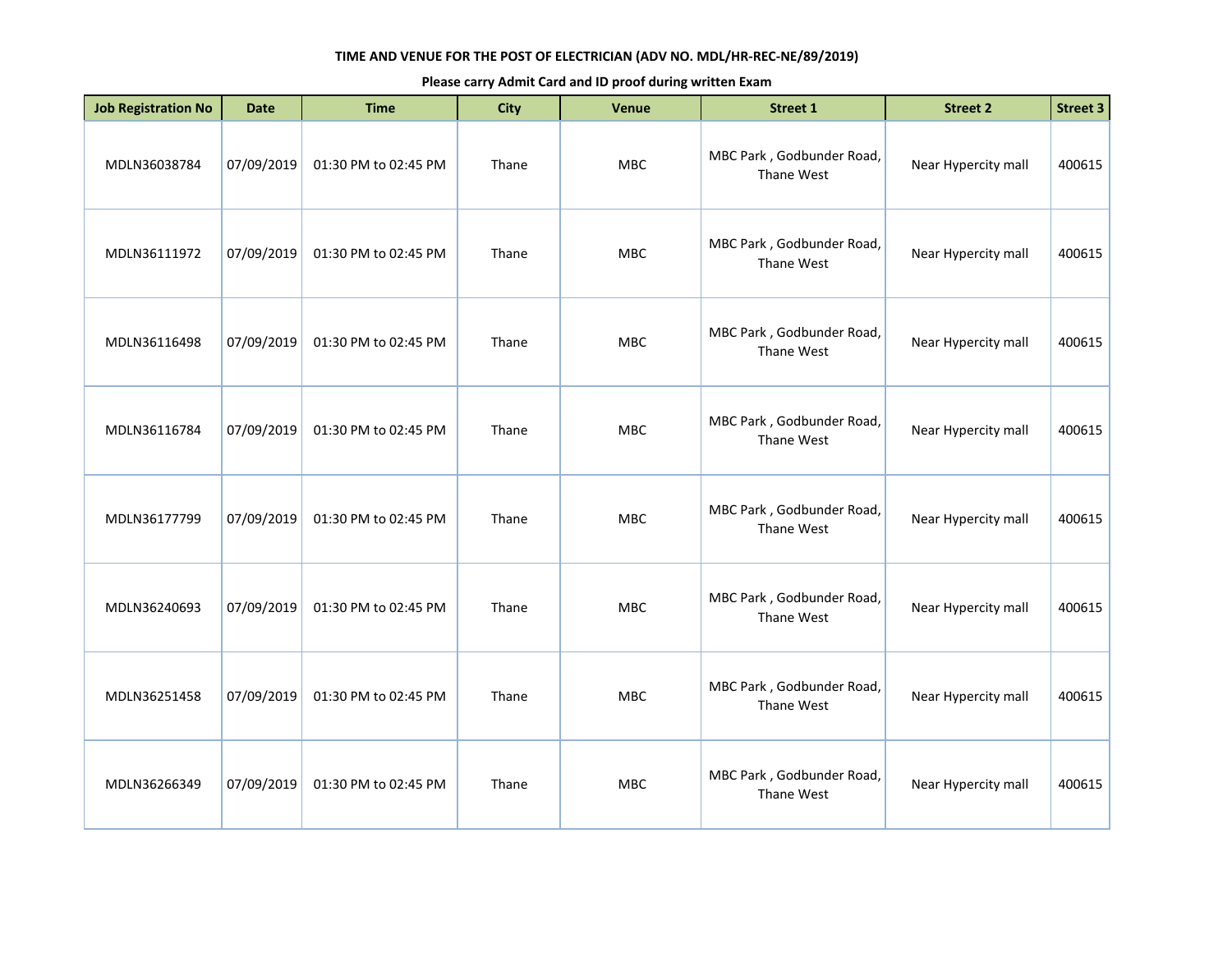| <b>Job Registration No</b> | <b>Date</b> | <b>Time</b>          | <b>City</b> | <b>Venue</b> | <b>Street 1</b>                         | <b>Street 2</b>     | <b>Street 3</b> |
|----------------------------|-------------|----------------------|-------------|--------------|-----------------------------------------|---------------------|-----------------|
| MDLN36280951               | 07/09/2019  | 01:30 PM to 02:45 PM | Thane       | MBC          | MBC Park, Godbunder Road,<br>Thane West | Near Hypercity mall | 400615          |
| MDLN36287966               | 07/09/2019  | 01:30 PM to 02:45 PM | Thane       | MBC          | MBC Park, Godbunder Road,<br>Thane West | Near Hypercity mall | 400615          |
| MDLN36304040               | 07/09/2019  | 01:30 PM to 02:45 PM | Thane       | <b>MBC</b>   | MBC Park, Godbunder Road,<br>Thane West | Near Hypercity mall | 400615          |
| MDLN36336470               | 07/09/2019  | 01:30 PM to 02:45 PM | Thane       | MBC          | MBC Park, Godbunder Road,<br>Thane West | Near Hypercity mall | 400615          |
| MDLN36375122               | 07/09/2019  | 01:30 PM to 02:45 PM | Thane       | <b>MBC</b>   | MBC Park, Godbunder Road,<br>Thane West | Near Hypercity mall | 400615          |
| MDLN36393775               | 07/09/2019  | 01:30 PM to 02:45 PM | Thane       | <b>MBC</b>   | MBC Park, Godbunder Road,<br>Thane West | Near Hypercity mall | 400615          |
| MDLN36395821               | 07/09/2019  | 01:30 PM to 02:45 PM | Thane       | MBC          | MBC Park, Godbunder Road,<br>Thane West | Near Hypercity mall | 400615          |
| MDLN36404635               | 07/09/2019  | 01:30 PM to 02:45 PM | Thane       | <b>MBC</b>   | MBC Park, Godbunder Road,<br>Thane West | Near Hypercity mall | 400615          |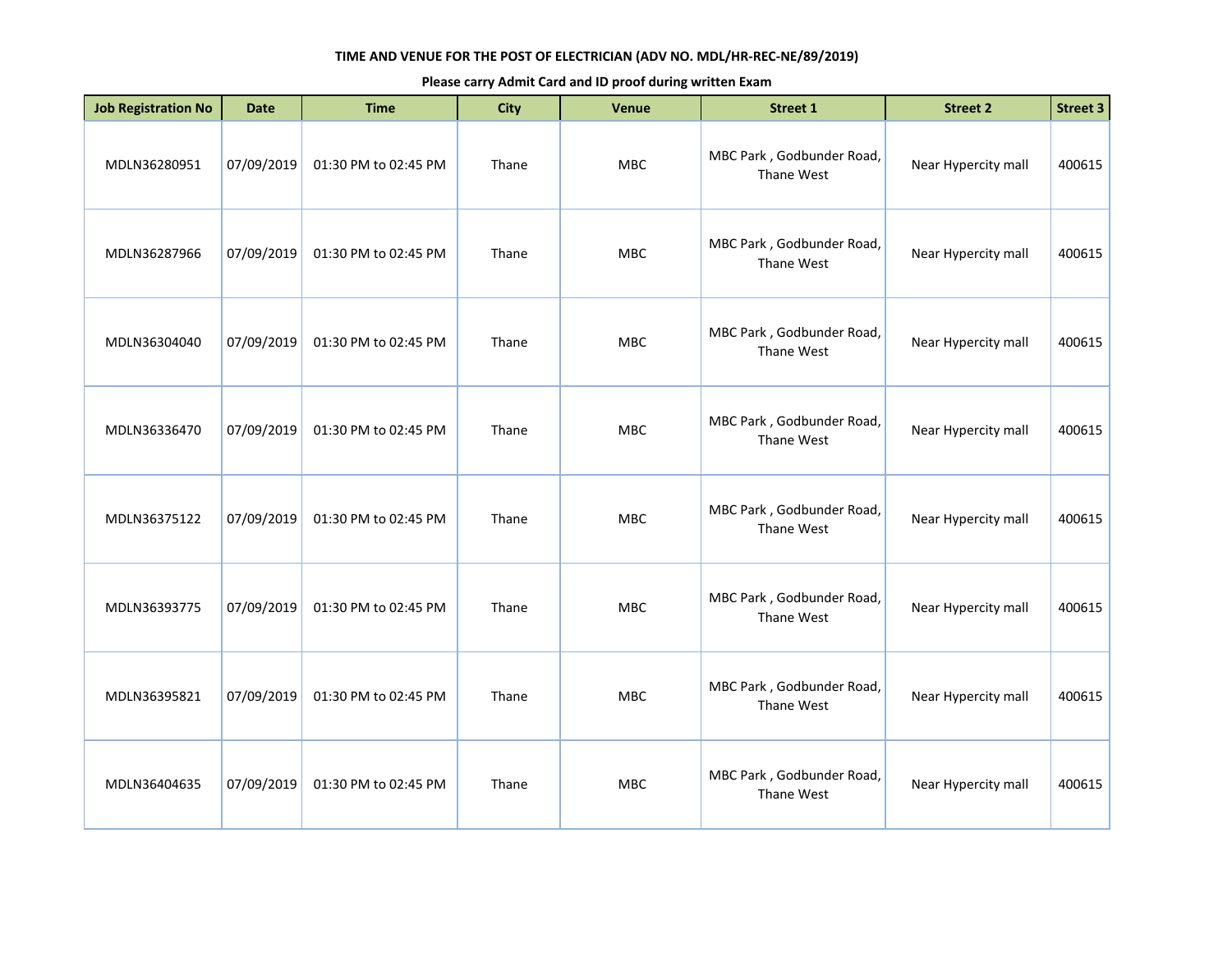| <b>Job Registration No</b> | <b>Date</b> | <b>Time</b>          | <b>City</b> | <b>Venue</b> | <b>Street 1</b>                         | <b>Street 2</b>     | <b>Street 3</b> |
|----------------------------|-------------|----------------------|-------------|--------------|-----------------------------------------|---------------------|-----------------|
| MDLN36422969               | 07/09/2019  | 01:30 PM to 02:45 PM | Thane       | MBC          | MBC Park, Godbunder Road,<br>Thane West | Near Hypercity mall | 400615          |
| MDLN36464352               | 07/09/2019  | 01:30 PM to 02:45 PM | Thane       | MBC          | MBC Park, Godbunder Road,<br>Thane West | Near Hypercity mall | 400615          |
| MDLN36548508               | 07/09/2019  | 01:30 PM to 02:45 PM | Thane       | <b>MBC</b>   | MBC Park, Godbunder Road,<br>Thane West | Near Hypercity mall | 400615          |
| MDLN36548870               | 07/09/2019  | 01:30 PM to 02:45 PM | Thane       | MBC          | MBC Park, Godbunder Road,<br>Thane West | Near Hypercity mall | 400615          |
| MDLN36556695               | 07/09/2019  | 01:30 PM to 02:45 PM | Thane       | <b>MBC</b>   | MBC Park, Godbunder Road,<br>Thane West | Near Hypercity mall | 400615          |
| MDLN36559203               | 07/09/2019  | 01:30 PM to 02:45 PM | Thane       | <b>MBC</b>   | MBC Park, Godbunder Road,<br>Thane West | Near Hypercity mall | 400615          |
| MDLN36622652               | 07/09/2019  | 01:30 PM to 02:45 PM | Thane       | MBC          | MBC Park, Godbunder Road,<br>Thane West | Near Hypercity mall | 400615          |
| MDLN36643315               | 07/09/2019  | 01:30 PM to 02:45 PM | Thane       | <b>MBC</b>   | MBC Park, Godbunder Road,<br>Thane West | Near Hypercity mall | 400615          |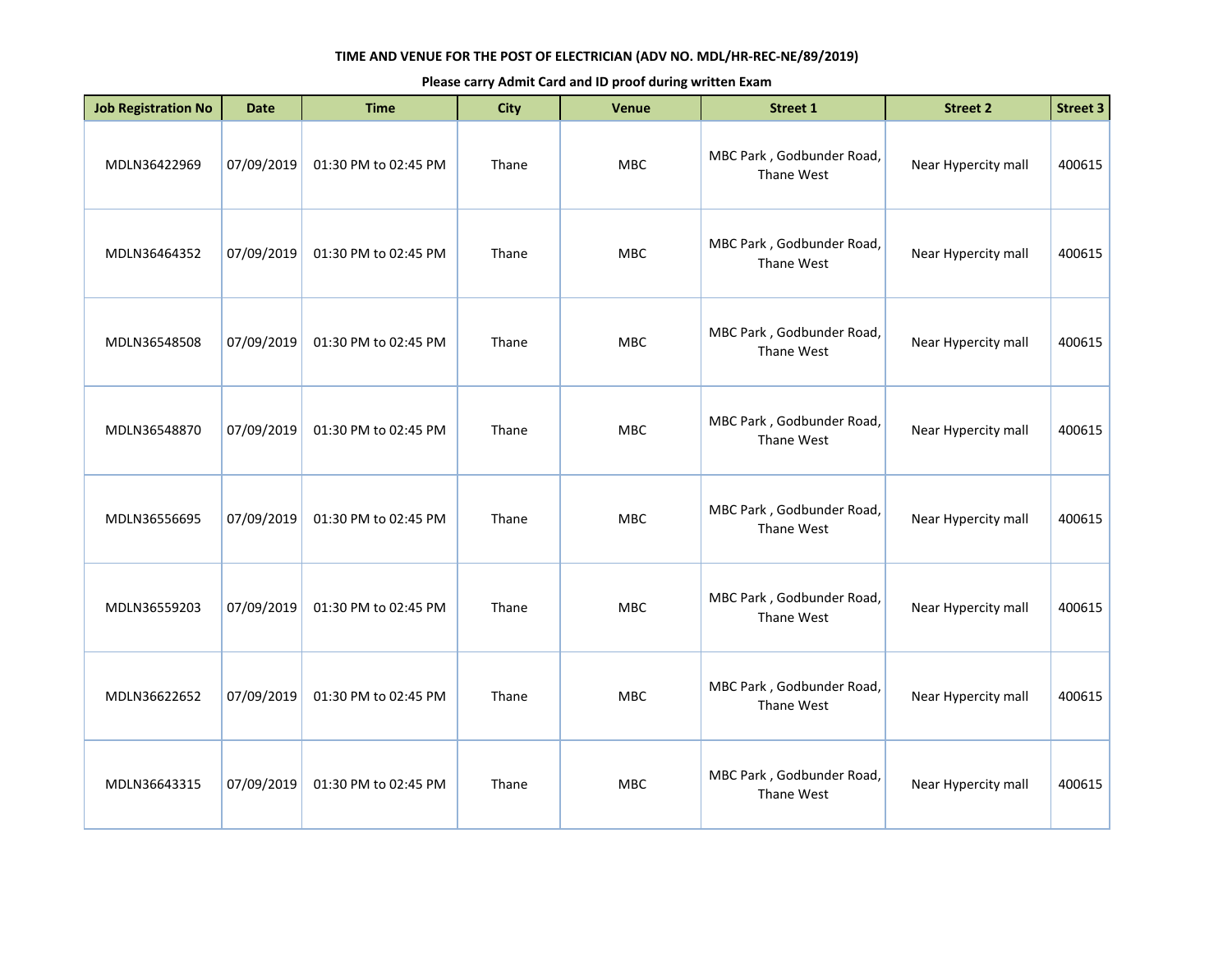| <b>Job Registration No</b> | <b>Date</b> | <b>Time</b>          | <b>City</b> | <b>Venue</b> | Street 1                                | <b>Street 2</b>     | <b>Street 3</b> |
|----------------------------|-------------|----------------------|-------------|--------------|-----------------------------------------|---------------------|-----------------|
| MDLN36707484               | 07/09/2019  | 01:30 PM to 02:45 PM | Thane       | MBC          | MBC Park, Godbunder Road,<br>Thane West | Near Hypercity mall | 400615          |
| MDLN36753291               | 07/09/2019  | 01:30 PM to 02:45 PM | Thane       | MBC          | MBC Park, Godbunder Road,<br>Thane West | Near Hypercity mall | 400615          |
| MDLN36797154               | 07/09/2019  | 01:30 PM to 02:45 PM | Thane       | <b>MBC</b>   | MBC Park, Godbunder Road,<br>Thane West | Near Hypercity mall | 400615          |
| MDLN36818678               | 07/09/2019  | 01:30 PM to 02:45 PM | Thane       | MBC          | MBC Park, Godbunder Road,<br>Thane West | Near Hypercity mall | 400615          |
| MDLN36877843               | 07/09/2019  | 01:30 PM to 02:45 PM | Thane       | <b>MBC</b>   | MBC Park, Godbunder Road,<br>Thane West | Near Hypercity mall | 400615          |
| MDLN36886921               | 07/09/2019  | 01:30 PM to 02:45 PM | Thane       | <b>MBC</b>   | MBC Park, Godbunder Road,<br>Thane West | Near Hypercity mall | 400615          |
| MDLN36906795               | 07/09/2019  | 01:30 PM to 02:45 PM | Thane       | <b>MBC</b>   | MBC Park, Godbunder Road,<br>Thane West | Near Hypercity mall | 400615          |
| MDLN36912854               | 07/09/2019  | 01:30 PM to 02:45 PM | Thane       | <b>MBC</b>   | MBC Park, Godbunder Road,<br>Thane West | Near Hypercity mall | 400615          |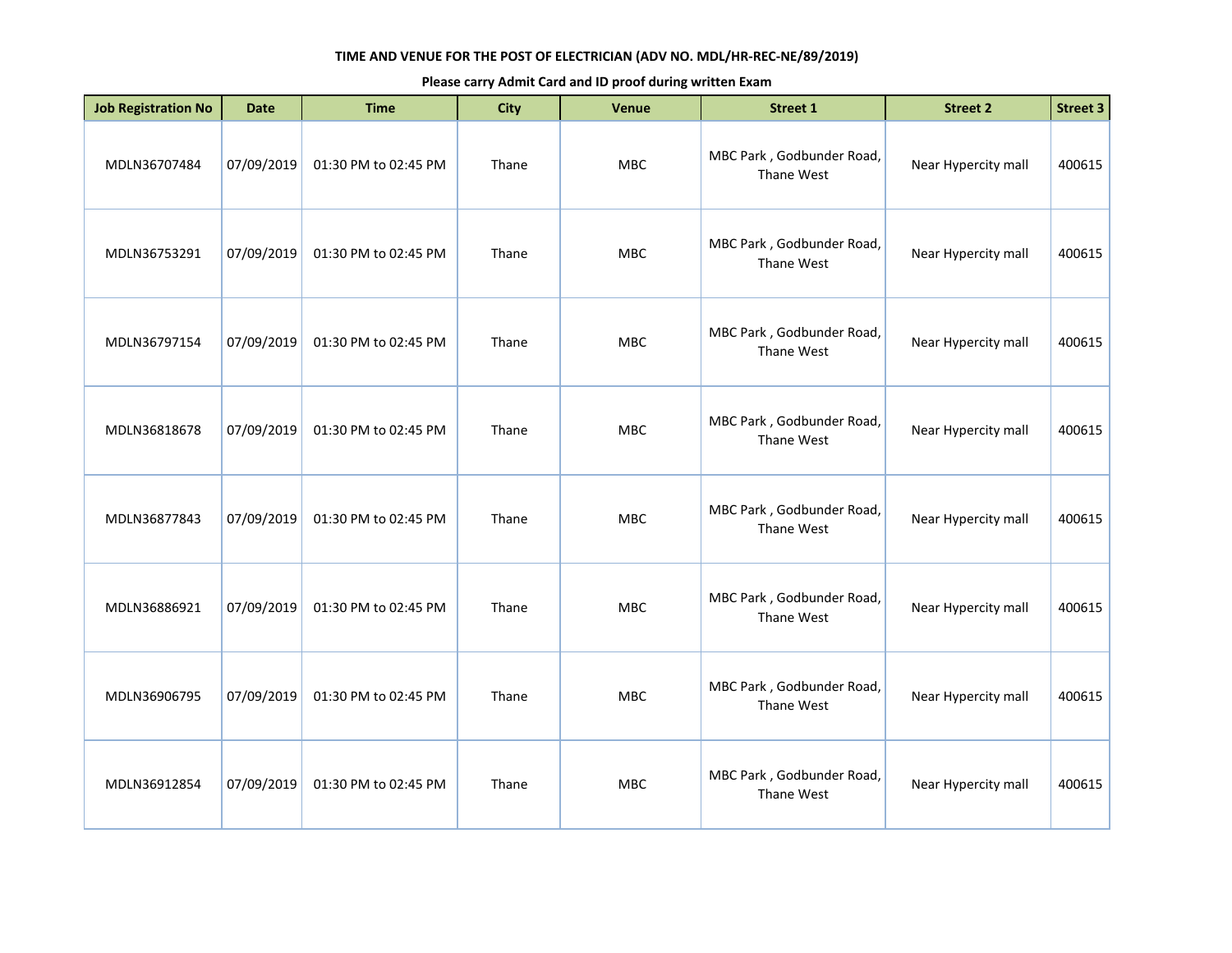| <b>Job Registration No</b> | <b>Date</b> | <b>Time</b>          | <b>City</b> | <b>Venue</b> | <b>Street 1</b>                         | <b>Street 2</b>     | <b>Street 3</b> |
|----------------------------|-------------|----------------------|-------------|--------------|-----------------------------------------|---------------------|-----------------|
| MDLN36922380               | 07/09/2019  | 01:30 PM to 02:45 PM | Thane       | MBC          | MBC Park, Godbunder Road,<br>Thane West | Near Hypercity mall | 400615          |
| MDLN36933814               | 07/09/2019  | 01:30 PM to 02:45 PM | Thane       | MBC          | MBC Park, Godbunder Road,<br>Thane West | Near Hypercity mall | 400615          |
| MDLN36956065               | 07/09/2019  | 01:30 PM to 02:45 PM | Thane       | MBC          | MBC Park, Godbunder Road,<br>Thane West | Near Hypercity mall | 400615          |
| MDLN36958548               | 07/09/2019  | 01:30 PM to 02:45 PM | Thane       | <b>MBC</b>   | MBC Park, Godbunder Road,<br>Thane West | Near Hypercity mall | 400615          |
| MDLN36969189               | 07/09/2019  | 01:30 PM to 02:45 PM | Thane       | MBC          | MBC Park, Godbunder Road,<br>Thane West | Near Hypercity mall | 400615          |
| MDLN36977348               | 07/09/2019  | 01:30 PM to 02:45 PM | Thane       | MBC          | MBC Park, Godbunder Road,<br>Thane West | Near Hypercity mall | 400615          |
| MDLN37008672               | 07/09/2019  | 01:30 PM to 02:45 PM | Thane       | <b>MBC</b>   | MBC Park, Godbunder Road,<br>Thane West | Near Hypercity mall | 400615          |
| MDLN37025113               | 07/09/2019  | 01:30 PM to 02:45 PM | Thane       | MBC          | MBC Park, Godbunder Road,<br>Thane West | Near Hypercity mall | 400615          |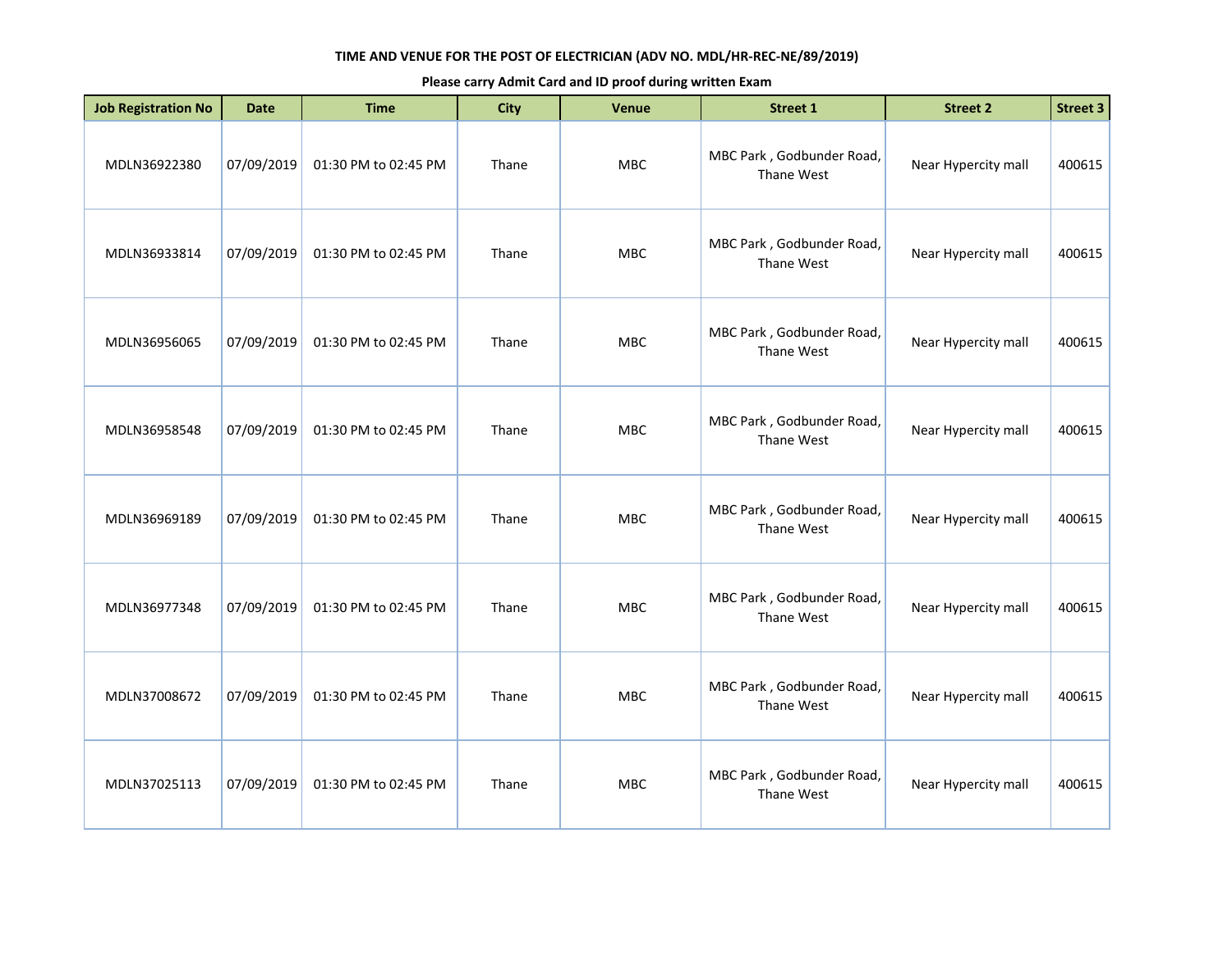| <b>Job Registration No</b> | <b>Date</b> | <b>Time</b>          | <b>City</b> | <b>Venue</b> | <b>Street 1</b>                         | <b>Street 2</b>     | Street 3 |
|----------------------------|-------------|----------------------|-------------|--------------|-----------------------------------------|---------------------|----------|
| MDLN37026252               | 07/09/2019  | 01:30 PM to 02:45 PM | Thane       | <b>MBC</b>   | MBC Park, Godbunder Road,<br>Thane West | Near Hypercity mall | 400615   |
| MDLN37062490               | 07/09/2019  | 01:30 PM to 02:45 PM | Thane       | MBC          | MBC Park, Godbunder Road,<br>Thane West | Near Hypercity mall | 400615   |
| MDLN37108056               | 07/09/2019  | 01:30 PM to 02:45 PM | Thane       | MBC          | MBC Park, Godbunder Road,<br>Thane West | Near Hypercity mall | 400615   |
| MDLN37115224               | 07/09/2019  | 01:30 PM to 02:45 PM | Thane       | <b>MBC</b>   | MBC Park, Godbunder Road,<br>Thane West | Near Hypercity mall | 400615   |
| MDLN37142373               | 07/09/2019  | 01:30 PM to 02:45 PM | Thane       | <b>MBC</b>   | MBC Park, Godbunder Road,<br>Thane West | Near Hypercity mall | 400615   |
| MDLN37158184               | 07/09/2019  | 01:30 PM to 02:45 PM | Thane       | MBC          | MBC Park, Godbunder Road,<br>Thane West | Near Hypercity mall | 400615   |
| MDLN37179389               | 07/09/2019  | 01:30 PM to 02:45 PM | Thane       | <b>MBC</b>   | MBC Park, Godbunder Road,<br>Thane West | Near Hypercity mall | 400615   |
| MDLN37194850               | 07/09/2019  | 01:30 PM to 02:45 PM | Thane       | <b>MBC</b>   | MBC Park, Godbunder Road,<br>Thane West | Near Hypercity mall | 400615   |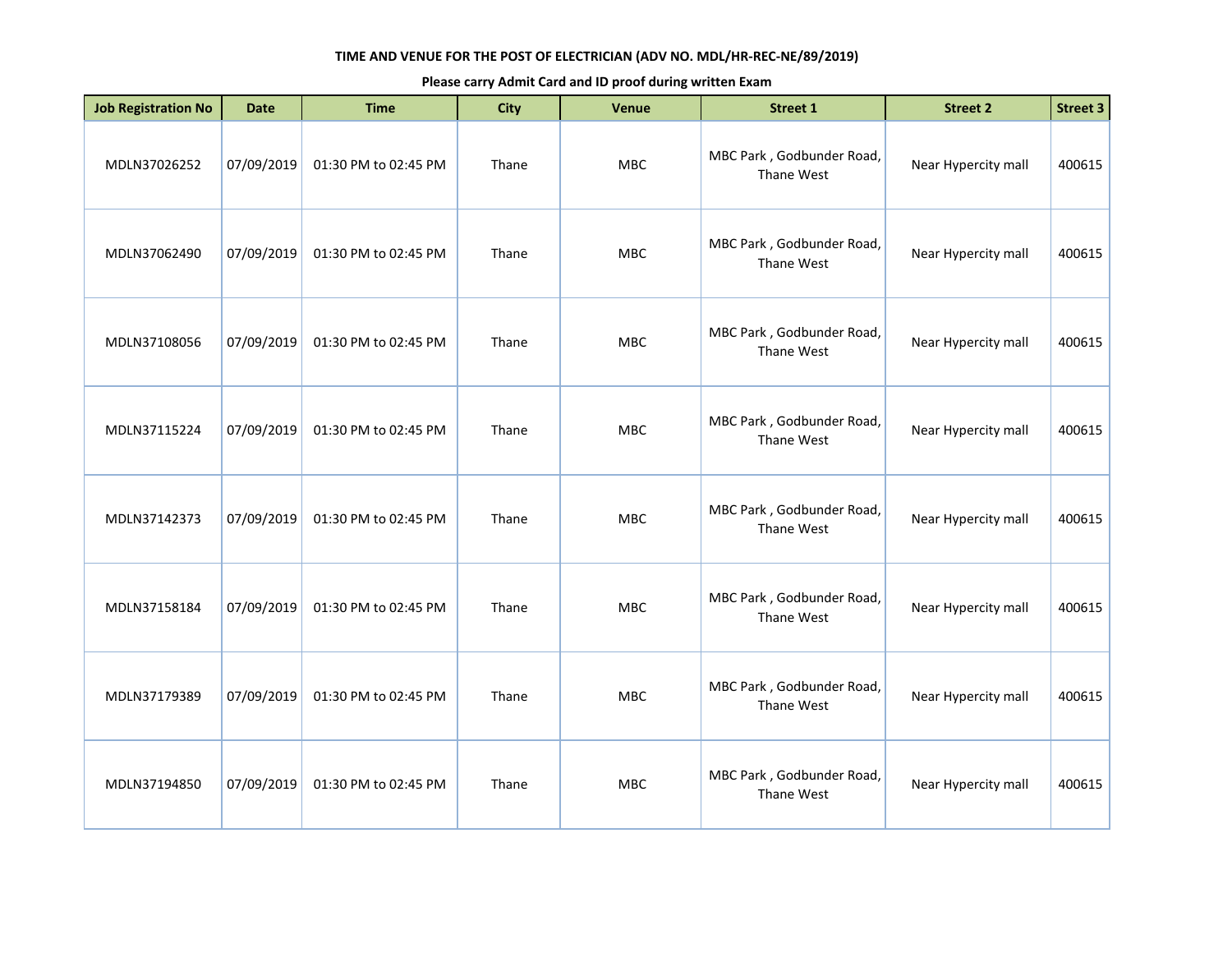| <b>Job Registration No</b> | <b>Date</b> | <b>Time</b>          | <b>City</b> | <b>Venue</b> | <b>Street 1</b>                         | <b>Street 2</b>     | <b>Street 3</b> |
|----------------------------|-------------|----------------------|-------------|--------------|-----------------------------------------|---------------------|-----------------|
| MDLN37250243               | 07/09/2019  | 01:30 PM to 02:45 PM | Thane       | MBC          | MBC Park, Godbunder Road,<br>Thane West | Near Hypercity mall | 400615          |
| MDLN37298780               | 07/09/2019  | 01:30 PM to 02:45 PM | Thane       | <b>MBC</b>   | MBC Park, Godbunder Road,<br>Thane West | Near Hypercity mall | 400615          |
| MDLN37369646               | 07/09/2019  | 01:30 PM to 02:45 PM | Thane       | <b>MBC</b>   | MBC Park, Godbunder Road,<br>Thane West | Near Hypercity mall | 400615          |
| MDLN37409599               | 07/09/2019  | 01:30 PM to 02:45 PM | Thane       | <b>MBC</b>   | MBC Park, Godbunder Road,<br>Thane West | Near Hypercity mall | 400615          |
| MDLN37466085               | 07/09/2019  | 01:30 PM to 02:45 PM | Thane       | MBC          | MBC Park, Godbunder Road,<br>Thane West | Near Hypercity mall | 400615          |
| MDLN37466292               | 07/09/2019  | 01:30 PM to 02:45 PM | Thane       | <b>MBC</b>   | MBC Park, Godbunder Road,<br>Thane West | Near Hypercity mall | 400615          |
| MDLN37503743               | 07/09/2019  | 01:30 PM to 02:45 PM | Thane       | <b>MBC</b>   | MBC Park, Godbunder Road,<br>Thane West | Near Hypercity mall | 400615          |
| MDLN37528725               | 07/09/2019  | 01:30 PM to 02:45 PM | Thane       | <b>MBC</b>   | MBC Park, Godbunder Road,<br>Thane West | Near Hypercity mall | 400615          |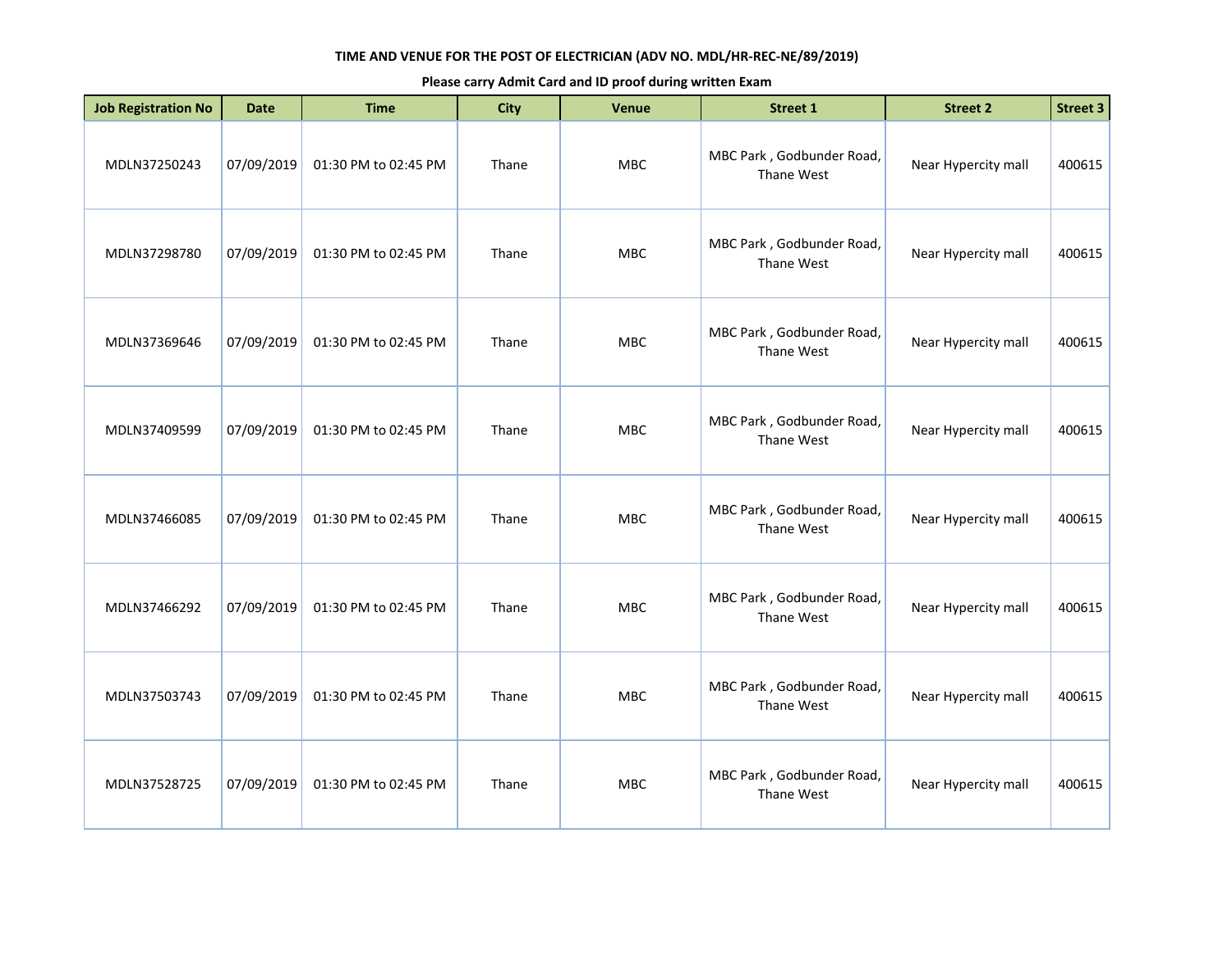| <b>Job Registration No</b> | <b>Date</b> | <b>Time</b>          | <b>City</b> | <b>Venue</b> | <b>Street 1</b>                         | <b>Street 2</b>     | <b>Street 3</b> |
|----------------------------|-------------|----------------------|-------------|--------------|-----------------------------------------|---------------------|-----------------|
| MDLN37530063               | 07/09/2019  | 01:30 PM to 02:45 PM | Thane       | MBC          | MBC Park, Godbunder Road,<br>Thane West | Near Hypercity mall | 400615          |
| MDLN37591487               | 07/09/2019  | 01:30 PM to 02:45 PM | Thane       | <b>MBC</b>   | MBC Park, Godbunder Road,<br>Thane West | Near Hypercity mall | 400615          |
| MDLN37786494               | 07/09/2019  | 01:30 PM to 02:45 PM | Thane       | <b>MBC</b>   | MBC Park, Godbunder Road,<br>Thane West | Near Hypercity mall | 400615          |
| MDLN37849253               | 07/09/2019  | 01:30 PM to 02:45 PM | Thane       | <b>MBC</b>   | MBC Park, Godbunder Road,<br>Thane West | Near Hypercity mall | 400615          |
| MDLN37851759               | 07/09/2019  | 01:30 PM to 02:45 PM | Thane       | MBC          | MBC Park, Godbunder Road,<br>Thane West | Near Hypercity mall | 400615          |
| MDLN37865770               | 07/09/2019  | 01:30 PM to 02:45 PM | Thane       | <b>MBC</b>   | MBC Park, Godbunder Road,<br>Thane West | Near Hypercity mall | 400615          |
| MDLN37900782               | 07/09/2019  | 01:30 PM to 02:45 PM | Thane       | <b>MBC</b>   | MBC Park, Godbunder Road,<br>Thane West | Near Hypercity mall | 400615          |
| MDLN37904443               | 07/09/2019  | 01:30 PM to 02:45 PM | Thane       | <b>MBC</b>   | MBC Park, Godbunder Road,<br>Thane West | Near Hypercity mall | 400615          |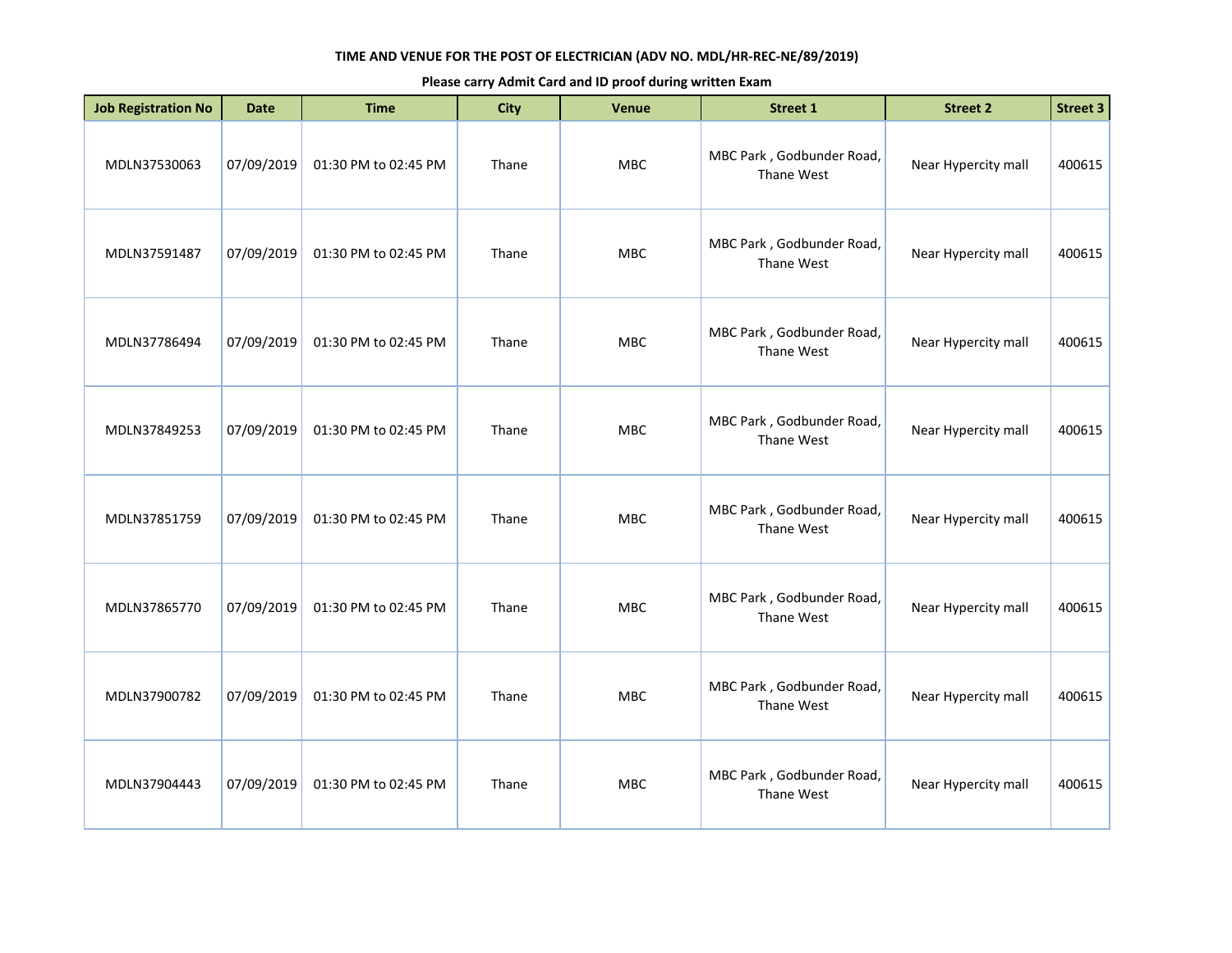| <b>Job Registration No</b> | <b>Date</b> | <b>Time</b>          | <b>City</b> | <b>Venue</b> | <b>Street 1</b>                         | <b>Street 2</b>     | <b>Street 3</b> |
|----------------------------|-------------|----------------------|-------------|--------------|-----------------------------------------|---------------------|-----------------|
| MDLN37925849               | 07/09/2019  | 01:30 PM to 02:45 PM | Thane       | MBC          | MBC Park, Godbunder Road,<br>Thane West | Near Hypercity mall | 400615          |
| MDLN38009040               | 07/09/2019  | 01:30 PM to 02:45 PM | Thane       | <b>MBC</b>   | MBC Park, Godbunder Road,<br>Thane West | Near Hypercity mall | 400615          |
| MDLN38032001               | 07/09/2019  | 01:30 PM to 02:45 PM | Thane       | <b>MBC</b>   | MBC Park, Godbunder Road,<br>Thane West | Near Hypercity mall | 400615          |
| MDLN38041899               | 07/09/2019  | 01:30 PM to 02:45 PM | Thane       | MBC          | MBC Park, Godbunder Road,<br>Thane West | Near Hypercity mall | 400615          |
| MDLN38042635               | 07/09/2019  | 01:30 PM to 02:45 PM | Thane       | MBC          | MBC Park, Godbunder Road,<br>Thane West | Near Hypercity mall | 400615          |
| MDLN38059081               | 07/09/2019  | 01:30 PM to 02:45 PM | Thane       | <b>MBC</b>   | MBC Park, Godbunder Road,<br>Thane West | Near Hypercity mall | 400615          |
| MDLN38071679               | 07/09/2019  | 01:30 PM to 02:45 PM | Thane       | <b>MBC</b>   | MBC Park, Godbunder Road,<br>Thane West | Near Hypercity mall | 400615          |
| MDLN38148808               | 07/09/2019  | 01:30 PM to 02:45 PM | Thane       | <b>MBC</b>   | MBC Park, Godbunder Road,<br>Thane West | Near Hypercity mall | 400615          |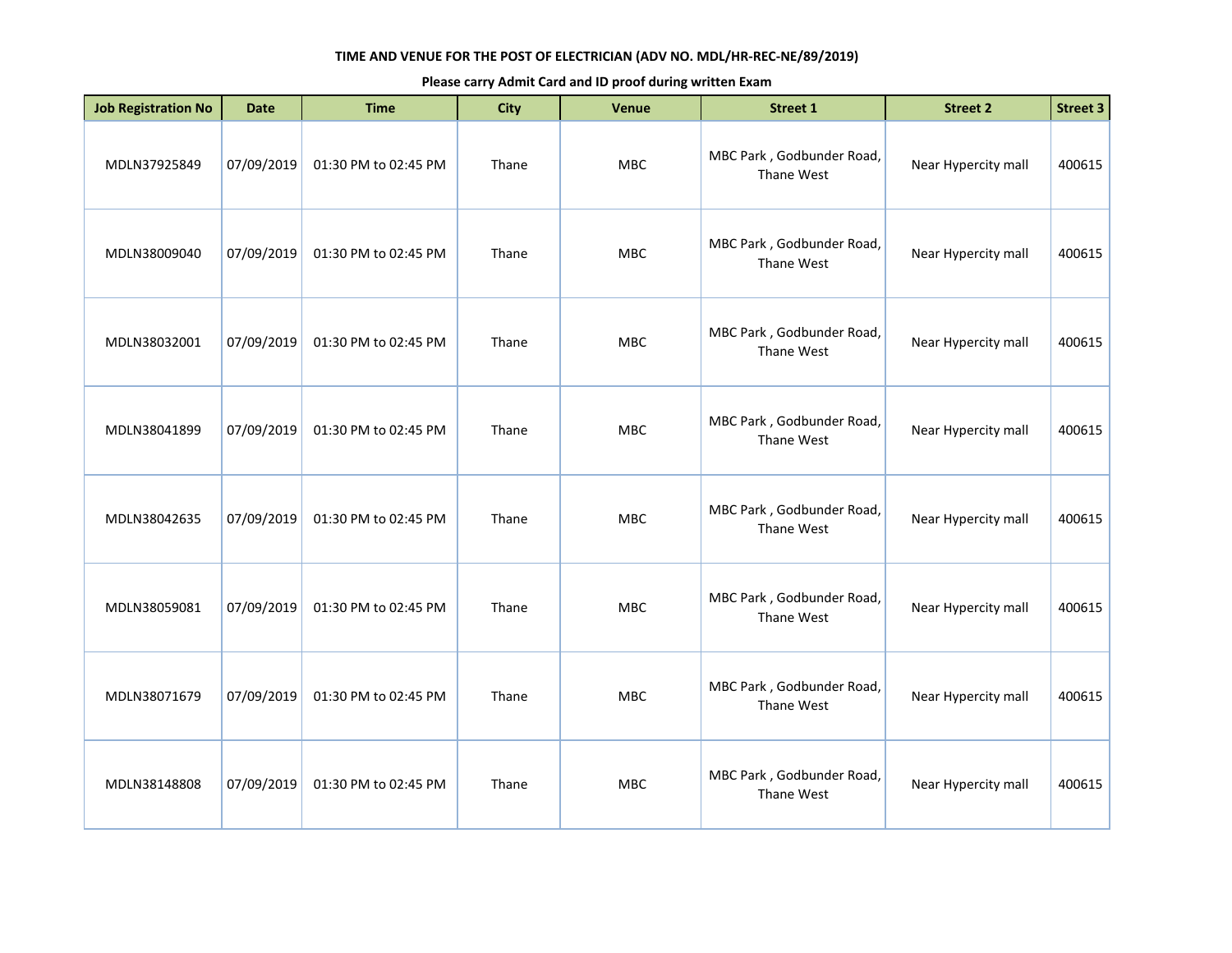| <b>Job Registration No</b> | <b>Date</b> | <b>Time</b>          | <b>City</b> | <b>Venue</b> | <b>Street 1</b>                         | <b>Street 2</b>     | Street 3 |
|----------------------------|-------------|----------------------|-------------|--------------|-----------------------------------------|---------------------|----------|
| MDLN38151539               | 07/09/2019  | 01:30 PM to 02:45 PM | Thane       | <b>MBC</b>   | MBC Park, Godbunder Road,<br>Thane West | Near Hypercity mall | 400615   |
| MDLN38170335               | 07/09/2019  | 01:30 PM to 02:45 PM | Thane       | MBC          | MBC Park, Godbunder Road,<br>Thane West | Near Hypercity mall | 400615   |
| MDLN38188318               | 07/09/2019  | 01:30 PM to 02:45 PM | Thane       | MBC          | MBC Park, Godbunder Road,<br>Thane West | Near Hypercity mall | 400615   |
| MDLN38197866               | 07/09/2019  | 01:30 PM to 02:45 PM | Thane       | <b>MBC</b>   | MBC Park, Godbunder Road,<br>Thane West | Near Hypercity mall | 400615   |
| MDLN38198100               | 07/09/2019  | 01:30 PM to 02:45 PM | Thane       | <b>MBC</b>   | MBC Park, Godbunder Road,<br>Thane West | Near Hypercity mall | 400615   |
| MDLN38219695               | 07/09/2019  | 01:30 PM to 02:45 PM | Thane       | MBC          | MBC Park, Godbunder Road,<br>Thane West | Near Hypercity mall | 400615   |
| MDLN38223359               | 07/09/2019  | 01:30 PM to 02:45 PM | Thane       | <b>MBC</b>   | MBC Park, Godbunder Road,<br>Thane West | Near Hypercity mall | 400615   |
| MDLN38290722               | 07/09/2019  | 01:30 PM to 02:45 PM | Thane       | <b>MBC</b>   | MBC Park, Godbunder Road,<br>Thane West | Near Hypercity mall | 400615   |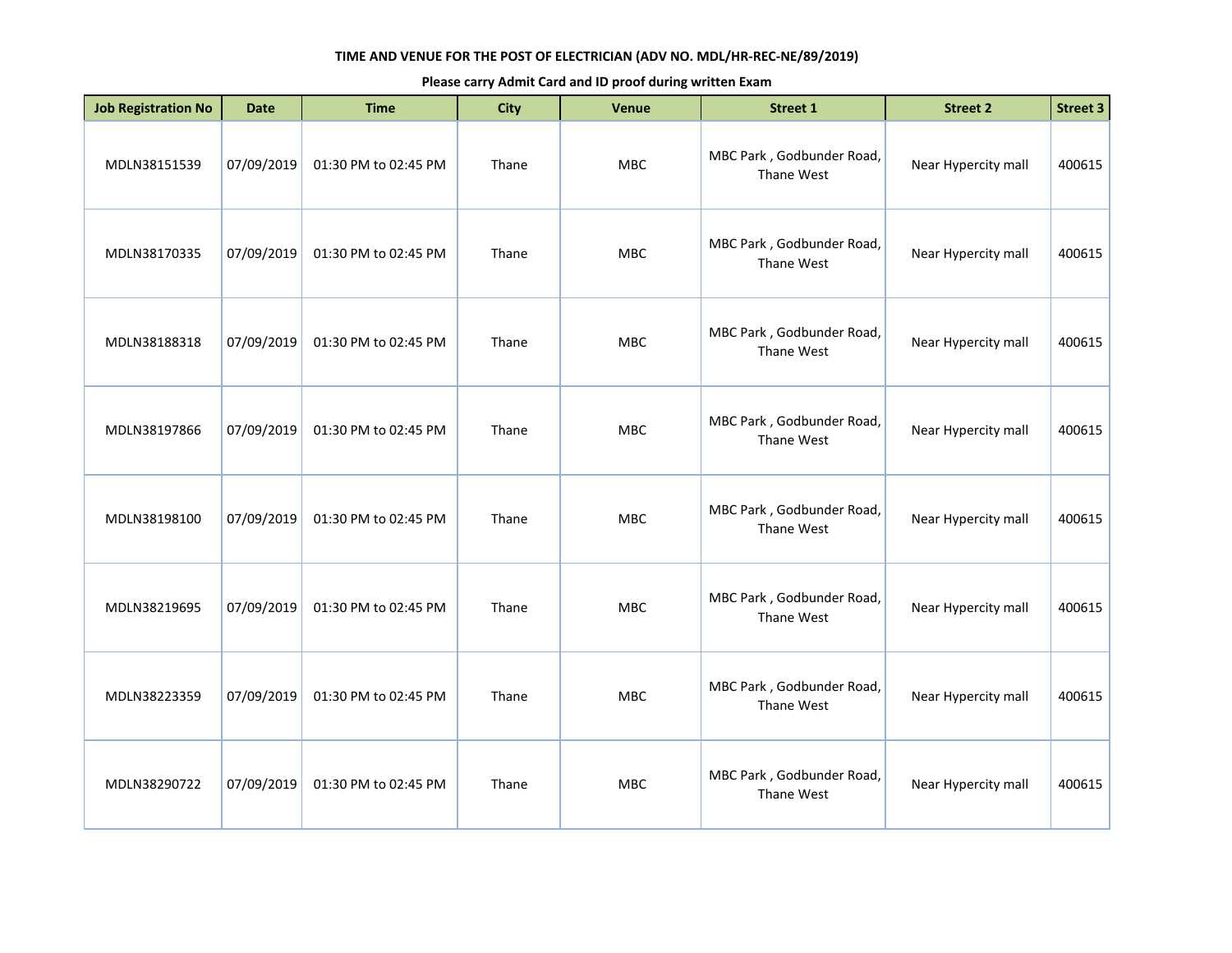| <b>Job Registration No</b> | <b>Date</b> | <b>Time</b>          | <b>City</b> | Venue      | Street 1                                | <b>Street 2</b>     | <b>Street 3</b> |
|----------------------------|-------------|----------------------|-------------|------------|-----------------------------------------|---------------------|-----------------|
| MDLN38301848               | 07/09/2019  | 01:30 PM to 02:45 PM | Thane       | MBC        | MBC Park, Godbunder Road,<br>Thane West | Near Hypercity mall | 400615          |
| MDLN38354998               | 07/09/2019  | 01:30 PM to 02:45 PM | Thane       | <b>MBC</b> | MBC Park, Godbunder Road,<br>Thane West | Near Hypercity mall | 400615          |
| MDLN38407396               | 07/09/2019  | 01:30 PM to 02:45 PM | Thane       | MBC        | MBC Park, Godbunder Road,<br>Thane West | Near Hypercity mall | 400615          |
| MDLN38462424               | 07/09/2019  | 01:30 PM to 02:45 PM | Thane       | MBC        | MBC Park, Godbunder Road,<br>Thane West | Near Hypercity mall | 400615          |
| MDLN38488581               | 07/09/2019  | 01:30 PM to 02:45 PM | Thane       | MBC        | MBC Park, Godbunder Road,<br>Thane West | Near Hypercity mall | 400615          |
| MDLN38502401               | 07/09/2019  | 01:30 PM to 02:45 PM | Thane       | <b>MBC</b> | MBC Park, Godbunder Road,<br>Thane West | Near Hypercity mall | 400615          |
| MDLN38532302               | 07/09/2019  | 01:30 PM to 02:45 PM | Thane       | <b>MBC</b> | MBC Park, Godbunder Road,<br>Thane West | Near Hypercity mall | 400615          |
| MDLN38532893               | 07/09/2019  | 01:30 PM to 02:45 PM | Thane       | <b>MBC</b> | MBC Park, Godbunder Road,<br>Thane West | Near Hypercity mall | 400615          |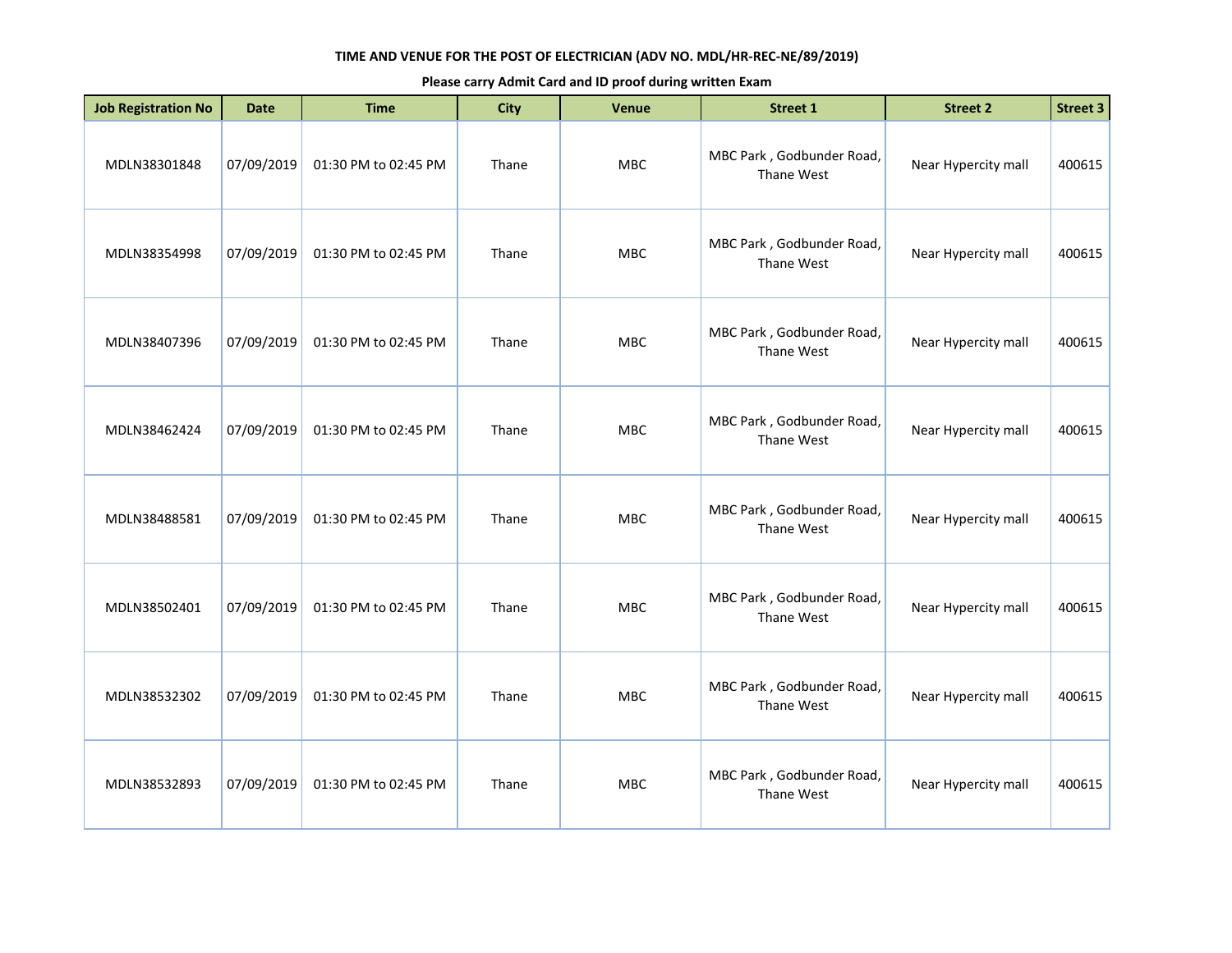| <b>Job Registration No</b> | <b>Date</b> | <b>Time</b>          | <b>City</b> | <b>Venue</b> | Street 1                                | <b>Street 2</b>     | Street 3 |
|----------------------------|-------------|----------------------|-------------|--------------|-----------------------------------------|---------------------|----------|
| MDLN38536606               | 07/09/2019  | 01:30 PM to 02:45 PM | Thane       | <b>MBC</b>   | MBC Park, Godbunder Road,<br>Thane West | Near Hypercity mall | 400615   |
| MDLN38576595               | 07/09/2019  | 01:30 PM to 02:45 PM | Thane       | MBC          | MBC Park, Godbunder Road,<br>Thane West | Near Hypercity mall | 400615   |
| MDLN38634870               | 07/09/2019  | 01:30 PM to 02:45 PM | Thane       | MBC          | MBC Park, Godbunder Road,<br>Thane West | Near Hypercity mall | 400615   |
| MDLN38684233               | 07/09/2019  | 01:30 PM to 02:45 PM | Thane       | <b>MBC</b>   | MBC Park, Godbunder Road,<br>Thane West | Near Hypercity mall | 400615   |
| MDLN38711404               | 07/09/2019  | 01:30 PM to 02:45 PM | Thane       | <b>MBC</b>   | MBC Park, Godbunder Road,<br>Thane West | Near Hypercity mall | 400615   |
| MDLN38797538               | 07/09/2019  | 01:30 PM to 02:45 PM | Thane       | MBC          | MBC Park, Godbunder Road,<br>Thane West | Near Hypercity mall | 400615   |
| MDLN38819560               | 07/09/2019  | 01:30 PM to 02:45 PM | Thane       | <b>MBC</b>   | MBC Park, Godbunder Road,<br>Thane West | Near Hypercity mall | 400615   |
| MDLN38835423               | 07/09/2019  | 01:30 PM to 02:45 PM | Thane       | <b>MBC</b>   | MBC Park, Godbunder Road,<br>Thane West | Near Hypercity mall | 400615   |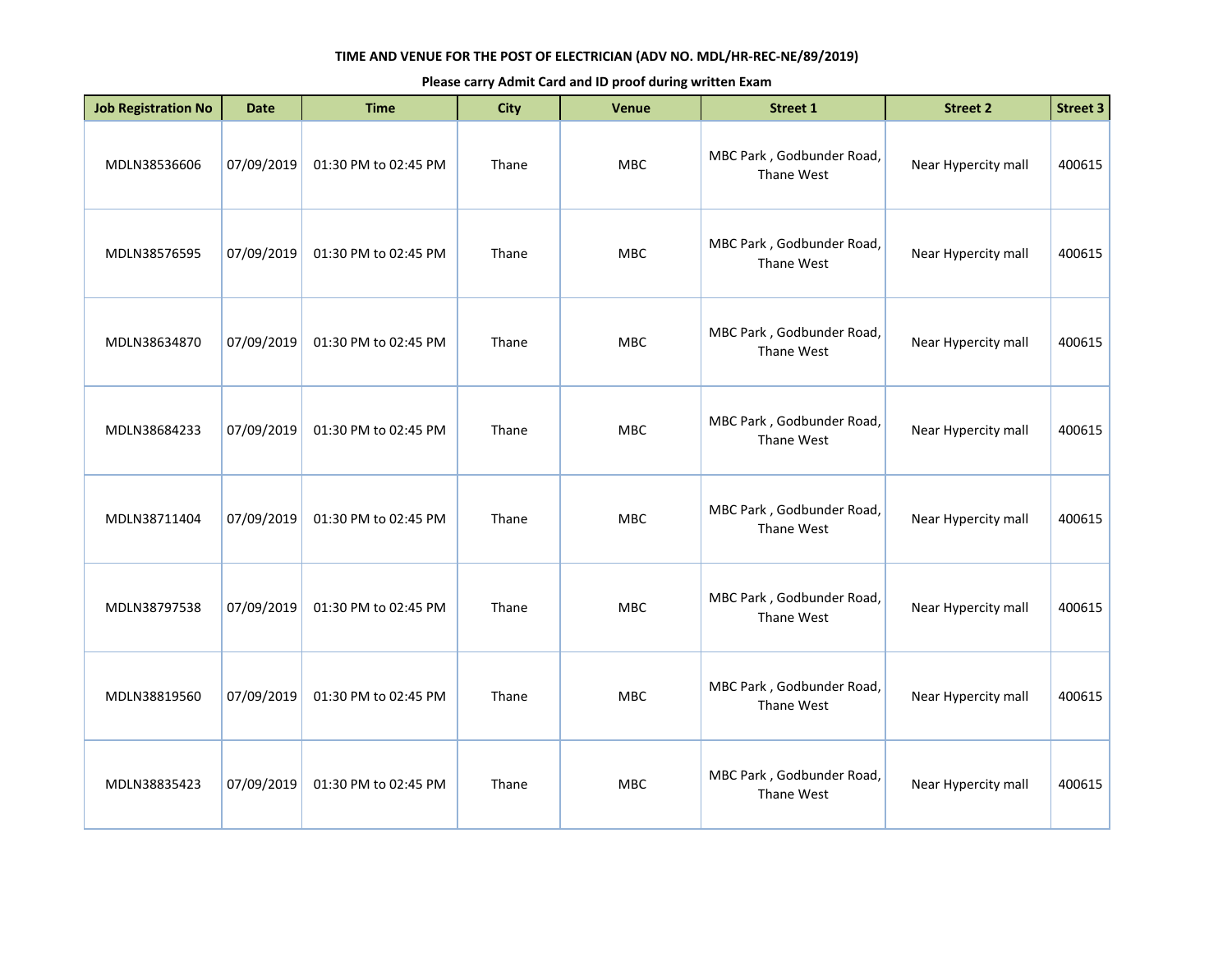| <b>Job Registration No</b> | <b>Date</b> | <b>Time</b>          | <b>City</b> | Venue      | Street 1                                | <b>Street 2</b>     | <b>Street 3</b> |
|----------------------------|-------------|----------------------|-------------|------------|-----------------------------------------|---------------------|-----------------|
| MDLN38841488               | 07/09/2019  | 01:30 PM to 02:45 PM | Thane       | MBC        | MBC Park, Godbunder Road,<br>Thane West | Near Hypercity mall | 400615          |
| MDLN38842397               | 07/09/2019  | 01:30 PM to 02:45 PM | Thane       | <b>MBC</b> | MBC Park, Godbunder Road,<br>Thane West | Near Hypercity mall | 400615          |
| MDLN38844575               | 07/09/2019  | 01:30 PM to 02:45 PM | Thane       | MBC        | MBC Park, Godbunder Road,<br>Thane West | Near Hypercity mall | 400615          |
| MDLN38851288               | 07/09/2019  | 01:30 PM to 02:45 PM | Thane       | MBC        | MBC Park, Godbunder Road,<br>Thane West | Near Hypercity mall | 400615          |
| MDLN38856167               | 07/09/2019  | 01:30 PM to 02:45 PM | Thane       | MBC        | MBC Park, Godbunder Road,<br>Thane West | Near Hypercity mall | 400615          |
| MDLN38871433               | 07/09/2019  | 01:30 PM to 02:45 PM | Thane       | <b>MBC</b> | MBC Park, Godbunder Road,<br>Thane West | Near Hypercity mall | 400615          |
| MDLN38872107               | 07/09/2019  | 01:30 PM to 02:45 PM | Thane       | <b>MBC</b> | MBC Park, Godbunder Road,<br>Thane West | Near Hypercity mall | 400615          |
| MDLN38872486               | 07/09/2019  | 01:30 PM to 02:45 PM | Thane       | <b>MBC</b> | MBC Park, Godbunder Road,<br>Thane West | Near Hypercity mall | 400615          |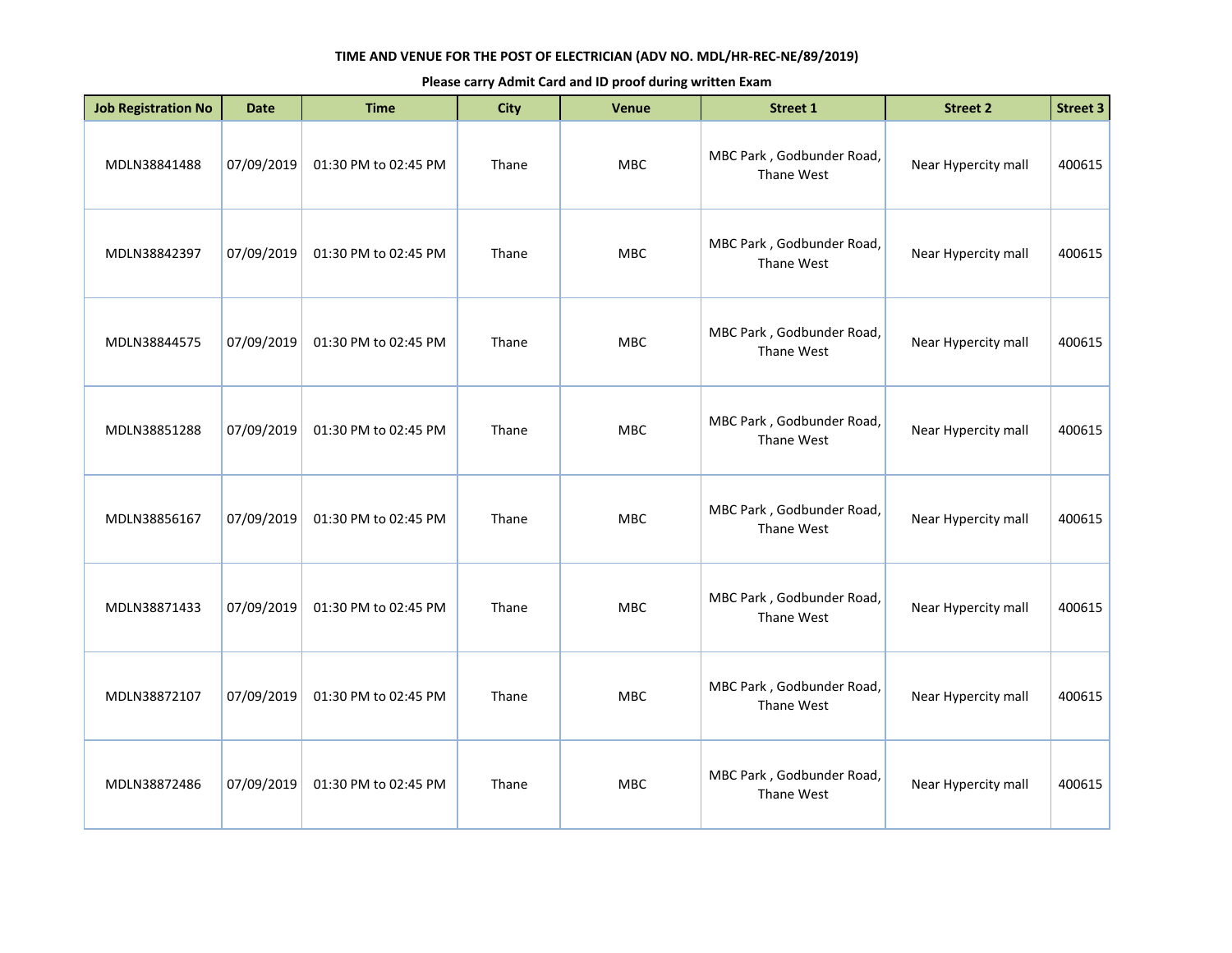| <b>Job Registration No</b> | <b>Date</b> | <b>Time</b>          | <b>City</b> | <b>Venue</b> | <b>Street 1</b>                         | <b>Street 2</b>     | <b>Street 3</b> |
|----------------------------|-------------|----------------------|-------------|--------------|-----------------------------------------|---------------------|-----------------|
| MDLN38947494               | 07/09/2019  | 01:30 PM to 02:45 PM | Thane       | MBC          | MBC Park, Godbunder Road,<br>Thane West | Near Hypercity mall | 400615          |
| MDLN38964259               | 07/09/2019  | 01:30 PM to 02:45 PM | Thane       | <b>MBC</b>   | MBC Park, Godbunder Road,<br>Thane West | Near Hypercity mall | 400615          |
| MDLN38980389               | 07/09/2019  | 01:30 PM to 02:45 PM | Thane       | <b>MBC</b>   | MBC Park, Godbunder Road,<br>Thane West | Near Hypercity mall | 400615          |
| MDLN39026709               | 07/09/2019  | 01:30 PM to 02:45 PM | Thane       | <b>MBC</b>   | MBC Park, Godbunder Road,<br>Thane West | Near Hypercity mall | 400615          |
| MDLN39033723               | 07/09/2019  | 01:30 PM to 02:45 PM | Thane       | <b>MBC</b>   | MBC Park, Godbunder Road,<br>Thane West | Near Hypercity mall | 400615          |
| MDLN39038566               | 07/09/2019  | 01:30 PM to 02:45 PM | Thane       | <b>MBC</b>   | MBC Park, Godbunder Road,<br>Thane West | Near Hypercity mall | 400615          |
| MDLN39057738               | 07/09/2019  | 01:30 PM to 02:45 PM | Thane       | MBC          | MBC Park, Godbunder Road,<br>Thane West | Near Hypercity mall | 400615          |
| MDLN39096568               | 07/09/2019  | 01:30 PM to 02:45 PM | Thane       | <b>MBC</b>   | MBC Park, Godbunder Road,<br>Thane West | Near Hypercity mall | 400615          |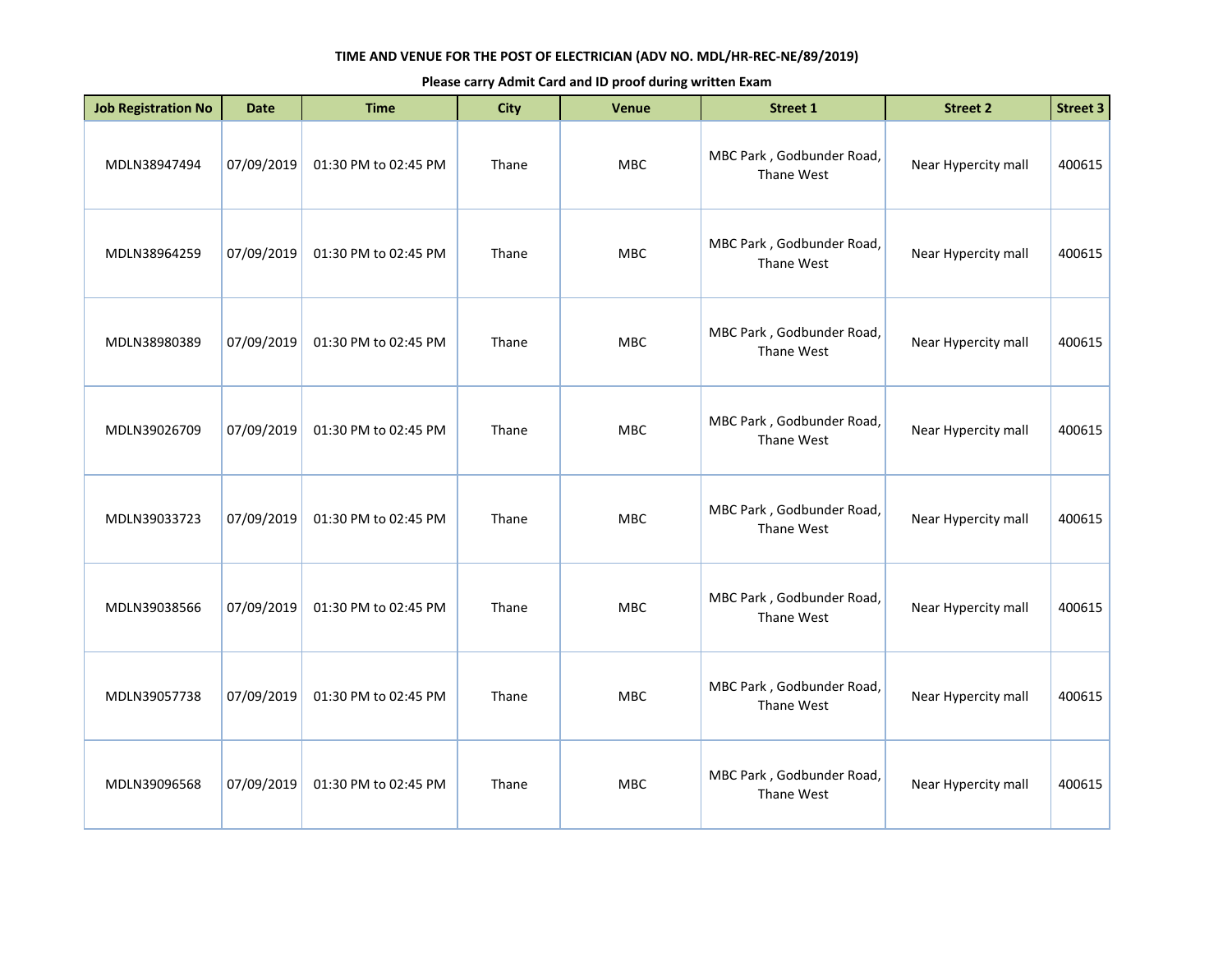| <b>Job Registration No</b> | <b>Date</b> | <b>Time</b>          | <b>City</b> | <b>Venue</b> | <b>Street 1</b>                         | <b>Street 2</b>     | <b>Street 3</b> |
|----------------------------|-------------|----------------------|-------------|--------------|-----------------------------------------|---------------------|-----------------|
| MDLN39134290               | 07/09/2019  | 01:30 PM to 02:45 PM | Thane       | MBC          | MBC Park, Godbunder Road,<br>Thane West | Near Hypercity mall | 400615          |
| MDLN39142459               | 07/09/2019  | 01:30 PM to 02:45 PM | Thane       | MBC          | MBC Park, Godbunder Road,<br>Thane West | Near Hypercity mall | 400615          |
| MDLN39222290               | 07/09/2019  | 01:30 PM to 02:45 PM | Thane       | MBC          | MBC Park, Godbunder Road,<br>Thane West | Near Hypercity mall | 400615          |
| MDLN39226564               | 07/09/2019  | 01:30 PM to 02:45 PM | Thane       | <b>MBC</b>   | MBC Park, Godbunder Road,<br>Thane West | Near Hypercity mall | 400615          |
| MDLN39232857               | 07/09/2019  | 01:30 PM to 02:45 PM | Thane       | MBC          | MBC Park, Godbunder Road,<br>Thane West | Near Hypercity mall | 400615          |
| MDLN39233084               | 07/09/2019  | 01:30 PM to 02:45 PM | Thane       | MBC          | MBC Park, Godbunder Road,<br>Thane West | Near Hypercity mall | 400615          |
| MDLN39246518               | 07/09/2019  | 01:30 PM to 02:45 PM | Thane       | <b>MBC</b>   | MBC Park, Godbunder Road,<br>Thane West | Near Hypercity mall | 400615          |
| MDLN39274726               | 07/09/2019  | 01:30 PM to 02:45 PM | Thane       | MBC          | MBC Park, Godbunder Road,<br>Thane West | Near Hypercity mall | 400615          |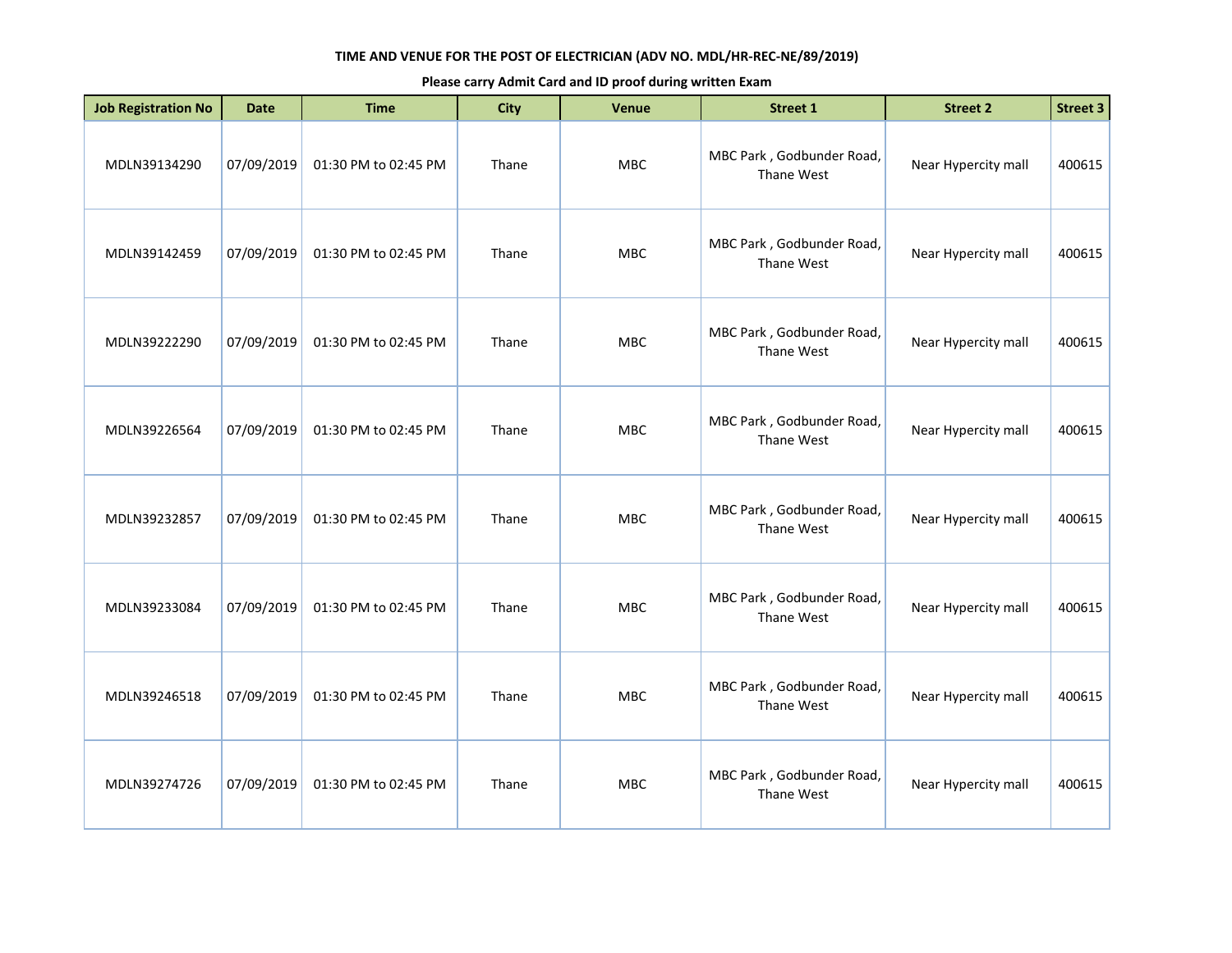| <b>Job Registration No</b> | <b>Date</b> | <b>Time</b>          | <b>City</b> | <b>Venue</b> | <b>Street 1</b>                         | <b>Street 2</b>     | <b>Street 3</b> |
|----------------------------|-------------|----------------------|-------------|--------------|-----------------------------------------|---------------------|-----------------|
| MDLN39287762               | 07/09/2019  | 01:30 PM to 02:45 PM | Thane       | MBC          | MBC Park, Godbunder Road,<br>Thane West | Near Hypercity mall | 400615          |
| MDLN39299652               | 07/09/2019  | 01:30 PM to 02:45 PM | Thane       | <b>MBC</b>   | MBC Park, Godbunder Road,<br>Thane West | Near Hypercity mall | 400615          |
| MDLN39307806               | 07/09/2019  | 01:30 PM to 02:45 PM | Thane       | <b>MBC</b>   | MBC Park, Godbunder Road,<br>Thane West | Near Hypercity mall | 400615          |
| MDLN39323965               | 07/09/2019  | 01:30 PM to 02:45 PM | Thane       | <b>MBC</b>   | MBC Park, Godbunder Road,<br>Thane West | Near Hypercity mall | 400615          |
| MDLN39327289               | 07/09/2019  | 01:30 PM to 02:45 PM | Thane       | <b>MBC</b>   | MBC Park, Godbunder Road,<br>Thane West | Near Hypercity mall | 400615          |
| MDLN39345557               | 07/09/2019  | 01:30 PM to 02:45 PM | Thane       | <b>MBC</b>   | MBC Park, Godbunder Road,<br>Thane West | Near Hypercity mall | 400615          |
| MDLN39407472               | 07/09/2019  | 01:30 PM to 02:45 PM | Thane       | MBC          | MBC Park, Godbunder Road,<br>Thane West | Near Hypercity mall | 400615          |
| MDLN39414449               | 07/09/2019  | 01:30 PM to 02:45 PM | Thane       | <b>MBC</b>   | MBC Park, Godbunder Road,<br>Thane West | Near Hypercity mall | 400615          |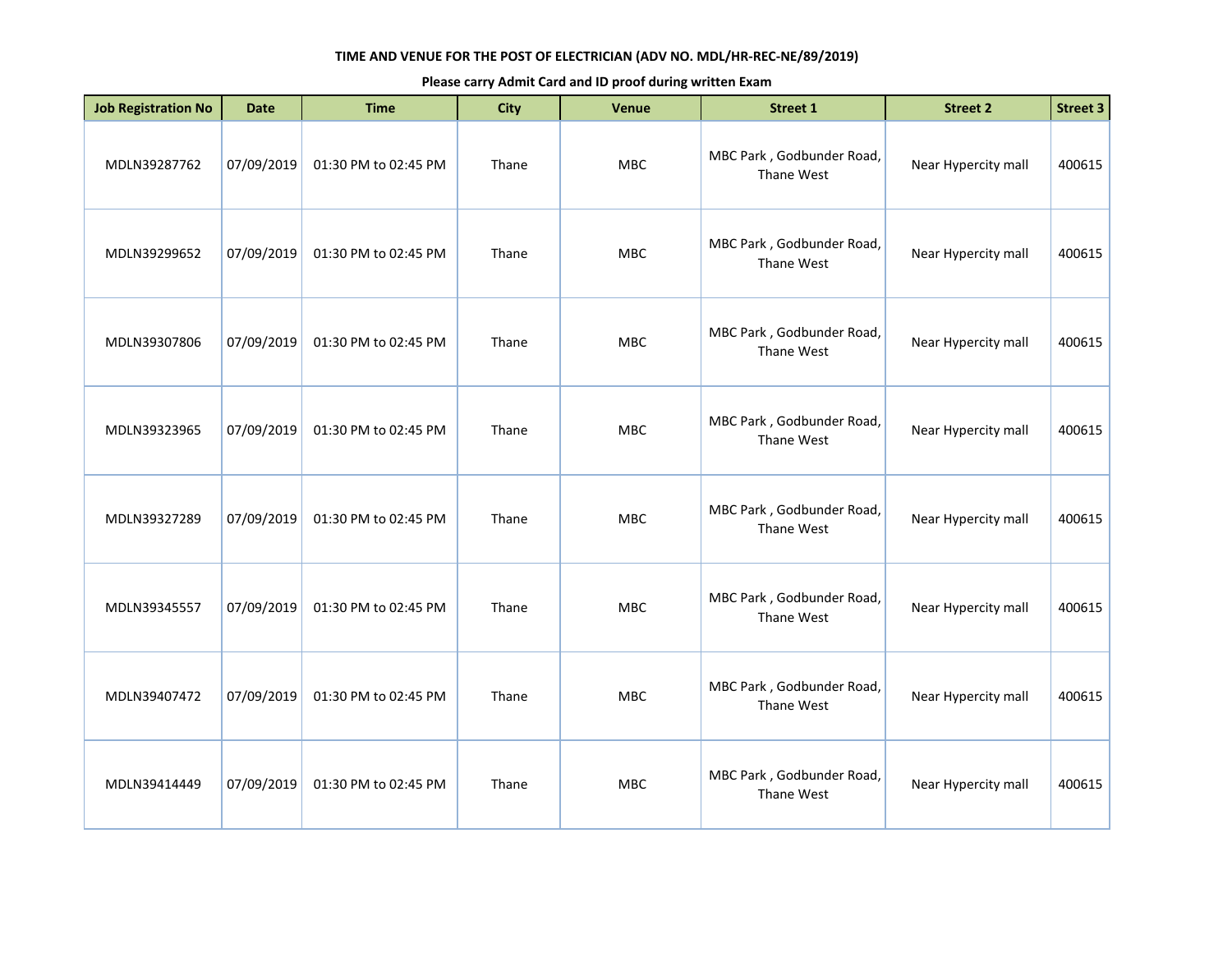| <b>Job Registration No</b> | <b>Date</b> | <b>Time</b>          | <b>City</b> | <b>Venue</b> | <b>Street 1</b>                         | <b>Street 2</b>     | <b>Street 3</b> |
|----------------------------|-------------|----------------------|-------------|--------------|-----------------------------------------|---------------------|-----------------|
| MDLN39430882               | 07/09/2019  | 01:30 PM to 02:45 PM | Thane       | MBC          | MBC Park, Godbunder Road,<br>Thane West | Near Hypercity mall | 400615          |
| MDLN39446956               | 07/09/2019  | 01:30 PM to 02:45 PM | Thane       | <b>MBC</b>   | MBC Park, Godbunder Road,<br>Thane West | Near Hypercity mall | 400615          |
| MDLN39453137               | 07/09/2019  | 01:30 PM to 02:45 PM | Thane       | MBC          | MBC Park, Godbunder Road,<br>Thane West | Near Hypercity mall | 400615          |
| MDLN39486501               | 07/09/2019  | 01:30 PM to 02:45 PM | Thane       | <b>MBC</b>   | MBC Park, Godbunder Road,<br>Thane West | Near Hypercity mall | 400615          |
| MDLN39516533               | 07/09/2019  | 01:30 PM to 02:45 PM | Thane       | <b>MBC</b>   | MBC Park, Godbunder Road,<br>Thane West | Near Hypercity mall | 400615          |
| MDLN39526300               | 07/09/2019  | 01:30 PM to 02:45 PM | Thane       | <b>MBC</b>   | MBC Park, Godbunder Road,<br>Thane West | Near Hypercity mall | 400615          |
| MDLN39552315               | 07/09/2019  | 01:30 PM to 02:45 PM | Thane       | <b>MBC</b>   | MBC Park, Godbunder Road,<br>Thane West | Near Hypercity mall | 400615          |
| MDLN39641306               | 07/09/2019  | 01:30 PM to 02:45 PM | Thane       | <b>MBC</b>   | MBC Park, Godbunder Road,<br>Thane West | Near Hypercity mall | 400615          |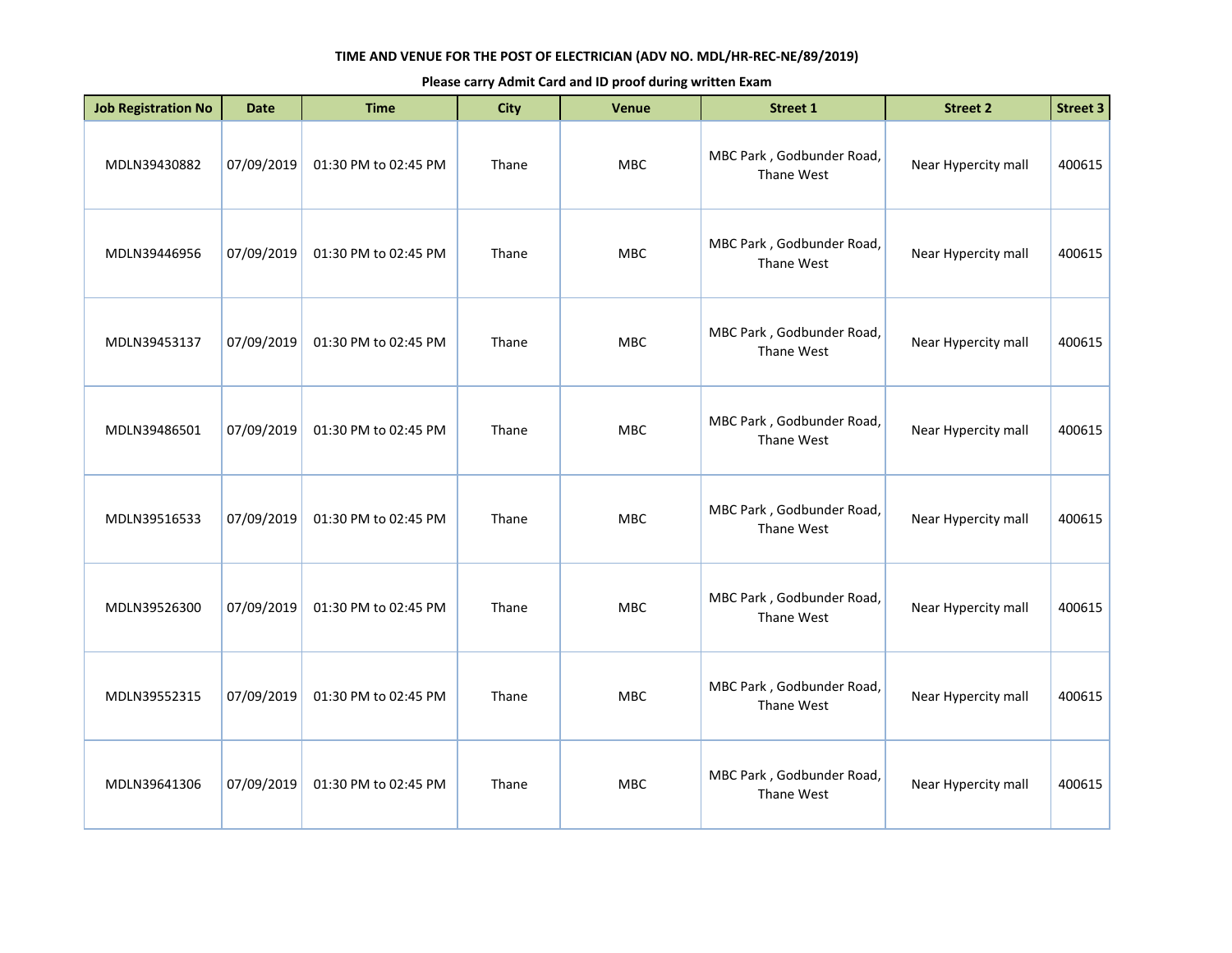| <b>Job Registration No</b> | <b>Date</b> | <b>Time</b>          | <b>City</b> | <b>Venue</b> | <b>Street 1</b>                         | <b>Street 2</b>     | Street 3 |
|----------------------------|-------------|----------------------|-------------|--------------|-----------------------------------------|---------------------|----------|
| MDLN39650407               | 07/09/2019  | 01:30 PM to 02:45 PM | Thane       | <b>MBC</b>   | MBC Park, Godbunder Road,<br>Thane West | Near Hypercity mall | 400615   |
| MDLN39678304               | 07/09/2019  | 01:30 PM to 02:45 PM | Thane       | MBC          | MBC Park, Godbunder Road,<br>Thane West | Near Hypercity mall | 400615   |
| MDLN39752668               | 07/09/2019  | 01:30 PM to 02:45 PM | Thane       | MBC          | MBC Park, Godbunder Road,<br>Thane West | Near Hypercity mall | 400615   |
| MDLN39804867               | 07/09/2019  | 01:30 PM to 02:45 PM | Thane       | <b>MBC</b>   | MBC Park, Godbunder Road,<br>Thane West | Near Hypercity mall | 400615   |
| MDLN39836661               | 07/09/2019  | 01:30 PM to 02:45 PM | Thane       | <b>MBC</b>   | MBC Park, Godbunder Road,<br>Thane West | Near Hypercity mall | 400615   |
| MDLN39836984               | 07/09/2019  | 01:30 PM to 02:45 PM | Thane       | MBC          | MBC Park, Godbunder Road,<br>Thane West | Near Hypercity mall | 400615   |
| MDLN39850078               | 07/09/2019  | 01:30 PM to 02:45 PM | Thane       | <b>MBC</b>   | MBC Park, Godbunder Road,<br>Thane West | Near Hypercity mall | 400615   |
| MDLN39876273               | 07/09/2019  | 01:30 PM to 02:45 PM | Thane       | <b>MBC</b>   | MBC Park, Godbunder Road,<br>Thane West | Near Hypercity mall | 400615   |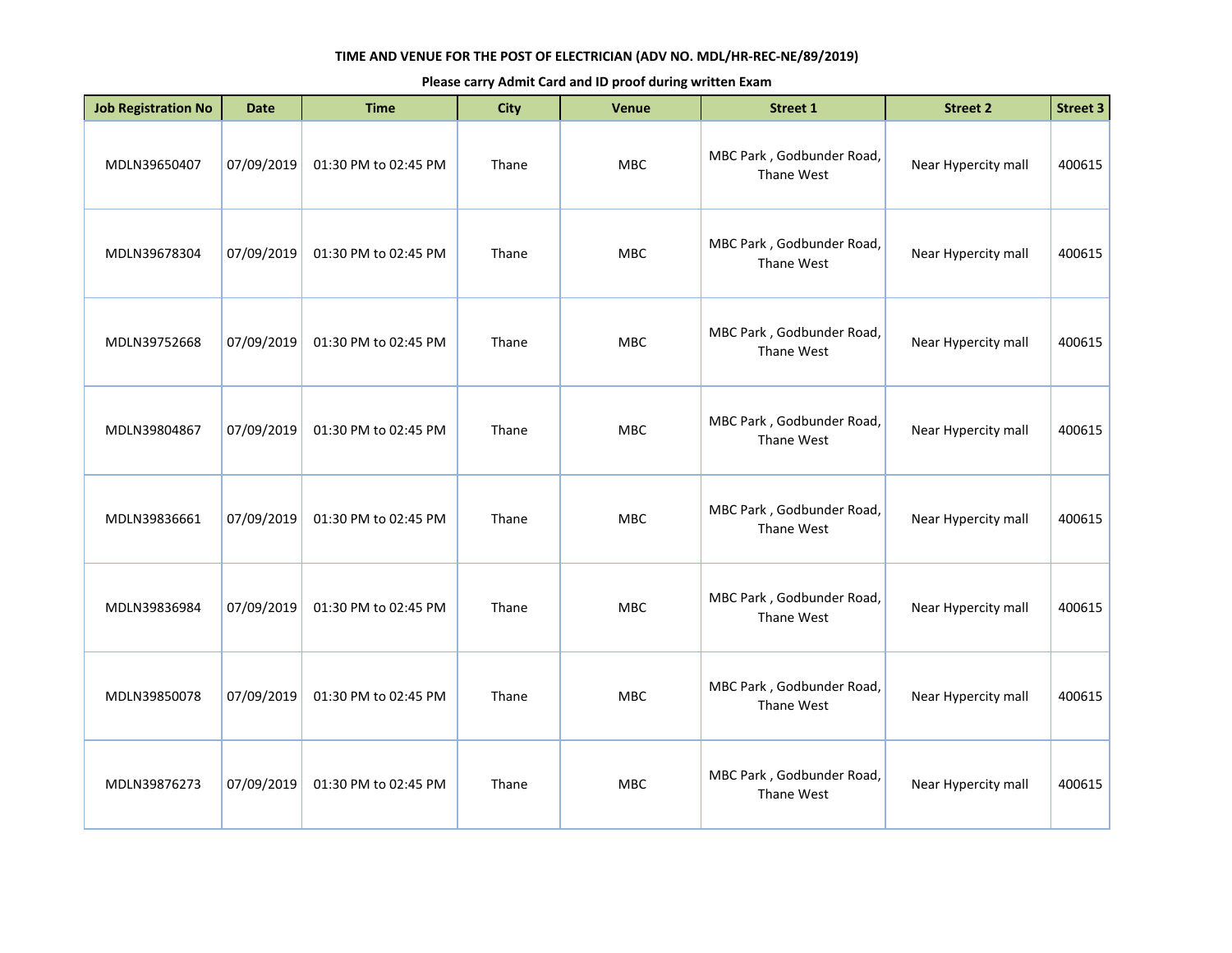| <b>Job Registration No</b> | <b>Date</b> | <b>Time</b>          | <b>City</b> | <b>Venue</b> | <b>Street 1</b>                         | <b>Street 2</b>     | Street 3 |
|----------------------------|-------------|----------------------|-------------|--------------|-----------------------------------------|---------------------|----------|
| MDLN39879075               | 07/09/2019  | 01:30 PM to 02:45 PM | Thane       | <b>MBC</b>   | MBC Park, Godbunder Road,<br>Thane West | Near Hypercity mall | 400615   |
| MDLN39908869               | 07/09/2019  | 01:30 PM to 02:45 PM | Thane       | <b>MBC</b>   | MBC Park, Godbunder Road,<br>Thane West | Near Hypercity mall | 400615   |
| MDLN39963039               | 07/09/2019  | 01:30 PM to 02:45 PM | Thane       | MBC          | MBC Park, Godbunder Road,<br>Thane West | Near Hypercity mall | 400615   |
| MDLN39975544               | 07/09/2019  | 01:30 PM to 02:45 PM | Thane       | <b>MBC</b>   | MBC Park, Godbunder Road,<br>Thane West | Near Hypercity mall | 400615   |
| MDLN39996443               | 07/09/2019  | 01:30 PM to 02:45 PM | Thane       | <b>MBC</b>   | MBC Park, Godbunder Road,<br>Thane West | Near Hypercity mall | 400615   |
| MDLN40001073               | 07/09/2019  | 01:30 PM to 02:45 PM | Thane       | MBC          | MBC Park, Godbunder Road,<br>Thane West | Near Hypercity mall | 400615   |
| MDLN40010999               | 07/09/2019  | 01:30 PM to 02:45 PM | Thane       | <b>MBC</b>   | MBC Park, Godbunder Road,<br>Thane West | Near Hypercity mall | 400615   |
| MDLN40032975               | 07/09/2019  | 01:30 PM to 02:45 PM | Thane       | <b>MBC</b>   | MBC Park, Godbunder Road,<br>Thane West | Near Hypercity mall | 400615   |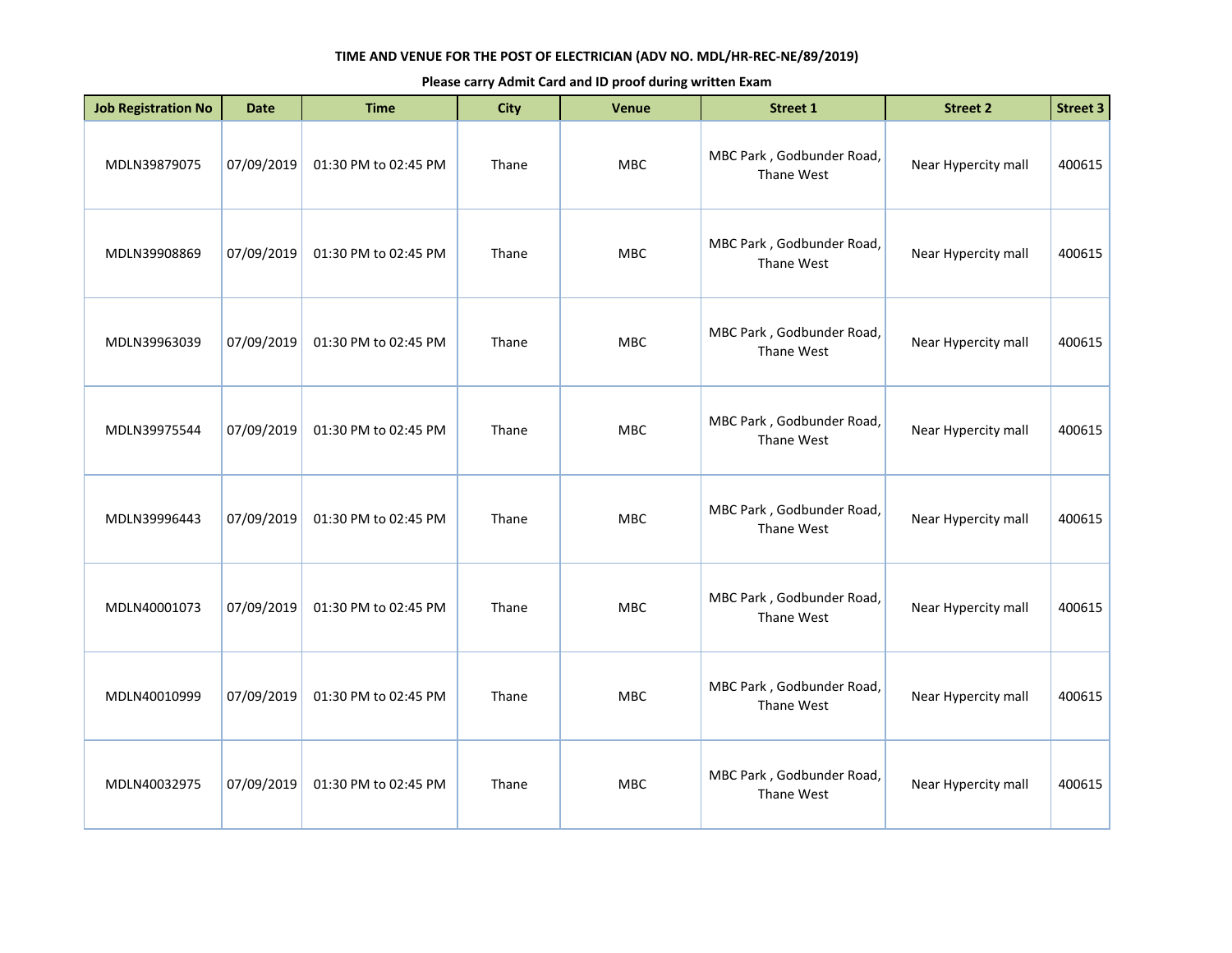| <b>Job Registration No</b> | <b>Date</b> | <b>Time</b>          | <b>City</b> | <b>Venue</b> | <b>Street 1</b>                         | <b>Street 2</b>     | <b>Street 3</b> |
|----------------------------|-------------|----------------------|-------------|--------------|-----------------------------------------|---------------------|-----------------|
| MDLN40066811               | 07/09/2019  | 01:30 PM to 02:45 PM | Thane       | MBC          | MBC Park, Godbunder Road,<br>Thane West | Near Hypercity mall | 400615          |
| MDLN40095157               | 07/09/2019  | 01:30 PM to 02:45 PM | Thane       | <b>MBC</b>   | MBC Park, Godbunder Road,<br>Thane West | Near Hypercity mall | 400615          |
| MDLN40123627               | 07/09/2019  | 01:30 PM to 02:45 PM | Thane       | <b>MBC</b>   | MBC Park, Godbunder Road,<br>Thane West | Near Hypercity mall | 400615          |
| MDLN40155937               | 07/09/2019  | 01:30 PM to 02:45 PM | Thane       | <b>MBC</b>   | MBC Park, Godbunder Road,<br>Thane West | Near Hypercity mall | 400615          |
| MDLN40165174               | 07/09/2019  | 01:30 PM to 02:45 PM | Thane       | MBC          | MBC Park, Godbunder Road,<br>Thane West | Near Hypercity mall | 400615          |
| MDLN40180333               | 07/09/2019  | 01:30 PM to 02:45 PM | Thane       | <b>MBC</b>   | MBC Park, Godbunder Road,<br>Thane West | Near Hypercity mall | 400615          |
| MDLN40198395               | 07/09/2019  | 01:30 PM to 02:45 PM | Thane       | <b>MBC</b>   | MBC Park, Godbunder Road,<br>Thane West | Near Hypercity mall | 400615          |
| MDLN40211521               | 07/09/2019  | 01:30 PM to 02:45 PM | Thane       | <b>MBC</b>   | MBC Park, Godbunder Road,<br>Thane West | Near Hypercity mall | 400615          |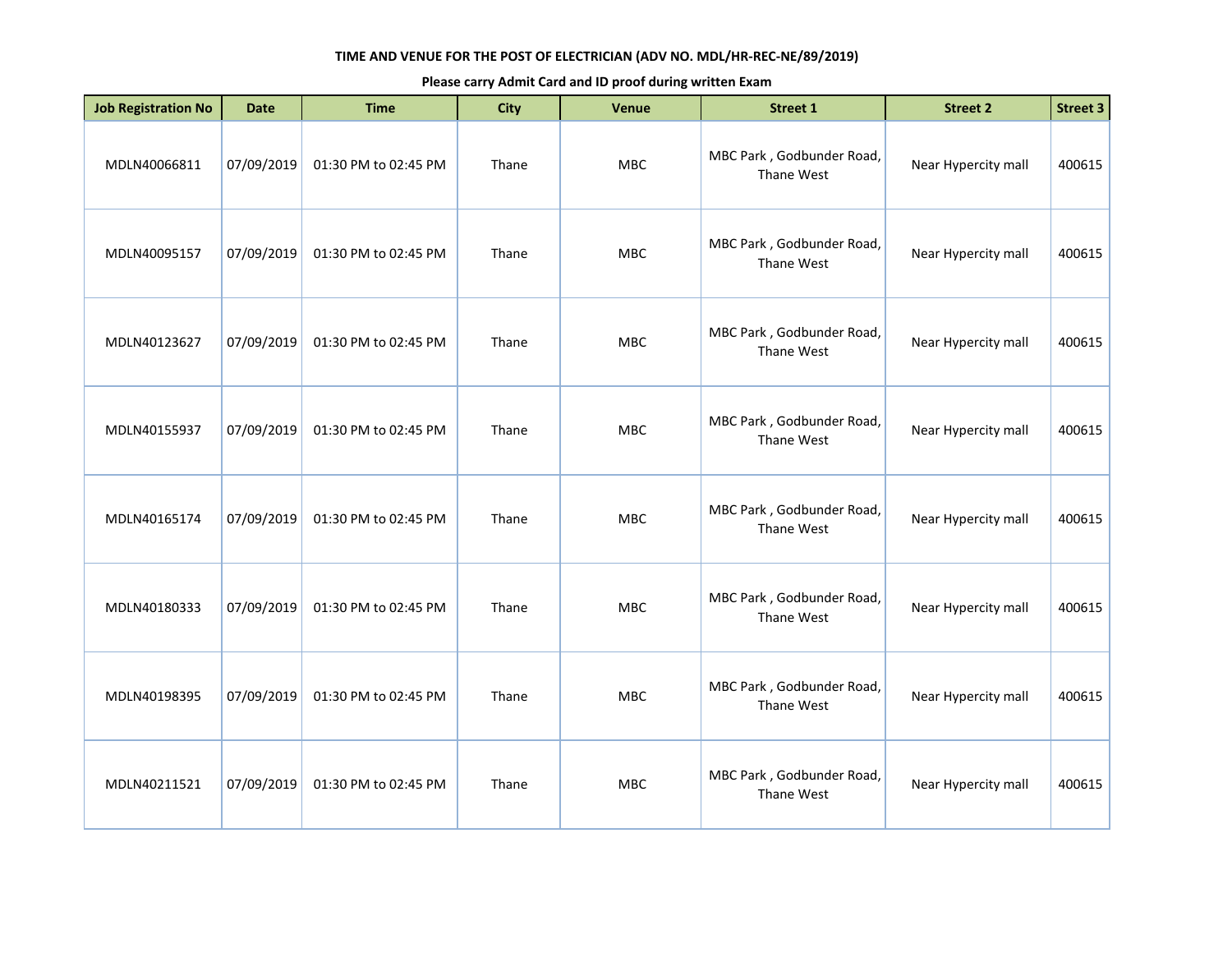| <b>Job Registration No</b> | <b>Date</b> | <b>Time</b>          | <b>City</b> | <b>Venue</b> | <b>Street 1</b>                         | <b>Street 2</b>     | Street 3 |
|----------------------------|-------------|----------------------|-------------|--------------|-----------------------------------------|---------------------|----------|
| MDLN40212369               | 07/09/2019  | 01:30 PM to 02:45 PM | Thane       | <b>MBC</b>   | MBC Park, Godbunder Road,<br>Thane West | Near Hypercity mall | 400615   |
| MDLN40265263               | 07/09/2019  | 01:30 PM to 02:45 PM | Thane       | MBC          | MBC Park, Godbunder Road,<br>Thane West | Near Hypercity mall | 400615   |
| MDLN40300964               | 07/09/2019  | 01:30 PM to 02:45 PM | Thane       | MBC          | MBC Park, Godbunder Road,<br>Thane West | Near Hypercity mall | 400615   |
| MDLN40424160               | 07/09/2019  | 01:30 PM to 02:45 PM | Thane       | <b>MBC</b>   | MBC Park, Godbunder Road,<br>Thane West | Near Hypercity mall | 400615   |
| MDLN40425847               | 07/09/2019  | 01:30 PM to 02:45 PM | Thane       | <b>MBC</b>   | MBC Park, Godbunder Road,<br>Thane West | Near Hypercity mall | 400615   |
| MDLN40470587               | 07/09/2019  | 01:30 PM to 02:45 PM | Thane       | MBC          | MBC Park, Godbunder Road,<br>Thane West | Near Hypercity mall | 400615   |
| MDLN40489615               | 07/09/2019  | 01:30 PM to 02:45 PM | Thane       | <b>MBC</b>   | MBC Park, Godbunder Road,<br>Thane West | Near Hypercity mall | 400615   |
| MDLN40522001               | 07/09/2019  | 01:30 PM to 02:45 PM | Thane       | <b>MBC</b>   | MBC Park, Godbunder Road,<br>Thane West | Near Hypercity mall | 400615   |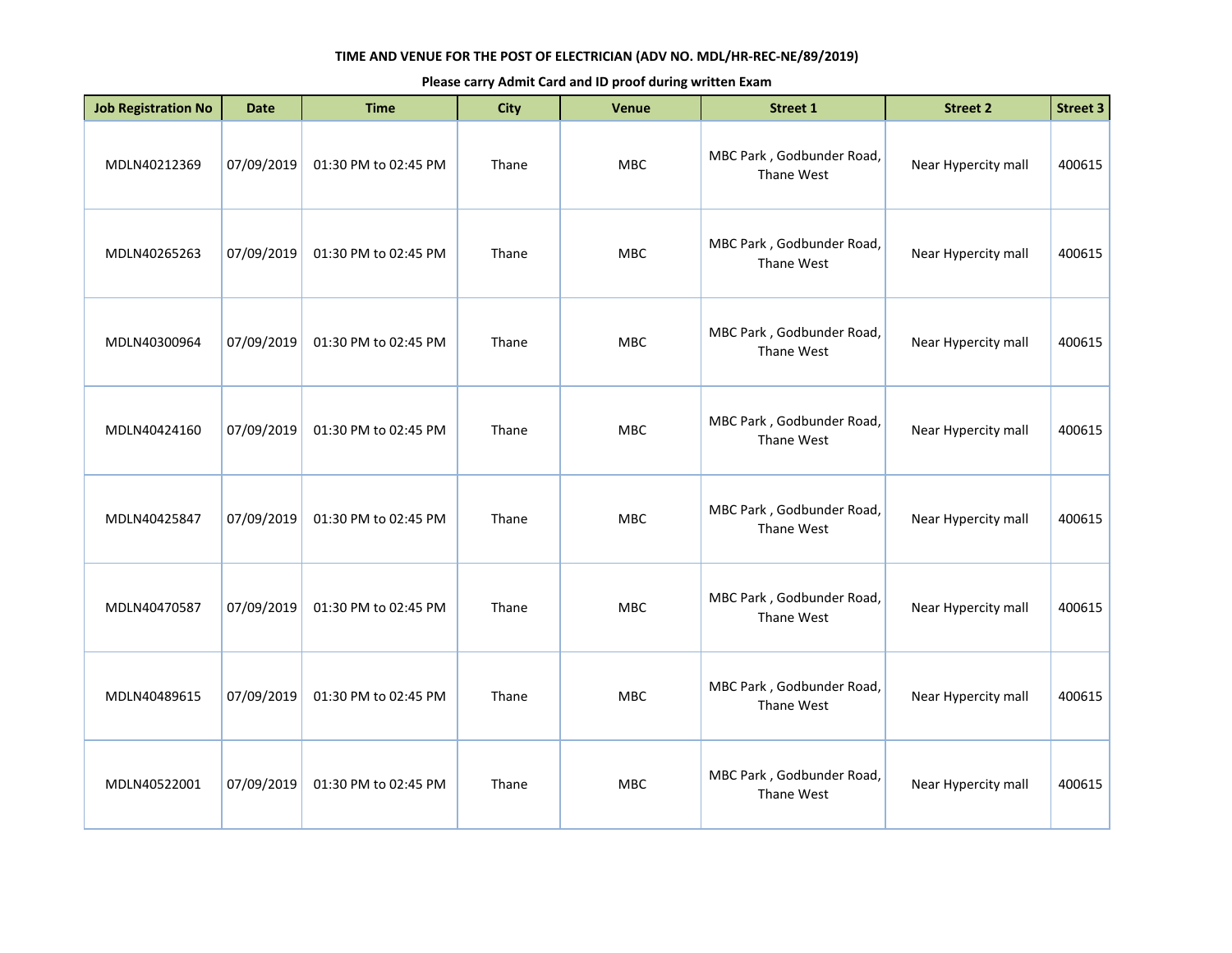| <b>Job Registration No</b> | <b>Date</b> | <b>Time</b>          | <b>City</b> | <b>Venue</b> | <b>Street 1</b>                         | <b>Street 2</b>     | Street 3 |
|----------------------------|-------------|----------------------|-------------|--------------|-----------------------------------------|---------------------|----------|
| MDLN40534088               | 07/09/2019  | 01:30 PM to 02:45 PM | Thane       | <b>MBC</b>   | MBC Park, Godbunder Road,<br>Thane West | Near Hypercity mall | 400615   |
| MDLN40569949               | 07/09/2019  | 01:30 PM to 02:45 PM | Thane       | MBC          | MBC Park, Godbunder Road,<br>Thane West | Near Hypercity mall | 400615   |
| MDLN40584590               | 07/09/2019  | 01:30 PM to 02:45 PM | Thane       | MBC          | MBC Park, Godbunder Road,<br>Thane West | Near Hypercity mall | 400615   |
| MDLN40621378               | 07/09/2019  | 01:30 PM to 02:45 PM | Thane       | <b>MBC</b>   | MBC Park, Godbunder Road,<br>Thane West | Near Hypercity mall | 400615   |
| MDLN40639480               | 07/09/2019  | 01:30 PM to 02:45 PM | Thane       | <b>MBC</b>   | MBC Park, Godbunder Road,<br>Thane West | Near Hypercity mall | 400615   |
| MDLN40652147               | 07/09/2019  | 01:30 PM to 02:45 PM | Thane       | MBC          | MBC Park, Godbunder Road,<br>Thane West | Near Hypercity mall | 400615   |
| MDLN40670775               | 07/09/2019  | 01:30 PM to 02:45 PM | Thane       | <b>MBC</b>   | MBC Park, Godbunder Road,<br>Thane West | Near Hypercity mall | 400615   |
| MDLN40689352               | 07/09/2019  | 01:30 PM to 02:45 PM | Thane       | <b>MBC</b>   | MBC Park, Godbunder Road,<br>Thane West | Near Hypercity mall | 400615   |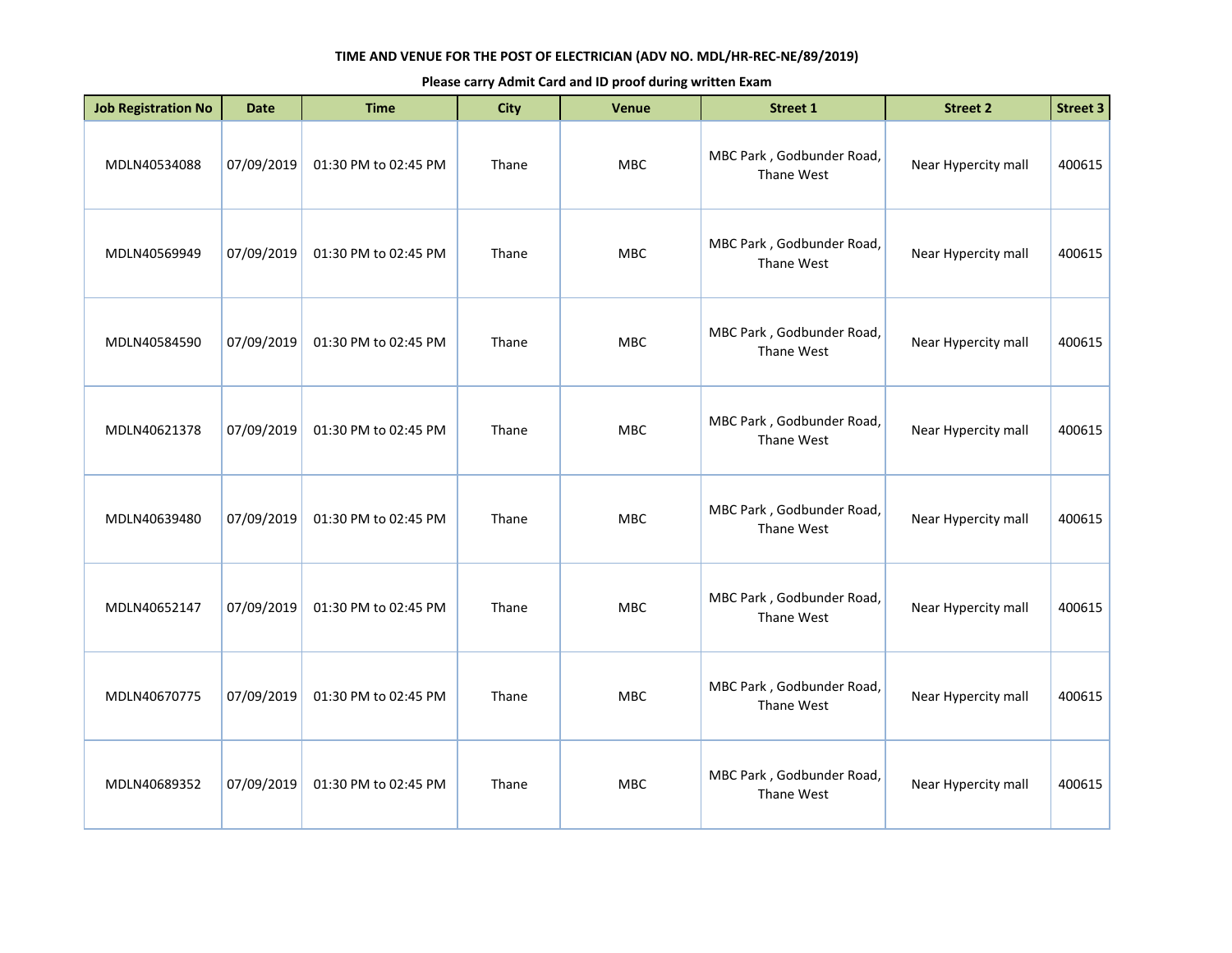| <b>Job Registration No</b> | <b>Date</b> | <b>Time</b>          | <b>City</b> | <b>Venue</b> | Street 1                                | <b>Street 2</b>     | <b>Street 3</b> |
|----------------------------|-------------|----------------------|-------------|--------------|-----------------------------------------|---------------------|-----------------|
| MDLN40689621               | 07/09/2019  | 01:30 PM to 02:45 PM | Thane       | MBC          | MBC Park, Godbunder Road,<br>Thane West | Near Hypercity mall | 400615          |
| MDLN40698479               | 07/09/2019  | 01:30 PM to 02:45 PM | Thane       | MBC          | MBC Park, Godbunder Road,<br>Thane West | Near Hypercity mall | 400615          |
| MDLN40700949               | 07/09/2019  | 01:30 PM to 02:45 PM | Thane       | <b>MBC</b>   | MBC Park, Godbunder Road,<br>Thane West | Near Hypercity mall | 400615          |
| MDLN40706627               | 07/09/2019  | 01:30 PM to 02:45 PM | Thane       | <b>MBC</b>   | MBC Park, Godbunder Road,<br>Thane West | Near Hypercity mall | 400615          |
| MDLN40772744               | 07/09/2019  | 01:30 PM to 02:45 PM | Thane       | <b>MBC</b>   | MBC Park, Godbunder Road,<br>Thane West | Near Hypercity mall | 400615          |
| MDLN40776659               | 07/09/2019  | 01:30 PM to 02:45 PM | Thane       | <b>MBC</b>   | MBC Park, Godbunder Road,<br>Thane West | Near Hypercity mall | 400615          |
| MDLN40779589               | 07/09/2019  | 01:30 PM to 02:45 PM | Thane       | <b>MBC</b>   | MBC Park, Godbunder Road,<br>Thane West | Near Hypercity mall | 400615          |
| MDLN40783948               | 07/09/2019  | 01:30 PM to 02:45 PM | Thane       | <b>MBC</b>   | MBC Park, Godbunder Road,<br>Thane West | Near Hypercity mall | 400615          |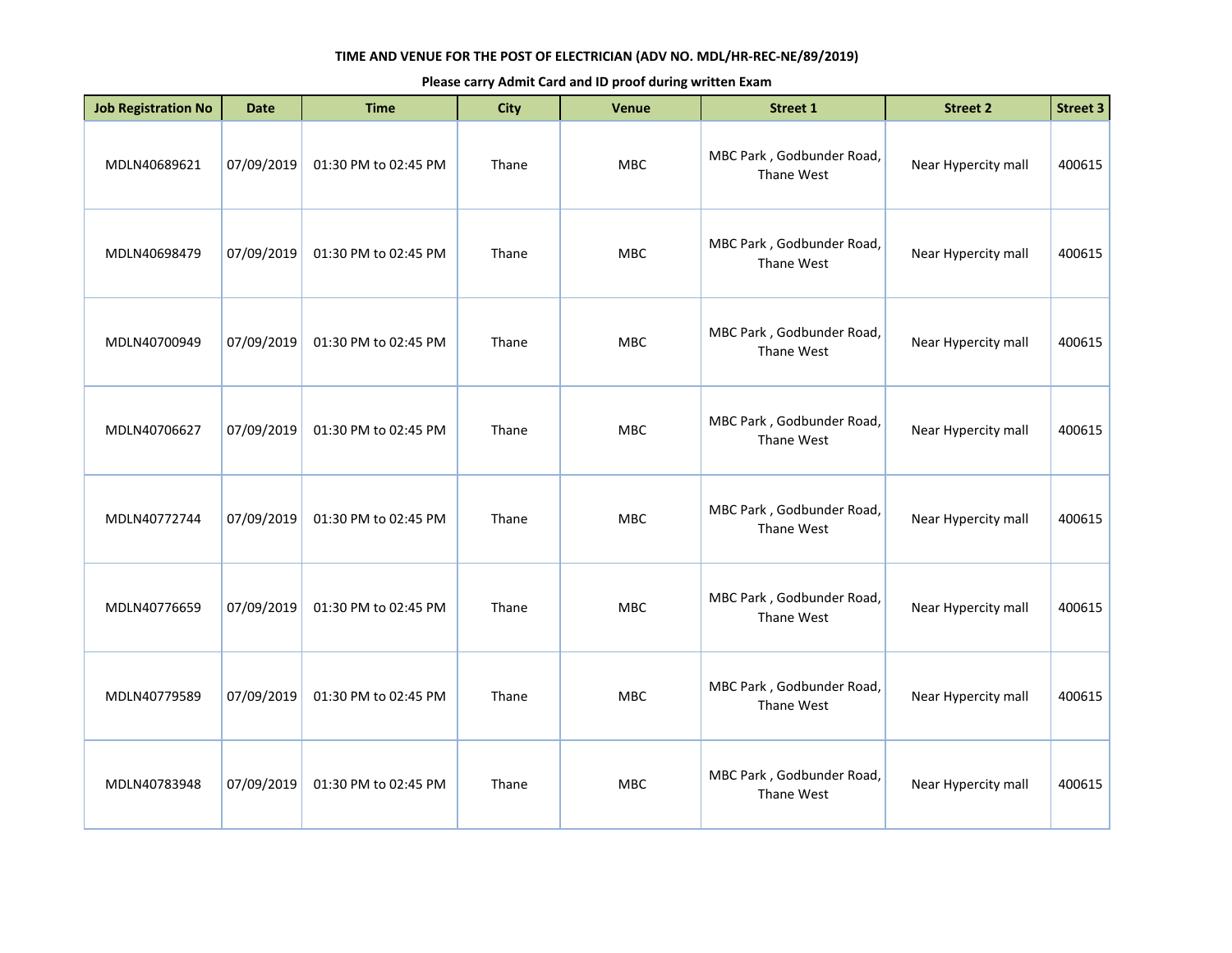| <b>Job Registration No</b> | <b>Date</b> | <b>Time</b>          | <b>City</b> | <b>Venue</b> | <b>Street 1</b>                         | <b>Street 2</b>     | <b>Street 3</b> |
|----------------------------|-------------|----------------------|-------------|--------------|-----------------------------------------|---------------------|-----------------|
| MDLN40798036               | 07/09/2019  | 01:30 PM to 02:45 PM | Thane       | MBC          | MBC Park, Godbunder Road,<br>Thane West | Near Hypercity mall | 400615          |
| MDLN40823725               | 07/09/2019  | 01:30 PM to 02:45 PM | Thane       | MBC          | MBC Park, Godbunder Road,<br>Thane West | Near Hypercity mall | 400615          |
| MDLN40873064               | 07/09/2019  | 01:30 PM to 02:45 PM | Thane       | MBC          | MBC Park, Godbunder Road,<br>Thane West | Near Hypercity mall | 400615          |
| MDLN40878461               | 07/09/2019  | 01:30 PM to 02:45 PM | Thane       | <b>MBC</b>   | MBC Park, Godbunder Road,<br>Thane West | Near Hypercity mall | 400615          |
| MDLN40920617               | 07/09/2019  | 01:30 PM to 02:45 PM | Thane       | MBC          | MBC Park, Godbunder Road,<br>Thane West | Near Hypercity mall | 400615          |
| MDLN40924316               | 07/09/2019  | 01:30 PM to 02:45 PM | Thane       | MBC          | MBC Park, Godbunder Road,<br>Thane West | Near Hypercity mall | 400615          |
| MDLN40932482               | 07/09/2019  | 01:30 PM to 02:45 PM | Thane       | <b>MBC</b>   | MBC Park, Godbunder Road,<br>Thane West | Near Hypercity mall | 400615          |
| MDLN40941737               | 07/09/2019  | 01:30 PM to 02:45 PM | Thane       | MBC          | MBC Park, Godbunder Road,<br>Thane West | Near Hypercity mall | 400615          |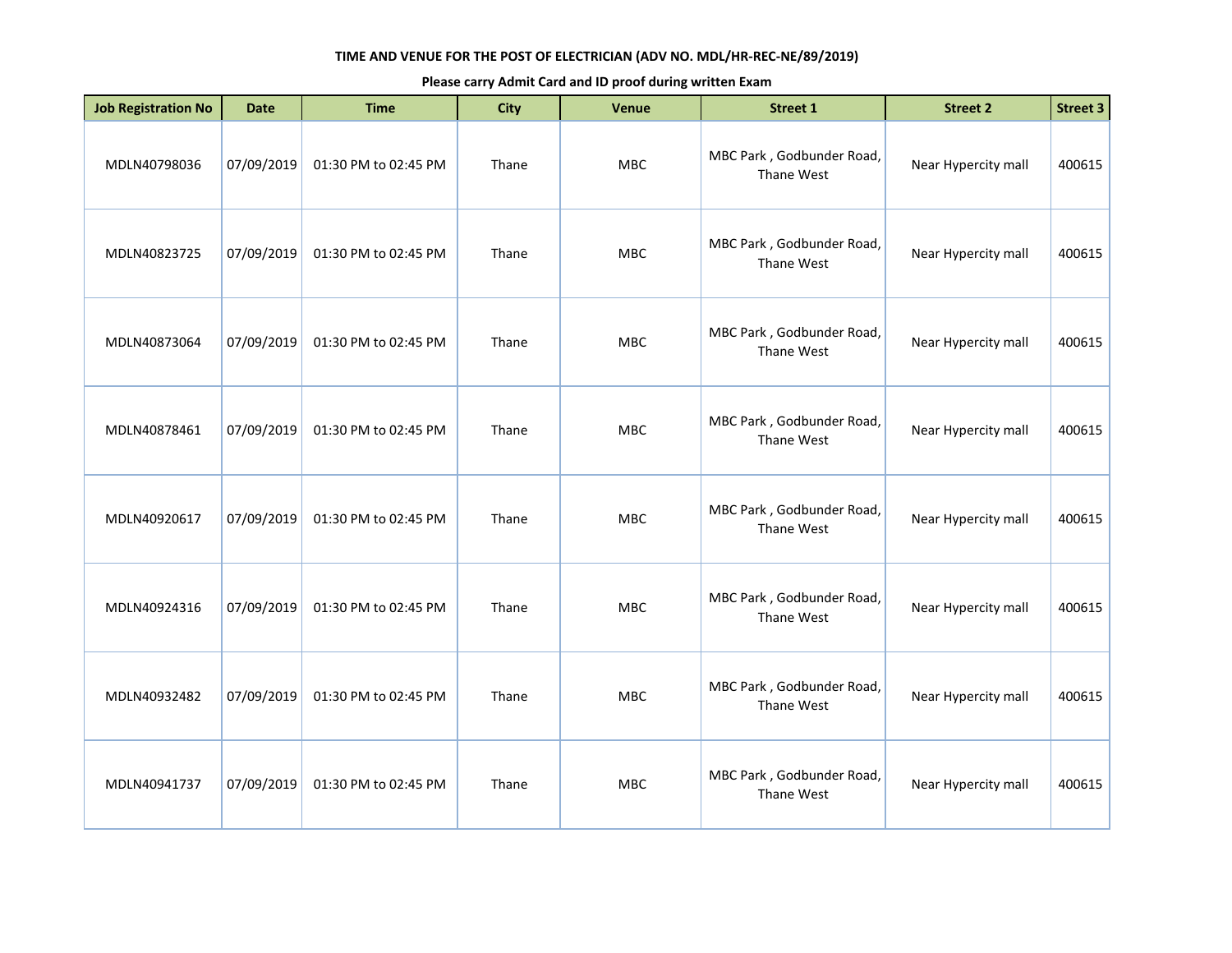| <b>Job Registration No</b> | <b>Date</b> | <b>Time</b>          | <b>City</b> | <b>Venue</b> | <b>Street 1</b>                         | <b>Street 2</b>     | <b>Street 3</b> |
|----------------------------|-------------|----------------------|-------------|--------------|-----------------------------------------|---------------------|-----------------|
| MDLN40965458               | 07/09/2019  | 01:30 PM to 02:45 PM | Thane       | MBC          | MBC Park, Godbunder Road,<br>Thane West | Near Hypercity mall | 400615          |
| MDLN40974523               | 07/09/2019  | 01:30 PM to 02:45 PM | Thane       | MBC          | MBC Park, Godbunder Road,<br>Thane West | Near Hypercity mall | 400615          |
| MDLN40977840               | 07/09/2019  | 01:30 PM to 02:45 PM | Thane       | MBC          | MBC Park, Godbunder Road,<br>Thane West | Near Hypercity mall | 400615          |
| MDLN40988474               | 07/09/2019  | 01:30 PM to 02:45 PM | Thane       | <b>MBC</b>   | MBC Park, Godbunder Road,<br>Thane West | Near Hypercity mall | 400615          |
| MDLN41002434               | 07/09/2019  | 01:30 PM to 02:45 PM | Thane       | MBC          | MBC Park, Godbunder Road,<br>Thane West | Near Hypercity mall | 400615          |
| MDLN41023226               | 07/09/2019  | 01:30 PM to 02:45 PM | Thane       | MBC          | MBC Park, Godbunder Road,<br>Thane West | Near Hypercity mall | 400615          |
| MDLN41031657               | 07/09/2019  | 01:30 PM to 02:45 PM | Thane       | <b>MBC</b>   | MBC Park, Godbunder Road,<br>Thane West | Near Hypercity mall | 400615          |
| MDLN41044282               | 07/09/2019  | 01:30 PM to 02:45 PM | Thane       | MBC          | MBC Park, Godbunder Road,<br>Thane West | Near Hypercity mall | 400615          |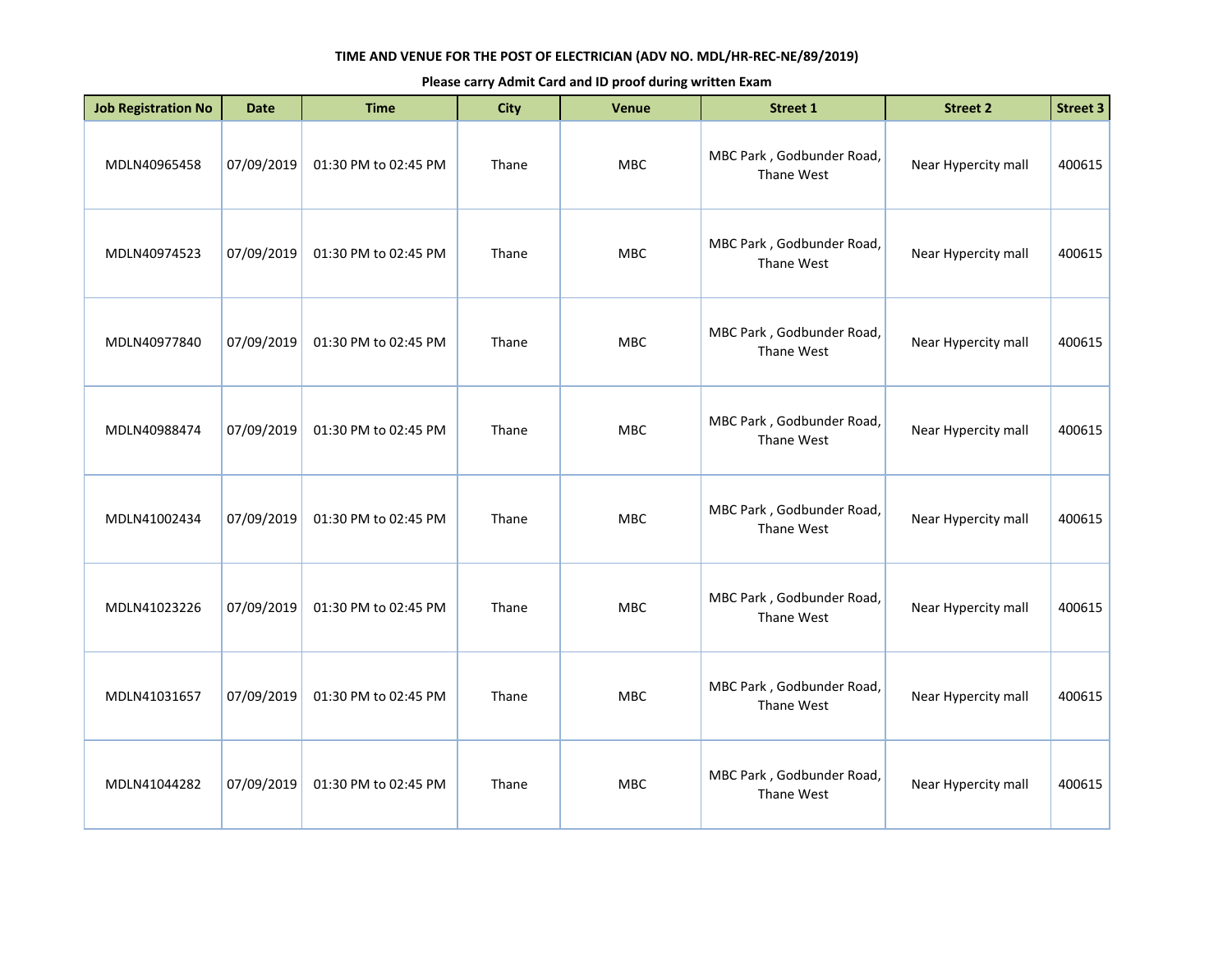| <b>Job Registration No</b> | <b>Date</b> | <b>Time</b>          | <b>City</b> | <b>Venue</b> | Street 1                                | <b>Street 2</b>     | Street 3 |
|----------------------------|-------------|----------------------|-------------|--------------|-----------------------------------------|---------------------|----------|
| MDLN41066016               | 07/09/2019  | 01:30 PM to 02:45 PM | Thane       | MBC          | MBC Park, Godbunder Road,<br>Thane West | Near Hypercity mall | 400615   |
| MDLN41071037               | 07/09/2019  | 01:30 PM to 02:45 PM | Thane       | MBC          | MBC Park, Godbunder Road,<br>Thane West | Near Hypercity mall | 400615   |
| MDLN41099763               | 07/09/2019  | 01:30 PM to 02:45 PM | Thane       | <b>MBC</b>   | MBC Park, Godbunder Road,<br>Thane West | Near Hypercity mall | 400615   |
| MDLN41100438               | 07/09/2019  | 01:30 PM to 02:45 PM | Thane       | <b>MBC</b>   | MBC Park, Godbunder Road,<br>Thane West | Near Hypercity mall | 400615   |
| MDLN41108519               | 07/09/2019  | 01:30 PM to 02:45 PM | Thane       | <b>MBC</b>   | MBC Park, Godbunder Road,<br>Thane West | Near Hypercity mall | 400615   |
| MDLN41145741               | 07/09/2019  | 01:30 PM to 02:45 PM | Thane       | <b>MBC</b>   | MBC Park, Godbunder Road,<br>Thane West | Near Hypercity mall | 400615   |
| MDLN41159394               | 07/09/2019  | 01:30 PM to 02:45 PM | Thane       | <b>MBC</b>   | MBC Park, Godbunder Road,<br>Thane West | Near Hypercity mall | 400615   |
| MDLN41166649               | 07/09/2019  | 01:30 PM to 02:45 PM | Thane       | <b>MBC</b>   | MBC Park, Godbunder Road,<br>Thane West | Near Hypercity mall | 400615   |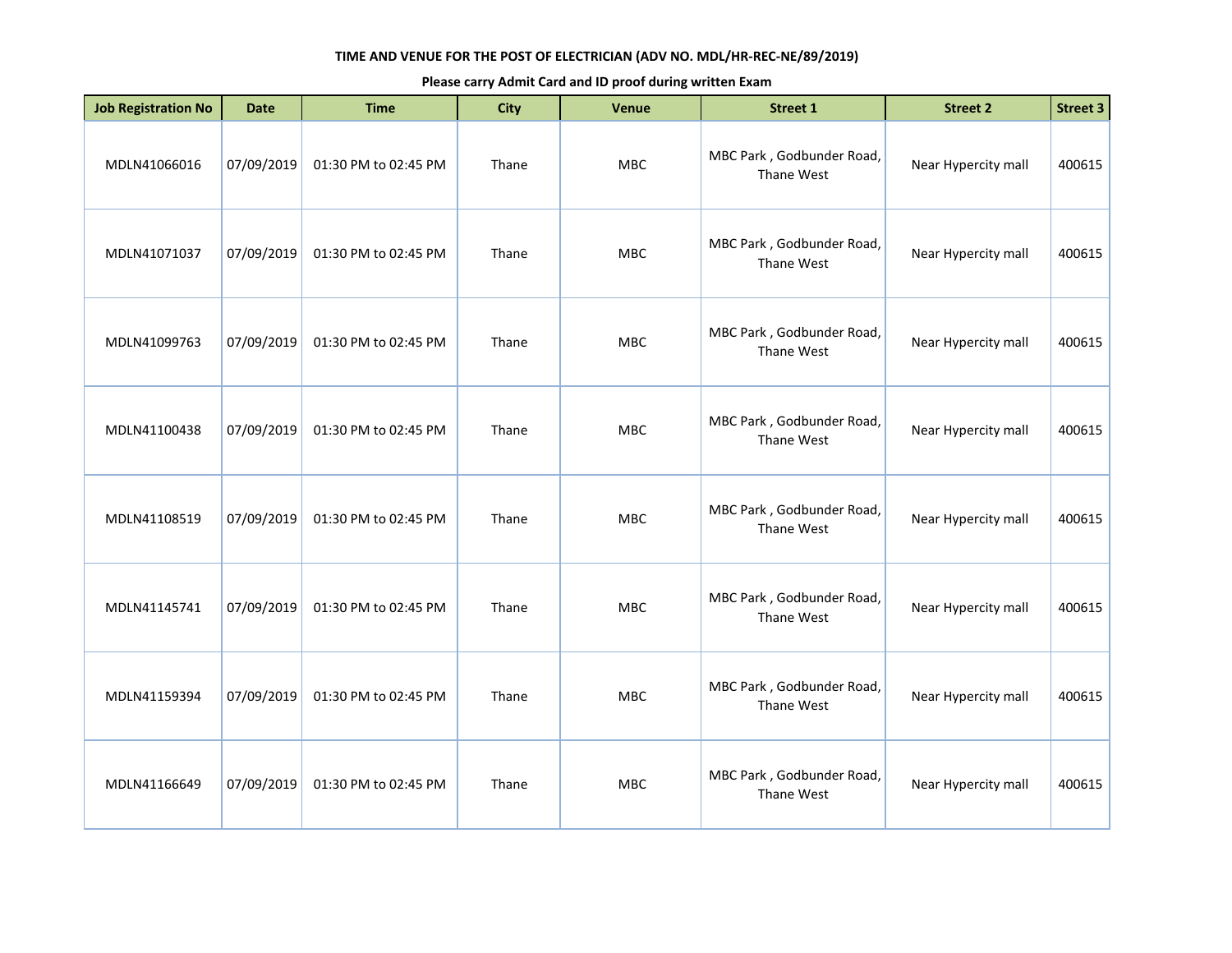| <b>Job Registration No</b> | <b>Date</b> | <b>Time</b>          | <b>City</b> | Venue      | Street 1                                | <b>Street 2</b>     | Street 3 |
|----------------------------|-------------|----------------------|-------------|------------|-----------------------------------------|---------------------|----------|
| MDLN41204943               | 07/09/2019  | 01:30 PM to 02:45 PM | Thane       | <b>MBC</b> | MBC Park, Godbunder Road,<br>Thane West | Near Hypercity mall | 400615   |
| MDLN41222091               | 07/09/2019  | 01:30 PM to 02:45 PM | Thane       | <b>MBC</b> | MBC Park, Godbunder Road,<br>Thane West | Near Hypercity mall | 400615   |
| MDLN41239413               | 07/09/2019  | 01:30 PM to 02:45 PM | Thane       | MBC        | MBC Park, Godbunder Road,<br>Thane West | Near Hypercity mall | 400615   |
| MDLN41254027               | 07/09/2019  | 01:30 PM to 02:45 PM | Thane       | <b>MBC</b> | MBC Park, Godbunder Road,<br>Thane West | Near Hypercity mall | 400615   |
| MDLN41274248               | 07/09/2019  | 01:30 PM to 02:45 PM | Thane       | <b>MBC</b> | MBC Park, Godbunder Road,<br>Thane West | Near Hypercity mall | 400615   |
| MDLN41286219               | 07/09/2019  | 01:30 PM to 02:45 PM | Thane       | MBC        | MBC Park, Godbunder Road,<br>Thane West | Near Hypercity mall | 400615   |
| MDLN41309979               | 07/09/2019  | 01:30 PM to 02:45 PM | Thane       | <b>MBC</b> | MBC Park, Godbunder Road,<br>Thane West | Near Hypercity mall | 400615   |
| MDLN41316056               | 07/09/2019  | 01:30 PM to 02:45 PM | Thane       | <b>MBC</b> | MBC Park, Godbunder Road,<br>Thane West | Near Hypercity mall | 400615   |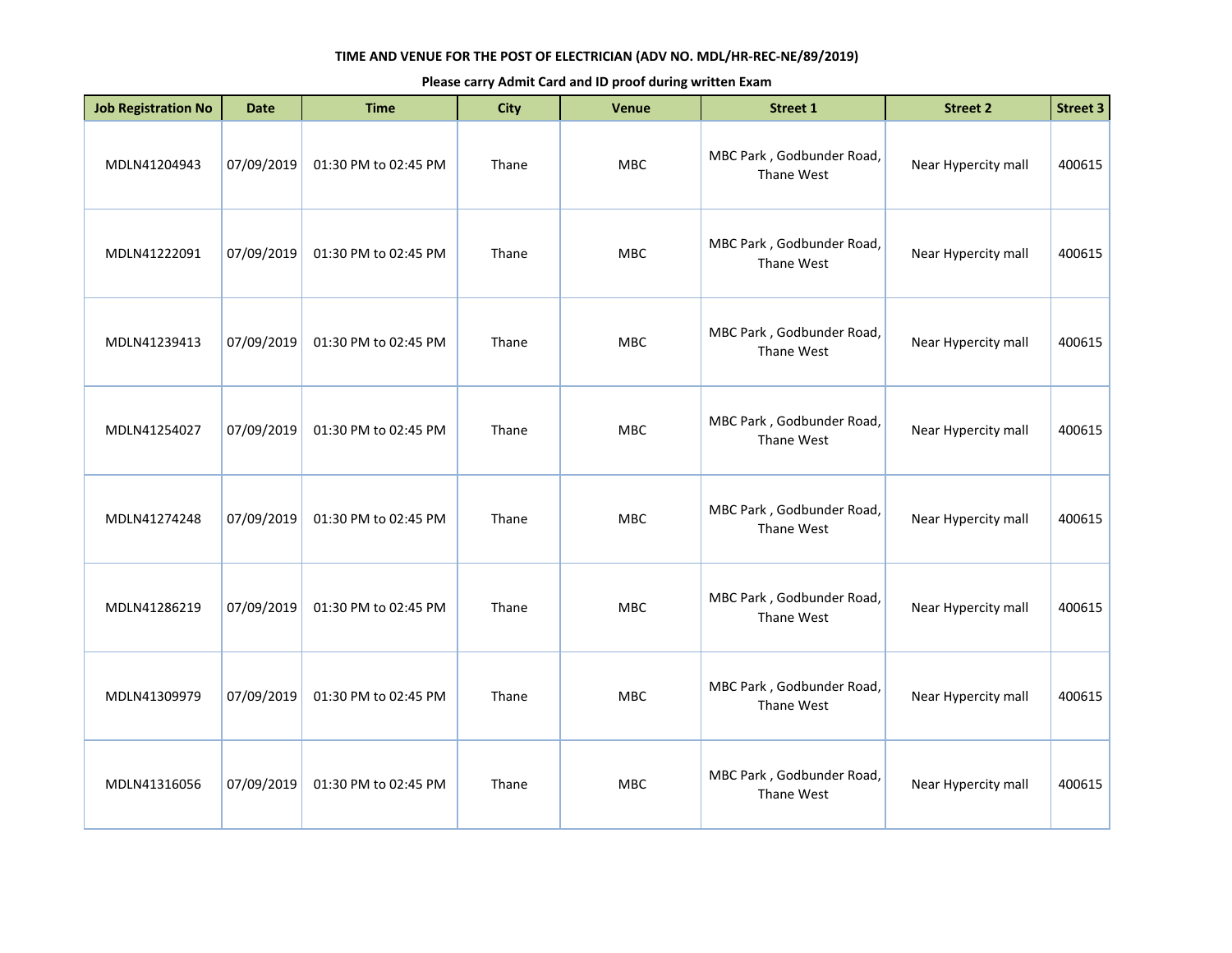| <b>Job Registration No</b> | <b>Date</b> | <b>Time</b>          | <b>City</b> | Venue      | <b>Street 1</b>                         | <b>Street 2</b>     | <b>Street 3</b> |
|----------------------------|-------------|----------------------|-------------|------------|-----------------------------------------|---------------------|-----------------|
| MDLN41322768               | 07/09/2019  | 01:30 PM to 02:45 PM | Thane       | MBC        | MBC Park, Godbunder Road,<br>Thane West | Near Hypercity mall | 400615          |
| MDLN41335746               | 07/09/2019  | 01:30 PM to 02:45 PM | Thane       | <b>MBC</b> | MBC Park, Godbunder Road,<br>Thane West | Near Hypercity mall | 400615          |
| MDLN41338583               | 07/09/2019  | 01:30 PM to 02:45 PM | Thane       | <b>MBC</b> | MBC Park, Godbunder Road,<br>Thane West | Near Hypercity mall | 400615          |
| MDLN41347907               | 07/09/2019  | 01:30 PM to 02:45 PM | Thane       | <b>MBC</b> | MBC Park, Godbunder Road,<br>Thane West | Near Hypercity mall | 400615          |
| MDLN41377220               | 07/09/2019  | 01:30 PM to 02:45 PM | Thane       | MBC        | MBC Park, Godbunder Road,<br>Thane West | Near Hypercity mall | 400615          |
| MDLN41386226               | 07/09/2019  | 01:30 PM to 02:45 PM | Thane       | <b>MBC</b> | MBC Park, Godbunder Road,<br>Thane West | Near Hypercity mall | 400615          |
| MDLN41427601               | 07/09/2019  | 01:30 PM to 02:45 PM | Thane       | <b>MBC</b> | MBC Park, Godbunder Road,<br>Thane West | Near Hypercity mall | 400615          |
| MDLN41503871               | 07/09/2019  | 01:30 PM to 02:45 PM | Thane       | <b>MBC</b> | MBC Park, Godbunder Road,<br>Thane West | Near Hypercity mall | 400615          |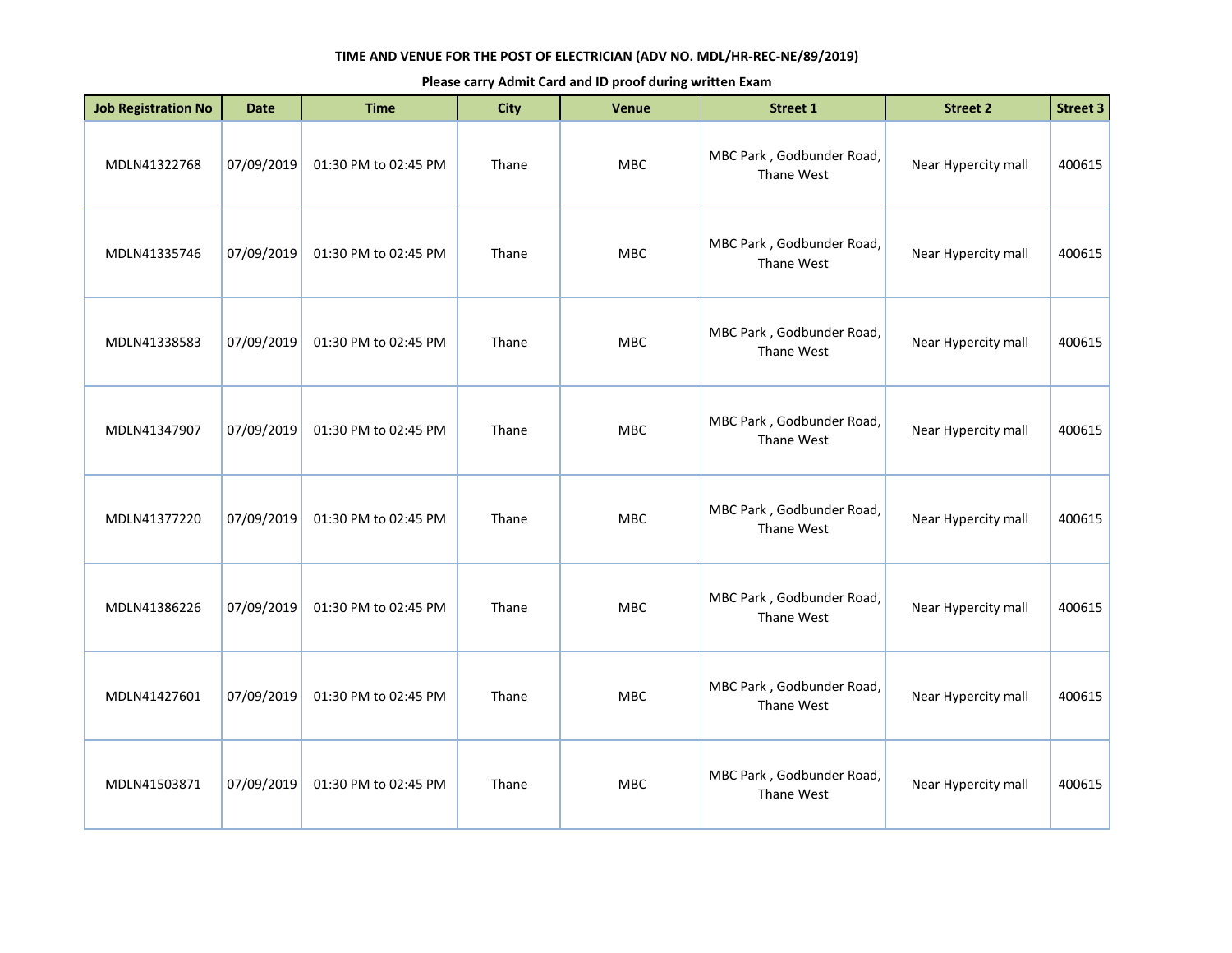| <b>Job Registration No</b> | <b>Date</b> | <b>Time</b>          | <b>City</b> | <b>Venue</b> | <b>Street 1</b>                         | <b>Street 2</b>     | <b>Street 3</b> |
|----------------------------|-------------|----------------------|-------------|--------------|-----------------------------------------|---------------------|-----------------|
| MDLN41544465               | 07/09/2019  | 01:30 PM to 02:45 PM | Thane       | MBC          | MBC Park, Godbunder Road,<br>Thane West | Near Hypercity mall | 400615          |
| MDLN41609133               | 07/09/2019  | 01:30 PM to 02:45 PM | Thane       | MBC          | MBC Park, Godbunder Road,<br>Thane West | Near Hypercity mall | 400615          |
| MDLN41635050               | 07/09/2019  | 01:30 PM to 02:45 PM | Thane       | MBC          | MBC Park, Godbunder Road,<br>Thane West | Near Hypercity mall | 400615          |
| MDLN41645729               | 07/09/2019  | 01:30 PM to 02:45 PM | Thane       | <b>MBC</b>   | MBC Park, Godbunder Road,<br>Thane West | Near Hypercity mall | 400615          |
| MDLN41677395               | 07/09/2019  | 01:30 PM to 02:45 PM | Thane       | MBC          | MBC Park, Godbunder Road,<br>Thane West | Near Hypercity mall | 400615          |
| MDLN41699278               | 07/09/2019  | 01:30 PM to 02:45 PM | Thane       | MBC          | MBC Park, Godbunder Road,<br>Thane West | Near Hypercity mall | 400615          |
| MDLN41739893               | 07/09/2019  | 01:30 PM to 02:45 PM | Thane       | <b>MBC</b>   | MBC Park, Godbunder Road,<br>Thane West | Near Hypercity mall | 400615          |
| MDLN41765446               | 07/09/2019  | 01:30 PM to 02:45 PM | Thane       | MBC          | MBC Park, Godbunder Road,<br>Thane West | Near Hypercity mall | 400615          |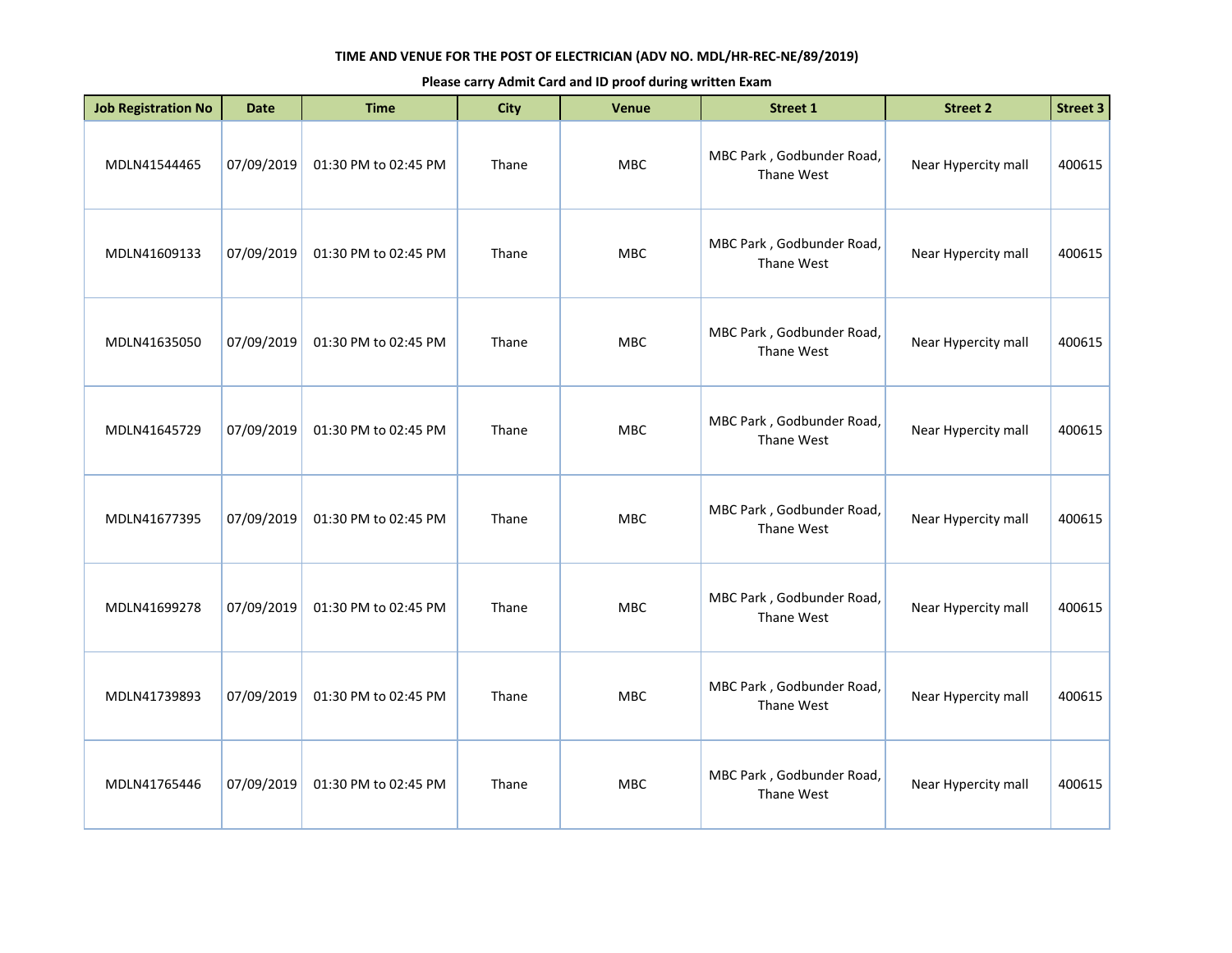| <b>Job Registration No</b> | <b>Date</b> | <b>Time</b>          | <b>City</b> | Venue      | <b>Street 1</b>                         | <b>Street 2</b>     | <b>Street 3</b> |
|----------------------------|-------------|----------------------|-------------|------------|-----------------------------------------|---------------------|-----------------|
| MDLN41769160               | 07/09/2019  | 01:30 PM to 02:45 PM | Thane       | MBC        | MBC Park, Godbunder Road,<br>Thane West | Near Hypercity mall | 400615          |
| MDLN41817239               | 07/09/2019  | 01:30 PM to 02:45 PM | Thane       | <b>MBC</b> | MBC Park, Godbunder Road,<br>Thane West | Near Hypercity mall | 400615          |
| MDLN41837265               | 07/09/2019  | 01:30 PM to 02:45 PM | Thane       | <b>MBC</b> | MBC Park, Godbunder Road,<br>Thane West | Near Hypercity mall | 400615          |
| MDLN41850113               | 07/09/2019  | 01:30 PM to 02:45 PM | Thane       | <b>MBC</b> | MBC Park, Godbunder Road,<br>Thane West | Near Hypercity mall | 400615          |
| MDLN41852033               | 07/09/2019  | 01:30 PM to 02:45 PM | Thane       | MBC        | MBC Park, Godbunder Road,<br>Thane West | Near Hypercity mall | 400615          |
| MDLN41868555               | 07/09/2019  | 01:30 PM to 02:45 PM | Thane       | <b>MBC</b> | MBC Park, Godbunder Road,<br>Thane West | Near Hypercity mall | 400615          |
| MDLN41917942               | 07/09/2019  | 01:30 PM to 02:45 PM | Thane       | <b>MBC</b> | MBC Park, Godbunder Road,<br>Thane West | Near Hypercity mall | 400615          |
| MDLN41936537               | 07/09/2019  | 01:30 PM to 02:45 PM | Thane       | <b>MBC</b> | MBC Park, Godbunder Road,<br>Thane West | Near Hypercity mall | 400615          |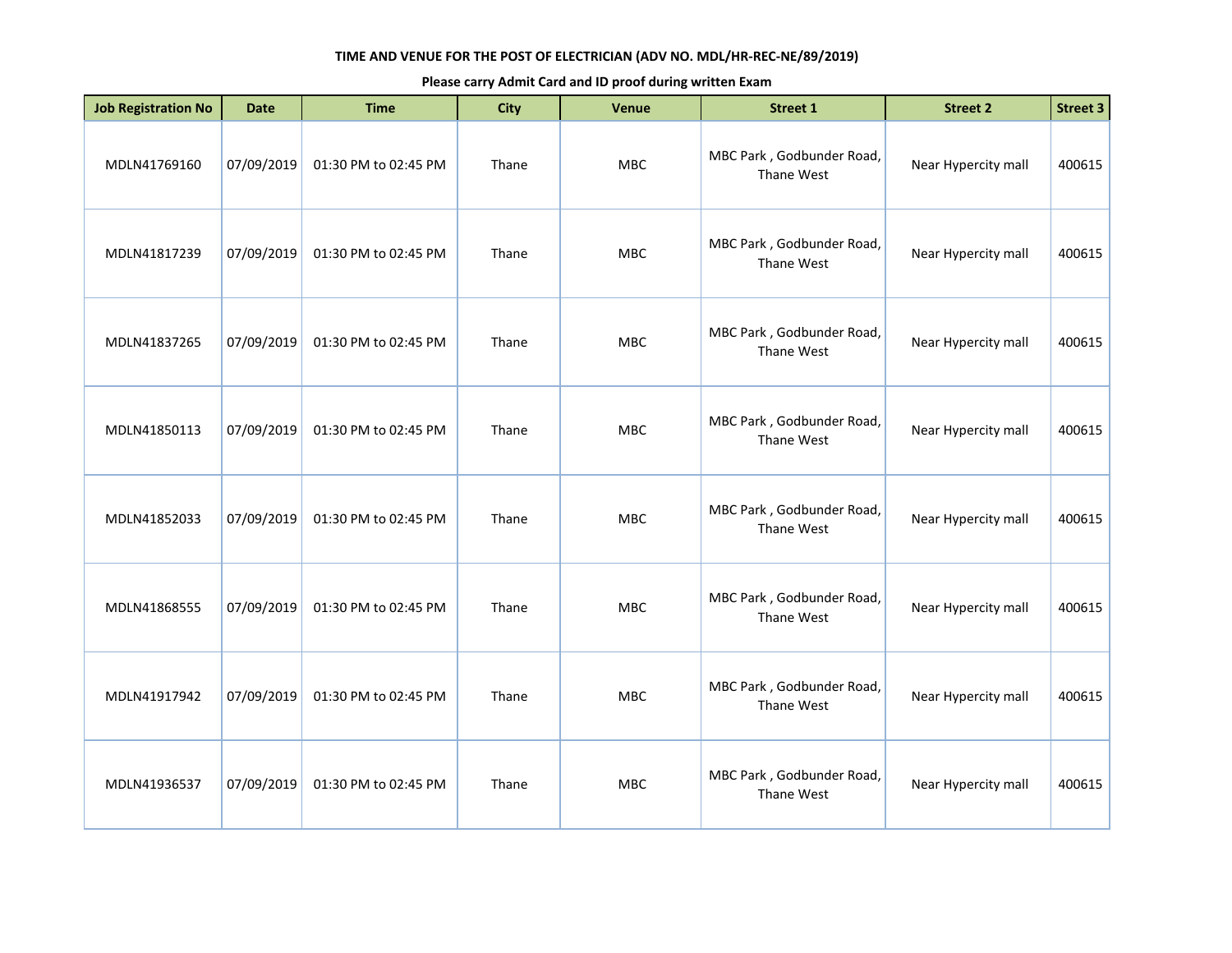| <b>Job Registration No</b> | <b>Date</b> | <b>Time</b>          | <b>City</b> | Venue      | <b>Street 1</b>                         | <b>Street 2</b>     | <b>Street 3</b> |
|----------------------------|-------------|----------------------|-------------|------------|-----------------------------------------|---------------------|-----------------|
| MDLN41973216               | 07/09/2019  | 01:30 PM to 02:45 PM | Thane       | MBC        | MBC Park, Godbunder Road,<br>Thane West | Near Hypercity mall | 400615          |
| MDLN41979097               | 07/09/2019  | 01:30 PM to 02:45 PM | Thane       | <b>MBC</b> | MBC Park, Godbunder Road,<br>Thane West | Near Hypercity mall | 400615          |
| MDLN42084734               | 07/09/2019  | 01:30 PM to 02:45 PM | Thane       | <b>MBC</b> | MBC Park, Godbunder Road,<br>Thane West | Near Hypercity mall | 400615          |
| MDLN42134234               | 07/09/2019  | 01:30 PM to 02:45 PM | Thane       | <b>MBC</b> | MBC Park, Godbunder Road,<br>Thane West | Near Hypercity mall | 400615          |
| MDLN42146356               | 07/09/2019  | 01:30 PM to 02:45 PM | Thane       | MBC        | MBC Park, Godbunder Road,<br>Thane West | Near Hypercity mall | 400615          |
| MDLN42171160               | 07/09/2019  | 01:30 PM to 02:45 PM | Thane       | <b>MBC</b> | MBC Park, Godbunder Road,<br>Thane West | Near Hypercity mall | 400615          |
| MDLN42271488               | 07/09/2019  | 01:30 PM to 02:45 PM | Thane       | <b>MBC</b> | MBC Park, Godbunder Road,<br>Thane West | Near Hypercity mall | 400615          |
| MDLN42278227               | 07/09/2019  | 01:30 PM to 02:45 PM | Thane       | <b>MBC</b> | MBC Park, Godbunder Road,<br>Thane West | Near Hypercity mall | 400615          |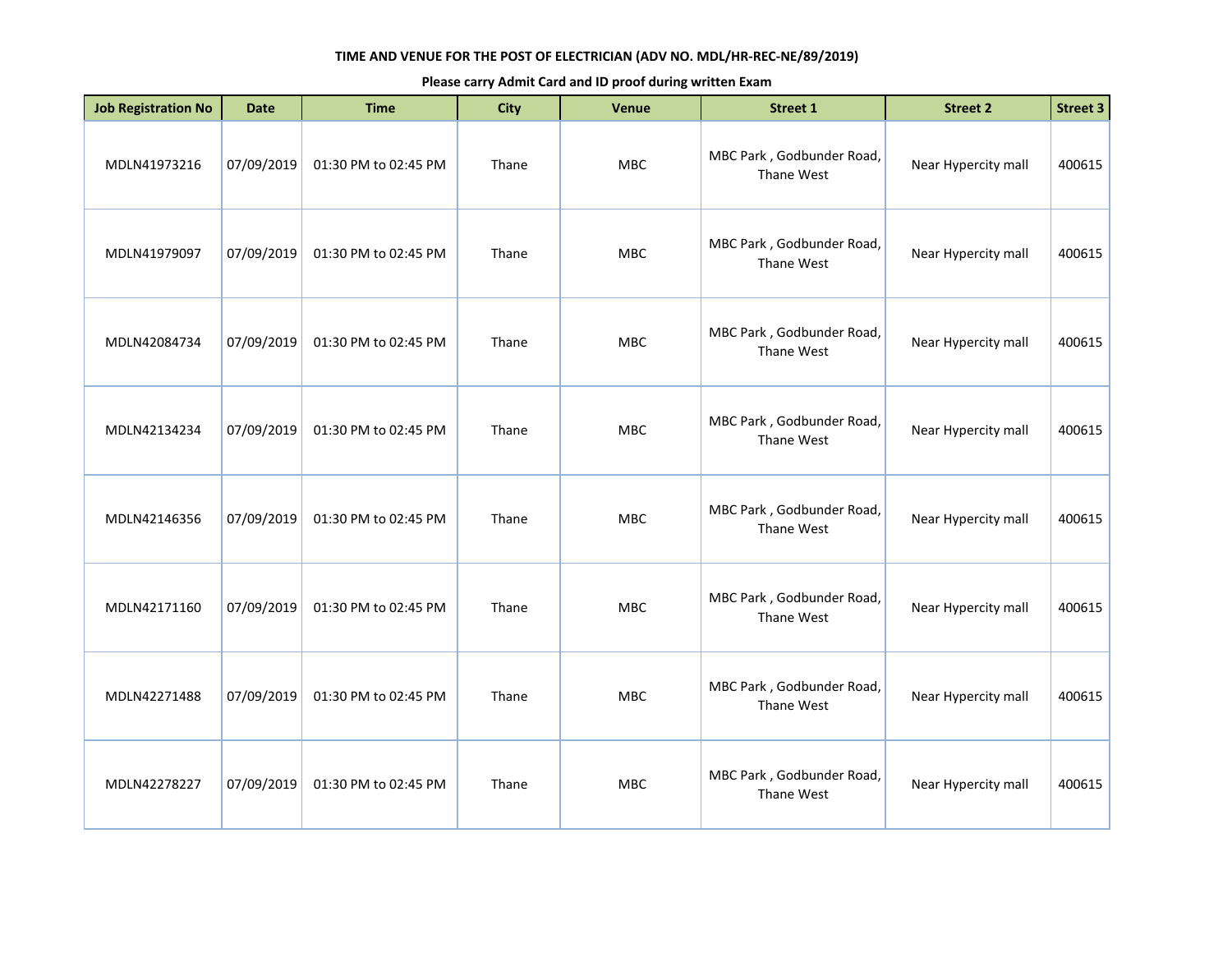| <b>Job Registration No</b> | <b>Date</b> | <b>Time</b>          | <b>City</b> | Venue      | <b>Street 1</b>                         | <b>Street 2</b>     | <b>Street 3</b> |
|----------------------------|-------------|----------------------|-------------|------------|-----------------------------------------|---------------------|-----------------|
| MDLN42413861               | 07/09/2019  | 01:30 PM to 02:45 PM | Thane       | MBC        | MBC Park, Godbunder Road,<br>Thane West | Near Hypercity mall | 400615          |
| MDLN42442593               | 07/09/2019  | 01:30 PM to 02:45 PM | Thane       | MBC        | MBC Park, Godbunder Road,<br>Thane West | Near Hypercity mall | 400615          |
| MDLN42511656               | 07/09/2019  | 01:30 PM to 02:45 PM | Thane       | <b>MBC</b> | MBC Park, Godbunder Road,<br>Thane West | Near Hypercity mall | 400615          |
| MDLN42515309               | 07/09/2019  | 01:30 PM to 02:45 PM | Thane       | <b>MBC</b> | MBC Park, Godbunder Road,<br>Thane West | Near Hypercity mall | 400615          |
| MDLN42544846               | 07/09/2019  | 01:30 PM to 02:45 PM | Thane       | <b>MBC</b> | MBC Park, Godbunder Road,<br>Thane West | Near Hypercity mall | 400615          |
| MDLN42551306               | 07/09/2019  | 01:30 PM to 02:45 PM | Thane       | <b>MBC</b> | MBC Park, Godbunder Road,<br>Thane West | Near Hypercity mall | 400615          |
| MDLN42564097               | 07/09/2019  | 01:30 PM to 02:45 PM | Thane       | MBC        | MBC Park, Godbunder Road,<br>Thane West | Near Hypercity mall | 400615          |
| MDLN42568682               | 07/09/2019  | 01:30 PM to 02:45 PM | Thane       | <b>MBC</b> | MBC Park, Godbunder Road,<br>Thane West | Near Hypercity mall | 400615          |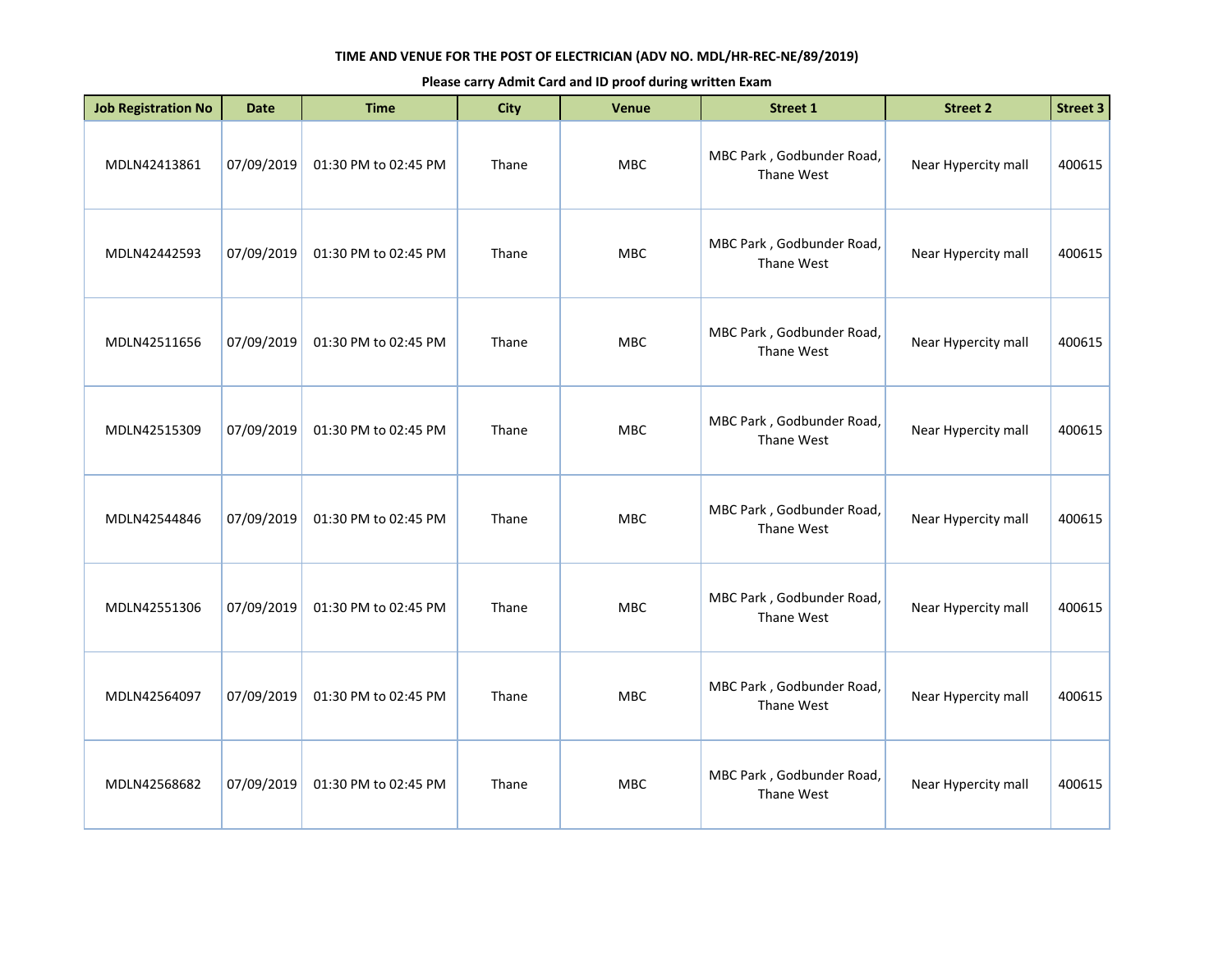| <b>Job Registration No</b> | <b>Date</b> | <b>Time</b>          | <b>City</b> | Venue      | Street 1                                | <b>Street 2</b>     | Street 3 |
|----------------------------|-------------|----------------------|-------------|------------|-----------------------------------------|---------------------|----------|
| MDLN42591857               | 07/09/2019  | 01:30 PM to 02:45 PM | Thane       | <b>MBC</b> | MBC Park, Godbunder Road,<br>Thane West | Near Hypercity mall | 400615   |
| MDLN42600304               | 07/09/2019  | 01:30 PM to 02:45 PM | Thane       | MBC        | MBC Park, Godbunder Road,<br>Thane West | Near Hypercity mall | 400615   |
| MDLN42646287               | 07/09/2019  | 01:30 PM to 02:45 PM | Thane       | MBC        | MBC Park, Godbunder Road,<br>Thane West | Near Hypercity mall | 400615   |
| MDLN42654138               | 07/09/2019  | 01:30 PM to 02:45 PM | Thane       | <b>MBC</b> | MBC Park, Godbunder Road,<br>Thane West | Near Hypercity mall | 400615   |
| MDLN42681360               | 07/09/2019  | 01:30 PM to 02:45 PM | Thane       | <b>MBC</b> | MBC Park, Godbunder Road,<br>Thane West | Near Hypercity mall | 400615   |
| MDLN42707820               | 07/09/2019  | 01:30 PM to 02:45 PM | Thane       | MBC        | MBC Park, Godbunder Road,<br>Thane West | Near Hypercity mall | 400615   |
| MDLN42712497               | 07/09/2019  | 01:30 PM to 02:45 PM | Thane       | <b>MBC</b> | MBC Park, Godbunder Road,<br>Thane West | Near Hypercity mall | 400615   |
| MDLN42797372               | 07/09/2019  | 01:30 PM to 02:45 PM | Thane       | <b>MBC</b> | MBC Park, Godbunder Road,<br>Thane West | Near Hypercity mall | 400615   |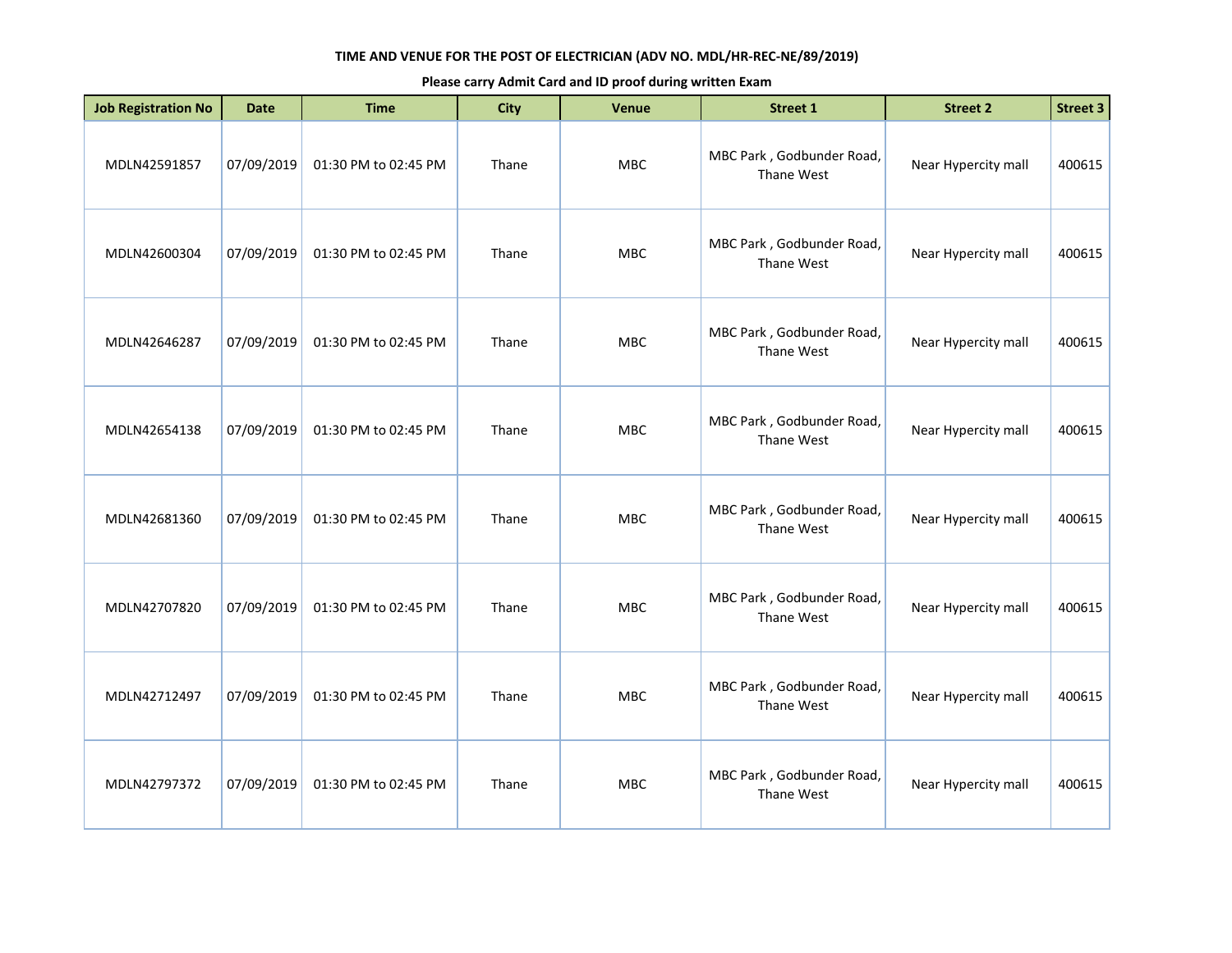| <b>Job Registration No</b> | <b>Date</b> | <b>Time</b>          | <b>City</b> | Venue      | Street 1                                | <b>Street 2</b>     | Street 3 |
|----------------------------|-------------|----------------------|-------------|------------|-----------------------------------------|---------------------|----------|
| MDLN42807884               | 07/09/2019  | 01:30 PM to 02:45 PM | Thane       | <b>MBC</b> | MBC Park, Godbunder Road,<br>Thane West | Near Hypercity mall | 400615   |
| MDLN42808797               | 07/09/2019  | 01:30 PM to 02:45 PM | Thane       | MBC        | MBC Park, Godbunder Road,<br>Thane West | Near Hypercity mall | 400615   |
| MDLN42819535               | 07/09/2019  | 01:30 PM to 02:45 PM | Thane       | MBC        | MBC Park, Godbunder Road,<br>Thane West | Near Hypercity mall | 400615   |
| MDLN42841906               | 07/09/2019  | 01:30 PM to 02:45 PM | Thane       | <b>MBC</b> | MBC Park, Godbunder Road,<br>Thane West | Near Hypercity mall | 400615   |
| MDLN42843514               | 07/09/2019  | 01:30 PM to 02:45 PM | Thane       | <b>MBC</b> | MBC Park, Godbunder Road,<br>Thane West | Near Hypercity mall | 400615   |
| MDLN42879766               | 07/09/2019  | 01:30 PM to 02:45 PM | Thane       | MBC        | MBC Park, Godbunder Road,<br>Thane West | Near Hypercity mall | 400615   |
| MDLN42915291               | 07/09/2019  | 01:30 PM to 02:45 PM | Thane       | <b>MBC</b> | MBC Park, Godbunder Road,<br>Thane West | Near Hypercity mall | 400615   |
| MDLN42949227               | 07/09/2019  | 01:30 PM to 02:45 PM | Thane       | <b>MBC</b> | MBC Park, Godbunder Road,<br>Thane West | Near Hypercity mall | 400615   |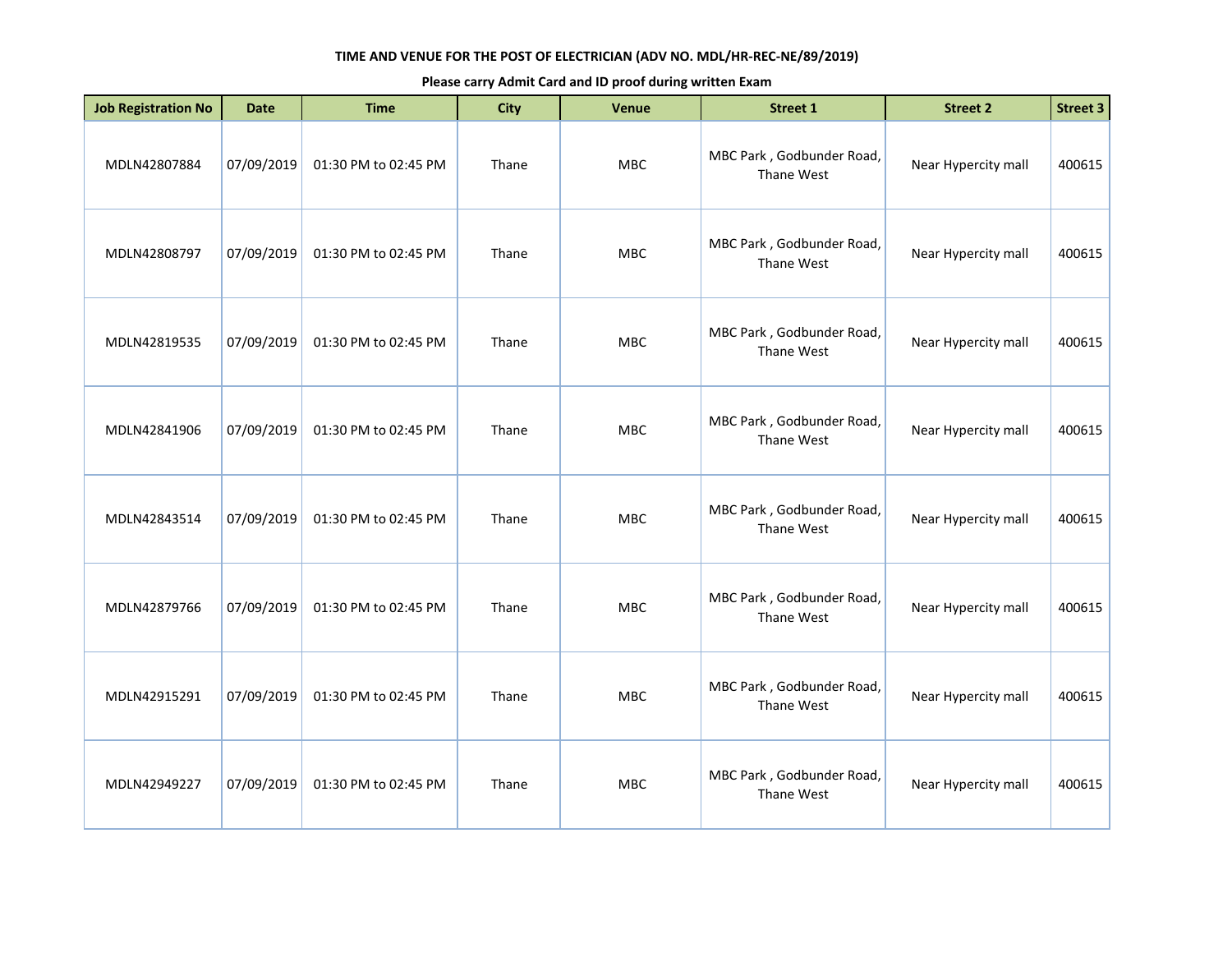| <b>Job Registration No</b> | <b>Date</b> | <b>Time</b>          | <b>City</b> | <b>Venue</b> | <b>Street 1</b>                         | <b>Street 2</b>     | <b>Street 3</b> |
|----------------------------|-------------|----------------------|-------------|--------------|-----------------------------------------|---------------------|-----------------|
| MDLN42950068               | 07/09/2019  | 01:30 PM to 02:45 PM | Thane       | MBC          | MBC Park, Godbunder Road,<br>Thane West | Near Hypercity mall | 400615          |
| MDLN42962428               | 07/09/2019  | 01:30 PM to 02:45 PM | Thane       | <b>MBC</b>   | MBC Park, Godbunder Road,<br>Thane West | Near Hypercity mall | 400615          |
| MDLN42964782               | 07/09/2019  | 01:30 PM to 02:45 PM | Thane       | <b>MBC</b>   | MBC Park, Godbunder Road,<br>Thane West | Near Hypercity mall | 400615          |
| MDLN42966545               | 07/09/2019  | 01:30 PM to 02:45 PM | Thane       | <b>MBC</b>   | MBC Park, Godbunder Road,<br>Thane West | Near Hypercity mall | 400615          |
| MDLN42967915               | 07/09/2019  | 01:30 PM to 02:45 PM | Thane       | <b>MBC</b>   | MBC Park, Godbunder Road,<br>Thane West | Near Hypercity mall | 400615          |
| MDLN42969628               | 07/09/2019  | 01:30 PM to 02:45 PM | Thane       | <b>MBC</b>   | MBC Park, Godbunder Road,<br>Thane West | Near Hypercity mall | 400615          |
| MDLN42982514               | 07/09/2019  | 01:30 PM to 02:45 PM | Thane       | <b>MBC</b>   | MBC Park, Godbunder Road,<br>Thane West | Near Hypercity mall | 400615          |
| MDLN42984438               | 07/09/2019  | 01:30 PM to 02:45 PM | Thane       | <b>MBC</b>   | MBC Park, Godbunder Road,<br>Thane West | Near Hypercity mall | 400615          |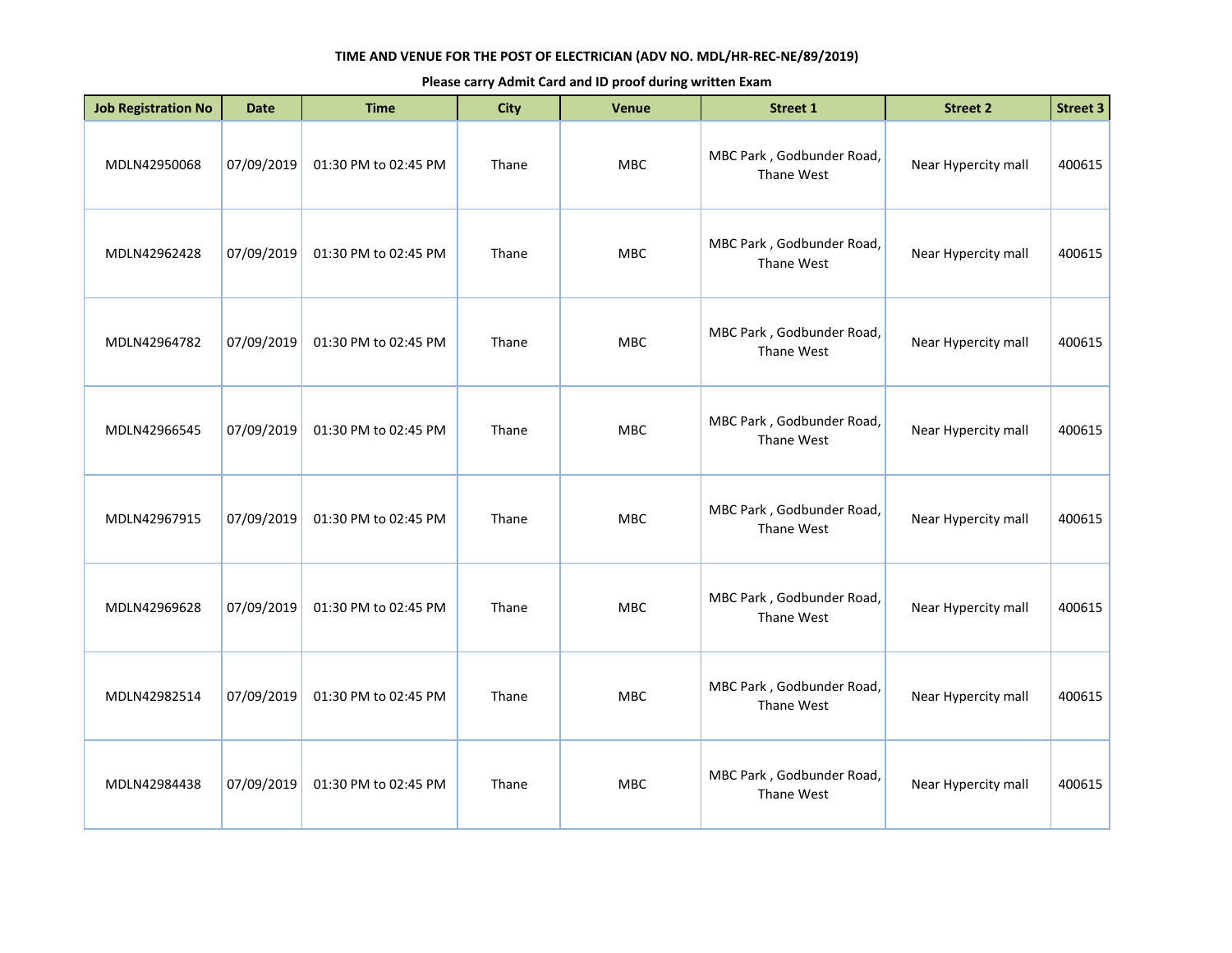| <b>Job Registration No</b> | <b>Date</b> | <b>Time</b>          | <b>City</b> | Venue      | <b>Street 1</b>                         | <b>Street 2</b>     | <b>Street 3</b> |
|----------------------------|-------------|----------------------|-------------|------------|-----------------------------------------|---------------------|-----------------|
| MDLN43000218               | 07/09/2019  | 01:30 PM to 02:45 PM | Thane       | MBC        | MBC Park, Godbunder Road,<br>Thane West | Near Hypercity mall | 400615          |
| MDLN43004629               | 07/09/2019  | 01:30 PM to 02:45 PM | Thane       | <b>MBC</b> | MBC Park, Godbunder Road,<br>Thane West | Near Hypercity mall | 400615          |
| MDLN43012444               | 07/09/2019  | 01:30 PM to 02:45 PM | Thane       | <b>MBC</b> | MBC Park, Godbunder Road,<br>Thane West | Near Hypercity mall | 400615          |
| MDLN43020744               | 07/09/2019  | 01:30 PM to 02:45 PM | Thane       | <b>MBC</b> | MBC Park, Godbunder Road,<br>Thane West | Near Hypercity mall | 400615          |
| MDLN43073465               | 07/09/2019  | 01:30 PM to 02:45 PM | Thane       | MBC        | MBC Park, Godbunder Road,<br>Thane West | Near Hypercity mall | 400615          |
| MDLN43075335               | 07/09/2019  | 01:30 PM to 02:45 PM | Thane       | <b>MBC</b> | MBC Park, Godbunder Road,<br>Thane West | Near Hypercity mall | 400615          |
| MDLN43078071               | 07/09/2019  | 01:30 PM to 02:45 PM | Thane       | <b>MBC</b> | MBC Park, Godbunder Road,<br>Thane West | Near Hypercity mall | 400615          |
| MDLN43126052               | 07/09/2019  | 01:30 PM to 02:45 PM | Thane       | <b>MBC</b> | MBC Park, Godbunder Road,<br>Thane West | Near Hypercity mall | 400615          |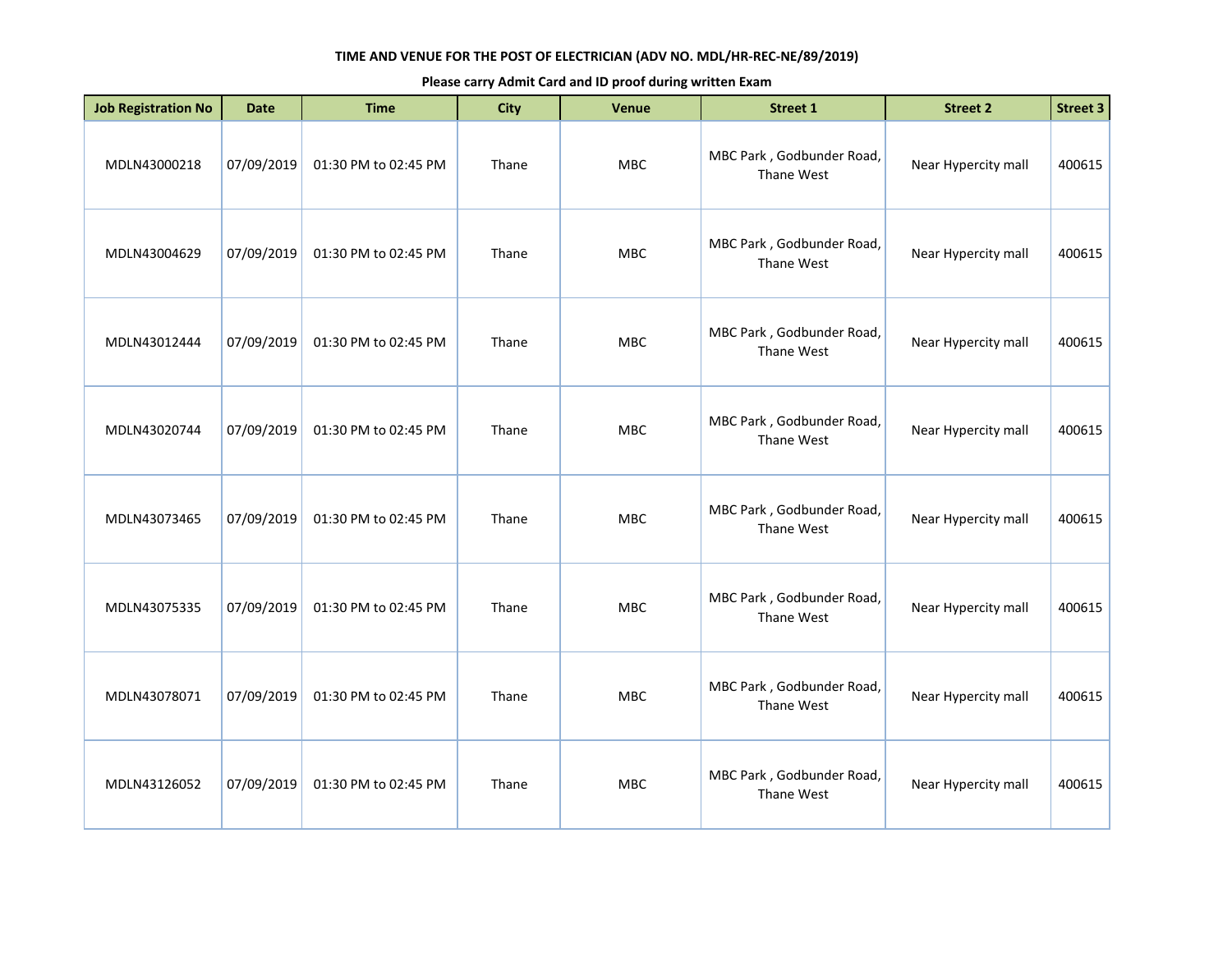| <b>Job Registration No</b> | <b>Date</b> | <b>Time</b>          | <b>City</b> | <b>Venue</b> | <b>Street 1</b>                         | <b>Street 2</b>     | <b>Street 3</b> |
|----------------------------|-------------|----------------------|-------------|--------------|-----------------------------------------|---------------------|-----------------|
| MDLN43136790               | 07/09/2019  | 01:30 PM to 02:45 PM | Thane       | MBC          | MBC Park, Godbunder Road,<br>Thane West | Near Hypercity mall | 400615          |
| MDLN43151944               | 07/09/2019  | 01:30 PM to 02:45 PM | Thane       | <b>MBC</b>   | MBC Park, Godbunder Road,<br>Thane West | Near Hypercity mall | 400615          |
| MDLN43165412               | 07/09/2019  | 01:30 PM to 02:45 PM | Thane       | <b>MBC</b>   | MBC Park, Godbunder Road,<br>Thane West | Near Hypercity mall | 400615          |
| MDLN43196914               | 07/09/2019  | 01:30 PM to 02:45 PM | Thane       | <b>MBC</b>   | MBC Park, Godbunder Road,<br>Thane West | Near Hypercity mall | 400615          |
| MDLN43230357               | 07/09/2019  | 01:30 PM to 02:45 PM | Thane       | <b>MBC</b>   | MBC Park, Godbunder Road,<br>Thane West | Near Hypercity mall | 400615          |
| MDLN43230393               | 07/09/2019  | 01:30 PM to 02:45 PM | Thane       | <b>MBC</b>   | MBC Park, Godbunder Road,<br>Thane West | Near Hypercity mall | 400615          |
| MDLN43247574               | 07/09/2019  | 01:30 PM to 02:45 PM | Thane       | MBC          | MBC Park, Godbunder Road,<br>Thane West | Near Hypercity mall | 400615          |
| MDLN43252784               | 07/09/2019  | 01:30 PM to 02:45 PM | Thane       | <b>MBC</b>   | MBC Park, Godbunder Road,<br>Thane West | Near Hypercity mall | 400615          |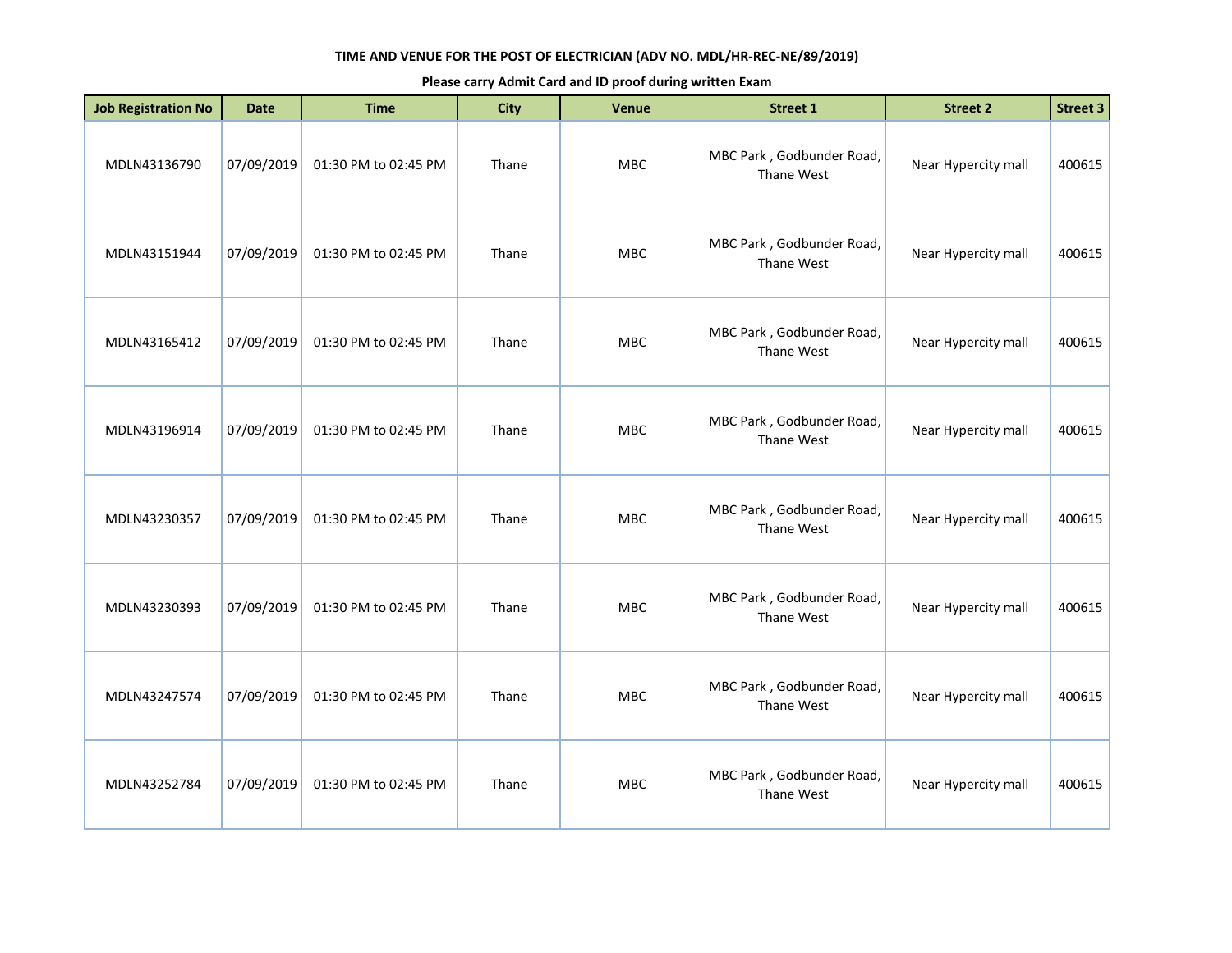| <b>Job Registration No</b> | <b>Date</b> | <b>Time</b>          | <b>City</b> | Venue      | <b>Street 1</b>                         | <b>Street 2</b>     | <b>Street 3</b> |
|----------------------------|-------------|----------------------|-------------|------------|-----------------------------------------|---------------------|-----------------|
| MDLN43254742               | 07/09/2019  | 01:30 PM to 02:45 PM | Thane       | MBC        | MBC Park, Godbunder Road,<br>Thane West | Near Hypercity mall | 400615          |
| MDLN43322385               | 07/09/2019  | 01:30 PM to 02:45 PM | Thane       | <b>MBC</b> | MBC Park, Godbunder Road,<br>Thane West | Near Hypercity mall | 400615          |
| MDLN43330217               | 07/09/2019  | 01:30 PM to 02:45 PM | Thane       | <b>MBC</b> | MBC Park, Godbunder Road,<br>Thane West | Near Hypercity mall | 400615          |
| MDLN43340528               | 07/09/2019  | 01:30 PM to 02:45 PM | Thane       | <b>MBC</b> | MBC Park, Godbunder Road,<br>Thane West | Near Hypercity mall | 400615          |
| MDLN43349605               | 07/09/2019  | 01:30 PM to 02:45 PM | Thane       | MBC        | MBC Park, Godbunder Road,<br>Thane West | Near Hypercity mall | 400615          |
| MDLN43362485               | 07/09/2019  | 01:30 PM to 02:45 PM | Thane       | <b>MBC</b> | MBC Park, Godbunder Road,<br>Thane West | Near Hypercity mall | 400615          |
| MDLN43365279               | 07/09/2019  | 01:30 PM to 02:45 PM | Thane       | <b>MBC</b> | MBC Park, Godbunder Road,<br>Thane West | Near Hypercity mall | 400615          |
| MDLN43375522               | 07/09/2019  | 01:30 PM to 02:45 PM | Thane       | <b>MBC</b> | MBC Park, Godbunder Road,<br>Thane West | Near Hypercity mall | 400615          |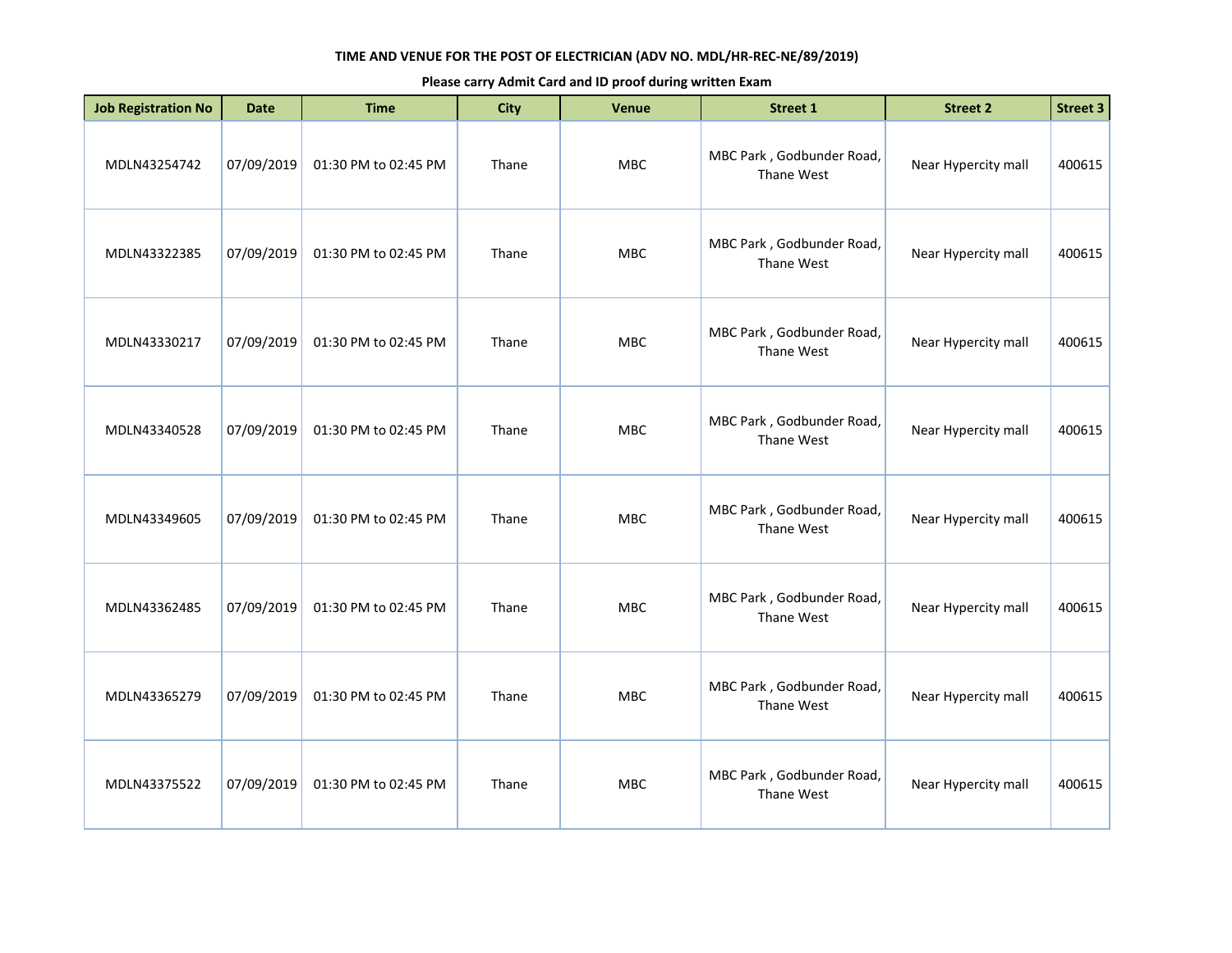| <b>Job Registration No</b> | <b>Date</b> | <b>Time</b>          | <b>City</b> | Venue      | Street 1                                | <b>Street 2</b>     | Street 3 |
|----------------------------|-------------|----------------------|-------------|------------|-----------------------------------------|---------------------|----------|
| MDLN43381748               | 07/09/2019  | 01:30 PM to 02:45 PM | Thane       | <b>MBC</b> | MBC Park, Godbunder Road,<br>Thane West | Near Hypercity mall | 400615   |
| MDLN43503615               | 07/09/2019  | 01:30 PM to 02:45 PM | Thane       | MBC        | MBC Park, Godbunder Road,<br>Thane West | Near Hypercity mall | 400615   |
| MDLN43524586               | 07/09/2019  | 01:30 PM to 02:45 PM | Thane       | MBC        | MBC Park, Godbunder Road,<br>Thane West | Near Hypercity mall | 400615   |
| MDLN43570418               | 07/09/2019  | 01:30 PM to 02:45 PM | Thane       | <b>MBC</b> | MBC Park, Godbunder Road,<br>Thane West | Near Hypercity mall | 400615   |
| MDLN43572112               | 07/09/2019  | 01:30 PM to 02:45 PM | Thane       | <b>MBC</b> | MBC Park, Godbunder Road,<br>Thane West | Near Hypercity mall | 400615   |
| MDLN43573235               | 07/09/2019  | 01:30 PM to 02:45 PM | Thane       | MBC        | MBC Park, Godbunder Road,<br>Thane West | Near Hypercity mall | 400615   |
| MDLN43578432               | 07/09/2019  | 01:30 PM to 02:45 PM | Thane       | <b>MBC</b> | MBC Park, Godbunder Road,<br>Thane West | Near Hypercity mall | 400615   |
| MDLN43647860               | 07/09/2019  | 01:30 PM to 02:45 PM | Thane       | <b>MBC</b> | MBC Park, Godbunder Road,<br>Thane West | Near Hypercity mall | 400615   |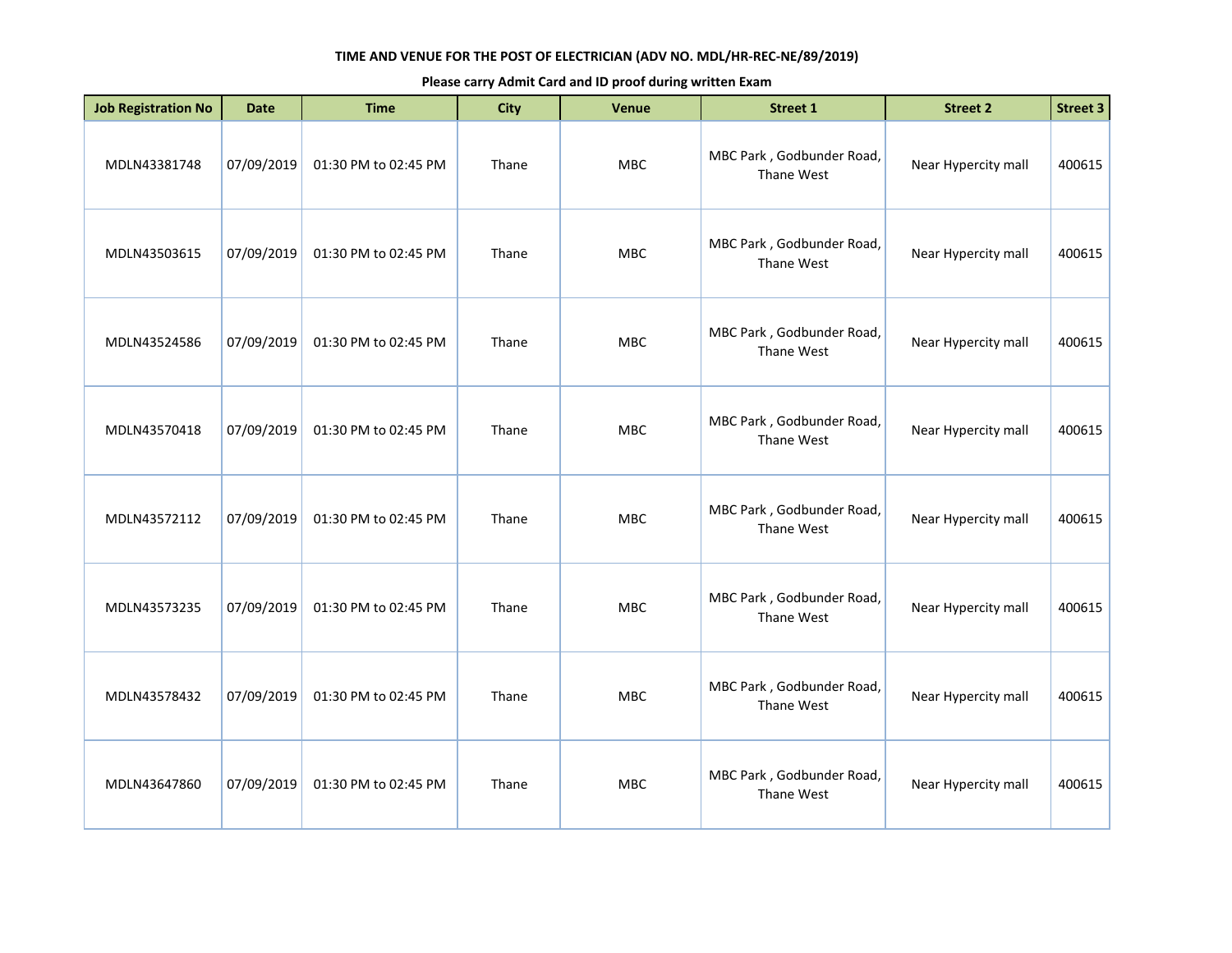| <b>Job Registration No</b> | <b>Date</b> | <b>Time</b>          | <b>City</b> | <b>Venue</b>                                            | <b>Street 1</b>                             | <b>Street 2</b>      | <b>Street 3</b> |
|----------------------------|-------------|----------------------|-------------|---------------------------------------------------------|---------------------------------------------|----------------------|-----------------|
| MDLN43685259               | 07/09/2019  | 01:30 PM to 02:45 PM | Thane       | <b>MBC</b>                                              | MBC Park, Godbunder Road,<br>Thane West     | Near Hypercity mall  | 400615          |
| MDLN43823394               | 07/09/2019  | 01:30 PM to 02:45 PM | Thane       | <b>MBC</b>                                              | MBC Park, Godbunder Road,<br>Thane West     | Near Hypercity mall  | 400615          |
| MDLN43846985               | 07/09/2019  | 01:30 PM to 02:45 PM | Mumbai      | Maharashtra college<br>of Arts, Science and<br>Commerce | 246-A, Jahangir Boman<br><b>Behram Marg</b> | Opp. Deeniyat centre | 400008          |
| MDLN43905221               | 07/09/2019  | 01:30 PM to 02:45 PM | Mumbai      | Maharashtra college<br>of Arts, Science and<br>Commerce | 246-A, Jahangir Boman<br><b>Behram Marg</b> | Opp. Deeniyat centre | 400008          |
| MDLN43978775               | 07/09/2019  | 01:30 PM to 02:45 PM | Mumbai      | Maharashtra college<br>of Arts, Science and<br>Commerce | 246-A, Jahangir Boman<br><b>Behram Marg</b> | Opp. Deeniyat centre | 400008          |
| MDLN43992782               | 07/09/2019  | 01:30 PM to 02:45 PM | Mumbai      | Maharashtra college<br>of Arts, Science and<br>Commerce | 246-A, Jahangir Boman<br><b>Behram Marg</b> | Opp. Deeniyat centre | 400008          |
| MDLN44001521               | 07/09/2019  | 01:30 PM to 02:45 PM | Mumbai      | Maharashtra college<br>of Arts, Science and<br>Commerce | 246-A, Jahangir Boman<br><b>Behram Marg</b> | Opp. Deeniyat centre | 400008          |
| MDLN44067741               | 07/09/2019  | 01:30 PM to 02:45 PM | Mumbai      | Maharashtra college<br>of Arts, Science and<br>Commerce | 246-A, Jahangir Boman<br><b>Behram Marg</b> | Opp. Deeniyat centre | 400008          |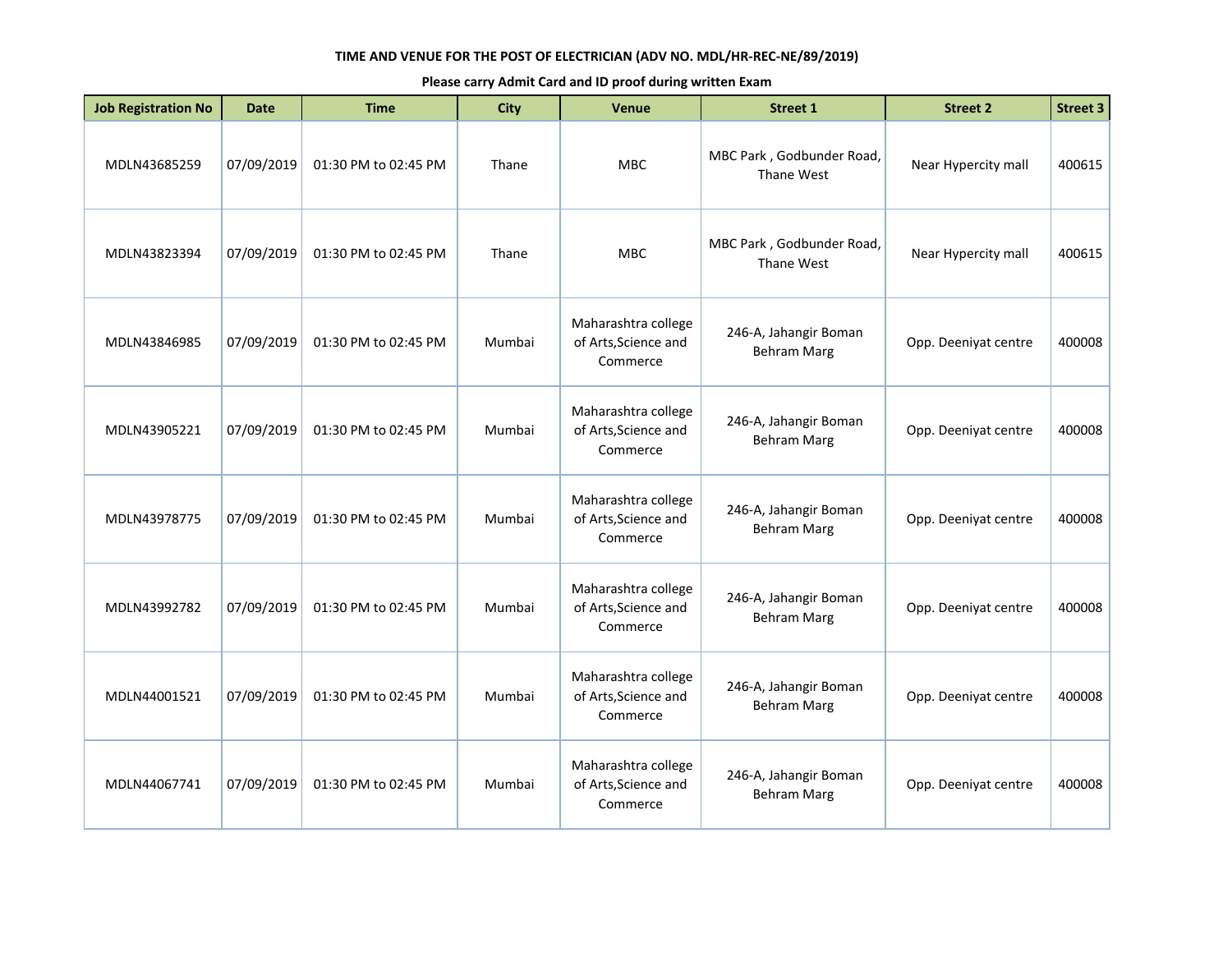| <b>Job Registration No</b> | <b>Date</b> | <b>Time</b>          | <b>City</b> | <b>Venue</b>                                            | <b>Street 1</b>                             | <b>Street 2</b>      | <b>Street 3</b> |
|----------------------------|-------------|----------------------|-------------|---------------------------------------------------------|---------------------------------------------|----------------------|-----------------|
| MDLN44104325               | 07/09/2019  | 01:30 PM to 02:45 PM | Mumbai      | Maharashtra college<br>of Arts, Science and<br>Commerce | 246-A, Jahangir Boman<br><b>Behram Marg</b> | Opp. Deeniyat centre | 400008          |
| MDLN44119881               | 07/09/2019  | 01:30 PM to 02:45 PM | Mumbai      | Maharashtra college<br>of Arts, Science and<br>Commerce | 246-A, Jahangir Boman<br><b>Behram Marg</b> | Opp. Deeniyat centre | 400008          |
| MDLN44138454               | 07/09/2019  | 01:30 PM to 02:45 PM | Mumbai      | Maharashtra college<br>of Arts, Science and<br>Commerce | 246-A, Jahangir Boman<br><b>Behram Marg</b> | Opp. Deeniyat centre | 400008          |
| MDLN44152627               | 07/09/2019  | 01:30 PM to 02:45 PM | Mumbai      | Maharashtra college<br>of Arts, Science and<br>Commerce | 246-A, Jahangir Boman<br><b>Behram Marg</b> | Opp. Deeniyat centre | 400008          |
| MDLN44153937               | 07/09/2019  | 01:30 PM to 02:45 PM | Mumbai      | Maharashtra college<br>of Arts, Science and<br>Commerce | 246-A, Jahangir Boman<br><b>Behram Marg</b> | Opp. Deeniyat centre | 400008          |
| MDLN44226464               | 07/09/2019  | 01:30 PM to 02:45 PM | Mumbai      | Maharashtra college<br>of Arts, Science and<br>Commerce | 246-A, Jahangir Boman<br><b>Behram Marg</b> | Opp. Deeniyat centre | 400008          |
| MDLN44260530               | 07/09/2019  | 01:30 PM to 02:45 PM | Mumbai      | Maharashtra college<br>of Arts, Science and<br>Commerce | 246-A, Jahangir Boman<br><b>Behram Marg</b> | Opp. Deeniyat centre | 400008          |
| MDLN44261296               | 07/09/2019  | 01:30 PM to 02:45 PM | Mumbai      | Maharashtra college<br>of Arts, Science and<br>Commerce | 246-A, Jahangir Boman<br><b>Behram Marg</b> | Opp. Deeniyat centre | 400008          |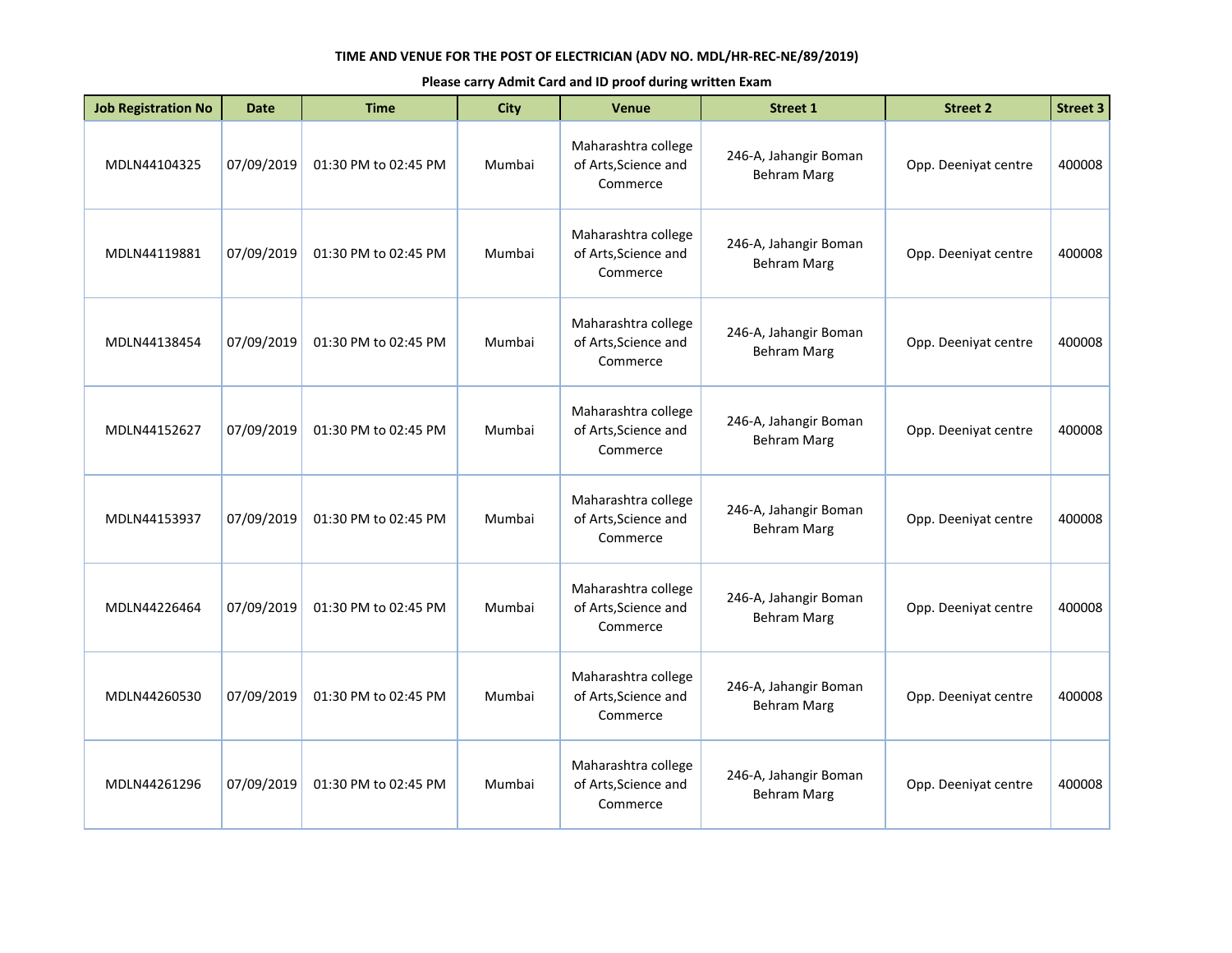| <b>Job Registration No</b> | <b>Date</b> | <b>Time</b>          | <b>City</b> | <b>Venue</b>                                            | <b>Street 1</b>                             | <b>Street 2</b>      | <b>Street 3</b> |
|----------------------------|-------------|----------------------|-------------|---------------------------------------------------------|---------------------------------------------|----------------------|-----------------|
| MDLN44282999               | 07/09/2019  | 01:30 PM to 02:45 PM | Mumbai      | Maharashtra college<br>of Arts, Science and<br>Commerce | 246-A, Jahangir Boman<br><b>Behram Marg</b> | Opp. Deeniyat centre | 400008          |
| MDLN44399801               | 07/09/2019  | 01:30 PM to 02:45 PM | Mumbai      | Maharashtra college<br>of Arts, Science and<br>Commerce | 246-A, Jahangir Boman<br><b>Behram Marg</b> | Opp. Deeniyat centre | 400008          |
| MDLN44406740               | 07/09/2019  | 01:30 PM to 02:45 PM | Mumbai      | Maharashtra college<br>of Arts, Science and<br>Commerce | 246-A, Jahangir Boman<br><b>Behram Marg</b> | Opp. Deeniyat centre | 400008          |
| MDLN44419033               | 07/09/2019  | 01:30 PM to 02:45 PM | Mumbai      | Maharashtra college<br>of Arts, Science and<br>Commerce | 246-A, Jahangir Boman<br><b>Behram Marg</b> | Opp. Deeniyat centre | 400008          |
| MDLN44446732               | 07/09/2019  | 01:30 PM to 02:45 PM | Mumbai      | Maharashtra college<br>of Arts, Science and<br>Commerce | 246-A, Jahangir Boman<br><b>Behram Marg</b> | Opp. Deeniyat centre | 400008          |
| MDLN44455492               | 07/09/2019  | 01:30 PM to 02:45 PM | Mumbai      | Maharashtra college<br>of Arts, Science and<br>Commerce | 246-A, Jahangir Boman<br><b>Behram Marg</b> | Opp. Deeniyat centre | 400008          |
| MDLN44459477               | 07/09/2019  | 01:30 PM to 02:45 PM | Mumbai      | Maharashtra college<br>of Arts, Science and<br>Commerce | 246-A, Jahangir Boman<br><b>Behram Marg</b> | Opp. Deeniyat centre | 400008          |
| MDLN44485181               | 07/09/2019  | 01:30 PM to 02:45 PM | Mumbai      | Maharashtra college<br>of Arts, Science and<br>Commerce | 246-A, Jahangir Boman<br><b>Behram Marg</b> | Opp. Deeniyat centre | 400008          |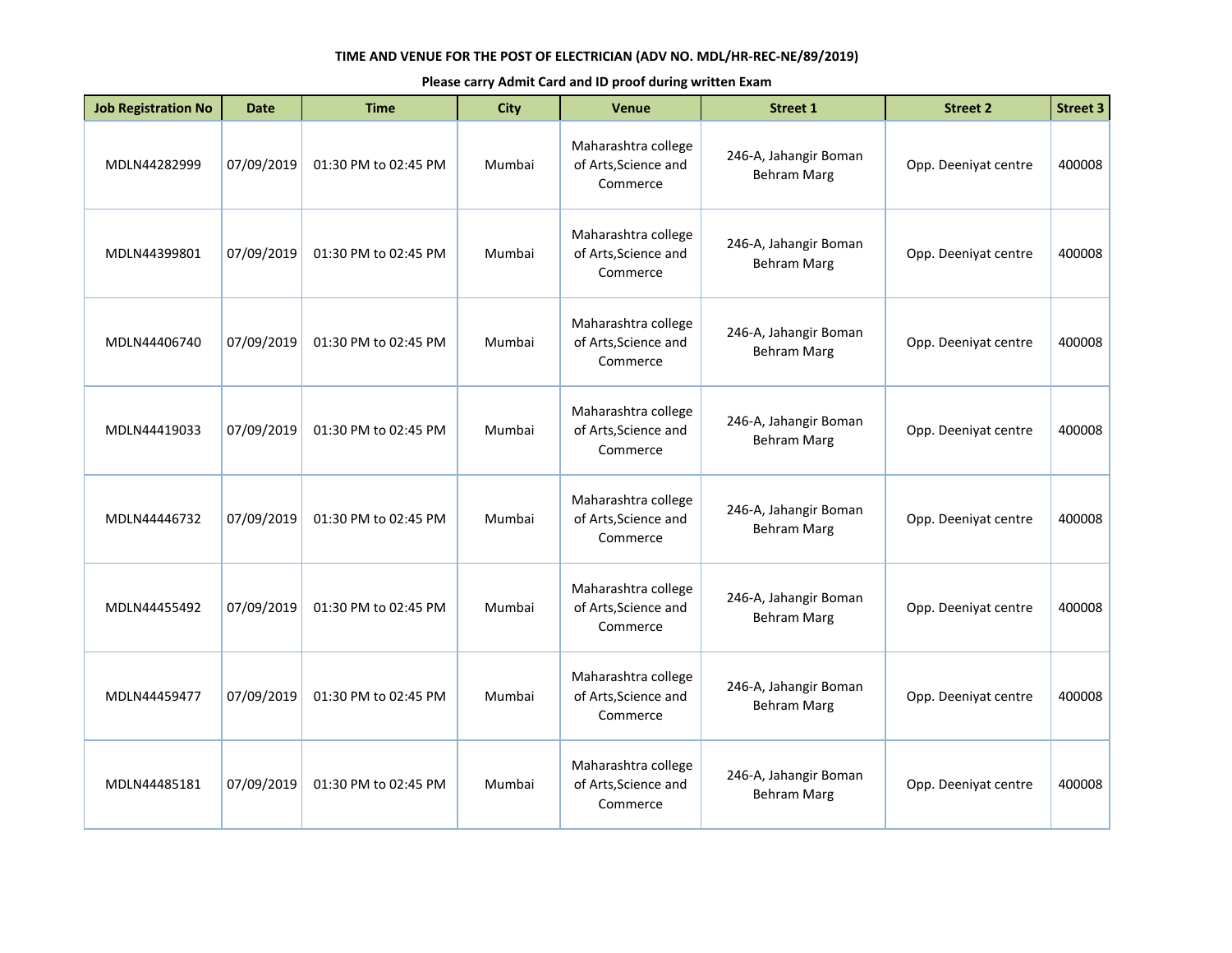| <b>Job Registration No</b> | <b>Date</b> | <b>Time</b>          | <b>City</b> | <b>Venue</b>                                            | <b>Street 1</b>                             | <b>Street 2</b>      | <b>Street 3</b> |
|----------------------------|-------------|----------------------|-------------|---------------------------------------------------------|---------------------------------------------|----------------------|-----------------|
| MDLN44545359               | 07/09/2019  | 01:30 PM to 02:45 PM | Mumbai      | Maharashtra college<br>of Arts, Science and<br>Commerce | 246-A, Jahangir Boman<br><b>Behram Marg</b> | Opp. Deeniyat centre | 400008          |
| MDLN44572836               | 07/09/2019  | 01:30 PM to 02:45 PM | Mumbai      | Maharashtra college<br>of Arts, Science and<br>Commerce | 246-A, Jahangir Boman<br><b>Behram Marg</b> | Opp. Deeniyat centre | 400008          |
| MDLN44587729               | 07/09/2019  | 01:30 PM to 02:45 PM | Mumbai      | Maharashtra college<br>of Arts, Science and<br>Commerce | 246-A, Jahangir Boman<br><b>Behram Marg</b> | Opp. Deeniyat centre | 400008          |
| MDLN44595158               | 07/09/2019  | 01:30 PM to 02:45 PM | Mumbai      | Maharashtra college<br>of Arts, Science and<br>Commerce | 246-A, Jahangir Boman<br><b>Behram Marg</b> | Opp. Deeniyat centre | 400008          |
| MDLN44598516               | 07/09/2019  | 01:30 PM to 02:45 PM | Mumbai      | Maharashtra college<br>of Arts, Science and<br>Commerce | 246-A, Jahangir Boman<br><b>Behram Marg</b> | Opp. Deeniyat centre | 400008          |
| MDLN44612300               | 07/09/2019  | 01:30 PM to 02:45 PM | Mumbai      | Maharashtra college<br>of Arts, Science and<br>Commerce | 246-A, Jahangir Boman<br><b>Behram Marg</b> | Opp. Deeniyat centre | 400008          |
| MDLN44644332               | 07/09/2019  | 01:30 PM to 02:45 PM | Mumbai      | Maharashtra college<br>of Arts, Science and<br>Commerce | 246-A, Jahangir Boman<br><b>Behram Marg</b> | Opp. Deeniyat centre | 400008          |
| MDLN44683914               | 07/09/2019  | 01:30 PM to 02:45 PM | Mumbai      | Maharashtra college<br>of Arts, Science and<br>Commerce | 246-A, Jahangir Boman<br><b>Behram Marg</b> | Opp. Deeniyat centre | 400008          |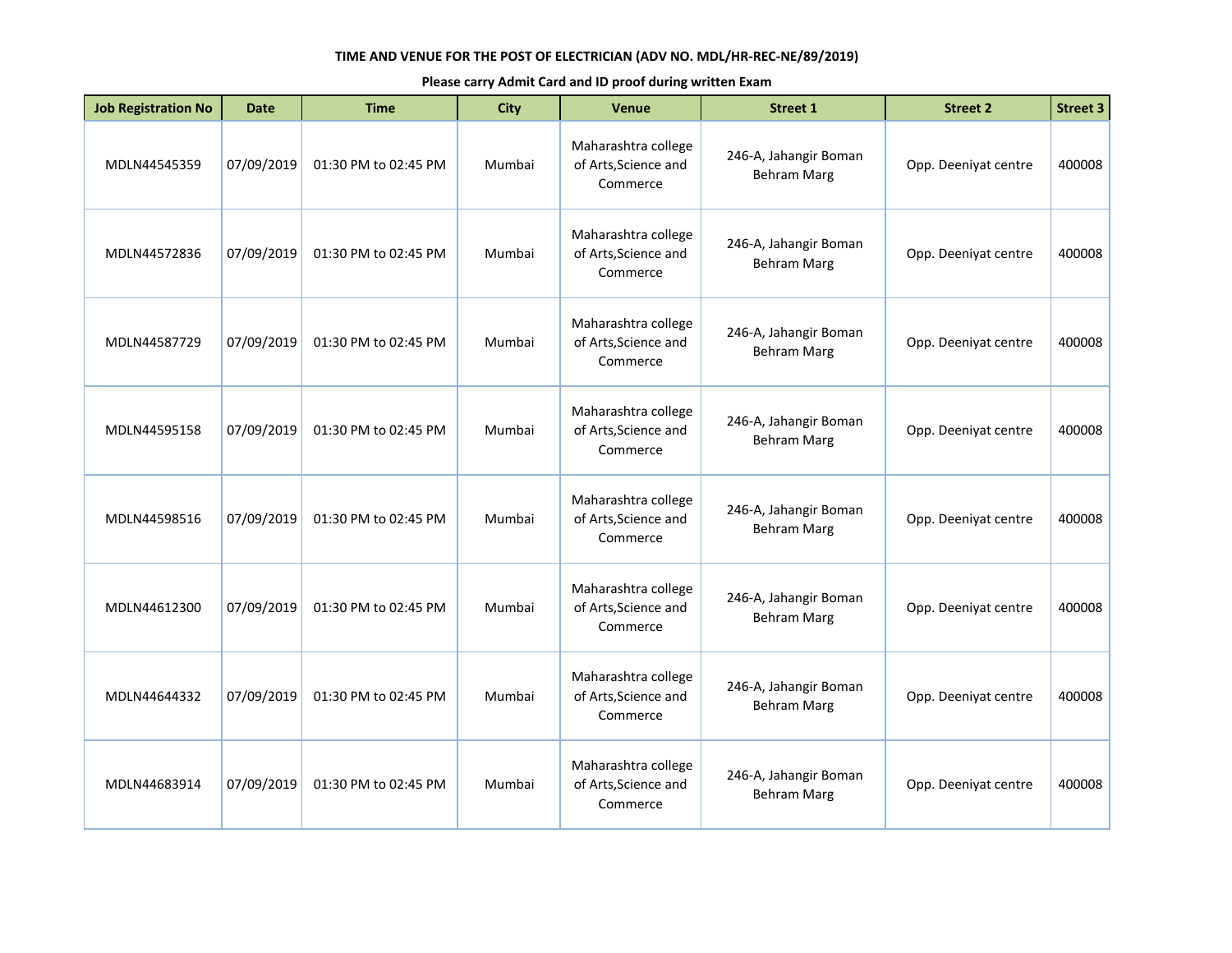| <b>Job Registration No</b> | <b>Date</b> | <b>Time</b>          | <b>City</b> | <b>Venue</b>                                            | <b>Street 1</b>                             | <b>Street 2</b>      | <b>Street 3</b> |
|----------------------------|-------------|----------------------|-------------|---------------------------------------------------------|---------------------------------------------|----------------------|-----------------|
| MDLN44779237               | 07/09/2019  | 01:30 PM to 02:45 PM | Mumbai      | Maharashtra college<br>of Arts, Science and<br>Commerce | 246-A, Jahangir Boman<br><b>Behram Marg</b> | Opp. Deeniyat centre | 400008          |
| MDLN44828026               | 07/09/2019  | 01:30 PM to 02:45 PM | Mumbai      | Maharashtra college<br>of Arts, Science and<br>Commerce | 246-A, Jahangir Boman<br><b>Behram Marg</b> | Opp. Deeniyat centre | 400008          |
| MDLN44833436               | 07/09/2019  | 01:30 PM to 02:45 PM | Mumbai      | Maharashtra college<br>of Arts, Science and<br>Commerce | 246-A, Jahangir Boman<br><b>Behram Marg</b> | Opp. Deeniyat centre | 400008          |
| MDLN44928501               | 07/09/2019  | 01:30 PM to 02:45 PM | Mumbai      | Maharashtra college<br>of Arts, Science and<br>Commerce | 246-A, Jahangir Boman<br><b>Behram Marg</b> | Opp. Deeniyat centre | 400008          |
| MDLN44931794               | 07/09/2019  | 01:30 PM to 02:45 PM | Mumbai      | Maharashtra college<br>of Arts, Science and<br>Commerce | 246-A, Jahangir Boman<br><b>Behram Marg</b> | Opp. Deeniyat centre | 400008          |
| MDLN44941068               | 07/09/2019  | 01:30 PM to 02:45 PM | Mumbai      | Maharashtra college<br>of Arts, Science and<br>Commerce | 246-A, Jahangir Boman<br><b>Behram Marg</b> | Opp. Deeniyat centre | 400008          |
| MDLN44942540               | 07/09/2019  | 01:30 PM to 02:45 PM | Mumbai      | Maharashtra college<br>of Arts, Science and<br>Commerce | 246-A, Jahangir Boman<br><b>Behram Marg</b> | Opp. Deeniyat centre | 400008          |
| MDLN44966236               | 07/09/2019  | 01:30 PM to 02:45 PM | Mumbai      | Maharashtra college<br>of Arts, Science and<br>Commerce | 246-A, Jahangir Boman<br><b>Behram Marg</b> | Opp. Deeniyat centre | 400008          |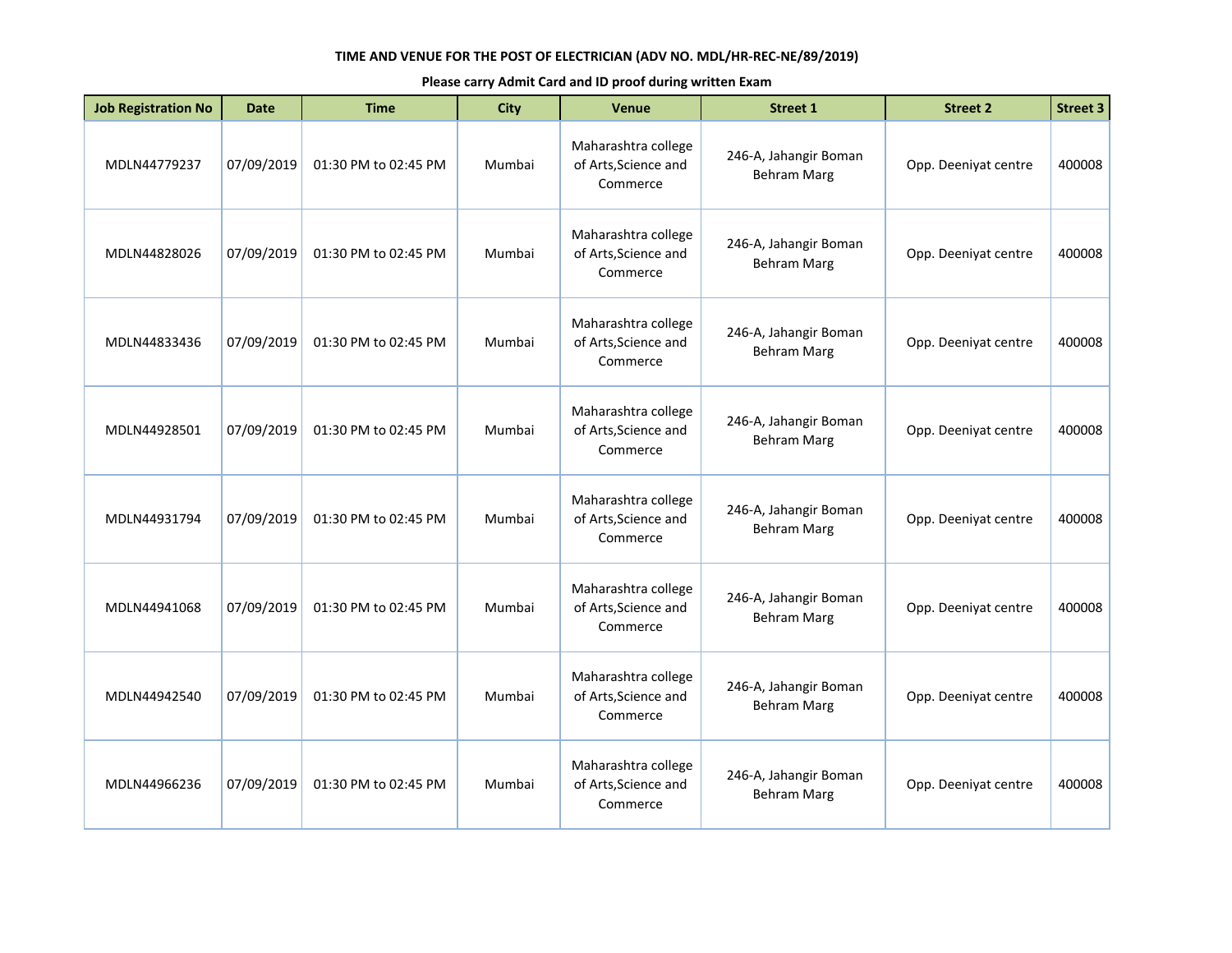| <b>Job Registration No</b> | <b>Date</b> | <b>Time</b>          | <b>City</b> | <b>Venue</b>                                            | <b>Street 1</b>                             | <b>Street 2</b>      | <b>Street 3</b> |
|----------------------------|-------------|----------------------|-------------|---------------------------------------------------------|---------------------------------------------|----------------------|-----------------|
| MDLN44997789               | 07/09/2019  | 01:30 PM to 02:45 PM | Mumbai      | Maharashtra college<br>of Arts, Science and<br>Commerce | 246-A, Jahangir Boman<br><b>Behram Marg</b> | Opp. Deeniyat centre | 400008          |
| MDLN44999620               | 07/09/2019  | 01:30 PM to 02:45 PM | Mumbai      | Maharashtra college<br>of Arts, Science and<br>Commerce | 246-A, Jahangir Boman<br><b>Behram Marg</b> | Opp. Deeniyat centre | 400008          |
| MDLN45017014               | 07/09/2019  | 01:30 PM to 02:45 PM | Mumbai      | Maharashtra college<br>of Arts, Science and<br>Commerce | 246-A, Jahangir Boman<br><b>Behram Marg</b> | Opp. Deeniyat centre | 400008          |
| MDLN45033977               | 07/09/2019  | 01:30 PM to 02:45 PM | Mumbai      | Maharashtra college<br>of Arts, Science and<br>Commerce | 246-A, Jahangir Boman<br><b>Behram Marg</b> | Opp. Deeniyat centre | 400008          |
| MDLN45094200               | 07/09/2019  | 01:30 PM to 02:45 PM | Mumbai      | Maharashtra college<br>of Arts, Science and<br>Commerce | 246-A, Jahangir Boman<br><b>Behram Marg</b> | Opp. Deeniyat centre | 400008          |
| MDLN45103158               | 07/09/2019  | 01:30 PM to 02:45 PM | Mumbai      | Maharashtra college<br>of Arts, Science and<br>Commerce | 246-A, Jahangir Boman<br><b>Behram Marg</b> | Opp. Deeniyat centre | 400008          |
| MDLN45115519               | 07/09/2019  | 01:30 PM to 02:45 PM | Mumbai      | Maharashtra college<br>of Arts, Science and<br>Commerce | 246-A, Jahangir Boman<br><b>Behram Marg</b> | Opp. Deeniyat centre | 400008          |
| MDLN45128076               | 07/09/2019  | 01:30 PM to 02:45 PM | Mumbai      | Maharashtra college<br>of Arts, Science and<br>Commerce | 246-A, Jahangir Boman<br><b>Behram Marg</b> | Opp. Deeniyat centre | 400008          |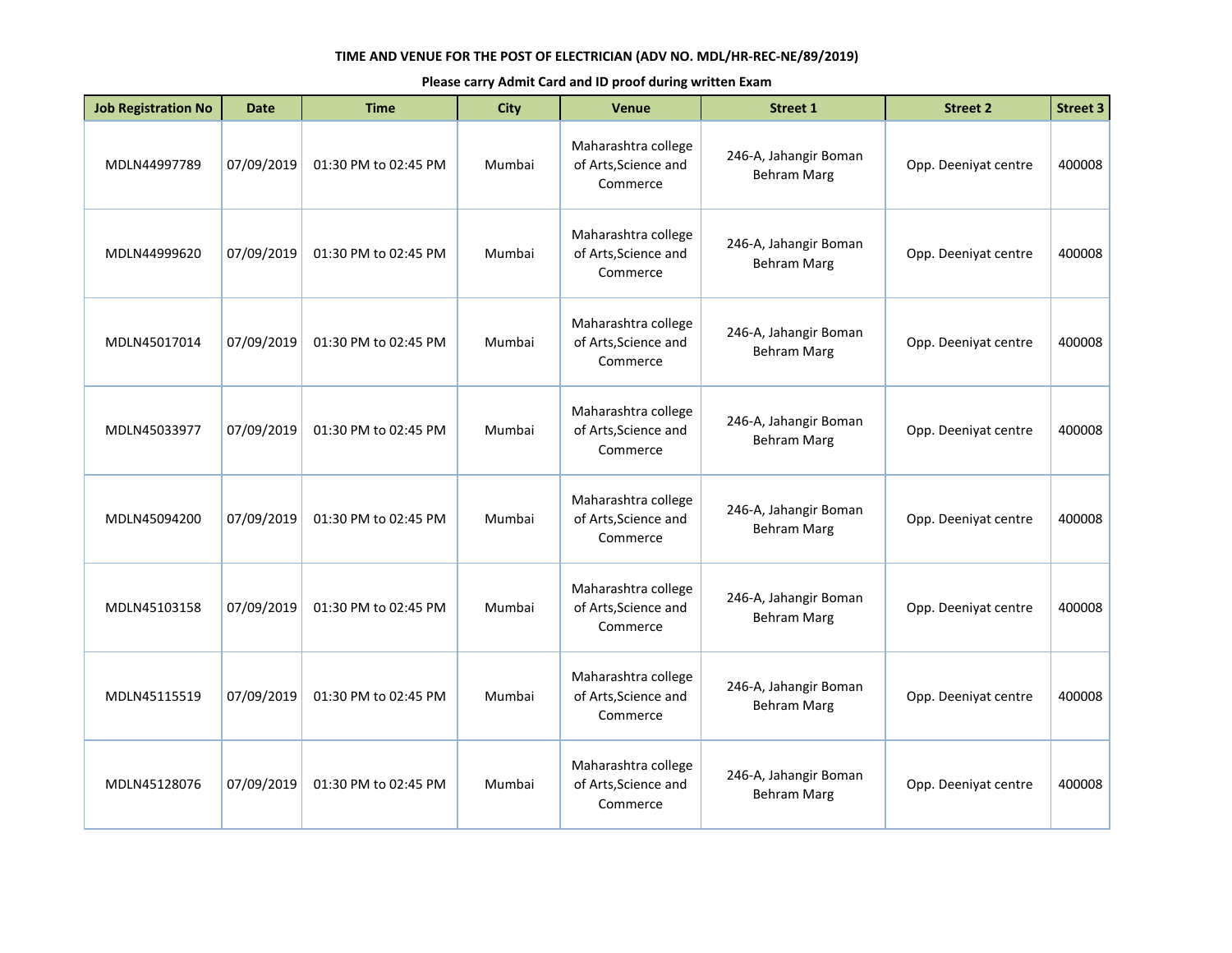| <b>Job Registration No</b> | <b>Date</b> | <b>Time</b>          | <b>City</b> | <b>Venue</b>                                            | <b>Street 1</b>                             | <b>Street 2</b>      | <b>Street 3</b> |
|----------------------------|-------------|----------------------|-------------|---------------------------------------------------------|---------------------------------------------|----------------------|-----------------|
| MDLN45158537               | 07/09/2019  | 01:30 PM to 02:45 PM | Mumbai      | Maharashtra college<br>of Arts, Science and<br>Commerce | 246-A, Jahangir Boman<br><b>Behram Marg</b> | Opp. Deeniyat centre | 400008          |
| MDLN45197581               | 07/09/2019  | 01:30 PM to 02:45 PM | Mumbai      | Maharashtra college<br>of Arts, Science and<br>Commerce | 246-A, Jahangir Boman<br><b>Behram Marg</b> | Opp. Deeniyat centre | 400008          |
| MDLN45209952               | 07/09/2019  | 01:30 PM to 02:45 PM | Mumbai      | Maharashtra college<br>of Arts, Science and<br>Commerce | 246-A, Jahangir Boman<br><b>Behram Marg</b> | Opp. Deeniyat centre | 400008          |
| MDLN45215241               | 07/09/2019  | 01:30 PM to 02:45 PM | Mumbai      | Maharashtra college<br>of Arts, Science and<br>Commerce | 246-A, Jahangir Boman<br><b>Behram Marg</b> | Opp. Deeniyat centre | 400008          |
| MDLN45231973               | 07/09/2019  | 01:30 PM to 02:45 PM | Mumbai      | Maharashtra college<br>of Arts, Science and<br>Commerce | 246-A, Jahangir Boman<br><b>Behram Marg</b> | Opp. Deeniyat centre | 400008          |
| MDLN45253608               | 07/09/2019  | 01:30 PM to 02:45 PM | Mumbai      | Maharashtra college<br>of Arts, Science and<br>Commerce | 246-A, Jahangir Boman<br><b>Behram Marg</b> | Opp. Deeniyat centre | 400008          |
| MDLN45291674               | 07/09/2019  | 01:30 PM to 02:45 PM | Mumbai      | Maharashtra college<br>of Arts, Science and<br>Commerce | 246-A, Jahangir Boman<br><b>Behram Marg</b> | Opp. Deeniyat centre | 400008          |
| MDLN45303929               | 07/09/2019  | 01:30 PM to 02:45 PM | Mumbai      | Maharashtra college<br>of Arts, Science and<br>Commerce | 246-A, Jahangir Boman<br><b>Behram Marg</b> | Opp. Deeniyat centre | 400008          |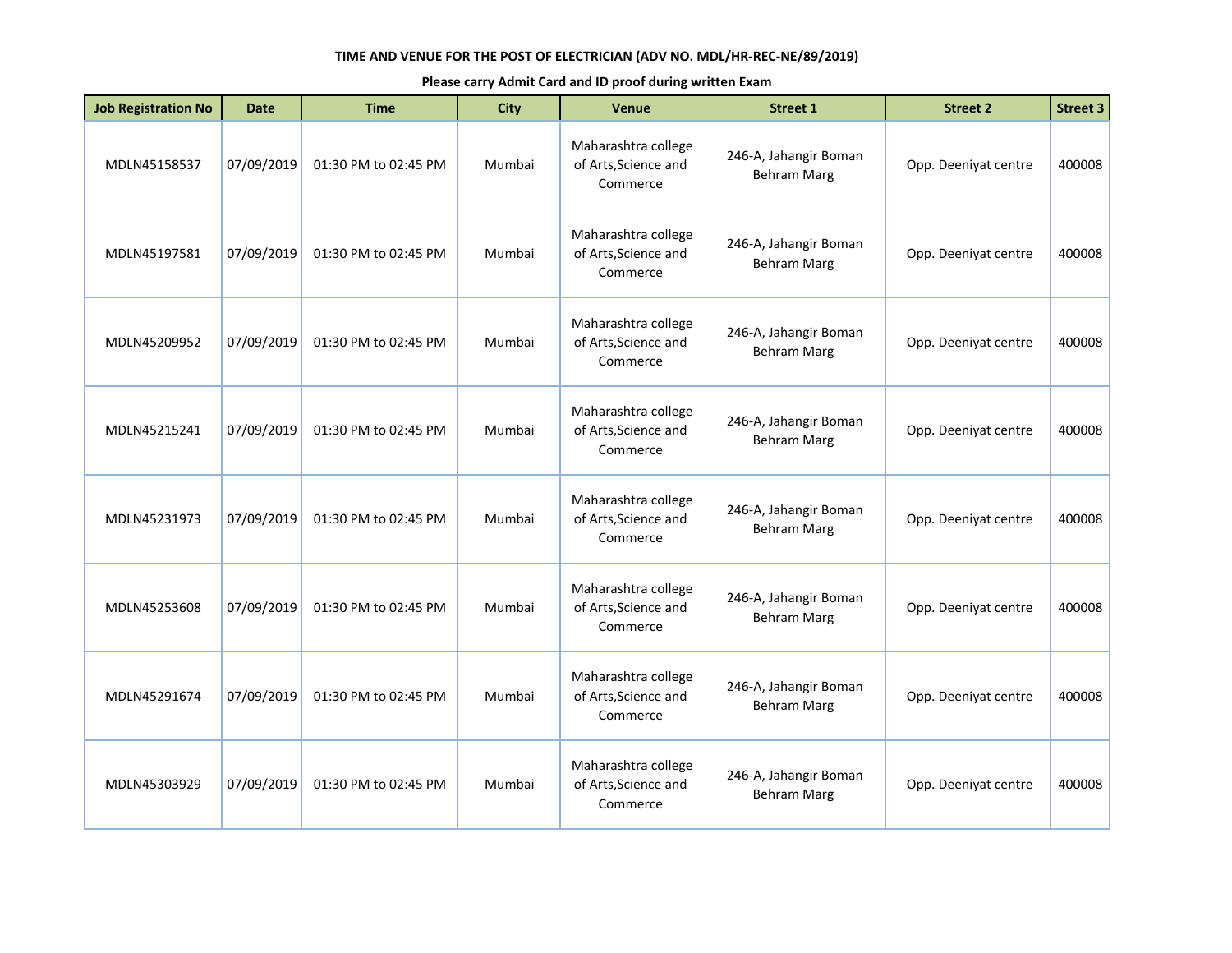| <b>Job Registration No</b> | <b>Date</b> | <b>Time</b>          | <b>City</b> | <b>Venue</b>                                            | <b>Street 1</b>                             | <b>Street 2</b>      | <b>Street 3</b> |
|----------------------------|-------------|----------------------|-------------|---------------------------------------------------------|---------------------------------------------|----------------------|-----------------|
| MDLN45310725               | 07/09/2019  | 01:30 PM to 02:45 PM | Mumbai      | Maharashtra college<br>of Arts, Science and<br>Commerce | 246-A, Jahangir Boman<br><b>Behram Marg</b> | Opp. Deeniyat centre | 400008          |
| MDLN45327479               | 07/09/2019  | 01:30 PM to 02:45 PM | Mumbai      | Maharashtra college<br>of Arts, Science and<br>Commerce | 246-A, Jahangir Boman<br><b>Behram Marg</b> | Opp. Deeniyat centre | 400008          |
| MDLN45328701               | 07/09/2019  | 01:30 PM to 02:45 PM | Mumbai      | Maharashtra college<br>of Arts, Science and<br>Commerce | 246-A, Jahangir Boman<br><b>Behram Marg</b> | Opp. Deeniyat centre | 400008          |
| MDLN45350155               | 07/09/2019  | 01:30 PM to 02:45 PM | Mumbai      | Maharashtra college<br>of Arts, Science and<br>Commerce | 246-A, Jahangir Boman<br><b>Behram Marg</b> | Opp. Deeniyat centre | 400008          |
| MDLN45378391               | 07/09/2019  | 01:30 PM to 02:45 PM | Mumbai      | Maharashtra college<br>of Arts, Science and<br>Commerce | 246-A, Jahangir Boman<br><b>Behram Marg</b> | Opp. Deeniyat centre | 400008          |
| MDLN45403629               | 07/09/2019  | 01:30 PM to 02:45 PM | Mumbai      | Maharashtra college<br>of Arts, Science and<br>Commerce | 246-A, Jahangir Boman<br><b>Behram Marg</b> | Opp. Deeniyat centre | 400008          |
| MDLN45468068               | 07/09/2019  | 01:30 PM to 02:45 PM | Mumbai      | Maharashtra college<br>of Arts, Science and<br>Commerce | 246-A, Jahangir Boman<br><b>Behram Marg</b> | Opp. Deeniyat centre | 400008          |
| MDLN45541418               | 07/09/2019  | 01:30 PM to 02:45 PM | Mumbai      | Maharashtra college<br>of Arts, Science and<br>Commerce | 246-A, Jahangir Boman<br><b>Behram Marg</b> | Opp. Deeniyat centre | 400008          |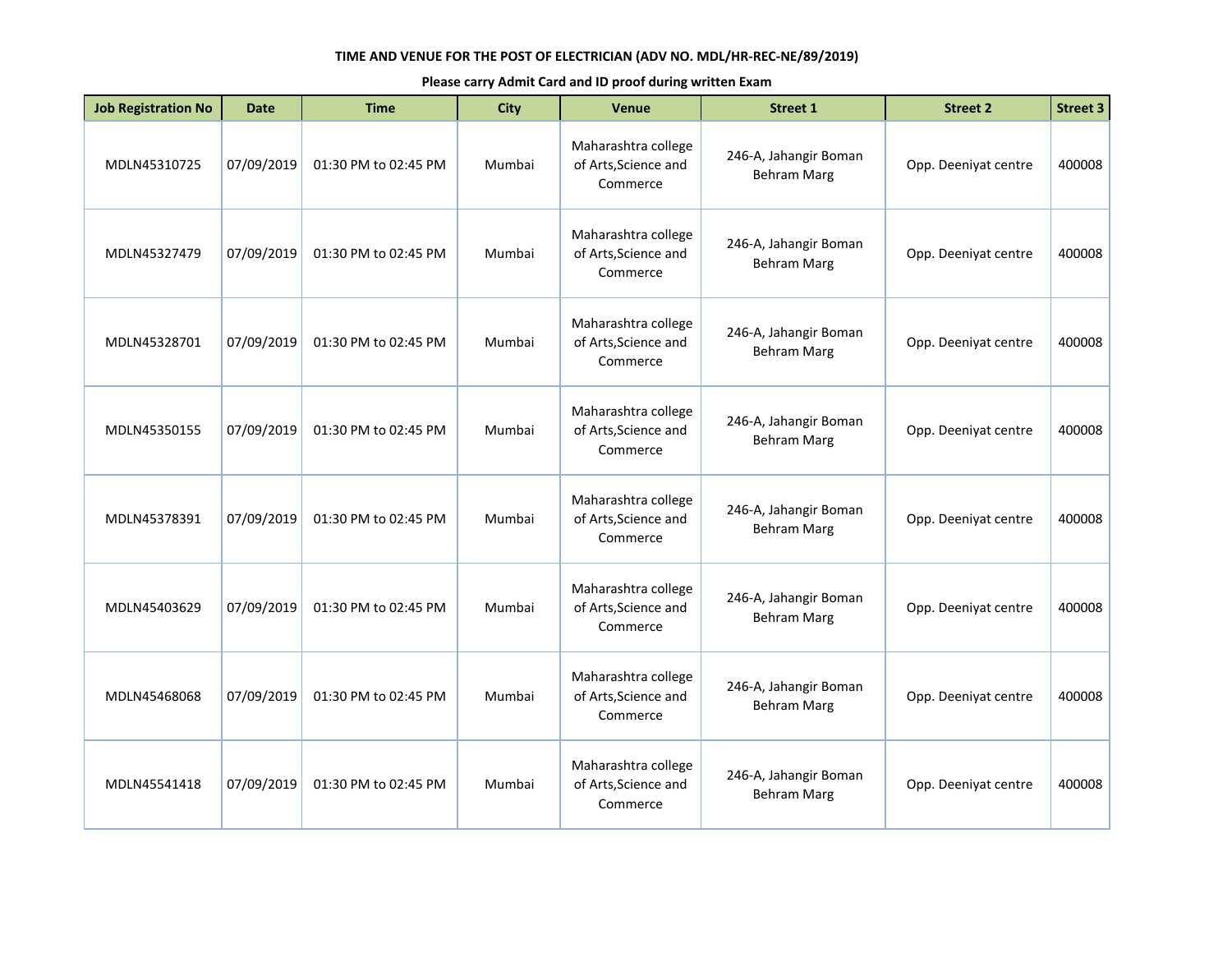| <b>Job Registration No</b> | <b>Date</b> | <b>Time</b>          | <b>City</b> | <b>Venue</b>                                            | <b>Street 1</b>                             | <b>Street 2</b>      | <b>Street 3</b> |
|----------------------------|-------------|----------------------|-------------|---------------------------------------------------------|---------------------------------------------|----------------------|-----------------|
| MDLN45577908               | 07/09/2019  | 01:30 PM to 02:45 PM | Mumbai      | Maharashtra college<br>of Arts, Science and<br>Commerce | 246-A, Jahangir Boman<br><b>Behram Marg</b> | Opp. Deeniyat centre | 400008          |
| MDLN45677719               | 07/09/2019  | 01:30 PM to 02:45 PM | Mumbai      | Maharashtra college<br>of Arts, Science and<br>Commerce | 246-A, Jahangir Boman<br><b>Behram Marg</b> | Opp. Deeniyat centre | 400008          |
| MDLN45680144               | 07/09/2019  | 01:30 PM to 02:45 PM | Mumbai      | Maharashtra college<br>of Arts, Science and<br>Commerce | 246-A, Jahangir Boman<br><b>Behram Marg</b> | Opp. Deeniyat centre | 400008          |
| MDLN45718648               | 07/09/2019  | 01:30 PM to 02:45 PM | Mumbai      | Maharashtra college<br>of Arts, Science and<br>Commerce | 246-A, Jahangir Boman<br><b>Behram Marg</b> | Opp. Deeniyat centre | 400008          |
| MDLN45763413               | 07/09/2019  | 01:30 PM to 02:45 PM | Mumbai      | Maharashtra college<br>of Arts, Science and<br>Commerce | 246-A, Jahangir Boman<br><b>Behram Marg</b> | Opp. Deeniyat centre | 400008          |
| MDLN45784892               | 07/09/2019  | 01:30 PM to 02:45 PM | Mumbai      | Maharashtra college<br>of Arts, Science and<br>Commerce | 246-A, Jahangir Boman<br><b>Behram Marg</b> | Opp. Deeniyat centre | 400008          |
| MDLN45809658               | 07/09/2019  | 01:30 PM to 02:45 PM | Mumbai      | Maharashtra college<br>of Arts, Science and<br>Commerce | 246-A, Jahangir Boman<br><b>Behram Marg</b> | Opp. Deeniyat centre | 400008          |
| MDLN45838228               | 07/09/2019  | 01:30 PM to 02:45 PM | Mumbai      | Maharashtra college<br>of Arts, Science and<br>Commerce | 246-A, Jahangir Boman<br><b>Behram Marg</b> | Opp. Deeniyat centre | 400008          |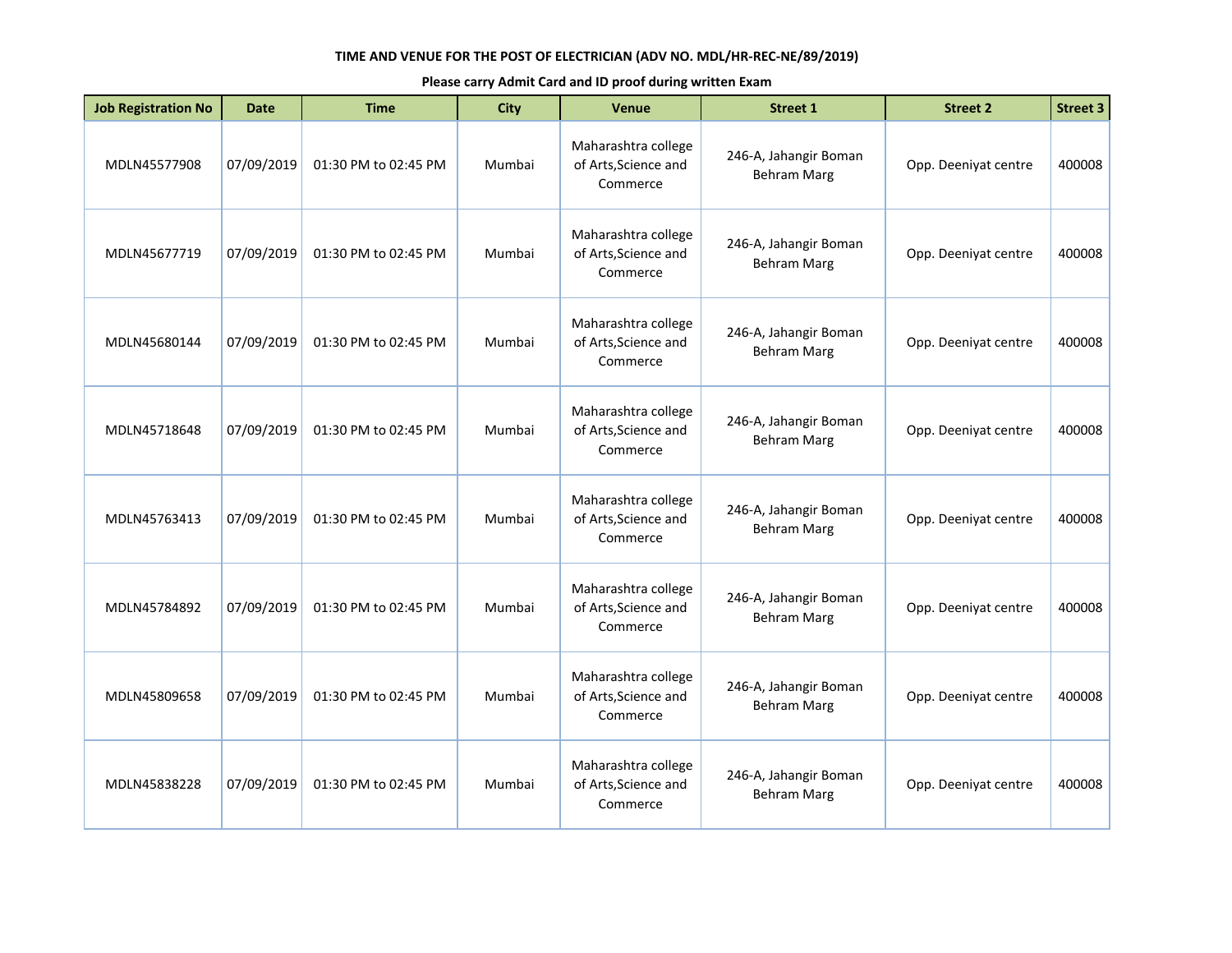| <b>Job Registration No</b> | <b>Date</b> | <b>Time</b>          | <b>City</b> | <b>Venue</b>                                            | <b>Street 1</b>                             | <b>Street 2</b>      | <b>Street 3</b> |
|----------------------------|-------------|----------------------|-------------|---------------------------------------------------------|---------------------------------------------|----------------------|-----------------|
| MDLN45852020               | 07/09/2019  | 01:30 PM to 02:45 PM | Mumbai      | Maharashtra college<br>of Arts, Science and<br>Commerce | 246-A, Jahangir Boman<br><b>Behram Marg</b> | Opp. Deeniyat centre | 400008          |
| MDLN45887733               | 07/09/2019  | 01:30 PM to 02:45 PM | Mumbai      | Maharashtra college<br>of Arts, Science and<br>Commerce | 246-A, Jahangir Boman<br><b>Behram Marg</b> | Opp. Deeniyat centre | 400008          |
| MDLN45898593               | 07/09/2019  | 01:30 PM to 02:45 PM | Mumbai      | Maharashtra college<br>of Arts, Science and<br>Commerce | 246-A, Jahangir Boman<br><b>Behram Marg</b> | Opp. Deeniyat centre | 400008          |
| MDLN45901885               | 07/09/2019  | 01:30 PM to 02:45 PM | Mumbai      | Maharashtra college<br>of Arts, Science and<br>Commerce | 246-A, Jahangir Boman<br><b>Behram Marg</b> | Opp. Deeniyat centre | 400008          |
| MDLN45984116               | 07/09/2019  | 01:30 PM to 02:45 PM | Mumbai      | Maharashtra college<br>of Arts, Science and<br>Commerce | 246-A, Jahangir Boman<br><b>Behram Marg</b> | Opp. Deeniyat centre | 400008          |
| MDLN45991890               | 07/09/2019  | 01:30 PM to 02:45 PM | Mumbai      | Maharashtra college<br>of Arts, Science and<br>Commerce | 246-A, Jahangir Boman<br><b>Behram Marg</b> | Opp. Deeniyat centre | 400008          |
| MDLN46001712               | 07/09/2019  | 01:30 PM to 02:45 PM | Mumbai      | Maharashtra college<br>of Arts, Science and<br>Commerce | 246-A, Jahangir Boman<br><b>Behram Marg</b> | Opp. Deeniyat centre | 400008          |
| MDLN46126761               | 07/09/2019  | 01:30 PM to 02:45 PM | Mumbai      | Maharashtra college<br>of Arts, Science and<br>Commerce | 246-A, Jahangir Boman<br><b>Behram Marg</b> | Opp. Deeniyat centre | 400008          |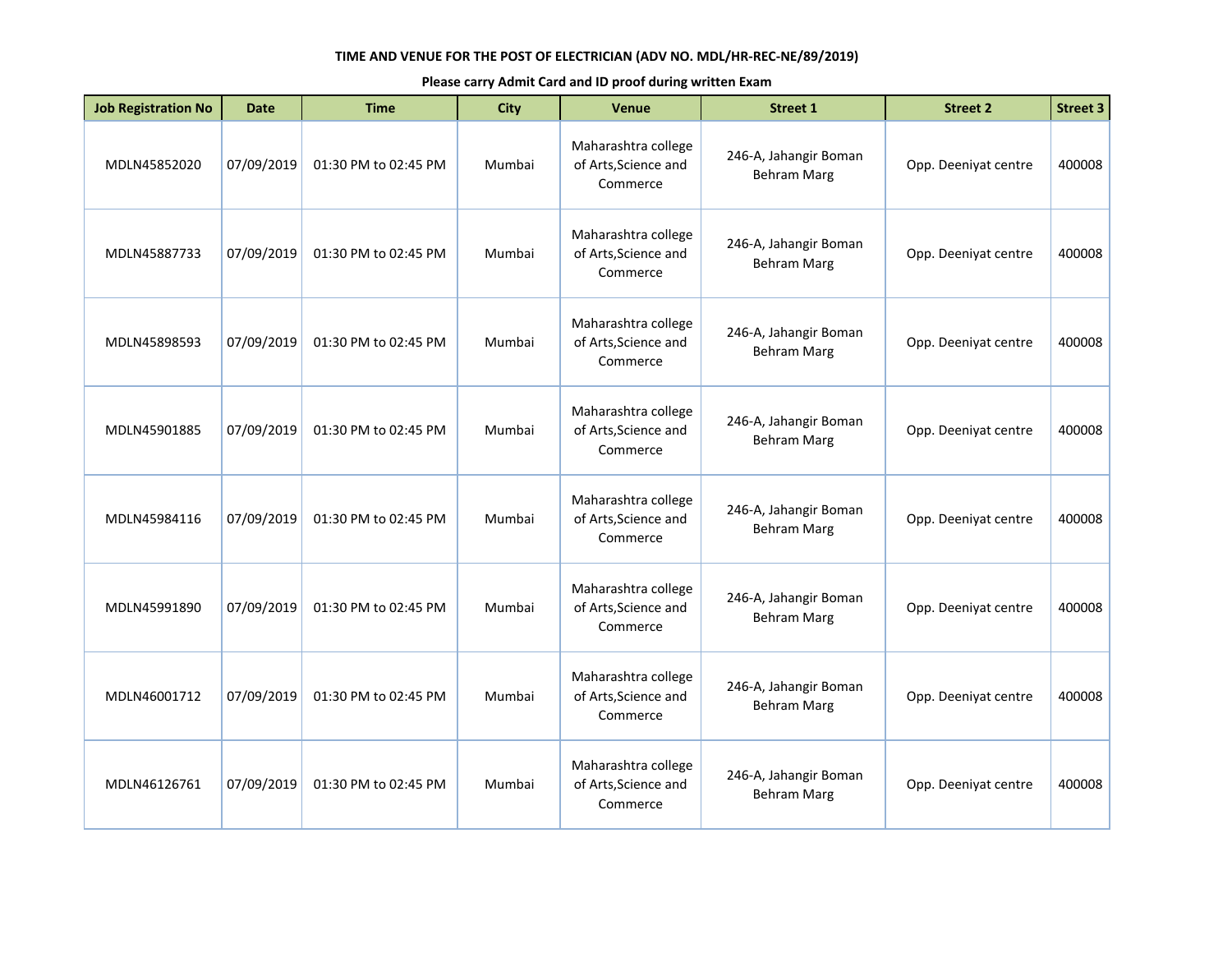| <b>Job Registration No</b> | <b>Date</b> | <b>Time</b>          | <b>City</b> | <b>Venue</b>                                            | <b>Street 1</b>                             | <b>Street 2</b>      | <b>Street 3</b> |
|----------------------------|-------------|----------------------|-------------|---------------------------------------------------------|---------------------------------------------|----------------------|-----------------|
| MDLN46137826               | 07/09/2019  | 01:30 PM to 02:45 PM | Mumbai      | Maharashtra college<br>of Arts, Science and<br>Commerce | 246-A, Jahangir Boman<br><b>Behram Marg</b> | Opp. Deeniyat centre | 400008          |
| MDLN46167920               | 07/09/2019  | 01:30 PM to 02:45 PM | Mumbai      | Maharashtra college<br>of Arts, Science and<br>Commerce | 246-A, Jahangir Boman<br><b>Behram Marg</b> | Opp. Deeniyat centre | 400008          |
| MDLN46186880               | 07/09/2019  | 01:30 PM to 02:45 PM | Mumbai      | Maharashtra college<br>of Arts, Science and<br>Commerce | 246-A, Jahangir Boman<br><b>Behram Marg</b> | Opp. Deeniyat centre | 400008          |
| MDLN46277527               | 07/09/2019  | 01:30 PM to 02:45 PM | Mumbai      | Maharashtra college<br>of Arts, Science and<br>Commerce | 246-A, Jahangir Boman<br><b>Behram Marg</b> | Opp. Deeniyat centre | 400008          |
| MDLN46397264               | 07/09/2019  | 01:30 PM to 02:45 PM | Mumbai      | Maharashtra college<br>of Arts, Science and<br>Commerce | 246-A, Jahangir Boman<br><b>Behram Marg</b> | Opp. Deeniyat centre | 400008          |
| MDLN46426690               | 07/09/2019  | 01:30 PM to 02:45 PM | Mumbai      | Maharashtra college<br>of Arts, Science and<br>Commerce | 246-A, Jahangir Boman<br><b>Behram Marg</b> | Opp. Deeniyat centre | 400008          |
| MDLN46463613               | 07/09/2019  | 01:30 PM to 02:45 PM | Mumbai      | Maharashtra college<br>of Arts, Science and<br>Commerce | 246-A, Jahangir Boman<br><b>Behram Marg</b> | Opp. Deeniyat centre | 400008          |
| MDLN46499562               | 07/09/2019  | 01:30 PM to 02:45 PM | Mumbai      | Maharashtra college<br>of Arts, Science and<br>Commerce | 246-A, Jahangir Boman<br><b>Behram Marg</b> | Opp. Deeniyat centre | 400008          |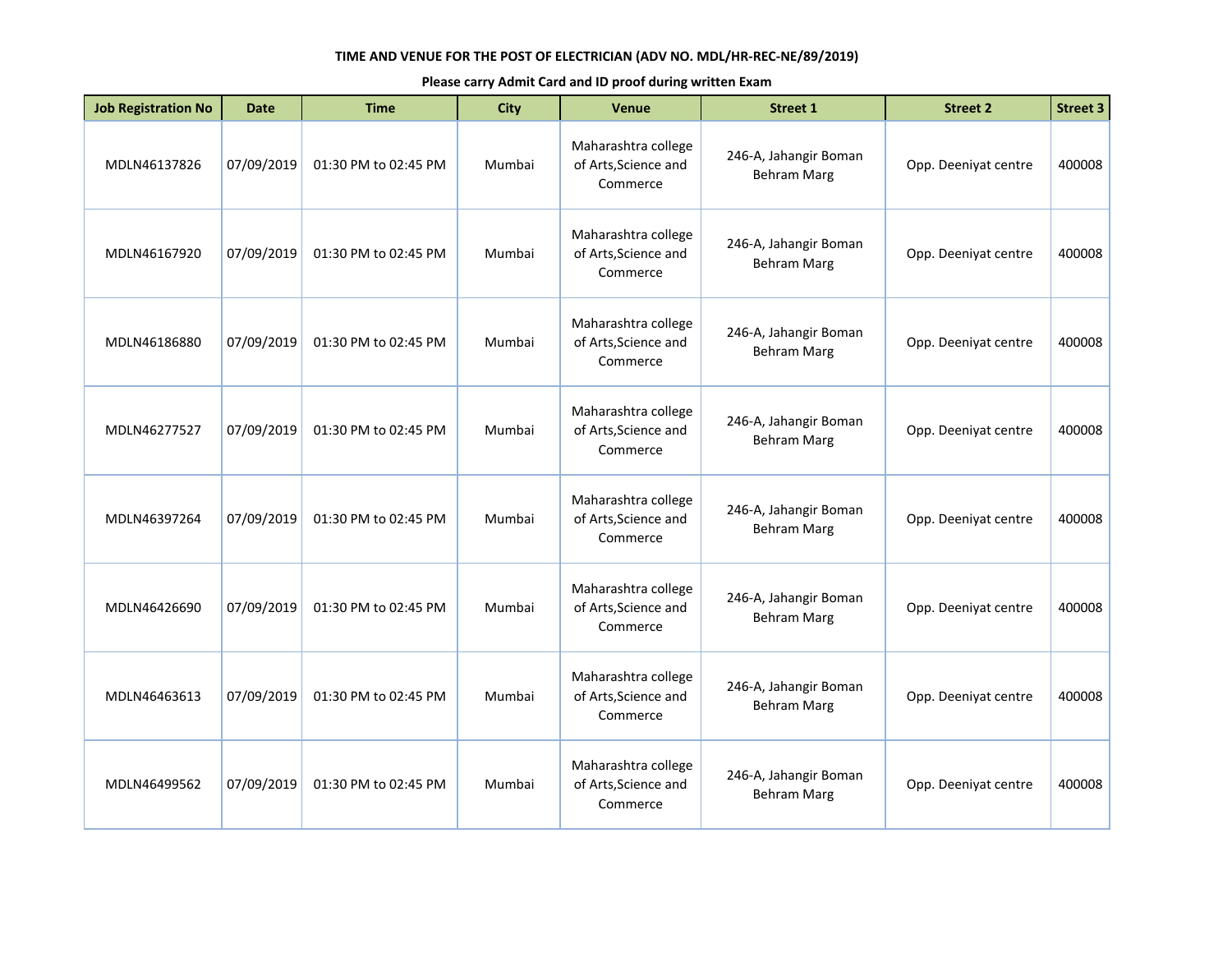| <b>Job Registration No</b> | <b>Date</b> | <b>Time</b>          | <b>City</b> | <b>Venue</b>                                            | <b>Street 1</b>                             | <b>Street 2</b>      | <b>Street 3</b> |
|----------------------------|-------------|----------------------|-------------|---------------------------------------------------------|---------------------------------------------|----------------------|-----------------|
| MDLN46502711               | 07/09/2019  | 01:30 PM to 02:45 PM | Mumbai      | Maharashtra college<br>of Arts, Science and<br>Commerce | 246-A, Jahangir Boman<br><b>Behram Marg</b> | Opp. Deeniyat centre | 400008          |
| MDLN46611319               | 07/09/2019  | 01:30 PM to 02:45 PM | Mumbai      | Maharashtra college<br>of Arts, Science and<br>Commerce | 246-A, Jahangir Boman<br><b>Behram Marg</b> | Opp. Deeniyat centre | 400008          |
| MDLN46611513               | 07/09/2019  | 01:30 PM to 02:45 PM | Mumbai      | Maharashtra college<br>of Arts, Science and<br>Commerce | 246-A, Jahangir Boman<br><b>Behram Marg</b> | Opp. Deeniyat centre | 400008          |
| MDLN46617221               | 07/09/2019  | 01:30 PM to 02:45 PM | Mumbai      | Maharashtra college<br>of Arts, Science and<br>Commerce | 246-A, Jahangir Boman<br><b>Behram Marg</b> | Opp. Deeniyat centre | 400008          |
| MDLN46635816               | 07/09/2019  | 01:30 PM to 02:45 PM | Mumbai      | Maharashtra college<br>of Arts, Science and<br>Commerce | 246-A, Jahangir Boman<br><b>Behram Marg</b> | Opp. Deeniyat centre | 400008          |
| MDLN46675304               | 07/09/2019  | 01:30 PM to 02:45 PM | Mumbai      | Maharashtra college<br>of Arts, Science and<br>Commerce | 246-A, Jahangir Boman<br><b>Behram Marg</b> | Opp. Deeniyat centre | 400008          |
| MDLN46760303               | 07/09/2019  | 01:30 PM to 02:45 PM | Mumbai      | Maharashtra college<br>of Arts, Science and<br>Commerce | 246-A, Jahangir Boman<br><b>Behram Marg</b> | Opp. Deeniyat centre | 400008          |
| MDLN46833097               | 07/09/2019  | 01:30 PM to 02:45 PM | Mumbai      | Maharashtra college<br>of Arts, Science and<br>Commerce | 246-A, Jahangir Boman<br><b>Behram Marg</b> | Opp. Deeniyat centre | 400008          |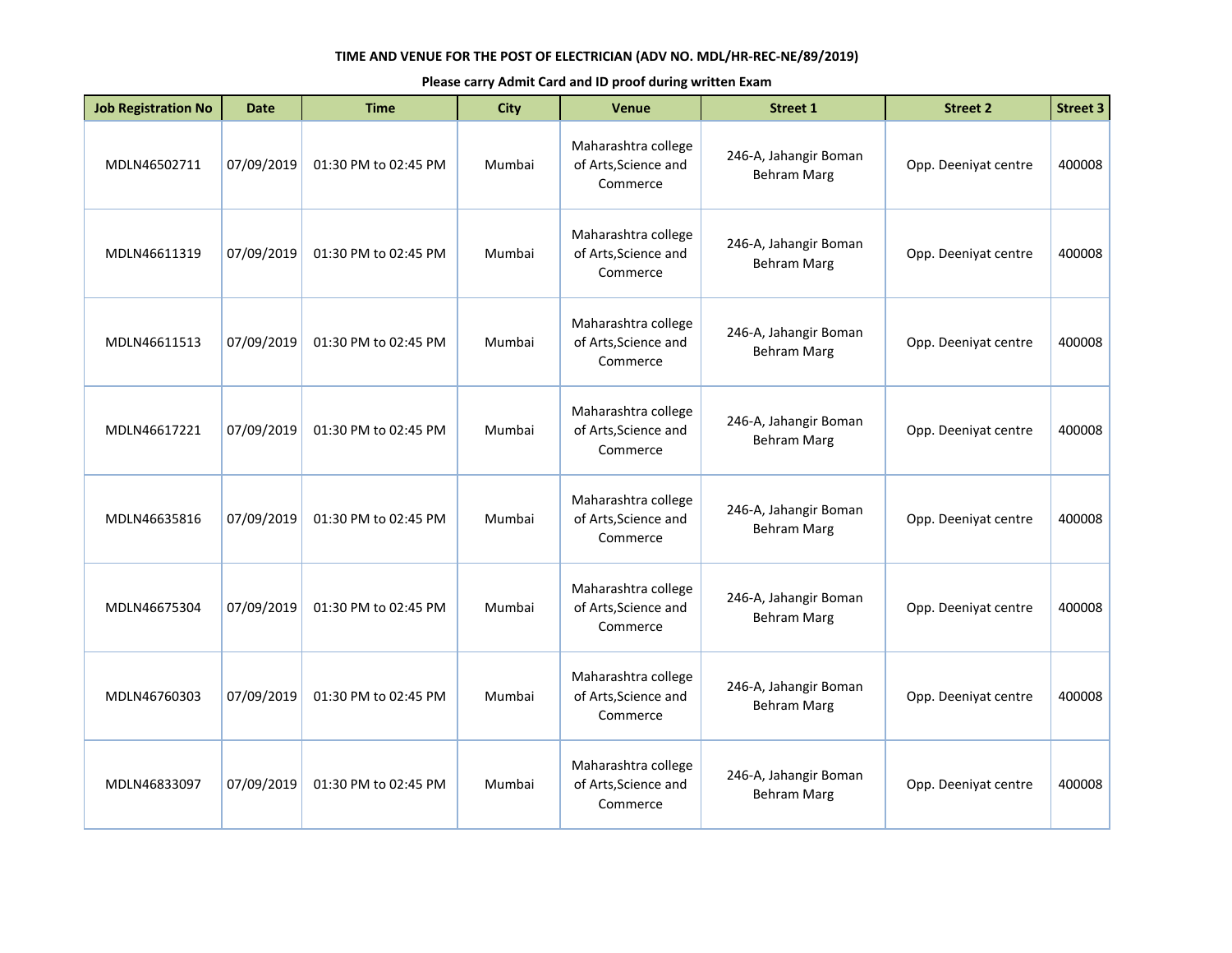| <b>Job Registration No</b> | <b>Date</b> | <b>Time</b>          | <b>City</b> | <b>Venue</b>                                            | <b>Street 1</b>                             | <b>Street 2</b>      | <b>Street 3</b> |
|----------------------------|-------------|----------------------|-------------|---------------------------------------------------------|---------------------------------------------|----------------------|-----------------|
| MDLN46865514               | 07/09/2019  | 01:30 PM to 02:45 PM | Mumbai      | Maharashtra college<br>of Arts, Science and<br>Commerce | 246-A, Jahangir Boman<br><b>Behram Marg</b> | Opp. Deeniyat centre | 400008          |
| MDLN46883334               | 07/09/2019  | 01:30 PM to 02:45 PM | Mumbai      | Maharashtra college<br>of Arts, Science and<br>Commerce | 246-A, Jahangir Boman<br><b>Behram Marg</b> | Opp. Deeniyat centre | 400008          |
| MDLN46968155               | 07/09/2019  | 01:30 PM to 02:45 PM | Mumbai      | Maharashtra college<br>of Arts, Science and<br>Commerce | 246-A, Jahangir Boman<br><b>Behram Marg</b> | Opp. Deeniyat centre | 400008          |
| MDLN46988888               | 07/09/2019  | 01:30 PM to 02:45 PM | Mumbai      | Maharashtra college<br>of Arts, Science and<br>Commerce | 246-A, Jahangir Boman<br><b>Behram Marg</b> | Opp. Deeniyat centre | 400008          |
| MDLN47041828               | 07/09/2019  | 01:30 PM to 02:45 PM | Mumbai      | Maharashtra college<br>of Arts, Science and<br>Commerce | 246-A, Jahangir Boman<br><b>Behram Marg</b> | Opp. Deeniyat centre | 400008          |
| MDLN47042406               | 07/09/2019  | 01:30 PM to 02:45 PM | Mumbai      | Maharashtra college<br>of Arts, Science and<br>Commerce | 246-A, Jahangir Boman<br><b>Behram Marg</b> | Opp. Deeniyat centre | 400008          |
| MDLN47042857               | 07/09/2019  | 01:30 PM to 02:45 PM | Mumbai      | Maharashtra college<br>of Arts, Science and<br>Commerce | 246-A, Jahangir Boman<br><b>Behram Marg</b> | Opp. Deeniyat centre | 400008          |
| MDLN47062362               | 07/09/2019  | 01:30 PM to 02:45 PM | Mumbai      | Maharashtra college<br>of Arts, Science and<br>Commerce | 246-A, Jahangir Boman<br><b>Behram Marg</b> | Opp. Deeniyat centre | 400008          |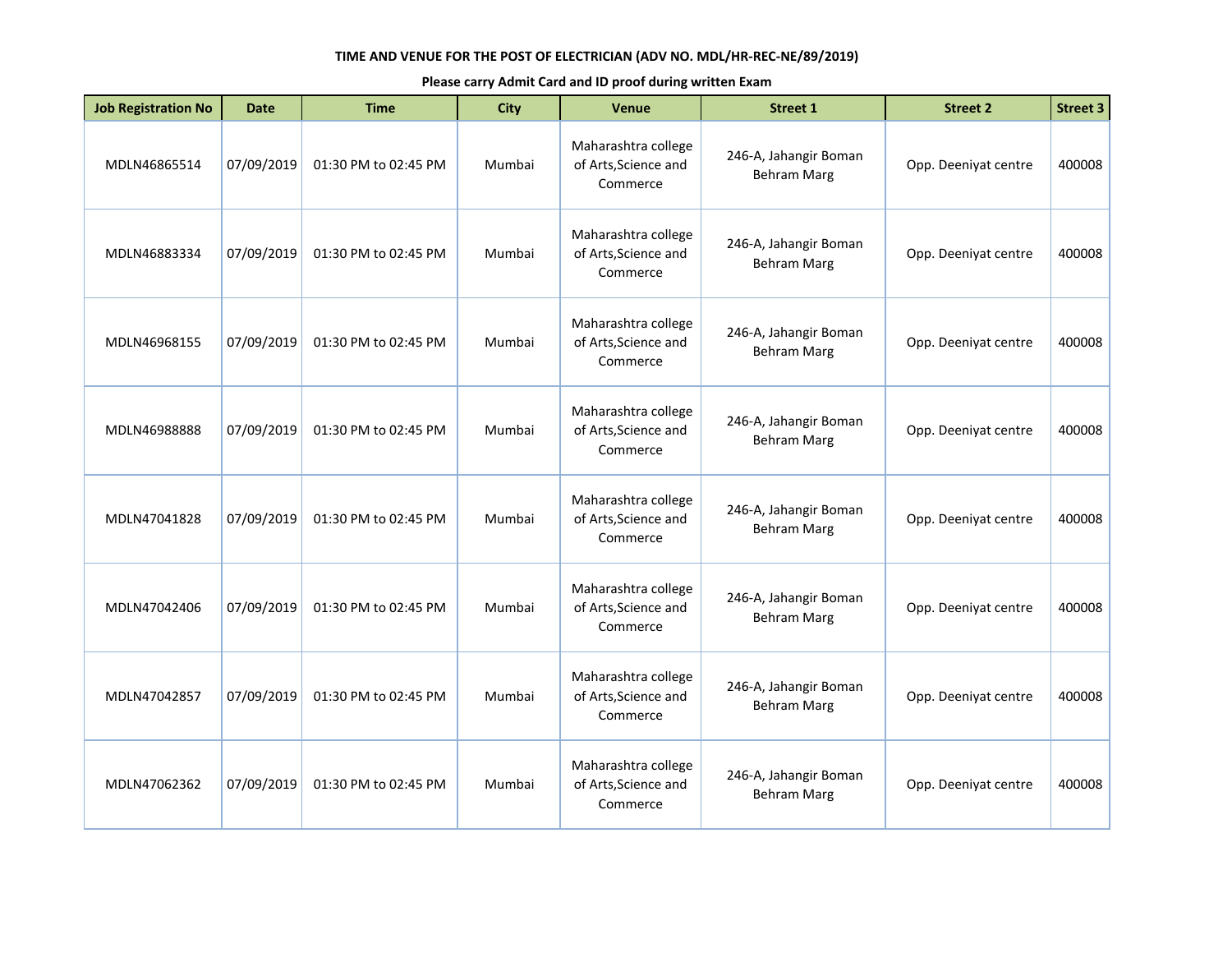| <b>Job Registration No</b> | <b>Date</b> | <b>Time</b>          | <b>City</b> | <b>Venue</b>                                            | <b>Street 1</b>                             | <b>Street 2</b>      | <b>Street 3</b> |
|----------------------------|-------------|----------------------|-------------|---------------------------------------------------------|---------------------------------------------|----------------------|-----------------|
| MDLN47110702               | 07/09/2019  | 01:30 PM to 02:45 PM | Mumbai      | Maharashtra college<br>of Arts, Science and<br>Commerce | 246-A, Jahangir Boman<br><b>Behram Marg</b> | Opp. Deeniyat centre | 400008          |
| MDLN47115793               | 07/09/2019  | 01:30 PM to 02:45 PM | Mumbai      | Maharashtra college<br>of Arts, Science and<br>Commerce | 246-A, Jahangir Boman<br><b>Behram Marg</b> | Opp. Deeniyat centre | 400008          |
| MDLN47115978               | 07/09/2019  | 01:30 PM to 02:45 PM | Mumbai      | Maharashtra college<br>of Arts, Science and<br>Commerce | 246-A, Jahangir Boman<br><b>Behram Marg</b> | Opp. Deeniyat centre | 400008          |
| MDLN47130722               | 07/09/2019  | 01:30 PM to 02:45 PM | Mumbai      | Maharashtra college<br>of Arts, Science and<br>Commerce | 246-A, Jahangir Boman<br><b>Behram Marg</b> | Opp. Deeniyat centre | 400008          |
| MDLN47149509               | 07/09/2019  | 01:30 PM to 02:45 PM | Mumbai      | Maharashtra college<br>of Arts, Science and<br>Commerce | 246-A, Jahangir Boman<br><b>Behram Marg</b> | Opp. Deeniyat centre | 400008          |
| MDLN47151116               | 07/09/2019  | 01:30 PM to 02:45 PM | Mumbai      | Maharashtra college<br>of Arts, Science and<br>Commerce | 246-A, Jahangir Boman<br><b>Behram Marg</b> | Opp. Deeniyat centre | 400008          |
| MDLN47153638               | 07/09/2019  | 01:30 PM to 02:45 PM | Mumbai      | Maharashtra college<br>of Arts, Science and<br>Commerce | 246-A, Jahangir Boman<br><b>Behram Marg</b> | Opp. Deeniyat centre | 400008          |
| MDLN47191671               | 07/09/2019  | 01:30 PM to 02:45 PM | Mumbai      | Maharashtra college<br>of Arts, Science and<br>Commerce | 246-A, Jahangir Boman<br><b>Behram Marg</b> | Opp. Deeniyat centre | 400008          |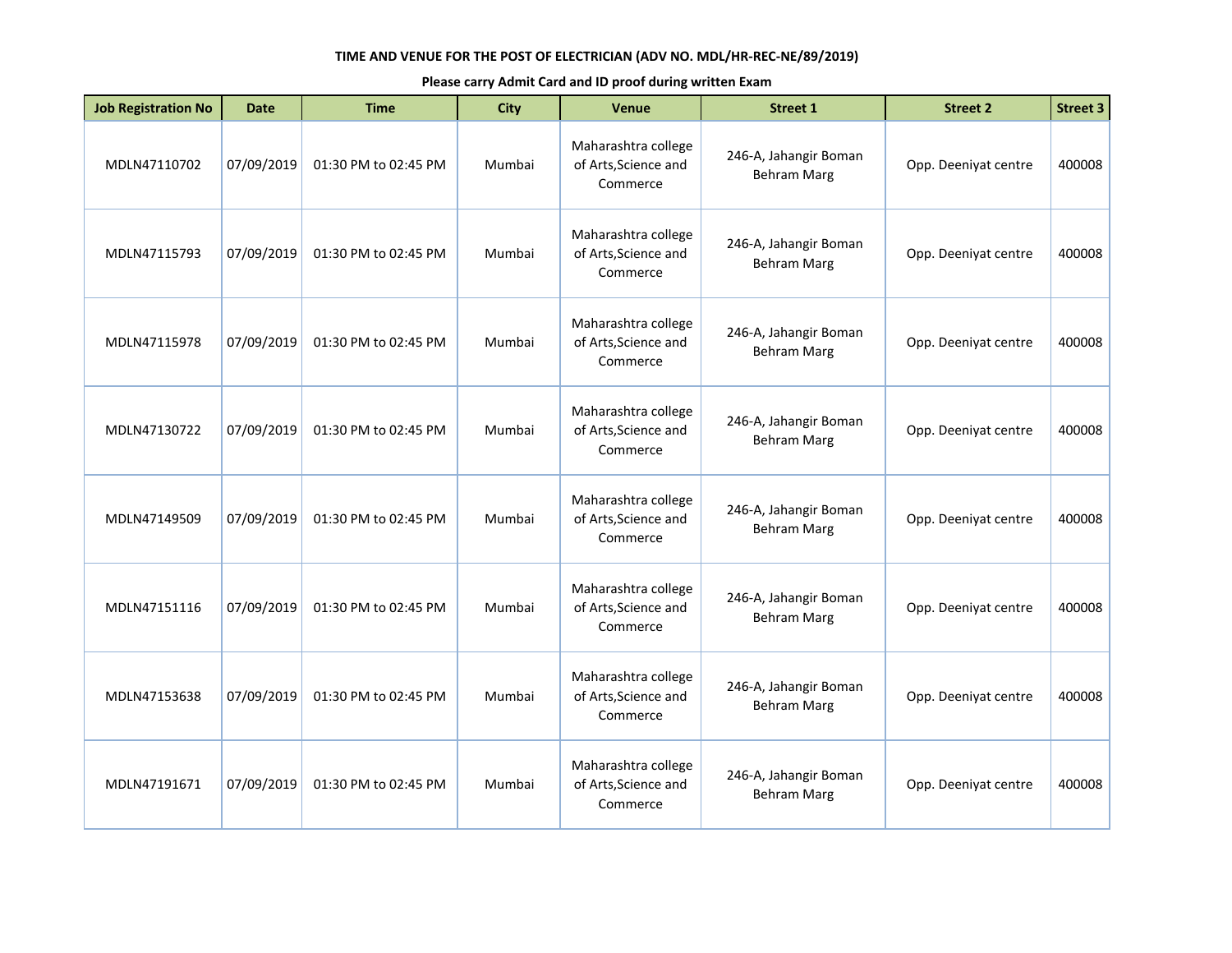| <b>Job Registration No</b> | <b>Date</b> | <b>Time</b>          | <b>City</b> | <b>Venue</b>                                            | <b>Street 1</b>                             | <b>Street 2</b>      | <b>Street 3</b> |
|----------------------------|-------------|----------------------|-------------|---------------------------------------------------------|---------------------------------------------|----------------------|-----------------|
| MDLN47207193               | 07/09/2019  | 01:30 PM to 02:45 PM | Mumbai      | Maharashtra college<br>of Arts, Science and<br>Commerce | 246-A, Jahangir Boman<br><b>Behram Marg</b> | Opp. Deeniyat centre | 400008          |
| MDLN47209094               | 07/09/2019  | 01:30 PM to 02:45 PM | Mumbai      | Maharashtra college<br>of Arts, Science and<br>Commerce | 246-A, Jahangir Boman<br><b>Behram Marg</b> | Opp. Deeniyat centre | 400008          |
| MDLN47242222               | 07/09/2019  | 01:30 PM to 02:45 PM | Mumbai      | Maharashtra college<br>of Arts, Science and<br>Commerce | 246-A, Jahangir Boman<br><b>Behram Marg</b> | Opp. Deeniyat centre | 400008          |
| MDLN47249153               | 07/09/2019  | 01:30 PM to 02:45 PM | Mumbai      | Maharashtra college<br>of Arts, Science and<br>Commerce | 246-A, Jahangir Boman<br><b>Behram Marg</b> | Opp. Deeniyat centre | 400008          |
| MDLN47258233               | 07/09/2019  | 01:30 PM to 02:45 PM | Mumbai      | Maharashtra college<br>of Arts, Science and<br>Commerce | 246-A, Jahangir Boman<br><b>Behram Marg</b> | Opp. Deeniyat centre | 400008          |
| MDLN47325744               | 07/09/2019  | 01:30 PM to 02:45 PM | Mumbai      | Maharashtra college<br>of Arts, Science and<br>Commerce | 246-A, Jahangir Boman<br><b>Behram Marg</b> | Opp. Deeniyat centre | 400008          |
| MDLN47392453               | 07/09/2019  | 01:30 PM to 02:45 PM | Mumbai      | Maharashtra college<br>of Arts, Science and<br>Commerce | 246-A, Jahangir Boman<br><b>Behram Marg</b> | Opp. Deeniyat centre | 400008          |
| MDLN47397146               | 07/09/2019  | 01:30 PM to 02:45 PM | Mumbai      | Maharashtra college<br>of Arts, Science and<br>Commerce | 246-A, Jahangir Boman<br><b>Behram Marg</b> | Opp. Deeniyat centre | 400008          |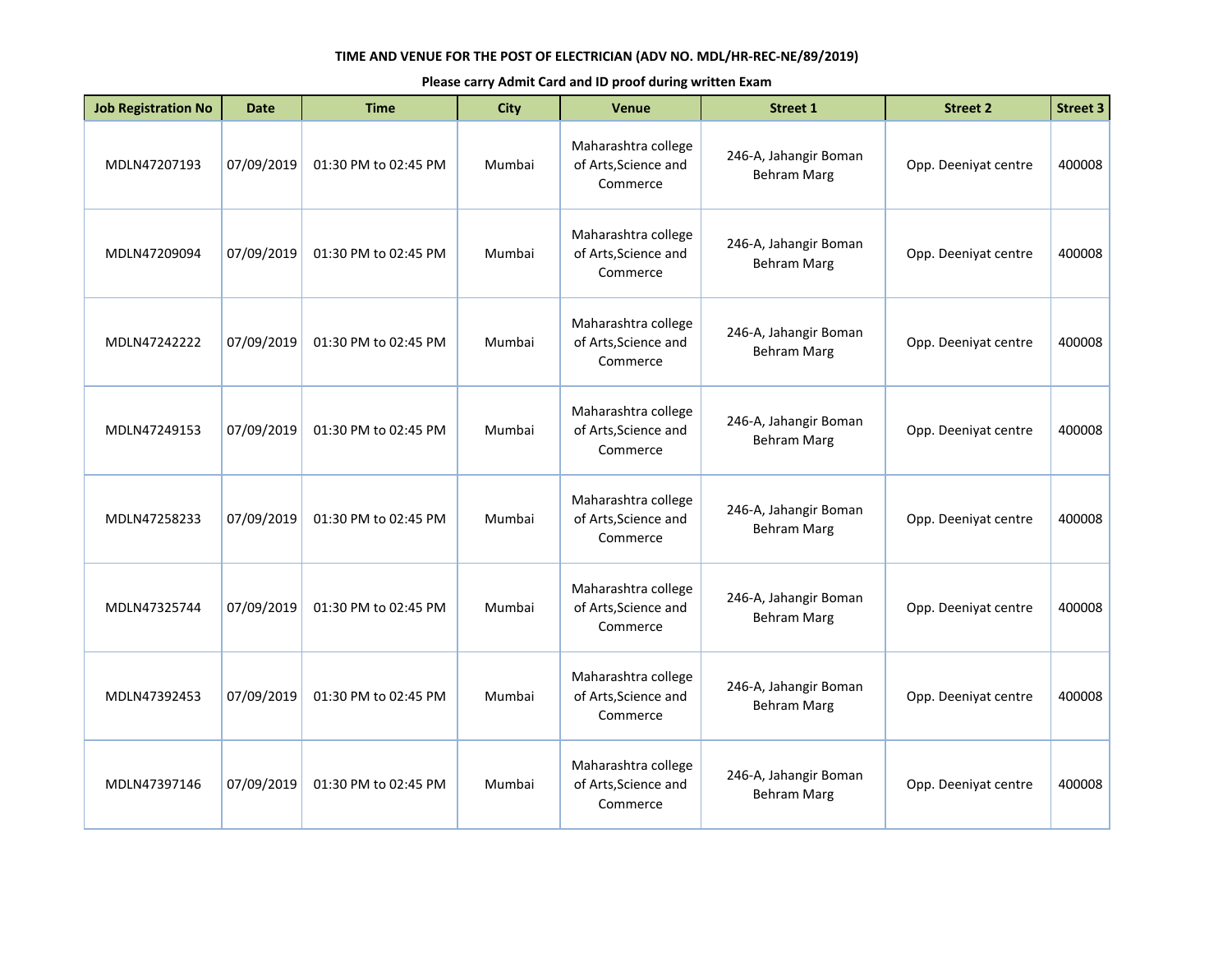| <b>Job Registration No</b> | <b>Date</b> | <b>Time</b>          | <b>City</b> | <b>Venue</b>                                            | <b>Street 1</b>                             | <b>Street 2</b>      | <b>Street 3</b> |
|----------------------------|-------------|----------------------|-------------|---------------------------------------------------------|---------------------------------------------|----------------------|-----------------|
| MDLN47433368               | 07/09/2019  | 01:30 PM to 02:45 PM | Mumbai      | Maharashtra college<br>of Arts, Science and<br>Commerce | 246-A, Jahangir Boman<br><b>Behram Marg</b> | Opp. Deeniyat centre | 400008          |
| MDLN47493603               | 07/09/2019  | 01:30 PM to 02:45 PM | Mumbai      | Maharashtra college<br>of Arts, Science and<br>Commerce | 246-A, Jahangir Boman<br><b>Behram Marg</b> | Opp. Deeniyat centre | 400008          |
| MDLN47514475               | 07/09/2019  | 01:30 PM to 02:45 PM | Mumbai      | Maharashtra college<br>of Arts, Science and<br>Commerce | 246-A, Jahangir Boman<br><b>Behram Marg</b> | Opp. Deeniyat centre | 400008          |
| MDLN47571476               | 07/09/2019  | 01:30 PM to 02:45 PM | Mumbai      | Maharashtra college<br>of Arts, Science and<br>Commerce | 246-A, Jahangir Boman<br><b>Behram Marg</b> | Opp. Deeniyat centre | 400008          |
| MDLN47619852               | 07/09/2019  | 01:30 PM to 02:45 PM | Mumbai      | Maharashtra college<br>of Arts, Science and<br>Commerce | 246-A, Jahangir Boman<br><b>Behram Marg</b> | Opp. Deeniyat centre | 400008          |
| MDLN47626280               | 07/09/2019  | 01:30 PM to 02:45 PM | Mumbai      | Maharashtra college<br>of Arts, Science and<br>Commerce | 246-A, Jahangir Boman<br><b>Behram Marg</b> | Opp. Deeniyat centre | 400008          |
| MDLN47667151               | 07/09/2019  | 01:30 PM to 02:45 PM | Mumbai      | Maharashtra college<br>of Arts, Science and<br>Commerce | 246-A, Jahangir Boman<br><b>Behram Marg</b> | Opp. Deeniyat centre | 400008          |
| MDLN47670442               | 07/09/2019  | 01:30 PM to 02:45 PM | Mumbai      | Maharashtra college<br>of Arts, Science and<br>Commerce | 246-A, Jahangir Boman<br><b>Behram Marg</b> | Opp. Deeniyat centre | 400008          |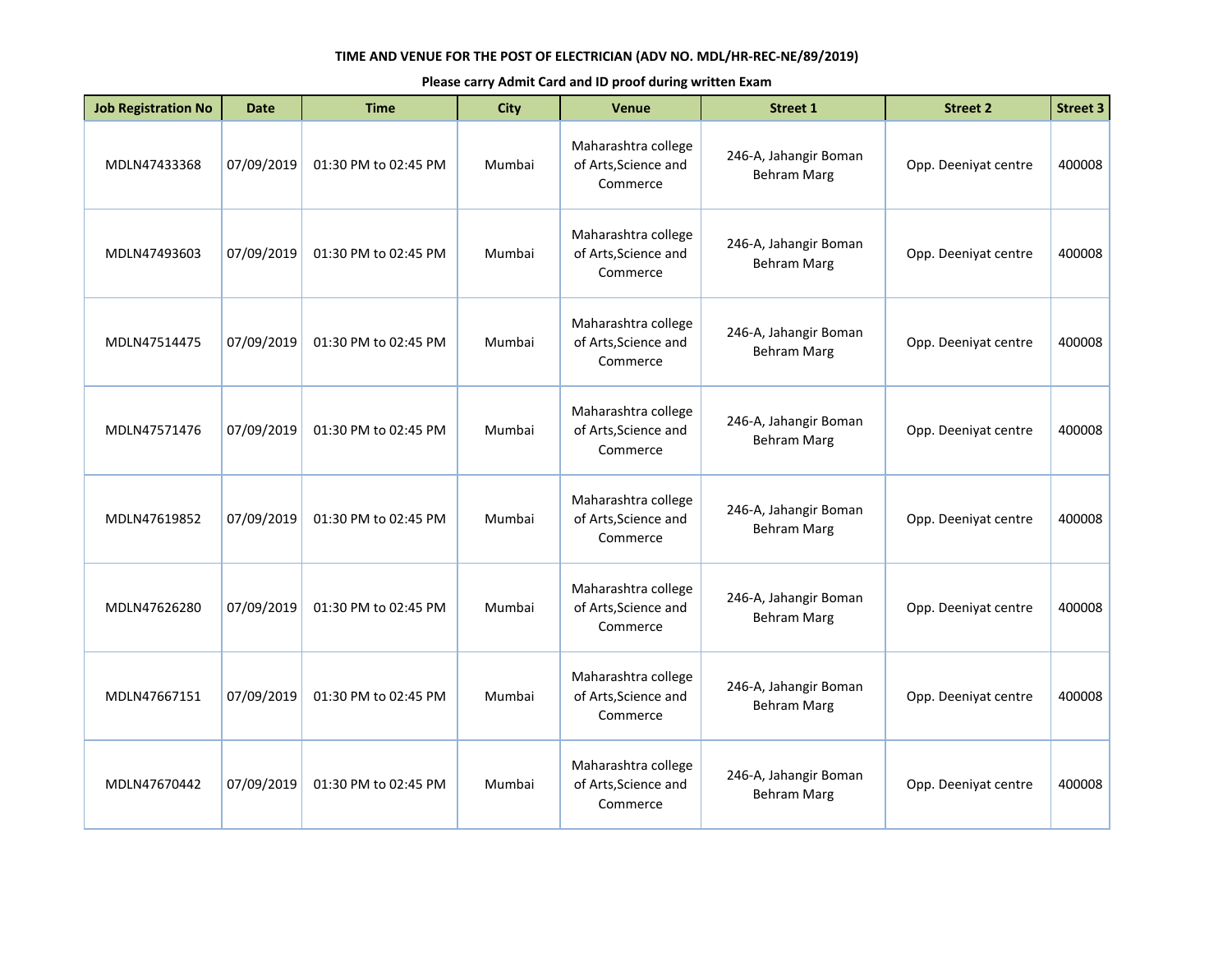| <b>Job Registration No</b> | <b>Date</b> | <b>Time</b>          | <b>City</b> | <b>Venue</b>                                            | <b>Street 1</b>                                                                                                 | <b>Street 2</b>      | <b>Street 3</b> |
|----------------------------|-------------|----------------------|-------------|---------------------------------------------------------|-----------------------------------------------------------------------------------------------------------------|----------------------|-----------------|
| MDLN47711176               | 07/09/2019  | 01:30 PM to 02:45 PM | Mumbai      | Maharashtra college<br>of Arts, Science and<br>Commerce | 246-A, Jahangir Boman<br><b>Behram Marg</b>                                                                     | Opp. Deeniyat centre | 400008          |
| MDLN47712859               | 07/09/2019  | 01:30 PM to 02:45 PM | Mumbai      | Maharashtra college<br>of Arts, Science and<br>Commerce | 246-A, Jahangir Boman<br><b>Behram Marg</b>                                                                     | Opp. Deeniyat centre | 400008          |
| MDLN47761477               | 07/09/2019  | 01:30 PM to 02:45 PM | Mumbai      | Maharashtra college<br>of Arts, Science and<br>Commerce | 246-A, Jahangir Boman<br><b>Behram Marg</b>                                                                     | Opp. Deeniyat centre | 400008          |
| MDLN47796055               | 07/09/2019  | 01:30 PM to 02:45 PM | Mumbai      | Maharashtra college<br>of Arts, Science and<br>Commerce | 246-A, Jahangir Boman<br><b>Behram Marg</b>                                                                     | Opp. Deeniyat centre | 400008          |
| MDLN47817974               | 07/09/2019  | 01:30 PM to 02:45 PM | Navi Mumbai | Fr. Conceicao<br>Rodrigues Institute of<br>Technology   | <b>Father Agnel Technical</b><br><b>Education Complex, Near</b><br>Noor Masjid, Juhu Nagar,<br>Sector 9A, Vashi |                      | 400703          |
| MDLN47830244               | 07/09/2019  | 01:30 PM to 02:45 PM | Navi Mumbai | Fr. Conceicao<br>Rodrigues Institute of<br>Technology   | Father Agnel Technical<br><b>Education Complex, Near</b><br>Noor Masjid, Juhu Nagar,<br>Sector 9A, Vashi        |                      | 400703          |
| MDLN47830313               | 07/09/2019  | 01:30 PM to 02:45 PM | Navi Mumbai | Fr. Conceicao<br>Rodrigues Institute of<br>Technology   | <b>Father Agnel Technical</b><br><b>Education Complex, Near</b><br>Noor Masjid, Juhu Nagar,<br>Sector 9A, Vashi |                      | 400703          |
| MDLN47833483               | 07/09/2019  | 01:30 PM to 02:45 PM | Navi Mumbai | Fr. Conceicao<br>Rodrigues Institute of<br>Technology   | <b>Father Agnel Technical</b><br><b>Education Complex, Near</b><br>Noor Masjid, Juhu Nagar,<br>Sector 9A, Vashi |                      | 400703          |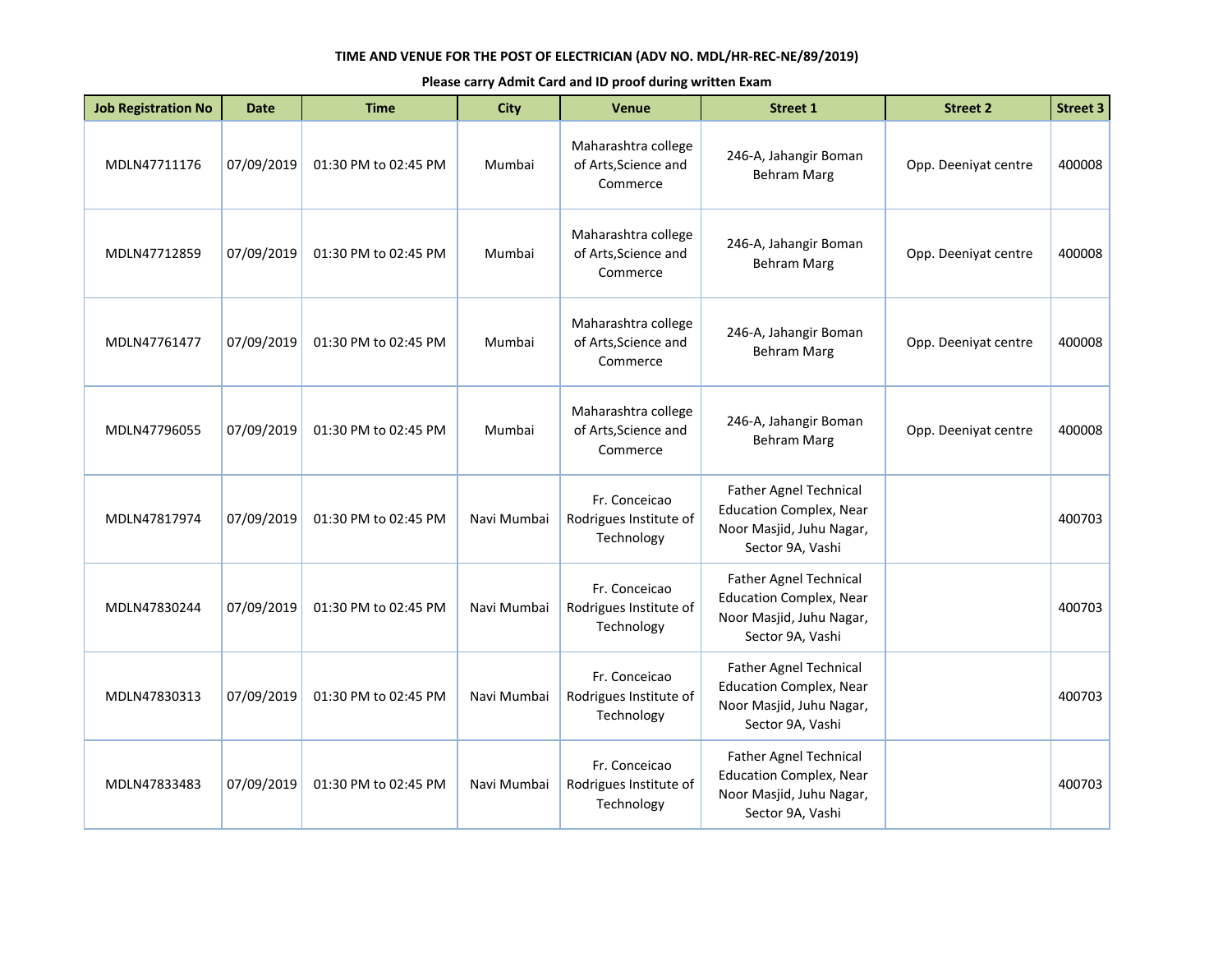| <b>Job Registration No</b> | <b>Date</b> | <b>Time</b>          | <b>City</b> | <b>Venue</b>                                          | <b>Street 1</b>                                                                                                 | <b>Street 2</b> | <b>Street 3</b> |
|----------------------------|-------------|----------------------|-------------|-------------------------------------------------------|-----------------------------------------------------------------------------------------------------------------|-----------------|-----------------|
| MDLN47842688               | 07/09/2019  | 01:30 PM to 02:45 PM | Navi Mumbai | Fr. Conceicao<br>Rodrigues Institute of<br>Technology | Father Agnel Technical<br><b>Education Complex, Near</b><br>Noor Masjid, Juhu Nagar,<br>Sector 9A, Vashi        |                 | 400703          |
| MDLN47875105               | 07/09/2019  | 01:30 PM to 02:45 PM | Navi Mumbai | Fr. Conceicao<br>Rodrigues Institute of<br>Technology | <b>Father Agnel Technical</b><br><b>Education Complex, Near</b><br>Noor Masjid, Juhu Nagar,<br>Sector 9A, Vashi |                 | 400703          |
| MDLN47913968               | 07/09/2019  | 01:30 PM to 02:45 PM | Navi Mumbai | Fr. Conceicao<br>Rodrigues Institute of<br>Technology | <b>Father Agnel Technical</b><br><b>Education Complex, Near</b><br>Noor Masjid, Juhu Nagar,<br>Sector 9A, Vashi |                 | 400703          |
| MDLN47954485               | 07/09/2019  | 01:30 PM to 02:45 PM | Navi Mumbai | Fr. Conceicao<br>Rodrigues Institute of<br>Technology | <b>Father Agnel Technical</b><br><b>Education Complex, Near</b><br>Noor Masjid, Juhu Nagar,<br>Sector 9A, Vashi |                 | 400703          |
| MDLN47977080               | 07/09/2019  | 01:30 PM to 02:45 PM | Navi Mumbai | Fr. Conceicao<br>Rodrigues Institute of<br>Technology | Father Agnel Technical<br><b>Education Complex, Near</b><br>Noor Masjid, Juhu Nagar,<br>Sector 9A, Vashi        |                 | 400703          |
| MDLN47991644               | 07/09/2019  | 01:30 PM to 02:45 PM | Navi Mumbai | Fr. Conceicao<br>Rodrigues Institute of<br>Technology | <b>Father Agnel Technical</b><br><b>Education Complex, Near</b><br>Noor Masjid, Juhu Nagar,<br>Sector 9A, Vashi |                 | 400703          |
| MDLN48055500               | 07/09/2019  | 01:30 PM to 02:45 PM | Navi Mumbai | Fr. Conceicao<br>Rodrigues Institute of<br>Technology | Father Agnel Technical<br><b>Education Complex, Near</b><br>Noor Masjid, Juhu Nagar,<br>Sector 9A, Vashi        |                 | 400703          |
| MDLN48081131               | 07/09/2019  | 01:30 PM to 02:45 PM | Navi Mumbai | Fr. Conceicao<br>Rodrigues Institute of<br>Technology | Father Agnel Technical<br><b>Education Complex, Near</b><br>Noor Masjid, Juhu Nagar,<br>Sector 9A, Vashi        |                 | 400703          |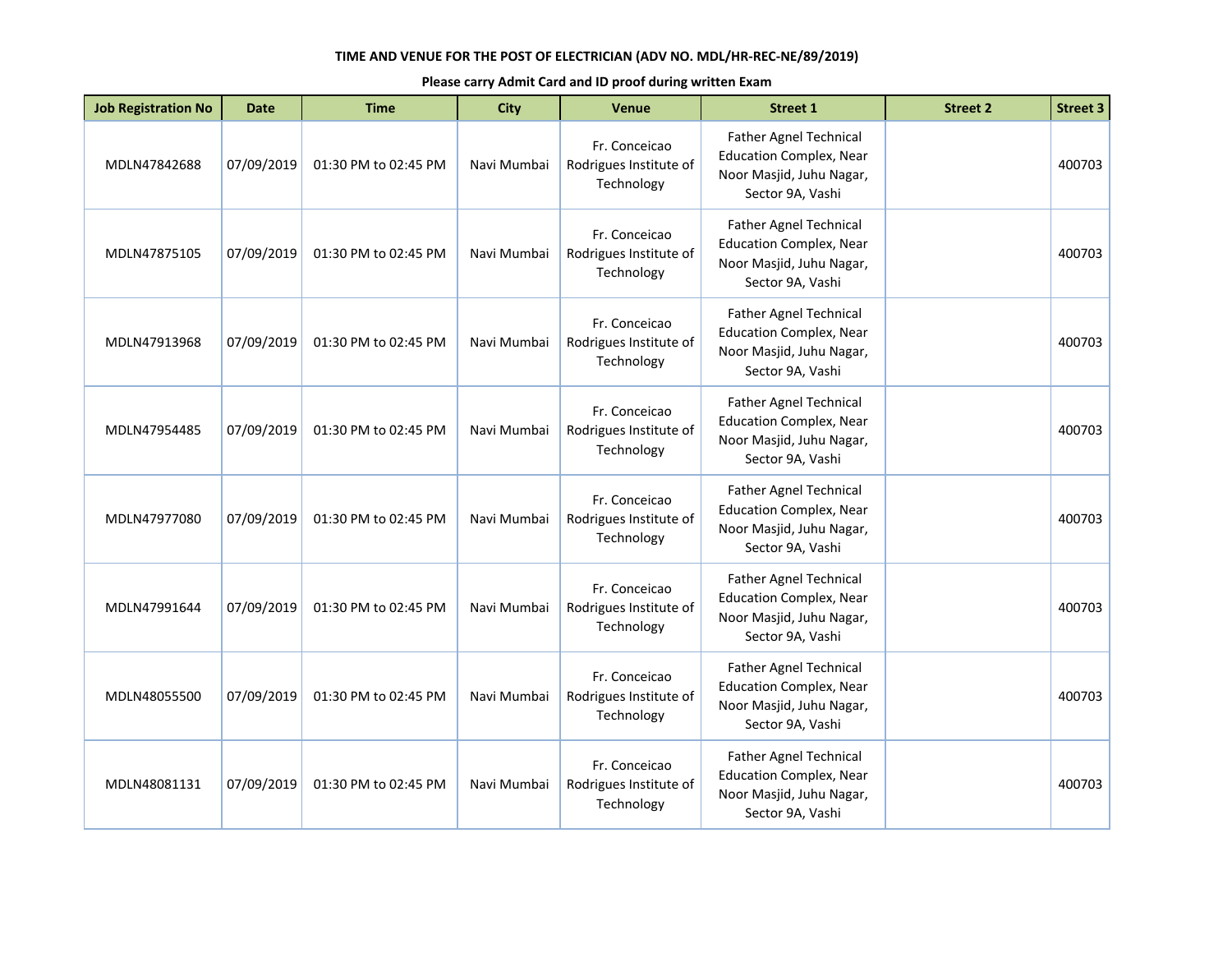| <b>Job Registration No</b> | <b>Date</b> | <b>Time</b>          | <b>City</b> | <b>Venue</b>                                          | <b>Street 1</b>                                                                                                 | <b>Street 2</b> | <b>Street 3</b> |
|----------------------------|-------------|----------------------|-------------|-------------------------------------------------------|-----------------------------------------------------------------------------------------------------------------|-----------------|-----------------|
| MDLN48082867               | 07/09/2019  | 01:30 PM to 02:45 PM | Navi Mumbai | Fr. Conceicao<br>Rodrigues Institute of<br>Technology | Father Agnel Technical<br><b>Education Complex, Near</b><br>Noor Masjid, Juhu Nagar,<br>Sector 9A, Vashi        |                 | 400703          |
| MDLN48090393               | 07/09/2019  | 01:30 PM to 02:45 PM | Navi Mumbai | Fr. Conceicao<br>Rodrigues Institute of<br>Technology | <b>Father Agnel Technical</b><br><b>Education Complex, Near</b><br>Noor Masjid, Juhu Nagar,<br>Sector 9A, Vashi |                 | 400703          |
| MDLN48096629               | 07/09/2019  | 01:30 PM to 02:45 PM | Navi Mumbai | Fr. Conceicao<br>Rodrigues Institute of<br>Technology | <b>Father Agnel Technical</b><br><b>Education Complex, Near</b><br>Noor Masjid, Juhu Nagar,<br>Sector 9A, Vashi |                 | 400703          |
| MDLN48109506               | 07/09/2019  | 01:30 PM to 02:45 PM | Navi Mumbai | Fr. Conceicao<br>Rodrigues Institute of<br>Technology | Father Agnel Technical<br><b>Education Complex, Near</b><br>Noor Masjid, Juhu Nagar,<br>Sector 9A, Vashi        |                 | 400703          |
| MDLN48139199               | 07/09/2019  | 01:30 PM to 02:45 PM | Navi Mumbai | Fr. Conceicao<br>Rodrigues Institute of<br>Technology | Father Agnel Technical<br><b>Education Complex, Near</b><br>Noor Masjid, Juhu Nagar,<br>Sector 9A, Vashi        |                 | 400703          |
| MDLN48184077               | 07/09/2019  | 01:30 PM to 02:45 PM | Navi Mumbai | Fr. Conceicao<br>Rodrigues Institute of<br>Technology | <b>Father Agnel Technical</b><br><b>Education Complex, Near</b><br>Noor Masjid, Juhu Nagar,<br>Sector 9A, Vashi |                 | 400703          |
| MDLN48235675               | 07/09/2019  | 01:30 PM to 02:45 PM | Navi Mumbai | Fr. Conceicao<br>Rodrigues Institute of<br>Technology | Father Agnel Technical<br><b>Education Complex, Near</b><br>Noor Masjid, Juhu Nagar,<br>Sector 9A, Vashi        |                 | 400703          |
| MDLN48253424               | 07/09/2019  | 01:30 PM to 02:45 PM | Navi Mumbai | Fr. Conceicao<br>Rodrigues Institute of<br>Technology | Father Agnel Technical<br><b>Education Complex, Near</b><br>Noor Masjid, Juhu Nagar,<br>Sector 9A, Vashi        |                 | 400703          |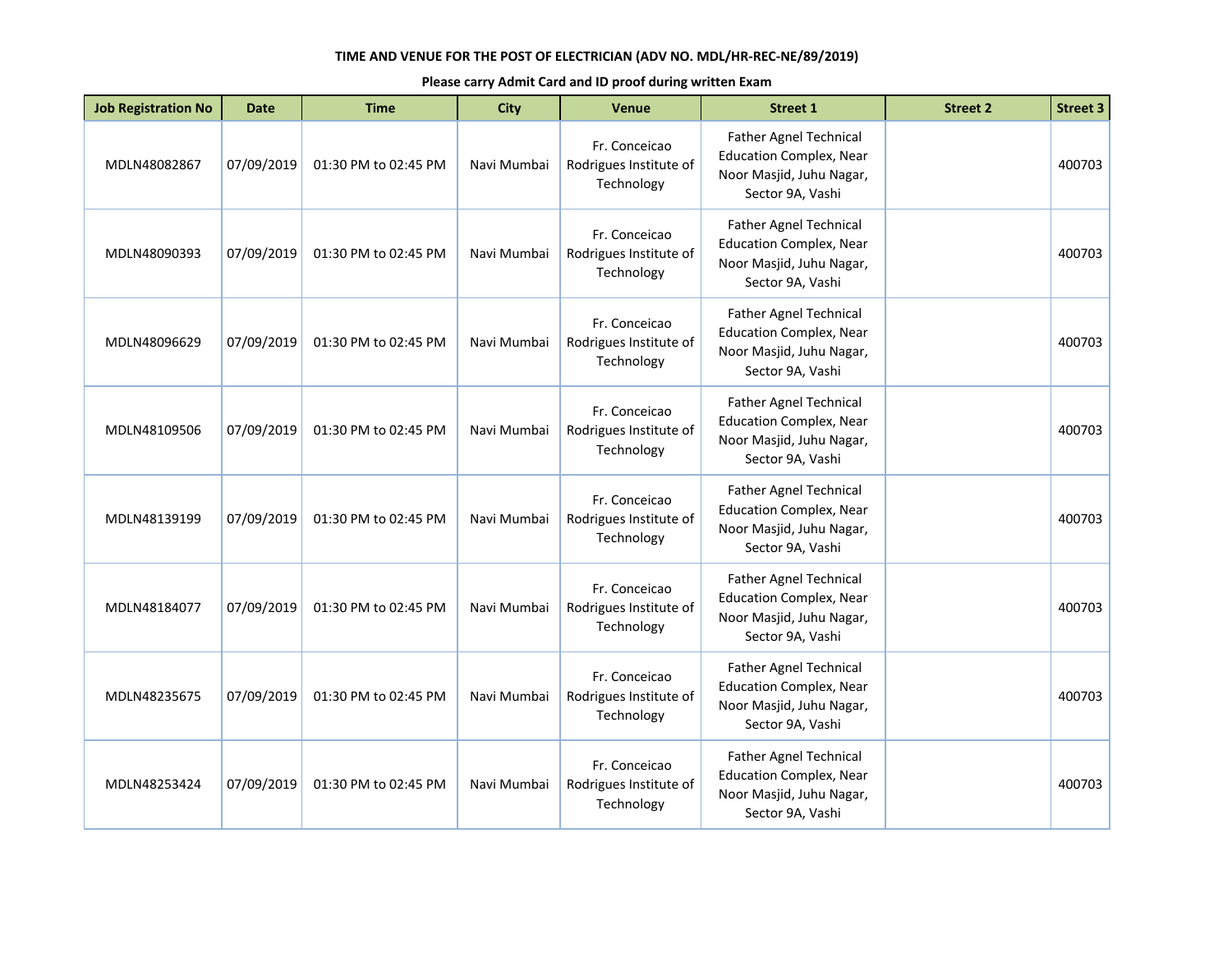| <b>Job Registration No</b> | <b>Date</b> | <b>Time</b>          | <b>City</b> | <b>Venue</b>                                          | <b>Street 1</b>                                                                                                 | <b>Street 2</b> | <b>Street 3</b> |
|----------------------------|-------------|----------------------|-------------|-------------------------------------------------------|-----------------------------------------------------------------------------------------------------------------|-----------------|-----------------|
| MDLN48271974               | 07/09/2019  | 01:30 PM to 02:45 PM | Navi Mumbai | Fr. Conceicao<br>Rodrigues Institute of<br>Technology | Father Agnel Technical<br><b>Education Complex, Near</b><br>Noor Masjid, Juhu Nagar,<br>Sector 9A, Vashi        |                 | 400703          |
| MDLN48292368               | 07/09/2019  | 01:30 PM to 02:45 PM | Navi Mumbai | Fr. Conceicao<br>Rodrigues Institute of<br>Technology | <b>Father Agnel Technical</b><br><b>Education Complex, Near</b><br>Noor Masjid, Juhu Nagar,<br>Sector 9A, Vashi |                 | 400703          |
| MDLN48295093               | 07/09/2019  | 01:30 PM to 02:45 PM | Navi Mumbai | Fr. Conceicao<br>Rodrigues Institute of<br>Technology | Father Agnel Technical<br><b>Education Complex, Near</b><br>Noor Masjid, Juhu Nagar,<br>Sector 9A, Vashi        |                 | 400703          |
| MDLN48306357               | 07/09/2019  | 01:30 PM to 02:45 PM | Navi Mumbai | Fr. Conceicao<br>Rodrigues Institute of<br>Technology | <b>Father Agnel Technical</b><br><b>Education Complex, Near</b><br>Noor Masjid, Juhu Nagar,<br>Sector 9A, Vashi |                 | 400703          |
| MDLN48313428               | 07/09/2019  | 01:30 PM to 02:45 PM | Navi Mumbai | Fr. Conceicao<br>Rodrigues Institute of<br>Technology | <b>Father Agnel Technical</b><br><b>Education Complex, Near</b><br>Noor Masjid, Juhu Nagar,<br>Sector 9A, Vashi |                 | 400703          |
| MDLN48407364               | 07/09/2019  | 01:30 PM to 02:45 PM | Navi Mumbai | Fr. Conceicao<br>Rodrigues Institute of<br>Technology | Father Agnel Technical<br><b>Education Complex, Near</b><br>Noor Masjid, Juhu Nagar,<br>Sector 9A, Vashi        |                 | 400703          |
| MDLN48424264               | 07/09/2019  | 01:30 PM to 02:45 PM | Navi Mumbai | Fr. Conceicao<br>Rodrigues Institute of<br>Technology | <b>Father Agnel Technical</b><br><b>Education Complex, Near</b><br>Noor Masjid, Juhu Nagar,<br>Sector 9A, Vashi |                 | 400703          |
| MDLN48461363               | 07/09/2019  | 01:30 PM to 02:45 PM | Navi Mumbai | Fr. Conceicao<br>Rodrigues Institute of<br>Technology | Father Agnel Technical<br><b>Education Complex, Near</b><br>Noor Masjid, Juhu Nagar,<br>Sector 9A, Vashi        |                 | 400703          |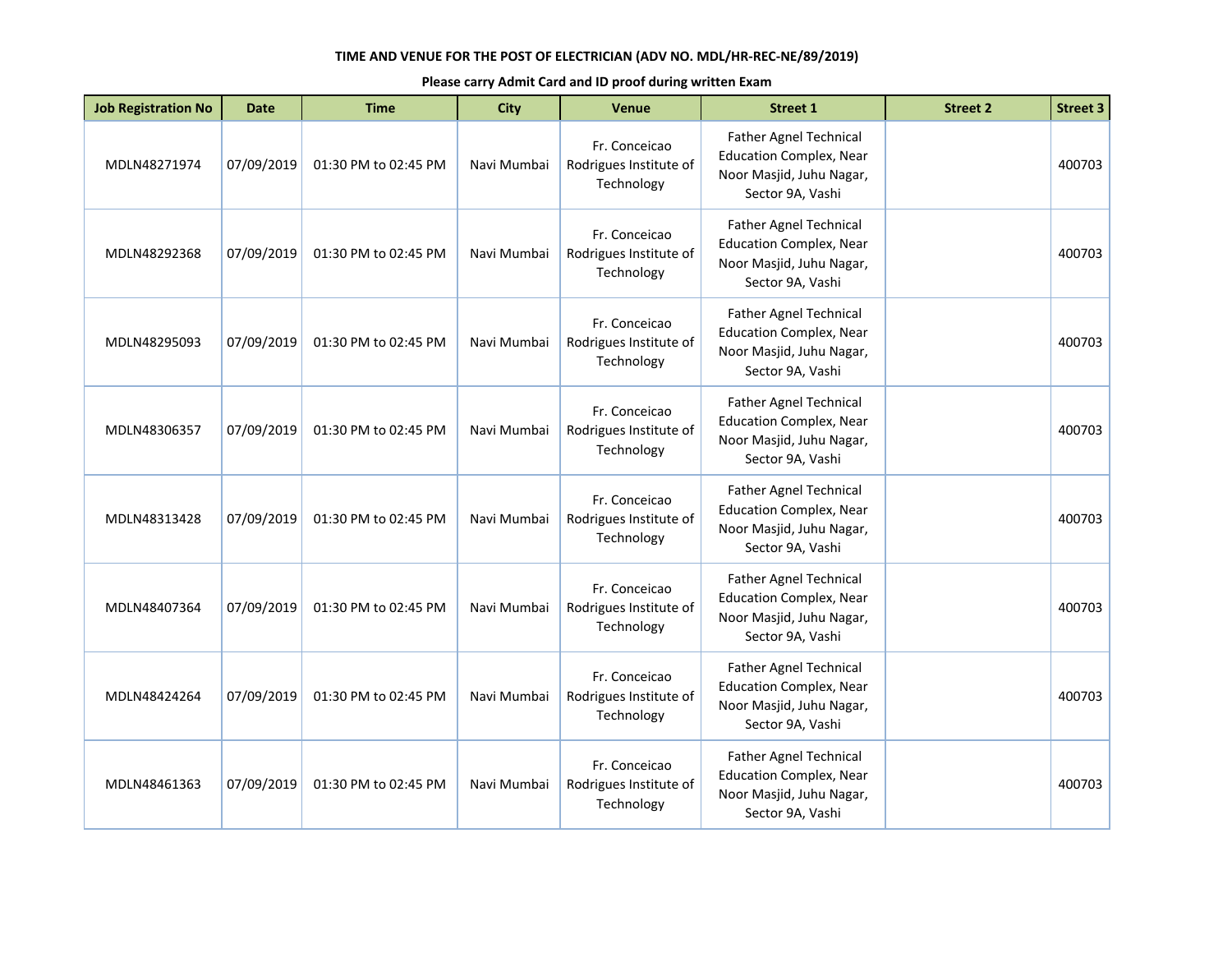| <b>Job Registration No</b> | <b>Date</b> | <b>Time</b>          | <b>City</b> | <b>Venue</b>                                          | <b>Street 1</b>                                                                                                 | <b>Street 2</b> | <b>Street 3</b> |
|----------------------------|-------------|----------------------|-------------|-------------------------------------------------------|-----------------------------------------------------------------------------------------------------------------|-----------------|-----------------|
| MDLN48463690               | 07/09/2019  | 01:30 PM to 02:45 PM | Navi Mumbai | Fr. Conceicao<br>Rodrigues Institute of<br>Technology | Father Agnel Technical<br><b>Education Complex, Near</b><br>Noor Masjid, Juhu Nagar,<br>Sector 9A, Vashi        |                 | 400703          |
| MDLN48465537               | 07/09/2019  | 01:30 PM to 02:45 PM | Navi Mumbai | Fr. Conceicao<br>Rodrigues Institute of<br>Technology | <b>Father Agnel Technical</b><br><b>Education Complex, Near</b><br>Noor Masjid, Juhu Nagar,<br>Sector 9A, Vashi |                 | 400703          |
| MDLN48499312               | 07/09/2019  | 01:30 PM to 02:45 PM | Navi Mumbai | Fr. Conceicao<br>Rodrigues Institute of<br>Technology | <b>Father Agnel Technical</b><br><b>Education Complex, Near</b><br>Noor Masjid, Juhu Nagar,<br>Sector 9A, Vashi |                 | 400703          |
| MDLN48597105               | 07/09/2019  | 01:30 PM to 02:45 PM | Navi Mumbai | Fr. Conceicao<br>Rodrigues Institute of<br>Technology | Father Agnel Technical<br><b>Education Complex, Near</b><br>Noor Masjid, Juhu Nagar,<br>Sector 9A, Vashi        |                 | 400703          |
| MDLN48601670               | 07/09/2019  | 01:30 PM to 02:45 PM | Navi Mumbai | Fr. Conceicao<br>Rodrigues Institute of<br>Technology | Father Agnel Technical<br><b>Education Complex, Near</b><br>Noor Masjid, Juhu Nagar,<br>Sector 9A, Vashi        |                 | 400703          |
| MDLN48643097               | 07/09/2019  | 01:30 PM to 02:45 PM | Navi Mumbai | Fr. Conceicao<br>Rodrigues Institute of<br>Technology | <b>Father Agnel Technical</b><br><b>Education Complex, Near</b><br>Noor Masjid, Juhu Nagar,<br>Sector 9A, Vashi |                 | 400703          |
| MDLN48653121               | 07/09/2019  | 01:30 PM to 02:45 PM | Navi Mumbai | Fr. Conceicao<br>Rodrigues Institute of<br>Technology | Father Agnel Technical<br><b>Education Complex, Near</b><br>Noor Masjid, Juhu Nagar,<br>Sector 9A, Vashi        |                 | 400703          |
| MDLN48655738               | 07/09/2019  | 01:30 PM to 02:45 PM | Navi Mumbai | Fr. Conceicao<br>Rodrigues Institute of<br>Technology | Father Agnel Technical<br><b>Education Complex, Near</b><br>Noor Masjid, Juhu Nagar,<br>Sector 9A, Vashi        |                 | 400703          |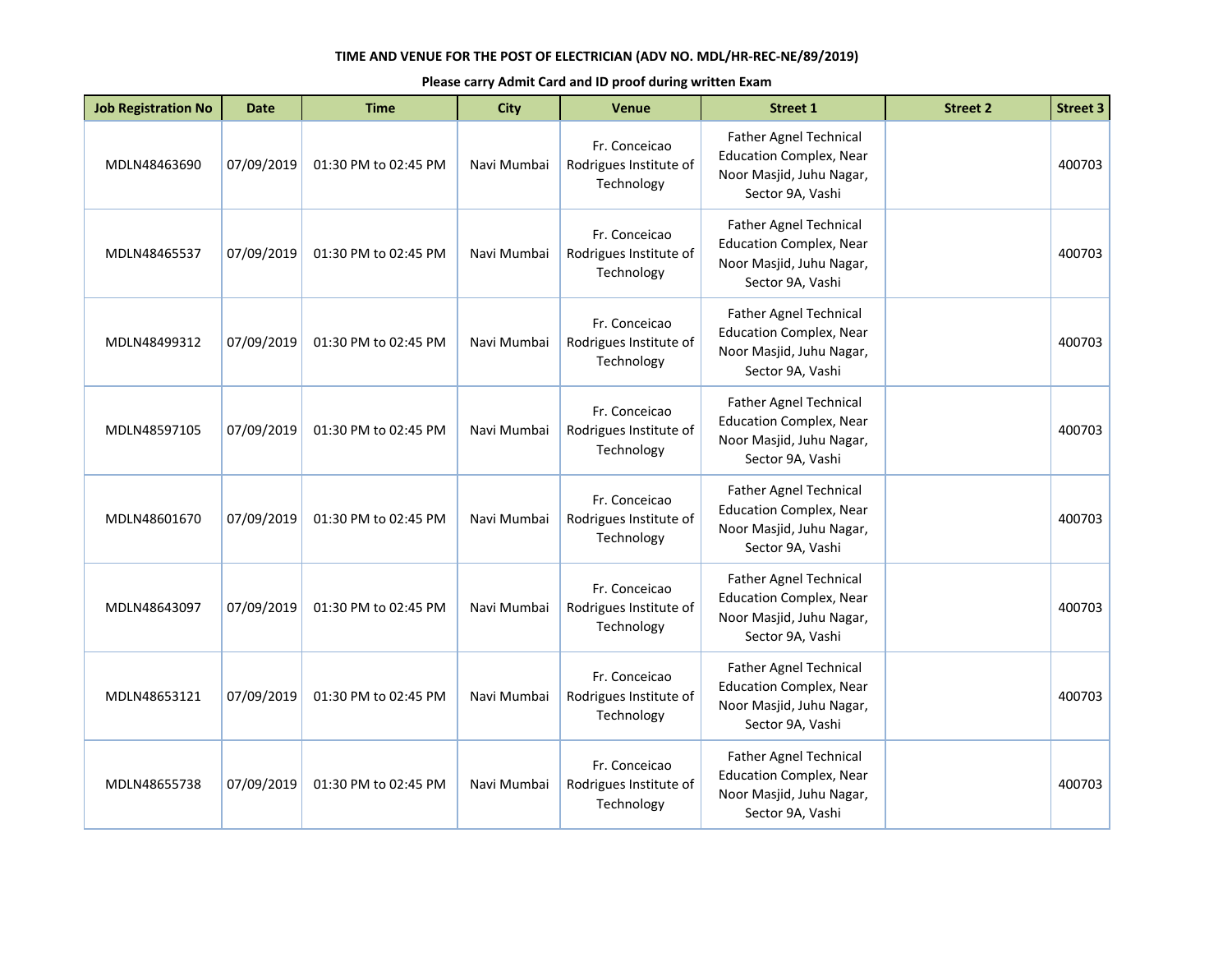| <b>Job Registration No</b> | <b>Date</b> | <b>Time</b>          | <b>City</b> | <b>Venue</b>                                          | <b>Street 1</b>                                                                                                 | <b>Street 2</b> | <b>Street 3</b> |
|----------------------------|-------------|----------------------|-------------|-------------------------------------------------------|-----------------------------------------------------------------------------------------------------------------|-----------------|-----------------|
| MDLN48710991               | 07/09/2019  | 01:30 PM to 02:45 PM | Navi Mumbai | Fr. Conceicao<br>Rodrigues Institute of<br>Technology | Father Agnel Technical<br><b>Education Complex, Near</b><br>Noor Masjid, Juhu Nagar,<br>Sector 9A, Vashi        |                 | 400703          |
| MDLN48727776               | 07/09/2019  | 01:30 PM to 02:45 PM | Navi Mumbai | Fr. Conceicao<br>Rodrigues Institute of<br>Technology | <b>Father Agnel Technical</b><br><b>Education Complex, Near</b><br>Noor Masjid, Juhu Nagar,<br>Sector 9A, Vashi |                 | 400703          |
| MDLN48809778               | 07/09/2019  | 01:30 PM to 02:45 PM | Navi Mumbai | Fr. Conceicao<br>Rodrigues Institute of<br>Technology | Father Agnel Technical<br><b>Education Complex, Near</b><br>Noor Masjid, Juhu Nagar,<br>Sector 9A, Vashi        |                 | 400703          |
| MDLN48823793               | 07/09/2019  | 01:30 PM to 02:45 PM | Navi Mumbai | Fr. Conceicao<br>Rodrigues Institute of<br>Technology | <b>Father Agnel Technical</b><br><b>Education Complex, Near</b><br>Noor Masjid, Juhu Nagar,<br>Sector 9A, Vashi |                 | 400703          |
| MDLN48827670               | 07/09/2019  | 01:30 PM to 02:45 PM | Navi Mumbai | Fr. Conceicao<br>Rodrigues Institute of<br>Technology | <b>Father Agnel Technical</b><br><b>Education Complex, Near</b><br>Noor Masjid, Juhu Nagar,<br>Sector 9A, Vashi |                 | 400703          |
| MDLN48830535               | 07/09/2019  | 01:30 PM to 02:45 PM | Navi Mumbai | Fr. Conceicao<br>Rodrigues Institute of<br>Technology | Father Agnel Technical<br><b>Education Complex, Near</b><br>Noor Masjid, Juhu Nagar,<br>Sector 9A, Vashi        |                 | 400703          |
| MDLN48840407               | 07/09/2019  | 01:30 PM to 02:45 PM | Navi Mumbai | Fr. Conceicao<br>Rodrigues Institute of<br>Technology | <b>Father Agnel Technical</b><br><b>Education Complex, Near</b><br>Noor Masjid, Juhu Nagar,<br>Sector 9A, Vashi |                 | 400703          |
| MDLN48852446               | 07/09/2019  | 01:30 PM to 02:45 PM | Navi Mumbai | Fr. Conceicao<br>Rodrigues Institute of<br>Technology | Father Agnel Technical<br><b>Education Complex, Near</b><br>Noor Masjid, Juhu Nagar,<br>Sector 9A, Vashi        |                 | 400703          |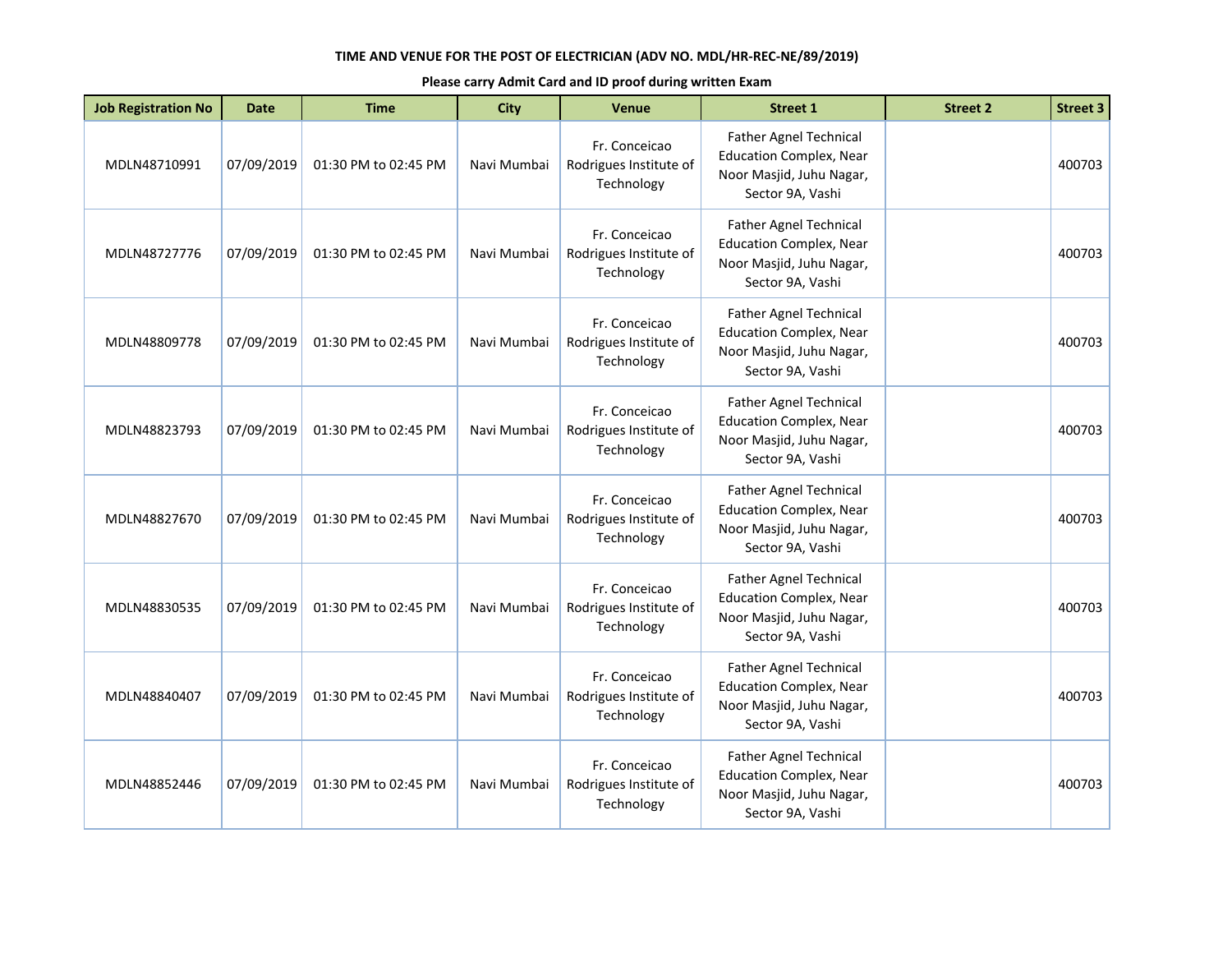| <b>Job Registration No</b> | <b>Date</b> | <b>Time</b>          | <b>City</b> | <b>Venue</b>                                          | <b>Street 1</b>                                                                                                 | <b>Street 2</b> | <b>Street 3</b> |
|----------------------------|-------------|----------------------|-------------|-------------------------------------------------------|-----------------------------------------------------------------------------------------------------------------|-----------------|-----------------|
| MDLN48884951               | 07/09/2019  | 01:30 PM to 02:45 PM | Navi Mumbai | Fr. Conceicao<br>Rodrigues Institute of<br>Technology | Father Agnel Technical<br><b>Education Complex, Near</b><br>Noor Masjid, Juhu Nagar,<br>Sector 9A, Vashi        |                 | 400703          |
| MDLN48898412               | 07/09/2019  | 01:30 PM to 02:45 PM | Navi Mumbai | Fr. Conceicao<br>Rodrigues Institute of<br>Technology | Father Agnel Technical<br><b>Education Complex, Near</b><br>Noor Masjid, Juhu Nagar,<br>Sector 9A, Vashi        |                 | 400703          |
| MDLN48976984               | 07/09/2019  | 01:30 PM to 02:45 PM | Navi Mumbai | Fr. Conceicao<br>Rodrigues Institute of<br>Technology | Father Agnel Technical<br><b>Education Complex, Near</b><br>Noor Masjid, Juhu Nagar,<br>Sector 9A, Vashi        |                 | 400703          |
| MDLN49040153               | 07/09/2019  | 01:30 PM to 02:45 PM | Navi Mumbai | Fr. Conceicao<br>Rodrigues Institute of<br>Technology | Father Agnel Technical<br><b>Education Complex, Near</b><br>Noor Masjid, Juhu Nagar,<br>Sector 9A, Vashi        |                 | 400703          |
| MDLN49044974               | 07/09/2019  | 01:30 PM to 02:45 PM | Navi Mumbai | Fr. Conceicao<br>Rodrigues Institute of<br>Technology | <b>Father Agnel Technical</b><br><b>Education Complex, Near</b><br>Noor Masjid, Juhu Nagar,<br>Sector 9A, Vashi |                 | 400703          |
| MDLN49083565               | 07/09/2019  | 01:30 PM to 02:45 PM | Navi Mumbai | Fr. Conceicao<br>Rodrigues Institute of<br>Technology | Father Agnel Technical<br><b>Education Complex, Near</b><br>Noor Masjid, Juhu Nagar,<br>Sector 9A, Vashi        |                 | 400703          |
| MDLN49090246               | 07/09/2019  | 01:30 PM to 02:45 PM | Navi Mumbai | Fr. Conceicao<br>Rodrigues Institute of<br>Technology | <b>Father Agnel Technical</b><br><b>Education Complex, Near</b><br>Noor Masjid, Juhu Nagar,<br>Sector 9A, Vashi |                 | 400703          |
| MDLN49099988               | 07/09/2019  | 01:30 PM to 02:45 PM | Navi Mumbai | Fr. Conceicao<br>Rodrigues Institute of<br>Technology | Father Agnel Technical<br><b>Education Complex, Near</b><br>Noor Masjid, Juhu Nagar,<br>Sector 9A, Vashi        |                 | 400703          |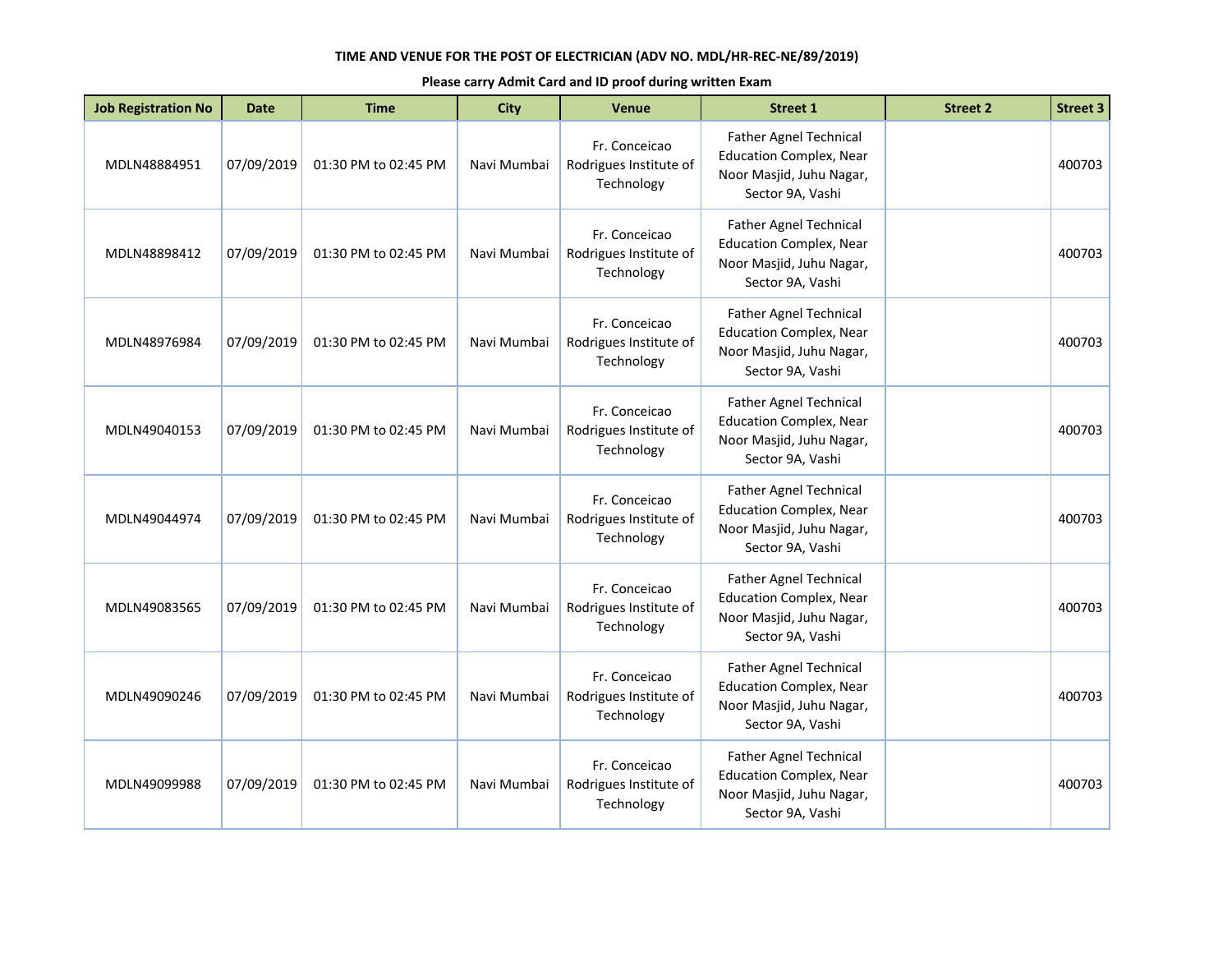| <b>Job Registration No</b> | <b>Date</b> | <b>Time</b>          | <b>City</b> | <b>Venue</b>                                          | <b>Street 1</b>                                                                                                 | <b>Street 2</b> | <b>Street 3</b> |
|----------------------------|-------------|----------------------|-------------|-------------------------------------------------------|-----------------------------------------------------------------------------------------------------------------|-----------------|-----------------|
| MDLN49112197               | 07/09/2019  | 01:30 PM to 02:45 PM | Navi Mumbai | Fr. Conceicao<br>Rodrigues Institute of<br>Technology | Father Agnel Technical<br><b>Education Complex, Near</b><br>Noor Masjid, Juhu Nagar,<br>Sector 9A, Vashi        |                 | 400703          |
| MDLN49143607               | 07/09/2019  | 01:30 PM to 02:45 PM | Navi Mumbai | Fr. Conceicao<br>Rodrigues Institute of<br>Technology | Father Agnel Technical<br><b>Education Complex, Near</b><br>Noor Masjid, Juhu Nagar,<br>Sector 9A, Vashi        |                 | 400703          |
| MDLN49161625               | 07/09/2019  | 01:30 PM to 02:45 PM | Navi Mumbai | Fr. Conceicao<br>Rodrigues Institute of<br>Technology | Father Agnel Technical<br><b>Education Complex, Near</b><br>Noor Masjid, Juhu Nagar,<br>Sector 9A, Vashi        |                 | 400703          |
| MDLN49198118               | 07/09/2019  | 01:30 PM to 02:45 PM | Navi Mumbai | Fr. Conceicao<br>Rodrigues Institute of<br>Technology | Father Agnel Technical<br><b>Education Complex, Near</b><br>Noor Masjid, Juhu Nagar,<br>Sector 9A, Vashi        |                 | 400703          |
| MDLN49222138               | 07/09/2019  | 01:30 PM to 02:45 PM | Navi Mumbai | Fr. Conceicao<br>Rodrigues Institute of<br>Technology | <b>Father Agnel Technical</b><br><b>Education Complex, Near</b><br>Noor Masjid, Juhu Nagar,<br>Sector 9A, Vashi |                 | 400703          |
| MDLN49225299               | 07/09/2019  | 01:30 PM to 02:45 PM | Navi Mumbai | Fr. Conceicao<br>Rodrigues Institute of<br>Technology | Father Agnel Technical<br><b>Education Complex, Near</b><br>Noor Masjid, Juhu Nagar,<br>Sector 9A, Vashi        |                 | 400703          |
| MDLN49246048               | 07/09/2019  | 01:30 PM to 02:45 PM | Navi Mumbai | Fr. Conceicao<br>Rodrigues Institute of<br>Technology | <b>Father Agnel Technical</b><br><b>Education Complex, Near</b><br>Noor Masjid, Juhu Nagar,<br>Sector 9A, Vashi |                 | 400703          |
| MDLN49264776               | 07/09/2019  | 01:30 PM to 02:45 PM | Navi Mumbai | Fr. Conceicao<br>Rodrigues Institute of<br>Technology | Father Agnel Technical<br><b>Education Complex, Near</b><br>Noor Masjid, Juhu Nagar,<br>Sector 9A, Vashi        |                 | 400703          |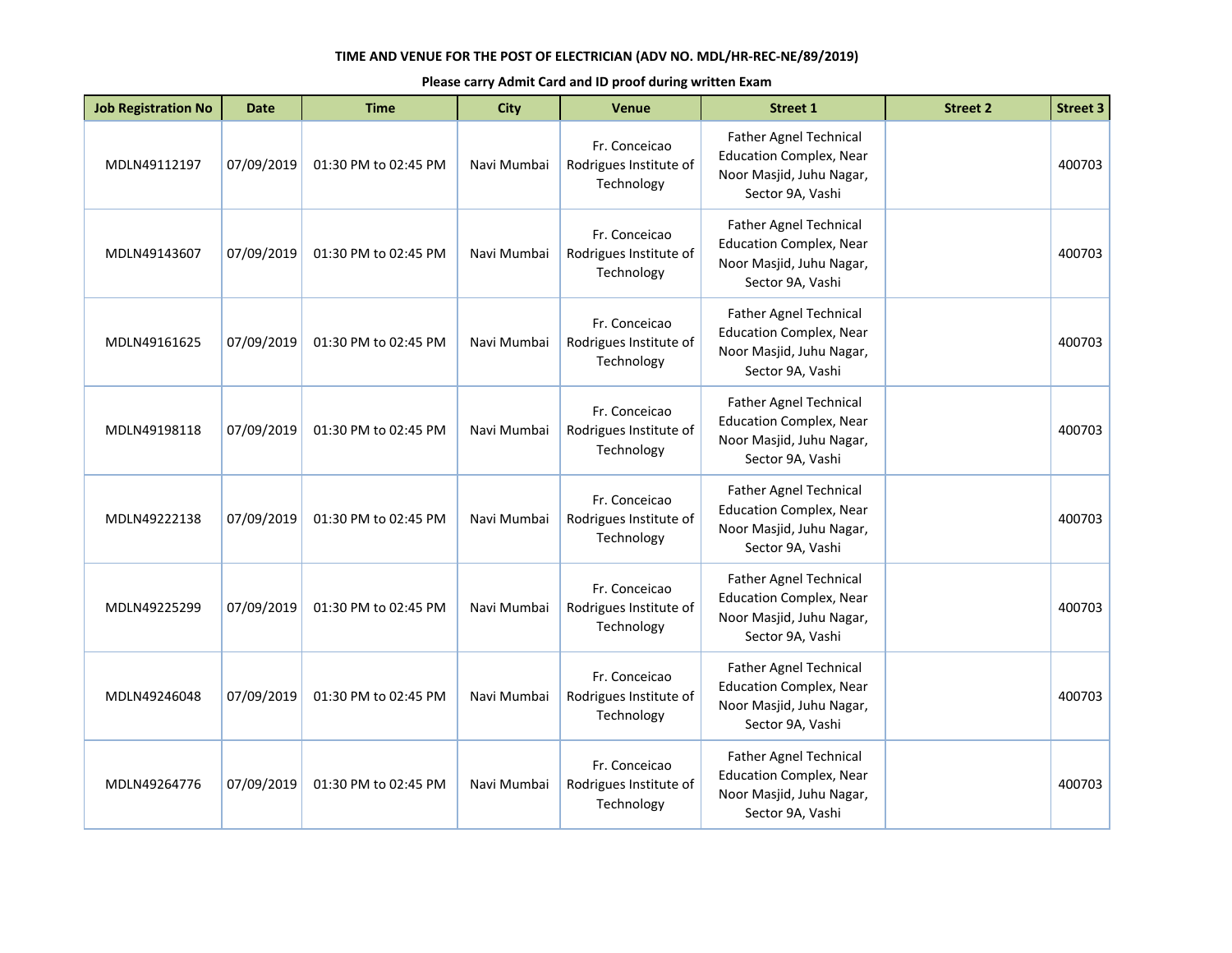| <b>Job Registration No</b> | <b>Date</b> | <b>Time</b>          | <b>City</b> | <b>Venue</b>                                          | <b>Street 1</b>                                                                                                 | <b>Street 2</b> | <b>Street 3</b> |
|----------------------------|-------------|----------------------|-------------|-------------------------------------------------------|-----------------------------------------------------------------------------------------------------------------|-----------------|-----------------|
| MDLN49264778               | 07/09/2019  | 01:30 PM to 02:45 PM | Navi Mumbai | Fr. Conceicao<br>Rodrigues Institute of<br>Technology | Father Agnel Technical<br><b>Education Complex, Near</b><br>Noor Masjid, Juhu Nagar,<br>Sector 9A, Vashi        |                 | 400703          |
| MDLN49318578               | 07/09/2019  | 01:30 PM to 02:45 PM | Navi Mumbai | Fr. Conceicao<br>Rodrigues Institute of<br>Technology | <b>Father Agnel Technical</b><br><b>Education Complex, Near</b><br>Noor Masjid, Juhu Nagar,<br>Sector 9A, Vashi |                 | 400703          |
| MDLN49338004               | 07/09/2019  | 01:30 PM to 02:45 PM | Navi Mumbai | Fr. Conceicao<br>Rodrigues Institute of<br>Technology | <b>Father Agnel Technical</b><br><b>Education Complex, Near</b><br>Noor Masjid, Juhu Nagar,<br>Sector 9A, Vashi |                 | 400703          |
| MDLN49344007               | 07/09/2019  | 01:30 PM to 02:45 PM | Navi Mumbai | Fr. Conceicao<br>Rodrigues Institute of<br>Technology | <b>Father Agnel Technical</b><br><b>Education Complex, Near</b><br>Noor Masjid, Juhu Nagar,<br>Sector 9A, Vashi |                 | 400703          |
| MDLN49383986               | 07/09/2019  | 01:30 PM to 02:45 PM | Navi Mumbai | Fr. Conceicao<br>Rodrigues Institute of<br>Technology | Father Agnel Technical<br><b>Education Complex, Near</b><br>Noor Masjid, Juhu Nagar,<br>Sector 9A, Vashi        |                 | 400703          |
| MDLN49412197               | 07/09/2019  | 01:30 PM to 02:45 PM | Navi Mumbai | Fr. Conceicao<br>Rodrigues Institute of<br>Technology | <b>Father Agnel Technical</b><br><b>Education Complex, Near</b><br>Noor Masjid, Juhu Nagar,<br>Sector 9A, Vashi |                 | 400703          |
| MDLN49518596               | 07/09/2019  | 01:30 PM to 02:45 PM | Navi Mumbai | Fr. Conceicao<br>Rodrigues Institute of<br>Technology | Father Agnel Technical<br><b>Education Complex, Near</b><br>Noor Masjid, Juhu Nagar,<br>Sector 9A, Vashi        |                 | 400703          |
| MDLN49526948               | 07/09/2019  | 01:30 PM to 02:45 PM | Navi Mumbai | Fr. Conceicao<br>Rodrigues Institute of<br>Technology | Father Agnel Technical<br><b>Education Complex, Near</b><br>Noor Masjid, Juhu Nagar,<br>Sector 9A, Vashi        |                 | 400703          |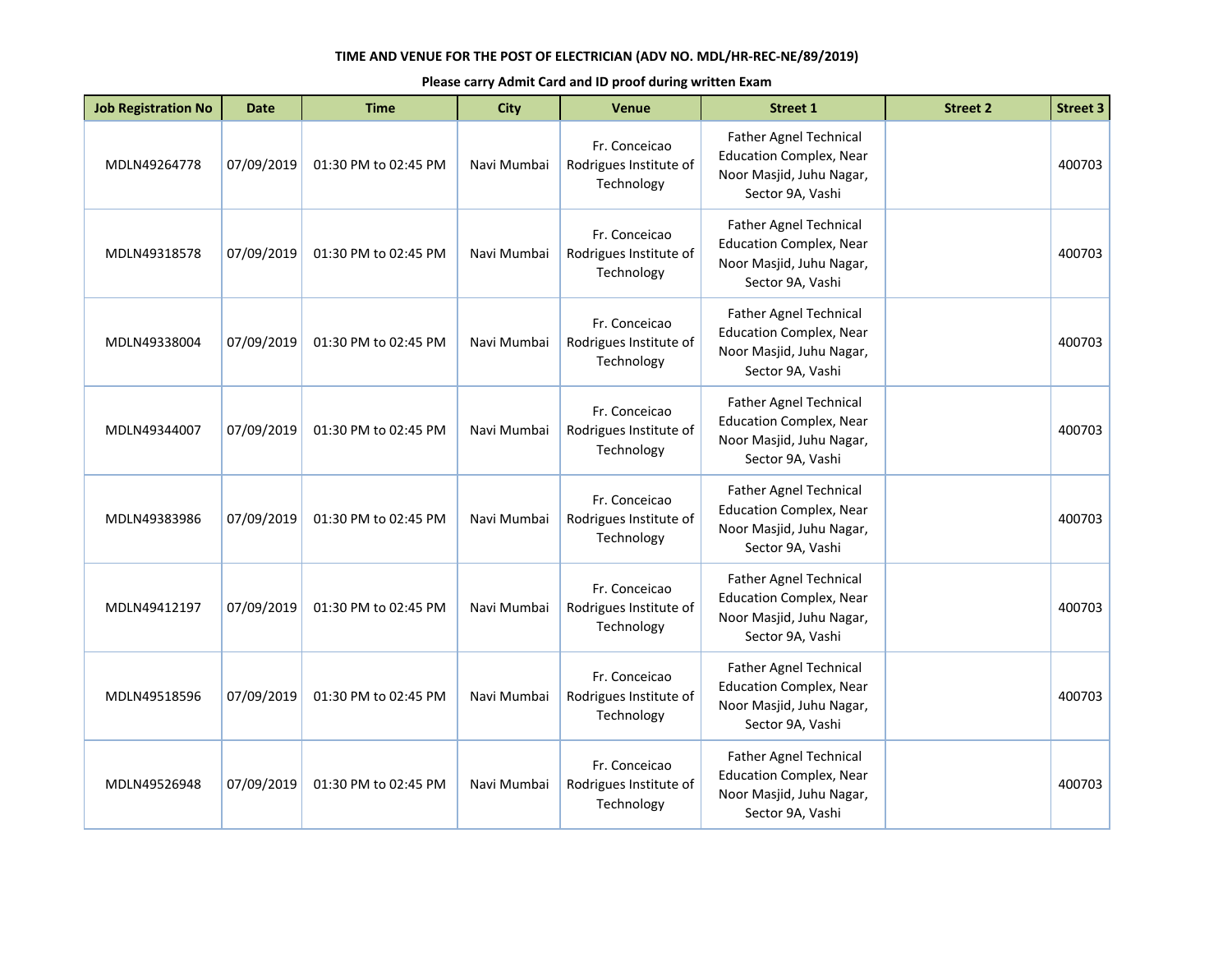| <b>Job Registration No</b> | <b>Date</b> | <b>Time</b>          | <b>City</b> | <b>Venue</b>                                          | <b>Street 1</b>                                                                                                 | <b>Street 2</b> | <b>Street 3</b> |
|----------------------------|-------------|----------------------|-------------|-------------------------------------------------------|-----------------------------------------------------------------------------------------------------------------|-----------------|-----------------|
| MDLN49528692               | 07/09/2019  | 01:30 PM to 02:45 PM | Navi Mumbai | Fr. Conceicao<br>Rodrigues Institute of<br>Technology | Father Agnel Technical<br><b>Education Complex, Near</b><br>Noor Masjid, Juhu Nagar,<br>Sector 9A, Vashi        |                 | 400703          |
| MDLN49529915               | 07/09/2019  | 01:30 PM to 02:45 PM | Navi Mumbai | Fr. Conceicao<br>Rodrigues Institute of<br>Technology | Father Agnel Technical<br><b>Education Complex, Near</b><br>Noor Masjid, Juhu Nagar,<br>Sector 9A, Vashi        |                 | 400703          |
| MDLN49530003               | 07/09/2019  | 01:30 PM to 02:45 PM | Navi Mumbai | Fr. Conceicao<br>Rodrigues Institute of<br>Technology | Father Agnel Technical<br><b>Education Complex, Near</b><br>Noor Masjid, Juhu Nagar,<br>Sector 9A, Vashi        |                 | 400703          |
| MDLN49625293               | 07/09/2019  | 01:30 PM to 02:45 PM | Navi Mumbai | Fr. Conceicao<br>Rodrigues Institute of<br>Technology | Father Agnel Technical<br><b>Education Complex, Near</b><br>Noor Masjid, Juhu Nagar,<br>Sector 9A, Vashi        |                 | 400703          |
| MDLN49642103               | 07/09/2019  | 01:30 PM to 02:45 PM | Navi Mumbai | Fr. Conceicao<br>Rodrigues Institute of<br>Technology | <b>Father Agnel Technical</b><br><b>Education Complex, Near</b><br>Noor Masjid, Juhu Nagar,<br>Sector 9A, Vashi |                 | 400703          |
| MDLN49645741               | 07/09/2019  | 01:30 PM to 02:45 PM | Navi Mumbai | Fr. Conceicao<br>Rodrigues Institute of<br>Technology | Father Agnel Technical<br><b>Education Complex, Near</b><br>Noor Masjid, Juhu Nagar,<br>Sector 9A, Vashi        |                 | 400703          |
| MDLN49666517               | 07/09/2019  | 01:30 PM to 02:45 PM | Navi Mumbai | Fr. Conceicao<br>Rodrigues Institute of<br>Technology | <b>Father Agnel Technical</b><br><b>Education Complex, Near</b><br>Noor Masjid, Juhu Nagar,<br>Sector 9A, Vashi |                 | 400703          |
| MDLN49694207               | 07/09/2019  | 01:30 PM to 02:45 PM | Navi Mumbai | Fr. Conceicao<br>Rodrigues Institute of<br>Technology | Father Agnel Technical<br><b>Education Complex, Near</b><br>Noor Masjid, Juhu Nagar,<br>Sector 9A, Vashi        |                 | 400703          |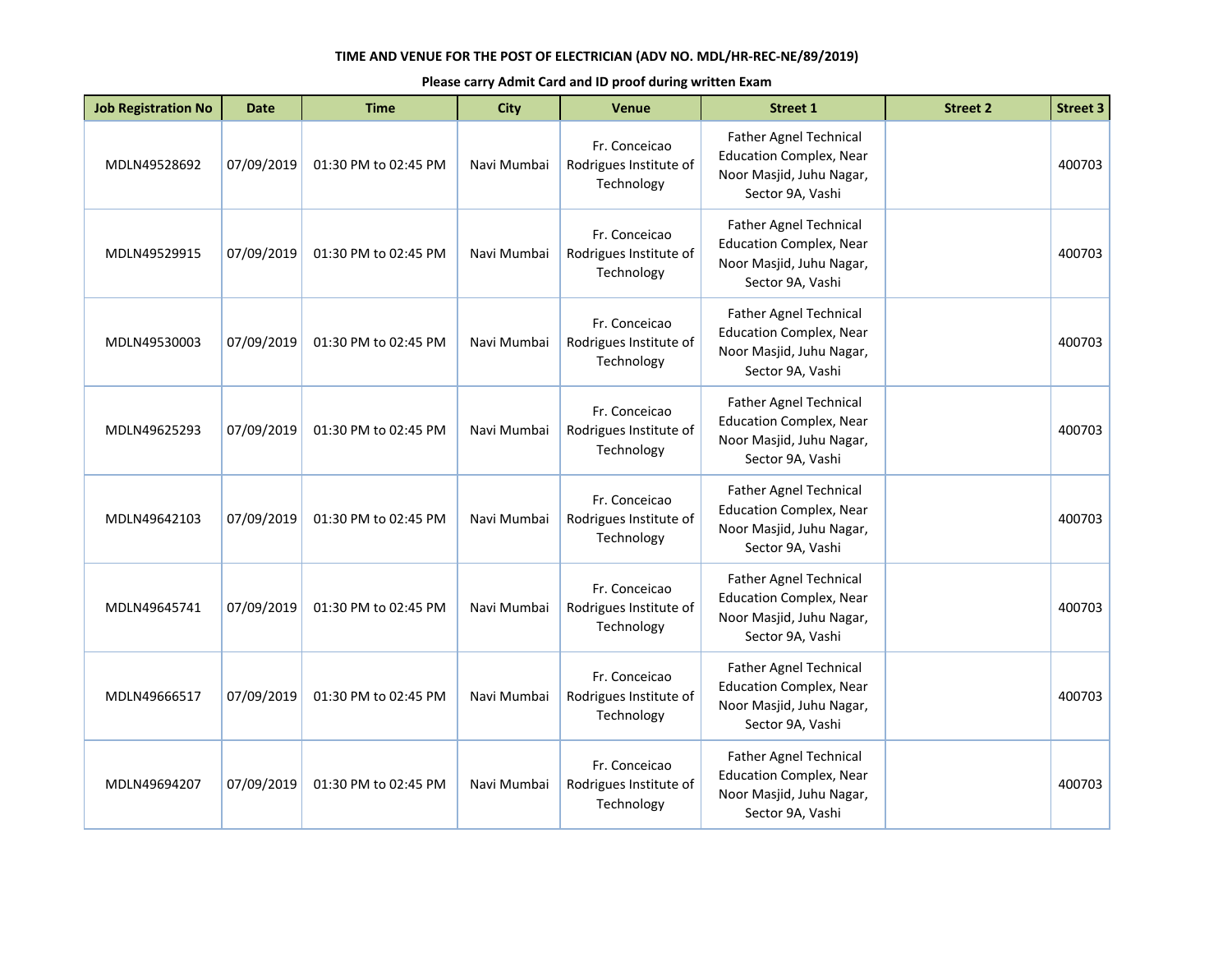| <b>Job Registration No</b> | <b>Date</b> | <b>Time</b>          | <b>City</b> | <b>Venue</b>                                          | <b>Street 1</b>                                                                                                 | <b>Street 2</b> | <b>Street 3</b> |
|----------------------------|-------------|----------------------|-------------|-------------------------------------------------------|-----------------------------------------------------------------------------------------------------------------|-----------------|-----------------|
| MDLN49741435               | 07/09/2019  | 01:30 PM to 02:45 PM | Navi Mumbai | Fr. Conceicao<br>Rodrigues Institute of<br>Technology | Father Agnel Technical<br><b>Education Complex, Near</b><br>Noor Masjid, Juhu Nagar,<br>Sector 9A, Vashi        |                 | 400703          |
| MDLN49751049               | 07/09/2019  | 01:30 PM to 02:45 PM | Navi Mumbai | Fr. Conceicao<br>Rodrigues Institute of<br>Technology | Father Agnel Technical<br><b>Education Complex, Near</b><br>Noor Masjid, Juhu Nagar,<br>Sector 9A, Vashi        |                 | 400703          |
| MDLN49752304               | 07/09/2019  | 01:30 PM to 02:45 PM | Navi Mumbai | Fr. Conceicao<br>Rodrigues Institute of<br>Technology | Father Agnel Technical<br><b>Education Complex, Near</b><br>Noor Masjid, Juhu Nagar,<br>Sector 9A, Vashi        |                 | 400703          |
| MDLN49771842               | 07/09/2019  | 01:30 PM to 02:45 PM | Navi Mumbai | Fr. Conceicao<br>Rodrigues Institute of<br>Technology | Father Agnel Technical<br><b>Education Complex, Near</b><br>Noor Masjid, Juhu Nagar,<br>Sector 9A, Vashi        |                 | 400703          |
| MDLN49776476               | 07/09/2019  | 01:30 PM to 02:45 PM | Navi Mumbai | Fr. Conceicao<br>Rodrigues Institute of<br>Technology | <b>Father Agnel Technical</b><br><b>Education Complex, Near</b><br>Noor Masjid, Juhu Nagar,<br>Sector 9A, Vashi |                 | 400703          |
| MDLN49776856               | 07/09/2019  | 01:30 PM to 02:45 PM | Navi Mumbai | Fr. Conceicao<br>Rodrigues Institute of<br>Technology | Father Agnel Technical<br><b>Education Complex, Near</b><br>Noor Masjid, Juhu Nagar,<br>Sector 9A, Vashi        |                 | 400703          |
| MDLN49808798               | 07/09/2019  | 01:30 PM to 02:45 PM | Navi Mumbai | Fr. Conceicao<br>Rodrigues Institute of<br>Technology | <b>Father Agnel Technical</b><br><b>Education Complex, Near</b><br>Noor Masjid, Juhu Nagar,<br>Sector 9A, Vashi |                 | 400703          |
| MDLN49854645               | 07/09/2019  | 01:30 PM to 02:45 PM | Navi Mumbai | Fr. Conceicao<br>Rodrigues Institute of<br>Technology | Father Agnel Technical<br><b>Education Complex, Near</b><br>Noor Masjid, Juhu Nagar,<br>Sector 9A, Vashi        |                 | 400703          |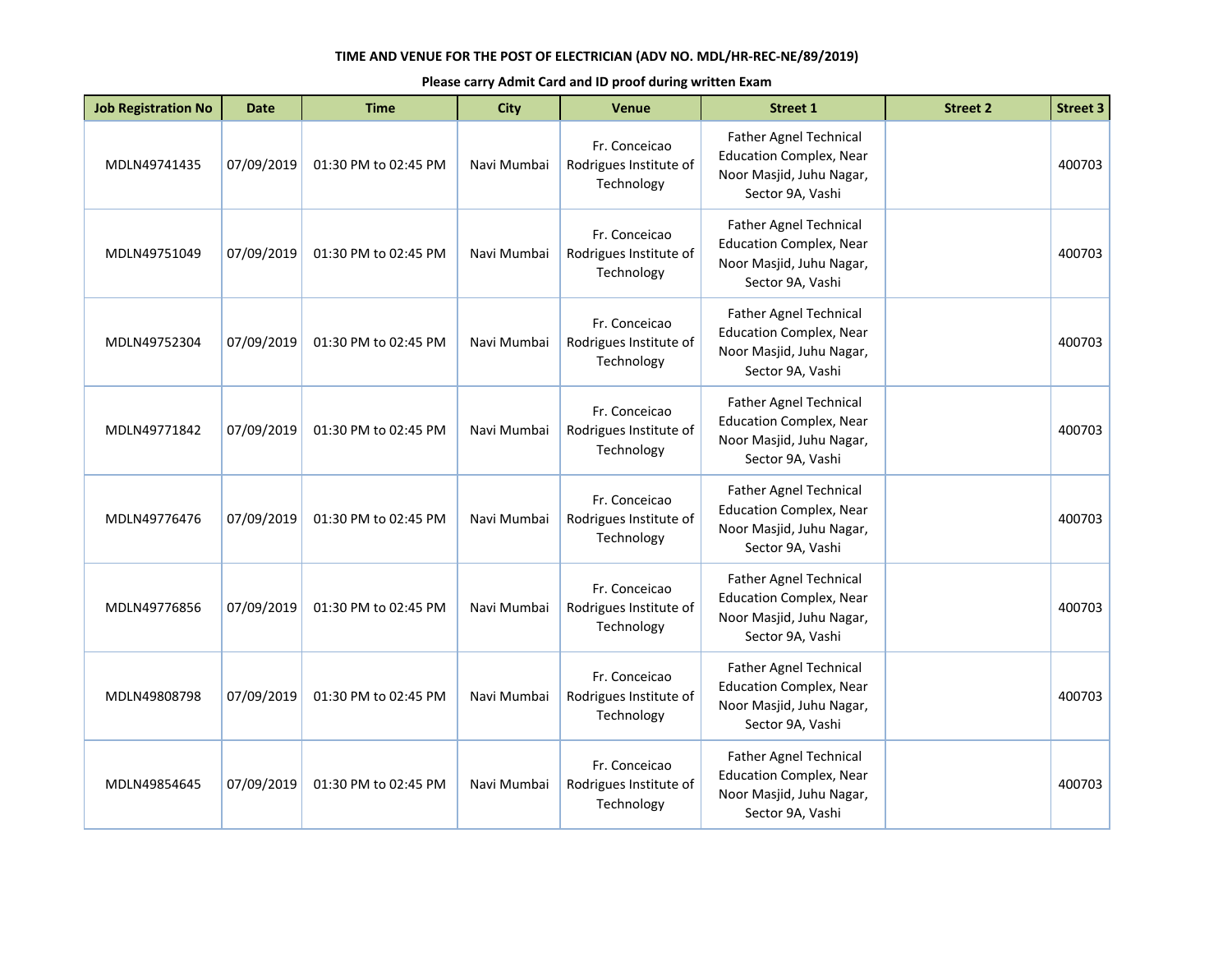| <b>Job Registration No</b> | <b>Date</b> | <b>Time</b>          | <b>City</b> | <b>Venue</b>                                          | <b>Street 1</b>                                                                                                 | <b>Street 2</b> | <b>Street 3</b> |
|----------------------------|-------------|----------------------|-------------|-------------------------------------------------------|-----------------------------------------------------------------------------------------------------------------|-----------------|-----------------|
| MDLN49884481               | 07/09/2019  | 01:30 PM to 02:45 PM | Navi Mumbai | Fr. Conceicao<br>Rodrigues Institute of<br>Technology | Father Agnel Technical<br><b>Education Complex, Near</b><br>Noor Masjid, Juhu Nagar,<br>Sector 9A, Vashi        |                 | 400703          |
| MDLN49957469               | 07/09/2019  | 01:30 PM to 02:45 PM | Navi Mumbai | Fr. Conceicao<br>Rodrigues Institute of<br>Technology | Father Agnel Technical<br><b>Education Complex, Near</b><br>Noor Masjid, Juhu Nagar,<br>Sector 9A, Vashi        |                 | 400703          |
| MDLN49961234               | 07/09/2019  | 01:30 PM to 02:45 PM | Navi Mumbai | Fr. Conceicao<br>Rodrigues Institute of<br>Technology | Father Agnel Technical<br><b>Education Complex, Near</b><br>Noor Masjid, Juhu Nagar,<br>Sector 9A, Vashi        |                 | 400703          |
| MDLN50006718               | 07/09/2019  | 01:30 PM to 02:45 PM | Navi Mumbai | Fr. Conceicao<br>Rodrigues Institute of<br>Technology | Father Agnel Technical<br><b>Education Complex, Near</b><br>Noor Masjid, Juhu Nagar,<br>Sector 9A, Vashi        |                 | 400703          |
| MDLN50110848               | 07/09/2019  | 01:30 PM to 02:45 PM | Navi Mumbai | Fr. Conceicao<br>Rodrigues Institute of<br>Technology | <b>Father Agnel Technical</b><br><b>Education Complex, Near</b><br>Noor Masjid, Juhu Nagar,<br>Sector 9A, Vashi |                 | 400703          |
| MDLN50122190               | 07/09/2019  | 01:30 PM to 02:45 PM | Navi Mumbai | Fr. Conceicao<br>Rodrigues Institute of<br>Technology | Father Agnel Technical<br><b>Education Complex, Near</b><br>Noor Masjid, Juhu Nagar,<br>Sector 9A, Vashi        |                 | 400703          |
| MDLN50126617               | 07/09/2019  | 01:30 PM to 02:45 PM | Navi Mumbai | Fr. Conceicao<br>Rodrigues Institute of<br>Technology | <b>Father Agnel Technical</b><br><b>Education Complex, Near</b><br>Noor Masjid, Juhu Nagar,<br>Sector 9A, Vashi |                 | 400703          |
| MDLN50164865               | 07/09/2019  | 01:30 PM to 02:45 PM | Navi Mumbai | Fr. Conceicao<br>Rodrigues Institute of<br>Technology | Father Agnel Technical<br><b>Education Complex, Near</b><br>Noor Masjid, Juhu Nagar,<br>Sector 9A, Vashi        |                 | 400703          |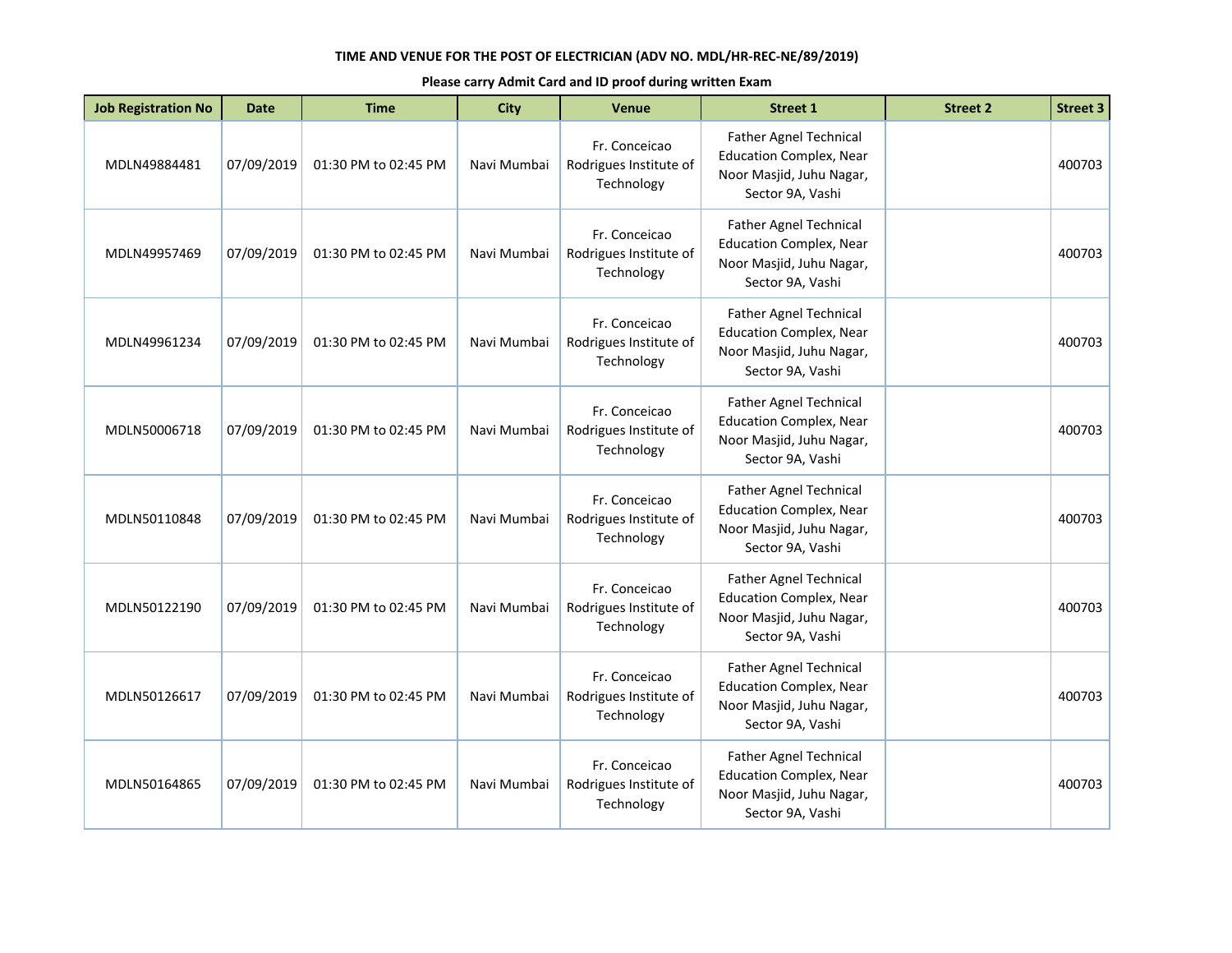| <b>Job Registration No</b> | <b>Date</b> | <b>Time</b>          | <b>City</b> | <b>Venue</b>                                          | <b>Street 1</b>                                                                                                 | <b>Street 2</b> | <b>Street 3</b> |
|----------------------------|-------------|----------------------|-------------|-------------------------------------------------------|-----------------------------------------------------------------------------------------------------------------|-----------------|-----------------|
| MDLN50167982               | 07/09/2019  | 01:30 PM to 02:45 PM | Navi Mumbai | Fr. Conceicao<br>Rodrigues Institute of<br>Technology | Father Agnel Technical<br><b>Education Complex, Near</b><br>Noor Masjid, Juhu Nagar,<br>Sector 9A, Vashi        |                 | 400703          |
| MDLN50227944               | 07/09/2019  | 01:30 PM to 02:45 PM | Navi Mumbai | Fr. Conceicao<br>Rodrigues Institute of<br>Technology | <b>Father Agnel Technical</b><br><b>Education Complex, Near</b><br>Noor Masjid, Juhu Nagar,<br>Sector 9A, Vashi |                 | 400703          |
| MDLN50246400               | 07/09/2019  | 01:30 PM to 02:45 PM | Navi Mumbai | Fr. Conceicao<br>Rodrigues Institute of<br>Technology | <b>Father Agnel Technical</b><br><b>Education Complex, Near</b><br>Noor Masjid, Juhu Nagar,<br>Sector 9A, Vashi |                 | 400703          |
| MDLN50345032               | 07/09/2019  | 01:30 PM to 02:45 PM | Navi Mumbai | Fr. Conceicao<br>Rodrigues Institute of<br>Technology | Father Agnel Technical<br><b>Education Complex, Near</b><br>Noor Masjid, Juhu Nagar,<br>Sector 9A, Vashi        |                 | 400703          |
| MDLN50361547               | 07/09/2019  | 01:30 PM to 02:45 PM | Navi Mumbai | Fr. Conceicao<br>Rodrigues Institute of<br>Technology | Father Agnel Technical<br><b>Education Complex, Near</b><br>Noor Masjid, Juhu Nagar,<br>Sector 9A, Vashi        |                 | 400703          |
| MDLN50394392               | 07/09/2019  | 01:30 PM to 02:45 PM | Navi Mumbai | Fr. Conceicao<br>Rodrigues Institute of<br>Technology | <b>Father Agnel Technical</b><br><b>Education Complex, Near</b><br>Noor Masjid, Juhu Nagar,<br>Sector 9A, Vashi |                 | 400703          |
| MDLN50420343               | 07/09/2019  | 01:30 PM to 02:45 PM | Navi Mumbai | Fr. Conceicao<br>Rodrigues Institute of<br>Technology | Father Agnel Technical<br><b>Education Complex, Near</b><br>Noor Masjid, Juhu Nagar,<br>Sector 9A, Vashi        |                 | 400703          |
| MDLN50444998               | 07/09/2019  | 01:30 PM to 02:45 PM | Navi Mumbai | Fr. Conceicao<br>Rodrigues Institute of<br>Technology | Father Agnel Technical<br><b>Education Complex, Near</b><br>Noor Masjid, Juhu Nagar,<br>Sector 9A, Vashi        |                 | 400703          |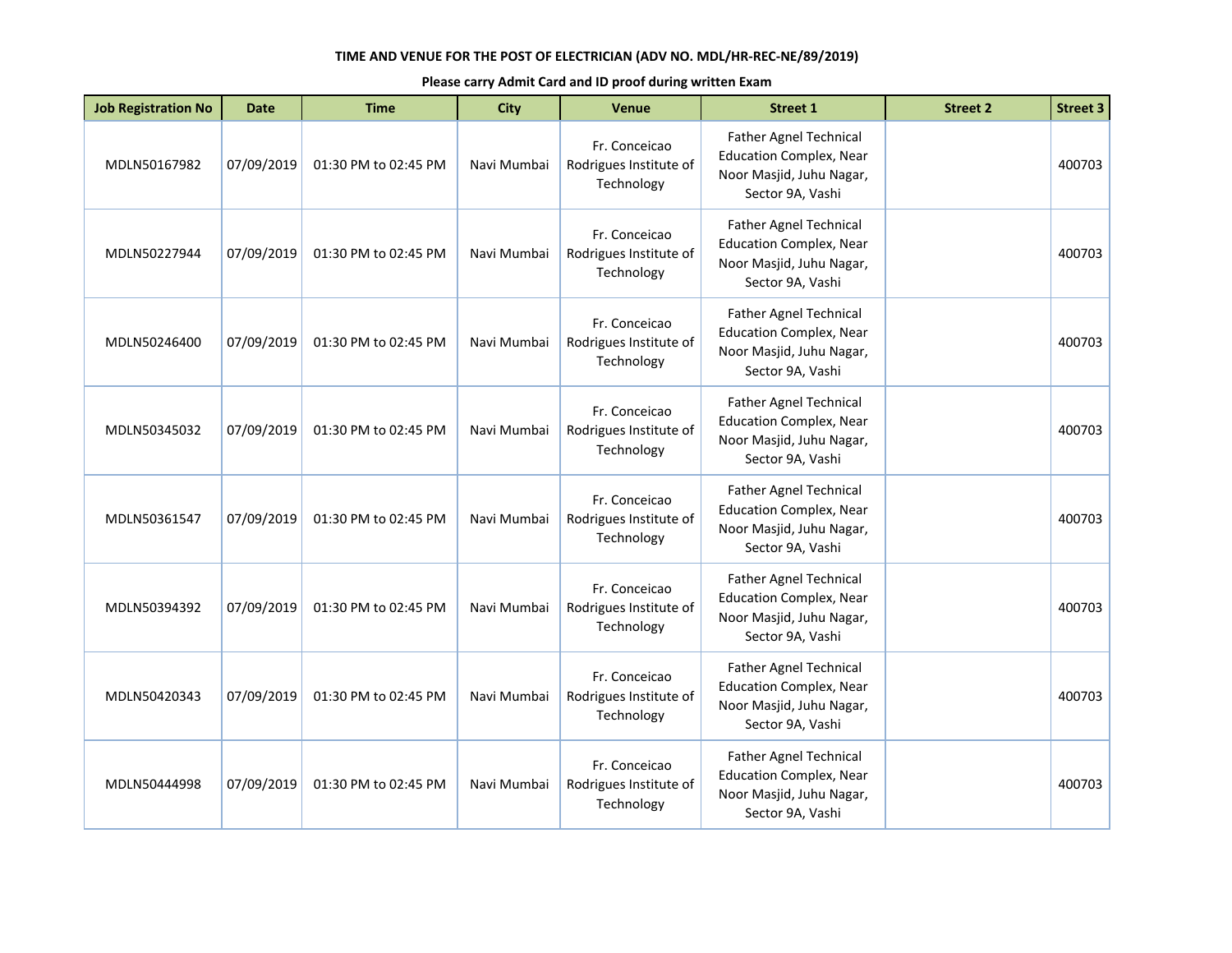| <b>Job Registration No</b> | <b>Date</b> | <b>Time</b>          | <b>City</b> | Venue                                                 | <b>Street 1</b>                                                                                                 | <b>Street 2</b> | <b>Street 3</b> |
|----------------------------|-------------|----------------------|-------------|-------------------------------------------------------|-----------------------------------------------------------------------------------------------------------------|-----------------|-----------------|
| MDLN50462881               | 07/09/2019  | 01:30 PM to 02:45 PM | Navi Mumbai | Fr. Conceicao<br>Rodrigues Institute of<br>Technology | Father Agnel Technical<br><b>Education Complex, Near</b><br>Noor Masjid, Juhu Nagar,<br>Sector 9A, Vashi        |                 | 400703          |
| MDLN50465121               | 07/09/2019  | 01:30 PM to 02:45 PM | Navi Mumbai | Fr. Conceicao<br>Rodrigues Institute of<br>Technology | <b>Father Agnel Technical</b><br><b>Education Complex, Near</b><br>Noor Masjid, Juhu Nagar,<br>Sector 9A, Vashi |                 | 400703          |
| MDLN50511300               | 07/09/2019  | 01:30 PM to 02:45 PM | Navi Mumbai | Fr. Conceicao<br>Rodrigues Institute of<br>Technology | <b>Father Agnel Technical</b><br><b>Education Complex, Near</b><br>Noor Masjid, Juhu Nagar,<br>Sector 9A, Vashi |                 | 400703          |
| MDLN50534713               | 07/09/2019  | 01:30 PM to 02:45 PM | Navi Mumbai | Fr. Conceicao<br>Rodrigues Institute of<br>Technology | <b>Father Agnel Technical</b><br><b>Education Complex, Near</b><br>Noor Masjid, Juhu Nagar,<br>Sector 9A, Vashi |                 | 400703          |
| MDLN50553175               | 07/09/2019  | 01:30 PM to 02:45 PM | Navi Mumbai | Fr. Conceicao<br>Rodrigues Institute of<br>Technology | <b>Father Agnel Technical</b><br><b>Education Complex, Near</b><br>Noor Masjid, Juhu Nagar,<br>Sector 9A, Vashi |                 | 400703          |
| MDLN50553442               | 07/09/2019  | 01:30 PM to 02:45 PM | Navi Mumbai | Fr. Conceicao<br>Rodrigues Institute of<br>Technology | <b>Father Agnel Technical</b><br><b>Education Complex, Near</b><br>Noor Masjid, Juhu Nagar,<br>Sector 9A, Vashi |                 | 400703          |
| MDLN50603551               | 07/09/2019  | 01:30 PM to 02:45 PM | Navi Mumbai | Fr. Conceicao<br>Rodrigues Institute of<br>Technology | <b>Father Agnel Technical</b><br><b>Education Complex, Near</b><br>Noor Masjid, Juhu Nagar,<br>Sector 9A, Vashi |                 | 400703          |
| MDLN50627472               | 07/09/2019  | 01:30 PM to 02:45 PM | Navi Mumbai | Fr. Conceicao<br>Rodrigues Institute of<br>Technology | Father Agnel Technical<br><b>Education Complex, Near</b><br>Noor Masjid, Juhu Nagar,<br>Sector 9A, Vashi        |                 | 400703          |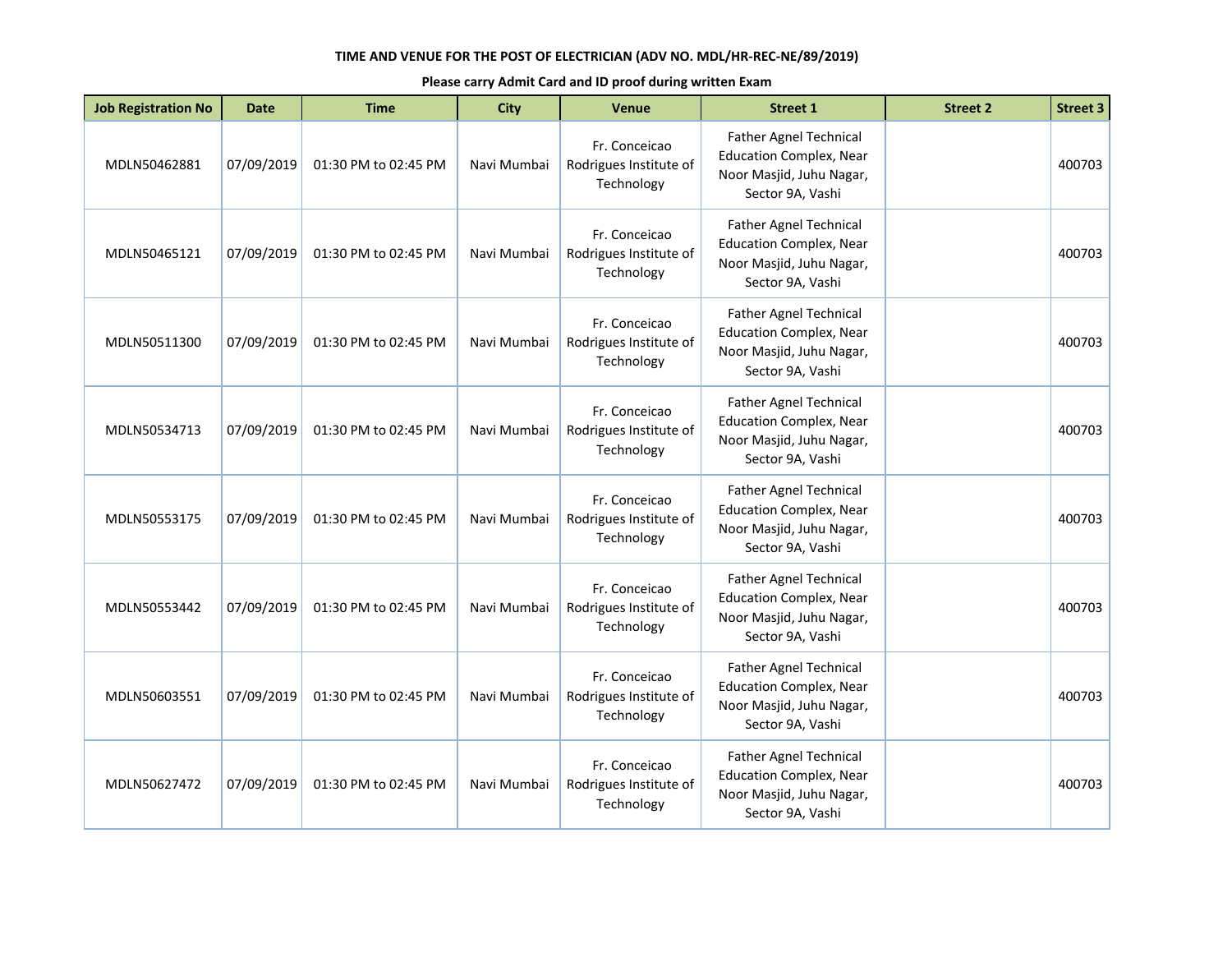| <b>Job Registration No</b> | <b>Date</b> | <b>Time</b>          | <b>City</b> | <b>Venue</b>                                          | <b>Street 1</b>                                                                                                 | <b>Street 2</b> | <b>Street 3</b> |
|----------------------------|-------------|----------------------|-------------|-------------------------------------------------------|-----------------------------------------------------------------------------------------------------------------|-----------------|-----------------|
| MDLN50663644               | 07/09/2019  | 01:30 PM to 02:45 PM | Navi Mumbai | Fr. Conceicao<br>Rodrigues Institute of<br>Technology | Father Agnel Technical<br><b>Education Complex, Near</b><br>Noor Masjid, Juhu Nagar,<br>Sector 9A, Vashi        |                 | 400703          |
| MDLN50664591               | 07/09/2019  | 01:30 PM to 02:45 PM | Navi Mumbai | Fr. Conceicao<br>Rodrigues Institute of<br>Technology | <b>Father Agnel Technical</b><br><b>Education Complex, Near</b><br>Noor Masjid, Juhu Nagar,<br>Sector 9A, Vashi |                 | 400703          |
| MDLN50670465               | 07/09/2019  | 01:30 PM to 02:45 PM | Navi Mumbai | Fr. Conceicao<br>Rodrigues Institute of<br>Technology | <b>Father Agnel Technical</b><br><b>Education Complex, Near</b><br>Noor Masjid, Juhu Nagar,<br>Sector 9A, Vashi |                 | 400703          |
| MDLN50690038               | 07/09/2019  | 01:30 PM to 02:45 PM | Navi Mumbai | Fr. Conceicao<br>Rodrigues Institute of<br>Technology | Father Agnel Technical<br><b>Education Complex, Near</b><br>Noor Masjid, Juhu Nagar,<br>Sector 9A, Vashi        |                 | 400703          |
| MDLN50736667               | 07/09/2019  | 01:30 PM to 02:45 PM | Navi Mumbai | Fr. Conceicao<br>Rodrigues Institute of<br>Technology | Father Agnel Technical<br><b>Education Complex, Near</b><br>Noor Masjid, Juhu Nagar,<br>Sector 9A, Vashi        |                 | 400703          |
| MDLN50761526               | 07/09/2019  | 01:30 PM to 02:45 PM | Navi Mumbai | Fr. Conceicao<br>Rodrigues Institute of<br>Technology | <b>Father Agnel Technical</b><br><b>Education Complex, Near</b><br>Noor Masjid, Juhu Nagar,<br>Sector 9A, Vashi |                 | 400703          |
| MDLN50807912               | 07/09/2019  | 01:30 PM to 02:45 PM | Navi Mumbai | Fr. Conceicao<br>Rodrigues Institute of<br>Technology | Father Agnel Technical<br><b>Education Complex, Near</b><br>Noor Masjid, Juhu Nagar,<br>Sector 9A, Vashi        |                 | 400703          |
| MDLN50836892               | 07/09/2019  | 01:30 PM to 02:45 PM | Navi Mumbai | Fr. Conceicao<br>Rodrigues Institute of<br>Technology | Father Agnel Technical<br><b>Education Complex, Near</b><br>Noor Masjid, Juhu Nagar,<br>Sector 9A, Vashi        |                 | 400703          |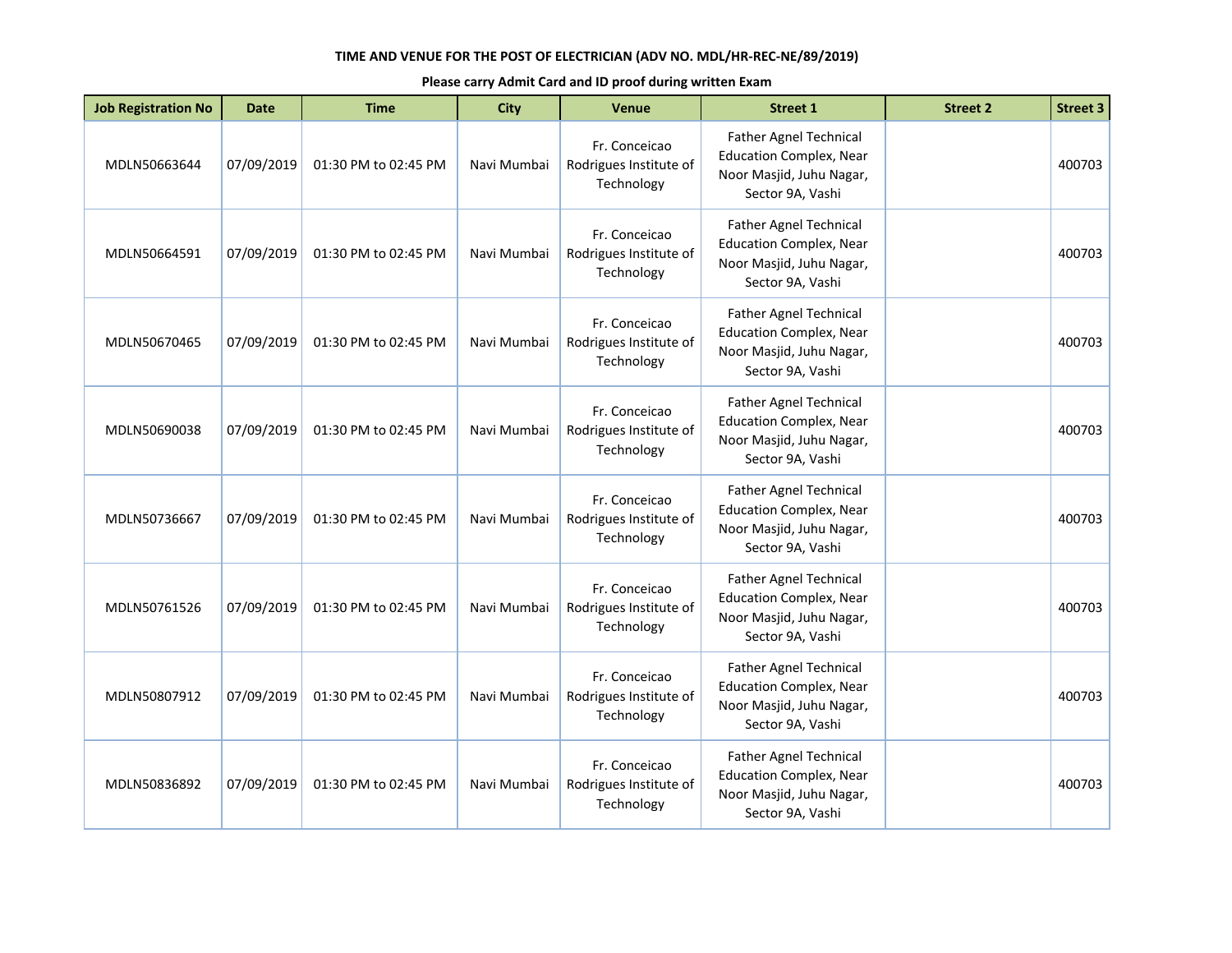| <b>Job Registration No</b> | <b>Date</b> | <b>Time</b>          | <b>City</b> | Venue                                                 | <b>Street 1</b>                                                                                                 | <b>Street 2</b> | <b>Street 3</b> |
|----------------------------|-------------|----------------------|-------------|-------------------------------------------------------|-----------------------------------------------------------------------------------------------------------------|-----------------|-----------------|
| MDLN50988538               | 07/09/2019  | 01:30 PM to 02:45 PM | Navi Mumbai | Fr. Conceicao<br>Rodrigues Institute of<br>Technology | Father Agnel Technical<br><b>Education Complex, Near</b><br>Noor Masjid, Juhu Nagar,<br>Sector 9A, Vashi        |                 | 400703          |
| MDLN50994163               | 07/09/2019  | 01:30 PM to 02:45 PM | Navi Mumbai | Fr. Conceicao<br>Rodrigues Institute of<br>Technology | <b>Father Agnel Technical</b><br><b>Education Complex, Near</b><br>Noor Masjid, Juhu Nagar,<br>Sector 9A, Vashi |                 | 400703          |
| MDLN51014880               | 07/09/2019  | 01:30 PM to 02:45 PM | Navi Mumbai | Fr. Conceicao<br>Rodrigues Institute of<br>Technology | Father Agnel Technical<br><b>Education Complex, Near</b><br>Noor Masjid, Juhu Nagar,<br>Sector 9A, Vashi        |                 | 400703          |
| MDLN51016584               | 07/09/2019  | 01:30 PM to 02:45 PM | Navi Mumbai | Fr. Conceicao<br>Rodrigues Institute of<br>Technology | <b>Father Agnel Technical</b><br><b>Education Complex, Near</b><br>Noor Masjid, Juhu Nagar,<br>Sector 9A, Vashi |                 | 400703          |
| MDLN51043597               | 07/09/2019  | 01:30 PM to 02:45 PM | Navi Mumbai | Fr. Conceicao<br>Rodrigues Institute of<br>Technology | <b>Father Agnel Technical</b><br><b>Education Complex, Near</b><br>Noor Masjid, Juhu Nagar,<br>Sector 9A, Vashi |                 | 400703          |
| MDLN51061302               | 07/09/2019  | 01:30 PM to 02:45 PM | Navi Mumbai | Fr. Conceicao<br>Rodrigues Institute of<br>Technology | Father Agnel Technical<br><b>Education Complex, Near</b><br>Noor Masjid, Juhu Nagar,<br>Sector 9A, Vashi        |                 | 400703          |
| MDLN51086198               | 07/09/2019  | 01:30 PM to 02:45 PM | Navi Mumbai | Fr. Conceicao<br>Rodrigues Institute of<br>Technology | <b>Father Agnel Technical</b><br><b>Education Complex, Near</b><br>Noor Masjid, Juhu Nagar,<br>Sector 9A, Vashi |                 | 400703          |
| MDLN51089940               | 07/09/2019  | 01:30 PM to 02:45 PM | Navi Mumbai | Fr. Conceicao<br>Rodrigues Institute of<br>Technology | Father Agnel Technical<br><b>Education Complex, Near</b><br>Noor Masjid, Juhu Nagar,<br>Sector 9A, Vashi        |                 | 400703          |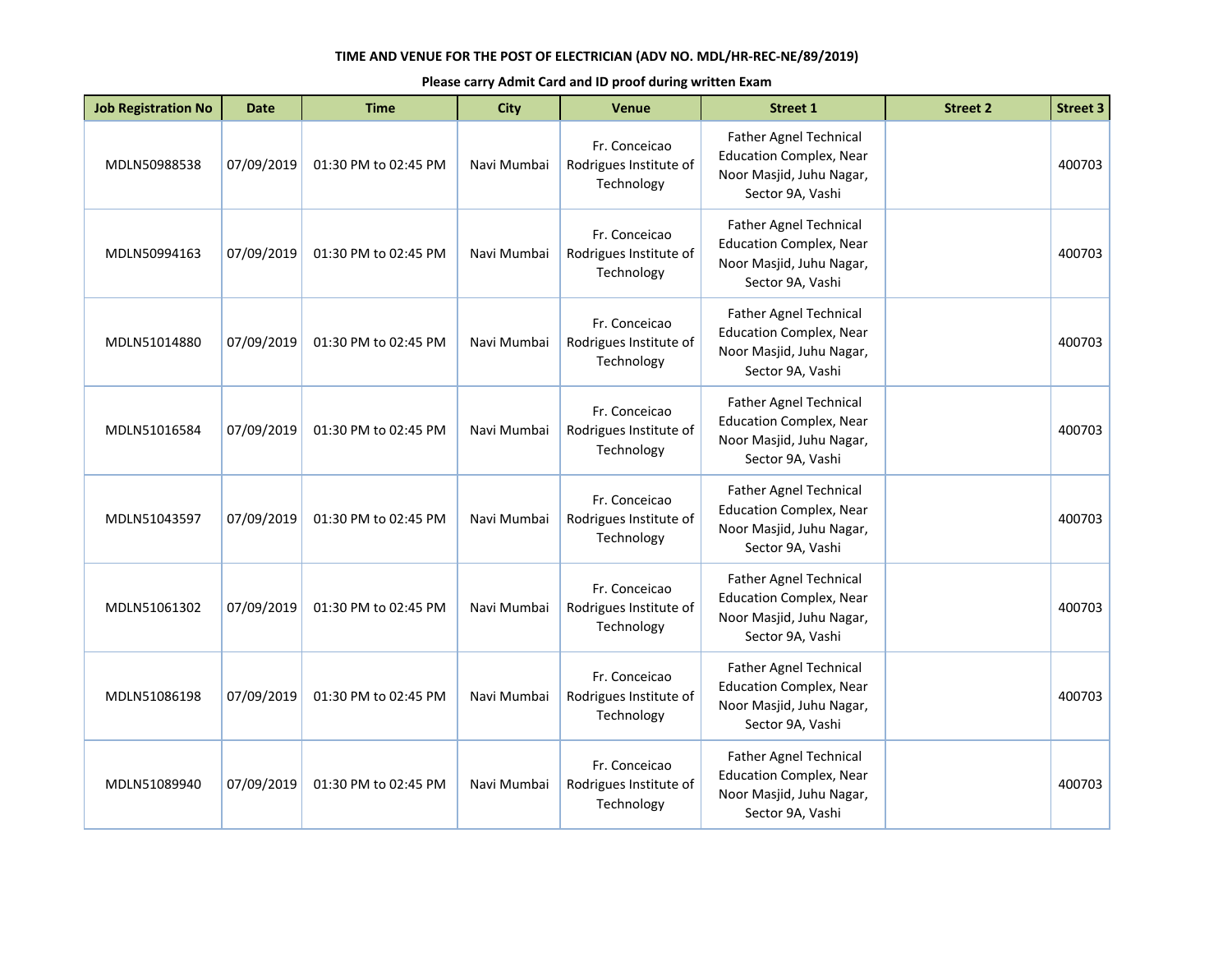| <b>Job Registration No</b> | <b>Date</b> | <b>Time</b>          | <b>City</b> | <b>Venue</b>                                          | <b>Street 1</b>                                                                                                 | <b>Street 2</b> | <b>Street 3</b> |
|----------------------------|-------------|----------------------|-------------|-------------------------------------------------------|-----------------------------------------------------------------------------------------------------------------|-----------------|-----------------|
| MDLN51095612               | 07/09/2019  | 01:30 PM to 02:45 PM | Navi Mumbai | Fr. Conceicao<br>Rodrigues Institute of<br>Technology | Father Agnel Technical<br><b>Education Complex, Near</b><br>Noor Masjid, Juhu Nagar,<br>Sector 9A, Vashi        |                 | 400703          |
| MDLN51099124               | 07/09/2019  | 01:30 PM to 02:45 PM | Navi Mumbai | Fr. Conceicao<br>Rodrigues Institute of<br>Technology | <b>Father Agnel Technical</b><br><b>Education Complex, Near</b><br>Noor Masjid, Juhu Nagar,<br>Sector 9A, Vashi |                 | 400703          |
| MDLN51123108               | 07/09/2019  | 01:30 PM to 02:45 PM | Navi Mumbai | Fr. Conceicao<br>Rodrigues Institute of<br>Technology | <b>Father Agnel Technical</b><br><b>Education Complex, Near</b><br>Noor Masjid, Juhu Nagar,<br>Sector 9A, Vashi |                 | 400703          |
| MDLN51129600               | 07/09/2019  | 01:30 PM to 02:45 PM | Navi Mumbai | Fr. Conceicao<br>Rodrigues Institute of<br>Technology | <b>Father Agnel Technical</b><br><b>Education Complex, Near</b><br>Noor Masjid, Juhu Nagar,<br>Sector 9A, Vashi |                 | 400703          |
| MDLN51162910               | 07/09/2019  | 01:30 PM to 02:45 PM | Navi Mumbai | Fr. Conceicao<br>Rodrigues Institute of<br>Technology | Father Agnel Technical<br><b>Education Complex, Near</b><br>Noor Masjid, Juhu Nagar,<br>Sector 9A, Vashi        |                 | 400703          |
| MDLN51171914               | 07/09/2019  | 01:30 PM to 02:45 PM | Navi Mumbai | Fr. Conceicao<br>Rodrigues Institute of<br>Technology | <b>Father Agnel Technical</b><br><b>Education Complex, Near</b><br>Noor Masjid, Juhu Nagar,<br>Sector 9A, Vashi |                 | 400703          |
| MDLN51219081               | 07/09/2019  | 01:30 PM to 02:45 PM | Navi Mumbai | Fr. Conceicao<br>Rodrigues Institute of<br>Technology | Father Agnel Technical<br><b>Education Complex, Near</b><br>Noor Masjid, Juhu Nagar,<br>Sector 9A, Vashi        |                 | 400703          |
| MDLN51309051               | 07/09/2019  | 01:30 PM to 02:45 PM | Navi Mumbai | Fr. Conceicao<br>Rodrigues Institute of<br>Technology | Father Agnel Technical<br><b>Education Complex, Near</b><br>Noor Masjid, Juhu Nagar,<br>Sector 9A, Vashi        |                 | 400703          |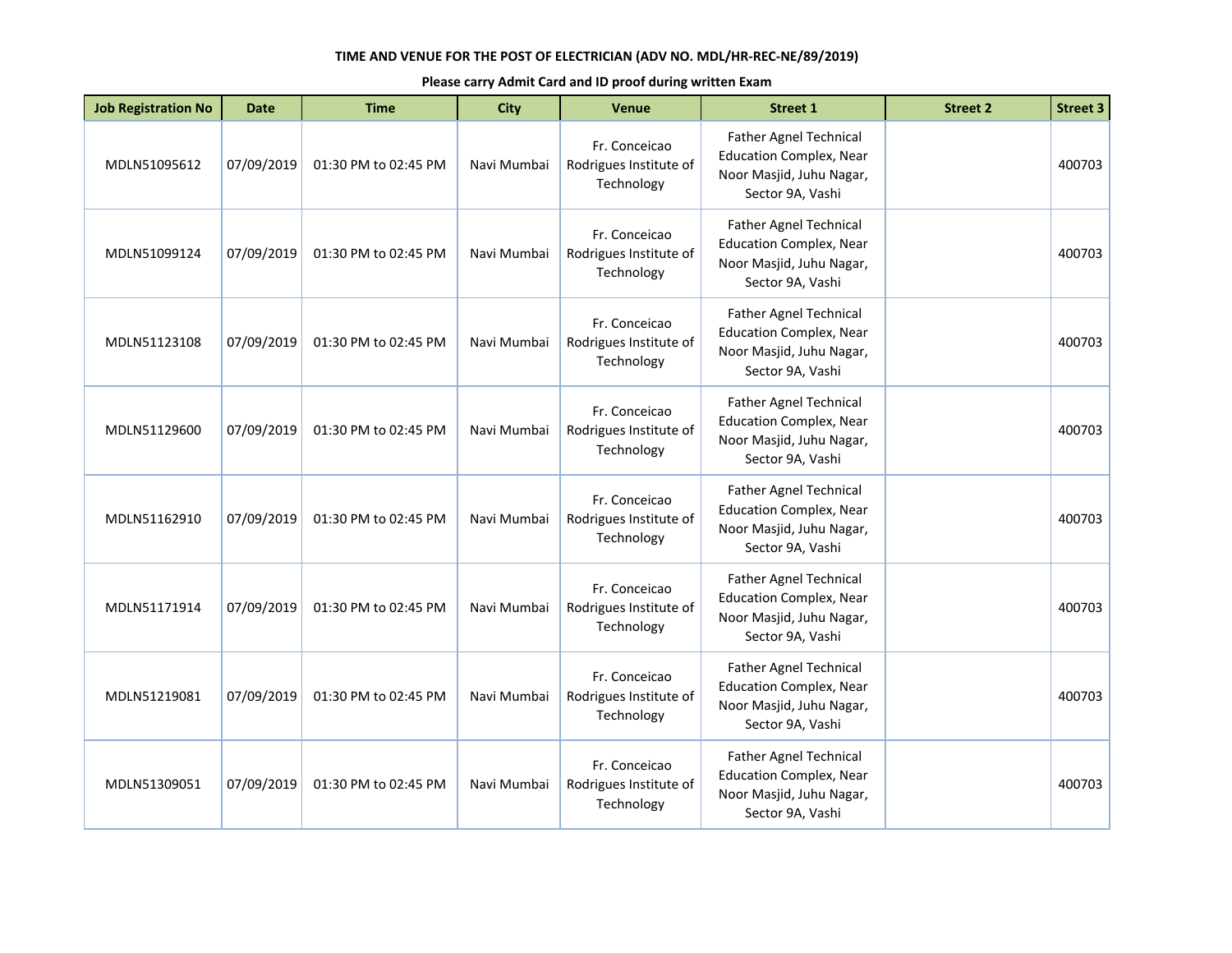| <b>Job Registration No</b> | <b>Date</b> | <b>Time</b>          | <b>City</b> | <b>Venue</b>                                          | <b>Street 1</b>                                                                                                 | <b>Street 2</b> | <b>Street 3</b> |
|----------------------------|-------------|----------------------|-------------|-------------------------------------------------------|-----------------------------------------------------------------------------------------------------------------|-----------------|-----------------|
| MDLN51337990               | 07/09/2019  | 01:30 PM to 02:45 PM | Navi Mumbai | Fr. Conceicao<br>Rodrigues Institute of<br>Technology | Father Agnel Technical<br><b>Education Complex, Near</b><br>Noor Masjid, Juhu Nagar,<br>Sector 9A, Vashi        |                 | 400703          |
| MDLN51361372               | 07/09/2019  | 01:30 PM to 02:45 PM | Navi Mumbai | Fr. Conceicao<br>Rodrigues Institute of<br>Technology | <b>Father Agnel Technical</b><br><b>Education Complex, Near</b><br>Noor Masjid, Juhu Nagar,<br>Sector 9A, Vashi |                 | 400703          |
| MDLN51413557               | 07/09/2019  | 01:30 PM to 02:45 PM | Navi Mumbai | Fr. Conceicao<br>Rodrigues Institute of<br>Technology | <b>Father Agnel Technical</b><br><b>Education Complex, Near</b><br>Noor Masjid, Juhu Nagar,<br>Sector 9A, Vashi |                 | 400703          |
| MDLN51452403               | 07/09/2019  | 01:30 PM to 02:45 PM | Navi Mumbai | Fr. Conceicao<br>Rodrigues Institute of<br>Technology | <b>Father Agnel Technical</b><br><b>Education Complex, Near</b><br>Noor Masjid, Juhu Nagar,<br>Sector 9A, Vashi |                 | 400703          |
| MDLN51469706               | 07/09/2019  | 01:30 PM to 02:45 PM | Navi Mumbai | Fr. Conceicao<br>Rodrigues Institute of<br>Technology | Father Agnel Technical<br><b>Education Complex, Near</b><br>Noor Masjid, Juhu Nagar,<br>Sector 9A, Vashi        |                 | 400703          |
| MDLN51514688               | 07/09/2019  | 01:30 PM to 02:45 PM | Navi Mumbai | Fr. Conceicao<br>Rodrigues Institute of<br>Technology | <b>Father Agnel Technical</b><br><b>Education Complex, Near</b><br>Noor Masjid, Juhu Nagar,<br>Sector 9A, Vashi |                 | 400703          |
| MDLN51534387               | 07/09/2019  | 01:30 PM to 02:45 PM | Navi Mumbai | Fr. Conceicao<br>Rodrigues Institute of<br>Technology | Father Agnel Technical<br><b>Education Complex, Near</b><br>Noor Masjid, Juhu Nagar,<br>Sector 9A, Vashi        |                 | 400703          |
| MDLN51542648               | 07/09/2019  | 01:30 PM to 02:45 PM | Navi Mumbai | Fr. Conceicao<br>Rodrigues Institute of<br>Technology | Father Agnel Technical<br><b>Education Complex, Near</b><br>Noor Masjid, Juhu Nagar,<br>Sector 9A, Vashi        |                 | 400703          |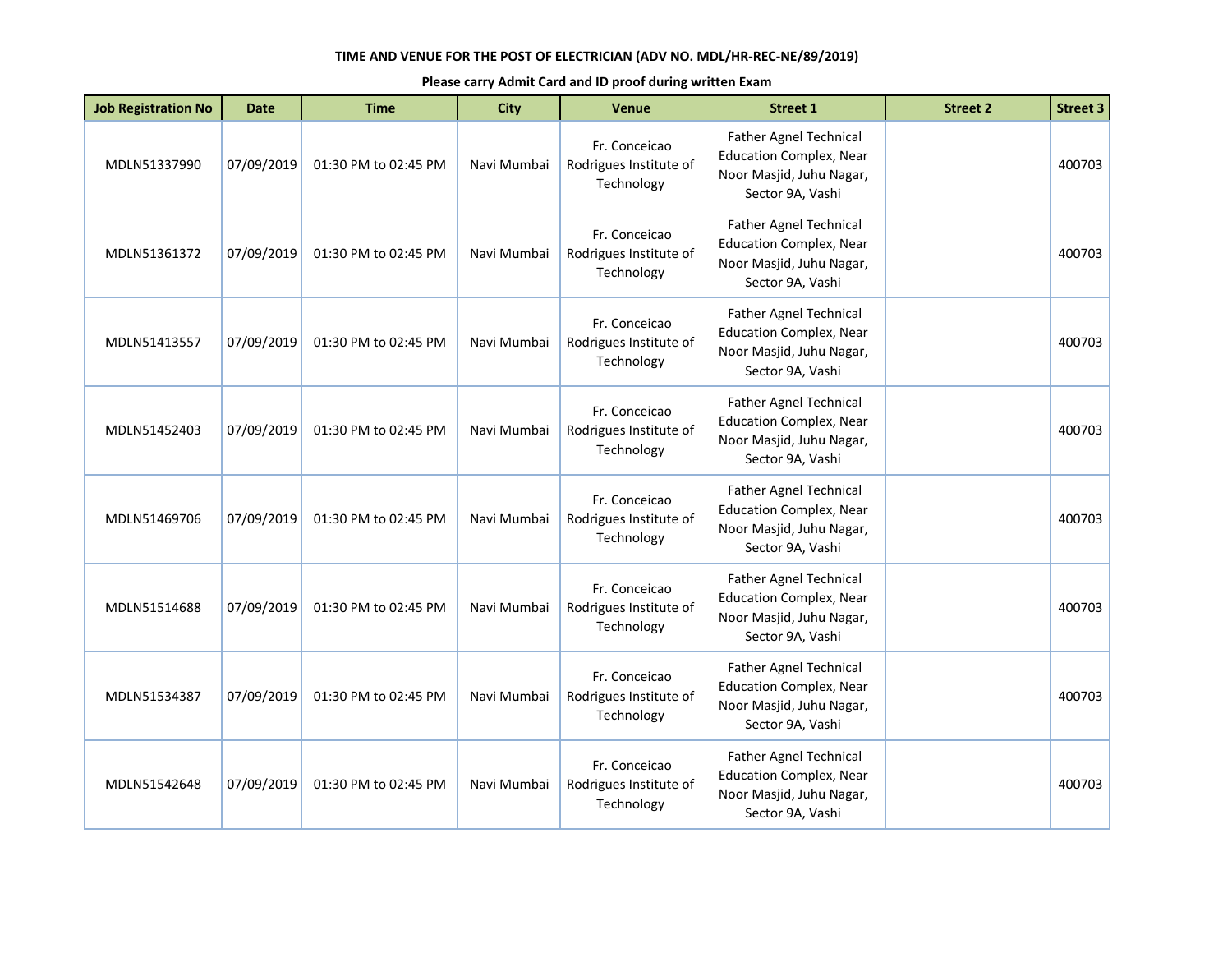| <b>Job Registration No</b> | <b>Date</b> | <b>Time</b>          | <b>City</b> | Venue                                                 | <b>Street 1</b>                                                                                                 | <b>Street 2</b> | <b>Street 3</b> |
|----------------------------|-------------|----------------------|-------------|-------------------------------------------------------|-----------------------------------------------------------------------------------------------------------------|-----------------|-----------------|
| MDLN51547182               | 07/09/2019  | 01:30 PM to 02:45 PM | Navi Mumbai | Fr. Conceicao<br>Rodrigues Institute of<br>Technology | Father Agnel Technical<br><b>Education Complex, Near</b><br>Noor Masjid, Juhu Nagar,<br>Sector 9A, Vashi        |                 | 400703          |
| MDLN51558656               | 07/09/2019  | 01:30 PM to 02:45 PM | Navi Mumbai | Fr. Conceicao<br>Rodrigues Institute of<br>Technology | <b>Father Agnel Technical</b><br><b>Education Complex, Near</b><br>Noor Masjid, Juhu Nagar,<br>Sector 9A, Vashi |                 | 400703          |
| MDLN51561364               | 07/09/2019  | 01:30 PM to 02:45 PM | Navi Mumbai | Fr. Conceicao<br>Rodrigues Institute of<br>Technology | <b>Father Agnel Technical</b><br><b>Education Complex, Near</b><br>Noor Masjid, Juhu Nagar,<br>Sector 9A, Vashi |                 | 400703          |
| MDLN51587339               | 07/09/2019  | 01:30 PM to 02:45 PM | Navi Mumbai | Fr. Conceicao<br>Rodrigues Institute of<br>Technology | <b>Father Agnel Technical</b><br><b>Education Complex, Near</b><br>Noor Masjid, Juhu Nagar,<br>Sector 9A, Vashi |                 | 400703          |
| MDLN51625338               | 07/09/2019  | 01:30 PM to 02:45 PM | Navi Mumbai | Fr. Conceicao<br>Rodrigues Institute of<br>Technology | <b>Father Agnel Technical</b><br><b>Education Complex, Near</b><br>Noor Masjid, Juhu Nagar,<br>Sector 9A, Vashi |                 | 400703          |
| MDLN51638787               | 07/09/2019  | 01:30 PM to 02:45 PM | Navi Mumbai | Fr. Conceicao<br>Rodrigues Institute of<br>Technology | <b>Father Agnel Technical</b><br><b>Education Complex, Near</b><br>Noor Masjid, Juhu Nagar,<br>Sector 9A, Vashi |                 | 400703          |
| MDLN51642152               | 07/09/2019  | 01:30 PM to 02:45 PM | Navi Mumbai | Fr. Conceicao<br>Rodrigues Institute of<br>Technology | <b>Father Agnel Technical</b><br><b>Education Complex, Near</b><br>Noor Masjid, Juhu Nagar,<br>Sector 9A, Vashi |                 | 400703          |
| MDLN51650660               | 07/09/2019  | 01:30 PM to 02:45 PM | Navi Mumbai | Fr. Conceicao<br>Rodrigues Institute of<br>Technology | Father Agnel Technical<br><b>Education Complex, Near</b><br>Noor Masjid, Juhu Nagar,<br>Sector 9A, Vashi        |                 | 400703          |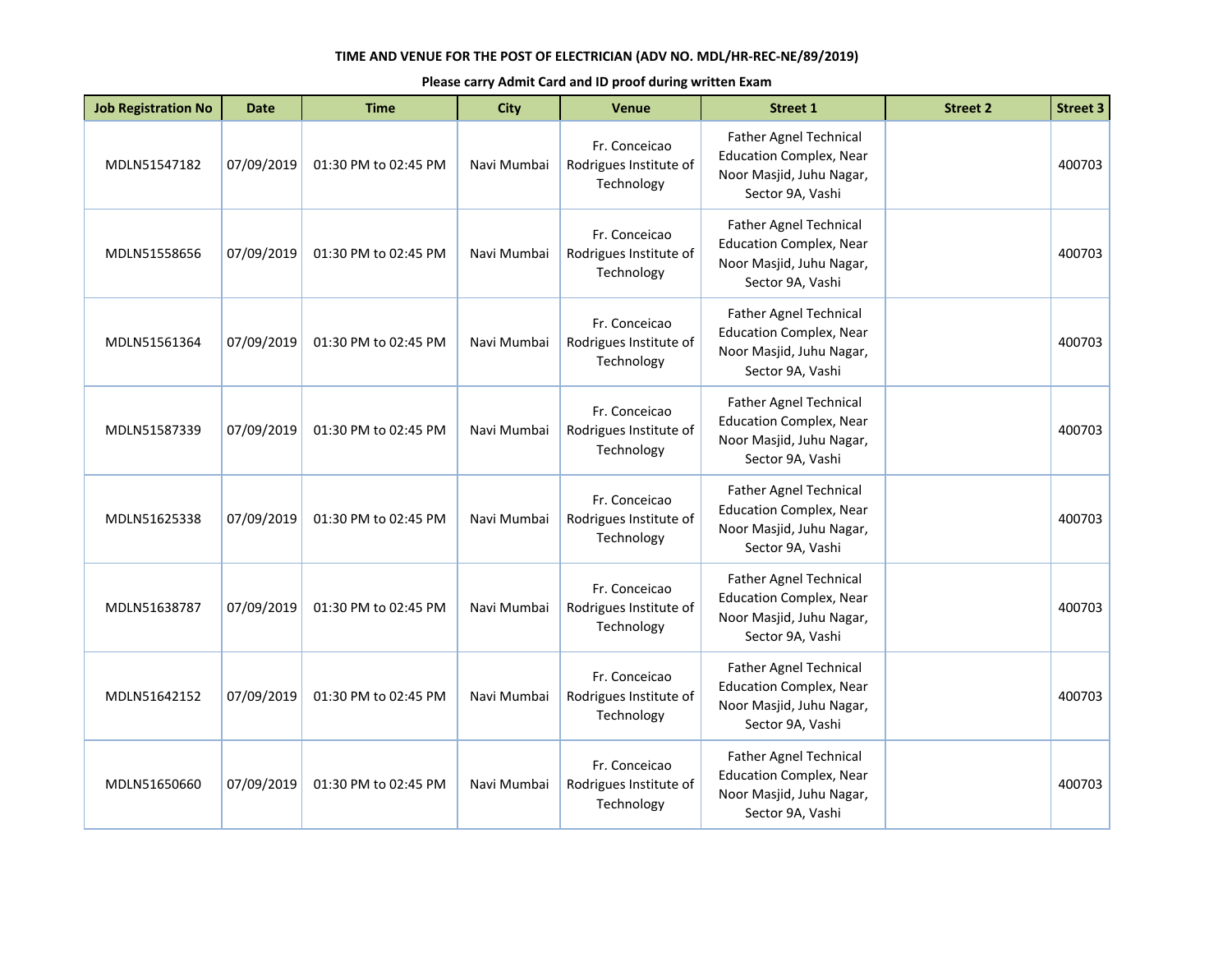| <b>Job Registration No</b> | <b>Date</b> | <b>Time</b>          | <b>City</b> | Venue                                                 | <b>Street 1</b>                                                                                                 | <b>Street 2</b> | <b>Street 3</b> |
|----------------------------|-------------|----------------------|-------------|-------------------------------------------------------|-----------------------------------------------------------------------------------------------------------------|-----------------|-----------------|
| MDLN51706588               | 07/09/2019  | 01:30 PM to 02:45 PM | Navi Mumbai | Fr. Conceicao<br>Rodrigues Institute of<br>Technology | Father Agnel Technical<br><b>Education Complex, Near</b><br>Noor Masjid, Juhu Nagar,<br>Sector 9A, Vashi        |                 | 400703          |
| MDLN51798445               | 07/09/2019  | 01:30 PM to 02:45 PM | Navi Mumbai | Fr. Conceicao<br>Rodrigues Institute of<br>Technology | <b>Father Agnel Technical</b><br><b>Education Complex, Near</b><br>Noor Masjid, Juhu Nagar,<br>Sector 9A, Vashi |                 | 400703          |
| MDLN51852699               | 07/09/2019  | 01:30 PM to 02:45 PM | Navi Mumbai | Fr. Conceicao<br>Rodrigues Institute of<br>Technology | Father Agnel Technical<br><b>Education Complex, Near</b><br>Noor Masjid, Juhu Nagar,<br>Sector 9A, Vashi        |                 | 400703          |
| MDLN51907378               | 07/09/2019  | 01:30 PM to 02:45 PM | Navi Mumbai | Fr. Conceicao<br>Rodrigues Institute of<br>Technology | <b>Father Agnel Technical</b><br><b>Education Complex, Near</b><br>Noor Masjid, Juhu Nagar,<br>Sector 9A, Vashi |                 | 400703          |
| MDLN51918347               | 07/09/2019  | 01:30 PM to 02:45 PM | Navi Mumbai | Fr. Conceicao<br>Rodrigues Institute of<br>Technology | <b>Father Agnel Technical</b><br><b>Education Complex, Near</b><br>Noor Masjid, Juhu Nagar,<br>Sector 9A, Vashi |                 | 400703          |
| MDLN51938919               | 07/09/2019  | 01:30 PM to 02:45 PM | Navi Mumbai | Fr. Conceicao<br>Rodrigues Institute of<br>Technology | Father Agnel Technical<br><b>Education Complex, Near</b><br>Noor Masjid, Juhu Nagar,<br>Sector 9A, Vashi        |                 | 400703          |
| MDLN51960719               | 07/09/2019  | 01:30 PM to 02:45 PM | Navi Mumbai | Fr. Conceicao<br>Rodrigues Institute of<br>Technology | <b>Father Agnel Technical</b><br><b>Education Complex, Near</b><br>Noor Masjid, Juhu Nagar,<br>Sector 9A, Vashi |                 | 400703          |
| MDLN51981310               | 07/09/2019  | 01:30 PM to 02:45 PM | Navi Mumbai | Fr. Conceicao<br>Rodrigues Institute of<br>Technology | Father Agnel Technical<br><b>Education Complex, Near</b><br>Noor Masjid, Juhu Nagar,<br>Sector 9A, Vashi        |                 | 400703          |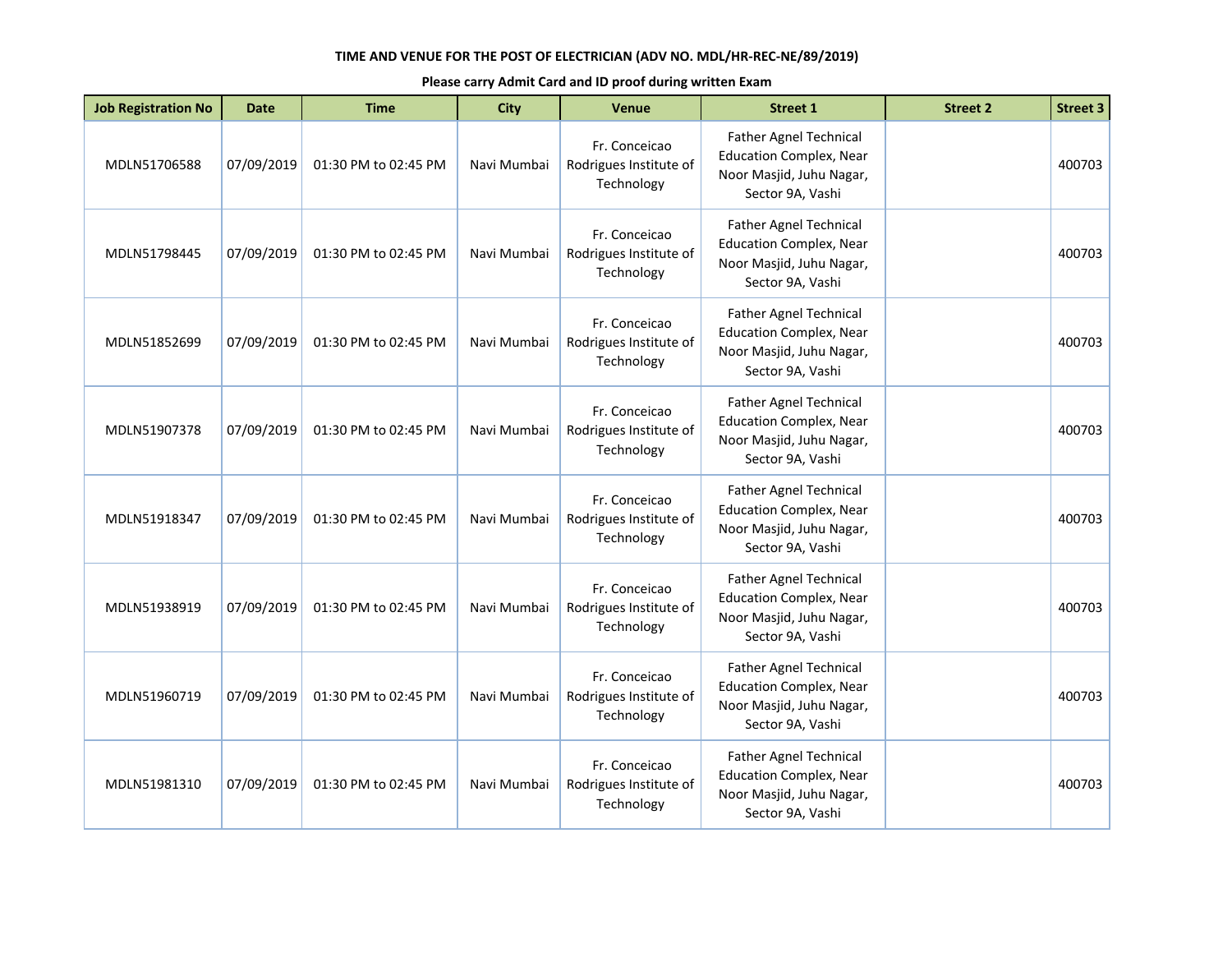| <b>Job Registration No</b> | <b>Date</b> | <b>Time</b>          | <b>City</b> | Venue                                                 | <b>Street 1</b>                                                                                                 | <b>Street 2</b> | <b>Street 3</b> |
|----------------------------|-------------|----------------------|-------------|-------------------------------------------------------|-----------------------------------------------------------------------------------------------------------------|-----------------|-----------------|
| MDLN51991227               | 07/09/2019  | 01:30 PM to 02:45 PM | Navi Mumbai | Fr. Conceicao<br>Rodrigues Institute of<br>Technology | Father Agnel Technical<br><b>Education Complex, Near</b><br>Noor Masjid, Juhu Nagar,<br>Sector 9A, Vashi        |                 | 400703          |
| MDLN52009814               | 07/09/2019  | 01:30 PM to 02:45 PM | Navi Mumbai | Fr. Conceicao<br>Rodrigues Institute of<br>Technology | <b>Father Agnel Technical</b><br><b>Education Complex, Near</b><br>Noor Masjid, Juhu Nagar,<br>Sector 9A, Vashi |                 | 400703          |
| MDLN52037294               | 07/09/2019  | 01:30 PM to 02:45 PM | Navi Mumbai | Fr. Conceicao<br>Rodrigues Institute of<br>Technology | Father Agnel Technical<br><b>Education Complex, Near</b><br>Noor Masjid, Juhu Nagar,<br>Sector 9A, Vashi        |                 | 400703          |
| MDLN52067822               | 07/09/2019  | 01:30 PM to 02:45 PM | Navi Mumbai | Fr. Conceicao<br>Rodrigues Institute of<br>Technology | <b>Father Agnel Technical</b><br><b>Education Complex, Near</b><br>Noor Masjid, Juhu Nagar,<br>Sector 9A, Vashi |                 | 400703          |
| MDLN52075814               | 07/09/2019  | 01:30 PM to 02:45 PM | Navi Mumbai | Fr. Conceicao<br>Rodrigues Institute of<br>Technology | <b>Father Agnel Technical</b><br><b>Education Complex, Near</b><br>Noor Masjid, Juhu Nagar,<br>Sector 9A, Vashi |                 | 400703          |
| MDLN52089790               | 07/09/2019  | 01:30 PM to 02:45 PM | Navi Mumbai | Fr. Conceicao<br>Rodrigues Institute of<br>Technology | Father Agnel Technical<br><b>Education Complex, Near</b><br>Noor Masjid, Juhu Nagar,<br>Sector 9A, Vashi        |                 | 400703          |
| MDLN52099240               | 07/09/2019  | 01:30 PM to 02:45 PM | Navi Mumbai | Fr. Conceicao<br>Rodrigues Institute of<br>Technology | <b>Father Agnel Technical</b><br><b>Education Complex, Near</b><br>Noor Masjid, Juhu Nagar,<br>Sector 9A, Vashi |                 | 400703          |
| MDLN52099345               | 07/09/2019  | 01:30 PM to 02:45 PM | Navi Mumbai | Fr. Conceicao<br>Rodrigues Institute of<br>Technology | Father Agnel Technical<br><b>Education Complex, Near</b><br>Noor Masjid, Juhu Nagar,<br>Sector 9A, Vashi        |                 | 400703          |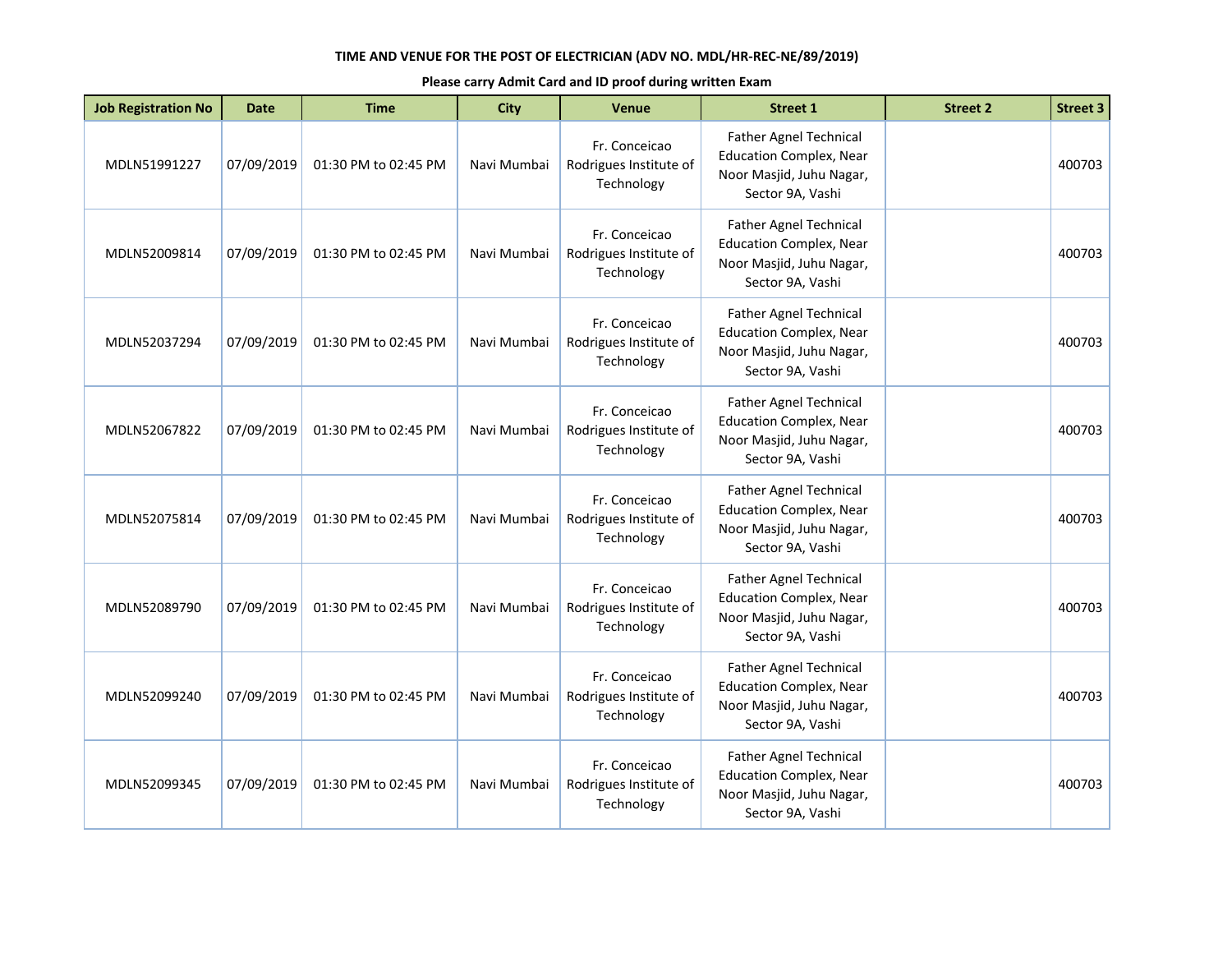| <b>Job Registration No</b> | <b>Date</b> | <b>Time</b>          | <b>City</b> | Venue                                                 | <b>Street 1</b>                                                                                                 | <b>Street 2</b> | <b>Street 3</b> |
|----------------------------|-------------|----------------------|-------------|-------------------------------------------------------|-----------------------------------------------------------------------------------------------------------------|-----------------|-----------------|
| MDLN52131605               | 07/09/2019  | 01:30 PM to 02:45 PM | Navi Mumbai | Fr. Conceicao<br>Rodrigues Institute of<br>Technology | Father Agnel Technical<br><b>Education Complex, Near</b><br>Noor Masjid, Juhu Nagar,<br>Sector 9A, Vashi        |                 | 400703          |
| MDLN52151305               | 07/09/2019  | 01:30 PM to 02:45 PM | Navi Mumbai | Fr. Conceicao<br>Rodrigues Institute of<br>Technology | <b>Father Agnel Technical</b><br><b>Education Complex, Near</b><br>Noor Masjid, Juhu Nagar,<br>Sector 9A, Vashi |                 | 400703          |
| MDLN52172780               | 07/09/2019  | 01:30 PM to 02:45 PM | Navi Mumbai | Fr. Conceicao<br>Rodrigues Institute of<br>Technology | Father Agnel Technical<br><b>Education Complex, Near</b><br>Noor Masjid, Juhu Nagar,<br>Sector 9A, Vashi        |                 | 400703          |
| MDLN52176566               | 07/09/2019  | 01:30 PM to 02:45 PM | Navi Mumbai | Fr. Conceicao<br>Rodrigues Institute of<br>Technology | <b>Father Agnel Technical</b><br><b>Education Complex, Near</b><br>Noor Masjid, Juhu Nagar,<br>Sector 9A, Vashi |                 | 400703          |
| MDLN52207401               | 07/09/2019  | 01:30 PM to 02:45 PM | Navi Mumbai | Fr. Conceicao<br>Rodrigues Institute of<br>Technology | <b>Father Agnel Technical</b><br><b>Education Complex, Near</b><br>Noor Masjid, Juhu Nagar,<br>Sector 9A, Vashi |                 | 400703          |
| MDLN52253422               | 07/09/2019  | 01:30 PM to 02:45 PM | Navi Mumbai | Fr. Conceicao<br>Rodrigues Institute of<br>Technology | Father Agnel Technical<br><b>Education Complex, Near</b><br>Noor Masjid, Juhu Nagar,<br>Sector 9A, Vashi        |                 | 400703          |
| MDLN52369012               | 07/09/2019  | 01:30 PM to 02:45 PM | Navi Mumbai | Fr. Conceicao<br>Rodrigues Institute of<br>Technology | <b>Father Agnel Technical</b><br><b>Education Complex, Near</b><br>Noor Masjid, Juhu Nagar,<br>Sector 9A, Vashi |                 | 400703          |
| MDLN52426237               | 07/09/2019  | 01:30 PM to 02:45 PM | Navi Mumbai | Fr. Conceicao<br>Rodrigues Institute of<br>Technology | Father Agnel Technical<br><b>Education Complex, Near</b><br>Noor Masjid, Juhu Nagar,<br>Sector 9A, Vashi        |                 | 400703          |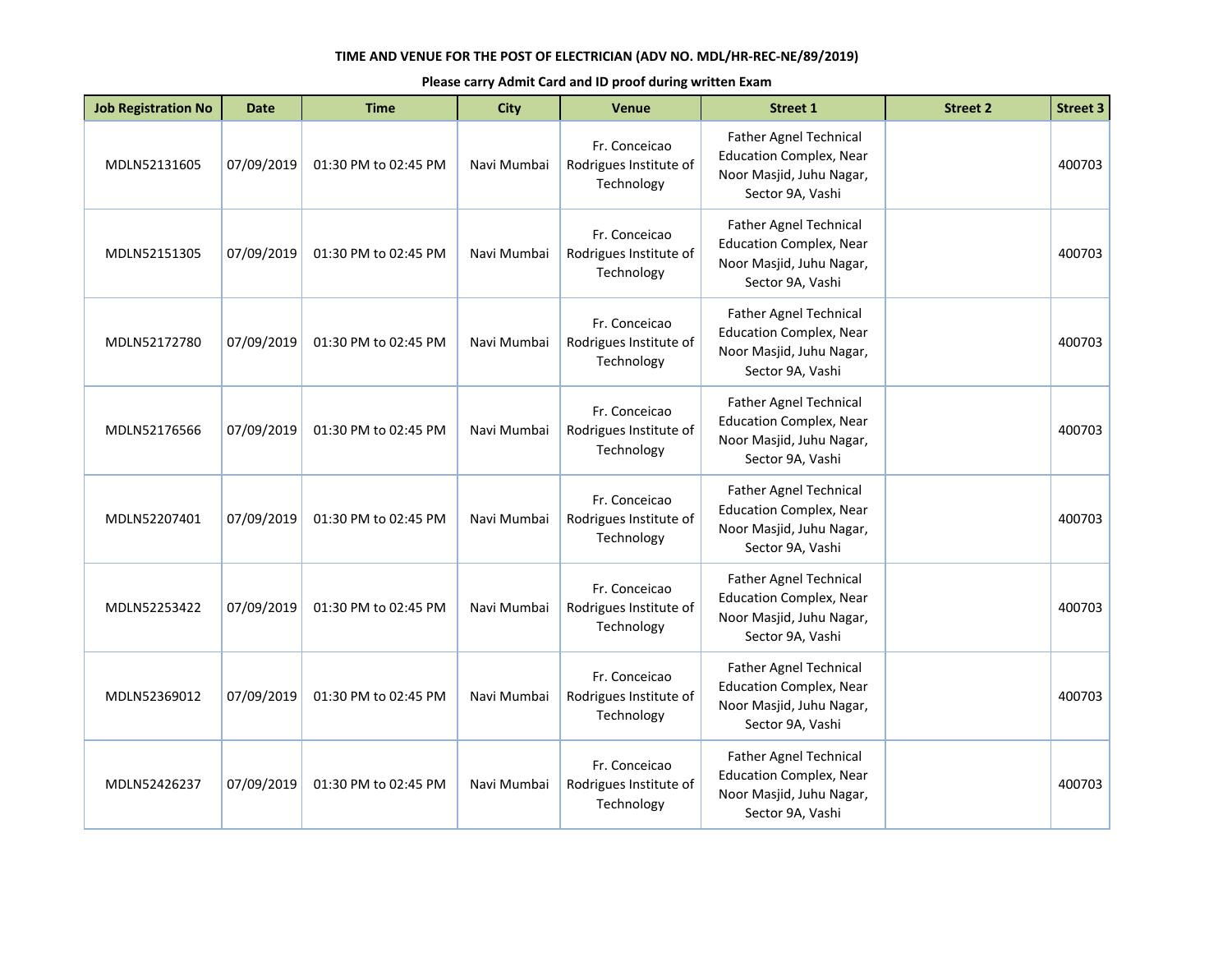| <b>Job Registration No</b> | <b>Date</b> | <b>Time</b>          | <b>City</b> | Venue                                                 | <b>Street 1</b>                                                                                                 | <b>Street 2</b> | <b>Street 3</b> |
|----------------------------|-------------|----------------------|-------------|-------------------------------------------------------|-----------------------------------------------------------------------------------------------------------------|-----------------|-----------------|
| MDLN52436052               | 07/09/2019  | 01:30 PM to 02:45 PM | Navi Mumbai | Fr. Conceicao<br>Rodrigues Institute of<br>Technology | Father Agnel Technical<br><b>Education Complex, Near</b><br>Noor Masjid, Juhu Nagar,<br>Sector 9A, Vashi        |                 | 400703          |
| MDLN52501167               | 07/09/2019  | 01:30 PM to 02:45 PM | Navi Mumbai | Fr. Conceicao<br>Rodrigues Institute of<br>Technology | <b>Father Agnel Technical</b><br><b>Education Complex, Near</b><br>Noor Masjid, Juhu Nagar,<br>Sector 9A, Vashi |                 | 400703          |
| MDLN52551015               | 07/09/2019  | 01:30 PM to 02:45 PM | Navi Mumbai | Fr. Conceicao<br>Rodrigues Institute of<br>Technology | Father Agnel Technical<br><b>Education Complex, Near</b><br>Noor Masjid, Juhu Nagar,<br>Sector 9A, Vashi        |                 | 400703          |
| MDLN52594200               | 07/09/2019  | 01:30 PM to 02:45 PM | Navi Mumbai | Fr. Conceicao<br>Rodrigues Institute of<br>Technology | <b>Father Agnel Technical</b><br><b>Education Complex, Near</b><br>Noor Masjid, Juhu Nagar,<br>Sector 9A, Vashi |                 | 400703          |
| MDLN52635442               | 07/09/2019  | 01:30 PM to 02:45 PM | Navi Mumbai | Fr. Conceicao<br>Rodrigues Institute of<br>Technology | <b>Father Agnel Technical</b><br><b>Education Complex, Near</b><br>Noor Masjid, Juhu Nagar,<br>Sector 9A, Vashi |                 | 400703          |
| MDLN52637482               | 07/09/2019  | 01:30 PM to 02:45 PM | Navi Mumbai | Fr. Conceicao<br>Rodrigues Institute of<br>Technology | Father Agnel Technical<br><b>Education Complex, Near</b><br>Noor Masjid, Juhu Nagar,<br>Sector 9A, Vashi        |                 | 400703          |
| MDLN52643067               | 07/09/2019  | 01:30 PM to 02:45 PM | Navi Mumbai | Fr. Conceicao<br>Rodrigues Institute of<br>Technology | <b>Father Agnel Technical</b><br><b>Education Complex, Near</b><br>Noor Masjid, Juhu Nagar,<br>Sector 9A, Vashi |                 | 400703          |
| MDLN52660119               | 07/09/2019  | 01:30 PM to 02:45 PM | Navi Mumbai | Fr. Conceicao<br>Rodrigues Institute of<br>Technology | Father Agnel Technical<br><b>Education Complex, Near</b><br>Noor Masjid, Juhu Nagar,<br>Sector 9A, Vashi        |                 | 400703          |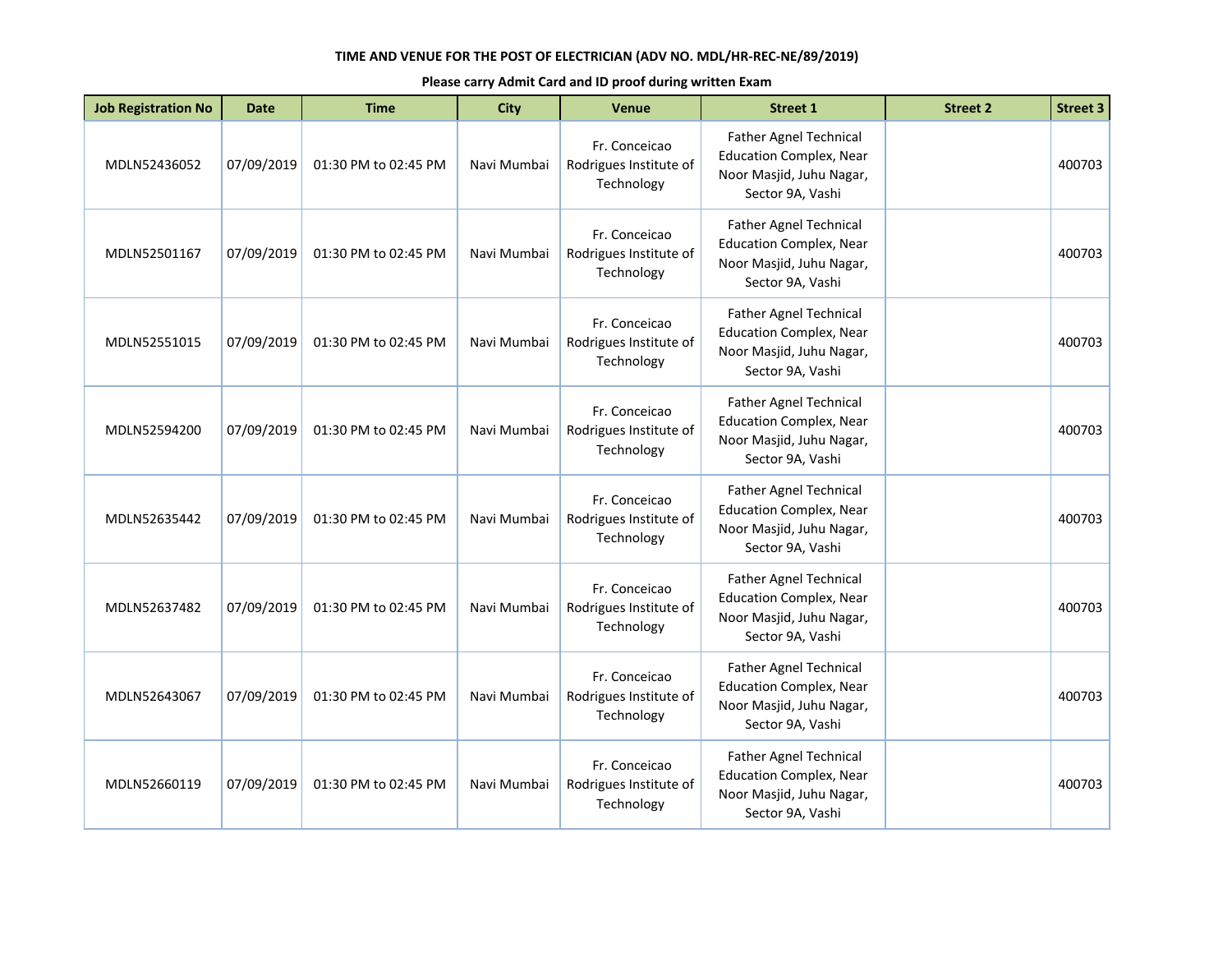| <b>Job Registration No</b> | <b>Date</b> | <b>Time</b>          | <b>City</b> | Venue                                                 | <b>Street 1</b>                                                                                                 | <b>Street 2</b> | <b>Street 3</b> |
|----------------------------|-------------|----------------------|-------------|-------------------------------------------------------|-----------------------------------------------------------------------------------------------------------------|-----------------|-----------------|
| MDLN52705889               | 07/09/2019  | 01:30 PM to 02:45 PM | Navi Mumbai | Fr. Conceicao<br>Rodrigues Institute of<br>Technology | Father Agnel Technical<br><b>Education Complex, Near</b><br>Noor Masjid, Juhu Nagar,<br>Sector 9A, Vashi        |                 | 400703          |
| MDLN52721744               | 07/09/2019  | 01:30 PM to 02:45 PM | Navi Mumbai | Fr. Conceicao<br>Rodrigues Institute of<br>Technology | <b>Father Agnel Technical</b><br><b>Education Complex, Near</b><br>Noor Masjid, Juhu Nagar,<br>Sector 9A, Vashi |                 | 400703          |
| MDLN52722819               | 07/09/2019  | 01:30 PM to 02:45 PM | Navi Mumbai | Fr. Conceicao<br>Rodrigues Institute of<br>Technology | Father Agnel Technical<br><b>Education Complex, Near</b><br>Noor Masjid, Juhu Nagar,<br>Sector 9A, Vashi        |                 | 400703          |
| MDLN52741469               | 07/09/2019  | 01:30 PM to 02:45 PM | Navi Mumbai | Fr. Conceicao<br>Rodrigues Institute of<br>Technology | <b>Father Agnel Technical</b><br><b>Education Complex, Near</b><br>Noor Masjid, Juhu Nagar,<br>Sector 9A, Vashi |                 | 400703          |
| MDLN52829225               | 07/09/2019  | 01:30 PM to 02:45 PM | Navi Mumbai | Fr. Conceicao<br>Rodrigues Institute of<br>Technology | <b>Father Agnel Technical</b><br><b>Education Complex, Near</b><br>Noor Masjid, Juhu Nagar,<br>Sector 9A, Vashi |                 | 400703          |
| MDLN52834361               | 07/09/2019  | 01:30 PM to 02:45 PM | Navi Mumbai | Fr. Conceicao<br>Rodrigues Institute of<br>Technology | Father Agnel Technical<br><b>Education Complex, Near</b><br>Noor Masjid, Juhu Nagar,<br>Sector 9A, Vashi        |                 | 400703          |
| MDLN52930082               | 07/09/2019  | 01:30 PM to 02:45 PM | Navi Mumbai | Fr. Conceicao<br>Rodrigues Institute of<br>Technology | <b>Father Agnel Technical</b><br><b>Education Complex, Near</b><br>Noor Masjid, Juhu Nagar,<br>Sector 9A, Vashi |                 | 400703          |
| MDLN52932775               | 07/09/2019  | 01:30 PM to 02:45 PM | Navi Mumbai | Fr. Conceicao<br>Rodrigues Institute of<br>Technology | Father Agnel Technical<br><b>Education Complex, Near</b><br>Noor Masjid, Juhu Nagar,<br>Sector 9A, Vashi        |                 | 400703          |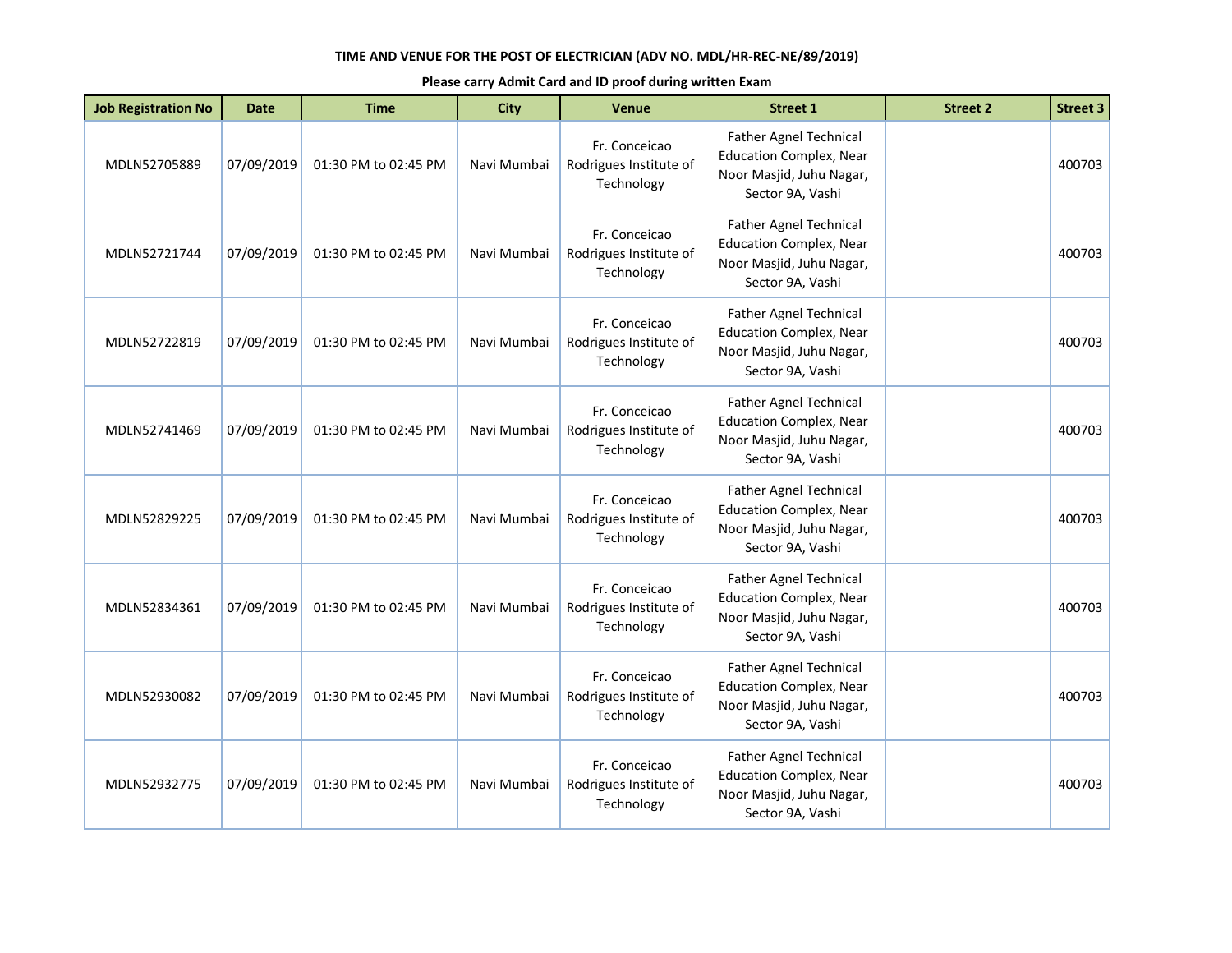| <b>Job Registration No</b> | <b>Date</b> | <b>Time</b>          | <b>City</b> | <b>Venue</b>                                          | <b>Street 1</b>                                                                                                 | <b>Street 2</b> | <b>Street 3</b> |
|----------------------------|-------------|----------------------|-------------|-------------------------------------------------------|-----------------------------------------------------------------------------------------------------------------|-----------------|-----------------|
| MDLN53006131               | 07/09/2019  | 01:30 PM to 02:45 PM | Navi Mumbai | Fr. Conceicao<br>Rodrigues Institute of<br>Technology | Father Agnel Technical<br><b>Education Complex, Near</b><br>Noor Masjid, Juhu Nagar,<br>Sector 9A, Vashi        |                 | 400703          |
| MDLN53048421               | 07/09/2019  | 01:30 PM to 02:45 PM | Navi Mumbai | Fr. Conceicao<br>Rodrigues Institute of<br>Technology | <b>Father Agnel Technical</b><br><b>Education Complex, Near</b><br>Noor Masjid, Juhu Nagar,<br>Sector 9A, Vashi |                 | 400703          |
| MDLN53078864               | 07/09/2019  | 01:30 PM to 02:45 PM | Navi Mumbai | Fr. Conceicao<br>Rodrigues Institute of<br>Technology | <b>Father Agnel Technical</b><br><b>Education Complex, Near</b><br>Noor Masjid, Juhu Nagar,<br>Sector 9A, Vashi |                 | 400703          |
| MDLN53079341               | 07/09/2019  | 01:30 PM to 02:45 PM | Navi Mumbai | Fr. Conceicao<br>Rodrigues Institute of<br>Technology | <b>Father Agnel Technical</b><br><b>Education Complex, Near</b><br>Noor Masjid, Juhu Nagar,<br>Sector 9A, Vashi |                 | 400703          |
| MDLN53082754               | 07/09/2019  | 01:30 PM to 02:45 PM | Navi Mumbai | Fr. Conceicao<br>Rodrigues Institute of<br>Technology | Father Agnel Technical<br><b>Education Complex, Near</b><br>Noor Masjid, Juhu Nagar,<br>Sector 9A, Vashi        |                 | 400703          |
| MDLN53089164               | 07/09/2019  | 01:30 PM to 02:45 PM | Navi Mumbai | Fr. Conceicao<br>Rodrigues Institute of<br>Technology | <b>Father Agnel Technical</b><br><b>Education Complex, Near</b><br>Noor Masjid, Juhu Nagar,<br>Sector 9A, Vashi |                 | 400703          |
| MDLN53194201               | 07/09/2019  | 01:30 PM to 02:45 PM | Navi Mumbai | Fr. Conceicao<br>Rodrigues Institute of<br>Technology | Father Agnel Technical<br><b>Education Complex, Near</b><br>Noor Masjid, Juhu Nagar,<br>Sector 9A, Vashi        |                 | 400703          |
| MDLN53225140               | 07/09/2019  | 01:30 PM to 02:45 PM | Navi Mumbai | Fr. Conceicao<br>Rodrigues Institute of<br>Technology | Father Agnel Technical<br><b>Education Complex, Near</b><br>Noor Masjid, Juhu Nagar,<br>Sector 9A, Vashi        |                 | 400703          |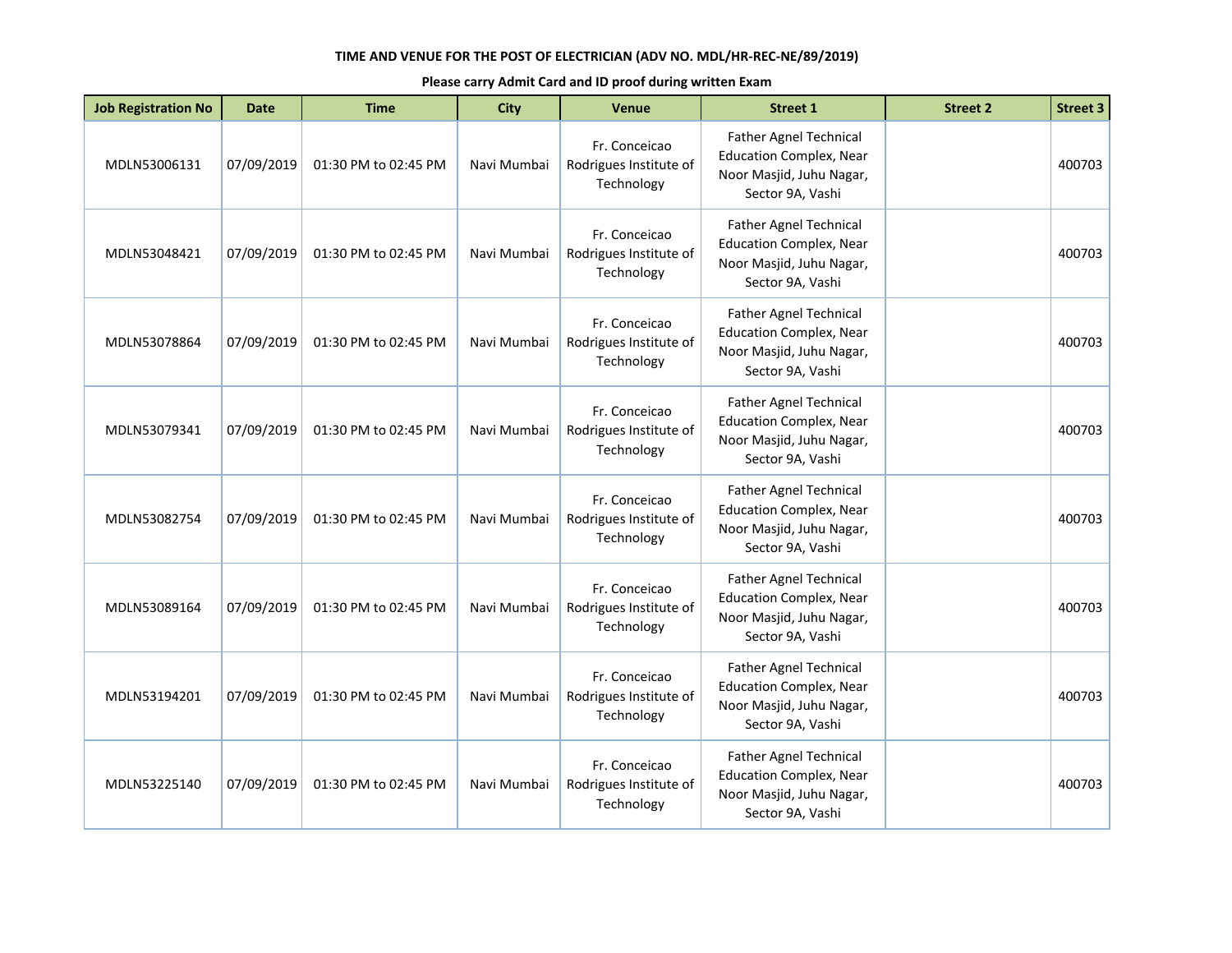| <b>Job Registration No</b> | <b>Date</b> | <b>Time</b>          | <b>City</b> | <b>Venue</b>                                          | <b>Street 1</b>                                                                                                 | <b>Street 2</b> | <b>Street 3</b> |
|----------------------------|-------------|----------------------|-------------|-------------------------------------------------------|-----------------------------------------------------------------------------------------------------------------|-----------------|-----------------|
| MDLN53254669               | 07/09/2019  | 01:30 PM to 02:45 PM | Navi Mumbai | Fr. Conceicao<br>Rodrigues Institute of<br>Technology | Father Agnel Technical<br><b>Education Complex, Near</b><br>Noor Masjid, Juhu Nagar,<br>Sector 9A, Vashi        |                 | 400703          |
| MDLN53340039               | 07/09/2019  | 01:30 PM to 02:45 PM | Navi Mumbai | Fr. Conceicao<br>Rodrigues Institute of<br>Technology | <b>Father Agnel Technical</b><br><b>Education Complex, Near</b><br>Noor Masjid, Juhu Nagar,<br>Sector 9A, Vashi |                 | 400703          |
| MDLN53345536               | 07/09/2019  | 01:30 PM to 02:45 PM | Navi Mumbai | Fr. Conceicao<br>Rodrigues Institute of<br>Technology | <b>Father Agnel Technical</b><br><b>Education Complex, Near</b><br>Noor Masjid, Juhu Nagar,<br>Sector 9A, Vashi |                 | 400703          |
| MDLN53401558               | 07/09/2019  | 01:30 PM to 02:45 PM | Navi Mumbai | Fr. Conceicao<br>Rodrigues Institute of<br>Technology | <b>Father Agnel Technical</b><br><b>Education Complex, Near</b><br>Noor Masjid, Juhu Nagar,<br>Sector 9A, Vashi |                 | 400703          |
| MDLN53410169               | 07/09/2019  | 01:30 PM to 02:45 PM | Navi Mumbai | Fr. Conceicao<br>Rodrigues Institute of<br>Technology | Father Agnel Technical<br><b>Education Complex, Near</b><br>Noor Masjid, Juhu Nagar,<br>Sector 9A, Vashi        |                 | 400703          |
| MDLN53438425               | 07/09/2019  | 01:30 PM to 02:45 PM | Navi Mumbai | Fr. Conceicao<br>Rodrigues Institute of<br>Technology | <b>Father Agnel Technical</b><br><b>Education Complex, Near</b><br>Noor Masjid, Juhu Nagar,<br>Sector 9A, Vashi |                 | 400703          |
| MDLN53460950               | 07/09/2019  | 01:30 PM to 02:45 PM | Navi Mumbai | Fr. Conceicao<br>Rodrigues Institute of<br>Technology | Father Agnel Technical<br><b>Education Complex, Near</b><br>Noor Masjid, Juhu Nagar,<br>Sector 9A, Vashi        |                 | 400703          |
| MDLN53484249               | 07/09/2019  | 01:30 PM to 02:45 PM | Navi Mumbai | Fr. Conceicao<br>Rodrigues Institute of<br>Technology | Father Agnel Technical<br><b>Education Complex, Near</b><br>Noor Masjid, Juhu Nagar,<br>Sector 9A, Vashi        |                 | 400703          |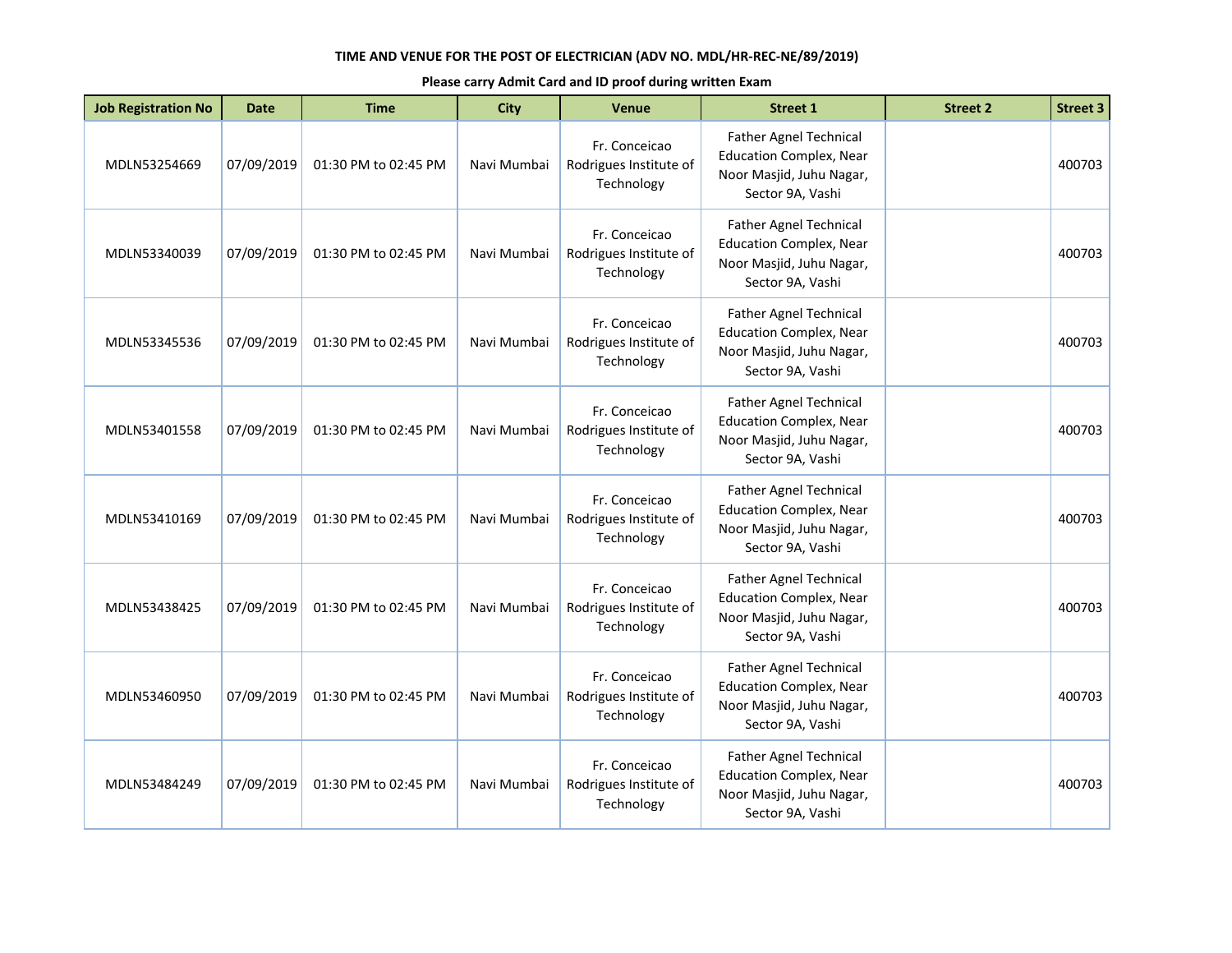| <b>Job Registration No</b> | <b>Date</b> | <b>Time</b>          | <b>City</b> | Venue                                                 | <b>Street 1</b>                                                                                                 | <b>Street 2</b> | <b>Street 3</b> |
|----------------------------|-------------|----------------------|-------------|-------------------------------------------------------|-----------------------------------------------------------------------------------------------------------------|-----------------|-----------------|
| MDLN53496320               | 07/09/2019  | 01:30 PM to 02:45 PM | Navi Mumbai | Fr. Conceicao<br>Rodrigues Institute of<br>Technology | Father Agnel Technical<br><b>Education Complex, Near</b><br>Noor Masjid, Juhu Nagar,<br>Sector 9A, Vashi        |                 | 400703          |
| MDLN53531650               | 07/09/2019  | 01:30 PM to 02:45 PM | Navi Mumbai | Fr. Conceicao<br>Rodrigues Institute of<br>Technology | <b>Father Agnel Technical</b><br><b>Education Complex, Near</b><br>Noor Masjid, Juhu Nagar,<br>Sector 9A, Vashi |                 | 400703          |
| MDLN53531842               | 07/09/2019  | 01:30 PM to 02:45 PM | Navi Mumbai | Fr. Conceicao<br>Rodrigues Institute of<br>Technology | <b>Father Agnel Technical</b><br><b>Education Complex, Near</b><br>Noor Masjid, Juhu Nagar,<br>Sector 9A, Vashi |                 | 400703          |
| MDLN53545084               | 07/09/2019  | 01:30 PM to 02:45 PM | Navi Mumbai | Fr. Conceicao<br>Rodrigues Institute of<br>Technology | <b>Father Agnel Technical</b><br><b>Education Complex, Near</b><br>Noor Masjid, Juhu Nagar,<br>Sector 9A, Vashi |                 | 400703          |
| MDLN53556241               | 07/09/2019  | 01:30 PM to 02:45 PM | Navi Mumbai | Fr. Conceicao<br>Rodrigues Institute of<br>Technology | <b>Father Agnel Technical</b><br><b>Education Complex, Near</b><br>Noor Masjid, Juhu Nagar,<br>Sector 9A, Vashi |                 | 400703          |
| MDLN53574285               | 07/09/2019  | 01:30 PM to 02:45 PM | Navi Mumbai | Fr. Conceicao<br>Rodrigues Institute of<br>Technology | <b>Father Agnel Technical</b><br><b>Education Complex, Near</b><br>Noor Masjid, Juhu Nagar,<br>Sector 9A, Vashi |                 | 400703          |
| MDLN53604140               | 07/09/2019  | 01:30 PM to 02:45 PM | Navi Mumbai | Fr. Conceicao<br>Rodrigues Institute of<br>Technology | <b>Father Agnel Technical</b><br><b>Education Complex, Near</b><br>Noor Masjid, Juhu Nagar,<br>Sector 9A, Vashi |                 | 400703          |
| MDLN53606521               | 07/09/2019  | 01:30 PM to 02:45 PM | Navi Mumbai | Fr. Conceicao<br>Rodrigues Institute of<br>Technology | <b>Father Agnel Technical</b><br><b>Education Complex, Near</b><br>Noor Masjid, Juhu Nagar,<br>Sector 9A, Vashi |                 | 400703          |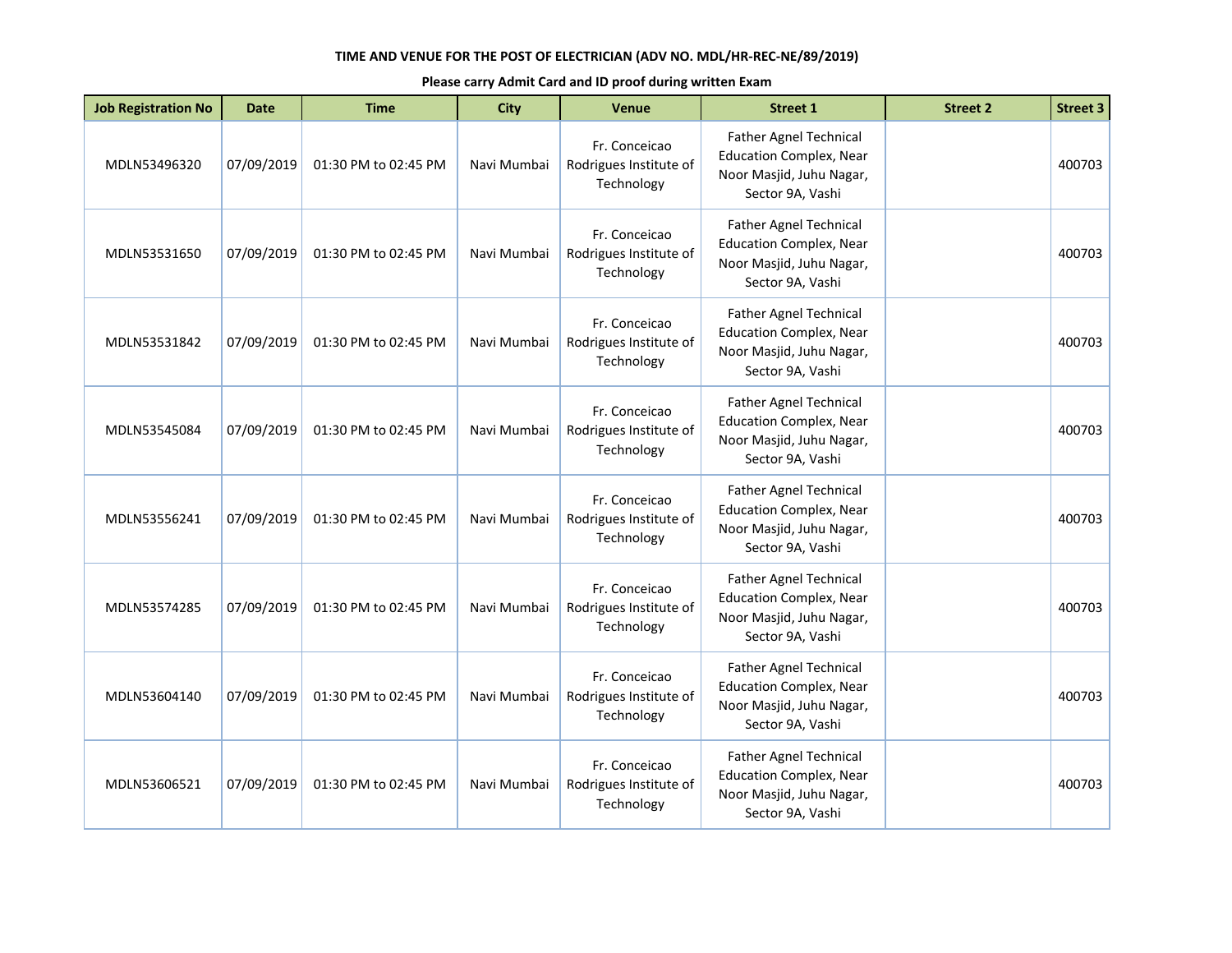| <b>Job Registration No</b> | <b>Date</b> | <b>Time</b>          | <b>City</b> | Venue                                                 | <b>Street 1</b>                                                                                                 | <b>Street 2</b> | <b>Street 3</b> |
|----------------------------|-------------|----------------------|-------------|-------------------------------------------------------|-----------------------------------------------------------------------------------------------------------------|-----------------|-----------------|
| MDLN53657325               | 07/09/2019  | 01:30 PM to 02:45 PM | Navi Mumbai | Fr. Conceicao<br>Rodrigues Institute of<br>Technology | Father Agnel Technical<br><b>Education Complex, Near</b><br>Noor Masjid, Juhu Nagar,<br>Sector 9A, Vashi        |                 | 400703          |
| MDLN53673755               | 07/09/2019  | 01:30 PM to 02:45 PM | Navi Mumbai | Fr. Conceicao<br>Rodrigues Institute of<br>Technology | <b>Father Agnel Technical</b><br><b>Education Complex, Near</b><br>Noor Masjid, Juhu Nagar,<br>Sector 9A, Vashi |                 | 400703          |
| MDLN53745923               | 07/09/2019  | 01:30 PM to 02:45 PM | Navi Mumbai | Fr. Conceicao<br>Rodrigues Institute of<br>Technology | <b>Father Agnel Technical</b><br><b>Education Complex, Near</b><br>Noor Masjid, Juhu Nagar,<br>Sector 9A, Vashi |                 | 400703          |
| MDLN53781920               | 07/09/2019  | 01:30 PM to 02:45 PM | Navi Mumbai | Fr. Conceicao<br>Rodrigues Institute of<br>Technology | <b>Father Agnel Technical</b><br><b>Education Complex, Near</b><br>Noor Masjid, Juhu Nagar,<br>Sector 9A, Vashi |                 | 400703          |
| MDLN53837161               | 07/09/2019  | 01:30 PM to 02:45 PM | Navi Mumbai | Fr. Conceicao<br>Rodrigues Institute of<br>Technology | <b>Father Agnel Technical</b><br><b>Education Complex, Near</b><br>Noor Masjid, Juhu Nagar,<br>Sector 9A, Vashi |                 | 400703          |
| MDLN53844109               | 07/09/2019  | 01:30 PM to 02:45 PM | Navi Mumbai | Fr. Conceicao<br>Rodrigues Institute of<br>Technology | <b>Father Agnel Technical</b><br><b>Education Complex, Near</b><br>Noor Masjid, Juhu Nagar,<br>Sector 9A, Vashi |                 | 400703          |
| MDLN53850807               | 07/09/2019  | 01:30 PM to 02:45 PM | Navi Mumbai | Fr. Conceicao<br>Rodrigues Institute of<br>Technology | <b>Father Agnel Technical</b><br><b>Education Complex, Near</b><br>Noor Masjid, Juhu Nagar,<br>Sector 9A, Vashi |                 | 400703          |
| MDLN53856582               | 07/09/2019  | 01:30 PM to 02:45 PM | Navi Mumbai | Fr. Conceicao<br>Rodrigues Institute of<br>Technology | <b>Father Agnel Technical</b><br><b>Education Complex, Near</b><br>Noor Masjid, Juhu Nagar,<br>Sector 9A, Vashi |                 | 400703          |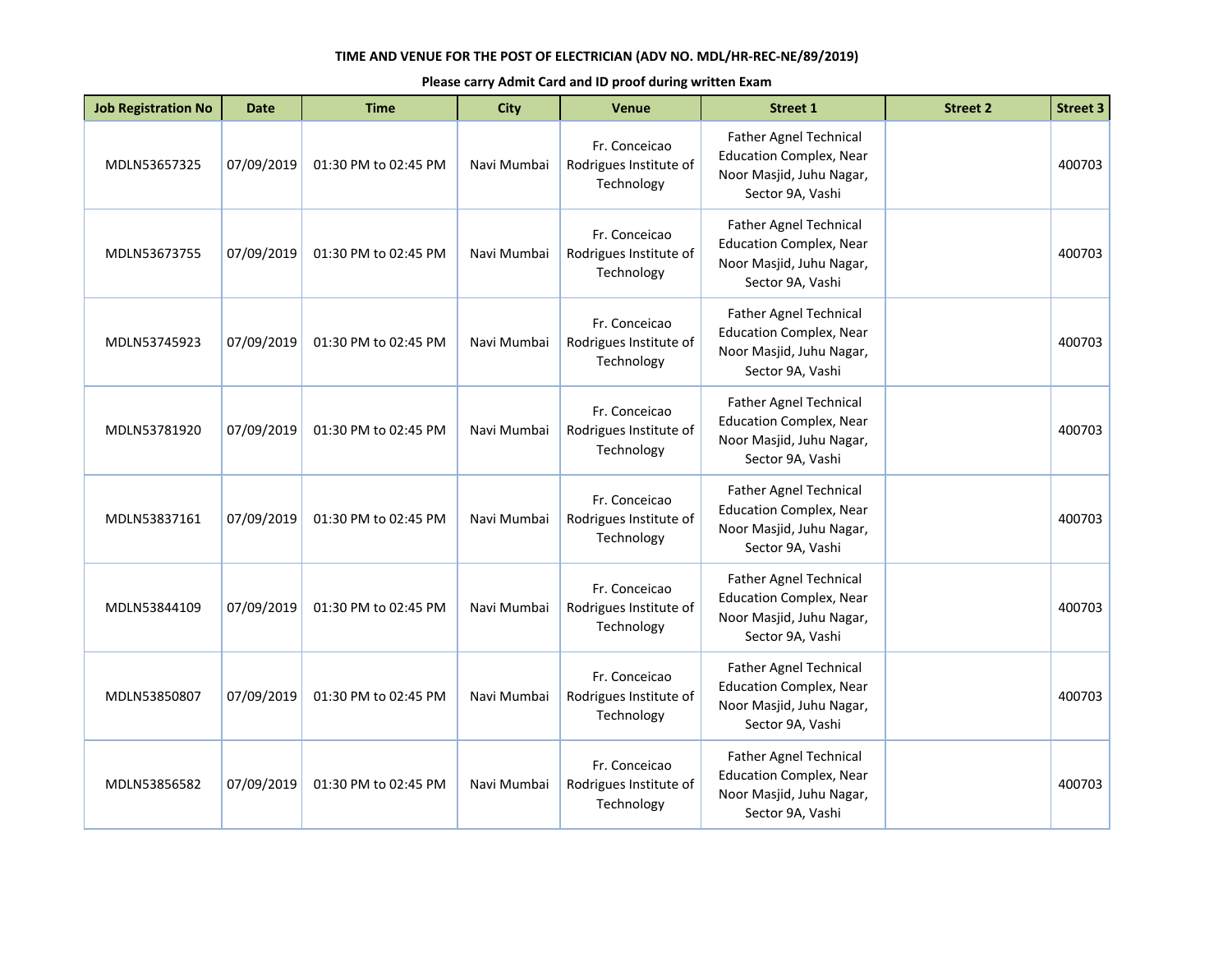| <b>Job Registration No</b> | <b>Date</b> | <b>Time</b>          | <b>City</b> | Venue                                                 | <b>Street 1</b>                                                                                                 | <b>Street 2</b> | <b>Street 3</b> |
|----------------------------|-------------|----------------------|-------------|-------------------------------------------------------|-----------------------------------------------------------------------------------------------------------------|-----------------|-----------------|
| MDLN53878330               | 07/09/2019  | 01:30 PM to 02:45 PM | Navi Mumbai | Fr. Conceicao<br>Rodrigues Institute of<br>Technology | Father Agnel Technical<br><b>Education Complex, Near</b><br>Noor Masjid, Juhu Nagar,<br>Sector 9A, Vashi        |                 | 400703          |
| MDLN53906279               | 07/09/2019  | 01:30 PM to 02:45 PM | Navi Mumbai | Fr. Conceicao<br>Rodrigues Institute of<br>Technology | <b>Father Agnel Technical</b><br><b>Education Complex, Near</b><br>Noor Masjid, Juhu Nagar,<br>Sector 9A, Vashi |                 | 400703          |
| MDLN53934939               | 07/09/2019  | 01:30 PM to 02:45 PM | Navi Mumbai | Fr. Conceicao<br>Rodrigues Institute of<br>Technology | <b>Father Agnel Technical</b><br><b>Education Complex, Near</b><br>Noor Masjid, Juhu Nagar,<br>Sector 9A, Vashi |                 | 400703          |
| MDLN53950091               | 07/09/2019  | 01:30 PM to 02:45 PM | Navi Mumbai | Fr. Conceicao<br>Rodrigues Institute of<br>Technology | <b>Father Agnel Technical</b><br><b>Education Complex, Near</b><br>Noor Masjid, Juhu Nagar,<br>Sector 9A, Vashi |                 | 400703          |
| MDLN53974055               | 07/09/2019  | 01:30 PM to 02:45 PM | Navi Mumbai | Fr. Conceicao<br>Rodrigues Institute of<br>Technology | <b>Father Agnel Technical</b><br><b>Education Complex, Near</b><br>Noor Masjid, Juhu Nagar,<br>Sector 9A, Vashi |                 | 400703          |
| MDLN53994174               | 07/09/2019  | 01:30 PM to 02:45 PM | Navi Mumbai | Fr. Conceicao<br>Rodrigues Institute of<br>Technology | Father Agnel Technical<br><b>Education Complex, Near</b><br>Noor Masjid, Juhu Nagar,<br>Sector 9A, Vashi        |                 | 400703          |
| MDLN53997650               | 07/09/2019  | 01:30 PM to 02:45 PM | Navi Mumbai | Fr. Conceicao<br>Rodrigues Institute of<br>Technology | <b>Father Agnel Technical</b><br><b>Education Complex, Near</b><br>Noor Masjid, Juhu Nagar,<br>Sector 9A, Vashi |                 | 400703          |
| MDLN54025492               | 07/09/2019  | 01:30 PM to 02:45 PM | Navi Mumbai | Fr. Conceicao<br>Rodrigues Institute of<br>Technology | Father Agnel Technical<br><b>Education Complex, Near</b><br>Noor Masjid, Juhu Nagar,<br>Sector 9A, Vashi        |                 | 400703          |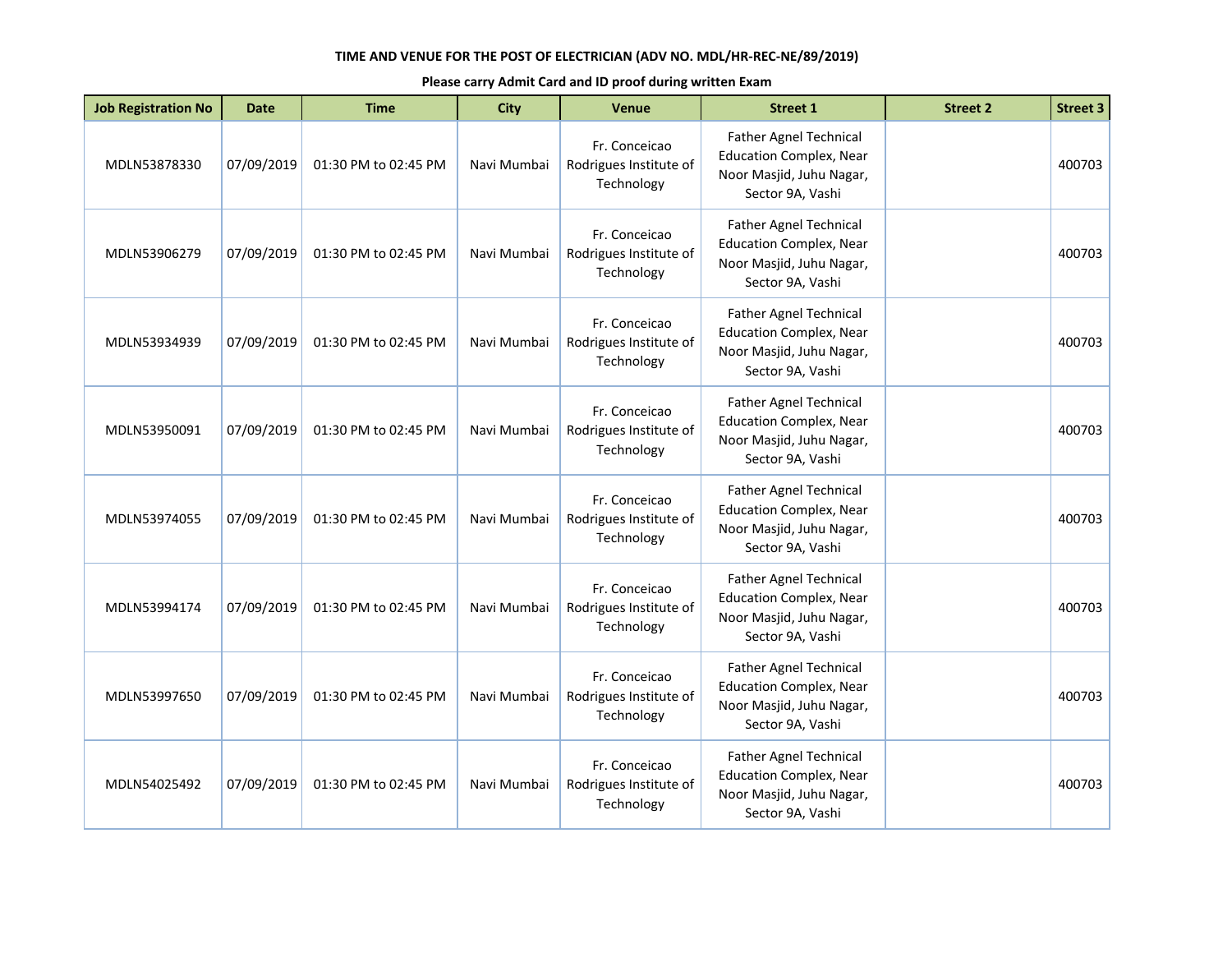| <b>Job Registration No</b> | <b>Date</b> | <b>Time</b>          | <b>City</b> | <b>Venue</b>                                          | <b>Street 1</b>                                                                                                 | <b>Street 2</b> | <b>Street 3</b> |
|----------------------------|-------------|----------------------|-------------|-------------------------------------------------------|-----------------------------------------------------------------------------------------------------------------|-----------------|-----------------|
| MDLN54036752               | 07/09/2019  | 01:30 PM to 02:45 PM | Navi Mumbai | Fr. Conceicao<br>Rodrigues Institute of<br>Technology | Father Agnel Technical<br><b>Education Complex, Near</b><br>Noor Masjid, Juhu Nagar,<br>Sector 9A, Vashi        |                 | 400703          |
| MDLN54039467               | 07/09/2019  | 01:30 PM to 02:45 PM | Navi Mumbai | Fr. Conceicao<br>Rodrigues Institute of<br>Technology | <b>Father Agnel Technical</b><br><b>Education Complex, Near</b><br>Noor Masjid, Juhu Nagar,<br>Sector 9A, Vashi |                 | 400703          |
| MDLN54047184               | 07/09/2019  | 01:30 PM to 02:45 PM | Navi Mumbai | Fr. Conceicao<br>Rodrigues Institute of<br>Technology | <b>Father Agnel Technical</b><br><b>Education Complex, Near</b><br>Noor Masjid, Juhu Nagar,<br>Sector 9A, Vashi |                 | 400703          |
| MDLN54056218               | 07/09/2019  | 01:30 PM to 02:45 PM | Navi Mumbai | Fr. Conceicao<br>Rodrigues Institute of<br>Technology | <b>Father Agnel Technical</b><br><b>Education Complex, Near</b><br>Noor Masjid, Juhu Nagar,<br>Sector 9A, Vashi |                 | 400703          |
| MDLN54072523               | 07/09/2019  | 01:30 PM to 02:45 PM | Navi Mumbai | Fr. Conceicao<br>Rodrigues Institute of<br>Technology | Father Agnel Technical<br><b>Education Complex, Near</b><br>Noor Masjid, Juhu Nagar,<br>Sector 9A, Vashi        |                 | 400703          |
| MDLN54074172               | 07/09/2019  | 01:30 PM to 02:45 PM | Navi Mumbai | Fr. Conceicao<br>Rodrigues Institute of<br>Technology | <b>Father Agnel Technical</b><br><b>Education Complex, Near</b><br>Noor Masjid, Juhu Nagar,<br>Sector 9A, Vashi |                 | 400703          |
| MDLN54102014               | 07/09/2019  | 01:30 PM to 02:45 PM | Navi Mumbai | Fr. Conceicao<br>Rodrigues Institute of<br>Technology | Father Agnel Technical<br><b>Education Complex, Near</b><br>Noor Masjid, Juhu Nagar,<br>Sector 9A, Vashi        |                 | 400703          |
| MDLN54104057               | 07/09/2019  | 01:30 PM to 02:45 PM | Navi Mumbai | Fr. Conceicao<br>Rodrigues Institute of<br>Technology | Father Agnel Technical<br><b>Education Complex, Near</b><br>Noor Masjid, Juhu Nagar,<br>Sector 9A, Vashi        |                 | 400703          |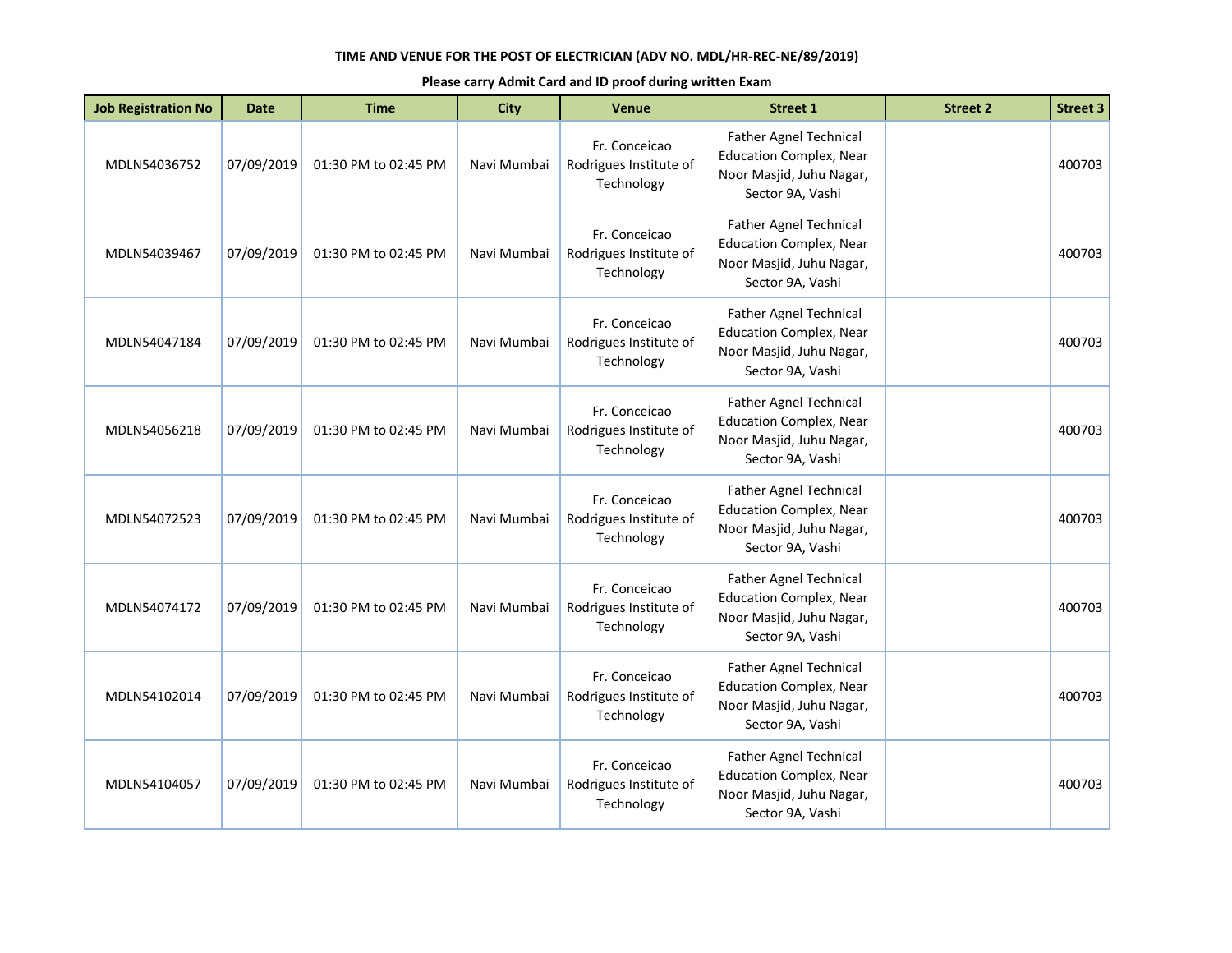| <b>Job Registration No</b> | <b>Date</b> | <b>Time</b>          | <b>City</b> | Venue                                                 | <b>Street 1</b>                                                                                                 | <b>Street 2</b> | <b>Street 3</b> |
|----------------------------|-------------|----------------------|-------------|-------------------------------------------------------|-----------------------------------------------------------------------------------------------------------------|-----------------|-----------------|
| MDLN54108392               | 07/09/2019  | 01:30 PM to 02:45 PM | Navi Mumbai | Fr. Conceicao<br>Rodrigues Institute of<br>Technology | Father Agnel Technical<br><b>Education Complex, Near</b><br>Noor Masjid, Juhu Nagar,<br>Sector 9A, Vashi        |                 | 400703          |
| MDLN54122740               | 07/09/2019  | 01:30 PM to 02:45 PM | Navi Mumbai | Fr. Conceicao<br>Rodrigues Institute of<br>Technology | <b>Father Agnel Technical</b><br><b>Education Complex, Near</b><br>Noor Masjid, Juhu Nagar,<br>Sector 9A, Vashi |                 | 400703          |
| MDLN54123793               | 07/09/2019  | 01:30 PM to 02:45 PM | Navi Mumbai | Fr. Conceicao<br>Rodrigues Institute of<br>Technology | Father Agnel Technical<br><b>Education Complex, Near</b><br>Noor Masjid, Juhu Nagar,<br>Sector 9A, Vashi        |                 | 400703          |
| MDLN54131312               | 07/09/2019  | 01:30 PM to 02:45 PM | Navi Mumbai | Fr. Conceicao<br>Rodrigues Institute of<br>Technology | <b>Father Agnel Technical</b><br><b>Education Complex, Near</b><br>Noor Masjid, Juhu Nagar,<br>Sector 9A, Vashi |                 | 400703          |
| MDLN54160060               | 07/09/2019  | 01:30 PM to 02:45 PM | Navi Mumbai | Fr. Conceicao<br>Rodrigues Institute of<br>Technology | <b>Father Agnel Technical</b><br><b>Education Complex, Near</b><br>Noor Masjid, Juhu Nagar,<br>Sector 9A, Vashi |                 | 400703          |
| MDLN54186138               | 07/09/2019  | 01:30 PM to 02:45 PM | Navi Mumbai | Fr. Conceicao<br>Rodrigues Institute of<br>Technology | Father Agnel Technical<br><b>Education Complex, Near</b><br>Noor Masjid, Juhu Nagar,<br>Sector 9A, Vashi        |                 | 400703          |
| MDLN54213940               | 07/09/2019  | 01:30 PM to 02:45 PM | Navi Mumbai | Fr. Conceicao<br>Rodrigues Institute of<br>Technology | <b>Father Agnel Technical</b><br><b>Education Complex, Near</b><br>Noor Masjid, Juhu Nagar,<br>Sector 9A, Vashi |                 | 400703          |
| MDLN54216548               | 07/09/2019  | 01:30 PM to 02:45 PM | Navi Mumbai | Fr. Conceicao<br>Rodrigues Institute of<br>Technology | Father Agnel Technical<br><b>Education Complex, Near</b><br>Noor Masjid, Juhu Nagar,<br>Sector 9A, Vashi        |                 | 400703          |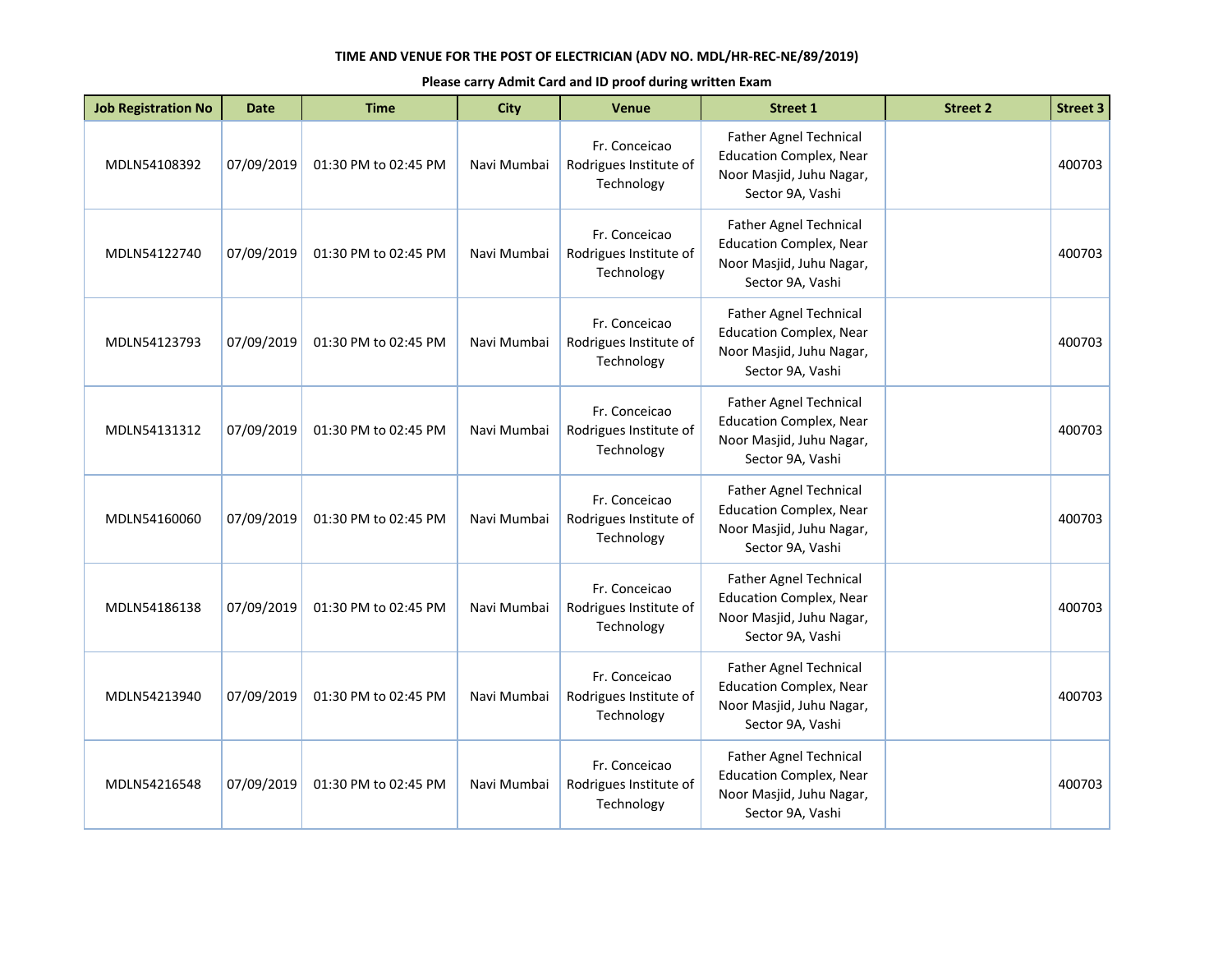| <b>Job Registration No</b> | <b>Date</b> | <b>Time</b>          | <b>City</b> | Venue                                                 | <b>Street 1</b>                                                                                                 | <b>Street 2</b> | <b>Street 3</b> |
|----------------------------|-------------|----------------------|-------------|-------------------------------------------------------|-----------------------------------------------------------------------------------------------------------------|-----------------|-----------------|
| MDLN54224750               | 07/09/2019  | 01:30 PM to 02:45 PM | Navi Mumbai | Fr. Conceicao<br>Rodrigues Institute of<br>Technology | Father Agnel Technical<br><b>Education Complex, Near</b><br>Noor Masjid, Juhu Nagar,<br>Sector 9A, Vashi        |                 | 400703          |
| MDLN54233180               | 07/09/2019  | 01:30 PM to 02:45 PM | Navi Mumbai | Fr. Conceicao<br>Rodrigues Institute of<br>Technology | <b>Father Agnel Technical</b><br><b>Education Complex, Near</b><br>Noor Masjid, Juhu Nagar,<br>Sector 9A, Vashi |                 | 400703          |
| MDLN54248562               | 07/09/2019  | 01:30 PM to 02:45 PM | Navi Mumbai | Fr. Conceicao<br>Rodrigues Institute of<br>Technology | Father Agnel Technical<br><b>Education Complex, Near</b><br>Noor Masjid, Juhu Nagar,<br>Sector 9A, Vashi        |                 | 400703          |
| MDLN54265097               | 07/09/2019  | 01:30 PM to 02:45 PM | Navi Mumbai | Fr. Conceicao<br>Rodrigues Institute of<br>Technology | <b>Father Agnel Technical</b><br><b>Education Complex, Near</b><br>Noor Masjid, Juhu Nagar,<br>Sector 9A, Vashi |                 | 400703          |
| MDLN54328176               | 07/09/2019  | 01:30 PM to 02:45 PM | Navi Mumbai | Fr. Conceicao<br>Rodrigues Institute of<br>Technology | <b>Father Agnel Technical</b><br><b>Education Complex, Near</b><br>Noor Masjid, Juhu Nagar,<br>Sector 9A, Vashi |                 | 400703          |
| MDLN54346723               | 07/09/2019  | 01:30 PM to 02:45 PM | Navi Mumbai | Fr. Conceicao<br>Rodrigues Institute of<br>Technology | Father Agnel Technical<br><b>Education Complex, Near</b><br>Noor Masjid, Juhu Nagar,<br>Sector 9A, Vashi        |                 | 400703          |
| MDLN54351473               | 07/09/2019  | 01:30 PM to 02:45 PM | Navi Mumbai | Fr. Conceicao<br>Rodrigues Institute of<br>Technology | <b>Father Agnel Technical</b><br><b>Education Complex, Near</b><br>Noor Masjid, Juhu Nagar,<br>Sector 9A, Vashi |                 | 400703          |
| MDLN54387277               | 07/09/2019  | 01:30 PM to 02:45 PM | Navi Mumbai | Fr. Conceicao<br>Rodrigues Institute of<br>Technology | Father Agnel Technical<br><b>Education Complex, Near</b><br>Noor Masjid, Juhu Nagar,<br>Sector 9A, Vashi        |                 | 400703          |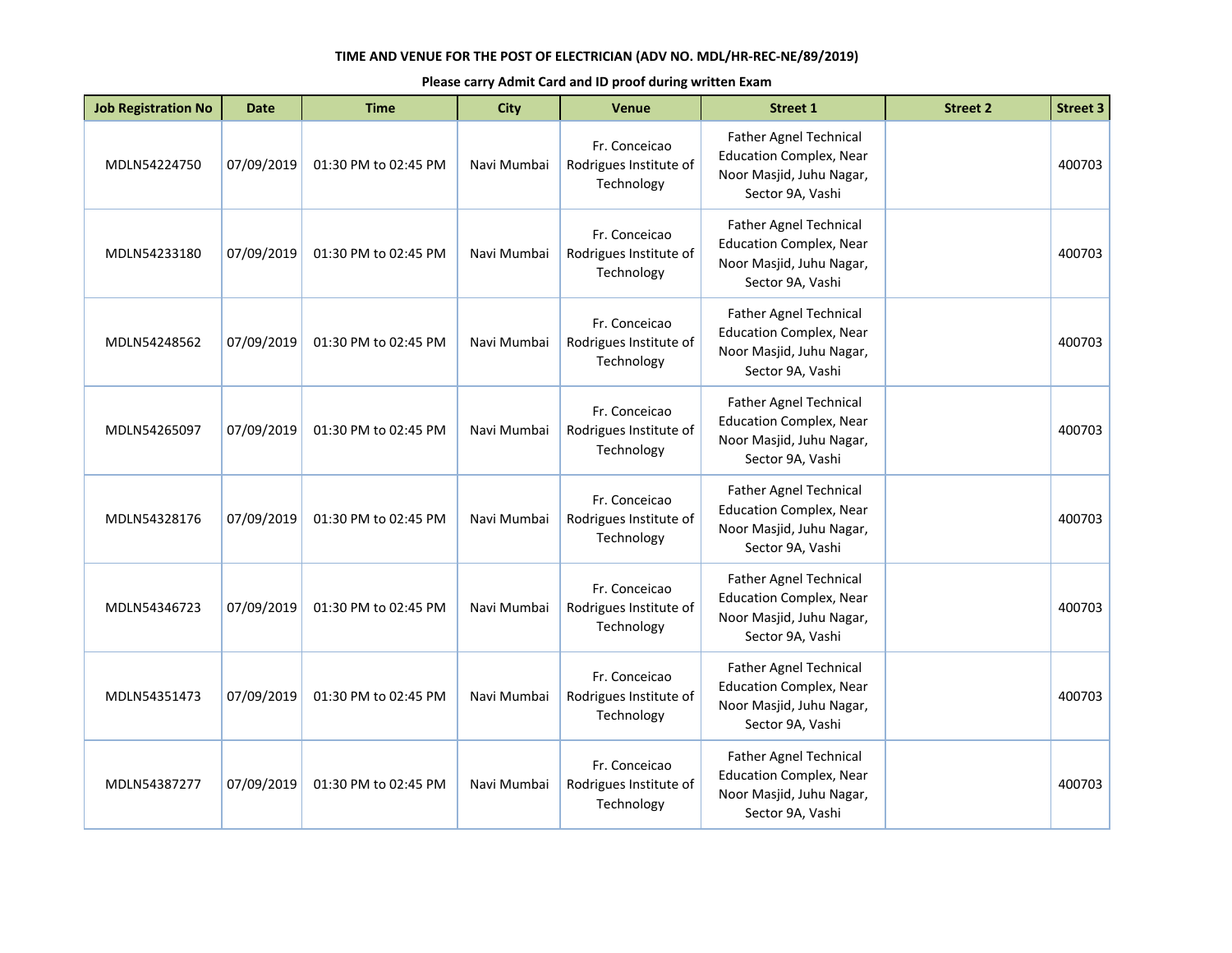| <b>Job Registration No</b> | <b>Date</b> | <b>Time</b>          | <b>City</b> | Venue                                                 | <b>Street 1</b>                                                                                                 | <b>Street 2</b> | <b>Street 3</b> |
|----------------------------|-------------|----------------------|-------------|-------------------------------------------------------|-----------------------------------------------------------------------------------------------------------------|-----------------|-----------------|
| MDLN54436916               | 07/09/2019  | 01:30 PM to 02:45 PM | Navi Mumbai | Fr. Conceicao<br>Rodrigues Institute of<br>Technology | Father Agnel Technical<br><b>Education Complex, Near</b><br>Noor Masjid, Juhu Nagar,<br>Sector 9A, Vashi        |                 | 400703          |
| MDLN54449099               | 07/09/2019  | 01:30 PM to 02:45 PM | Navi Mumbai | Fr. Conceicao<br>Rodrigues Institute of<br>Technology | <b>Father Agnel Technical</b><br><b>Education Complex, Near</b><br>Noor Masjid, Juhu Nagar,<br>Sector 9A, Vashi |                 | 400703          |
| MDLN54538082               | 07/09/2019  | 01:30 PM to 02:45 PM | Navi Mumbai | Fr. Conceicao<br>Rodrigues Institute of<br>Technology | Father Agnel Technical<br><b>Education Complex, Near</b><br>Noor Masjid, Juhu Nagar,<br>Sector 9A, Vashi        |                 | 400703          |
| MDLN54546419               | 07/09/2019  | 01:30 PM to 02:45 PM | Navi Mumbai | Fr. Conceicao<br>Rodrigues Institute of<br>Technology | <b>Father Agnel Technical</b><br><b>Education Complex, Near</b><br>Noor Masjid, Juhu Nagar,<br>Sector 9A, Vashi |                 | 400703          |
| MDLN54557455               | 07/09/2019  | 01:30 PM to 02:45 PM | Navi Mumbai | Fr. Conceicao<br>Rodrigues Institute of<br>Technology | <b>Father Agnel Technical</b><br><b>Education Complex, Near</b><br>Noor Masjid, Juhu Nagar,<br>Sector 9A, Vashi |                 | 400703          |
| MDLN54558928               | 07/09/2019  | 01:30 PM to 02:45 PM | Navi Mumbai | Fr. Conceicao<br>Rodrigues Institute of<br>Technology | <b>Father Agnel Technical</b><br><b>Education Complex, Near</b><br>Noor Masjid, Juhu Nagar,<br>Sector 9A, Vashi |                 | 400703          |
| MDLN54574074               | 07/09/2019  | 01:30 PM to 02:45 PM | Navi Mumbai | Fr. Conceicao<br>Rodrigues Institute of<br>Technology | <b>Father Agnel Technical</b><br><b>Education Complex, Near</b><br>Noor Masjid, Juhu Nagar,<br>Sector 9A, Vashi |                 | 400703          |
| MDLN54580597               | 07/09/2019  | 01:30 PM to 02:45 PM | Navi Mumbai | Fr. Conceicao<br>Rodrigues Institute of<br>Technology | <b>Father Agnel Technical</b><br><b>Education Complex, Near</b><br>Noor Masjid, Juhu Nagar,<br>Sector 9A, Vashi |                 | 400703          |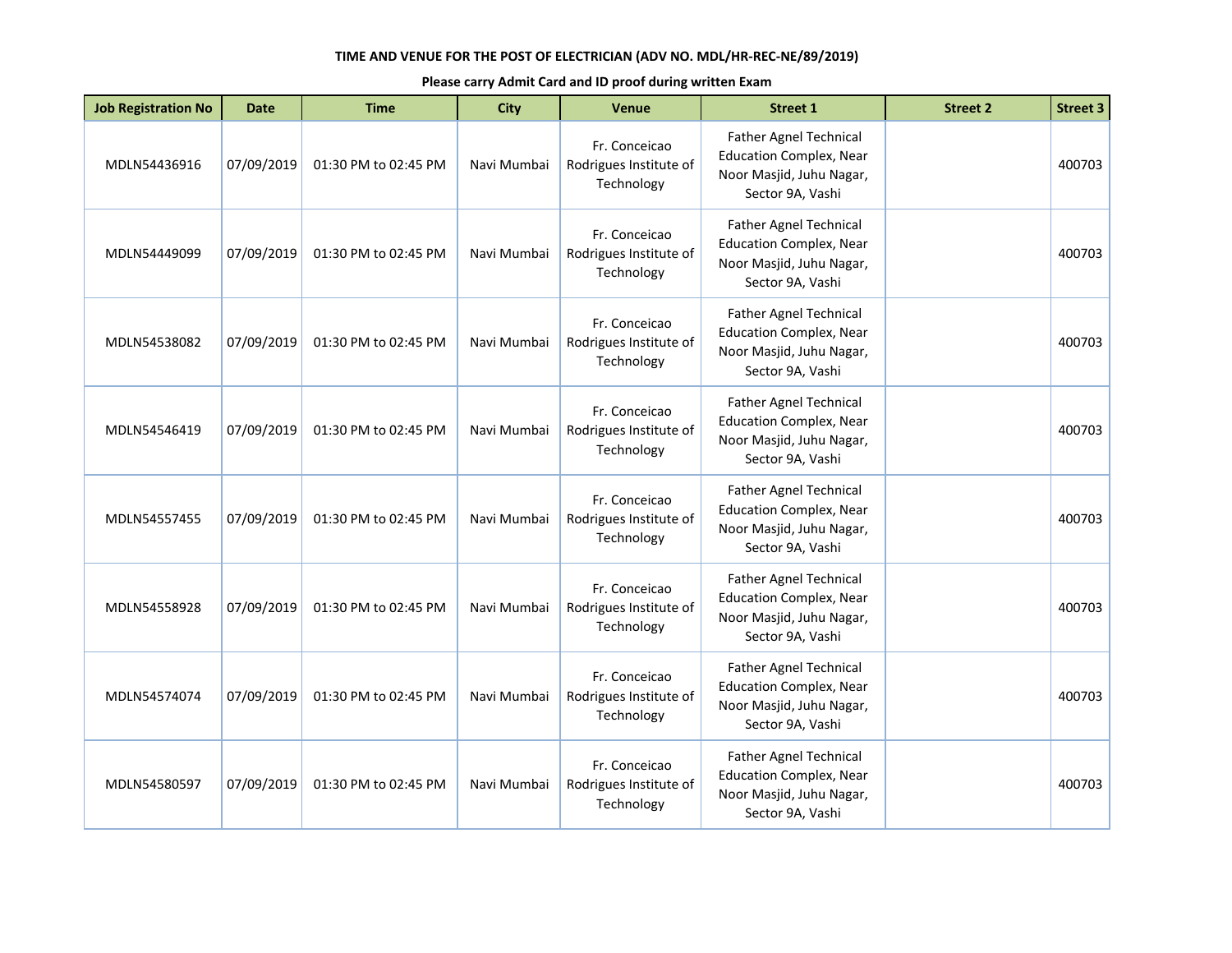| <b>Job Registration No</b> | <b>Date</b> | <b>Time</b>          | <b>City</b> | <b>Venue</b>                                          | <b>Street 1</b>                                                                                                 | <b>Street 2</b> | <b>Street 3</b> |
|----------------------------|-------------|----------------------|-------------|-------------------------------------------------------|-----------------------------------------------------------------------------------------------------------------|-----------------|-----------------|
| MDLN54599209               | 07/09/2019  | 01:30 PM to 02:45 PM | Navi Mumbai | Fr. Conceicao<br>Rodrigues Institute of<br>Technology | Father Agnel Technical<br><b>Education Complex, Near</b><br>Noor Masjid, Juhu Nagar,<br>Sector 9A, Vashi        |                 | 400703          |
| MDLN54633423               | 07/09/2019  | 01:30 PM to 02:45 PM | Navi Mumbai | Fr. Conceicao<br>Rodrigues Institute of<br>Technology | <b>Father Agnel Technical</b><br><b>Education Complex, Near</b><br>Noor Masjid, Juhu Nagar,<br>Sector 9A, Vashi |                 | 400703          |
| MDLN54689609               | 07/09/2019  | 01:30 PM to 02:45 PM | Navi Mumbai | Fr. Conceicao<br>Rodrigues Institute of<br>Technology | <b>Father Agnel Technical</b><br><b>Education Complex, Near</b><br>Noor Masjid, Juhu Nagar,<br>Sector 9A, Vashi |                 | 400703          |
| MDLN54758051               | 07/09/2019  | 01:30 PM to 02:45 PM | Navi Mumbai | Fr. Conceicao<br>Rodrigues Institute of<br>Technology | Father Agnel Technical<br><b>Education Complex, Near</b><br>Noor Masjid, Juhu Nagar,<br>Sector 9A, Vashi        |                 | 400703          |
| MDLN54803641               | 07/09/2019  | 01:30 PM to 02:45 PM | Navi Mumbai | Fr. Conceicao<br>Rodrigues Institute of<br>Technology | Father Agnel Technical<br><b>Education Complex, Near</b><br>Noor Masjid, Juhu Nagar,<br>Sector 9A, Vashi        |                 | 400703          |
| MDLN54874644               | 07/09/2019  | 01:30 PM to 02:45 PM | Navi Mumbai | Fr. Conceicao<br>Rodrigues Institute of<br>Technology | <b>Father Agnel Technical</b><br><b>Education Complex, Near</b><br>Noor Masjid, Juhu Nagar,<br>Sector 9A, Vashi |                 | 400703          |
| MDLN54882771               | 07/09/2019  | 01:30 PM to 02:45 PM | Navi Mumbai | Fr. Conceicao<br>Rodrigues Institute of<br>Technology | Father Agnel Technical<br><b>Education Complex, Near</b><br>Noor Masjid, Juhu Nagar,<br>Sector 9A, Vashi        |                 | 400703          |
| MDLN54931243               | 07/09/2019  | 01:30 PM to 02:45 PM | Navi Mumbai | Fr. Conceicao<br>Rodrigues Institute of<br>Technology | <b>Father Agnel Technical</b><br><b>Education Complex, Near</b><br>Noor Masjid, Juhu Nagar,<br>Sector 9A, Vashi |                 | 400703          |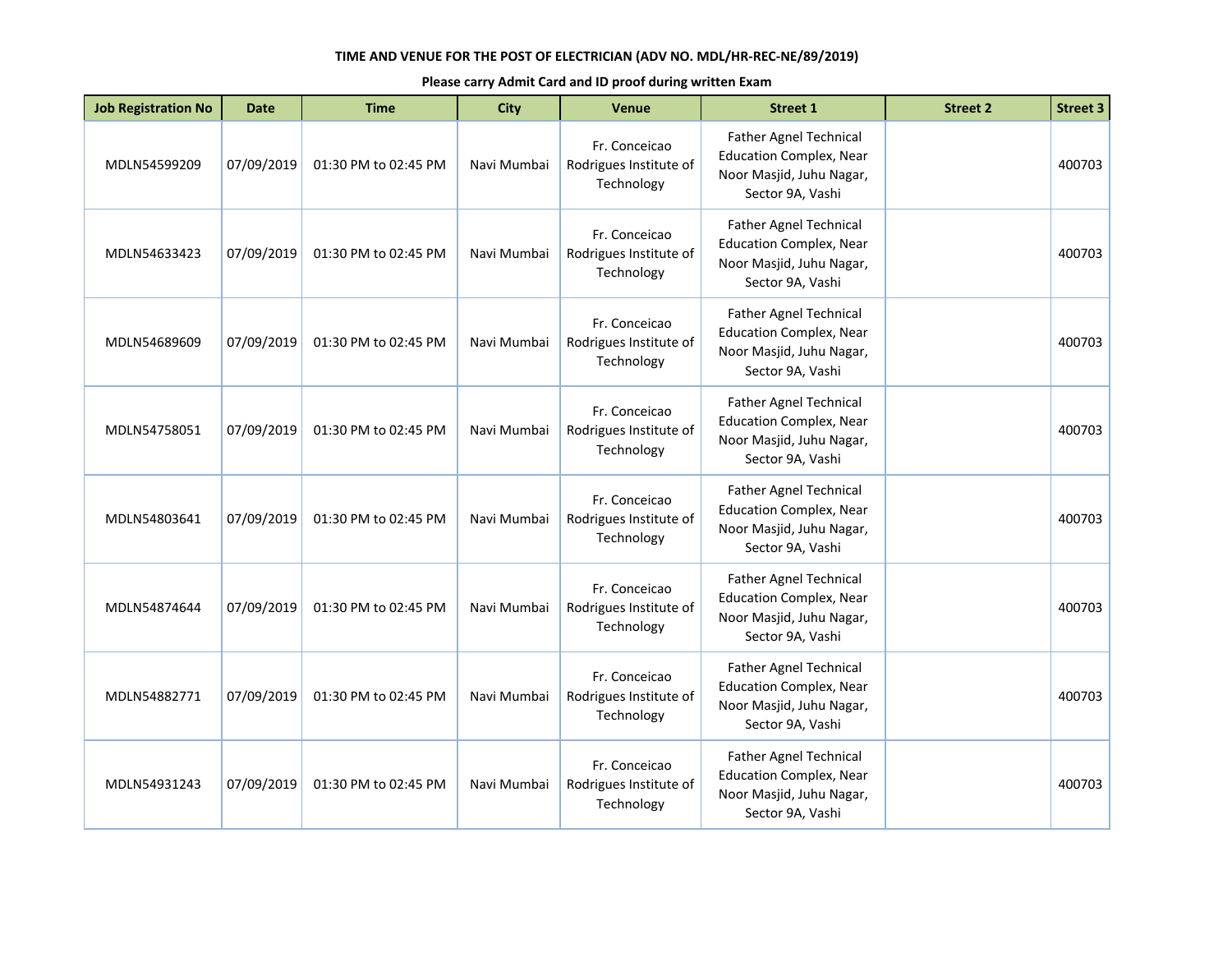| <b>Job Registration No</b> | <b>Date</b> | <b>Time</b>          | <b>City</b> | <b>Venue</b>                                          | <b>Street 1</b>                                                                                                 | <b>Street 2</b> | <b>Street 3</b> |
|----------------------------|-------------|----------------------|-------------|-------------------------------------------------------|-----------------------------------------------------------------------------------------------------------------|-----------------|-----------------|
| MDLN54945210               | 07/09/2019  | 01:30 PM to 02:45 PM | Navi Mumbai | Fr. Conceicao<br>Rodrigues Institute of<br>Technology | Father Agnel Technical<br><b>Education Complex, Near</b><br>Noor Masjid, Juhu Nagar,<br>Sector 9A, Vashi        |                 | 400703          |
| MDLN54985112               | 07/09/2019  | 01:30 PM to 02:45 PM | Navi Mumbai | Fr. Conceicao<br>Rodrigues Institute of<br>Technology | <b>Father Agnel Technical</b><br><b>Education Complex, Near</b><br>Noor Masjid, Juhu Nagar,<br>Sector 9A, Vashi |                 | 400703          |
| MDLN55026249               | 07/09/2019  | 01:30 PM to 02:45 PM | Navi Mumbai | Fr. Conceicao<br>Rodrigues Institute of<br>Technology | <b>Father Agnel Technical</b><br><b>Education Complex, Near</b><br>Noor Masjid, Juhu Nagar,<br>Sector 9A, Vashi |                 | 400703          |
| MDLN55029762               | 07/09/2019  | 01:30 PM to 02:45 PM | Navi Mumbai | Fr. Conceicao<br>Rodrigues Institute of<br>Technology | <b>Father Agnel Technical</b><br><b>Education Complex, Near</b><br>Noor Masjid, Juhu Nagar,<br>Sector 9A, Vashi |                 | 400703          |
| MDLN55040773               | 07/09/2019  | 01:30 PM to 02:45 PM | Navi Mumbai | Fr. Conceicao<br>Rodrigues Institute of<br>Technology | <b>Father Agnel Technical</b><br><b>Education Complex, Near</b><br>Noor Masjid, Juhu Nagar,<br>Sector 9A, Vashi |                 | 400703          |
| MDLN55063349               | 07/09/2019  | 01:30 PM to 02:45 PM | Navi Mumbai | Fr. Conceicao<br>Rodrigues Institute of<br>Technology | <b>Father Agnel Technical</b><br><b>Education Complex, Near</b><br>Noor Masjid, Juhu Nagar,<br>Sector 9A, Vashi |                 | 400703          |
| MDLN55149273               | 07/09/2019  | 01:30 PM to 02:45 PM | Navi Mumbai | Fr. Conceicao<br>Rodrigues Institute of<br>Technology | Father Agnel Technical<br><b>Education Complex, Near</b><br>Noor Masjid, Juhu Nagar,<br>Sector 9A, Vashi        |                 | 400703          |
| MDLN55179069               | 07/09/2019  | 01:30 PM to 02:45 PM | Navi Mumbai | Fr. Conceicao<br>Rodrigues Institute of<br>Technology | <b>Father Agnel Technical</b><br><b>Education Complex, Near</b><br>Noor Masjid, Juhu Nagar,<br>Sector 9A, Vashi |                 | 400703          |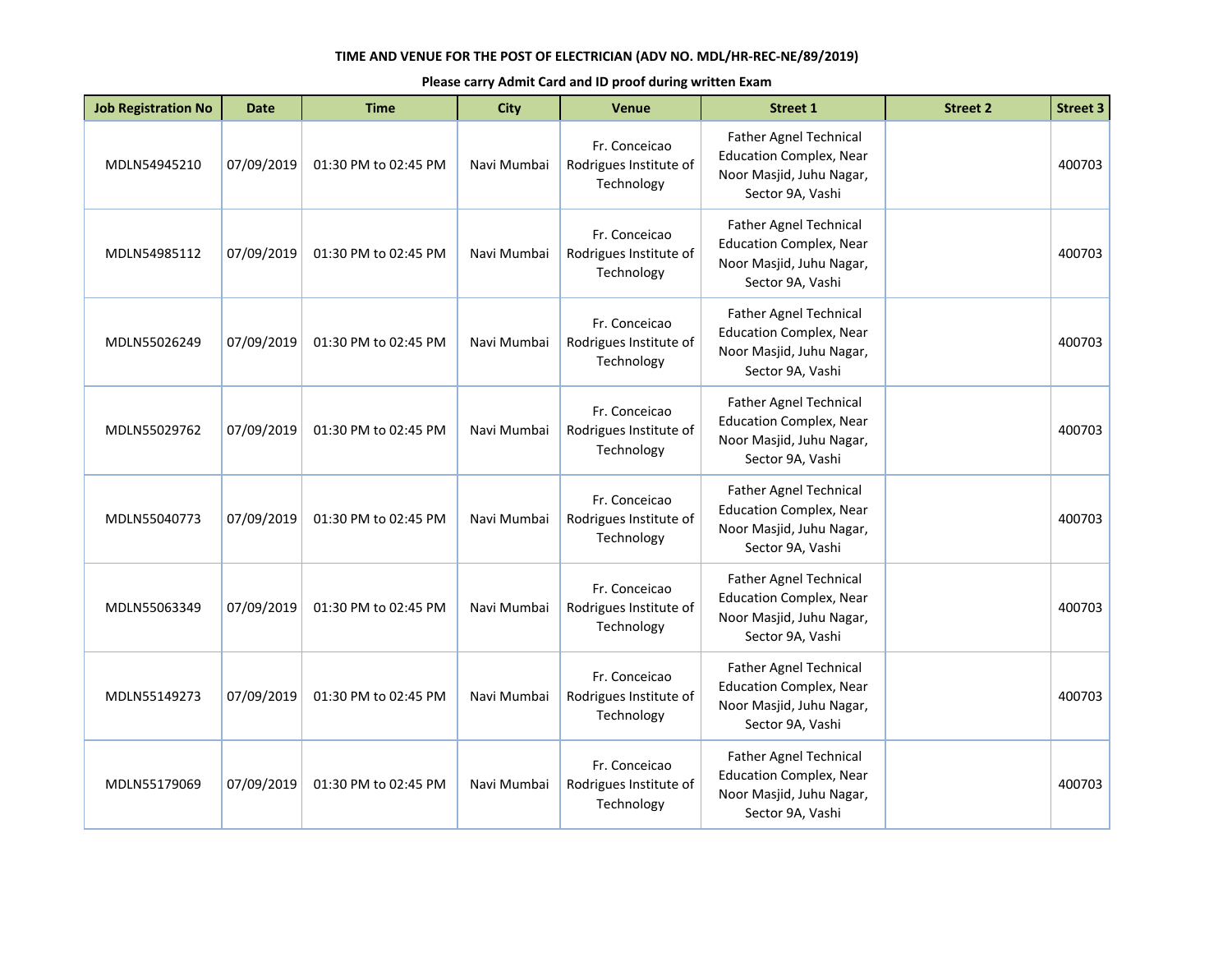| <b>Job Registration No</b> | <b>Date</b> | <b>Time</b>          | <b>City</b> | <b>Venue</b>                                          | <b>Street 1</b>                                                                                                 | <b>Street 2</b> | <b>Street 3</b> |
|----------------------------|-------------|----------------------|-------------|-------------------------------------------------------|-----------------------------------------------------------------------------------------------------------------|-----------------|-----------------|
| MDLN55213554               | 07/09/2019  | 01:30 PM to 02:45 PM | Navi Mumbai | Fr. Conceicao<br>Rodrigues Institute of<br>Technology | Father Agnel Technical<br><b>Education Complex, Near</b><br>Noor Masjid, Juhu Nagar,<br>Sector 9A, Vashi        |                 | 400703          |
| MDLN55229769               | 07/09/2019  | 01:30 PM to 02:45 PM | Navi Mumbai | Fr. Conceicao<br>Rodrigues Institute of<br>Technology | <b>Father Agnel Technical</b><br><b>Education Complex, Near</b><br>Noor Masjid, Juhu Nagar,<br>Sector 9A, Vashi |                 | 400703          |
| MDLN55231044               | 07/09/2019  | 01:30 PM to 02:45 PM | Navi Mumbai | Fr. Conceicao<br>Rodrigues Institute of<br>Technology | <b>Father Agnel Technical</b><br><b>Education Complex, Near</b><br>Noor Masjid, Juhu Nagar,<br>Sector 9A, Vashi |                 | 400703          |
| MDLN55238677               | 07/09/2019  | 01:30 PM to 02:45 PM | Navi Mumbai | Fr. Conceicao<br>Rodrigues Institute of<br>Technology | <b>Father Agnel Technical</b><br><b>Education Complex, Near</b><br>Noor Masjid, Juhu Nagar,<br>Sector 9A, Vashi |                 | 400703          |
| MDLN55266817               | 07/09/2019  | 01:30 PM to 02:45 PM | Navi Mumbai | Fr. Conceicao<br>Rodrigues Institute of<br>Technology | Father Agnel Technical<br><b>Education Complex, Near</b><br>Noor Masjid, Juhu Nagar,<br>Sector 9A, Vashi        |                 | 400703          |
| MDLN55273312               | 07/09/2019  | 01:30 PM to 02:45 PM | Navi Mumbai | Fr. Conceicao<br>Rodrigues Institute of<br>Technology | <b>Father Agnel Technical</b><br><b>Education Complex, Near</b><br>Noor Masjid, Juhu Nagar,<br>Sector 9A, Vashi |                 | 400703          |
| MDLN55309073               | 07/09/2019  | 01:30 PM to 02:45 PM | Navi Mumbai | Fr. Conceicao<br>Rodrigues Institute of<br>Technology | Father Agnel Technical<br><b>Education Complex, Near</b><br>Noor Masjid, Juhu Nagar,<br>Sector 9A, Vashi        |                 | 400703          |
| MDLN55363380               | 07/09/2019  | 01:30 PM to 02:45 PM | Navi Mumbai | Fr. Conceicao<br>Rodrigues Institute of<br>Technology | Father Agnel Technical<br><b>Education Complex, Near</b><br>Noor Masjid, Juhu Nagar,<br>Sector 9A, Vashi        |                 | 400703          |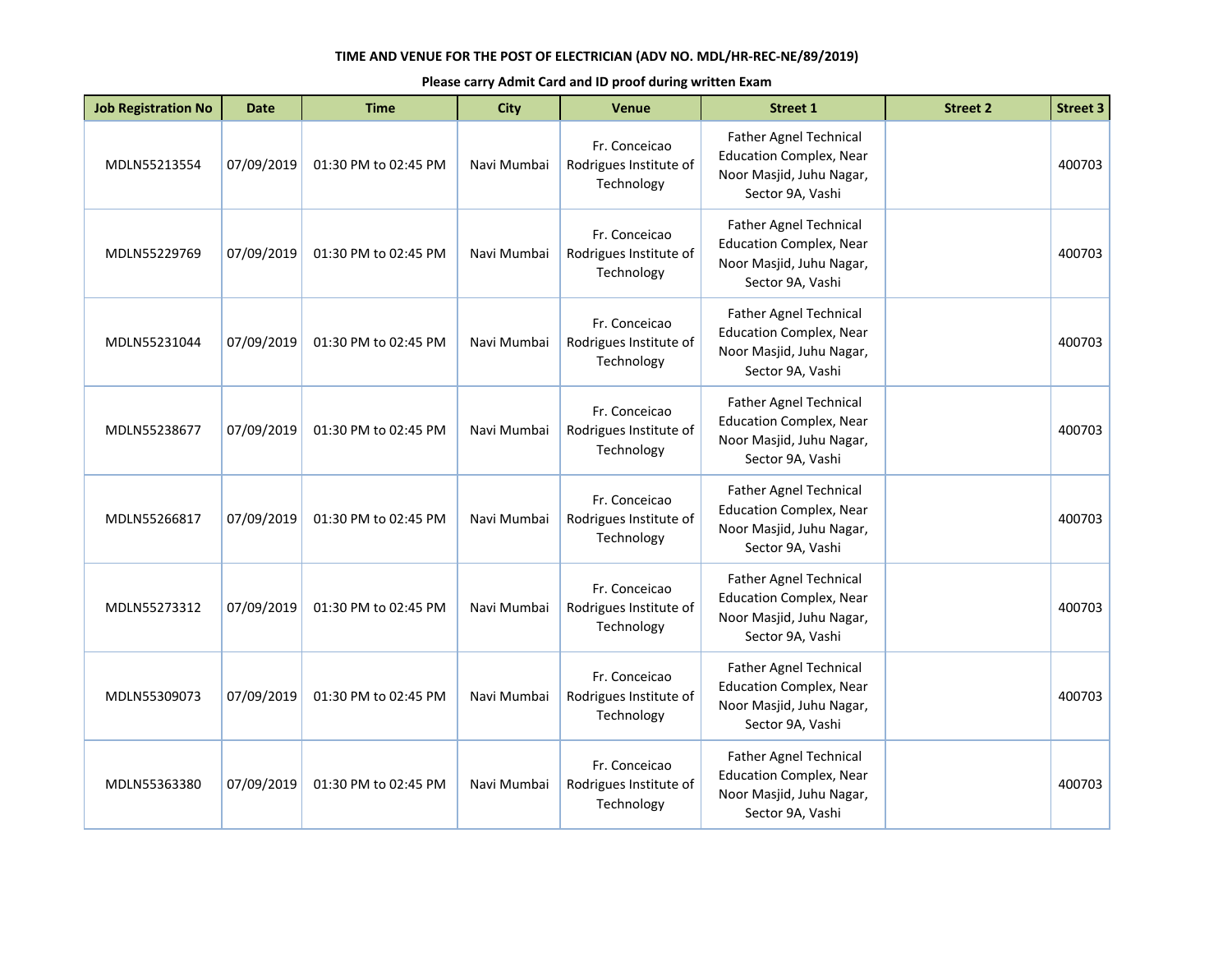| <b>Job Registration No</b> | <b>Date</b> | <b>Time</b>          | <b>City</b> | <b>Venue</b>                                          | <b>Street 1</b>                                                                                                 | <b>Street 2</b> | <b>Street 3</b> |
|----------------------------|-------------|----------------------|-------------|-------------------------------------------------------|-----------------------------------------------------------------------------------------------------------------|-----------------|-----------------|
| MDLN55392768               | 07/09/2019  | 01:30 PM to 02:45 PM | Navi Mumbai | Fr. Conceicao<br>Rodrigues Institute of<br>Technology | Father Agnel Technical<br><b>Education Complex, Near</b><br>Noor Masjid, Juhu Nagar,<br>Sector 9A, Vashi        |                 | 400703          |
| MDLN55426358               | 07/09/2019  | 01:30 PM to 02:45 PM | Navi Mumbai | Fr. Conceicao<br>Rodrigues Institute of<br>Technology | <b>Father Agnel Technical</b><br><b>Education Complex, Near</b><br>Noor Masjid, Juhu Nagar,<br>Sector 9A, Vashi |                 | 400703          |
| MDLN55431922               | 07/09/2019  | 01:30 PM to 02:45 PM | Navi Mumbai | Fr. Conceicao<br>Rodrigues Institute of<br>Technology | <b>Father Agnel Technical</b><br><b>Education Complex, Near</b><br>Noor Masjid, Juhu Nagar,<br>Sector 9A, Vashi |                 | 400703          |
| MDLN55457286               | 07/09/2019  | 01:30 PM to 02:45 PM | Navi Mumbai | Fr. Conceicao<br>Rodrigues Institute of<br>Technology | <b>Father Agnel Technical</b><br><b>Education Complex, Near</b><br>Noor Masjid, Juhu Nagar,<br>Sector 9A, Vashi |                 | 400703          |
| MDLN55479517               | 07/09/2019  | 01:30 PM to 02:45 PM | Navi Mumbai | Fr. Conceicao<br>Rodrigues Institute of<br>Technology | Father Agnel Technical<br><b>Education Complex, Near</b><br>Noor Masjid, Juhu Nagar,<br>Sector 9A, Vashi        |                 | 400703          |
| MDLN55488824               | 07/09/2019  | 01:30 PM to 02:45 PM | Navi Mumbai | Fr. Conceicao<br>Rodrigues Institute of<br>Technology | <b>Father Agnel Technical</b><br><b>Education Complex, Near</b><br>Noor Masjid, Juhu Nagar,<br>Sector 9A, Vashi |                 | 400703          |
| MDLN55496976               | 07/09/2019  | 01:30 PM to 02:45 PM | Navi Mumbai | Fr. Conceicao<br>Rodrigues Institute of<br>Technology | Father Agnel Technical<br><b>Education Complex, Near</b><br>Noor Masjid, Juhu Nagar,<br>Sector 9A, Vashi        |                 | 400703          |
| MDLN55514107               | 07/09/2019  | 01:30 PM to 02:45 PM | Navi Mumbai | Fr. Conceicao<br>Rodrigues Institute of<br>Technology | Father Agnel Technical<br><b>Education Complex, Near</b><br>Noor Masjid, Juhu Nagar,<br>Sector 9A, Vashi        |                 | 400703          |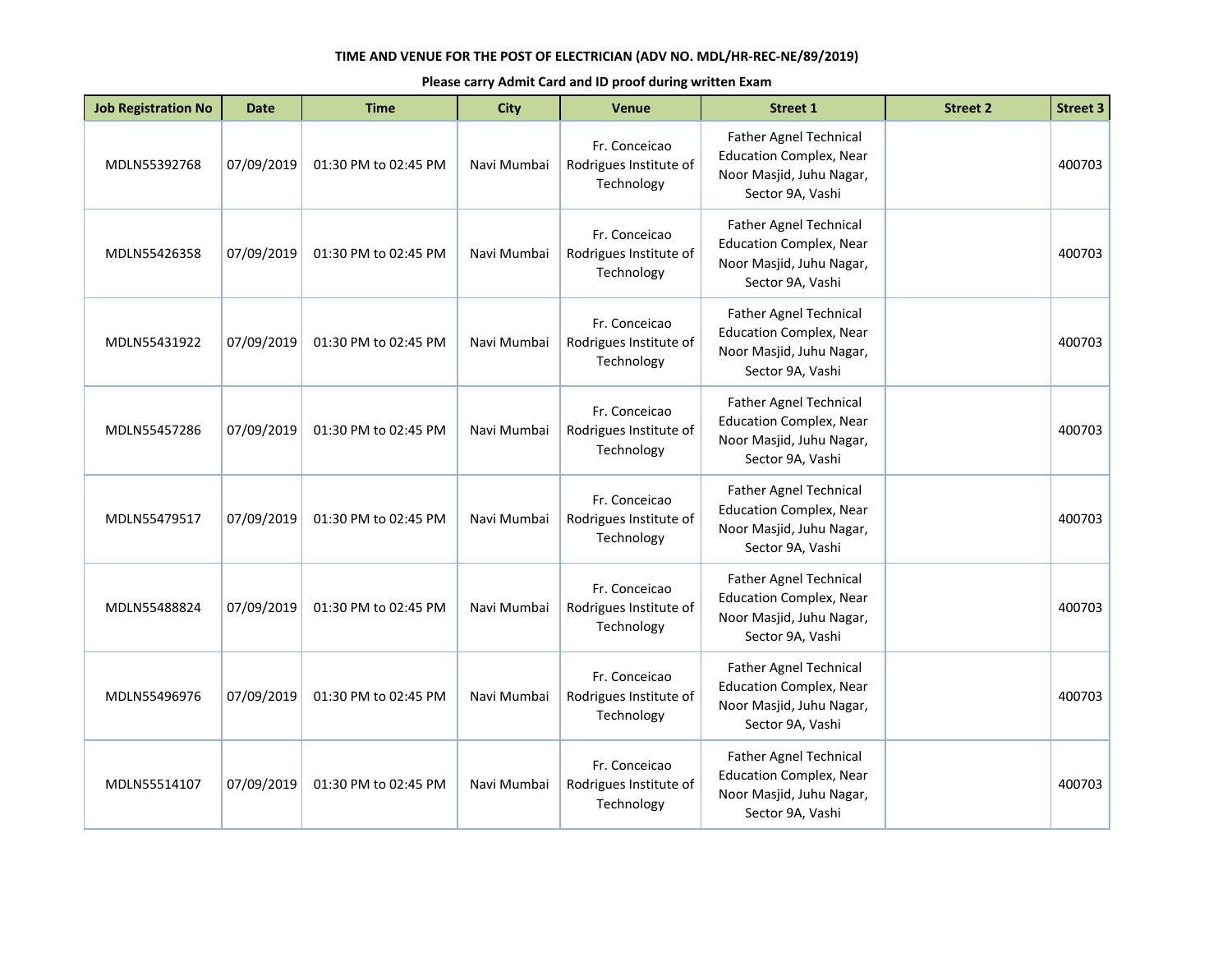| <b>Job Registration No</b> | <b>Date</b> | <b>Time</b>          | <b>City</b> | <b>Venue</b>                                          | <b>Street 1</b>                                                                                                 | <b>Street 2</b> | <b>Street 3</b> |
|----------------------------|-------------|----------------------|-------------|-------------------------------------------------------|-----------------------------------------------------------------------------------------------------------------|-----------------|-----------------|
| MDLN55514451               | 07/09/2019  | 01:30 PM to 02:45 PM | Navi Mumbai | Fr. Conceicao<br>Rodrigues Institute of<br>Technology | Father Agnel Technical<br><b>Education Complex, Near</b><br>Noor Masjid, Juhu Nagar,<br>Sector 9A, Vashi        |                 | 400703          |
| MDLN55521612               | 07/09/2019  | 01:30 PM to 02:45 PM | Navi Mumbai | Fr. Conceicao<br>Rodrigues Institute of<br>Technology | <b>Father Agnel Technical</b><br><b>Education Complex, Near</b><br>Noor Masjid, Juhu Nagar,<br>Sector 9A, Vashi |                 | 400703          |
| MDLN55527441               | 07/09/2019  | 01:30 PM to 02:45 PM | Navi Mumbai | Fr. Conceicao<br>Rodrigues Institute of<br>Technology | <b>Father Agnel Technical</b><br><b>Education Complex, Near</b><br>Noor Masjid, Juhu Nagar,<br>Sector 9A, Vashi |                 | 400703          |
| MDLN55583366               | 07/09/2019  | 01:30 PM to 02:45 PM | Navi Mumbai | Fr. Conceicao<br>Rodrigues Institute of<br>Technology | Father Agnel Technical<br><b>Education Complex, Near</b><br>Noor Masjid, Juhu Nagar,<br>Sector 9A, Vashi        |                 | 400703          |
| MDLN55587355               | 07/09/2019  | 01:30 PM to 02:45 PM | Navi Mumbai | Fr. Conceicao<br>Rodrigues Institute of<br>Technology | Father Agnel Technical<br><b>Education Complex, Near</b><br>Noor Masjid, Juhu Nagar,<br>Sector 9A, Vashi        |                 | 400703          |
| MDLN55738215               | 07/09/2019  | 01:30 PM to 02:45 PM | Navi Mumbai | Fr. Conceicao<br>Rodrigues Institute of<br>Technology | <b>Father Agnel Technical</b><br><b>Education Complex, Near</b><br>Noor Masjid, Juhu Nagar,<br>Sector 9A, Vashi |                 | 400703          |
| MDLN55744255               | 07/09/2019  | 01:30 PM to 02:45 PM | Navi Mumbai | Fr. Conceicao<br>Rodrigues Institute of<br>Technology | Father Agnel Technical<br><b>Education Complex, Near</b><br>Noor Masjid, Juhu Nagar,<br>Sector 9A, Vashi        |                 | 400703          |
| MDLN55801619               | 07/09/2019  | 01:30 PM to 02:45 PM | Navi Mumbai | Fr. Conceicao<br>Rodrigues Institute of<br>Technology | Father Agnel Technical<br><b>Education Complex, Near</b><br>Noor Masjid, Juhu Nagar,<br>Sector 9A, Vashi        |                 | 400703          |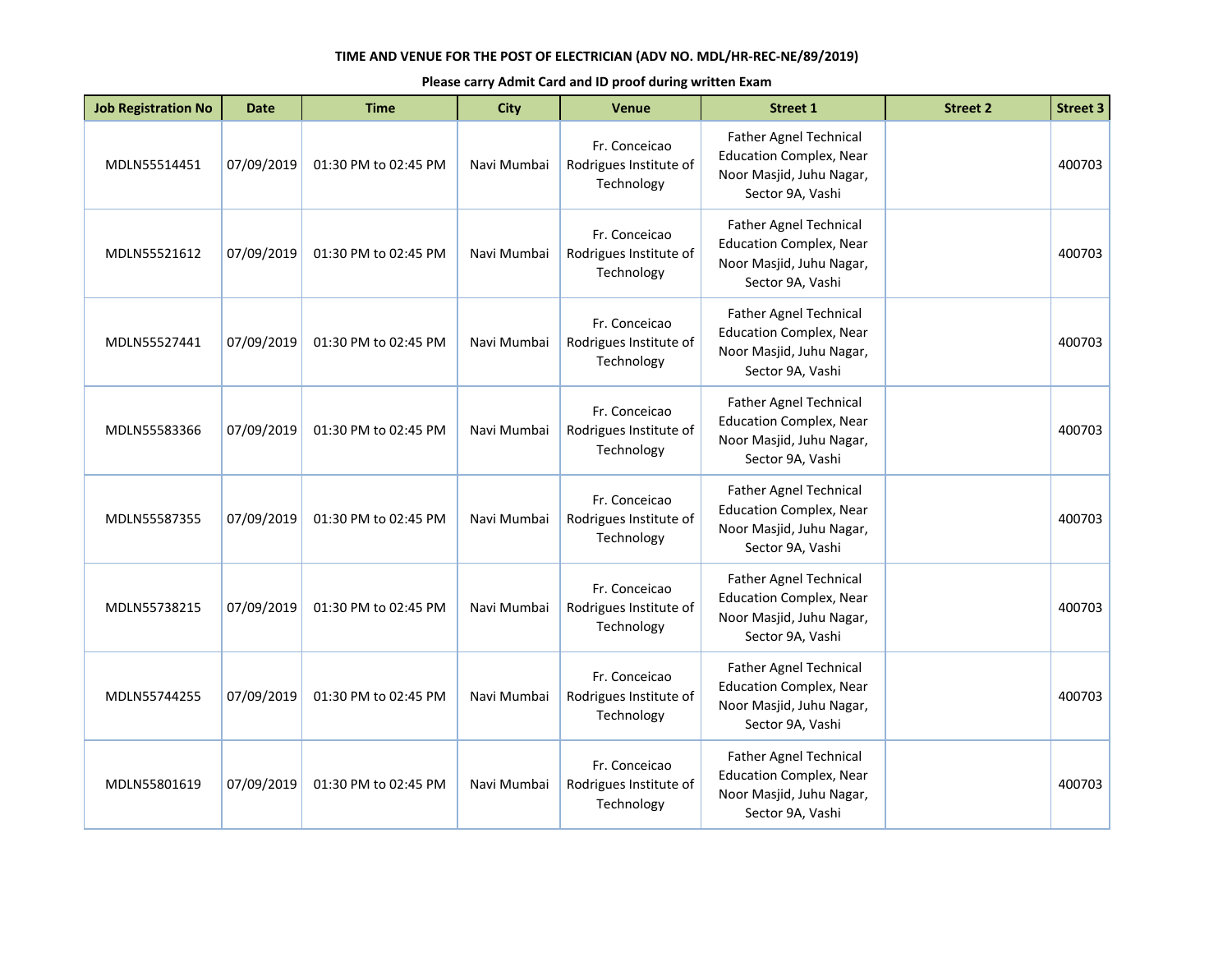| <b>Job Registration No</b> | <b>Date</b> | <b>Time</b>          | <b>City</b> | Venue                                                 | <b>Street 1</b>                                                                                                 | <b>Street 2</b> | <b>Street 3</b> |
|----------------------------|-------------|----------------------|-------------|-------------------------------------------------------|-----------------------------------------------------------------------------------------------------------------|-----------------|-----------------|
| MDLN55815223               | 07/09/2019  | 01:30 PM to 02:45 PM | Navi Mumbai | Fr. Conceicao<br>Rodrigues Institute of<br>Technology | Father Agnel Technical<br><b>Education Complex, Near</b><br>Noor Masjid, Juhu Nagar,<br>Sector 9A, Vashi        |                 | 400703          |
| MDLN55931926               | 07/09/2019  | 01:30 PM to 02:45 PM | Navi Mumbai | Fr. Conceicao<br>Rodrigues Institute of<br>Technology | <b>Father Agnel Technical</b><br><b>Education Complex, Near</b><br>Noor Masjid, Juhu Nagar,<br>Sector 9A, Vashi |                 | 400703          |
| MDLN55935562               | 07/09/2019  | 01:30 PM to 02:45 PM | Navi Mumbai | Fr. Conceicao<br>Rodrigues Institute of<br>Technology | Father Agnel Technical<br><b>Education Complex, Near</b><br>Noor Masjid, Juhu Nagar,<br>Sector 9A, Vashi        |                 | 400703          |
| MDLN55976749               | 07/09/2019  | 01:30 PM to 02:45 PM | Navi Mumbai | Fr. Conceicao<br>Rodrigues Institute of<br>Technology | <b>Father Agnel Technical</b><br><b>Education Complex, Near</b><br>Noor Masjid, Juhu Nagar,<br>Sector 9A, Vashi |                 | 400703          |
| MDLN56016492               | 07/09/2019  | 01:30 PM to 02:45 PM | Navi Mumbai | Fr. Conceicao<br>Rodrigues Institute of<br>Technology | <b>Father Agnel Technical</b><br><b>Education Complex, Near</b><br>Noor Masjid, Juhu Nagar,<br>Sector 9A, Vashi |                 | 400703          |
| MDLN56020775               | 07/09/2019  | 01:30 PM to 02:45 PM | Navi Mumbai | Fr. Conceicao<br>Rodrigues Institute of<br>Technology | Father Agnel Technical<br><b>Education Complex, Near</b><br>Noor Masjid, Juhu Nagar,<br>Sector 9A, Vashi        |                 | 400703          |
| MDLN56100128               | 07/09/2019  | 01:30 PM to 02:45 PM | Navi Mumbai | Fr. Conceicao<br>Rodrigues Institute of<br>Technology | <b>Father Agnel Technical</b><br><b>Education Complex, Near</b><br>Noor Masjid, Juhu Nagar,<br>Sector 9A, Vashi |                 | 400703          |
| MDLN56106746               | 07/09/2019  | 01:30 PM to 02:45 PM | Navi Mumbai | Fr. Conceicao<br>Rodrigues Institute of<br>Technology | Father Agnel Technical<br><b>Education Complex, Near</b><br>Noor Masjid, Juhu Nagar,<br>Sector 9A, Vashi        |                 | 400703          |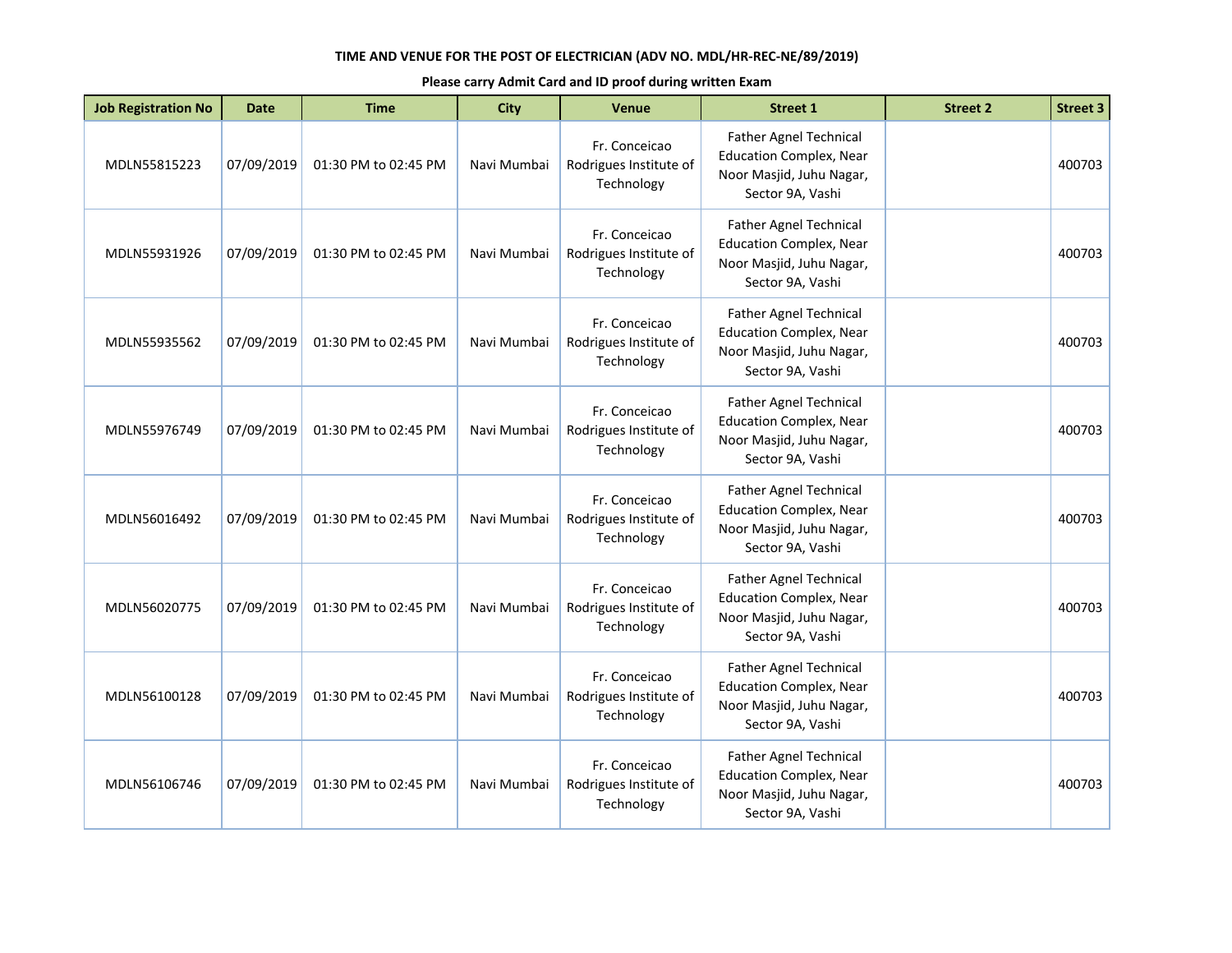| <b>Job Registration No</b> | <b>Date</b> | <b>Time</b>          | <b>City</b> | Venue                                                 | <b>Street 1</b>                                                                                                 | <b>Street 2</b> | <b>Street 3</b> |
|----------------------------|-------------|----------------------|-------------|-------------------------------------------------------|-----------------------------------------------------------------------------------------------------------------|-----------------|-----------------|
| MDLN56122205               | 07/09/2019  | 01:30 PM to 02:45 PM | Navi Mumbai | Fr. Conceicao<br>Rodrigues Institute of<br>Technology | Father Agnel Technical<br><b>Education Complex, Near</b><br>Noor Masjid, Juhu Nagar,<br>Sector 9A, Vashi        |                 | 400703          |
| MDLN56185954               | 07/09/2019  | 01:30 PM to 02:45 PM | Navi Mumbai | Fr. Conceicao<br>Rodrigues Institute of<br>Technology | <b>Father Agnel Technical</b><br><b>Education Complex, Near</b><br>Noor Masjid, Juhu Nagar,<br>Sector 9A, Vashi |                 | 400703          |
| MDLN56230131               | 07/09/2019  | 01:30 PM to 02:45 PM | Navi Mumbai | Fr. Conceicao<br>Rodrigues Institute of<br>Technology | Father Agnel Technical<br><b>Education Complex, Near</b><br>Noor Masjid, Juhu Nagar,<br>Sector 9A, Vashi        |                 | 400703          |
| MDLN56273091               | 07/09/2019  | 01:30 PM to 02:45 PM | Navi Mumbai | Fr. Conceicao<br>Rodrigues Institute of<br>Technology | <b>Father Agnel Technical</b><br><b>Education Complex, Near</b><br>Noor Masjid, Juhu Nagar,<br>Sector 9A, Vashi |                 | 400703          |
| MDLN56353217               | 07/09/2019  | 01:30 PM to 02:45 PM | Navi Mumbai | Fr. Conceicao<br>Rodrigues Institute of<br>Technology | <b>Father Agnel Technical</b><br><b>Education Complex, Near</b><br>Noor Masjid, Juhu Nagar,<br>Sector 9A, Vashi |                 | 400703          |
| MDLN56371240               | 07/09/2019  | 01:30 PM to 02:45 PM | Navi Mumbai | Fr. Conceicao<br>Rodrigues Institute of<br>Technology | Father Agnel Technical<br><b>Education Complex, Near</b><br>Noor Masjid, Juhu Nagar,<br>Sector 9A, Vashi        |                 | 400703          |
| MDLN56375524               | 07/09/2019  | 01:30 PM to 02:45 PM | Navi Mumbai | Fr. Conceicao<br>Rodrigues Institute of<br>Technology | <b>Father Agnel Technical</b><br><b>Education Complex, Near</b><br>Noor Masjid, Juhu Nagar,<br>Sector 9A, Vashi |                 | 400703          |
| MDLN56378351               | 07/09/2019  | 01:30 PM to 02:45 PM | Navi Mumbai | Fr. Conceicao<br>Rodrigues Institute of<br>Technology | Father Agnel Technical<br><b>Education Complex, Near</b><br>Noor Masjid, Juhu Nagar,<br>Sector 9A, Vashi        |                 | 400703          |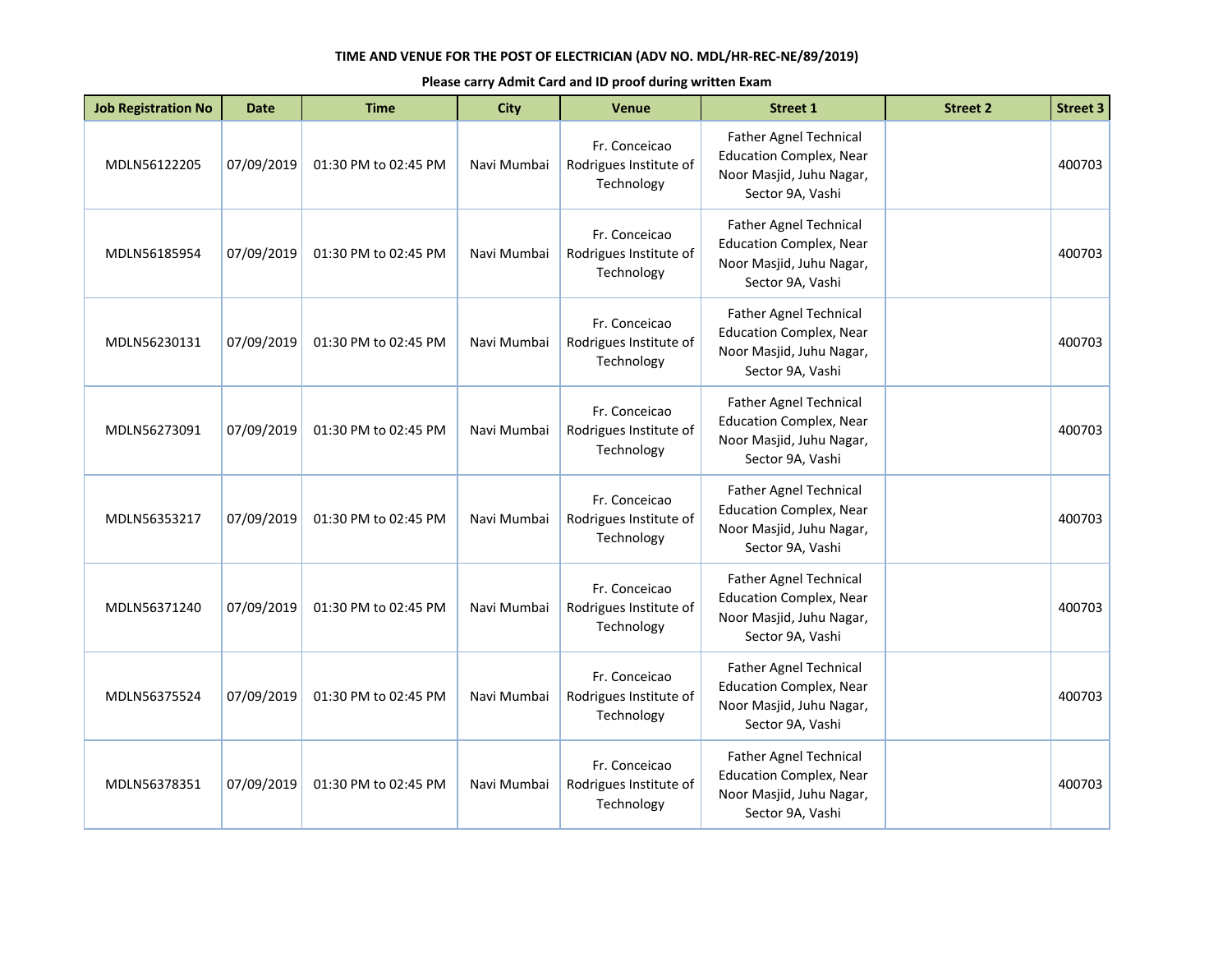| <b>Job Registration No</b> | <b>Date</b> | <b>Time</b>          | <b>City</b> | <b>Venue</b>                                          | <b>Street 1</b>                                                                                                 | <b>Street 2</b> | <b>Street 3</b> |
|----------------------------|-------------|----------------------|-------------|-------------------------------------------------------|-----------------------------------------------------------------------------------------------------------------|-----------------|-----------------|
| MDLN56397923               | 07/09/2019  | 01:30 PM to 02:45 PM | Navi Mumbai | Fr. Conceicao<br>Rodrigues Institute of<br>Technology | Father Agnel Technical<br><b>Education Complex, Near</b><br>Noor Masjid, Juhu Nagar,<br>Sector 9A, Vashi        |                 | 400703          |
| MDLN56481619               | 07/09/2019  | 01:30 PM to 02:45 PM | Navi Mumbai | Fr. Conceicao<br>Rodrigues Institute of<br>Technology | Father Agnel Technical<br><b>Education Complex, Near</b><br>Noor Masjid, Juhu Nagar,<br>Sector 9A, Vashi        |                 | 400703          |
| MDLN56488399               | 07/09/2019  | 01:30 PM to 02:45 PM | Navi Mumbai | Fr. Conceicao<br>Rodrigues Institute of<br>Technology | Father Agnel Technical<br><b>Education Complex, Near</b><br>Noor Masjid, Juhu Nagar,<br>Sector 9A, Vashi        |                 | 400703          |
| MDLN56524688               | 07/09/2019  | 01:30 PM to 02:45 PM | Navi Mumbai | Fr. Conceicao<br>Rodrigues Institute of<br>Technology | Father Agnel Technical<br><b>Education Complex, Near</b><br>Noor Masjid, Juhu Nagar,<br>Sector 9A, Vashi        |                 | 400703          |
| MDLN56536677               | 07/09/2019  | 01:30 PM to 02:45 PM | Navi Mumbai | Fr. Conceicao<br>Rodrigues Institute of<br>Technology | <b>Father Agnel Technical</b><br><b>Education Complex, Near</b><br>Noor Masjid, Juhu Nagar,<br>Sector 9A, Vashi |                 | 400703          |
| MDLN56553125               | 07/09/2019  | 01:30 PM to 02:45 PM | Navi Mumbai | Fr. Conceicao<br>Rodrigues Institute of<br>Technology | Father Agnel Technical<br><b>Education Complex, Near</b><br>Noor Masjid, Juhu Nagar,<br>Sector 9A, Vashi        |                 | 400703          |
| MDLN56566149               | 07/09/2019  | 01:30 PM to 02:45 PM | Navi Mumbai | Fr. Conceicao<br>Rodrigues Institute of<br>Technology | <b>Father Agnel Technical</b><br><b>Education Complex, Near</b><br>Noor Masjid, Juhu Nagar,<br>Sector 9A, Vashi |                 | 400703          |
| MDLN56579777               | 07/09/2019  | 01:30 PM to 02:45 PM | Navi Mumbai | Fr. Conceicao<br>Rodrigues Institute of<br>Technology | Father Agnel Technical<br><b>Education Complex, Near</b><br>Noor Masjid, Juhu Nagar,<br>Sector 9A, Vashi        |                 | 400703          |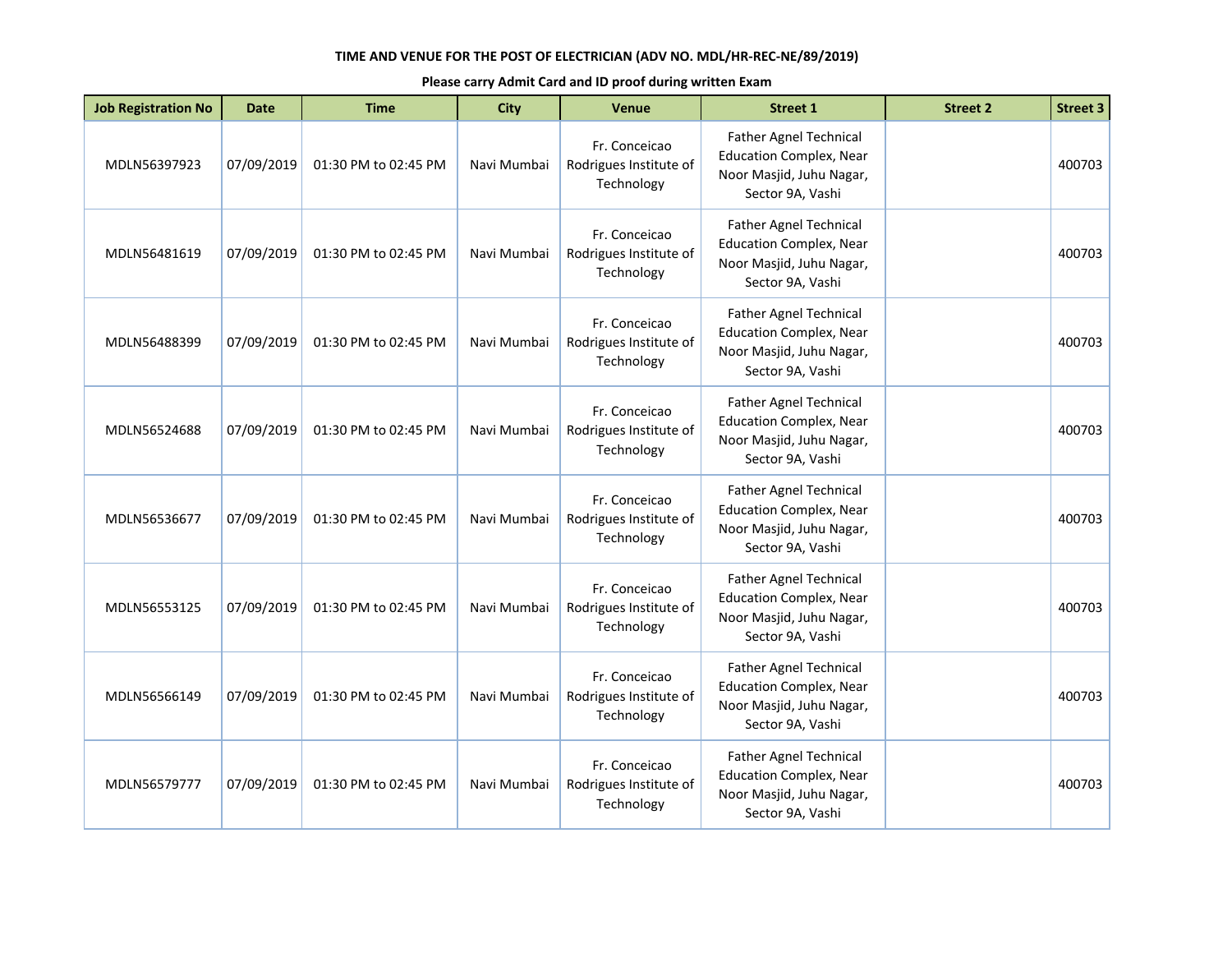| <b>Job Registration No</b> | <b>Date</b> | <b>Time</b>          | <b>City</b> | <b>Venue</b>                                          | <b>Street 1</b>                                                                                                 | <b>Street 2</b> | <b>Street 3</b> |
|----------------------------|-------------|----------------------|-------------|-------------------------------------------------------|-----------------------------------------------------------------------------------------------------------------|-----------------|-----------------|
| MDLN56594558               | 07/09/2019  | 01:30 PM to 02:45 PM | Navi Mumbai | Fr. Conceicao<br>Rodrigues Institute of<br>Technology | Father Agnel Technical<br><b>Education Complex, Near</b><br>Noor Masjid, Juhu Nagar,<br>Sector 9A, Vashi        |                 | 400703          |
| MDLN56596180               | 07/09/2019  | 01:30 PM to 02:45 PM | Navi Mumbai | Fr. Conceicao<br>Rodrigues Institute of<br>Technology | Father Agnel Technical<br><b>Education Complex, Near</b><br>Noor Masjid, Juhu Nagar,<br>Sector 9A, Vashi        |                 | 400703          |
| MDLN56644477               | 07/09/2019  | 01:30 PM to 02:45 PM | Navi Mumbai | Fr. Conceicao<br>Rodrigues Institute of<br>Technology | Father Agnel Technical<br><b>Education Complex, Near</b><br>Noor Masjid, Juhu Nagar,<br>Sector 9A, Vashi        |                 | 400703          |
| MDLN56676588               | 07/09/2019  | 01:30 PM to 02:45 PM | Navi Mumbai | Fr. Conceicao<br>Rodrigues Institute of<br>Technology | Father Agnel Technical<br><b>Education Complex, Near</b><br>Noor Masjid, Juhu Nagar,<br>Sector 9A, Vashi        |                 | 400703          |
| MDLN56684815               | 07/09/2019  | 01:30 PM to 02:45 PM | Navi Mumbai | Fr. Conceicao<br>Rodrigues Institute of<br>Technology | <b>Father Agnel Technical</b><br><b>Education Complex, Near</b><br>Noor Masjid, Juhu Nagar,<br>Sector 9A, Vashi |                 | 400703          |
| MDLN56716403               | 07/09/2019  | 01:30 PM to 02:45 PM | Navi Mumbai | Fr. Conceicao<br>Rodrigues Institute of<br>Technology | Father Agnel Technical<br><b>Education Complex, Near</b><br>Noor Masjid, Juhu Nagar,<br>Sector 9A, Vashi        |                 | 400703          |
| MDLN56722431               | 07/09/2019  | 01:30 PM to 02:45 PM | Navi Mumbai | Fr. Conceicao<br>Rodrigues Institute of<br>Technology | <b>Father Agnel Technical</b><br><b>Education Complex, Near</b><br>Noor Masjid, Juhu Nagar,<br>Sector 9A, Vashi |                 | 400703          |
| MDLN56754117               | 07/09/2019  | 01:30 PM to 02:45 PM | Navi Mumbai | Fr. Conceicao<br>Rodrigues Institute of<br>Technology | Father Agnel Technical<br><b>Education Complex, Near</b><br>Noor Masjid, Juhu Nagar,<br>Sector 9A, Vashi        |                 | 400703          |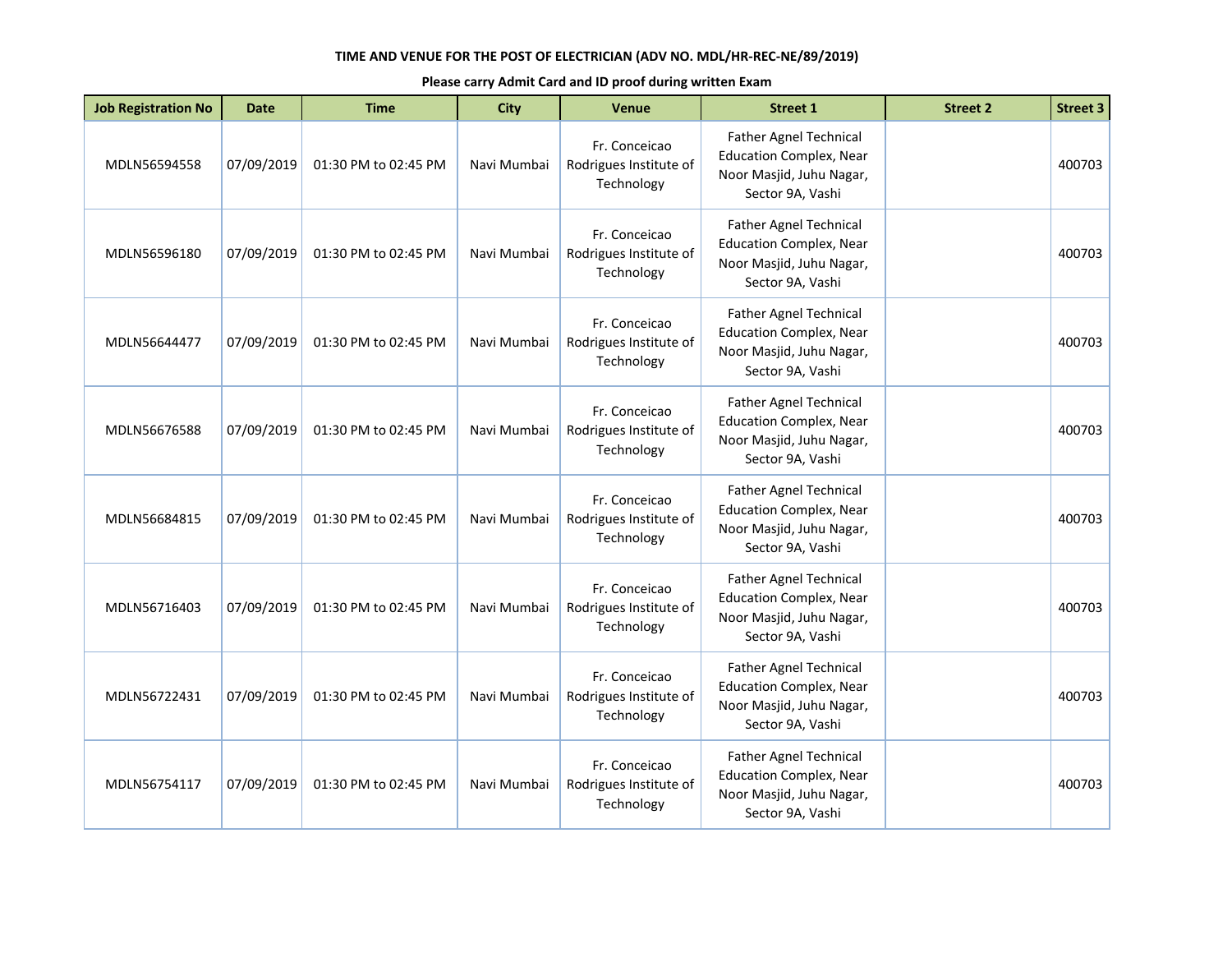| <b>Job Registration No</b> | <b>Date</b> | <b>Time</b>          | <b>City</b> | <b>Venue</b>                                          | <b>Street 1</b>                                                                                                 | <b>Street 2</b> | <b>Street 3</b> |
|----------------------------|-------------|----------------------|-------------|-------------------------------------------------------|-----------------------------------------------------------------------------------------------------------------|-----------------|-----------------|
| MDLN56755263               | 07/09/2019  | 01:30 PM to 02:45 PM | Navi Mumbai | Fr. Conceicao<br>Rodrigues Institute of<br>Technology | Father Agnel Technical<br><b>Education Complex, Near</b><br>Noor Masjid, Juhu Nagar,<br>Sector 9A, Vashi        |                 | 400703          |
| MDLN56853234               | 07/09/2019  | 01:30 PM to 02:45 PM | Navi Mumbai | Fr. Conceicao<br>Rodrigues Institute of<br>Technology | <b>Father Agnel Technical</b><br><b>Education Complex, Near</b><br>Noor Masjid, Juhu Nagar,<br>Sector 9A, Vashi |                 | 400703          |
| MDLN56887126               | 07/09/2019  | 01:30 PM to 02:45 PM | Navi Mumbai | Fr. Conceicao<br>Rodrigues Institute of<br>Technology | Father Agnel Technical<br><b>Education Complex, Near</b><br>Noor Masjid, Juhu Nagar,<br>Sector 9A, Vashi        |                 | 400703          |
| MDLN56897569               | 07/09/2019  | 01:30 PM to 02:45 PM | Navi Mumbai | Fr. Conceicao<br>Rodrigues Institute of<br>Technology | <b>Father Agnel Technical</b><br><b>Education Complex, Near</b><br>Noor Masjid, Juhu Nagar,<br>Sector 9A, Vashi |                 | 400703          |
| MDLN56898258               | 07/09/2019  | 01:30 PM to 02:45 PM | Navi Mumbai | Fr. Conceicao<br>Rodrigues Institute of<br>Technology | <b>Father Agnel Technical</b><br><b>Education Complex, Near</b><br>Noor Masjid, Juhu Nagar,<br>Sector 9A, Vashi |                 | 400703          |
| MDLN56903173               | 07/09/2019  | 01:30 PM to 02:45 PM | Navi Mumbai | Fr. Conceicao<br>Rodrigues Institute of<br>Technology | Father Agnel Technical<br><b>Education Complex, Near</b><br>Noor Masjid, Juhu Nagar,<br>Sector 9A, Vashi        |                 | 400703          |
| MDLN56917707               | 07/09/2019  | 01:30 PM to 02:45 PM | Navi Mumbai | Fr. Conceicao<br>Rodrigues Institute of<br>Technology | <b>Father Agnel Technical</b><br><b>Education Complex, Near</b><br>Noor Masjid, Juhu Nagar,<br>Sector 9A, Vashi |                 | 400703          |
| MDLN56927726               | 07/09/2019  | 01:30 PM to 02:45 PM | Navi Mumbai | Fr. Conceicao<br>Rodrigues Institute of<br>Technology | Father Agnel Technical<br><b>Education Complex, Near</b><br>Noor Masjid, Juhu Nagar,<br>Sector 9A, Vashi        |                 | 400703          |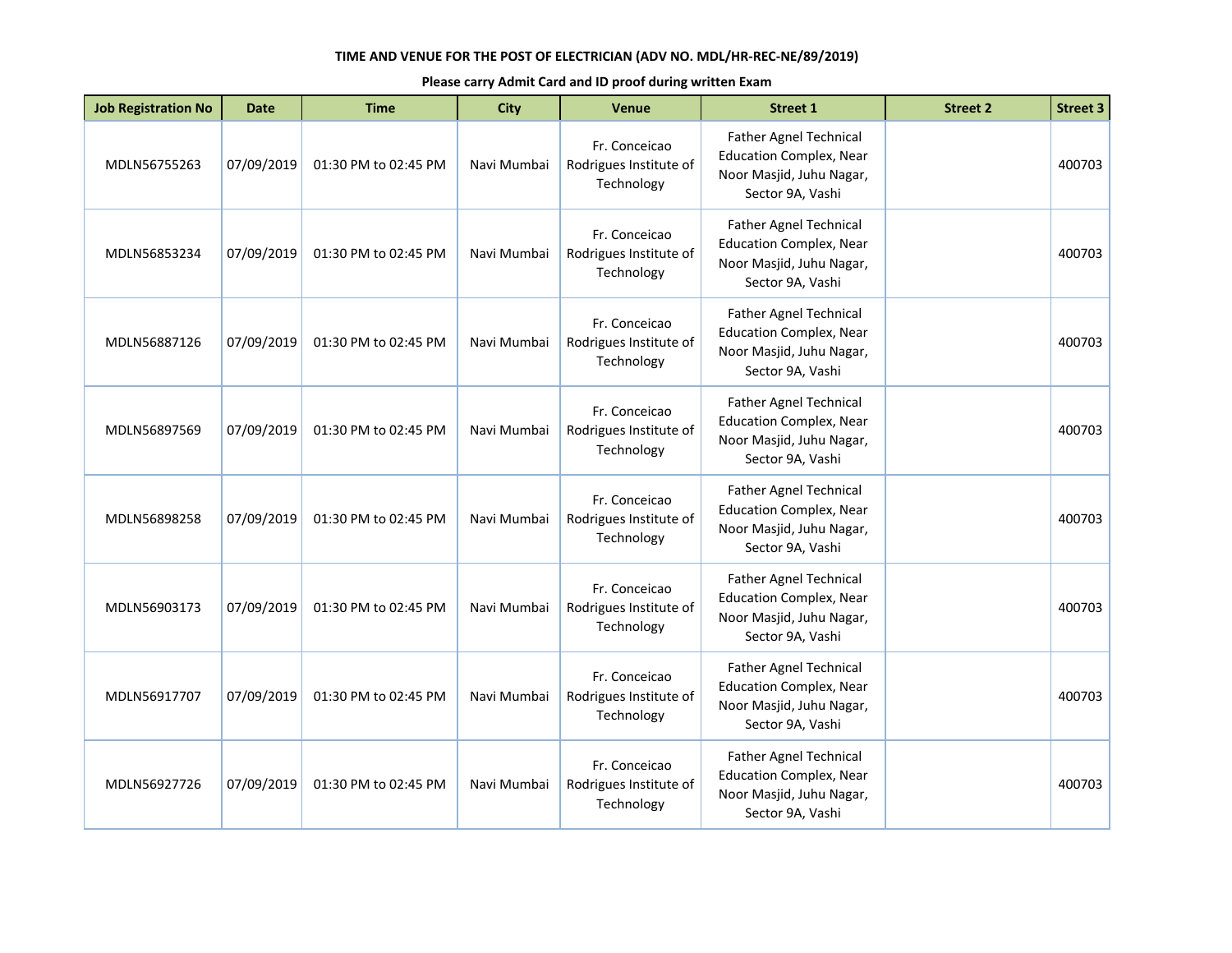| <b>Job Registration No</b> | <b>Date</b> | <b>Time</b>          | <b>City</b> | <b>Venue</b>                                          | <b>Street 1</b>                                                                                                 | <b>Street 2</b> | <b>Street 3</b> |
|----------------------------|-------------|----------------------|-------------|-------------------------------------------------------|-----------------------------------------------------------------------------------------------------------------|-----------------|-----------------|
| MDLN56957002               | 07/09/2019  | 01:30 PM to 02:45 PM | Navi Mumbai | Fr. Conceicao<br>Rodrigues Institute of<br>Technology | Father Agnel Technical<br><b>Education Complex, Near</b><br>Noor Masjid, Juhu Nagar,<br>Sector 9A, Vashi        |                 | 400703          |
| MDLN56987628               | 07/09/2019  | 01:30 PM to 02:45 PM | Navi Mumbai | Fr. Conceicao<br>Rodrigues Institute of<br>Technology | <b>Father Agnel Technical</b><br><b>Education Complex, Near</b><br>Noor Masjid, Juhu Nagar,<br>Sector 9A, Vashi |                 | 400703          |
| MDLN57007310               | 07/09/2019  | 01:30 PM to 02:45 PM | Navi Mumbai | Fr. Conceicao<br>Rodrigues Institute of<br>Technology | Father Agnel Technical<br><b>Education Complex, Near</b><br>Noor Masjid, Juhu Nagar,<br>Sector 9A, Vashi        |                 | 400703          |
| MDLN57034065               | 07/09/2019  | 01:30 PM to 02:45 PM | Navi Mumbai | Fr. Conceicao<br>Rodrigues Institute of<br>Technology | <b>Father Agnel Technical</b><br><b>Education Complex, Near</b><br>Noor Masjid, Juhu Nagar,<br>Sector 9A, Vashi |                 | 400703          |
| MDLN57119282               | 07/09/2019  | 01:30 PM to 02:45 PM | Navi Mumbai | Fr. Conceicao<br>Rodrigues Institute of<br>Technology | <b>Father Agnel Technical</b><br><b>Education Complex, Near</b><br>Noor Masjid, Juhu Nagar,<br>Sector 9A, Vashi |                 | 400703          |
| MDLN57123493               | 07/09/2019  | 01:30 PM to 02:45 PM | Navi Mumbai | Fr. Conceicao<br>Rodrigues Institute of<br>Technology | Father Agnel Technical<br><b>Education Complex, Near</b><br>Noor Masjid, Juhu Nagar,<br>Sector 9A, Vashi        |                 | 400703          |
| MDLN57181496               | 07/09/2019  | 01:30 PM to 02:45 PM | Navi Mumbai | Fr. Conceicao<br>Rodrigues Institute of<br>Technology | <b>Father Agnel Technical</b><br><b>Education Complex, Near</b><br>Noor Masjid, Juhu Nagar,<br>Sector 9A, Vashi |                 | 400703          |
| MDLN57205912               | 07/09/2019  | 01:30 PM to 02:45 PM | Navi Mumbai | Fr. Conceicao<br>Rodrigues Institute of<br>Technology | Father Agnel Technical<br><b>Education Complex, Near</b><br>Noor Masjid, Juhu Nagar,<br>Sector 9A, Vashi        |                 | 400703          |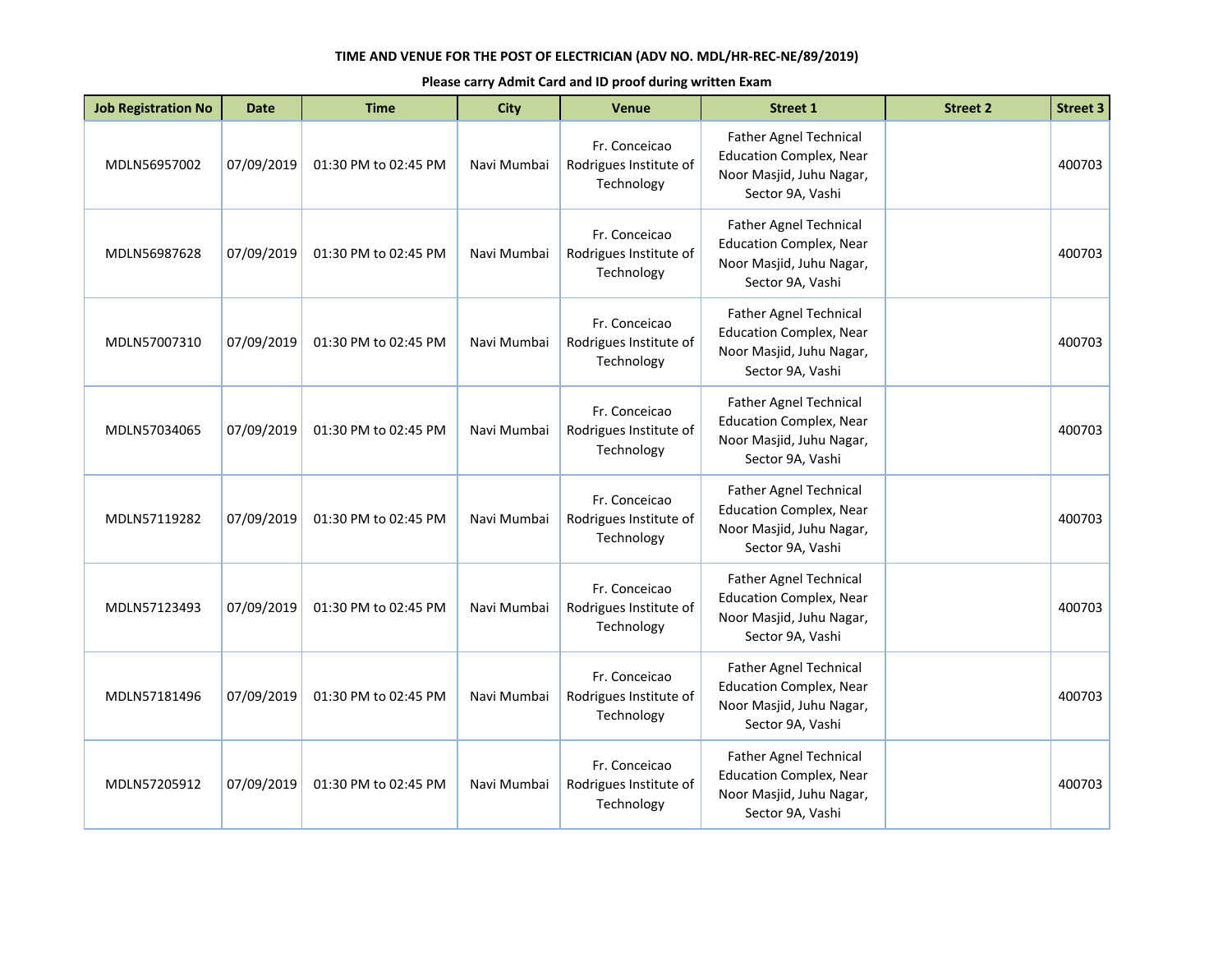| <b>Job Registration No</b> | <b>Date</b> | <b>Time</b>          | <b>City</b>   | Venue                                                                         | Street 1                                                                                                        | <b>Street 2</b>                           | <b>Street 3</b> |
|----------------------------|-------------|----------------------|---------------|-------------------------------------------------------------------------------|-----------------------------------------------------------------------------------------------------------------|-------------------------------------------|-----------------|
| MDLN57262328               | 07/09/2019  | 01:30 PM to 02:45 PM | Navi Mumbai   | Fr. Conceicao<br>Rodrigues Institute of<br>Technology                         | <b>Father Agnel Technical</b><br><b>Education Complex, Near</b><br>Noor Masjid, Juhu Nagar,<br>Sector 9A, Vashi |                                           | 400703          |
| MDLN57297315               | 07/09/2019  | 01:30 PM to 02:45 PM | Navi Mumbai   | Fr. Conceicao<br>Rodrigues Institute of<br>Technology                         | <b>Father Agnel Technical</b><br><b>Education Complex, Near</b><br>Noor Masjid, Juhu Nagar,<br>Sector 9A, Vashi |                                           | 400703          |
| MDLN57329393               | 07/09/2019  | 01:30 PM to 02:45 PM | <b>MUMBAI</b> | THE SYNTHETIC & ART<br>SILK MILLS RESEARCH<br><b>ASSOCIATION</b><br>(SASMIRA) | SASMIRA MARG, WORLI                                                                                             | <b>NEAR OLD PASSPORT</b><br><b>OFFICE</b> | 400030          |
| MDLN57426061               | 07/09/2019  | 01:30 PM to 02:45 PM | <b>MUMBAI</b> | THE SYNTHETIC & ART<br>SILK MILLS RESEARCH<br><b>ASSOCIATION</b><br>(SASMIRA) | SASMIRA MARG, WORLI                                                                                             | <b>NEAR OLD PASSPORT</b><br><b>OFFICE</b> | 400030          |
| MDLN57451571               | 07/09/2019  | 01:30 PM to 02:45 PM | <b>MUMBAI</b> | THE SYNTHETIC & ART<br>SILK MILLS RESEARCH<br><b>ASSOCIATION</b><br>(SASMIRA) | SASMIRA MARG, WORLI                                                                                             | <b>NEAR OLD PASSPORT</b><br><b>OFFICE</b> | 400030          |
| MDLN57455410               | 07/09/2019  | 01:30 PM to 02:45 PM | <b>MUMBAI</b> | THE SYNTHETIC & ART<br>SILK MILLS RESEARCH<br><b>ASSOCIATION</b><br>(SASMIRA) | SASMIRA MARG, WORLI                                                                                             | <b>NEAR OLD PASSPORT</b><br><b>OFFICE</b> | 400030          |
| MDLN57527924               | 07/09/2019  | 01:30 PM to 02:45 PM | <b>MUMBAI</b> | THE SYNTHETIC & ART<br>SILK MILLS RESEARCH<br><b>ASSOCIATION</b><br>(SASMIRA) | SASMIRA MARG, WORLI                                                                                             | <b>NEAR OLD PASSPORT</b><br><b>OFFICE</b> | 400030          |
| MDLN57563535               | 07/09/2019  | 01:30 PM to 02:45 PM | <b>MUMBAI</b> | THE SYNTHETIC & ART<br>SILK MILLS RESEARCH<br><b>ASSOCIATION</b><br>(SASMIRA) | SASMIRA MARG, WORLI                                                                                             | <b>NEAR OLD PASSPORT</b><br><b>OFFICE</b> | 400030          |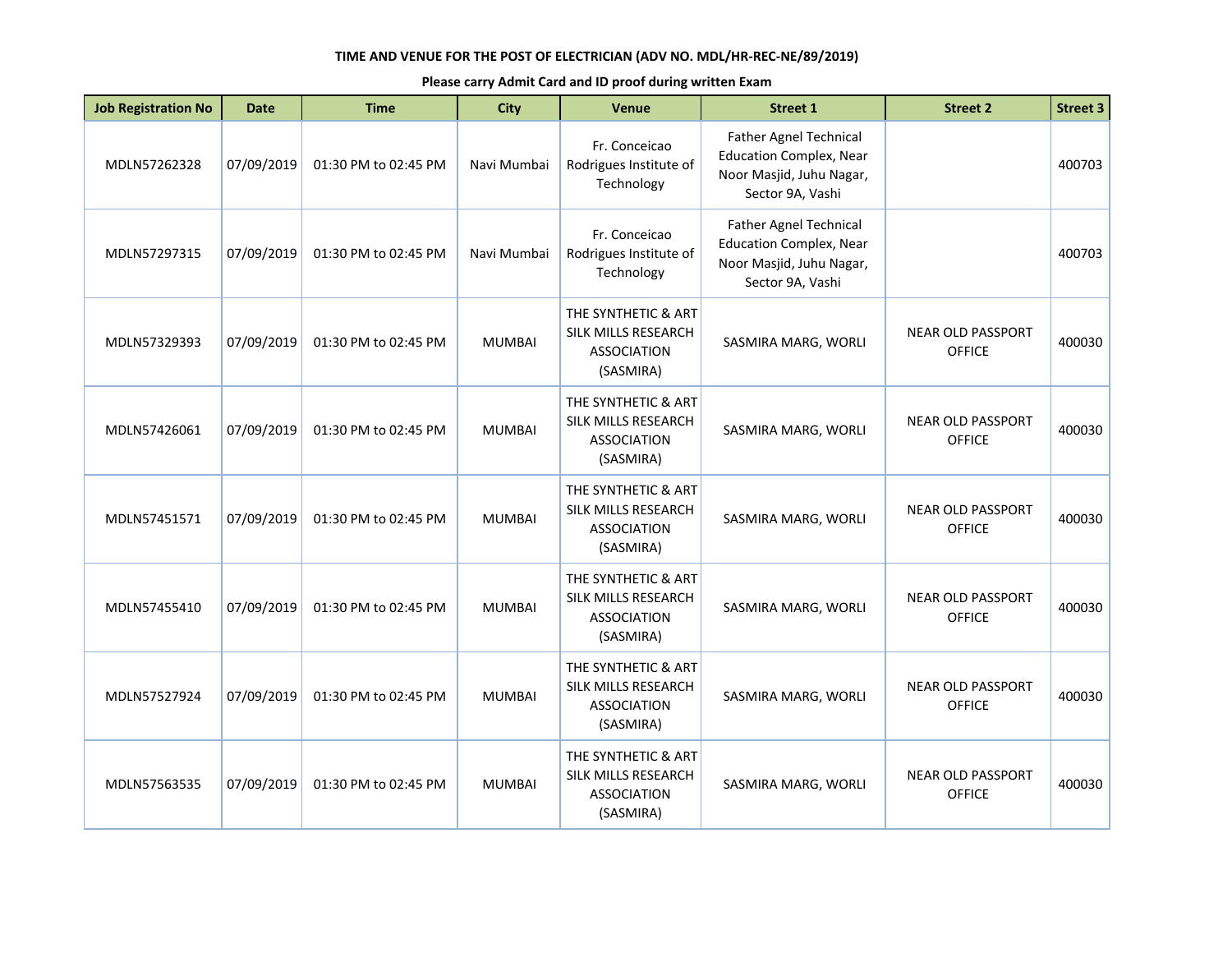| <b>Job Registration No</b> | <b>Date</b> | <b>Time</b>          | <b>City</b>   | Venue                                                                         | <b>Street 1</b>     | <b>Street 2</b>                           | <b>Street 3</b> |
|----------------------------|-------------|----------------------|---------------|-------------------------------------------------------------------------------|---------------------|-------------------------------------------|-----------------|
| MDLN57614995               | 07/09/2019  | 01:30 PM to 02:45 PM | <b>MUMBAI</b> | THE SYNTHETIC & ART<br>SILK MILLS RESEARCH<br><b>ASSOCIATION</b><br>(SASMIRA) | SASMIRA MARG, WORLI | <b>NEAR OLD PASSPORT</b><br><b>OFFICE</b> | 400030          |
| MDLN57618160               | 07/09/2019  | 01:30 PM to 02:45 PM | <b>MUMBAI</b> | THE SYNTHETIC & ART<br>SILK MILLS RESEARCH<br><b>ASSOCIATION</b><br>(SASMIRA) | SASMIRA MARG, WORLI | <b>NEAR OLD PASSPORT</b><br><b>OFFICE</b> | 400030          |
| MDLN57634973               | 07/09/2019  | 01:30 PM to 02:45 PM | <b>MUMBAI</b> | THE SYNTHETIC & ART<br>SILK MILLS RESEARCH<br><b>ASSOCIATION</b><br>(SASMIRA) | SASMIRA MARG, WORLI | <b>NEAR OLD PASSPORT</b><br><b>OFFICE</b> | 400030          |
| MDLN57713762               | 07/09/2019  | 01:30 PM to 02:45 PM | <b>MUMBAI</b> | THE SYNTHETIC & ART<br>SILK MILLS RESEARCH<br><b>ASSOCIATION</b><br>(SASMIRA) | SASMIRA MARG, WORLI | <b>NEAR OLD PASSPORT</b><br><b>OFFICE</b> | 400030          |
| MDLN57719634               | 07/09/2019  | 01:30 PM to 02:45 PM | <b>MUMBAI</b> | THE SYNTHETIC & ART<br>SILK MILLS RESEARCH<br><b>ASSOCIATION</b><br>(SASMIRA) | SASMIRA MARG, WORLI | <b>NEAR OLD PASSPORT</b><br><b>OFFICE</b> | 400030          |
| MDLN57771885               | 07/09/2019  | 01:30 PM to 02:45 PM | <b>MUMBAI</b> | THE SYNTHETIC & ART<br>SILK MILLS RESEARCH<br><b>ASSOCIATION</b><br>(SASMIRA) | SASMIRA MARG, WORLI | <b>NEAR OLD PASSPORT</b><br><b>OFFICE</b> | 400030          |
| MDLN57785334               | 07/09/2019  | 01:30 PM to 02:45 PM | <b>MUMBAI</b> | THE SYNTHETIC & ART<br>SILK MILLS RESEARCH<br><b>ASSOCIATION</b><br>(SASMIRA) | SASMIRA MARG, WORLI | <b>NEAR OLD PASSPORT</b><br><b>OFFICE</b> | 400030          |
| MDLN57838380               | 07/09/2019  | 01:30 PM to 02:45 PM | <b>MUMBAI</b> | THE SYNTHETIC & ART<br>SILK MILLS RESEARCH<br><b>ASSOCIATION</b><br>(SASMIRA) | SASMIRA MARG, WORLI | <b>NEAR OLD PASSPORT</b><br><b>OFFICE</b> | 400030          |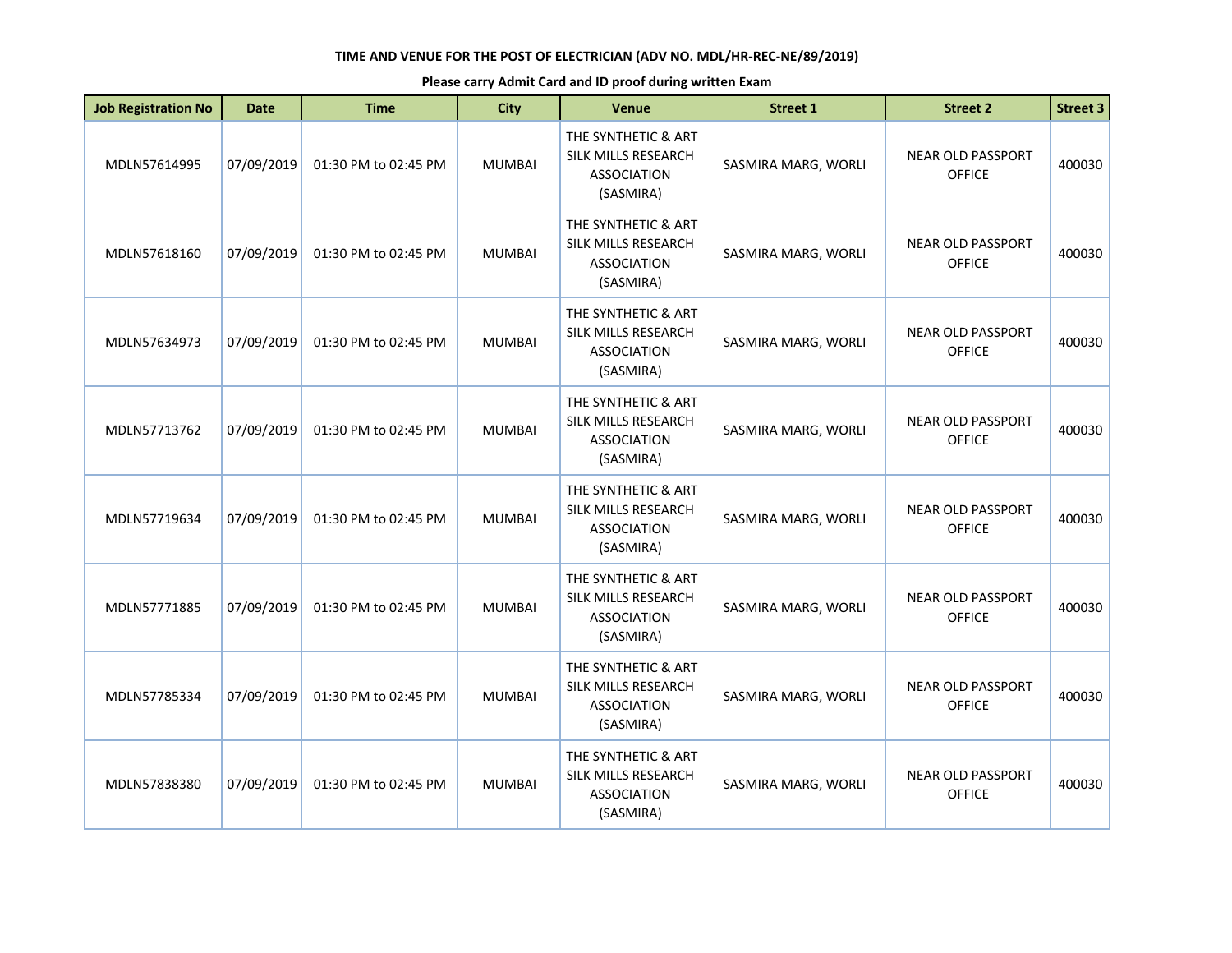| <b>Job Registration No</b> | <b>Date</b> | <b>Time</b>          | <b>City</b>   | Venue                                                                         | <b>Street 1</b>     | <b>Street 2</b>                           | <b>Street 3</b> |
|----------------------------|-------------|----------------------|---------------|-------------------------------------------------------------------------------|---------------------|-------------------------------------------|-----------------|
| MDLN57854348               | 07/09/2019  | 01:30 PM to 02:45 PM | <b>MUMBAI</b> | THE SYNTHETIC & ART<br>SILK MILLS RESEARCH<br><b>ASSOCIATION</b><br>(SASMIRA) | SASMIRA MARG, WORLI | <b>NEAR OLD PASSPORT</b><br><b>OFFICE</b> | 400030          |
| MDLN57874116               | 07/09/2019  | 01:30 PM to 02:45 PM | <b>MUMBAI</b> | THE SYNTHETIC & ART<br>SILK MILLS RESEARCH<br><b>ASSOCIATION</b><br>(SASMIRA) | SASMIRA MARG, WORLI | <b>NEAR OLD PASSPORT</b><br><b>OFFICE</b> | 400030          |
| MDLN57912848               | 07/09/2019  | 01:30 PM to 02:45 PM | <b>MUMBAI</b> | THE SYNTHETIC & ART<br>SILK MILLS RESEARCH<br><b>ASSOCIATION</b><br>(SASMIRA) | SASMIRA MARG, WORLI | <b>NEAR OLD PASSPORT</b><br><b>OFFICE</b> | 400030          |
| MDLN57952803               | 07/09/2019  | 01:30 PM to 02:45 PM | <b>MUMBAI</b> | THE SYNTHETIC & ART<br>SILK MILLS RESEARCH<br><b>ASSOCIATION</b><br>(SASMIRA) | SASMIRA MARG, WORLI | <b>NEAR OLD PASSPORT</b><br><b>OFFICE</b> | 400030          |
| MDLN57966540               | 07/09/2019  | 01:30 PM to 02:45 PM | <b>MUMBAI</b> | THE SYNTHETIC & ART<br>SILK MILLS RESEARCH<br><b>ASSOCIATION</b><br>(SASMIRA) | SASMIRA MARG, WORLI | <b>NEAR OLD PASSPORT</b><br><b>OFFICE</b> | 400030          |
| MDLN57978968               | 07/09/2019  | 01:30 PM to 02:45 PM | <b>MUMBAI</b> | THE SYNTHETIC & ART<br>SILK MILLS RESEARCH<br><b>ASSOCIATION</b><br>(SASMIRA) | SASMIRA MARG, WORLI | <b>NEAR OLD PASSPORT</b><br><b>OFFICE</b> | 400030          |
| MDLN57979358               | 07/09/2019  | 01:30 PM to 02:45 PM | <b>MUMBAI</b> | THE SYNTHETIC & ART<br>SILK MILLS RESEARCH<br><b>ASSOCIATION</b><br>(SASMIRA) | SASMIRA MARG, WORLI | <b>NEAR OLD PASSPORT</b><br><b>OFFICE</b> | 400030          |
| MDLN57988170               | 07/09/2019  | 01:30 PM to 02:45 PM | <b>MUMBAI</b> | THE SYNTHETIC & ART<br>SILK MILLS RESEARCH<br><b>ASSOCIATION</b><br>(SASMIRA) | SASMIRA MARG, WORLI | <b>NEAR OLD PASSPORT</b><br><b>OFFICE</b> | 400030          |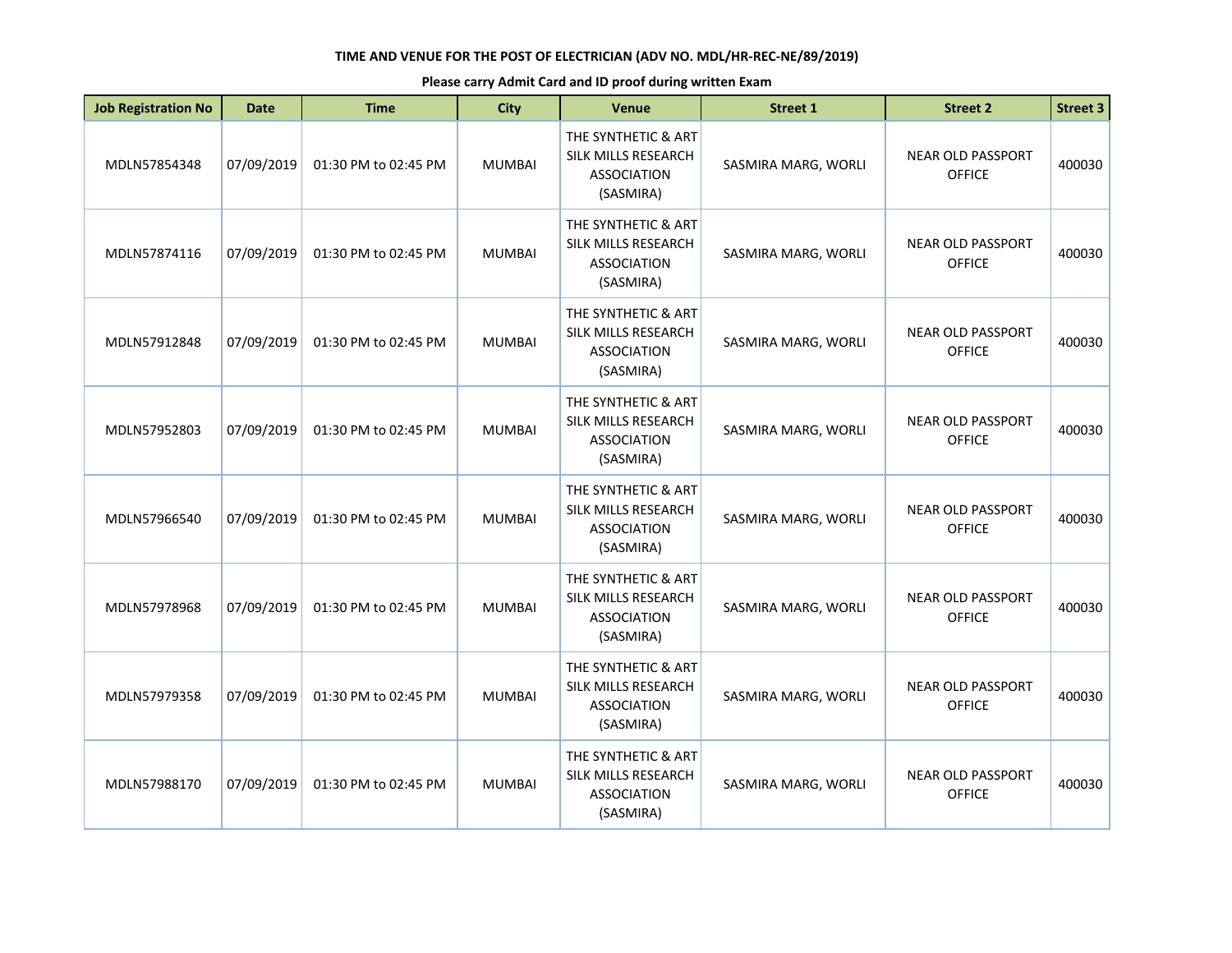| <b>Job Registration No</b> | <b>Date</b> | <b>Time</b>          | <b>City</b>   | Venue                                                                         | <b>Street 1</b>     | <b>Street 2</b>                           | <b>Street 3</b> |
|----------------------------|-------------|----------------------|---------------|-------------------------------------------------------------------------------|---------------------|-------------------------------------------|-----------------|
| MDLN58037638               | 07/09/2019  | 01:30 PM to 02:45 PM | <b>MUMBAI</b> | THE SYNTHETIC & ART<br>SILK MILLS RESEARCH<br><b>ASSOCIATION</b><br>(SASMIRA) | SASMIRA MARG, WORLI | <b>NEAR OLD PASSPORT</b><br><b>OFFICE</b> | 400030          |
| MDLN58046844               | 07/09/2019  | 01:30 PM to 02:45 PM | <b>MUMBAI</b> | THE SYNTHETIC & ART<br>SILK MILLS RESEARCH<br><b>ASSOCIATION</b><br>(SASMIRA) | SASMIRA MARG, WORLI | <b>NEAR OLD PASSPORT</b><br><b>OFFICE</b> | 400030          |
| MDLN58053862               | 07/09/2019  | 01:30 PM to 02:45 PM | <b>MUMBAI</b> | THE SYNTHETIC & ART<br>SILK MILLS RESEARCH<br><b>ASSOCIATION</b><br>(SASMIRA) | SASMIRA MARG, WORLI | <b>NEAR OLD PASSPORT</b><br><b>OFFICE</b> | 400030          |
| MDLN58087383               | 07/09/2019  | 01:30 PM to 02:45 PM | <b>MUMBAI</b> | THE SYNTHETIC & ART<br>SILK MILLS RESEARCH<br><b>ASSOCIATION</b><br>(SASMIRA) | SASMIRA MARG, WORLI | <b>NEAR OLD PASSPORT</b><br><b>OFFICE</b> | 400030          |
| MDLN58095933               | 07/09/2019  | 01:30 PM to 02:45 PM | <b>MUMBAI</b> | THE SYNTHETIC & ART<br>SILK MILLS RESEARCH<br><b>ASSOCIATION</b><br>(SASMIRA) | SASMIRA MARG, WORLI | <b>NEAR OLD PASSPORT</b><br><b>OFFICE</b> | 400030          |
| MDLN58192780               | 07/09/2019  | 01:30 PM to 02:45 PM | <b>MUMBAI</b> | THE SYNTHETIC & ART<br>SILK MILLS RESEARCH<br><b>ASSOCIATION</b><br>(SASMIRA) | SASMIRA MARG, WORLI | <b>NEAR OLD PASSPORT</b><br><b>OFFICE</b> | 400030          |
| MDLN58211079               | 07/09/2019  | 01:30 PM to 02:45 PM | <b>MUMBAI</b> | THE SYNTHETIC & ART<br>SILK MILLS RESEARCH<br><b>ASSOCIATION</b><br>(SASMIRA) | SASMIRA MARG, WORLI | <b>NEAR OLD PASSPORT</b><br><b>OFFICE</b> | 400030          |
| MDLN58219475               | 07/09/2019  | 01:30 PM to 02:45 PM | <b>MUMBAI</b> | THE SYNTHETIC & ART<br>SILK MILLS RESEARCH<br><b>ASSOCIATION</b><br>(SASMIRA) | SASMIRA MARG, WORLI | <b>NEAR OLD PASSPORT</b><br><b>OFFICE</b> | 400030          |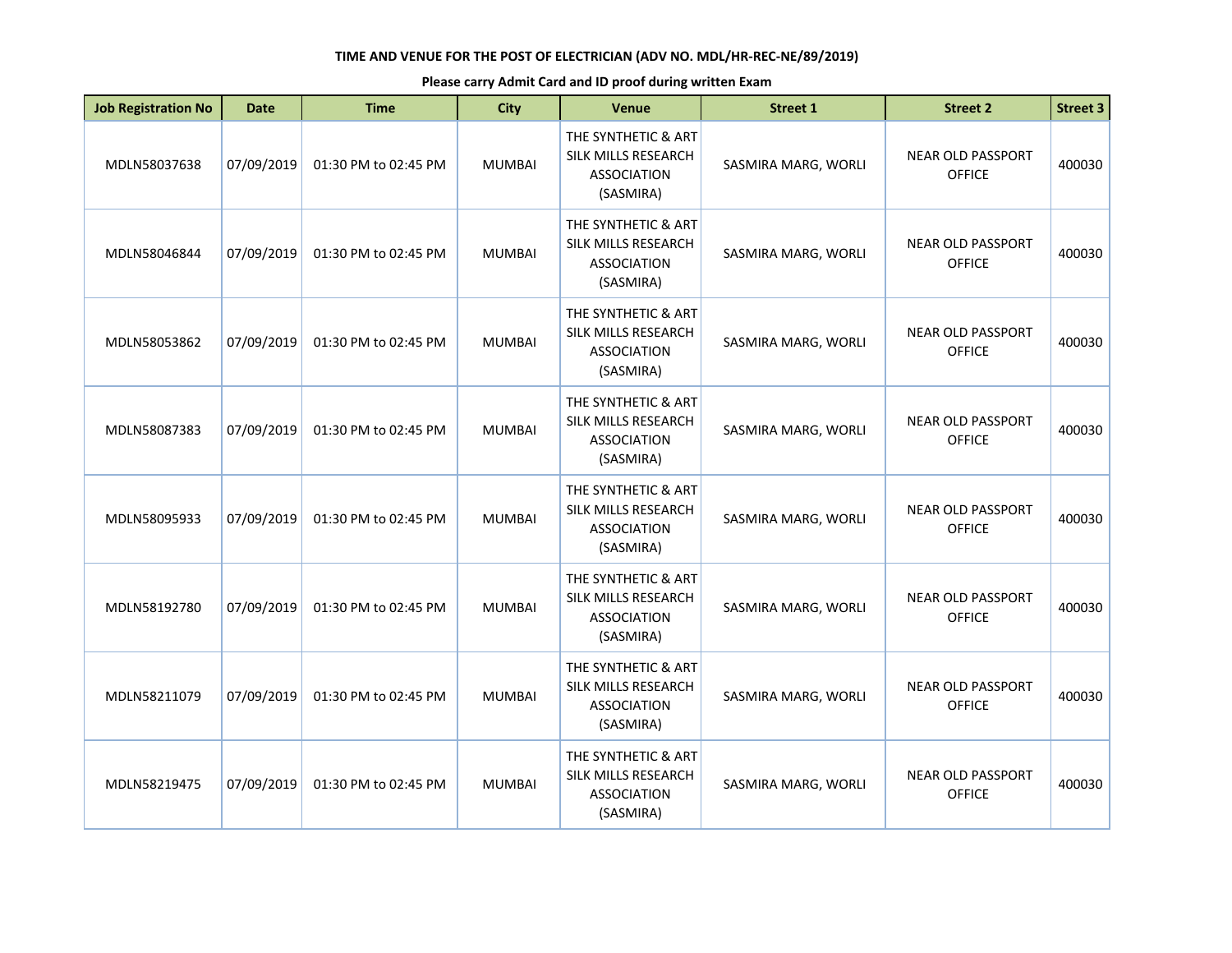| <b>Job Registration No</b> | <b>Date</b> | <b>Time</b>          | <b>City</b>   | Venue                                                                         | <b>Street 1</b>     | <b>Street 2</b>                           | <b>Street 3</b> |
|----------------------------|-------------|----------------------|---------------|-------------------------------------------------------------------------------|---------------------|-------------------------------------------|-----------------|
| MDLN58251926               | 07/09/2019  | 01:30 PM to 02:45 PM | <b>MUMBAI</b> | THE SYNTHETIC & ART<br>SILK MILLS RESEARCH<br><b>ASSOCIATION</b><br>(SASMIRA) | SASMIRA MARG, WORLI | <b>NEAR OLD PASSPORT</b><br><b>OFFICE</b> | 400030          |
| MDLN58254882               | 07/09/2019  | 01:30 PM to 02:45 PM | <b>MUMBAI</b> | THE SYNTHETIC & ART<br>SILK MILLS RESEARCH<br><b>ASSOCIATION</b><br>(SASMIRA) | SASMIRA MARG, WORLI | <b>NEAR OLD PASSPORT</b><br><b>OFFICE</b> | 400030          |
| MDLN58285470               | 07/09/2019  | 01:30 PM to 02:45 PM | <b>MUMBAI</b> | THE SYNTHETIC & ART<br>SILK MILLS RESEARCH<br><b>ASSOCIATION</b><br>(SASMIRA) | SASMIRA MARG, WORLI | <b>NEAR OLD PASSPORT</b><br><b>OFFICE</b> | 400030          |
| MDLN58314668               | 07/09/2019  | 01:30 PM to 02:45 PM | <b>MUMBAI</b> | THE SYNTHETIC & ART<br>SILK MILLS RESEARCH<br><b>ASSOCIATION</b><br>(SASMIRA) | SASMIRA MARG, WORLI | <b>NEAR OLD PASSPORT</b><br><b>OFFICE</b> | 400030          |
| MDLN58347515               | 07/09/2019  | 01:30 PM to 02:45 PM | <b>MUMBAI</b> | THE SYNTHETIC & ART<br>SILK MILLS RESEARCH<br><b>ASSOCIATION</b><br>(SASMIRA) | SASMIRA MARG, WORLI | <b>NEAR OLD PASSPORT</b><br><b>OFFICE</b> | 400030          |
| MDLN58440490               | 07/09/2019  | 01:30 PM to 02:45 PM | <b>MUMBAI</b> | THE SYNTHETIC & ART<br>SILK MILLS RESEARCH<br><b>ASSOCIATION</b><br>(SASMIRA) | SASMIRA MARG, WORLI | <b>NEAR OLD PASSPORT</b><br><b>OFFICE</b> | 400030          |
| MDLN58444862               | 07/09/2019  | 01:30 PM to 02:45 PM | <b>MUMBAI</b> | THE SYNTHETIC & ART<br>SILK MILLS RESEARCH<br><b>ASSOCIATION</b><br>(SASMIRA) | SASMIRA MARG, WORLI | <b>NEAR OLD PASSPORT</b><br><b>OFFICE</b> | 400030          |
| MDLN58467700               | 07/09/2019  | 01:30 PM to 02:45 PM | <b>MUMBAI</b> | THE SYNTHETIC & ART<br>SILK MILLS RESEARCH<br><b>ASSOCIATION</b><br>(SASMIRA) | SASMIRA MARG, WORLI | <b>NEAR OLD PASSPORT</b><br><b>OFFICE</b> | 400030          |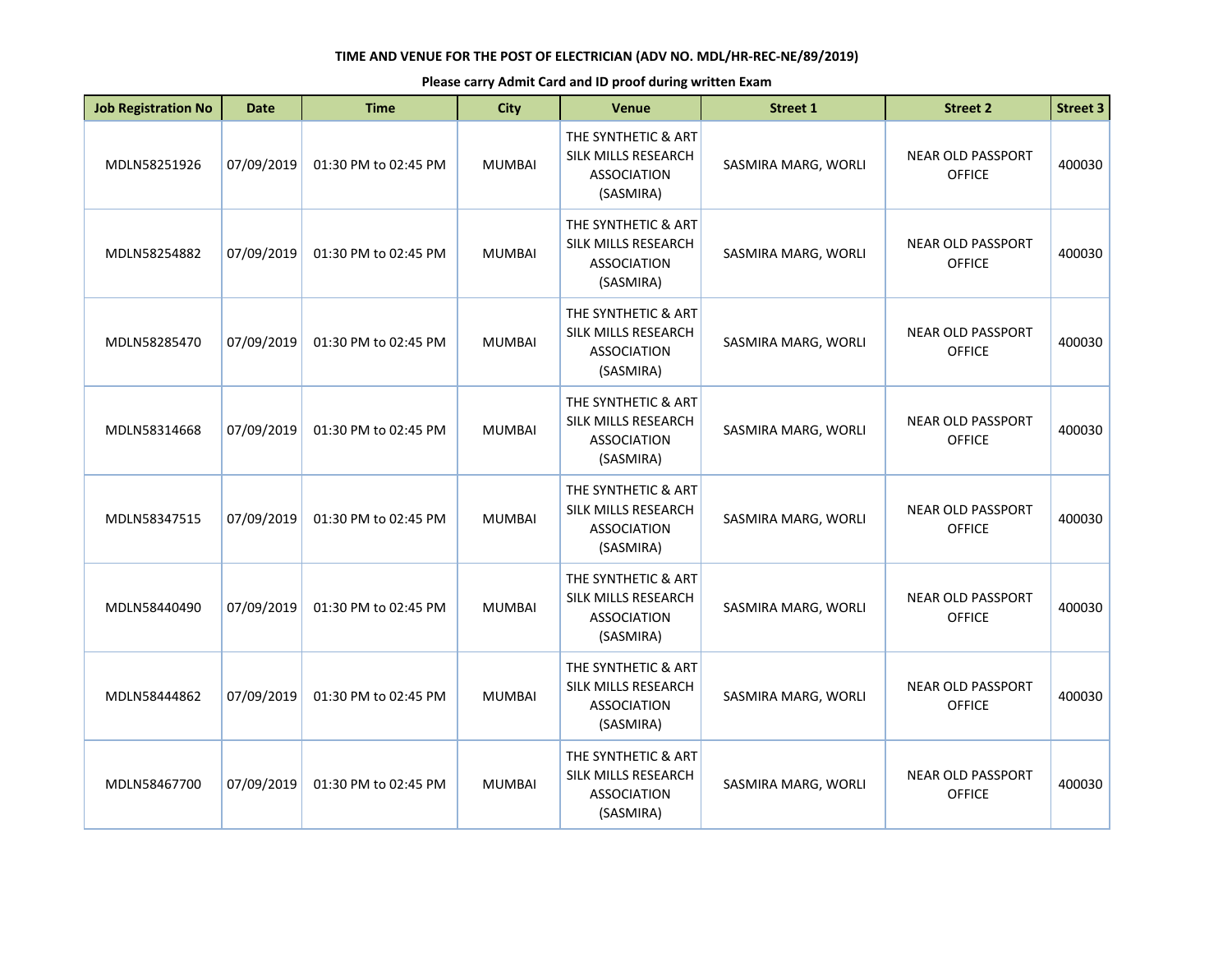| <b>Job Registration No</b> | <b>Date</b> | <b>Time</b>          | <b>City</b>   | Venue                                                                         | <b>Street 1</b>     | <b>Street 2</b>                           | <b>Street 3</b> |
|----------------------------|-------------|----------------------|---------------|-------------------------------------------------------------------------------|---------------------|-------------------------------------------|-----------------|
| MDLN58485013               | 07/09/2019  | 01:30 PM to 02:45 PM | <b>MUMBAI</b> | THE SYNTHETIC & ART<br>SILK MILLS RESEARCH<br><b>ASSOCIATION</b><br>(SASMIRA) | SASMIRA MARG, WORLI | <b>NEAR OLD PASSPORT</b><br><b>OFFICE</b> | 400030          |
| MDLN58503593               | 07/09/2019  | 01:30 PM to 02:45 PM | <b>MUMBAI</b> | THE SYNTHETIC & ART<br>SILK MILLS RESEARCH<br><b>ASSOCIATION</b><br>(SASMIRA) | SASMIRA MARG, WORLI | <b>NEAR OLD PASSPORT</b><br><b>OFFICE</b> | 400030          |
| MDLN58531012               | 07/09/2019  | 01:30 PM to 02:45 PM | <b>MUMBAI</b> | THE SYNTHETIC & ART<br>SILK MILLS RESEARCH<br><b>ASSOCIATION</b><br>(SASMIRA) | SASMIRA MARG, WORLI | <b>NEAR OLD PASSPORT</b><br><b>OFFICE</b> | 400030          |
| MDLN58565254               | 07/09/2019  | 01:30 PM to 02:45 PM | <b>MUMBAI</b> | THE SYNTHETIC & ART<br>SILK MILLS RESEARCH<br><b>ASSOCIATION</b><br>(SASMIRA) | SASMIRA MARG, WORLI | <b>NEAR OLD PASSPORT</b><br><b>OFFICE</b> | 400030          |
| MDLN58583363               | 07/09/2019  | 01:30 PM to 02:45 PM | <b>MUMBAI</b> | THE SYNTHETIC & ART<br>SILK MILLS RESEARCH<br><b>ASSOCIATION</b><br>(SASMIRA) | SASMIRA MARG, WORLI | <b>NEAR OLD PASSPORT</b><br><b>OFFICE</b> | 400030          |
| MDLN58630081               | 07/09/2019  | 01:30 PM to 02:45 PM | <b>MUMBAI</b> | THE SYNTHETIC & ART<br>SILK MILLS RESEARCH<br><b>ASSOCIATION</b><br>(SASMIRA) | SASMIRA MARG, WORLI | <b>NEAR OLD PASSPORT</b><br><b>OFFICE</b> | 400030          |
| MDLN58641636               | 07/09/2019  | 01:30 PM to 02:45 PM | <b>MUMBAI</b> | THE SYNTHETIC & ART<br>SILK MILLS RESEARCH<br><b>ASSOCIATION</b><br>(SASMIRA) | SASMIRA MARG, WORLI | <b>NEAR OLD PASSPORT</b><br><b>OFFICE</b> | 400030          |
| MDLN58669550               | 07/09/2019  | 01:30 PM to 02:45 PM | <b>MUMBAI</b> | THE SYNTHETIC & ART<br>SILK MILLS RESEARCH<br><b>ASSOCIATION</b><br>(SASMIRA) | SASMIRA MARG, WORLI | <b>NEAR OLD PASSPORT</b><br><b>OFFICE</b> | 400030          |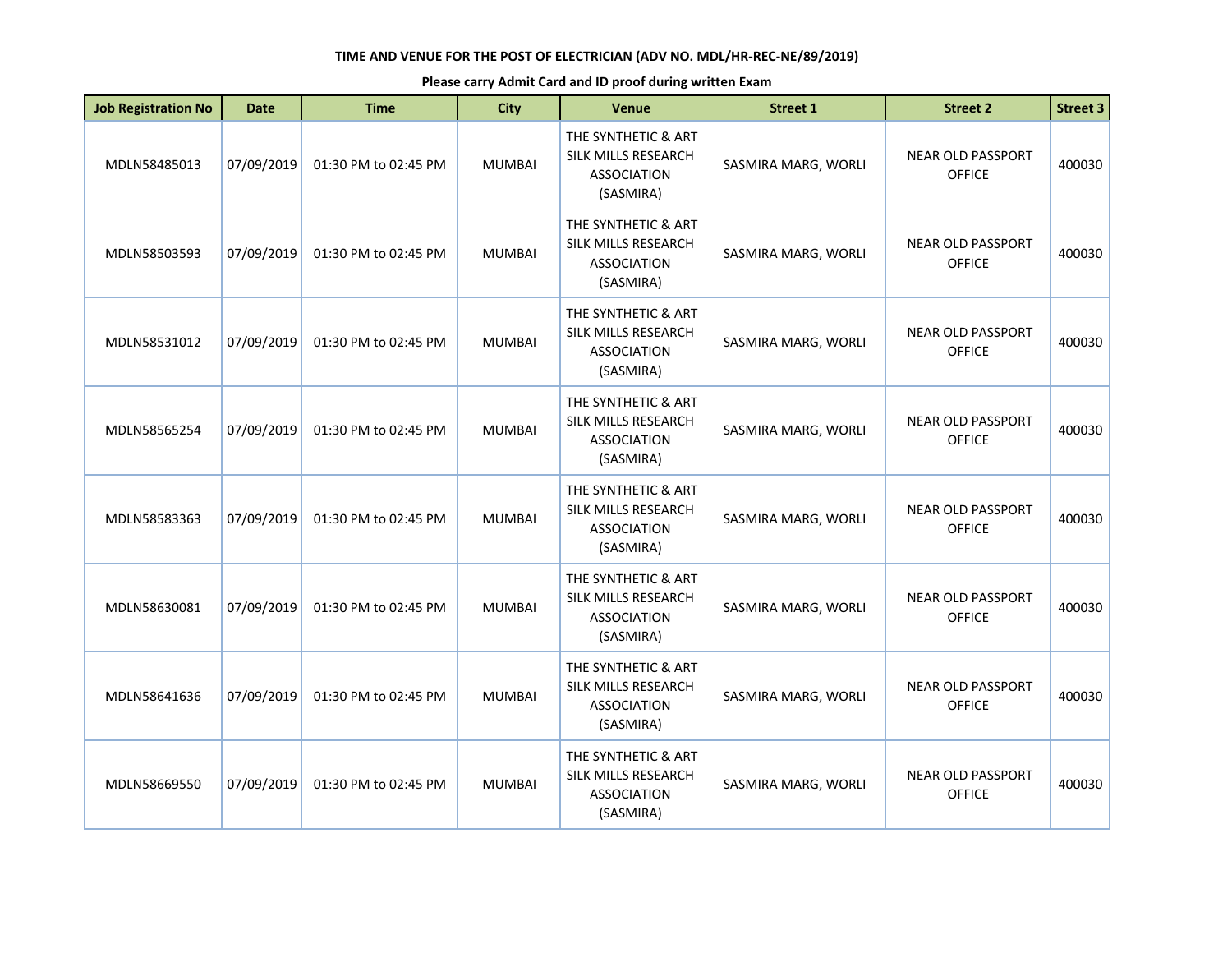| <b>Job Registration No</b> | <b>Date</b> | <b>Time</b>          | <b>City</b>   | <b>Venue</b>                                                                  | <b>Street 1</b>     | <b>Street 2</b>                           | <b>Street 3</b> |
|----------------------------|-------------|----------------------|---------------|-------------------------------------------------------------------------------|---------------------|-------------------------------------------|-----------------|
| MDLN58701213               | 07/09/2019  | 01:30 PM to 02:45 PM | <b>MUMBAI</b> | THE SYNTHETIC & ART<br>SILK MILLS RESEARCH<br><b>ASSOCIATION</b><br>(SASMIRA) | SASMIRA MARG, WORLI | <b>NEAR OLD PASSPORT</b><br><b>OFFICE</b> | 400030          |
| MDLN58720433               | 07/09/2019  | 01:30 PM to 02:45 PM | <b>MUMBAI</b> | THE SYNTHETIC & ART<br>SILK MILLS RESEARCH<br><b>ASSOCIATION</b><br>(SASMIRA) | SASMIRA MARG, WORLI | <b>NEAR OLD PASSPORT</b><br><b>OFFICE</b> | 400030          |
| MDLN58777293               | 07/09/2019  | 01:30 PM to 02:45 PM | <b>MUMBAI</b> | THE SYNTHETIC & ART<br>SILK MILLS RESEARCH<br><b>ASSOCIATION</b><br>(SASMIRA) | SASMIRA MARG, WORLI | <b>NEAR OLD PASSPORT</b><br><b>OFFICE</b> | 400030          |
| MDLN58845787               | 07/09/2019  | 01:30 PM to 02:45 PM | <b>MUMBAI</b> | THE SYNTHETIC & ART<br>SILK MILLS RESEARCH<br><b>ASSOCIATION</b><br>(SASMIRA) | SASMIRA MARG, WORLI | <b>NEAR OLD PASSPORT</b><br><b>OFFICE</b> | 400030          |
| MDLN58854908               | 07/09/2019  | 01:30 PM to 02:45 PM | <b>MUMBAI</b> | THE SYNTHETIC & ART<br>SILK MILLS RESEARCH<br><b>ASSOCIATION</b><br>(SASMIRA) | SASMIRA MARG, WORLI | <b>NEAR OLD PASSPORT</b><br><b>OFFICE</b> | 400030          |
| MDLN58861282               | 07/09/2019  | 01:30 PM to 02:45 PM | <b>MUMBAI</b> | THE SYNTHETIC & ART<br>SILK MILLS RESEARCH<br><b>ASSOCIATION</b><br>(SASMIRA) | SASMIRA MARG, WORLI | <b>NEAR OLD PASSPORT</b><br><b>OFFICE</b> | 400030          |
| MDLN58865085               | 07/09/2019  | 01:30 PM to 02:45 PM | <b>MUMBAI</b> | THE SYNTHETIC & ART<br>SILK MILLS RESEARCH<br><b>ASSOCIATION</b><br>(SASMIRA) | SASMIRA MARG, WORLI | <b>NEAR OLD PASSPORT</b><br><b>OFFICE</b> | 400030          |
| MDLN58897816               | 07/09/2019  | 01:30 PM to 02:45 PM | <b>MUMBAI</b> | THE SYNTHETIC & ART<br>SILK MILLS RESEARCH<br><b>ASSOCIATION</b><br>(SASMIRA) | SASMIRA MARG, WORLI | <b>NEAR OLD PASSPORT</b><br><b>OFFICE</b> | 400030          |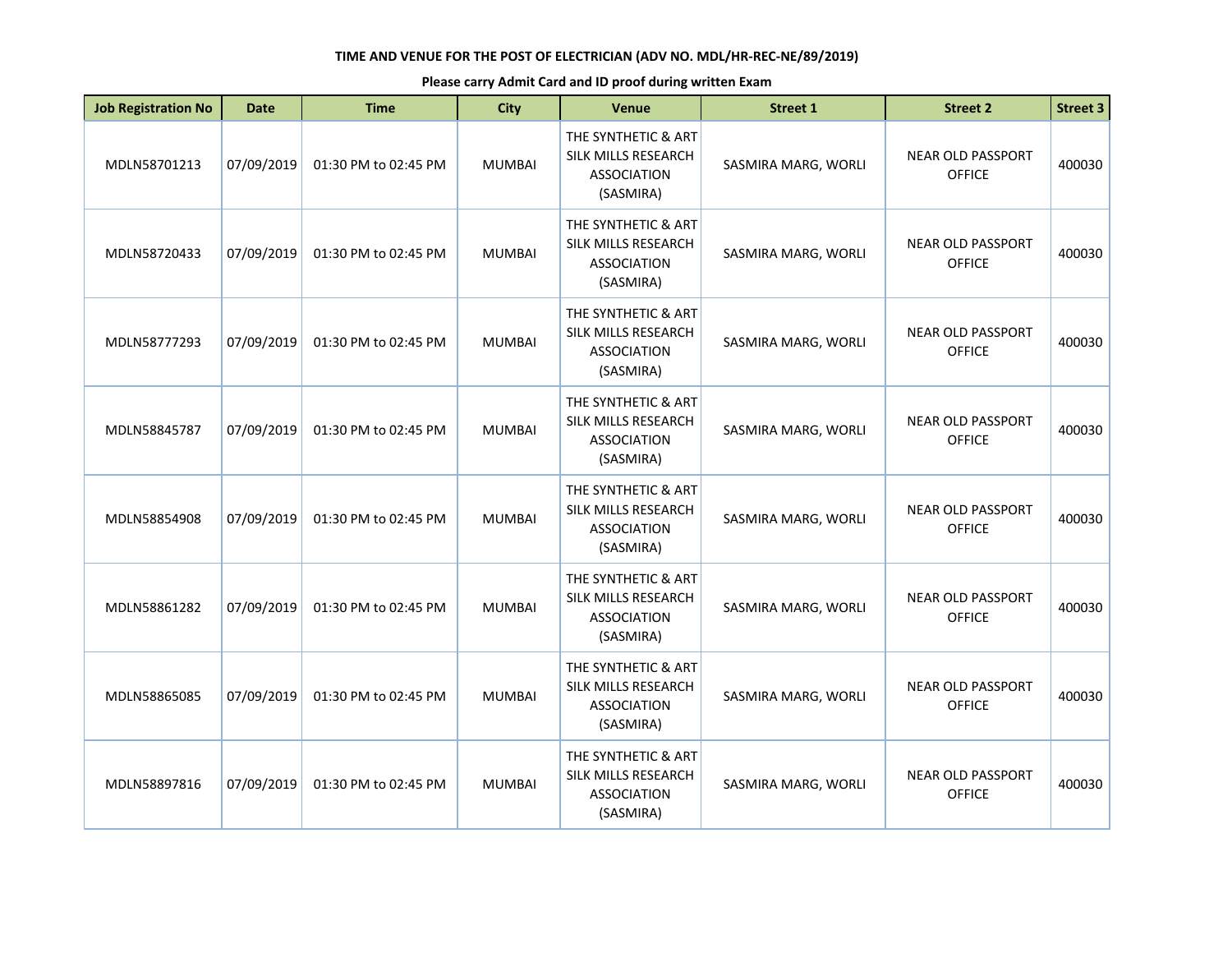| <b>Job Registration No</b> | <b>Date</b> | <b>Time</b>          | <b>City</b>   | Venue                                                                         | <b>Street 1</b>     | <b>Street 2</b>                           | <b>Street 3</b> |
|----------------------------|-------------|----------------------|---------------|-------------------------------------------------------------------------------|---------------------|-------------------------------------------|-----------------|
| MDLN58950973               | 07/09/2019  | 01:30 PM to 02:45 PM | <b>MUMBAI</b> | THE SYNTHETIC & ART<br>SILK MILLS RESEARCH<br><b>ASSOCIATION</b><br>(SASMIRA) | SASMIRA MARG, WORLI | <b>NEAR OLD PASSPORT</b><br><b>OFFICE</b> | 400030          |
| MDLN58977603               | 07/09/2019  | 01:30 PM to 02:45 PM | <b>MUMBAI</b> | THE SYNTHETIC & ART<br>SILK MILLS RESEARCH<br><b>ASSOCIATION</b><br>(SASMIRA) | SASMIRA MARG, WORLI | <b>NEAR OLD PASSPORT</b><br><b>OFFICE</b> | 400030          |
| MDLN59018584               | 07/09/2019  | 01:30 PM to 02:45 PM | <b>MUMBAI</b> | THE SYNTHETIC & ART<br>SILK MILLS RESEARCH<br><b>ASSOCIATION</b><br>(SASMIRA) | SASMIRA MARG, WORLI | <b>NEAR OLD PASSPORT</b><br><b>OFFICE</b> | 400030          |
| MDLN59132947               | 07/09/2019  | 01:30 PM to 02:45 PM | <b>MUMBAI</b> | THE SYNTHETIC & ART<br>SILK MILLS RESEARCH<br><b>ASSOCIATION</b><br>(SASMIRA) | SASMIRA MARG, WORLI | <b>NEAR OLD PASSPORT</b><br><b>OFFICE</b> | 400030          |
| MDLN59142792               | 07/09/2019  | 01:30 PM to 02:45 PM | <b>MUMBAI</b> | THE SYNTHETIC & ART<br>SILK MILLS RESEARCH<br><b>ASSOCIATION</b><br>(SASMIRA) | SASMIRA MARG, WORLI | <b>NEAR OLD PASSPORT</b><br><b>OFFICE</b> | 400030          |
| MDLN59155483               | 07/09/2019  | 01:30 PM to 02:45 PM | <b>MUMBAI</b> | THE SYNTHETIC & ART<br>SILK MILLS RESEARCH<br><b>ASSOCIATION</b><br>(SASMIRA) | SASMIRA MARG, WORLI | <b>NEAR OLD PASSPORT</b><br><b>OFFICE</b> | 400030          |
| MDLN59173913               | 07/09/2019  | 01:30 PM to 02:45 PM | <b>MUMBAI</b> | THE SYNTHETIC & ART<br>SILK MILLS RESEARCH<br><b>ASSOCIATION</b><br>(SASMIRA) | SASMIRA MARG, WORLI | <b>NEAR OLD PASSPORT</b><br><b>OFFICE</b> | 400030          |
| MDLN59205224               | 07/09/2019  | 01:30 PM to 02:45 PM | <b>MUMBAI</b> | THE SYNTHETIC & ART<br>SILK MILLS RESEARCH<br><b>ASSOCIATION</b><br>(SASMIRA) | SASMIRA MARG, WORLI | <b>NEAR OLD PASSPORT</b><br><b>OFFICE</b> | 400030          |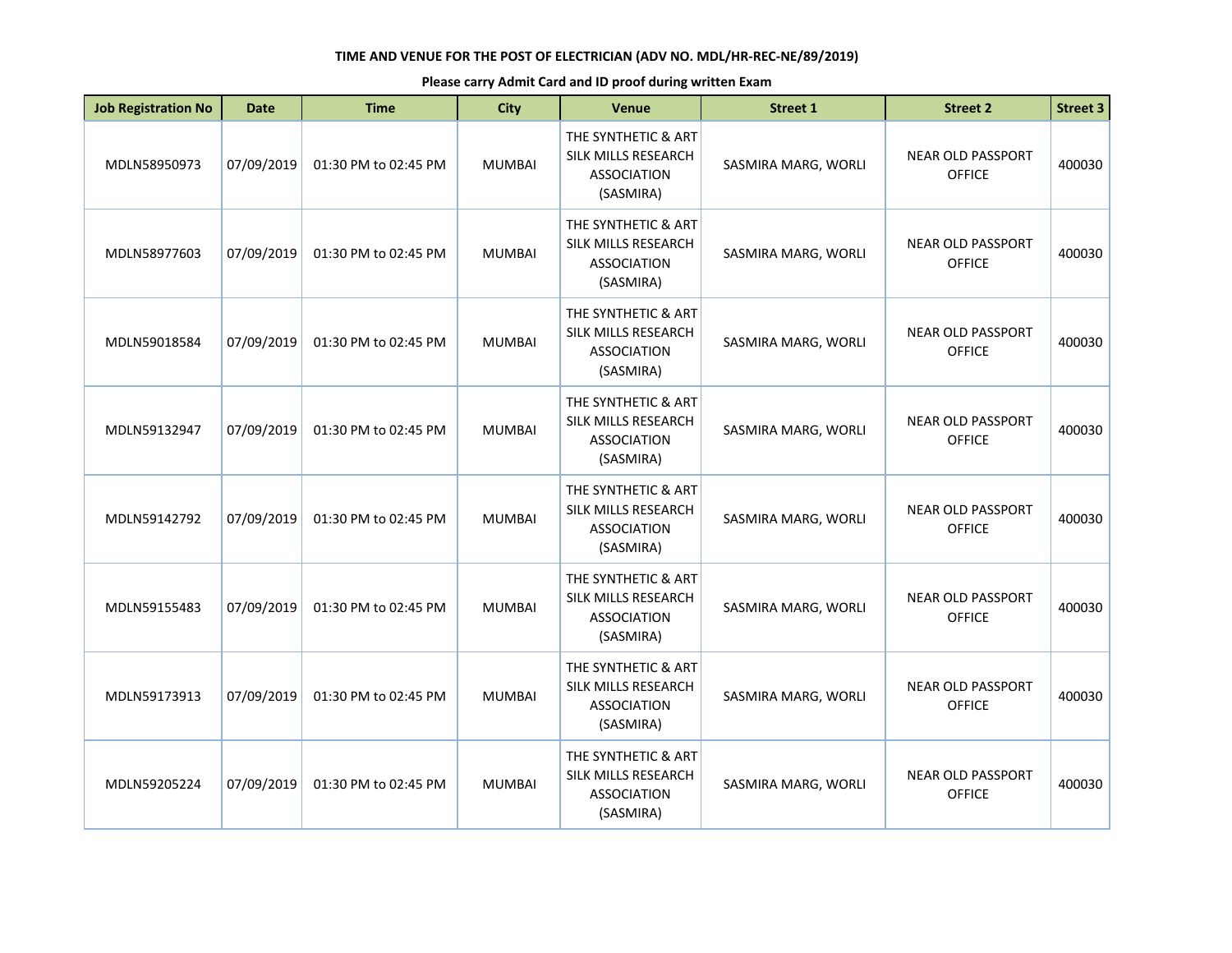| <b>Job Registration No</b> | <b>Date</b> | <b>Time</b>          | <b>City</b>   | <b>Venue</b>                                                                  | <b>Street 1</b>     | <b>Street 2</b>                           | <b>Street 3</b> |
|----------------------------|-------------|----------------------|---------------|-------------------------------------------------------------------------------|---------------------|-------------------------------------------|-----------------|
| MDLN59248162               | 07/09/2019  | 01:30 PM to 02:45 PM | <b>MUMBAI</b> | THE SYNTHETIC & ART<br>SILK MILLS RESEARCH<br><b>ASSOCIATION</b><br>(SASMIRA) | SASMIRA MARG, WORLI | <b>NEAR OLD PASSPORT</b><br><b>OFFICE</b> | 400030          |
| MDLN59265307               | 07/09/2019  | 01:30 PM to 02:45 PM | <b>MUMBAI</b> | THE SYNTHETIC & ART<br>SILK MILLS RESEARCH<br><b>ASSOCIATION</b><br>(SASMIRA) | SASMIRA MARG, WORLI | <b>NEAR OLD PASSPORT</b><br><b>OFFICE</b> | 400030          |
| MDLN59316412               | 07/09/2019  | 01:30 PM to 02:45 PM | <b>MUMBAI</b> | THE SYNTHETIC & ART<br>SILK MILLS RESEARCH<br><b>ASSOCIATION</b><br>(SASMIRA) | SASMIRA MARG, WORLI | <b>NEAR OLD PASSPORT</b><br><b>OFFICE</b> | 400030          |
| MDLN59330395               | 07/09/2019  | 01:30 PM to 02:45 PM | <b>MUMBAI</b> | THE SYNTHETIC & ART<br>SILK MILLS RESEARCH<br><b>ASSOCIATION</b><br>(SASMIRA) | SASMIRA MARG, WORLI | <b>NEAR OLD PASSPORT</b><br><b>OFFICE</b> | 400030          |
| MDLN59441603               | 07/09/2019  | 01:30 PM to 02:45 PM | <b>MUMBAI</b> | THE SYNTHETIC & ART<br>SILK MILLS RESEARCH<br><b>ASSOCIATION</b><br>(SASMIRA) | SASMIRA MARG, WORLI | <b>NEAR OLD PASSPORT</b><br><b>OFFICE</b> | 400030          |
| MDLN59523915               | 07/09/2019  | 01:30 PM to 02:45 PM | <b>MUMBAI</b> | THE SYNTHETIC & ART<br>SILK MILLS RESEARCH<br><b>ASSOCIATION</b><br>(SASMIRA) | SASMIRA MARG, WORLI | <b>NEAR OLD PASSPORT</b><br><b>OFFICE</b> | 400030          |
| MDLN59664915               | 07/09/2019  | 01:30 PM to 02:45 PM | <b>MUMBAI</b> | THE SYNTHETIC & ART<br>SILK MILLS RESEARCH<br><b>ASSOCIATION</b><br>(SASMIRA) | SASMIRA MARG, WORLI | <b>NEAR OLD PASSPORT</b><br><b>OFFICE</b> | 400030          |
| MDLN59682741               | 07/09/2019  | 01:30 PM to 02:45 PM | <b>MUMBAI</b> | THE SYNTHETIC & ART<br>SILK MILLS RESEARCH<br><b>ASSOCIATION</b><br>(SASMIRA) | SASMIRA MARG, WORLI | <b>NEAR OLD PASSPORT</b><br><b>OFFICE</b> | 400030          |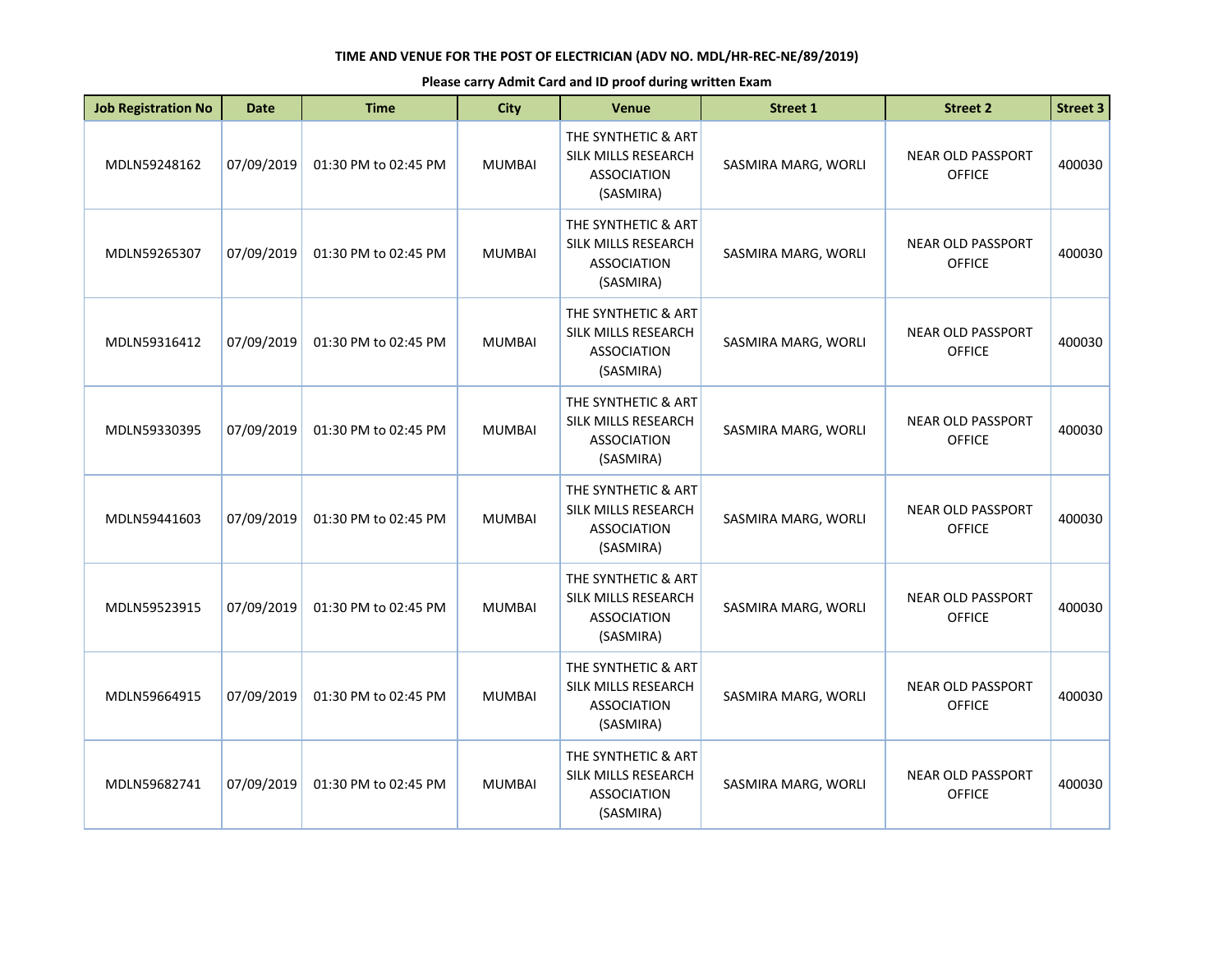| <b>Job Registration No</b> | <b>Date</b> | <b>Time</b>          | <b>City</b>   | Venue                                                                         | <b>Street 1</b>     | <b>Street 2</b>                           | <b>Street 3</b> |
|----------------------------|-------------|----------------------|---------------|-------------------------------------------------------------------------------|---------------------|-------------------------------------------|-----------------|
| MDLN59775423               | 07/09/2019  | 01:30 PM to 02:45 PM | <b>MUMBAI</b> | THE SYNTHETIC & ART<br>SILK MILLS RESEARCH<br><b>ASSOCIATION</b><br>(SASMIRA) | SASMIRA MARG, WORLI | <b>NEAR OLD PASSPORT</b><br><b>OFFICE</b> | 400030          |
| MDLN59778774               | 07/09/2019  | 01:30 PM to 02:45 PM | <b>MUMBAI</b> | THE SYNTHETIC & ART<br>SILK MILLS RESEARCH<br><b>ASSOCIATION</b><br>(SASMIRA) | SASMIRA MARG, WORLI | <b>NEAR OLD PASSPORT</b><br><b>OFFICE</b> | 400030          |
| MDLN59828767               | 07/09/2019  | 01:30 PM to 02:45 PM | <b>MUMBAI</b> | THE SYNTHETIC & ART<br>SILK MILLS RESEARCH<br><b>ASSOCIATION</b><br>(SASMIRA) | SASMIRA MARG, WORLI | <b>NEAR OLD PASSPORT</b><br><b>OFFICE</b> | 400030          |
| MDLN59862515               | 07/09/2019  | 01:30 PM to 02:45 PM | <b>MUMBAI</b> | THE SYNTHETIC & ART<br>SILK MILLS RESEARCH<br><b>ASSOCIATION</b><br>(SASMIRA) | SASMIRA MARG, WORLI | <b>NEAR OLD PASSPORT</b><br><b>OFFICE</b> | 400030          |
| MDLN59898628               | 07/09/2019  | 01:30 PM to 02:45 PM | <b>MUMBAI</b> | THE SYNTHETIC & ART<br>SILK MILLS RESEARCH<br><b>ASSOCIATION</b><br>(SASMIRA) | SASMIRA MARG, WORLI | <b>NEAR OLD PASSPORT</b><br><b>OFFICE</b> | 400030          |
| MDLN59905684               | 07/09/2019  | 01:30 PM to 02:45 PM | <b>MUMBAI</b> | THE SYNTHETIC & ART<br>SILK MILLS RESEARCH<br><b>ASSOCIATION</b><br>(SASMIRA) | SASMIRA MARG, WORLI | <b>NEAR OLD PASSPORT</b><br><b>OFFICE</b> | 400030          |
| MDLN59925784               | 07/09/2019  | 01:30 PM to 02:45 PM | <b>MUMBAI</b> | THE SYNTHETIC & ART<br>SILK MILLS RESEARCH<br><b>ASSOCIATION</b><br>(SASMIRA) | SASMIRA MARG, WORLI | <b>NEAR OLD PASSPORT</b><br><b>OFFICE</b> | 400030          |
| MDLN59962460               | 07/09/2019  | 01:30 PM to 02:45 PM | <b>MUMBAI</b> | THE SYNTHETIC & ART<br>SILK MILLS RESEARCH<br><b>ASSOCIATION</b><br>(SASMIRA) | SASMIRA MARG, WORLI | <b>NEAR OLD PASSPORT</b><br><b>OFFICE</b> | 400030          |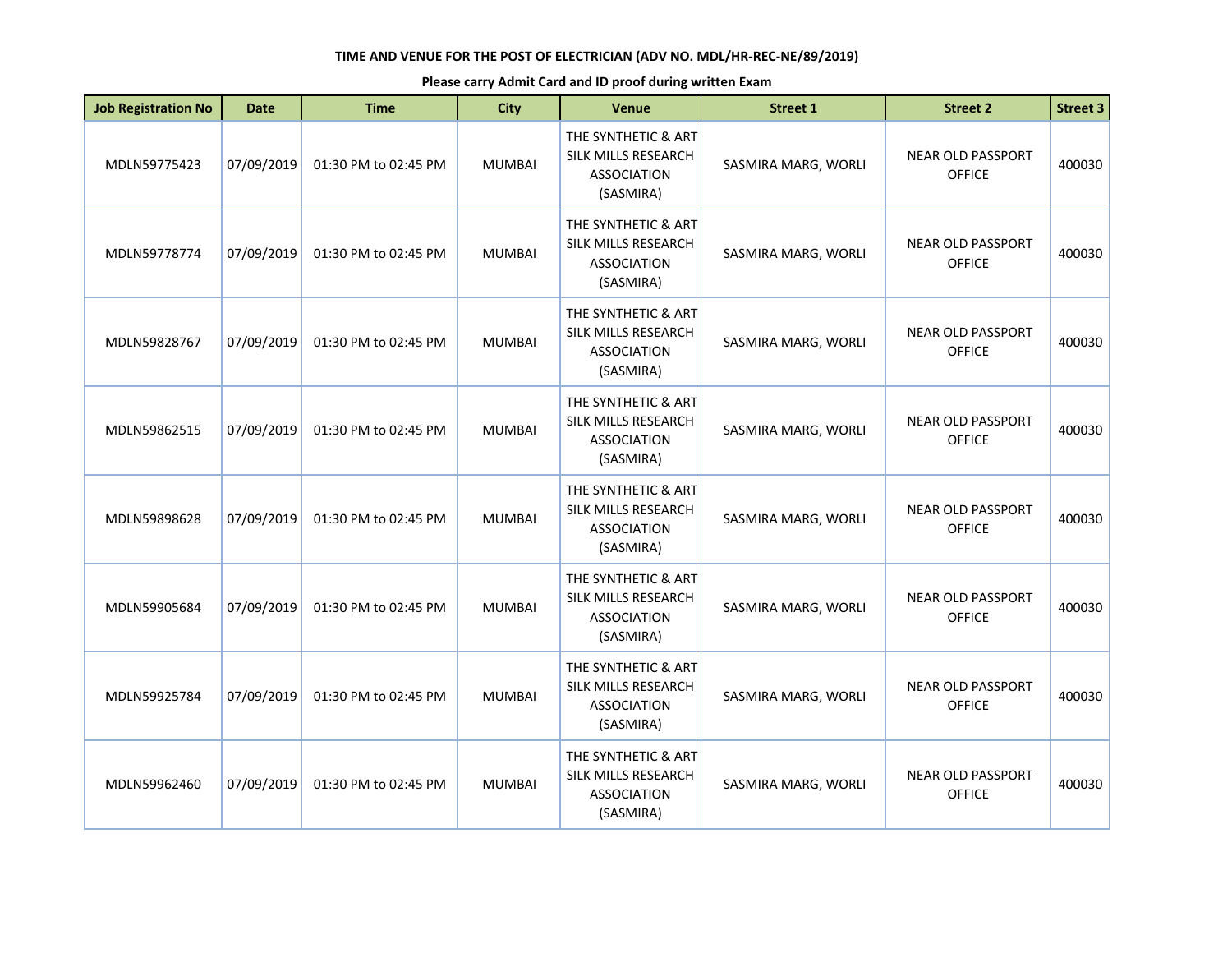| <b>Job Registration No</b> | <b>Date</b> | <b>Time</b>          | <b>City</b>   | Venue                                                                         | <b>Street 1</b>     | <b>Street 2</b>                           | <b>Street 3</b> |
|----------------------------|-------------|----------------------|---------------|-------------------------------------------------------------------------------|---------------------|-------------------------------------------|-----------------|
| MDLN59981273               | 07/09/2019  | 01:30 PM to 02:45 PM | <b>MUMBAI</b> | THE SYNTHETIC & ART<br>SILK MILLS RESEARCH<br><b>ASSOCIATION</b><br>(SASMIRA) | SASMIRA MARG, WORLI | <b>NEAR OLD PASSPORT</b><br><b>OFFICE</b> | 400030          |
| MDLN59985797               | 07/09/2019  | 01:30 PM to 02:45 PM | <b>MUMBAI</b> | THE SYNTHETIC & ART<br>SILK MILLS RESEARCH<br><b>ASSOCIATION</b><br>(SASMIRA) | SASMIRA MARG, WORLI | <b>NEAR OLD PASSPORT</b><br><b>OFFICE</b> | 400030          |
| MDLN59986708               | 07/09/2019  | 01:30 PM to 02:45 PM | <b>MUMBAI</b> | THE SYNTHETIC & ART<br>SILK MILLS RESEARCH<br><b>ASSOCIATION</b><br>(SASMIRA) | SASMIRA MARG, WORLI | <b>NEAR OLD PASSPORT</b><br><b>OFFICE</b> | 400030          |
| MDLN60038205               | 07/09/2019  | 01:30 PM to 02:45 PM | <b>MUMBAI</b> | THE SYNTHETIC & ART<br>SILK MILLS RESEARCH<br><b>ASSOCIATION</b><br>(SASMIRA) | SASMIRA MARG, WORLI | <b>NEAR OLD PASSPORT</b><br><b>OFFICE</b> | 400030          |
| MDLN60041969               | 07/09/2019  | 01:30 PM to 02:45 PM | <b>MUMBAI</b> | THE SYNTHETIC & ART<br>SILK MILLS RESEARCH<br><b>ASSOCIATION</b><br>(SASMIRA) | SASMIRA MARG, WORLI | <b>NEAR OLD PASSPORT</b><br><b>OFFICE</b> | 400030          |
| MDLN60046094               | 07/09/2019  | 01:30 PM to 02:45 PM | <b>MUMBAI</b> | THE SYNTHETIC & ART<br>SILK MILLS RESEARCH<br><b>ASSOCIATION</b><br>(SASMIRA) | SASMIRA MARG, WORLI | <b>NEAR OLD PASSPORT</b><br><b>OFFICE</b> | 400030          |
| MDLN60058926               | 07/09/2019  | 01:30 PM to 02:45 PM | <b>MUMBAI</b> | THE SYNTHETIC & ART<br>SILK MILLS RESEARCH<br><b>ASSOCIATION</b><br>(SASMIRA) | SASMIRA MARG, WORLI | <b>NEAR OLD PASSPORT</b><br><b>OFFICE</b> | 400030          |
| MDLN60076333               | 07/09/2019  | 01:30 PM to 02:45 PM | <b>MUMBAI</b> | THE SYNTHETIC & ART<br>SILK MILLS RESEARCH<br><b>ASSOCIATION</b><br>(SASMIRA) | SASMIRA MARG, WORLI | <b>NEAR OLD PASSPORT</b><br><b>OFFICE</b> | 400030          |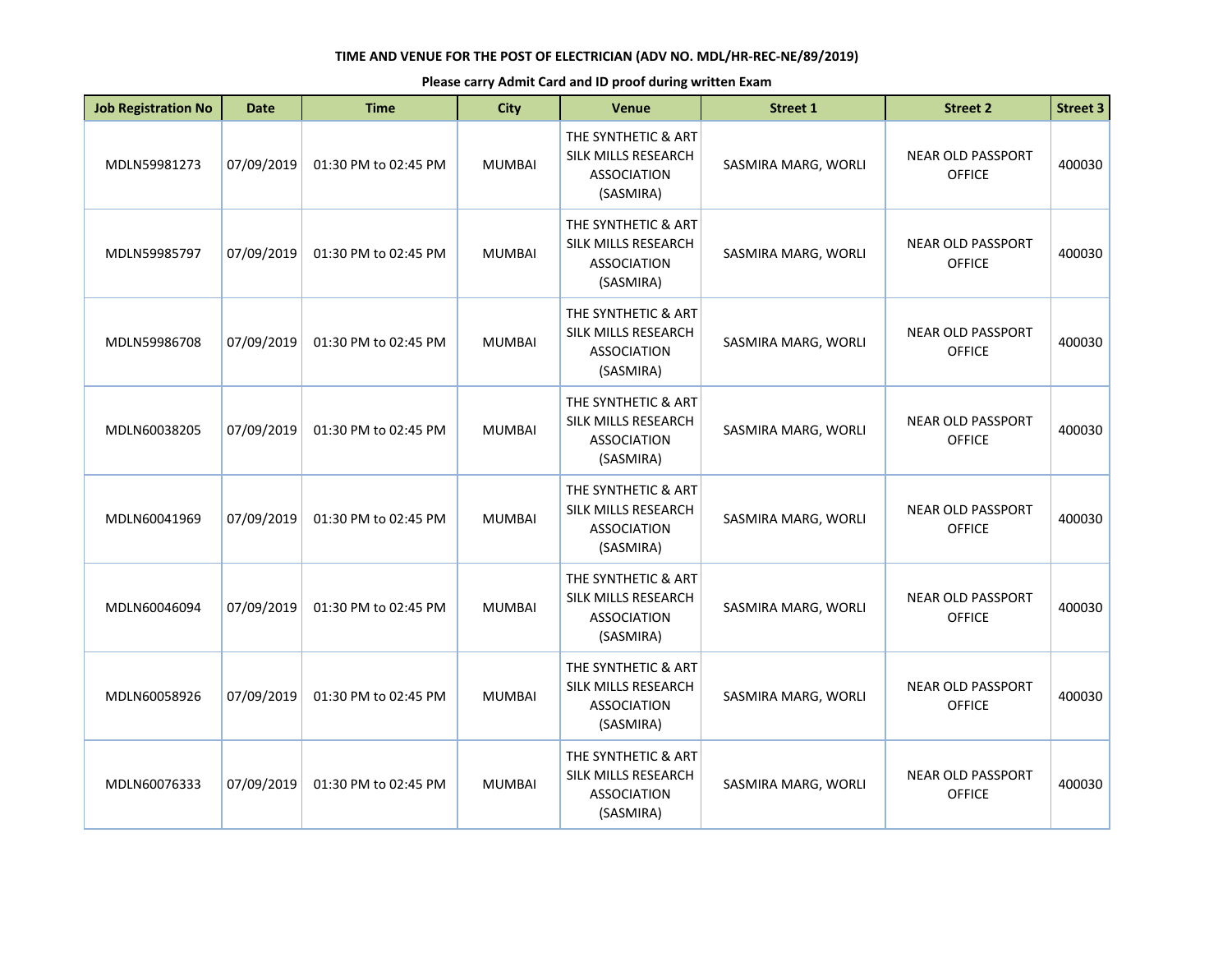| <b>Job Registration No</b> | <b>Date</b> | <b>Time</b>          | <b>City</b>   | Venue                                                                         | <b>Street 1</b>     | <b>Street 2</b>                           | <b>Street 3</b> |
|----------------------------|-------------|----------------------|---------------|-------------------------------------------------------------------------------|---------------------|-------------------------------------------|-----------------|
| MDLN60104468               | 07/09/2019  | 01:30 PM to 02:45 PM | <b>MUMBAI</b> | THE SYNTHETIC & ART<br>SILK MILLS RESEARCH<br><b>ASSOCIATION</b><br>(SASMIRA) | SASMIRA MARG, WORLI | <b>NEAR OLD PASSPORT</b><br><b>OFFICE</b> | 400030          |
| MDLN60120484               | 07/09/2019  | 01:30 PM to 02:45 PM | <b>MUMBAI</b> | THE SYNTHETIC & ART<br>SILK MILLS RESEARCH<br><b>ASSOCIATION</b><br>(SASMIRA) | SASMIRA MARG, WORLI | <b>NEAR OLD PASSPORT</b><br><b>OFFICE</b> | 400030          |
| MDLN60144652               | 07/09/2019  | 01:30 PM to 02:45 PM | <b>MUMBAI</b> | THE SYNTHETIC & ART<br>SILK MILLS RESEARCH<br><b>ASSOCIATION</b><br>(SASMIRA) | SASMIRA MARG, WORLI | <b>NEAR OLD PASSPORT</b><br><b>OFFICE</b> | 400030          |
| MDLN60149572               | 07/09/2019  | 01:30 PM to 02:45 PM | <b>MUMBAI</b> | THE SYNTHETIC & ART<br>SILK MILLS RESEARCH<br><b>ASSOCIATION</b><br>(SASMIRA) | SASMIRA MARG, WORLI | <b>NEAR OLD PASSPORT</b><br><b>OFFICE</b> | 400030          |
| MDLN60183863               | 07/09/2019  | 01:30 PM to 02:45 PM | <b>MUMBAI</b> | THE SYNTHETIC & ART<br>SILK MILLS RESEARCH<br><b>ASSOCIATION</b><br>(SASMIRA) | SASMIRA MARG, WORLI | <b>NEAR OLD PASSPORT</b><br><b>OFFICE</b> | 400030          |
| MDLN60205417               | 07/09/2019  | 01:30 PM to 02:45 PM | <b>MUMBAI</b> | THE SYNTHETIC & ART<br>SILK MILLS RESEARCH<br><b>ASSOCIATION</b><br>(SASMIRA) | SASMIRA MARG, WORLI | <b>NEAR OLD PASSPORT</b><br><b>OFFICE</b> | 400030          |
| MDLN60247503               | 07/09/2019  | 01:30 PM to 02:45 PM | <b>MUMBAI</b> | THE SYNTHETIC & ART<br>SILK MILLS RESEARCH<br><b>ASSOCIATION</b><br>(SASMIRA) | SASMIRA MARG, WORLI | <b>NEAR OLD PASSPORT</b><br><b>OFFICE</b> | 400030          |
| MDLN60283651               | 07/09/2019  | 01:30 PM to 02:45 PM | <b>MUMBAI</b> | THE SYNTHETIC & ART<br>SILK MILLS RESEARCH<br><b>ASSOCIATION</b><br>(SASMIRA) | SASMIRA MARG, WORLI | <b>NEAR OLD PASSPORT</b><br><b>OFFICE</b> | 400030          |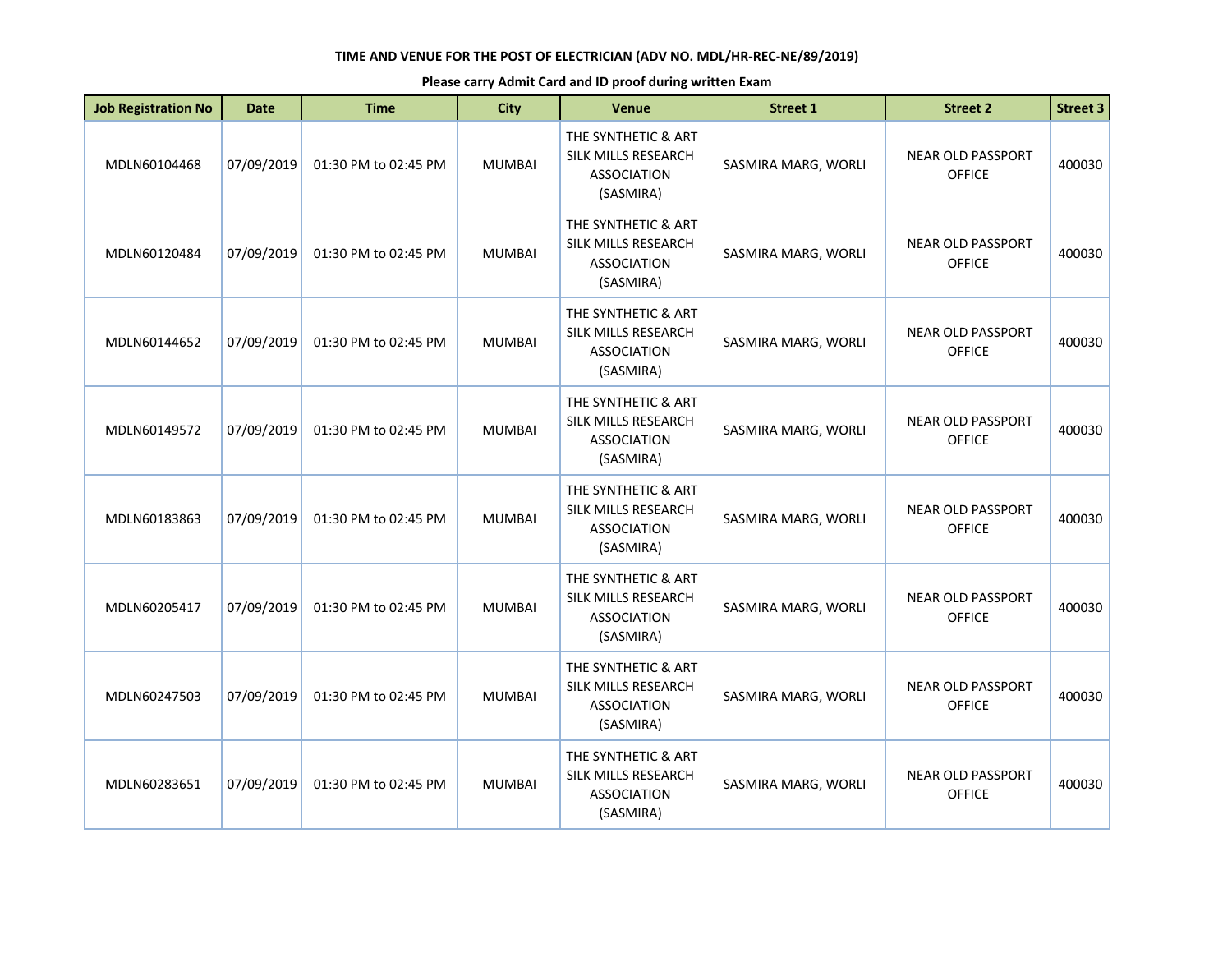| <b>Job Registration No</b> | <b>Date</b> | <b>Time</b>          | <b>City</b>   | Venue                                                                         | <b>Street 1</b>     | <b>Street 2</b>                           | <b>Street 3</b> |
|----------------------------|-------------|----------------------|---------------|-------------------------------------------------------------------------------|---------------------|-------------------------------------------|-----------------|
| MDLN60290021               | 07/09/2019  | 01:30 PM to 02:45 PM | <b>MUMBAI</b> | THE SYNTHETIC & ART<br>SILK MILLS RESEARCH<br><b>ASSOCIATION</b><br>(SASMIRA) | SASMIRA MARG, WORLI | <b>NEAR OLD PASSPORT</b><br><b>OFFICE</b> | 400030          |
| MDLN60320088               | 07/09/2019  | 01:30 PM to 02:45 PM | <b>MUMBAI</b> | THE SYNTHETIC & ART<br>SILK MILLS RESEARCH<br><b>ASSOCIATION</b><br>(SASMIRA) | SASMIRA MARG, WORLI | <b>NEAR OLD PASSPORT</b><br><b>OFFICE</b> | 400030          |
| MDLN60331825               | 07/09/2019  | 01:30 PM to 02:45 PM | <b>MUMBAI</b> | THE SYNTHETIC & ART<br>SILK MILLS RESEARCH<br><b>ASSOCIATION</b><br>(SASMIRA) | SASMIRA MARG, WORLI | <b>NEAR OLD PASSPORT</b><br><b>OFFICE</b> | 400030          |
| MDLN60357070               | 07/09/2019  | 01:30 PM to 02:45 PM | <b>MUMBAI</b> | THE SYNTHETIC & ART<br>SILK MILLS RESEARCH<br><b>ASSOCIATION</b><br>(SASMIRA) | SASMIRA MARG, WORLI | <b>NEAR OLD PASSPORT</b><br><b>OFFICE</b> | 400030          |
| MDLN60365018               | 07/09/2019  | 01:30 PM to 02:45 PM | <b>MUMBAI</b> | THE SYNTHETIC & ART<br>SILK MILLS RESEARCH<br><b>ASSOCIATION</b><br>(SASMIRA) | SASMIRA MARG, WORLI | <b>NEAR OLD PASSPORT</b><br><b>OFFICE</b> | 400030          |
| MDLN60368432               | 07/09/2019  | 01:30 PM to 02:45 PM | <b>MUMBAI</b> | THE SYNTHETIC & ART<br>SILK MILLS RESEARCH<br><b>ASSOCIATION</b><br>(SASMIRA) | SASMIRA MARG, WORLI | <b>NEAR OLD PASSPORT</b><br><b>OFFICE</b> | 400030          |
| MDLN60391023               | 07/09/2019  | 01:30 PM to 02:45 PM | <b>MUMBAI</b> | THE SYNTHETIC & ART<br>SILK MILLS RESEARCH<br><b>ASSOCIATION</b><br>(SASMIRA) | SASMIRA MARG, WORLI | <b>NEAR OLD PASSPORT</b><br><b>OFFICE</b> | 400030          |
| MDLN60508826               | 07/09/2019  | 01:30 PM to 02:45 PM | <b>MUMBAI</b> | THE SYNTHETIC & ART<br>SILK MILLS RESEARCH<br><b>ASSOCIATION</b><br>(SASMIRA) | SASMIRA MARG, WORLI | <b>NEAR OLD PASSPORT</b><br><b>OFFICE</b> | 400030          |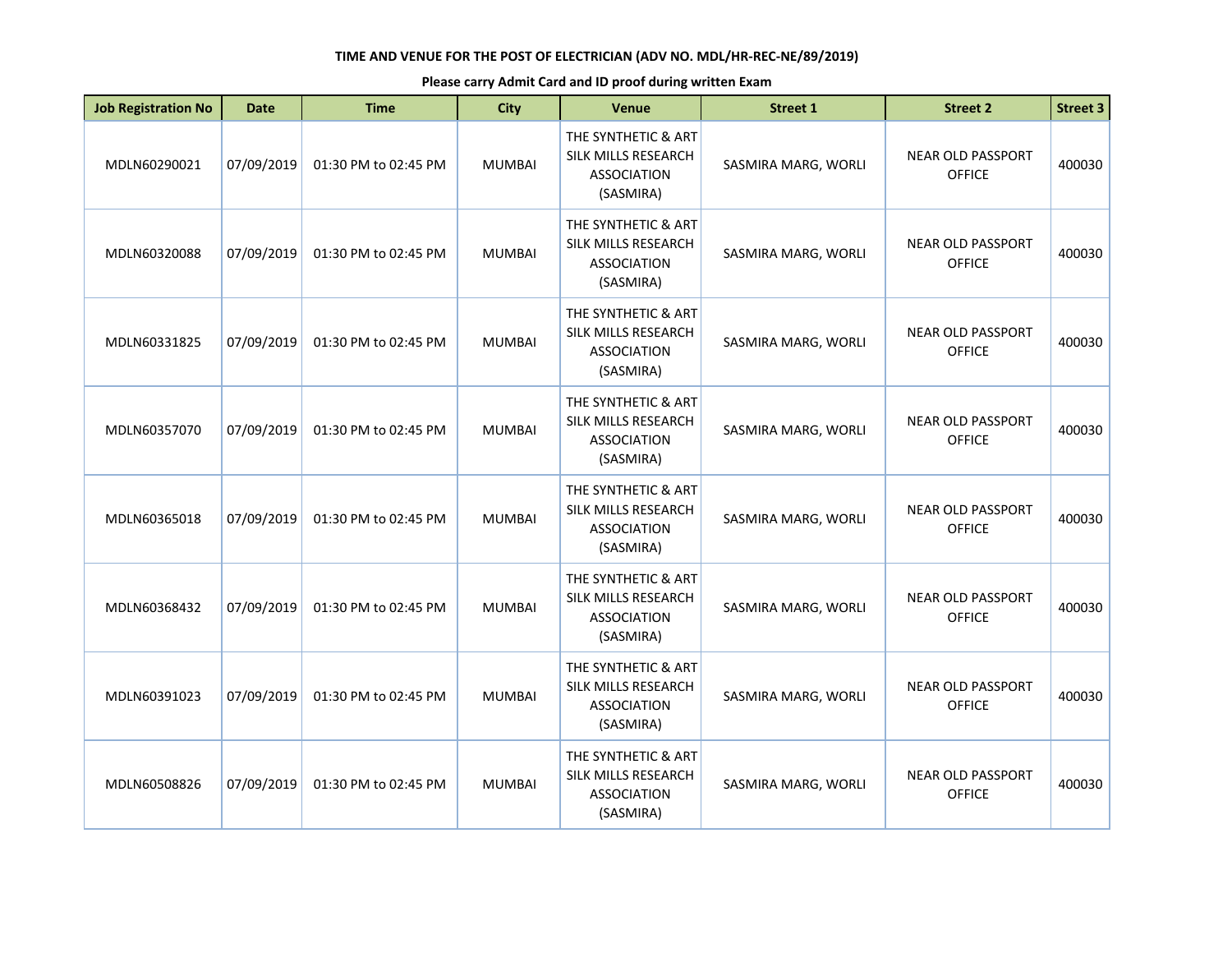| <b>Job Registration No</b> | <b>Date</b> | <b>Time</b>          | <b>City</b>   | Venue                                                                         | <b>Street 1</b>     | <b>Street 2</b>                           | <b>Street 3</b> |
|----------------------------|-------------|----------------------|---------------|-------------------------------------------------------------------------------|---------------------|-------------------------------------------|-----------------|
| MDLN60524462               | 07/09/2019  | 01:30 PM to 02:45 PM | <b>MUMBAI</b> | THE SYNTHETIC & ART<br>SILK MILLS RESEARCH<br><b>ASSOCIATION</b><br>(SASMIRA) | SASMIRA MARG, WORLI | <b>NEAR OLD PASSPORT</b><br><b>OFFICE</b> | 400030          |
| MDLN60537522               | 07/09/2019  | 01:30 PM to 02:45 PM | <b>MUMBAI</b> | THE SYNTHETIC & ART<br>SILK MILLS RESEARCH<br><b>ASSOCIATION</b><br>(SASMIRA) | SASMIRA MARG, WORLI | <b>NEAR OLD PASSPORT</b><br><b>OFFICE</b> | 400030          |
| MDLN60597255               | 07/09/2019  | 01:30 PM to 02:45 PM | <b>MUMBAI</b> | THE SYNTHETIC & ART<br>SILK MILLS RESEARCH<br><b>ASSOCIATION</b><br>(SASMIRA) | SASMIRA MARG, WORLI | <b>NEAR OLD PASSPORT</b><br><b>OFFICE</b> | 400030          |
| MDLN60597981               | 07/09/2019  | 01:30 PM to 02:45 PM | <b>MUMBAI</b> | THE SYNTHETIC & ART<br>SILK MILLS RESEARCH<br><b>ASSOCIATION</b><br>(SASMIRA) | SASMIRA MARG, WORLI | <b>NEAR OLD PASSPORT</b><br><b>OFFICE</b> | 400030          |
| MDLN60612850               | 07/09/2019  | 01:30 PM to 02:45 PM | <b>MUMBAI</b> | THE SYNTHETIC & ART<br>SILK MILLS RESEARCH<br><b>ASSOCIATION</b><br>(SASMIRA) | SASMIRA MARG, WORLI | <b>NEAR OLD PASSPORT</b><br><b>OFFICE</b> | 400030          |
| MDLN60664850               | 07/09/2019  | 01:30 PM to 02:45 PM | <b>MUMBAI</b> | THE SYNTHETIC & ART<br>SILK MILLS RESEARCH<br><b>ASSOCIATION</b><br>(SASMIRA) | SASMIRA MARG, WORLI | <b>NEAR OLD PASSPORT</b><br><b>OFFICE</b> | 400030          |
| MDLN60672884               | 07/09/2019  | 01:30 PM to 02:45 PM | <b>MUMBAI</b> | THE SYNTHETIC & ART<br>SILK MILLS RESEARCH<br><b>ASSOCIATION</b><br>(SASMIRA) | SASMIRA MARG, WORLI | <b>NEAR OLD PASSPORT</b><br><b>OFFICE</b> | 400030          |
| MDLN60678044               | 07/09/2019  | 01:30 PM to 02:45 PM | <b>MUMBAI</b> | THE SYNTHETIC & ART<br>SILK MILLS RESEARCH<br><b>ASSOCIATION</b><br>(SASMIRA) | SASMIRA MARG, WORLI | <b>NEAR OLD PASSPORT</b><br><b>OFFICE</b> | 400030          |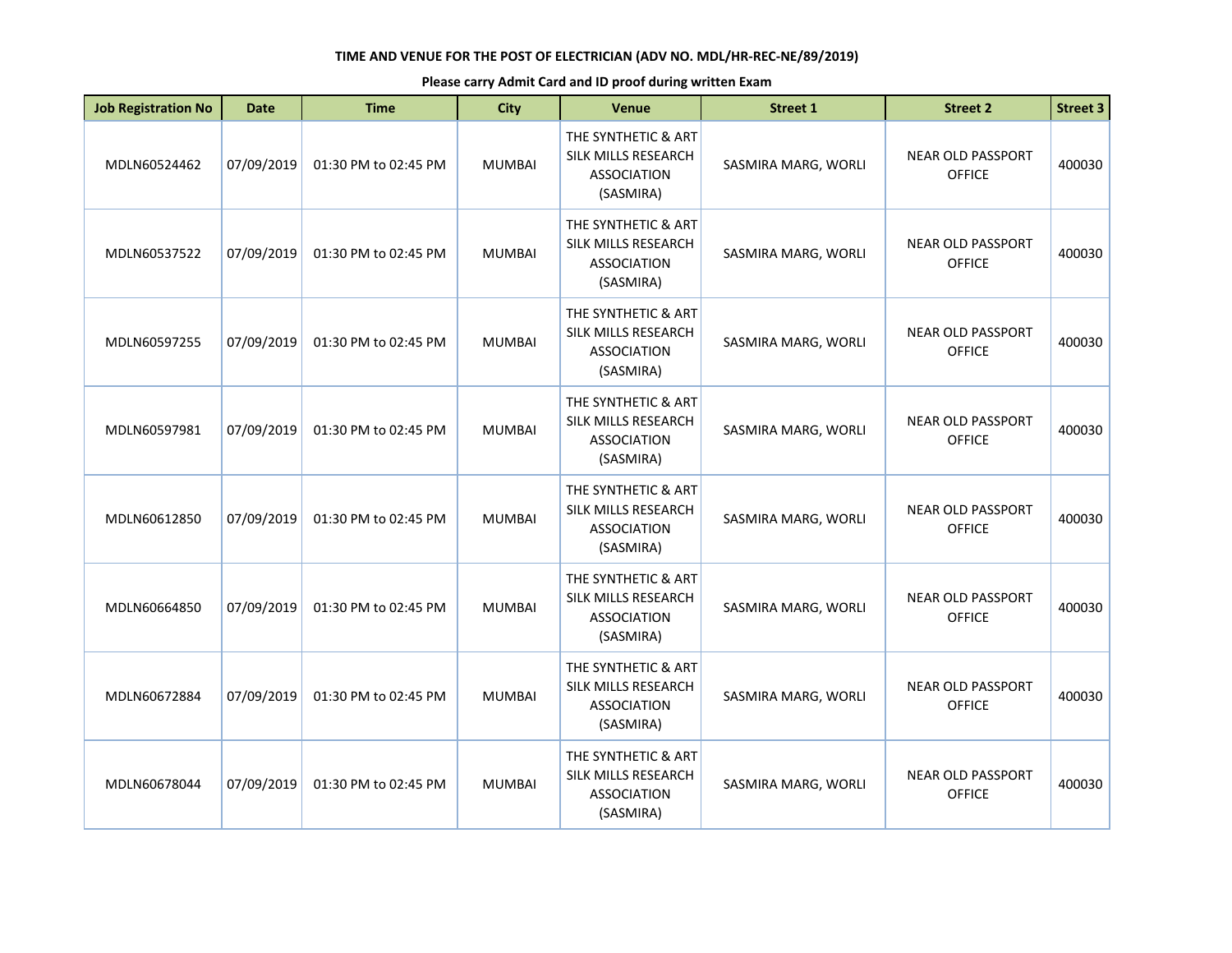| <b>Job Registration No</b> | <b>Date</b> | <b>Time</b>          | <b>City</b> | <b>Venue</b>      | <b>Street 1</b>                                                                                           | <b>Street 2</b> | <b>Street 3</b> |
|----------------------------|-------------|----------------------|-------------|-------------------|-----------------------------------------------------------------------------------------------------------|-----------------|-----------------|
| MDLN60691273               | 07/09/2019  | 01:30 PM to 02:45 PM | Mumbai      | LN COLLEGE        | Near Borivali Station Platform<br>No. 1, Plot No. 89, Near<br>General Kariappa<br>Bridge, Rajendra Nagar, |                 | 400066          |
|                            |             |                      |             |                   | Borivali (East),<br>Near Borivali Station Platform                                                        |                 |                 |
|                            |             |                      |             |                   | No. 1, Plot No. 89, Near                                                                                  |                 |                 |
| MDLN60696348               | 07/09/2019  | 01:30 PM to 02:45 PM | Mumbai      | LN COLLEGE        | General Kariappa                                                                                          |                 | 400066          |
|                            |             |                      |             |                   | Bridge, Rajendra Nagar,                                                                                   |                 |                 |
|                            |             |                      |             |                   | Borivali (East),<br>Near Borivali Station Platform                                                        |                 |                 |
|                            |             |                      |             |                   | No. 1, Plot No. 89, Near                                                                                  |                 |                 |
| MDLN60738385               | 07/09/2019  | 01:30 PM to 02:45 PM | Mumbai      | LN COLLEGE        | General Kariappa                                                                                          |                 | 400066          |
|                            |             |                      |             |                   | Bridge, Rajendra Nagar,                                                                                   |                 |                 |
|                            |             |                      |             |                   | Borivali (East).<br>Near Borivali Station Platform                                                        |                 |                 |
|                            |             |                      |             |                   | No. 1, Plot No. 89, Near                                                                                  |                 |                 |
| MDLN60760955               | 07/09/2019  | 01:30 PM to 02:45 PM | Mumbai      | LN COLLEGE        | General Kariappa                                                                                          |                 | 400066          |
|                            |             |                      |             |                   | Bridge, Rajendra Nagar,                                                                                   |                 |                 |
|                            |             |                      |             |                   | Borivali (East).                                                                                          |                 |                 |
|                            |             |                      |             |                   | Near Borivali Station Platform<br>No. 1, Plot No. 89, Near                                                |                 |                 |
| MDLN60768837               | 07/09/2019  | 01:30 PM to 02:45 PM | Mumbai      | <b>LN COLLEGE</b> | General Kariappa                                                                                          |                 | 400066          |
|                            |             |                      |             |                   | Bridge, Rajendra Nagar,                                                                                   |                 |                 |
|                            |             |                      |             |                   | Borivali (East),<br>Near Borivali Station Platform                                                        |                 |                 |
|                            |             |                      |             |                   |                                                                                                           |                 |                 |
|                            |             |                      |             |                   | No. 1, Plot No. 89, Near                                                                                  |                 |                 |
| MDLN60784432               | 07/09/2019  | 01:30 PM to 02:45 PM | Mumbai      | <b>LN COLLEGE</b> | General Kariappa<br>Bridge, Rajendra Nagar,                                                               |                 | 400066          |
|                            |             |                      |             |                   | <b>Borivali (East)</b>                                                                                    |                 |                 |
|                            |             |                      |             |                   | Near Borivali Station Platform                                                                            |                 |                 |
|                            |             |                      |             |                   | No. 1, Plot No. 89, Near                                                                                  |                 |                 |
| MDLN60814682               | 07/09/2019  | 01:30 PM to 02:45 PM | Mumbai      | <b>LN COLLEGE</b> | General Kariappa                                                                                          |                 | 400066          |
|                            |             |                      |             |                   | Bridge, Rajendra Nagar,                                                                                   |                 |                 |
|                            |             |                      |             |                   | Borivali (East).<br>Near Borivali Station Platform                                                        |                 |                 |
|                            |             |                      |             |                   | No. 1, Plot No. 89, Near                                                                                  |                 |                 |
| MDLN60838829               | 07/09/2019  | 01:30 PM to 02:45 PM | Mumbai      | LN COLLEGE        | General Kariappa                                                                                          |                 | 400066          |
|                            |             |                      |             |                   | Bridge, Rajendra Nagar,                                                                                   |                 |                 |
|                            |             |                      |             |                   | Borivali (East),                                                                                          |                 |                 |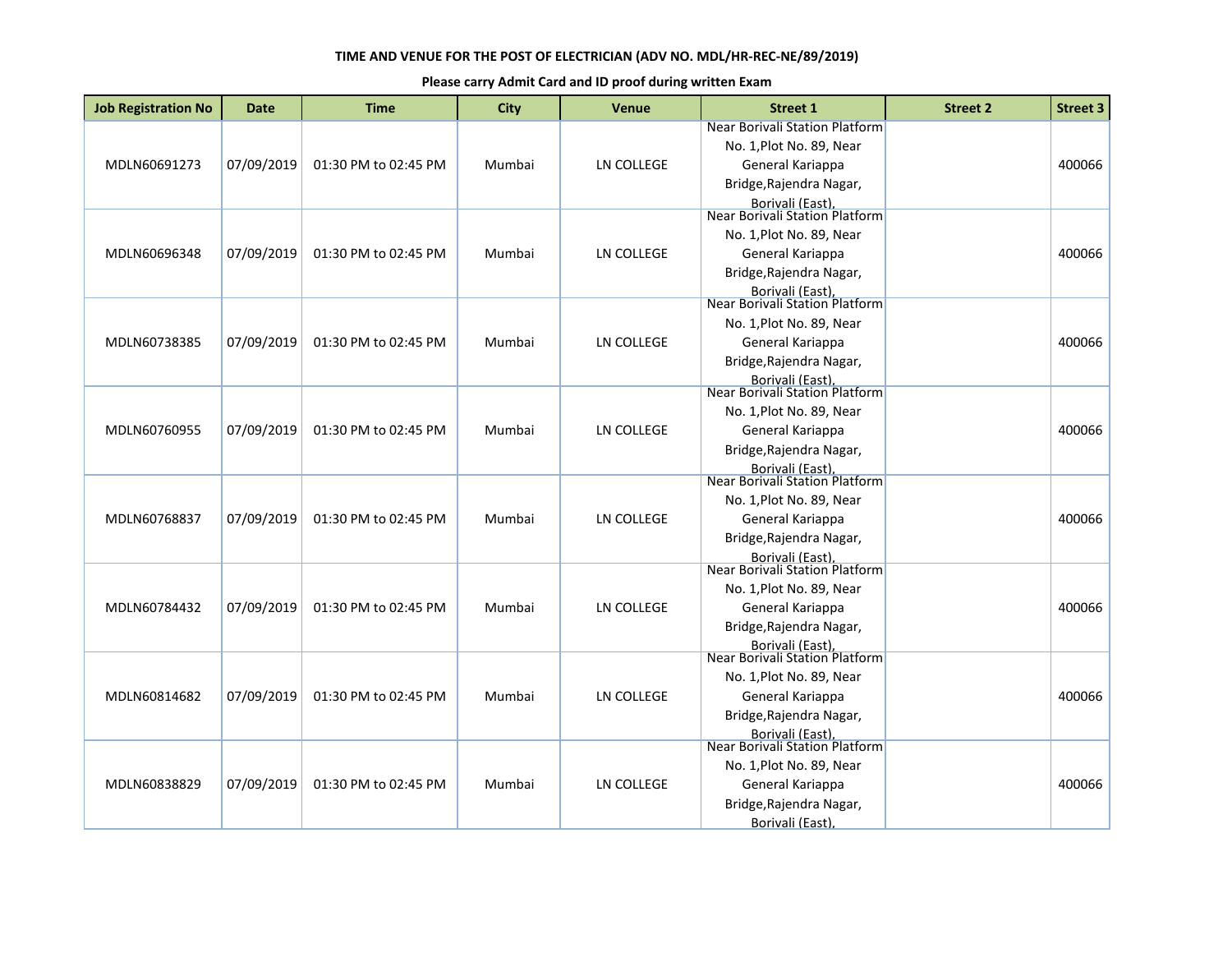| <b>Job Registration No</b> | <b>Date</b> | <b>Time</b>          | <b>City</b> | <b>Venue</b>      | <b>Street 1</b>                                                                                                                                                        | <b>Street 2</b> | <b>Street 3</b> |
|----------------------------|-------------|----------------------|-------------|-------------------|------------------------------------------------------------------------------------------------------------------------------------------------------------------------|-----------------|-----------------|
| MDLN60846961               | 07/09/2019  | 01:30 PM to 02:45 PM | Mumbai      | LN COLLEGE        | Near Borivali Station Platform<br>No. 1, Plot No. 89, Near<br>General Kariappa<br>Bridge, Rajendra Nagar,                                                              |                 | 400066          |
| MDLN60847726               | 07/09/2019  | 01:30 PM to 02:45 PM | Mumbai      | LN COLLEGE        | Borivali (East),<br>Near Borivali Station Platform<br>No. 1, Plot No. 89, Near<br>General Kariappa<br>Bridge, Rajendra Nagar,<br>Borivali (East),                      |                 | 400066          |
| MDLN60848367               | 07/09/2019  | 01:30 PM to 02:45 PM | Mumbai      | LN COLLEGE        | Near Borivali Station Platform<br>No. 1, Plot No. 89, Near<br>General Kariappa<br>Bridge, Rajendra Nagar,                                                              |                 | 400066          |
| MDLN60853718               | 07/09/2019  | 01:30 PM to 02:45 PM | Mumbai      | LN COLLEGE        | Borivali (East).<br>Near Borivali Station Platform<br>No. 1, Plot No. 89, Near<br>General Kariappa<br>Bridge, Rajendra Nagar,<br><b>Borivali (East)</b>                |                 | 400066          |
| MDLN60877259               | 07/09/2019  | 01:30 PM to 02:45 PM | Mumbai      | LN COLLEGE        | <b>Near Borivali Station Platform</b><br>No. 1, Plot No. 89, Near<br>General Kariappa<br>Bridge, Rajendra Nagar,<br>Borivali (East),<br>Near Borivali Station Platform |                 | 400066          |
| MDLN60928849               | 07/09/2019  | 01:30 PM to 02:45 PM | Mumbai      | <b>LN COLLEGE</b> | No. 1, Plot No. 89, Near<br>General Kariappa<br>Bridge, Rajendra Nagar,<br><b>Borivali (East)</b>                                                                      |                 | 400066          |
| MDLN60948171               | 07/09/2019  | 01:30 PM to 02:45 PM | Mumbai      | <b>LN COLLEGE</b> | Near Borivali Station Platform<br>No. 1, Plot No. 89, Near<br>General Kariappa<br>Bridge, Rajendra Nagar,                                                              |                 | 400066          |
| MDLN61010837               | 07/09/2019  | 01:30 PM to 02:45 PM | Mumbai      | LN COLLEGE        | Borivali (East).<br>Near Borivali Station Platform<br>No. 1, Plot No. 89, Near<br>General Kariappa<br>Bridge, Rajendra Nagar,<br>Borivali (East),                      |                 | 400066          |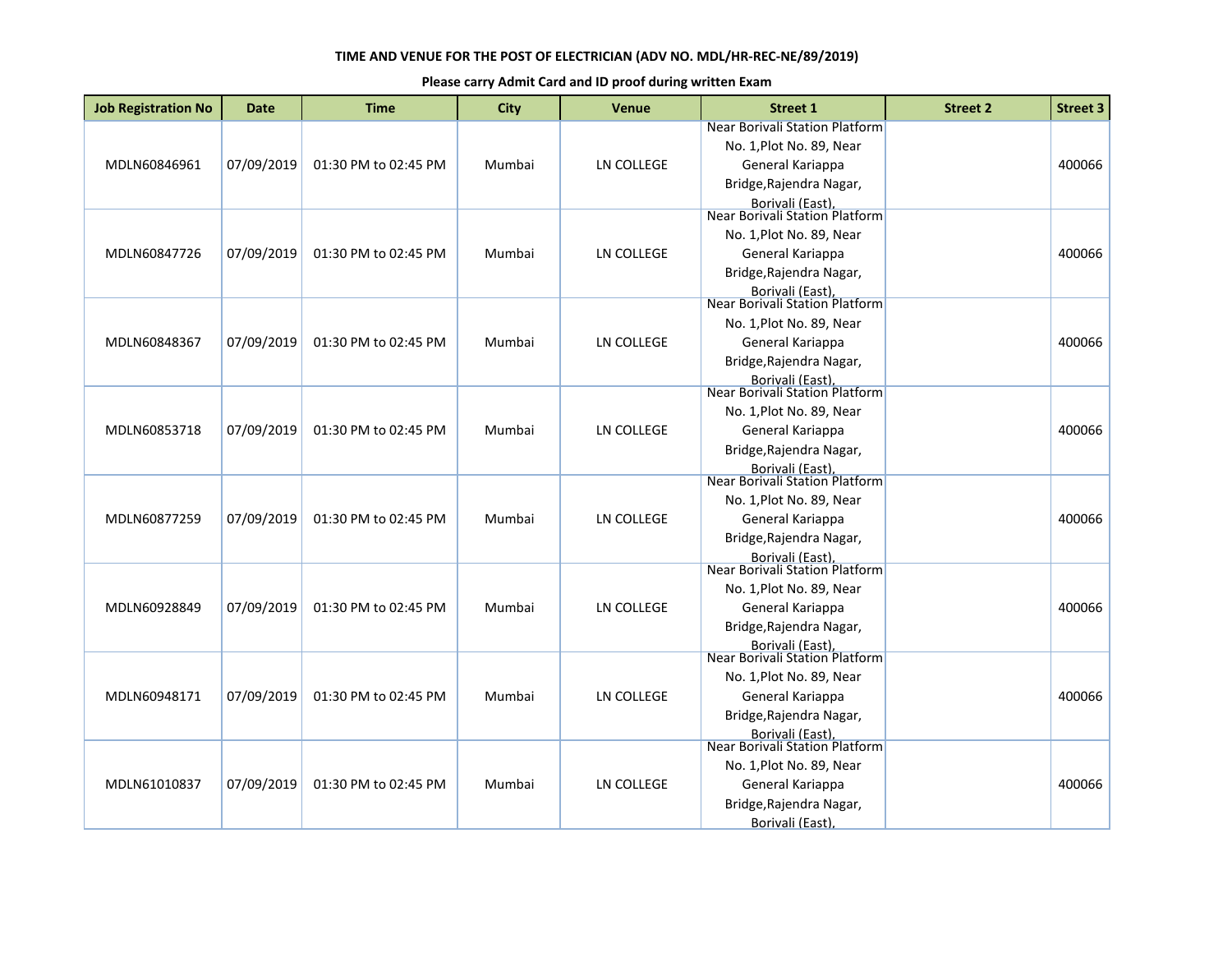| <b>Job Registration No</b> | <b>Date</b> | <b>Time</b>          | <b>City</b> | <b>Venue</b>      | <b>Street 1</b>                                                                                           | <b>Street 2</b> | <b>Street 3</b> |
|----------------------------|-------------|----------------------|-------------|-------------------|-----------------------------------------------------------------------------------------------------------|-----------------|-----------------|
| MDLN61026764               | 07/09/2019  | 01:30 PM to 02:45 PM | Mumbai      | LN COLLEGE        | Near Borivali Station Platform<br>No. 1, Plot No. 89, Near<br>General Kariappa<br>Bridge, Rajendra Nagar, |                 | 400066          |
|                            |             |                      |             |                   | Borivali (East),<br>Near Borivali Station Platform                                                        |                 |                 |
|                            |             |                      |             |                   | No. 1, Plot No. 89, Near                                                                                  |                 |                 |
| MDLN61027555               | 07/09/2019  | 01:30 PM to 02:45 PM | Mumbai      | LN COLLEGE        | General Kariappa                                                                                          |                 | 400066          |
|                            |             |                      |             |                   | Bridge, Rajendra Nagar,                                                                                   |                 |                 |
|                            |             |                      |             |                   | Borivali (East),<br>Near Borivali Station Platform                                                        |                 |                 |
|                            |             |                      |             |                   | No. 1, Plot No. 89, Near                                                                                  |                 |                 |
| MDLN61031809               | 07/09/2019  | 01:30 PM to 02:45 PM | Mumbai      | LN COLLEGE        | General Kariappa                                                                                          |                 | 400066          |
|                            |             |                      |             |                   | Bridge, Rajendra Nagar,                                                                                   |                 |                 |
|                            |             |                      |             |                   | Borivali (East).<br>Near Borivali Station Platform                                                        |                 |                 |
|                            |             |                      |             |                   | No. 1, Plot No. 89, Near                                                                                  |                 |                 |
| MDLN61037117               | 07/09/2019  | 01:30 PM to 02:45 PM | Mumbai      | LN COLLEGE        | General Kariappa                                                                                          |                 | 400066          |
|                            |             |                      |             |                   | Bridge, Rajendra Nagar,                                                                                   |                 |                 |
|                            |             |                      |             |                   | Borivali (East).<br>Near Borivali Station Platform                                                        |                 |                 |
|                            |             |                      |             |                   | No. 1, Plot No. 89, Near                                                                                  |                 |                 |
| MDLN61039714               | 07/09/2019  | 01:30 PM to 02:45 PM | Mumbai      | <b>LN COLLEGE</b> | General Kariappa                                                                                          |                 | 400066          |
|                            |             |                      |             |                   | Bridge, Rajendra Nagar,                                                                                   |                 |                 |
|                            |             |                      |             |                   | Borivali (East),<br>Near Borivali Station Platform                                                        |                 |                 |
|                            |             |                      |             |                   |                                                                                                           |                 |                 |
|                            |             |                      |             |                   | No. 1, Plot No. 89, Near                                                                                  |                 |                 |
| MDLN61051366               | 07/09/2019  | 01:30 PM to 02:45 PM | Mumbai      | <b>LN COLLEGE</b> | General Kariappa<br>Bridge, Rajendra Nagar,                                                               |                 | 400066          |
|                            |             |                      |             |                   | <b>Borivali (East)</b>                                                                                    |                 |                 |
|                            |             |                      |             |                   | Near Borivali Station Platform                                                                            |                 |                 |
|                            |             |                      |             |                   | No. 1, Plot No. 89, Near                                                                                  |                 |                 |
| MDLN61069258               | 07/09/2019  | 01:30 PM to 02:45 PM | Mumbai      | <b>LN COLLEGE</b> | General Kariappa                                                                                          |                 | 400066          |
|                            |             |                      |             |                   | Bridge, Rajendra Nagar,                                                                                   |                 |                 |
|                            |             |                      |             |                   | Borivali (East).<br>Near Borivali Station Platform                                                        |                 |                 |
|                            |             |                      |             |                   | No. 1, Plot No. 89, Near                                                                                  |                 |                 |
| MDLN61135227               | 07/09/2019  | 01:30 PM to 02:45 PM | Mumbai      | LN COLLEGE        | General Kariappa                                                                                          |                 | 400066          |
|                            |             |                      |             |                   | Bridge, Rajendra Nagar,                                                                                   |                 |                 |
|                            |             |                      |             |                   | Borivali (East),                                                                                          |                 |                 |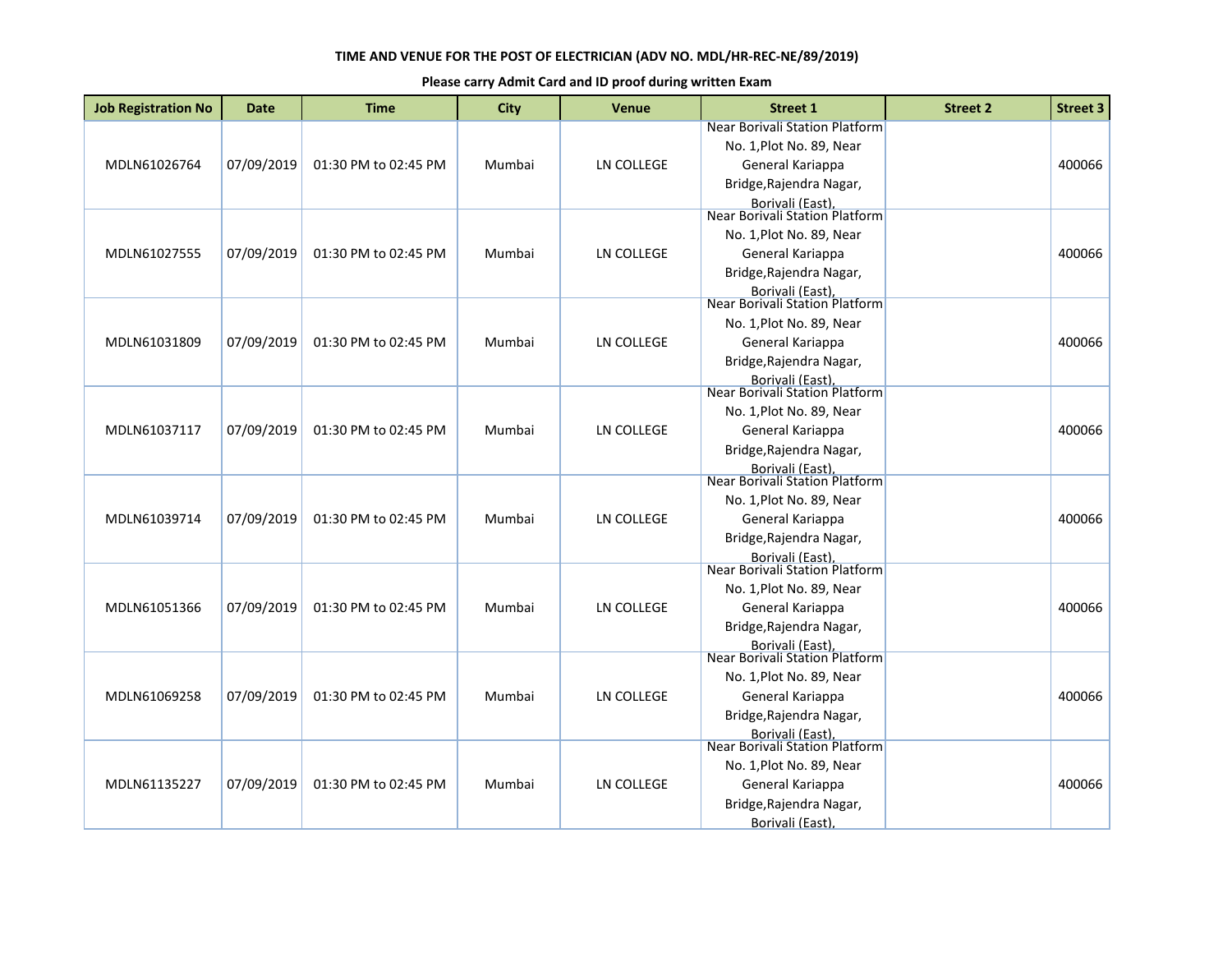| <b>Job Registration No</b> | <b>Date</b> | <b>Time</b>          | <b>City</b> | <b>Venue</b>      | <b>Street 1</b>                                                                                                                                                        | <b>Street 2</b> | <b>Street 3</b> |
|----------------------------|-------------|----------------------|-------------|-------------------|------------------------------------------------------------------------------------------------------------------------------------------------------------------------|-----------------|-----------------|
| MDLN61140996               | 07/09/2019  | 01:30 PM to 02:45 PM | Mumbai      | LN COLLEGE        | Near Borivali Station Platform<br>No. 1, Plot No. 89, Near<br>General Kariappa<br>Bridge, Rajendra Nagar,                                                              |                 | 400066          |
| MDLN61144455               | 07/09/2019  | 01:30 PM to 02:45 PM | Mumbai      | LN COLLEGE        | Borivali (East),<br>Near Borivali Station Platform<br>No. 1, Plot No. 89, Near<br>General Kariappa<br>Bridge, Rajendra Nagar,<br>Borivali (East),                      |                 | 400066          |
| MDLN61159733               | 07/09/2019  | 01:30 PM to 02:45 PM | Mumbai      | LN COLLEGE        | Near Borivali Station Platform<br>No. 1, Plot No. 89, Near<br>General Kariappa<br>Bridge, Rajendra Nagar,                                                              |                 | 400066          |
| MDLN61180710               | 07/09/2019  | 01:30 PM to 02:45 PM | Mumbai      | LN COLLEGE        | Borivali (East).<br>Near Borivali Station Platform<br>No. 1, Plot No. 89, Near<br>General Kariappa<br>Bridge, Rajendra Nagar,<br><b>Borivali (East)</b>                |                 | 400066          |
| MDLN61195019               | 07/09/2019  | 01:30 PM to 02:45 PM | Mumbai      | LN COLLEGE        | <b>Near Borivali Station Platform</b><br>No. 1, Plot No. 89, Near<br>General Kariappa<br>Bridge, Rajendra Nagar,<br>Borivali (East),<br>Near Borivali Station Platform |                 | 400066          |
| MDLN61206174               | 07/09/2019  | 01:30 PM to 02:45 PM | Mumbai      | <b>LN COLLEGE</b> | No. 1, Plot No. 89, Near<br>General Kariappa<br>Bridge, Rajendra Nagar,<br><b>Borivali (East)</b>                                                                      |                 | 400066          |
| MDLN61208176               | 07/09/2019  | 01:30 PM to 02:45 PM | Mumbai      | <b>LN COLLEGE</b> | Near Borivali Station Platform<br>No. 1, Plot No. 89, Near<br>General Kariappa<br>Bridge, Rajendra Nagar,                                                              |                 | 400066          |
| MDLN61287108               | 07/09/2019  | 01:30 PM to 02:45 PM | Mumbai      | LN COLLEGE        | Borivali (East).<br>Near Borivali Station Platform<br>No. 1, Plot No. 89, Near<br>General Kariappa<br>Bridge, Rajendra Nagar,<br>Borivali (East),                      |                 | 400066          |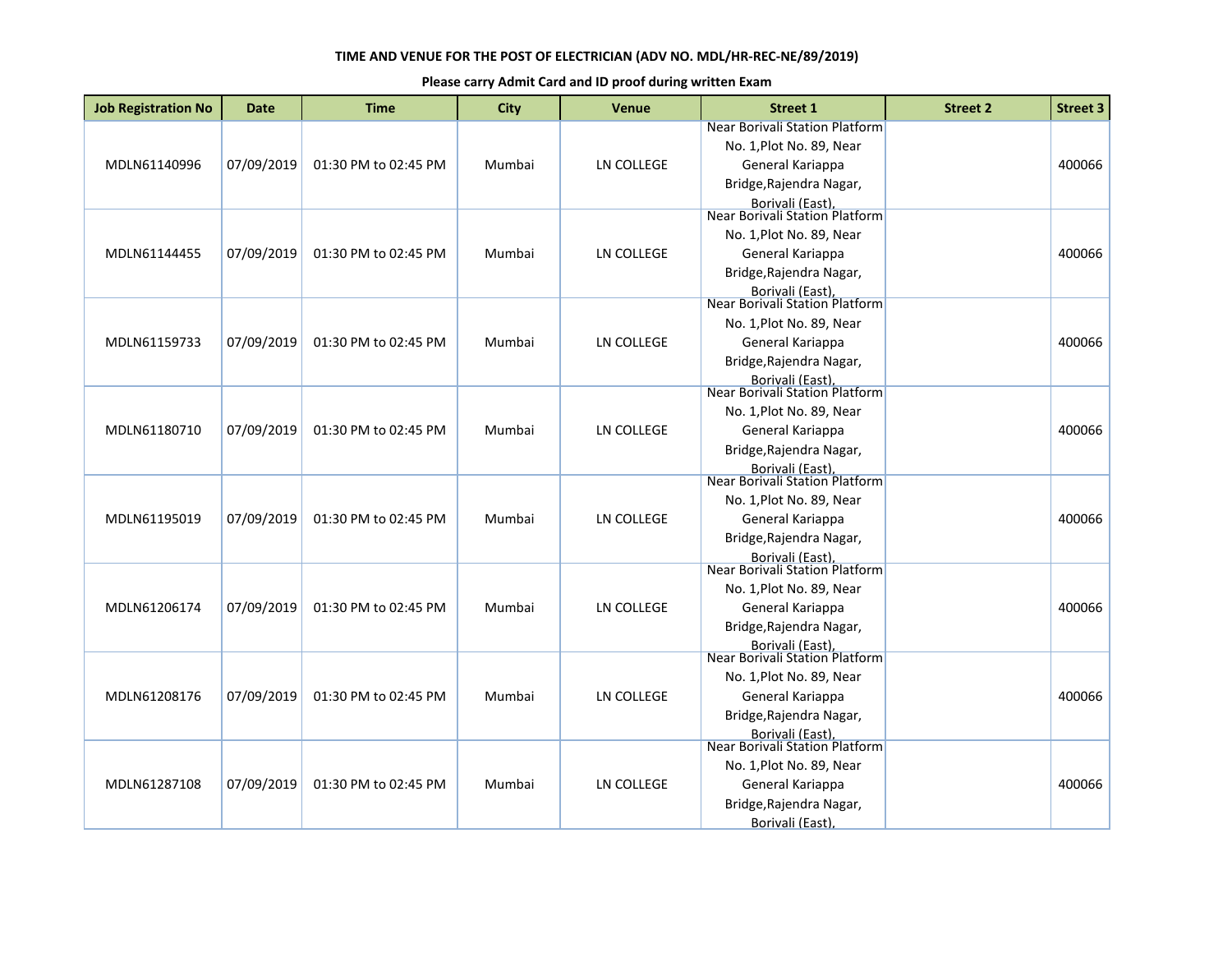| <b>Job Registration No</b> | <b>Date</b> | <b>Time</b>          | <b>City</b> | <b>Venue</b>      | <b>Street 1</b>                                                                | <b>Street 2</b> | <b>Street 3</b> |
|----------------------------|-------------|----------------------|-------------|-------------------|--------------------------------------------------------------------------------|-----------------|-----------------|
| MDLN61302642               | 07/09/2019  | 01:30 PM to 02:45 PM | Mumbai      | LN COLLEGE        | Near Borivali Station Platform<br>No. 1, Plot No. 89, Near<br>General Kariappa |                 | 400066          |
|                            |             |                      |             |                   | Bridge, Rajendra Nagar,<br>Borivali (East),<br>Near Borivali Station Platform  |                 |                 |
|                            |             |                      |             |                   | No. 1, Plot No. 89, Near                                                       |                 |                 |
| MDLN61325052               | 07/09/2019  | 01:30 PM to 02:45 PM | Mumbai      | LN COLLEGE        | General Kariappa                                                               |                 | 400066          |
|                            |             |                      |             |                   | Bridge, Rajendra Nagar,                                                        |                 |                 |
|                            |             |                      |             |                   | Borivali (East),<br>Near Borivali Station Platform                             |                 |                 |
|                            |             |                      |             |                   | No. 1, Plot No. 89, Near                                                       |                 |                 |
| MDLN61325677               | 07/09/2019  | 01:30 PM to 02:45 PM | Mumbai      | LN COLLEGE        | General Kariappa                                                               |                 | 400066          |
|                            |             |                      |             |                   | Bridge, Rajendra Nagar,                                                        |                 |                 |
|                            |             |                      |             |                   | Borivali (East).<br>Near Borivali Station Platform                             |                 |                 |
|                            |             |                      |             |                   | No. 1, Plot No. 89, Near                                                       |                 |                 |
| MDLN61349260               | 07/09/2019  | 01:30 PM to 02:45 PM | Mumbai      | LN COLLEGE        | General Kariappa                                                               |                 | 400066          |
|                            |             |                      |             |                   | Bridge, Rajendra Nagar,                                                        |                 |                 |
|                            |             |                      |             |                   | Borivali (East).<br>Near Borivali Station Platform                             |                 |                 |
|                            |             |                      |             |                   | No. 1, Plot No. 89, Near                                                       |                 |                 |
| MDLN61372135               | 07/09/2019  | 01:30 PM to 02:45 PM | Mumbai      | <b>LN COLLEGE</b> | General Kariappa                                                               |                 | 400066          |
|                            |             |                      |             |                   | Bridge, Rajendra Nagar,                                                        |                 |                 |
|                            |             |                      |             |                   | Borivali (East),<br>Near Borivali Station Platform                             |                 |                 |
|                            |             |                      |             |                   |                                                                                |                 |                 |
|                            |             |                      |             |                   | No. 1, Plot No. 89, Near                                                       |                 |                 |
| MDLN61402312               | 07/09/2019  | 01:30 PM to 02:45 PM | Mumbai      | <b>LN COLLEGE</b> | General Kariappa<br>Bridge, Rajendra Nagar,                                    |                 | 400066          |
|                            |             |                      |             |                   | <b>Borivali (East)</b>                                                         |                 |                 |
|                            |             |                      |             |                   | Near Borivali Station Platform                                                 |                 |                 |
|                            |             |                      |             |                   | No. 1, Plot No. 89, Near                                                       |                 |                 |
| MDLN61418628               | 07/09/2019  | 01:30 PM to 02:45 PM | Mumbai      | <b>LN COLLEGE</b> | General Kariappa                                                               |                 | 400066          |
|                            |             |                      |             |                   | Bridge, Rajendra Nagar,                                                        |                 |                 |
|                            |             |                      |             |                   | Borivali (East).<br>Near Borivali Station Platform                             |                 |                 |
|                            |             |                      |             |                   | No. 1, Plot No. 89, Near                                                       |                 |                 |
| MDLN61444311               | 07/09/2019  | 01:30 PM to 02:45 PM | Mumbai      | LN COLLEGE        | General Kariappa                                                               |                 | 400066          |
|                            |             |                      |             |                   | Bridge, Rajendra Nagar,                                                        |                 |                 |
|                            |             |                      |             |                   | Borivali (East),                                                               |                 |                 |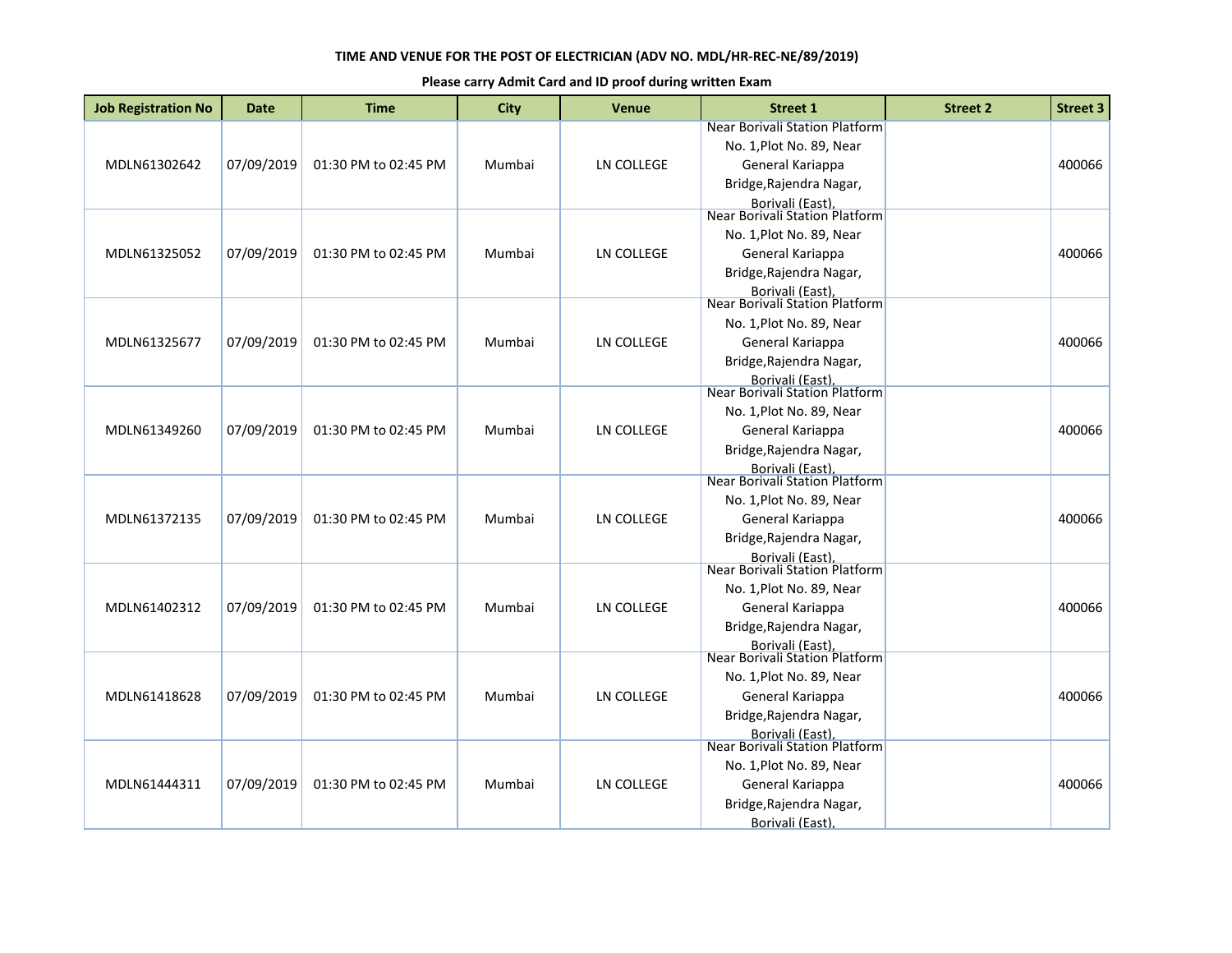| <b>Job Registration No</b> | <b>Date</b> | <b>Time</b>          | <b>City</b> | <b>Venue</b>      | <b>Street 1</b>                                                                                                                                                 | <b>Street 2</b> | <b>Street 3</b> |
|----------------------------|-------------|----------------------|-------------|-------------------|-----------------------------------------------------------------------------------------------------------------------------------------------------------------|-----------------|-----------------|
| MDLN61463384               | 07/09/2019  | 01:30 PM to 02:45 PM | Mumbai      | LN COLLEGE        | Near Borivali Station Platform<br>No. 1, Plot No. 89, Near<br>General Kariappa<br>Bridge, Rajendra Nagar,                                                       |                 | 400066          |
| MDLN61490064               | 07/09/2019  | 01:30 PM to 02:45 PM | Mumbai      | LN COLLEGE        | Borivali (East),<br>Near Borivali Station Platform<br>No. 1, Plot No. 89, Near<br>General Kariappa<br>Bridge, Rajendra Nagar,<br>Borivali (East),               |                 | 400066          |
| MDLN61504846               | 07/09/2019  | 01:30 PM to 02:45 PM | Mumbai      | LN COLLEGE        | Near Borivali Station Platform<br>No. 1, Plot No. 89, Near<br>General Kariappa<br>Bridge, Rajendra Nagar,<br>Borivali (East).<br>Near Borivali Station Platform |                 | 400066          |
| MDLN61572246               | 07/09/2019  | 01:30 PM to 02:45 PM | Mumbai      | LN COLLEGE        | No. 1, Plot No. 89, Near<br>General Kariappa<br>Bridge, Rajendra Nagar,<br>Borivali (East).                                                                     |                 | 400066          |
| MDLN61582541               | 07/09/2019  | 01:30 PM to 02:45 PM | Mumbai      | <b>LN COLLEGE</b> | Near Borivali Station Platform<br>No. 1, Plot No. 89, Near<br>General Kariappa<br>Bridge, Rajendra Nagar,<br>Borivali (East),<br>Near Borivali Station Platform |                 | 400066          |
| MDLN61622857               | 07/09/2019  | 01:30 PM to 02:45 PM | Mumbai      | <b>LN COLLEGE</b> | No. 1, Plot No. 89, Near<br>General Kariappa<br>Bridge, Rajendra Nagar,<br><b>Borivali (East)</b>                                                               |                 | 400066          |
| MDLN61643710               | 07/09/2019  | 01:30 PM to 02:45 PM | Mumbai      | <b>LN COLLEGE</b> | Near Borivali Station Platform<br>No. 1, Plot No. 89, Near<br>General Kariappa<br>Bridge, Rajendra Nagar,<br>Borivali (East).<br>Near Borivali Station Platform |                 | 400066          |
| MDLN61707247               | 07/09/2019  | 01:30 PM to 02:45 PM | Mumbai      | LN COLLEGE        | No. 1, Plot No. 89, Near<br>General Kariappa<br>Bridge, Rajendra Nagar,<br>Borivali (East),                                                                     |                 | 400066          |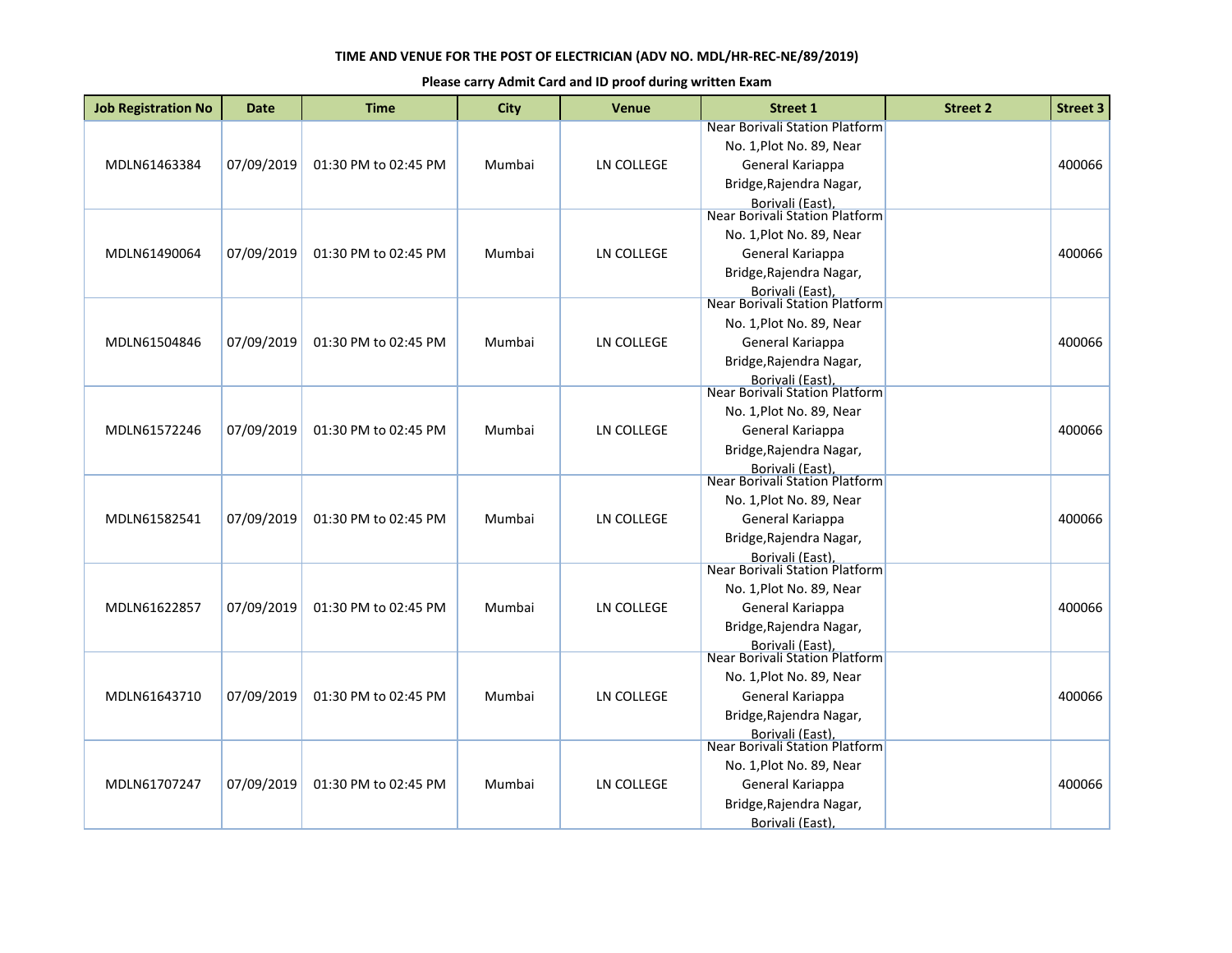| <b>Job Registration No</b> | <b>Date</b> | <b>Time</b>          | <b>City</b> | <b>Venue</b>      | <b>Street 1</b>                                                                                                                                                 | <b>Street 2</b> | <b>Street 3</b> |
|----------------------------|-------------|----------------------|-------------|-------------------|-----------------------------------------------------------------------------------------------------------------------------------------------------------------|-----------------|-----------------|
| MDLN61720108               | 07/09/2019  | 01:30 PM to 02:45 PM | Mumbai      | LN COLLEGE        | Near Borivali Station Platform<br>No. 1, Plot No. 89, Near<br>General Kariappa<br>Bridge, Rajendra Nagar,                                                       |                 | 400066          |
| MDLN61749721               | 07/09/2019  | 01:30 PM to 02:45 PM | Mumbai      | LN COLLEGE        | Borivali (East),<br>Near Borivali Station Platform<br>No. 1, Plot No. 89, Near<br>General Kariappa<br>Bridge, Rajendra Nagar,<br>Borivali (East),               |                 | 400066          |
| MDLN61787976               | 07/09/2019  | 01:30 PM to 02:45 PM | Mumbai      | LN COLLEGE        | Near Borivali Station Platform<br>No. 1, Plot No. 89, Near<br>General Kariappa<br>Bridge, Rajendra Nagar,<br>Borivali (East).<br>Near Borivali Station Platform |                 | 400066          |
| MDLN61794146               | 07/09/2019  | 01:30 PM to 02:45 PM | Mumbai      | LN COLLEGE        | No. 1, Plot No. 89, Near<br>General Kariappa<br>Bridge, Rajendra Nagar,<br>Borivali (East).                                                                     |                 | 400066          |
| MDLN61799488               | 07/09/2019  | 01:30 PM to 02:45 PM | Mumbai      | <b>LN COLLEGE</b> | Near Borivali Station Platform<br>No. 1, Plot No. 89, Near<br>General Kariappa<br>Bridge, Rajendra Nagar,<br>Borivali (East),<br>Near Borivali Station Platform |                 | 400066          |
| MDLN61817084               | 07/09/2019  | 01:30 PM to 02:45 PM | Mumbai      | <b>LN COLLEGE</b> | No. 1, Plot No. 89, Near<br>General Kariappa<br>Bridge, Rajendra Nagar,<br><b>Borivali (East)</b>                                                               |                 | 400066          |
| MDLN61851004               | 07/09/2019  | 01:30 PM to 02:45 PM | Mumbai      | <b>LN COLLEGE</b> | Near Borivali Station Platform<br>No. 1, Plot No. 89, Near<br>General Kariappa<br>Bridge, Rajendra Nagar,<br>Borivali (East).<br>Near Borivali Station Platform |                 | 400066          |
| MDLN61889097               | 07/09/2019  | 01:30 PM to 02:45 PM | Mumbai      | LN COLLEGE        | No. 1, Plot No. 89, Near<br>General Kariappa<br>Bridge, Rajendra Nagar,<br>Borivali (East),                                                                     |                 | 400066          |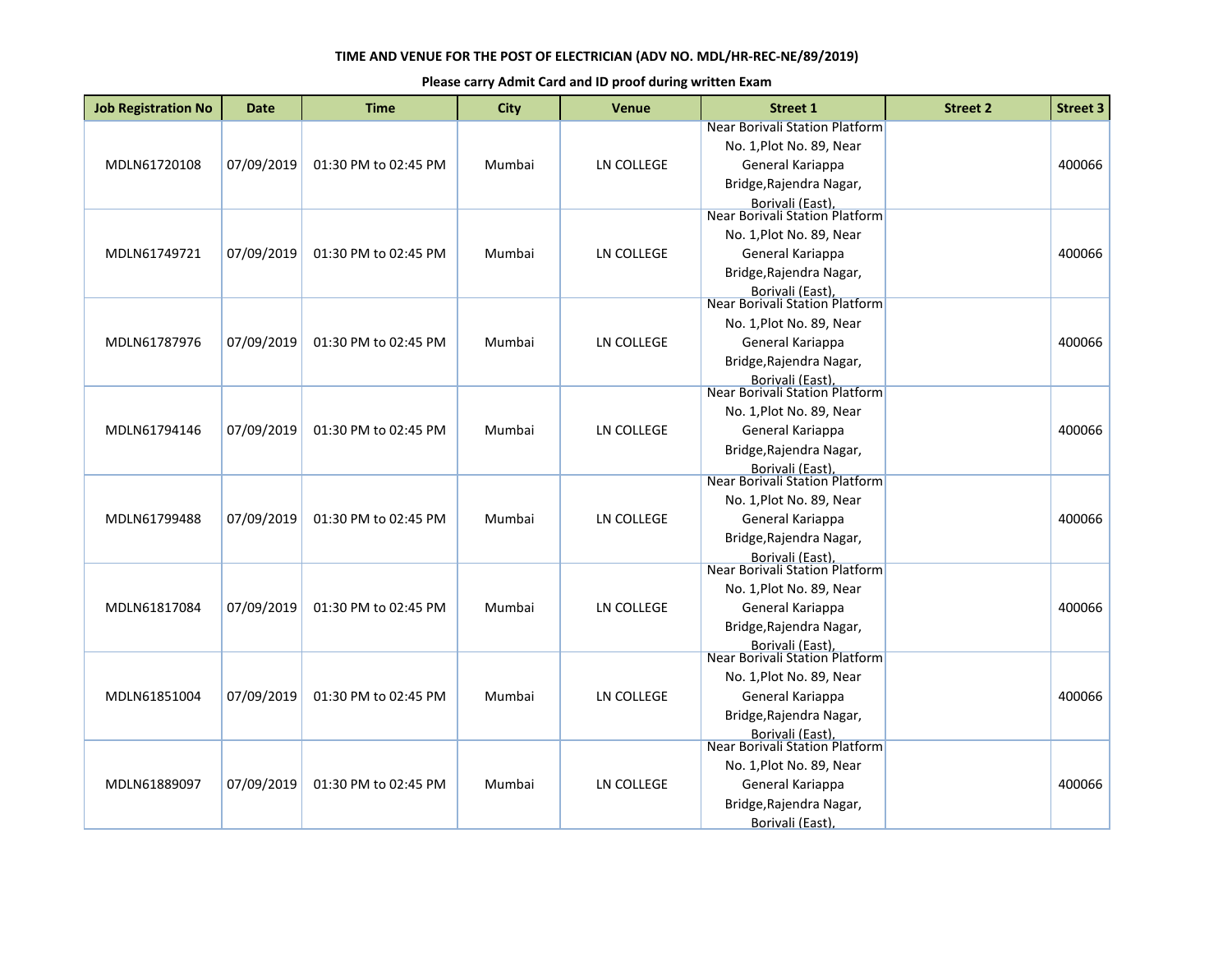| <b>Job Registration No</b> | <b>Date</b> | <b>Time</b>          | <b>City</b> | <b>Venue</b>      | <b>Street 1</b>                                                                                                                                                 | <b>Street 2</b> | <b>Street 3</b> |
|----------------------------|-------------|----------------------|-------------|-------------------|-----------------------------------------------------------------------------------------------------------------------------------------------------------------|-----------------|-----------------|
| MDLN61907088               | 07/09/2019  | 01:30 PM to 02:45 PM | Mumbai      | LN COLLEGE        | Near Borivali Station Platform<br>No. 1, Plot No. 89, Near<br>General Kariappa<br>Bridge, Rajendra Nagar,                                                       |                 | 400066          |
| MDLN61916574               | 07/09/2019  | 01:30 PM to 02:45 PM | Mumbai      | LN COLLEGE        | Borivali (East),<br>Near Borivali Station Platform<br>No. 1, Plot No. 89, Near<br>General Kariappa<br>Bridge, Rajendra Nagar,<br>Borivali (East),               |                 | 400066          |
| MDLN61961414               | 07/09/2019  | 01:30 PM to 02:45 PM | Mumbai      | LN COLLEGE        | Near Borivali Station Platform<br>No. 1, Plot No. 89, Near<br>General Kariappa<br>Bridge, Rajendra Nagar,<br>Borivali (East).<br>Near Borivali Station Platform |                 | 400066          |
| MDLN62009110               | 07/09/2019  | 01:30 PM to 02:45 PM | Mumbai      | LN COLLEGE        | No. 1, Plot No. 89, Near<br>General Kariappa<br>Bridge, Rajendra Nagar,<br>Borivali (East).                                                                     |                 | 400066          |
| MDLN62048497               | 07/09/2019  | 01:30 PM to 02:45 PM | Mumbai      | <b>LN COLLEGE</b> | Near Borivali Station Platform<br>No. 1, Plot No. 89, Near<br>General Kariappa<br>Bridge, Rajendra Nagar,<br>Borivali (East),<br>Near Borivali Station Platform |                 | 400066          |
| MDLN62108912               | 07/09/2019  | 01:30 PM to 02:45 PM | Mumbai      | <b>LN COLLEGE</b> | No. 1, Plot No. 89, Near<br>General Kariappa<br>Bridge, Rajendra Nagar,<br><b>Borivali (East)</b>                                                               |                 | 400066          |
| MDLN62109766               | 07/09/2019  | 01:30 PM to 02:45 PM | Mumbai      | <b>LN COLLEGE</b> | Near Borivali Station Platform<br>No. 1, Plot No. 89, Near<br>General Kariappa<br>Bridge, Rajendra Nagar,<br>Borivali (East).<br>Near Borivali Station Platform |                 | 400066          |
| MDLN62170109               | 07/09/2019  | 01:30 PM to 02:45 PM | Mumbai      | LN COLLEGE        | No. 1, Plot No. 89, Near<br>General Kariappa<br>Bridge, Rajendra Nagar,<br>Borivali (East),                                                                     |                 | 400066          |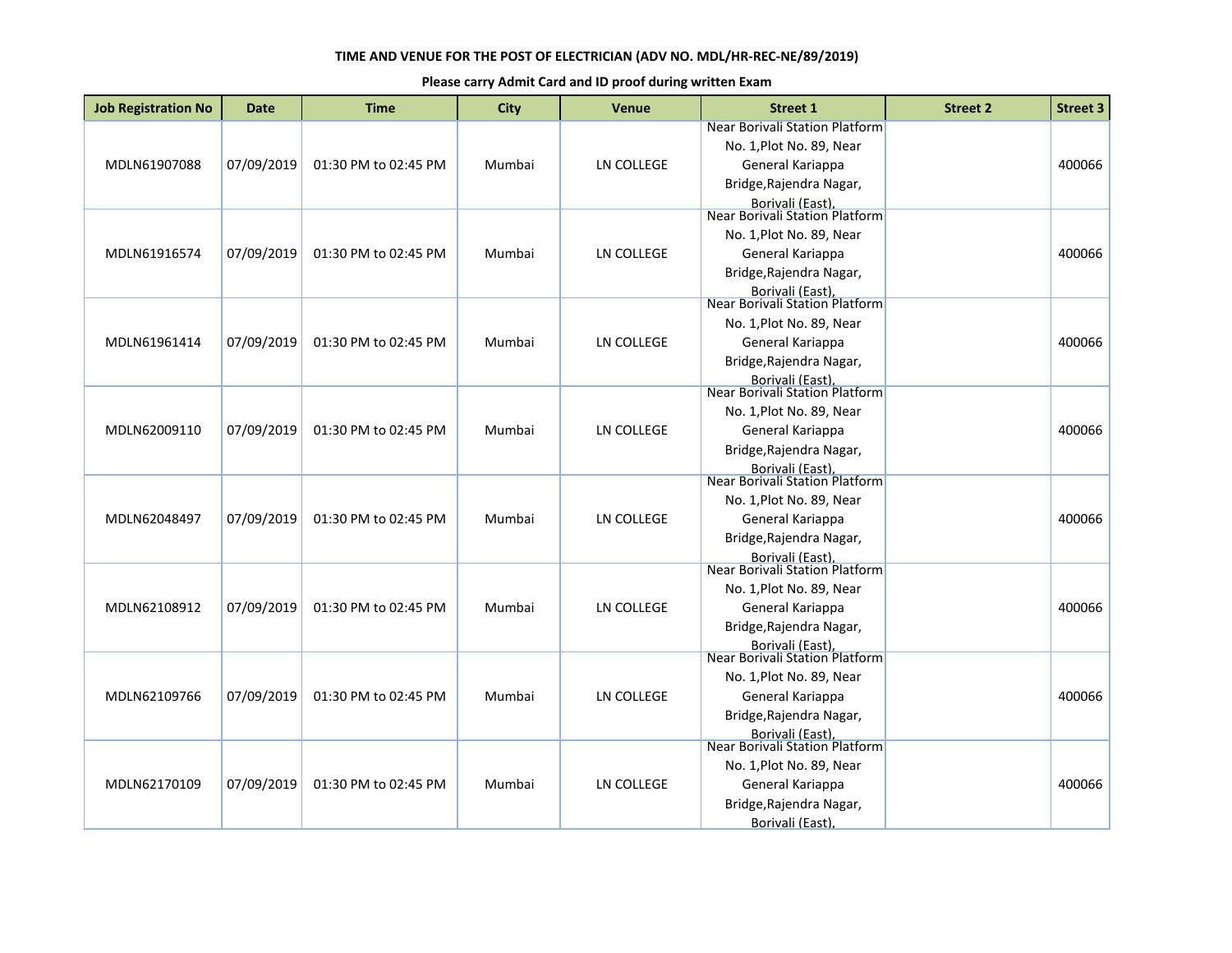| <b>Job Registration No</b> | <b>Date</b> | <b>Time</b>          | <b>City</b> | <b>Venue</b>      | <b>Street 1</b>                                                                                                                                                        | <b>Street 2</b> | <b>Street 3</b> |
|----------------------------|-------------|----------------------|-------------|-------------------|------------------------------------------------------------------------------------------------------------------------------------------------------------------------|-----------------|-----------------|
| MDLN62171000               | 07/09/2019  | 01:30 PM to 02:45 PM | Mumbai      | LN COLLEGE        | Near Borivali Station Platform<br>No. 1, Plot No. 89, Near<br>General Kariappa<br>Bridge, Rajendra Nagar,                                                              |                 | 400066          |
| MDLN62176738               | 07/09/2019  | 01:30 PM to 02:45 PM | Mumbai      | LN COLLEGE        | Borivali (East),<br>Near Borivali Station Platform<br>No. 1, Plot No. 89, Near<br>General Kariappa<br>Bridge, Rajendra Nagar,<br>Borivali (East),                      |                 | 400066          |
| MDLN62223896               | 07/09/2019  | 01:30 PM to 02:45 PM | Mumbai      | LN COLLEGE        | Near Borivali Station Platform<br>No. 1, Plot No. 89, Near<br>General Kariappa<br>Bridge, Rajendra Nagar,                                                              |                 | 400066          |
| MDLN62226296               | 07/09/2019  | 01:30 PM to 02:45 PM | Mumbai      | LN COLLEGE        | Borivali (East).<br>Near Borivali Station Platform<br>No. 1, Plot No. 89, Near<br>General Kariappa<br>Bridge, Rajendra Nagar,<br><b>Borivali (East)</b>                |                 | 400066          |
| MDLN62240734               | 07/09/2019  | 01:30 PM to 02:45 PM | Mumbai      | LN COLLEGE        | <b>Near Borivali Station Platform</b><br>No. 1, Plot No. 89, Near<br>General Kariappa<br>Bridge, Rajendra Nagar,<br>Borivali (East),<br>Near Borivali Station Platform |                 | 400066          |
| MDLN62261066               | 07/09/2019  | 01:30 PM to 02:45 PM | Mumbai      | <b>LN COLLEGE</b> | No. 1, Plot No. 89, Near<br>General Kariappa<br>Bridge, Rajendra Nagar,<br><b>Borivali (East)</b>                                                                      |                 | 400066          |
| MDLN62268530               | 07/09/2019  | 01:30 PM to 02:45 PM | Mumbai      | <b>LN COLLEGE</b> | Near Borivali Station Platform<br>No. 1, Plot No. 89, Near<br>General Kariappa<br>Bridge, Rajendra Nagar,<br>Borivali (East).<br>Near Borivali Station Platform        |                 | 400066          |
| MDLN62278365               | 07/09/2019  | 01:30 PM to 02:45 PM | Mumbai      | LN COLLEGE        | No. 1, Plot No. 89, Near<br>General Kariappa<br>Bridge, Rajendra Nagar,<br>Borivali (East),                                                                            |                 | 400066          |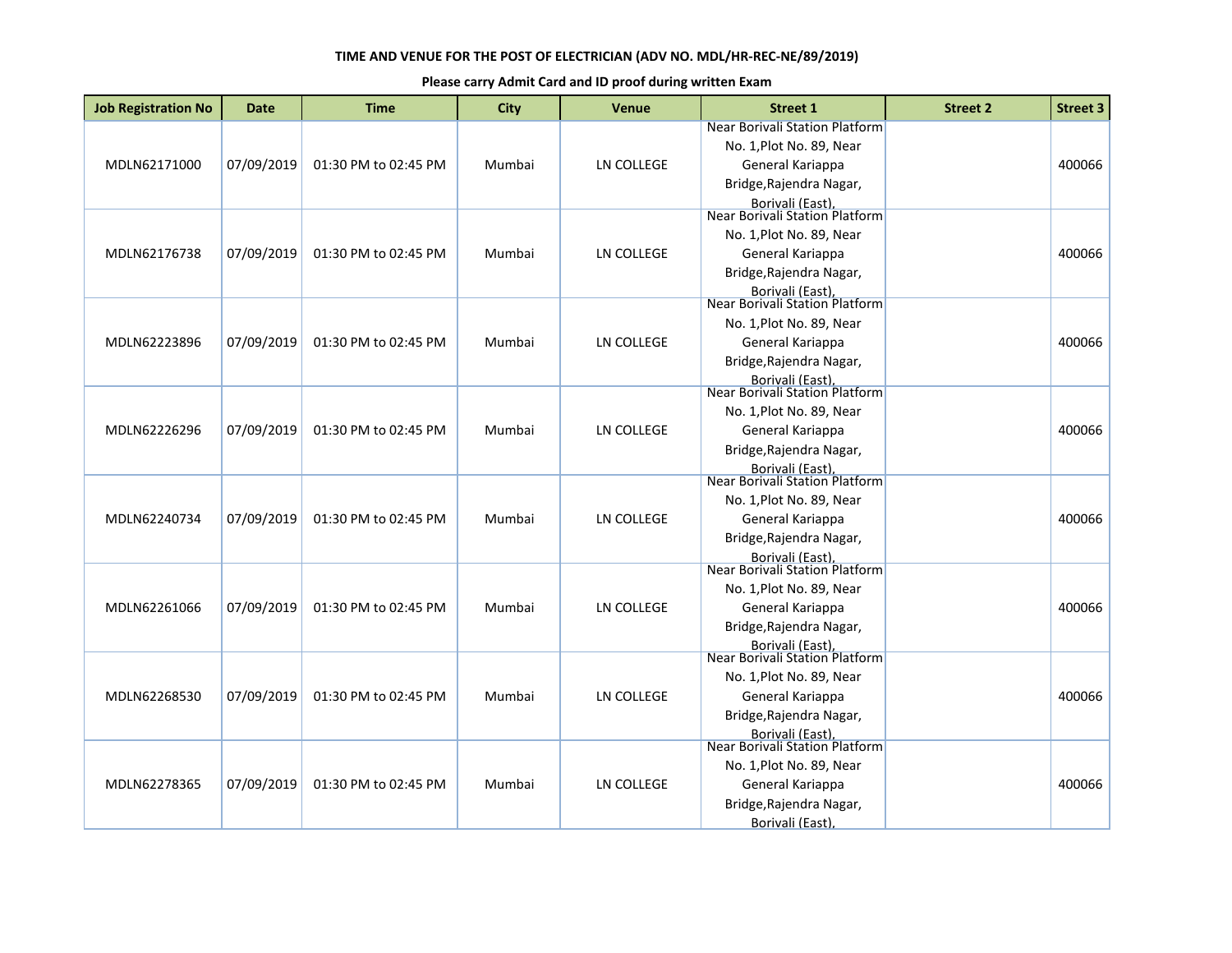| <b>Job Registration No</b> | <b>Date</b> | <b>Time</b>          | <b>City</b> | <b>Venue</b>      | <b>Street 1</b>                                                                | <b>Street 2</b> | <b>Street 3</b> |
|----------------------------|-------------|----------------------|-------------|-------------------|--------------------------------------------------------------------------------|-----------------|-----------------|
| MDLN62297249               | 07/09/2019  | 01:30 PM to 02:45 PM | Mumbai      | LN COLLEGE        | Near Borivali Station Platform<br>No. 1, Plot No. 89, Near<br>General Kariappa |                 | 400066          |
|                            |             |                      |             |                   | Bridge, Rajendra Nagar,<br>Borivali (East),<br>Near Borivali Station Platform  |                 |                 |
|                            |             |                      |             |                   | No. 1, Plot No. 89, Near                                                       |                 |                 |
| MDLN62297410               | 07/09/2019  | 01:30 PM to 02:45 PM | Mumbai      | LN COLLEGE        | General Kariappa                                                               |                 | 400066          |
|                            |             |                      |             |                   | Bridge, Rajendra Nagar,<br>Borivali (East),                                    |                 |                 |
|                            |             |                      |             |                   | Near Borivali Station Platform                                                 |                 |                 |
|                            |             |                      |             |                   | No. 1, Plot No. 89, Near                                                       |                 |                 |
| MDLN62345003               | 07/09/2019  | 01:30 PM to 02:45 PM | Mumbai      | LN COLLEGE        | General Kariappa                                                               |                 | 400066          |
|                            |             |                      |             |                   | Bridge, Rajendra Nagar,                                                        |                 |                 |
|                            |             |                      |             |                   | Borivali (East).<br>Near Borivali Station Platform                             |                 |                 |
|                            |             |                      |             |                   | No. 1, Plot No. 89, Near                                                       |                 |                 |
| MDLN62373726               | 07/09/2019  | 01:30 PM to 02:45 PM | Mumbai      | LN COLLEGE        | General Kariappa                                                               |                 | 400066          |
|                            |             |                      |             |                   | Bridge, Rajendra Nagar,                                                        |                 |                 |
|                            |             |                      |             |                   | <b>Borivali (East)</b><br>Near Borivali Station Platform                       |                 |                 |
|                            |             |                      |             |                   | No. 1, Plot No. 89, Near                                                       |                 |                 |
| MDLN62403939               | 07/09/2019  | 01:30 PM to 02:45 PM | Mumbai      | <b>LN COLLEGE</b> | General Kariappa                                                               |                 | 400066          |
|                            |             |                      |             |                   | Bridge, Rajendra Nagar,                                                        |                 |                 |
|                            |             |                      |             |                   |                                                                                |                 |                 |
|                            |             |                      |             |                   | Borivali (East),<br>Near Borivali Station Platform                             |                 |                 |
|                            |             |                      |             |                   | No. 1, Plot No. 89, Near                                                       |                 |                 |
| MDLN62431613               | 07/09/2019  | 01:30 PM to 02:45 PM | Mumbai      | LN COLLEGE        | General Kariappa                                                               |                 | 400066          |
|                            |             |                      |             |                   | Bridge, Rajendra Nagar,                                                        |                 |                 |
|                            |             |                      |             |                   | <b>Borivali (East)</b><br>Near Borivali Station Platform                       |                 |                 |
|                            |             |                      |             |                   | No. 1, Plot No. 89, Near                                                       |                 |                 |
| MDLN62456005               | 07/09/2019  | 01:30 PM to 02:45 PM | Mumbai      | LN COLLEGE        | General Kariappa                                                               |                 | 400066          |
|                            |             |                      |             |                   | Bridge, Rajendra Nagar,                                                        |                 |                 |
|                            |             |                      |             |                   |                                                                                |                 |                 |
|                            |             |                      |             |                   | Borivali (East).<br>Near Borivali Station Platform                             |                 |                 |
|                            |             |                      |             |                   | No. 1, Plot No. 89, Near                                                       |                 |                 |
| MDLN62507413               | 07/09/2019  | 01:30 PM to 02:45 PM | Mumbai      | <b>LN COLLEGE</b> | General Kariappa                                                               |                 | 400066          |
|                            |             |                      |             |                   | Bridge, Rajendra Nagar,                                                        |                 |                 |
|                            |             |                      |             |                   | Borivali (East)                                                                |                 |                 |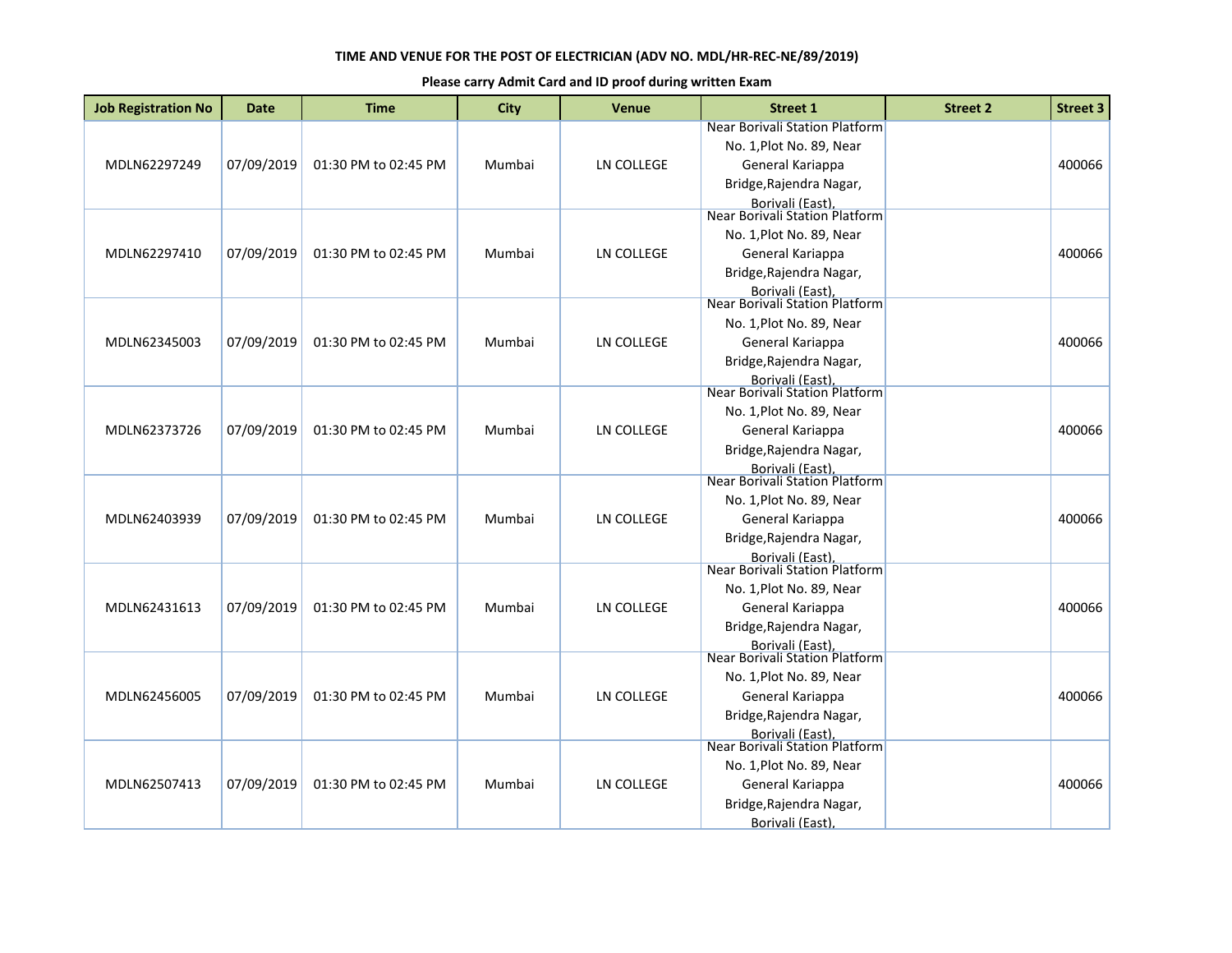| <b>Job Registration No</b> | <b>Date</b> | <b>Time</b>          | <b>City</b> | <b>Venue</b>      | <b>Street 1</b>                                                                                                                                                 | <b>Street 2</b> | <b>Street 3</b> |
|----------------------------|-------------|----------------------|-------------|-------------------|-----------------------------------------------------------------------------------------------------------------------------------------------------------------|-----------------|-----------------|
| MDLN62528489               | 07/09/2019  | 01:30 PM to 02:45 PM | Mumbai      | LN COLLEGE        | Near Borivali Station Platform<br>No. 1, Plot No. 89, Near<br>General Kariappa<br>Bridge, Rajendra Nagar,                                                       |                 | 400066          |
| MDLN62551268               | 07/09/2019  | 01:30 PM to 02:45 PM | Mumbai      | LN COLLEGE        | Borivali (East),<br>Near Borivali Station Platform<br>No. 1, Plot No. 89, Near<br>General Kariappa<br>Bridge, Rajendra Nagar,<br>Borivali (East),               |                 | 400066          |
| MDLN62571451               | 07/09/2019  | 01:30 PM to 02:45 PM | Mumbai      | LN COLLEGE        | Near Borivali Station Platform<br>No. 1, Plot No. 89, Near<br>General Kariappa<br>Bridge, Rajendra Nagar,<br>Borivali (East).<br>Near Borivali Station Platform |                 | 400066          |
| MDLN62587212               | 07/09/2019  | 01:30 PM to 02:45 PM | Mumbai      | LN COLLEGE        | No. 1, Plot No. 89, Near<br>General Kariappa<br>Bridge, Rajendra Nagar,<br>Borivali (East).                                                                     |                 | 400066          |
| MDLN62592116               | 07/09/2019  | 01:30 PM to 02:45 PM | Mumbai      | <b>LN COLLEGE</b> | Near Borivali Station Platform<br>No. 1, Plot No. 89, Near<br>General Kariappa<br>Bridge, Rajendra Nagar,<br>Borivali (East),<br>Near Borivali Station Platform |                 | 400066          |
| MDLN62594343               | 07/09/2019  | 01:30 PM to 02:45 PM | Mumbai      | <b>LN COLLEGE</b> | No. 1, Plot No. 89, Near<br>General Kariappa<br>Bridge, Rajendra Nagar,<br><b>Borivali (East)</b>                                                               |                 | 400066          |
| MDLN62616551               | 07/09/2019  | 01:30 PM to 02:45 PM | Mumbai      | <b>LN COLLEGE</b> | Near Borivali Station Platform<br>No. 1, Plot No. 89, Near<br>General Kariappa<br>Bridge, Rajendra Nagar,<br>Borivali (East).<br>Near Borivali Station Platform |                 | 400066          |
| MDLN62629200               | 07/09/2019  | 01:30 PM to 02:45 PM | Mumbai      | LN COLLEGE        | No. 1, Plot No. 89, Near<br>General Kariappa<br>Bridge, Rajendra Nagar,<br>Borivali (East),                                                                     |                 | 400066          |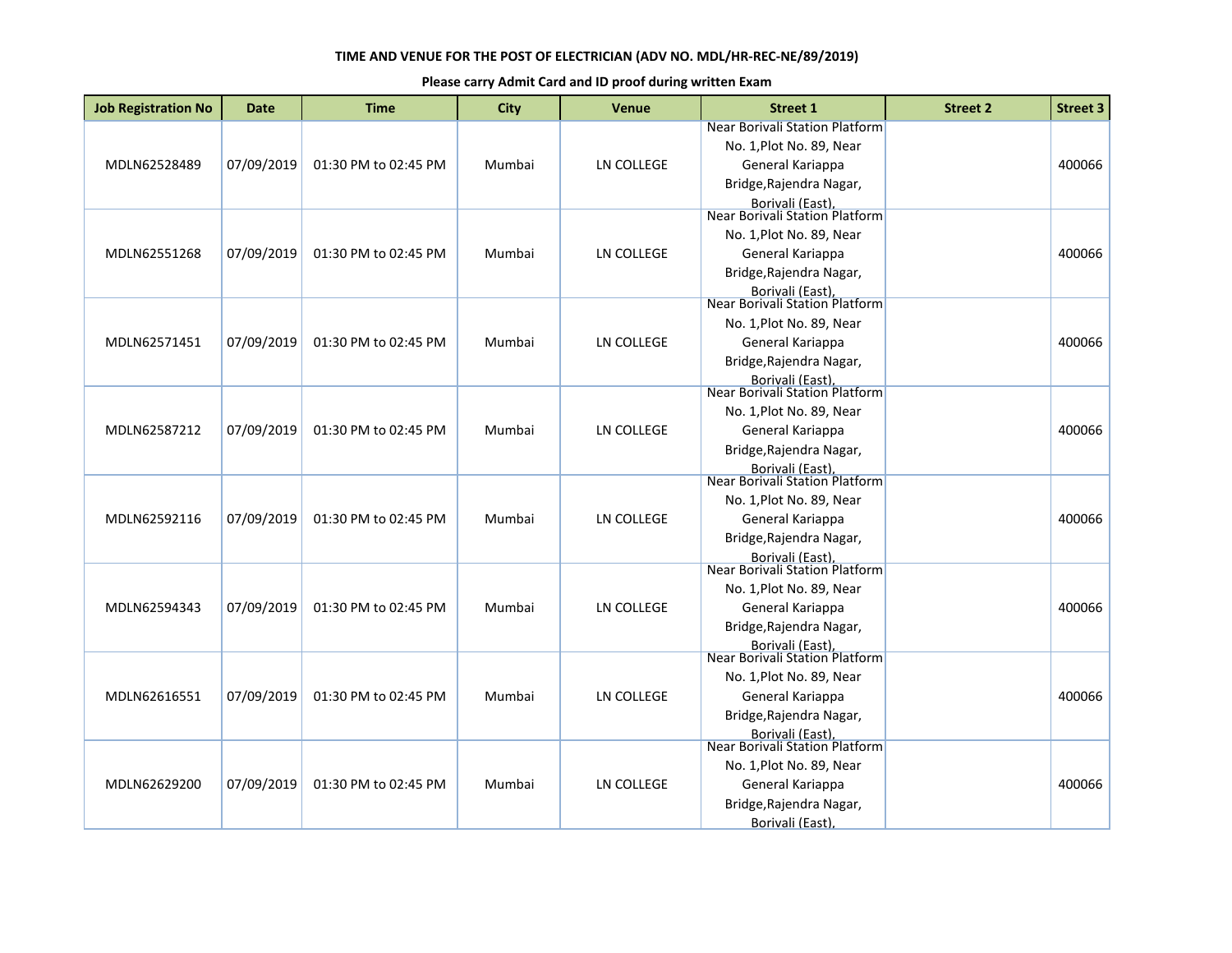| <b>Job Registration No</b> | <b>Date</b> | <b>Time</b>          | <b>City</b> | <b>Venue</b>                                          | <b>Street 1</b>                                                                                                                                                 | <b>Street 2</b>                | <b>Street 3</b> |
|----------------------------|-------------|----------------------|-------------|-------------------------------------------------------|-----------------------------------------------------------------------------------------------------------------------------------------------------------------|--------------------------------|-----------------|
| MDLN62630272               | 07/09/2019  | 01:30 PM to 02:45 PM | Mumbai      | LN COLLEGE                                            | Near Borivali Station Platform<br>No. 1, Plot No. 89, Near<br>General Kariappa<br>Bridge, Rajendra Nagar,<br>Borivali (East),<br>Near Borivali Station Platform |                                | 400066          |
| MDLN62636906               | 07/09/2019  | 01:30 PM to 02:45 PM | Mumbai      | <b>LN COLLEGE</b>                                     | No. 1, Plot No. 89, Near<br>General Kariappa<br>Bridge, Rajendra Nagar,<br>Borivali (East)                                                                      |                                | 400066          |
| MDLN28222512               | 07/09/2019  | 01:30 PM to 02:45 PM | Mumbai      | Thadomal Shahani<br><b>Engineering College</b>        | Advocate Nari Gursahani<br>Marg, TPS-III Off Linking Road,<br><b>Bandra West</b>                                                                                | <b>National College Campus</b> | 400050          |
| MDLN62710669               | 07/09/2019  | 01:30 PM to 02:45 PM | Mumbai      | Thadomal Shahani<br><b>Engineering College</b>        | Advocate Nari Gursahani<br>Marg, TPS-III Off Linking Road,<br><b>Bandra West</b>                                                                                | <b>National College Campus</b> | 400050          |
| MDLN62712048               | 07/09/2019  | 01:30 PM to 02:45 PM | Mumbai      | Thadomal Shahani<br><b>Engineering College</b>        | Advocate Nari Gursahani<br>Marg, TPS-III Off Linking Road,<br><b>Bandra West</b>                                                                                | <b>National College Campus</b> | 400050          |
| MDLN62718909               | 07/09/2019  | 01:30 PM to 02:45 PM | Mumbai      | <b>Thadomal Shahani</b><br><b>Engineering College</b> | Advocate Nari Gursahani<br>Marg, TPS-III Off Linking Road,<br><b>Bandra West</b>                                                                                | <b>National College Campus</b> | 400050          |
| MDLN62756389               | 07/09/2019  | 01:30 PM to 02:45 PM | Mumbai      | Thadomal Shahani<br><b>Engineering College</b>        | Advocate Nari Gursahani<br>Marg, TPS-III Off Linking Road,<br><b>Bandra West</b>                                                                                | <b>National College Campus</b> | 400050          |
| MDLN62766275               | 07/09/2019  | 01:30 PM to 02:45 PM | Mumbai      | <b>Thadomal Shahani</b><br><b>Engineering College</b> | Advocate Nari Gursahani<br>Marg, TPS-III Off Linking Road,<br><b>Bandra West</b>                                                                                | <b>National College Campus</b> | 400050          |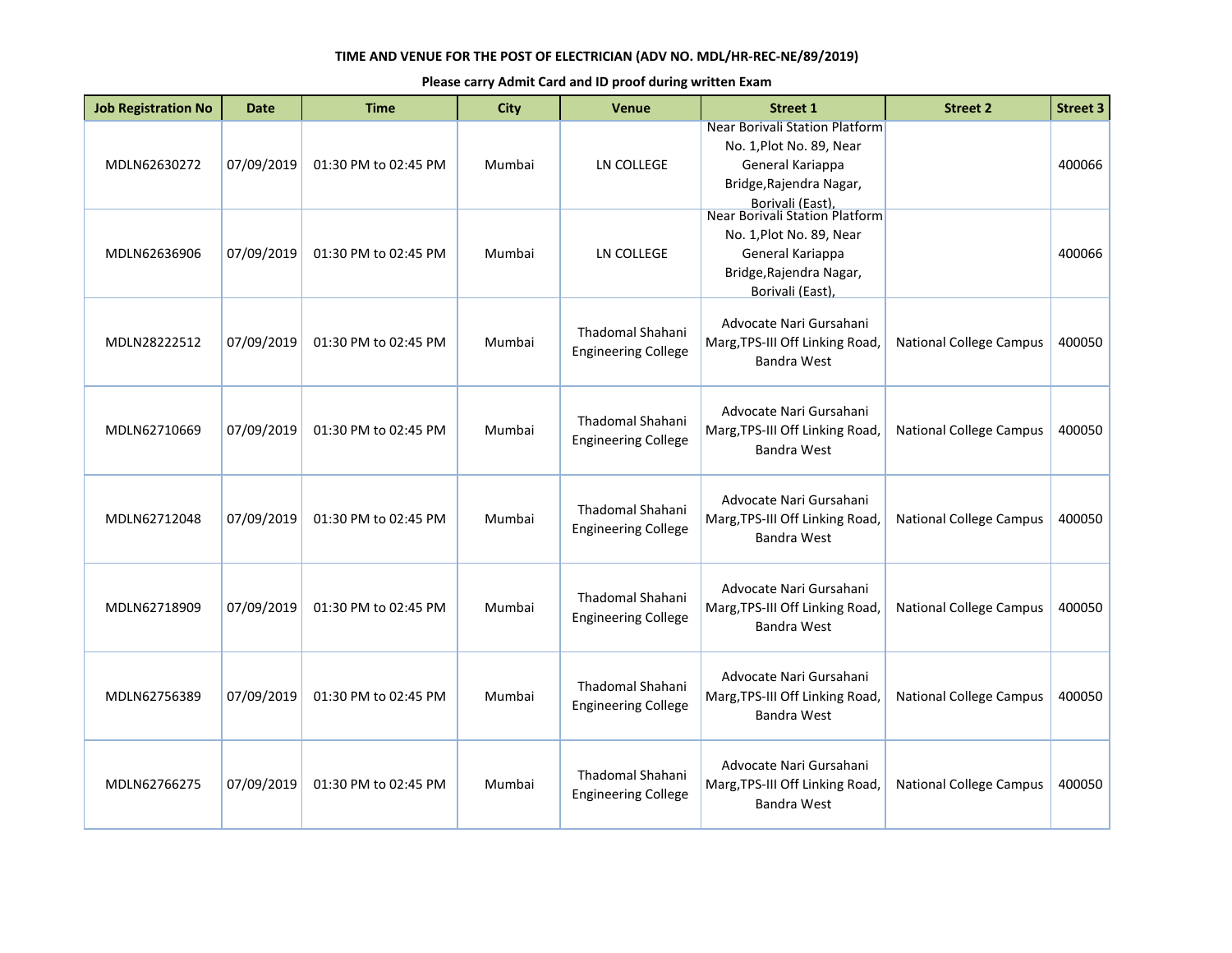| <b>Job Registration No</b> | Date       | <b>Time</b>          | <b>City</b> | <b>Venue</b>                                          | <b>Street 1</b>                                                                  | <b>Street 2</b>                | <b>Street 3</b> |
|----------------------------|------------|----------------------|-------------|-------------------------------------------------------|----------------------------------------------------------------------------------|--------------------------------|-----------------|
| MDLN62806592               | 07/09/2019 | 01:30 PM to 02:45 PM | Mumbai      | Thadomal Shahani<br><b>Engineering College</b>        | Advocate Nari Gursahani<br>Marg, TPS-III Off Linking Road,<br>Bandra West        | <b>National College Campus</b> | 400050          |
| MDLN62833758               | 07/09/2019 | 01:30 PM to 02:45 PM | Mumbai      | <b>Thadomal Shahani</b><br><b>Engineering College</b> | Advocate Nari Gursahani<br>Marg, TPS-III Off Linking Road,<br><b>Bandra West</b> | <b>National College Campus</b> | 400050          |
| MDLN62859584               | 07/09/2019 | 01:30 PM to 02:45 PM | Mumbai      | Thadomal Shahani<br><b>Engineering College</b>        | Advocate Nari Gursahani<br>Marg, TPS-III Off Linking Road,<br><b>Bandra West</b> | <b>National College Campus</b> | 400050          |
| MDLN62865413               | 07/09/2019 | 01:30 PM to 02:45 PM | Mumbai      | Thadomal Shahani<br><b>Engineering College</b>        | Advocate Nari Gursahani<br>Marg, TPS-III Off Linking Road,<br><b>Bandra West</b> | <b>National College Campus</b> | 400050          |
| MDLN62865946               | 07/09/2019 | 01:30 PM to 02:45 PM | Mumbai      | Thadomal Shahani<br><b>Engineering College</b>        | Advocate Nari Gursahani<br>Marg, TPS-III Off Linking Road,<br>Bandra West        | <b>National College Campus</b> | 400050          |
| MDLN62875703               | 07/09/2019 | 01:30 PM to 02:45 PM | Mumbai      | Thadomal Shahani<br><b>Engineering College</b>        | Advocate Nari Gursahani<br>Marg, TPS-III Off Linking Road,<br><b>Bandra West</b> | <b>National College Campus</b> | 400050          |
| MDLN62930038               | 07/09/2019 | 01:30 PM to 02:45 PM | Mumbai      | Thadomal Shahani<br><b>Engineering College</b>        | Advocate Nari Gursahani<br>Marg, TPS-III Off Linking Road,<br>Bandra West        | <b>National College Campus</b> | 400050          |
| MDLN63005570               | 07/09/2019 | 01:30 PM to 02:45 PM | Mumbai      | <b>Thadomal Shahani</b><br><b>Engineering College</b> | Advocate Nari Gursahani<br>Marg, TPS-III Off Linking Road,<br><b>Bandra West</b> | <b>National College Campus</b> | 400050          |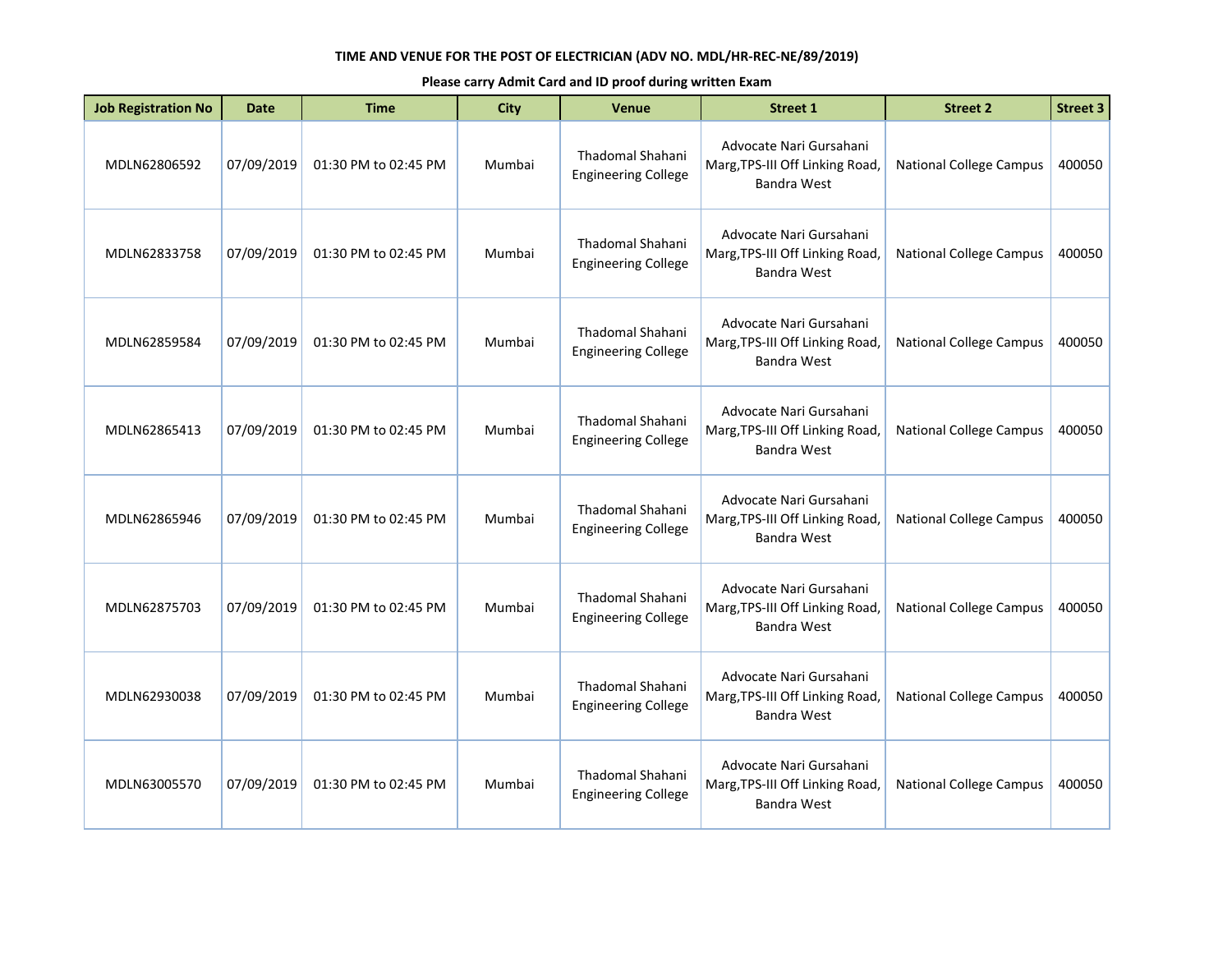| <b>Job Registration No</b> | <b>Date</b> | <b>Time</b>          | City   | <b>Venue</b>                                          | <b>Street 1</b>                                                                  | <b>Street 2</b>                | <b>Street 3</b> |
|----------------------------|-------------|----------------------|--------|-------------------------------------------------------|----------------------------------------------------------------------------------|--------------------------------|-----------------|
| MDLN63028835               | 07/09/2019  | 01:30 PM to 02:45 PM | Mumbai | <b>Thadomal Shahani</b><br><b>Engineering College</b> | Advocate Nari Gursahani<br>Marg, TPS-III Off Linking Road,<br><b>Bandra West</b> | <b>National College Campus</b> | 400050          |
| MDLN63096512               | 07/09/2019  | 01:30 PM to 02:45 PM | Mumbai | Thadomal Shahani<br><b>Engineering College</b>        | Advocate Nari Gursahani<br>Marg, TPS-III Off Linking Road,<br><b>Bandra West</b> | <b>National College Campus</b> | 400050          |
| MDLN63096902               | 07/09/2019  | 01:30 PM to 02:45 PM | Mumbai | <b>Thadomal Shahani</b><br><b>Engineering College</b> | Advocate Nari Gursahani<br>Marg, TPS-III Off Linking Road,<br><b>Bandra West</b> | <b>National College Campus</b> | 400050          |
| MDLN63101852               | 07/09/2019  | 01:30 PM to 02:45 PM | Mumbai | Thadomal Shahani<br><b>Engineering College</b>        | Advocate Nari Gursahani<br>Marg, TPS-III Off Linking Road,<br><b>Bandra West</b> | <b>National College Campus</b> | 400050          |
| MDLN63133036               | 07/09/2019  | 01:30 PM to 02:45 PM | Mumbai | Thadomal Shahani<br><b>Engineering College</b>        | Advocate Nari Gursahani<br>Marg, TPS-III Off Linking Road,<br><b>Bandra West</b> | <b>National College Campus</b> | 400050          |
| MDLN63141239               | 07/09/2019  | 01:30 PM to 02:45 PM | Mumbai | Thadomal Shahani<br><b>Engineering College</b>        | Advocate Nari Gursahani<br>Marg, TPS-III Off Linking Road,<br><b>Bandra West</b> | <b>National College Campus</b> | 400050          |
| MDLN63143245               | 07/09/2019  | 01:30 PM to 02:45 PM | Mumbai | Thadomal Shahani<br><b>Engineering College</b>        | Advocate Nari Gursahani<br>Marg, TPS-III Off Linking Road,<br><b>Bandra West</b> | <b>National College Campus</b> | 400050          |
| MDLN63161402               | 07/09/2019  | 01:30 PM to 02:45 PM | Mumbai | Thadomal Shahani<br><b>Engineering College</b>        | Advocate Nari Gursahani<br>Marg, TPS-III Off Linking Road,<br><b>Bandra West</b> | <b>National College Campus</b> | 400050          |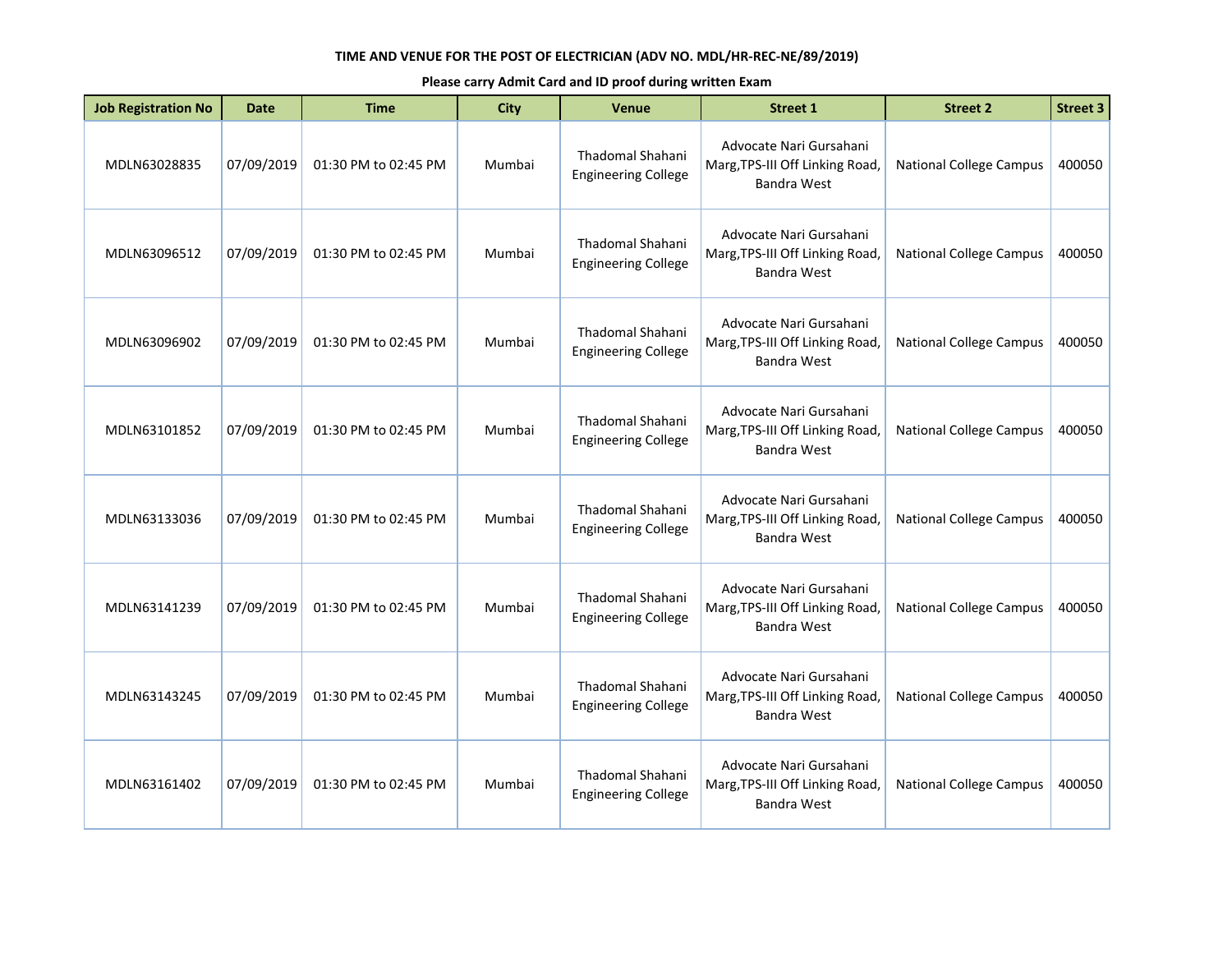| <b>Job Registration No</b> | <b>Date</b> | <b>Time</b>          | <b>City</b> | Venue                                                 | <b>Street 1</b>                                                                  | <b>Street 2</b>                | <b>Street 3</b> |
|----------------------------|-------------|----------------------|-------------|-------------------------------------------------------|----------------------------------------------------------------------------------|--------------------------------|-----------------|
| MDLN63174123               | 07/09/2019  | 01:30 PM to 02:45 PM | Mumbai      | <b>Thadomal Shahani</b><br><b>Engineering College</b> | Advocate Nari Gursahani<br>Marg, TPS-III Off Linking Road,<br>Bandra West        | <b>National College Campus</b> | 400050          |
| MDLN63208440               | 07/09/2019  | 01:30 PM to 02:45 PM | Mumbai      | <b>Thadomal Shahani</b><br><b>Engineering College</b> | Advocate Nari Gursahani<br>Marg, TPS-III Off Linking Road,<br><b>Bandra West</b> | <b>National College Campus</b> | 400050          |
| MDLN63230324               | 07/09/2019  | 01:30 PM to 02:45 PM | Mumbai      | Thadomal Shahani<br><b>Engineering College</b>        | Advocate Nari Gursahani<br>Marg, TPS-III Off Linking Road,<br>Bandra West        | <b>National College Campus</b> | 400050          |
| MDLN63258878               | 07/09/2019  | 01:30 PM to 02:45 PM | Mumbai      | <b>Thadomal Shahani</b><br><b>Engineering College</b> | Advocate Nari Gursahani<br>Marg, TPS-III Off Linking Road,<br>Bandra West        | <b>National College Campus</b> | 400050          |
| MDLN63325752               | 07/09/2019  | 01:30 PM to 02:45 PM | Mumbai      | Thadomal Shahani<br><b>Engineering College</b>        | Advocate Nari Gursahani<br>Marg, TPS-III Off Linking Road,<br>Bandra West        | <b>National College Campus</b> | 400050          |
| MDLN63330276               | 07/09/2019  | 01:30 PM to 02:45 PM | Mumbai      | <b>Thadomal Shahani</b><br><b>Engineering College</b> | Advocate Nari Gursahani<br>Marg, TPS-III Off Linking Road,<br>Bandra West        | <b>National College Campus</b> | 400050          |
| MDLN63336574               | 07/09/2019  | 01:30 PM to 02:45 PM | Mumbai      | Thadomal Shahani<br><b>Engineering College</b>        | Advocate Nari Gursahani<br>Marg, TPS-III Off Linking Road,<br><b>Bandra West</b> | <b>National College Campus</b> | 400050          |
| MDLN63354663               | 07/09/2019  | 01:30 PM to 02:45 PM | Mumbai      | Thadomal Shahani<br><b>Engineering College</b>        | Advocate Nari Gursahani<br>Marg, TPS-III Off Linking Road,<br><b>Bandra West</b> | <b>National College Campus</b> | 400050          |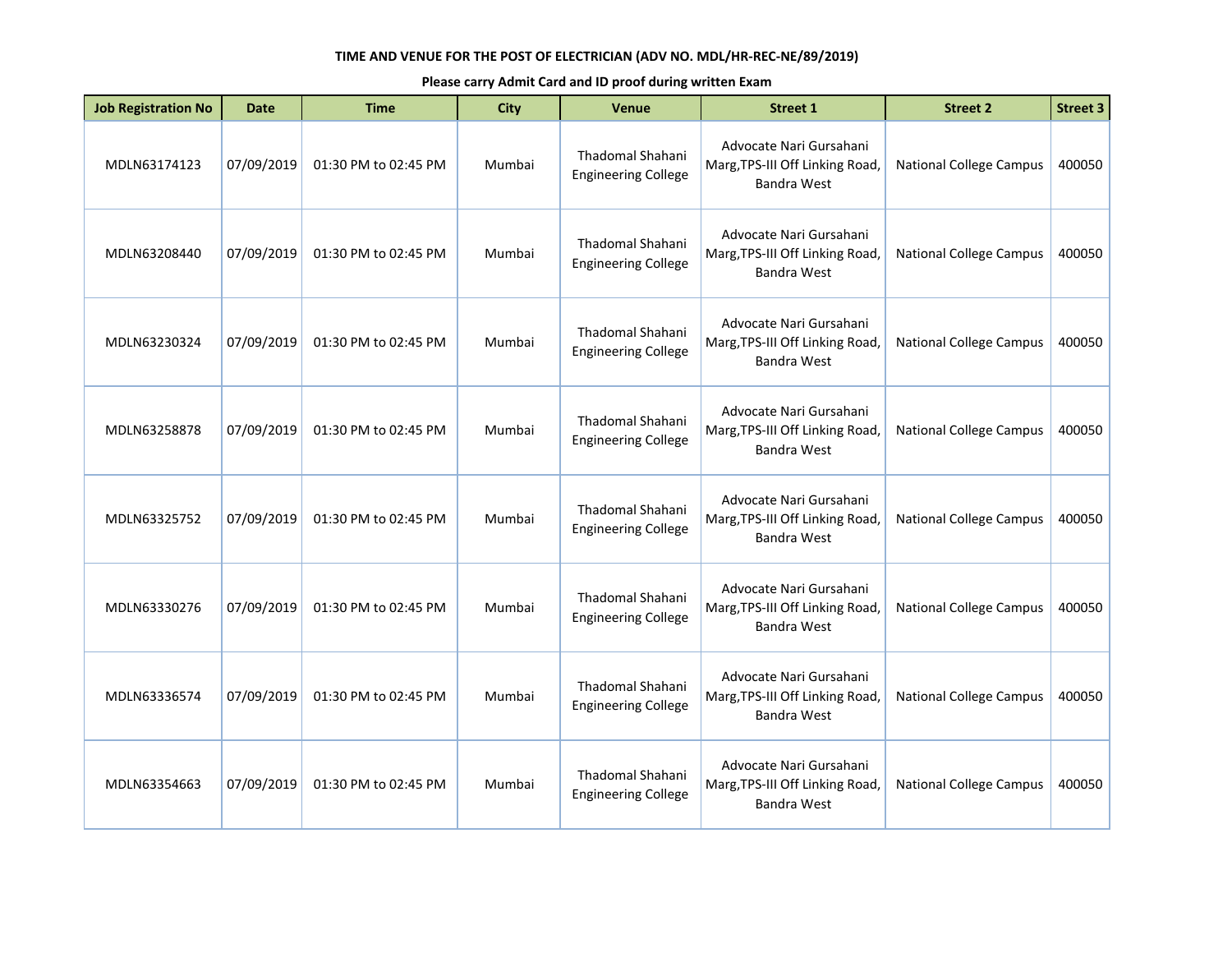| <b>Job Registration No</b> | Date       | <b>Time</b>          | <b>City</b> | <b>Venue</b>                                          | <b>Street 1</b>                                                                  | <b>Street 2</b>                | <b>Street 3</b> |
|----------------------------|------------|----------------------|-------------|-------------------------------------------------------|----------------------------------------------------------------------------------|--------------------------------|-----------------|
| MDLN63384270               | 07/09/2019 | 01:30 PM to 02:45 PM | Mumbai      | Thadomal Shahani<br><b>Engineering College</b>        | Advocate Nari Gursahani<br>Marg, TPS-III Off Linking Road,<br>Bandra West        | <b>National College Campus</b> | 400050          |
| MDLN63398933               | 07/09/2019 | 01:30 PM to 02:45 PM | Mumbai      | <b>Thadomal Shahani</b><br><b>Engineering College</b> | Advocate Nari Gursahani<br>Marg, TPS-III Off Linking Road,<br><b>Bandra West</b> | <b>National College Campus</b> | 400050          |
| MDLN63479443               | 07/09/2019 | 01:30 PM to 02:45 PM | Mumbai      | Thadomal Shahani<br><b>Engineering College</b>        | Advocate Nari Gursahani<br>Marg, TPS-III Off Linking Road,<br><b>Bandra West</b> | <b>National College Campus</b> | 400050          |
| MDLN63482910               | 07/09/2019 | 01:30 PM to 02:45 PM | Mumbai      | Thadomal Shahani<br><b>Engineering College</b>        | Advocate Nari Gursahani<br>Marg, TPS-III Off Linking Road,<br><b>Bandra West</b> | <b>National College Campus</b> | 400050          |
| MDLN63487193               | 07/09/2019 | 01:30 PM to 02:45 PM | Mumbai      | Thadomal Shahani<br><b>Engineering College</b>        | Advocate Nari Gursahani<br>Marg, TPS-III Off Linking Road,<br>Bandra West        | <b>National College Campus</b> | 400050          |
| MDLN63504518               | 07/09/2019 | 01:30 PM to 02:45 PM | Mumbai      | Thadomal Shahani<br><b>Engineering College</b>        | Advocate Nari Gursahani<br>Marg, TPS-III Off Linking Road,<br><b>Bandra West</b> | <b>National College Campus</b> | 400050          |
| MDLN63504548               | 07/09/2019 | 01:30 PM to 02:45 PM | Mumbai      | Thadomal Shahani<br><b>Engineering College</b>        | Advocate Nari Gursahani<br>Marg, TPS-III Off Linking Road,<br>Bandra West        | <b>National College Campus</b> | 400050          |
| MDLN63517482               | 07/09/2019 | 01:30 PM to 02:45 PM | Mumbai      | <b>Thadomal Shahani</b><br><b>Engineering College</b> | Advocate Nari Gursahani<br>Marg, TPS-III Off Linking Road,<br><b>Bandra West</b> | <b>National College Campus</b> | 400050          |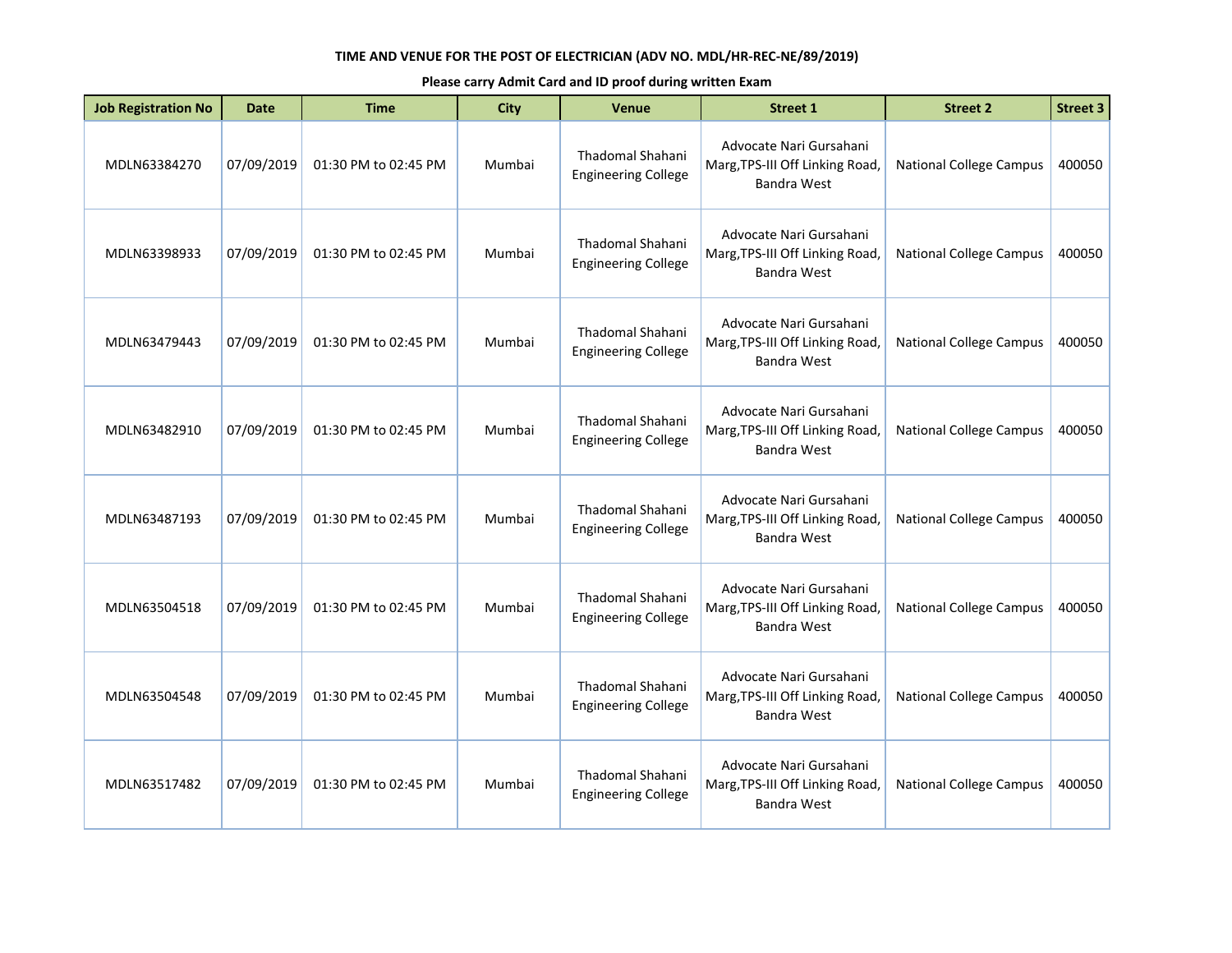| <b>Job Registration No</b> | Date       | <b>Time</b>          | <b>City</b> | <b>Venue</b>                                          | <b>Street 1</b>                                                                  | <b>Street 2</b>                | <b>Street 3</b> |
|----------------------------|------------|----------------------|-------------|-------------------------------------------------------|----------------------------------------------------------------------------------|--------------------------------|-----------------|
| MDLN63517552               | 07/09/2019 | 01:30 PM to 02:45 PM | Mumbai      | Thadomal Shahani<br><b>Engineering College</b>        | Advocate Nari Gursahani<br>Marg, TPS-III Off Linking Road,<br>Bandra West        | <b>National College Campus</b> | 400050          |
| MDLN63539082               | 07/09/2019 | 01:30 PM to 02:45 PM | Mumbai      | Thadomal Shahani<br><b>Engineering College</b>        | Advocate Nari Gursahani<br>Marg, TPS-III Off Linking Road,<br>Bandra West        | <b>National College Campus</b> | 400050          |
| MDLN63585854               | 07/09/2019 | 01:30 PM to 02:45 PM | Mumbai      | Thadomal Shahani<br><b>Engineering College</b>        | Advocate Nari Gursahani<br>Marg, TPS-III Off Linking Road,<br><b>Bandra West</b> | <b>National College Campus</b> | 400050          |
| MDLN63605207               | 07/09/2019 | 01:30 PM to 02:45 PM | Mumbai      | Thadomal Shahani<br><b>Engineering College</b>        | Advocate Nari Gursahani<br>Marg, TPS-III Off Linking Road,<br>Bandra West        | <b>National College Campus</b> | 400050          |
| MDLN63607494               | 07/09/2019 | 01:30 PM to 02:45 PM | Mumbai      | Thadomal Shahani<br><b>Engineering College</b>        | Advocate Nari Gursahani<br>Marg, TPS-III Off Linking Road,<br>Bandra West        | <b>National College Campus</b> | 400050          |
| MDLN63621019               | 07/09/2019 | 01:30 PM to 02:45 PM | Mumbai      | <b>Thadomal Shahani</b><br><b>Engineering College</b> | Advocate Nari Gursahani<br>Marg, TPS-III Off Linking Road,<br><b>Bandra West</b> | <b>National College Campus</b> | 400050          |
| MDLN63642434               | 07/09/2019 | 01:30 PM to 02:45 PM | Mumbai      | Thadomal Shahani<br><b>Engineering College</b>        | Advocate Nari Gursahani<br>Marg, TPS-III Off Linking Road,<br>Bandra West        | <b>National College Campus</b> | 400050          |
| MDLN63665594               | 07/09/2019 | 01:30 PM to 02:45 PM | Mumbai      | <b>Thadomal Shahani</b><br><b>Engineering College</b> | Advocate Nari Gursahani<br>Marg, TPS-III Off Linking Road,<br>Bandra West        | <b>National College Campus</b> | 400050          |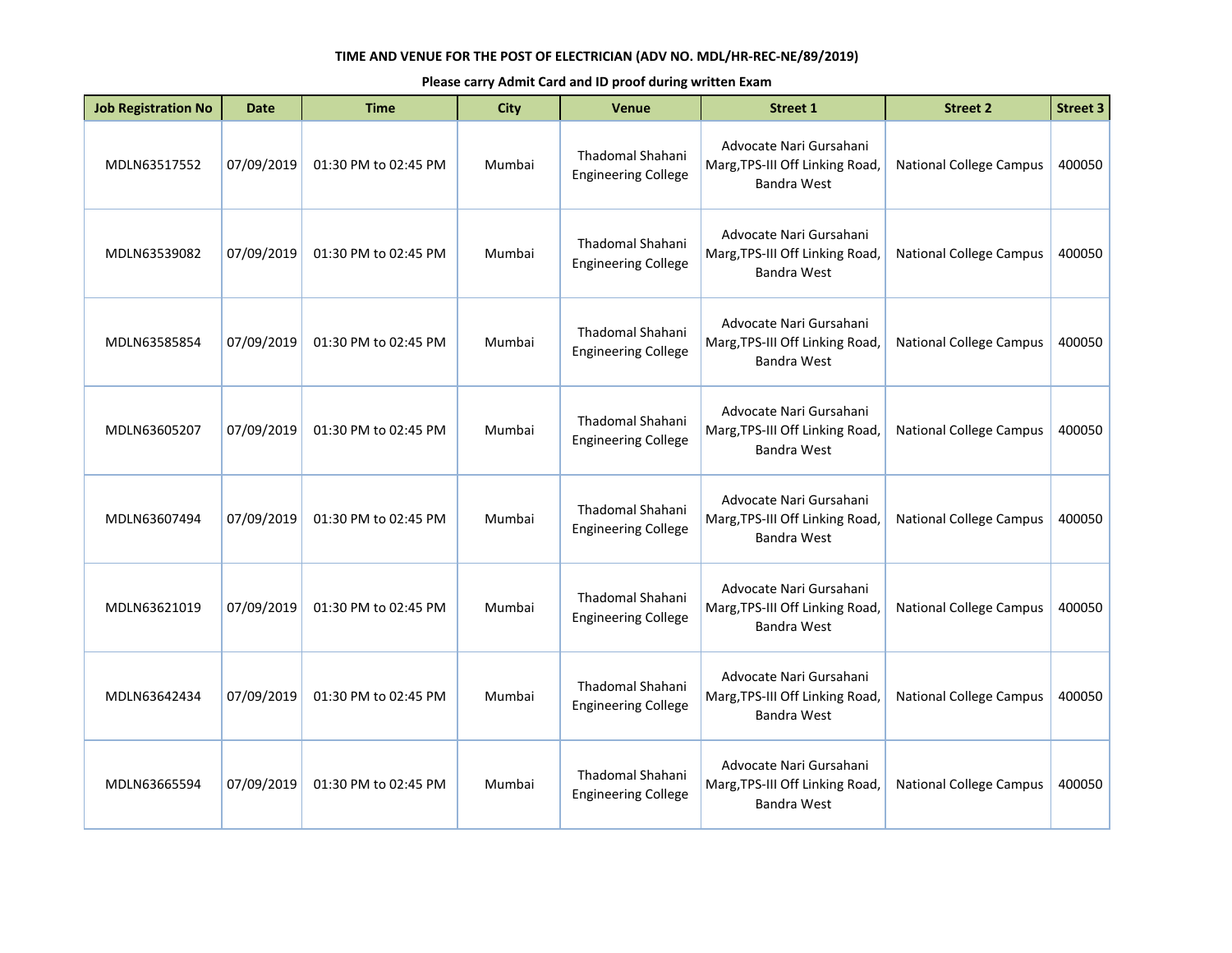| <b>Job Registration No</b> | Date       | <b>Time</b>          | <b>City</b> | <b>Venue</b>                                          | <b>Street 1</b>                                                                  | <b>Street 2</b>                | <b>Street 3</b> |
|----------------------------|------------|----------------------|-------------|-------------------------------------------------------|----------------------------------------------------------------------------------|--------------------------------|-----------------|
| MDLN63675259               | 07/09/2019 | 01:30 PM to 02:45 PM | Mumbai      | Thadomal Shahani<br><b>Engineering College</b>        | Advocate Nari Gursahani<br>Marg, TPS-III Off Linking Road,<br>Bandra West        | <b>National College Campus</b> | 400050          |
| MDLN63691010               | 07/09/2019 | 01:30 PM to 02:45 PM | Mumbai      | Thadomal Shahani<br><b>Engineering College</b>        | Advocate Nari Gursahani<br>Marg, TPS-III Off Linking Road,<br>Bandra West        | <b>National College Campus</b> | 400050          |
| MDLN63711059               | 07/09/2019 | 01:30 PM to 02:45 PM | Mumbai      | Thadomal Shahani<br><b>Engineering College</b>        | Advocate Nari Gursahani<br>Marg, TPS-III Off Linking Road,<br><b>Bandra West</b> | <b>National College Campus</b> | 400050          |
| MDLN63723878               | 07/09/2019 | 01:30 PM to 02:45 PM | Mumbai      | Thadomal Shahani<br><b>Engineering College</b>        | Advocate Nari Gursahani<br>Marg, TPS-III Off Linking Road,<br>Bandra West        | <b>National College Campus</b> | 400050          |
| MDLN63762299               | 07/09/2019 | 01:30 PM to 02:45 PM | Mumbai      | Thadomal Shahani<br><b>Engineering College</b>        | Advocate Nari Gursahani<br>Marg, TPS-III Off Linking Road,<br>Bandra West        | <b>National College Campus</b> | 400050          |
| MDLN63819095               | 07/09/2019 | 01:30 PM to 02:45 PM | Mumbai      | <b>Thadomal Shahani</b><br><b>Engineering College</b> | Advocate Nari Gursahani<br>Marg, TPS-III Off Linking Road,<br><b>Bandra West</b> | <b>National College Campus</b> | 400050          |
| MDLN63829316               | 07/09/2019 | 01:30 PM to 02:45 PM | Mumbai      | Thadomal Shahani<br><b>Engineering College</b>        | Advocate Nari Gursahani<br>Marg, TPS-III Off Linking Road,<br>Bandra West        | <b>National College Campus</b> | 400050          |
| MDLN63830696               | 07/09/2019 | 01:30 PM to 02:45 PM | Mumbai      | <b>Thadomal Shahani</b><br><b>Engineering College</b> | Advocate Nari Gursahani<br>Marg, TPS-III Off Linking Road,<br>Bandra West        | <b>National College Campus</b> | 400050          |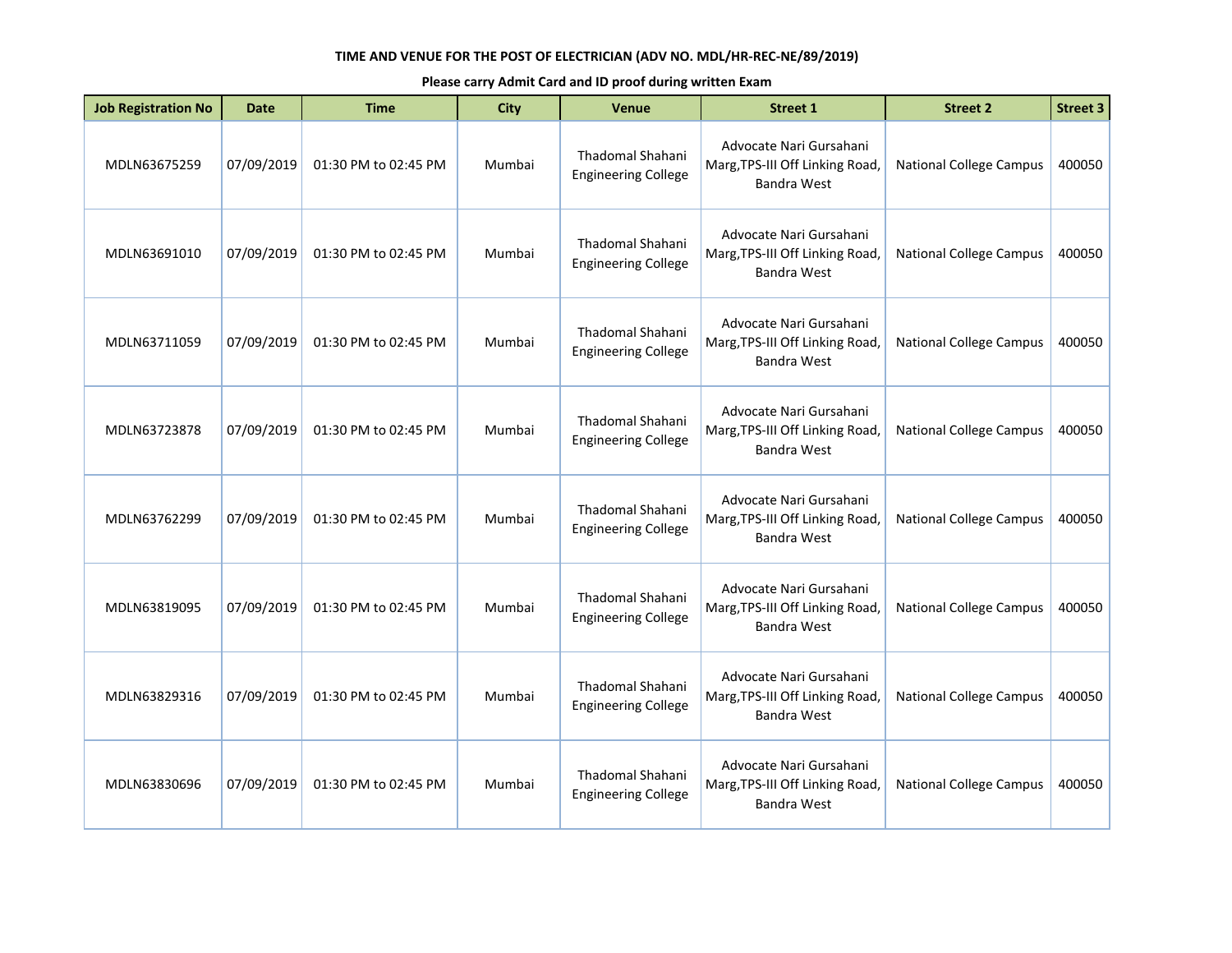| <b>Job Registration No</b> | Date       | <b>Time</b>          | <b>City</b> | <b>Venue</b>                                          | <b>Street 1</b>                                                                  | <b>Street 2</b>                | <b>Street 3</b> |
|----------------------------|------------|----------------------|-------------|-------------------------------------------------------|----------------------------------------------------------------------------------|--------------------------------|-----------------|
| MDLN63832892               | 07/09/2019 | 01:30 PM to 02:45 PM | Mumbai      | Thadomal Shahani<br><b>Engineering College</b>        | Advocate Nari Gursahani<br>Marg, TPS-III Off Linking Road,<br>Bandra West        | <b>National College Campus</b> | 400050          |
| MDLN63850983               | 07/09/2019 | 01:30 PM to 02:45 PM | Mumbai      | <b>Thadomal Shahani</b><br><b>Engineering College</b> | Advocate Nari Gursahani<br>Marg, TPS-III Off Linking Road,<br><b>Bandra West</b> | <b>National College Campus</b> | 400050          |
| MDLN63907020               | 07/09/2019 | 01:30 PM to 02:45 PM | Mumbai      | Thadomal Shahani<br><b>Engineering College</b>        | Advocate Nari Gursahani<br>Marg, TPS-III Off Linking Road,<br><b>Bandra West</b> | <b>National College Campus</b> | 400050          |
| MDLN63924196               | 07/09/2019 | 01:30 PM to 02:45 PM | Mumbai      | Thadomal Shahani<br><b>Engineering College</b>        | Advocate Nari Gursahani<br>Marg, TPS-III Off Linking Road,<br><b>Bandra West</b> | <b>National College Campus</b> | 400050          |
| MDLN63935397               | 07/09/2019 | 01:30 PM to 02:45 PM | Mumbai      | Thadomal Shahani<br><b>Engineering College</b>        | Advocate Nari Gursahani<br>Marg, TPS-III Off Linking Road,<br>Bandra West        | <b>National College Campus</b> | 400050          |
| MDLN63949731               | 07/09/2019 | 01:30 PM to 02:45 PM | Mumbai      | Thadomal Shahani<br><b>Engineering College</b>        | Advocate Nari Gursahani<br>Marg, TPS-III Off Linking Road,<br><b>Bandra West</b> | <b>National College Campus</b> | 400050          |
| MDLN63951660               | 07/09/2019 | 01:30 PM to 02:45 PM | Mumbai      | Thadomal Shahani<br><b>Engineering College</b>        | Advocate Nari Gursahani<br>Marg, TPS-III Off Linking Road,<br>Bandra West        | <b>National College Campus</b> | 400050          |
| MDLN63961879               | 07/09/2019 | 01:30 PM to 02:45 PM | Mumbai      | <b>Thadomal Shahani</b><br><b>Engineering College</b> | Advocate Nari Gursahani<br>Marg, TPS-III Off Linking Road,<br><b>Bandra West</b> | <b>National College Campus</b> | 400050          |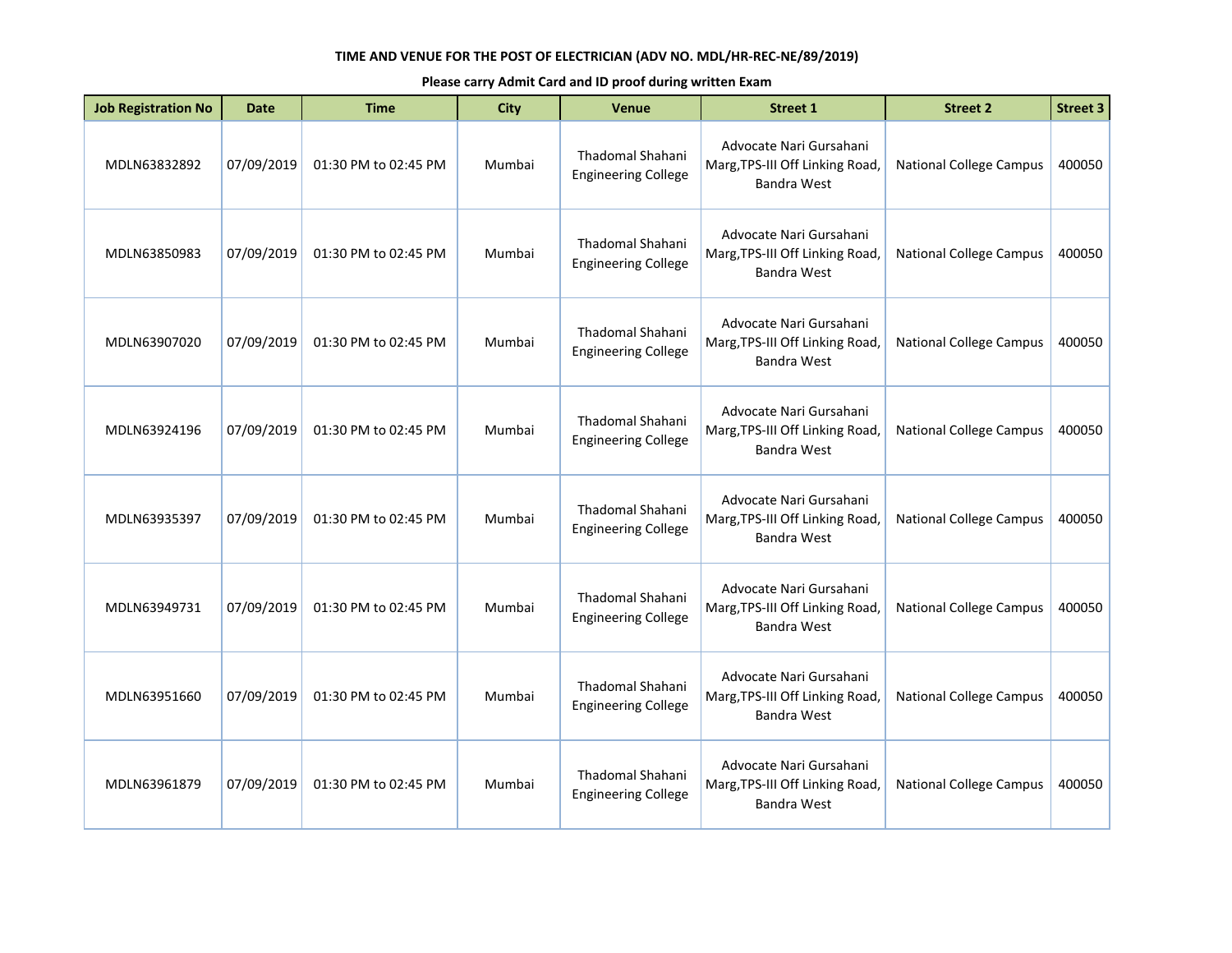| <b>Job Registration No</b> | Date       | <b>Time</b>          | <b>City</b> | <b>Venue</b>                                          | <b>Street 1</b>                                                                  | <b>Street 2</b>                | <b>Street 3</b> |
|----------------------------|------------|----------------------|-------------|-------------------------------------------------------|----------------------------------------------------------------------------------|--------------------------------|-----------------|
| MDLN63969236               | 07/09/2019 | 01:30 PM to 02:45 PM | Mumbai      | Thadomal Shahani<br><b>Engineering College</b>        | Advocate Nari Gursahani<br>Marg, TPS-III Off Linking Road,<br>Bandra West        | <b>National College Campus</b> | 400050          |
| MDLN64006347               | 07/09/2019 | 01:30 PM to 02:45 PM | Mumbai      | <b>Thadomal Shahani</b><br><b>Engineering College</b> | Advocate Nari Gursahani<br>Marg, TPS-III Off Linking Road,<br><b>Bandra West</b> | <b>National College Campus</b> | 400050          |
| MDLN64039232               | 07/09/2019 | 01:30 PM to 02:45 PM | Mumbai      | Thadomal Shahani<br><b>Engineering College</b>        | Advocate Nari Gursahani<br>Marg, TPS-III Off Linking Road,<br><b>Bandra West</b> | <b>National College Campus</b> | 400050          |
| MDLN64051160               | 07/09/2019 | 01:30 PM to 02:45 PM | Mumbai      | Thadomal Shahani<br><b>Engineering College</b>        | Advocate Nari Gursahani<br>Marg, TPS-III Off Linking Road,<br><b>Bandra West</b> | <b>National College Campus</b> | 400050          |
| MDLN64052363               | 07/09/2019 | 01:30 PM to 02:45 PM | Mumbai      | Thadomal Shahani<br><b>Engineering College</b>        | Advocate Nari Gursahani<br>Marg, TPS-III Off Linking Road,<br>Bandra West        | <b>National College Campus</b> | 400050          |
| MDLN64063158               | 07/09/2019 | 01:30 PM to 02:45 PM | Mumbai      | Thadomal Shahani<br><b>Engineering College</b>        | Advocate Nari Gursahani<br>Marg, TPS-III Off Linking Road,<br><b>Bandra West</b> | <b>National College Campus</b> | 400050          |
| MDLN64085277               | 07/09/2019 | 01:30 PM to 02:45 PM | Mumbai      | Thadomal Shahani<br><b>Engineering College</b>        | Advocate Nari Gursahani<br>Marg, TPS-III Off Linking Road,<br>Bandra West        | <b>National College Campus</b> | 400050          |
| MDLN64126856               | 07/09/2019 | 01:30 PM to 02:45 PM | Mumbai      | <b>Thadomal Shahani</b><br><b>Engineering College</b> | Advocate Nari Gursahani<br>Marg, TPS-III Off Linking Road,<br><b>Bandra West</b> | <b>National College Campus</b> | 400050          |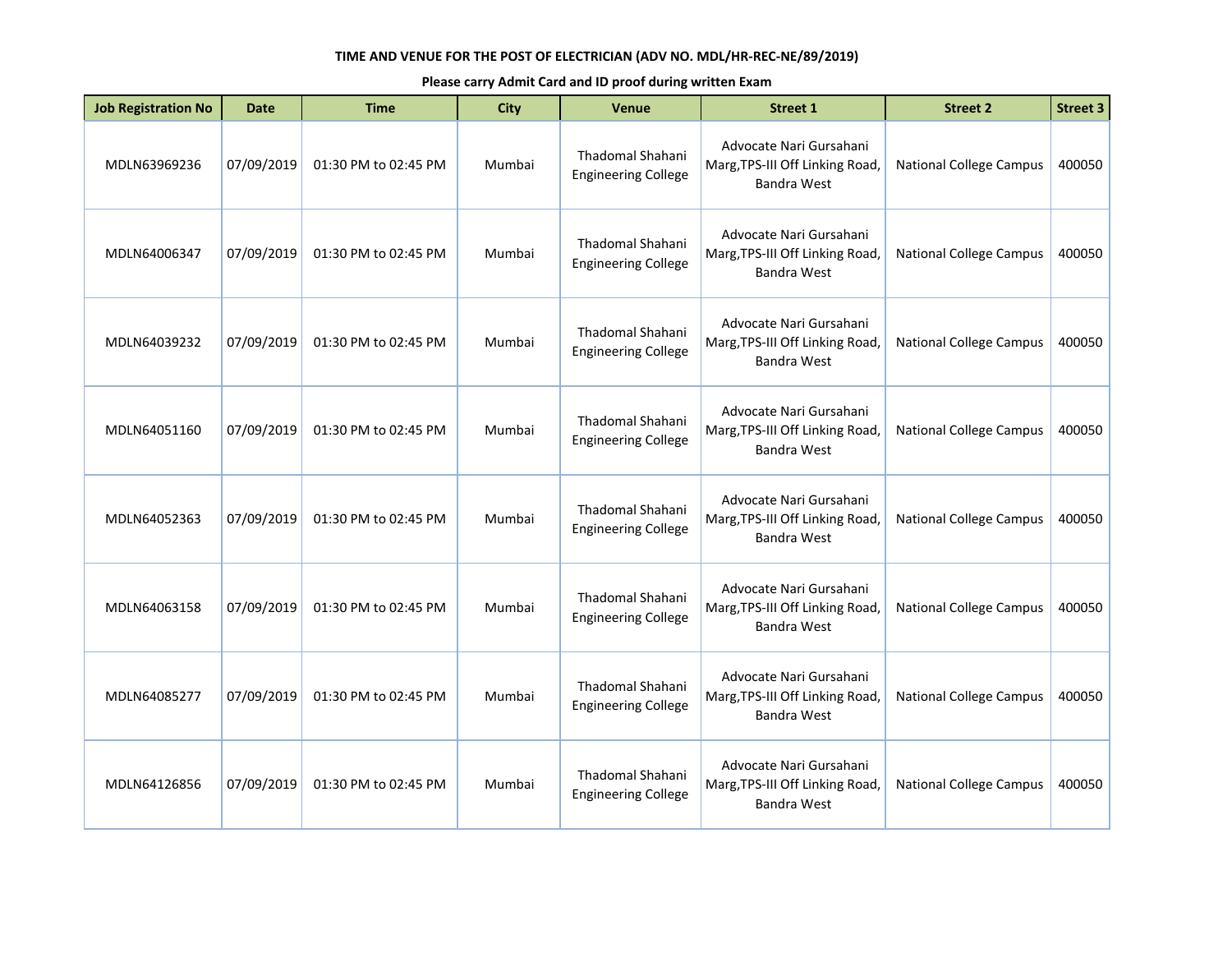| <b>Job Registration No</b> | <b>Date</b> | <b>Time</b>          | <b>City</b> | Venue                                                 | <b>Street 1</b>                                                                  | <b>Street 2</b>                | <b>Street 3</b> |
|----------------------------|-------------|----------------------|-------------|-------------------------------------------------------|----------------------------------------------------------------------------------|--------------------------------|-----------------|
| MDLN64136437               | 07/09/2019  | 01:30 PM to 02:45 PM | Mumbai      | Thadomal Shahani<br><b>Engineering College</b>        | Advocate Nari Gursahani<br>Marg, TPS-III Off Linking Road,<br>Bandra West        | <b>National College Campus</b> | 400050          |
| MDLN64175240               | 07/09/2019  | 01:30 PM to 02:45 PM | Mumbai      | <b>Thadomal Shahani</b><br><b>Engineering College</b> | Advocate Nari Gursahani<br>Marg, TPS-III Off Linking Road,<br><b>Bandra West</b> | <b>National College Campus</b> | 400050          |
| MDLN64210616               | 07/09/2019  | 01:30 PM to 02:45 PM | Mumbai      | Thadomal Shahani<br><b>Engineering College</b>        | Advocate Nari Gursahani<br>Marg, TPS-III Off Linking Road,<br>Bandra West        | <b>National College Campus</b> | 400050          |
| MDLN64211608               | 07/09/2019  | 01:30 PM to 02:45 PM | Mumbai      | <b>Thadomal Shahani</b><br><b>Engineering College</b> | Advocate Nari Gursahani<br>Marg, TPS-III Off Linking Road,<br>Bandra West        | <b>National College Campus</b> | 400050          |
| MDLN64251386               | 07/09/2019  | 01:30 PM to 02:45 PM | Mumbai      | Thadomal Shahani<br><b>Engineering College</b>        | Advocate Nari Gursahani<br>Marg, TPS-III Off Linking Road,<br>Bandra West        | <b>National College Campus</b> | 400050          |
| MDLN64266676               | 07/09/2019  | 01:30 PM to 02:45 PM | Mumbai      | <b>Thadomal Shahani</b><br><b>Engineering College</b> | Advocate Nari Gursahani<br>Marg, TPS-III Off Linking Road,<br>Bandra West        | <b>National College Campus</b> | 400050          |
| MDLN64269620               | 07/09/2019  | 01:30 PM to 02:45 PM | Mumbai      | Thadomal Shahani<br><b>Engineering College</b>        | Advocate Nari Gursahani<br>Marg, TPS-III Off Linking Road,<br><b>Bandra West</b> | <b>National College Campus</b> | 400050          |
| MDLN64286049               | 07/09/2019  | 01:30 PM to 02:45 PM | Mumbai      | Thadomal Shahani<br><b>Engineering College</b>        | Advocate Nari Gursahani<br>Marg, TPS-III Off Linking Road,<br>Bandra West        | <b>National College Campus</b> | 400050          |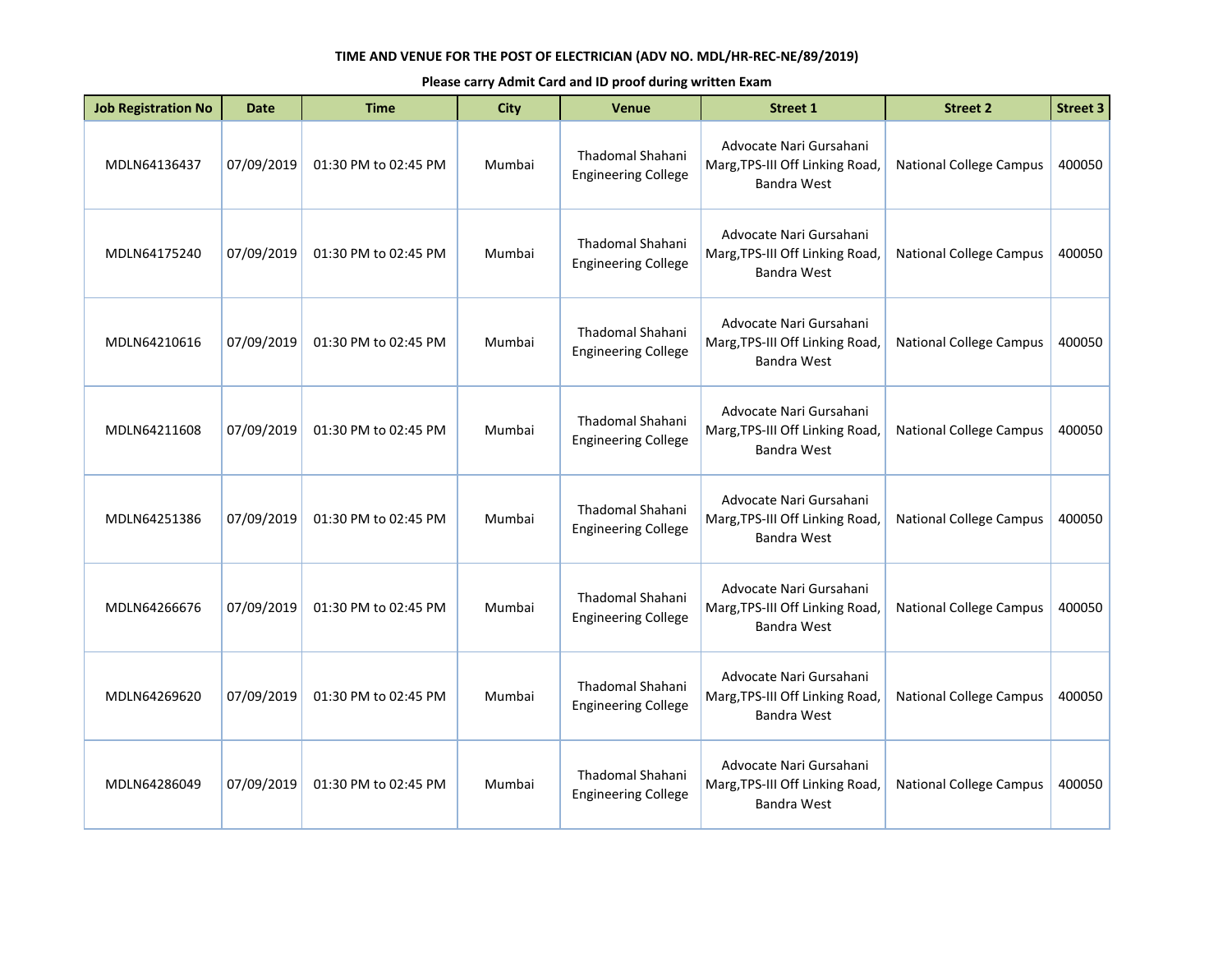| <b>Job Registration No</b> | <b>Date</b> | <b>Time</b>          | <b>City</b> | Venue                                                 | <b>Street 1</b>                                                                  | <b>Street 2</b>                | <b>Street 3</b> |
|----------------------------|-------------|----------------------|-------------|-------------------------------------------------------|----------------------------------------------------------------------------------|--------------------------------|-----------------|
| MDLN64305761               | 07/09/2019  | 01:30 PM to 02:45 PM | Mumbai      | Thadomal Shahani<br><b>Engineering College</b>        | Advocate Nari Gursahani<br>Marg, TPS-III Off Linking Road,<br>Bandra West        | <b>National College Campus</b> | 400050          |
| MDLN64327306               | 07/09/2019  | 01:30 PM to 02:45 PM | Mumbai      | <b>Thadomal Shahani</b><br><b>Engineering College</b> | Advocate Nari Gursahani<br>Marg, TPS-III Off Linking Road,<br><b>Bandra West</b> | <b>National College Campus</b> | 400050          |
| MDLN64339689               | 07/09/2019  | 01:30 PM to 02:45 PM | Mumbai      | Thadomal Shahani<br><b>Engineering College</b>        | Advocate Nari Gursahani<br>Marg, TPS-III Off Linking Road,<br>Bandra West        | <b>National College Campus</b> | 400050          |
| MDLN64381538               | 07/09/2019  | 01:30 PM to 02:45 PM | Mumbai      | <b>Thadomal Shahani</b><br><b>Engineering College</b> | Advocate Nari Gursahani<br>Marg, TPS-III Off Linking Road,<br>Bandra West        | <b>National College Campus</b> | 400050          |
| MDLN64388746               | 07/09/2019  | 01:30 PM to 02:45 PM | Mumbai      | Thadomal Shahani<br><b>Engineering College</b>        | Advocate Nari Gursahani<br>Marg, TPS-III Off Linking Road,<br>Bandra West        | <b>National College Campus</b> | 400050          |
| MDLN64393528               | 07/09/2019  | 01:30 PM to 02:45 PM | Mumbai      | <b>Thadomal Shahani</b><br><b>Engineering College</b> | Advocate Nari Gursahani<br>Marg, TPS-III Off Linking Road,<br><b>Bandra West</b> | <b>National College Campus</b> | 400050          |
| MDLN64419188               | 07/09/2019  | 01:30 PM to 02:45 PM | Mumbai      | Thadomal Shahani<br><b>Engineering College</b>        | Advocate Nari Gursahani<br>Marg, TPS-III Off Linking Road,<br><b>Bandra West</b> | <b>National College Campus</b> | 400050          |
| MDLN64424222               | 07/09/2019  | 01:30 PM to 02:45 PM | Mumbai      | Thadomal Shahani<br><b>Engineering College</b>        | Advocate Nari Gursahani<br>Marg, TPS-III Off Linking Road,<br>Bandra West        | <b>National College Campus</b> | 400050          |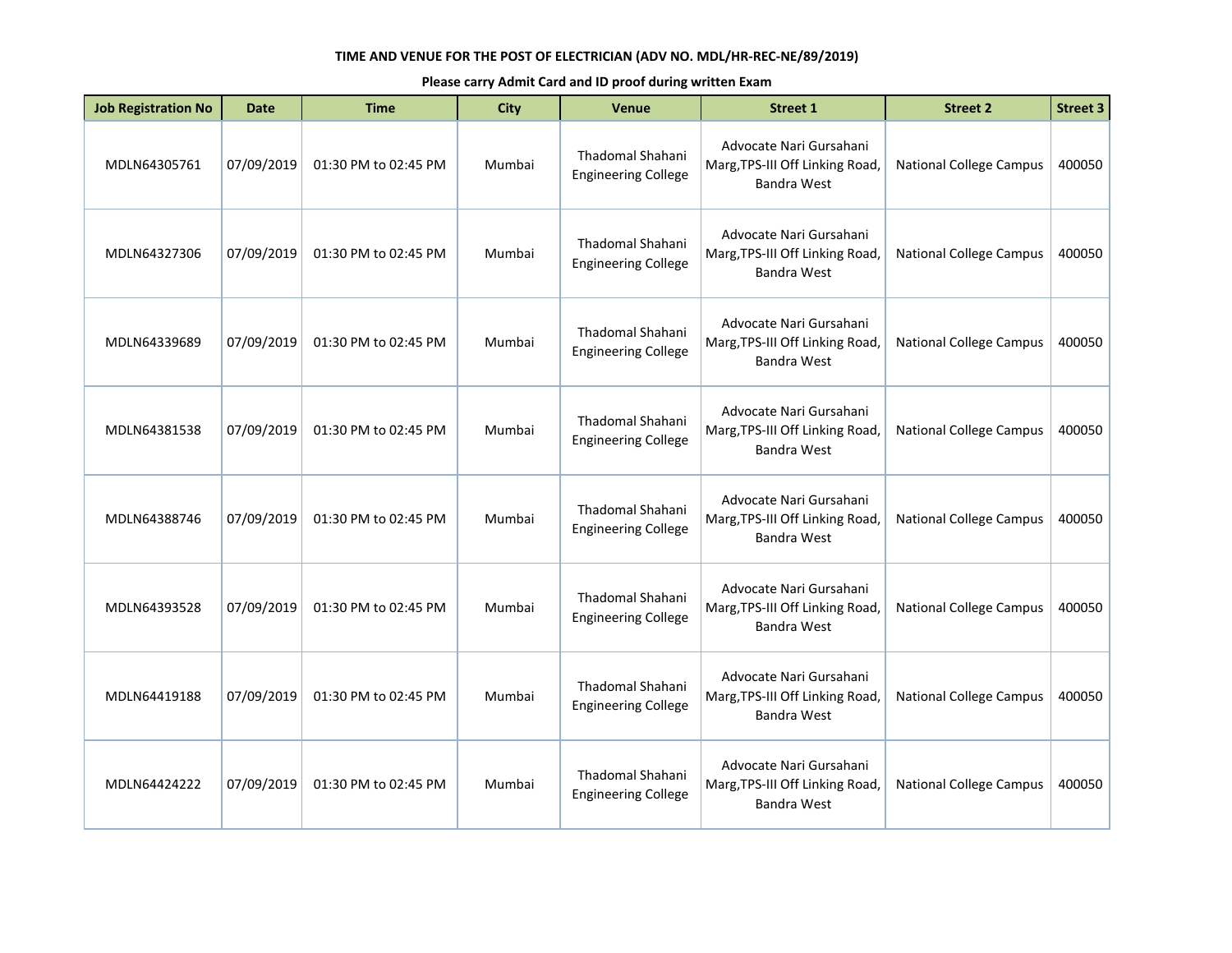| <b>Job Registration No</b> | <b>Date</b> | <b>Time</b>          | <b>City</b> | Venue                                                 | <b>Street 1</b>                                                                  | <b>Street 2</b>                | <b>Street 3</b> |
|----------------------------|-------------|----------------------|-------------|-------------------------------------------------------|----------------------------------------------------------------------------------|--------------------------------|-----------------|
| MDLN64436366               | 07/09/2019  | 01:30 PM to 02:45 PM | Mumbai      | Thadomal Shahani<br><b>Engineering College</b>        | Advocate Nari Gursahani<br>Marg, TPS-III Off Linking Road,<br>Bandra West        | <b>National College Campus</b> | 400050          |
| MDLN64538823               | 07/09/2019  | 01:30 PM to 02:45 PM | Mumbai      | Thadomal Shahani<br><b>Engineering College</b>        | Advocate Nari Gursahani<br>Marg, TPS-III Off Linking Road,<br>Bandra West        | <b>National College Campus</b> | 400050          |
| MDLN64562085               | 07/09/2019  | 01:30 PM to 02:45 PM | Mumbai      | <b>Thadomal Shahani</b><br><b>Engineering College</b> | Advocate Nari Gursahani<br>Marg, TPS-III Off Linking Road,<br>Bandra West        | <b>National College Campus</b> | 400050          |
| MDLN64607358               | 07/09/2019  | 01:30 PM to 02:45 PM | Mumbai      | <b>Thadomal Shahani</b><br><b>Engineering College</b> | Advocate Nari Gursahani<br>Marg, TPS-III Off Linking Road,<br>Bandra West        | <b>National College Campus</b> | 400050          |
| MDLN64637291               | 07/09/2019  | 01:30 PM to 02:45 PM | Mumbai      | Thadomal Shahani<br><b>Engineering College</b>        | Advocate Nari Gursahani<br>Marg, TPS-III Off Linking Road,<br>Bandra West        | <b>National College Campus</b> | 400050          |
| MDLN64658677               | 07/09/2019  | 01:30 PM to 02:45 PM | Mumbai      | <b>Thadomal Shahani</b><br><b>Engineering College</b> | Advocate Nari Gursahani<br>Marg, TPS-III Off Linking Road,<br>Bandra West        | <b>National College Campus</b> | 400050          |
| MDLN64672797               | 07/09/2019  | 01:30 PM to 02:45 PM | Mumbai      | <b>Thadomal Shahani</b><br><b>Engineering College</b> | Advocate Nari Gursahani<br>Marg, TPS-III Off Linking Road,<br><b>Bandra West</b> | <b>National College Campus</b> | 400050          |
| MDLN64723545               | 07/09/2019  | 01:30 PM to 02:45 PM | Mumbai      | Thadomal Shahani<br><b>Engineering College</b>        | Advocate Nari Gursahani<br>Marg, TPS-III Off Linking Road,<br><b>Bandra West</b> | <b>National College Campus</b> | 400050          |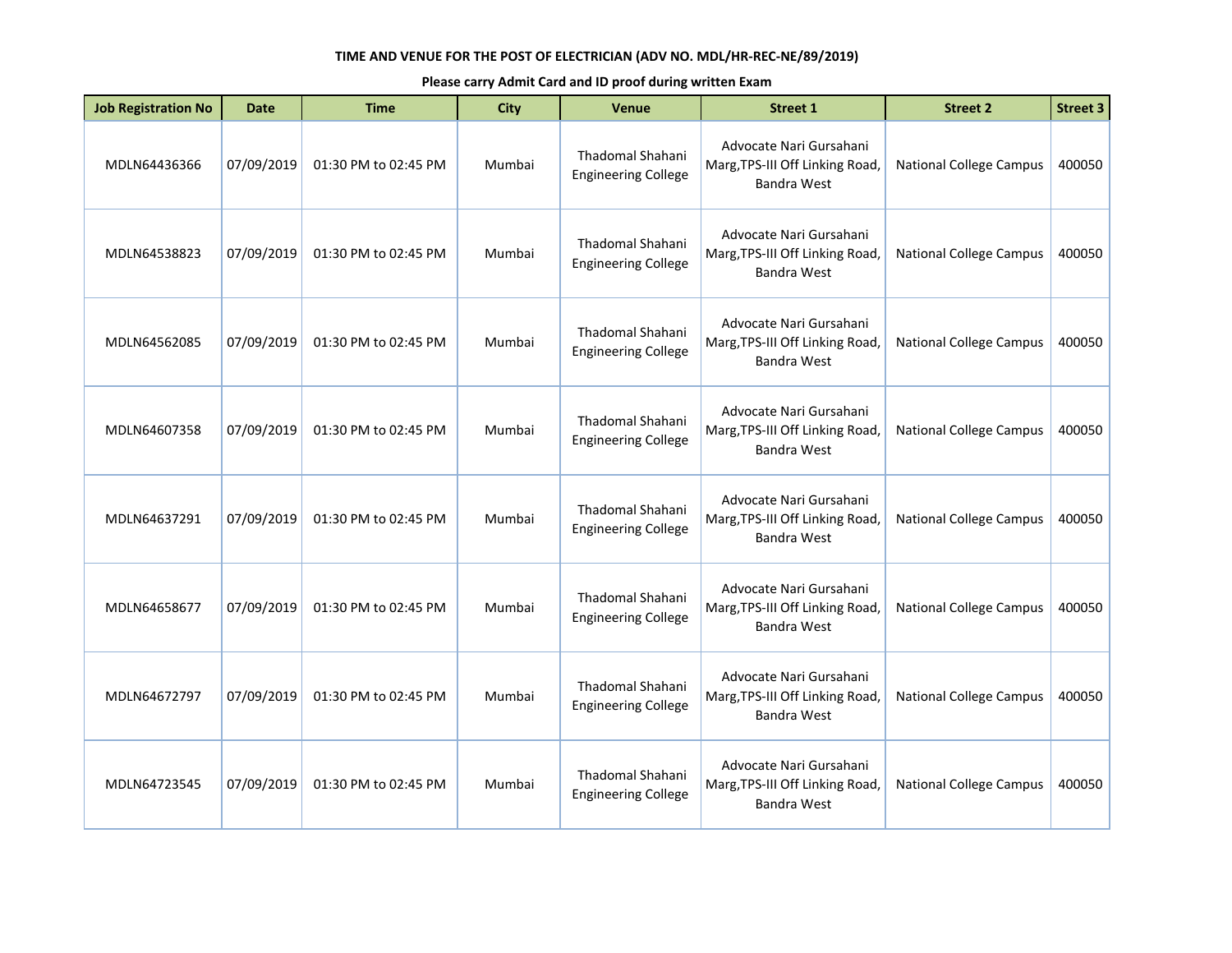| <b>Job Registration No</b> | <b>Date</b> | <b>Time</b>          | <b>City</b> | Venue                                                 | <b>Street 1</b>                                                                  | <b>Street 2</b>                | <b>Street 3</b> |
|----------------------------|-------------|----------------------|-------------|-------------------------------------------------------|----------------------------------------------------------------------------------|--------------------------------|-----------------|
| MDLN64728345               | 07/09/2019  | 01:30 PM to 02:45 PM | Mumbai      | Thadomal Shahani<br><b>Engineering College</b>        | Advocate Nari Gursahani<br>Marg, TPS-III Off Linking Road,<br><b>Bandra West</b> | <b>National College Campus</b> | 400050          |
| MDLN64774771               | 07/09/2019  | 01:30 PM to 02:45 PM | Mumbai      | <b>Thadomal Shahani</b><br><b>Engineering College</b> | Advocate Nari Gursahani<br>Marg, TPS-III Off Linking Road,<br><b>Bandra West</b> | <b>National College Campus</b> | 400050          |
| MDLN64835854               | 07/09/2019  | 01:30 PM to 02:45 PM | Mumbai      | Thadomal Shahani<br><b>Engineering College</b>        | Advocate Nari Gursahani<br>Marg, TPS-III Off Linking Road,<br><b>Bandra West</b> | <b>National College Campus</b> | 400050          |
| MDLN64864057               | 07/09/2019  | 01:30 PM to 02:45 PM | Mumbai      | <b>Thadomal Shahani</b><br><b>Engineering College</b> | Advocate Nari Gursahani<br>Marg, TPS-III Off Linking Road,<br><b>Bandra West</b> | <b>National College Campus</b> | 400050          |
| MDLN64893495               | 07/09/2019  | 01:30 PM to 02:45 PM | Mumbai      | Thadomal Shahani<br><b>Engineering College</b>        | Advocate Nari Gursahani<br>Marg, TPS-III Off Linking Road,<br><b>Bandra West</b> | <b>National College Campus</b> | 400050          |
| MDLN64901243               | 07/09/2019  | 01:30 PM to 02:45 PM | Mumbai      | <b>Thadomal Shahani</b><br><b>Engineering College</b> | Advocate Nari Gursahani<br>Marg, TPS-III Off Linking Road,<br><b>Bandra West</b> | <b>National College Campus</b> | 400050          |
| MDLN64996941               | 07/09/2019  | 01:30 PM to 02:45 PM | Mumbai      | Thadomal Shahani<br><b>Engineering College</b>        | Advocate Nari Gursahani<br>Marg, TPS-III Off Linking Road,<br><b>Bandra West</b> | <b>National College Campus</b> | 400050          |
| MDLN65022280               | 07/09/2019  | 01:30 PM to 02:45 PM | Mumbai      | Thadomal Shahani<br><b>Engineering College</b>        | Advocate Nari Gursahani<br>Marg, TPS-III Off Linking Road,<br><b>Bandra West</b> | <b>National College Campus</b> | 400050          |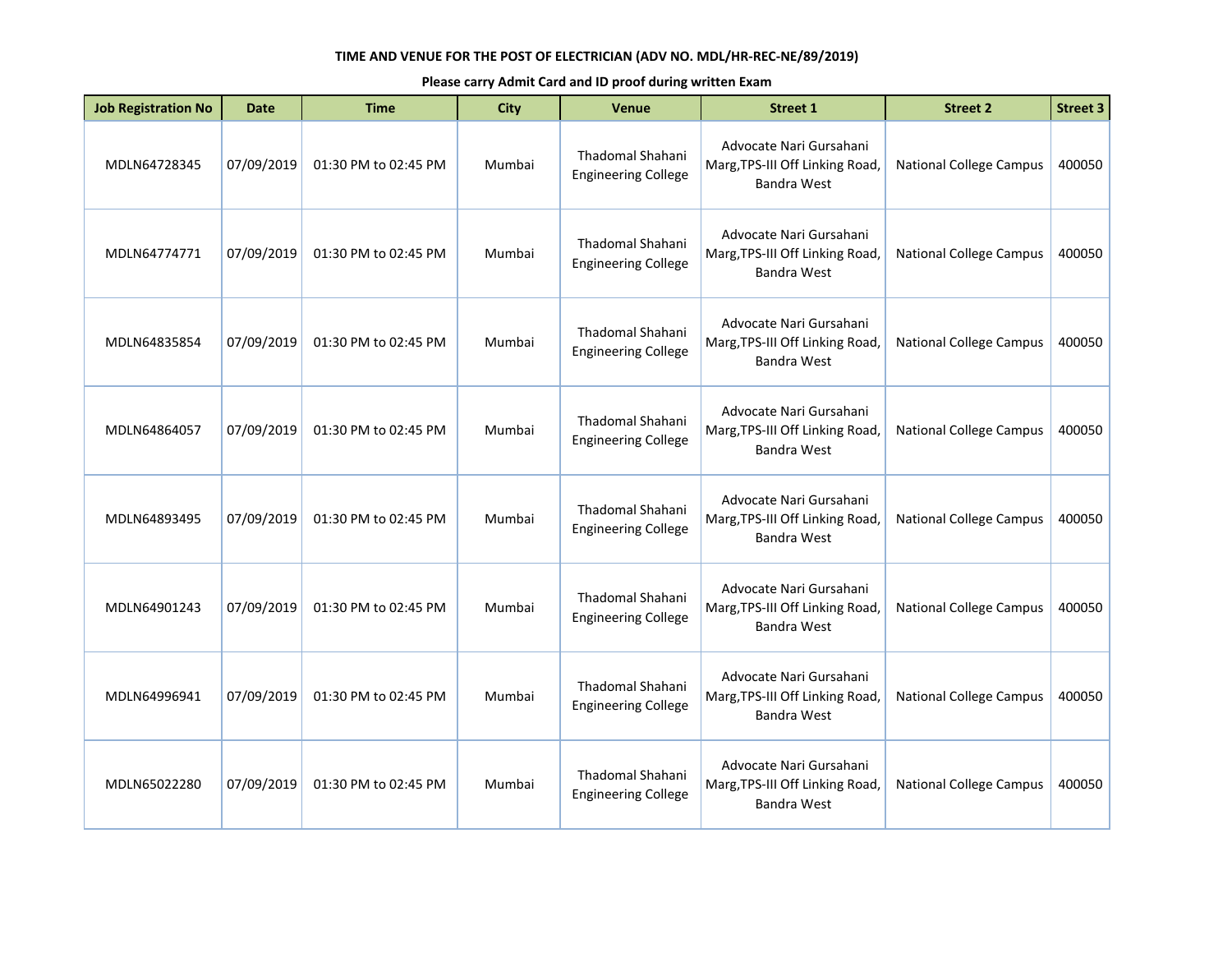| <b>Job Registration No</b> | <b>Date</b> | <b>Time</b>          | <b>City</b> | Venue                                                 | <b>Street 1</b>                                                                  | <b>Street 2</b>                | <b>Street 3</b> |
|----------------------------|-------------|----------------------|-------------|-------------------------------------------------------|----------------------------------------------------------------------------------|--------------------------------|-----------------|
| MDLN65092395               | 07/09/2019  | 01:30 PM to 02:45 PM | Mumbai      | Thadomal Shahani<br><b>Engineering College</b>        | Advocate Nari Gursahani<br>Marg, TPS-III Off Linking Road,<br>Bandra West        | <b>National College Campus</b> | 400050          |
| MDLN65107747               | 07/09/2019  | 01:30 PM to 02:45 PM | Mumbai      | Thadomal Shahani<br><b>Engineering College</b>        | Advocate Nari Gursahani<br>Marg, TPS-III Off Linking Road,<br>Bandra West        | <b>National College Campus</b> | 400050          |
| MDLN65148477               | 07/09/2019  | 01:30 PM to 02:45 PM | Mumbai      | <b>Thadomal Shahani</b><br><b>Engineering College</b> | Advocate Nari Gursahani<br>Marg, TPS-III Off Linking Road,<br>Bandra West        | <b>National College Campus</b> | 400050          |
| MDLN65158114               | 07/09/2019  | 01:30 PM to 02:45 PM | Mumbai      | <b>Thadomal Shahani</b><br><b>Engineering College</b> | Advocate Nari Gursahani<br>Marg, TPS-III Off Linking Road,<br>Bandra West        | <b>National College Campus</b> | 400050          |
| MDLN65209901               | 07/09/2019  | 01:30 PM to 02:45 PM | Mumbai      | Thadomal Shahani<br><b>Engineering College</b>        | Advocate Nari Gursahani<br>Marg, TPS-III Off Linking Road,<br>Bandra West        | <b>National College Campus</b> | 400050          |
| MDLN65265571               | 07/09/2019  | 01:30 PM to 02:45 PM | Mumbai      | <b>Thadomal Shahani</b><br><b>Engineering College</b> | Advocate Nari Gursahani<br>Marg, TPS-III Off Linking Road,<br>Bandra West        | <b>National College Campus</b> | 400050          |
| MDLN65275236               | 07/09/2019  | 01:30 PM to 02:45 PM | Mumbai      | <b>Thadomal Shahani</b><br><b>Engineering College</b> | Advocate Nari Gursahani<br>Marg, TPS-III Off Linking Road,<br><b>Bandra West</b> | <b>National College Campus</b> | 400050          |
| MDLN65288466               | 07/09/2019  | 01:30 PM to 02:45 PM | Mumbai      | Thadomal Shahani<br><b>Engineering College</b>        | Advocate Nari Gursahani<br>Marg, TPS-III Off Linking Road,<br><b>Bandra West</b> | <b>National College Campus</b> | 400050          |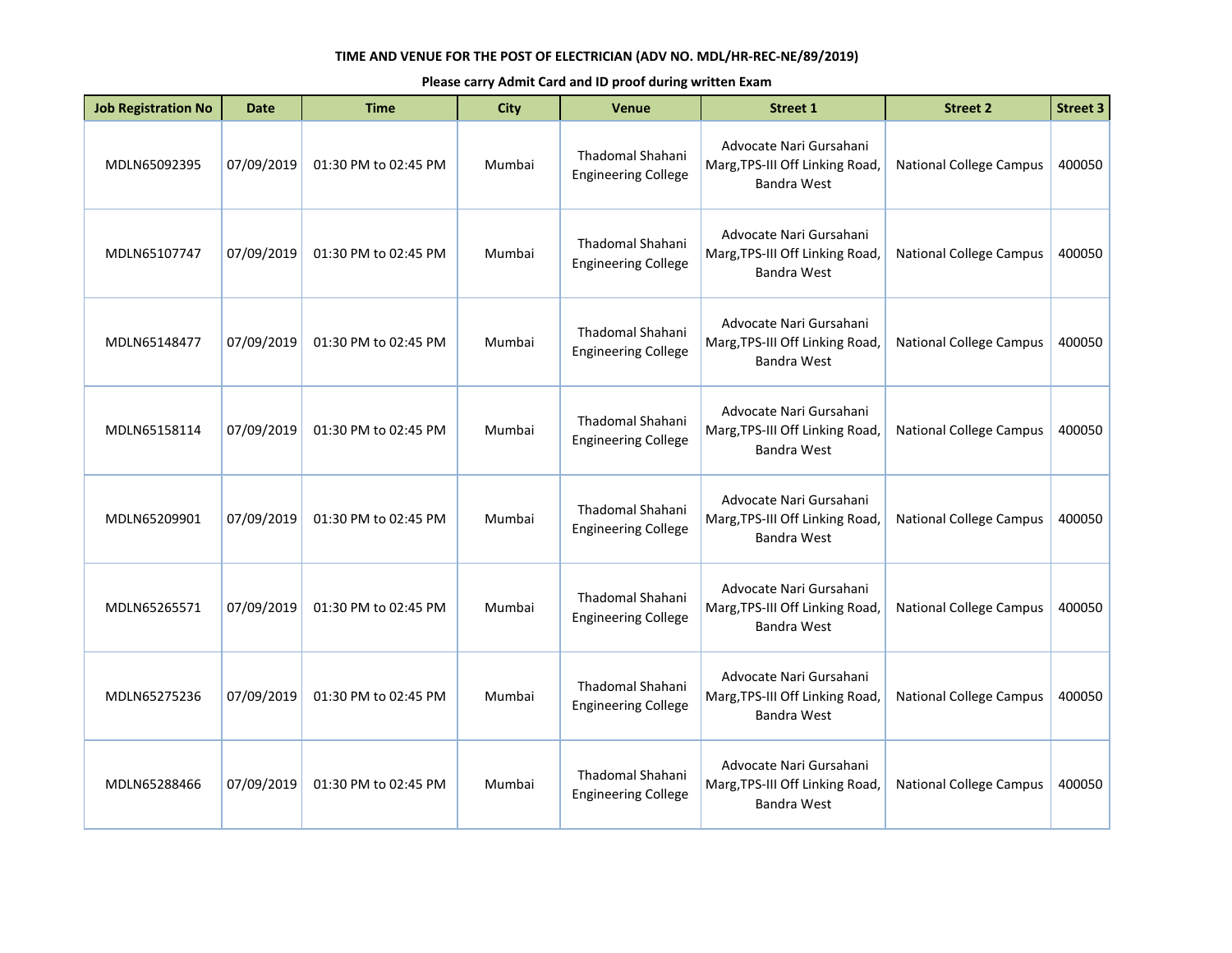| <b>Job Registration No</b> | Date       | <b>Time</b>          | <b>City</b> | <b>Venue</b>                                          | <b>Street 1</b>                                                                  | <b>Street 2</b>                | <b>Street 3</b> |
|----------------------------|------------|----------------------|-------------|-------------------------------------------------------|----------------------------------------------------------------------------------|--------------------------------|-----------------|
| MDLN65313986               | 07/09/2019 | 01:30 PM to 02:45 PM | Mumbai      | Thadomal Shahani<br><b>Engineering College</b>        | Advocate Nari Gursahani<br>Marg, TPS-III Off Linking Road,<br>Bandra West        | <b>National College Campus</b> | 400050          |
| MDLN65325604               | 07/09/2019 | 01:30 PM to 02:45 PM | Mumbai      | Thadomal Shahani<br><b>Engineering College</b>        | Advocate Nari Gursahani<br>Marg, TPS-III Off Linking Road,<br>Bandra West        | <b>National College Campus</b> | 400050          |
| MDLN65330713               | 07/09/2019 | 01:30 PM to 02:45 PM | Mumbai      | Thadomal Shahani<br><b>Engineering College</b>        | Advocate Nari Gursahani<br>Marg, TPS-III Off Linking Road,<br><b>Bandra West</b> | <b>National College Campus</b> | 400050          |
| MDLN65354892               | 07/09/2019 | 01:30 PM to 02:45 PM | Mumbai      | Thadomal Shahani<br><b>Engineering College</b>        | Advocate Nari Gursahani<br>Marg, TPS-III Off Linking Road,<br>Bandra West        | <b>National College Campus</b> | 400050          |
| MDLN65370125               | 07/09/2019 | 01:30 PM to 02:45 PM | Mumbai      | Thadomal Shahani<br><b>Engineering College</b>        | Advocate Nari Gursahani<br>Marg, TPS-III Off Linking Road,<br>Bandra West        | <b>National College Campus</b> | 400050          |
| MDLN65403093               | 07/09/2019 | 01:30 PM to 02:45 PM | Mumbai      | <b>Thadomal Shahani</b><br><b>Engineering College</b> | Advocate Nari Gursahani<br>Marg, TPS-III Off Linking Road,<br><b>Bandra West</b> | <b>National College Campus</b> | 400050          |
| MDLN65441716               | 07/09/2019 | 01:30 PM to 02:45 PM | Mumbai      | Thadomal Shahani<br><b>Engineering College</b>        | Advocate Nari Gursahani<br>Marg, TPS-III Off Linking Road,<br>Bandra West        | <b>National College Campus</b> | 400050          |
| MDLN65466262               | 07/09/2019 | 01:30 PM to 02:45 PM | Mumbai      | <b>Thadomal Shahani</b><br><b>Engineering College</b> | Advocate Nari Gursahani<br>Marg, TPS-III Off Linking Road,<br>Bandra West        | <b>National College Campus</b> | 400050          |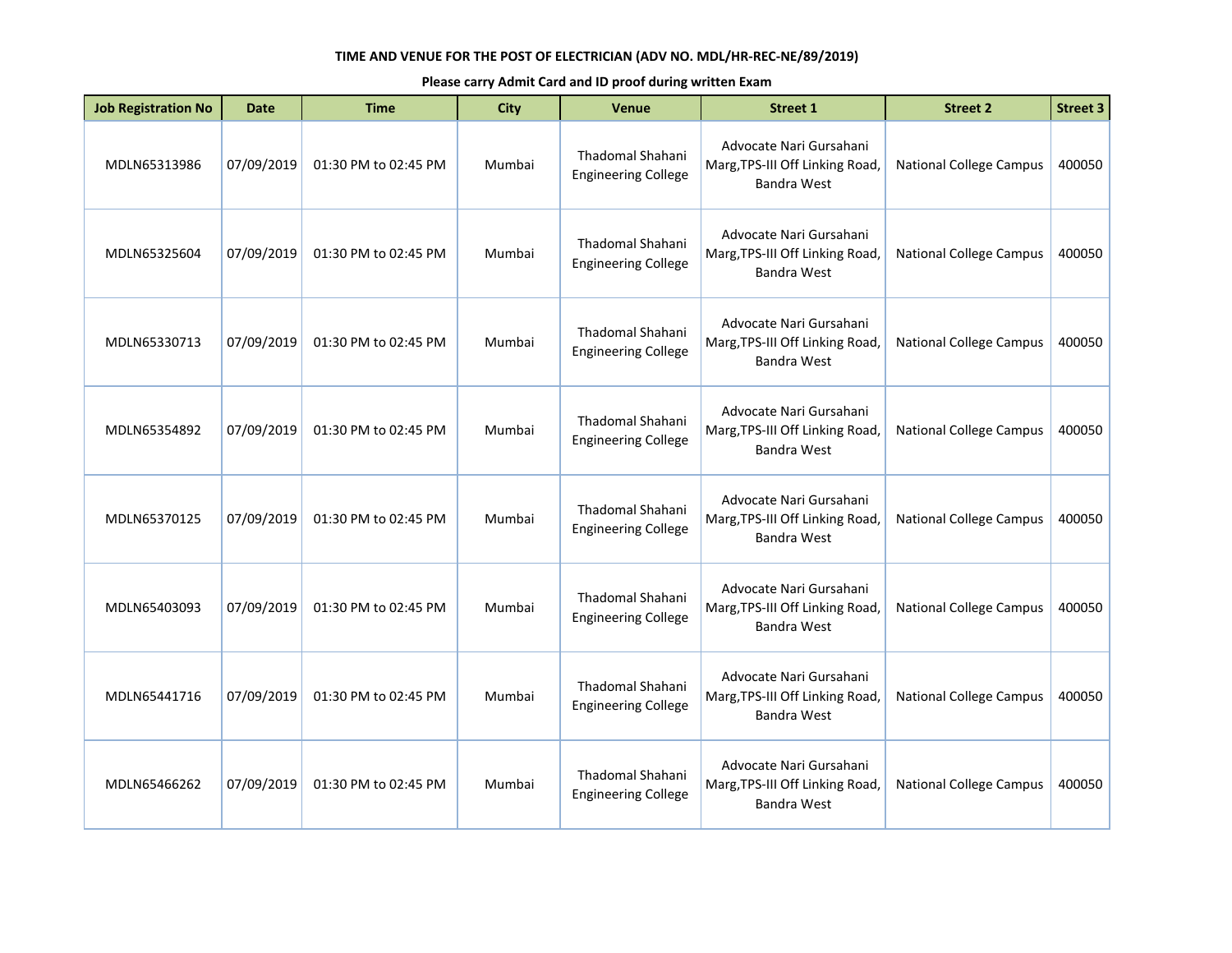| <b>Job Registration No</b> | Date       | <b>Time</b>          | <b>City</b> | <b>Venue</b>                                          | <b>Street 1</b>                                                                  | <b>Street 2</b>                | <b>Street 3</b> |
|----------------------------|------------|----------------------|-------------|-------------------------------------------------------|----------------------------------------------------------------------------------|--------------------------------|-----------------|
| MDLN65469329               | 07/09/2019 | 01:30 PM to 02:45 PM | Mumbai      | Thadomal Shahani<br><b>Engineering College</b>        | Advocate Nari Gursahani<br>Marg, TPS-III Off Linking Road,<br>Bandra West        | <b>National College Campus</b> | 400050          |
| MDLN65484008               | 07/09/2019 | 01:30 PM to 02:45 PM | Mumbai      | <b>Thadomal Shahani</b><br><b>Engineering College</b> | Advocate Nari Gursahani<br>Marg, TPS-III Off Linking Road,<br><b>Bandra West</b> | <b>National College Campus</b> | 400050          |
| MDLN65497615               | 07/09/2019 | 01:30 PM to 02:45 PM | Mumbai      | Thadomal Shahani<br><b>Engineering College</b>        | Advocate Nari Gursahani<br>Marg, TPS-III Off Linking Road,<br><b>Bandra West</b> | <b>National College Campus</b> | 400050          |
| MDLN65517897               | 07/09/2019 | 01:30 PM to 02:45 PM | Mumbai      | Thadomal Shahani<br><b>Engineering College</b>        | Advocate Nari Gursahani<br>Marg, TPS-III Off Linking Road,<br><b>Bandra West</b> | <b>National College Campus</b> | 400050          |
| MDLN65560071               | 07/09/2019 | 01:30 PM to 02:45 PM | Mumbai      | Thadomal Shahani<br><b>Engineering College</b>        | Advocate Nari Gursahani<br>Marg, TPS-III Off Linking Road,<br>Bandra West        | <b>National College Campus</b> | 400050          |
| MDLN65564921               | 07/09/2019 | 01:30 PM to 02:45 PM | Mumbai      | Thadomal Shahani<br><b>Engineering College</b>        | Advocate Nari Gursahani<br>Marg, TPS-III Off Linking Road,<br><b>Bandra West</b> | <b>National College Campus</b> | 400050          |
| MDLN65574205               | 07/09/2019 | 01:30 PM to 02:45 PM | Mumbai      | Thadomal Shahani<br><b>Engineering College</b>        | Advocate Nari Gursahani<br>Marg, TPS-III Off Linking Road,<br>Bandra West        | <b>National College Campus</b> | 400050          |
| MDLN65606694               | 07/09/2019 | 01:30 PM to 02:45 PM | Mumbai      | <b>Thadomal Shahani</b><br><b>Engineering College</b> | Advocate Nari Gursahani<br>Marg, TPS-III Off Linking Road,<br><b>Bandra West</b> | <b>National College Campus</b> | 400050          |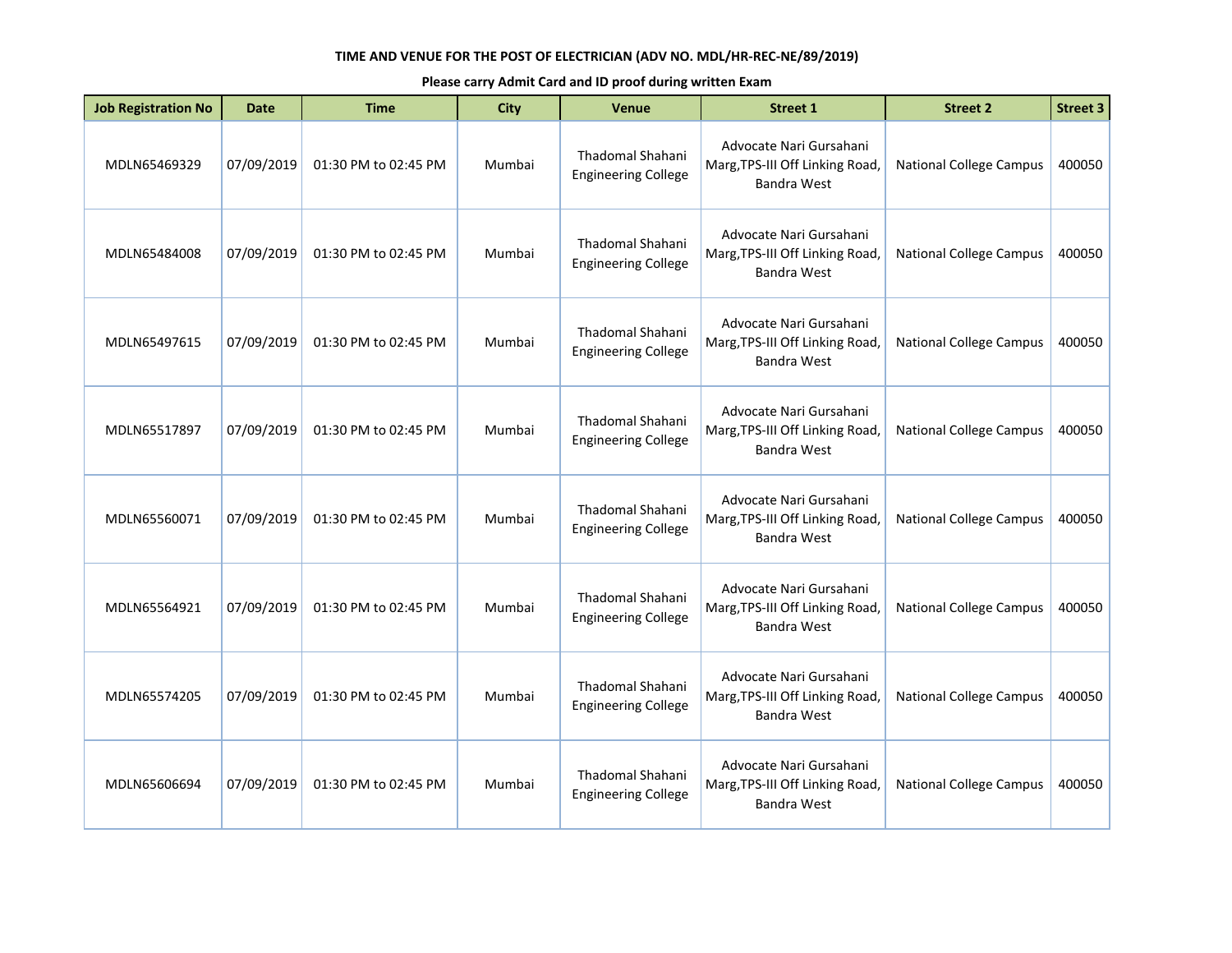| <b>Job Registration No</b> | Date       | <b>Time</b>          | <b>City</b> | <b>Venue</b>                                          | <b>Street 1</b>                                                                  | <b>Street 2</b>                | <b>Street 3</b> |
|----------------------------|------------|----------------------|-------------|-------------------------------------------------------|----------------------------------------------------------------------------------|--------------------------------|-----------------|
| MDLN65623088               | 07/09/2019 | 01:30 PM to 02:45 PM | Mumbai      | Thadomal Shahani<br><b>Engineering College</b>        | Advocate Nari Gursahani<br>Marg, TPS-III Off Linking Road,<br>Bandra West        | <b>National College Campus</b> | 400050          |
| MDLN65774025               | 07/09/2019 | 01:30 PM to 02:45 PM | Mumbai      | <b>Thadomal Shahani</b><br><b>Engineering College</b> | Advocate Nari Gursahani<br>Marg, TPS-III Off Linking Road,<br><b>Bandra West</b> | <b>National College Campus</b> | 400050          |
| MDLN65803646               | 07/09/2019 | 01:30 PM to 02:45 PM | Mumbai      | Thadomal Shahani<br><b>Engineering College</b>        | Advocate Nari Gursahani<br>Marg, TPS-III Off Linking Road,<br><b>Bandra West</b> | <b>National College Campus</b> | 400050          |
| MDLN65909208               | 07/09/2019 | 01:30 PM to 02:45 PM | Mumbai      | Thadomal Shahani<br><b>Engineering College</b>        | Advocate Nari Gursahani<br>Marg, TPS-III Off Linking Road,<br><b>Bandra West</b> | <b>National College Campus</b> | 400050          |
| MDLN65990189               | 07/09/2019 | 01:30 PM to 02:45 PM | Mumbai      | Thadomal Shahani<br><b>Engineering College</b>        | Advocate Nari Gursahani<br>Marg, TPS-III Off Linking Road,<br>Bandra West        | <b>National College Campus</b> | 400050          |
| MDLN65996627               | 07/09/2019 | 01:30 PM to 02:45 PM | Mumbai      | Thadomal Shahani<br><b>Engineering College</b>        | Advocate Nari Gursahani<br>Marg, TPS-III Off Linking Road,<br><b>Bandra West</b> | <b>National College Campus</b> | 400050          |
| MDLN65997362               | 07/09/2019 | 01:30 PM to 02:45 PM | Mumbai      | Thadomal Shahani<br><b>Engineering College</b>        | Advocate Nari Gursahani<br>Marg, TPS-III Off Linking Road,<br>Bandra West        | <b>National College Campus</b> | 400050          |
| MDLN66197648               | 07/09/2019 | 01:30 PM to 02:45 PM | Mumbai      | <b>Thadomal Shahani</b><br><b>Engineering College</b> | Advocate Nari Gursahani<br>Marg, TPS-III Off Linking Road,<br><b>Bandra West</b> | <b>National College Campus</b> | 400050          |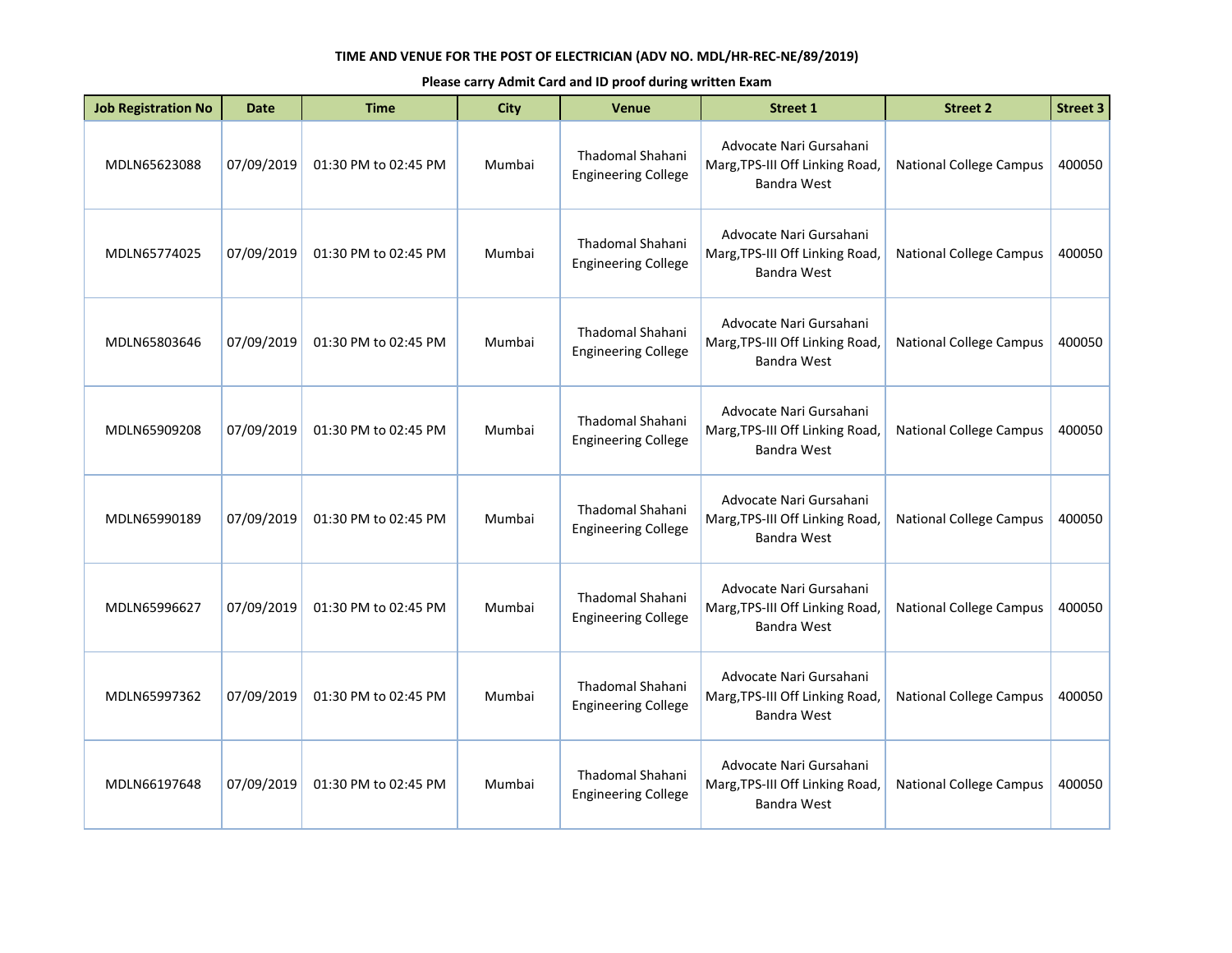| <b>Job Registration No</b> | <b>Date</b> | <b>Time</b>          | <b>City</b> | Venue                                                 | <b>Street 1</b>                                                                  | <b>Street 2</b>                | <b>Street 3</b> |
|----------------------------|-------------|----------------------|-------------|-------------------------------------------------------|----------------------------------------------------------------------------------|--------------------------------|-----------------|
| MDLN66223035               | 07/09/2019  | 01:30 PM to 02:45 PM | Mumbai      | Thadomal Shahani<br><b>Engineering College</b>        | Advocate Nari Gursahani<br>Marg, TPS-III Off Linking Road,<br>Bandra West        | <b>National College Campus</b> | 400050          |
| MDLN66270329               | 07/09/2019  | 01:30 PM to 02:45 PM | Mumbai      | Thadomal Shahani<br><b>Engineering College</b>        | Advocate Nari Gursahani<br>Marg, TPS-III Off Linking Road,<br>Bandra West        | <b>National College Campus</b> | 400050          |
| MDLN66275610               | 07/09/2019  | 01:30 PM to 02:45 PM | Mumbai      | <b>Thadomal Shahani</b><br><b>Engineering College</b> | Advocate Nari Gursahani<br>Marg, TPS-III Off Linking Road,<br>Bandra West        | <b>National College Campus</b> | 400050          |
| MDLN66377916               | 07/09/2019  | 01:30 PM to 02:45 PM | Mumbai      | <b>Thadomal Shahani</b><br><b>Engineering College</b> | Advocate Nari Gursahani<br>Marg, TPS-III Off Linking Road,<br>Bandra West        | <b>National College Campus</b> | 400050          |
| MDLN66429723               | 07/09/2019  | 01:30 PM to 02:45 PM | Mumbai      | Thadomal Shahani<br><b>Engineering College</b>        | Advocate Nari Gursahani<br>Marg, TPS-III Off Linking Road,<br>Bandra West        | <b>National College Campus</b> | 400050          |
| MDLN66500484               | 07/09/2019  | 01:30 PM to 02:45 PM | Mumbai      | <b>Thadomal Shahani</b><br><b>Engineering College</b> | Advocate Nari Gursahani<br>Marg, TPS-III Off Linking Road,<br>Bandra West        | <b>National College Campus</b> | 400050          |
| MDLN66510073               | 07/09/2019  | 01:30 PM to 02:45 PM | Mumbai      | <b>Thadomal Shahani</b><br><b>Engineering College</b> | Advocate Nari Gursahani<br>Marg, TPS-III Off Linking Road,<br><b>Bandra West</b> | <b>National College Campus</b> | 400050          |
| MDLN66524512               | 07/09/2019  | 01:30 PM to 02:45 PM | Mumbai      | Thadomal Shahani<br><b>Engineering College</b>        | Advocate Nari Gursahani<br>Marg, TPS-III Off Linking Road,<br><b>Bandra West</b> | <b>National College Campus</b> | 400050          |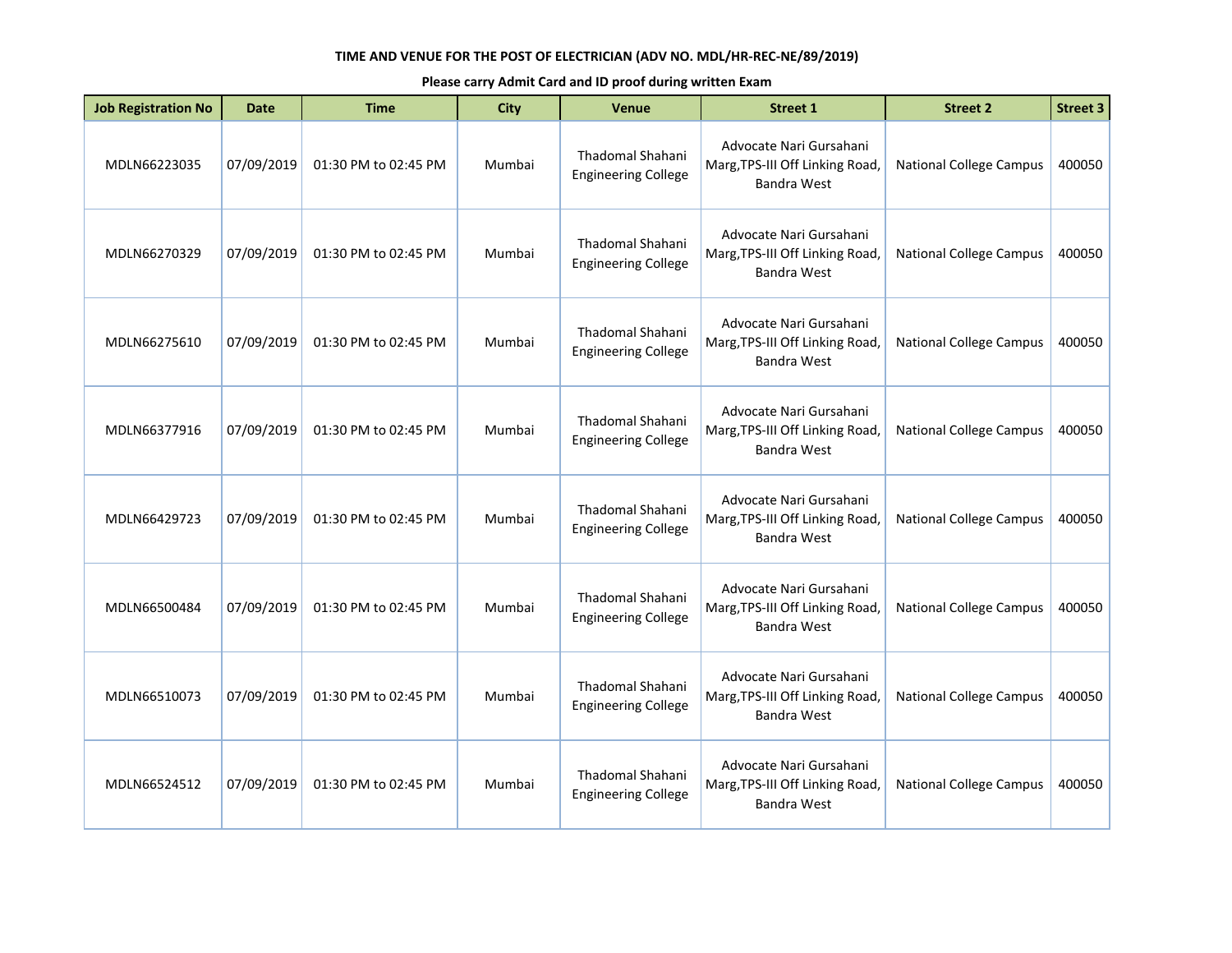| <b>Job Registration No</b> | <b>Date</b> | <b>Time</b>          | <b>City</b> | Venue                                          | <b>Street 1</b>                                                                  | <b>Street 2</b>                | <b>Street 3</b> |
|----------------------------|-------------|----------------------|-------------|------------------------------------------------|----------------------------------------------------------------------------------|--------------------------------|-----------------|
| MDLN66536156               | 07/09/2019  | 01:30 PM to 02:45 PM | Mumbai      | Thadomal Shahani<br><b>Engineering College</b> | Advocate Nari Gursahani<br>Marg, TPS-III Off Linking Road,<br><b>Bandra West</b> | <b>National College Campus</b> | 400050          |
| MDLN66538481               | 07/09/2019  | 01:30 PM to 02:45 PM | Mumbai      | Thadomal Shahani<br><b>Engineering College</b> | Advocate Nari Gursahani<br>Marg, TPS-III Off Linking Road,<br><b>Bandra West</b> | <b>National College Campus</b> | 400050          |
| MDLN66541279               | 07/09/2019  | 01:30 PM to 02:45 PM | Mumbai      | Thadomal Shahani<br><b>Engineering College</b> | Advocate Nari Gursahani<br>Marg, TPS-III Off Linking Road,<br><b>Bandra West</b> | <b>National College Campus</b> | 400050          |
| MDLN66612075               | 07/09/2019  | 01:30 PM to 02:45 PM | Mumbai      | Thadomal Shahani<br><b>Engineering College</b> | Advocate Nari Gursahani<br>Marg, TPS-III Off Linking Road,<br><b>Bandra West</b> | <b>National College Campus</b> | 400050          |
| MDLN66643126               | 07/09/2019  | 01:30 PM to 02:45 PM | Mumbai      | Thadomal Shahani<br><b>Engineering College</b> | Advocate Nari Gursahani<br>Marg, TPS-III Off Linking Road,<br><b>Bandra West</b> | <b>National College Campus</b> | 400050          |
| MDLN66658644               | 07/09/2019  | 01:30 PM to 02:45 PM | Mumbai      | Thadomal Shahani<br><b>Engineering College</b> | Advocate Nari Gursahani<br>Marg, TPS-III Off Linking Road,<br><b>Bandra West</b> | <b>National College Campus</b> | 400050          |
| MDLN66659796               | 07/09/2019  | 03:45 PM to 05:00 PM | Thane       | MBC                                            | MBC Park, Godbunder Road,<br>Thane West                                          | Near Hypercity mall            | 400615          |
| MDLN66675916               | 07/09/2019  | 03:45 PM to 05:00 PM | Thane       | <b>MBC</b>                                     | MBC Park, Godbunder Road,<br>Thane West                                          | Near Hypercity mall            | 400615          |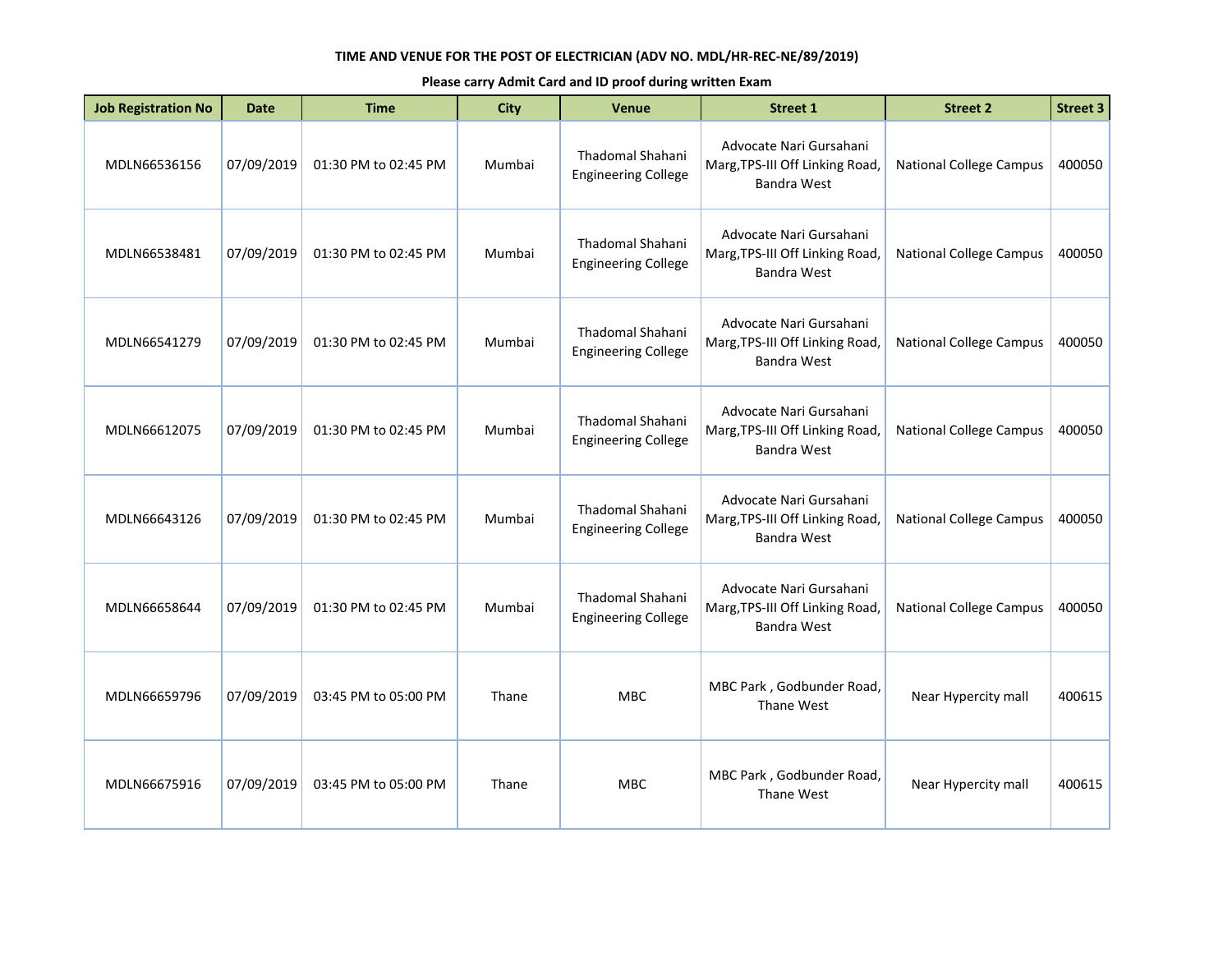| <b>Job Registration No</b> | <b>Date</b> | <b>Time</b>          | <b>City</b> | Venue      | <b>Street 1</b>                         | <b>Street 2</b>     | <b>Street 3</b> |
|----------------------------|-------------|----------------------|-------------|------------|-----------------------------------------|---------------------|-----------------|
| MDLN66705866               | 07/09/2019  | 03:45 PM to 05:00 PM | Thane       | MBC        | MBC Park, Godbunder Road,<br>Thane West | Near Hypercity mall | 400615          |
| MDLN66734240               | 07/09/2019  | 03:45 PM to 05:00 PM | Thane       | <b>MBC</b> | MBC Park, Godbunder Road,<br>Thane West | Near Hypercity mall | 400615          |
| MDLN66745485               | 07/09/2019  | 03:45 PM to 05:00 PM | Thane       | <b>MBC</b> | MBC Park, Godbunder Road,<br>Thane West | Near Hypercity mall | 400615          |
| MDLN66749215               | 07/09/2019  | 03:45 PM to 05:00 PM | Thane       | <b>MBC</b> | MBC Park, Godbunder Road,<br>Thane West | Near Hypercity mall | 400615          |
| MDLN66779406               | 07/09/2019  | 03:45 PM to 05:00 PM | Thane       | <b>MBC</b> | MBC Park, Godbunder Road,<br>Thane West | Near Hypercity mall | 400615          |
| MDLN66783841               | 07/09/2019  | 03:45 PM to 05:00 PM | Thane       | <b>MBC</b> | MBC Park, Godbunder Road,<br>Thane West | Near Hypercity mall | 400615          |
| MDLN66787090               | 07/09/2019  | 03:45 PM to 05:00 PM | Thane       | <b>MBC</b> | MBC Park, Godbunder Road,<br>Thane West | Near Hypercity mall | 400615          |
| MDLN66811229               | 07/09/2019  | 03:45 PM to 05:00 PM | Thane       | <b>MBC</b> | MBC Park, Godbunder Road,<br>Thane West | Near Hypercity mall | 400615          |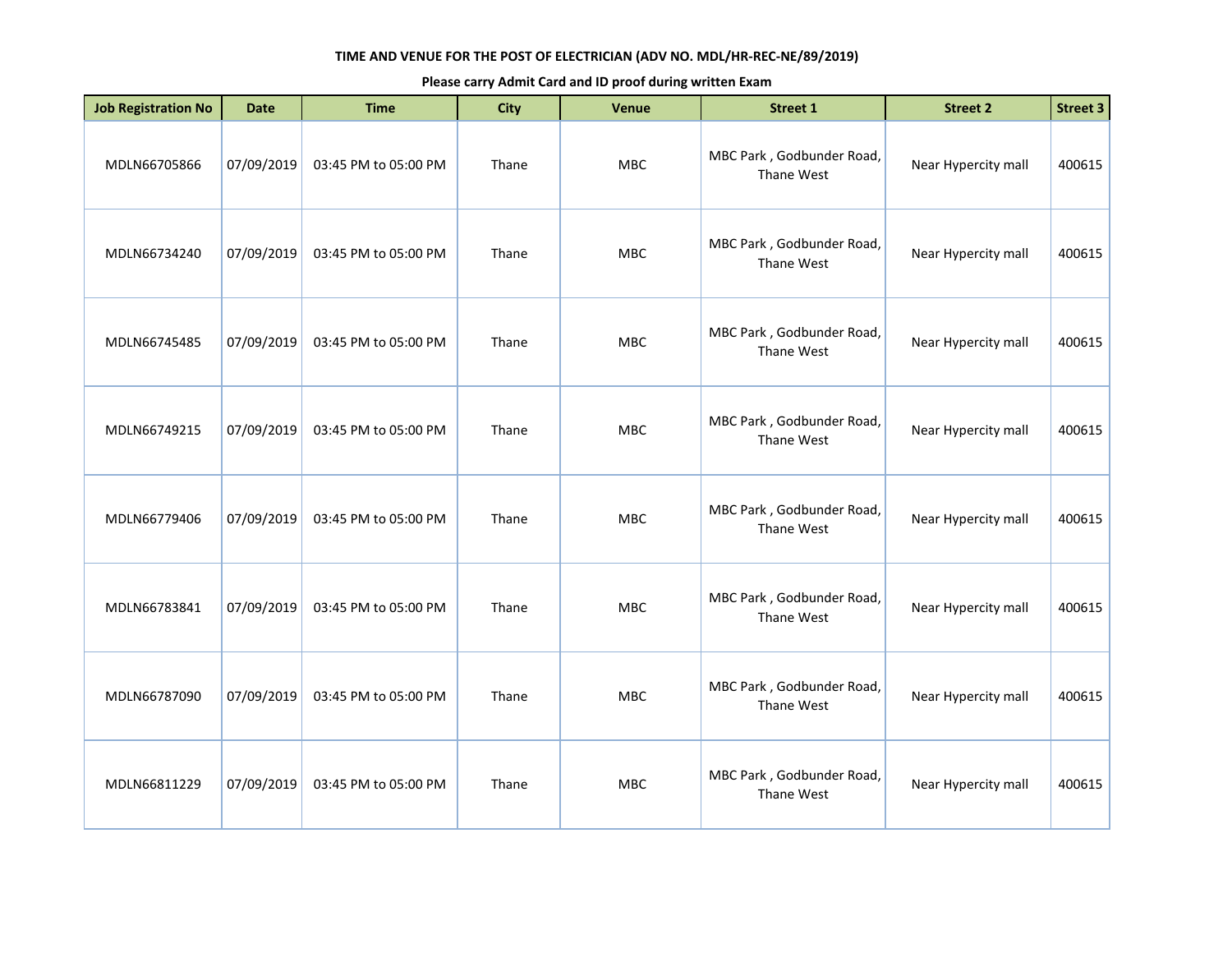| <b>Job Registration No</b> | <b>Date</b> | <b>Time</b>          | <b>City</b> | Venue      | Street 1                                | <b>Street 2</b>     | <b>Street 3</b> |
|----------------------------|-------------|----------------------|-------------|------------|-----------------------------------------|---------------------|-----------------|
| MDLN66845569               | 07/09/2019  | 03:45 PM to 05:00 PM | Thane       | MBC        | MBC Park, Godbunder Road,<br>Thane West | Near Hypercity mall | 400615          |
| MDLN66887963               | 07/09/2019  | 03:45 PM to 05:00 PM | Thane       | MBC        | MBC Park, Godbunder Road,<br>Thane West | Near Hypercity mall | 400615          |
| MDLN66904447               | 07/09/2019  | 03:45 PM to 05:00 PM | Thane       | <b>MBC</b> | MBC Park, Godbunder Road,<br>Thane West | Near Hypercity mall | 400615          |
| MDLN66921548               | 07/09/2019  | 03:45 PM to 05:00 PM | Thane       | <b>MBC</b> | MBC Park, Godbunder Road,<br>Thane West | Near Hypercity mall | 400615          |
| MDLN66950036               | 07/09/2019  | 03:45 PM to 05:00 PM | Thane       | <b>MBC</b> | MBC Park, Godbunder Road,<br>Thane West | Near Hypercity mall | 400615          |
| MDLN66950941               | 07/09/2019  | 03:45 PM to 05:00 PM | Thane       | <b>MBC</b> | MBC Park, Godbunder Road,<br>Thane West | Near Hypercity mall | 400615          |
| MDLN66963652               | 07/09/2019  | 03:45 PM to 05:00 PM | Thane       | <b>MBC</b> | MBC Park, Godbunder Road,<br>Thane West | Near Hypercity mall | 400615          |
| MDLN67008422               | 07/09/2019  | 03:45 PM to 05:00 PM | Thane       | <b>MBC</b> | MBC Park, Godbunder Road,<br>Thane West | Near Hypercity mall | 400615          |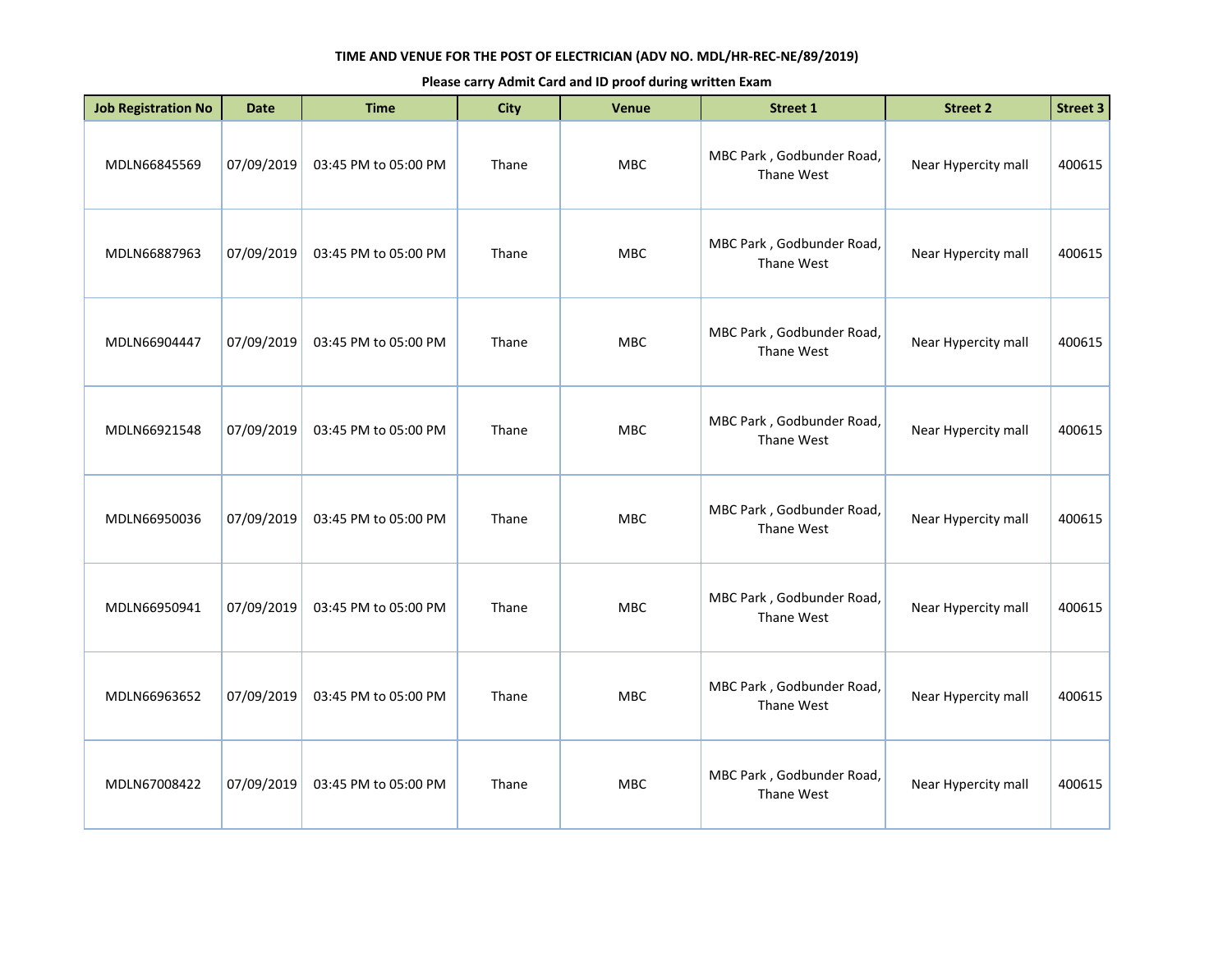| <b>Job Registration No</b> | <b>Date</b> | <b>Time</b>          | <b>City</b> | Venue      | <b>Street 1</b>                         | <b>Street 2</b>     | <b>Street 3</b> |
|----------------------------|-------------|----------------------|-------------|------------|-----------------------------------------|---------------------|-----------------|
| MDLN67040525               | 07/09/2019  | 03:45 PM to 05:00 PM | Thane       | MBC        | MBC Park, Godbunder Road,<br>Thane West | Near Hypercity mall | 400615          |
| MDLN67041882               | 07/09/2019  | 03:45 PM to 05:00 PM | Thane       | <b>MBC</b> | MBC Park, Godbunder Road,<br>Thane West | Near Hypercity mall | 400615          |
| MDLN67066376               | 07/09/2019  | 03:45 PM to 05:00 PM | Thane       | MBC        | MBC Park, Godbunder Road,<br>Thane West | Near Hypercity mall | 400615          |
| MDLN67106550               | 07/09/2019  | 03:45 PM to 05:00 PM | Thane       | MBC        | MBC Park, Godbunder Road,<br>Thane West | Near Hypercity mall | 400615          |
| MDLN67206416               | 07/09/2019  | 03:45 PM to 05:00 PM | Thane       | <b>MBC</b> | MBC Park, Godbunder Road,<br>Thane West | Near Hypercity mall | 400615          |
| MDLN67207166               | 07/09/2019  | 03:45 PM to 05:00 PM | Thane       | <b>MBC</b> | MBC Park, Godbunder Road,<br>Thane West | Near Hypercity mall | 400615          |
| MDLN67214336               | 07/09/2019  | 03:45 PM to 05:00 PM | Thane       | <b>MBC</b> | MBC Park, Godbunder Road,<br>Thane West | Near Hypercity mall | 400615          |
| MDLN67240709               | 07/09/2019  | 03:45 PM to 05:00 PM | Thane       | MBC        | MBC Park, Godbunder Road,<br>Thane West | Near Hypercity mall | 400615          |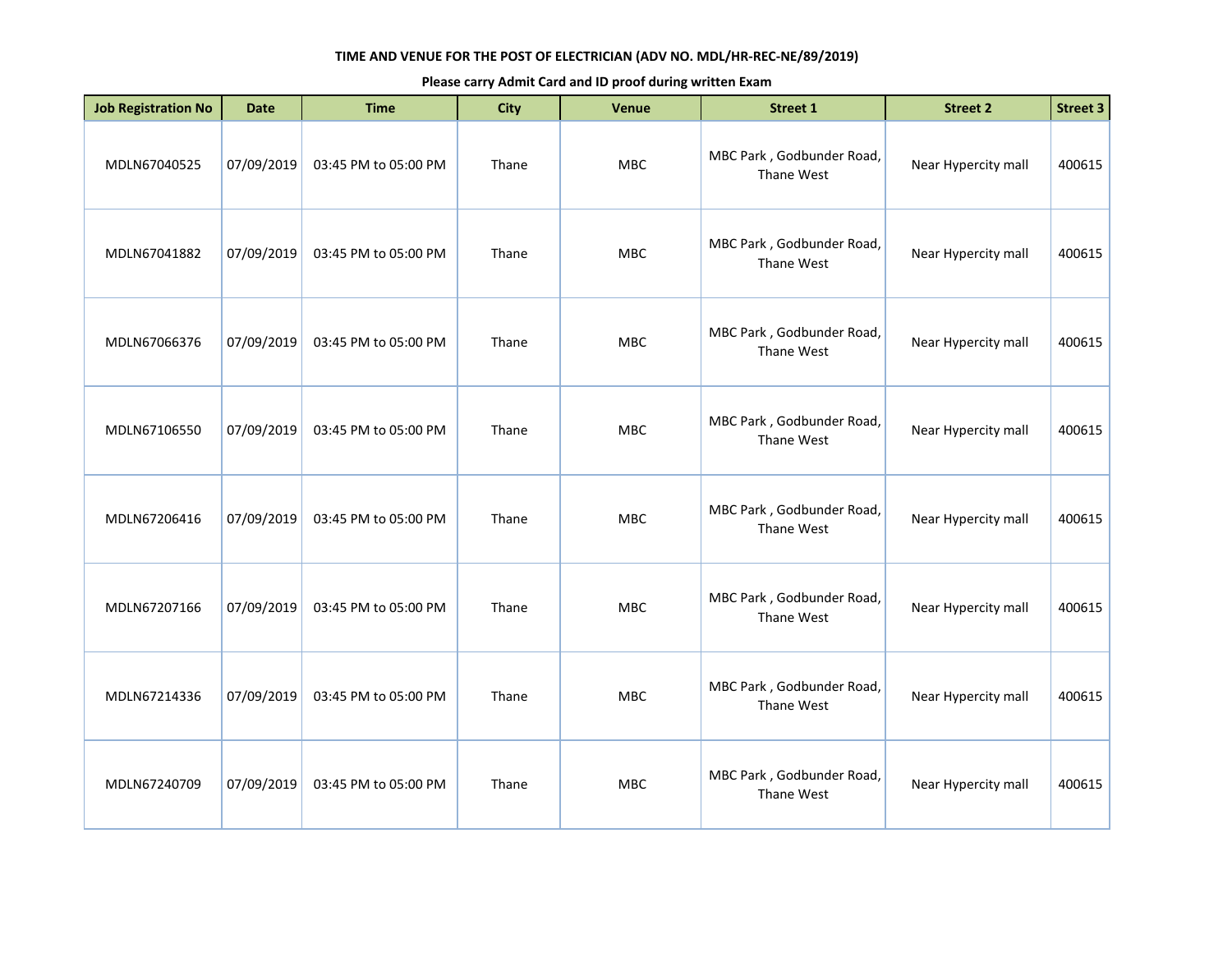| <b>Job Registration No</b> | <b>Date</b> | <b>Time</b>          | <b>City</b> | Venue      | <b>Street 1</b>                         | <b>Street 2</b>     | <b>Street 3</b> |
|----------------------------|-------------|----------------------|-------------|------------|-----------------------------------------|---------------------|-----------------|
| MDLN67296261               | 07/09/2019  | 03:45 PM to 05:00 PM | Thane       | MBC        | MBC Park, Godbunder Road,<br>Thane West | Near Hypercity mall | 400615          |
| MDLN67318864               | 07/09/2019  | 03:45 PM to 05:00 PM | Thane       | MBC        | MBC Park, Godbunder Road,<br>Thane West | Near Hypercity mall | 400615          |
| MDLN67354671               | 07/09/2019  | 03:45 PM to 05:00 PM | Thane       | MBC        | MBC Park, Godbunder Road,<br>Thane West | Near Hypercity mall | 400615          |
| MDLN67355130               | 07/09/2019  | 03:45 PM to 05:00 PM | Thane       | MBC        | MBC Park, Godbunder Road,<br>Thane West | Near Hypercity mall | 400615          |
| MDLN67371220               | 07/09/2019  | 03:45 PM to 05:00 PM | Thane       | MBC        | MBC Park, Godbunder Road,<br>Thane West | Near Hypercity mall | 400615          |
| MDLN67410494               | 07/09/2019  | 03:45 PM to 05:00 PM | Thane       | <b>MBC</b> | MBC Park, Godbunder Road,<br>Thane West | Near Hypercity mall | 400615          |
| MDLN67417613               | 07/09/2019  | 03:45 PM to 05:00 PM | Thane       | MBC        | MBC Park, Godbunder Road,<br>Thane West | Near Hypercity mall | 400615          |
| MDLN67417633               | 07/09/2019  | 03:45 PM to 05:00 PM | Thane       | MBC        | MBC Park, Godbunder Road,<br>Thane West | Near Hypercity mall | 400615          |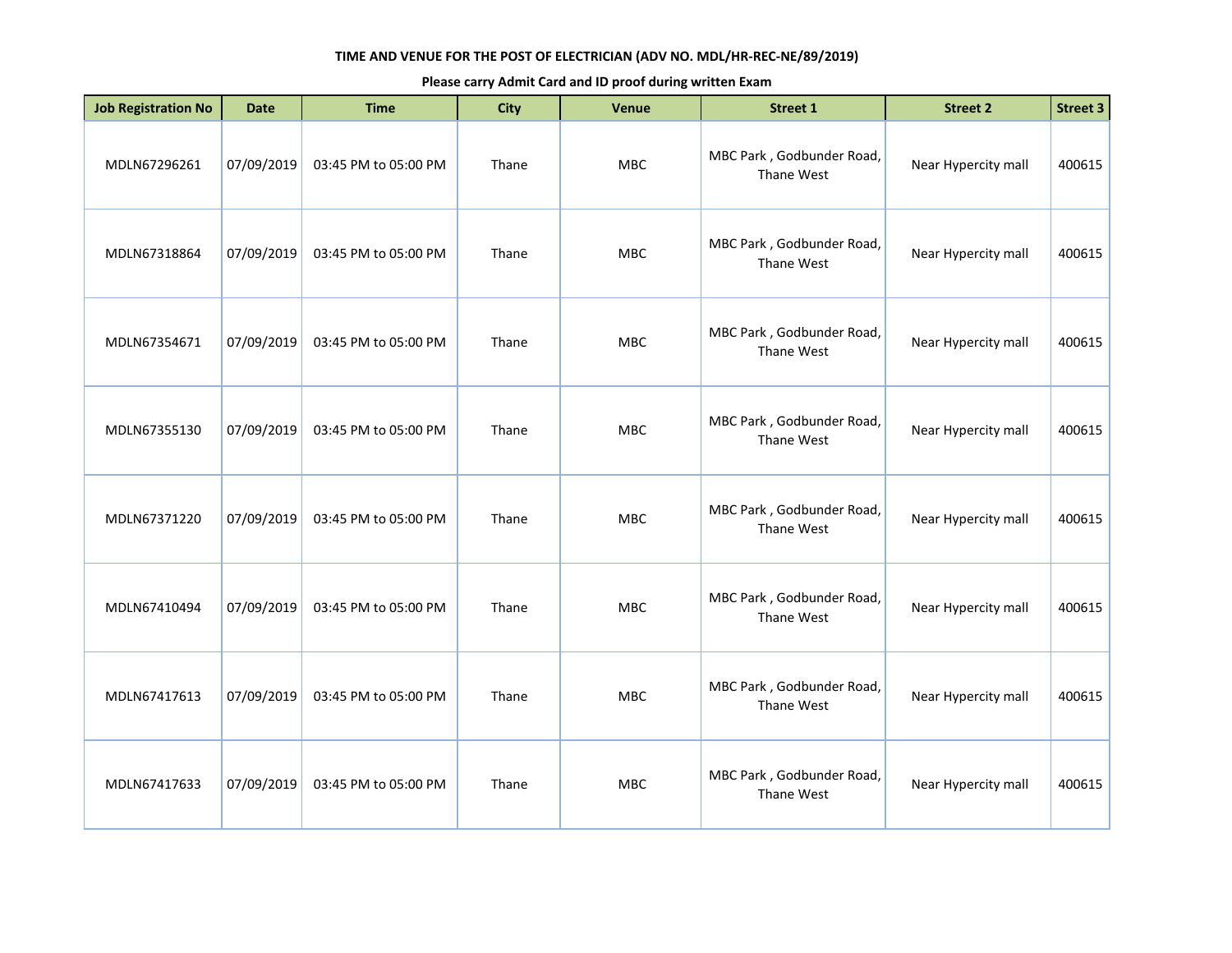| <b>Job Registration No</b> | <b>Date</b> | <b>Time</b>          | <b>City</b> | Venue      | Street 1                                | <b>Street 2</b>     | <b>Street 3</b> |
|----------------------------|-------------|----------------------|-------------|------------|-----------------------------------------|---------------------|-----------------|
| MDLN67445396               | 07/09/2019  | 03:45 PM to 05:00 PM | Thane       | <b>MBC</b> | MBC Park, Godbunder Road,<br>Thane West | Near Hypercity mall | 400615          |
| MDLN67475397               | 07/09/2019  | 03:45 PM to 05:00 PM | Thane       | <b>MBC</b> | MBC Park, Godbunder Road,<br>Thane West | Near Hypercity mall | 400615          |
| MDLN67482378               | 07/09/2019  | 03:45 PM to 05:00 PM | Thane       | MBC        | MBC Park, Godbunder Road,<br>Thane West | Near Hypercity mall | 400615          |
| MDLN67547456               | 07/09/2019  | 03:45 PM to 05:00 PM | Thane       | <b>MBC</b> | MBC Park, Godbunder Road,<br>Thane West | Near Hypercity mall | 400615          |
| MDLN67556708               | 07/09/2019  | 03:45 PM to 05:00 PM | Thane       | MBC        | MBC Park, Godbunder Road,<br>Thane West | Near Hypercity mall | 400615          |
| MDLN67593172               | 07/09/2019  | 03:45 PM to 05:00 PM | Thane       | <b>MBC</b> | MBC Park, Godbunder Road,<br>Thane West | Near Hypercity mall | 400615          |
| MDLN67615443               | 07/09/2019  | 03:45 PM to 05:00 PM | Thane       | <b>MBC</b> | MBC Park, Godbunder Road,<br>Thane West | Near Hypercity mall | 400615          |
| MDLN67645325               | 07/09/2019  | 03:45 PM to 05:00 PM | Thane       | <b>MBC</b> | MBC Park, Godbunder Road,<br>Thane West | Near Hypercity mall | 400615          |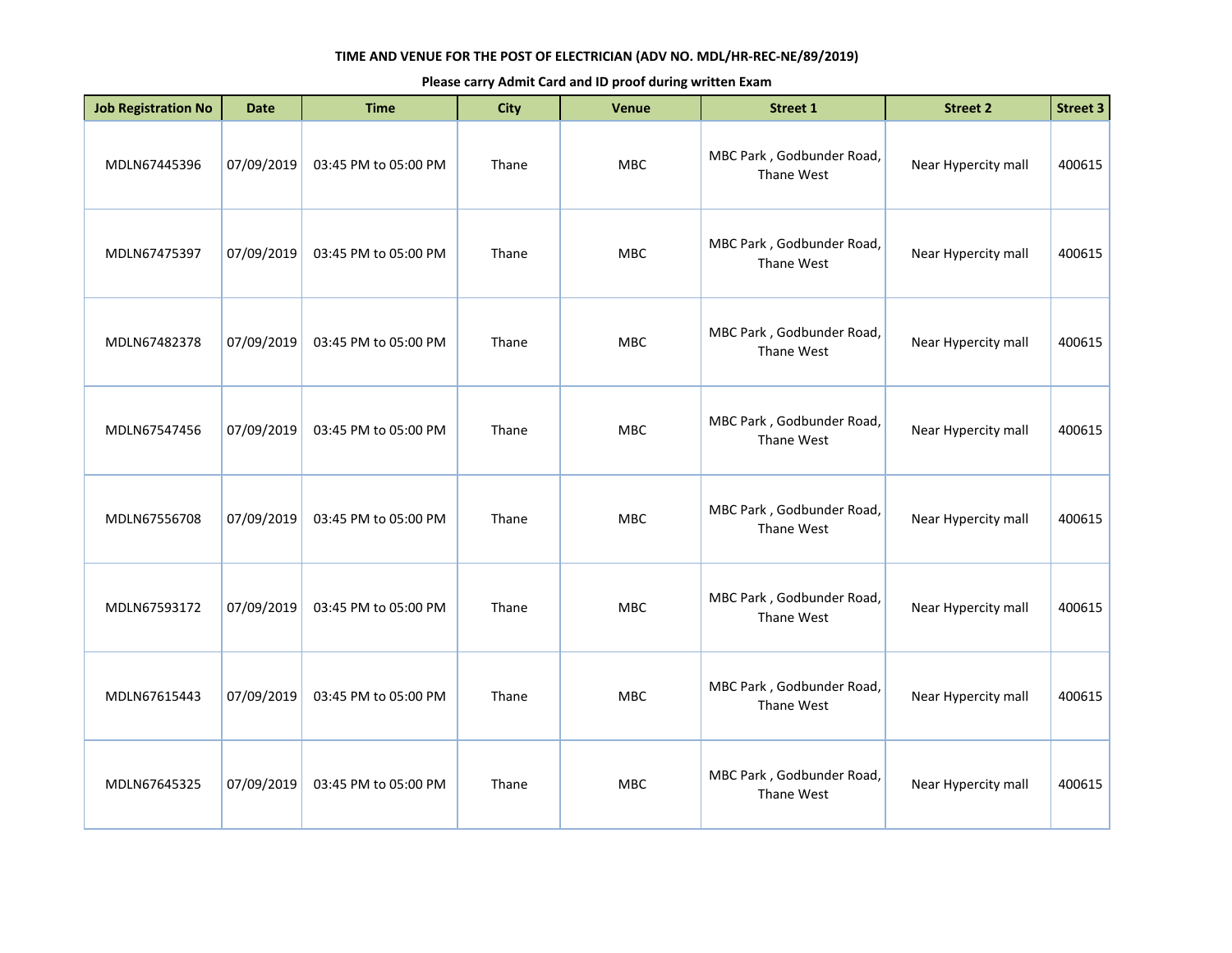| <b>Job Registration No</b> | <b>Date</b> | <b>Time</b>          | <b>City</b> | <b>Venue</b> | <b>Street 1</b>                         | <b>Street 2</b>     | <b>Street 3</b> |
|----------------------------|-------------|----------------------|-------------|--------------|-----------------------------------------|---------------------|-----------------|
| MDLN67667017               | 07/09/2019  | 03:45 PM to 05:00 PM | Thane       | MBC          | MBC Park, Godbunder Road,<br>Thane West | Near Hypercity mall | 400615          |
| MDLN67669264               | 07/09/2019  | 03:45 PM to 05:00 PM | Thane       | MBC          | MBC Park, Godbunder Road,<br>Thane West | Near Hypercity mall | 400615          |
| MDLN67682978               | 07/09/2019  | 03:45 PM to 05:00 PM | Thane       | <b>MBC</b>   | MBC Park, Godbunder Road,<br>Thane West | Near Hypercity mall | 400615          |
| MDLN67683656               | 07/09/2019  | 03:45 PM to 05:00 PM | Thane       | MBC          | MBC Park, Godbunder Road,<br>Thane West | Near Hypercity mall | 400615          |
| MDLN67714827               | 07/09/2019  | 03:45 PM to 05:00 PM | Thane       | <b>MBC</b>   | MBC Park, Godbunder Road,<br>Thane West | Near Hypercity mall | 400615          |
| MDLN67793318               | 07/09/2019  | 03:45 PM to 05:00 PM | Thane       | <b>MBC</b>   | MBC Park, Godbunder Road,<br>Thane West | Near Hypercity mall | 400615          |
| MDLN67800138               | 07/09/2019  | 03:45 PM to 05:00 PM | Thane       | MBC          | MBC Park, Godbunder Road,<br>Thane West | Near Hypercity mall | 400615          |
| MDLN67839325               | 07/09/2019  | 03:45 PM to 05:00 PM | Thane       | <b>MBC</b>   | MBC Park, Godbunder Road,<br>Thane West | Near Hypercity mall | 400615          |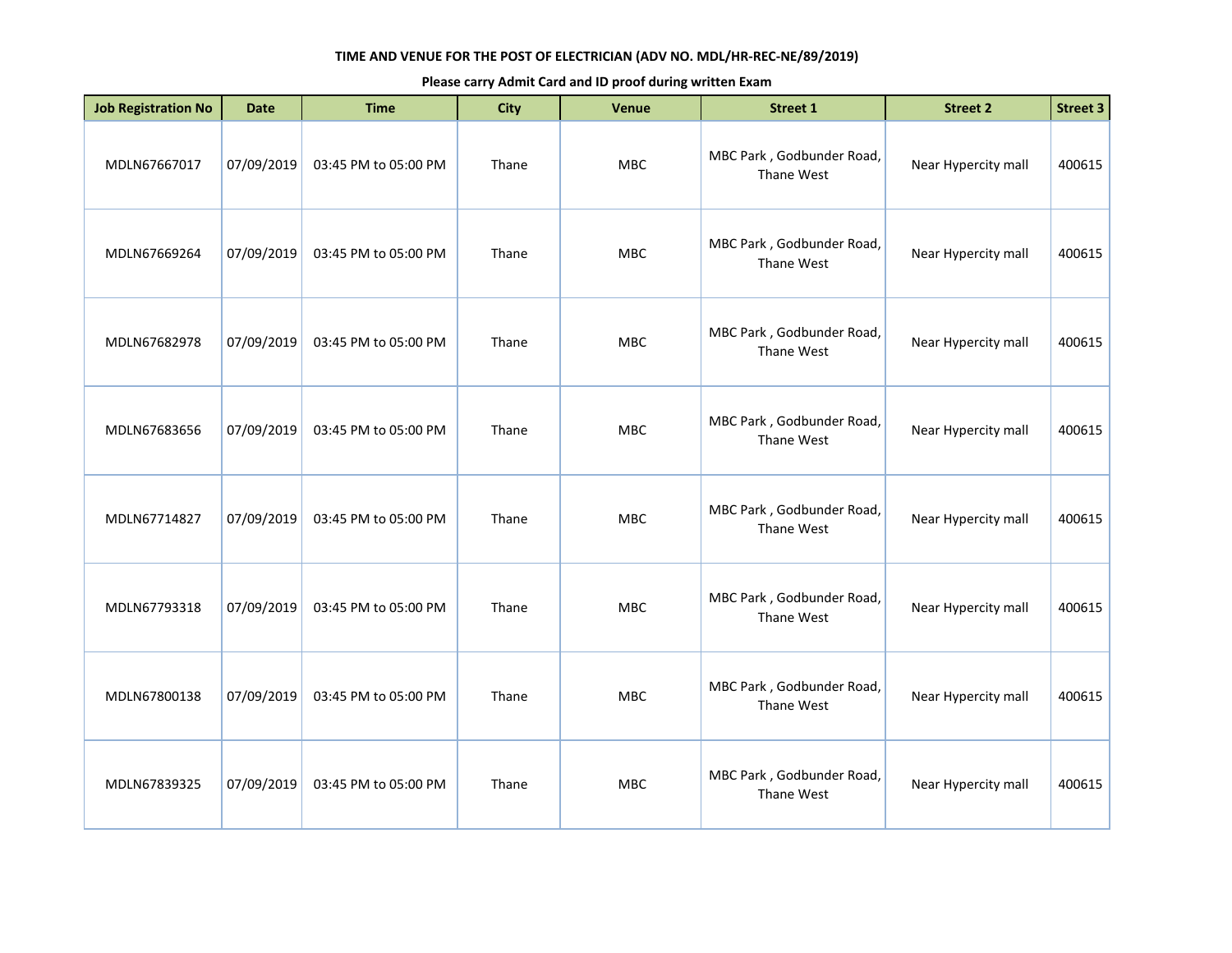| <b>Job Registration No</b> | <b>Date</b> | <b>Time</b>          | <b>City</b> | Venue      | <b>Street 1</b>                         | <b>Street 2</b>     | <b>Street 3</b> |
|----------------------------|-------------|----------------------|-------------|------------|-----------------------------------------|---------------------|-----------------|
| MDLN67861331               | 07/09/2019  | 03:45 PM to 05:00 PM | Thane       | MBC        | MBC Park, Godbunder Road,<br>Thane West | Near Hypercity mall | 400615          |
| MDLN67886002               | 07/09/2019  | 03:45 PM to 05:00 PM | Thane       | <b>MBC</b> | MBC Park, Godbunder Road,<br>Thane West | Near Hypercity mall | 400615          |
| MDLN67916817               | 07/09/2019  | 03:45 PM to 05:00 PM | Thane       | MBC        | MBC Park, Godbunder Road,<br>Thane West | Near Hypercity mall | 400615          |
| MDLN67948647               | 07/09/2019  | 03:45 PM to 05:00 PM | Thane       | MBC        | MBC Park, Godbunder Road,<br>Thane West | Near Hypercity mall | 400615          |
| MDLN67983921               | 07/09/2019  | 03:45 PM to 05:00 PM | Thane       | <b>MBC</b> | MBC Park, Godbunder Road,<br>Thane West | Near Hypercity mall | 400615          |
| MDLN68019475               | 07/09/2019  | 03:45 PM to 05:00 PM | Thane       | <b>MBC</b> | MBC Park, Godbunder Road,<br>Thane West | Near Hypercity mall | 400615          |
| MDLN68034897               | 07/09/2019  | 03:45 PM to 05:00 PM | Thane       | <b>MBC</b> | MBC Park, Godbunder Road,<br>Thane West | Near Hypercity mall | 400615          |
| MDLN68049285               | 07/09/2019  | 03:45 PM to 05:00 PM | Thane       | MBC        | MBC Park, Godbunder Road,<br>Thane West | Near Hypercity mall | 400615          |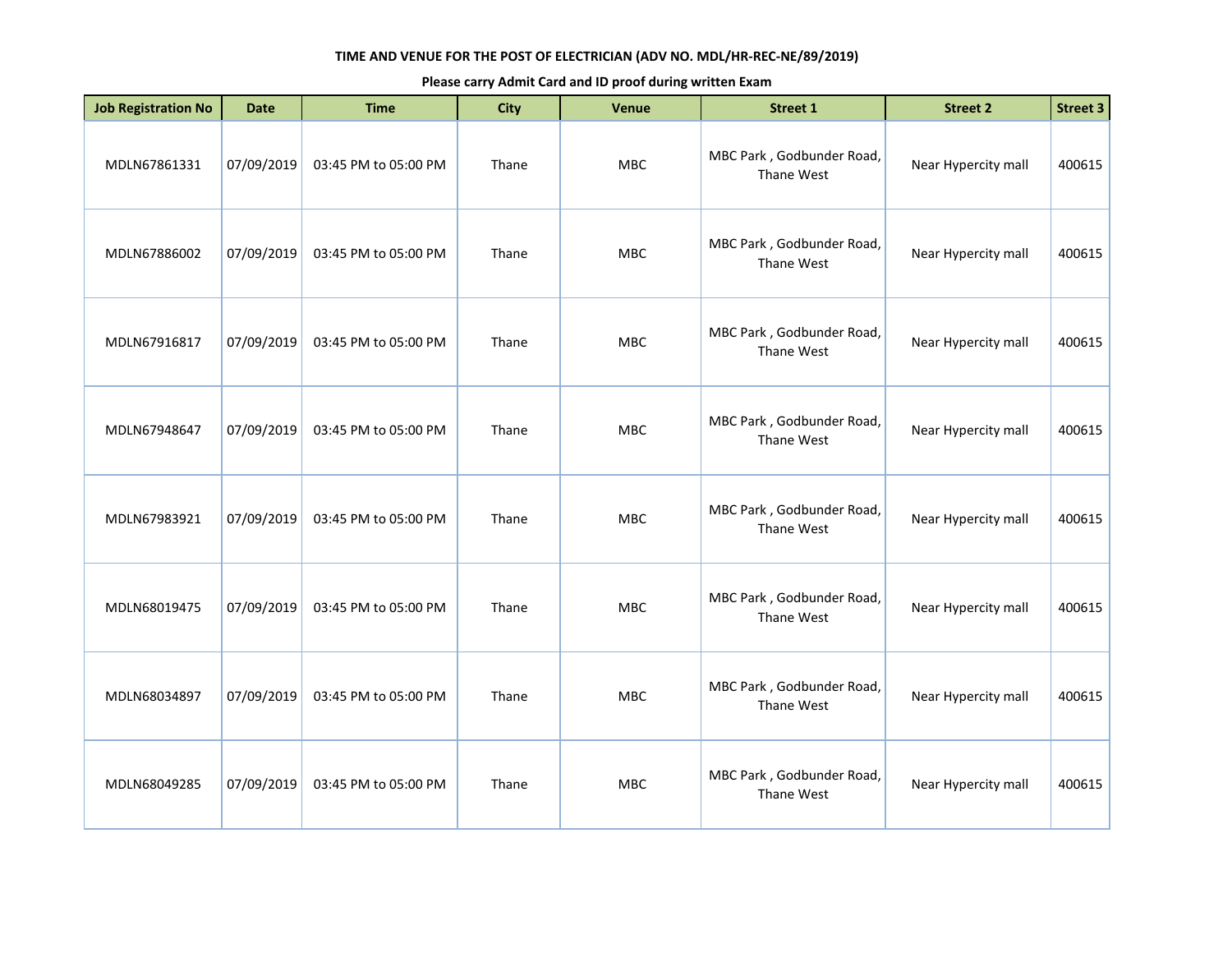| <b>Job Registration No</b> | <b>Date</b> | <b>Time</b>          | <b>City</b> | Venue      | <b>Street 1</b>                         | <b>Street 2</b>     | <b>Street 3</b> |
|----------------------------|-------------|----------------------|-------------|------------|-----------------------------------------|---------------------|-----------------|
| MDLN68087959               | 07/09/2019  | 03:45 PM to 05:00 PM | Thane       | MBC        | MBC Park, Godbunder Road,<br>Thane West | Near Hypercity mall | 400615          |
| MDLN68157473               | 07/09/2019  | 03:45 PM to 05:00 PM | Thane       | MBC        | MBC Park, Godbunder Road,<br>Thane West | Near Hypercity mall | 400615          |
| MDLN68158021               | 07/09/2019  | 03:45 PM to 05:00 PM | Thane       | MBC        | MBC Park, Godbunder Road,<br>Thane West | Near Hypercity mall | 400615          |
| MDLN68170952               | 07/09/2019  | 03:45 PM to 05:00 PM | Thane       | MBC        | MBC Park, Godbunder Road,<br>Thane West | Near Hypercity mall | 400615          |
| MDLN68188276               | 07/09/2019  | 03:45 PM to 05:00 PM | Thane       | MBC        | MBC Park, Godbunder Road,<br>Thane West | Near Hypercity mall | 400615          |
| MDLN68198429               | 07/09/2019  | 03:45 PM to 05:00 PM | Thane       | <b>MBC</b> | MBC Park, Godbunder Road,<br>Thane West | Near Hypercity mall | 400615          |
| MDLN68199669               | 07/09/2019  | 03:45 PM to 05:00 PM | Thane       | MBC        | MBC Park, Godbunder Road,<br>Thane West | Near Hypercity mall | 400615          |
| MDLN68215111               | 07/09/2019  | 03:45 PM to 05:00 PM | Thane       | MBC        | MBC Park, Godbunder Road,<br>Thane West | Near Hypercity mall | 400615          |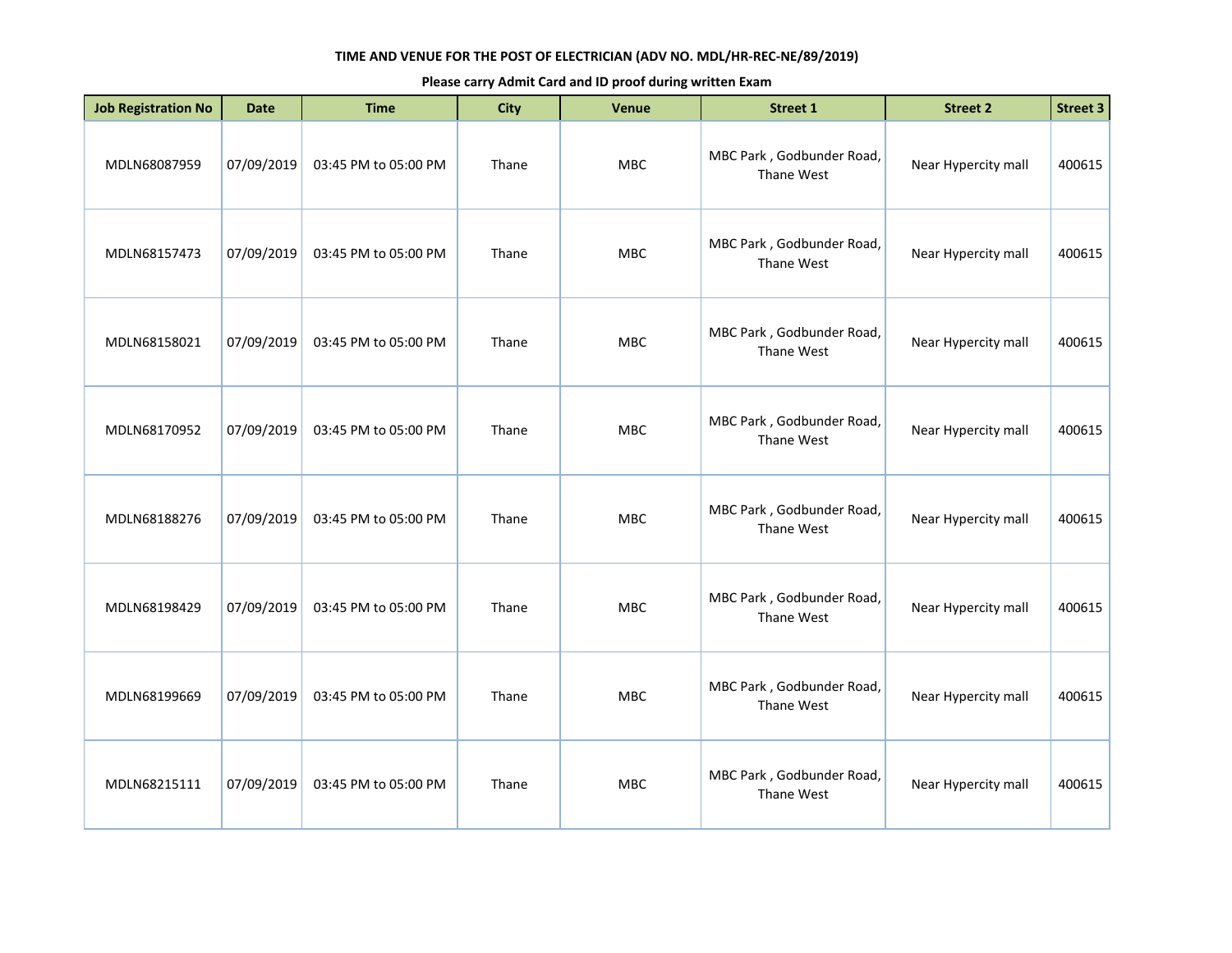| <b>Job Registration No</b> | <b>Date</b> | <b>Time</b>          | <b>City</b> | <b>Venue</b> | <b>Street 1</b>                         | <b>Street 2</b>     | <b>Street 3</b> |
|----------------------------|-------------|----------------------|-------------|--------------|-----------------------------------------|---------------------|-----------------|
| MDLN68225945               | 07/09/2019  | 03:45 PM to 05:00 PM | Thane       | MBC          | MBC Park, Godbunder Road,<br>Thane West | Near Hypercity mall | 400615          |
| MDLN68230270               | 07/09/2019  | 03:45 PM to 05:00 PM | Thane       | <b>MBC</b>   | MBC Park, Godbunder Road,<br>Thane West | Near Hypercity mall | 400615          |
| MDLN68232275               | 07/09/2019  | 03:45 PM to 05:00 PM | Thane       | <b>MBC</b>   | MBC Park, Godbunder Road,<br>Thane West | Near Hypercity mall | 400615          |
| MDLN68235677               | 07/09/2019  | 03:45 PM to 05:00 PM | Thane       | <b>MBC</b>   | MBC Park, Godbunder Road,<br>Thane West | Near Hypercity mall | 400615          |
| MDLN68339230               | 07/09/2019  | 03:45 PM to 05:00 PM | Thane       | <b>MBC</b>   | MBC Park, Godbunder Road,<br>Thane West | Near Hypercity mall | 400615          |
| MDLN68372587               | 07/09/2019  | 03:45 PM to 05:00 PM | Thane       | <b>MBC</b>   | MBC Park, Godbunder Road,<br>Thane West | Near Hypercity mall | 400615          |
| MDLN68376723               | 07/09/2019  | 03:45 PM to 05:00 PM | Thane       | <b>MBC</b>   | MBC Park, Godbunder Road,<br>Thane West | Near Hypercity mall | 400615          |
| MDLN68381453               | 07/09/2019  | 03:45 PM to 05:00 PM | Thane       | <b>MBC</b>   | MBC Park, Godbunder Road,<br>Thane West | Near Hypercity mall | 400615          |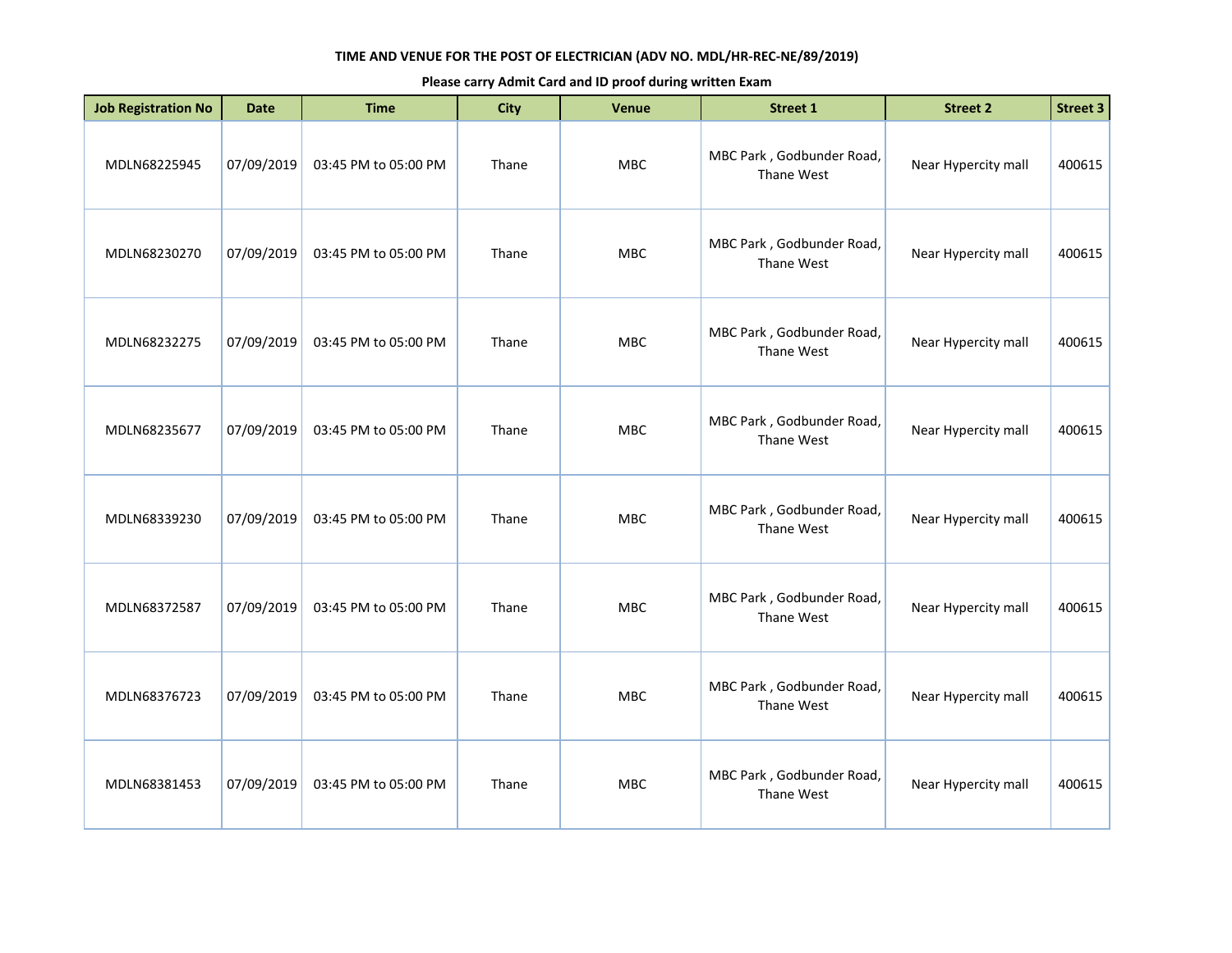| <b>Job Registration No</b> | <b>Date</b> | <b>Time</b>          | <b>City</b> | <b>Venue</b> | <b>Street 1</b>                         | <b>Street 2</b>     | <b>Street 3</b> |
|----------------------------|-------------|----------------------|-------------|--------------|-----------------------------------------|---------------------|-----------------|
| MDLN68387201               | 07/09/2019  | 03:45 PM to 05:00 PM | Thane       | MBC          | MBC Park, Godbunder Road,<br>Thane West | Near Hypercity mall | 400615          |
| MDLN68394487               | 07/09/2019  | 03:45 PM to 05:00 PM | Thane       | MBC          | MBC Park, Godbunder Road,<br>Thane West | Near Hypercity mall | 400615          |
| MDLN68399896               | 07/09/2019  | 03:45 PM to 05:00 PM | Thane       | <b>MBC</b>   | MBC Park, Godbunder Road,<br>Thane West | Near Hypercity mall | 400615          |
| MDLN68468855               | 07/09/2019  | 03:45 PM to 05:00 PM | Thane       | MBC          | MBC Park, Godbunder Road,<br>Thane West | Near Hypercity mall | 400615          |
| MDLN68487322               | 07/09/2019  | 03:45 PM to 05:00 PM | Thane       | <b>MBC</b>   | MBC Park, Godbunder Road,<br>Thane West | Near Hypercity mall | 400615          |
| MDLN68504959               | 07/09/2019  | 03:45 PM to 05:00 PM | Thane       | <b>MBC</b>   | MBC Park, Godbunder Road,<br>Thane West | Near Hypercity mall | 400615          |
| MDLN68517202               | 07/09/2019  | 03:45 PM to 05:00 PM | Thane       | MBC          | MBC Park, Godbunder Road,<br>Thane West | Near Hypercity mall | 400615          |
| MDLN68547694               | 07/09/2019  | 03:45 PM to 05:00 PM | Thane       | <b>MBC</b>   | MBC Park, Godbunder Road,<br>Thane West | Near Hypercity mall | 400615          |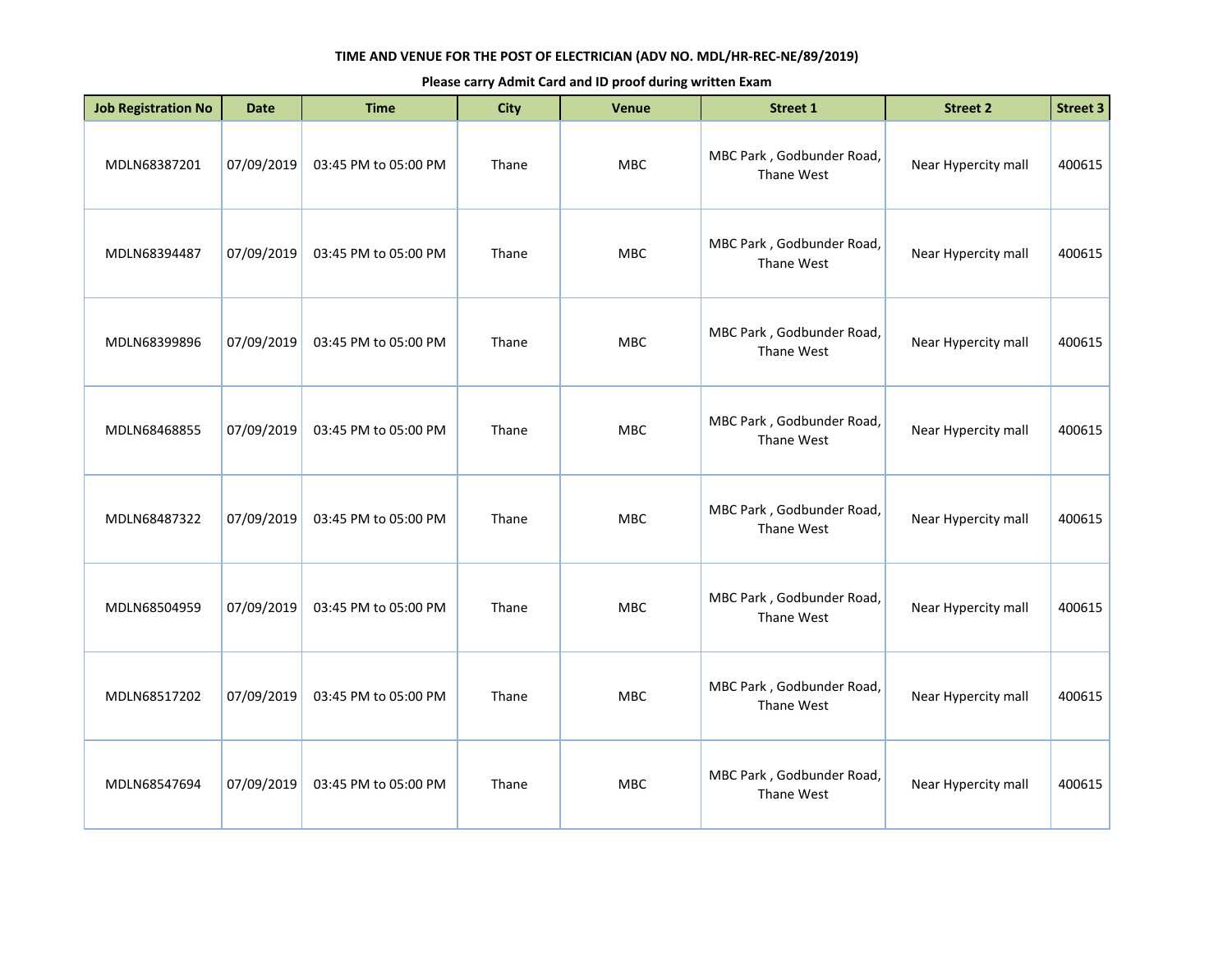| <b>Job Registration No</b> | <b>Date</b> | <b>Time</b>          | <b>City</b> | Venue      | <b>Street 1</b>                         | <b>Street 2</b>     | <b>Street 3</b> |
|----------------------------|-------------|----------------------|-------------|------------|-----------------------------------------|---------------------|-----------------|
| MDLN68607876               | 07/09/2019  | 03:45 PM to 05:00 PM | Thane       | MBC        | MBC Park, Godbunder Road,<br>Thane West | Near Hypercity mall | 400615          |
| MDLN68623316               | 07/09/2019  | 03:45 PM to 05:00 PM | Thane       | <b>MBC</b> | MBC Park, Godbunder Road,<br>Thane West | Near Hypercity mall | 400615          |
| MDLN68646394               | 07/09/2019  | 03:45 PM to 05:00 PM | Thane       | MBC        | MBC Park, Godbunder Road,<br>Thane West | Near Hypercity mall | 400615          |
| MDLN68664825               | 07/09/2019  | 03:45 PM to 05:00 PM | Thane       | MBC        | MBC Park, Godbunder Road,<br>Thane West | Near Hypercity mall | 400615          |
| MDLN68725067               | 07/09/2019  | 03:45 PM to 05:00 PM | Thane       | <b>MBC</b> | MBC Park, Godbunder Road,<br>Thane West | Near Hypercity mall | 400615          |
| MDLN68735118               | 07/09/2019  | 03:45 PM to 05:00 PM | Thane       | <b>MBC</b> | MBC Park, Godbunder Road,<br>Thane West | Near Hypercity mall | 400615          |
| MDLN68755189               | 07/09/2019  | 03:45 PM to 05:00 PM | Thane       | <b>MBC</b> | MBC Park, Godbunder Road,<br>Thane West | Near Hypercity mall | 400615          |
| MDLN68774156               | 07/09/2019  | 03:45 PM to 05:00 PM | Thane       | <b>MBC</b> | MBC Park, Godbunder Road,<br>Thane West | Near Hypercity mall | 400615          |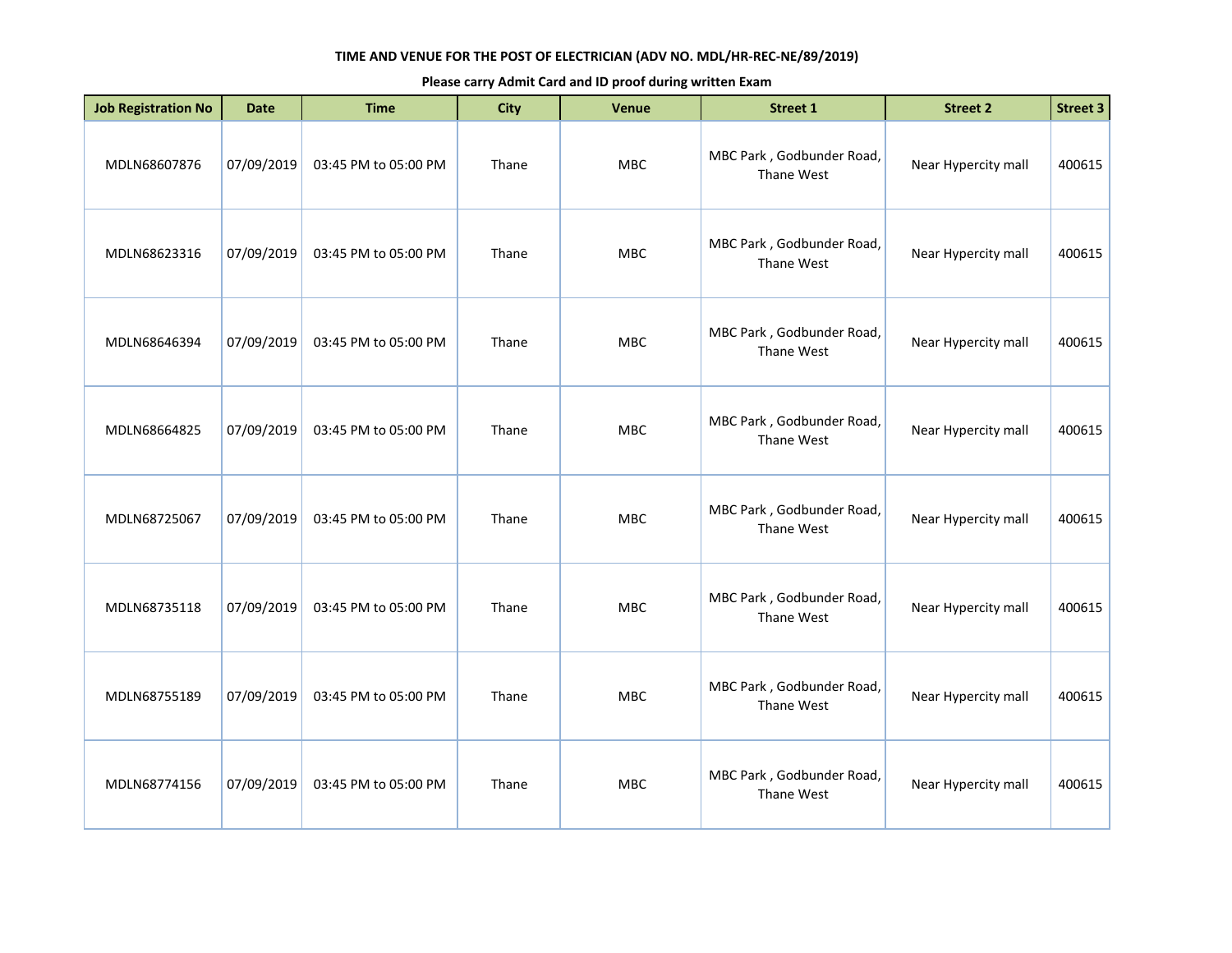| <b>Job Registration No</b> | <b>Date</b> | <b>Time</b>          | <b>City</b> | <b>Venue</b> | <b>Street 1</b>                         | <b>Street 2</b>     | <b>Street 3</b> |
|----------------------------|-------------|----------------------|-------------|--------------|-----------------------------------------|---------------------|-----------------|
| MDLN68785627               | 07/09/2019  | 03:45 PM to 05:00 PM | Thane       | MBC          | MBC Park, Godbunder Road,<br>Thane West | Near Hypercity mall | 400615          |
| MDLN68790321               | 07/09/2019  | 03:45 PM to 05:00 PM | Thane       | MBC          | MBC Park, Godbunder Road,<br>Thane West | Near Hypercity mall | 400615          |
| MDLN68828732               | 07/09/2019  | 03:45 PM to 05:00 PM | Thane       | <b>MBC</b>   | MBC Park, Godbunder Road,<br>Thane West | Near Hypercity mall | 400615          |
| MDLN68829512               | 07/09/2019  | 03:45 PM to 05:00 PM | Thane       | MBC          | MBC Park, Godbunder Road,<br>Thane West | Near Hypercity mall | 400615          |
| MDLN68834097               | 07/09/2019  | 03:45 PM to 05:00 PM | Thane       | <b>MBC</b>   | MBC Park, Godbunder Road,<br>Thane West | Near Hypercity mall | 400615          |
| MDLN68859631               | 07/09/2019  | 03:45 PM to 05:00 PM | Thane       | <b>MBC</b>   | MBC Park, Godbunder Road,<br>Thane West | Near Hypercity mall | 400615          |
| MDLN68878061               | 07/09/2019  | 03:45 PM to 05:00 PM | Thane       | MBC          | MBC Park, Godbunder Road,<br>Thane West | Near Hypercity mall | 400615          |
| MDLN68887991               | 07/09/2019  | 03:45 PM to 05:00 PM | Thane       | <b>MBC</b>   | MBC Park, Godbunder Road,<br>Thane West | Near Hypercity mall | 400615          |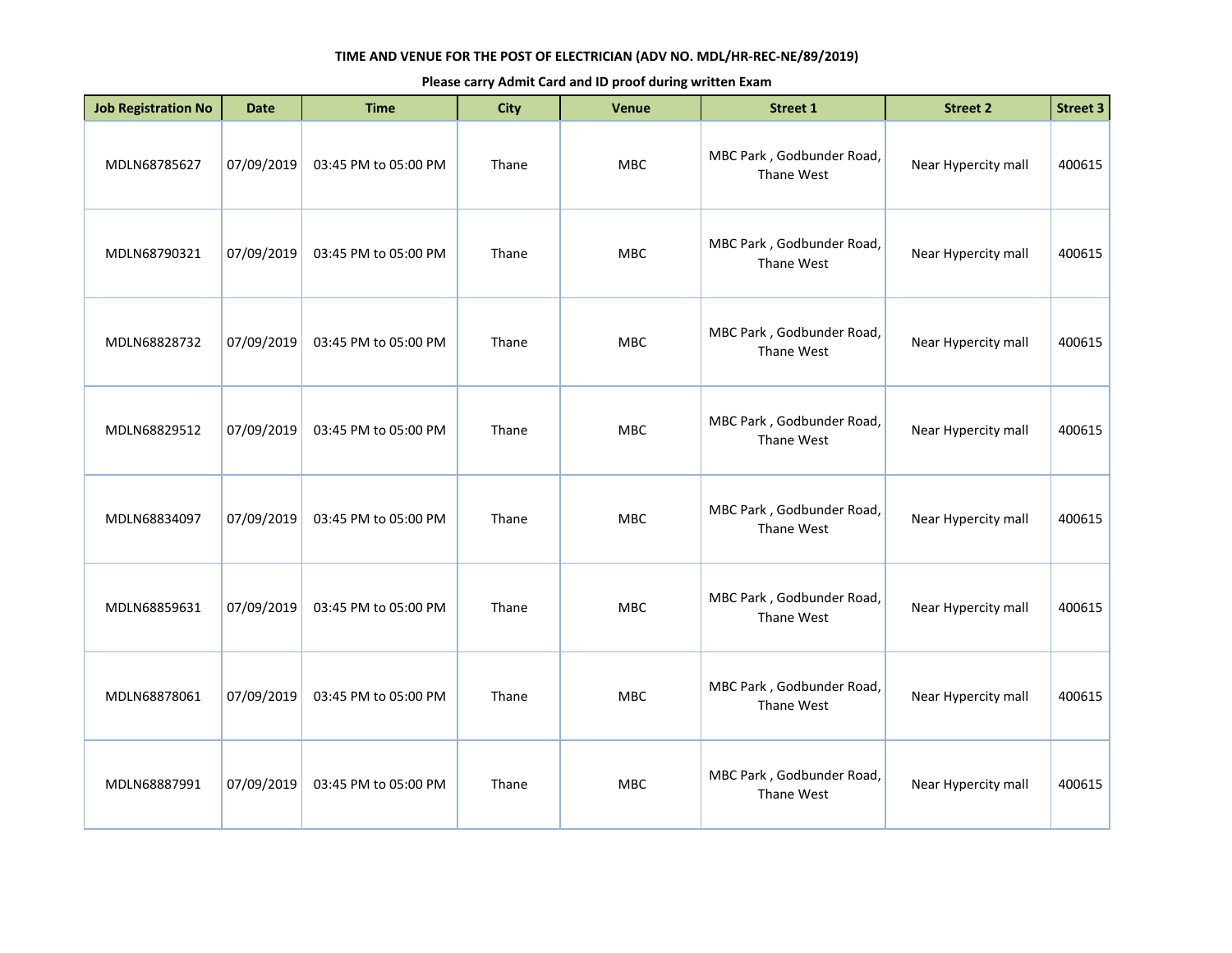| <b>Job Registration No</b> | <b>Date</b> | <b>Time</b>          | <b>City</b> | <b>Venue</b> | <b>Street 1</b>                         | <b>Street 2</b>     | <b>Street 3</b> |
|----------------------------|-------------|----------------------|-------------|--------------|-----------------------------------------|---------------------|-----------------|
| MDLN68907020               | 07/09/2019  | 03:45 PM to 05:00 PM | Thane       | MBC          | MBC Park, Godbunder Road,<br>Thane West | Near Hypercity mall | 400615          |
| MDLN68928462               | 07/09/2019  | 03:45 PM to 05:00 PM | Thane       | <b>MBC</b>   | MBC Park, Godbunder Road,<br>Thane West | Near Hypercity mall | 400615          |
| MDLN68958800               | 07/09/2019  | 03:45 PM to 05:00 PM | Thane       | <b>MBC</b>   | MBC Park, Godbunder Road,<br>Thane West | Near Hypercity mall | 400615          |
| MDLN68980752               | 07/09/2019  | 03:45 PM to 05:00 PM | Thane       | <b>MBC</b>   | MBC Park, Godbunder Road,<br>Thane West | Near Hypercity mall | 400615          |
| MDLN68989654               | 07/09/2019  | 03:45 PM to 05:00 PM | Thane       | MBC          | MBC Park, Godbunder Road,<br>Thane West | Near Hypercity mall | 400615          |
| MDLN69041205               | 07/09/2019  | 03:45 PM to 05:00 PM | Thane       | <b>MBC</b>   | MBC Park, Godbunder Road,<br>Thane West | Near Hypercity mall | 400615          |
| MDLN69096173               | 07/09/2019  | 03:45 PM to 05:00 PM | Thane       | <b>MBC</b>   | MBC Park, Godbunder Road,<br>Thane West | Near Hypercity mall | 400615          |
| MDLN69097893               | 07/09/2019  | 03:45 PM to 05:00 PM | Thane       | <b>MBC</b>   | MBC Park, Godbunder Road,<br>Thane West | Near Hypercity mall | 400615          |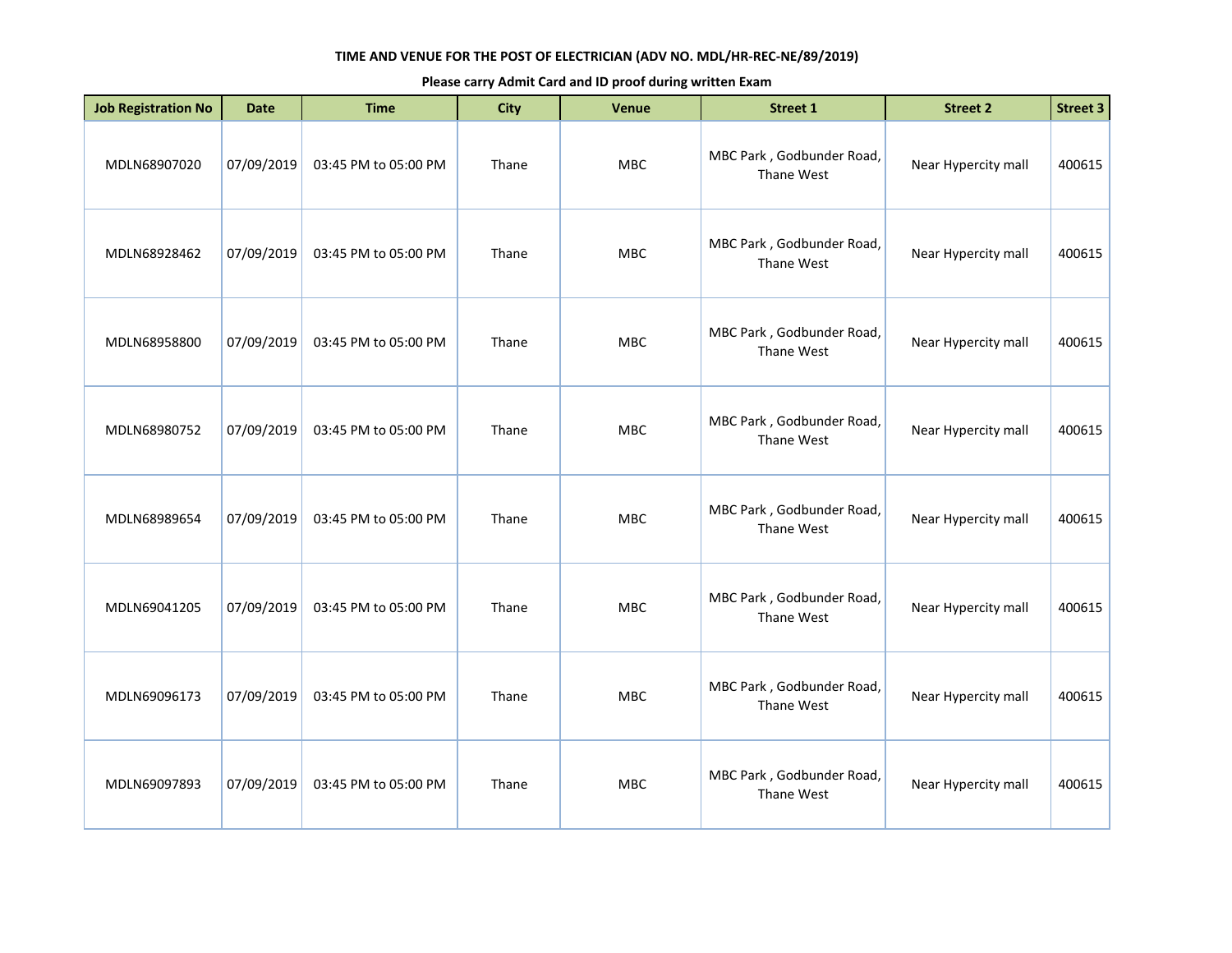| <b>Job Registration No</b> | <b>Date</b> | <b>Time</b>          | <b>City</b> | Venue      | <b>Street 1</b>                         | <b>Street 2</b>     | <b>Street 3</b> |
|----------------------------|-------------|----------------------|-------------|------------|-----------------------------------------|---------------------|-----------------|
| MDLN69099519               | 07/09/2019  | 03:45 PM to 05:00 PM | Thane       | MBC        | MBC Park, Godbunder Road,<br>Thane West | Near Hypercity mall | 400615          |
| MDLN69114375               | 07/09/2019  | 03:45 PM to 05:00 PM | Thane       | <b>MBC</b> | MBC Park, Godbunder Road,<br>Thane West | Near Hypercity mall | 400615          |
| MDLN69144962               | 07/09/2019  | 03:45 PM to 05:00 PM | Thane       | MBC        | MBC Park, Godbunder Road,<br>Thane West | Near Hypercity mall | 400615          |
| MDLN69145927               | 07/09/2019  | 03:45 PM to 05:00 PM | Thane       | MBC        | MBC Park, Godbunder Road,<br>Thane West | Near Hypercity mall | 400615          |
| MDLN69150977               | 07/09/2019  | 03:45 PM to 05:00 PM | Thane       | MBC        | MBC Park, Godbunder Road,<br>Thane West | Near Hypercity mall | 400615          |
| MDLN69154398               | 07/09/2019  | 03:45 PM to 05:00 PM | Thane       | <b>MBC</b> | MBC Park, Godbunder Road,<br>Thane West | Near Hypercity mall | 400615          |
| MDLN69162079               | 07/09/2019  | 03:45 PM to 05:00 PM | Thane       | MBC        | MBC Park, Godbunder Road,<br>Thane West | Near Hypercity mall | 400615          |
| MDLN69174052               | 07/09/2019  | 03:45 PM to 05:00 PM | Thane       | <b>MBC</b> | MBC Park, Godbunder Road,<br>Thane West | Near Hypercity mall | 400615          |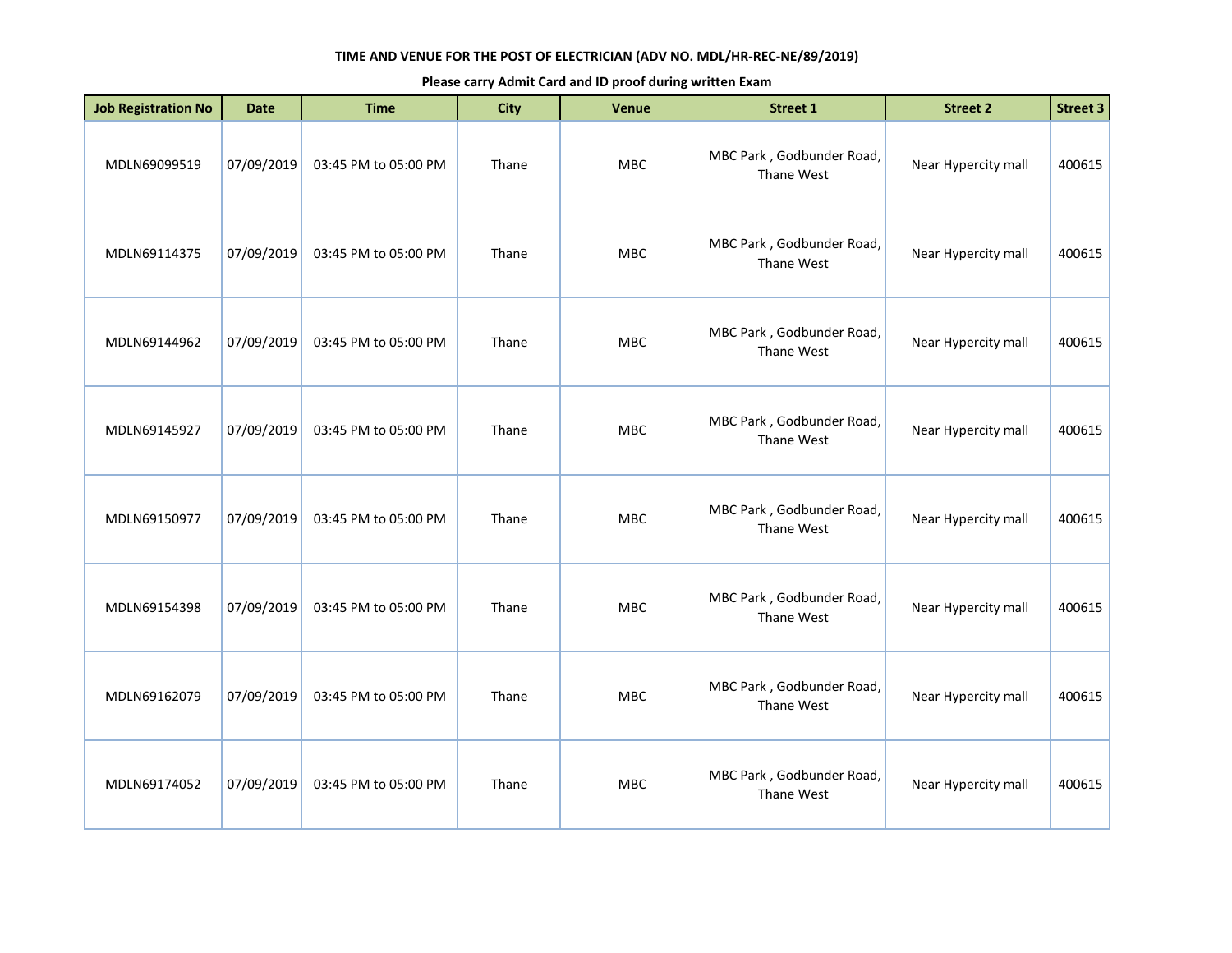| <b>Job Registration No</b> | <b>Date</b> | <b>Time</b>          | <b>City</b> | Venue      | Street 1                                | <b>Street 2</b>     | <b>Street 3</b> |
|----------------------------|-------------|----------------------|-------------|------------|-----------------------------------------|---------------------|-----------------|
| MDLN69194959               | 07/09/2019  | 03:45 PM to 05:00 PM | Thane       | MBC        | MBC Park, Godbunder Road,<br>Thane West | Near Hypercity mall | 400615          |
| MDLN69226125               | 07/09/2019  | 03:45 PM to 05:00 PM | Thane       | <b>MBC</b> | MBC Park, Godbunder Road,<br>Thane West | Near Hypercity mall | 400615          |
| MDLN69267045               | 07/09/2019  | 03:45 PM to 05:00 PM | Thane       | MBC        | MBC Park, Godbunder Road,<br>Thane West | Near Hypercity mall | 400615          |
| MDLN69280742               | 07/09/2019  | 03:45 PM to 05:00 PM | Thane       | <b>MBC</b> | MBC Park, Godbunder Road,<br>Thane West | Near Hypercity mall | 400615          |
| MDLN69284074               | 07/09/2019  | 03:45 PM to 05:00 PM | Thane       | MBC        | MBC Park, Godbunder Road,<br>Thane West | Near Hypercity mall | 400615          |
| MDLN69285312               | 07/09/2019  | 03:45 PM to 05:00 PM | Thane       | <b>MBC</b> | MBC Park, Godbunder Road,<br>Thane West | Near Hypercity mall | 400615          |
| MDLN69287379               | 07/09/2019  | 03:45 PM to 05:00 PM | Thane       | <b>MBC</b> | MBC Park, Godbunder Road,<br>Thane West | Near Hypercity mall | 400615          |
| MDLN69321899               | 07/09/2019  | 03:45 PM to 05:00 PM | Thane       | <b>MBC</b> | MBC Park, Godbunder Road,<br>Thane West | Near Hypercity mall | 400615          |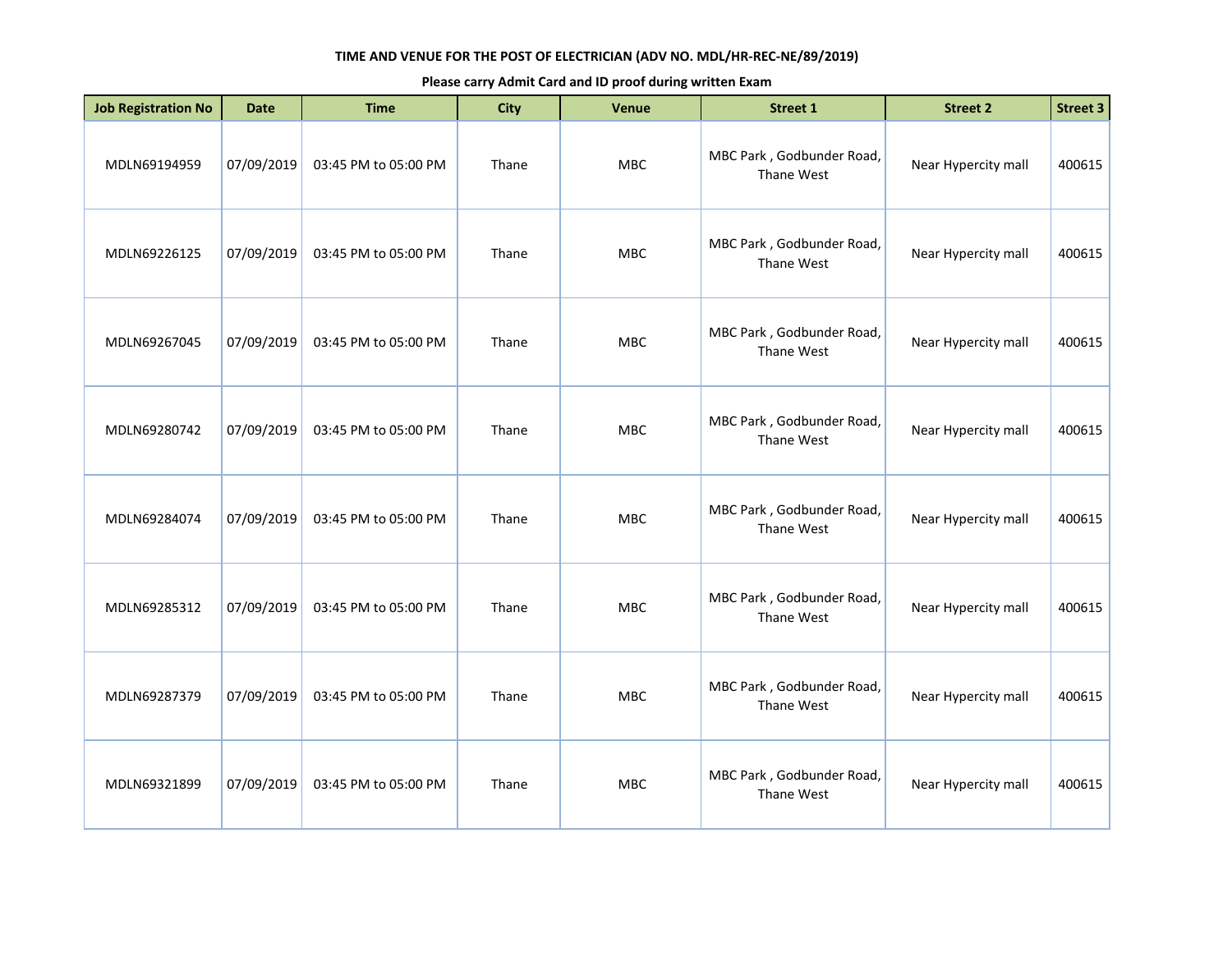| <b>Job Registration No</b> | <b>Date</b> | <b>Time</b>          | <b>City</b> | Venue      | Street 1                                | <b>Street 2</b>     | <b>Street 3</b> |
|----------------------------|-------------|----------------------|-------------|------------|-----------------------------------------|---------------------|-----------------|
| MDLN69346420               | 07/09/2019  | 03:45 PM to 05:00 PM | Thane       | MBC        | MBC Park, Godbunder Road,<br>Thane West | Near Hypercity mall | 400615          |
| MDLN69385073               | 07/09/2019  | 03:45 PM to 05:00 PM | Thane       | <b>MBC</b> | MBC Park, Godbunder Road,<br>Thane West | Near Hypercity mall | 400615          |
| MDLN69401142               | 07/09/2019  | 03:45 PM to 05:00 PM | Thane       | MBC        | MBC Park, Godbunder Road,<br>Thane West | Near Hypercity mall | 400615          |
| MDLN69405428               | 07/09/2019  | 03:45 PM to 05:00 PM | Thane       | <b>MBC</b> | MBC Park, Godbunder Road,<br>Thane West | Near Hypercity mall | 400615          |
| MDLN69416279               | 07/09/2019  | 03:45 PM to 05:00 PM | Thane       | MBC        | MBC Park, Godbunder Road,<br>Thane West | Near Hypercity mall | 400615          |
| MDLN69459872               | 07/09/2019  | 03:45 PM to 05:00 PM | Thane       | <b>MBC</b> | MBC Park, Godbunder Road,<br>Thane West | Near Hypercity mall | 400615          |
| MDLN69507468               | 07/09/2019  | 03:45 PM to 05:00 PM | Thane       | <b>MBC</b> | MBC Park, Godbunder Road,<br>Thane West | Near Hypercity mall | 400615          |
| MDLN69554795               | 07/09/2019  | 03:45 PM to 05:00 PM | Thane       | <b>MBC</b> | MBC Park, Godbunder Road,<br>Thane West | Near Hypercity mall | 400615          |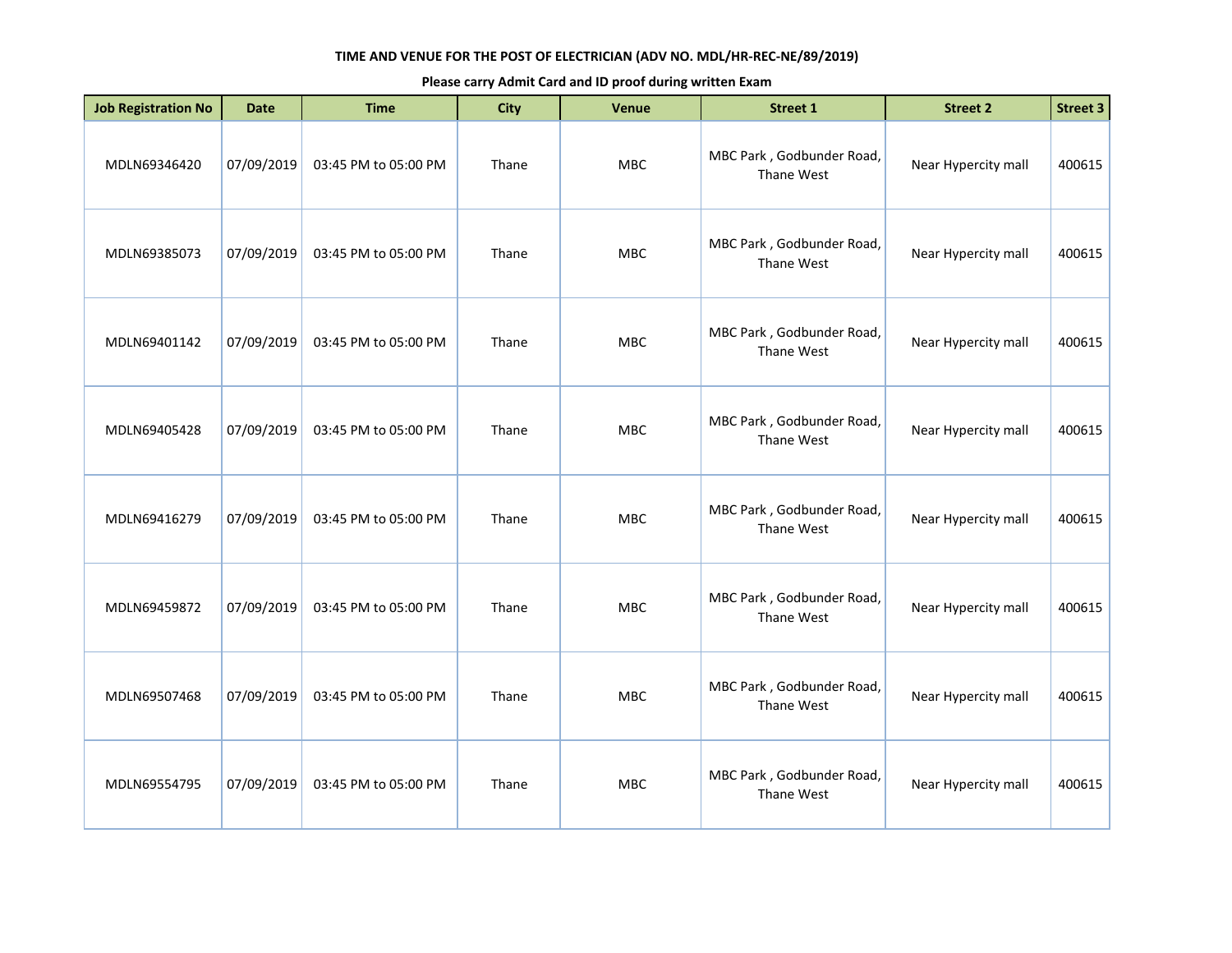| <b>Job Registration No</b> | <b>Date</b> | <b>Time</b>          | <b>City</b> | Venue      | Street 1                                | <b>Street 2</b>     | <b>Street 3</b> |
|----------------------------|-------------|----------------------|-------------|------------|-----------------------------------------|---------------------|-----------------|
| MDLN69670318               | 07/09/2019  | 03:45 PM to 05:00 PM | Thane       | <b>MBC</b> | MBC Park, Godbunder Road,<br>Thane West | Near Hypercity mall | 400615          |
| MDLN69744043               | 07/09/2019  | 03:45 PM to 05:00 PM | Thane       | <b>MBC</b> | MBC Park, Godbunder Road,<br>Thane West | Near Hypercity mall | 400615          |
| MDLN69747302               | 07/09/2019  | 03:45 PM to 05:00 PM | Thane       | MBC        | MBC Park, Godbunder Road,<br>Thane West | Near Hypercity mall | 400615          |
| MDLN69750811               | 07/09/2019  | 03:45 PM to 05:00 PM | Thane       | <b>MBC</b> | MBC Park, Godbunder Road,<br>Thane West | Near Hypercity mall | 400615          |
| MDLN69799509               | 07/09/2019  | 03:45 PM to 05:00 PM | Thane       | MBC        | MBC Park, Godbunder Road,<br>Thane West | Near Hypercity mall | 400615          |
| MDLN69872699               | 07/09/2019  | 03:45 PM to 05:00 PM | Thane       | <b>MBC</b> | MBC Park, Godbunder Road,<br>Thane West | Near Hypercity mall | 400615          |
| MDLN69889175               | 07/09/2019  | 03:45 PM to 05:00 PM | Thane       | <b>MBC</b> | MBC Park, Godbunder Road,<br>Thane West | Near Hypercity mall | 400615          |
| MDLN69908570               | 07/09/2019  | 03:45 PM to 05:00 PM | Thane       | <b>MBC</b> | MBC Park, Godbunder Road,<br>Thane West | Near Hypercity mall | 400615          |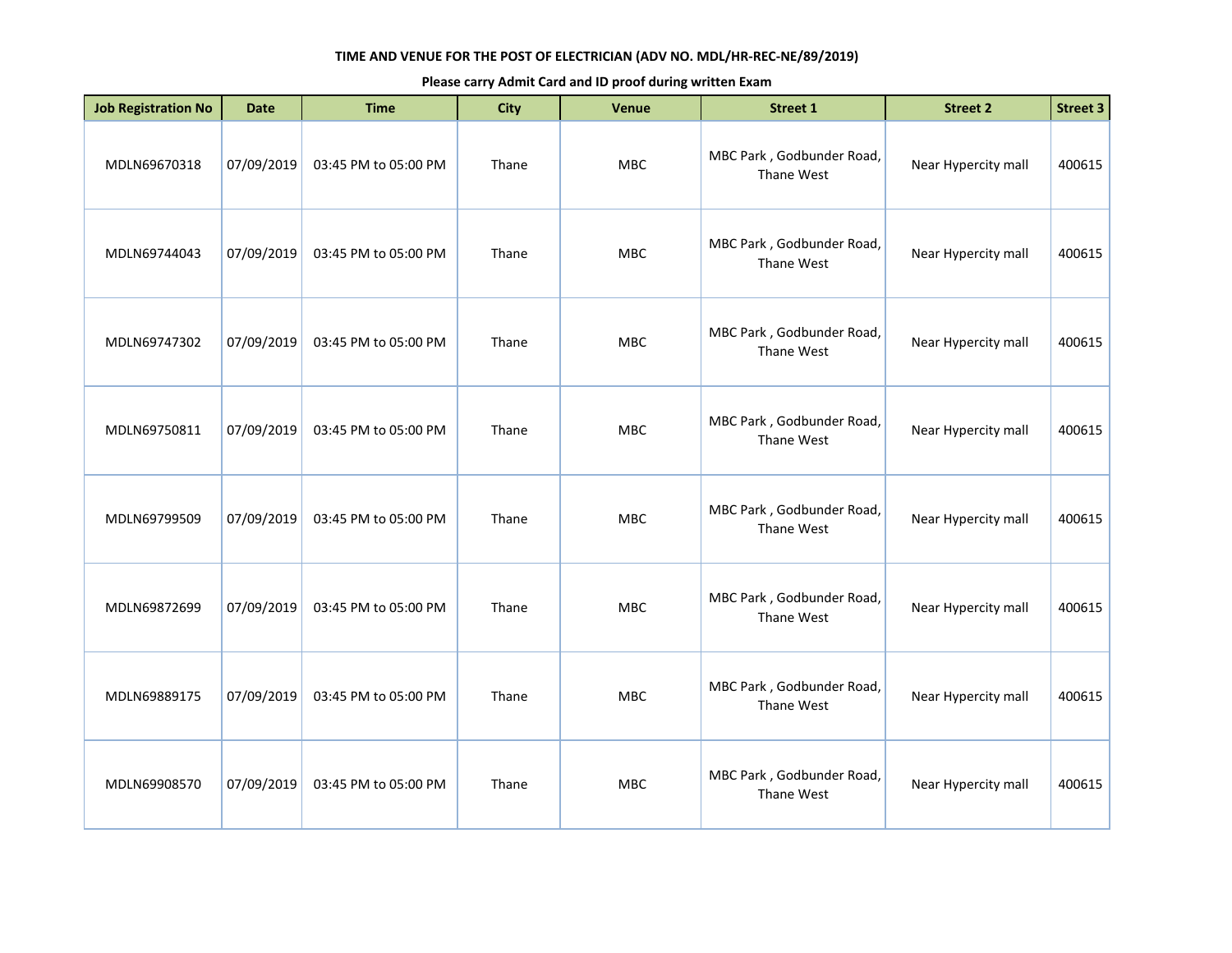| <b>Job Registration No</b> | <b>Date</b> | <b>Time</b>          | <b>City</b> | <b>Venue</b> | Street 1                                | <b>Street 2</b>     | <b>Street 3</b> |
|----------------------------|-------------|----------------------|-------------|--------------|-----------------------------------------|---------------------|-----------------|
| MDLN69960972               | 07/09/2019  | 03:45 PM to 05:00 PM | Thane       | MBC          | MBC Park, Godbunder Road,<br>Thane West | Near Hypercity mall | 400615          |
| MDLN69992229               | 07/09/2019  | 03:45 PM to 05:00 PM | Thane       | MBC          | MBC Park, Godbunder Road,<br>Thane West | Near Hypercity mall | 400615          |
| MDLN70061172               | 07/09/2019  | 03:45 PM to 05:00 PM | Thane       | <b>MBC</b>   | MBC Park, Godbunder Road,<br>Thane West | Near Hypercity mall | 400615          |
| MDLN70080186               | 07/09/2019  | 03:45 PM to 05:00 PM | Thane       | <b>MBC</b>   | MBC Park, Godbunder Road,<br>Thane West | Near Hypercity mall | 400615          |
| MDLN70081625               | 07/09/2019  | 03:45 PM to 05:00 PM | Thane       | <b>MBC</b>   | MBC Park, Godbunder Road,<br>Thane West | Near Hypercity mall | 400615          |
| MDLN70085057               | 07/09/2019  | 03:45 PM to 05:00 PM | Thane       | <b>MBC</b>   | MBC Park, Godbunder Road,<br>Thane West | Near Hypercity mall | 400615          |
| MDLN70182697               | 07/09/2019  | 03:45 PM to 05:00 PM | Thane       | <b>MBC</b>   | MBC Park, Godbunder Road,<br>Thane West | Near Hypercity mall | 400615          |
| MDLN70188718               | 07/09/2019  | 03:45 PM to 05:00 PM | Thane       | <b>MBC</b>   | MBC Park, Godbunder Road,<br>Thane West | Near Hypercity mall | 400615          |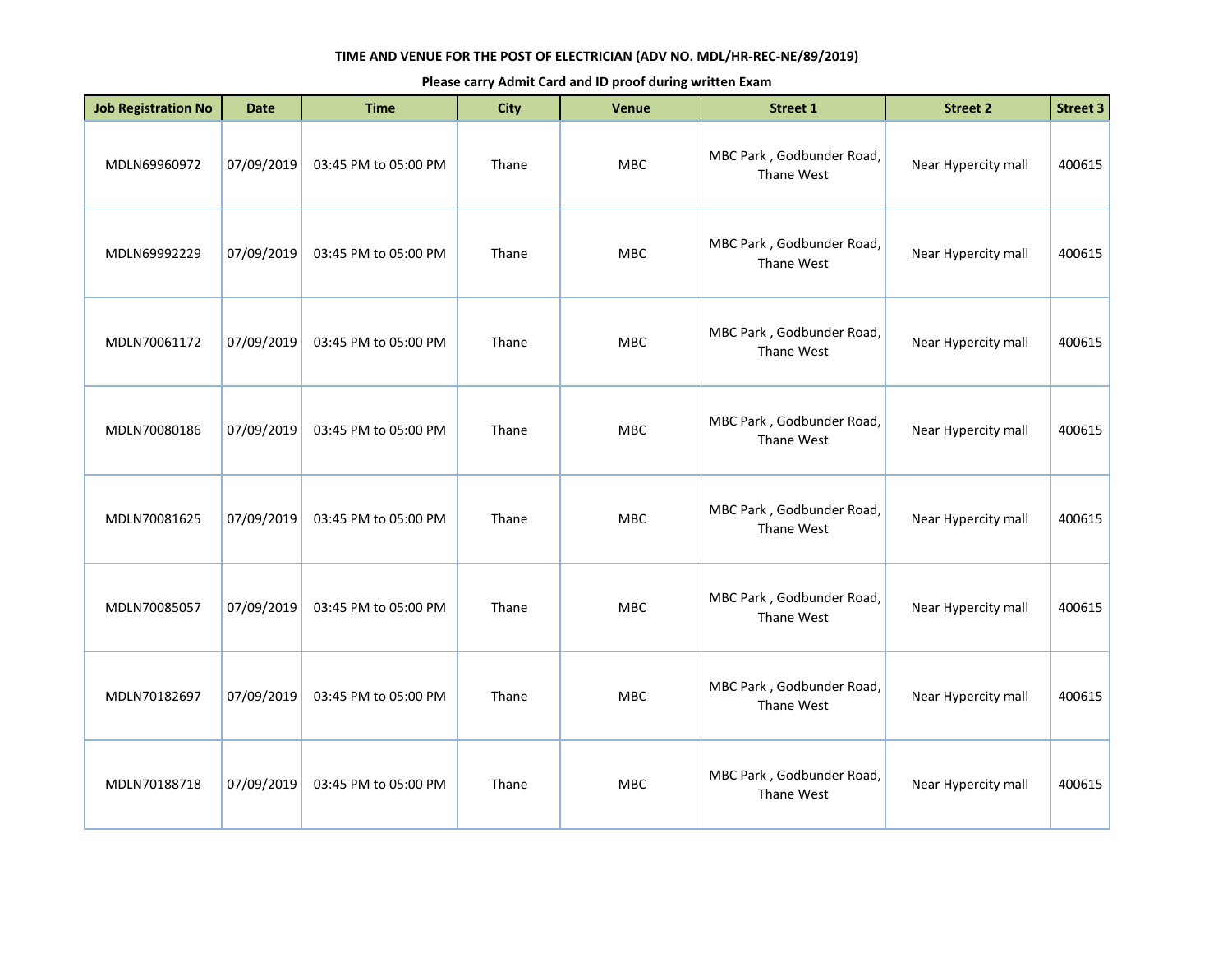| <b>Job Registration No</b> | <b>Date</b> | <b>Time</b>          | <b>City</b> | Venue      | Street 1                                | <b>Street 2</b>     | <b>Street 3</b> |
|----------------------------|-------------|----------------------|-------------|------------|-----------------------------------------|---------------------|-----------------|
| MDLN70210878               | 07/09/2019  | 03:45 PM to 05:00 PM | Thane       | MBC        | MBC Park, Godbunder Road,<br>Thane West | Near Hypercity mall | 400615          |
| MDLN70250414               | 07/09/2019  | 03:45 PM to 05:00 PM | Thane       | <b>MBC</b> | MBC Park, Godbunder Road,<br>Thane West | Near Hypercity mall | 400615          |
| MDLN70260087               | 07/09/2019  | 03:45 PM to 05:00 PM | Thane       | MBC        | MBC Park, Godbunder Road,<br>Thane West | Near Hypercity mall | 400615          |
| MDLN70393546               | 07/09/2019  | 03:45 PM to 05:00 PM | Thane       | <b>MBC</b> | MBC Park, Godbunder Road,<br>Thane West | Near Hypercity mall | 400615          |
| MDLN70410358               | 07/09/2019  | 03:45 PM to 05:00 PM | Thane       | MBC        | MBC Park, Godbunder Road,<br>Thane West | Near Hypercity mall | 400615          |
| MDLN70414654               | 07/09/2019  | 03:45 PM to 05:00 PM | Thane       | <b>MBC</b> | MBC Park, Godbunder Road,<br>Thane West | Near Hypercity mall | 400615          |
| MDLN70452123               | 07/09/2019  | 03:45 PM to 05:00 PM | Thane       | <b>MBC</b> | MBC Park, Godbunder Road,<br>Thane West | Near Hypercity mall | 400615          |
| MDLN70544582               | 07/09/2019  | 03:45 PM to 05:00 PM | Thane       | <b>MBC</b> | MBC Park, Godbunder Road,<br>Thane West | Near Hypercity mall | 400615          |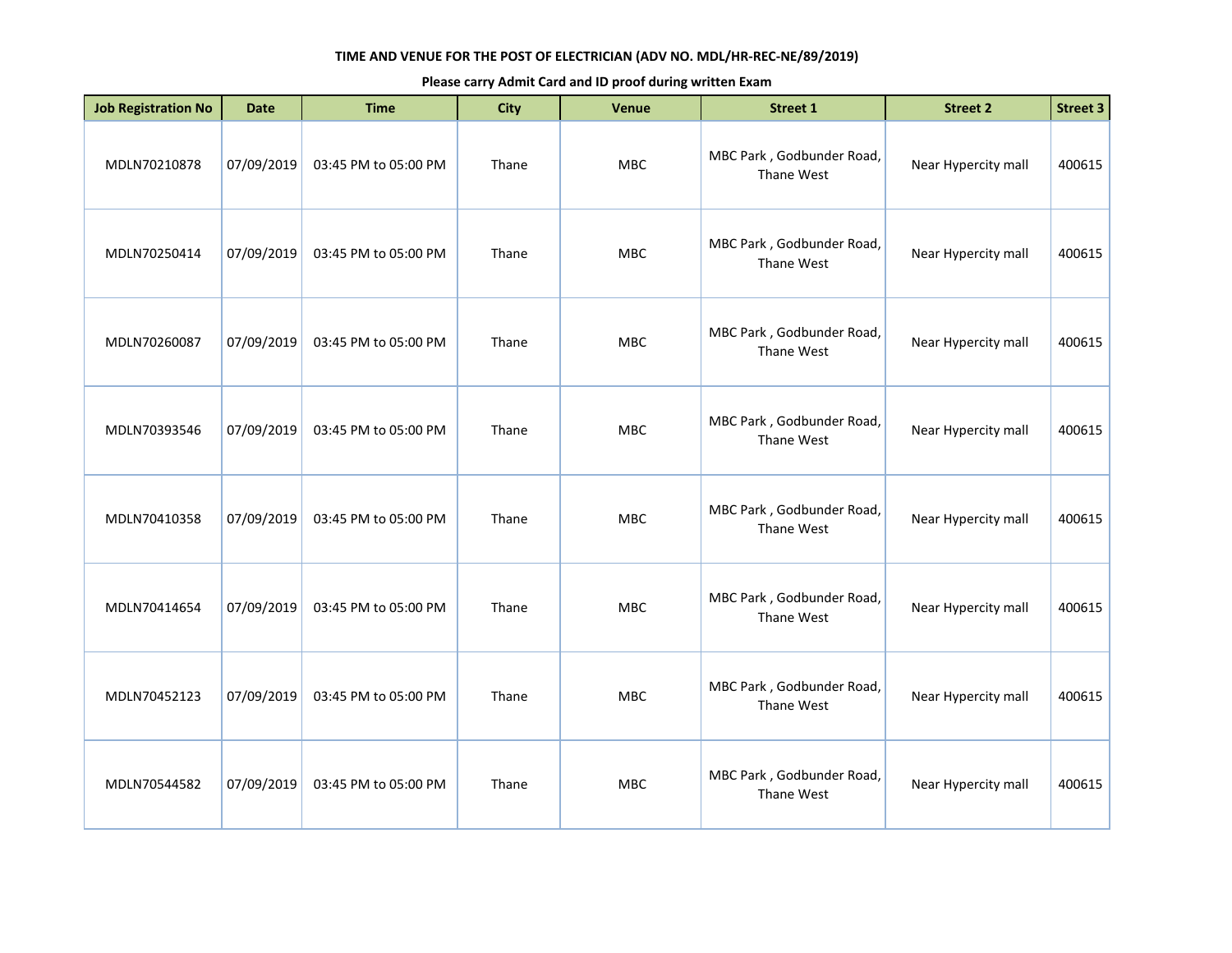| <b>Job Registration No</b> | <b>Date</b> | <b>Time</b>          | <b>City</b> | <b>Venue</b> | Street 1                                | <b>Street 2</b>     | <b>Street 3</b> |
|----------------------------|-------------|----------------------|-------------|--------------|-----------------------------------------|---------------------|-----------------|
| MDLN70585980               | 07/09/2019  | 03:45 PM to 05:00 PM | Thane       | MBC          | MBC Park, Godbunder Road,<br>Thane West | Near Hypercity mall | 400615          |
| MDLN70586257               | 07/09/2019  | 03:45 PM to 05:00 PM | Thane       | MBC          | MBC Park, Godbunder Road,<br>Thane West | Near Hypercity mall | 400615          |
| MDLN70614439               | 07/09/2019  | 03:45 PM to 05:00 PM | Thane       | <b>MBC</b>   | MBC Park, Godbunder Road,<br>Thane West | Near Hypercity mall | 400615          |
| MDLN70694685               | 07/09/2019  | 03:45 PM to 05:00 PM | Thane       | <b>MBC</b>   | MBC Park, Godbunder Road,<br>Thane West | Near Hypercity mall | 400615          |
| MDLN70695713               | 07/09/2019  | 03:45 PM to 05:00 PM | Thane       | <b>MBC</b>   | MBC Park, Godbunder Road,<br>Thane West | Near Hypercity mall | 400615          |
| MDLN70722959               | 07/09/2019  | 03:45 PM to 05:00 PM | Thane       | <b>MBC</b>   | MBC Park, Godbunder Road,<br>Thane West | Near Hypercity mall | 400615          |
| MDLN70745951               | 07/09/2019  | 03:45 PM to 05:00 PM | Thane       | <b>MBC</b>   | MBC Park, Godbunder Road,<br>Thane West | Near Hypercity mall | 400615          |
| MDLN70760471               | 07/09/2019  | 03:45 PM to 05:00 PM | Thane       | <b>MBC</b>   | MBC Park, Godbunder Road,<br>Thane West | Near Hypercity mall | 400615          |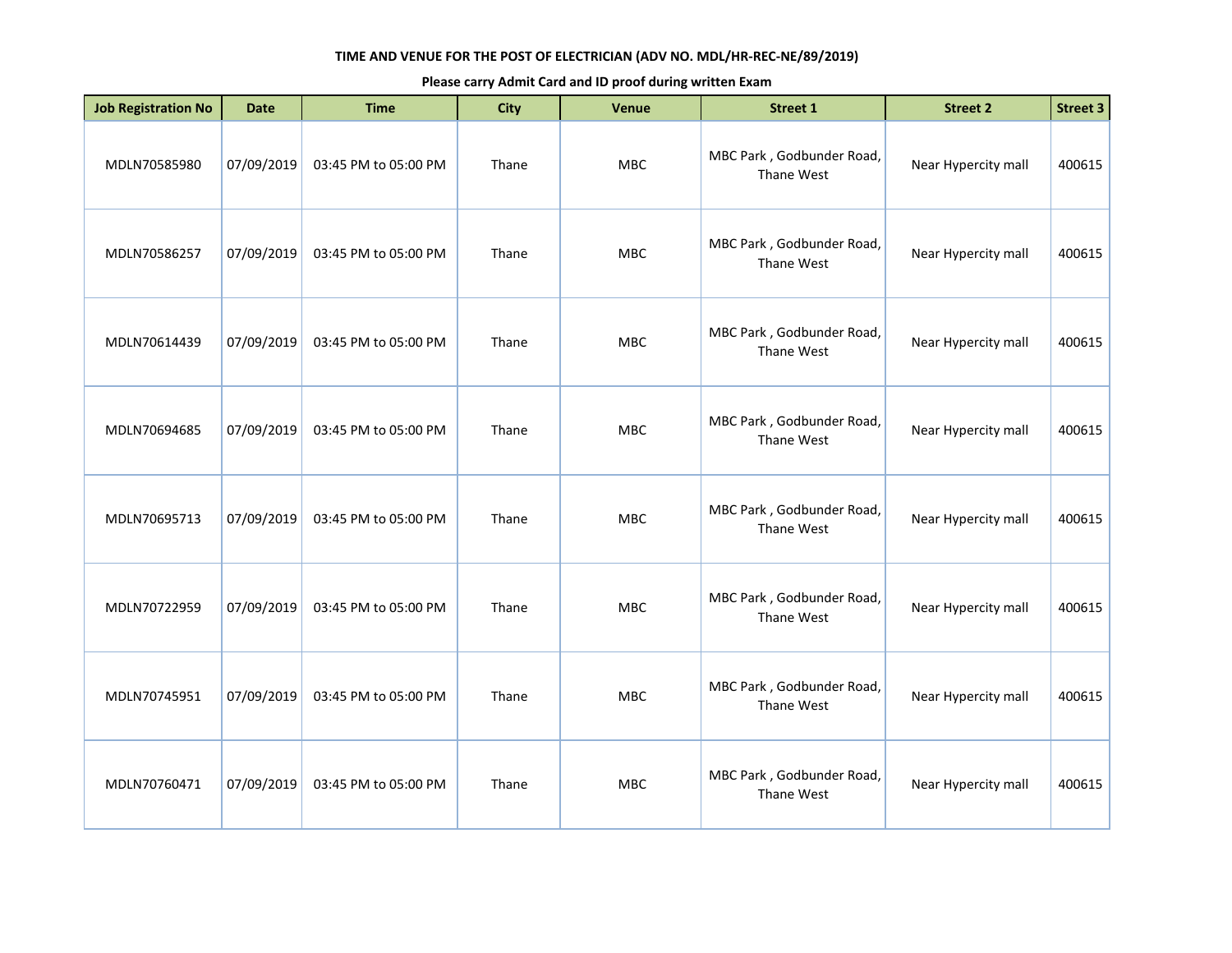| <b>Job Registration No</b> | <b>Date</b> | <b>Time</b>          | <b>City</b> | Venue      | <b>Street 1</b>                         | <b>Street 2</b>     | <b>Street 3</b> |
|----------------------------|-------------|----------------------|-------------|------------|-----------------------------------------|---------------------|-----------------|
| MDLN70801812               | 07/09/2019  | 03:45 PM to 05:00 PM | Thane       | MBC        | MBC Park, Godbunder Road,<br>Thane West | Near Hypercity mall | 400615          |
| MDLN70814628               | 07/09/2019  | 03:45 PM to 05:00 PM | Thane       | <b>MBC</b> | MBC Park, Godbunder Road,<br>Thane West | Near Hypercity mall | 400615          |
| MDLN70815484               | 07/09/2019  | 03:45 PM to 05:00 PM | Thane       | MBC        | MBC Park, Godbunder Road,<br>Thane West | Near Hypercity mall | 400615          |
| MDLN70836316               | 07/09/2019  | 03:45 PM to 05:00 PM | Thane       | MBC        | MBC Park, Godbunder Road,<br>Thane West | Near Hypercity mall | 400615          |
| MDLN70884874               | 07/09/2019  | 03:45 PM to 05:00 PM | Thane       | <b>MBC</b> | MBC Park, Godbunder Road,<br>Thane West | Near Hypercity mall | 400615          |
| MDLN70885359               | 07/09/2019  | 03:45 PM to 05:00 PM | Thane       | <b>MBC</b> | MBC Park, Godbunder Road,<br>Thane West | Near Hypercity mall | 400615          |
| MDLN70893324               | 07/09/2019  | 03:45 PM to 05:00 PM | Thane       | <b>MBC</b> | MBC Park, Godbunder Road,<br>Thane West | Near Hypercity mall | 400615          |
| MDLN70958258               | 07/09/2019  | 03:45 PM to 05:00 PM | Thane       | <b>MBC</b> | MBC Park, Godbunder Road,<br>Thane West | Near Hypercity mall | 400615          |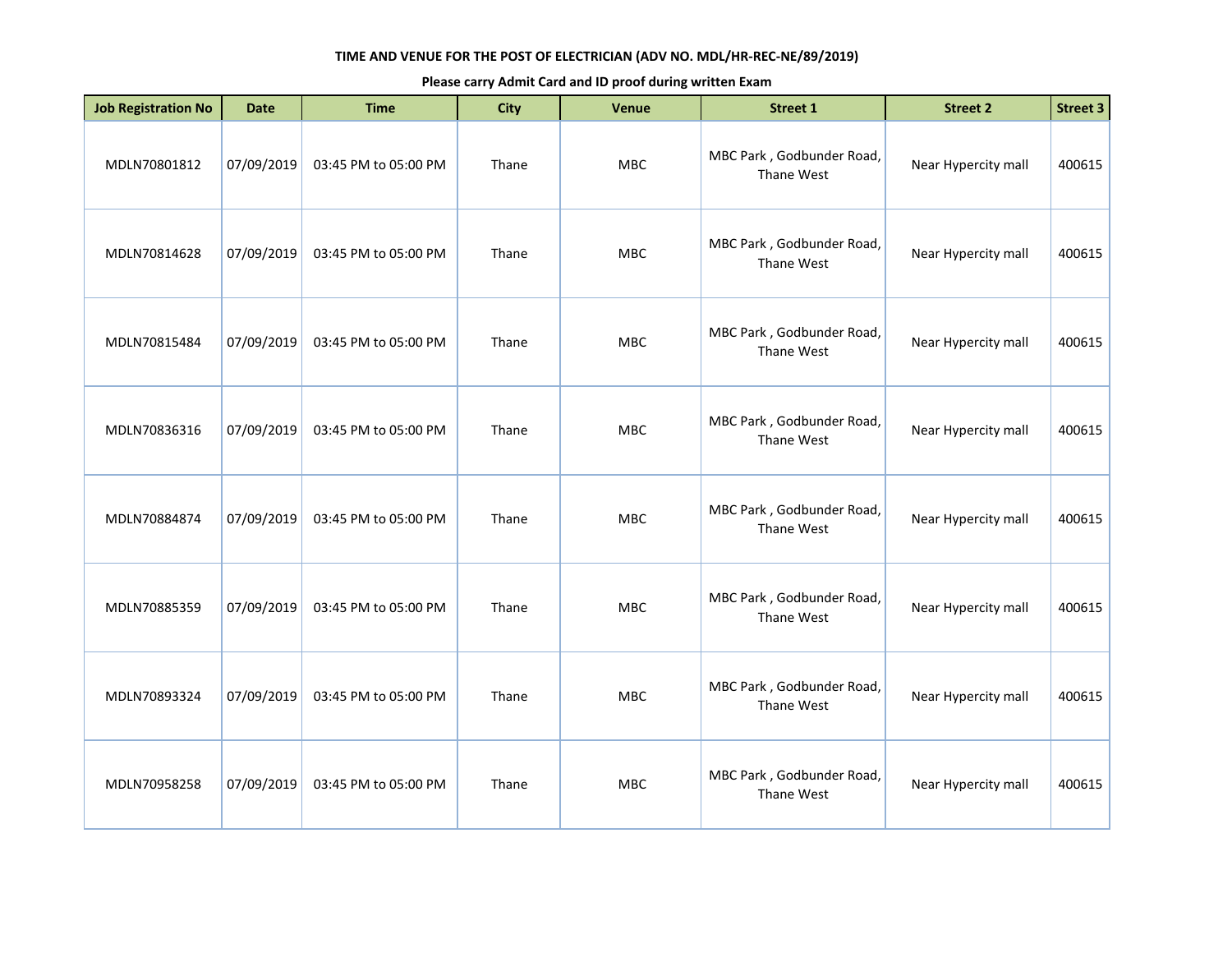| <b>Job Registration No</b> | <b>Date</b> | <b>Time</b>          | <b>City</b> | <b>Venue</b> | <b>Street 1</b>                         | <b>Street 2</b>     | <b>Street 3</b> |
|----------------------------|-------------|----------------------|-------------|--------------|-----------------------------------------|---------------------|-----------------|
| MDLN70993121               | 07/09/2019  | 03:45 PM to 05:00 PM | Thane       | <b>MBC</b>   | MBC Park, Godbunder Road,<br>Thane West | Near Hypercity mall | 400615          |
| MDLN71032222               | 07/09/2019  | 03:45 PM to 05:00 PM | Thane       | MBC          | MBC Park, Godbunder Road,<br>Thane West | Near Hypercity mall | 400615          |
| MDLN71087733               | 07/09/2019  | 03:45 PM to 05:00 PM | Thane       | MBC          | MBC Park, Godbunder Road,<br>Thane West | Near Hypercity mall | 400615          |
| MDLN71118064               | 07/09/2019  | 03:45 PM to 05:00 PM | Thane       | <b>MBC</b>   | MBC Park, Godbunder Road,<br>Thane West | Near Hypercity mall | 400615          |
| MDLN71155717               | 07/09/2019  | 03:45 PM to 05:00 PM | Thane       | <b>MBC</b>   | MBC Park, Godbunder Road,<br>Thane West | Near Hypercity mall | 400615          |
| MDLN71183600               | 07/09/2019  | 03:45 PM to 05:00 PM | Thane       | MBC          | MBC Park, Godbunder Road,<br>Thane West | Near Hypercity mall | 400615          |
| MDLN71184351               | 07/09/2019  | 03:45 PM to 05:00 PM | Thane       | <b>MBC</b>   | MBC Park, Godbunder Road,<br>Thane West | Near Hypercity mall | 400615          |
| MDLN71185101               | 07/09/2019  | 03:45 PM to 05:00 PM | Thane       | MBC          | MBC Park, Godbunder Road,<br>Thane West | Near Hypercity mall | 400615          |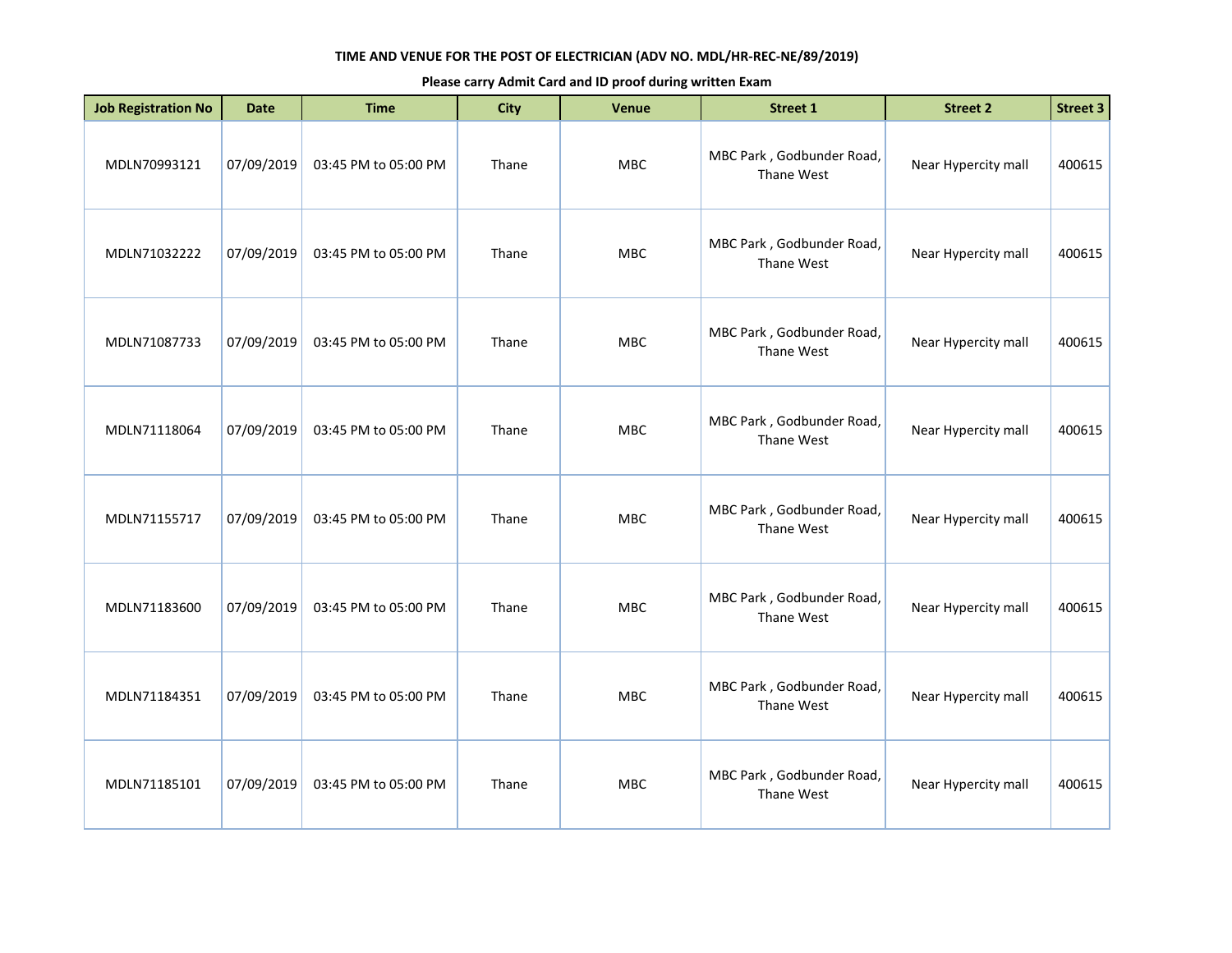| <b>Job Registration No</b> | <b>Date</b> | <b>Time</b>          | <b>City</b> | <b>Venue</b> | <b>Street 1</b>                         | <b>Street 2</b>     | <b>Street 3</b> |
|----------------------------|-------------|----------------------|-------------|--------------|-----------------------------------------|---------------------|-----------------|
| MDLN71190662               | 07/09/2019  | 03:45 PM to 05:00 PM | Thane       | MBC          | MBC Park, Godbunder Road,<br>Thane West | Near Hypercity mall | 400615          |
| MDLN71210157               | 07/09/2019  | 03:45 PM to 05:00 PM | Thane       | MBC          | MBC Park, Godbunder Road,<br>Thane West | Near Hypercity mall | 400615          |
| MDLN71299277               | 07/09/2019  | 03:45 PM to 05:00 PM | Thane       | <b>MBC</b>   | MBC Park, Godbunder Road,<br>Thane West | Near Hypercity mall | 400615          |
| MDLN71315372               | 07/09/2019  | 03:45 PM to 05:00 PM | Thane       | MBC          | MBC Park, Godbunder Road,<br>Thane West | Near Hypercity mall | 400615          |
| MDLN71347514               | 07/09/2019  | 03:45 PM to 05:00 PM | Thane       | <b>MBC</b>   | MBC Park, Godbunder Road,<br>Thane West | Near Hypercity mall | 400615          |
| MDLN71353256               | 07/09/2019  | 03:45 PM to 05:00 PM | Thane       | <b>MBC</b>   | MBC Park, Godbunder Road,<br>Thane West | Near Hypercity mall | 400615          |
| MDLN71359378               | 07/09/2019  | 03:45 PM to 05:00 PM | Thane       | MBC          | MBC Park, Godbunder Road,<br>Thane West | Near Hypercity mall | 400615          |
| MDLN71368812               | 07/09/2019  | 03:45 PM to 05:00 PM | Thane       | <b>MBC</b>   | MBC Park, Godbunder Road,<br>Thane West | Near Hypercity mall | 400615          |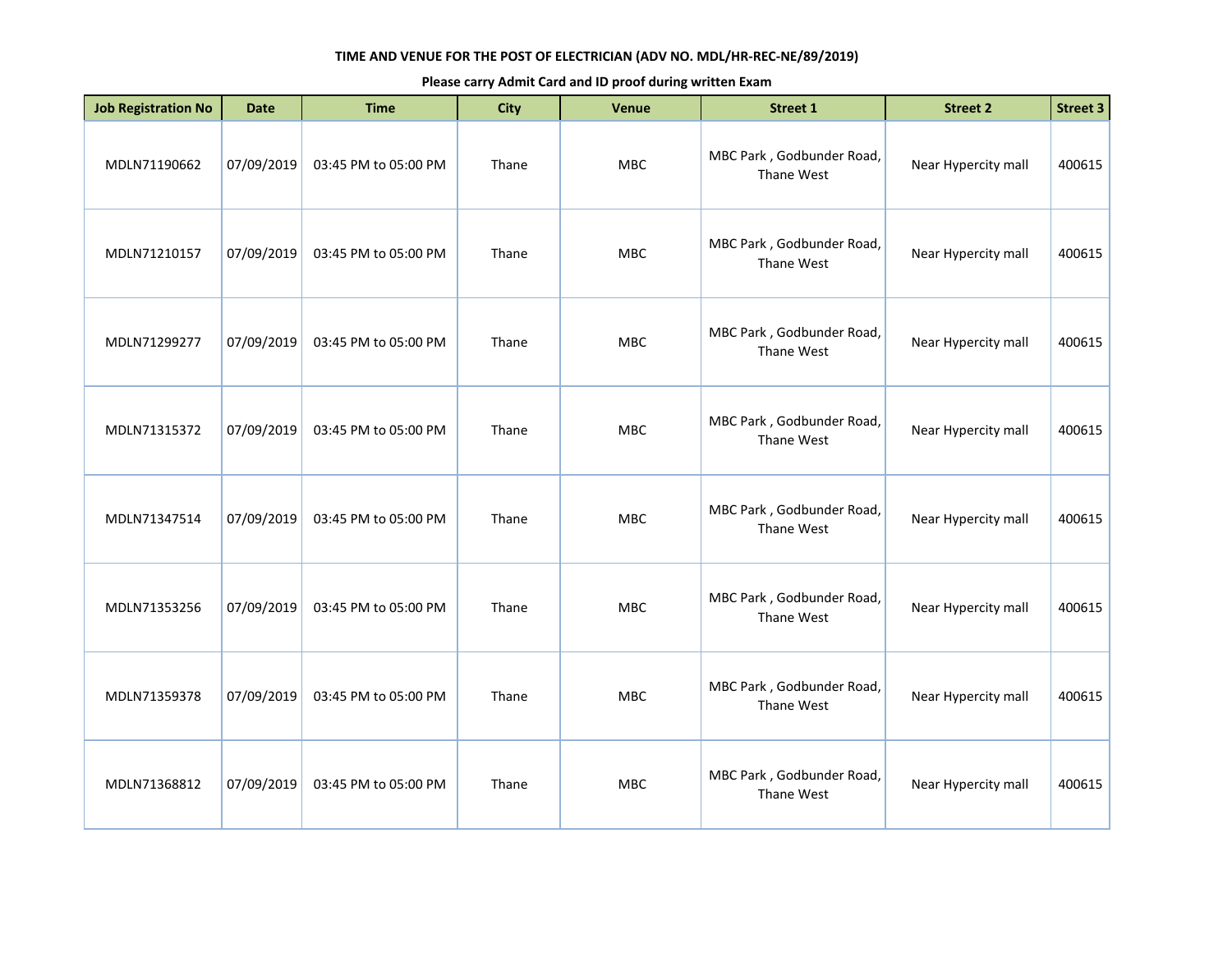| <b>Job Registration No</b> | <b>Date</b> | <b>Time</b>          | <b>City</b> | Venue      | <b>Street 1</b>                         | <b>Street 2</b>     | <b>Street 3</b> |
|----------------------------|-------------|----------------------|-------------|------------|-----------------------------------------|---------------------|-----------------|
| MDLN71378569               | 07/09/2019  | 03:45 PM to 05:00 PM | Thane       | MBC        | MBC Park, Godbunder Road,<br>Thane West | Near Hypercity mall | 400615          |
| MDLN71390778               | 07/09/2019  | 03:45 PM to 05:00 PM | Thane       | <b>MBC</b> | MBC Park, Godbunder Road,<br>Thane West | Near Hypercity mall | 400615          |
| MDLN71405962               | 07/09/2019  | 03:45 PM to 05:00 PM | Thane       | MBC        | MBC Park, Godbunder Road,<br>Thane West | Near Hypercity mall | 400615          |
| MDLN71444718               | 07/09/2019  | 03:45 PM to 05:00 PM | Thane       | MBC        | MBC Park, Godbunder Road,<br>Thane West | Near Hypercity mall | 400615          |
| MDLN71460755               | 07/09/2019  | 03:45 PM to 05:00 PM | Thane       | <b>MBC</b> | MBC Park, Godbunder Road,<br>Thane West | Near Hypercity mall | 400615          |
| MDLN71521152               | 07/09/2019  | 03:45 PM to 05:00 PM | Thane       | <b>MBC</b> | MBC Park, Godbunder Road,<br>Thane West | Near Hypercity mall | 400615          |
| MDLN71543265               | 07/09/2019  | 03:45 PM to 05:00 PM | Thane       | <b>MBC</b> | MBC Park, Godbunder Road,<br>Thane West | Near Hypercity mall | 400615          |
| MDLN71575046               | 07/09/2019  | 03:45 PM to 05:00 PM | Thane       | <b>MBC</b> | MBC Park, Godbunder Road,<br>Thane West | Near Hypercity mall | 400615          |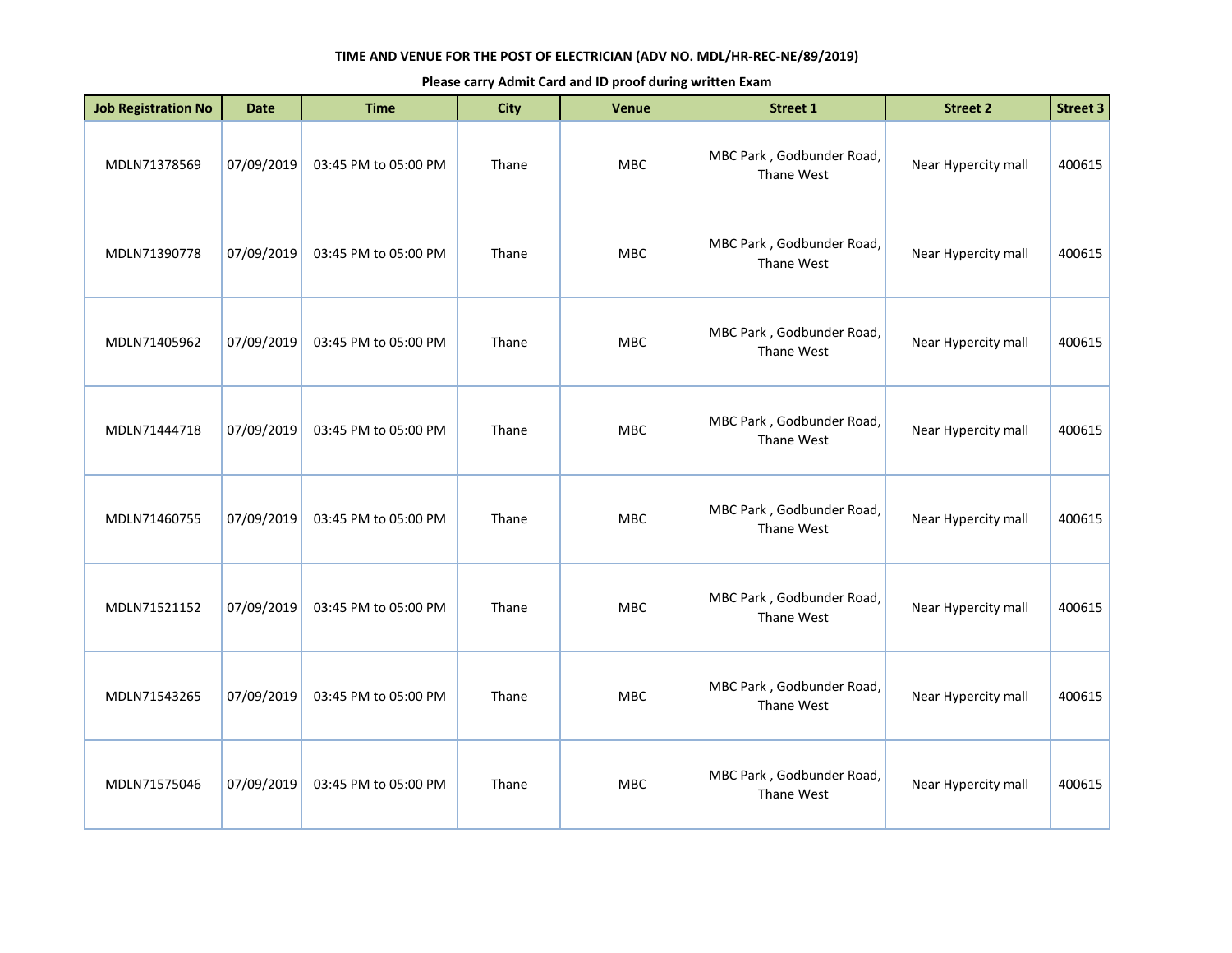| <b>Job Registration No</b> | <b>Date</b> | <b>Time</b>          | <b>City</b> | Venue      | <b>Street 1</b>                         | <b>Street 2</b>     | <b>Street 3</b> |
|----------------------------|-------------|----------------------|-------------|------------|-----------------------------------------|---------------------|-----------------|
| MDLN71575542               | 07/09/2019  | 03:45 PM to 05:00 PM | Thane       | MBC        | MBC Park, Godbunder Road,<br>Thane West | Near Hypercity mall | 400615          |
| MDLN71655197               | 07/09/2019  | 03:45 PM to 05:00 PM | Thane       | MBC        | MBC Park, Godbunder Road,<br>Thane West | Near Hypercity mall | 400615          |
| MDLN71668660               | 07/09/2019  | 03:45 PM to 05:00 PM | Thane       | MBC        | MBC Park, Godbunder Road,<br>Thane West | Near Hypercity mall | 400615          |
| MDLN71698402               | 07/09/2019  | 03:45 PM to 05:00 PM | Thane       | MBC        | MBC Park, Godbunder Road,<br>Thane West | Near Hypercity mall | 400615          |
| MDLN71732683               | 07/09/2019  | 03:45 PM to 05:00 PM | Thane       | MBC        | MBC Park, Godbunder Road,<br>Thane West | Near Hypercity mall | 400615          |
| MDLN71755223               | 07/09/2019  | 03:45 PM to 05:00 PM | Thane       | <b>MBC</b> | MBC Park, Godbunder Road,<br>Thane West | Near Hypercity mall | 400615          |
| MDLN71761380               | 07/09/2019  | 03:45 PM to 05:00 PM | Thane       | MBC        | MBC Park, Godbunder Road,<br>Thane West | Near Hypercity mall | 400615          |
| MDLN71772141               | 07/09/2019  | 03:45 PM to 05:00 PM | Thane       | MBC        | MBC Park, Godbunder Road,<br>Thane West | Near Hypercity mall | 400615          |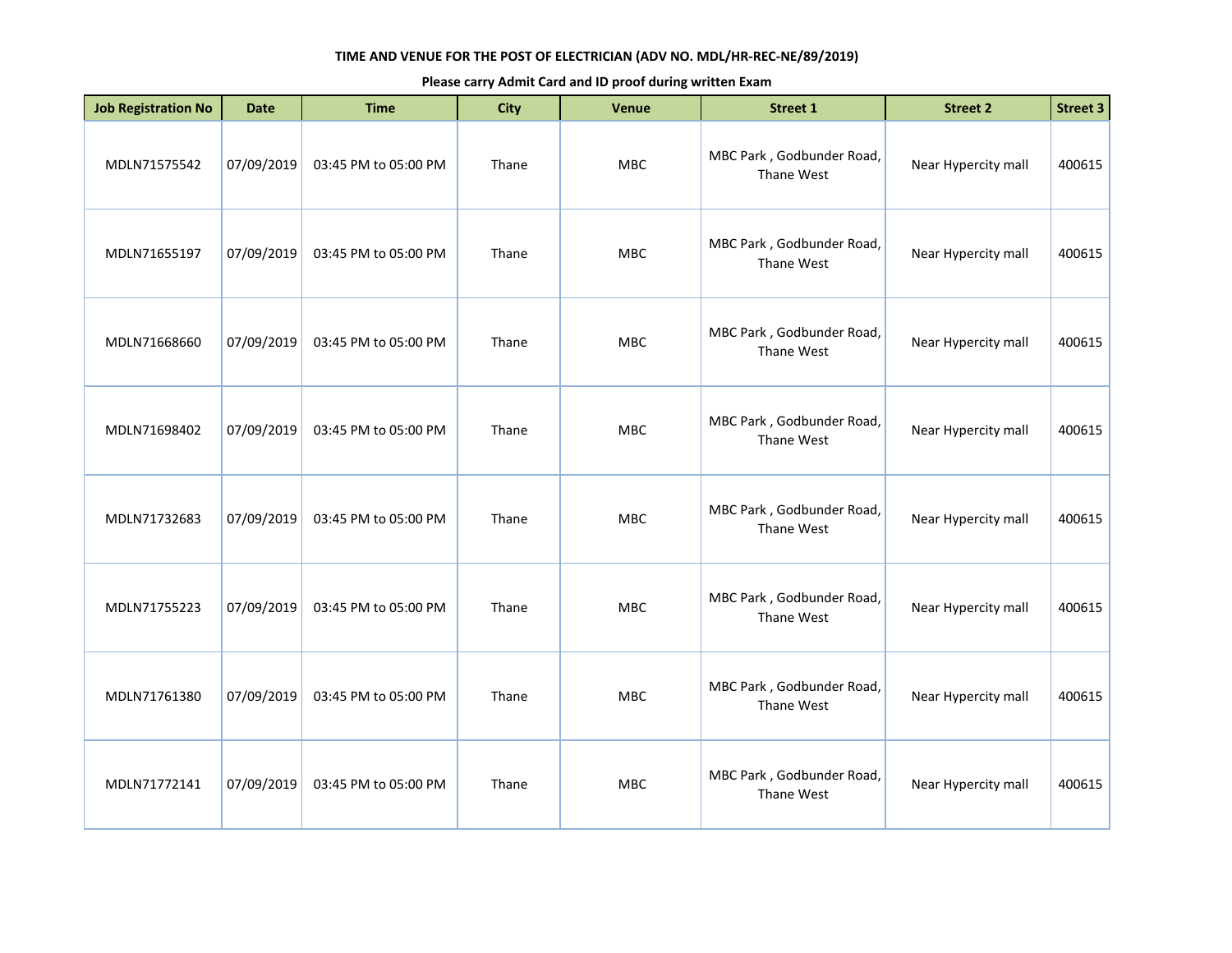| <b>Job Registration No</b> | <b>Date</b> | <b>Time</b>          | <b>City</b> | Venue      | <b>Street 1</b>                         | <b>Street 2</b>     | <b>Street 3</b> |
|----------------------------|-------------|----------------------|-------------|------------|-----------------------------------------|---------------------|-----------------|
| MDLN71782104               | 07/09/2019  | 03:45 PM to 05:00 PM | Thane       | MBC        | MBC Park, Godbunder Road,<br>Thane West | Near Hypercity mall | 400615          |
| MDLN71807553               | 07/09/2019  | 03:45 PM to 05:00 PM | Thane       | <b>MBC</b> | MBC Park, Godbunder Road,<br>Thane West | Near Hypercity mall | 400615          |
| MDLN71813965               | 07/09/2019  | 03:45 PM to 05:00 PM | Thane       | MBC        | MBC Park, Godbunder Road,<br>Thane West | Near Hypercity mall | 400615          |
| MDLN71834119               | 07/09/2019  | 03:45 PM to 05:00 PM | Thane       | MBC        | MBC Park, Godbunder Road,<br>Thane West | Near Hypercity mall | 400615          |
| MDLN71909086               | 07/09/2019  | 03:45 PM to 05:00 PM | Thane       | MBC        | MBC Park, Godbunder Road,<br>Thane West | Near Hypercity mall | 400615          |
| MDLN71954790               | 07/09/2019  | 03:45 PM to 05:00 PM | Thane       | <b>MBC</b> | MBC Park, Godbunder Road,<br>Thane West | Near Hypercity mall | 400615          |
| MDLN71964485               | 07/09/2019  | 03:45 PM to 05:00 PM | Thane       | <b>MBC</b> | MBC Park, Godbunder Road,<br>Thane West | Near Hypercity mall | 400615          |
| MDLN72009434               | 07/09/2019  | 03:45 PM to 05:00 PM | Thane       | MBC        | MBC Park, Godbunder Road,<br>Thane West | Near Hypercity mall | 400615          |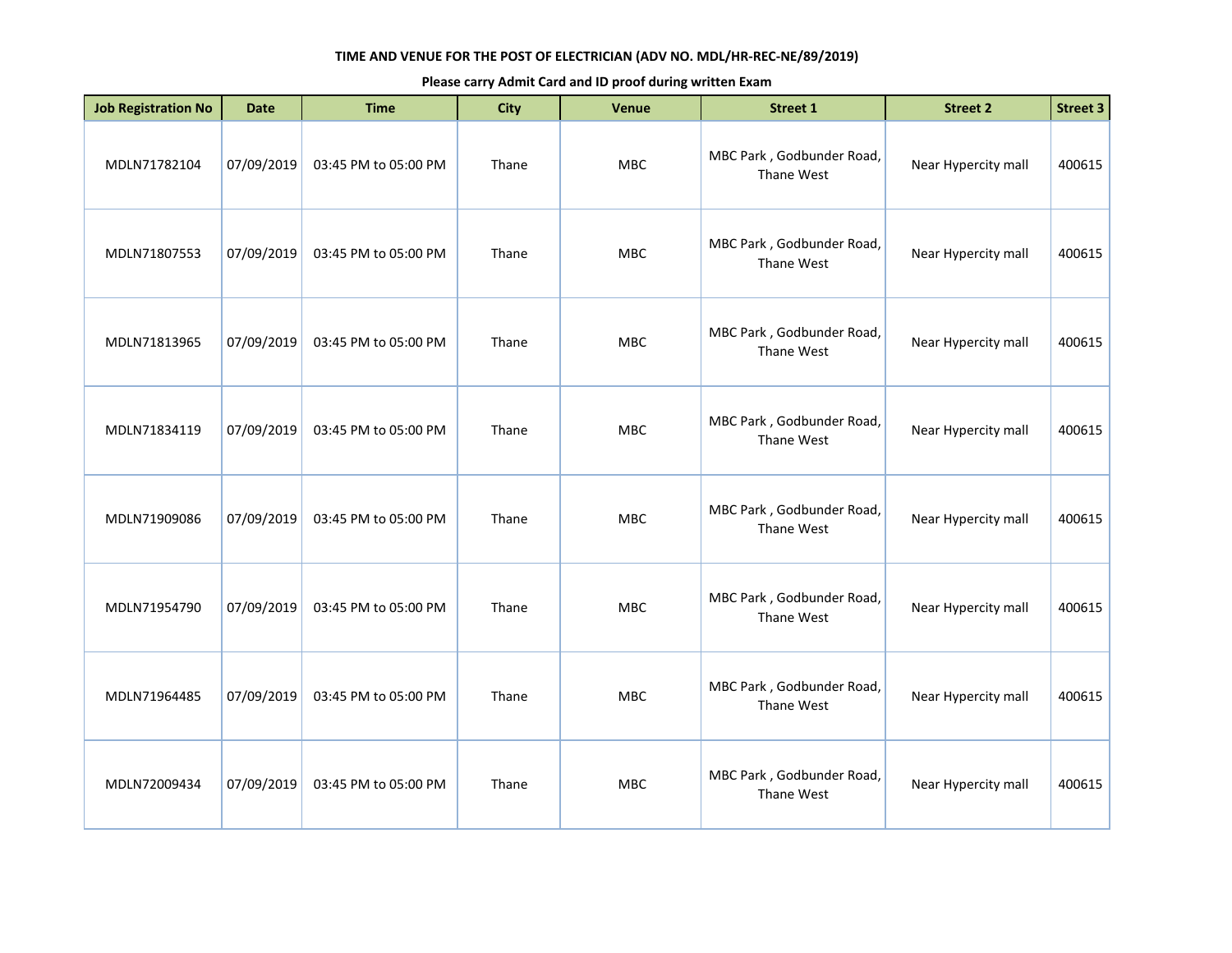| <b>Job Registration No</b> | <b>Date</b> | <b>Time</b>          | <b>City</b> | Venue      | <b>Street 1</b>                         | <b>Street 2</b>     | <b>Street 3</b> |
|----------------------------|-------------|----------------------|-------------|------------|-----------------------------------------|---------------------|-----------------|
| MDLN72107174               | 07/09/2019  | 03:45 PM to 05:00 PM | Thane       | MBC        | MBC Park, Godbunder Road,<br>Thane West | Near Hypercity mall | 400615          |
| MDLN72144506               | 07/09/2019  | 03:45 PM to 05:00 PM | Thane       | <b>MBC</b> | MBC Park, Godbunder Road,<br>Thane West | Near Hypercity mall | 400615          |
| MDLN72166907               | 07/09/2019  | 03:45 PM to 05:00 PM | Thane       | MBC        | MBC Park, Godbunder Road,<br>Thane West | Near Hypercity mall | 400615          |
| MDLN72186938               | 07/09/2019  | 03:45 PM to 05:00 PM | Thane       | MBC        | MBC Park, Godbunder Road,<br>Thane West | Near Hypercity mall | 400615          |
| MDLN72202831               | 07/09/2019  | 03:45 PM to 05:00 PM | Thane       | <b>MBC</b> | MBC Park, Godbunder Road,<br>Thane West | Near Hypercity mall | 400615          |
| MDLN72222977               | 07/09/2019  | 03:45 PM to 05:00 PM | Thane       | <b>MBC</b> | MBC Park, Godbunder Road,<br>Thane West | Near Hypercity mall | 400615          |
| MDLN72238963               | 07/09/2019  | 03:45 PM to 05:00 PM | Thane       | <b>MBC</b> | MBC Park, Godbunder Road,<br>Thane West | Near Hypercity mall | 400615          |
| MDLN72253634               | 07/09/2019  | 03:45 PM to 05:00 PM | Thane       | <b>MBC</b> | MBC Park, Godbunder Road,<br>Thane West | Near Hypercity mall | 400615          |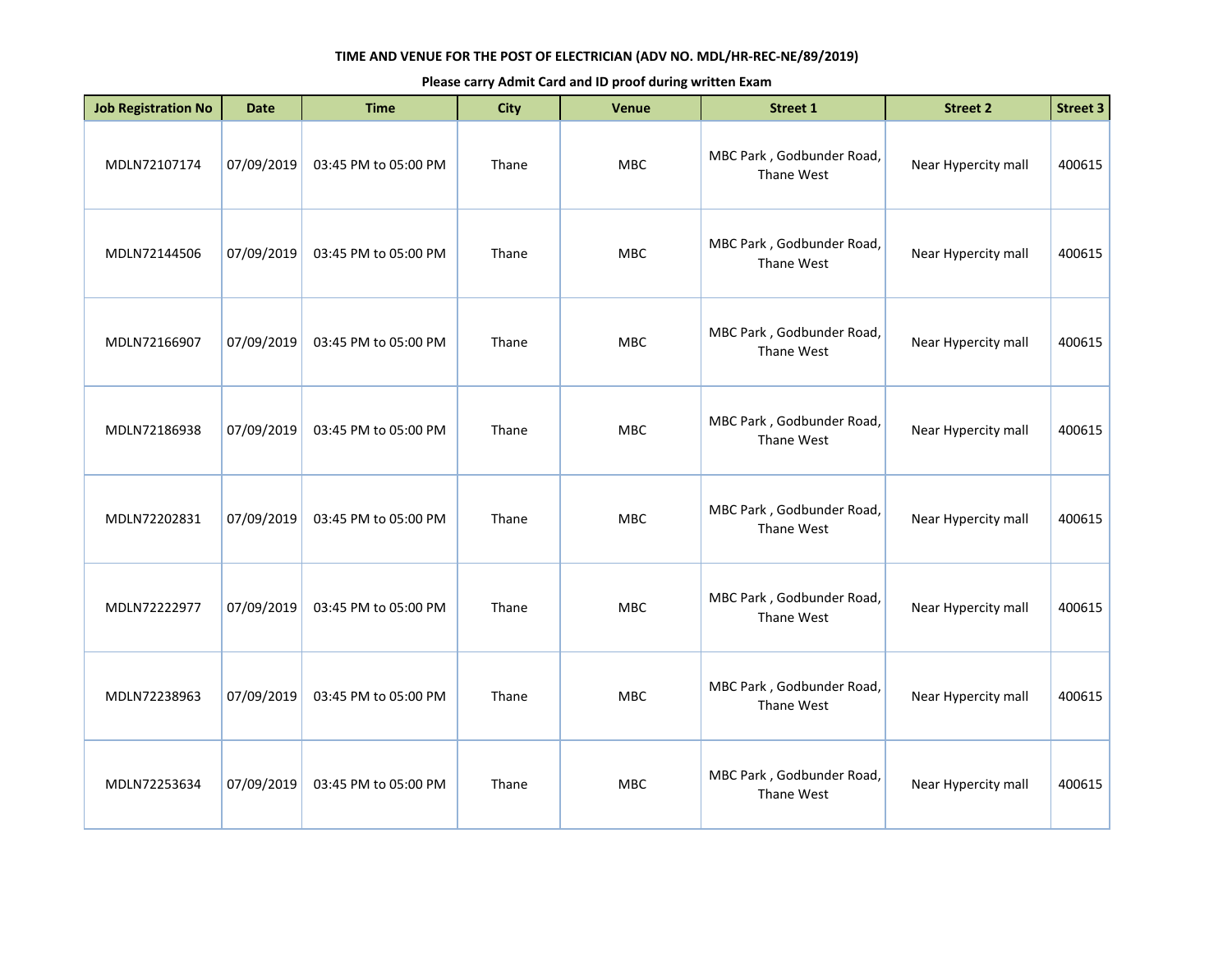| <b>Job Registration No</b> | <b>Date</b> | <b>Time</b>          | <b>City</b> | Venue      | <b>Street 1</b>                         | <b>Street 2</b>     | <b>Street 3</b> |
|----------------------------|-------------|----------------------|-------------|------------|-----------------------------------------|---------------------|-----------------|
| MDLN72255216               | 07/09/2019  | 03:45 PM to 05:00 PM | Thane       | MBC        | MBC Park, Godbunder Road,<br>Thane West | Near Hypercity mall | 400615          |
| MDLN72283774               | 07/09/2019  | 03:45 PM to 05:00 PM | Thane       | MBC        | MBC Park, Godbunder Road,<br>Thane West | Near Hypercity mall | 400615          |
| MDLN72284103               | 07/09/2019  | 03:45 PM to 05:00 PM | Thane       | <b>MBC</b> | MBC Park, Godbunder Road,<br>Thane West | Near Hypercity mall | 400615          |
| MDLN72332328               | 07/09/2019  | 03:45 PM to 05:00 PM | Thane       | MBC        | MBC Park, Godbunder Road,<br>Thane West | Near Hypercity mall | 400615          |
| MDLN72373599               | 07/09/2019  | 03:45 PM to 05:00 PM | Thane       | <b>MBC</b> | MBC Park, Godbunder Road,<br>Thane West | Near Hypercity mall | 400615          |
| MDLN72404514               | 07/09/2019  | 03:45 PM to 05:00 PM | Thane       | <b>MBC</b> | MBC Park, Godbunder Road,<br>Thane West | Near Hypercity mall | 400615          |
| MDLN72409073               | 07/09/2019  | 03:45 PM to 05:00 PM | Thane       | MBC        | MBC Park, Godbunder Road,<br>Thane West | Near Hypercity mall | 400615          |
| MDLN72411513               | 07/09/2019  | 03:45 PM to 05:00 PM | Thane       | <b>MBC</b> | MBC Park, Godbunder Road,<br>Thane West | Near Hypercity mall | 400615          |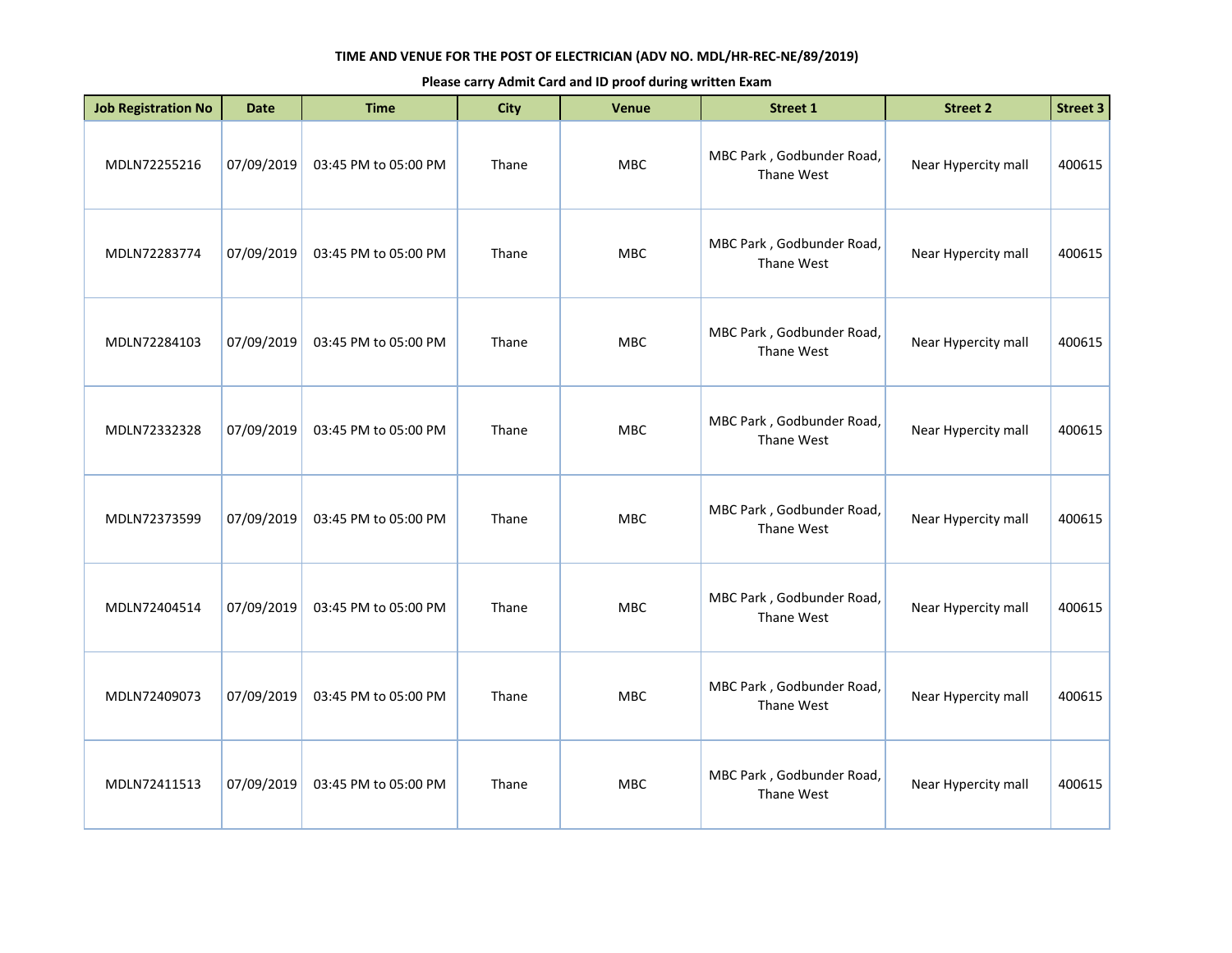| <b>Job Registration No</b> | <b>Date</b> | <b>Time</b>          | <b>City</b> | Venue      | <b>Street 1</b>                         | <b>Street 2</b>     | <b>Street 3</b> |
|----------------------------|-------------|----------------------|-------------|------------|-----------------------------------------|---------------------|-----------------|
| MDLN72416726               | 07/09/2019  | 03:45 PM to 05:00 PM | Thane       | MBC        | MBC Park, Godbunder Road,<br>Thane West | Near Hypercity mall | 400615          |
| MDLN72419004               | 07/09/2019  | 03:45 PM to 05:00 PM | Thane       | <b>MBC</b> | MBC Park, Godbunder Road,<br>Thane West | Near Hypercity mall | 400615          |
| MDLN72438817               | 07/09/2019  | 03:45 PM to 05:00 PM | Thane       | <b>MBC</b> | MBC Park, Godbunder Road,<br>Thane West | Near Hypercity mall | 400615          |
| MDLN72462338               | 07/09/2019  | 03:45 PM to 05:00 PM | Thane       | <b>MBC</b> | MBC Park, Godbunder Road,<br>Thane West | Near Hypercity mall | 400615          |
| MDLN72487298               | 07/09/2019  | 03:45 PM to 05:00 PM | Thane       | MBC        | MBC Park, Godbunder Road,<br>Thane West | Near Hypercity mall | 400615          |
| MDLN72526167               | 07/09/2019  | 03:45 PM to 05:00 PM | Thane       | <b>MBC</b> | MBC Park, Godbunder Road,<br>Thane West | Near Hypercity mall | 400615          |
| MDLN72528016               | 07/09/2019  | 03:45 PM to 05:00 PM | Thane       | <b>MBC</b> | MBC Park, Godbunder Road,<br>Thane West | Near Hypercity mall | 400615          |
| MDLN72560917               | 07/09/2019  | 03:45 PM to 05:00 PM | Thane       | <b>MBC</b> | MBC Park, Godbunder Road,<br>Thane West | Near Hypercity mall | 400615          |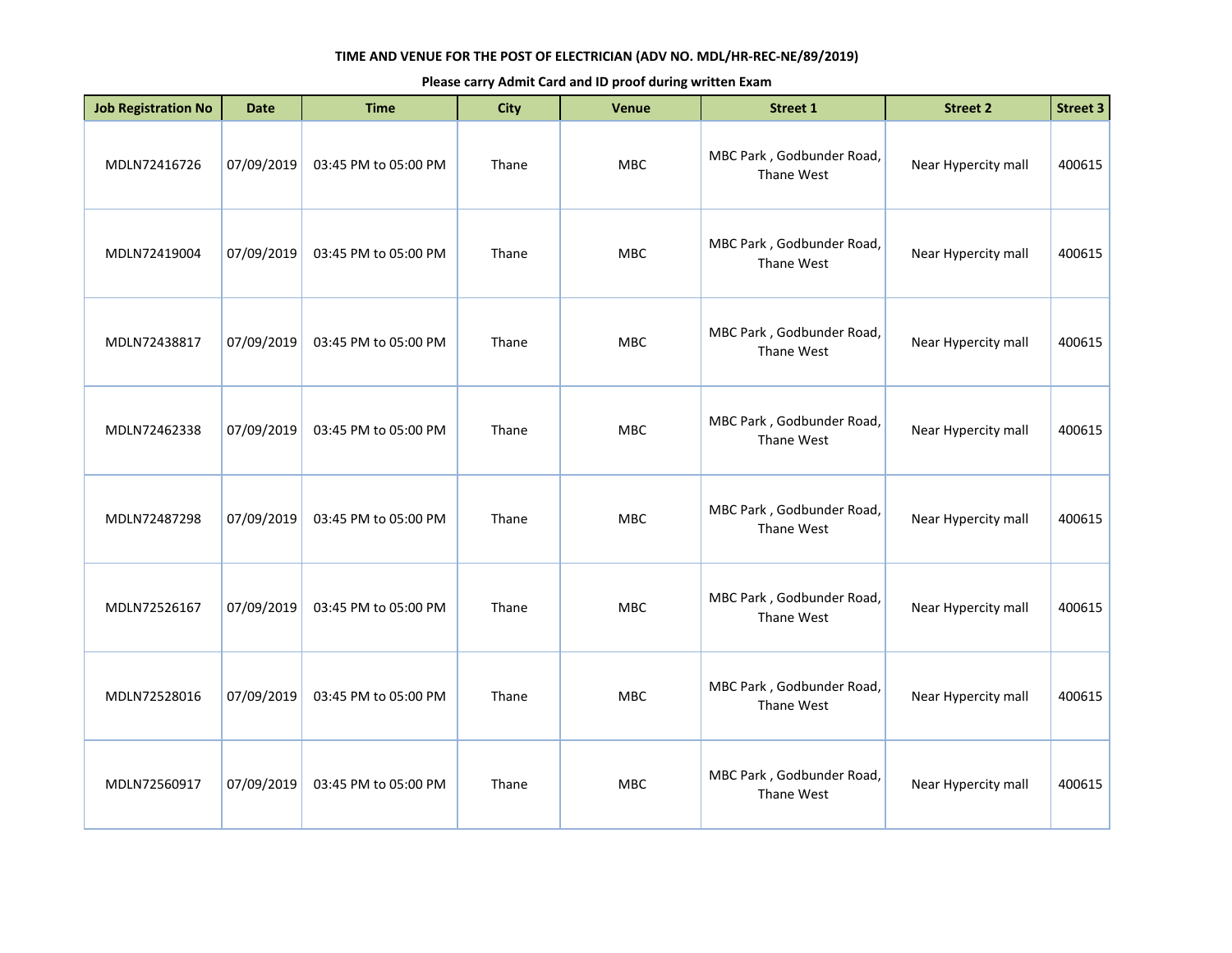| <b>Job Registration No</b> | <b>Date</b> | <b>Time</b>          | <b>City</b> | Venue      | <b>Street 1</b>                         | <b>Street 2</b>     | <b>Street 3</b> |
|----------------------------|-------------|----------------------|-------------|------------|-----------------------------------------|---------------------|-----------------|
| MDLN72568641               | 07/09/2019  | 03:45 PM to 05:00 PM | Thane       | MBC        | MBC Park, Godbunder Road,<br>Thane West | Near Hypercity mall | 400615          |
| MDLN72569222               | 07/09/2019  | 03:45 PM to 05:00 PM | Thane       | <b>MBC</b> | MBC Park, Godbunder Road,<br>Thane West | Near Hypercity mall | 400615          |
| MDLN72569562               | 07/09/2019  | 03:45 PM to 05:00 PM | Thane       | MBC        | MBC Park, Godbunder Road,<br>Thane West | Near Hypercity mall | 400615          |
| MDLN72652031               | 07/09/2019  | 03:45 PM to 05:00 PM | Thane       | MBC        | MBC Park, Godbunder Road,<br>Thane West | Near Hypercity mall | 400615          |
| MDLN72669213               | 07/09/2019  | 03:45 PM to 05:00 PM | Thane       | <b>MBC</b> | MBC Park, Godbunder Road,<br>Thane West | Near Hypercity mall | 400615          |
| MDLN72691715               | 07/09/2019  | 03:45 PM to 05:00 PM | Thane       | <b>MBC</b> | MBC Park, Godbunder Road,<br>Thane West | Near Hypercity mall | 400615          |
| MDLN72775418               | 07/09/2019  | 03:45 PM to 05:00 PM | Thane       | <b>MBC</b> | MBC Park, Godbunder Road,<br>Thane West | Near Hypercity mall | 400615          |
| MDLN72797150               | 07/09/2019  | 03:45 PM to 05:00 PM | Thane       | <b>MBC</b> | MBC Park, Godbunder Road,<br>Thane West | Near Hypercity mall | 400615          |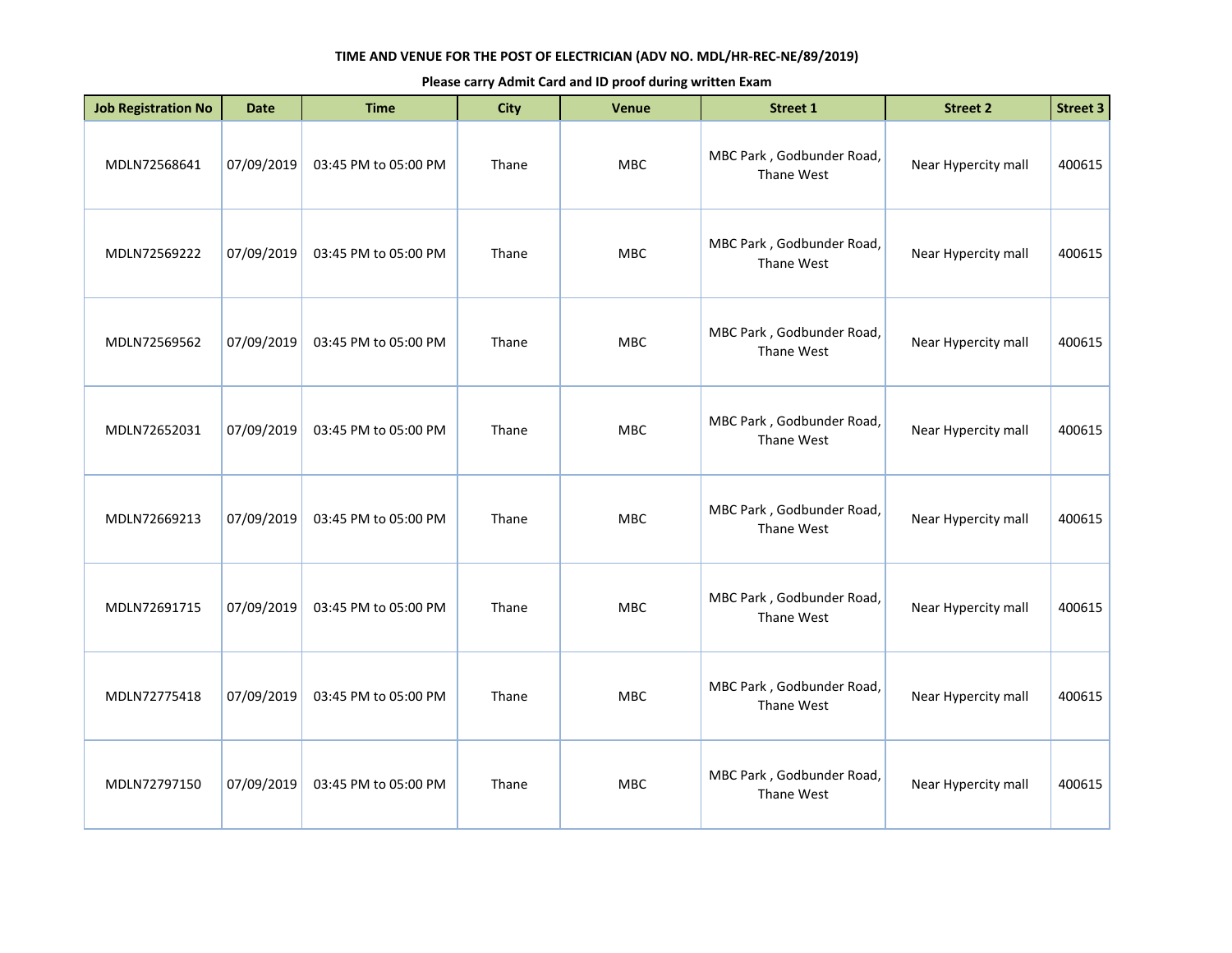| <b>Job Registration No</b> | <b>Date</b> | <b>Time</b>          | <b>City</b> | <b>Venue</b> | <b>Street 1</b>                         | <b>Street 2</b>     | <b>Street 3</b> |
|----------------------------|-------------|----------------------|-------------|--------------|-----------------------------------------|---------------------|-----------------|
| MDLN72797872               | 07/09/2019  | 03:45 PM to 05:00 PM | Thane       | MBC          | MBC Park, Godbunder Road,<br>Thane West | Near Hypercity mall | 400615          |
| MDLN72849095               | 07/09/2019  | 03:45 PM to 05:00 PM | Thane       | <b>MBC</b>   | MBC Park, Godbunder Road,<br>Thane West | Near Hypercity mall | 400615          |
| MDLN72860690               | 07/09/2019  | 03:45 PM to 05:00 PM | Thane       | MBC          | MBC Park, Godbunder Road,<br>Thane West | Near Hypercity mall | 400615          |
| MDLN72867827               | 07/09/2019  | 03:45 PM to 05:00 PM | Thane       | MBC          | MBC Park, Godbunder Road,<br>Thane West | Near Hypercity mall | 400615          |
| MDLN72898057               | 07/09/2019  | 03:45 PM to 05:00 PM | Thane       | <b>MBC</b>   | MBC Park, Godbunder Road,<br>Thane West | Near Hypercity mall | 400615          |
| MDLN72932806               | 07/09/2019  | 03:45 PM to 05:00 PM | Thane       | <b>MBC</b>   | MBC Park, Godbunder Road,<br>Thane West | Near Hypercity mall | 400615          |
| MDLN72943158               | 07/09/2019  | 03:45 PM to 05:00 PM | Thane       | <b>MBC</b>   | MBC Park, Godbunder Road,<br>Thane West | Near Hypercity mall | 400615          |
| MDLN72968084               | 07/09/2019  | 03:45 PM to 05:00 PM | Thane       | <b>MBC</b>   | MBC Park, Godbunder Road,<br>Thane West | Near Hypercity mall | 400615          |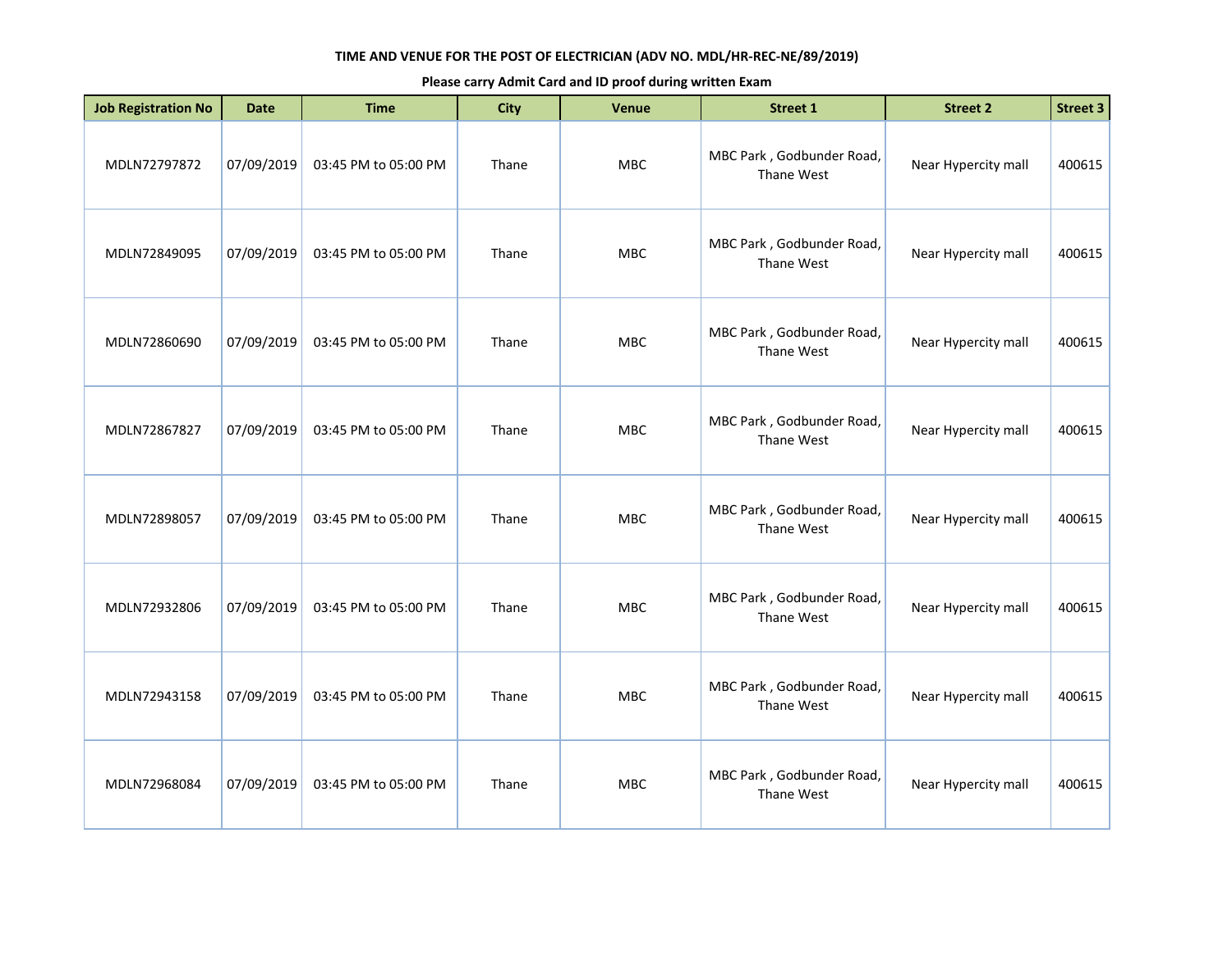| <b>Job Registration No</b> | <b>Date</b> | <b>Time</b>          | <b>City</b> | Venue      | <b>Street 1</b>                         | <b>Street 2</b>     | <b>Street 3</b> |
|----------------------------|-------------|----------------------|-------------|------------|-----------------------------------------|---------------------|-----------------|
| MDLN72984003               | 07/09/2019  | 03:45 PM to 05:00 PM | Thane       | MBC        | MBC Park, Godbunder Road,<br>Thane West | Near Hypercity mall | 400615          |
| MDLN73018576               | 07/09/2019  | 03:45 PM to 05:00 PM | Thane       | MBC        | MBC Park, Godbunder Road,<br>Thane West | Near Hypercity mall | 400615          |
| MDLN73060340               | 07/09/2019  | 03:45 PM to 05:00 PM | Thane       | <b>MBC</b> | MBC Park, Godbunder Road,<br>Thane West | Near Hypercity mall | 400615          |
| MDLN73067954               | 07/09/2019  | 03:45 PM to 05:00 PM | Thane       | MBC        | MBC Park, Godbunder Road,<br>Thane West | Near Hypercity mall | 400615          |
| MDLN73076959               | 07/09/2019  | 03:45 PM to 05:00 PM | Thane       | <b>MBC</b> | MBC Park, Godbunder Road,<br>Thane West | Near Hypercity mall | 400615          |
| MDLN73106653               | 07/09/2019  | 03:45 PM to 05:00 PM | Thane       | <b>MBC</b> | MBC Park, Godbunder Road,<br>Thane West | Near Hypercity mall | 400615          |
| MDLN73109034               | 07/09/2019  | 03:45 PM to 05:00 PM | Thane       | MBC        | MBC Park, Godbunder Road,<br>Thane West | Near Hypercity mall | 400615          |
| MDLN73152768               | 07/09/2019  | 03:45 PM to 05:00 PM | Thane       | <b>MBC</b> | MBC Park, Godbunder Road,<br>Thane West | Near Hypercity mall | 400615          |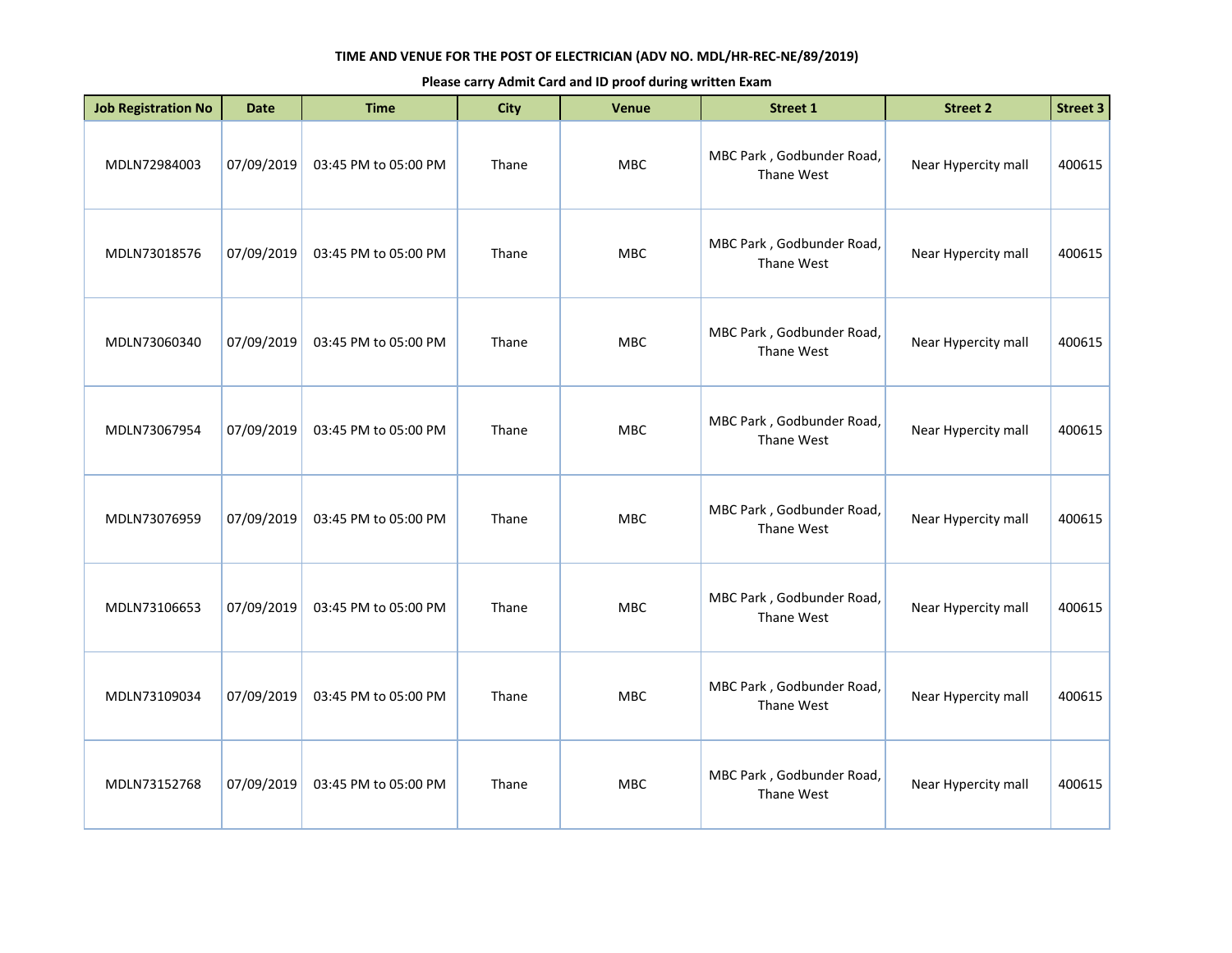| <b>Job Registration No</b> | <b>Date</b> | <b>Time</b>          | <b>City</b> | Venue      | <b>Street 1</b>                         | <b>Street 2</b>     | <b>Street 3</b> |
|----------------------------|-------------|----------------------|-------------|------------|-----------------------------------------|---------------------|-----------------|
| MDLN73156312               | 07/09/2019  | 03:45 PM to 05:00 PM | Thane       | MBC        | MBC Park, Godbunder Road,<br>Thane West | Near Hypercity mall | 400615          |
| MDLN73156612               | 07/09/2019  | 03:45 PM to 05:00 PM | Thane       | MBC        | MBC Park, Godbunder Road,<br>Thane West | Near Hypercity mall | 400615          |
| MDLN73157558               | 07/09/2019  | 03:45 PM to 05:00 PM | Thane       | MBC        | MBC Park, Godbunder Road,<br>Thane West | Near Hypercity mall | 400615          |
| MDLN73166475               | 07/09/2019  | 03:45 PM to 05:00 PM | Thane       | MBC        | MBC Park, Godbunder Road,<br>Thane West | Near Hypercity mall | 400615          |
| MDLN73187739               | 07/09/2019  | 03:45 PM to 05:00 PM | Thane       | MBC        | MBC Park, Godbunder Road,<br>Thane West | Near Hypercity mall | 400615          |
| MDLN73214991               | 07/09/2019  | 03:45 PM to 05:00 PM | Thane       | <b>MBC</b> | MBC Park, Godbunder Road,<br>Thane West | Near Hypercity mall | 400615          |
| MDLN73250354               | 07/09/2019  | 03:45 PM to 05:00 PM | Thane       | MBC        | MBC Park, Godbunder Road,<br>Thane West | Near Hypercity mall | 400615          |
| MDLN73256815               | 07/09/2019  | 03:45 PM to 05:00 PM | Thane       | MBC        | MBC Park, Godbunder Road,<br>Thane West | Near Hypercity mall | 400615          |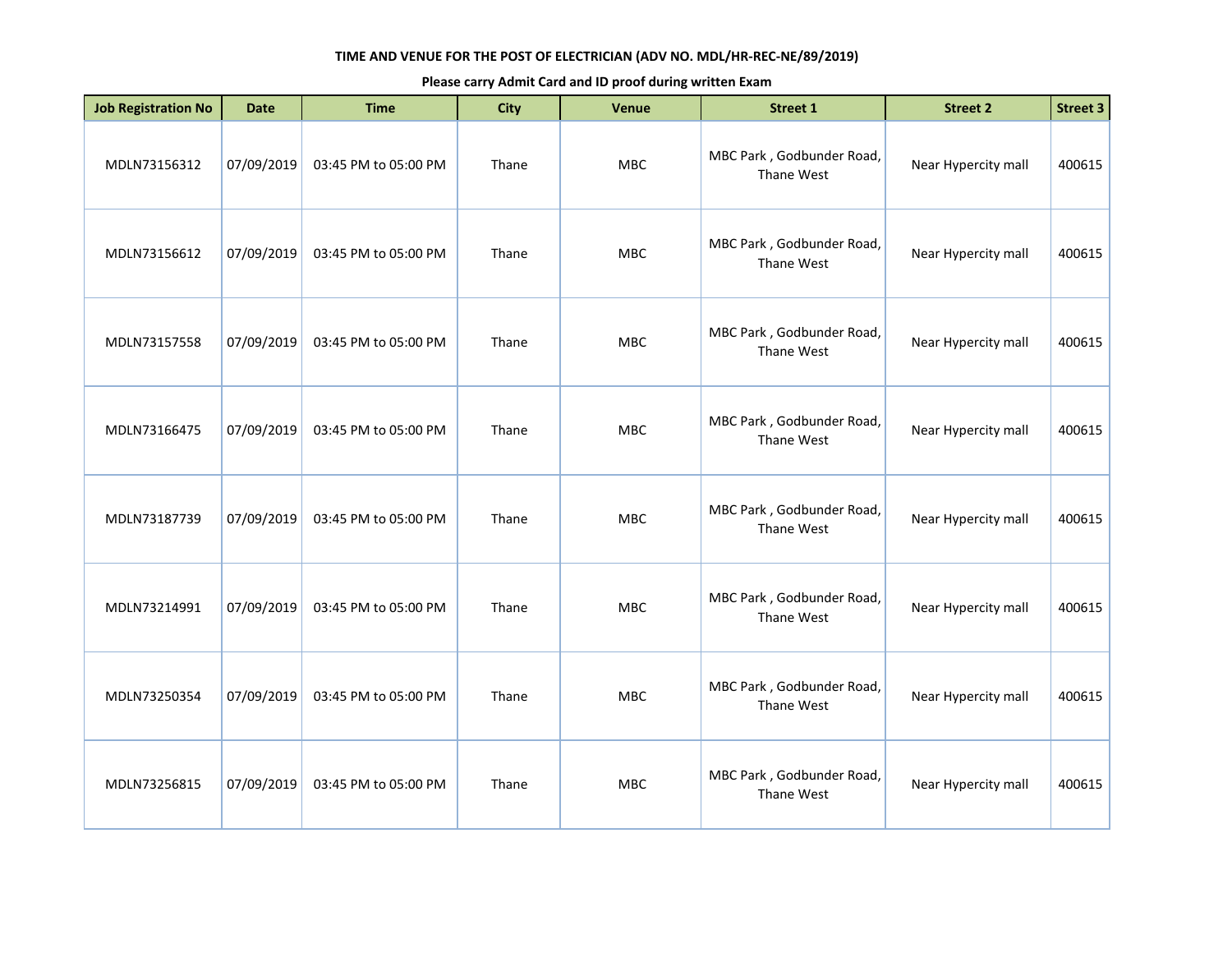| <b>Job Registration No</b> | <b>Date</b> | <b>Time</b>          | <b>City</b> | Venue      | <b>Street 1</b>                         | <b>Street 2</b>     | <b>Street 3</b> |
|----------------------------|-------------|----------------------|-------------|------------|-----------------------------------------|---------------------|-----------------|
| MDLN73283426               | 07/09/2019  | 03:45 PM to 05:00 PM | Thane       | MBC        | MBC Park, Godbunder Road,<br>Thane West | Near Hypercity mall | 400615          |
| MDLN73296120               | 07/09/2019  | 03:45 PM to 05:00 PM | Thane       | MBC        | MBC Park, Godbunder Road,<br>Thane West | Near Hypercity mall | 400615          |
| MDLN73317275               | 07/09/2019  | 03:45 PM to 05:00 PM | Thane       | MBC        | MBC Park, Godbunder Road,<br>Thane West | Near Hypercity mall | 400615          |
| MDLN73339391               | 07/09/2019  | 03:45 PM to 05:00 PM | Thane       | MBC        | MBC Park, Godbunder Road,<br>Thane West | Near Hypercity mall | 400615          |
| MDLN73396590               | 07/09/2019  | 03:45 PM to 05:00 PM | Thane       | MBC        | MBC Park, Godbunder Road,<br>Thane West | Near Hypercity mall | 400615          |
| MDLN73406036               | 07/09/2019  | 03:45 PM to 05:00 PM | Thane       | <b>MBC</b> | MBC Park, Godbunder Road,<br>Thane West | Near Hypercity mall | 400615          |
| MDLN73414463               | 07/09/2019  | 03:45 PM to 05:00 PM | Thane       | MBC        | MBC Park, Godbunder Road,<br>Thane West | Near Hypercity mall | 400615          |
| MDLN73439400               | 07/09/2019  | 03:45 PM to 05:00 PM | Thane       | MBC        | MBC Park, Godbunder Road,<br>Thane West | Near Hypercity mall | 400615          |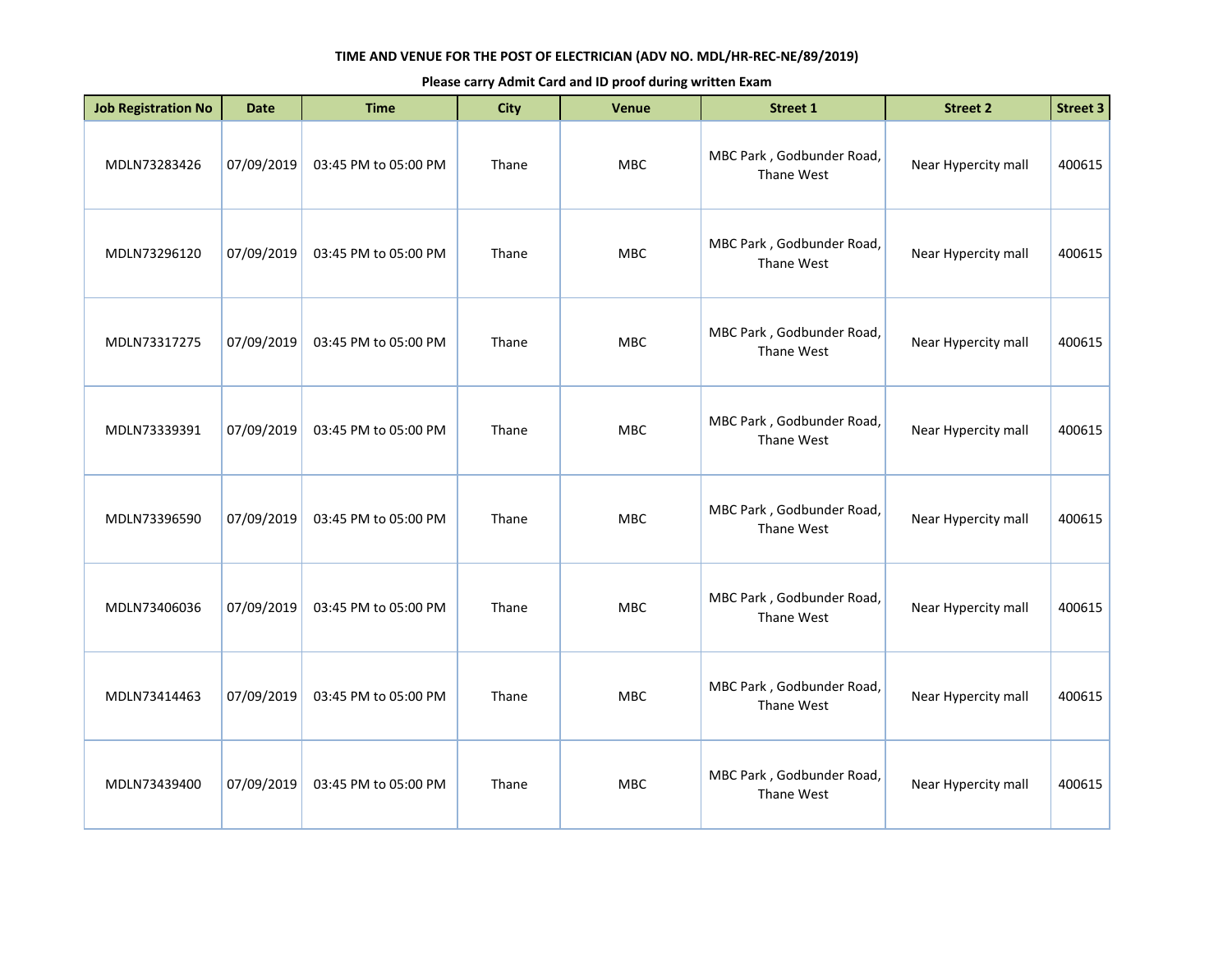| <b>Job Registration No</b> | <b>Date</b> | <b>Time</b>          | <b>City</b> | Venue      | Street 1                                | <b>Street 2</b>     | <b>Street 3</b> |
|----------------------------|-------------|----------------------|-------------|------------|-----------------------------------------|---------------------|-----------------|
| MDLN73444749               | 07/09/2019  | 03:45 PM to 05:00 PM | Thane       | MBC        | MBC Park, Godbunder Road,<br>Thane West | Near Hypercity mall | 400615          |
| MDLN73538941               | 07/09/2019  | 03:45 PM to 05:00 PM | Thane       | MBC        | MBC Park, Godbunder Road,<br>Thane West | Near Hypercity mall | 400615          |
| MDLN73539177               | 07/09/2019  | 03:45 PM to 05:00 PM | Thane       | <b>MBC</b> | MBC Park, Godbunder Road,<br>Thane West | Near Hypercity mall | 400615          |
| MDLN73580169               | 07/09/2019  | 03:45 PM to 05:00 PM | Thane       | <b>MBC</b> | MBC Park, Godbunder Road,<br>Thane West | Near Hypercity mall | 400615          |
| MDLN73583316               | 07/09/2019  | 03:45 PM to 05:00 PM | Thane       | <b>MBC</b> | MBC Park, Godbunder Road,<br>Thane West | Near Hypercity mall | 400615          |
| MDLN73602903               | 07/09/2019  | 03:45 PM to 05:00 PM | Thane       | <b>MBC</b> | MBC Park, Godbunder Road,<br>Thane West | Near Hypercity mall | 400615          |
| MDLN73636810               | 07/09/2019  | 03:45 PM to 05:00 PM | Thane       | <b>MBC</b> | MBC Park, Godbunder Road,<br>Thane West | Near Hypercity mall | 400615          |
| MDLN73678352               | 07/09/2019  | 03:45 PM to 05:00 PM | Thane       | <b>MBC</b> | MBC Park, Godbunder Road,<br>Thane West | Near Hypercity mall | 400615          |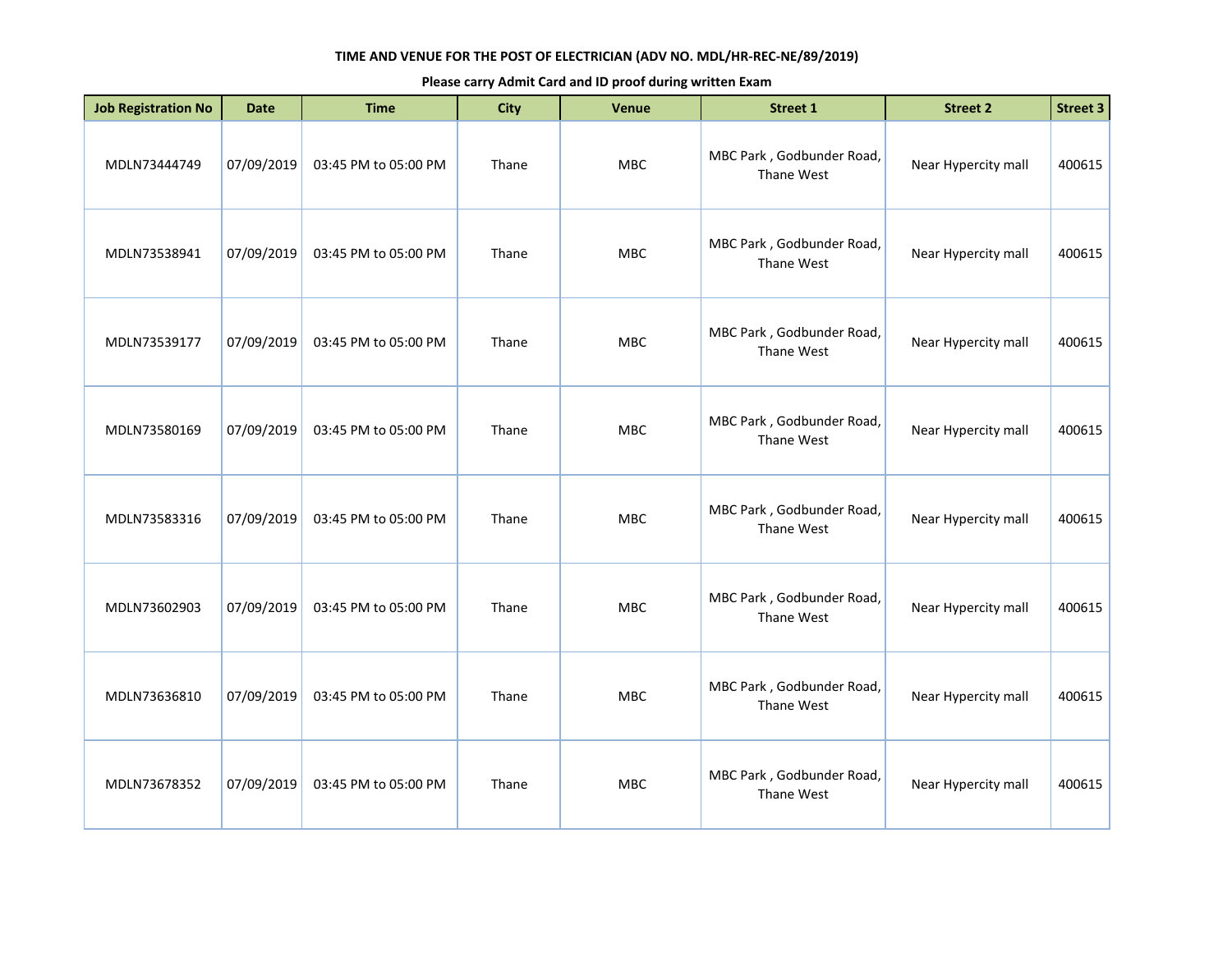| <b>Job Registration No</b> | <b>Date</b> | <b>Time</b>          | <b>City</b> | Venue      | <b>Street 1</b>                         | <b>Street 2</b>     | <b>Street 3</b> |
|----------------------------|-------------|----------------------|-------------|------------|-----------------------------------------|---------------------|-----------------|
| MDLN73691075               | 07/09/2019  | 03:45 PM to 05:00 PM | Thane       | MBC        | MBC Park, Godbunder Road,<br>Thane West | Near Hypercity mall | 400615          |
| MDLN73730287               | 07/09/2019  | 03:45 PM to 05:00 PM | Thane       | <b>MBC</b> | MBC Park, Godbunder Road,<br>Thane West | Near Hypercity mall | 400615          |
| MDLN73776582               | 07/09/2019  | 03:45 PM to 05:00 PM | Thane       | <b>MBC</b> | MBC Park, Godbunder Road,<br>Thane West | Near Hypercity mall | 400615          |
| MDLN73777657               | 07/09/2019  | 03:45 PM to 05:00 PM | Thane       | <b>MBC</b> | MBC Park, Godbunder Road,<br>Thane West | Near Hypercity mall | 400615          |
| MDLN73790328               | 07/09/2019  | 03:45 PM to 05:00 PM | Thane       | MBC        | MBC Park, Godbunder Road,<br>Thane West | Near Hypercity mall | 400615          |
| MDLN73807054               | 07/09/2019  | 03:45 PM to 05:00 PM | Thane       | <b>MBC</b> | MBC Park, Godbunder Road,<br>Thane West | Near Hypercity mall | 400615          |
| MDLN73859763               | 07/09/2019  | 03:45 PM to 05:00 PM | Thane       | <b>MBC</b> | MBC Park, Godbunder Road,<br>Thane West | Near Hypercity mall | 400615          |
| MDLN73892357               | 07/09/2019  | 03:45 PM to 05:00 PM | Thane       | <b>MBC</b> | MBC Park, Godbunder Road,<br>Thane West | Near Hypercity mall | 400615          |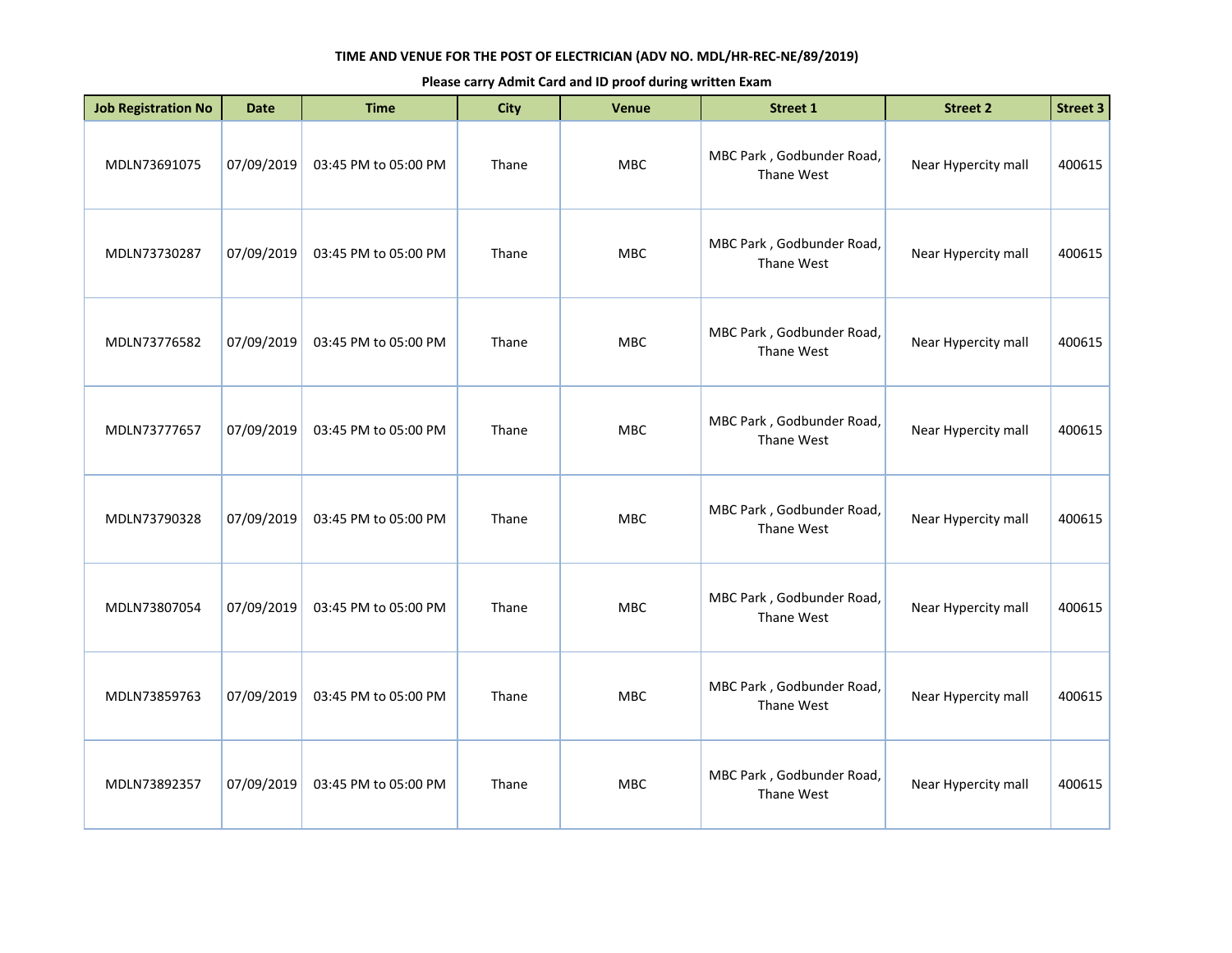| <b>Job Registration No</b> | <b>Date</b> | <b>Time</b>          | <b>City</b> | Venue      | Street 1                                | <b>Street 2</b>     | <b>Street 3</b> |
|----------------------------|-------------|----------------------|-------------|------------|-----------------------------------------|---------------------|-----------------|
| MDLN73945829               | 07/09/2019  | 03:45 PM to 05:00 PM | Thane       | MBC        | MBC Park, Godbunder Road,<br>Thane West | Near Hypercity mall | 400615          |
| MDLN73947188               | 07/09/2019  | 03:45 PM to 05:00 PM | Thane       | MBC        | MBC Park, Godbunder Road,<br>Thane West | Near Hypercity mall | 400615          |
| MDLN73964304               | 07/09/2019  | 03:45 PM to 05:00 PM | Thane       | <b>MBC</b> | MBC Park, Godbunder Road,<br>Thane West | Near Hypercity mall | 400615          |
| MDLN73971138               | 07/09/2019  | 03:45 PM to 05:00 PM | Thane       | <b>MBC</b> | MBC Park, Godbunder Road,<br>Thane West | Near Hypercity mall | 400615          |
| MDLN74047278               | 07/09/2019  | 03:45 PM to 05:00 PM | Thane       | <b>MBC</b> | MBC Park, Godbunder Road,<br>Thane West | Near Hypercity mall | 400615          |
| MDLN74100482               | 07/09/2019  | 03:45 PM to 05:00 PM | Thane       | <b>MBC</b> | MBC Park, Godbunder Road,<br>Thane West | Near Hypercity mall | 400615          |
| MDLN74139584               | 07/09/2019  | 03:45 PM to 05:00 PM | Thane       | <b>MBC</b> | MBC Park, Godbunder Road,<br>Thane West | Near Hypercity mall | 400615          |
| MDLN74167040               | 07/09/2019  | 03:45 PM to 05:00 PM | Thane       | <b>MBC</b> | MBC Park, Godbunder Road,<br>Thane West | Near Hypercity mall | 400615          |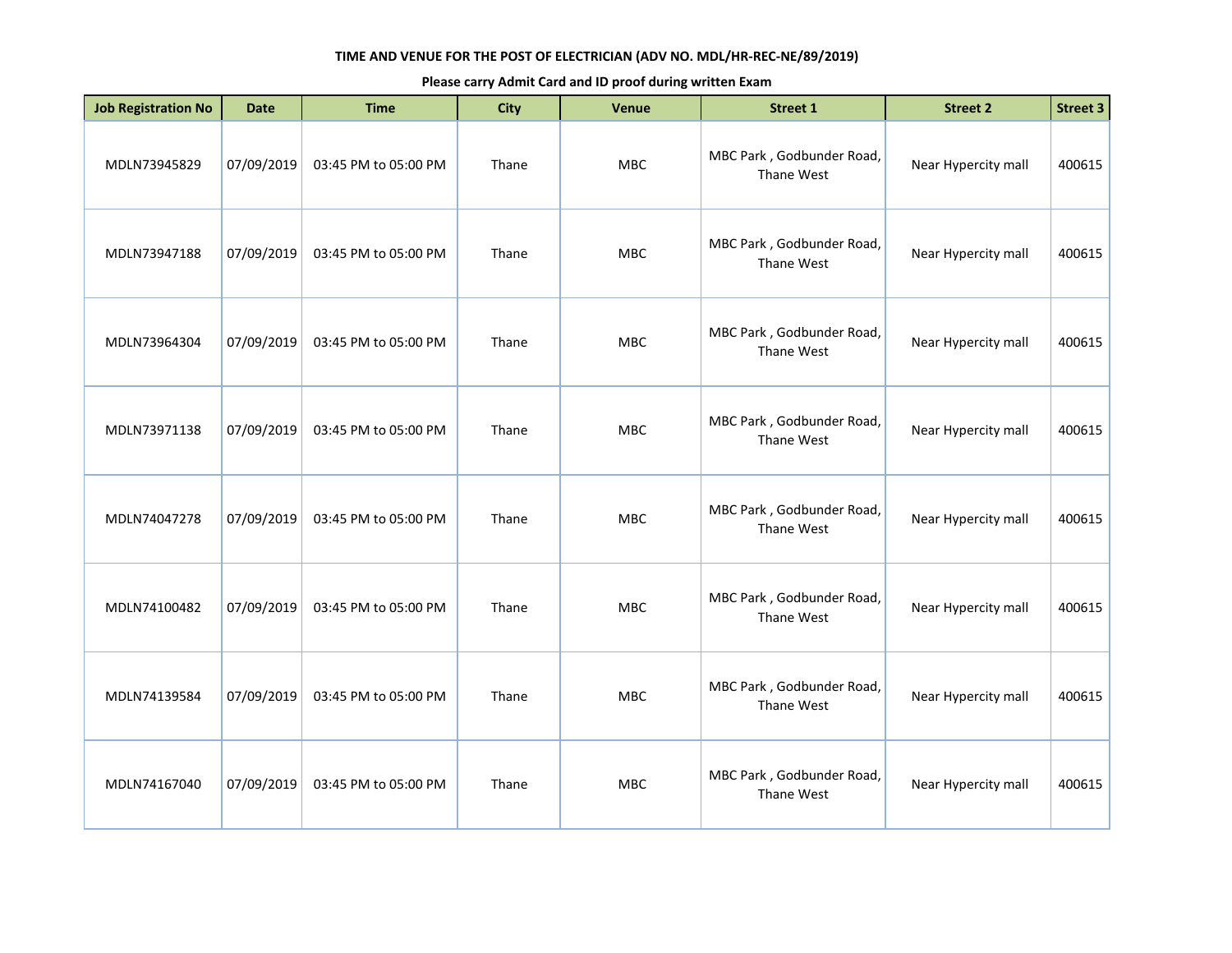| <b>Job Registration No</b> | <b>Date</b> | <b>Time</b>          | <b>City</b> | <b>Venue</b> | <b>Street 1</b>                         | <b>Street 2</b>     | <b>Street 3</b> |
|----------------------------|-------------|----------------------|-------------|--------------|-----------------------------------------|---------------------|-----------------|
| MDLN74167937               | 07/09/2019  | 03:45 PM to 05:00 PM | Thane       | MBC          | MBC Park, Godbunder Road,<br>Thane West | Near Hypercity mall | 400615          |
| MDLN74168874               | 07/09/2019  | 03:45 PM to 05:00 PM | Thane       | <b>MBC</b>   | MBC Park, Godbunder Road,<br>Thane West | Near Hypercity mall | 400615          |
| MDLN74262359               | 07/09/2019  | 03:45 PM to 05:00 PM | Thane       | <b>MBC</b>   | MBC Park, Godbunder Road,<br>Thane West | Near Hypercity mall | 400615          |
| MDLN74267076               | 07/09/2019  | 03:45 PM to 05:00 PM | Thane       | <b>MBC</b>   | MBC Park, Godbunder Road,<br>Thane West | Near Hypercity mall | 400615          |
| MDLN74268642               | 07/09/2019  | 03:45 PM to 05:00 PM | Thane       | <b>MBC</b>   | MBC Park, Godbunder Road,<br>Thane West | Near Hypercity mall | 400615          |
| MDLN74293169               | 07/09/2019  | 03:45 PM to 05:00 PM | Thane       | <b>MBC</b>   | MBC Park, Godbunder Road,<br>Thane West | Near Hypercity mall | 400615          |
| MDLN74300161               | 07/09/2019  | 03:45 PM to 05:00 PM | Thane       | <b>MBC</b>   | MBC Park, Godbunder Road,<br>Thane West | Near Hypercity mall | 400615          |
| MDLN74326690               | 07/09/2019  | 03:45 PM to 05:00 PM | Thane       | <b>MBC</b>   | MBC Park, Godbunder Road,<br>Thane West | Near Hypercity mall | 400615          |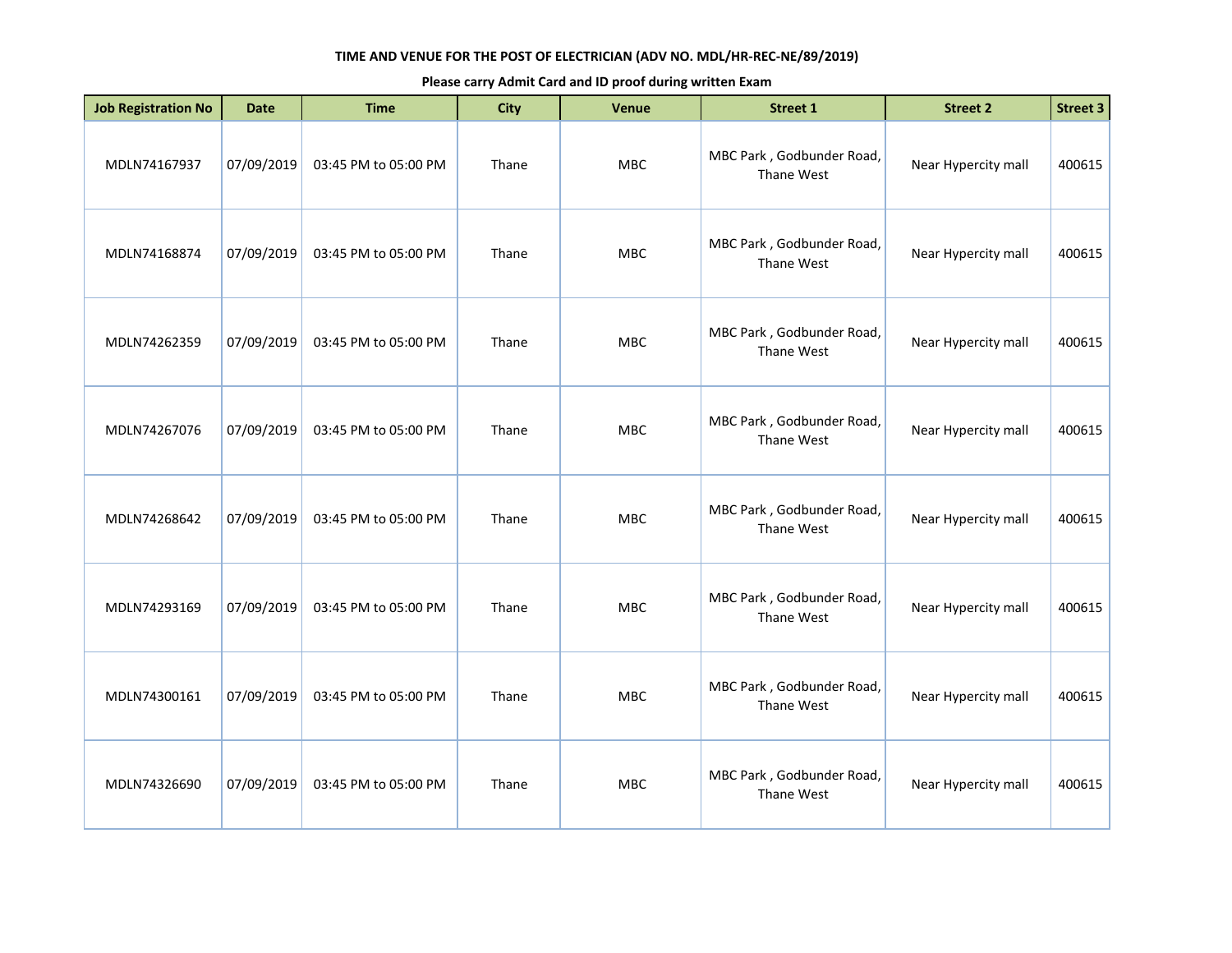| <b>Job Registration No</b> | <b>Date</b> | <b>Time</b>          | <b>City</b> | Venue      | <b>Street 1</b>                         | <b>Street 2</b>     | <b>Street 3</b> |
|----------------------------|-------------|----------------------|-------------|------------|-----------------------------------------|---------------------|-----------------|
| MDLN74367027               | 07/09/2019  | 03:45 PM to 05:00 PM | Thane       | MBC        | MBC Park, Godbunder Road,<br>Thane West | Near Hypercity mall | 400615          |
| MDLN74369092               | 07/09/2019  | 03:45 PM to 05:00 PM | Thane       | <b>MBC</b> | MBC Park, Godbunder Road,<br>Thane West | Near Hypercity mall | 400615          |
| MDLN74398463               | 07/09/2019  | 03:45 PM to 05:00 PM | Thane       | <b>MBC</b> | MBC Park, Godbunder Road,<br>Thane West | Near Hypercity mall | 400615          |
| MDLN74437321               | 07/09/2019  | 03:45 PM to 05:00 PM | Thane       | <b>MBC</b> | MBC Park, Godbunder Road,<br>Thane West | Near Hypercity mall | 400615          |
| MDLN74449020               | 07/09/2019  | 03:45 PM to 05:00 PM | Thane       | MBC        | MBC Park, Godbunder Road,<br>Thane West | Near Hypercity mall | 400615          |
| MDLN74485294               | 07/09/2019  | 03:45 PM to 05:00 PM | Thane       | <b>MBC</b> | MBC Park, Godbunder Road,<br>Thane West | Near Hypercity mall | 400615          |
| MDLN74530115               | 07/09/2019  | 03:45 PM to 05:00 PM | Thane       | <b>MBC</b> | MBC Park, Godbunder Road,<br>Thane West | Near Hypercity mall | 400615          |
| MDLN74613224               | 07/09/2019  | 03:45 PM to 05:00 PM | Thane       | <b>MBC</b> | MBC Park, Godbunder Road,<br>Thane West | Near Hypercity mall | 400615          |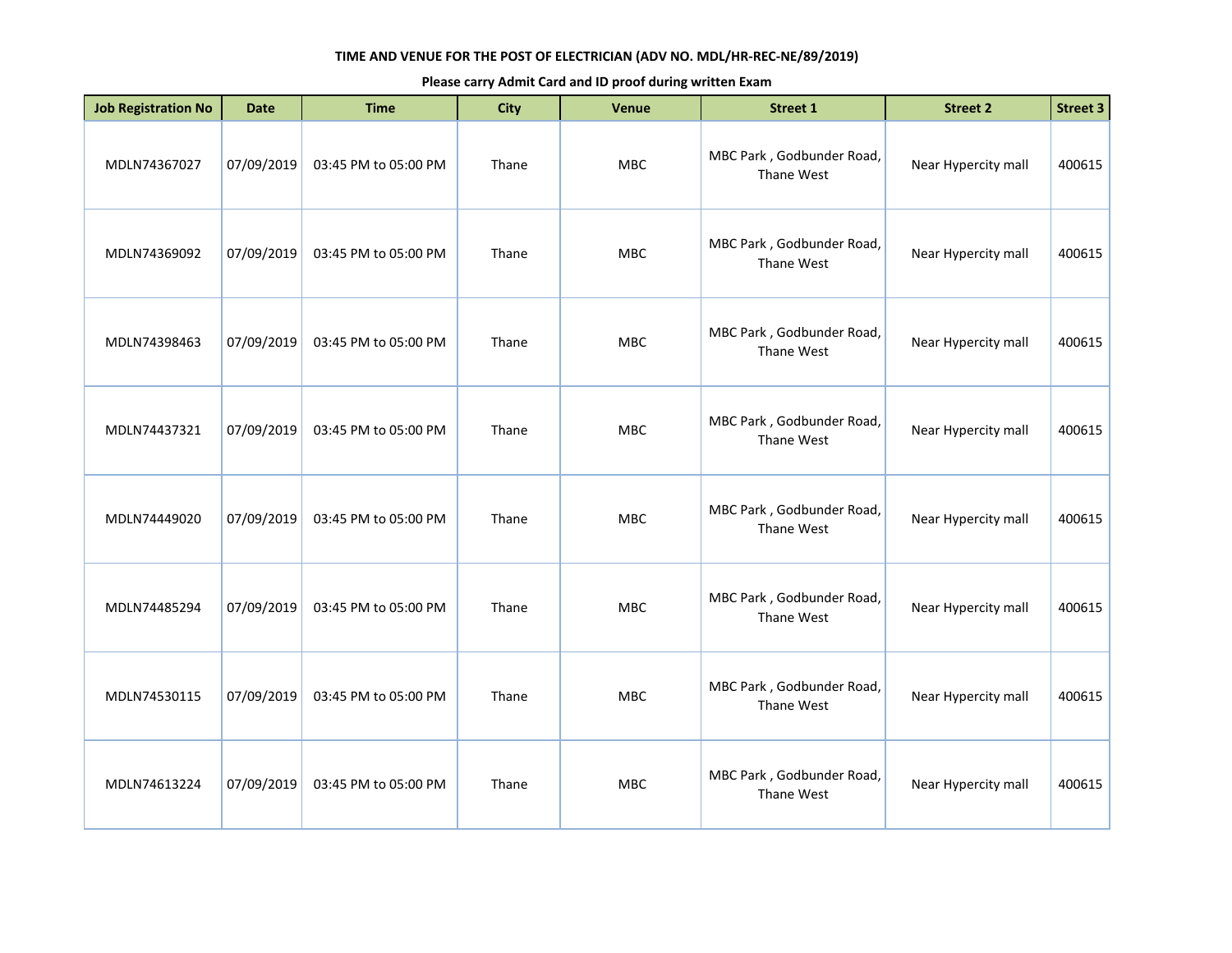| <b>Job Registration No</b> | <b>Date</b> | <b>Time</b>          | <b>City</b> | <b>Venue</b> | <b>Street 1</b>                         | <b>Street 2</b>     | <b>Street 3</b> |
|----------------------------|-------------|----------------------|-------------|--------------|-----------------------------------------|---------------------|-----------------|
| MDLN74641672               | 07/09/2019  | 03:45 PM to 05:00 PM | Thane       | MBC          | MBC Park, Godbunder Road,<br>Thane West | Near Hypercity mall | 400615          |
| MDLN74698223               | 07/09/2019  | 03:45 PM to 05:00 PM | Thane       | <b>MBC</b>   | MBC Park, Godbunder Road,<br>Thane West | Near Hypercity mall | 400615          |
| MDLN74701328               | 07/09/2019  | 03:45 PM to 05:00 PM | Thane       | MBC          | MBC Park, Godbunder Road,<br>Thane West | Near Hypercity mall | 400615          |
| MDLN74711949               | 07/09/2019  | 03:45 PM to 05:00 PM | Thane       | MBC          | MBC Park, Godbunder Road,<br>Thane West | Near Hypercity mall | 400615          |
| MDLN74739884               | 07/09/2019  | 03:45 PM to 05:00 PM | Thane       | MBC          | MBC Park, Godbunder Road,<br>Thane West | Near Hypercity mall | 400615          |
| MDLN74744340               | 07/09/2019  | 03:45 PM to 05:00 PM | Thane       | <b>MBC</b>   | MBC Park, Godbunder Road,<br>Thane West | Near Hypercity mall | 400615          |
| MDLN74745563               | 07/09/2019  | 03:45 PM to 05:00 PM | Thane       | MBC          | MBC Park, Godbunder Road,<br>Thane West | Near Hypercity mall | 400615          |
| MDLN74823164               | 07/09/2019  | 03:45 PM to 05:00 PM | Thane       | <b>MBC</b>   | MBC Park, Godbunder Road,<br>Thane West | Near Hypercity mall | 400615          |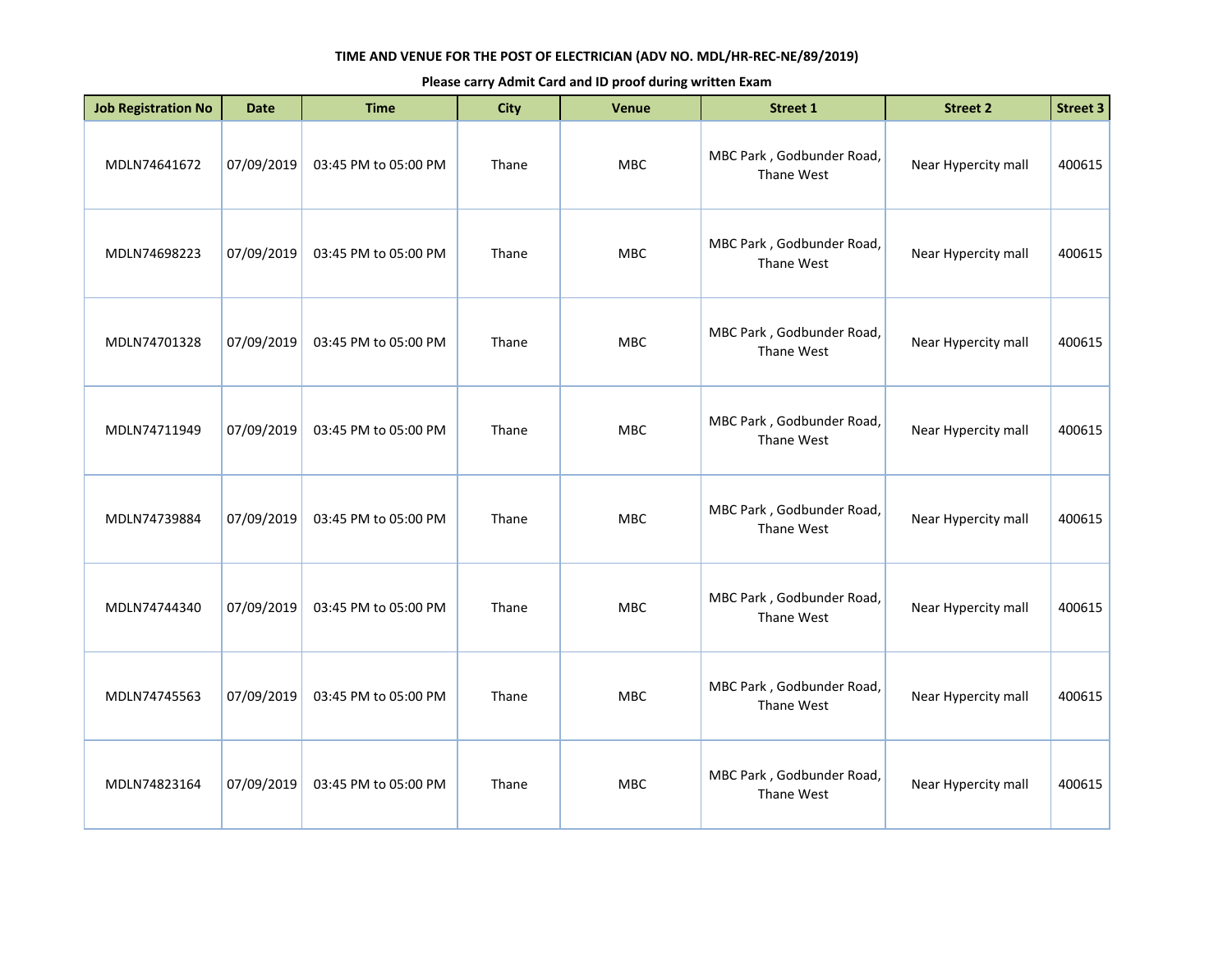| <b>Job Registration No</b> | <b>Date</b> | <b>Time</b>          | <b>City</b> | Venue      | <b>Street 1</b>                         | <b>Street 2</b>     | <b>Street 3</b> |
|----------------------------|-------------|----------------------|-------------|------------|-----------------------------------------|---------------------|-----------------|
| MDLN74851187               | 07/09/2019  | 03:45 PM to 05:00 PM | Thane       | MBC        | MBC Park, Godbunder Road,<br>Thane West | Near Hypercity mall | 400615          |
| MDLN74856998               | 07/09/2019  | 03:45 PM to 05:00 PM | Thane       | <b>MBC</b> | MBC Park, Godbunder Road,<br>Thane West | Near Hypercity mall | 400615          |
| MDLN74869256               | 07/09/2019  | 03:45 PM to 05:00 PM | Thane       | <b>MBC</b> | MBC Park, Godbunder Road,<br>Thane West | Near Hypercity mall | 400615          |
| MDLN74897378               | 07/09/2019  | 03:45 PM to 05:00 PM | Thane       | <b>MBC</b> | MBC Park, Godbunder Road,<br>Thane West | Near Hypercity mall | 400615          |
| MDLN74903061               | 07/09/2019  | 03:45 PM to 05:00 PM | Thane       | MBC        | MBC Park, Godbunder Road,<br>Thane West | Near Hypercity mall | 400615          |
| MDLN74990530               | 07/09/2019  | 03:45 PM to 05:00 PM | Thane       | <b>MBC</b> | MBC Park, Godbunder Road,<br>Thane West | Near Hypercity mall | 400615          |
| MDLN75021823               | 07/09/2019  | 03:45 PM to 05:00 PM | Thane       | <b>MBC</b> | MBC Park, Godbunder Road,<br>Thane West | Near Hypercity mall | 400615          |
| MDLN75037289               | 07/09/2019  | 03:45 PM to 05:00 PM | Thane       | <b>MBC</b> | MBC Park, Godbunder Road,<br>Thane West | Near Hypercity mall | 400615          |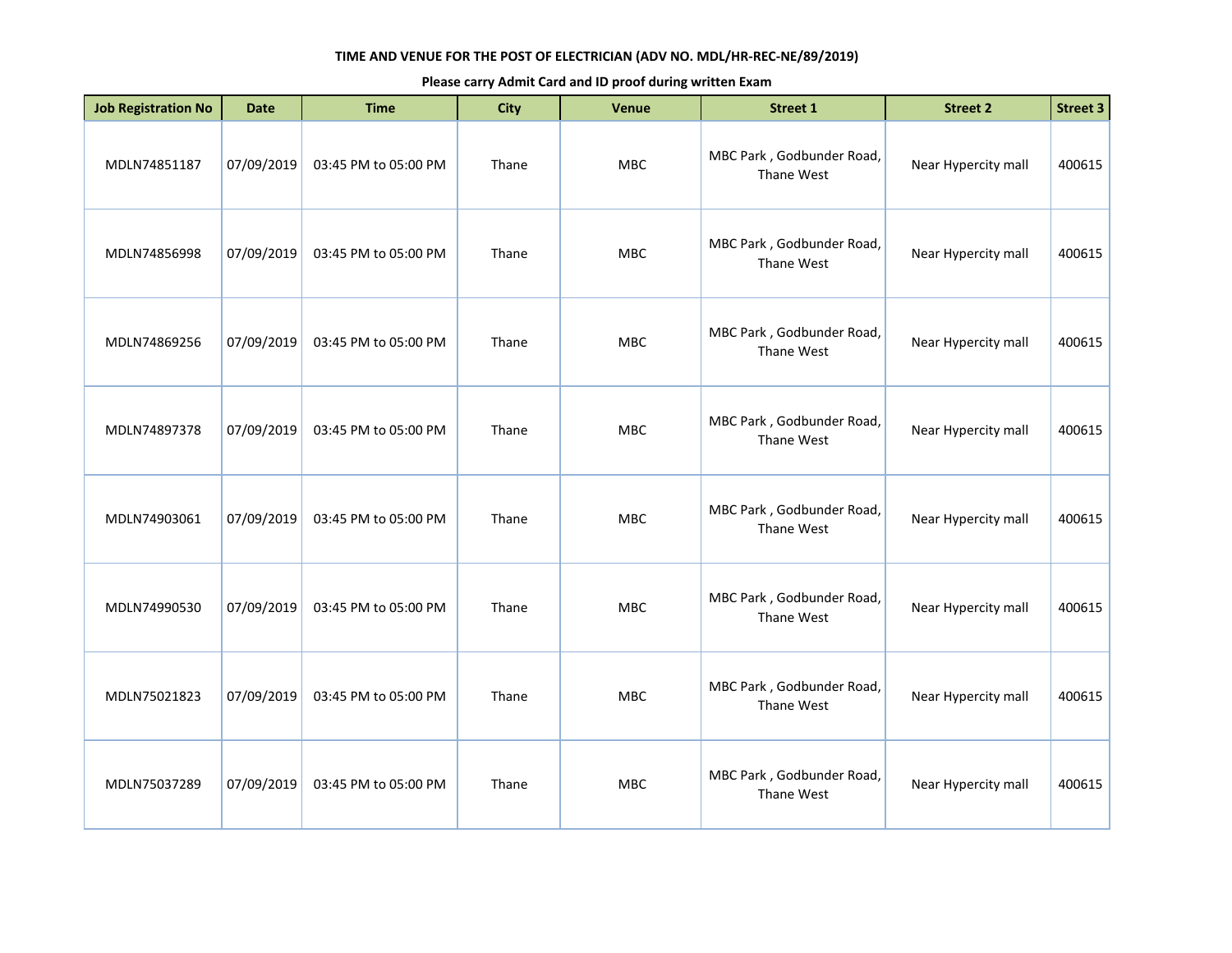| <b>Job Registration No</b> | <b>Date</b> | <b>Time</b>          | <b>City</b> | Venue      | <b>Street 1</b>                         | <b>Street 2</b>     | <b>Street 3</b> |
|----------------------------|-------------|----------------------|-------------|------------|-----------------------------------------|---------------------|-----------------|
| MDLN75039321               | 07/09/2019  | 03:45 PM to 05:00 PM | Thane       | MBC        | MBC Park, Godbunder Road,<br>Thane West | Near Hypercity mall | 400615          |
| MDLN75039652               | 07/09/2019  | 03:45 PM to 05:00 PM | Thane       | MBC        | MBC Park, Godbunder Road,<br>Thane West | Near Hypercity mall | 400615          |
| MDLN75040444               | 07/09/2019  | 03:45 PM to 05:00 PM | Thane       | <b>MBC</b> | MBC Park, Godbunder Road,<br>Thane West | Near Hypercity mall | 400615          |
| MDLN75044162               | 07/09/2019  | 03:45 PM to 05:00 PM | Thane       | MBC        | MBC Park, Godbunder Road,<br>Thane West | Near Hypercity mall | 400615          |
| MDLN75059195               | 07/09/2019  | 03:45 PM to 05:00 PM | Thane       | <b>MBC</b> | MBC Park, Godbunder Road,<br>Thane West | Near Hypercity mall | 400615          |
| MDLN75064630               | 07/09/2019  | 03:45 PM to 05:00 PM | Thane       | <b>MBC</b> | MBC Park, Godbunder Road,<br>Thane West | Near Hypercity mall | 400615          |
| MDLN75068898               | 07/09/2019  | 03:45 PM to 05:00 PM | Thane       | MBC        | MBC Park, Godbunder Road,<br>Thane West | Near Hypercity mall | 400615          |
| MDLN75116844               | 07/09/2019  | 03:45 PM to 05:00 PM | Thane       | <b>MBC</b> | MBC Park, Godbunder Road,<br>Thane West | Near Hypercity mall | 400615          |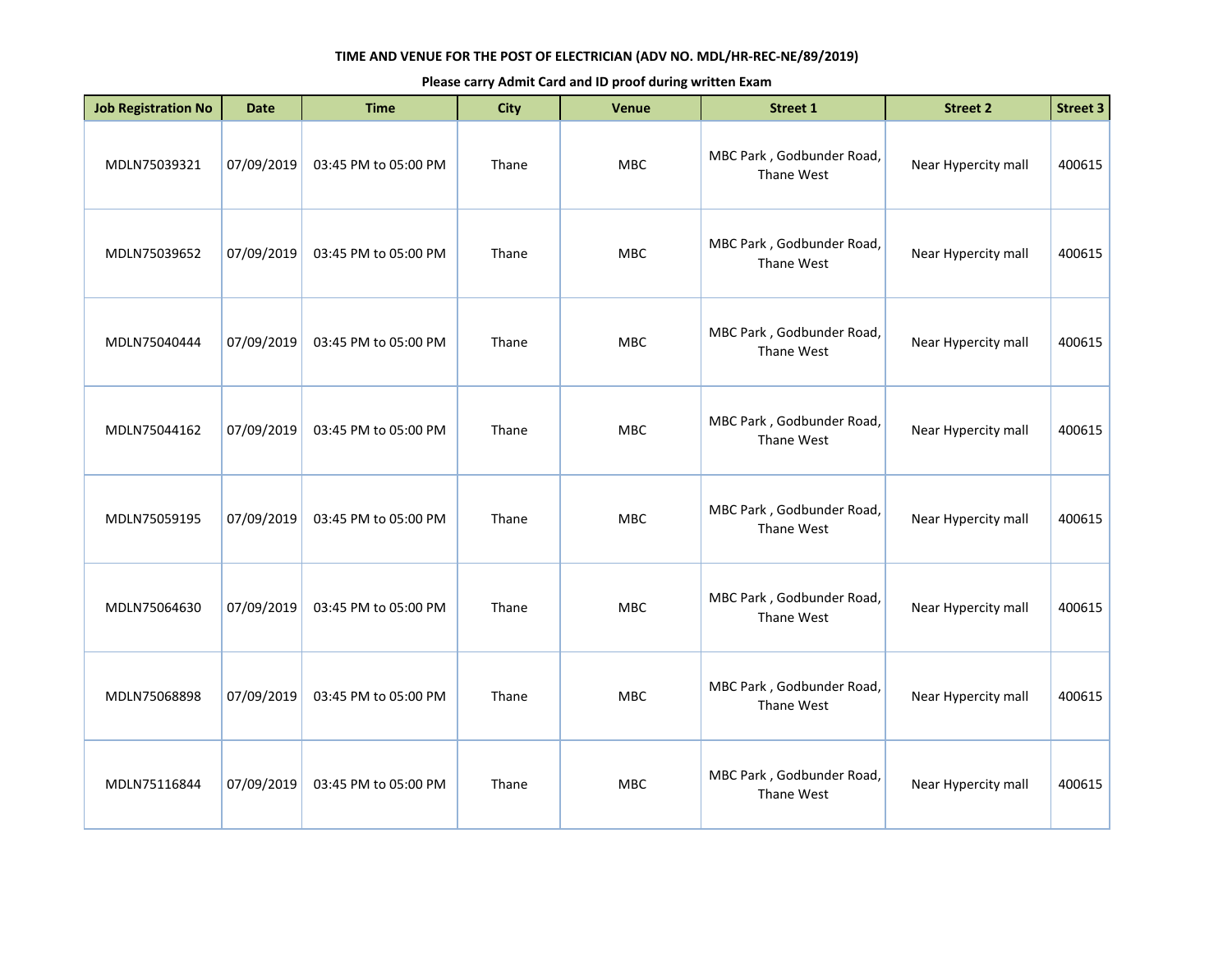| <b>Job Registration No</b> | <b>Date</b> | <b>Time</b>          | <b>City</b> | Venue      | <b>Street 1</b>                         | <b>Street 2</b>     | <b>Street 3</b> |
|----------------------------|-------------|----------------------|-------------|------------|-----------------------------------------|---------------------|-----------------|
| MDLN75150717               | 07/09/2019  | 03:45 PM to 05:00 PM | Thane       | MBC        | MBC Park, Godbunder Road,<br>Thane West | Near Hypercity mall | 400615          |
| MDLN75166228               | 07/09/2019  | 03:45 PM to 05:00 PM | Thane       | MBC        | MBC Park, Godbunder Road,<br>Thane West | Near Hypercity mall | 400615          |
| MDLN75224779               | 07/09/2019  | 03:45 PM to 05:00 PM | Thane       | <b>MBC</b> | MBC Park, Godbunder Road,<br>Thane West | Near Hypercity mall | 400615          |
| MDLN75266148               | 07/09/2019  | 03:45 PM to 05:00 PM | Thane       | MBC        | MBC Park, Godbunder Road,<br>Thane West | Near Hypercity mall | 400615          |
| MDLN75275263               | 07/09/2019  | 03:45 PM to 05:00 PM | Thane       | <b>MBC</b> | MBC Park, Godbunder Road,<br>Thane West | Near Hypercity mall | 400615          |
| MDLN75322453               | 07/09/2019  | 03:45 PM to 05:00 PM | Thane       | <b>MBC</b> | MBC Park, Godbunder Road,<br>Thane West | Near Hypercity mall | 400615          |
| MDLN75411683               | 07/09/2019  | 03:45 PM to 05:00 PM | Thane       | MBC        | MBC Park, Godbunder Road,<br>Thane West | Near Hypercity mall | 400615          |
| MDLN75434055               | 07/09/2019  | 03:45 PM to 05:00 PM | Thane       | <b>MBC</b> | MBC Park, Godbunder Road,<br>Thane West | Near Hypercity mall | 400615          |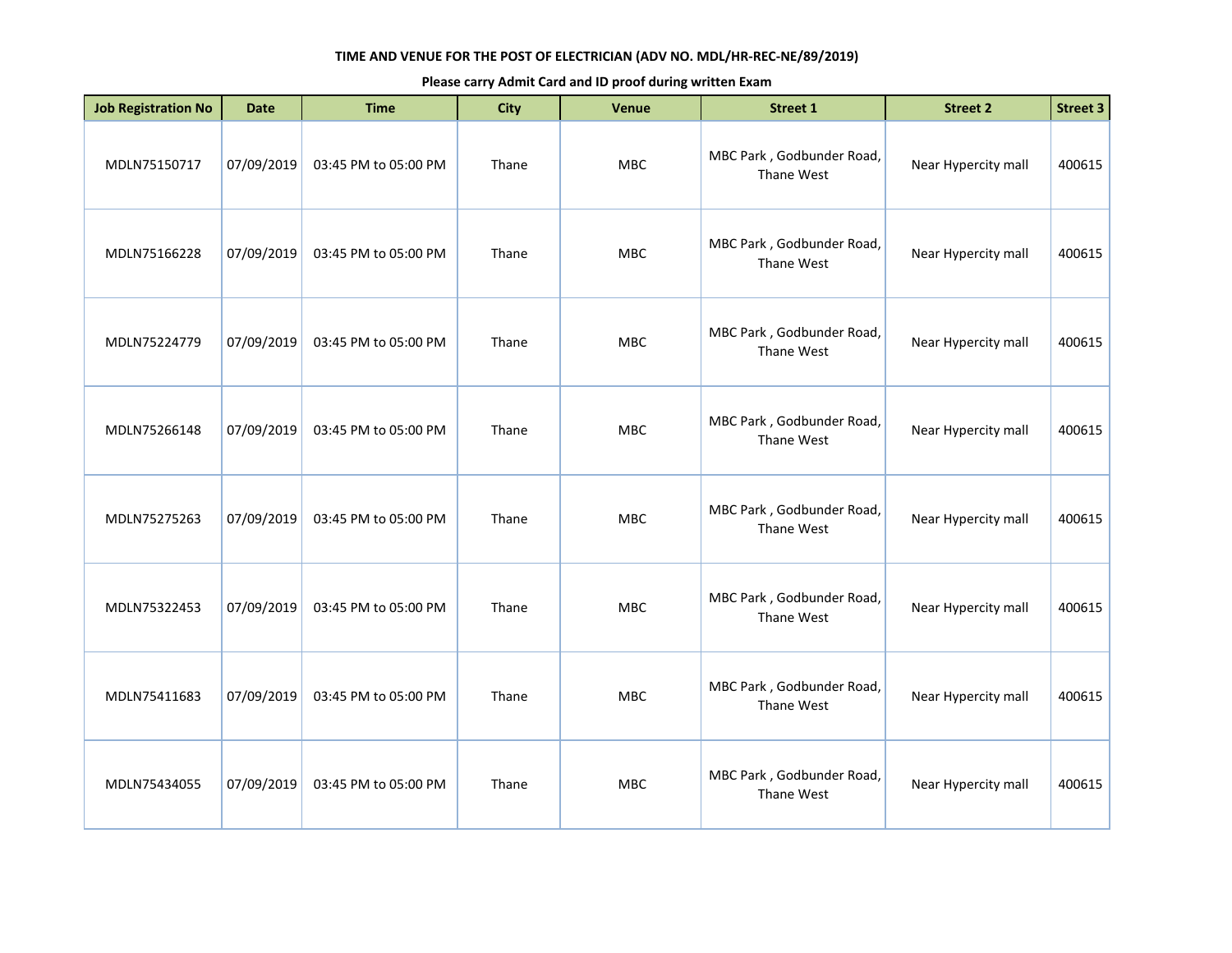| <b>Job Registration No</b> | <b>Date</b> | <b>Time</b>          | <b>City</b> | <b>Venue</b> | Street 1                                | <b>Street 2</b>     | <b>Street 3</b> |
|----------------------------|-------------|----------------------|-------------|--------------|-----------------------------------------|---------------------|-----------------|
| MDLN75445849               | 07/09/2019  | 03:45 PM to 05:00 PM | Thane       | MBC          | MBC Park, Godbunder Road,<br>Thane West | Near Hypercity mall | 400615          |
| MDLN75522636               | 07/09/2019  | 03:45 PM to 05:00 PM | Thane       | <b>MBC</b>   | MBC Park, Godbunder Road,<br>Thane West | Near Hypercity mall | 400615          |
| MDLN75528955               | 07/09/2019  | 03:45 PM to 05:00 PM | Thane       | MBC          | MBC Park, Godbunder Road,<br>Thane West | Near Hypercity mall | 400615          |
| MDLN75644642               | 07/09/2019  | 03:45 PM to 05:00 PM | Thane       | <b>MBC</b>   | MBC Park, Godbunder Road,<br>Thane West | Near Hypercity mall | 400615          |
| MDLN75653834               | 07/09/2019  | 03:45 PM to 05:00 PM | Thane       | MBC          | MBC Park, Godbunder Road,<br>Thane West | Near Hypercity mall | 400615          |
| MDLN75674564               | 07/09/2019  | 03:45 PM to 05:00 PM | Thane       | <b>MBC</b>   | MBC Park, Godbunder Road,<br>Thane West | Near Hypercity mall | 400615          |
| MDLN75681996               | 07/09/2019  | 03:45 PM to 05:00 PM | Thane       | <b>MBC</b>   | MBC Park, Godbunder Road,<br>Thane West | Near Hypercity mall | 400615          |
| MDLN75723338               | 07/09/2019  | 03:45 PM to 05:00 PM | Thane       | <b>MBC</b>   | MBC Park, Godbunder Road,<br>Thane West | Near Hypercity mall | 400615          |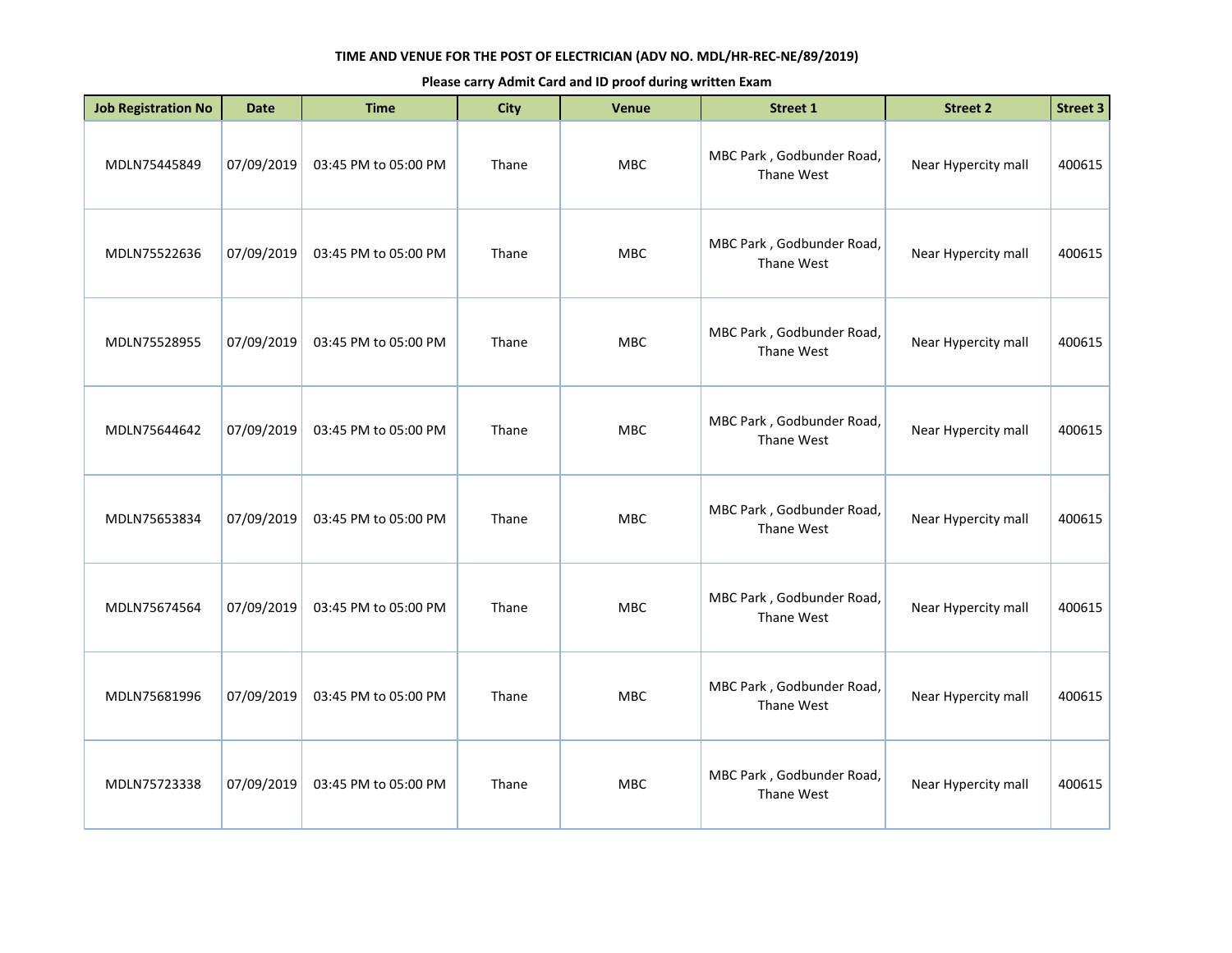| <b>Job Registration No</b> | <b>Date</b> | <b>Time</b>          | <b>City</b> | <b>Venue</b> | <b>Street 1</b>                         | <b>Street 2</b>     | <b>Street 3</b> |
|----------------------------|-------------|----------------------|-------------|--------------|-----------------------------------------|---------------------|-----------------|
| MDLN75730706               | 07/09/2019  | 03:45 PM to 05:00 PM | Thane       | MBC          | MBC Park, Godbunder Road,<br>Thane West | Near Hypercity mall | 400615          |
| MDLN75756397               | 07/09/2019  | 03:45 PM to 05:00 PM | Thane       | <b>MBC</b>   | MBC Park, Godbunder Road,<br>Thane West | Near Hypercity mall | 400615          |
| MDLN75768239               | 07/09/2019  | 03:45 PM to 05:00 PM | Thane       | MBC          | MBC Park, Godbunder Road,<br>Thane West | Near Hypercity mall | 400615          |
| MDLN75774013               | 07/09/2019  | 03:45 PM to 05:00 PM | Thane       | MBC          | MBC Park, Godbunder Road,<br>Thane West | Near Hypercity mall | 400615          |
| MDLN75793557               | 07/09/2019  | 03:45 PM to 05:00 PM | Thane       | <b>MBC</b>   | MBC Park, Godbunder Road,<br>Thane West | Near Hypercity mall | 400615          |
| MDLN75808314               | 07/09/2019  | 03:45 PM to 05:00 PM | Thane       | <b>MBC</b>   | MBC Park, Godbunder Road,<br>Thane West | Near Hypercity mall | 400615          |
| MDLN75812504               | 07/09/2019  | 03:45 PM to 05:00 PM | Thane       | <b>MBC</b>   | MBC Park, Godbunder Road,<br>Thane West | Near Hypercity mall | 400615          |
| MDLN75825925               | 07/09/2019  | 03:45 PM to 05:00 PM | Thane       | <b>MBC</b>   | MBC Park, Godbunder Road,<br>Thane West | Near Hypercity mall | 400615          |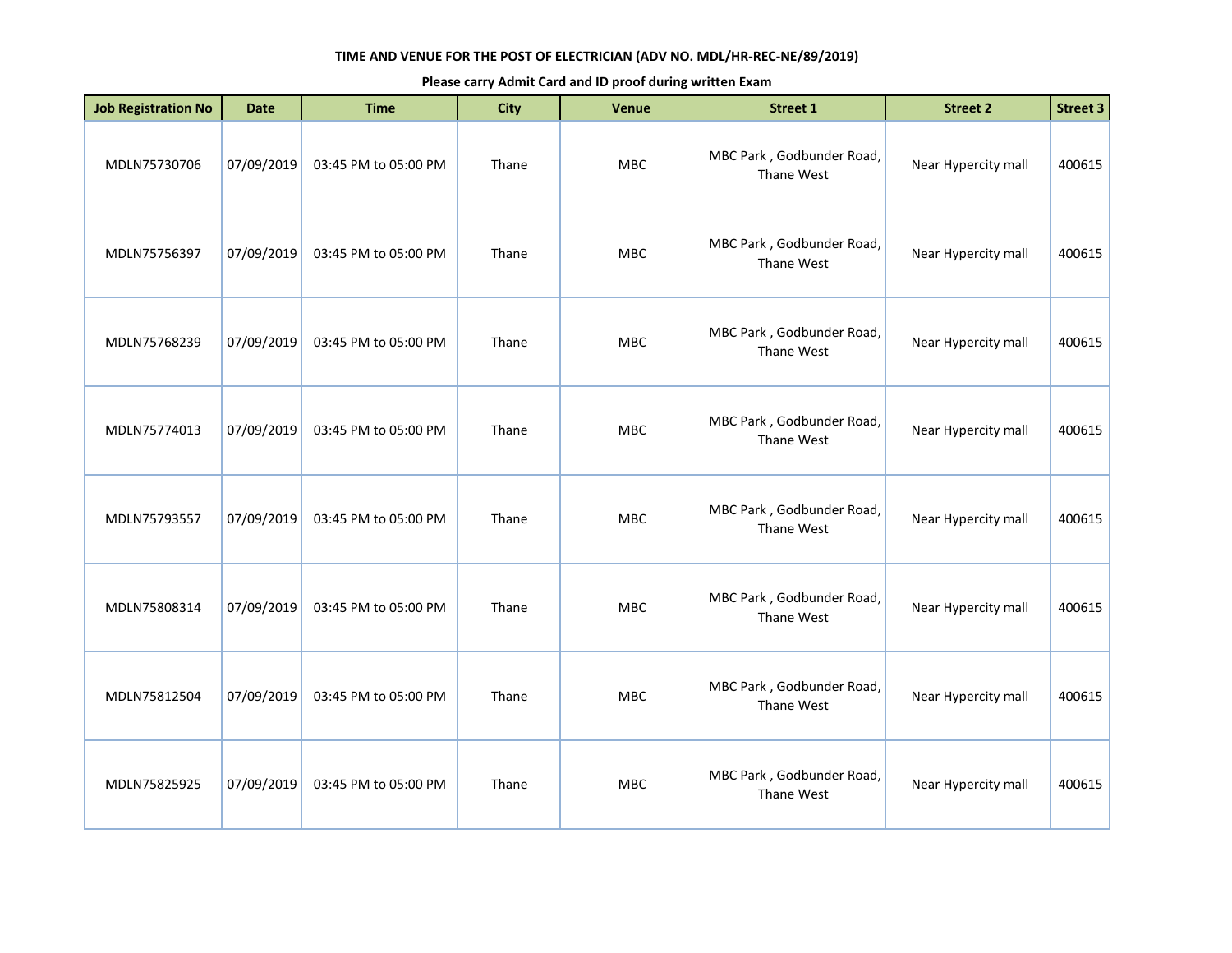| <b>Job Registration No</b> | <b>Date</b> | <b>Time</b>          | <b>City</b> | <b>Venue</b> | <b>Street 1</b>                         | <b>Street 2</b>     | <b>Street 3</b> |
|----------------------------|-------------|----------------------|-------------|--------------|-----------------------------------------|---------------------|-----------------|
| MDLN75883464               | 07/09/2019  | 03:45 PM to 05:00 PM | Thane       | MBC          | MBC Park, Godbunder Road,<br>Thane West | Near Hypercity mall | 400615          |
| MDLN75887918               | 07/09/2019  | 03:45 PM to 05:00 PM | Thane       | <b>MBC</b>   | MBC Park, Godbunder Road,<br>Thane West | Near Hypercity mall | 400615          |
| MDLN75895699               | 07/09/2019  | 03:45 PM to 05:00 PM | Thane       | MBC          | MBC Park, Godbunder Road,<br>Thane West | Near Hypercity mall | 400615          |
| MDLN75907836               | 07/09/2019  | 03:45 PM to 05:00 PM | Thane       | MBC          | MBC Park, Godbunder Road,<br>Thane West | Near Hypercity mall | 400615          |
| MDLN75967815               | 07/09/2019  | 03:45 PM to 05:00 PM | Thane       | <b>MBC</b>   | MBC Park, Godbunder Road,<br>Thane West | Near Hypercity mall | 400615          |
| MDLN76036438               | 07/09/2019  | 03:45 PM to 05:00 PM | Thane       | <b>MBC</b>   | MBC Park, Godbunder Road,<br>Thane West | Near Hypercity mall | 400615          |
| MDLN76111524               | 07/09/2019  | 03:45 PM to 05:00 PM | Thane       | <b>MBC</b>   | MBC Park, Godbunder Road,<br>Thane West | Near Hypercity mall | 400615          |
| MDLN76124671               | 07/09/2019  | 03:45 PM to 05:00 PM | Thane       | MBC          | MBC Park, Godbunder Road,<br>Thane West | Near Hypercity mall | 400615          |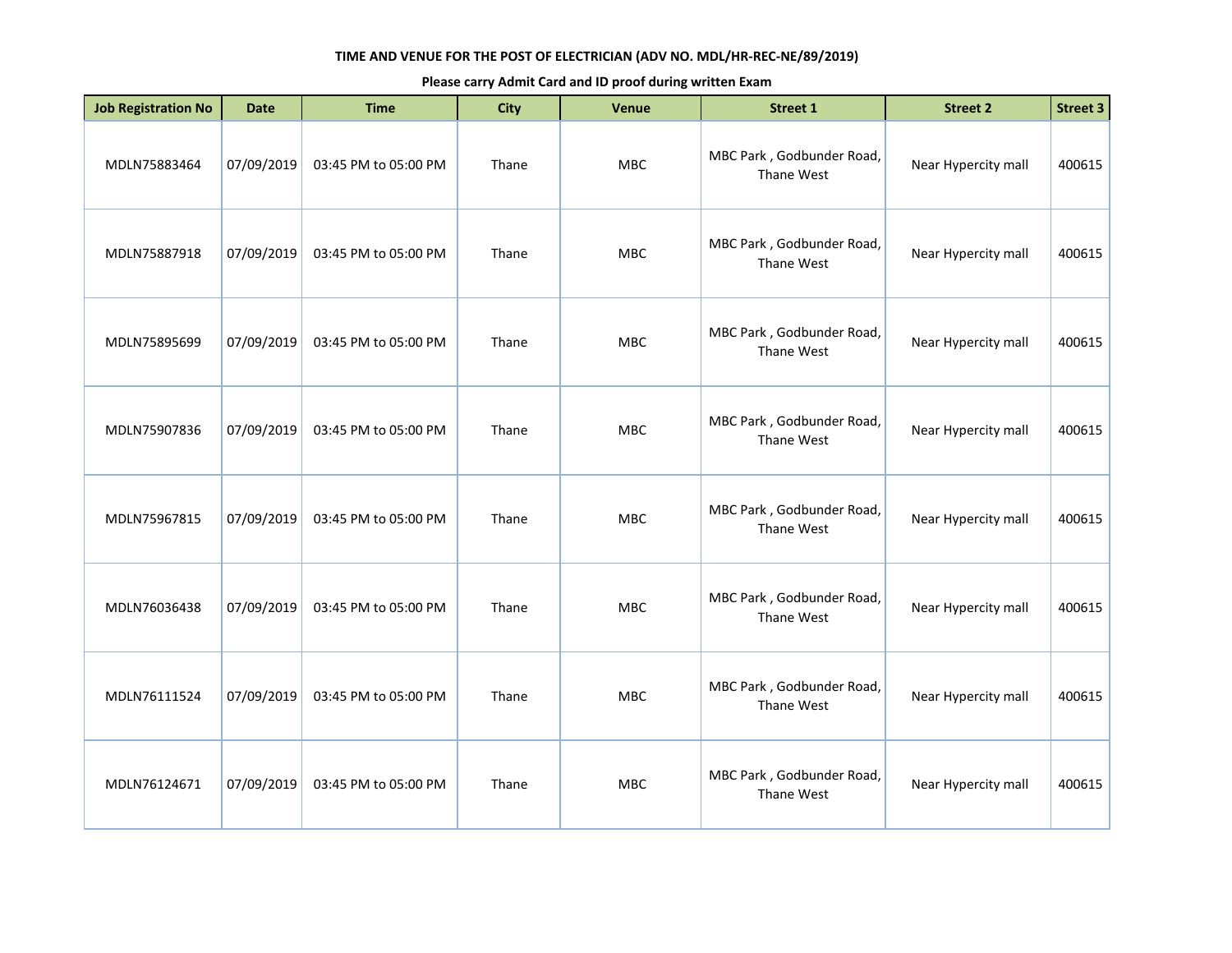| <b>Job Registration No</b> | <b>Date</b> | <b>Time</b>          | <b>City</b> | Venue      | Street 1                                | <b>Street 2</b>     | <b>Street 3</b> |
|----------------------------|-------------|----------------------|-------------|------------|-----------------------------------------|---------------------|-----------------|
| MDLN76138521               | 07/09/2019  | 03:45 PM to 05:00 PM | Thane       | <b>MBC</b> | MBC Park, Godbunder Road,<br>Thane West | Near Hypercity mall | 400615          |
| MDLN76159638               | 07/09/2019  | 03:45 PM to 05:00 PM | Thane       | MBC        | MBC Park, Godbunder Road,<br>Thane West | Near Hypercity mall | 400615          |
| MDLN76199454               | 07/09/2019  | 03:45 PM to 05:00 PM | Thane       | MBC        | MBC Park, Godbunder Road,<br>Thane West | Near Hypercity mall | 400615          |
| MDLN76217938               | 07/09/2019  | 03:45 PM to 05:00 PM | Thane       | <b>MBC</b> | MBC Park, Godbunder Road,<br>Thane West | Near Hypercity mall | 400615          |
| MDLN76249105               | 07/09/2019  | 03:45 PM to 05:00 PM | Thane       | <b>MBC</b> | MBC Park, Godbunder Road,<br>Thane West | Near Hypercity mall | 400615          |
| MDLN76303312               | 07/09/2019  | 03:45 PM to 05:00 PM | Thane       | MBC        | MBC Park, Godbunder Road,<br>Thane West | Near Hypercity mall | 400615          |
| MDLN76310167               | 07/09/2019  | 03:45 PM to 05:00 PM | Thane       | <b>MBC</b> | MBC Park, Godbunder Road,<br>Thane West | Near Hypercity mall | 400615          |
| MDLN76310988               | 07/09/2019  | 03:45 PM to 05:00 PM | Thane       | MBC        | MBC Park, Godbunder Road,<br>Thane West | Near Hypercity mall | 400615          |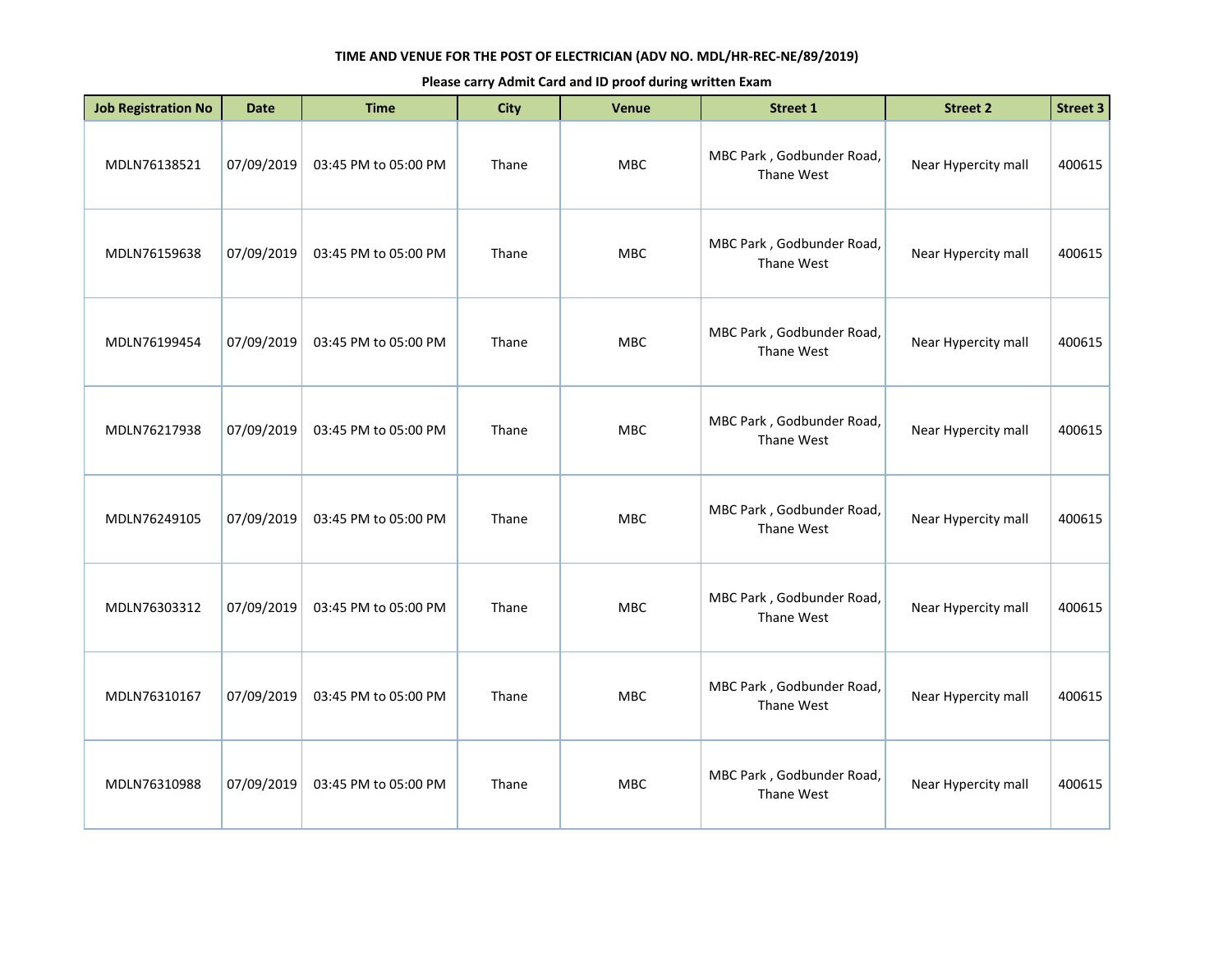| <b>Job Registration No</b> | <b>Date</b> | <b>Time</b>          | <b>City</b> | <b>Venue</b> | <b>Street 1</b>                         | <b>Street 2</b>     | <b>Street 3</b> |
|----------------------------|-------------|----------------------|-------------|--------------|-----------------------------------------|---------------------|-----------------|
| MDLN76368862               | 07/09/2019  | 03:45 PM to 05:00 PM | Thane       | MBC          | MBC Park, Godbunder Road,<br>Thane West | Near Hypercity mall | 400615          |
| MDLN76378231               | 07/09/2019  | 03:45 PM to 05:00 PM | Thane       | <b>MBC</b>   | MBC Park, Godbunder Road,<br>Thane West | Near Hypercity mall | 400615          |
| MDLN76463128               | 07/09/2019  | 03:45 PM to 05:00 PM | Thane       | MBC          | MBC Park, Godbunder Road,<br>Thane West | Near Hypercity mall | 400615          |
| MDLN76510696               | 07/09/2019  | 03:45 PM to 05:00 PM | Thane       | MBC          | MBC Park, Godbunder Road,<br>Thane West | Near Hypercity mall | 400615          |
| MDLN76556719               | 07/09/2019  | 03:45 PM to 05:00 PM | Thane       | <b>MBC</b>   | MBC Park, Godbunder Road,<br>Thane West | Near Hypercity mall | 400615          |
| MDLN76559314               | 07/09/2019  | 03:45 PM to 05:00 PM | Thane       | <b>MBC</b>   | MBC Park, Godbunder Road,<br>Thane West | Near Hypercity mall | 400615          |
| MDLN76586162               | 07/09/2019  | 03:45 PM to 05:00 PM | Thane       | <b>MBC</b>   | MBC Park, Godbunder Road,<br>Thane West | Near Hypercity mall | 400615          |
| MDLN76616717               | 07/09/2019  | 03:45 PM to 05:00 PM | Thane       | <b>MBC</b>   | MBC Park, Godbunder Road,<br>Thane West | Near Hypercity mall | 400615          |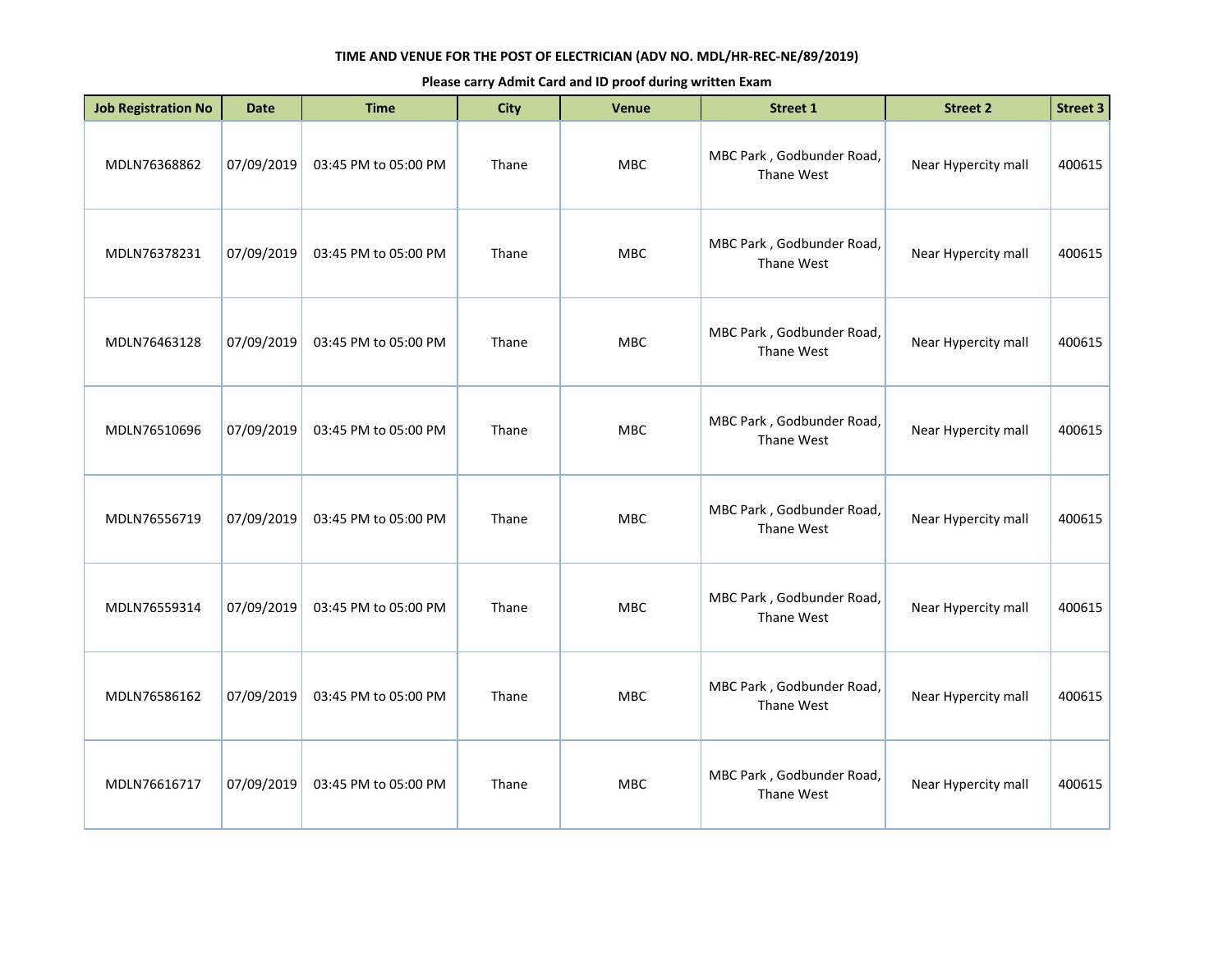| <b>Job Registration No</b> | <b>Date</b> | <b>Time</b>          | <b>City</b> | <b>Venue</b> | <b>Street 1</b>                         | <b>Street 2</b>     | <b>Street 3</b> |
|----------------------------|-------------|----------------------|-------------|--------------|-----------------------------------------|---------------------|-----------------|
| MDLN76655662               | 07/09/2019  | 03:45 PM to 05:00 PM | Thane       | MBC          | MBC Park, Godbunder Road,<br>Thane West | Near Hypercity mall | 400615          |
| MDLN76689750               | 07/09/2019  | 03:45 PM to 05:00 PM | Thane       | <b>MBC</b>   | MBC Park, Godbunder Road,<br>Thane West | Near Hypercity mall | 400615          |
| MDLN76722145               | 07/09/2019  | 03:45 PM to 05:00 PM | Thane       | MBC          | MBC Park, Godbunder Road,<br>Thane West | Near Hypercity mall | 400615          |
| MDLN76728578               | 07/09/2019  | 03:45 PM to 05:00 PM | Thane       | MBC          | MBC Park, Godbunder Road,<br>Thane West | Near Hypercity mall | 400615          |
| MDLN76742619               | 07/09/2019  | 03:45 PM to 05:00 PM | Thane       | MBC          | MBC Park, Godbunder Road,<br>Thane West | Near Hypercity mall | 400615          |
| MDLN76764746               | 07/09/2019  | 03:45 PM to 05:00 PM | Thane       | <b>MBC</b>   | MBC Park, Godbunder Road,<br>Thane West | Near Hypercity mall | 400615          |
| MDLN76819578               | 07/09/2019  | 03:45 PM to 05:00 PM | Thane       | MBC          | MBC Park, Godbunder Road,<br>Thane West | Near Hypercity mall | 400615          |
| MDLN76874396               | 07/09/2019  | 03:45 PM to 05:00 PM | Thane       | <b>MBC</b>   | MBC Park, Godbunder Road,<br>Thane West | Near Hypercity mall | 400615          |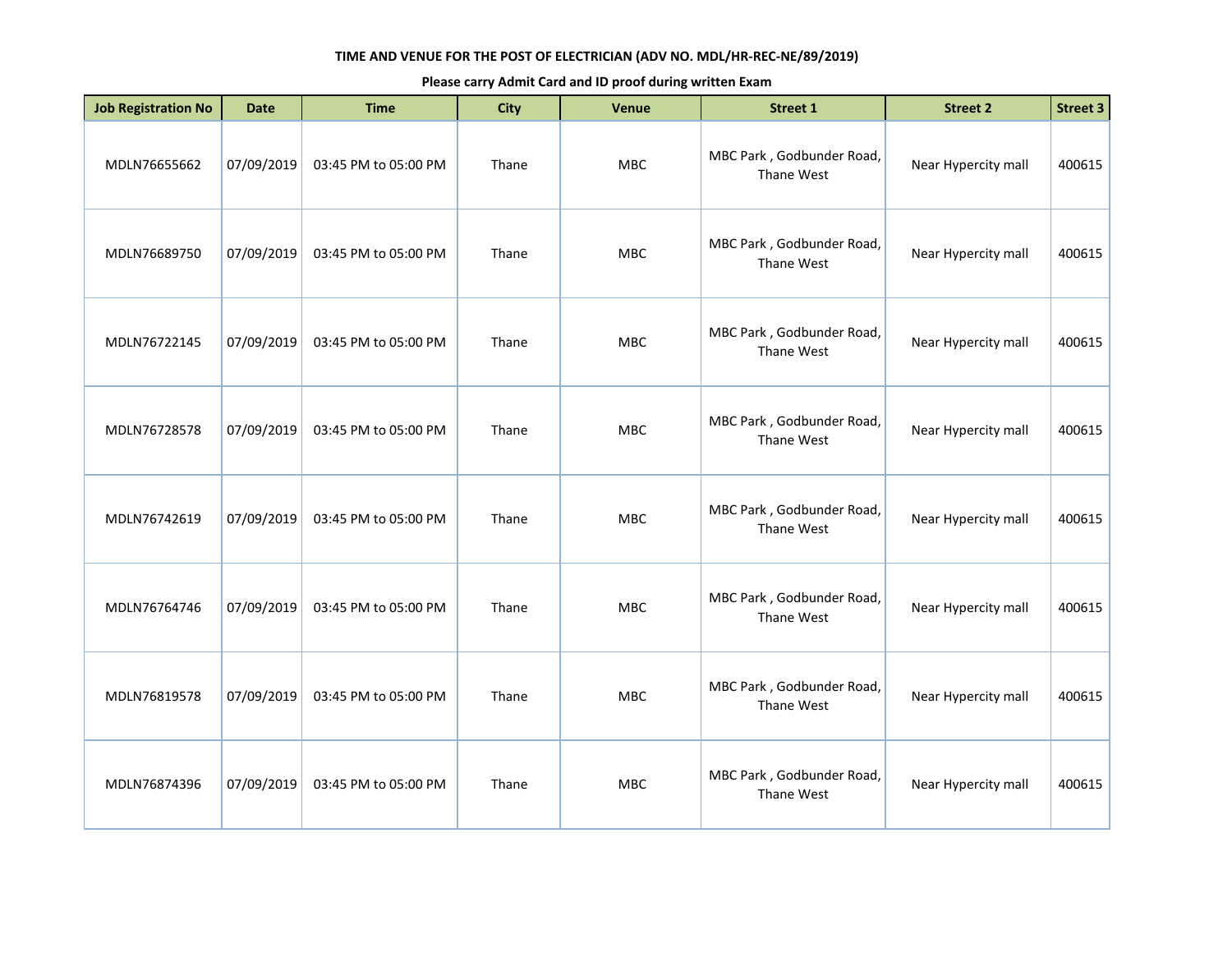| <b>Job Registration No</b> | <b>Date</b> | <b>Time</b>          | <b>City</b> | <b>Venue</b> | Street 1                                | <b>Street 2</b>     | <b>Street 3</b> |
|----------------------------|-------------|----------------------|-------------|--------------|-----------------------------------------|---------------------|-----------------|
| MDLN76885860               | 07/09/2019  | 03:45 PM to 05:00 PM | Thane       | <b>MBC</b>   | MBC Park, Godbunder Road,<br>Thane West | Near Hypercity mall | 400615          |
| MDLN76930481               | 07/09/2019  | 03:45 PM to 05:00 PM | Thane       | <b>MBC</b>   | MBC Park, Godbunder Road,<br>Thane West | Near Hypercity mall | 400615          |
| MDLN77005407               | 07/09/2019  | 03:45 PM to 05:00 PM | Thane       | MBC          | MBC Park, Godbunder Road,<br>Thane West | Near Hypercity mall | 400615          |
| MDLN77031808               | 07/09/2019  | 03:45 PM to 05:00 PM | Thane       | <b>MBC</b>   | MBC Park, Godbunder Road,<br>Thane West | Near Hypercity mall | 400615          |
| MDLN77040954               | 07/09/2019  | 03:45 PM to 05:00 PM | Thane       | MBC          | MBC Park, Godbunder Road,<br>Thane West | Near Hypercity mall | 400615          |
| MDLN77069136               | 07/09/2019  | 03:45 PM to 05:00 PM | Thane       | <b>MBC</b>   | MBC Park, Godbunder Road,<br>Thane West | Near Hypercity mall | 400615          |
| MDLN77070740               | 07/09/2019  | 03:45 PM to 05:00 PM | Thane       | <b>MBC</b>   | MBC Park, Godbunder Road,<br>Thane West | Near Hypercity mall | 400615          |
| MDLN77144241               | 07/09/2019  | 03:45 PM to 05:00 PM | Thane       | <b>MBC</b>   | MBC Park, Godbunder Road,<br>Thane West | Near Hypercity mall | 400615          |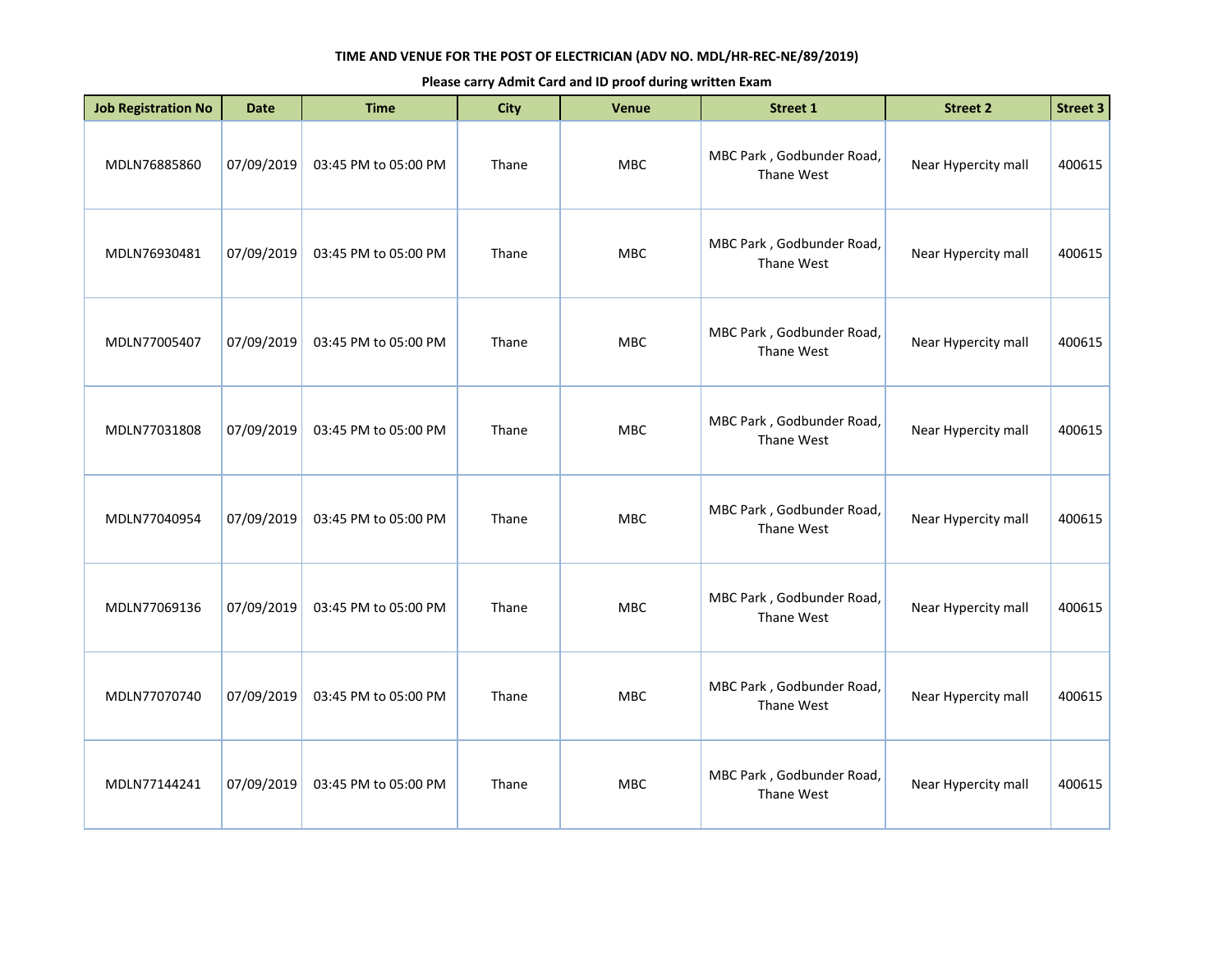| <b>Job Registration No</b> | <b>Date</b> | <b>Time</b>          | <b>City</b> | Venue      | Street 1                                | <b>Street 2</b>     | <b>Street 3</b> |
|----------------------------|-------------|----------------------|-------------|------------|-----------------------------------------|---------------------|-----------------|
| MDLN77155737               | 07/09/2019  | 03:45 PM to 05:00 PM | Thane       | <b>MBC</b> | MBC Park, Godbunder Road,<br>Thane West | Near Hypercity mall | 400615          |
| MDLN77186559               | 07/09/2019  | 03:45 PM to 05:00 PM | Thane       | MBC        | MBC Park, Godbunder Road,<br>Thane West | Near Hypercity mall | 400615          |
| MDLN77226661               | 07/09/2019  | 03:45 PM to 05:00 PM | Thane       | MBC        | MBC Park, Godbunder Road,<br>Thane West | Near Hypercity mall | 400615          |
| MDLN77325167               | 07/09/2019  | 03:45 PM to 05:00 PM | Thane       | <b>MBC</b> | MBC Park, Godbunder Road,<br>Thane West | Near Hypercity mall | 400615          |
| MDLN77338813               | 07/09/2019  | 03:45 PM to 05:00 PM | Thane       | <b>MBC</b> | MBC Park, Godbunder Road,<br>Thane West | Near Hypercity mall | 400615          |
| MDLN77408779               | 07/09/2019  | 03:45 PM to 05:00 PM | Thane       | MBC        | MBC Park, Godbunder Road,<br>Thane West | Near Hypercity mall | 400615          |
| MDLN77418599               | 07/09/2019  | 03:45 PM to 05:00 PM | Thane       | <b>MBC</b> | MBC Park, Godbunder Road,<br>Thane West | Near Hypercity mall | 400615          |
| MDLN77419524               | 07/09/2019  | 03:45 PM to 05:00 PM | Thane       | MBC        | MBC Park, Godbunder Road,<br>Thane West | Near Hypercity mall | 400615          |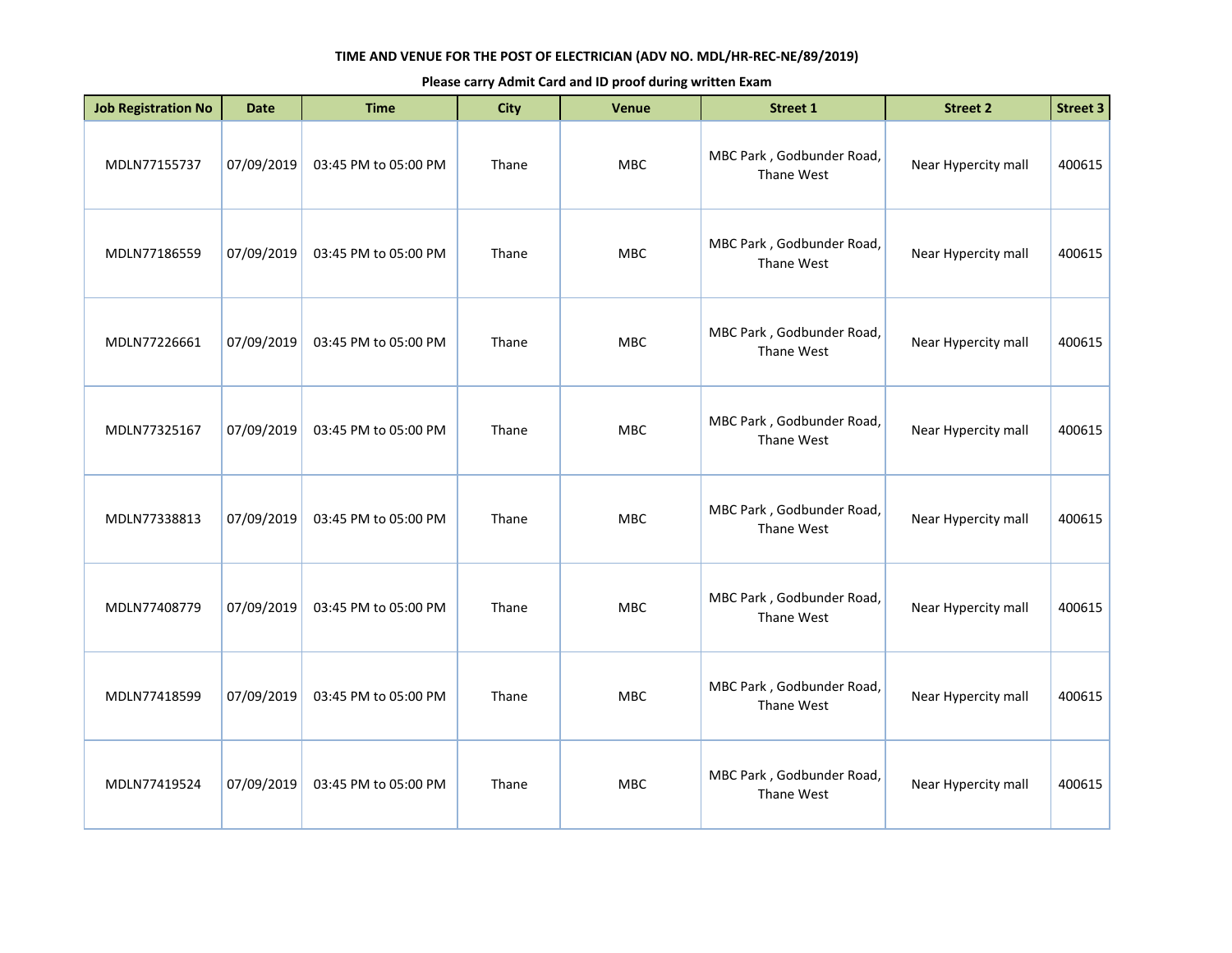| <b>Job Registration No</b> | <b>Date</b> | <b>Time</b>          | <b>City</b> | Venue      | <b>Street 1</b>                         | <b>Street 2</b>     | <b>Street 3</b> |
|----------------------------|-------------|----------------------|-------------|------------|-----------------------------------------|---------------------|-----------------|
| MDLN77419818               | 07/09/2019  | 03:45 PM to 05:00 PM | Thane       | MBC        | MBC Park, Godbunder Road,<br>Thane West | Near Hypercity mall | 400615          |
| MDLN77446838               | 07/09/2019  | 03:45 PM to 05:00 PM | Thane       | MBC        | MBC Park, Godbunder Road,<br>Thane West | Near Hypercity mall | 400615          |
| MDLN77464259               | 07/09/2019  | 03:45 PM to 05:00 PM | Thane       | <b>MBC</b> | MBC Park, Godbunder Road,<br>Thane West | Near Hypercity mall | 400615          |
| MDLN77466128               | 07/09/2019  | 03:45 PM to 05:00 PM | Thane       | MBC        | MBC Park, Godbunder Road,<br>Thane West | Near Hypercity mall | 400615          |
| MDLN77466775               | 07/09/2019  | 03:45 PM to 05:00 PM | Thane       | <b>MBC</b> | MBC Park, Godbunder Road,<br>Thane West | Near Hypercity mall | 400615          |
| MDLN77480972               | 07/09/2019  | 03:45 PM to 05:00 PM | Thane       | <b>MBC</b> | MBC Park, Godbunder Road,<br>Thane West | Near Hypercity mall | 400615          |
| MDLN77487293               | 07/09/2019  | 03:45 PM to 05:00 PM | Thane       | <b>MBC</b> | MBC Park, Godbunder Road,<br>Thane West | Near Hypercity mall | 400615          |
| MDLN77538001               | 07/09/2019  | 03:45 PM to 05:00 PM | Thane       | MBC        | MBC Park, Godbunder Road,<br>Thane West | Near Hypercity mall | 400615          |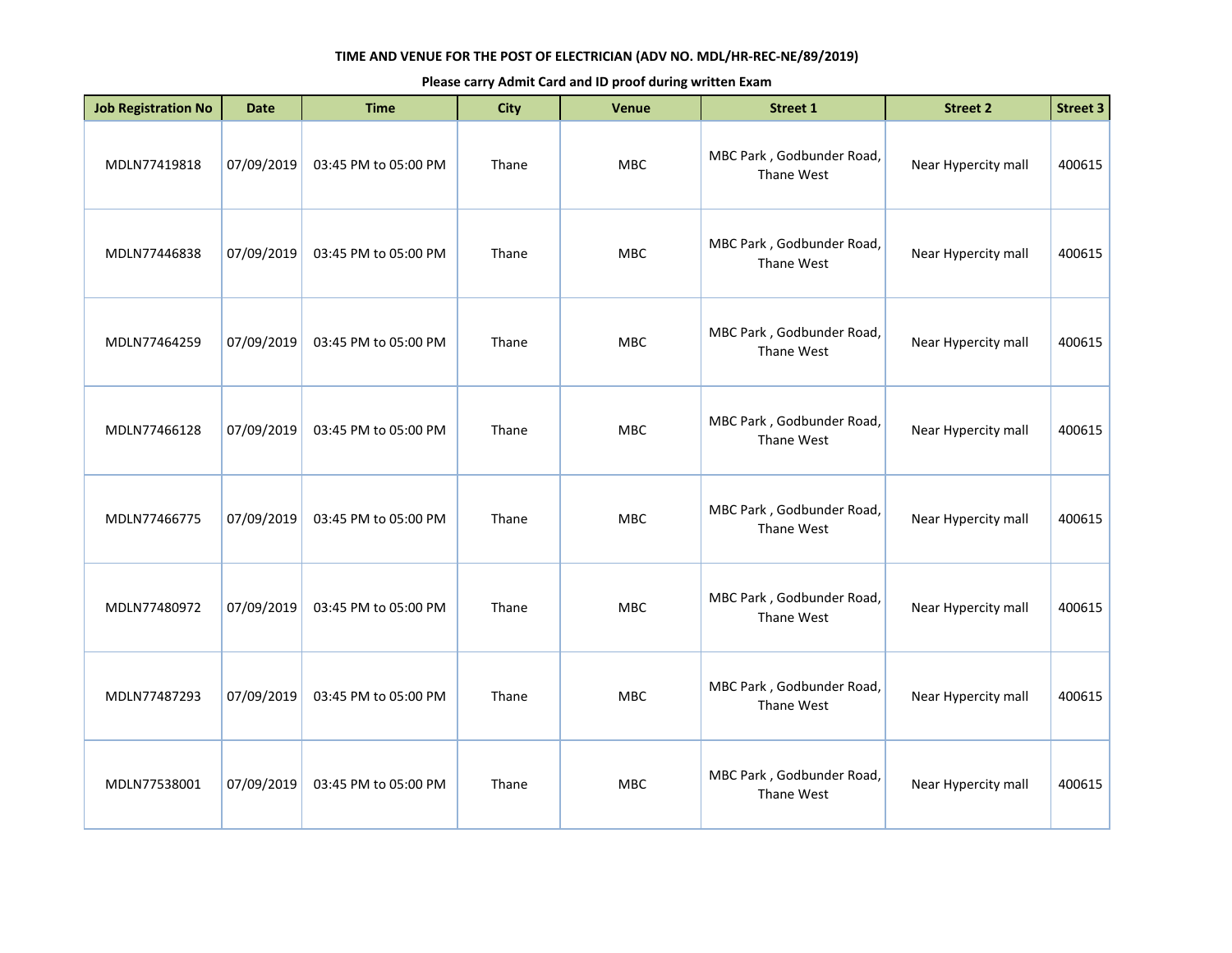| <b>Job Registration No</b> | <b>Date</b> | <b>Time</b>          | <b>City</b> | <b>Venue</b>                                            | <b>Street 1</b>                             | <b>Street 2</b>      | <b>Street 3</b> |
|----------------------------|-------------|----------------------|-------------|---------------------------------------------------------|---------------------------------------------|----------------------|-----------------|
| MDLN77602306               | 07/09/2019  | 03:45 PM to 05:00 PM | Thane       | <b>MBC</b>                                              | MBC Park, Godbunder Road,<br>Thane West     | Near Hypercity mall  | 400615          |
| MDLN77622980               | 07/09/2019  | 03:45 PM to 05:00 PM | Thane       | <b>MBC</b>                                              | MBC Park, Godbunder Road,<br>Thane West     | Near Hypercity mall  | 400615          |
| MDLN77627852               | 07/09/2019  | 03:45 PM to 05:00 PM | Mumbai      | Maharashtra college<br>of Arts, Science and<br>Commerce | 246-A, Jahangir Boman<br><b>Behram Marg</b> | Opp. Deeniyat centre | 400008          |
| MDLN77691051               | 07/09/2019  | 03:45 PM to 05:00 PM | Mumbai      | Maharashtra college<br>of Arts, Science and<br>Commerce | 246-A, Jahangir Boman<br><b>Behram Marg</b> | Opp. Deeniyat centre | 400008          |
| MDLN77712154               | 07/09/2019  | 03:45 PM to 05:00 PM | Mumbai      | Maharashtra college<br>of Arts, Science and<br>Commerce | 246-A, Jahangir Boman<br><b>Behram Marg</b> | Opp. Deeniyat centre | 400008          |
| MDLN77793766               | 07/09/2019  | 03:45 PM to 05:00 PM | Mumbai      | Maharashtra college<br>of Arts, Science and<br>Commerce | 246-A, Jahangir Boman<br><b>Behram Marg</b> | Opp. Deeniyat centre | 400008          |
| MDLN77797941               | 07/09/2019  | 03:45 PM to 05:00 PM | Mumbai      | Maharashtra college<br>of Arts, Science and<br>Commerce | 246-A, Jahangir Boman<br><b>Behram Marg</b> | Opp. Deeniyat centre | 400008          |
| MDLN77805896               | 07/09/2019  | 03:45 PM to 05:00 PM | Mumbai      | Maharashtra college<br>of Arts, Science and<br>Commerce | 246-A, Jahangir Boman<br><b>Behram Marg</b> | Opp. Deeniyat centre | 400008          |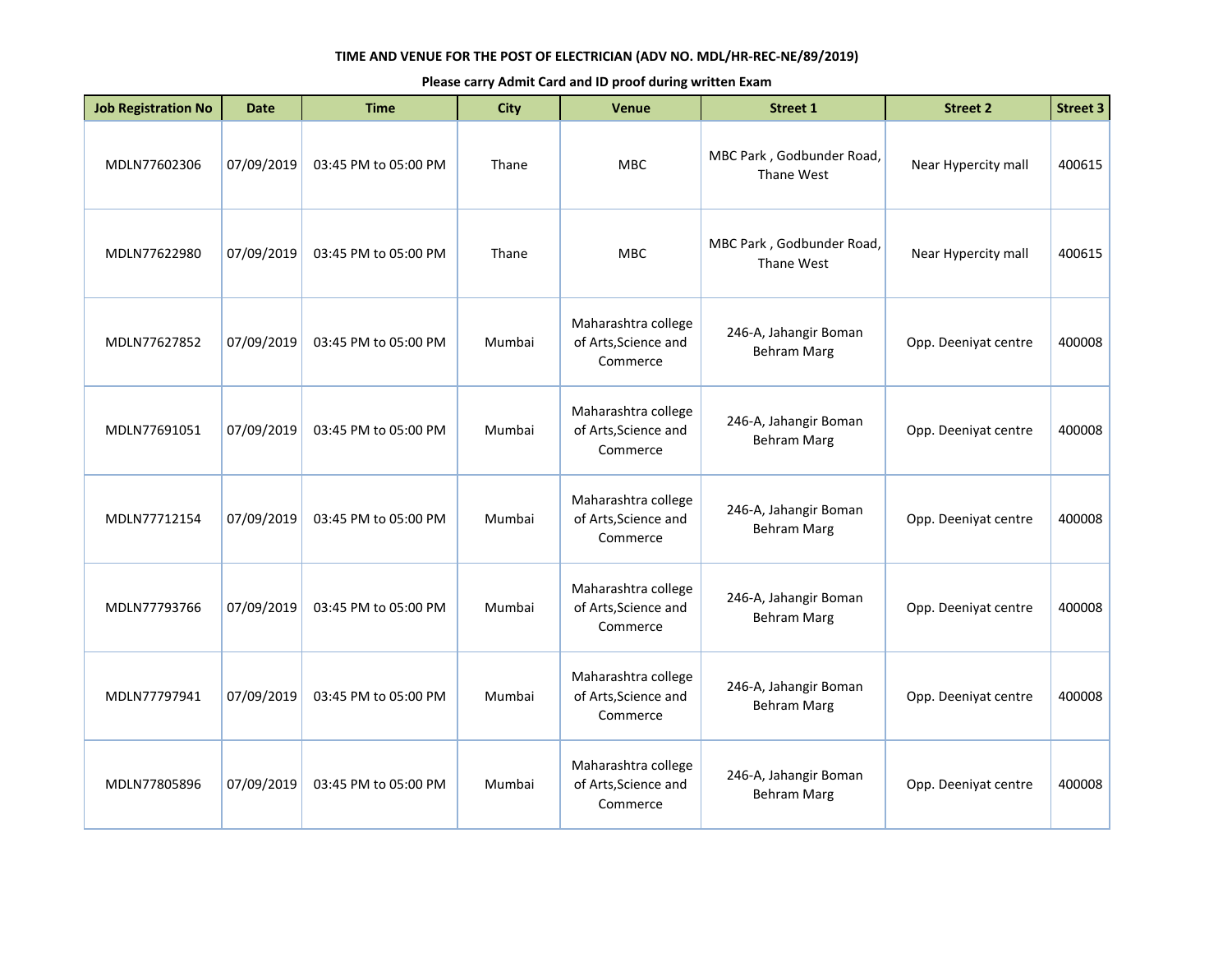| <b>Job Registration No</b> | <b>Date</b> | <b>Time</b>          | City   | <b>Venue</b>                                            | <b>Street 1</b>                             | <b>Street 2</b>      | <b>Street 3</b> |
|----------------------------|-------------|----------------------|--------|---------------------------------------------------------|---------------------------------------------|----------------------|-----------------|
| MDLN77871255               | 07/09/2019  | 03:45 PM to 05:00 PM | Mumbai | Maharashtra college<br>of Arts, Science and<br>Commerce | 246-A, Jahangir Boman<br><b>Behram Marg</b> | Opp. Deeniyat centre | 400008          |
| MDLN77908509               | 07/09/2019  | 03:45 PM to 05:00 PM | Mumbai | Maharashtra college<br>of Arts, Science and<br>Commerce | 246-A, Jahangir Boman<br><b>Behram Marg</b> | Opp. Deeniyat centre | 400008          |
| MDLN77908837               | 07/09/2019  | 03:45 PM to 05:00 PM | Mumbai | Maharashtra college<br>of Arts, Science and<br>Commerce | 246-A, Jahangir Boman<br><b>Behram Marg</b> | Opp. Deeniyat centre | 400008          |
| MDLN77951887               | 07/09/2019  | 03:45 PM to 05:00 PM | Mumbai | Maharashtra college<br>of Arts, Science and<br>Commerce | 246-A, Jahangir Boman<br><b>Behram Marg</b> | Opp. Deeniyat centre | 400008          |
| MDLN78010744               | 07/09/2019  | 03:45 PM to 05:00 PM | Mumbai | Maharashtra college<br>of Arts, Science and<br>Commerce | 246-A, Jahangir Boman<br><b>Behram Marg</b> | Opp. Deeniyat centre | 400008          |
| MDLN78024371               | 07/09/2019  | 03:45 PM to 05:00 PM | Mumbai | Maharashtra college<br>of Arts, Science and<br>Commerce | 246-A, Jahangir Boman<br><b>Behram Marg</b> | Opp. Deeniyat centre | 400008          |
| MDLN78041742               | 07/09/2019  | 03:45 PM to 05:00 PM | Mumbai | Maharashtra college<br>of Arts, Science and<br>Commerce | 246-A, Jahangir Boman<br><b>Behram Marg</b> | Opp. Deeniyat centre | 400008          |
| MDLN78063765               | 07/09/2019  | 03:45 PM to 05:00 PM | Mumbai | Maharashtra college<br>of Arts, Science and<br>Commerce | 246-A, Jahangir Boman<br><b>Behram Marg</b> | Opp. Deeniyat centre | 400008          |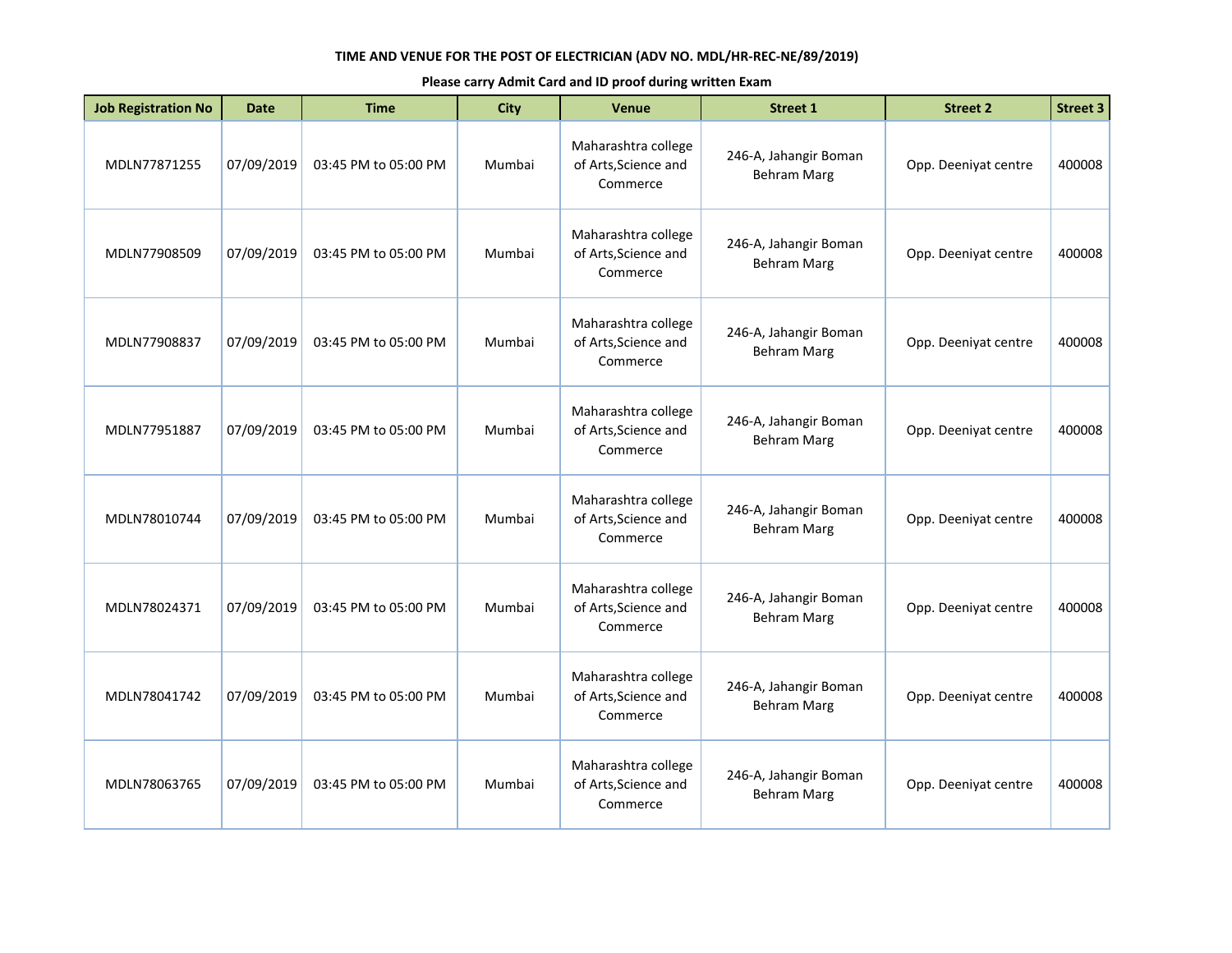| <b>Job Registration No</b> | <b>Date</b> | <b>Time</b>          | <b>City</b> | <b>Venue</b>                                            | <b>Street 1</b>                             | <b>Street 2</b>      | <b>Street 3</b> |
|----------------------------|-------------|----------------------|-------------|---------------------------------------------------------|---------------------------------------------|----------------------|-----------------|
| MDLN78081529               | 07/09/2019  | 03:45 PM to 05:00 PM | Mumbai      | Maharashtra college<br>of Arts, Science and<br>Commerce | 246-A, Jahangir Boman<br><b>Behram Marg</b> | Opp. Deeniyat centre | 400008          |
| MDLN78097773               | 07/09/2019  | 03:45 PM to 05:00 PM | Mumbai      | Maharashtra college<br>of Arts, Science and<br>Commerce | 246-A, Jahangir Boman<br><b>Behram Marg</b> | Opp. Deeniyat centre | 400008          |
| MDLN78107126               | 07/09/2019  | 03:45 PM to 05:00 PM | Mumbai      | Maharashtra college<br>of Arts, Science and<br>Commerce | 246-A, Jahangir Boman<br><b>Behram Marg</b> | Opp. Deeniyat centre | 400008          |
| MDLN78125681               | 07/09/2019  | 03:45 PM to 05:00 PM | Mumbai      | Maharashtra college<br>of Arts, Science and<br>Commerce | 246-A, Jahangir Boman<br><b>Behram Marg</b> | Opp. Deeniyat centre | 400008          |
| MDLN78144316               | 07/09/2019  | 03:45 PM to 05:00 PM | Mumbai      | Maharashtra college<br>of Arts, Science and<br>Commerce | 246-A, Jahangir Boman<br><b>Behram Marg</b> | Opp. Deeniyat centre | 400008          |
| MDLN78149014               | 07/09/2019  | 03:45 PM to 05:00 PM | Mumbai      | Maharashtra college<br>of Arts, Science and<br>Commerce | 246-A, Jahangir Boman<br><b>Behram Marg</b> | Opp. Deeniyat centre | 400008          |
| MDLN78149187               | 07/09/2019  | 03:45 PM to 05:00 PM | Mumbai      | Maharashtra college<br>of Arts, Science and<br>Commerce | 246-A, Jahangir Boman<br><b>Behram Marg</b> | Opp. Deeniyat centre | 400008          |
| MDLN78155073               | 07/09/2019  | 03:45 PM to 05:00 PM | Mumbai      | Maharashtra college<br>of Arts, Science and<br>Commerce | 246-A, Jahangir Boman<br><b>Behram Marg</b> | Opp. Deeniyat centre | 400008          |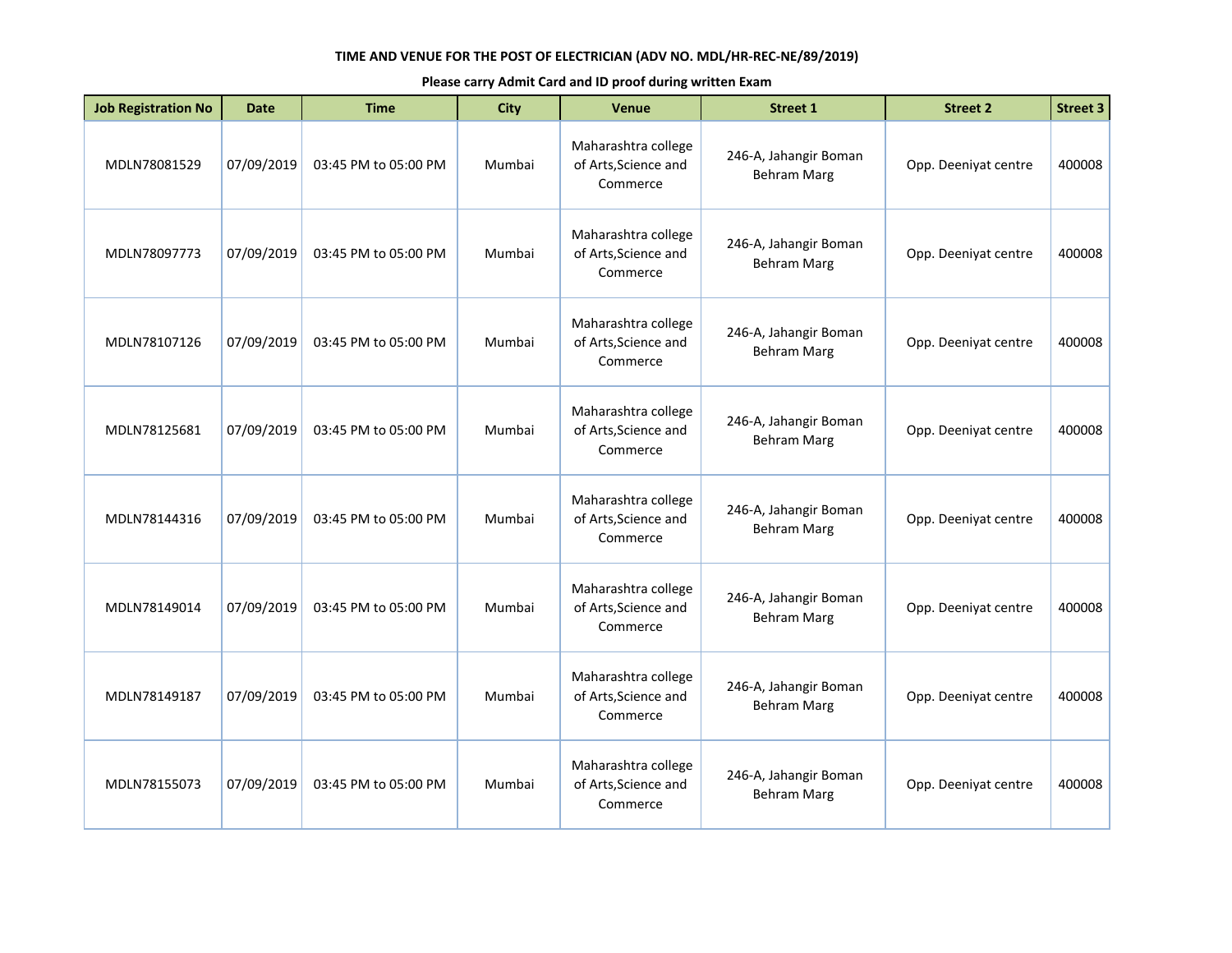| <b>Job Registration No</b> | <b>Date</b> | <b>Time</b>          | City   | <b>Venue</b>                                            | <b>Street 1</b>                             | <b>Street 2</b>      | <b>Street 3</b> |
|----------------------------|-------------|----------------------|--------|---------------------------------------------------------|---------------------------------------------|----------------------|-----------------|
| MDLN78200117               | 07/09/2019  | 03:45 PM to 05:00 PM | Mumbai | Maharashtra college<br>of Arts, Science and<br>Commerce | 246-A, Jahangir Boman<br><b>Behram Marg</b> | Opp. Deeniyat centre | 400008          |
| MDLN78210893               | 07/09/2019  | 03:45 PM to 05:00 PM | Mumbai | Maharashtra college<br>of Arts, Science and<br>Commerce | 246-A, Jahangir Boman<br><b>Behram Marg</b> | Opp. Deeniyat centre | 400008          |
| MDLN78214998               | 07/09/2019  | 03:45 PM to 05:00 PM | Mumbai | Maharashtra college<br>of Arts, Science and<br>Commerce | 246-A, Jahangir Boman<br><b>Behram Marg</b> | Opp. Deeniyat centre | 400008          |
| MDLN78221949               | 07/09/2019  | 03:45 PM to 05:00 PM | Mumbai | Maharashtra college<br>of Arts, Science and<br>Commerce | 246-A, Jahangir Boman<br><b>Behram Marg</b> | Opp. Deeniyat centre | 400008          |
| MDLN78269557               | 07/09/2019  | 03:45 PM to 05:00 PM | Mumbai | Maharashtra college<br>of Arts, Science and<br>Commerce | 246-A, Jahangir Boman<br><b>Behram Marg</b> | Opp. Deeniyat centre | 400008          |
| MDLN78310279               | 07/09/2019  | 03:45 PM to 05:00 PM | Mumbai | Maharashtra college<br>of Arts, Science and<br>Commerce | 246-A, Jahangir Boman<br><b>Behram Marg</b> | Opp. Deeniyat centre | 400008          |
| MDLN78331602               | 07/09/2019  | 03:45 PM to 05:00 PM | Mumbai | Maharashtra college<br>of Arts, Science and<br>Commerce | 246-A, Jahangir Boman<br><b>Behram Marg</b> | Opp. Deeniyat centre | 400008          |
| MDLN78332735               | 07/09/2019  | 03:45 PM to 05:00 PM | Mumbai | Maharashtra college<br>of Arts, Science and<br>Commerce | 246-A, Jahangir Boman<br><b>Behram Marg</b> | Opp. Deeniyat centre | 400008          |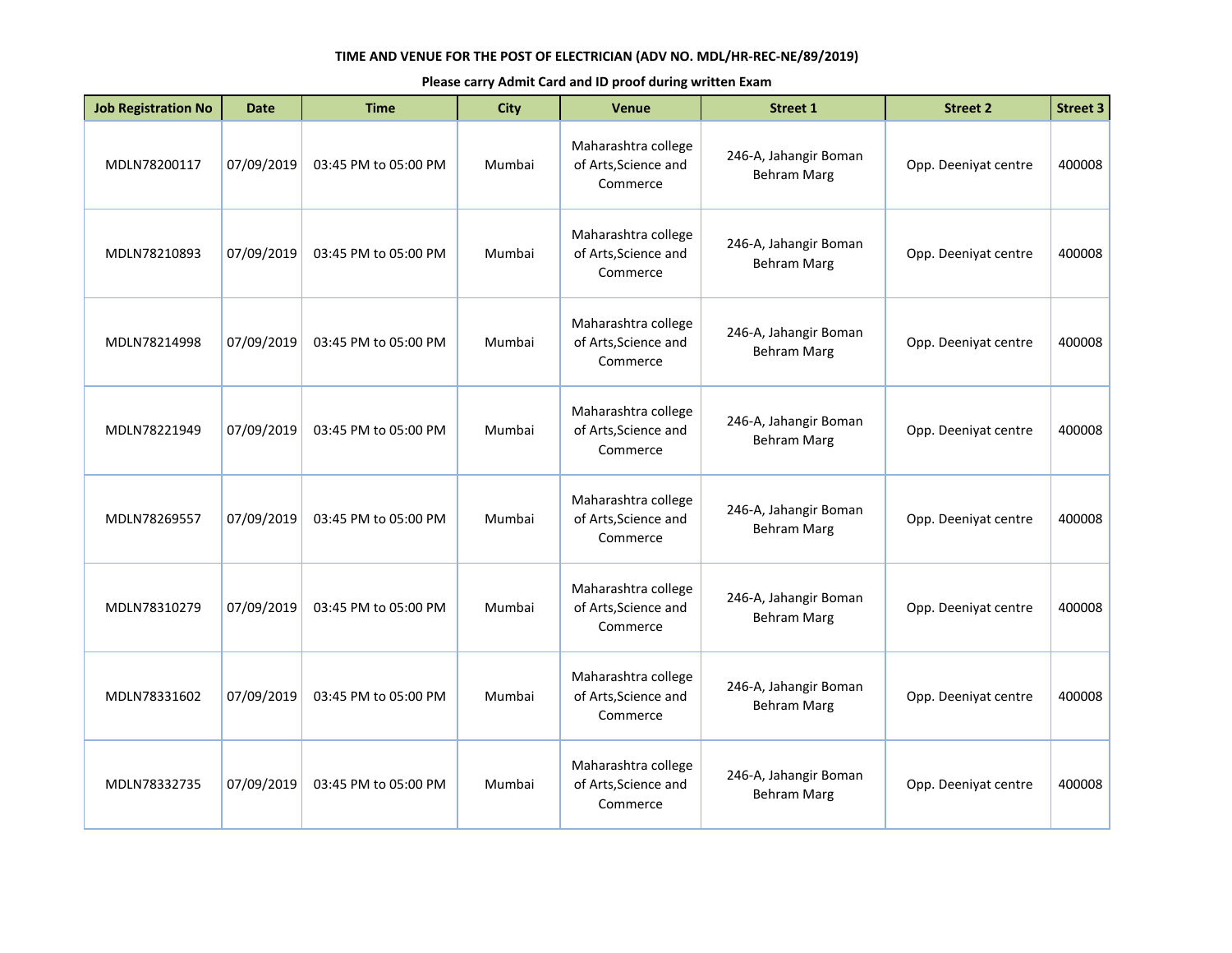| <b>Job Registration No</b> | <b>Date</b> | <b>Time</b>          | City   | <b>Venue</b>                                            | <b>Street 1</b>                             | <b>Street 2</b>      | <b>Street 3</b> |
|----------------------------|-------------|----------------------|--------|---------------------------------------------------------|---------------------------------------------|----------------------|-----------------|
| MDLN78344736               | 07/09/2019  | 03:45 PM to 05:00 PM | Mumbai | Maharashtra college<br>of Arts, Science and<br>Commerce | 246-A, Jahangir Boman<br><b>Behram Marg</b> | Opp. Deeniyat centre | 400008          |
| MDLN78352154               | 07/09/2019  | 03:45 PM to 05:00 PM | Mumbai | Maharashtra college<br>of Arts, Science and<br>Commerce | 246-A, Jahangir Boman<br><b>Behram Marg</b> | Opp. Deeniyat centre | 400008          |
| MDLN78393283               | 07/09/2019  | 03:45 PM to 05:00 PM | Mumbai | Maharashtra college<br>of Arts, Science and<br>Commerce | 246-A, Jahangir Boman<br><b>Behram Marg</b> | Opp. Deeniyat centre | 400008          |
| MDLN78406864               | 07/09/2019  | 03:45 PM to 05:00 PM | Mumbai | Maharashtra college<br>of Arts, Science and<br>Commerce | 246-A, Jahangir Boman<br><b>Behram Marg</b> | Opp. Deeniyat centre | 400008          |
| MDLN78456981               | 07/09/2019  | 03:45 PM to 05:00 PM | Mumbai | Maharashtra college<br>of Arts, Science and<br>Commerce | 246-A, Jahangir Boman<br><b>Behram Marg</b> | Opp. Deeniyat centre | 400008          |
| MDLN78469814               | 07/09/2019  | 03:45 PM to 05:00 PM | Mumbai | Maharashtra college<br>of Arts, Science and<br>Commerce | 246-A, Jahangir Boman<br><b>Behram Marg</b> | Opp. Deeniyat centre | 400008          |
| MDLN78486646               | 07/09/2019  | 03:45 PM to 05:00 PM | Mumbai | Maharashtra college<br>of Arts, Science and<br>Commerce | 246-A, Jahangir Boman<br><b>Behram Marg</b> | Opp. Deeniyat centre | 400008          |
| MDLN78490561               | 07/09/2019  | 03:45 PM to 05:00 PM | Mumbai | Maharashtra college<br>of Arts, Science and<br>Commerce | 246-A, Jahangir Boman<br><b>Behram Marg</b> | Opp. Deeniyat centre | 400008          |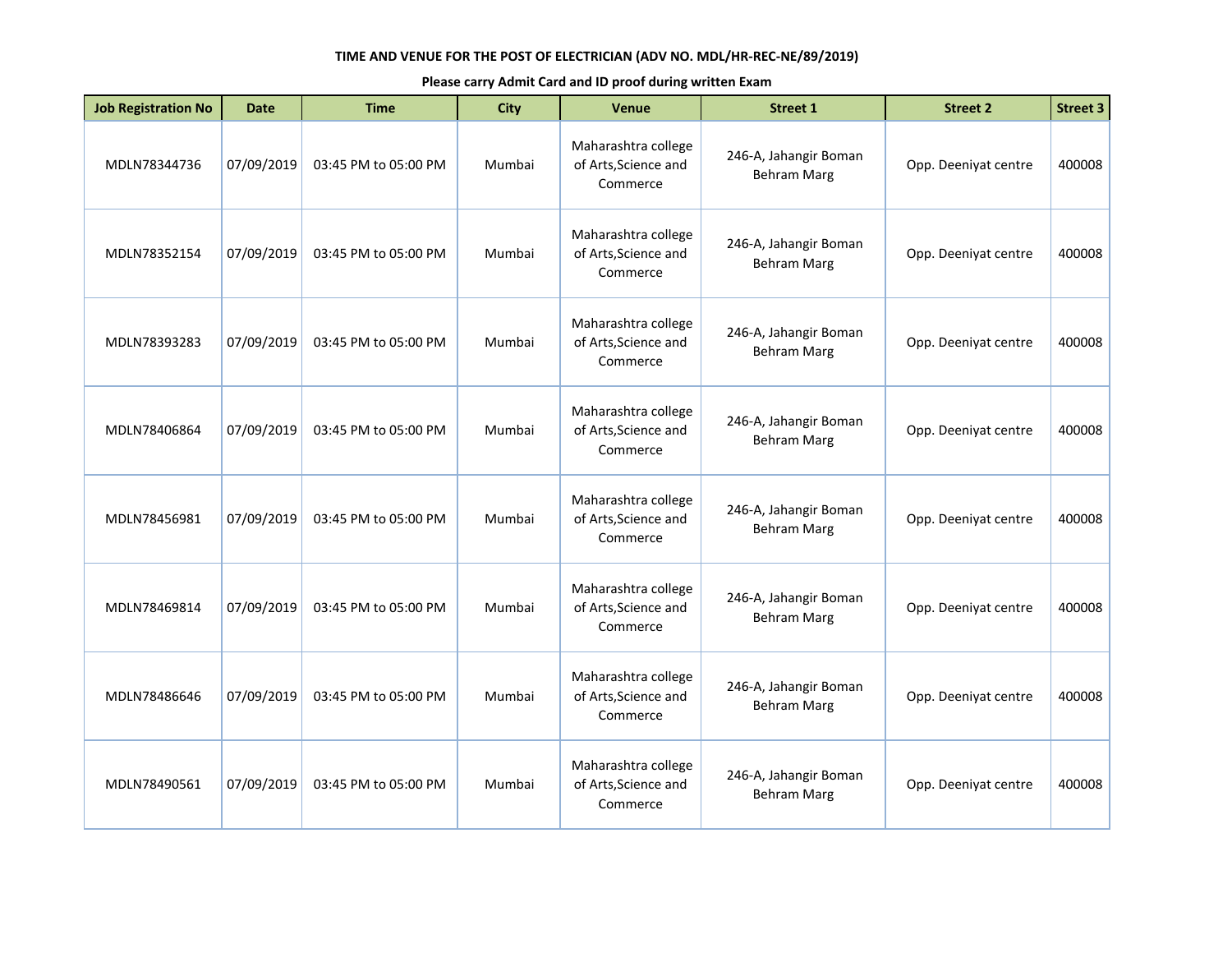| <b>Job Registration No</b> | <b>Date</b> | <b>Time</b>          | <b>City</b> | <b>Venue</b>                                            | <b>Street 1</b>                             | <b>Street 2</b>      | <b>Street 3</b> |
|----------------------------|-------------|----------------------|-------------|---------------------------------------------------------|---------------------------------------------|----------------------|-----------------|
| MDLN78499758               | 07/09/2019  | 03:45 PM to 05:00 PM | Mumbai      | Maharashtra college<br>of Arts, Science and<br>Commerce | 246-A, Jahangir Boman<br><b>Behram Marg</b> | Opp. Deeniyat centre | 400008          |
| MDLN78591946               | 07/09/2019  | 03:45 PM to 05:00 PM | Mumbai      | Maharashtra college<br>of Arts, Science and<br>Commerce | 246-A, Jahangir Boman<br><b>Behram Marg</b> | Opp. Deeniyat centre | 400008          |
| MDLN78689423               | 07/09/2019  | 03:45 PM to 05:00 PM | Mumbai      | Maharashtra college<br>of Arts, Science and<br>Commerce | 246-A, Jahangir Boman<br><b>Behram Marg</b> | Opp. Deeniyat centre | 400008          |
| MDLN78716656               | 07/09/2019  | 03:45 PM to 05:00 PM | Mumbai      | Maharashtra college<br>of Arts, Science and<br>Commerce | 246-A, Jahangir Boman<br><b>Behram Marg</b> | Opp. Deeniyat centre | 400008          |
| MDLN78725986               | 07/09/2019  | 03:45 PM to 05:00 PM | Mumbai      | Maharashtra college<br>of Arts, Science and<br>Commerce | 246-A, Jahangir Boman<br><b>Behram Marg</b> | Opp. Deeniyat centre | 400008          |
| MDLN78805839               | 07/09/2019  | 03:45 PM to 05:00 PM | Mumbai      | Maharashtra college<br>of Arts, Science and<br>Commerce | 246-A, Jahangir Boman<br><b>Behram Marg</b> | Opp. Deeniyat centre | 400008          |
| MDLN78821495               | 07/09/2019  | 03:45 PM to 05:00 PM | Mumbai      | Maharashtra college<br>of Arts, Science and<br>Commerce | 246-A, Jahangir Boman<br><b>Behram Marg</b> | Opp. Deeniyat centre | 400008          |
| MDLN78839932               | 07/09/2019  | 03:45 PM to 05:00 PM | Mumbai      | Maharashtra college<br>of Arts, Science and<br>Commerce | 246-A, Jahangir Boman<br><b>Behram Marg</b> | Opp. Deeniyat centre | 400008          |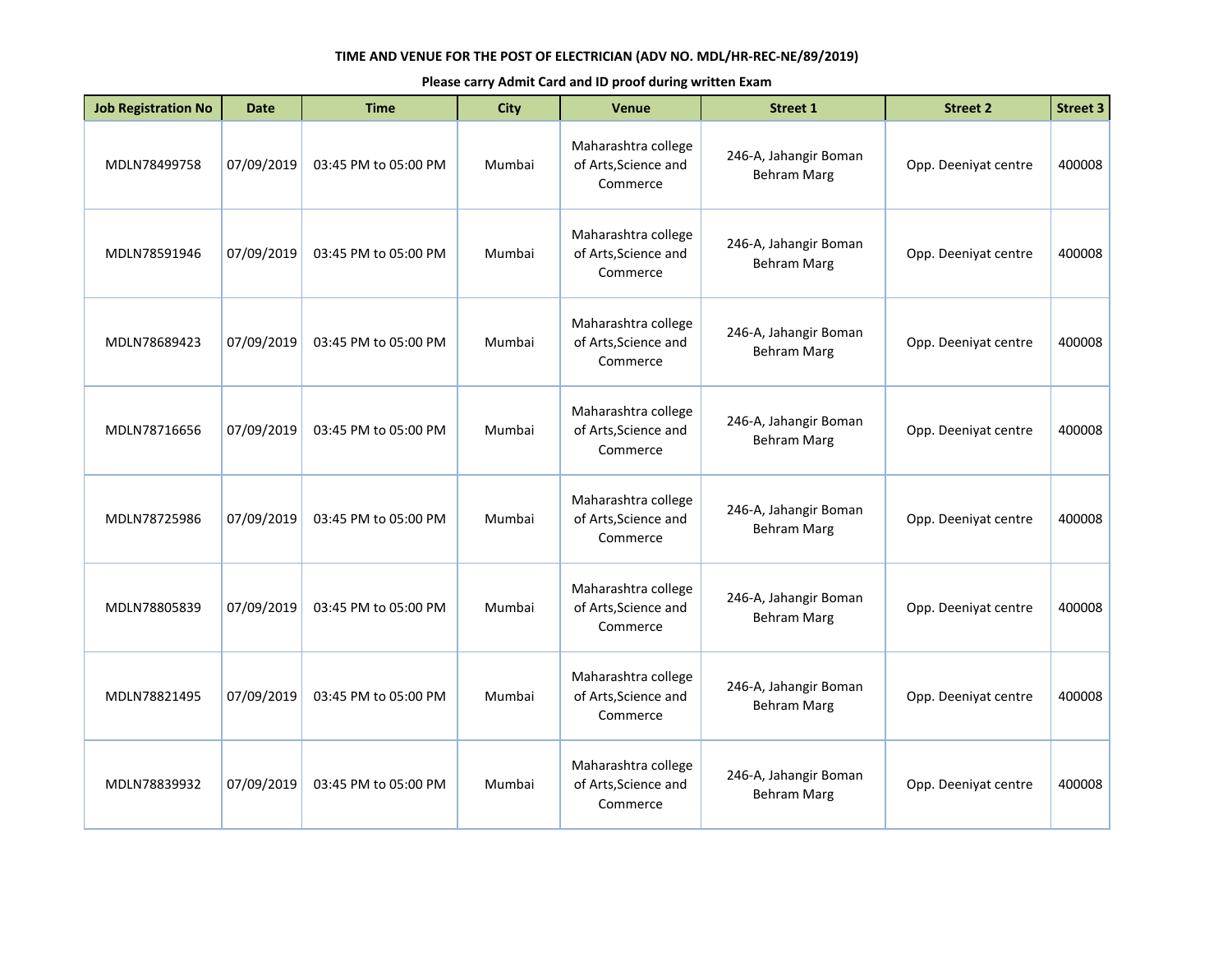| <b>Job Registration No</b> | <b>Date</b> | <b>Time</b>          | City   | <b>Venue</b>                                            | <b>Street 1</b>                             | <b>Street 2</b>      | <b>Street 3</b> |
|----------------------------|-------------|----------------------|--------|---------------------------------------------------------|---------------------------------------------|----------------------|-----------------|
| MDLN78843260               | 07/09/2019  | 03:45 PM to 05:00 PM | Mumbai | Maharashtra college<br>of Arts, Science and<br>Commerce | 246-A, Jahangir Boman<br><b>Behram Marg</b> | Opp. Deeniyat centre | 400008          |
| MDLN78860116               | 07/09/2019  | 03:45 PM to 05:00 PM | Mumbai | Maharashtra college<br>of Arts, Science and<br>Commerce | 246-A, Jahangir Boman<br><b>Behram Marg</b> | Opp. Deeniyat centre | 400008          |
| MDLN78863654               | 07/09/2019  | 03:45 PM to 05:00 PM | Mumbai | Maharashtra college<br>of Arts, Science and<br>Commerce | 246-A, Jahangir Boman<br><b>Behram Marg</b> | Opp. Deeniyat centre | 400008          |
| MDLN78878306               | 07/09/2019  | 03:45 PM to 05:00 PM | Mumbai | Maharashtra college<br>of Arts, Science and<br>Commerce | 246-A, Jahangir Boman<br><b>Behram Marg</b> | Opp. Deeniyat centre | 400008          |
| MDLN78959401               | 07/09/2019  | 03:45 PM to 05:00 PM | Mumbai | Maharashtra college<br>of Arts, Science and<br>Commerce | 246-A, Jahangir Boman<br><b>Behram Marg</b> | Opp. Deeniyat centre | 400008          |
| MDLN78963514               | 07/09/2019  | 03:45 PM to 05:00 PM | Mumbai | Maharashtra college<br>of Arts, Science and<br>Commerce | 246-A, Jahangir Boman<br><b>Behram Marg</b> | Opp. Deeniyat centre | 400008          |
| MDLN79012652               | 07/09/2019  | 03:45 PM to 05:00 PM | Mumbai | Maharashtra college<br>of Arts, Science and<br>Commerce | 246-A, Jahangir Boman<br><b>Behram Marg</b> | Opp. Deeniyat centre | 400008          |
| MDLN79020091               | 07/09/2019  | 03:45 PM to 05:00 PM | Mumbai | Maharashtra college<br>of Arts, Science and<br>Commerce | 246-A, Jahangir Boman<br><b>Behram Marg</b> | Opp. Deeniyat centre | 400008          |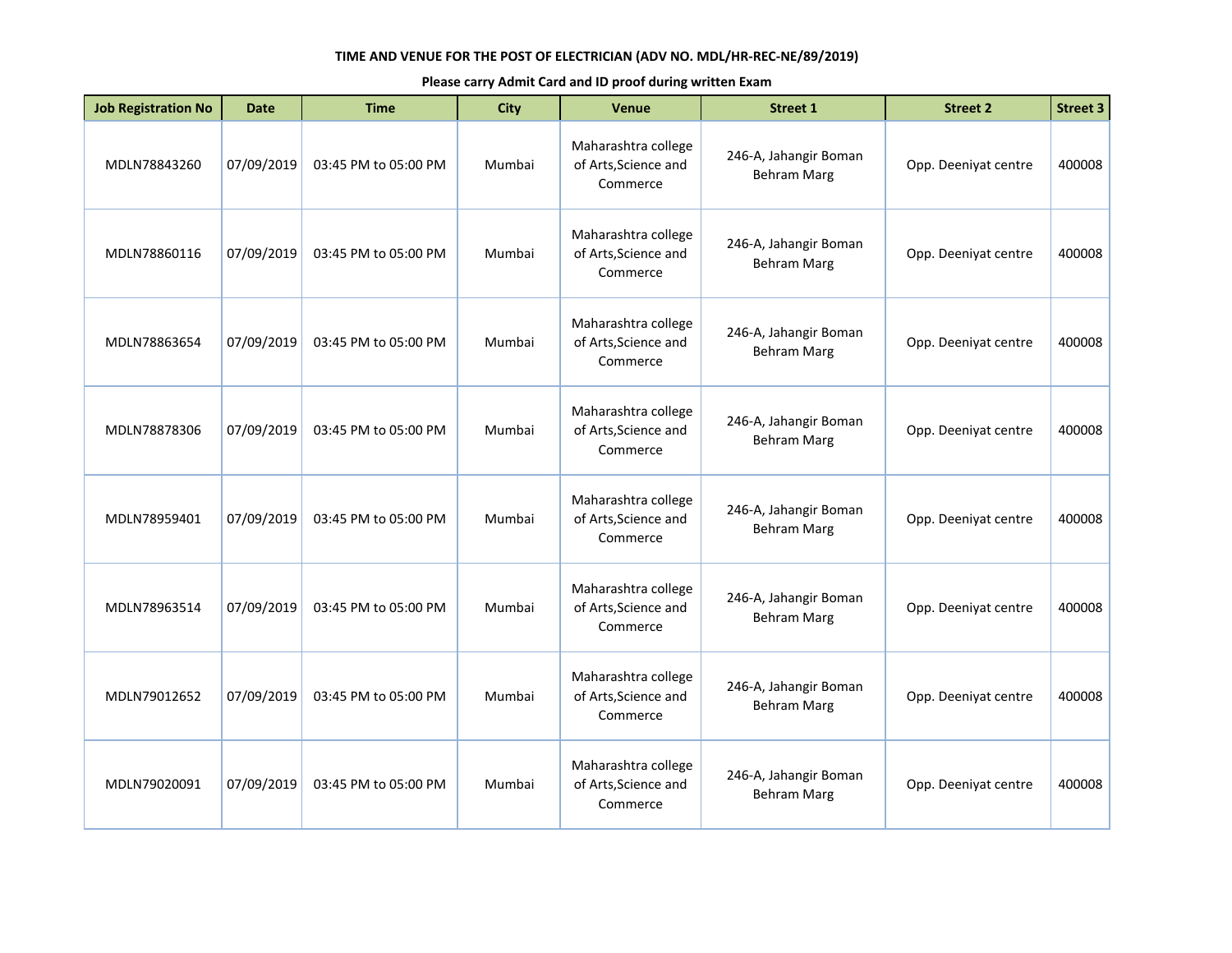| <b>Job Registration No</b> | <b>Date</b> | <b>Time</b>          | City   | <b>Venue</b>                                            | <b>Street 1</b>                             | <b>Street 2</b>      | <b>Street 3</b> |
|----------------------------|-------------|----------------------|--------|---------------------------------------------------------|---------------------------------------------|----------------------|-----------------|
| MDLN79053795               | 07/09/2019  | 03:45 PM to 05:00 PM | Mumbai | Maharashtra college<br>of Arts, Science and<br>Commerce | 246-A, Jahangir Boman<br><b>Behram Marg</b> | Opp. Deeniyat centre | 400008          |
| MDLN79082163               | 07/09/2019  | 03:45 PM to 05:00 PM | Mumbai | Maharashtra college<br>of Arts, Science and<br>Commerce | 246-A, Jahangir Boman<br><b>Behram Marg</b> | Opp. Deeniyat centre | 400008          |
| MDLN79089423               | 07/09/2019  | 03:45 PM to 05:00 PM | Mumbai | Maharashtra college<br>of Arts, Science and<br>Commerce | 246-A, Jahangir Boman<br><b>Behram Marg</b> | Opp. Deeniyat centre | 400008          |
| MDLN79172536               | 07/09/2019  | 03:45 PM to 05:00 PM | Mumbai | Maharashtra college<br>of Arts, Science and<br>Commerce | 246-A, Jahangir Boman<br><b>Behram Marg</b> | Opp. Deeniyat centre | 400008          |
| MDLN79203635               | 07/09/2019  | 03:45 PM to 05:00 PM | Mumbai | Maharashtra college<br>of Arts, Science and<br>Commerce | 246-A, Jahangir Boman<br><b>Behram Marg</b> | Opp. Deeniyat centre | 400008          |
| MDLN79204131               | 07/09/2019  | 03:45 PM to 05:00 PM | Mumbai | Maharashtra college<br>of Arts, Science and<br>Commerce | 246-A, Jahangir Boman<br><b>Behram Marg</b> | Opp. Deeniyat centre | 400008          |
| MDLN79226146               | 07/09/2019  | 03:45 PM to 05:00 PM | Mumbai | Maharashtra college<br>of Arts, Science and<br>Commerce | 246-A, Jahangir Boman<br><b>Behram Marg</b> | Opp. Deeniyat centre | 400008          |
| MDLN79276476               | 07/09/2019  | 03:45 PM to 05:00 PM | Mumbai | Maharashtra college<br>of Arts, Science and<br>Commerce | 246-A, Jahangir Boman<br><b>Behram Marg</b> | Opp. Deeniyat centre | 400008          |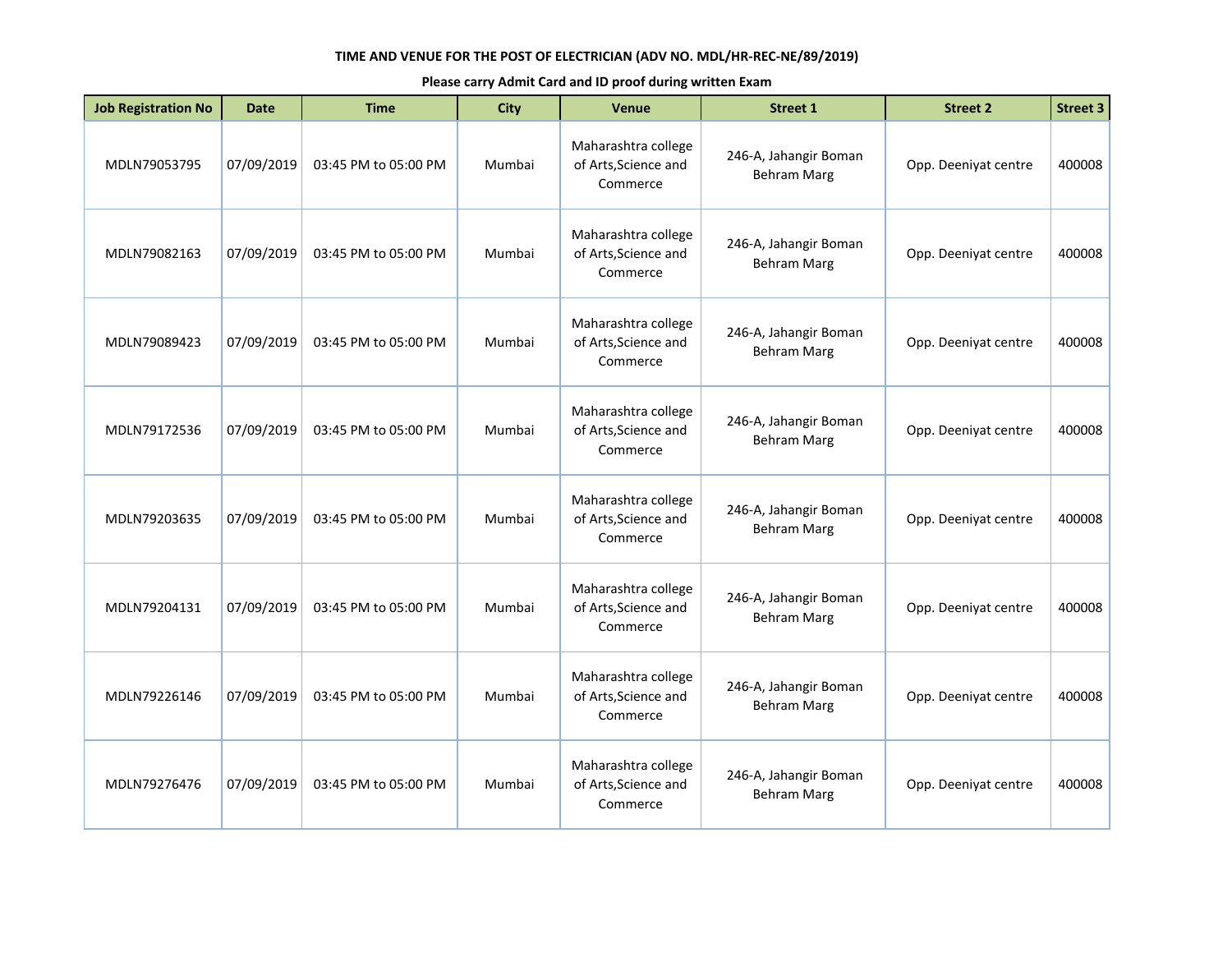| <b>Job Registration No</b> | <b>Date</b> | <b>Time</b>          | <b>City</b> | <b>Venue</b>                                            | <b>Street 1</b>                             | <b>Street 2</b>      | <b>Street 3</b> |
|----------------------------|-------------|----------------------|-------------|---------------------------------------------------------|---------------------------------------------|----------------------|-----------------|
| MDLN79294135               | 07/09/2019  | 03:45 PM to 05:00 PM | Mumbai      | Maharashtra college<br>of Arts, Science and<br>Commerce | 246-A, Jahangir Boman<br><b>Behram Marg</b> | Opp. Deeniyat centre | 400008          |
| MDLN79351965               | 07/09/2019  | 03:45 PM to 05:00 PM | Mumbai      | Maharashtra college<br>of Arts, Science and<br>Commerce | 246-A, Jahangir Boman<br><b>Behram Marg</b> | Opp. Deeniyat centre | 400008          |
| MDLN79387674               | 07/09/2019  | 03:45 PM to 05:00 PM | Mumbai      | Maharashtra college<br>of Arts, Science and<br>Commerce | 246-A, Jahangir Boman<br><b>Behram Marg</b> | Opp. Deeniyat centre | 400008          |
| MDLN79388607               | 07/09/2019  | 03:45 PM to 05:00 PM | Mumbai      | Maharashtra college<br>of Arts, Science and<br>Commerce | 246-A, Jahangir Boman<br><b>Behram Marg</b> | Opp. Deeniyat centre | 400008          |
| MDLN79413985               | 07/09/2019  | 03:45 PM to 05:00 PM | Mumbai      | Maharashtra college<br>of Arts, Science and<br>Commerce | 246-A, Jahangir Boman<br><b>Behram Marg</b> | Opp. Deeniyat centre | 400008          |
| MDLN79421725               | 07/09/2019  | 03:45 PM to 05:00 PM | Mumbai      | Maharashtra college<br>of Arts, Science and<br>Commerce | 246-A, Jahangir Boman<br><b>Behram Marg</b> | Opp. Deeniyat centre | 400008          |
| MDLN79444111               | 07/09/2019  | 03:45 PM to 05:00 PM | Mumbai      | Maharashtra college<br>of Arts, Science and<br>Commerce | 246-A, Jahangir Boman<br><b>Behram Marg</b> | Opp. Deeniyat centre | 400008          |
| MDLN79490472               | 07/09/2019  | 03:45 PM to 05:00 PM | Mumbai      | Maharashtra college<br>of Arts, Science and<br>Commerce | 246-A, Jahangir Boman<br><b>Behram Marg</b> | Opp. Deeniyat centre | 400008          |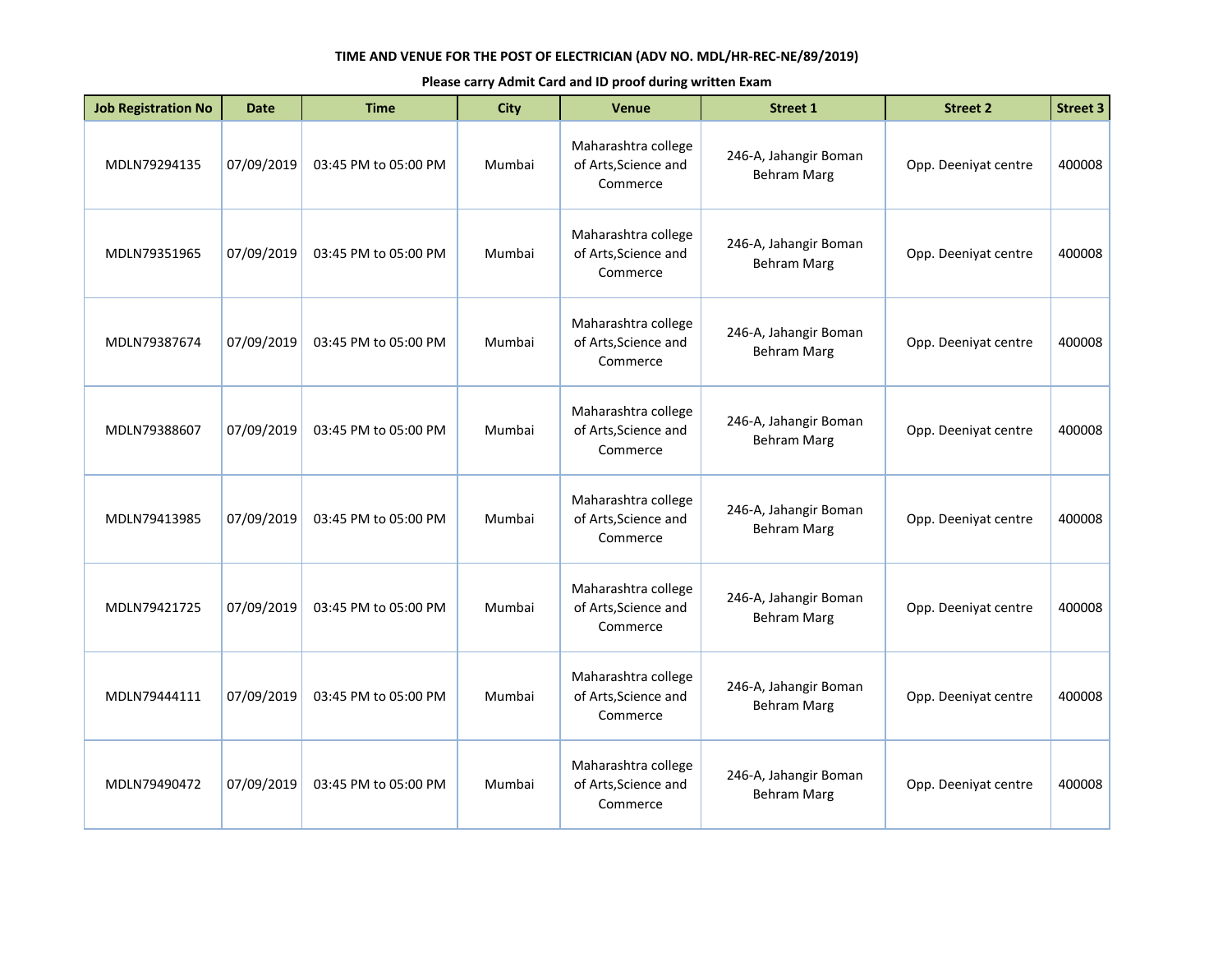| <b>Job Registration No</b> | <b>Date</b> | <b>Time</b>          | City   | <b>Venue</b>                                            | <b>Street 1</b>                             | <b>Street 2</b>      | <b>Street 3</b> |
|----------------------------|-------------|----------------------|--------|---------------------------------------------------------|---------------------------------------------|----------------------|-----------------|
| MDLN79493125               | 07/09/2019  | 03:45 PM to 05:00 PM | Mumbai | Maharashtra college<br>of Arts, Science and<br>Commerce | 246-A, Jahangir Boman<br><b>Behram Marg</b> | Opp. Deeniyat centre | 400008          |
| MDLN79508299               | 07/09/2019  | 03:45 PM to 05:00 PM | Mumbai | Maharashtra college<br>of Arts, Science and<br>Commerce | 246-A, Jahangir Boman<br><b>Behram Marg</b> | Opp. Deeniyat centre | 400008          |
| MDLN79546805               | 07/09/2019  | 03:45 PM to 05:00 PM | Mumbai | Maharashtra college<br>of Arts, Science and<br>Commerce | 246-A, Jahangir Boman<br><b>Behram Marg</b> | Opp. Deeniyat centre | 400008          |
| MDLN79552699               | 07/09/2019  | 03:45 PM to 05:00 PM | Mumbai | Maharashtra college<br>of Arts, Science and<br>Commerce | 246-A, Jahangir Boman<br><b>Behram Marg</b> | Opp. Deeniyat centre | 400008          |
| MDLN79556042               | 07/09/2019  | 03:45 PM to 05:00 PM | Mumbai | Maharashtra college<br>of Arts, Science and<br>Commerce | 246-A, Jahangir Boman<br><b>Behram Marg</b> | Opp. Deeniyat centre | 400008          |
| MDLN79589619               | 07/09/2019  | 03:45 PM to 05:00 PM | Mumbai | Maharashtra college<br>of Arts, Science and<br>Commerce | 246-A, Jahangir Boman<br><b>Behram Marg</b> | Opp. Deeniyat centre | 400008          |
| MDLN79651149               | 07/09/2019  | 03:45 PM to 05:00 PM | Mumbai | Maharashtra college<br>of Arts, Science and<br>Commerce | 246-A, Jahangir Boman<br><b>Behram Marg</b> | Opp. Deeniyat centre | 400008          |
| MDLN79717514               | 07/09/2019  | 03:45 PM to 05:00 PM | Mumbai | Maharashtra college<br>of Arts, Science and<br>Commerce | 246-A, Jahangir Boman<br><b>Behram Marg</b> | Opp. Deeniyat centre | 400008          |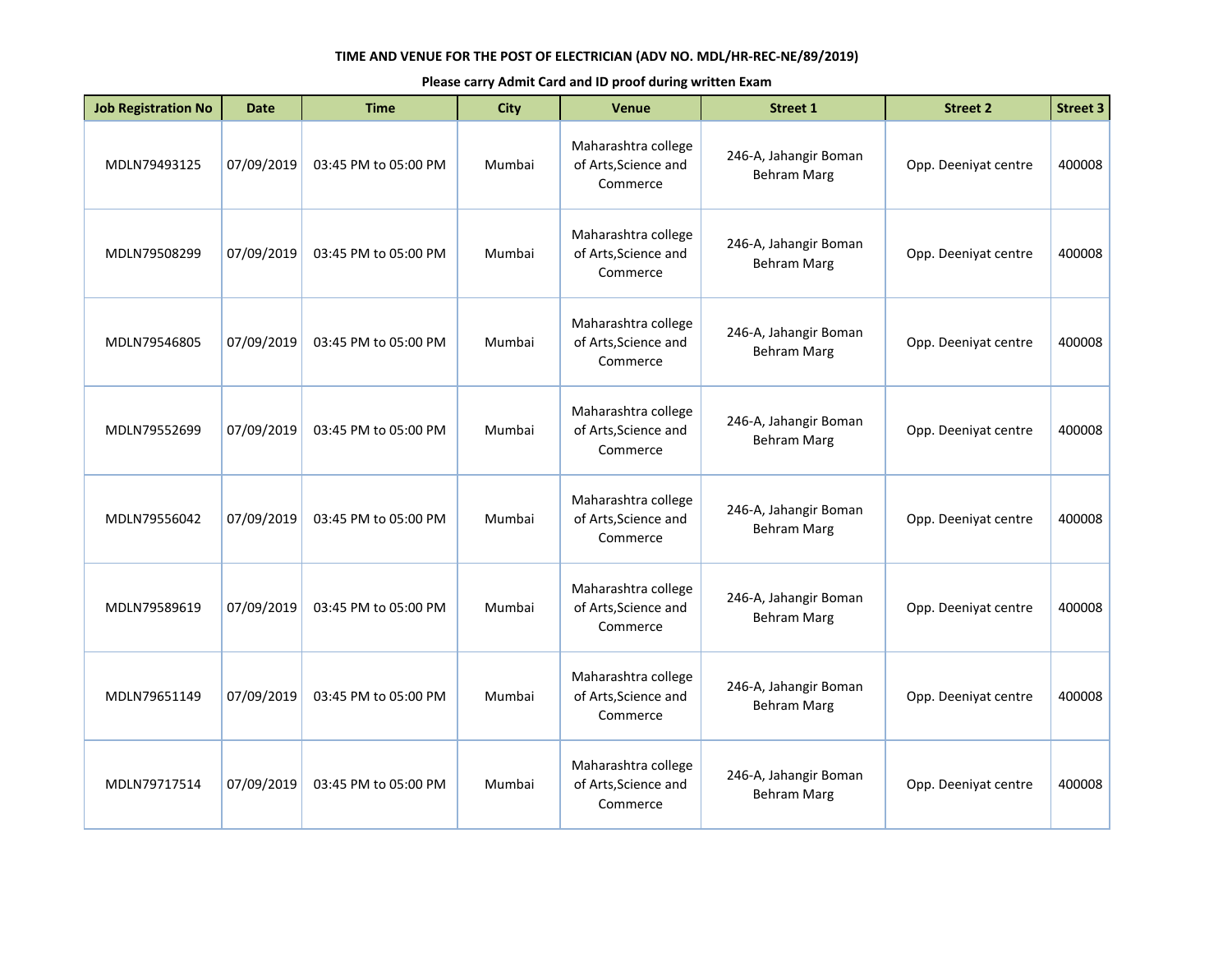| <b>Job Registration No</b> | <b>Date</b> | <b>Time</b>          | <b>City</b> | <b>Venue</b>                                            | <b>Street 1</b>                             | <b>Street 2</b>      | <b>Street 3</b> |
|----------------------------|-------------|----------------------|-------------|---------------------------------------------------------|---------------------------------------------|----------------------|-----------------|
| MDLN79790018               | 07/09/2019  | 03:45 PM to 05:00 PM | Mumbai      | Maharashtra college<br>of Arts, Science and<br>Commerce | 246-A, Jahangir Boman<br><b>Behram Marg</b> | Opp. Deeniyat centre | 400008          |
| MDLN79823831               | 07/09/2019  | 03:45 PM to 05:00 PM | Mumbai      | Maharashtra college<br>of Arts, Science and<br>Commerce | 246-A, Jahangir Boman<br><b>Behram Marg</b> | Opp. Deeniyat centre | 400008          |
| MDLN79905558               | 07/09/2019  | 03:45 PM to 05:00 PM | Mumbai      | Maharashtra college<br>of Arts, Science and<br>Commerce | 246-A, Jahangir Boman<br><b>Behram Marg</b> | Opp. Deeniyat centre | 400008          |
| MDLN79945144               | 07/09/2019  | 03:45 PM to 05:00 PM | Mumbai      | Maharashtra college<br>of Arts, Science and<br>Commerce | 246-A, Jahangir Boman<br><b>Behram Marg</b> | Opp. Deeniyat centre | 400008          |
| MDLN79961739               | 07/09/2019  | 03:45 PM to 05:00 PM | Mumbai      | Maharashtra college<br>of Arts, Science and<br>Commerce | 246-A, Jahangir Boman<br><b>Behram Marg</b> | Opp. Deeniyat centre | 400008          |
| MDLN80006560               | 07/09/2019  | 03:45 PM to 05:00 PM | Mumbai      | Maharashtra college<br>of Arts, Science and<br>Commerce | 246-A, Jahangir Boman<br><b>Behram Marg</b> | Opp. Deeniyat centre | 400008          |
| MDLN80010214               | 07/09/2019  | 03:45 PM to 05:00 PM | Mumbai      | Maharashtra college<br>of Arts, Science and<br>Commerce | 246-A, Jahangir Boman<br><b>Behram Marg</b> | Opp. Deeniyat centre | 400008          |
| MDLN80031489               | 07/09/2019  | 03:45 PM to 05:00 PM | Mumbai      | Maharashtra college<br>of Arts, Science and<br>Commerce | 246-A, Jahangir Boman<br><b>Behram Marg</b> | Opp. Deeniyat centre | 400008          |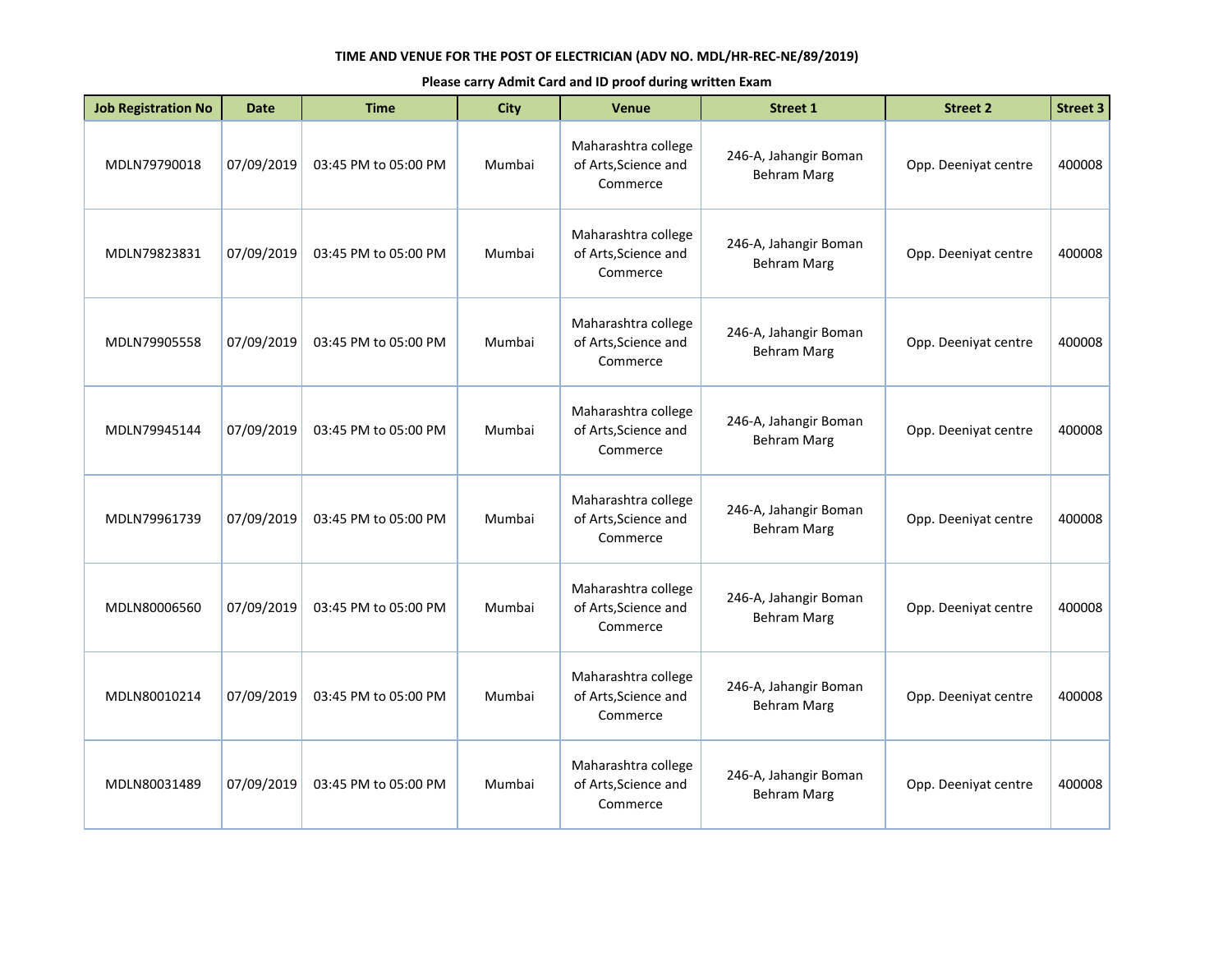| <b>Job Registration No</b> | <b>Date</b> | <b>Time</b>          | <b>City</b> | <b>Venue</b>                                            | <b>Street 1</b>                             | <b>Street 2</b>      | <b>Street 3</b> |
|----------------------------|-------------|----------------------|-------------|---------------------------------------------------------|---------------------------------------------|----------------------|-----------------|
| MDLN80031603               | 07/09/2019  | 03:45 PM to 05:00 PM | Mumbai      | Maharashtra college<br>of Arts, Science and<br>Commerce | 246-A, Jahangir Boman<br><b>Behram Marg</b> | Opp. Deeniyat centre | 400008          |
| MDLN80042480               | 07/09/2019  | 03:45 PM to 05:00 PM | Mumbai      | Maharashtra college<br>of Arts, Science and<br>Commerce | 246-A, Jahangir Boman<br><b>Behram Marg</b> | Opp. Deeniyat centre | 400008          |
| MDLN80083524               | 07/09/2019  | 03:45 PM to 05:00 PM | Mumbai      | Maharashtra college<br>of Arts, Science and<br>Commerce | 246-A, Jahangir Boman<br><b>Behram Marg</b> | Opp. Deeniyat centre | 400008          |
| MDLN80144167               | 07/09/2019  | 03:45 PM to 05:00 PM | Mumbai      | Maharashtra college<br>of Arts, Science and<br>Commerce | 246-A, Jahangir Boman<br><b>Behram Marg</b> | Opp. Deeniyat centre | 400008          |
| MDLN80169586               | 07/09/2019  | 03:45 PM to 05:00 PM | Mumbai      | Maharashtra college<br>of Arts, Science and<br>Commerce | 246-A, Jahangir Boman<br><b>Behram Marg</b> | Opp. Deeniyat centre | 400008          |
| MDLN80183645               | 07/09/2019  | 03:45 PM to 05:00 PM | Mumbai      | Maharashtra college<br>of Arts, Science and<br>Commerce | 246-A, Jahangir Boman<br><b>Behram Marg</b> | Opp. Deeniyat centre | 400008          |
| MDLN80218715               | 07/09/2019  | 03:45 PM to 05:00 PM | Mumbai      | Maharashtra college<br>of Arts, Science and<br>Commerce | 246-A, Jahangir Boman<br><b>Behram Marg</b> | Opp. Deeniyat centre | 400008          |
| MDLN80235459               | 07/09/2019  | 03:45 PM to 05:00 PM | Mumbai      | Maharashtra college<br>of Arts, Science and<br>Commerce | 246-A, Jahangir Boman<br><b>Behram Marg</b> | Opp. Deeniyat centre | 400008          |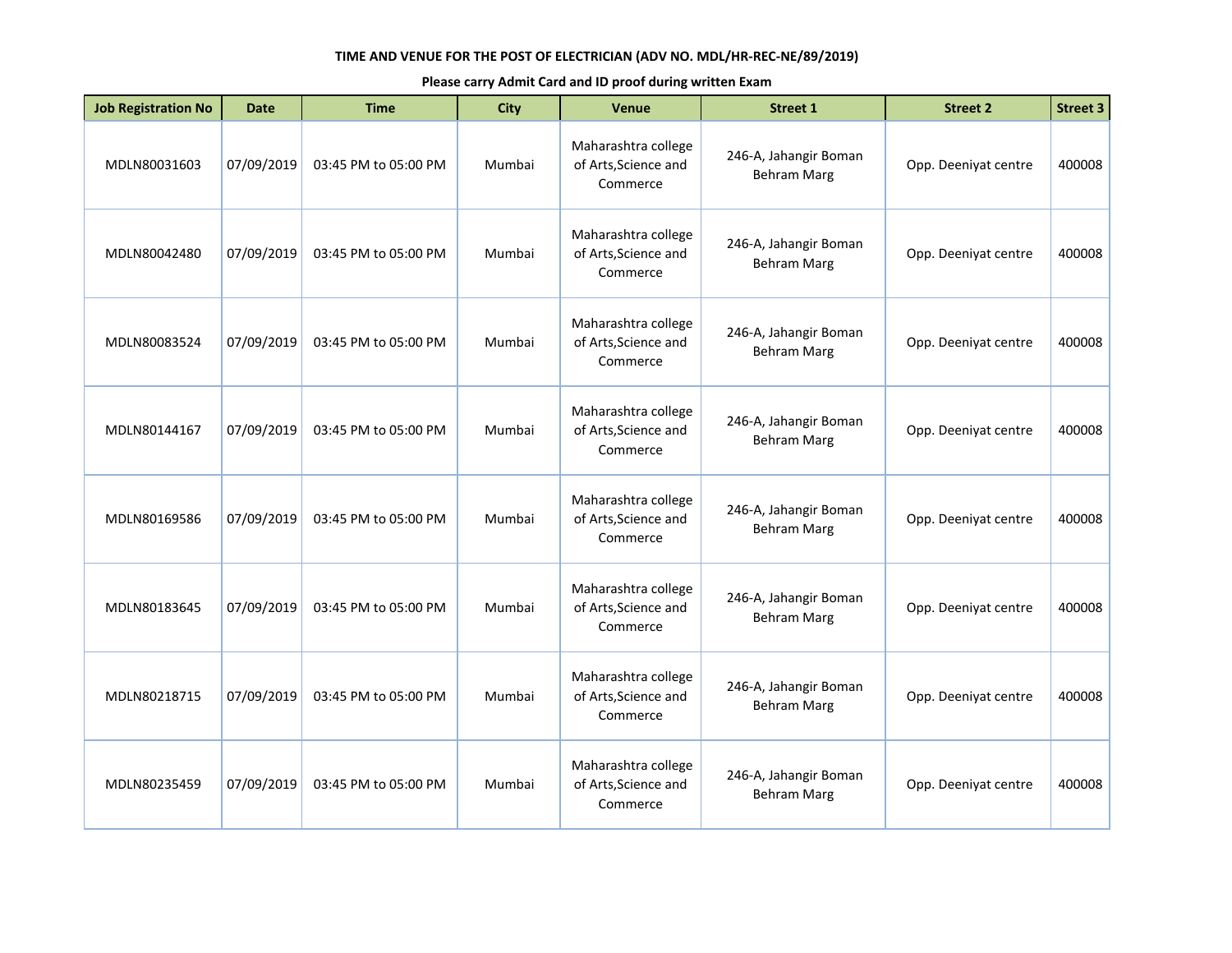| <b>Job Registration No</b> | <b>Date</b> | <b>Time</b>          | <b>City</b> | <b>Venue</b>                                            | <b>Street 1</b>                             | <b>Street 2</b>      | <b>Street 3</b> |
|----------------------------|-------------|----------------------|-------------|---------------------------------------------------------|---------------------------------------------|----------------------|-----------------|
| MDLN80245610               | 07/09/2019  | 03:45 PM to 05:00 PM | Mumbai      | Maharashtra college<br>of Arts, Science and<br>Commerce | 246-A, Jahangir Boman<br><b>Behram Marg</b> | Opp. Deeniyat centre | 400008          |
| MDLN80252752               | 07/09/2019  | 03:45 PM to 05:00 PM | Mumbai      | Maharashtra college<br>of Arts, Science and<br>Commerce | 246-A, Jahangir Boman<br><b>Behram Marg</b> | Opp. Deeniyat centre | 400008          |
| MDLN80273420               | 07/09/2019  | 03:45 PM to 05:00 PM | Mumbai      | Maharashtra college<br>of Arts, Science and<br>Commerce | 246-A, Jahangir Boman<br><b>Behram Marg</b> | Opp. Deeniyat centre | 400008          |
| MDLN80282592               | 07/09/2019  | 03:45 PM to 05:00 PM | Mumbai      | Maharashtra college<br>of Arts, Science and<br>Commerce | 246-A, Jahangir Boman<br><b>Behram Marg</b> | Opp. Deeniyat centre | 400008          |
| MDLN80304037               | 07/09/2019  | 03:45 PM to 05:00 PM | Mumbai      | Maharashtra college<br>of Arts, Science and<br>Commerce | 246-A, Jahangir Boman<br><b>Behram Marg</b> | Opp. Deeniyat centre | 400008          |
| MDLN80311668               | 07/09/2019  | 03:45 PM to 05:00 PM | Mumbai      | Maharashtra college<br>of Arts, Science and<br>Commerce | 246-A, Jahangir Boman<br><b>Behram Marg</b> | Opp. Deeniyat centre | 400008          |
| MDLN80347953               | 07/09/2019  | 03:45 PM to 05:00 PM | Mumbai      | Maharashtra college<br>of Arts, Science and<br>Commerce | 246-A, Jahangir Boman<br><b>Behram Marg</b> | Opp. Deeniyat centre | 400008          |
| MDLN80360490               | 07/09/2019  | 03:45 PM to 05:00 PM | Mumbai      | Maharashtra college<br>of Arts, Science and<br>Commerce | 246-A, Jahangir Boman<br><b>Behram Marg</b> | Opp. Deeniyat centre | 400008          |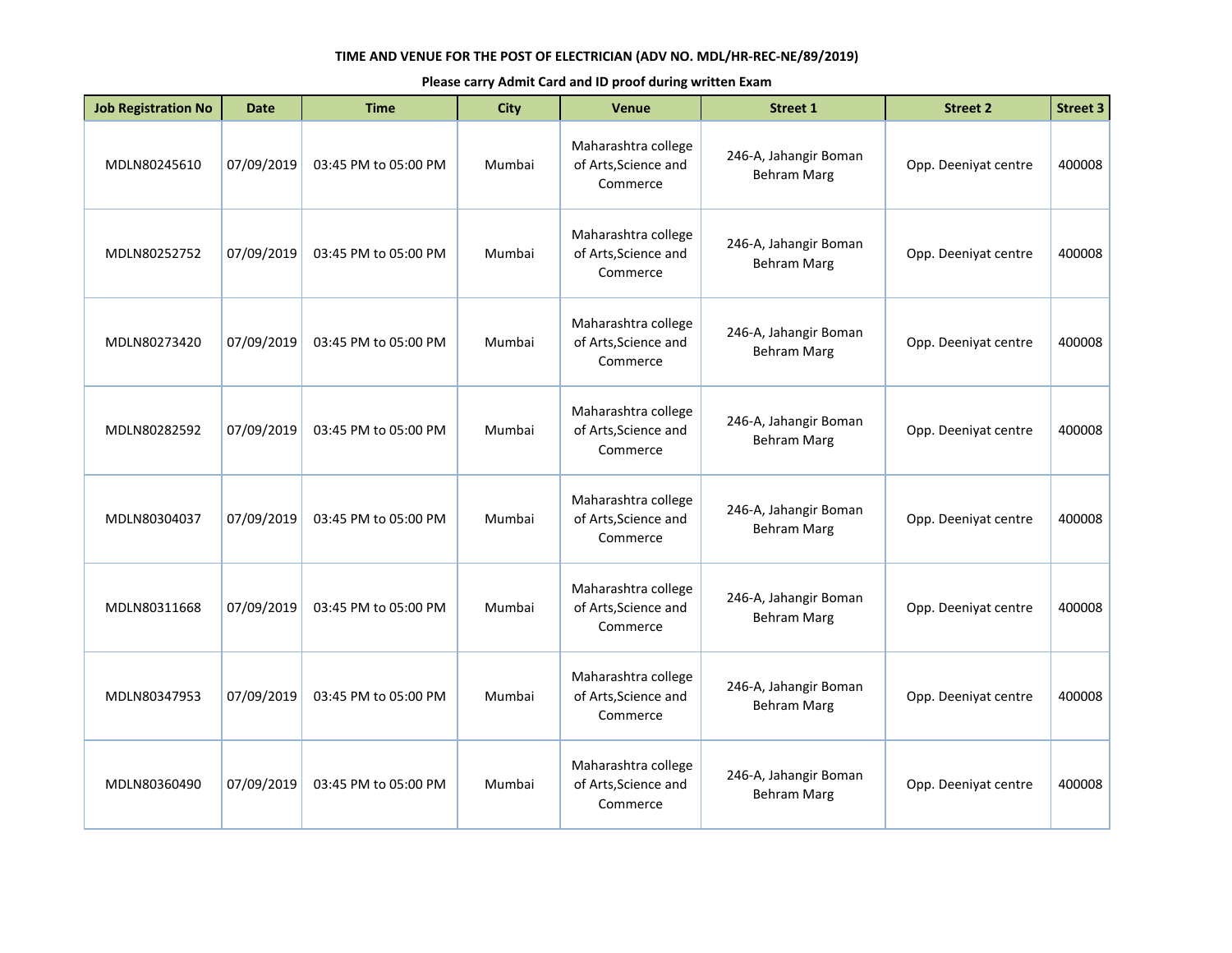| <b>Job Registration No</b> | <b>Date</b> | <b>Time</b>          | City   | <b>Venue</b>                                            | <b>Street 1</b>                             | <b>Street 2</b>      | <b>Street 3</b> |
|----------------------------|-------------|----------------------|--------|---------------------------------------------------------|---------------------------------------------|----------------------|-----------------|
| MDLN80390220               | 07/09/2019  | 03:45 PM to 05:00 PM | Mumbai | Maharashtra college<br>of Arts, Science and<br>Commerce | 246-A, Jahangir Boman<br><b>Behram Marg</b> | Opp. Deeniyat centre | 400008          |
| MDLN80427143               | 07/09/2019  | 03:45 PM to 05:00 PM | Mumbai | Maharashtra college<br>of Arts, Science and<br>Commerce | 246-A, Jahangir Boman<br><b>Behram Marg</b> | Opp. Deeniyat centre | 400008          |
| MDLN80478598               | 07/09/2019  | 03:45 PM to 05:00 PM | Mumbai | Maharashtra college<br>of Arts, Science and<br>Commerce | 246-A, Jahangir Boman<br><b>Behram Marg</b> | Opp. Deeniyat centre | 400008          |
| MDLN80512984               | 07/09/2019  | 03:45 PM to 05:00 PM | Mumbai | Maharashtra college<br>of Arts, Science and<br>Commerce | 246-A, Jahangir Boman<br><b>Behram Marg</b> | Opp. Deeniyat centre | 400008          |
| MDLN80551603               | 07/09/2019  | 03:45 PM to 05:00 PM | Mumbai | Maharashtra college<br>of Arts, Science and<br>Commerce | 246-A, Jahangir Boman<br><b>Behram Marg</b> | Opp. Deeniyat centre | 400008          |
| MDLN80589751               | 07/09/2019  | 03:45 PM to 05:00 PM | Mumbai | Maharashtra college<br>of Arts, Science and<br>Commerce | 246-A, Jahangir Boman<br><b>Behram Marg</b> | Opp. Deeniyat centre | 400008          |
| MDLN80617958               | 07/09/2019  | 03:45 PM to 05:00 PM | Mumbai | Maharashtra college<br>of Arts, Science and<br>Commerce | 246-A, Jahangir Boman<br><b>Behram Marg</b> | Opp. Deeniyat centre | 400008          |
| MDLN80638629               | 07/09/2019  | 03:45 PM to 05:00 PM | Mumbai | Maharashtra college<br>of Arts, Science and<br>Commerce | 246-A, Jahangir Boman<br><b>Behram Marg</b> | Opp. Deeniyat centre | 400008          |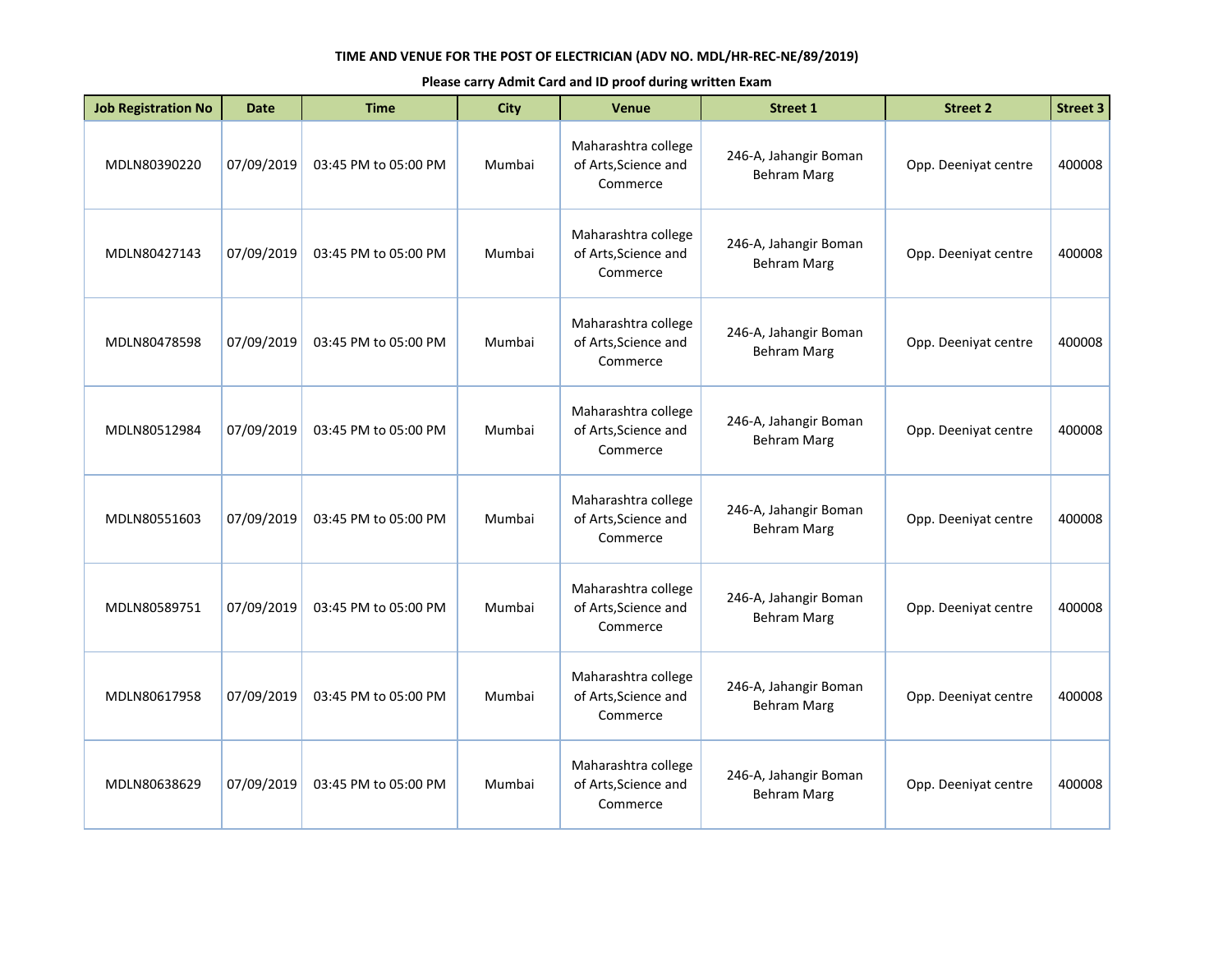| <b>Job Registration No</b> | <b>Date</b> | <b>Time</b>          | <b>City</b> | <b>Venue</b>                                            | <b>Street 1</b>                             | <b>Street 2</b>      | <b>Street 3</b> |
|----------------------------|-------------|----------------------|-------------|---------------------------------------------------------|---------------------------------------------|----------------------|-----------------|
| MDLN80648448               | 07/09/2019  | 03:45 PM to 05:00 PM | Mumbai      | Maharashtra college<br>of Arts, Science and<br>Commerce | 246-A, Jahangir Boman<br><b>Behram Marg</b> | Opp. Deeniyat centre | 400008          |
| MDLN80657927               | 07/09/2019  | 03:45 PM to 05:00 PM | Mumbai      | Maharashtra college<br>of Arts, Science and<br>Commerce | 246-A, Jahangir Boman<br><b>Behram Marg</b> | Opp. Deeniyat centre | 400008          |
| MDLN80658321               | 07/09/2019  | 03:45 PM to 05:00 PM | Mumbai      | Maharashtra college<br>of Arts, Science and<br>Commerce | 246-A, Jahangir Boman<br><b>Behram Marg</b> | Opp. Deeniyat centre | 400008          |
| MDLN80768977               | 07/09/2019  | 03:45 PM to 05:00 PM | Mumbai      | Maharashtra college<br>of Arts, Science and<br>Commerce | 246-A, Jahangir Boman<br><b>Behram Marg</b> | Opp. Deeniyat centre | 400008          |
| MDLN80774261               | 07/09/2019  | 03:45 PM to 05:00 PM | Mumbai      | Maharashtra college<br>of Arts, Science and<br>Commerce | 246-A, Jahangir Boman<br><b>Behram Marg</b> | Opp. Deeniyat centre | 400008          |
| MDLN80798724               | 07/09/2019  | 03:45 PM to 05:00 PM | Mumbai      | Maharashtra college<br>of Arts, Science and<br>Commerce | 246-A, Jahangir Boman<br><b>Behram Marg</b> | Opp. Deeniyat centre | 400008          |
| MDLN80810196               | 07/09/2019  | 03:45 PM to 05:00 PM | Mumbai      | Maharashtra college<br>of Arts, Science and<br>Commerce | 246-A, Jahangir Boman<br><b>Behram Marg</b> | Opp. Deeniyat centre | 400008          |
| MDLN80812256               | 07/09/2019  | 03:45 PM to 05:00 PM | Mumbai      | Maharashtra college<br>of Arts, Science and<br>Commerce | 246-A, Jahangir Boman<br><b>Behram Marg</b> | Opp. Deeniyat centre | 400008          |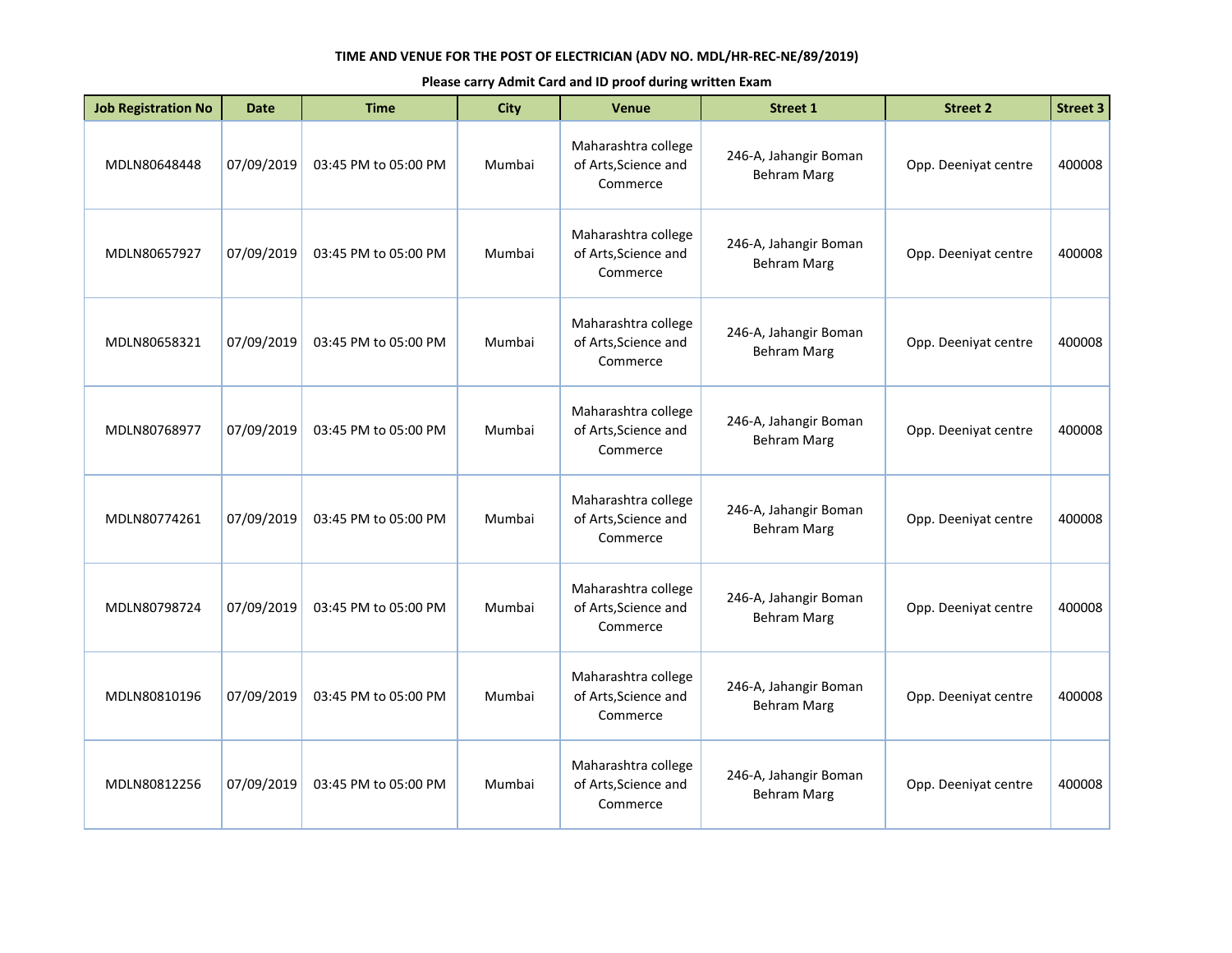| <b>Job Registration No</b> | <b>Date</b> | <b>Time</b>          | <b>City</b> | <b>Venue</b>                                            | <b>Street 1</b>                             | <b>Street 2</b>      | <b>Street 3</b> |
|----------------------------|-------------|----------------------|-------------|---------------------------------------------------------|---------------------------------------------|----------------------|-----------------|
| MDLN80818044               | 07/09/2019  | 03:45 PM to 05:00 PM | Mumbai      | Maharashtra college<br>of Arts, Science and<br>Commerce | 246-A, Jahangir Boman<br><b>Behram Marg</b> | Opp. Deeniyat centre | 400008          |
| MDLN80823468               | 07/09/2019  | 03:45 PM to 05:00 PM | Mumbai      | Maharashtra college<br>of Arts, Science and<br>Commerce | 246-A, Jahangir Boman<br><b>Behram Marg</b> | Opp. Deeniyat centre | 400008          |
| MDLN80842016               | 07/09/2019  | 03:45 PM to 05:00 PM | Mumbai      | Maharashtra college<br>of Arts, Science and<br>Commerce | 246-A, Jahangir Boman<br><b>Behram Marg</b> | Opp. Deeniyat centre | 400008          |
| MDLN80857263               | 07/09/2019  | 03:45 PM to 05:00 PM | Mumbai      | Maharashtra college<br>of Arts, Science and<br>Commerce | 246-A, Jahangir Boman<br><b>Behram Marg</b> | Opp. Deeniyat centre | 400008          |
| MDLN80871718               | 07/09/2019  | 03:45 PM to 05:00 PM | Mumbai      | Maharashtra college<br>of Arts, Science and<br>Commerce | 246-A, Jahangir Boman<br><b>Behram Marg</b> | Opp. Deeniyat centre | 400008          |
| MDLN80929070               | 07/09/2019  | 03:45 PM to 05:00 PM | Mumbai      | Maharashtra college<br>of Arts, Science and<br>Commerce | 246-A, Jahangir Boman<br><b>Behram Marg</b> | Opp. Deeniyat centre | 400008          |
| MDLN80929167               | 07/09/2019  | 03:45 PM to 05:00 PM | Mumbai      | Maharashtra college<br>of Arts, Science and<br>Commerce | 246-A, Jahangir Boman<br><b>Behram Marg</b> | Opp. Deeniyat centre | 400008          |
| MDLN80931936               | 07/09/2019  | 03:45 PM to 05:00 PM | Mumbai      | Maharashtra college<br>of Arts, Science and<br>Commerce | 246-A, Jahangir Boman<br><b>Behram Marg</b> | Opp. Deeniyat centre | 400008          |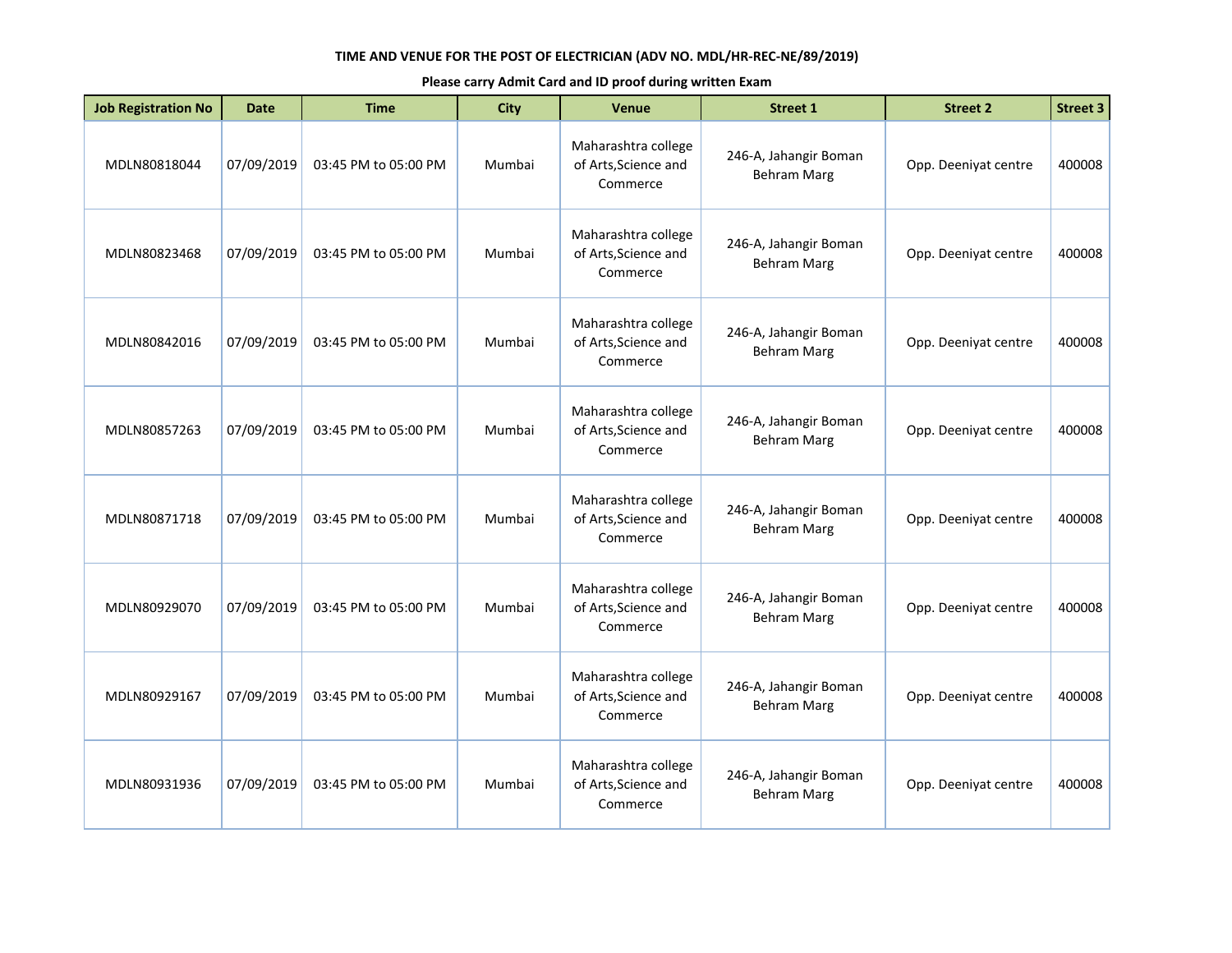| <b>Job Registration No</b> | <b>Date</b> | <b>Time</b>          | <b>City</b> | <b>Venue</b>                                            | <b>Street 1</b>                                                                                                 | <b>Street 2</b>      | <b>Street 3</b> |
|----------------------------|-------------|----------------------|-------------|---------------------------------------------------------|-----------------------------------------------------------------------------------------------------------------|----------------------|-----------------|
| MDLN80948563               | 07/09/2019  | 03:45 PM to 05:00 PM | Mumbai      | Maharashtra college<br>of Arts, Science and<br>Commerce | 246-A, Jahangir Boman<br><b>Behram Marg</b>                                                                     | Opp. Deeniyat centre | 400008          |
| MDLN80951908               | 07/09/2019  | 03:45 PM to 05:00 PM | Mumbai      | Maharashtra college<br>of Arts, Science and<br>Commerce | 246-A, Jahangir Boman<br><b>Behram Marg</b>                                                                     | Opp. Deeniyat centre | 400008          |
| MDLN81002599               | 07/09/2019  | 03:45 PM to 05:00 PM | Mumbai      | Maharashtra college<br>of Arts, Science and<br>Commerce | 246-A, Jahangir Boman<br><b>Behram Marg</b>                                                                     | Opp. Deeniyat centre | 400008          |
| MDLN81006317               | 07/09/2019  | 03:45 PM to 05:00 PM | Mumbai      | Maharashtra college<br>of Arts, Science and<br>Commerce | 246-A, Jahangir Boman<br><b>Behram Marg</b>                                                                     | Opp. Deeniyat centre | 400008          |
| MDLN81119062               | 07/09/2019  | 03:45 PM to 05:00 PM | Navi Mumbai | Fr. Conceicao<br>Rodrigues Institute of<br>Technology   | <b>Father Agnel Technical</b><br><b>Education Complex, Near</b><br>Noor Masjid, Juhu Nagar,<br>Sector 9A, Vashi |                      | 400703          |
| MDLN81123517               | 07/09/2019  | 03:45 PM to 05:00 PM | Navi Mumbai | Fr. Conceicao<br>Rodrigues Institute of<br>Technology   | Father Agnel Technical<br><b>Education Complex, Near</b><br>Noor Masjid, Juhu Nagar,<br>Sector 9A, Vashi        |                      | 400703          |
| MDLN81233593               | 07/09/2019  | 03:45 PM to 05:00 PM | Navi Mumbai | Fr. Conceicao<br>Rodrigues Institute of<br>Technology   | <b>Father Agnel Technical</b><br><b>Education Complex, Near</b><br>Noor Masjid, Juhu Nagar,<br>Sector 9A, Vashi |                      | 400703          |
| MDLN81252471               | 07/09/2019  | 03:45 PM to 05:00 PM | Navi Mumbai | Fr. Conceicao<br>Rodrigues Institute of<br>Technology   | Father Agnel Technical<br><b>Education Complex, Near</b><br>Noor Masjid, Juhu Nagar,<br>Sector 9A, Vashi        |                      | 400703          |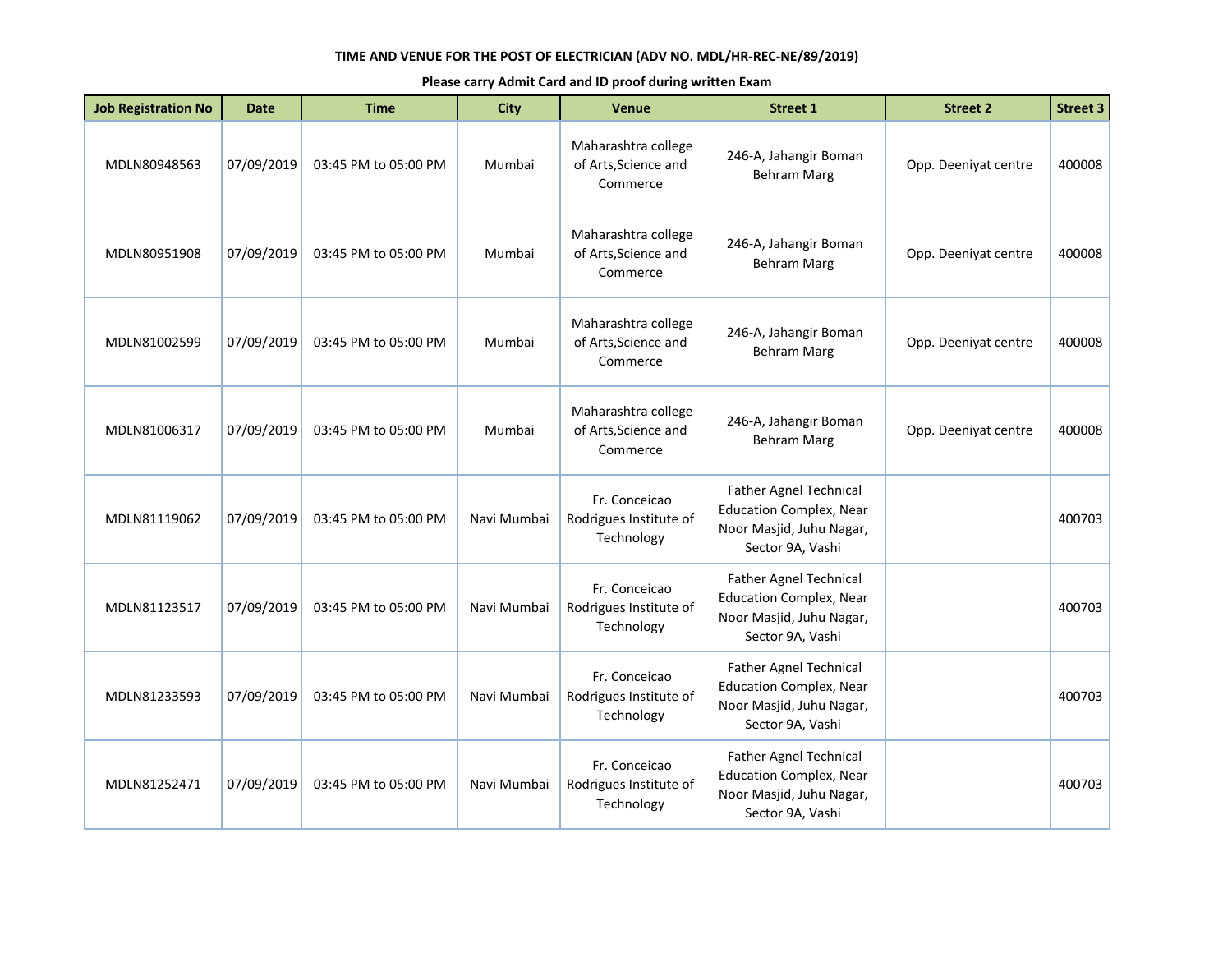| <b>Job Registration No</b> | <b>Date</b> | <b>Time</b>          | <b>City</b> | <b>Venue</b>                                          | <b>Street 1</b>                                                                                                 | <b>Street 2</b> | <b>Street 3</b> |
|----------------------------|-------------|----------------------|-------------|-------------------------------------------------------|-----------------------------------------------------------------------------------------------------------------|-----------------|-----------------|
| MDLN81258759               | 07/09/2019  | 03:45 PM to 05:00 PM | Navi Mumbai | Fr. Conceicao<br>Rodrigues Institute of<br>Technology | Father Agnel Technical<br><b>Education Complex, Near</b><br>Noor Masjid, Juhu Nagar,<br>Sector 9A, Vashi        |                 | 400703          |
| MDLN81358304               | 07/09/2019  | 03:45 PM to 05:00 PM | Navi Mumbai | Fr. Conceicao<br>Rodrigues Institute of<br>Technology | <b>Father Agnel Technical</b><br><b>Education Complex, Near</b><br>Noor Masjid, Juhu Nagar,<br>Sector 9A, Vashi |                 | 400703          |
| MDLN81384517               | 07/09/2019  | 03:45 PM to 05:00 PM | Navi Mumbai | Fr. Conceicao<br>Rodrigues Institute of<br>Technology | Father Agnel Technical<br><b>Education Complex, Near</b><br>Noor Masjid, Juhu Nagar,<br>Sector 9A, Vashi        |                 | 400703          |
| MDLN81428406               | 07/09/2019  | 03:45 PM to 05:00 PM | Navi Mumbai | Fr. Conceicao<br>Rodrigues Institute of<br>Technology | <b>Father Agnel Technical</b><br><b>Education Complex, Near</b><br>Noor Masjid, Juhu Nagar,<br>Sector 9A, Vashi |                 | 400703          |
| MDLN81488156               | 07/09/2019  | 03:45 PM to 05:00 PM | Navi Mumbai | Fr. Conceicao<br>Rodrigues Institute of<br>Technology | <b>Father Agnel Technical</b><br><b>Education Complex, Near</b><br>Noor Masjid, Juhu Nagar,<br>Sector 9A, Vashi |                 | 400703          |
| MDLN81536713               | 07/09/2019  | 03:45 PM to 05:00 PM | Navi Mumbai | Fr. Conceicao<br>Rodrigues Institute of<br>Technology | Father Agnel Technical<br><b>Education Complex, Near</b><br>Noor Masjid, Juhu Nagar,<br>Sector 9A, Vashi        |                 | 400703          |
| MDLN81564585               | 07/09/2019  | 03:45 PM to 05:00 PM | Navi Mumbai | Fr. Conceicao<br>Rodrigues Institute of<br>Technology | <b>Father Agnel Technical</b><br><b>Education Complex, Near</b><br>Noor Masjid, Juhu Nagar,<br>Sector 9A, Vashi |                 | 400703          |
| MDLN81597695               | 07/09/2019  | 03:45 PM to 05:00 PM | Navi Mumbai | Fr. Conceicao<br>Rodrigues Institute of<br>Technology | Father Agnel Technical<br><b>Education Complex, Near</b><br>Noor Masjid, Juhu Nagar,<br>Sector 9A, Vashi        |                 | 400703          |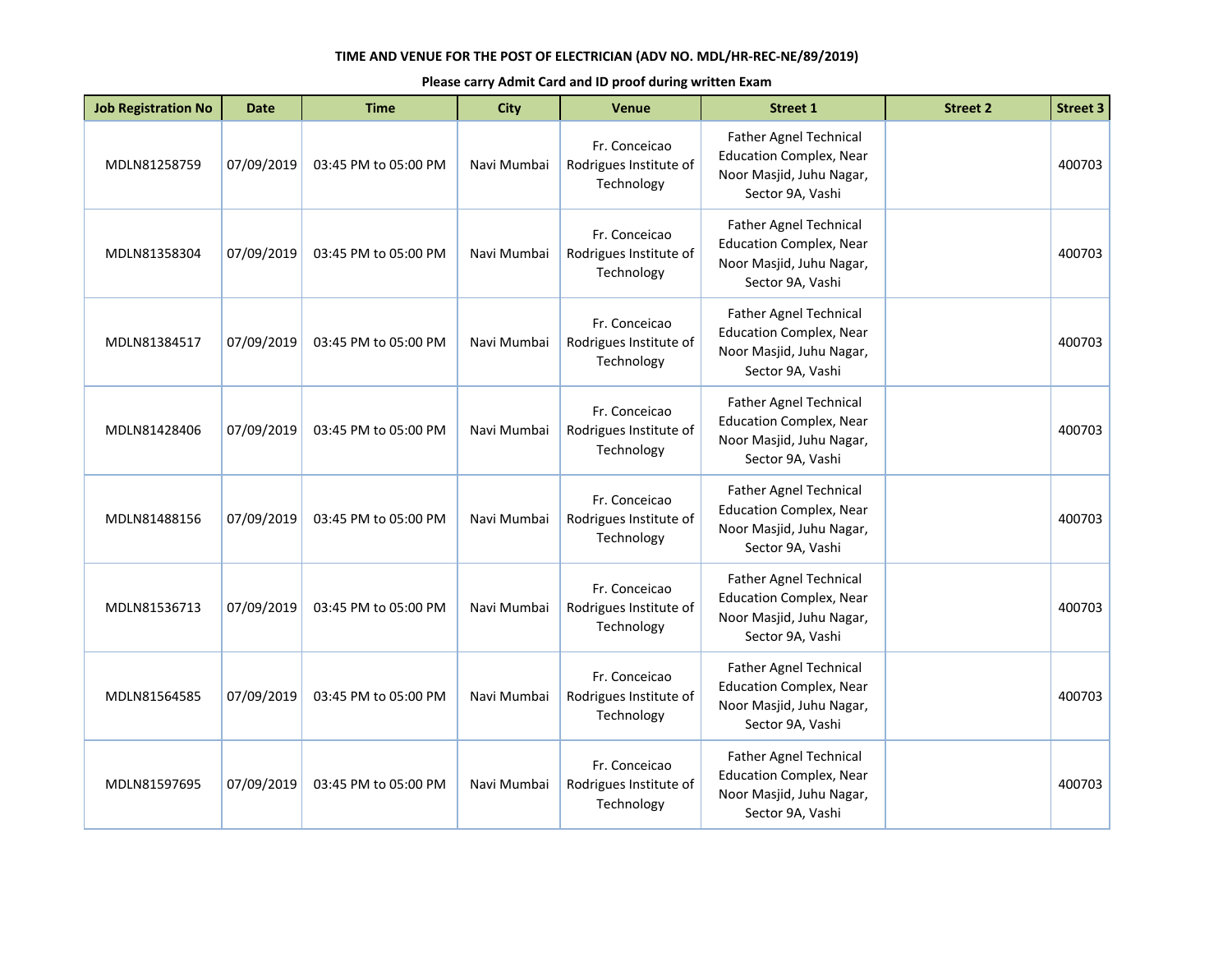| <b>Job Registration No</b> | <b>Date</b> | <b>Time</b>          | <b>City</b> | <b>Venue</b>                                          | <b>Street 1</b>                                                                                                 | <b>Street 2</b> | <b>Street 3</b> |
|----------------------------|-------------|----------------------|-------------|-------------------------------------------------------|-----------------------------------------------------------------------------------------------------------------|-----------------|-----------------|
| MDLN81651787               | 07/09/2019  | 03:45 PM to 05:00 PM | Navi Mumbai | Fr. Conceicao<br>Rodrigues Institute of<br>Technology | Father Agnel Technical<br><b>Education Complex, Near</b><br>Noor Masjid, Juhu Nagar,<br>Sector 9A, Vashi        |                 | 400703          |
| MDLN81655630               | 07/09/2019  | 03:45 PM to 05:00 PM | Navi Mumbai | Fr. Conceicao<br>Rodrigues Institute of<br>Technology | <b>Father Agnel Technical</b><br><b>Education Complex, Near</b><br>Noor Masjid, Juhu Nagar,<br>Sector 9A, Vashi |                 | 400703          |
| MDLN81666149               | 07/09/2019  | 03:45 PM to 05:00 PM | Navi Mumbai | Fr. Conceicao<br>Rodrigues Institute of<br>Technology | Father Agnel Technical<br><b>Education Complex, Near</b><br>Noor Masjid, Juhu Nagar,<br>Sector 9A, Vashi        |                 | 400703          |
| MDLN81715588               | 07/09/2019  | 03:45 PM to 05:00 PM | Navi Mumbai | Fr. Conceicao<br>Rodrigues Institute of<br>Technology | <b>Father Agnel Technical</b><br><b>Education Complex, Near</b><br>Noor Masjid, Juhu Nagar,<br>Sector 9A, Vashi |                 | 400703          |
| MDLN81720611               | 07/09/2019  | 03:45 PM to 05:00 PM | Navi Mumbai | Fr. Conceicao<br>Rodrigues Institute of<br>Technology | <b>Father Agnel Technical</b><br><b>Education Complex, Near</b><br>Noor Masjid, Juhu Nagar,<br>Sector 9A, Vashi |                 | 400703          |
| MDLN81743329               | 07/09/2019  | 03:45 PM to 05:00 PM | Navi Mumbai | Fr. Conceicao<br>Rodrigues Institute of<br>Technology | Father Agnel Technical<br><b>Education Complex, Near</b><br>Noor Masjid, Juhu Nagar,<br>Sector 9A, Vashi        |                 | 400703          |
| MDLN81771101               | 07/09/2019  | 03:45 PM to 05:00 PM | Navi Mumbai | Fr. Conceicao<br>Rodrigues Institute of<br>Technology | <b>Father Agnel Technical</b><br><b>Education Complex, Near</b><br>Noor Masjid, Juhu Nagar,<br>Sector 9A, Vashi |                 | 400703          |
| MDLN81785181               | 07/09/2019  | 03:45 PM to 05:00 PM | Navi Mumbai | Fr. Conceicao<br>Rodrigues Institute of<br>Technology | Father Agnel Technical<br><b>Education Complex, Near</b><br>Noor Masjid, Juhu Nagar,<br>Sector 9A, Vashi        |                 | 400703          |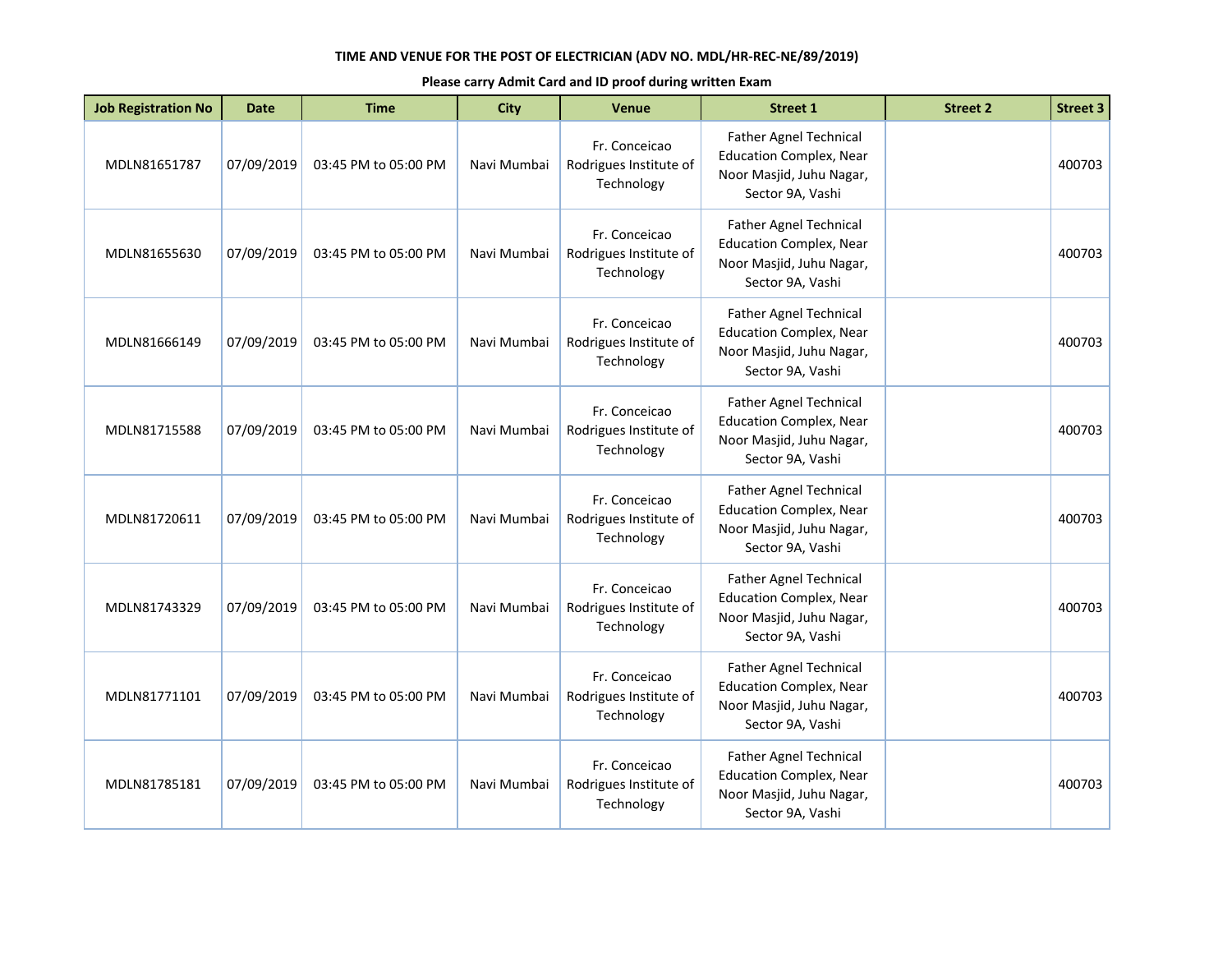| <b>Job Registration No</b> | <b>Date</b> | <b>Time</b>          | <b>City</b> | <b>Venue</b>                                          | <b>Street 1</b>                                                                                                 | <b>Street 2</b> | <b>Street 3</b> |
|----------------------------|-------------|----------------------|-------------|-------------------------------------------------------|-----------------------------------------------------------------------------------------------------------------|-----------------|-----------------|
| MDLN81799392               | 07/09/2019  | 03:45 PM to 05:00 PM | Navi Mumbai | Fr. Conceicao<br>Rodrigues Institute of<br>Technology | Father Agnel Technical<br><b>Education Complex, Near</b><br>Noor Masjid, Juhu Nagar,<br>Sector 9A, Vashi        |                 | 400703          |
| MDLN81809694               | 07/09/2019  | 03:45 PM to 05:00 PM | Navi Mumbai | Fr. Conceicao<br>Rodrigues Institute of<br>Technology | <b>Father Agnel Technical</b><br><b>Education Complex, Near</b><br>Noor Masjid, Juhu Nagar,<br>Sector 9A, Vashi |                 | 400703          |
| MDLN82066523               | 07/09/2019  | 03:45 PM to 05:00 PM | Navi Mumbai | Fr. Conceicao<br>Rodrigues Institute of<br>Technology | <b>Father Agnel Technical</b><br><b>Education Complex, Near</b><br>Noor Masjid, Juhu Nagar,<br>Sector 9A, Vashi |                 | 400703          |
| MDLN82112481               | 07/09/2019  | 03:45 PM to 05:00 PM | Navi Mumbai | Fr. Conceicao<br>Rodrigues Institute of<br>Technology | <b>Father Agnel Technical</b><br><b>Education Complex, Near</b><br>Noor Masjid, Juhu Nagar,<br>Sector 9A, Vashi |                 | 400703          |
| MDLN82116330               | 07/09/2019  | 03:45 PM to 05:00 PM | Navi Mumbai | Fr. Conceicao<br>Rodrigues Institute of<br>Technology | Father Agnel Technical<br><b>Education Complex, Near</b><br>Noor Masjid, Juhu Nagar,<br>Sector 9A, Vashi        |                 | 400703          |
| MDLN82150501               | 07/09/2019  | 03:45 PM to 05:00 PM | Navi Mumbai | Fr. Conceicao<br>Rodrigues Institute of<br>Technology | <b>Father Agnel Technical</b><br><b>Education Complex, Near</b><br>Noor Masjid, Juhu Nagar,<br>Sector 9A, Vashi |                 | 400703          |
| MDLN82152938               | 07/09/2019  | 03:45 PM to 05:00 PM | Navi Mumbai | Fr. Conceicao<br>Rodrigues Institute of<br>Technology | Father Agnel Technical<br><b>Education Complex, Near</b><br>Noor Masjid, Juhu Nagar,<br>Sector 9A, Vashi        |                 | 400703          |
| MDLN82165487               | 07/09/2019  | 03:45 PM to 05:00 PM | Navi Mumbai | Fr. Conceicao<br>Rodrigues Institute of<br>Technology | Father Agnel Technical<br><b>Education Complex, Near</b><br>Noor Masjid, Juhu Nagar,<br>Sector 9A, Vashi        |                 | 400703          |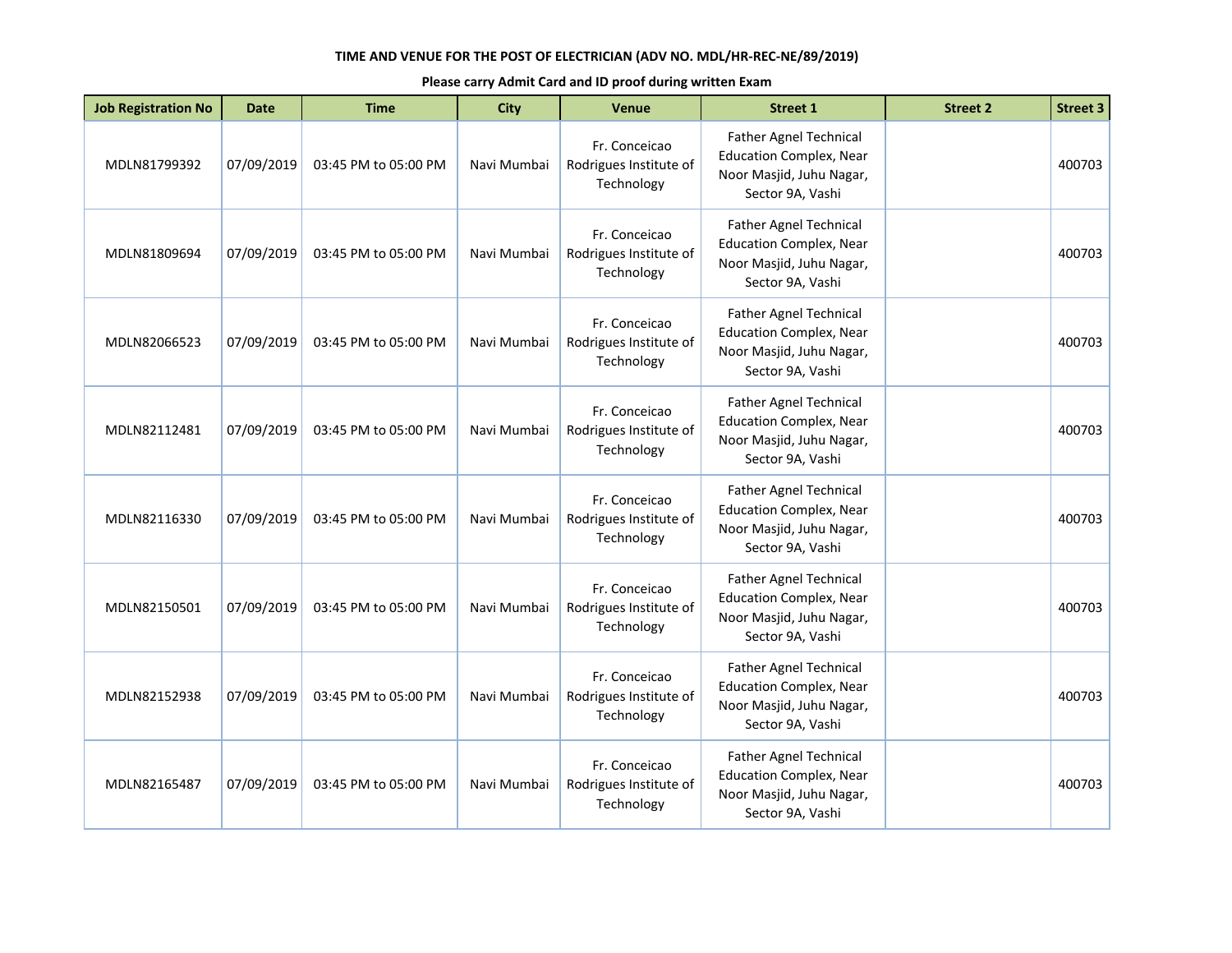| <b>Job Registration No</b> | <b>Date</b> | <b>Time</b>          | <b>City</b> | <b>Venue</b>                                          | <b>Street 1</b>                                                                                                 | <b>Street 2</b> | <b>Street 3</b> |
|----------------------------|-------------|----------------------|-------------|-------------------------------------------------------|-----------------------------------------------------------------------------------------------------------------|-----------------|-----------------|
| MDLN82227888               | 07/09/2019  | 03:45 PM to 05:00 PM | Navi Mumbai | Fr. Conceicao<br>Rodrigues Institute of<br>Technology | Father Agnel Technical<br><b>Education Complex, Near</b><br>Noor Masjid, Juhu Nagar,<br>Sector 9A, Vashi        |                 | 400703          |
| MDLN82236988               | 07/09/2019  | 03:45 PM to 05:00 PM | Navi Mumbai | Fr. Conceicao<br>Rodrigues Institute of<br>Technology | <b>Father Agnel Technical</b><br><b>Education Complex, Near</b><br>Noor Masjid, Juhu Nagar,<br>Sector 9A, Vashi |                 | 400703          |
| MDLN82273774               | 07/09/2019  | 03:45 PM to 05:00 PM | Navi Mumbai | Fr. Conceicao<br>Rodrigues Institute of<br>Technology | <b>Father Agnel Technical</b><br><b>Education Complex, Near</b><br>Noor Masjid, Juhu Nagar,<br>Sector 9A, Vashi |                 | 400703          |
| MDLN82284716               | 07/09/2019  | 03:45 PM to 05:00 PM | Navi Mumbai | Fr. Conceicao<br>Rodrigues Institute of<br>Technology | <b>Father Agnel Technical</b><br><b>Education Complex, Near</b><br>Noor Masjid, Juhu Nagar,<br>Sector 9A, Vashi |                 | 400703          |
| MDLN82298514               | 07/09/2019  | 03:45 PM to 05:00 PM | Navi Mumbai | Fr. Conceicao<br>Rodrigues Institute of<br>Technology | Father Agnel Technical<br><b>Education Complex, Near</b><br>Noor Masjid, Juhu Nagar,<br>Sector 9A, Vashi        |                 | 400703          |
| MDLN82342231               | 07/09/2019  | 03:45 PM to 05:00 PM | Navi Mumbai | Fr. Conceicao<br>Rodrigues Institute of<br>Technology | <b>Father Agnel Technical</b><br><b>Education Complex, Near</b><br>Noor Masjid, Juhu Nagar,<br>Sector 9A, Vashi |                 | 400703          |
| MDLN82358094               | 07/09/2019  | 03:45 PM to 05:00 PM | Navi Mumbai | Fr. Conceicao<br>Rodrigues Institute of<br>Technology | Father Agnel Technical<br><b>Education Complex, Near</b><br>Noor Masjid, Juhu Nagar,<br>Sector 9A, Vashi        |                 | 400703          |
| MDLN82381066               | 07/09/2019  | 03:45 PM to 05:00 PM | Navi Mumbai | Fr. Conceicao<br>Rodrigues Institute of<br>Technology | Father Agnel Technical<br><b>Education Complex, Near</b><br>Noor Masjid, Juhu Nagar,<br>Sector 9A, Vashi        |                 | 400703          |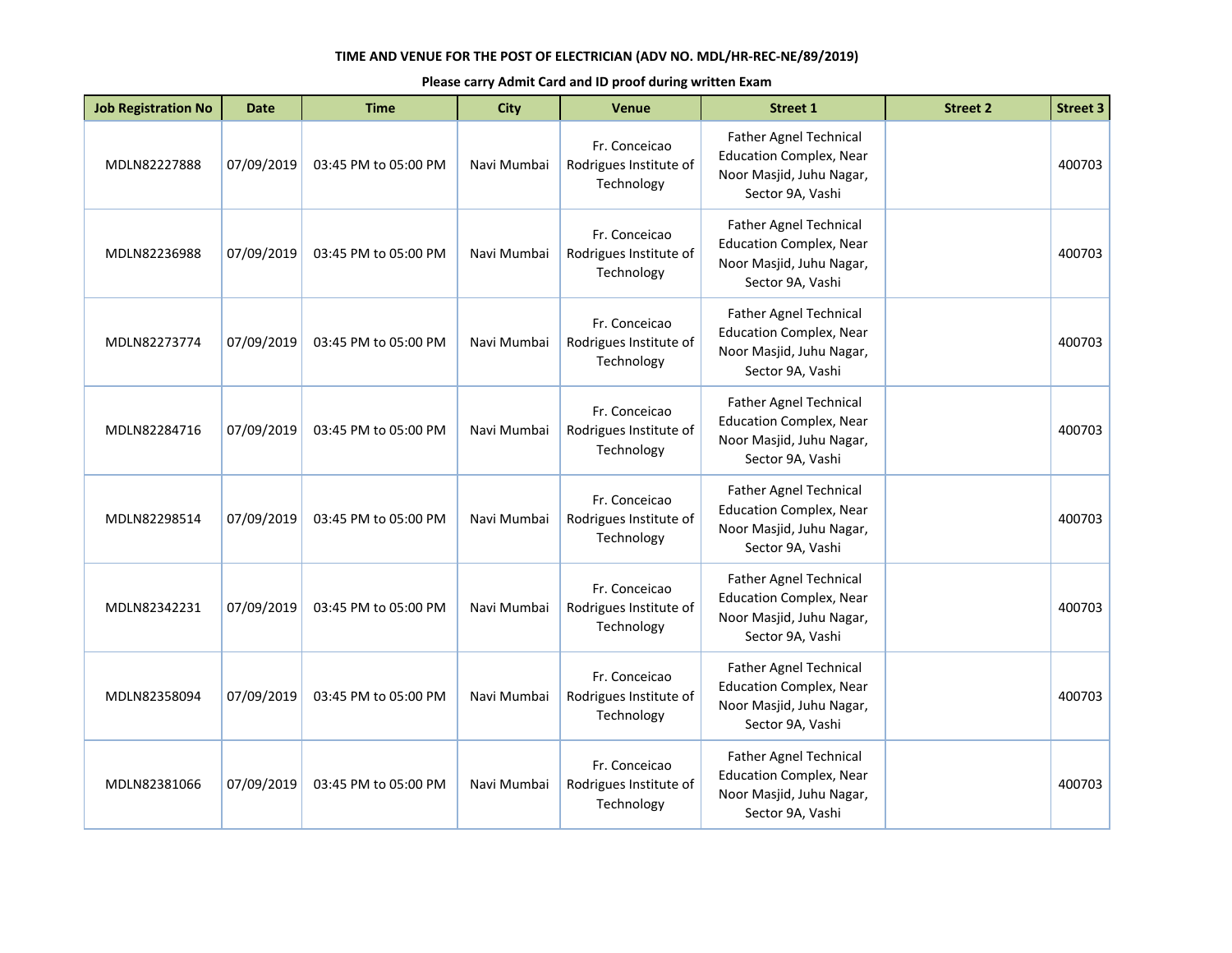| <b>Job Registration No</b> | <b>Date</b> | <b>Time</b>          | <b>City</b> | <b>Venue</b>                                          | <b>Street 1</b>                                                                                                 | <b>Street 2</b> | <b>Street 3</b> |
|----------------------------|-------------|----------------------|-------------|-------------------------------------------------------|-----------------------------------------------------------------------------------------------------------------|-----------------|-----------------|
| MDLN82389415               | 07/09/2019  | 03:45 PM to 05:00 PM | Navi Mumbai | Fr. Conceicao<br>Rodrigues Institute of<br>Technology | Father Agnel Technical<br><b>Education Complex, Near</b><br>Noor Masjid, Juhu Nagar,<br>Sector 9A, Vashi        |                 | 400703          |
| MDLN82394558               | 07/09/2019  | 03:45 PM to 05:00 PM | Navi Mumbai | Fr. Conceicao<br>Rodrigues Institute of<br>Technology | <b>Father Agnel Technical</b><br><b>Education Complex, Near</b><br>Noor Masjid, Juhu Nagar,<br>Sector 9A, Vashi |                 | 400703          |
| MDLN82414805               | 07/09/2019  | 03:45 PM to 05:00 PM | Navi Mumbai | Fr. Conceicao<br>Rodrigues Institute of<br>Technology | <b>Father Agnel Technical</b><br><b>Education Complex, Near</b><br>Noor Masjid, Juhu Nagar,<br>Sector 9A, Vashi |                 | 400703          |
| MDLN82476865               | 07/09/2019  | 03:45 PM to 05:00 PM | Navi Mumbai | Fr. Conceicao<br>Rodrigues Institute of<br>Technology | <b>Father Agnel Technical</b><br><b>Education Complex, Near</b><br>Noor Masjid, Juhu Nagar,<br>Sector 9A, Vashi |                 | 400703          |
| MDLN82553177               | 07/09/2019  | 03:45 PM to 05:00 PM | Navi Mumbai | Fr. Conceicao<br>Rodrigues Institute of<br>Technology | Father Agnel Technical<br><b>Education Complex, Near</b><br>Noor Masjid, Juhu Nagar,<br>Sector 9A, Vashi        |                 | 400703          |
| MDLN82575207               | 07/09/2019  | 03:45 PM to 05:00 PM | Navi Mumbai | Fr. Conceicao<br>Rodrigues Institute of<br>Technology | <b>Father Agnel Technical</b><br><b>Education Complex, Near</b><br>Noor Masjid, Juhu Nagar,<br>Sector 9A, Vashi |                 | 400703          |
| MDLN82582270               | 07/09/2019  | 03:45 PM to 05:00 PM | Navi Mumbai | Fr. Conceicao<br>Rodrigues Institute of<br>Technology | Father Agnel Technical<br><b>Education Complex, Near</b><br>Noor Masjid, Juhu Nagar,<br>Sector 9A, Vashi        |                 | 400703          |
| MDLN82596117               | 07/09/2019  | 03:45 PM to 05:00 PM | Navi Mumbai | Fr. Conceicao<br>Rodrigues Institute of<br>Technology | Father Agnel Technical<br><b>Education Complex, Near</b><br>Noor Masjid, Juhu Nagar,<br>Sector 9A, Vashi        |                 | 400703          |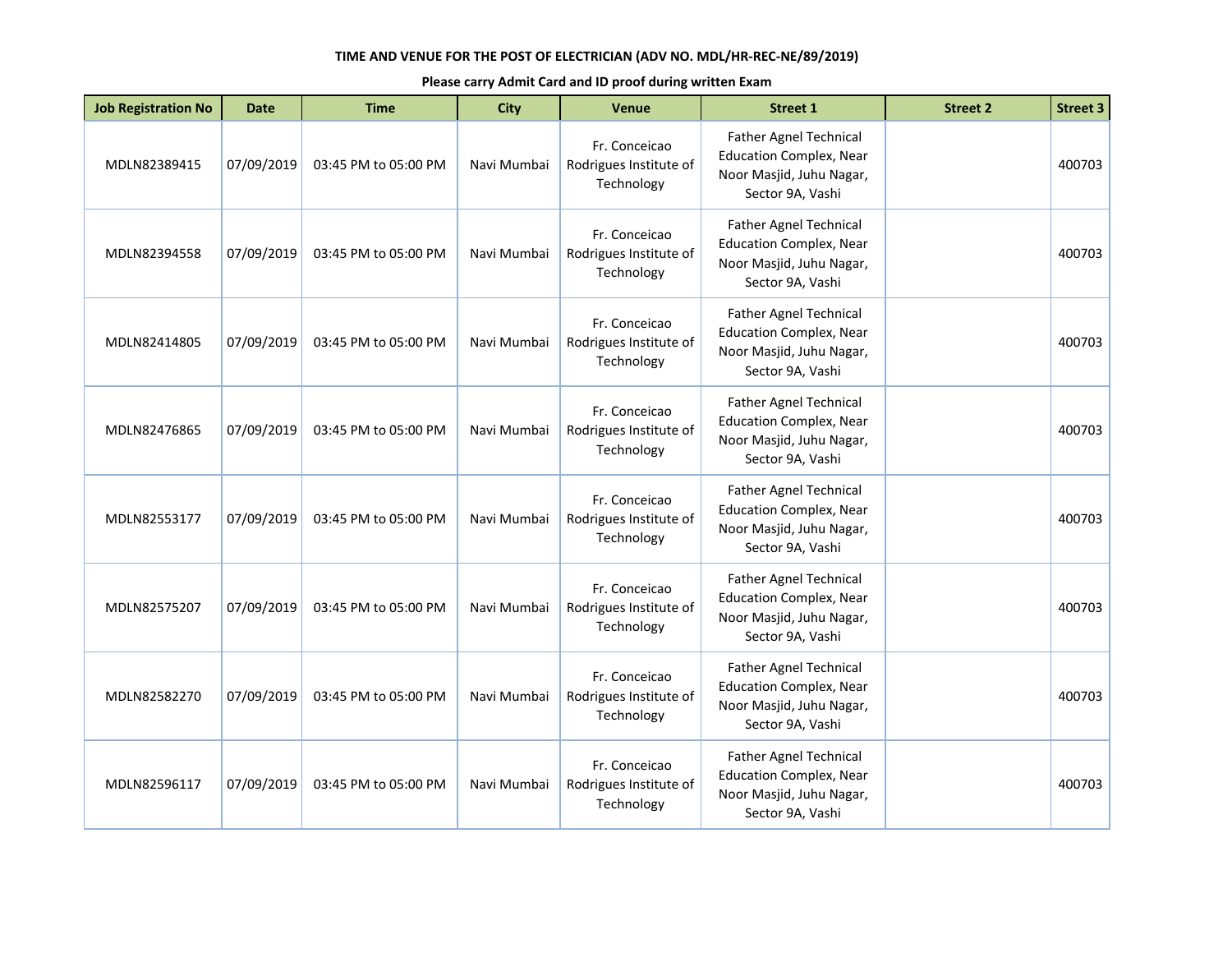| <b>Job Registration No</b> | <b>Date</b> | <b>Time</b>          | <b>City</b> | <b>Venue</b>                                          | <b>Street 1</b>                                                                                                 | <b>Street 2</b> | <b>Street 3</b> |
|----------------------------|-------------|----------------------|-------------|-------------------------------------------------------|-----------------------------------------------------------------------------------------------------------------|-----------------|-----------------|
| MDLN82635092               | 07/09/2019  | 03:45 PM to 05:00 PM | Navi Mumbai | Fr. Conceicao<br>Rodrigues Institute of<br>Technology | Father Agnel Technical<br><b>Education Complex, Near</b><br>Noor Masjid, Juhu Nagar,<br>Sector 9A, Vashi        |                 | 400703          |
| MDLN82673427               | 07/09/2019  | 03:45 PM to 05:00 PM | Navi Mumbai | Fr. Conceicao<br>Rodrigues Institute of<br>Technology | <b>Father Agnel Technical</b><br><b>Education Complex, Near</b><br>Noor Masjid, Juhu Nagar,<br>Sector 9A, Vashi |                 | 400703          |
| MDLN82693841               | 07/09/2019  | 03:45 PM to 05:00 PM | Navi Mumbai | Fr. Conceicao<br>Rodrigues Institute of<br>Technology | <b>Father Agnel Technical</b><br><b>Education Complex, Near</b><br>Noor Masjid, Juhu Nagar,<br>Sector 9A, Vashi |                 | 400703          |
| MDLN82712047               | 07/09/2019  | 03:45 PM to 05:00 PM | Navi Mumbai | Fr. Conceicao<br>Rodrigues Institute of<br>Technology | <b>Father Agnel Technical</b><br><b>Education Complex, Near</b><br>Noor Masjid, Juhu Nagar,<br>Sector 9A, Vashi |                 | 400703          |
| MDLN82730968               | 07/09/2019  | 03:45 PM to 05:00 PM | Navi Mumbai | Fr. Conceicao<br>Rodrigues Institute of<br>Technology | Father Agnel Technical<br><b>Education Complex, Near</b><br>Noor Masjid, Juhu Nagar,<br>Sector 9A, Vashi        |                 | 400703          |
| MDLN82783826               | 07/09/2019  | 03:45 PM to 05:00 PM | Navi Mumbai | Fr. Conceicao<br>Rodrigues Institute of<br>Technology | <b>Father Agnel Technical</b><br><b>Education Complex, Near</b><br>Noor Masjid, Juhu Nagar,<br>Sector 9A, Vashi |                 | 400703          |
| MDLN82868593               | 07/09/2019  | 03:45 PM to 05:00 PM | Navi Mumbai | Fr. Conceicao<br>Rodrigues Institute of<br>Technology | Father Agnel Technical<br><b>Education Complex, Near</b><br>Noor Masjid, Juhu Nagar,<br>Sector 9A, Vashi        |                 | 400703          |
| MDLN82911425               | 07/09/2019  | 03:45 PM to 05:00 PM | Navi Mumbai | Fr. Conceicao<br>Rodrigues Institute of<br>Technology | Father Agnel Technical<br><b>Education Complex, Near</b><br>Noor Masjid, Juhu Nagar,<br>Sector 9A, Vashi        |                 | 400703          |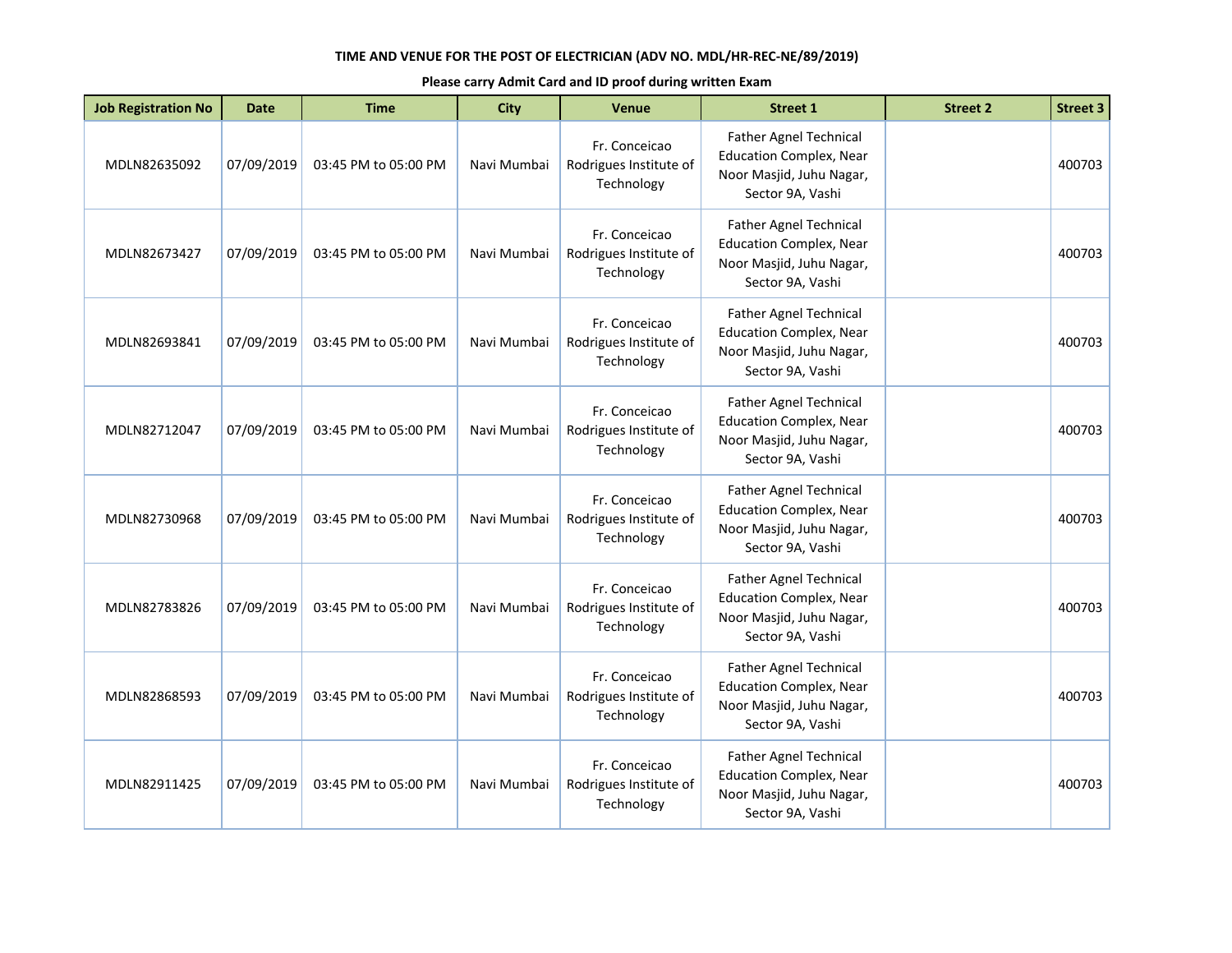| <b>Job Registration No</b> | <b>Date</b> | <b>Time</b>          | <b>City</b> | <b>Venue</b>                                          | <b>Street 1</b>                                                                                                 | <b>Street 2</b> | <b>Street 3</b> |
|----------------------------|-------------|----------------------|-------------|-------------------------------------------------------|-----------------------------------------------------------------------------------------------------------------|-----------------|-----------------|
| MDLN82927985               | 07/09/2019  | 03:45 PM to 05:00 PM | Navi Mumbai | Fr. Conceicao<br>Rodrigues Institute of<br>Technology | Father Agnel Technical<br><b>Education Complex, Near</b><br>Noor Masjid, Juhu Nagar,<br>Sector 9A, Vashi        |                 | 400703          |
| MDLN82934505               | 07/09/2019  | 03:45 PM to 05:00 PM | Navi Mumbai | Fr. Conceicao<br>Rodrigues Institute of<br>Technology | <b>Father Agnel Technical</b><br><b>Education Complex, Near</b><br>Noor Masjid, Juhu Nagar,<br>Sector 9A, Vashi |                 | 400703          |
| MDLN82958116               | 07/09/2019  | 03:45 PM to 05:00 PM | Navi Mumbai | Fr. Conceicao<br>Rodrigues Institute of<br>Technology | <b>Father Agnel Technical</b><br><b>Education Complex, Near</b><br>Noor Masjid, Juhu Nagar,<br>Sector 9A, Vashi |                 | 400703          |
| MDLN83004019               | 07/09/2019  | 03:45 PM to 05:00 PM | Navi Mumbai | Fr. Conceicao<br>Rodrigues Institute of<br>Technology | <b>Father Agnel Technical</b><br><b>Education Complex, Near</b><br>Noor Masjid, Juhu Nagar,<br>Sector 9A, Vashi |                 | 400703          |
| MDLN83005742               | 07/09/2019  | 03:45 PM to 05:00 PM | Navi Mumbai | Fr. Conceicao<br>Rodrigues Institute of<br>Technology | Father Agnel Technical<br><b>Education Complex, Near</b><br>Noor Masjid, Juhu Nagar,<br>Sector 9A, Vashi        |                 | 400703          |
| MDLN83058610               | 07/09/2019  | 03:45 PM to 05:00 PM | Navi Mumbai | Fr. Conceicao<br>Rodrigues Institute of<br>Technology | <b>Father Agnel Technical</b><br><b>Education Complex, Near</b><br>Noor Masjid, Juhu Nagar,<br>Sector 9A, Vashi |                 | 400703          |
| MDLN83081853               | 07/09/2019  | 03:45 PM to 05:00 PM | Navi Mumbai | Fr. Conceicao<br>Rodrigues Institute of<br>Technology | Father Agnel Technical<br><b>Education Complex, Near</b><br>Noor Masjid, Juhu Nagar,<br>Sector 9A, Vashi        |                 | 400703          |
| MDLN83163732               | 07/09/2019  | 03:45 PM to 05:00 PM | Navi Mumbai | Fr. Conceicao<br>Rodrigues Institute of<br>Technology | Father Agnel Technical<br><b>Education Complex, Near</b><br>Noor Masjid, Juhu Nagar,<br>Sector 9A, Vashi        |                 | 400703          |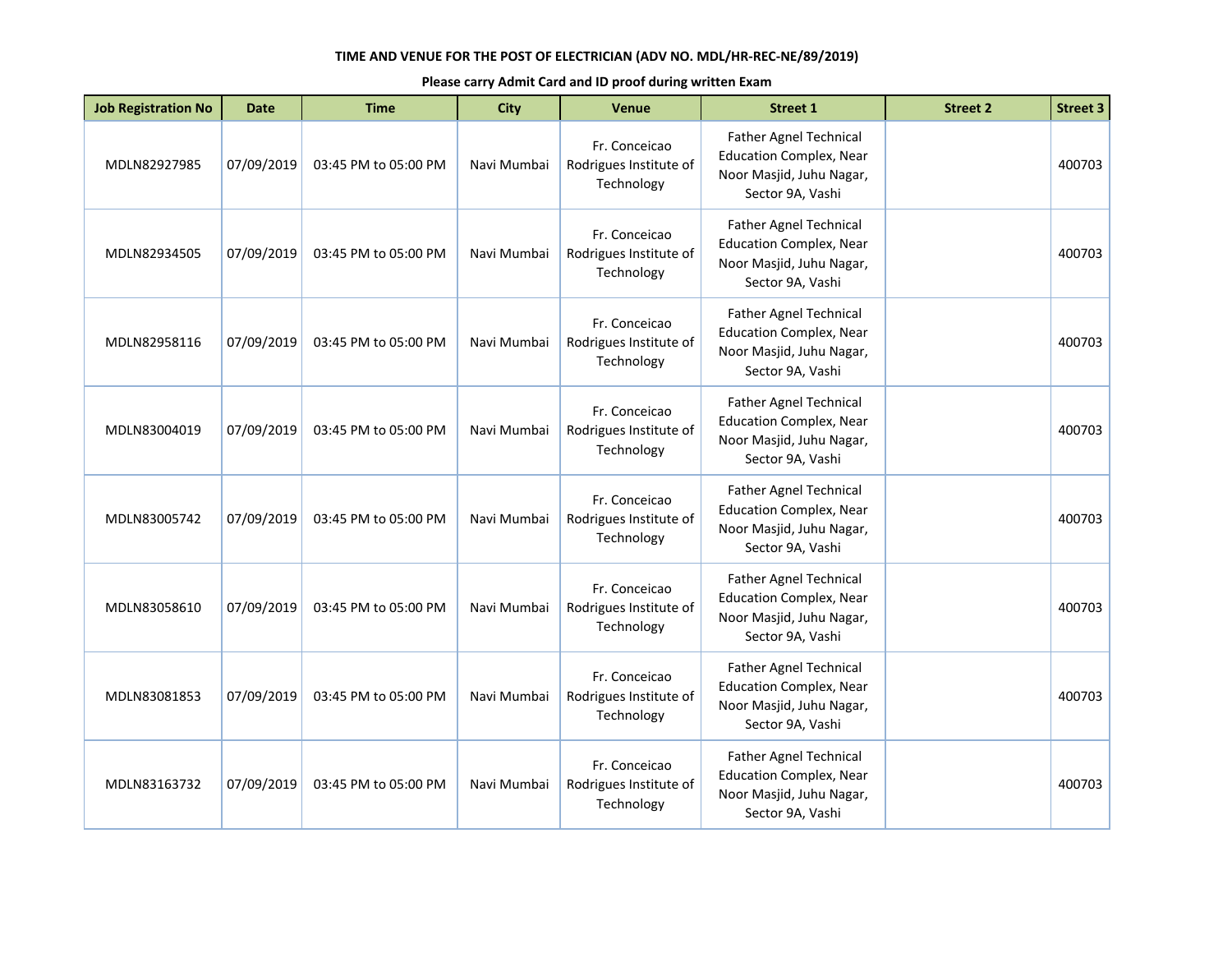| <b>Job Registration No</b> | <b>Date</b> | <b>Time</b>          | <b>City</b> | <b>Venue</b>                                          | <b>Street 1</b>                                                                                                 | <b>Street 2</b> | <b>Street 3</b> |
|----------------------------|-------------|----------------------|-------------|-------------------------------------------------------|-----------------------------------------------------------------------------------------------------------------|-----------------|-----------------|
| MDLN83166560               | 07/09/2019  | 03:45 PM to 05:00 PM | Navi Mumbai | Fr. Conceicao<br>Rodrigues Institute of<br>Technology | Father Agnel Technical<br><b>Education Complex, Near</b><br>Noor Masjid, Juhu Nagar,<br>Sector 9A, Vashi        |                 | 400703          |
| MDLN83207377               | 07/09/2019  | 03:45 PM to 05:00 PM | Navi Mumbai | Fr. Conceicao<br>Rodrigues Institute of<br>Technology | <b>Father Agnel Technical</b><br><b>Education Complex, Near</b><br>Noor Masjid, Juhu Nagar,<br>Sector 9A, Vashi |                 | 400703          |
| MDLN83213298               | 07/09/2019  | 03:45 PM to 05:00 PM | Navi Mumbai | Fr. Conceicao<br>Rodrigues Institute of<br>Technology | <b>Father Agnel Technical</b><br><b>Education Complex, Near</b><br>Noor Masjid, Juhu Nagar,<br>Sector 9A, Vashi |                 | 400703          |
| MDLN83280963               | 07/09/2019  | 03:45 PM to 05:00 PM | Navi Mumbai | Fr. Conceicao<br>Rodrigues Institute of<br>Technology | <b>Father Agnel Technical</b><br><b>Education Complex, Near</b><br>Noor Masjid, Juhu Nagar,<br>Sector 9A, Vashi |                 | 400703          |
| MDLN83289420               | 07/09/2019  | 03:45 PM to 05:00 PM | Navi Mumbai | Fr. Conceicao<br>Rodrigues Institute of<br>Technology | Father Agnel Technical<br><b>Education Complex, Near</b><br>Noor Masjid, Juhu Nagar,<br>Sector 9A, Vashi        |                 | 400703          |
| MDLN83367634               | 07/09/2019  | 03:45 PM to 05:00 PM | Navi Mumbai | Fr. Conceicao<br>Rodrigues Institute of<br>Technology | <b>Father Agnel Technical</b><br><b>Education Complex, Near</b><br>Noor Masjid, Juhu Nagar,<br>Sector 9A, Vashi |                 | 400703          |
| MDLN83372192               | 07/09/2019  | 03:45 PM to 05:00 PM | Navi Mumbai | Fr. Conceicao<br>Rodrigues Institute of<br>Technology | Father Agnel Technical<br><b>Education Complex, Near</b><br>Noor Masjid, Juhu Nagar,<br>Sector 9A, Vashi        |                 | 400703          |
| MDLN83384866               | 07/09/2019  | 03:45 PM to 05:00 PM | Navi Mumbai | Fr. Conceicao<br>Rodrigues Institute of<br>Technology | Father Agnel Technical<br><b>Education Complex, Near</b><br>Noor Masjid, Juhu Nagar,<br>Sector 9A, Vashi        |                 | 400703          |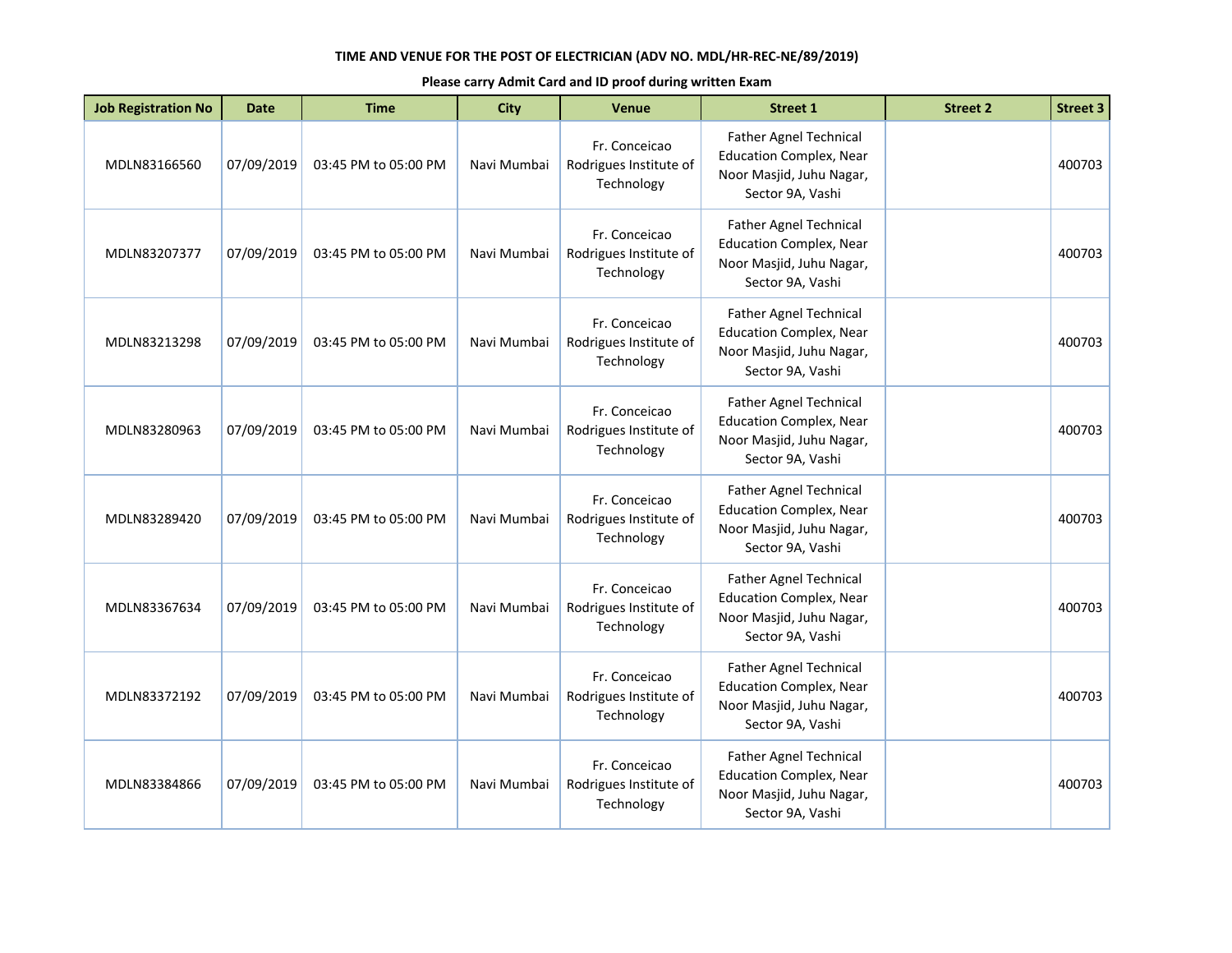| <b>Job Registration No</b> | <b>Date</b> | <b>Time</b>          | <b>City</b> | <b>Venue</b>                                          | <b>Street 1</b>                                                                                                 | <b>Street 2</b> | <b>Street 3</b> |
|----------------------------|-------------|----------------------|-------------|-------------------------------------------------------|-----------------------------------------------------------------------------------------------------------------|-----------------|-----------------|
| MDLN83459606               | 07/09/2019  | 03:45 PM to 05:00 PM | Navi Mumbai | Fr. Conceicao<br>Rodrigues Institute of<br>Technology | Father Agnel Technical<br><b>Education Complex, Near</b><br>Noor Masjid, Juhu Nagar,<br>Sector 9A, Vashi        |                 | 400703          |
| MDLN83464782               | 07/09/2019  | 03:45 PM to 05:00 PM | Navi Mumbai | Fr. Conceicao<br>Rodrigues Institute of<br>Technology | <b>Father Agnel Technical</b><br><b>Education Complex, Near</b><br>Noor Masjid, Juhu Nagar,<br>Sector 9A, Vashi |                 | 400703          |
| MDLN83481928               | 07/09/2019  | 03:45 PM to 05:00 PM | Navi Mumbai | Fr. Conceicao<br>Rodrigues Institute of<br>Technology | Father Agnel Technical<br><b>Education Complex, Near</b><br>Noor Masjid, Juhu Nagar,<br>Sector 9A, Vashi        |                 | 400703          |
| MDLN83542771               | 07/09/2019  | 03:45 PM to 05:00 PM | Navi Mumbai | Fr. Conceicao<br>Rodrigues Institute of<br>Technology | <b>Father Agnel Technical</b><br><b>Education Complex, Near</b><br>Noor Masjid, Juhu Nagar,<br>Sector 9A, Vashi |                 | 400703          |
| MDLN83561175               | 07/09/2019  | 03:45 PM to 05:00 PM | Navi Mumbai | Fr. Conceicao<br>Rodrigues Institute of<br>Technology | <b>Father Agnel Technical</b><br><b>Education Complex, Near</b><br>Noor Masjid, Juhu Nagar,<br>Sector 9A, Vashi |                 | 400703          |
| MDLN83700393               | 07/09/2019  | 03:45 PM to 05:00 PM | Navi Mumbai | Fr. Conceicao<br>Rodrigues Institute of<br>Technology | Father Agnel Technical<br><b>Education Complex, Near</b><br>Noor Masjid, Juhu Nagar,<br>Sector 9A, Vashi        |                 | 400703          |
| MDLN83716329               | 07/09/2019  | 03:45 PM to 05:00 PM | Navi Mumbai | Fr. Conceicao<br>Rodrigues Institute of<br>Technology | <b>Father Agnel Technical</b><br><b>Education Complex, Near</b><br>Noor Masjid, Juhu Nagar,<br>Sector 9A, Vashi |                 | 400703          |
| MDLN83718992               | 07/09/2019  | 03:45 PM to 05:00 PM | Navi Mumbai | Fr. Conceicao<br>Rodrigues Institute of<br>Technology | Father Agnel Technical<br><b>Education Complex, Near</b><br>Noor Masjid, Juhu Nagar,<br>Sector 9A, Vashi        |                 | 400703          |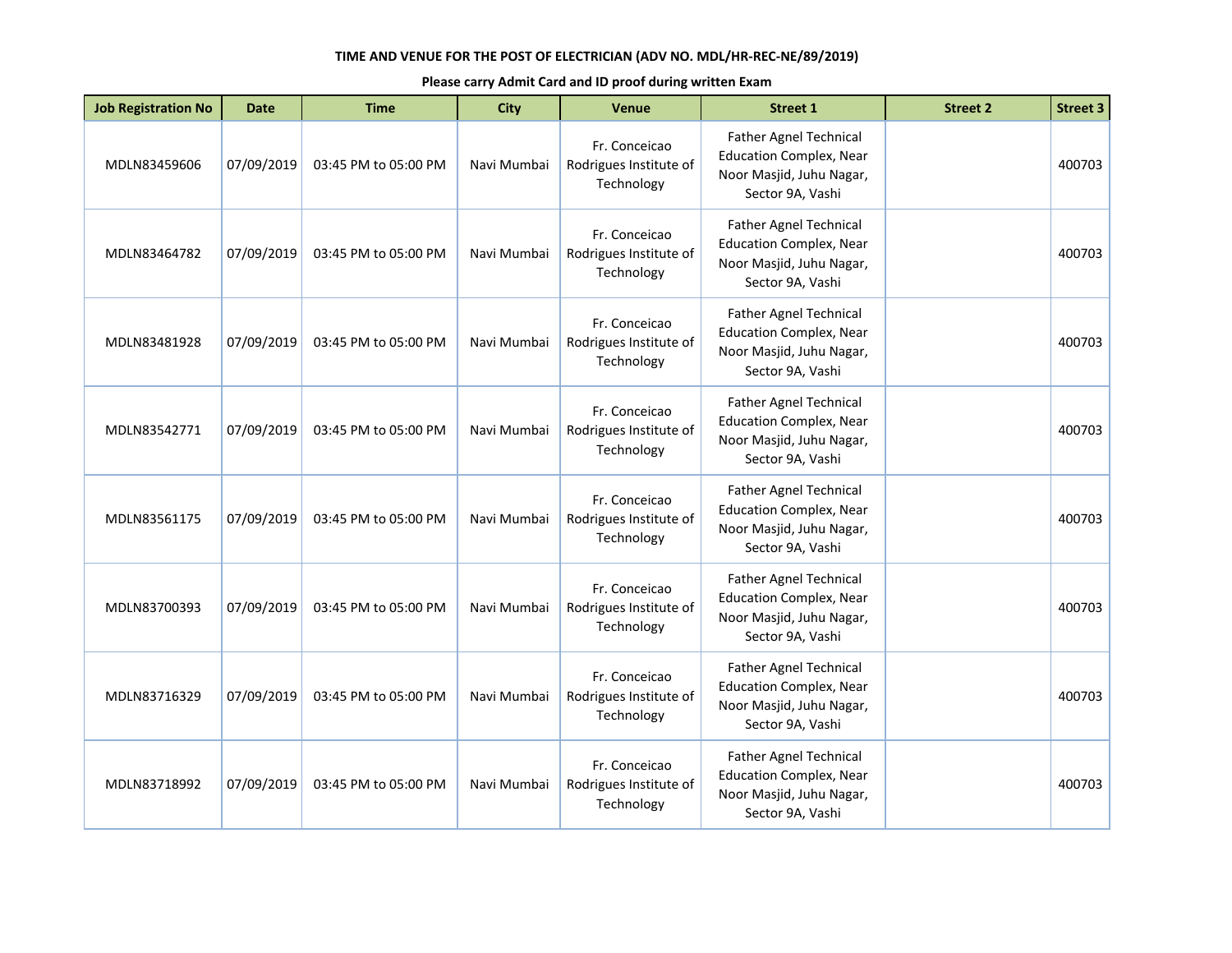| <b>Job Registration No</b> | <b>Date</b> | <b>Time</b>          | <b>City</b> | <b>Venue</b>                                          | <b>Street 1</b>                                                                                                 | <b>Street 2</b> | <b>Street 3</b> |
|----------------------------|-------------|----------------------|-------------|-------------------------------------------------------|-----------------------------------------------------------------------------------------------------------------|-----------------|-----------------|
| MDLN83745017               | 07/09/2019  | 03:45 PM to 05:00 PM | Navi Mumbai | Fr. Conceicao<br>Rodrigues Institute of<br>Technology | Father Agnel Technical<br><b>Education Complex, Near</b><br>Noor Masjid, Juhu Nagar,<br>Sector 9A, Vashi        |                 | 400703          |
| MDLN83783947               | 07/09/2019  | 03:45 PM to 05:00 PM | Navi Mumbai | Fr. Conceicao<br>Rodrigues Institute of<br>Technology | <b>Father Agnel Technical</b><br><b>Education Complex, Near</b><br>Noor Masjid, Juhu Nagar,<br>Sector 9A, Vashi |                 | 400703          |
| MDLN83804435               | 07/09/2019  | 03:45 PM to 05:00 PM | Navi Mumbai | Fr. Conceicao<br>Rodrigues Institute of<br>Technology | <b>Father Agnel Technical</b><br><b>Education Complex, Near</b><br>Noor Masjid, Juhu Nagar,<br>Sector 9A, Vashi |                 | 400703          |
| MDLN83819022               | 07/09/2019  | 03:45 PM to 05:00 PM | Navi Mumbai | Fr. Conceicao<br>Rodrigues Institute of<br>Technology | <b>Father Agnel Technical</b><br><b>Education Complex, Near</b><br>Noor Masjid, Juhu Nagar,<br>Sector 9A, Vashi |                 | 400703          |
| MDLN83837350               | 07/09/2019  | 03:45 PM to 05:00 PM | Navi Mumbai | Fr. Conceicao<br>Rodrigues Institute of<br>Technology | Father Agnel Technical<br><b>Education Complex, Near</b><br>Noor Masjid, Juhu Nagar,<br>Sector 9A, Vashi        |                 | 400703          |
| MDLN83839788               | 07/09/2019  | 03:45 PM to 05:00 PM | Navi Mumbai | Fr. Conceicao<br>Rodrigues Institute of<br>Technology | <b>Father Agnel Technical</b><br><b>Education Complex, Near</b><br>Noor Masjid, Juhu Nagar,<br>Sector 9A, Vashi |                 | 400703          |
| MDLN83873860               | 07/09/2019  | 03:45 PM to 05:00 PM | Navi Mumbai | Fr. Conceicao<br>Rodrigues Institute of<br>Technology | Father Agnel Technical<br><b>Education Complex, Near</b><br>Noor Masjid, Juhu Nagar,<br>Sector 9A, Vashi        |                 | 400703          |
| MDLN83881520               | 07/09/2019  | 03:45 PM to 05:00 PM | Navi Mumbai | Fr. Conceicao<br>Rodrigues Institute of<br>Technology | Father Agnel Technical<br><b>Education Complex, Near</b><br>Noor Masjid, Juhu Nagar,<br>Sector 9A, Vashi        |                 | 400703          |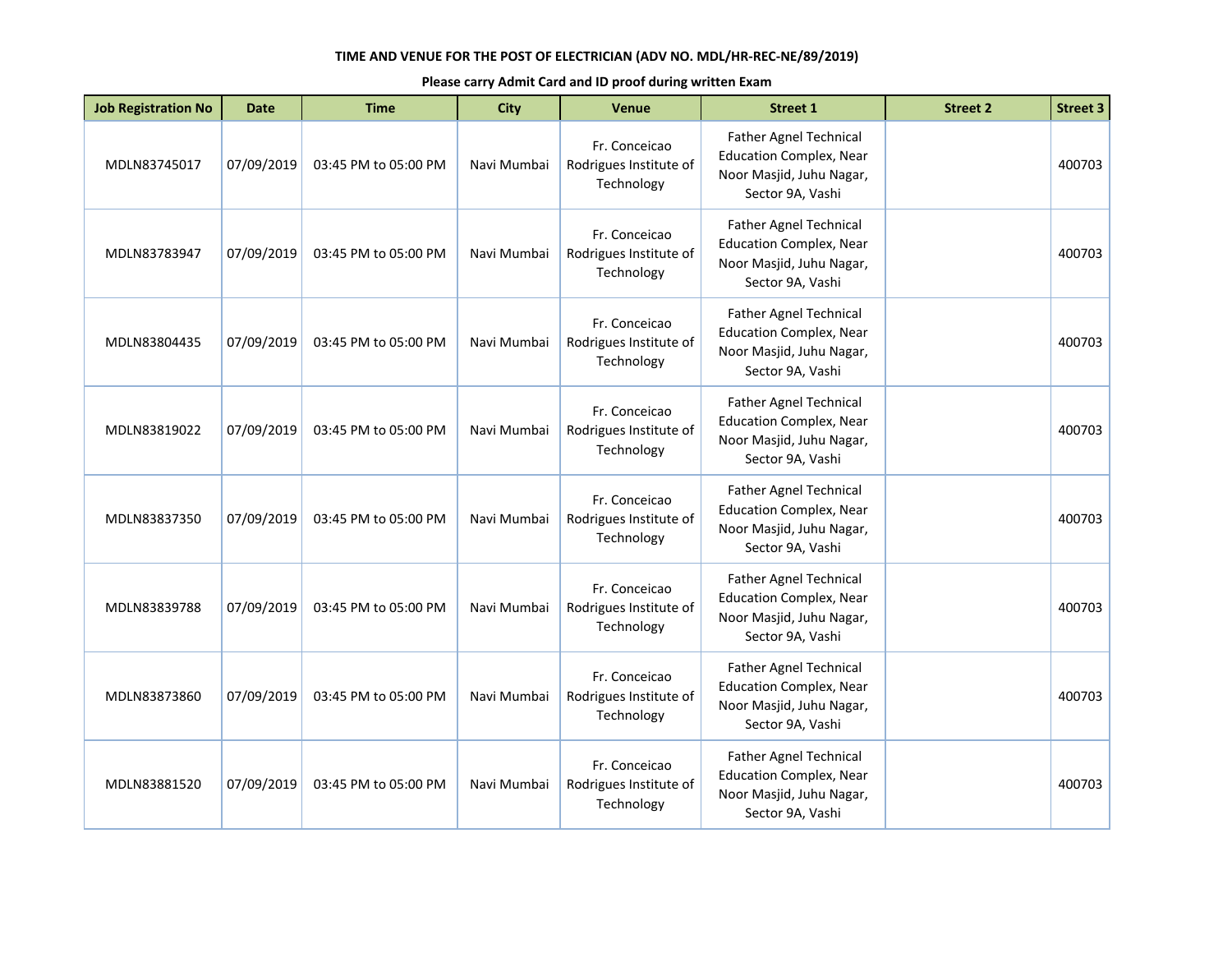| <b>Job Registration No</b> | <b>Date</b> | <b>Time</b>          | <b>City</b> | <b>Venue</b>                                          | <b>Street 1</b>                                                                                                 | <b>Street 2</b> | <b>Street 3</b> |
|----------------------------|-------------|----------------------|-------------|-------------------------------------------------------|-----------------------------------------------------------------------------------------------------------------|-----------------|-----------------|
| MDLN83994486               | 07/09/2019  | 03:45 PM to 05:00 PM | Navi Mumbai | Fr. Conceicao<br>Rodrigues Institute of<br>Technology | Father Agnel Technical<br><b>Education Complex, Near</b><br>Noor Masjid, Juhu Nagar,<br>Sector 9A, Vashi        |                 | 400703          |
| MDLN84073445               | 07/09/2019  | 03:45 PM to 05:00 PM | Navi Mumbai | Fr. Conceicao<br>Rodrigues Institute of<br>Technology | <b>Father Agnel Technical</b><br><b>Education Complex, Near</b><br>Noor Masjid, Juhu Nagar,<br>Sector 9A, Vashi |                 | 400703          |
| MDLN84080771               | 07/09/2019  | 03:45 PM to 05:00 PM | Navi Mumbai | Fr. Conceicao<br>Rodrigues Institute of<br>Technology | <b>Father Agnel Technical</b><br><b>Education Complex, Near</b><br>Noor Masjid, Juhu Nagar,<br>Sector 9A, Vashi |                 | 400703          |
| MDLN84099395               | 07/09/2019  | 03:45 PM to 05:00 PM | Navi Mumbai | Fr. Conceicao<br>Rodrigues Institute of<br>Technology | <b>Father Agnel Technical</b><br><b>Education Complex, Near</b><br>Noor Masjid, Juhu Nagar,<br>Sector 9A, Vashi |                 | 400703          |
| MDLN84152624               | 07/09/2019  | 03:45 PM to 05:00 PM | Navi Mumbai | Fr. Conceicao<br>Rodrigues Institute of<br>Technology | Father Agnel Technical<br><b>Education Complex, Near</b><br>Noor Masjid, Juhu Nagar,<br>Sector 9A, Vashi        |                 | 400703          |
| MDLN84156802               | 07/09/2019  | 03:45 PM to 05:00 PM | Navi Mumbai | Fr. Conceicao<br>Rodrigues Institute of<br>Technology | <b>Father Agnel Technical</b><br><b>Education Complex, Near</b><br>Noor Masjid, Juhu Nagar,<br>Sector 9A, Vashi |                 | 400703          |
| MDLN84186051               | 07/09/2019  | 03:45 PM to 05:00 PM | Navi Mumbai | Fr. Conceicao<br>Rodrigues Institute of<br>Technology | Father Agnel Technical<br><b>Education Complex, Near</b><br>Noor Masjid, Juhu Nagar,<br>Sector 9A, Vashi        |                 | 400703          |
| MDLN84200259               | 07/09/2019  | 03:45 PM to 05:00 PM | Navi Mumbai | Fr. Conceicao<br>Rodrigues Institute of<br>Technology | Father Agnel Technical<br><b>Education Complex, Near</b><br>Noor Masjid, Juhu Nagar,<br>Sector 9A, Vashi        |                 | 400703          |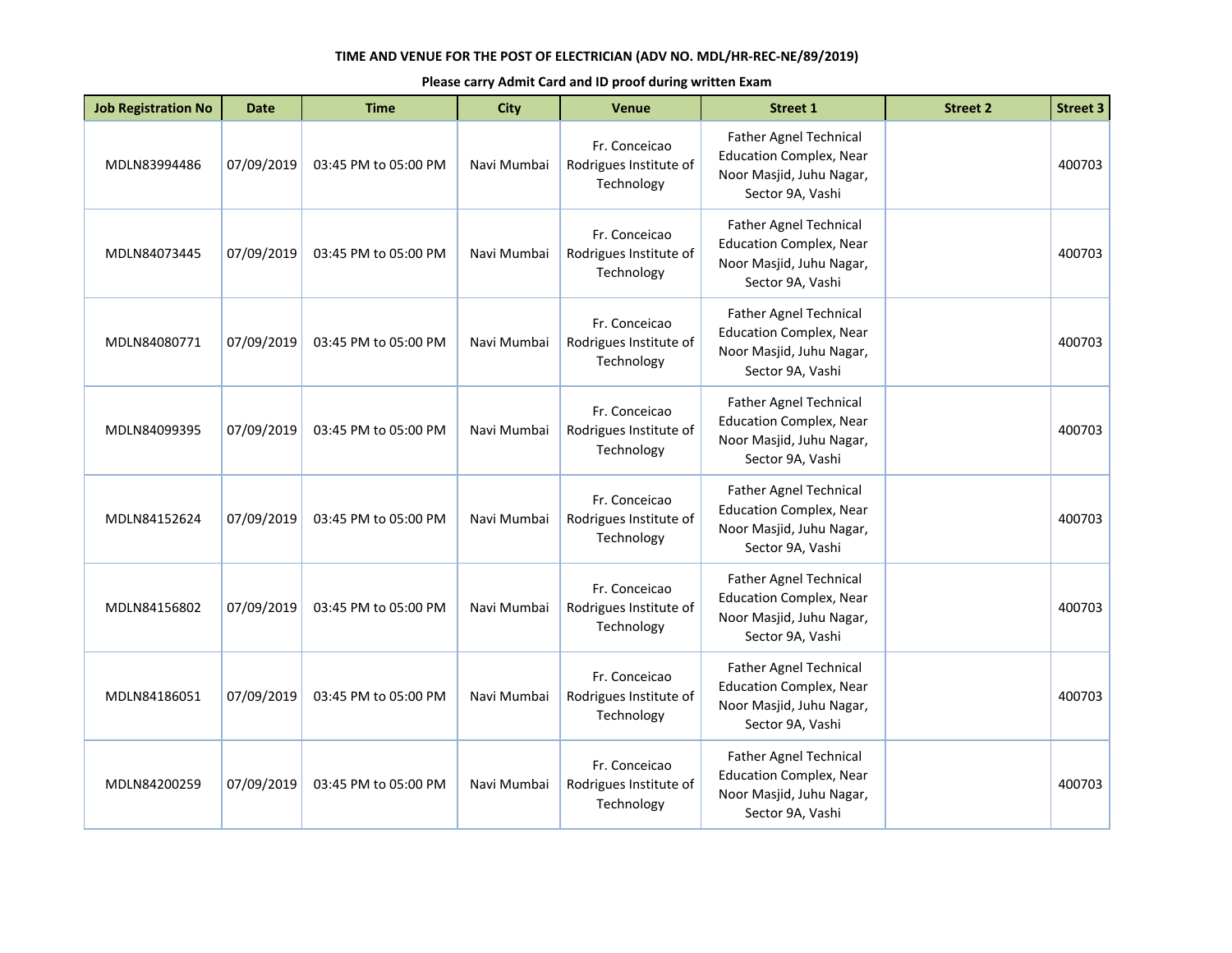| <b>Job Registration No</b> | <b>Date</b> | <b>Time</b>          | <b>City</b> | <b>Venue</b>                                          | <b>Street 1</b>                                                                                                 | <b>Street 2</b> | <b>Street 3</b> |
|----------------------------|-------------|----------------------|-------------|-------------------------------------------------------|-----------------------------------------------------------------------------------------------------------------|-----------------|-----------------|
| MDLN84238996               | 07/09/2019  | 03:45 PM to 05:00 PM | Navi Mumbai | Fr. Conceicao<br>Rodrigues Institute of<br>Technology | Father Agnel Technical<br><b>Education Complex, Near</b><br>Noor Masjid, Juhu Nagar,<br>Sector 9A, Vashi        |                 | 400703          |
| MDLN84274329               | 07/09/2019  | 03:45 PM to 05:00 PM | Navi Mumbai | Fr. Conceicao<br>Rodrigues Institute of<br>Technology | <b>Father Agnel Technical</b><br><b>Education Complex, Near</b><br>Noor Masjid, Juhu Nagar,<br>Sector 9A, Vashi |                 | 400703          |
| MDLN84290629               | 07/09/2019  | 03:45 PM to 05:00 PM | Navi Mumbai | Fr. Conceicao<br>Rodrigues Institute of<br>Technology | <b>Father Agnel Technical</b><br><b>Education Complex, Near</b><br>Noor Masjid, Juhu Nagar,<br>Sector 9A, Vashi |                 | 400703          |
| MDLN84298021               | 07/09/2019  | 03:45 PM to 05:00 PM | Navi Mumbai | Fr. Conceicao<br>Rodrigues Institute of<br>Technology | <b>Father Agnel Technical</b><br><b>Education Complex, Near</b><br>Noor Masjid, Juhu Nagar,<br>Sector 9A, Vashi |                 | 400703          |
| MDLN84300007               | 07/09/2019  | 03:45 PM to 05:00 PM | Navi Mumbai | Fr. Conceicao<br>Rodrigues Institute of<br>Technology | Father Agnel Technical<br><b>Education Complex, Near</b><br>Noor Masjid, Juhu Nagar,<br>Sector 9A, Vashi        |                 | 400703          |
| MDLN84314215               | 07/09/2019  | 03:45 PM to 05:00 PM | Navi Mumbai | Fr. Conceicao<br>Rodrigues Institute of<br>Technology | <b>Father Agnel Technical</b><br><b>Education Complex, Near</b><br>Noor Masjid, Juhu Nagar,<br>Sector 9A, Vashi |                 | 400703          |
| MDLN84331046               | 07/09/2019  | 03:45 PM to 05:00 PM | Navi Mumbai | Fr. Conceicao<br>Rodrigues Institute of<br>Technology | Father Agnel Technical<br><b>Education Complex, Near</b><br>Noor Masjid, Juhu Nagar,<br>Sector 9A, Vashi        |                 | 400703          |
| MDLN84415948               | 07/09/2019  | 03:45 PM to 05:00 PM | Navi Mumbai | Fr. Conceicao<br>Rodrigues Institute of<br>Technology | Father Agnel Technical<br><b>Education Complex, Near</b><br>Noor Masjid, Juhu Nagar,<br>Sector 9A, Vashi        |                 | 400703          |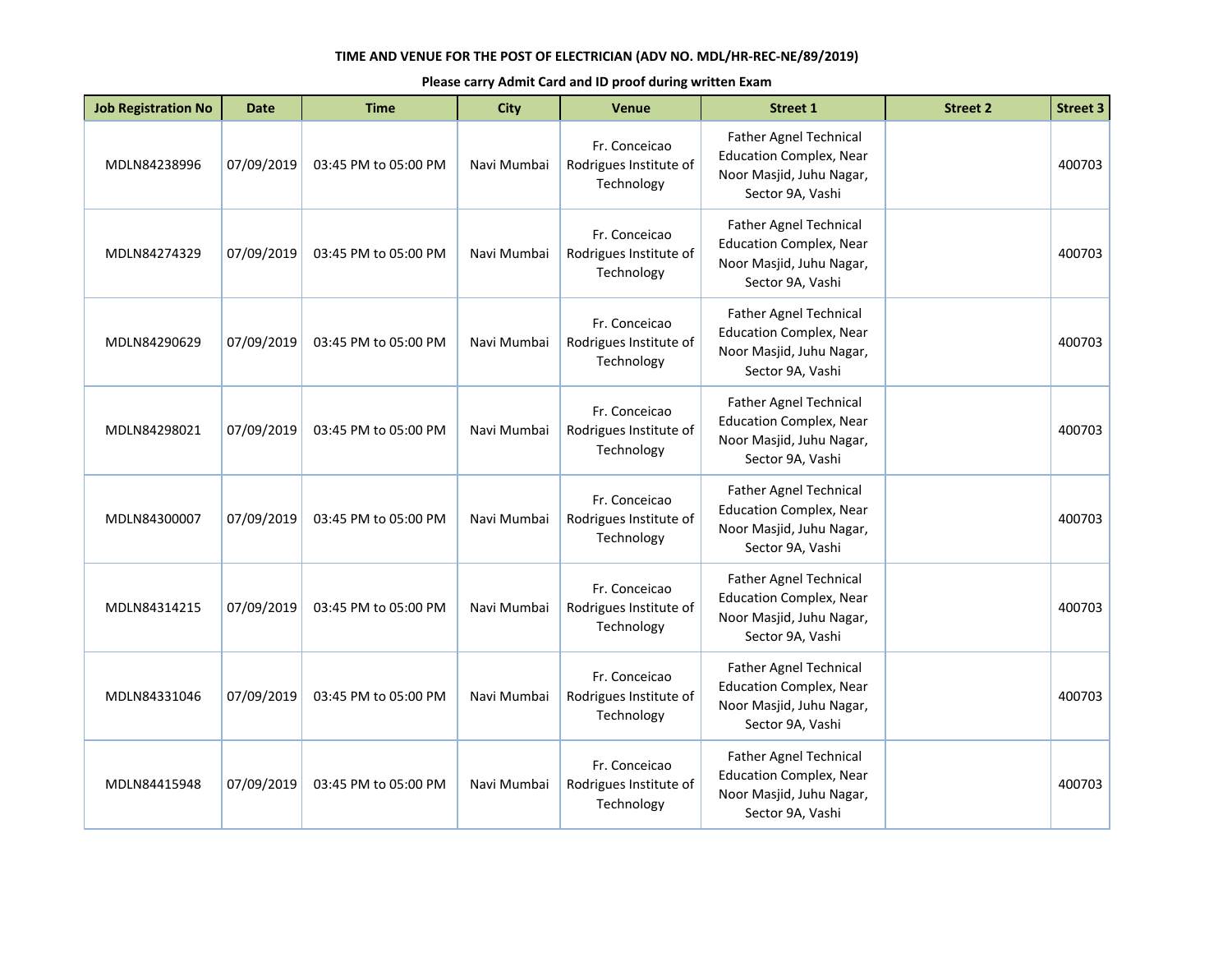| <b>Job Registration No</b> | <b>Date</b> | <b>Time</b>          | <b>City</b> | <b>Venue</b>                                          | <b>Street 1</b>                                                                                                 | <b>Street 2</b> | <b>Street 3</b> |
|----------------------------|-------------|----------------------|-------------|-------------------------------------------------------|-----------------------------------------------------------------------------------------------------------------|-----------------|-----------------|
| MDLN84431062               | 07/09/2019  | 03:45 PM to 05:00 PM | Navi Mumbai | Fr. Conceicao<br>Rodrigues Institute of<br>Technology | Father Agnel Technical<br><b>Education Complex, Near</b><br>Noor Masjid, Juhu Nagar,<br>Sector 9A, Vashi        |                 | 400703          |
| MDLN84432319               | 07/09/2019  | 03:45 PM to 05:00 PM | Navi Mumbai | Fr. Conceicao<br>Rodrigues Institute of<br>Technology | <b>Father Agnel Technical</b><br><b>Education Complex, Near</b><br>Noor Masjid, Juhu Nagar,<br>Sector 9A, Vashi |                 | 400703          |
| MDLN84455393               | 07/09/2019  | 03:45 PM to 05:00 PM | Navi Mumbai | Fr. Conceicao<br>Rodrigues Institute of<br>Technology | <b>Father Agnel Technical</b><br><b>Education Complex, Near</b><br>Noor Masjid, Juhu Nagar,<br>Sector 9A, Vashi |                 | 400703          |
| MDLN84479533               | 07/09/2019  | 03:45 PM to 05:00 PM | Navi Mumbai | Fr. Conceicao<br>Rodrigues Institute of<br>Technology | <b>Father Agnel Technical</b><br><b>Education Complex, Near</b><br>Noor Masjid, Juhu Nagar,<br>Sector 9A, Vashi |                 | 400703          |
| MDLN84493972               | 07/09/2019  | 03:45 PM to 05:00 PM | Navi Mumbai | Fr. Conceicao<br>Rodrigues Institute of<br>Technology | Father Agnel Technical<br><b>Education Complex, Near</b><br>Noor Masjid, Juhu Nagar,<br>Sector 9A, Vashi        |                 | 400703          |
| MDLN84543332               | 07/09/2019  | 03:45 PM to 05:00 PM | Navi Mumbai | Fr. Conceicao<br>Rodrigues Institute of<br>Technology | <b>Father Agnel Technical</b><br><b>Education Complex, Near</b><br>Noor Masjid, Juhu Nagar,<br>Sector 9A, Vashi |                 | 400703          |
| MDLN84551107               | 07/09/2019  | 03:45 PM to 05:00 PM | Navi Mumbai | Fr. Conceicao<br>Rodrigues Institute of<br>Technology | Father Agnel Technical<br><b>Education Complex, Near</b><br>Noor Masjid, Juhu Nagar,<br>Sector 9A, Vashi        |                 | 400703          |
| MDLN84567884               | 07/09/2019  | 03:45 PM to 05:00 PM | Navi Mumbai | Fr. Conceicao<br>Rodrigues Institute of<br>Technology | Father Agnel Technical<br><b>Education Complex, Near</b><br>Noor Masjid, Juhu Nagar,<br>Sector 9A, Vashi        |                 | 400703          |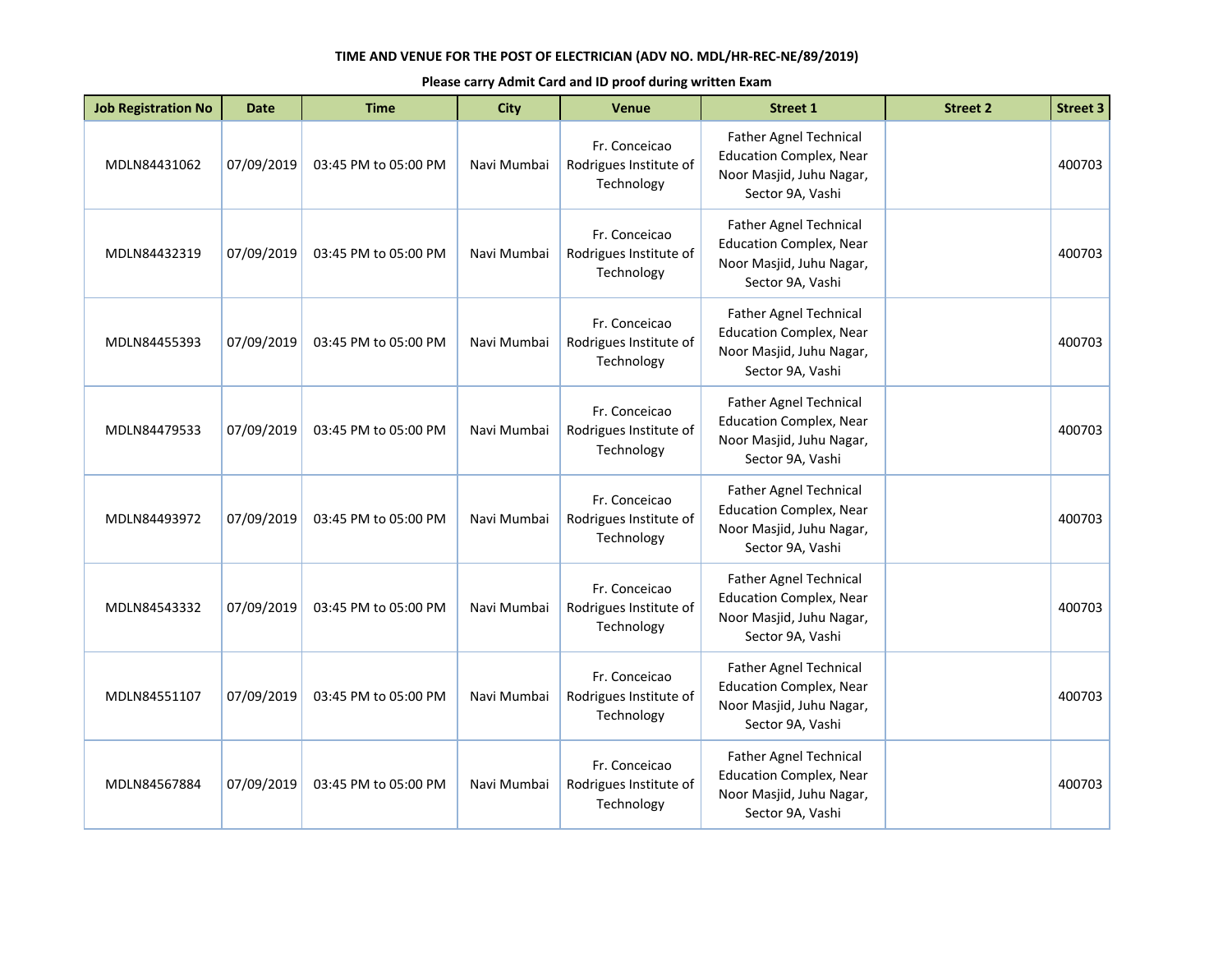| <b>Job Registration No</b> | <b>Date</b> | <b>Time</b>          | <b>City</b> | <b>Venue</b>                                          | <b>Street 1</b>                                                                                                 | <b>Street 2</b> | <b>Street 3</b> |
|----------------------------|-------------|----------------------|-------------|-------------------------------------------------------|-----------------------------------------------------------------------------------------------------------------|-----------------|-----------------|
| MDLN84602886               | 07/09/2019  | 03:45 PM to 05:00 PM | Navi Mumbai | Fr. Conceicao<br>Rodrigues Institute of<br>Technology | Father Agnel Technical<br><b>Education Complex, Near</b><br>Noor Masjid, Juhu Nagar,<br>Sector 9A, Vashi        |                 | 400703          |
| MDLN84606234               | 07/09/2019  | 03:45 PM to 05:00 PM | Navi Mumbai | Fr. Conceicao<br>Rodrigues Institute of<br>Technology | <b>Father Agnel Technical</b><br><b>Education Complex, Near</b><br>Noor Masjid, Juhu Nagar,<br>Sector 9A, Vashi |                 | 400703          |
| MDLN84665400               | 07/09/2019  | 03:45 PM to 05:00 PM | Navi Mumbai | Fr. Conceicao<br>Rodrigues Institute of<br>Technology | <b>Father Agnel Technical</b><br><b>Education Complex, Near</b><br>Noor Masjid, Juhu Nagar,<br>Sector 9A, Vashi |                 | 400703          |
| MDLN84683939               | 07/09/2019  | 03:45 PM to 05:00 PM | Navi Mumbai | Fr. Conceicao<br>Rodrigues Institute of<br>Technology | <b>Father Agnel Technical</b><br><b>Education Complex, Near</b><br>Noor Masjid, Juhu Nagar,<br>Sector 9A, Vashi |                 | 400703          |
| MDLN84693486               | 07/09/2019  | 03:45 PM to 05:00 PM | Navi Mumbai | Fr. Conceicao<br>Rodrigues Institute of<br>Technology | Father Agnel Technical<br><b>Education Complex, Near</b><br>Noor Masjid, Juhu Nagar,<br>Sector 9A, Vashi        |                 | 400703          |
| MDLN84694160               | 07/09/2019  | 03:45 PM to 05:00 PM | Navi Mumbai | Fr. Conceicao<br>Rodrigues Institute of<br>Technology | <b>Father Agnel Technical</b><br><b>Education Complex, Near</b><br>Noor Masjid, Juhu Nagar,<br>Sector 9A, Vashi |                 | 400703          |
| MDLN84695290               | 07/09/2019  | 03:45 PM to 05:00 PM | Navi Mumbai | Fr. Conceicao<br>Rodrigues Institute of<br>Technology | Father Agnel Technical<br><b>Education Complex, Near</b><br>Noor Masjid, Juhu Nagar,<br>Sector 9A, Vashi        |                 | 400703          |
| MDLN84743534               | 07/09/2019  | 03:45 PM to 05:00 PM | Navi Mumbai | Fr. Conceicao<br>Rodrigues Institute of<br>Technology | Father Agnel Technical<br><b>Education Complex, Near</b><br>Noor Masjid, Juhu Nagar,<br>Sector 9A, Vashi        |                 | 400703          |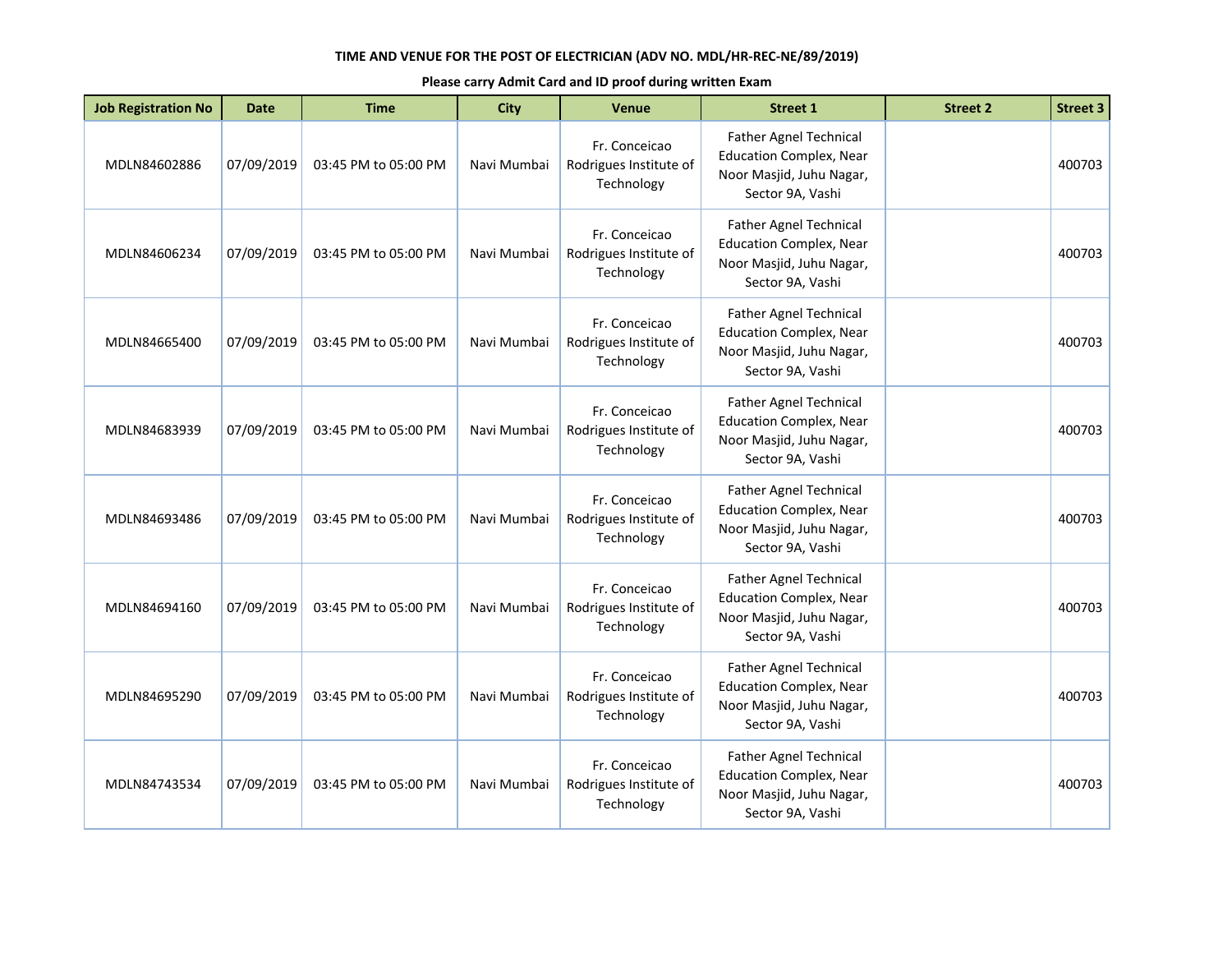| <b>Job Registration No</b> | <b>Date</b> | <b>Time</b>          | <b>City</b> | <b>Venue</b>                                          | <b>Street 1</b>                                                                                                 | <b>Street 2</b> | <b>Street 3</b> |
|----------------------------|-------------|----------------------|-------------|-------------------------------------------------------|-----------------------------------------------------------------------------------------------------------------|-----------------|-----------------|
| MDLN84756944               | 07/09/2019  | 03:45 PM to 05:00 PM | Navi Mumbai | Fr. Conceicao<br>Rodrigues Institute of<br>Technology | Father Agnel Technical<br><b>Education Complex, Near</b><br>Noor Masjid, Juhu Nagar,<br>Sector 9A, Vashi        |                 | 400703          |
| MDLN84766855               | 07/09/2019  | 03:45 PM to 05:00 PM | Navi Mumbai | Fr. Conceicao<br>Rodrigues Institute of<br>Technology | <b>Father Agnel Technical</b><br><b>Education Complex, Near</b><br>Noor Masjid, Juhu Nagar,<br>Sector 9A, Vashi |                 | 400703          |
| MDLN84807968               | 07/09/2019  | 03:45 PM to 05:00 PM | Navi Mumbai | Fr. Conceicao<br>Rodrigues Institute of<br>Technology | <b>Father Agnel Technical</b><br><b>Education Complex, Near</b><br>Noor Masjid, Juhu Nagar,<br>Sector 9A, Vashi |                 | 400703          |
| MDLN84811152               | 07/09/2019  | 03:45 PM to 05:00 PM | Navi Mumbai | Fr. Conceicao<br>Rodrigues Institute of<br>Technology | <b>Father Agnel Technical</b><br><b>Education Complex, Near</b><br>Noor Masjid, Juhu Nagar,<br>Sector 9A, Vashi |                 | 400703          |
| MDLN84840256               | 07/09/2019  | 03:45 PM to 05:00 PM | Navi Mumbai | Fr. Conceicao<br>Rodrigues Institute of<br>Technology | Father Agnel Technical<br><b>Education Complex, Near</b><br>Noor Masjid, Juhu Nagar,<br>Sector 9A, Vashi        |                 | 400703          |
| MDLN84949690               | 07/09/2019  | 03:45 PM to 05:00 PM | Navi Mumbai | Fr. Conceicao<br>Rodrigues Institute of<br>Technology | <b>Father Agnel Technical</b><br><b>Education Complex, Near</b><br>Noor Masjid, Juhu Nagar,<br>Sector 9A, Vashi |                 | 400703          |
| MDLN84958400               | 07/09/2019  | 03:45 PM to 05:00 PM | Navi Mumbai | Fr. Conceicao<br>Rodrigues Institute of<br>Technology | Father Agnel Technical<br><b>Education Complex, Near</b><br>Noor Masjid, Juhu Nagar,<br>Sector 9A, Vashi        |                 | 400703          |
| MDLN84970467               | 07/09/2019  | 03:45 PM to 05:00 PM | Navi Mumbai | Fr. Conceicao<br>Rodrigues Institute of<br>Technology | Father Agnel Technical<br><b>Education Complex, Near</b><br>Noor Masjid, Juhu Nagar,<br>Sector 9A, Vashi        |                 | 400703          |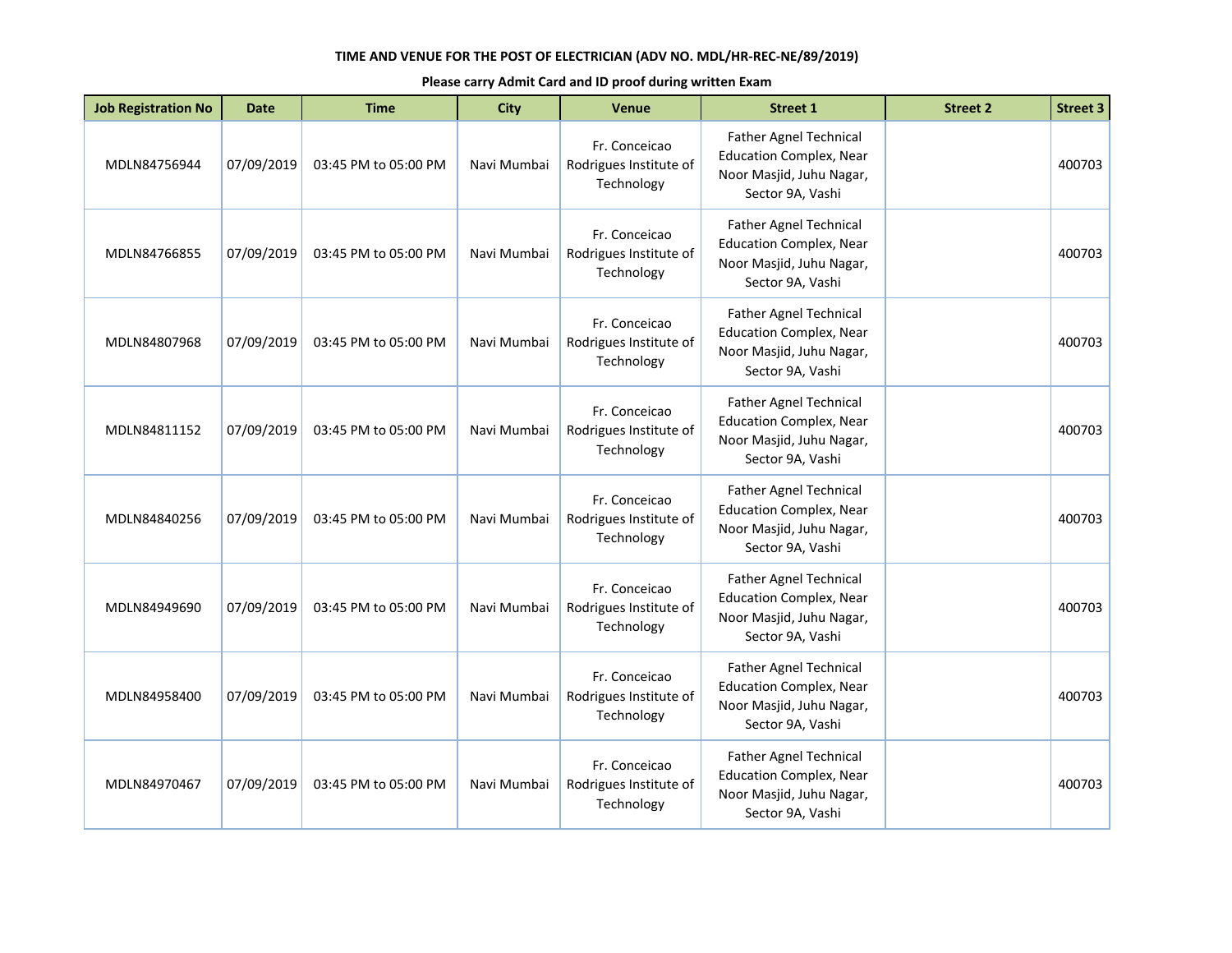| <b>Job Registration No</b> | <b>Date</b> | <b>Time</b>          | <b>City</b> | <b>Venue</b>                                          | <b>Street 1</b>                                                                                                 | <b>Street 2</b> | <b>Street 3</b> |
|----------------------------|-------------|----------------------|-------------|-------------------------------------------------------|-----------------------------------------------------------------------------------------------------------------|-----------------|-----------------|
| MDLN84977656               | 07/09/2019  | 03:45 PM to 05:00 PM | Navi Mumbai | Fr. Conceicao<br>Rodrigues Institute of<br>Technology | Father Agnel Technical<br><b>Education Complex, Near</b><br>Noor Masjid, Juhu Nagar,<br>Sector 9A, Vashi        |                 | 400703          |
| MDLN85005952               | 07/09/2019  | 03:45 PM to 05:00 PM | Navi Mumbai | Fr. Conceicao<br>Rodrigues Institute of<br>Technology | <b>Father Agnel Technical</b><br><b>Education Complex, Near</b><br>Noor Masjid, Juhu Nagar,<br>Sector 9A, Vashi |                 | 400703          |
| MDLN85035883               | 07/09/2019  | 03:45 PM to 05:00 PM | Navi Mumbai | Fr. Conceicao<br>Rodrigues Institute of<br>Technology | Father Agnel Technical<br><b>Education Complex, Near</b><br>Noor Masjid, Juhu Nagar,<br>Sector 9A, Vashi        |                 | 400703          |
| MDLN85107941               | 07/09/2019  | 03:45 PM to 05:00 PM | Navi Mumbai | Fr. Conceicao<br>Rodrigues Institute of<br>Technology | <b>Father Agnel Technical</b><br><b>Education Complex, Near</b><br>Noor Masjid, Juhu Nagar,<br>Sector 9A, Vashi |                 | 400703          |
| MDLN85113561               | 07/09/2019  | 03:45 PM to 05:00 PM | Navi Mumbai | Fr. Conceicao<br>Rodrigues Institute of<br>Technology | <b>Father Agnel Technical</b><br><b>Education Complex, Near</b><br>Noor Masjid, Juhu Nagar,<br>Sector 9A, Vashi |                 | 400703          |
| MDLN85120943               | 07/09/2019  | 03:45 PM to 05:00 PM | Navi Mumbai | Fr. Conceicao<br>Rodrigues Institute of<br>Technology | Father Agnel Technical<br><b>Education Complex, Near</b><br>Noor Masjid, Juhu Nagar,<br>Sector 9A, Vashi        |                 | 400703          |
| MDLN85204985               | 07/09/2019  | 03:45 PM to 05:00 PM | Navi Mumbai | Fr. Conceicao<br>Rodrigues Institute of<br>Technology | <b>Father Agnel Technical</b><br><b>Education Complex, Near</b><br>Noor Masjid, Juhu Nagar,<br>Sector 9A, Vashi |                 | 400703          |
| MDLN85217940               | 07/09/2019  | 03:45 PM to 05:00 PM | Navi Mumbai | Fr. Conceicao<br>Rodrigues Institute of<br>Technology | Father Agnel Technical<br><b>Education Complex, Near</b><br>Noor Masjid, Juhu Nagar,<br>Sector 9A, Vashi        |                 | 400703          |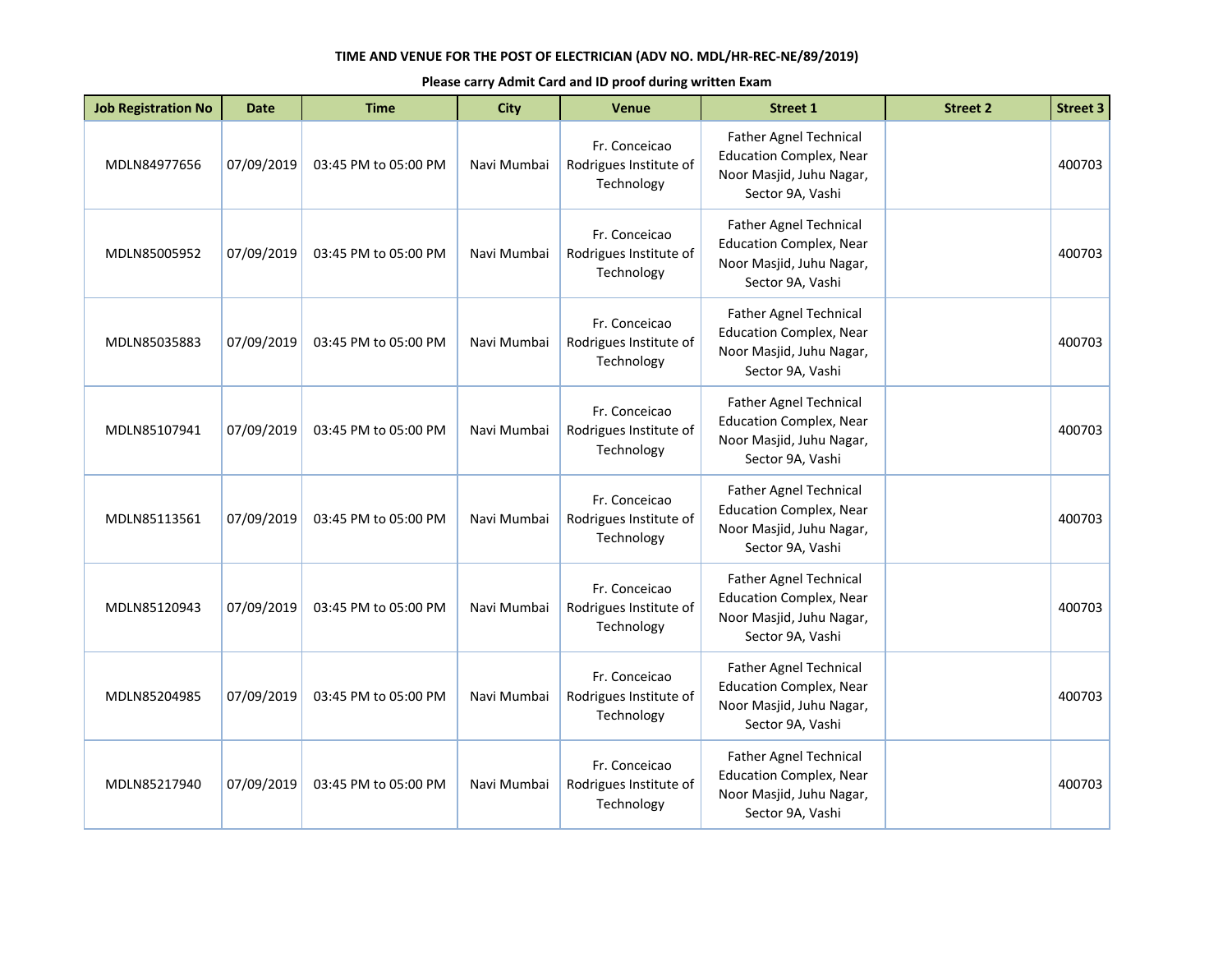| <b>Job Registration No</b> | <b>Date</b> | <b>Time</b>          | <b>City</b> | <b>Venue</b>                                          | <b>Street 1</b>                                                                                                 | <b>Street 2</b> | <b>Street 3</b> |
|----------------------------|-------------|----------------------|-------------|-------------------------------------------------------|-----------------------------------------------------------------------------------------------------------------|-----------------|-----------------|
| MDLN85217947               | 07/09/2019  | 03:45 PM to 05:00 PM | Navi Mumbai | Fr. Conceicao<br>Rodrigues Institute of<br>Technology | Father Agnel Technical<br><b>Education Complex, Near</b><br>Noor Masjid, Juhu Nagar,<br>Sector 9A, Vashi        |                 | 400703          |
| MDLN85228330               | 07/09/2019  | 03:45 PM to 05:00 PM | Navi Mumbai | Fr. Conceicao<br>Rodrigues Institute of<br>Technology | <b>Father Agnel Technical</b><br><b>Education Complex, Near</b><br>Noor Masjid, Juhu Nagar,<br>Sector 9A, Vashi |                 | 400703          |
| MDLN85249461               | 07/09/2019  | 03:45 PM to 05:00 PM | Navi Mumbai | Fr. Conceicao<br>Rodrigues Institute of<br>Technology | <b>Father Agnel Technical</b><br><b>Education Complex, Near</b><br>Noor Masjid, Juhu Nagar,<br>Sector 9A, Vashi |                 | 400703          |
| MDLN85263471               | 07/09/2019  | 03:45 PM to 05:00 PM | Navi Mumbai | Fr. Conceicao<br>Rodrigues Institute of<br>Technology | <b>Father Agnel Technical</b><br><b>Education Complex, Near</b><br>Noor Masjid, Juhu Nagar,<br>Sector 9A, Vashi |                 | 400703          |
| MDLN85313425               | 07/09/2019  | 03:45 PM to 05:00 PM | Navi Mumbai | Fr. Conceicao<br>Rodrigues Institute of<br>Technology | Father Agnel Technical<br><b>Education Complex, Near</b><br>Noor Masjid, Juhu Nagar,<br>Sector 9A, Vashi        |                 | 400703          |
| MDLN85357097               | 07/09/2019  | 03:45 PM to 05:00 PM | Navi Mumbai | Fr. Conceicao<br>Rodrigues Institute of<br>Technology | <b>Father Agnel Technical</b><br><b>Education Complex, Near</b><br>Noor Masjid, Juhu Nagar,<br>Sector 9A, Vashi |                 | 400703          |
| MDLN85370707               | 07/09/2019  | 03:45 PM to 05:00 PM | Navi Mumbai | Fr. Conceicao<br>Rodrigues Institute of<br>Technology | Father Agnel Technical<br><b>Education Complex, Near</b><br>Noor Masjid, Juhu Nagar,<br>Sector 9A, Vashi        |                 | 400703          |
| MDLN85372393               | 07/09/2019  | 03:45 PM to 05:00 PM | Navi Mumbai | Fr. Conceicao<br>Rodrigues Institute of<br>Technology | Father Agnel Technical<br><b>Education Complex, Near</b><br>Noor Masjid, Juhu Nagar,<br>Sector 9A, Vashi        |                 | 400703          |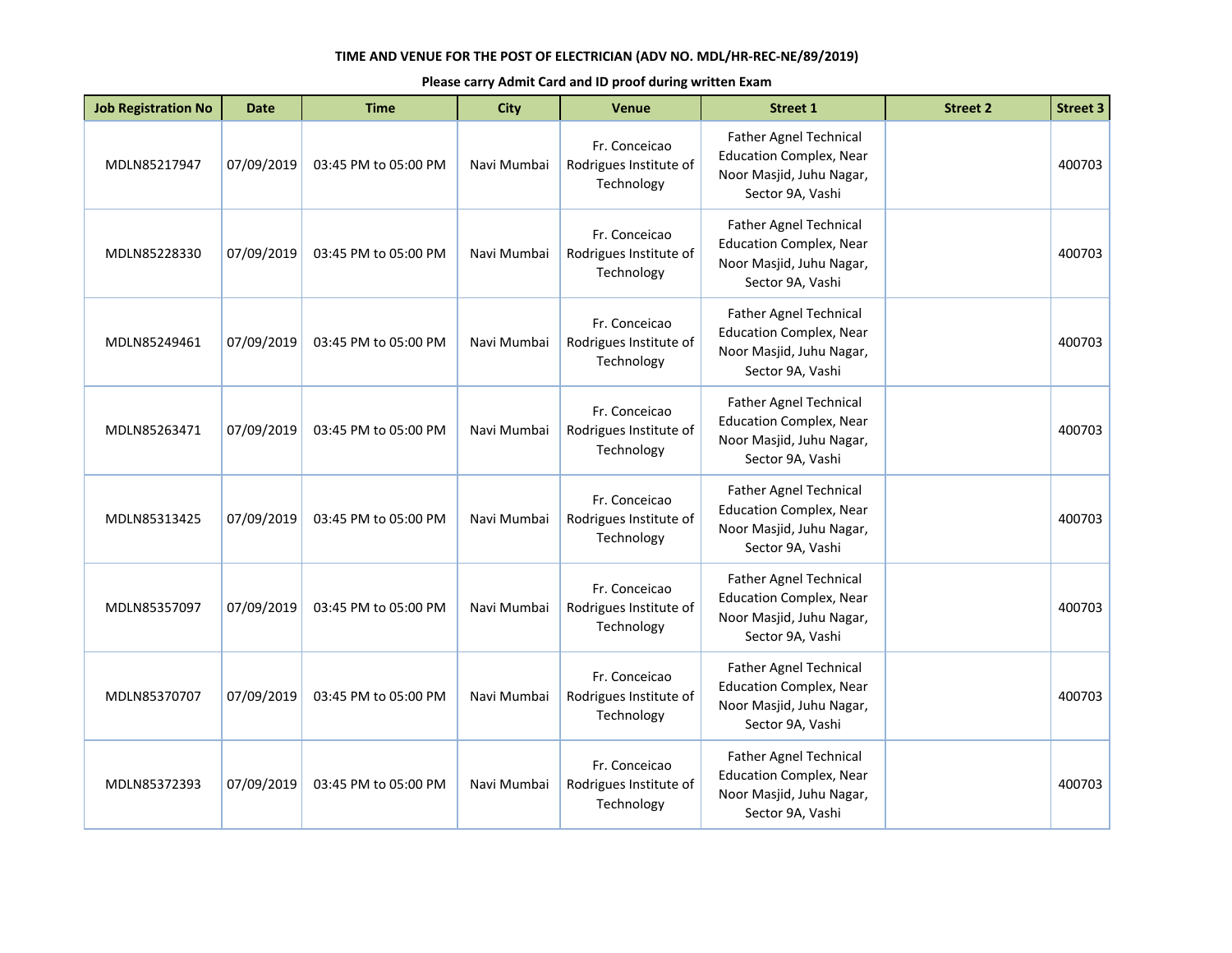| <b>Job Registration No</b> | <b>Date</b> | <b>Time</b>          | <b>City</b> | <b>Venue</b>                                          | <b>Street 1</b>                                                                                                 | <b>Street 2</b> | <b>Street 3</b> |
|----------------------------|-------------|----------------------|-------------|-------------------------------------------------------|-----------------------------------------------------------------------------------------------------------------|-----------------|-----------------|
| MDLN85374247               | 07/09/2019  | 03:45 PM to 05:00 PM | Navi Mumbai | Fr. Conceicao<br>Rodrigues Institute of<br>Technology | Father Agnel Technical<br><b>Education Complex, Near</b><br>Noor Masjid, Juhu Nagar,<br>Sector 9A, Vashi        |                 | 400703          |
| MDLN85461201               | 07/09/2019  | 03:45 PM to 05:00 PM | Navi Mumbai | Fr. Conceicao<br>Rodrigues Institute of<br>Technology | <b>Father Agnel Technical</b><br><b>Education Complex, Near</b><br>Noor Masjid, Juhu Nagar,<br>Sector 9A, Vashi |                 | 400703          |
| MDLN85514814               | 07/09/2019  | 03:45 PM to 05:00 PM | Navi Mumbai | Fr. Conceicao<br>Rodrigues Institute of<br>Technology | <b>Father Agnel Technical</b><br><b>Education Complex, Near</b><br>Noor Masjid, Juhu Nagar,<br>Sector 9A, Vashi |                 | 400703          |
| MDLN85613000               | 07/09/2019  | 03:45 PM to 05:00 PM | Navi Mumbai | Fr. Conceicao<br>Rodrigues Institute of<br>Technology | <b>Father Agnel Technical</b><br><b>Education Complex, Near</b><br>Noor Masjid, Juhu Nagar,<br>Sector 9A, Vashi |                 | 400703          |
| MDLN85655271               | 07/09/2019  | 03:45 PM to 05:00 PM | Navi Mumbai | Fr. Conceicao<br>Rodrigues Institute of<br>Technology | Father Agnel Technical<br><b>Education Complex, Near</b><br>Noor Masjid, Juhu Nagar,<br>Sector 9A, Vashi        |                 | 400703          |
| MDLN85666815               | 07/09/2019  | 03:45 PM to 05:00 PM | Navi Mumbai | Fr. Conceicao<br>Rodrigues Institute of<br>Technology | <b>Father Agnel Technical</b><br><b>Education Complex, Near</b><br>Noor Masjid, Juhu Nagar,<br>Sector 9A, Vashi |                 | 400703          |
| MDLN85698828               | 07/09/2019  | 03:45 PM to 05:00 PM | Navi Mumbai | Fr. Conceicao<br>Rodrigues Institute of<br>Technology | Father Agnel Technical<br><b>Education Complex, Near</b><br>Noor Masjid, Juhu Nagar,<br>Sector 9A, Vashi        |                 | 400703          |
| MDLN85705112               | 07/09/2019  | 03:45 PM to 05:00 PM | Navi Mumbai | Fr. Conceicao<br>Rodrigues Institute of<br>Technology | Father Agnel Technical<br><b>Education Complex, Near</b><br>Noor Masjid, Juhu Nagar,<br>Sector 9A, Vashi        |                 | 400703          |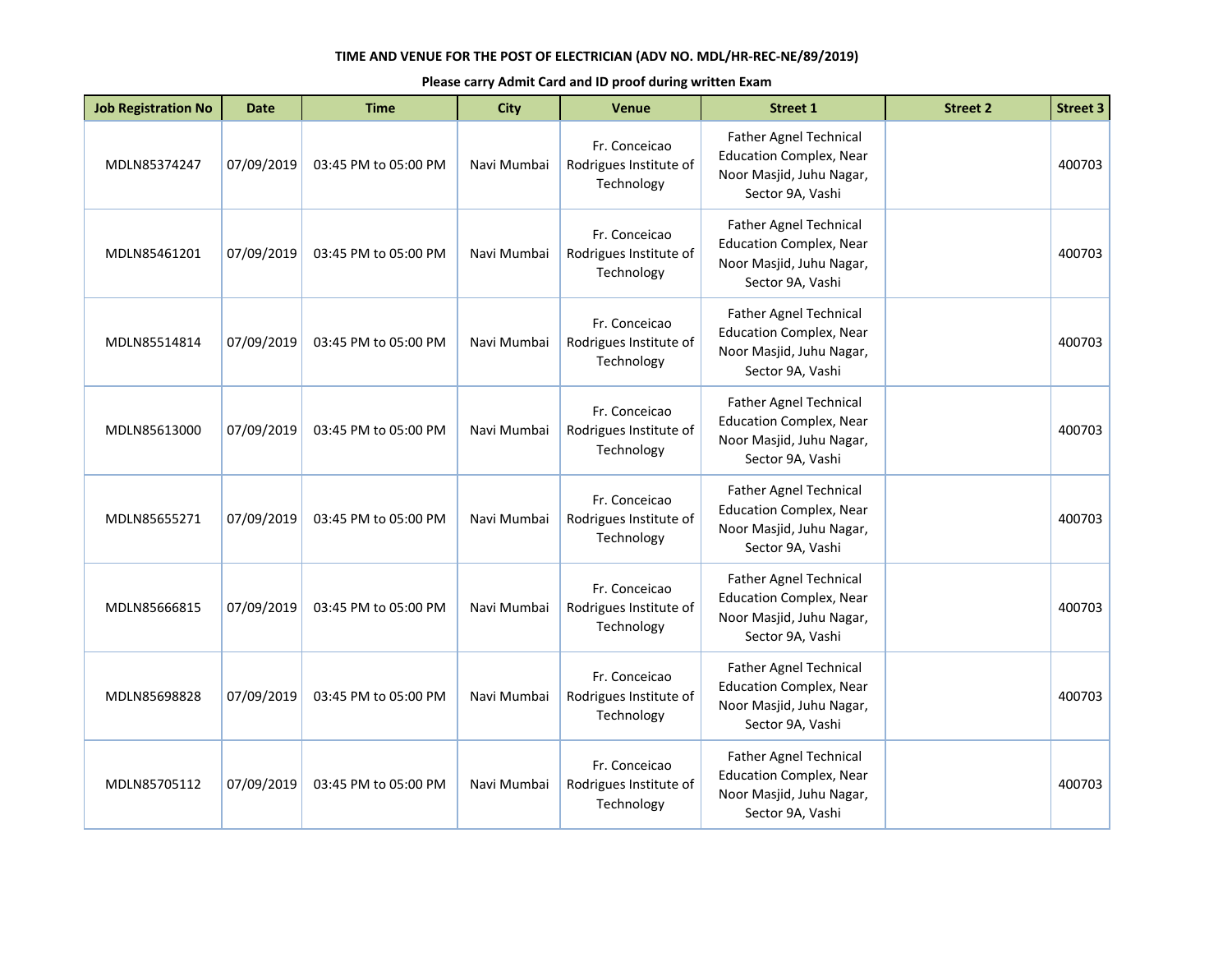| <b>Job Registration No</b> | <b>Date</b> | <b>Time</b>          | <b>City</b> | <b>Venue</b>                                          | <b>Street 1</b>                                                                                                 | <b>Street 2</b> | <b>Street 3</b> |
|----------------------------|-------------|----------------------|-------------|-------------------------------------------------------|-----------------------------------------------------------------------------------------------------------------|-----------------|-----------------|
| MDLN85716939               | 07/09/2019  | 03:45 PM to 05:00 PM | Navi Mumbai | Fr. Conceicao<br>Rodrigues Institute of<br>Technology | Father Agnel Technical<br><b>Education Complex, Near</b><br>Noor Masjid, Juhu Nagar,<br>Sector 9A, Vashi        |                 | 400703          |
| MDLN85719541               | 07/09/2019  | 03:45 PM to 05:00 PM | Navi Mumbai | Fr. Conceicao<br>Rodrigues Institute of<br>Technology | <b>Father Agnel Technical</b><br><b>Education Complex, Near</b><br>Noor Masjid, Juhu Nagar,<br>Sector 9A, Vashi |                 | 400703          |
| MDLN85782087               | 07/09/2019  | 03:45 PM to 05:00 PM | Navi Mumbai | Fr. Conceicao<br>Rodrigues Institute of<br>Technology | <b>Father Agnel Technical</b><br><b>Education Complex, Near</b><br>Noor Masjid, Juhu Nagar,<br>Sector 9A, Vashi |                 | 400703          |
| MDLN85821196               | 07/09/2019  | 03:45 PM to 05:00 PM | Navi Mumbai | Fr. Conceicao<br>Rodrigues Institute of<br>Technology | <b>Father Agnel Technical</b><br><b>Education Complex, Near</b><br>Noor Masjid, Juhu Nagar,<br>Sector 9A, Vashi |                 | 400703          |
| MDLN85836353               | 07/09/2019  | 03:45 PM to 05:00 PM | Navi Mumbai | Fr. Conceicao<br>Rodrigues Institute of<br>Technology | Father Agnel Technical<br><b>Education Complex, Near</b><br>Noor Masjid, Juhu Nagar,<br>Sector 9A, Vashi        |                 | 400703          |
| MDLN85941322               | 07/09/2019  | 03:45 PM to 05:00 PM | Navi Mumbai | Fr. Conceicao<br>Rodrigues Institute of<br>Technology | <b>Father Agnel Technical</b><br><b>Education Complex, Near</b><br>Noor Masjid, Juhu Nagar,<br>Sector 9A, Vashi |                 | 400703          |
| MDLN85986167               | 07/09/2019  | 03:45 PM to 05:00 PM | Navi Mumbai | Fr. Conceicao<br>Rodrigues Institute of<br>Technology | Father Agnel Technical<br><b>Education Complex, Near</b><br>Noor Masjid, Juhu Nagar,<br>Sector 9A, Vashi        |                 | 400703          |
| MDLN85993135               | 07/09/2019  | 03:45 PM to 05:00 PM | Navi Mumbai | Fr. Conceicao<br>Rodrigues Institute of<br>Technology | Father Agnel Technical<br><b>Education Complex, Near</b><br>Noor Masjid, Juhu Nagar,<br>Sector 9A, Vashi        |                 | 400703          |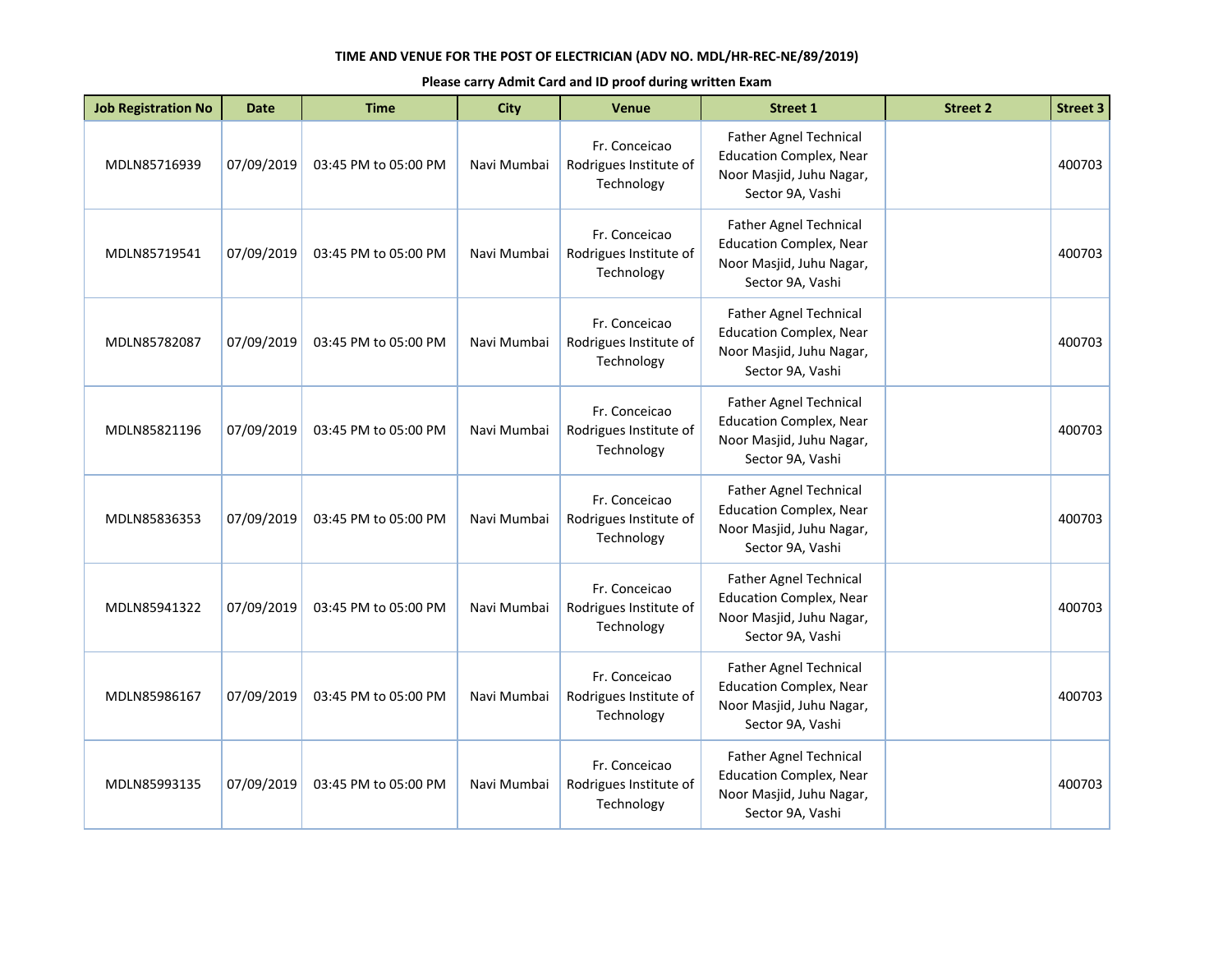| <b>Job Registration No</b> | <b>Date</b> | <b>Time</b>          | <b>City</b> | <b>Venue</b>                                          | <b>Street 1</b>                                                                                                 | <b>Street 2</b> | <b>Street 3</b> |
|----------------------------|-------------|----------------------|-------------|-------------------------------------------------------|-----------------------------------------------------------------------------------------------------------------|-----------------|-----------------|
| MDLN86030460               | 07/09/2019  | 03:45 PM to 05:00 PM | Navi Mumbai | Fr. Conceicao<br>Rodrigues Institute of<br>Technology | Father Agnel Technical<br><b>Education Complex, Near</b><br>Noor Masjid, Juhu Nagar,<br>Sector 9A, Vashi        |                 | 400703          |
| MDLN86038240               | 07/09/2019  | 03:45 PM to 05:00 PM | Navi Mumbai | Fr. Conceicao<br>Rodrigues Institute of<br>Technology | <b>Father Agnel Technical</b><br><b>Education Complex, Near</b><br>Noor Masjid, Juhu Nagar,<br>Sector 9A, Vashi |                 | 400703          |
| MDLN86043134               | 07/09/2019  | 03:45 PM to 05:00 PM | Navi Mumbai | Fr. Conceicao<br>Rodrigues Institute of<br>Technology | Father Agnel Technical<br><b>Education Complex, Near</b><br>Noor Masjid, Juhu Nagar,<br>Sector 9A, Vashi        |                 | 400703          |
| MDLN86050183               | 07/09/2019  | 03:45 PM to 05:00 PM | Navi Mumbai | Fr. Conceicao<br>Rodrigues Institute of<br>Technology | <b>Father Agnel Technical</b><br><b>Education Complex, Near</b><br>Noor Masjid, Juhu Nagar,<br>Sector 9A, Vashi |                 | 400703          |
| MDLN86073390               | 07/09/2019  | 03:45 PM to 05:00 PM | Navi Mumbai | Fr. Conceicao<br>Rodrigues Institute of<br>Technology | <b>Father Agnel Technical</b><br><b>Education Complex, Near</b><br>Noor Masjid, Juhu Nagar,<br>Sector 9A, Vashi |                 | 400703          |
| MDLN86102375               | 07/09/2019  | 03:45 PM to 05:00 PM | Navi Mumbai | Fr. Conceicao<br>Rodrigues Institute of<br>Technology | Father Agnel Technical<br><b>Education Complex, Near</b><br>Noor Masjid, Juhu Nagar,<br>Sector 9A, Vashi        |                 | 400703          |
| MDLN86116021               | 07/09/2019  | 03:45 PM to 05:00 PM | Navi Mumbai | Fr. Conceicao<br>Rodrigues Institute of<br>Technology | <b>Father Agnel Technical</b><br><b>Education Complex, Near</b><br>Noor Masjid, Juhu Nagar,<br>Sector 9A, Vashi |                 | 400703          |
| MDLN86130917               | 07/09/2019  | 03:45 PM to 05:00 PM | Navi Mumbai | Fr. Conceicao<br>Rodrigues Institute of<br>Technology | Father Agnel Technical<br><b>Education Complex, Near</b><br>Noor Masjid, Juhu Nagar,<br>Sector 9A, Vashi        |                 | 400703          |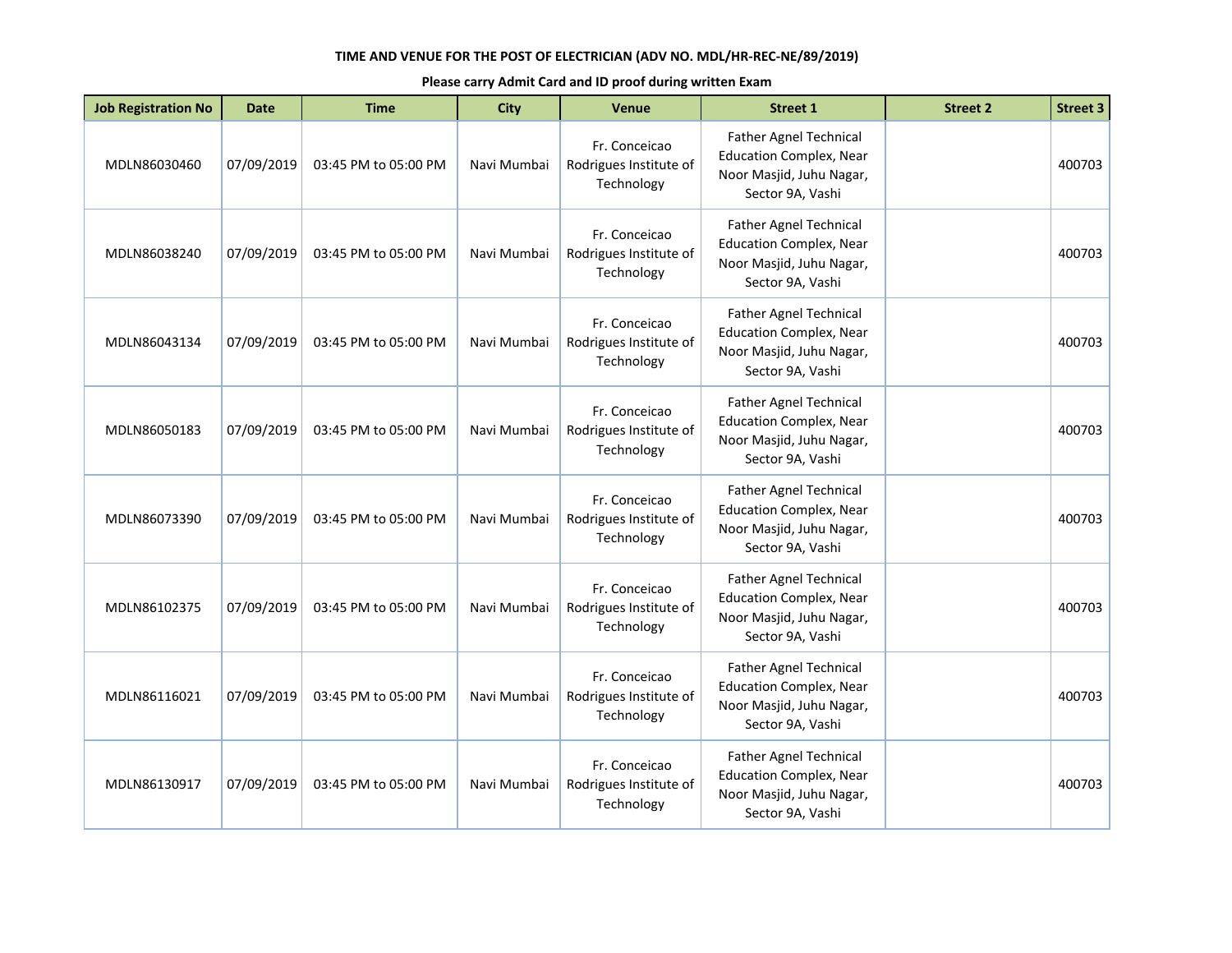| <b>Job Registration No</b> | <b>Date</b> | <b>Time</b>          | <b>City</b> | <b>Venue</b>                                          | <b>Street 1</b>                                                                                                 | <b>Street 2</b> | <b>Street 3</b> |
|----------------------------|-------------|----------------------|-------------|-------------------------------------------------------|-----------------------------------------------------------------------------------------------------------------|-----------------|-----------------|
| MDLN86162300               | 07/09/2019  | 03:45 PM to 05:00 PM | Navi Mumbai | Fr. Conceicao<br>Rodrigues Institute of<br>Technology | Father Agnel Technical<br><b>Education Complex, Near</b><br>Noor Masjid, Juhu Nagar,<br>Sector 9A, Vashi        |                 | 400703          |
| MDLN86176833               | 07/09/2019  | 03:45 PM to 05:00 PM | Navi Mumbai | Fr. Conceicao<br>Rodrigues Institute of<br>Technology | <b>Father Agnel Technical</b><br><b>Education Complex, Near</b><br>Noor Masjid, Juhu Nagar,<br>Sector 9A, Vashi |                 | 400703          |
| MDLN86184928               | 07/09/2019  | 03:45 PM to 05:00 PM | Navi Mumbai | Fr. Conceicao<br>Rodrigues Institute of<br>Technology | <b>Father Agnel Technical</b><br><b>Education Complex, Near</b><br>Noor Masjid, Juhu Nagar,<br>Sector 9A, Vashi |                 | 400703          |
| MDLN86239083               | 07/09/2019  | 03:45 PM to 05:00 PM | Navi Mumbai | Fr. Conceicao<br>Rodrigues Institute of<br>Technology | <b>Father Agnel Technical</b><br><b>Education Complex, Near</b><br>Noor Masjid, Juhu Nagar,<br>Sector 9A, Vashi |                 | 400703          |
| MDLN86257303               | 07/09/2019  | 03:45 PM to 05:00 PM | Navi Mumbai | Fr. Conceicao<br>Rodrigues Institute of<br>Technology | Father Agnel Technical<br><b>Education Complex, Near</b><br>Noor Masjid, Juhu Nagar,<br>Sector 9A, Vashi        |                 | 400703          |
| MDLN86279063               | 07/09/2019  | 03:45 PM to 05:00 PM | Navi Mumbai | Fr. Conceicao<br>Rodrigues Institute of<br>Technology | <b>Father Agnel Technical</b><br><b>Education Complex, Near</b><br>Noor Masjid, Juhu Nagar,<br>Sector 9A, Vashi |                 | 400703          |
| MDLN86304127               | 07/09/2019  | 03:45 PM to 05:00 PM | Navi Mumbai | Fr. Conceicao<br>Rodrigues Institute of<br>Technology | Father Agnel Technical<br><b>Education Complex, Near</b><br>Noor Masjid, Juhu Nagar,<br>Sector 9A, Vashi        |                 | 400703          |
| MDLN86334552               | 07/09/2019  | 03:45 PM to 05:00 PM | Navi Mumbai | Fr. Conceicao<br>Rodrigues Institute of<br>Technology | Father Agnel Technical<br><b>Education Complex, Near</b><br>Noor Masjid, Juhu Nagar,<br>Sector 9A, Vashi        |                 | 400703          |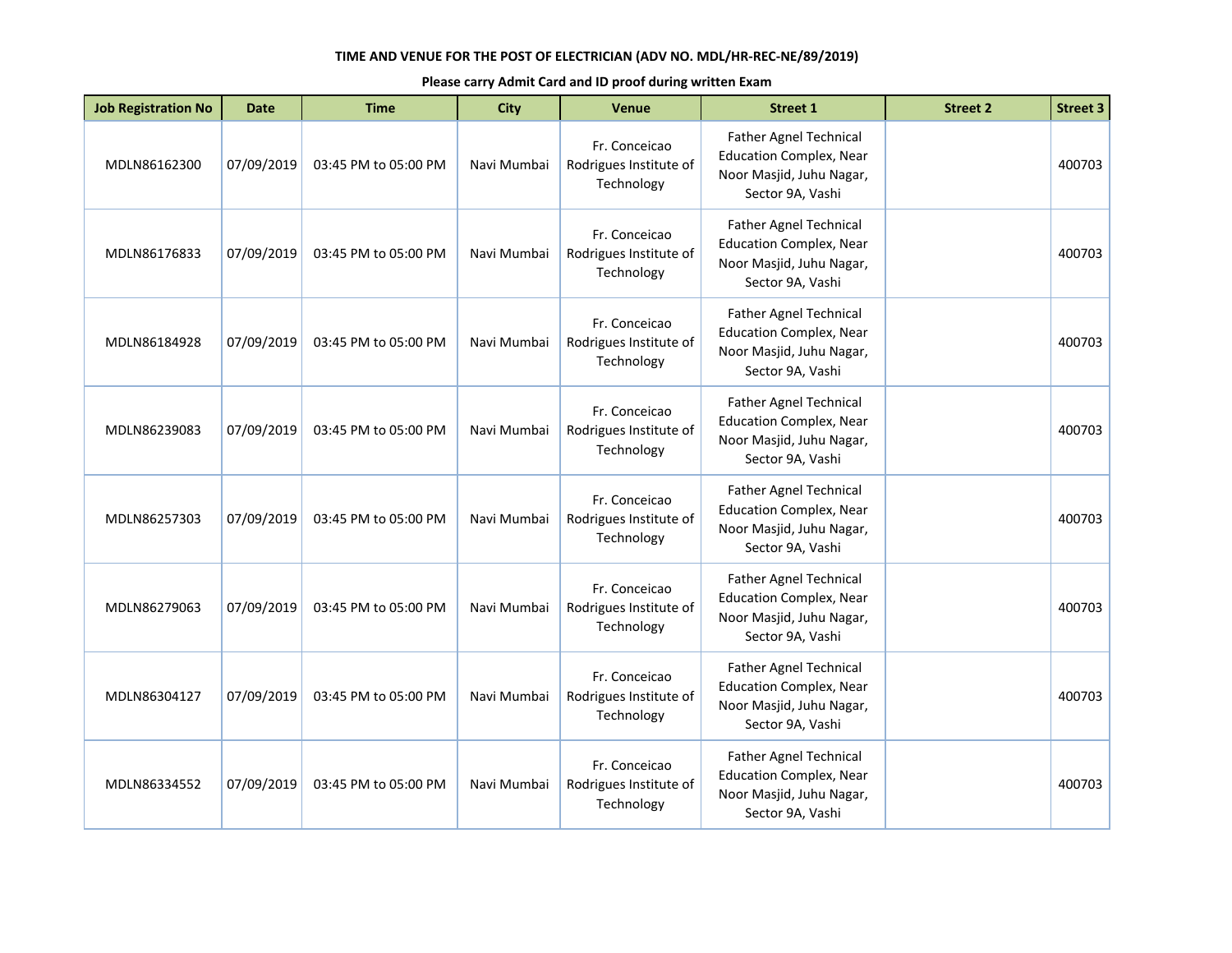| <b>Job Registration No</b> | <b>Date</b> | <b>Time</b>          | <b>City</b> | <b>Venue</b>                                          | <b>Street 1</b>                                                                                                 | <b>Street 2</b> | <b>Street 3</b> |
|----------------------------|-------------|----------------------|-------------|-------------------------------------------------------|-----------------------------------------------------------------------------------------------------------------|-----------------|-----------------|
| MDLN86359228               | 07/09/2019  | 03:45 PM to 05:00 PM | Navi Mumbai | Fr. Conceicao<br>Rodrigues Institute of<br>Technology | Father Agnel Technical<br><b>Education Complex, Near</b><br>Noor Masjid, Juhu Nagar,<br>Sector 9A, Vashi        |                 | 400703          |
| MDLN86368765               | 07/09/2019  | 03:45 PM to 05:00 PM | Navi Mumbai | Fr. Conceicao<br>Rodrigues Institute of<br>Technology | <b>Father Agnel Technical</b><br><b>Education Complex, Near</b><br>Noor Masjid, Juhu Nagar,<br>Sector 9A, Vashi |                 | 400703          |
| MDLN86479425               | 07/09/2019  | 03:45 PM to 05:00 PM | Navi Mumbai | Fr. Conceicao<br>Rodrigues Institute of<br>Technology | <b>Father Agnel Technical</b><br><b>Education Complex, Near</b><br>Noor Masjid, Juhu Nagar,<br>Sector 9A, Vashi |                 | 400703          |
| MDLN86500780               | 07/09/2019  | 03:45 PM to 05:00 PM | Navi Mumbai | Fr. Conceicao<br>Rodrigues Institute of<br>Technology | <b>Father Agnel Technical</b><br><b>Education Complex, Near</b><br>Noor Masjid, Juhu Nagar,<br>Sector 9A, Vashi |                 | 400703          |
| MDLN86554286               | 07/09/2019  | 03:45 PM to 05:00 PM | Navi Mumbai | Fr. Conceicao<br>Rodrigues Institute of<br>Technology | Father Agnel Technical<br><b>Education Complex, Near</b><br>Noor Masjid, Juhu Nagar,<br>Sector 9A, Vashi        |                 | 400703          |
| MDLN86586669               | 07/09/2019  | 03:45 PM to 05:00 PM | Navi Mumbai | Fr. Conceicao<br>Rodrigues Institute of<br>Technology | <b>Father Agnel Technical</b><br><b>Education Complex, Near</b><br>Noor Masjid, Juhu Nagar,<br>Sector 9A, Vashi |                 | 400703          |
| MDLN86593852               | 07/09/2019  | 03:45 PM to 05:00 PM | Navi Mumbai | Fr. Conceicao<br>Rodrigues Institute of<br>Technology | Father Agnel Technical<br><b>Education Complex, Near</b><br>Noor Masjid, Juhu Nagar,<br>Sector 9A, Vashi        |                 | 400703          |
| MDLN86598778               | 07/09/2019  | 03:45 PM to 05:00 PM | Navi Mumbai | Fr. Conceicao<br>Rodrigues Institute of<br>Technology | Father Agnel Technical<br><b>Education Complex, Near</b><br>Noor Masjid, Juhu Nagar,<br>Sector 9A, Vashi        |                 | 400703          |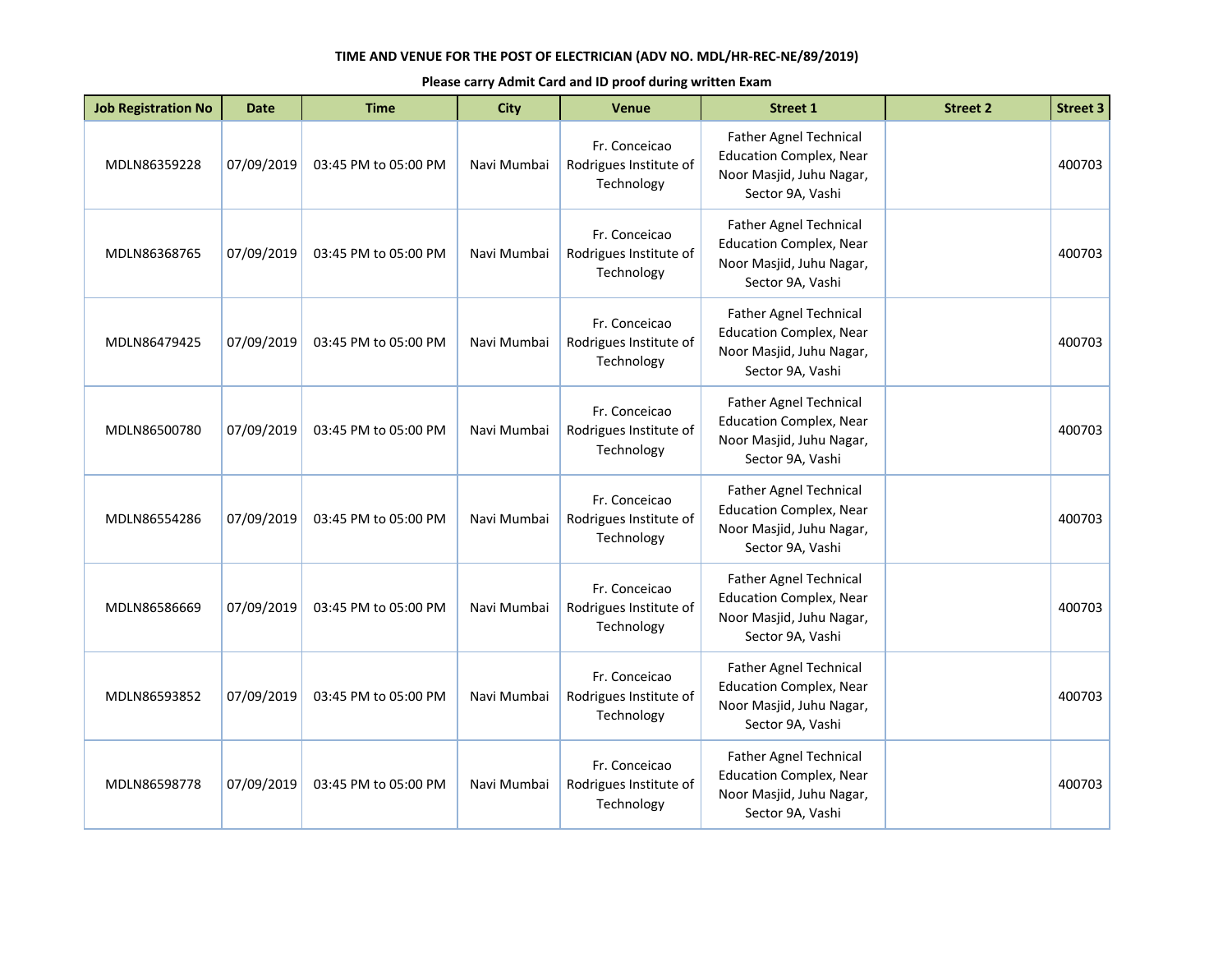| <b>Job Registration No</b> | <b>Date</b> | <b>Time</b>          | <b>City</b> | <b>Venue</b>                                          | <b>Street 1</b>                                                                                                 | <b>Street 2</b> | <b>Street 3</b> |
|----------------------------|-------------|----------------------|-------------|-------------------------------------------------------|-----------------------------------------------------------------------------------------------------------------|-----------------|-----------------|
| MDLN86601389               | 07/09/2019  | 03:45 PM to 05:00 PM | Navi Mumbai | Fr. Conceicao<br>Rodrigues Institute of<br>Technology | Father Agnel Technical<br><b>Education Complex, Near</b><br>Noor Masjid, Juhu Nagar,<br>Sector 9A, Vashi        |                 | 400703          |
| MDLN86619266               | 07/09/2019  | 03:45 PM to 05:00 PM | Navi Mumbai | Fr. Conceicao<br>Rodrigues Institute of<br>Technology | <b>Father Agnel Technical</b><br><b>Education Complex, Near</b><br>Noor Masjid, Juhu Nagar,<br>Sector 9A, Vashi |                 | 400703          |
| MDLN86627397               | 07/09/2019  | 03:45 PM to 05:00 PM | Navi Mumbai | Fr. Conceicao<br>Rodrigues Institute of<br>Technology | <b>Father Agnel Technical</b><br><b>Education Complex, Near</b><br>Noor Masjid, Juhu Nagar,<br>Sector 9A, Vashi |                 | 400703          |
| MDLN86629660               | 07/09/2019  | 03:45 PM to 05:00 PM | Navi Mumbai | Fr. Conceicao<br>Rodrigues Institute of<br>Technology | <b>Father Agnel Technical</b><br><b>Education Complex, Near</b><br>Noor Masjid, Juhu Nagar,<br>Sector 9A, Vashi |                 | 400703          |
| MDLN86640458               | 07/09/2019  | 03:45 PM to 05:00 PM | Navi Mumbai | Fr. Conceicao<br>Rodrigues Institute of<br>Technology | Father Agnel Technical<br><b>Education Complex, Near</b><br>Noor Masjid, Juhu Nagar,<br>Sector 9A, Vashi        |                 | 400703          |
| MDLN86643208               | 07/09/2019  | 03:45 PM to 05:00 PM | Navi Mumbai | Fr. Conceicao<br>Rodrigues Institute of<br>Technology | <b>Father Agnel Technical</b><br><b>Education Complex, Near</b><br>Noor Masjid, Juhu Nagar,<br>Sector 9A, Vashi |                 | 400703          |
| MDLN86651148               | 07/09/2019  | 03:45 PM to 05:00 PM | Navi Mumbai | Fr. Conceicao<br>Rodrigues Institute of<br>Technology | Father Agnel Technical<br><b>Education Complex, Near</b><br>Noor Masjid, Juhu Nagar,<br>Sector 9A, Vashi        |                 | 400703          |
| MDLN86677780               | 07/09/2019  | 03:45 PM to 05:00 PM | Navi Mumbai | Fr. Conceicao<br>Rodrigues Institute of<br>Technology | Father Agnel Technical<br><b>Education Complex, Near</b><br>Noor Masjid, Juhu Nagar,<br>Sector 9A, Vashi        |                 | 400703          |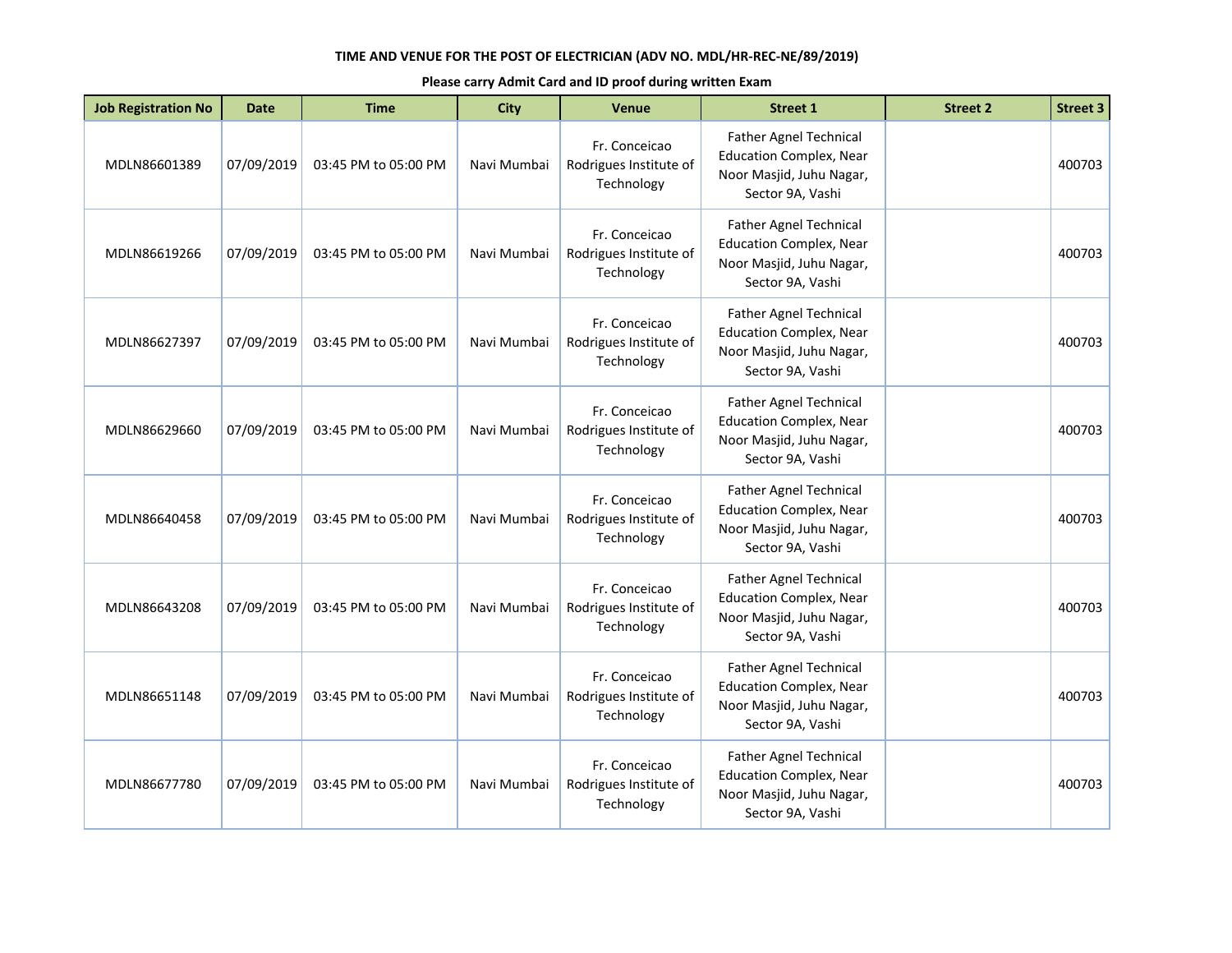| <b>Job Registration No</b> | <b>Date</b> | <b>Time</b>          | <b>City</b> | <b>Venue</b>                                          | <b>Street 1</b>                                                                                                 | <b>Street 2</b> | <b>Street 3</b> |
|----------------------------|-------------|----------------------|-------------|-------------------------------------------------------|-----------------------------------------------------------------------------------------------------------------|-----------------|-----------------|
| MDLN86690008               | 07/09/2019  | 03:45 PM to 05:00 PM | Navi Mumbai | Fr. Conceicao<br>Rodrigues Institute of<br>Technology | Father Agnel Technical<br><b>Education Complex, Near</b><br>Noor Masjid, Juhu Nagar,<br>Sector 9A, Vashi        |                 | 400703          |
| MDLN86691916               | 07/09/2019  | 03:45 PM to 05:00 PM | Navi Mumbai | Fr. Conceicao<br>Rodrigues Institute of<br>Technology | <b>Father Agnel Technical</b><br><b>Education Complex, Near</b><br>Noor Masjid, Juhu Nagar,<br>Sector 9A, Vashi |                 | 400703          |
| MDLN86719930               | 07/09/2019  | 03:45 PM to 05:00 PM | Navi Mumbai | Fr. Conceicao<br>Rodrigues Institute of<br>Technology | <b>Father Agnel Technical</b><br><b>Education Complex, Near</b><br>Noor Masjid, Juhu Nagar,<br>Sector 9A, Vashi |                 | 400703          |
| MDLN86738900               | 07/09/2019  | 03:45 PM to 05:00 PM | Navi Mumbai | Fr. Conceicao<br>Rodrigues Institute of<br>Technology | <b>Father Agnel Technical</b><br><b>Education Complex, Near</b><br>Noor Masjid, Juhu Nagar,<br>Sector 9A, Vashi |                 | 400703          |
| MDLN86798164               | 07/09/2019  | 03:45 PM to 05:00 PM | Navi Mumbai | Fr. Conceicao<br>Rodrigues Institute of<br>Technology | Father Agnel Technical<br><b>Education Complex, Near</b><br>Noor Masjid, Juhu Nagar,<br>Sector 9A, Vashi        |                 | 400703          |
| MDLN86798611               | 07/09/2019  | 03:45 PM to 05:00 PM | Navi Mumbai | Fr. Conceicao<br>Rodrigues Institute of<br>Technology | <b>Father Agnel Technical</b><br><b>Education Complex, Near</b><br>Noor Masjid, Juhu Nagar,<br>Sector 9A, Vashi |                 | 400703          |
| MDLN86802136               | 07/09/2019  | 03:45 PM to 05:00 PM | Navi Mumbai | Fr. Conceicao<br>Rodrigues Institute of<br>Technology | Father Agnel Technical<br><b>Education Complex, Near</b><br>Noor Masjid, Juhu Nagar,<br>Sector 9A, Vashi        |                 | 400703          |
| MDLN86818258               | 07/09/2019  | 03:45 PM to 05:00 PM | Navi Mumbai | Fr. Conceicao<br>Rodrigues Institute of<br>Technology | Father Agnel Technical<br><b>Education Complex, Near</b><br>Noor Masjid, Juhu Nagar,<br>Sector 9A, Vashi        |                 | 400703          |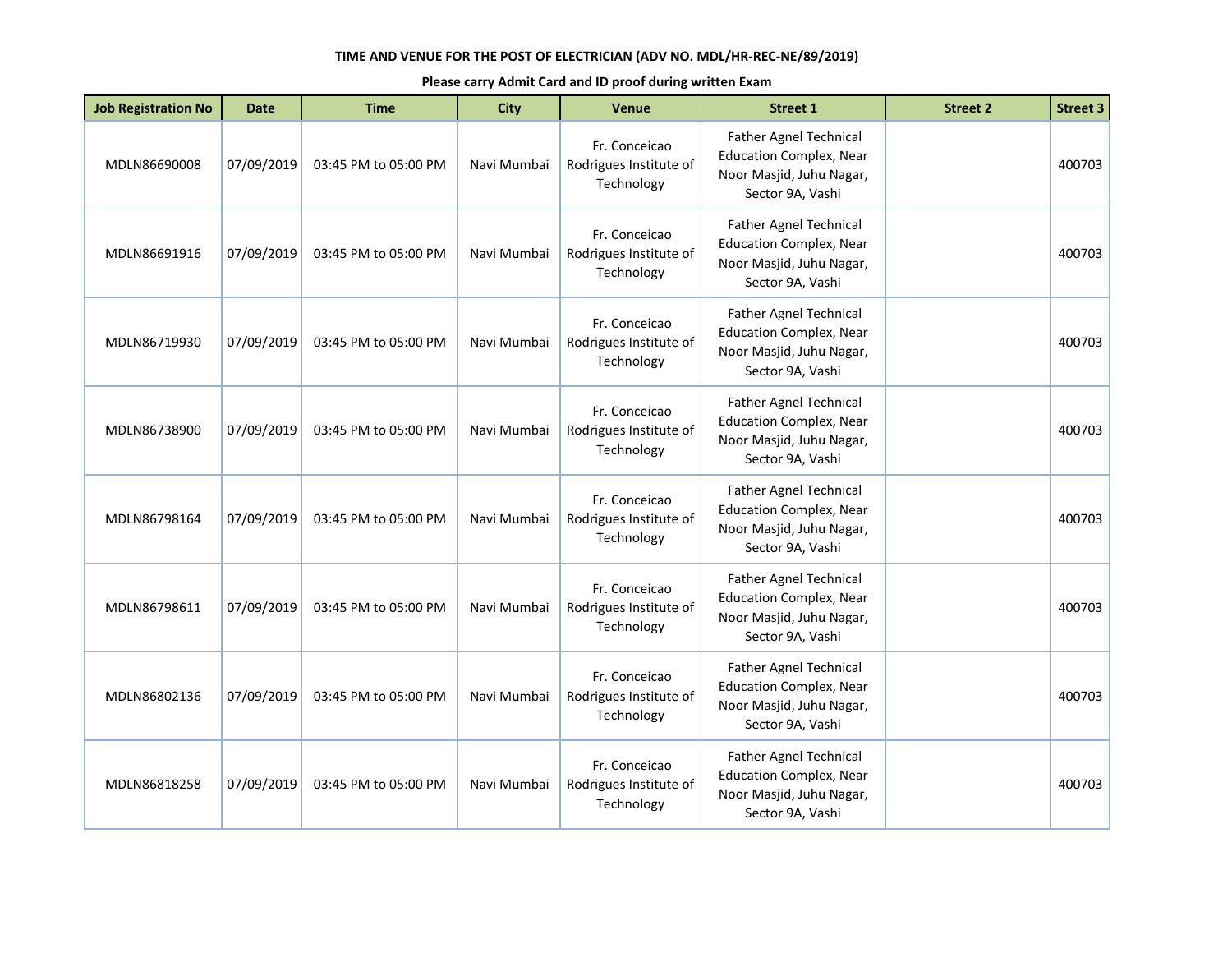| <b>Job Registration No</b> | <b>Date</b> | <b>Time</b>          | <b>City</b> | <b>Venue</b>                                          | <b>Street 1</b>                                                                                                 | <b>Street 2</b> | <b>Street 3</b> |
|----------------------------|-------------|----------------------|-------------|-------------------------------------------------------|-----------------------------------------------------------------------------------------------------------------|-----------------|-----------------|
| MDLN86833971               | 07/09/2019  | 03:45 PM to 05:00 PM | Navi Mumbai | Fr. Conceicao<br>Rodrigues Institute of<br>Technology | Father Agnel Technical<br><b>Education Complex, Near</b><br>Noor Masjid, Juhu Nagar,<br>Sector 9A, Vashi        |                 | 400703          |
| MDLN86890743               | 07/09/2019  | 03:45 PM to 05:00 PM | Navi Mumbai | Fr. Conceicao<br>Rodrigues Institute of<br>Technology | <b>Father Agnel Technical</b><br><b>Education Complex, Near</b><br>Noor Masjid, Juhu Nagar,<br>Sector 9A, Vashi |                 | 400703          |
| MDLN86919480               | 07/09/2019  | 03:45 PM to 05:00 PM | Navi Mumbai | Fr. Conceicao<br>Rodrigues Institute of<br>Technology | <b>Father Agnel Technical</b><br><b>Education Complex, Near</b><br>Noor Masjid, Juhu Nagar,<br>Sector 9A, Vashi |                 | 400703          |
| MDLN86949602               | 07/09/2019  | 03:45 PM to 05:00 PM | Navi Mumbai | Fr. Conceicao<br>Rodrigues Institute of<br>Technology | <b>Father Agnel Technical</b><br><b>Education Complex, Near</b><br>Noor Masjid, Juhu Nagar,<br>Sector 9A, Vashi |                 | 400703          |
| MDLN86982306               | 07/09/2019  | 03:45 PM to 05:00 PM | Navi Mumbai | Fr. Conceicao<br>Rodrigues Institute of<br>Technology | Father Agnel Technical<br><b>Education Complex, Near</b><br>Noor Masjid, Juhu Nagar,<br>Sector 9A, Vashi        |                 | 400703          |
| MDLN86993067               | 07/09/2019  | 03:45 PM to 05:00 PM | Navi Mumbai | Fr. Conceicao<br>Rodrigues Institute of<br>Technology | <b>Father Agnel Technical</b><br><b>Education Complex, Near</b><br>Noor Masjid, Juhu Nagar,<br>Sector 9A, Vashi |                 | 400703          |
| MDLN87006141               | 07/09/2019  | 03:45 PM to 05:00 PM | Navi Mumbai | Fr. Conceicao<br>Rodrigues Institute of<br>Technology | Father Agnel Technical<br><b>Education Complex, Near</b><br>Noor Masjid, Juhu Nagar,<br>Sector 9A, Vashi        |                 | 400703          |
| MDLN87013368               | 07/09/2019  | 03:45 PM to 05:00 PM | Navi Mumbai | Fr. Conceicao<br>Rodrigues Institute of<br>Technology | Father Agnel Technical<br><b>Education Complex, Near</b><br>Noor Masjid, Juhu Nagar,<br>Sector 9A, Vashi        |                 | 400703          |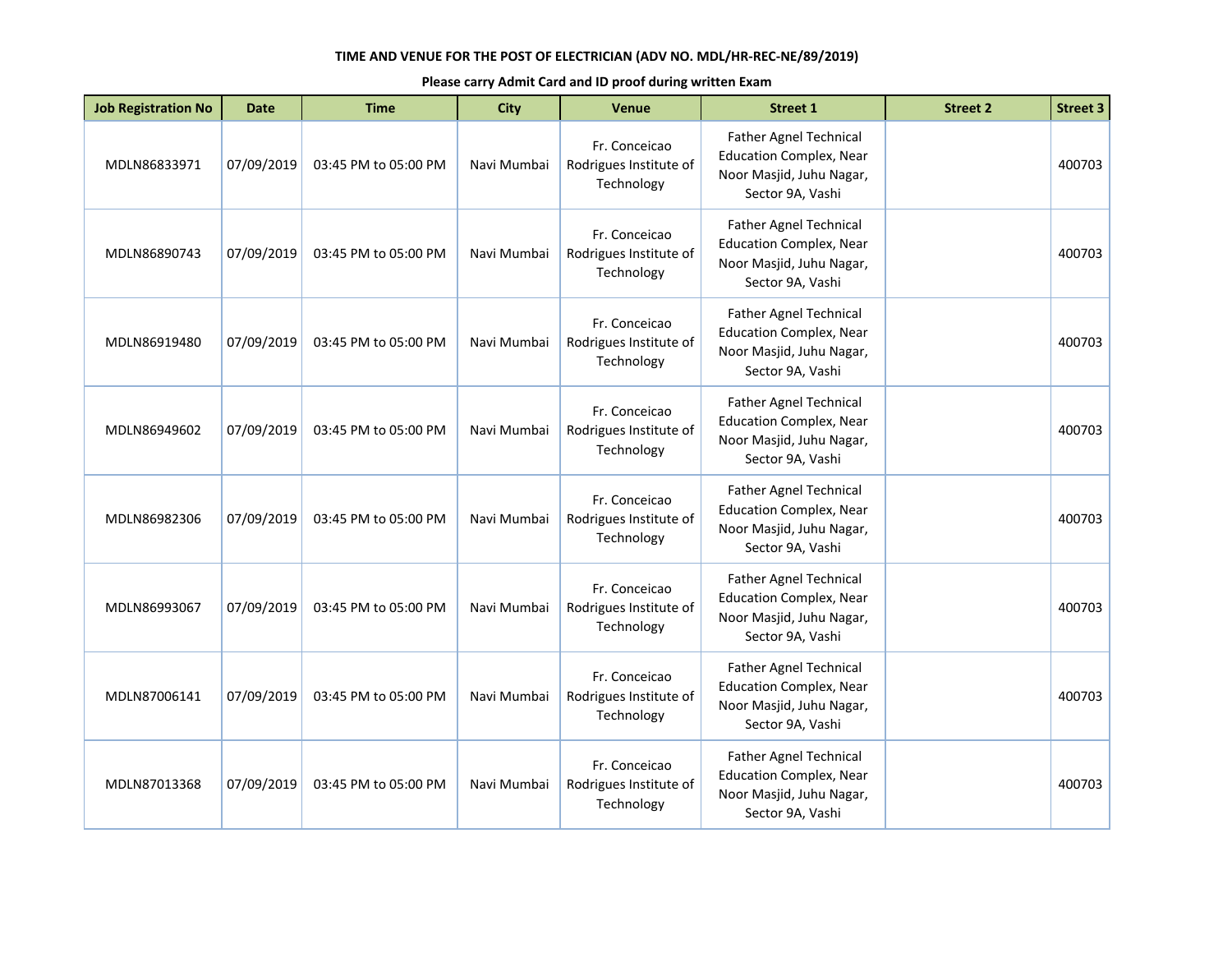| <b>Job Registration No</b> | <b>Date</b> | <b>Time</b>          | <b>City</b> | <b>Venue</b>                                          | <b>Street 1</b>                                                                                                 | <b>Street 2</b> | <b>Street 3</b> |
|----------------------------|-------------|----------------------|-------------|-------------------------------------------------------|-----------------------------------------------------------------------------------------------------------------|-----------------|-----------------|
| MDLN87049710               | 07/09/2019  | 03:45 PM to 05:00 PM | Navi Mumbai | Fr. Conceicao<br>Rodrigues Institute of<br>Technology | Father Agnel Technical<br><b>Education Complex, Near</b><br>Noor Masjid, Juhu Nagar,<br>Sector 9A, Vashi        |                 | 400703          |
| MDLN87058654               | 07/09/2019  | 03:45 PM to 05:00 PM | Navi Mumbai | Fr. Conceicao<br>Rodrigues Institute of<br>Technology | <b>Father Agnel Technical</b><br><b>Education Complex, Near</b><br>Noor Masjid, Juhu Nagar,<br>Sector 9A, Vashi |                 | 400703          |
| MDLN87080966               | 07/09/2019  | 03:45 PM to 05:00 PM | Navi Mumbai | Fr. Conceicao<br>Rodrigues Institute of<br>Technology | <b>Father Agnel Technical</b><br><b>Education Complex, Near</b><br>Noor Masjid, Juhu Nagar,<br>Sector 9A, Vashi |                 | 400703          |
| MDLN87123923               | 07/09/2019  | 03:45 PM to 05:00 PM | Navi Mumbai | Fr. Conceicao<br>Rodrigues Institute of<br>Technology | <b>Father Agnel Technical</b><br><b>Education Complex, Near</b><br>Noor Masjid, Juhu Nagar,<br>Sector 9A, Vashi |                 | 400703          |
| MDLN87161791               | 07/09/2019  | 03:45 PM to 05:00 PM | Navi Mumbai | Fr. Conceicao<br>Rodrigues Institute of<br>Technology | Father Agnel Technical<br><b>Education Complex, Near</b><br>Noor Masjid, Juhu Nagar,<br>Sector 9A, Vashi        |                 | 400703          |
| MDLN87163386               | 07/09/2019  | 03:45 PM to 05:00 PM | Navi Mumbai | Fr. Conceicao<br>Rodrigues Institute of<br>Technology | <b>Father Agnel Technical</b><br><b>Education Complex, Near</b><br>Noor Masjid, Juhu Nagar,<br>Sector 9A, Vashi |                 | 400703          |
| MDLN87197511               | 07/09/2019  | 03:45 PM to 05:00 PM | Navi Mumbai | Fr. Conceicao<br>Rodrigues Institute of<br>Technology | Father Agnel Technical<br><b>Education Complex, Near</b><br>Noor Masjid, Juhu Nagar,<br>Sector 9A, Vashi        |                 | 400703          |
| MDLN87224315               | 07/09/2019  | 03:45 PM to 05:00 PM | Navi Mumbai | Fr. Conceicao<br>Rodrigues Institute of<br>Technology | Father Agnel Technical<br><b>Education Complex, Near</b><br>Noor Masjid, Juhu Nagar,<br>Sector 9A, Vashi        |                 | 400703          |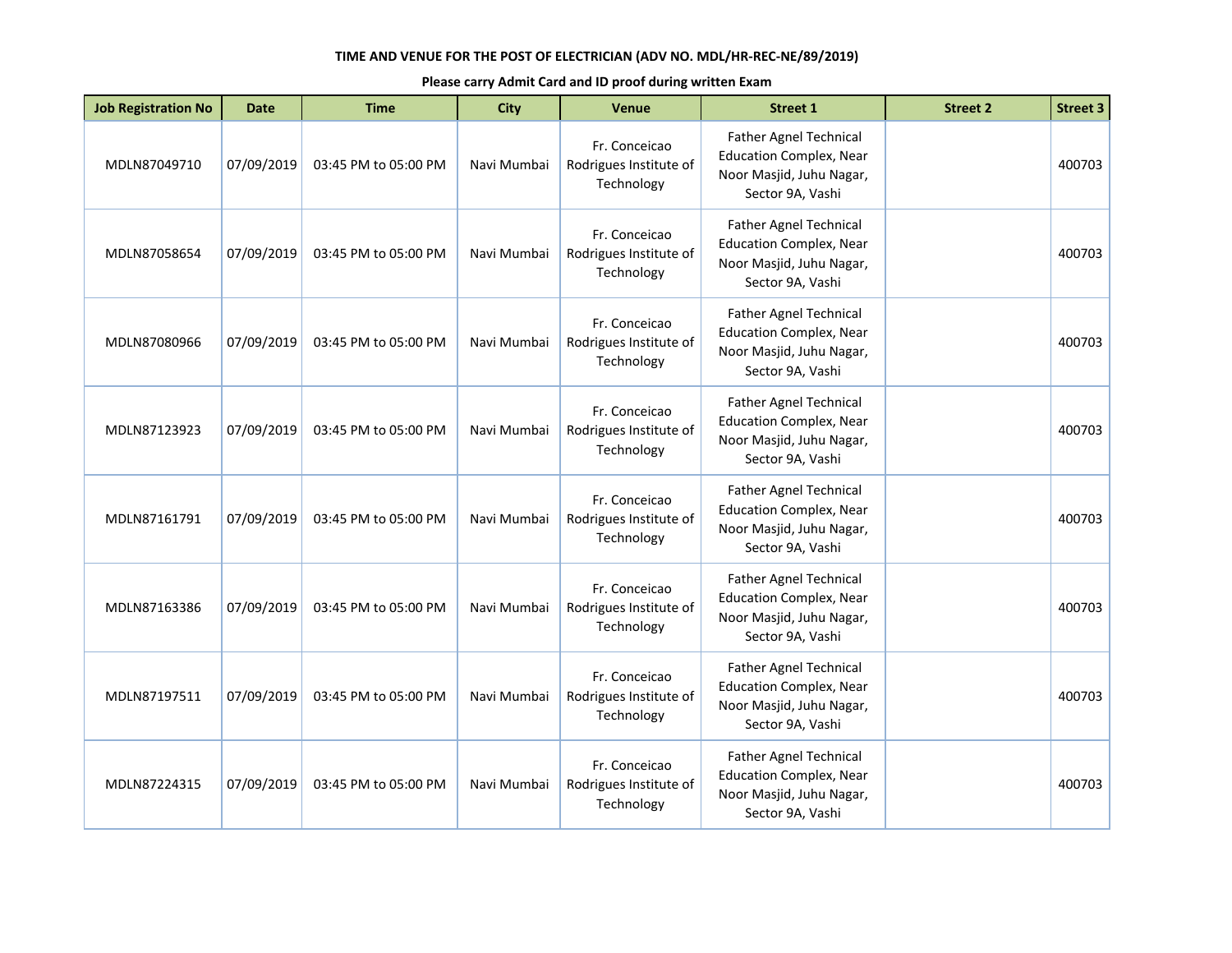| <b>Job Registration No</b> | <b>Date</b> | <b>Time</b>          | <b>City</b> | <b>Venue</b>                                          | <b>Street 1</b>                                                                                                 | <b>Street 2</b> | <b>Street 3</b> |
|----------------------------|-------------|----------------------|-------------|-------------------------------------------------------|-----------------------------------------------------------------------------------------------------------------|-----------------|-----------------|
| MDLN87232005               | 07/09/2019  | 03:45 PM to 05:00 PM | Navi Mumbai | Fr. Conceicao<br>Rodrigues Institute of<br>Technology | Father Agnel Technical<br><b>Education Complex, Near</b><br>Noor Masjid, Juhu Nagar,<br>Sector 9A, Vashi        |                 | 400703          |
| MDLN87248101               | 07/09/2019  | 03:45 PM to 05:00 PM | Navi Mumbai | Fr. Conceicao<br>Rodrigues Institute of<br>Technology | <b>Father Agnel Technical</b><br><b>Education Complex, Near</b><br>Noor Masjid, Juhu Nagar,<br>Sector 9A, Vashi |                 | 400703          |
| MDLN87255642               | 07/09/2019  | 03:45 PM to 05:00 PM | Navi Mumbai | Fr. Conceicao<br>Rodrigues Institute of<br>Technology | <b>Father Agnel Technical</b><br><b>Education Complex, Near</b><br>Noor Masjid, Juhu Nagar,<br>Sector 9A, Vashi |                 | 400703          |
| MDLN87309751               | 07/09/2019  | 03:45 PM to 05:00 PM | Navi Mumbai | Fr. Conceicao<br>Rodrigues Institute of<br>Technology | <b>Father Agnel Technical</b><br><b>Education Complex, Near</b><br>Noor Masjid, Juhu Nagar,<br>Sector 9A, Vashi |                 | 400703          |
| MDLN87341556               | 07/09/2019  | 03:45 PM to 05:00 PM | Navi Mumbai | Fr. Conceicao<br>Rodrigues Institute of<br>Technology | Father Agnel Technical<br><b>Education Complex, Near</b><br>Noor Masjid, Juhu Nagar,<br>Sector 9A, Vashi        |                 | 400703          |
| MDLN87351710               | 07/09/2019  | 03:45 PM to 05:00 PM | Navi Mumbai | Fr. Conceicao<br>Rodrigues Institute of<br>Technology | <b>Father Agnel Technical</b><br><b>Education Complex, Near</b><br>Noor Masjid, Juhu Nagar,<br>Sector 9A, Vashi |                 | 400703          |
| MDLN87356324               | 07/09/2019  | 03:45 PM to 05:00 PM | Navi Mumbai | Fr. Conceicao<br>Rodrigues Institute of<br>Technology | Father Agnel Technical<br><b>Education Complex, Near</b><br>Noor Masjid, Juhu Nagar,<br>Sector 9A, Vashi        |                 | 400703          |
| MDLN87384440               | 07/09/2019  | 03:45 PM to 05:00 PM | Navi Mumbai | Fr. Conceicao<br>Rodrigues Institute of<br>Technology | Father Agnel Technical<br><b>Education Complex, Near</b><br>Noor Masjid, Juhu Nagar,<br>Sector 9A, Vashi        |                 | 400703          |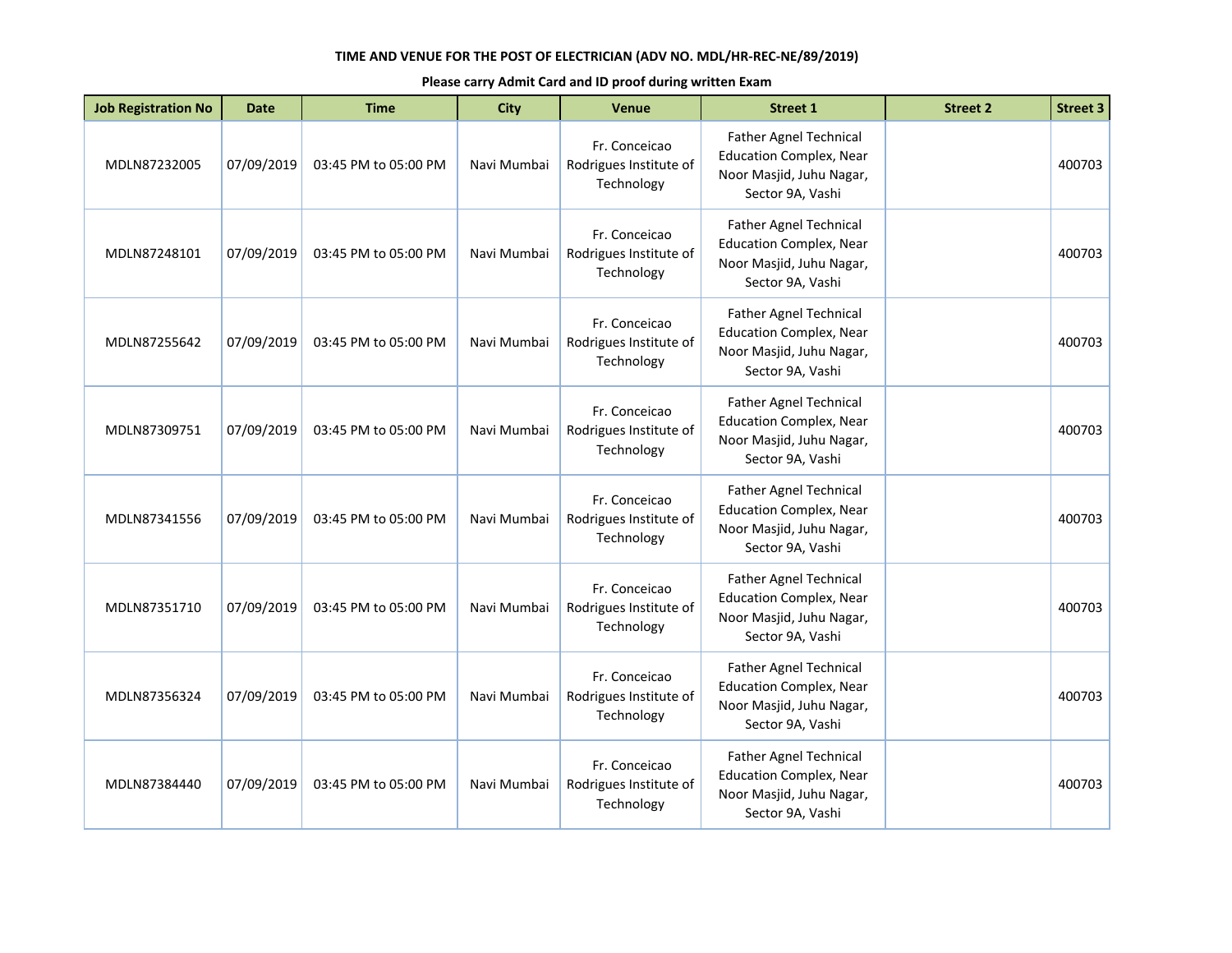| <b>Job Registration No</b> | <b>Date</b> | <b>Time</b>          | <b>City</b> | <b>Venue</b>                                          | <b>Street 1</b>                                                                                                 | <b>Street 2</b> | <b>Street 3</b> |
|----------------------------|-------------|----------------------|-------------|-------------------------------------------------------|-----------------------------------------------------------------------------------------------------------------|-----------------|-----------------|
| MDLN87390724               | 07/09/2019  | 03:45 PM to 05:00 PM | Navi Mumbai | Fr. Conceicao<br>Rodrigues Institute of<br>Technology | Father Agnel Technical<br><b>Education Complex, Near</b><br>Noor Masjid, Juhu Nagar,<br>Sector 9A, Vashi        |                 | 400703          |
| MDLN87398437               | 07/09/2019  | 03:45 PM to 05:00 PM | Navi Mumbai | Fr. Conceicao<br>Rodrigues Institute of<br>Technology | <b>Father Agnel Technical</b><br><b>Education Complex, Near</b><br>Noor Masjid, Juhu Nagar,<br>Sector 9A, Vashi |                 | 400703          |
| MDLN87471041               | 07/09/2019  | 03:45 PM to 05:00 PM | Navi Mumbai | Fr. Conceicao<br>Rodrigues Institute of<br>Technology | Father Agnel Technical<br><b>Education Complex, Near</b><br>Noor Masjid, Juhu Nagar,<br>Sector 9A, Vashi        |                 | 400703          |
| MDLN87475327               | 07/09/2019  | 03:45 PM to 05:00 PM | Navi Mumbai | Fr. Conceicao<br>Rodrigues Institute of<br>Technology | <b>Father Agnel Technical</b><br><b>Education Complex, Near</b><br>Noor Masjid, Juhu Nagar,<br>Sector 9A, Vashi |                 | 400703          |
| MDLN87496513               | 07/09/2019  | 03:45 PM to 05:00 PM | Navi Mumbai | Fr. Conceicao<br>Rodrigues Institute of<br>Technology | <b>Father Agnel Technical</b><br><b>Education Complex, Near</b><br>Noor Masjid, Juhu Nagar,<br>Sector 9A, Vashi |                 | 400703          |
| MDLN87545327               | 07/09/2019  | 03:45 PM to 05:00 PM | Navi Mumbai | Fr. Conceicao<br>Rodrigues Institute of<br>Technology | Father Agnel Technical<br><b>Education Complex, Near</b><br>Noor Masjid, Juhu Nagar,<br>Sector 9A, Vashi        |                 | 400703          |
| MDLN87587268               | 07/09/2019  | 03:45 PM to 05:00 PM | Navi Mumbai | Fr. Conceicao<br>Rodrigues Institute of<br>Technology | <b>Father Agnel Technical</b><br><b>Education Complex, Near</b><br>Noor Masjid, Juhu Nagar,<br>Sector 9A, Vashi |                 | 400703          |
| MDLN87611385               | 07/09/2019  | 03:45 PM to 05:00 PM | Navi Mumbai | Fr. Conceicao<br>Rodrigues Institute of<br>Technology | Father Agnel Technical<br><b>Education Complex, Near</b><br>Noor Masjid, Juhu Nagar,<br>Sector 9A, Vashi        |                 | 400703          |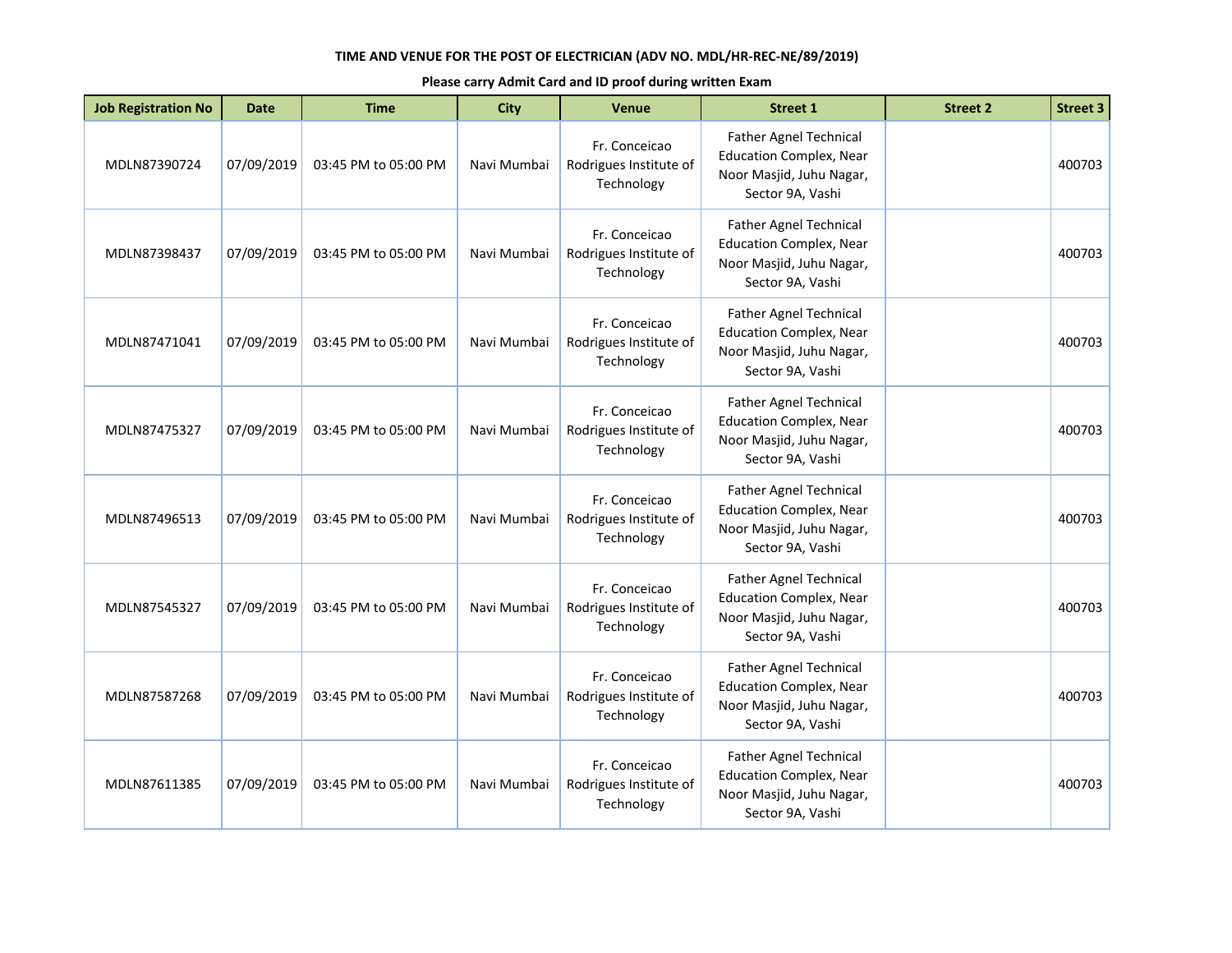| <b>Job Registration No</b> | <b>Date</b> | <b>Time</b>          | <b>City</b> | <b>Venue</b>                                          | <b>Street 1</b>                                                                                                 | <b>Street 2</b> | <b>Street 3</b> |
|----------------------------|-------------|----------------------|-------------|-------------------------------------------------------|-----------------------------------------------------------------------------------------------------------------|-----------------|-----------------|
| MDLN87640274               | 07/09/2019  | 03:45 PM to 05:00 PM | Navi Mumbai | Fr. Conceicao<br>Rodrigues Institute of<br>Technology | Father Agnel Technical<br><b>Education Complex, Near</b><br>Noor Masjid, Juhu Nagar,<br>Sector 9A, Vashi        |                 | 400703          |
| MDLN87648962               | 07/09/2019  | 03:45 PM to 05:00 PM | Navi Mumbai | Fr. Conceicao<br>Rodrigues Institute of<br>Technology | <b>Father Agnel Technical</b><br><b>Education Complex, Near</b><br>Noor Masjid, Juhu Nagar,<br>Sector 9A, Vashi |                 | 400703          |
| MDLN87709271               | 07/09/2019  | 03:45 PM to 05:00 PM | Navi Mumbai | Fr. Conceicao<br>Rodrigues Institute of<br>Technology | Father Agnel Technical<br><b>Education Complex, Near</b><br>Noor Masjid, Juhu Nagar,<br>Sector 9A, Vashi        |                 | 400703          |
| MDLN87737981               | 07/09/2019  | 03:45 PM to 05:00 PM | Navi Mumbai | Fr. Conceicao<br>Rodrigues Institute of<br>Technology | <b>Father Agnel Technical</b><br><b>Education Complex, Near</b><br>Noor Masjid, Juhu Nagar,<br>Sector 9A, Vashi |                 | 400703          |
| MDLN87756515               | 07/09/2019  | 03:45 PM to 05:00 PM | Navi Mumbai | Fr. Conceicao<br>Rodrigues Institute of<br>Technology | <b>Father Agnel Technical</b><br><b>Education Complex, Near</b><br>Noor Masjid, Juhu Nagar,<br>Sector 9A, Vashi |                 | 400703          |
| MDLN87769510               | 07/09/2019  | 03:45 PM to 05:00 PM | Navi Mumbai | Fr. Conceicao<br>Rodrigues Institute of<br>Technology | <b>Father Agnel Technical</b><br><b>Education Complex, Near</b><br>Noor Masjid, Juhu Nagar,<br>Sector 9A, Vashi |                 | 400703          |
| MDLN87769689               | 07/09/2019  | 03:45 PM to 05:00 PM | Navi Mumbai | Fr. Conceicao<br>Rodrigues Institute of<br>Technology | <b>Father Agnel Technical</b><br><b>Education Complex, Near</b><br>Noor Masjid, Juhu Nagar,<br>Sector 9A, Vashi |                 | 400703          |
| MDLN87839471               | 07/09/2019  | 03:45 PM to 05:00 PM | Navi Mumbai | Fr. Conceicao<br>Rodrigues Institute of<br>Technology | <b>Father Agnel Technical</b><br><b>Education Complex, Near</b><br>Noor Masjid, Juhu Nagar,<br>Sector 9A, Vashi |                 | 400703          |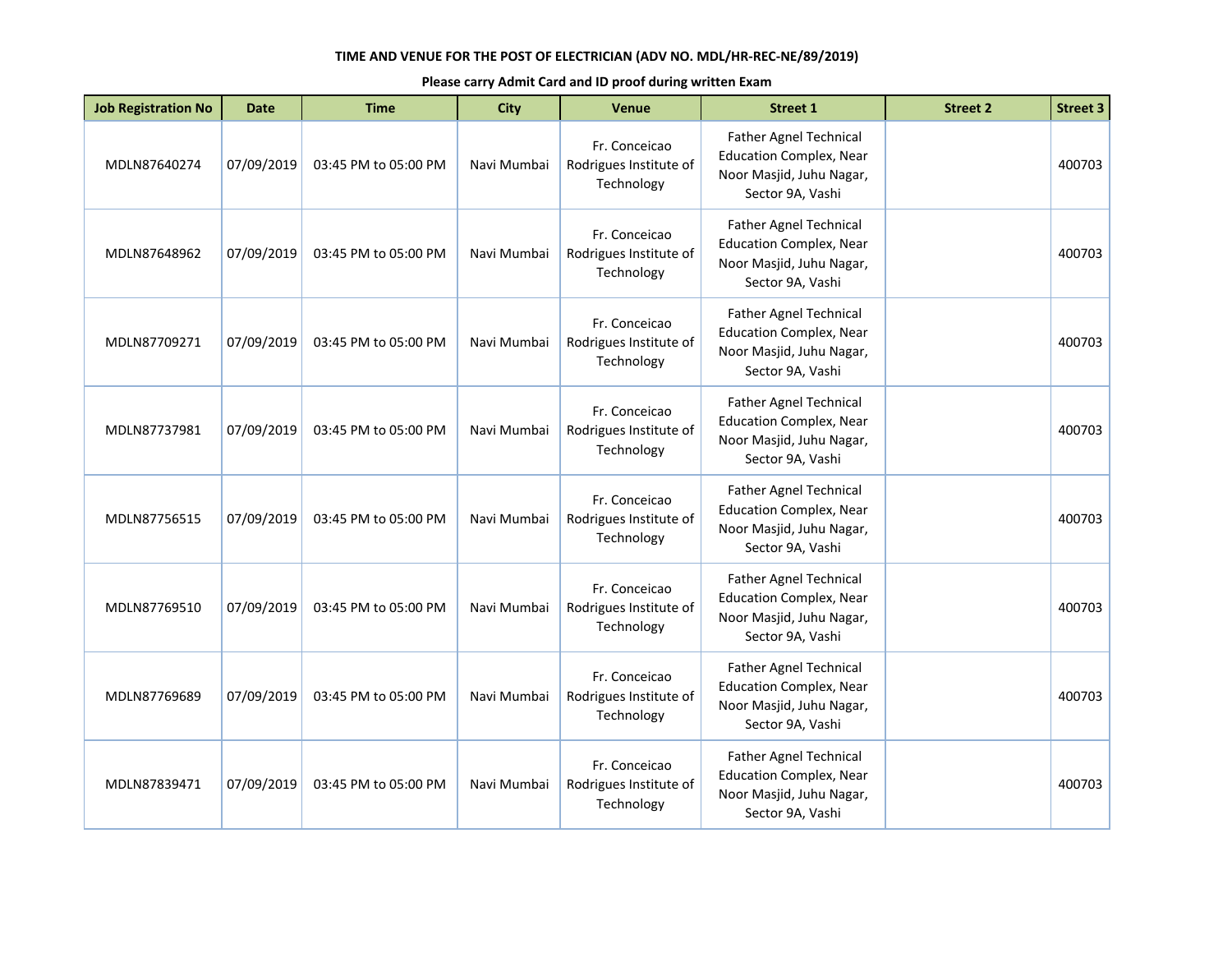| <b>Job Registration No</b> | <b>Date</b> | <b>Time</b>          | <b>City</b> | <b>Venue</b>                                          | <b>Street 1</b>                                                                                                 | <b>Street 2</b> | <b>Street 3</b> |
|----------------------------|-------------|----------------------|-------------|-------------------------------------------------------|-----------------------------------------------------------------------------------------------------------------|-----------------|-----------------|
| MDLN87898262               | 07/09/2019  | 03:45 PM to 05:00 PM | Navi Mumbai | Fr. Conceicao<br>Rodrigues Institute of<br>Technology | Father Agnel Technical<br><b>Education Complex, Near</b><br>Noor Masjid, Juhu Nagar,<br>Sector 9A, Vashi        |                 | 400703          |
| MDLN87909564               | 07/09/2019  | 03:45 PM to 05:00 PM | Navi Mumbai | Fr. Conceicao<br>Rodrigues Institute of<br>Technology | <b>Father Agnel Technical</b><br><b>Education Complex, Near</b><br>Noor Masjid, Juhu Nagar,<br>Sector 9A, Vashi |                 | 400703          |
| MDLN87925651               | 07/09/2019  | 03:45 PM to 05:00 PM | Navi Mumbai | Fr. Conceicao<br>Rodrigues Institute of<br>Technology | <b>Father Agnel Technical</b><br><b>Education Complex, Near</b><br>Noor Masjid, Juhu Nagar,<br>Sector 9A, Vashi |                 | 400703          |
| MDLN87933381               | 07/09/2019  | 03:45 PM to 05:00 PM | Navi Mumbai | Fr. Conceicao<br>Rodrigues Institute of<br>Technology | <b>Father Agnel Technical</b><br><b>Education Complex, Near</b><br>Noor Masjid, Juhu Nagar,<br>Sector 9A, Vashi |                 | 400703          |
| MDLN88021814               | 07/09/2019  | 03:45 PM to 05:00 PM | Navi Mumbai | Fr. Conceicao<br>Rodrigues Institute of<br>Technology | <b>Father Agnel Technical</b><br><b>Education Complex, Near</b><br>Noor Masjid, Juhu Nagar,<br>Sector 9A, Vashi |                 | 400703          |
| MDLN88024910               | 07/09/2019  | 03:45 PM to 05:00 PM | Navi Mumbai | Fr. Conceicao<br>Rodrigues Institute of<br>Technology | <b>Father Agnel Technical</b><br><b>Education Complex, Near</b><br>Noor Masjid, Juhu Nagar,<br>Sector 9A, Vashi |                 | 400703          |
| MDLN88030206               | 07/09/2019  | 03:45 PM to 05:00 PM | Navi Mumbai | Fr. Conceicao<br>Rodrigues Institute of<br>Technology | <b>Father Agnel Technical</b><br><b>Education Complex, Near</b><br>Noor Masjid, Juhu Nagar,<br>Sector 9A, Vashi |                 | 400703          |
| MDLN88072981               | 07/09/2019  | 03:45 PM to 05:00 PM | Navi Mumbai | Fr. Conceicao<br>Rodrigues Institute of<br>Technology | <b>Father Agnel Technical</b><br><b>Education Complex, Near</b><br>Noor Masjid, Juhu Nagar,<br>Sector 9A, Vashi |                 | 400703          |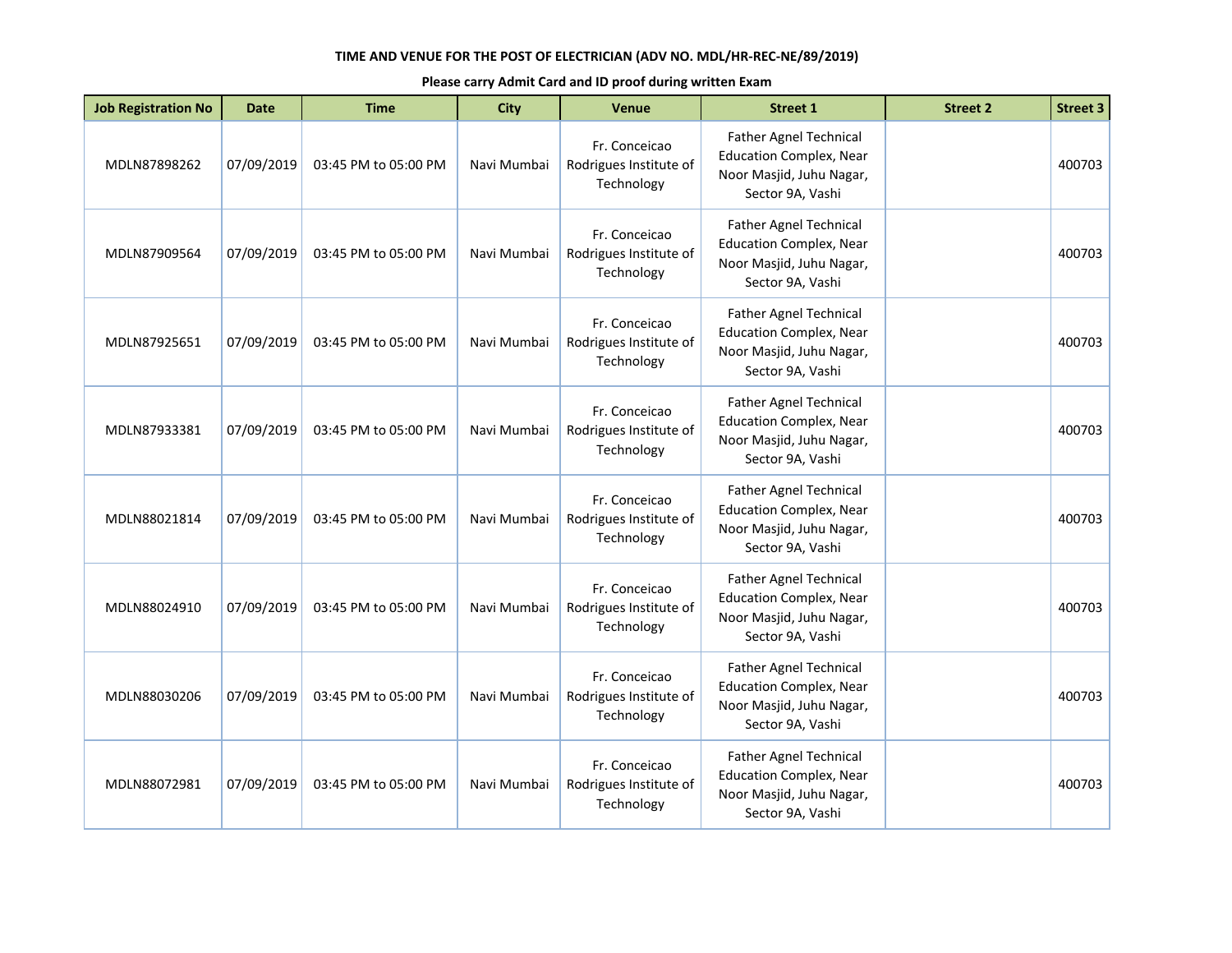| <b>Job Registration No</b> | <b>Date</b> | <b>Time</b>          | <b>City</b> | <b>Venue</b>                                          | <b>Street 1</b>                                                                                                 | <b>Street 2</b> | <b>Street 3</b> |
|----------------------------|-------------|----------------------|-------------|-------------------------------------------------------|-----------------------------------------------------------------------------------------------------------------|-----------------|-----------------|
| MDLN88097655               | 07/09/2019  | 03:45 PM to 05:00 PM | Navi Mumbai | Fr. Conceicao<br>Rodrigues Institute of<br>Technology | Father Agnel Technical<br><b>Education Complex, Near</b><br>Noor Masjid, Juhu Nagar,<br>Sector 9A, Vashi        |                 | 400703          |
| MDLN88105418               | 07/09/2019  | 03:45 PM to 05:00 PM | Navi Mumbai | Fr. Conceicao<br>Rodrigues Institute of<br>Technology | <b>Father Agnel Technical</b><br><b>Education Complex, Near</b><br>Noor Masjid, Juhu Nagar,<br>Sector 9A, Vashi |                 | 400703          |
| MDLN88119085               | 07/09/2019  | 03:45 PM to 05:00 PM | Navi Mumbai | Fr. Conceicao<br>Rodrigues Institute of<br>Technology | <b>Father Agnel Technical</b><br><b>Education Complex, Near</b><br>Noor Masjid, Juhu Nagar,<br>Sector 9A, Vashi |                 | 400703          |
| MDLN88180116               | 07/09/2019  | 03:45 PM to 05:00 PM | Navi Mumbai | Fr. Conceicao<br>Rodrigues Institute of<br>Technology | <b>Father Agnel Technical</b><br><b>Education Complex, Near</b><br>Noor Masjid, Juhu Nagar,<br>Sector 9A, Vashi |                 | 400703          |
| MDLN88202574               | 07/09/2019  | 03:45 PM to 05:00 PM | Navi Mumbai | Fr. Conceicao<br>Rodrigues Institute of<br>Technology | <b>Father Agnel Technical</b><br><b>Education Complex, Near</b><br>Noor Masjid, Juhu Nagar,<br>Sector 9A, Vashi |                 | 400703          |
| MDLN88227148               | 07/09/2019  | 03:45 PM to 05:00 PM | Navi Mumbai | Fr. Conceicao<br>Rodrigues Institute of<br>Technology | <b>Father Agnel Technical</b><br><b>Education Complex, Near</b><br>Noor Masjid, Juhu Nagar,<br>Sector 9A, Vashi |                 | 400703          |
| MDLN88232457               | 07/09/2019  | 03:45 PM to 05:00 PM | Navi Mumbai | Fr. Conceicao<br>Rodrigues Institute of<br>Technology | <b>Father Agnel Technical</b><br><b>Education Complex, Near</b><br>Noor Masjid, Juhu Nagar,<br>Sector 9A, Vashi |                 | 400703          |
| MDLN88243124               | 07/09/2019  | 03:45 PM to 05:00 PM | Navi Mumbai | Fr. Conceicao<br>Rodrigues Institute of<br>Technology | Father Agnel Technical<br><b>Education Complex, Near</b><br>Noor Masjid, Juhu Nagar,<br>Sector 9A, Vashi        |                 | 400703          |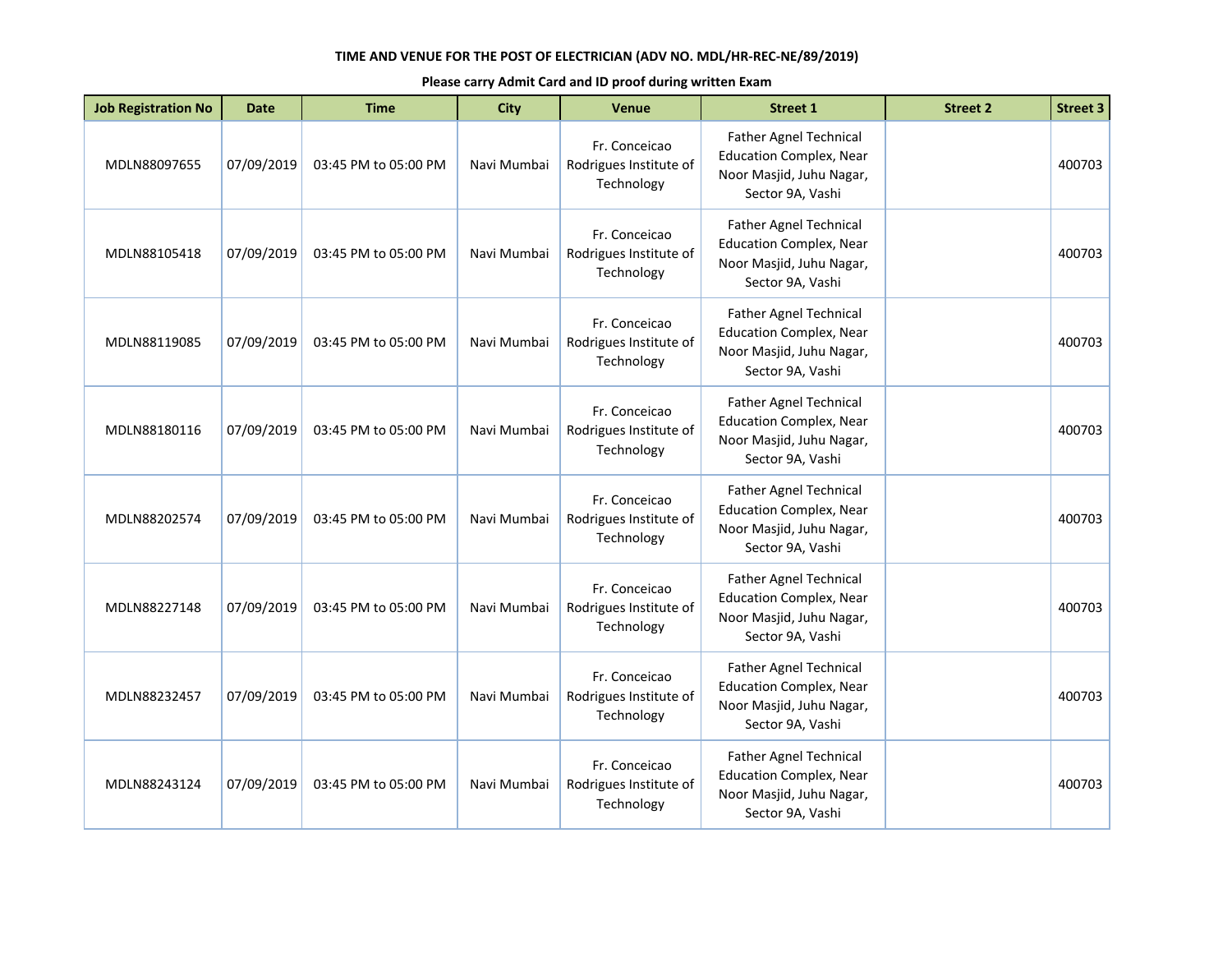| <b>Job Registration No</b> | <b>Date</b> | <b>Time</b>          | <b>City</b> | <b>Venue</b>                                          | <b>Street 1</b>                                                                                                 | <b>Street 2</b> | <b>Street 3</b> |
|----------------------------|-------------|----------------------|-------------|-------------------------------------------------------|-----------------------------------------------------------------------------------------------------------------|-----------------|-----------------|
| MDLN88263395               | 07/09/2019  | 03:45 PM to 05:00 PM | Navi Mumbai | Fr. Conceicao<br>Rodrigues Institute of<br>Technology | Father Agnel Technical<br><b>Education Complex, Near</b><br>Noor Masjid, Juhu Nagar,<br>Sector 9A, Vashi        |                 | 400703          |
| MDLN88288064               | 07/09/2019  | 03:45 PM to 05:00 PM | Navi Mumbai | Fr. Conceicao<br>Rodrigues Institute of<br>Technology | <b>Father Agnel Technical</b><br><b>Education Complex, Near</b><br>Noor Masjid, Juhu Nagar,<br>Sector 9A, Vashi |                 | 400703          |
| MDLN88288438               | 07/09/2019  | 03:45 PM to 05:00 PM | Navi Mumbai | Fr. Conceicao<br>Rodrigues Institute of<br>Technology | <b>Father Agnel Technical</b><br><b>Education Complex, Near</b><br>Noor Masjid, Juhu Nagar,<br>Sector 9A, Vashi |                 | 400703          |
| MDLN88300365               | 07/09/2019  | 03:45 PM to 05:00 PM | Navi Mumbai | Fr. Conceicao<br>Rodrigues Institute of<br>Technology | <b>Father Agnel Technical</b><br><b>Education Complex, Near</b><br>Noor Masjid, Juhu Nagar,<br>Sector 9A, Vashi |                 | 400703          |
| MDLN88319933               | 07/09/2019  | 03:45 PM to 05:00 PM | Navi Mumbai | Fr. Conceicao<br>Rodrigues Institute of<br>Technology | Father Agnel Technical<br><b>Education Complex, Near</b><br>Noor Masjid, Juhu Nagar,<br>Sector 9A, Vashi        |                 | 400703          |
| MDLN88356643               | 07/09/2019  | 03:45 PM to 05:00 PM | Navi Mumbai | Fr. Conceicao<br>Rodrigues Institute of<br>Technology | <b>Father Agnel Technical</b><br><b>Education Complex, Near</b><br>Noor Masjid, Juhu Nagar,<br>Sector 9A, Vashi |                 | 400703          |
| MDLN88358282               | 07/09/2019  | 03:45 PM to 05:00 PM | Navi Mumbai | Fr. Conceicao<br>Rodrigues Institute of<br>Technology | Father Agnel Technical<br><b>Education Complex, Near</b><br>Noor Masjid, Juhu Nagar,<br>Sector 9A, Vashi        |                 | 400703          |
| MDLN88388767               | 07/09/2019  | 03:45 PM to 05:00 PM | Navi Mumbai | Fr. Conceicao<br>Rodrigues Institute of<br>Technology | Father Agnel Technical<br><b>Education Complex, Near</b><br>Noor Masjid, Juhu Nagar,<br>Sector 9A, Vashi        |                 | 400703          |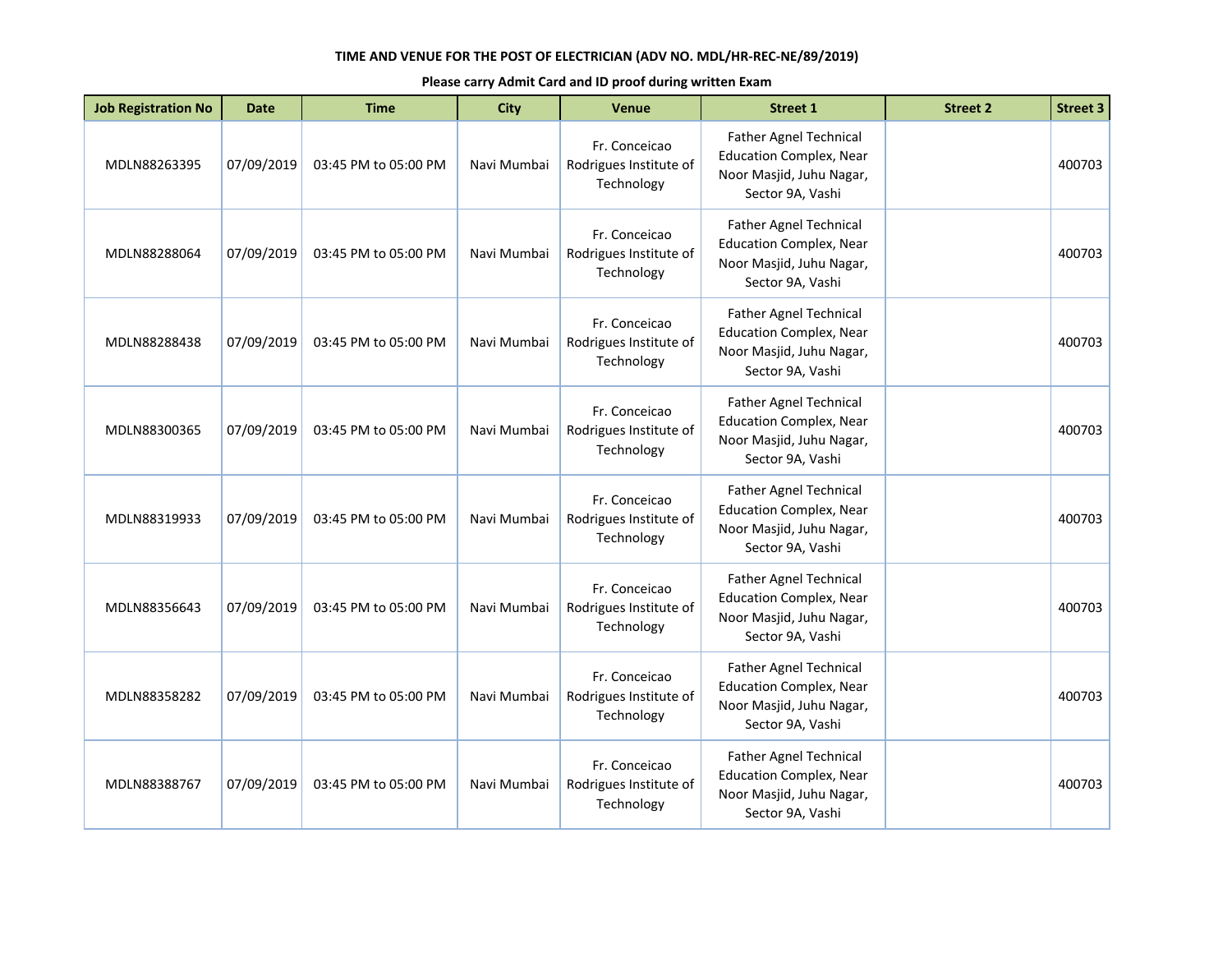| <b>Job Registration No</b> | <b>Date</b> | <b>Time</b>          | <b>City</b> | <b>Venue</b>                                          | <b>Street 1</b>                                                                                                 | <b>Street 2</b> | <b>Street 3</b> |
|----------------------------|-------------|----------------------|-------------|-------------------------------------------------------|-----------------------------------------------------------------------------------------------------------------|-----------------|-----------------|
| MDLN88416154               | 07/09/2019  | 03:45 PM to 05:00 PM | Navi Mumbai | Fr. Conceicao<br>Rodrigues Institute of<br>Technology | Father Agnel Technical<br><b>Education Complex, Near</b><br>Noor Masjid, Juhu Nagar,<br>Sector 9A, Vashi        |                 | 400703          |
| MDLN88431175               | 07/09/2019  | 03:45 PM to 05:00 PM | Navi Mumbai | Fr. Conceicao<br>Rodrigues Institute of<br>Technology | <b>Father Agnel Technical</b><br><b>Education Complex, Near</b><br>Noor Masjid, Juhu Nagar,<br>Sector 9A, Vashi |                 | 400703          |
| MDLN88565418               | 07/09/2019  | 03:45 PM to 05:00 PM | Navi Mumbai | Fr. Conceicao<br>Rodrigues Institute of<br>Technology | <b>Father Agnel Technical</b><br><b>Education Complex, Near</b><br>Noor Masjid, Juhu Nagar,<br>Sector 9A, Vashi |                 | 400703          |
| MDLN88584874               | 07/09/2019  | 03:45 PM to 05:00 PM | Navi Mumbai | Fr. Conceicao<br>Rodrigues Institute of<br>Technology | <b>Father Agnel Technical</b><br><b>Education Complex, Near</b><br>Noor Masjid, Juhu Nagar,<br>Sector 9A, Vashi |                 | 400703          |
| MDLN88656488               | 07/09/2019  | 03:45 PM to 05:00 PM | Navi Mumbai | Fr. Conceicao<br>Rodrigues Institute of<br>Technology | Father Agnel Technical<br><b>Education Complex, Near</b><br>Noor Masjid, Juhu Nagar,<br>Sector 9A, Vashi        |                 | 400703          |
| MDLN88691626               | 07/09/2019  | 03:45 PM to 05:00 PM | Navi Mumbai | Fr. Conceicao<br>Rodrigues Institute of<br>Technology | <b>Father Agnel Technical</b><br><b>Education Complex, Near</b><br>Noor Masjid, Juhu Nagar,<br>Sector 9A, Vashi |                 | 400703          |
| MDLN88694528               | 07/09/2019  | 03:45 PM to 05:00 PM | Navi Mumbai | Fr. Conceicao<br>Rodrigues Institute of<br>Technology | Father Agnel Technical<br><b>Education Complex, Near</b><br>Noor Masjid, Juhu Nagar,<br>Sector 9A, Vashi        |                 | 400703          |
| MDLN88694664               | 07/09/2019  | 03:45 PM to 05:00 PM | Navi Mumbai | Fr. Conceicao<br>Rodrigues Institute of<br>Technology | Father Agnel Technical<br><b>Education Complex, Near</b><br>Noor Masjid, Juhu Nagar,<br>Sector 9A, Vashi        |                 | 400703          |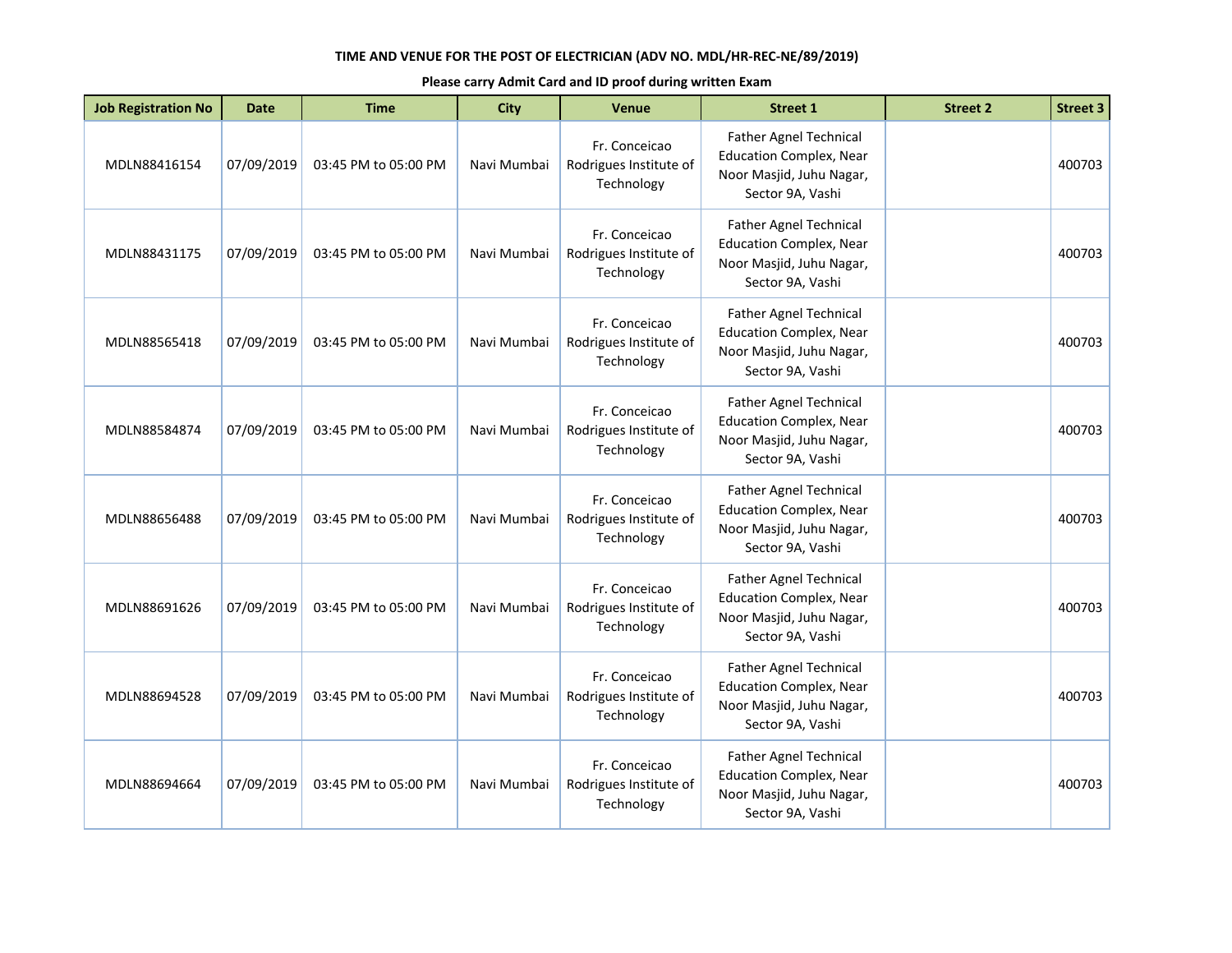| <b>Job Registration No</b> | <b>Date</b> | <b>Time</b>          | <b>City</b> | <b>Venue</b>                                          | <b>Street 1</b>                                                                                                 | <b>Street 2</b> | <b>Street 3</b> |
|----------------------------|-------------|----------------------|-------------|-------------------------------------------------------|-----------------------------------------------------------------------------------------------------------------|-----------------|-----------------|
| MDLN88766662               | 07/09/2019  | 03:45 PM to 05:00 PM | Navi Mumbai | Fr. Conceicao<br>Rodrigues Institute of<br>Technology | Father Agnel Technical<br><b>Education Complex, Near</b><br>Noor Masjid, Juhu Nagar,<br>Sector 9A, Vashi        |                 | 400703          |
| MDLN88779920               | 07/09/2019  | 03:45 PM to 05:00 PM | Navi Mumbai | Fr. Conceicao<br>Rodrigues Institute of<br>Technology | <b>Father Agnel Technical</b><br><b>Education Complex, Near</b><br>Noor Masjid, Juhu Nagar,<br>Sector 9A, Vashi |                 | 400703          |
| MDLN88783034               | 07/09/2019  | 03:45 PM to 05:00 PM | Navi Mumbai | Fr. Conceicao<br>Rodrigues Institute of<br>Technology | <b>Father Agnel Technical</b><br><b>Education Complex, Near</b><br>Noor Masjid, Juhu Nagar,<br>Sector 9A, Vashi |                 | 400703          |
| MDLN88793472               | 07/09/2019  | 03:45 PM to 05:00 PM | Navi Mumbai | Fr. Conceicao<br>Rodrigues Institute of<br>Technology | <b>Father Agnel Technical</b><br><b>Education Complex, Near</b><br>Noor Masjid, Juhu Nagar,<br>Sector 9A, Vashi |                 | 400703          |
| MDLN88824434               | 07/09/2019  | 03:45 PM to 05:00 PM | Navi Mumbai | Fr. Conceicao<br>Rodrigues Institute of<br>Technology | Father Agnel Technical<br><b>Education Complex, Near</b><br>Noor Masjid, Juhu Nagar,<br>Sector 9A, Vashi        |                 | 400703          |
| MDLN88951773               | 07/09/2019  | 03:45 PM to 05:00 PM | Navi Mumbai | Fr. Conceicao<br>Rodrigues Institute of<br>Technology | <b>Father Agnel Technical</b><br><b>Education Complex, Near</b><br>Noor Masjid, Juhu Nagar,<br>Sector 9A, Vashi |                 | 400703          |
| MDLN88981894               | 07/09/2019  | 03:45 PM to 05:00 PM | Navi Mumbai | Fr. Conceicao<br>Rodrigues Institute of<br>Technology | Father Agnel Technical<br><b>Education Complex, Near</b><br>Noor Masjid, Juhu Nagar,<br>Sector 9A, Vashi        |                 | 400703          |
| MDLN88985077               | 07/09/2019  | 03:45 PM to 05:00 PM | Navi Mumbai | Fr. Conceicao<br>Rodrigues Institute of<br>Technology | Father Agnel Technical<br><b>Education Complex, Near</b><br>Noor Masjid, Juhu Nagar,<br>Sector 9A, Vashi        |                 | 400703          |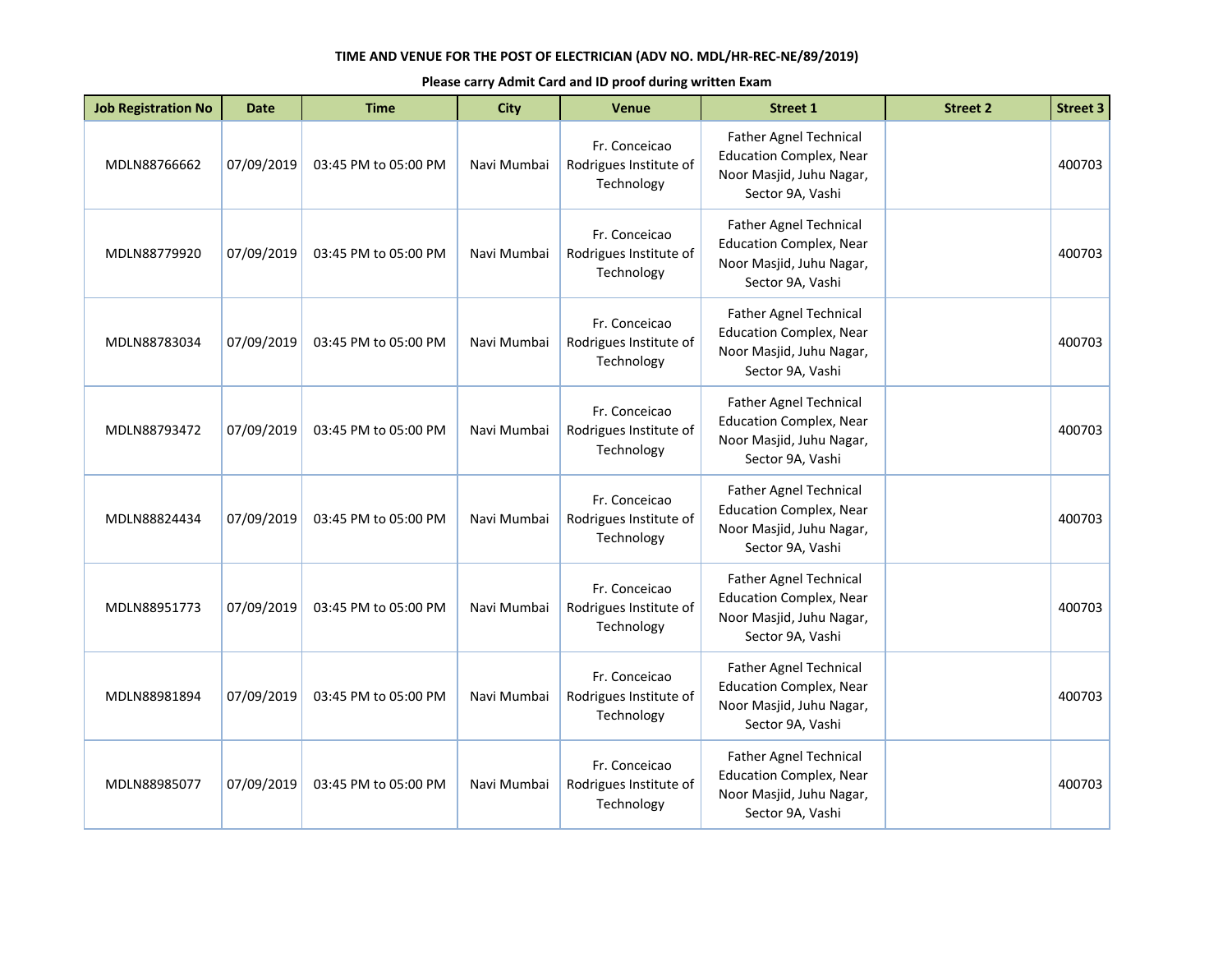| <b>Job Registration No</b> | <b>Date</b> | <b>Time</b>          | <b>City</b> | <b>Venue</b>                                          | <b>Street 1</b>                                                                                                 | <b>Street 2</b> | <b>Street 3</b> |
|----------------------------|-------------|----------------------|-------------|-------------------------------------------------------|-----------------------------------------------------------------------------------------------------------------|-----------------|-----------------|
| MDLN88988350               | 07/09/2019  | 03:45 PM to 05:00 PM | Navi Mumbai | Fr. Conceicao<br>Rodrigues Institute of<br>Technology | Father Agnel Technical<br><b>Education Complex, Near</b><br>Noor Masjid, Juhu Nagar,<br>Sector 9A, Vashi        |                 | 400703          |
| MDLN88993312               | 07/09/2019  | 03:45 PM to 05:00 PM | Navi Mumbai | Fr. Conceicao<br>Rodrigues Institute of<br>Technology | <b>Father Agnel Technical</b><br><b>Education Complex, Near</b><br>Noor Masjid, Juhu Nagar,<br>Sector 9A, Vashi |                 | 400703          |
| MDLN89008392               | 07/09/2019  | 03:45 PM to 05:00 PM | Navi Mumbai | Fr. Conceicao<br>Rodrigues Institute of<br>Technology | <b>Father Agnel Technical</b><br><b>Education Complex, Near</b><br>Noor Masjid, Juhu Nagar,<br>Sector 9A, Vashi |                 | 400703          |
| MDLN89060265               | 07/09/2019  | 03:45 PM to 05:00 PM | Navi Mumbai | Fr. Conceicao<br>Rodrigues Institute of<br>Technology | <b>Father Agnel Technical</b><br><b>Education Complex, Near</b><br>Noor Masjid, Juhu Nagar,<br>Sector 9A, Vashi |                 | 400703          |
| MDLN89091796               | 07/09/2019  | 03:45 PM to 05:00 PM | Navi Mumbai | Fr. Conceicao<br>Rodrigues Institute of<br>Technology | Father Agnel Technical<br><b>Education Complex, Near</b><br>Noor Masjid, Juhu Nagar,<br>Sector 9A, Vashi        |                 | 400703          |
| MDLN89121279               | 07/09/2019  | 03:45 PM to 05:00 PM | Navi Mumbai | Fr. Conceicao<br>Rodrigues Institute of<br>Technology | <b>Father Agnel Technical</b><br><b>Education Complex, Near</b><br>Noor Masjid, Juhu Nagar,<br>Sector 9A, Vashi |                 | 400703          |
| MDLN89140989               | 07/09/2019  | 03:45 PM to 05:00 PM | Navi Mumbai | Fr. Conceicao<br>Rodrigues Institute of<br>Technology | Father Agnel Technical<br><b>Education Complex, Near</b><br>Noor Masjid, Juhu Nagar,<br>Sector 9A, Vashi        |                 | 400703          |
| MDLN89158218               | 07/09/2019  | 03:45 PM to 05:00 PM | Navi Mumbai | Fr. Conceicao<br>Rodrigues Institute of<br>Technology | Father Agnel Technical<br><b>Education Complex, Near</b><br>Noor Masjid, Juhu Nagar,<br>Sector 9A, Vashi        |                 | 400703          |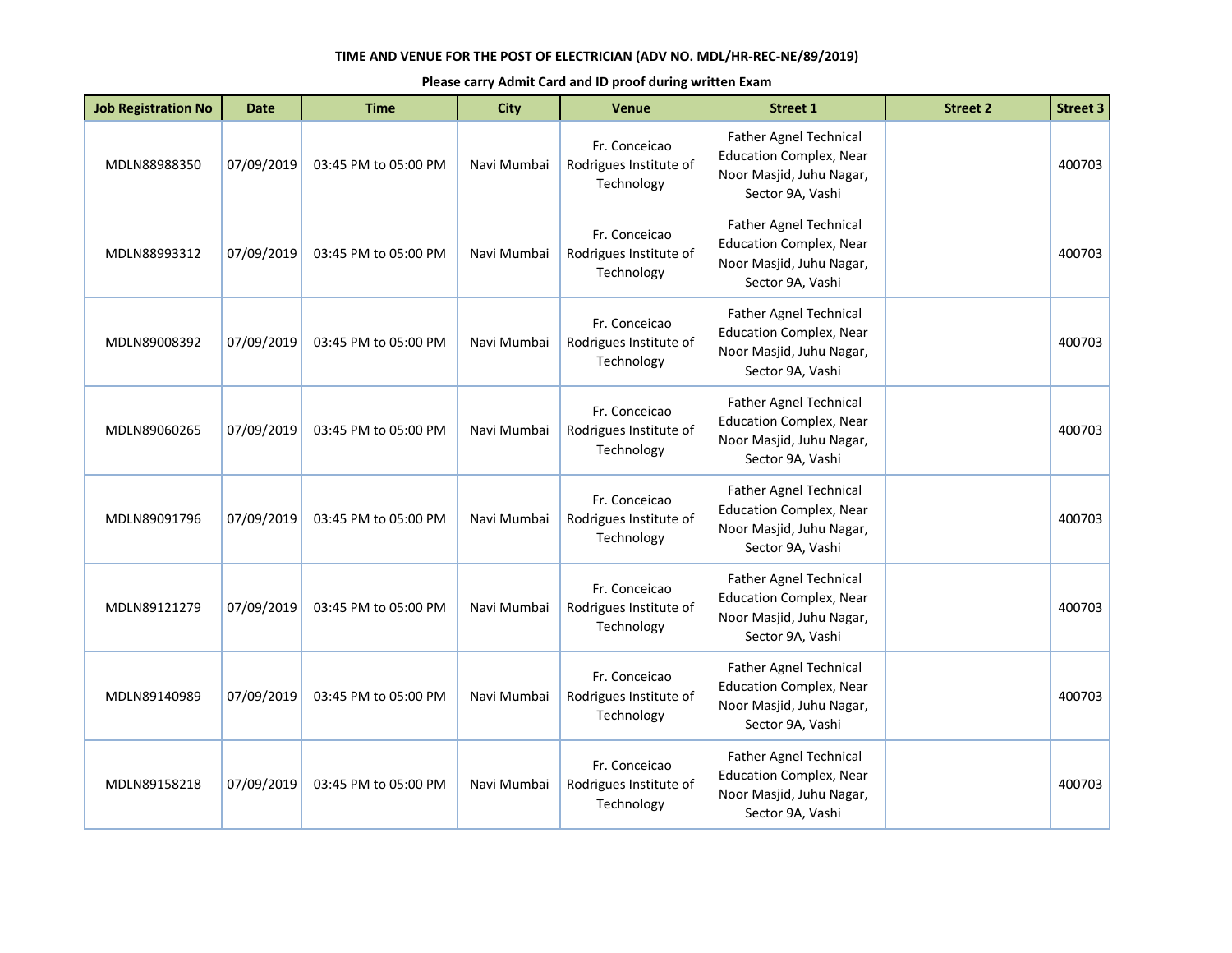| <b>Job Registration No</b> | <b>Date</b> | <b>Time</b>          | <b>City</b> | <b>Venue</b>                                          | <b>Street 1</b>                                                                                                 | <b>Street 2</b> | <b>Street 3</b> |
|----------------------------|-------------|----------------------|-------------|-------------------------------------------------------|-----------------------------------------------------------------------------------------------------------------|-----------------|-----------------|
| MDLN89168729               | 07/09/2019  | 03:45 PM to 05:00 PM | Navi Mumbai | Fr. Conceicao<br>Rodrigues Institute of<br>Technology | Father Agnel Technical<br><b>Education Complex, Near</b><br>Noor Masjid, Juhu Nagar,<br>Sector 9A, Vashi        |                 | 400703          |
| MDLN89174185               | 07/09/2019  | 03:45 PM to 05:00 PM | Navi Mumbai | Fr. Conceicao<br>Rodrigues Institute of<br>Technology | <b>Father Agnel Technical</b><br><b>Education Complex, Near</b><br>Noor Masjid, Juhu Nagar,<br>Sector 9A, Vashi |                 | 400703          |
| MDLN89181601               | 07/09/2019  | 03:45 PM to 05:00 PM | Navi Mumbai | Fr. Conceicao<br>Rodrigues Institute of<br>Technology | <b>Father Agnel Technical</b><br><b>Education Complex, Near</b><br>Noor Masjid, Juhu Nagar,<br>Sector 9A, Vashi |                 | 400703          |
| MDLN89188229               | 07/09/2019  | 03:45 PM to 05:00 PM | Navi Mumbai | Fr. Conceicao<br>Rodrigues Institute of<br>Technology | <b>Father Agnel Technical</b><br><b>Education Complex, Near</b><br>Noor Masjid, Juhu Nagar,<br>Sector 9A, Vashi |                 | 400703          |
| MDLN89189141               | 07/09/2019  | 03:45 PM to 05:00 PM | Navi Mumbai | Fr. Conceicao<br>Rodrigues Institute of<br>Technology | Father Agnel Technical<br><b>Education Complex, Near</b><br>Noor Masjid, Juhu Nagar,<br>Sector 9A, Vashi        |                 | 400703          |
| MDLN89190961               | 07/09/2019  | 03:45 PM to 05:00 PM | Navi Mumbai | Fr. Conceicao<br>Rodrigues Institute of<br>Technology | <b>Father Agnel Technical</b><br><b>Education Complex, Near</b><br>Noor Masjid, Juhu Nagar,<br>Sector 9A, Vashi |                 | 400703          |
| MDLN89191521               | 07/09/2019  | 03:45 PM to 05:00 PM | Navi Mumbai | Fr. Conceicao<br>Rodrigues Institute of<br>Technology | Father Agnel Technical<br><b>Education Complex, Near</b><br>Noor Masjid, Juhu Nagar,<br>Sector 9A, Vashi        |                 | 400703          |
| MDLN89205263               | 07/09/2019  | 03:45 PM to 05:00 PM | Navi Mumbai | Fr. Conceicao<br>Rodrigues Institute of<br>Technology | Father Agnel Technical<br><b>Education Complex, Near</b><br>Noor Masjid, Juhu Nagar,<br>Sector 9A, Vashi        |                 | 400703          |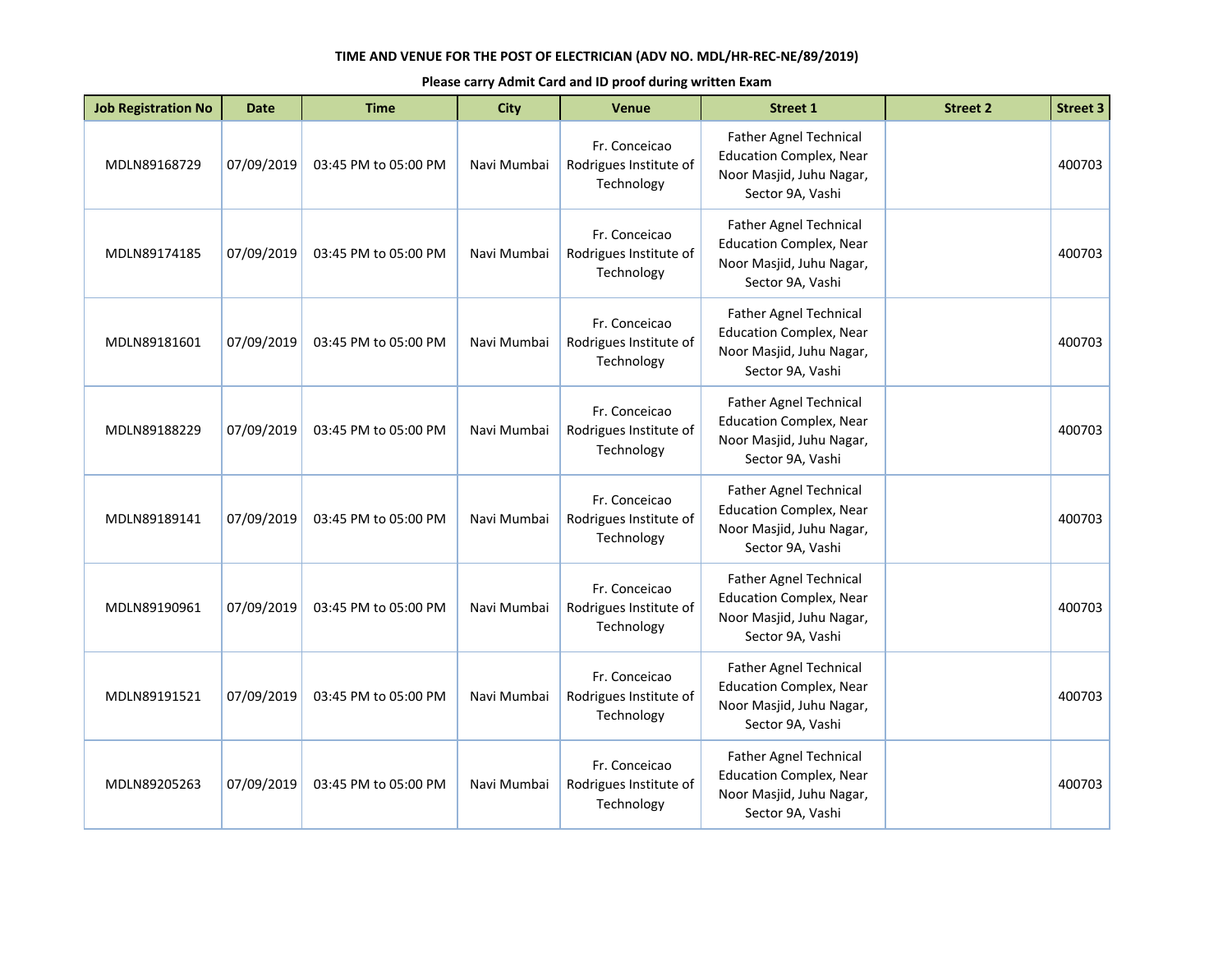| <b>Job Registration No</b> | <b>Date</b> | <b>Time</b>          | <b>City</b> | <b>Venue</b>                                          | <b>Street 1</b>                                                                                                 | <b>Street 2</b> | <b>Street 3</b> |
|----------------------------|-------------|----------------------|-------------|-------------------------------------------------------|-----------------------------------------------------------------------------------------------------------------|-----------------|-----------------|
| MDLN89292191               | 07/09/2019  | 03:45 PM to 05:00 PM | Navi Mumbai | Fr. Conceicao<br>Rodrigues Institute of<br>Technology | Father Agnel Technical<br><b>Education Complex, Near</b><br>Noor Masjid, Juhu Nagar,<br>Sector 9A, Vashi        |                 | 400703          |
| MDLN89356071               | 07/09/2019  | 03:45 PM to 05:00 PM | Navi Mumbai | Fr. Conceicao<br>Rodrigues Institute of<br>Technology | <b>Father Agnel Technical</b><br><b>Education Complex, Near</b><br>Noor Masjid, Juhu Nagar,<br>Sector 9A, Vashi |                 | 400703          |
| MDLN89375182               | 07/09/2019  | 03:45 PM to 05:00 PM | Navi Mumbai | Fr. Conceicao<br>Rodrigues Institute of<br>Technology | <b>Father Agnel Technical</b><br><b>Education Complex, Near</b><br>Noor Masjid, Juhu Nagar,<br>Sector 9A, Vashi |                 | 400703          |
| MDLN89389953               | 07/09/2019  | 03:45 PM to 05:00 PM | Navi Mumbai | Fr. Conceicao<br>Rodrigues Institute of<br>Technology | <b>Father Agnel Technical</b><br><b>Education Complex, Near</b><br>Noor Masjid, Juhu Nagar,<br>Sector 9A, Vashi |                 | 400703          |
| MDLN89423789               | 07/09/2019  | 03:45 PM to 05:00 PM | Navi Mumbai | Fr. Conceicao<br>Rodrigues Institute of<br>Technology | Father Agnel Technical<br><b>Education Complex, Near</b><br>Noor Masjid, Juhu Nagar,<br>Sector 9A, Vashi        |                 | 400703          |
| MDLN89490508               | 07/09/2019  | 03:45 PM to 05:00 PM | Navi Mumbai | Fr. Conceicao<br>Rodrigues Institute of<br>Technology | <b>Father Agnel Technical</b><br><b>Education Complex, Near</b><br>Noor Masjid, Juhu Nagar,<br>Sector 9A, Vashi |                 | 400703          |
| MDLN89504414               | 07/09/2019  | 03:45 PM to 05:00 PM | Navi Mumbai | Fr. Conceicao<br>Rodrigues Institute of<br>Technology | Father Agnel Technical<br><b>Education Complex, Near</b><br>Noor Masjid, Juhu Nagar,<br>Sector 9A, Vashi        |                 | 400703          |
| MDLN89554388               | 07/09/2019  | 03:45 PM to 05:00 PM | Navi Mumbai | Fr. Conceicao<br>Rodrigues Institute of<br>Technology | Father Agnel Technical<br><b>Education Complex, Near</b><br>Noor Masjid, Juhu Nagar,<br>Sector 9A, Vashi        |                 | 400703          |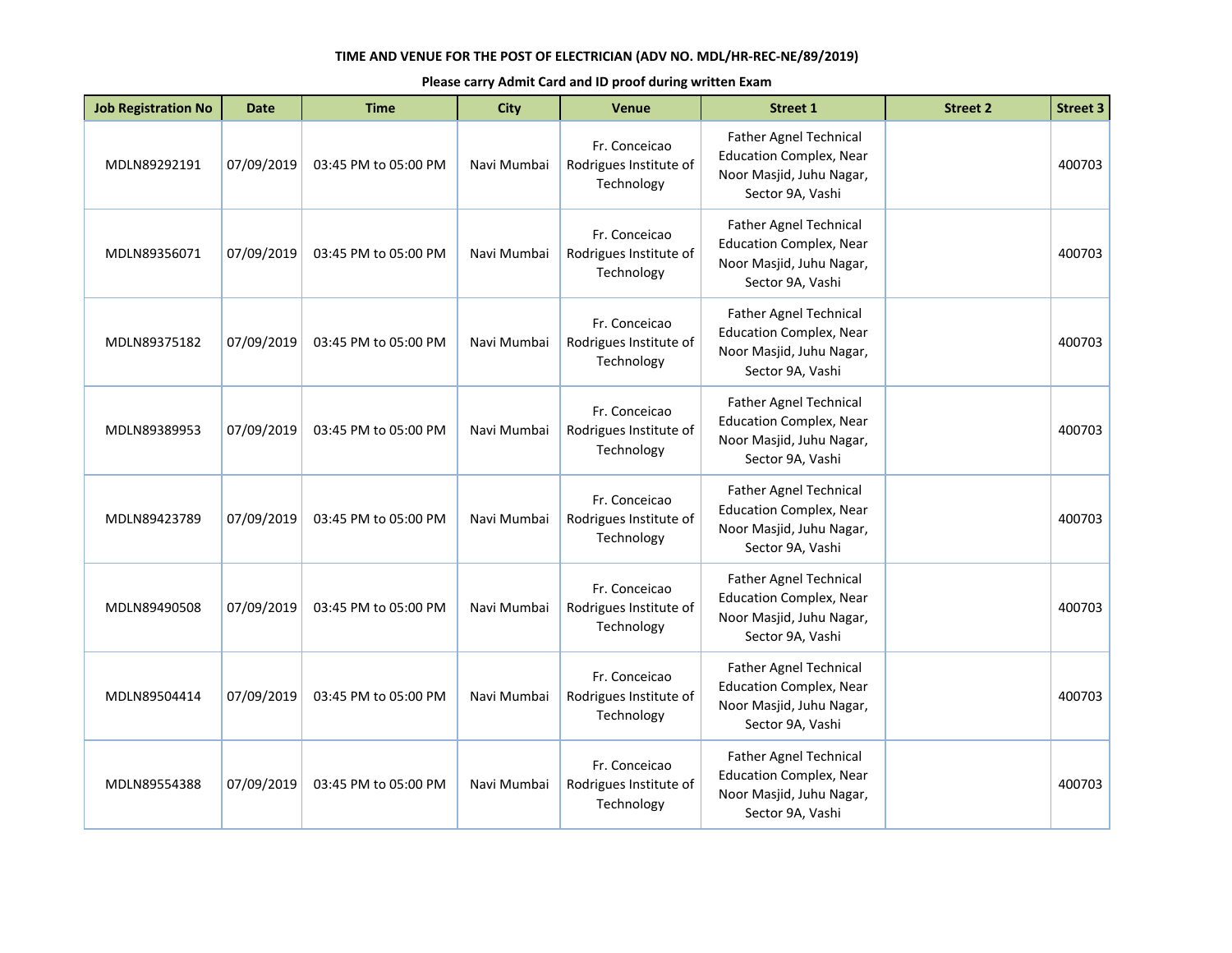| <b>Job Registration No</b> | <b>Date</b> | <b>Time</b>          | <b>City</b> | <b>Venue</b>                                          | <b>Street 1</b>                                                                                                 | <b>Street 2</b> | <b>Street 3</b> |
|----------------------------|-------------|----------------------|-------------|-------------------------------------------------------|-----------------------------------------------------------------------------------------------------------------|-----------------|-----------------|
| MDLN89567853               | 07/09/2019  | 03:45 PM to 05:00 PM | Navi Mumbai | Fr. Conceicao<br>Rodrigues Institute of<br>Technology | Father Agnel Technical<br><b>Education Complex, Near</b><br>Noor Masjid, Juhu Nagar,<br>Sector 9A, Vashi        |                 | 400703          |
| MDLN89574344               | 07/09/2019  | 03:45 PM to 05:00 PM | Navi Mumbai | Fr. Conceicao<br>Rodrigues Institute of<br>Technology | <b>Father Agnel Technical</b><br><b>Education Complex, Near</b><br>Noor Masjid, Juhu Nagar,<br>Sector 9A, Vashi |                 | 400703          |
| MDLN89575431               | 07/09/2019  | 03:45 PM to 05:00 PM | Navi Mumbai | Fr. Conceicao<br>Rodrigues Institute of<br>Technology | <b>Father Agnel Technical</b><br><b>Education Complex, Near</b><br>Noor Masjid, Juhu Nagar,<br>Sector 9A, Vashi |                 | 400703          |
| MDLN89600198               | 07/09/2019  | 03:45 PM to 05:00 PM | Navi Mumbai | Fr. Conceicao<br>Rodrigues Institute of<br>Technology | <b>Father Agnel Technical</b><br><b>Education Complex, Near</b><br>Noor Masjid, Juhu Nagar,<br>Sector 9A, Vashi |                 | 400703          |
| MDLN89629138               | 07/09/2019  | 03:45 PM to 05:00 PM | Navi Mumbai | Fr. Conceicao<br>Rodrigues Institute of<br>Technology | Father Agnel Technical<br><b>Education Complex, Near</b><br>Noor Masjid, Juhu Nagar,<br>Sector 9A, Vashi        |                 | 400703          |
| MDLN89645298               | 07/09/2019  | 03:45 PM to 05:00 PM | Navi Mumbai | Fr. Conceicao<br>Rodrigues Institute of<br>Technology | <b>Father Agnel Technical</b><br><b>Education Complex, Near</b><br>Noor Masjid, Juhu Nagar,<br>Sector 9A, Vashi |                 | 400703          |
| MDLN89687578               | 07/09/2019  | 03:45 PM to 05:00 PM | Navi Mumbai | Fr. Conceicao<br>Rodrigues Institute of<br>Technology | Father Agnel Technical<br><b>Education Complex, Near</b><br>Noor Masjid, Juhu Nagar,<br>Sector 9A, Vashi        |                 | 400703          |
| MDLN89696189               | 07/09/2019  | 03:45 PM to 05:00 PM | Navi Mumbai | Fr. Conceicao<br>Rodrigues Institute of<br>Technology | Father Agnel Technical<br><b>Education Complex, Near</b><br>Noor Masjid, Juhu Nagar,<br>Sector 9A, Vashi        |                 | 400703          |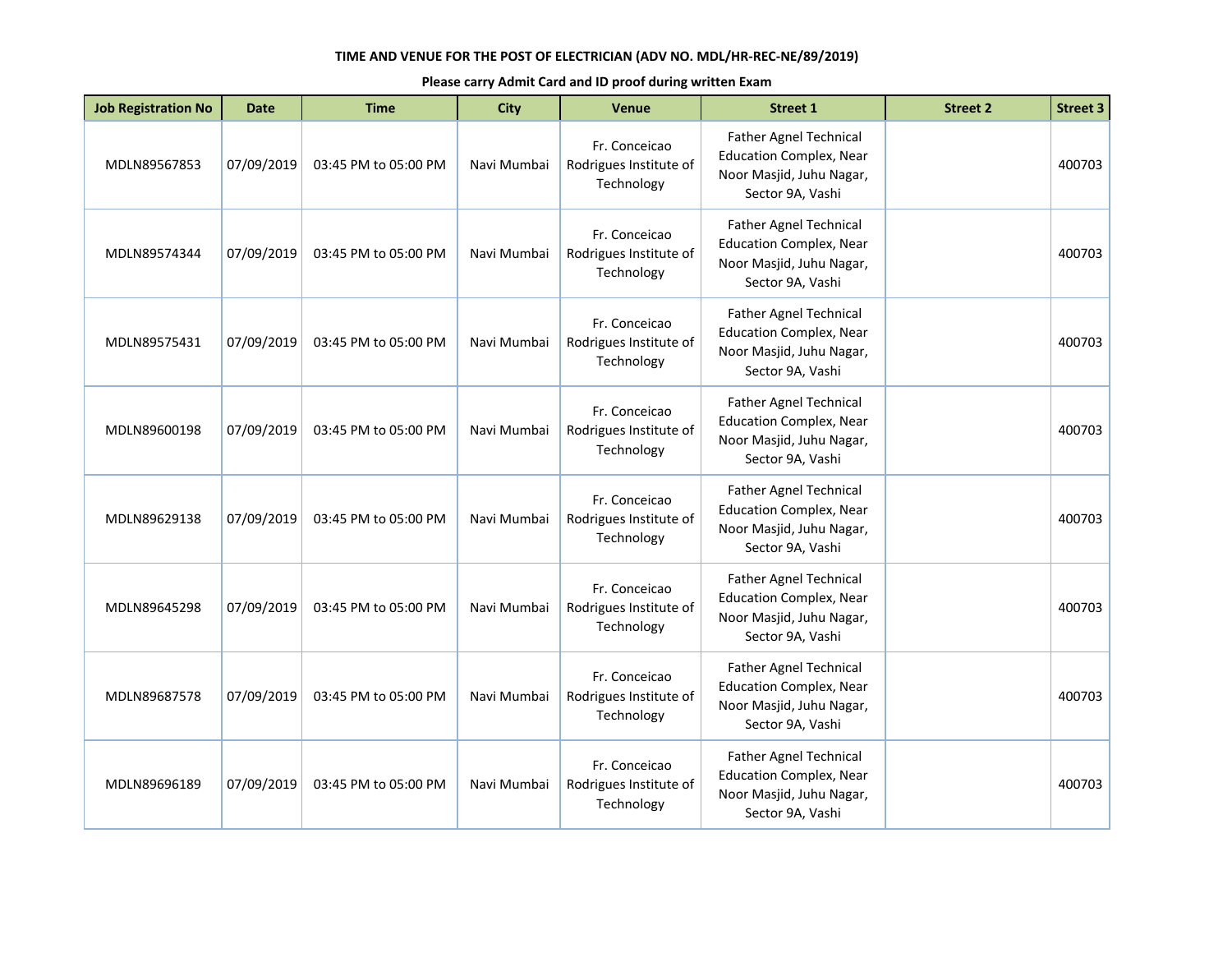| <b>Job Registration No</b> | <b>Date</b> | <b>Time</b>          | <b>City</b> | <b>Venue</b>                                          | <b>Street 1</b>                                                                                                 | <b>Street 2</b> | <b>Street 3</b> |
|----------------------------|-------------|----------------------|-------------|-------------------------------------------------------|-----------------------------------------------------------------------------------------------------------------|-----------------|-----------------|
| MDLN89707398               | 07/09/2019  | 03:45 PM to 05:00 PM | Navi Mumbai | Fr. Conceicao<br>Rodrigues Institute of<br>Technology | Father Agnel Technical<br><b>Education Complex, Near</b><br>Noor Masjid, Juhu Nagar,<br>Sector 9A, Vashi        |                 | 400703          |
| MDLN89712918               | 07/09/2019  | 03:45 PM to 05:00 PM | Navi Mumbai | Fr. Conceicao<br>Rodrigues Institute of<br>Technology | <b>Father Agnel Technical</b><br><b>Education Complex, Near</b><br>Noor Masjid, Juhu Nagar,<br>Sector 9A, Vashi |                 | 400703          |
| MDLN89749139               | 07/09/2019  | 03:45 PM to 05:00 PM | Navi Mumbai | Fr. Conceicao<br>Rodrigues Institute of<br>Technology | Father Agnel Technical<br><b>Education Complex, Near</b><br>Noor Masjid, Juhu Nagar,<br>Sector 9A, Vashi        |                 | 400703          |
| MDLN89819961               | 07/09/2019  | 03:45 PM to 05:00 PM | Navi Mumbai | Fr. Conceicao<br>Rodrigues Institute of<br>Technology | <b>Father Agnel Technical</b><br><b>Education Complex, Near</b><br>Noor Masjid, Juhu Nagar,<br>Sector 9A, Vashi |                 | 400703          |
| MDLN89828050               | 07/09/2019  | 03:45 PM to 05:00 PM | Navi Mumbai | Fr. Conceicao<br>Rodrigues Institute of<br>Technology | <b>Father Agnel Technical</b><br><b>Education Complex, Near</b><br>Noor Masjid, Juhu Nagar,<br>Sector 9A, Vashi |                 | 400703          |
| MDLN89833083               | 07/09/2019  | 03:45 PM to 05:00 PM | Navi Mumbai | Fr. Conceicao<br>Rodrigues Institute of<br>Technology | Father Agnel Technical<br><b>Education Complex, Near</b><br>Noor Masjid, Juhu Nagar,<br>Sector 9A, Vashi        |                 | 400703          |
| MDLN89868167               | 07/09/2019  | 03:45 PM to 05:00 PM | Navi Mumbai | Fr. Conceicao<br>Rodrigues Institute of<br>Technology | <b>Father Agnel Technical</b><br><b>Education Complex, Near</b><br>Noor Masjid, Juhu Nagar,<br>Sector 9A, Vashi |                 | 400703          |
| MDLN89905237               | 07/09/2019  | 03:45 PM to 05:00 PM | Navi Mumbai | Fr. Conceicao<br>Rodrigues Institute of<br>Technology | Father Agnel Technical<br><b>Education Complex, Near</b><br>Noor Masjid, Juhu Nagar,<br>Sector 9A, Vashi        |                 | 400703          |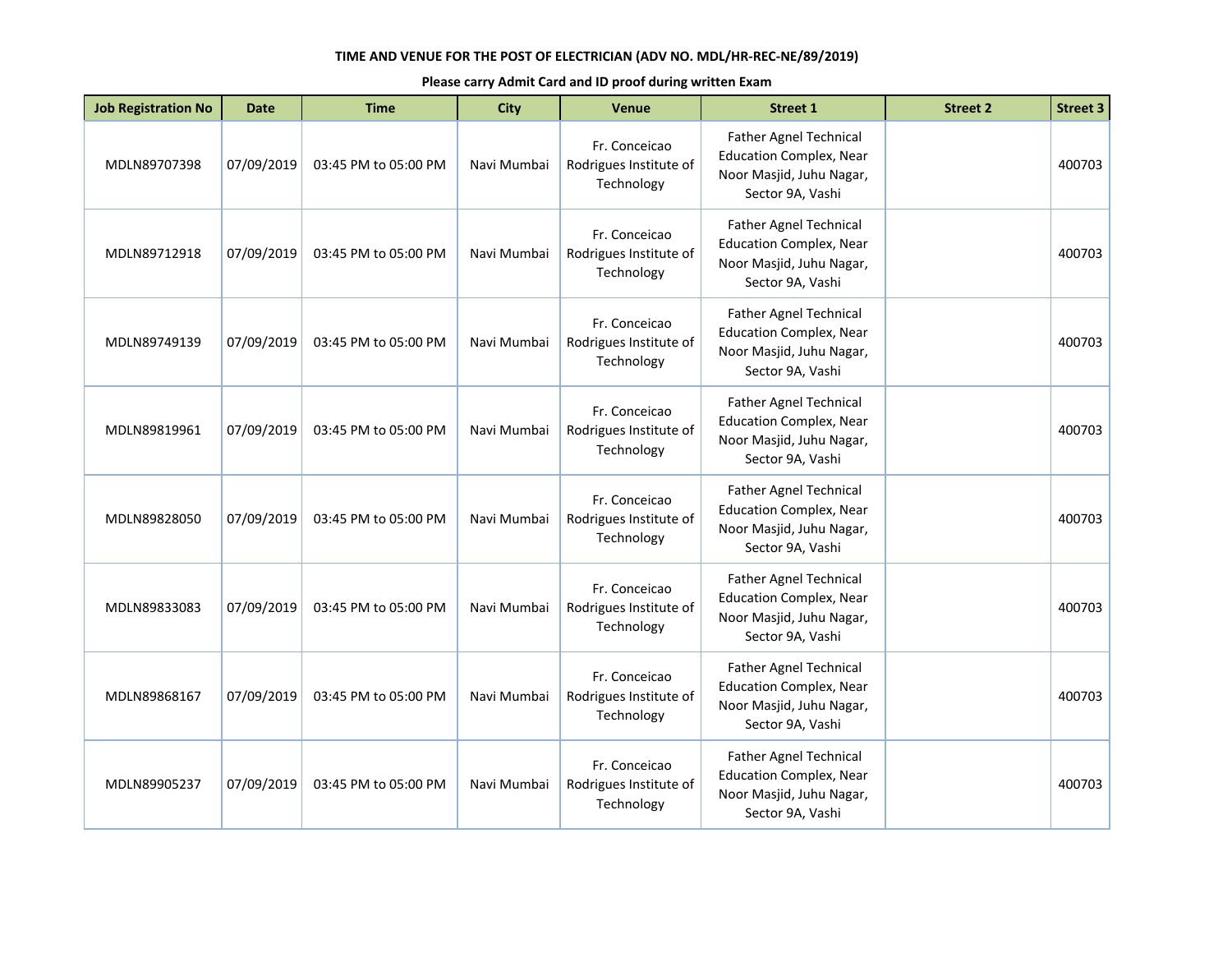| <b>Job Registration No</b> | <b>Date</b> | <b>Time</b>          | <b>City</b> | <b>Venue</b>                                          | <b>Street 1</b>                                                                                                 | <b>Street 2</b> | <b>Street 3</b> |
|----------------------------|-------------|----------------------|-------------|-------------------------------------------------------|-----------------------------------------------------------------------------------------------------------------|-----------------|-----------------|
| MDLN89915286               | 07/09/2019  | 03:45 PM to 05:00 PM | Navi Mumbai | Fr. Conceicao<br>Rodrigues Institute of<br>Technology | Father Agnel Technical<br><b>Education Complex, Near</b><br>Noor Masjid, Juhu Nagar,<br>Sector 9A, Vashi        |                 | 400703          |
| MDLN89925021               | 07/09/2019  | 03:45 PM to 05:00 PM | Navi Mumbai | Fr. Conceicao<br>Rodrigues Institute of<br>Technology | Father Agnel Technical<br><b>Education Complex, Near</b><br>Noor Masjid, Juhu Nagar,<br>Sector 9A, Vashi        |                 | 400703          |
| MDLN89991553               | 07/09/2019  | 03:45 PM to 05:00 PM | Navi Mumbai | Fr. Conceicao<br>Rodrigues Institute of<br>Technology | Father Agnel Technical<br><b>Education Complex, Near</b><br>Noor Masjid, Juhu Nagar,<br>Sector 9A, Vashi        |                 | 400703          |
| MDLN90105177               | 07/09/2019  | 03:45 PM to 05:00 PM | Navi Mumbai | Fr. Conceicao<br>Rodrigues Institute of<br>Technology | <b>Father Agnel Technical</b><br><b>Education Complex, Near</b><br>Noor Masjid, Juhu Nagar,<br>Sector 9A, Vashi |                 | 400703          |
| MDLN90181447               | 07/09/2019  | 03:45 PM to 05:00 PM | Navi Mumbai | Fr. Conceicao<br>Rodrigues Institute of<br>Technology | <b>Father Agnel Technical</b><br><b>Education Complex, Near</b><br>Noor Masjid, Juhu Nagar,<br>Sector 9A, Vashi |                 | 400703          |
| MDLN90197631               | 07/09/2019  | 03:45 PM to 05:00 PM | Navi Mumbai | Fr. Conceicao<br>Rodrigues Institute of<br>Technology | Father Agnel Technical<br><b>Education Complex, Near</b><br>Noor Masjid, Juhu Nagar,<br>Sector 9A, Vashi        |                 | 400703          |
| MDLN90233088               | 07/09/2019  | 03:45 PM to 05:00 PM | Navi Mumbai | Fr. Conceicao<br>Rodrigues Institute of<br>Technology | <b>Father Agnel Technical</b><br><b>Education Complex, Near</b><br>Noor Masjid, Juhu Nagar,<br>Sector 9A, Vashi |                 | 400703          |
| MDLN90301702               | 07/09/2019  | 03:45 PM to 05:00 PM | Navi Mumbai | Fr. Conceicao<br>Rodrigues Institute of<br>Technology | Father Agnel Technical<br><b>Education Complex, Near</b><br>Noor Masjid, Juhu Nagar,<br>Sector 9A, Vashi        |                 | 400703          |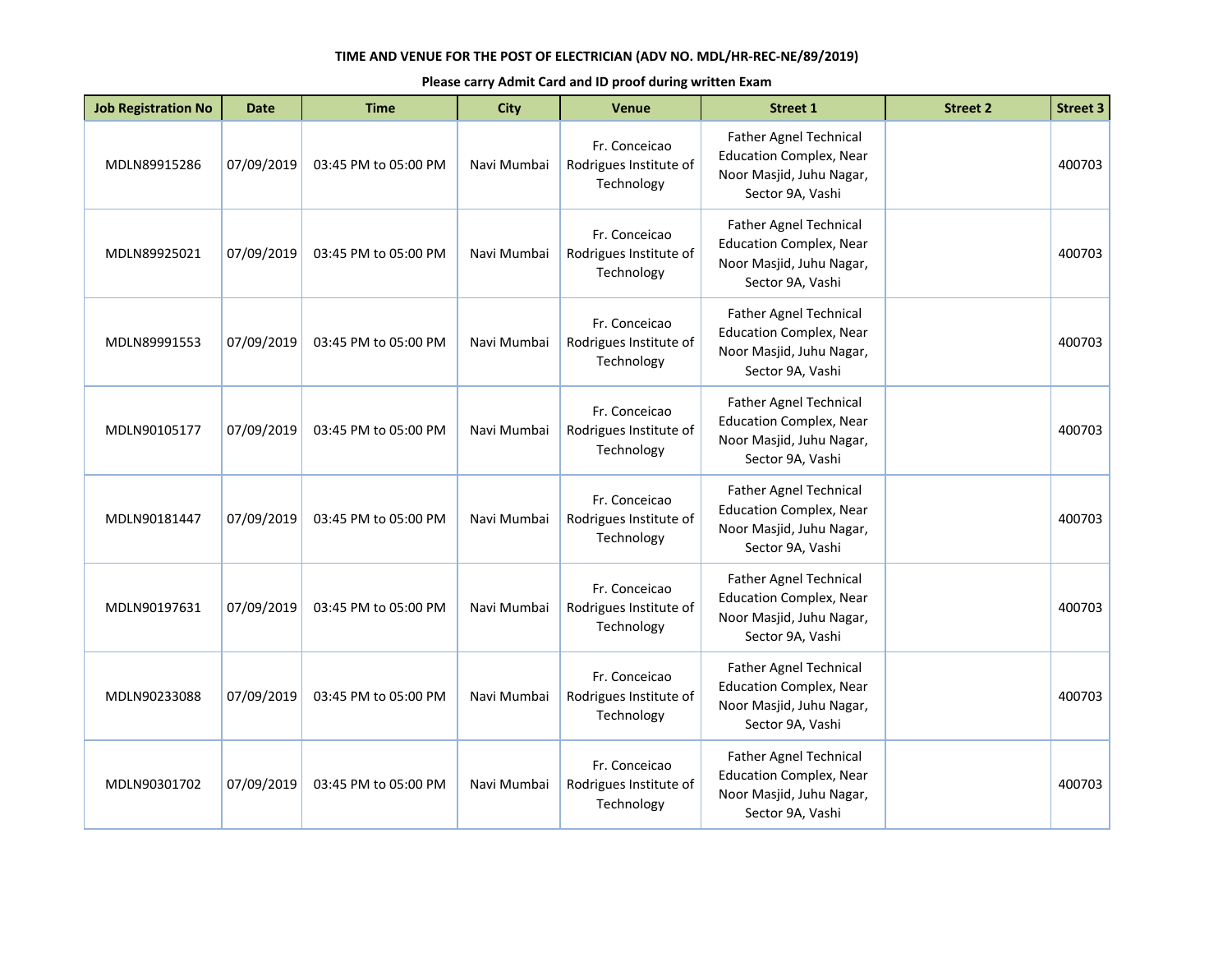| <b>Job Registration No</b> | <b>Date</b> | <b>Time</b>          | <b>City</b> | <b>Venue</b>                                          | <b>Street 1</b>                                                                                                 | <b>Street 2</b> | <b>Street 3</b> |
|----------------------------|-------------|----------------------|-------------|-------------------------------------------------------|-----------------------------------------------------------------------------------------------------------------|-----------------|-----------------|
| MDLN90308226               | 07/09/2019  | 03:45 PM to 05:00 PM | Navi Mumbai | Fr. Conceicao<br>Rodrigues Institute of<br>Technology | Father Agnel Technical<br><b>Education Complex, Near</b><br>Noor Masjid, Juhu Nagar,<br>Sector 9A, Vashi        |                 | 400703          |
| MDLN90326108               | 07/09/2019  | 03:45 PM to 05:00 PM | Navi Mumbai | Fr. Conceicao<br>Rodrigues Institute of<br>Technology | <b>Father Agnel Technical</b><br><b>Education Complex, Near</b><br>Noor Masjid, Juhu Nagar,<br>Sector 9A, Vashi |                 | 400703          |
| MDLN90336443               | 07/09/2019  | 03:45 PM to 05:00 PM | Navi Mumbai | Fr. Conceicao<br>Rodrigues Institute of<br>Technology | <b>Father Agnel Technical</b><br><b>Education Complex, Near</b><br>Noor Masjid, Juhu Nagar,<br>Sector 9A, Vashi |                 | 400703          |
| MDLN90337731               | 07/09/2019  | 03:45 PM to 05:00 PM | Navi Mumbai | Fr. Conceicao<br>Rodrigues Institute of<br>Technology | <b>Father Agnel Technical</b><br><b>Education Complex, Near</b><br>Noor Masjid, Juhu Nagar,<br>Sector 9A, Vashi |                 | 400703          |
| MDLN90376690               | 07/09/2019  | 03:45 PM to 05:00 PM | Navi Mumbai | Fr. Conceicao<br>Rodrigues Institute of<br>Technology | Father Agnel Technical<br><b>Education Complex, Near</b><br>Noor Masjid, Juhu Nagar,<br>Sector 9A, Vashi        |                 | 400703          |
| MDLN90441848               | 07/09/2019  | 03:45 PM to 05:00 PM | Navi Mumbai | Fr. Conceicao<br>Rodrigues Institute of<br>Technology | <b>Father Agnel Technical</b><br><b>Education Complex, Near</b><br>Noor Masjid, Juhu Nagar,<br>Sector 9A, Vashi |                 | 400703          |
| MDLN90443166               | 07/09/2019  | 03:45 PM to 05:00 PM | Navi Mumbai | Fr. Conceicao<br>Rodrigues Institute of<br>Technology | Father Agnel Technical<br><b>Education Complex, Near</b><br>Noor Masjid, Juhu Nagar,<br>Sector 9A, Vashi        |                 | 400703          |
| MDLN90586993               | 07/09/2019  | 03:45 PM to 05:00 PM | Navi Mumbai | Fr. Conceicao<br>Rodrigues Institute of<br>Technology | Father Agnel Technical<br><b>Education Complex, Near</b><br>Noor Masjid, Juhu Nagar,<br>Sector 9A, Vashi        |                 | 400703          |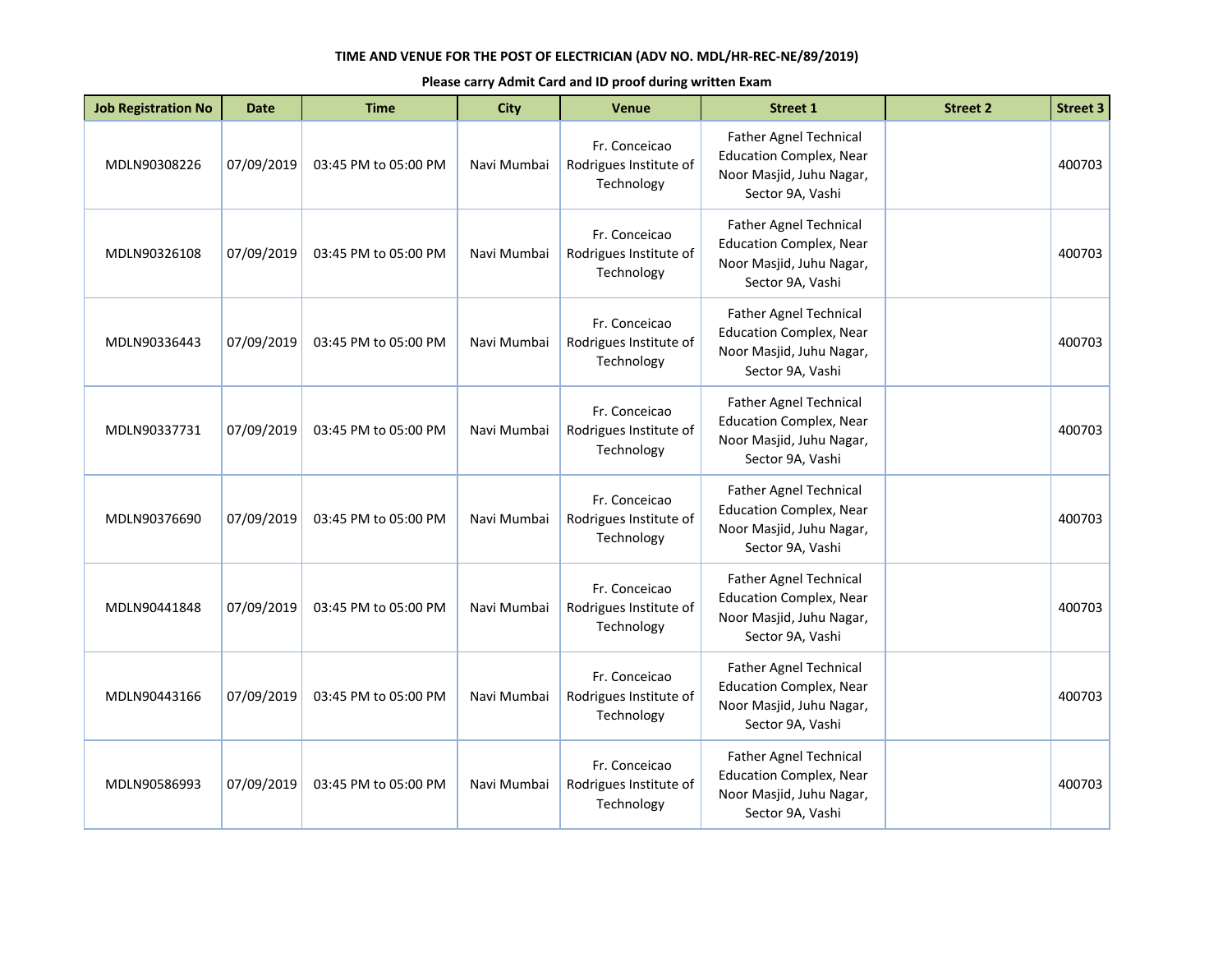| <b>Job Registration No</b> | <b>Date</b> | <b>Time</b>          | <b>City</b> | <b>Venue</b>                                          | <b>Street 1</b>                                                                                                 | <b>Street 2</b> | <b>Street 3</b> |
|----------------------------|-------------|----------------------|-------------|-------------------------------------------------------|-----------------------------------------------------------------------------------------------------------------|-----------------|-----------------|
| MDLN90638621               | 07/09/2019  | 03:45 PM to 05:00 PM | Navi Mumbai | Fr. Conceicao<br>Rodrigues Institute of<br>Technology | Father Agnel Technical<br><b>Education Complex, Near</b><br>Noor Masjid, Juhu Nagar,<br>Sector 9A, Vashi        |                 | 400703          |
| MDLN90660656               | 07/09/2019  | 03:45 PM to 05:00 PM | Navi Mumbai | Fr. Conceicao<br>Rodrigues Institute of<br>Technology | <b>Father Agnel Technical</b><br><b>Education Complex, Near</b><br>Noor Masjid, Juhu Nagar,<br>Sector 9A, Vashi |                 | 400703          |
| MDLN90682674               | 07/09/2019  | 03:45 PM to 05:00 PM | Navi Mumbai | Fr. Conceicao<br>Rodrigues Institute of<br>Technology | Father Agnel Technical<br><b>Education Complex, Near</b><br>Noor Masjid, Juhu Nagar,<br>Sector 9A, Vashi        |                 | 400703          |
| MDLN90698150               | 07/09/2019  | 03:45 PM to 05:00 PM | Navi Mumbai | Fr. Conceicao<br>Rodrigues Institute of<br>Technology | <b>Father Agnel Technical</b><br><b>Education Complex, Near</b><br>Noor Masjid, Juhu Nagar,<br>Sector 9A, Vashi |                 | 400703          |
| MDLN90750121               | 07/09/2019  | 03:45 PM to 05:00 PM | Navi Mumbai | Fr. Conceicao<br>Rodrigues Institute of<br>Technology | <b>Father Agnel Technical</b><br><b>Education Complex, Near</b><br>Noor Masjid, Juhu Nagar,<br>Sector 9A, Vashi |                 | 400703          |
| MDLN90750424               | 07/09/2019  | 03:45 PM to 05:00 PM | Navi Mumbai | Fr. Conceicao<br>Rodrigues Institute of<br>Technology | Father Agnel Technical<br><b>Education Complex, Near</b><br>Noor Masjid, Juhu Nagar,<br>Sector 9A, Vashi        |                 | 400703          |
| MDLN90761838               | 07/09/2019  | 03:45 PM to 05:00 PM | Navi Mumbai | Fr. Conceicao<br>Rodrigues Institute of<br>Technology | <b>Father Agnel Technical</b><br><b>Education Complex, Near</b><br>Noor Masjid, Juhu Nagar,<br>Sector 9A, Vashi |                 | 400703          |
| MDLN90797529               | 07/09/2019  | 03:45 PM to 05:00 PM | Navi Mumbai | Fr. Conceicao<br>Rodrigues Institute of<br>Technology | Father Agnel Technical<br><b>Education Complex, Near</b><br>Noor Masjid, Juhu Nagar,<br>Sector 9A, Vashi        |                 | 400703          |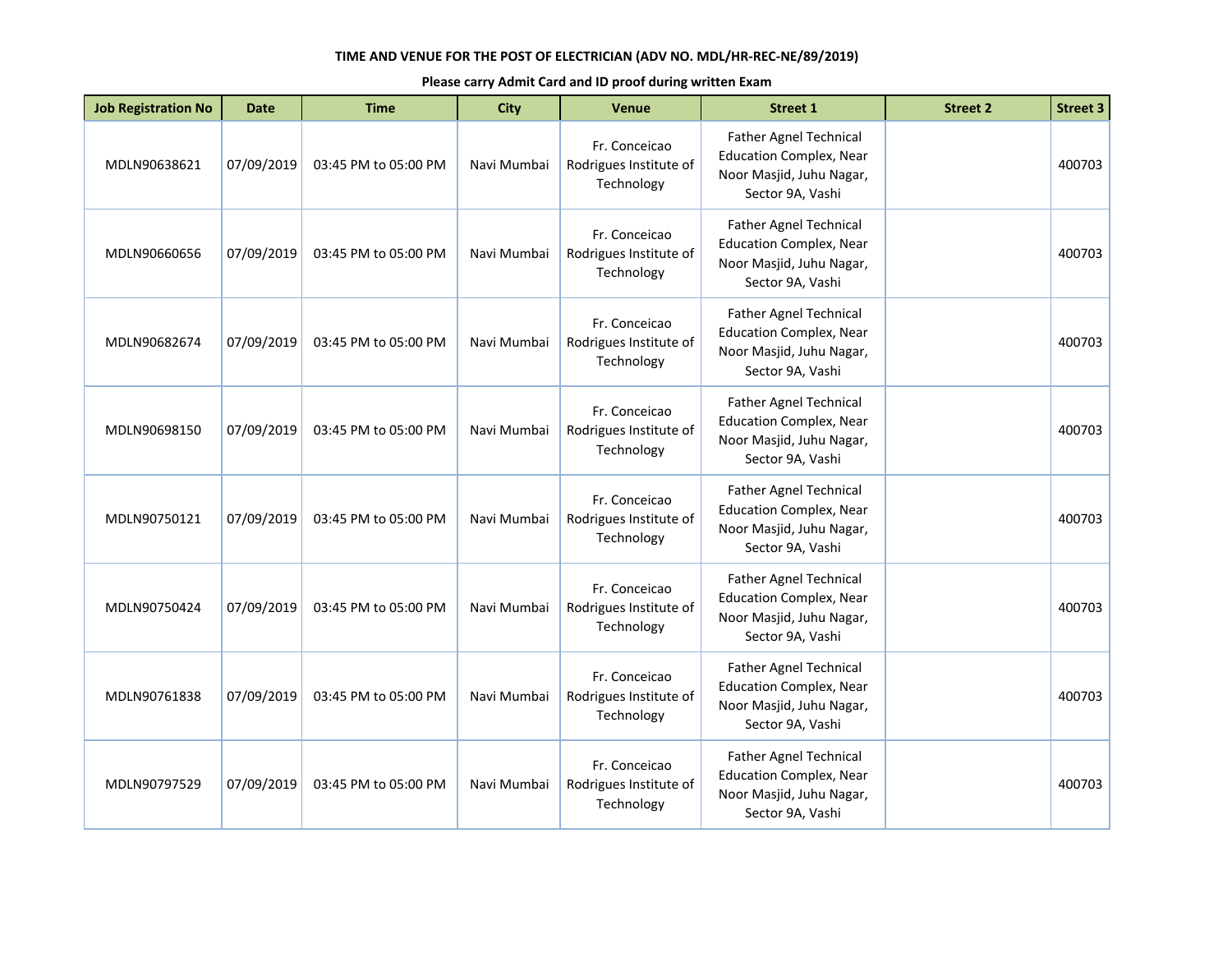| <b>Job Registration No</b> | <b>Date</b> | <b>Time</b>          | <b>City</b> | <b>Venue</b>                                          | <b>Street 1</b>                                                                                                 | <b>Street 2</b> | <b>Street 3</b> |
|----------------------------|-------------|----------------------|-------------|-------------------------------------------------------|-----------------------------------------------------------------------------------------------------------------|-----------------|-----------------|
| MDLN90816483               | 07/09/2019  | 03:45 PM to 05:00 PM | Navi Mumbai | Fr. Conceicao<br>Rodrigues Institute of<br>Technology | Father Agnel Technical<br><b>Education Complex, Near</b><br>Noor Masjid, Juhu Nagar,<br>Sector 9A, Vashi        |                 | 400703          |
| MDLN90841517               | 07/09/2019  | 03:45 PM to 05:00 PM | Navi Mumbai | Fr. Conceicao<br>Rodrigues Institute of<br>Technology | <b>Father Agnel Technical</b><br><b>Education Complex, Near</b><br>Noor Masjid, Juhu Nagar,<br>Sector 9A, Vashi |                 | 400703          |
| MDLN90909058               | 07/09/2019  | 03:45 PM to 05:00 PM | Navi Mumbai | Fr. Conceicao<br>Rodrigues Institute of<br>Technology | Father Agnel Technical<br><b>Education Complex, Near</b><br>Noor Masjid, Juhu Nagar,<br>Sector 9A, Vashi        |                 | 400703          |
| MDLN90939646               | 07/09/2019  | 03:45 PM to 05:00 PM | Navi Mumbai | Fr. Conceicao<br>Rodrigues Institute of<br>Technology | <b>Father Agnel Technical</b><br><b>Education Complex, Near</b><br>Noor Masjid, Juhu Nagar,<br>Sector 9A, Vashi |                 | 400703          |
| MDLN90960265               | 07/09/2019  | 03:45 PM to 05:00 PM | Navi Mumbai | Fr. Conceicao<br>Rodrigues Institute of<br>Technology | <b>Father Agnel Technical</b><br><b>Education Complex, Near</b><br>Noor Masjid, Juhu Nagar,<br>Sector 9A, Vashi |                 | 400703          |
| MDLN91028965               | 07/09/2019  | 03:45 PM to 05:00 PM | Navi Mumbai | Fr. Conceicao<br>Rodrigues Institute of<br>Technology | Father Agnel Technical<br><b>Education Complex, Near</b><br>Noor Masjid, Juhu Nagar,<br>Sector 9A, Vashi        |                 | 400703          |
| MDLN91051789               | 07/09/2019  | 03:45 PM to 05:00 PM | Navi Mumbai | Fr. Conceicao<br>Rodrigues Institute of<br>Technology | <b>Father Agnel Technical</b><br><b>Education Complex, Near</b><br>Noor Masjid, Juhu Nagar,<br>Sector 9A, Vashi |                 | 400703          |
| MDLN91097388               | 07/09/2019  | 03:45 PM to 05:00 PM | Navi Mumbai | Fr. Conceicao<br>Rodrigues Institute of<br>Technology | Father Agnel Technical<br><b>Education Complex, Near</b><br>Noor Masjid, Juhu Nagar,<br>Sector 9A, Vashi        |                 | 400703          |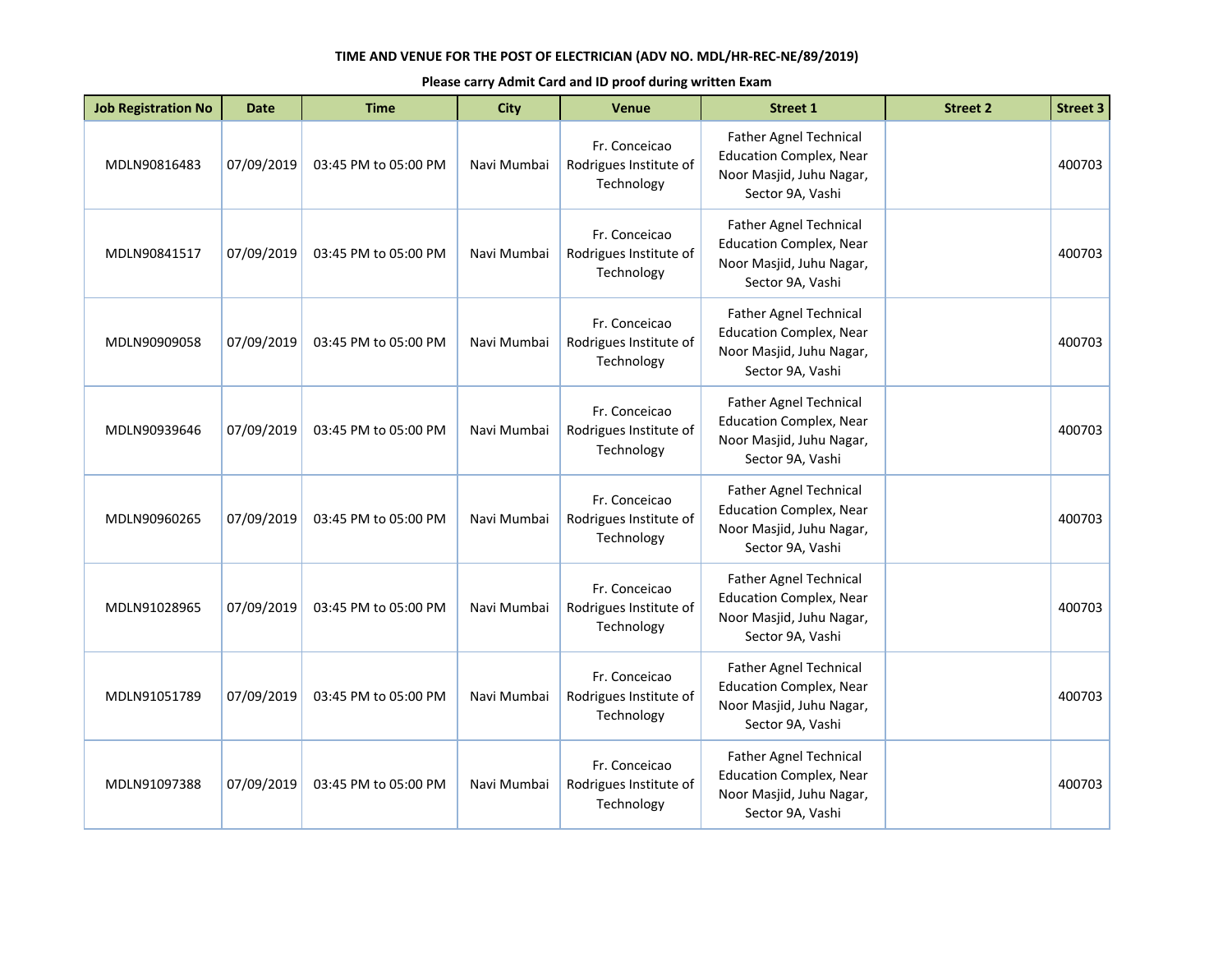| <b>Job Registration No</b> | <b>Date</b> | <b>Time</b>          | <b>City</b>   | <b>Venue</b>                                                                  | <b>Street 1</b>                                                                                                 | <b>Street 2</b>                           | <b>Street 3</b> |
|----------------------------|-------------|----------------------|---------------|-------------------------------------------------------------------------------|-----------------------------------------------------------------------------------------------------------------|-------------------------------------------|-----------------|
| MDLN91133110               | 07/09/2019  | 03:45 PM to 05:00 PM | Navi Mumbai   | Fr. Conceicao<br>Rodrigues Institute of<br>Technology                         | Father Agnel Technical<br><b>Education Complex, Near</b><br>Noor Masjid, Juhu Nagar,<br>Sector 9A, Vashi        |                                           | 400703          |
| MDLN91159232               | 07/09/2019  | 03:45 PM to 05:00 PM | Navi Mumbai   | Fr. Conceicao<br>Rodrigues Institute of<br>Technology                         | <b>Father Agnel Technical</b><br><b>Education Complex, Near</b><br>Noor Masjid, Juhu Nagar,<br>Sector 9A, Vashi |                                           | 400703          |
| MDLN91162419               | 07/09/2019  | 03:45 PM to 05:00 PM | <b>MUMBAI</b> | THE SYNTHETIC & ART<br>SILK MILLS RESEARCH<br><b>ASSOCIATION</b><br>(SASMIRA) | SASMIRA MARG, WORLI                                                                                             | <b>NEAR OLD PASSPORT</b><br><b>OFFICE</b> | 400030          |
| MDLN91231228               | 07/09/2019  | 03:45 PM to 05:00 PM | <b>MUMBAI</b> | THE SYNTHETIC & ART<br>SILK MILLS RESEARCH<br><b>ASSOCIATION</b><br>(SASMIRA) | SASMIRA MARG, WORLI                                                                                             | <b>NEAR OLD PASSPORT</b><br><b>OFFICE</b> | 400030          |
| MDLN91244144               | 07/09/2019  | 03:45 PM to 05:00 PM | <b>MUMBAI</b> | THE SYNTHETIC & ART<br>SILK MILLS RESEARCH<br><b>ASSOCIATION</b><br>(SASMIRA) | SASMIRA MARG, WORLI                                                                                             | <b>NEAR OLD PASSPORT</b><br><b>OFFICE</b> | 400030          |
| MDLN91281281               | 07/09/2019  | 03:45 PM to 05:00 PM | <b>MUMBAI</b> | THE SYNTHETIC & ART<br>SILK MILLS RESEARCH<br><b>ASSOCIATION</b><br>(SASMIRA) | SASMIRA MARG, WORLI                                                                                             | <b>NEAR OLD PASSPORT</b><br><b>OFFICE</b> | 400030          |
| MDLN91281662               | 07/09/2019  | 03:45 PM to 05:00 PM | <b>MUMBAI</b> | THE SYNTHETIC & ART<br>SILK MILLS RESEARCH<br><b>ASSOCIATION</b><br>(SASMIRA) | SASMIRA MARG, WORLI                                                                                             | <b>NEAR OLD PASSPORT</b><br><b>OFFICE</b> | 400030          |
| MDLN91307517               | 07/09/2019  | 03:45 PM to 05:00 PM | <b>MUMBAI</b> | THE SYNTHETIC & ART<br>SILK MILLS RESEARCH<br><b>ASSOCIATION</b><br>(SASMIRA) | SASMIRA MARG, WORLI                                                                                             | <b>NEAR OLD PASSPORT</b><br><b>OFFICE</b> | 400030          |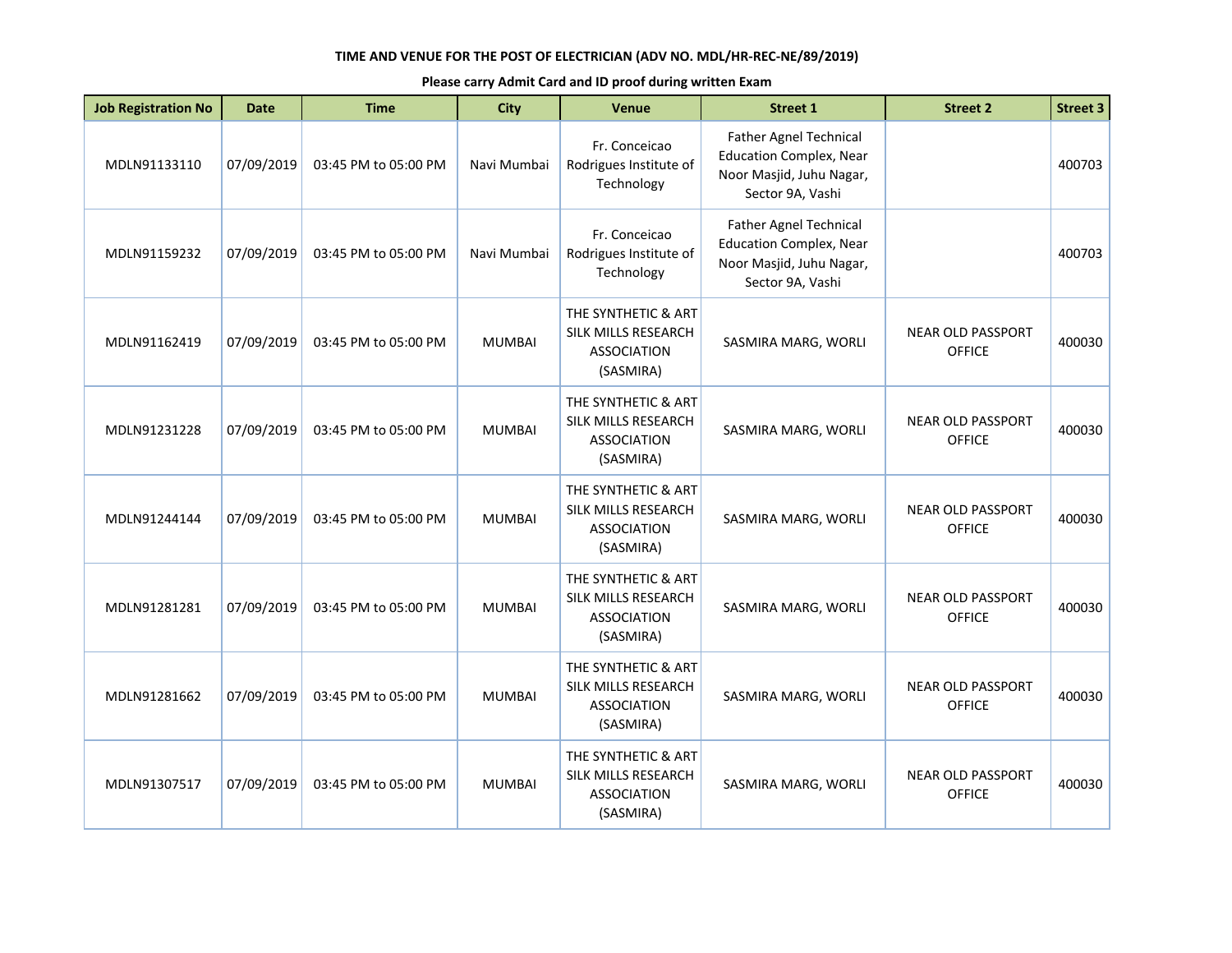| <b>Job Registration No</b> | <b>Date</b> | <b>Time</b>          | <b>City</b>   | <b>Venue</b>                                                                  | <b>Street 1</b>     | <b>Street 2</b>                           | <b>Street 3</b> |
|----------------------------|-------------|----------------------|---------------|-------------------------------------------------------------------------------|---------------------|-------------------------------------------|-----------------|
| MDLN91337875               | 07/09/2019  | 03:45 PM to 05:00 PM | <b>MUMBAI</b> | THE SYNTHETIC & ART<br>SILK MILLS RESEARCH<br><b>ASSOCIATION</b><br>(SASMIRA) | SASMIRA MARG, WORLI | <b>NEAR OLD PASSPORT</b><br><b>OFFICE</b> | 400030          |
| MDLN91357603               | 07/09/2019  | 03:45 PM to 05:00 PM | <b>MUMBAI</b> | THE SYNTHETIC & ART<br>SILK MILLS RESEARCH<br><b>ASSOCIATION</b><br>(SASMIRA) | SASMIRA MARG, WORLI | <b>NEAR OLD PASSPORT</b><br><b>OFFICE</b> | 400030          |
| MDLN91368650               | 07/09/2019  | 03:45 PM to 05:00 PM | <b>MUMBAI</b> | THE SYNTHETIC & ART<br>SILK MILLS RESEARCH<br><b>ASSOCIATION</b><br>(SASMIRA) | SASMIRA MARG, WORLI | <b>NEAR OLD PASSPORT</b><br><b>OFFICE</b> | 400030          |
| MDLN91382861               | 07/09/2019  | 03:45 PM to 05:00 PM | <b>MUMBAI</b> | THE SYNTHETIC & ART<br>SILK MILLS RESEARCH<br><b>ASSOCIATION</b><br>(SASMIRA) | SASMIRA MARG, WORLI | <b>NEAR OLD PASSPORT</b><br><b>OFFICE</b> | 400030          |
| MDLN91384815               | 07/09/2019  | 03:45 PM to 05:00 PM | <b>MUMBAI</b> | THE SYNTHETIC & ART<br>SILK MILLS RESEARCH<br><b>ASSOCIATION</b><br>(SASMIRA) | SASMIRA MARG, WORLI | <b>NEAR OLD PASSPORT</b><br><b>OFFICE</b> | 400030          |
| MDLN91435420               | 07/09/2019  | 03:45 PM to 05:00 PM | <b>MUMBAI</b> | THE SYNTHETIC & ART<br>SILK MILLS RESEARCH<br><b>ASSOCIATION</b><br>(SASMIRA) | SASMIRA MARG, WORLI | <b>NEAR OLD PASSPORT</b><br><b>OFFICE</b> | 400030          |
| MDLN91446213               | 07/09/2019  | 03:45 PM to 05:00 PM | <b>MUMBAI</b> | THE SYNTHETIC & ART<br>SILK MILLS RESEARCH<br><b>ASSOCIATION</b><br>(SASMIRA) | SASMIRA MARG, WORLI | <b>NEAR OLD PASSPORT</b><br><b>OFFICE</b> | 400030          |
| MDLN91451792               | 07/09/2019  | 03:45 PM to 05:00 PM | <b>MUMBAI</b> | THE SYNTHETIC & ART<br>SILK MILLS RESEARCH<br><b>ASSOCIATION</b><br>(SASMIRA) | SASMIRA MARG, WORLI | <b>NEAR OLD PASSPORT</b><br><b>OFFICE</b> | 400030          |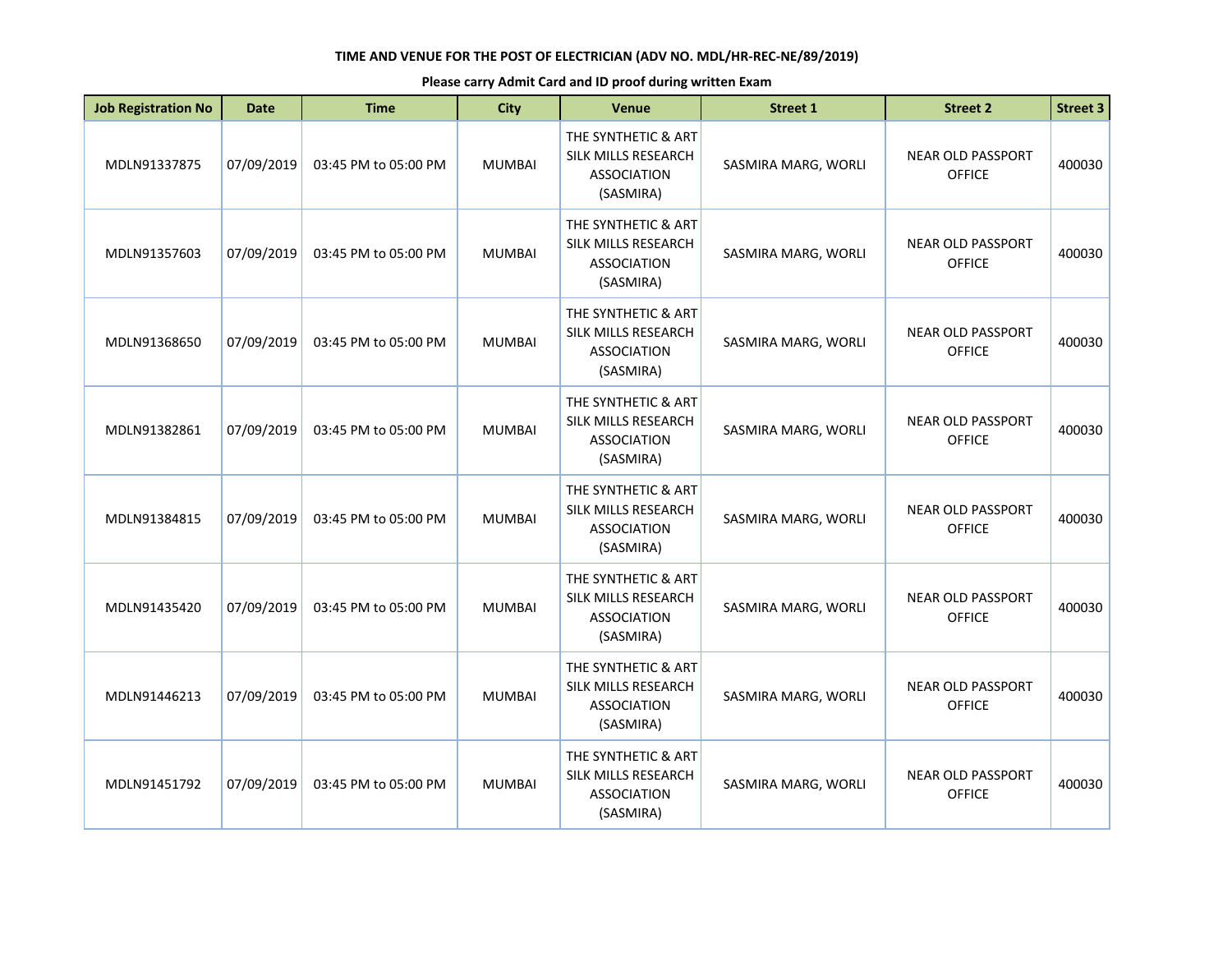| <b>Job Registration No</b> | <b>Date</b> | <b>Time</b>          | <b>City</b>   | <b>Venue</b>                                                                  | <b>Street 1</b>     | <b>Street 2</b>                           | <b>Street 3</b> |
|----------------------------|-------------|----------------------|---------------|-------------------------------------------------------------------------------|---------------------|-------------------------------------------|-----------------|
| MDLN91460419               | 07/09/2019  | 03:45 PM to 05:00 PM | <b>MUMBAI</b> | THE SYNTHETIC & ART<br>SILK MILLS RESEARCH<br><b>ASSOCIATION</b><br>(SASMIRA) | SASMIRA MARG, WORLI | <b>NEAR OLD PASSPORT</b><br><b>OFFICE</b> | 400030          |
| MDLN91486747               | 07/09/2019  | 03:45 PM to 05:00 PM | <b>MUMBAI</b> | THE SYNTHETIC & ART<br>SILK MILLS RESEARCH<br><b>ASSOCIATION</b><br>(SASMIRA) | SASMIRA MARG, WORLI | <b>NEAR OLD PASSPORT</b><br><b>OFFICE</b> | 400030          |
| MDLN91503642               | 07/09/2019  | 03:45 PM to 05:00 PM | <b>MUMBAI</b> | THE SYNTHETIC & ART<br>SILK MILLS RESEARCH<br><b>ASSOCIATION</b><br>(SASMIRA) | SASMIRA MARG, WORLI | <b>NEAR OLD PASSPORT</b><br><b>OFFICE</b> | 400030          |
| MDLN91510716               | 07/09/2019  | 03:45 PM to 05:00 PM | <b>MUMBAI</b> | THE SYNTHETIC & ART<br>SILK MILLS RESEARCH<br><b>ASSOCIATION</b><br>(SASMIRA) | SASMIRA MARG, WORLI | <b>NEAR OLD PASSPORT</b><br><b>OFFICE</b> | 400030          |
| MDLN91521806               | 07/09/2019  | 03:45 PM to 05:00 PM | <b>MUMBAI</b> | THE SYNTHETIC & ART<br>SILK MILLS RESEARCH<br><b>ASSOCIATION</b><br>(SASMIRA) | SASMIRA MARG, WORLI | <b>NEAR OLD PASSPORT</b><br><b>OFFICE</b> | 400030          |
| MDLN91531296               | 07/09/2019  | 03:45 PM to 05:00 PM | <b>MUMBAI</b> | THE SYNTHETIC & ART<br>SILK MILLS RESEARCH<br><b>ASSOCIATION</b><br>(SASMIRA) | SASMIRA MARG, WORLI | <b>NEAR OLD PASSPORT</b><br><b>OFFICE</b> | 400030          |
| MDLN91561312               | 07/09/2019  | 03:45 PM to 05:00 PM | <b>MUMBAI</b> | THE SYNTHETIC & ART<br>SILK MILLS RESEARCH<br><b>ASSOCIATION</b><br>(SASMIRA) | SASMIRA MARG, WORLI | <b>NEAR OLD PASSPORT</b><br><b>OFFICE</b> | 400030          |
| MDLN91566051               | 07/09/2019  | 03:45 PM to 05:00 PM | <b>MUMBAI</b> | THE SYNTHETIC & ART<br>SILK MILLS RESEARCH<br><b>ASSOCIATION</b><br>(SASMIRA) | SASMIRA MARG, WORLI | <b>NEAR OLD PASSPORT</b><br><b>OFFICE</b> | 400030          |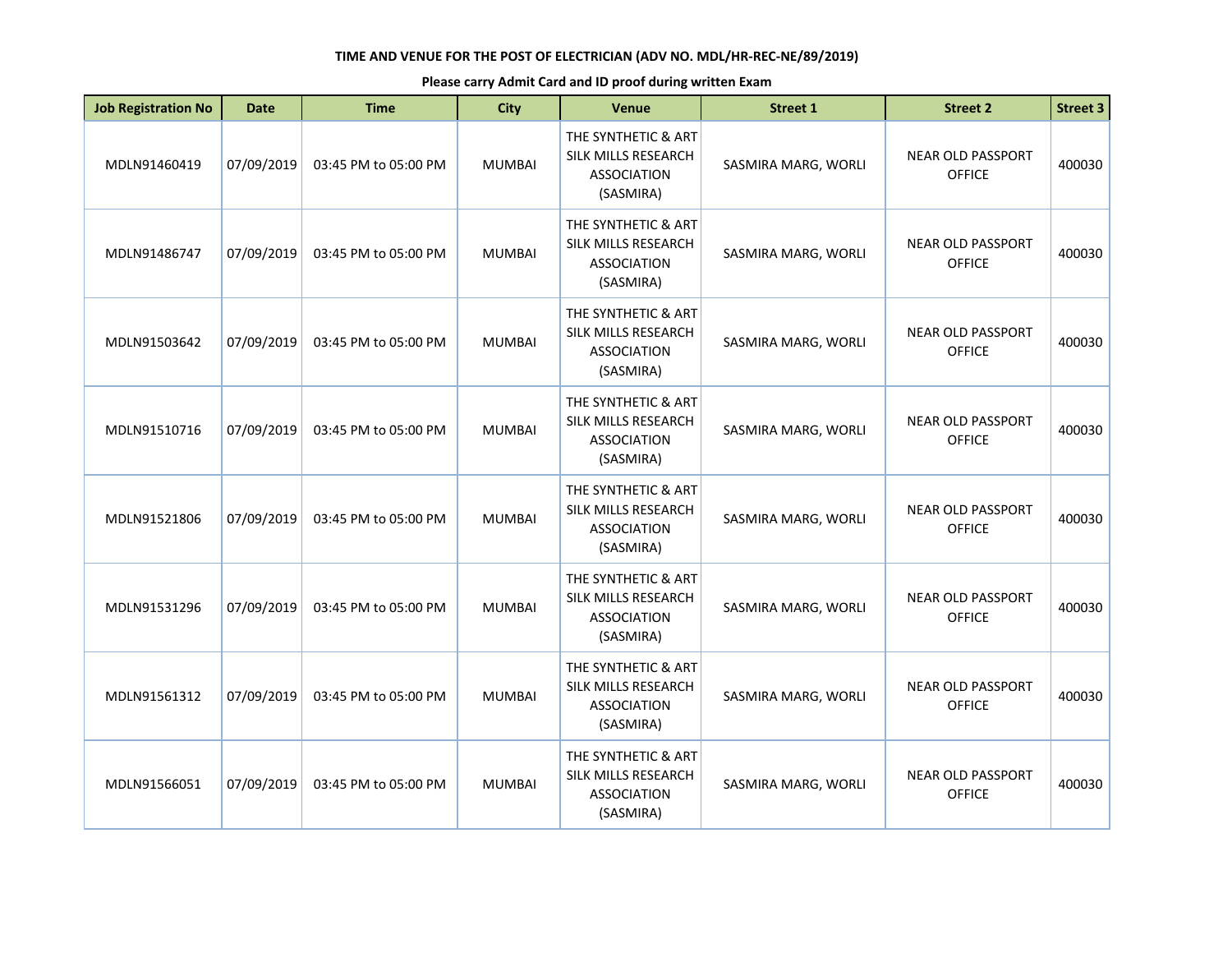| <b>Job Registration No</b> | <b>Date</b> | <b>Time</b>          | <b>City</b>   | Venue                                                                         | <b>Street 1</b>     | <b>Street 2</b>                           | <b>Street 3</b> |
|----------------------------|-------------|----------------------|---------------|-------------------------------------------------------------------------------|---------------------|-------------------------------------------|-----------------|
| MDLN91602283               | 07/09/2019  | 03:45 PM to 05:00 PM | <b>MUMBAI</b> | THE SYNTHETIC & ART<br>SILK MILLS RESEARCH<br><b>ASSOCIATION</b><br>(SASMIRA) | SASMIRA MARG, WORLI | <b>NEAR OLD PASSPORT</b><br><b>OFFICE</b> | 400030          |
| MDLN91638347               | 07/09/2019  | 03:45 PM to 05:00 PM | <b>MUMBAI</b> | THE SYNTHETIC & ART<br>SILK MILLS RESEARCH<br><b>ASSOCIATION</b><br>(SASMIRA) | SASMIRA MARG, WORLI | <b>NEAR OLD PASSPORT</b><br><b>OFFICE</b> | 400030          |
| MDLN91651312               | 07/09/2019  | 03:45 PM to 05:00 PM | <b>MUMBAI</b> | THE SYNTHETIC & ART<br>SILK MILLS RESEARCH<br><b>ASSOCIATION</b><br>(SASMIRA) | SASMIRA MARG, WORLI | <b>NEAR OLD PASSPORT</b><br><b>OFFICE</b> | 400030          |
| MDLN91655667               | 07/09/2019  | 03:45 PM to 05:00 PM | <b>MUMBAI</b> | THE SYNTHETIC & ART<br>SILK MILLS RESEARCH<br><b>ASSOCIATION</b><br>(SASMIRA) | SASMIRA MARG, WORLI | <b>NEAR OLD PASSPORT</b><br><b>OFFICE</b> | 400030          |
| MDLN91669949               | 07/09/2019  | 03:45 PM to 05:00 PM | <b>MUMBAI</b> | THE SYNTHETIC & ART<br>SILK MILLS RESEARCH<br><b>ASSOCIATION</b><br>(SASMIRA) | SASMIRA MARG, WORLI | <b>NEAR OLD PASSPORT</b><br><b>OFFICE</b> | 400030          |
| MDLN91704468               | 07/09/2019  | 03:45 PM to 05:00 PM | <b>MUMBAI</b> | THE SYNTHETIC & ART<br>SILK MILLS RESEARCH<br><b>ASSOCIATION</b><br>(SASMIRA) | SASMIRA MARG, WORLI | <b>NEAR OLD PASSPORT</b><br><b>OFFICE</b> | 400030          |
| MDLN91797833               | 07/09/2019  | 03:45 PM to 05:00 PM | <b>MUMBAI</b> | THE SYNTHETIC & ART<br>SILK MILLS RESEARCH<br><b>ASSOCIATION</b><br>(SASMIRA) | SASMIRA MARG, WORLI | <b>NEAR OLD PASSPORT</b><br><b>OFFICE</b> | 400030          |
| MDLN91850481               | 07/09/2019  | 03:45 PM to 05:00 PM | <b>MUMBAI</b> | THE SYNTHETIC & ART<br>SILK MILLS RESEARCH<br><b>ASSOCIATION</b><br>(SASMIRA) | SASMIRA MARG, WORLI | <b>NEAR OLD PASSPORT</b><br><b>OFFICE</b> | 400030          |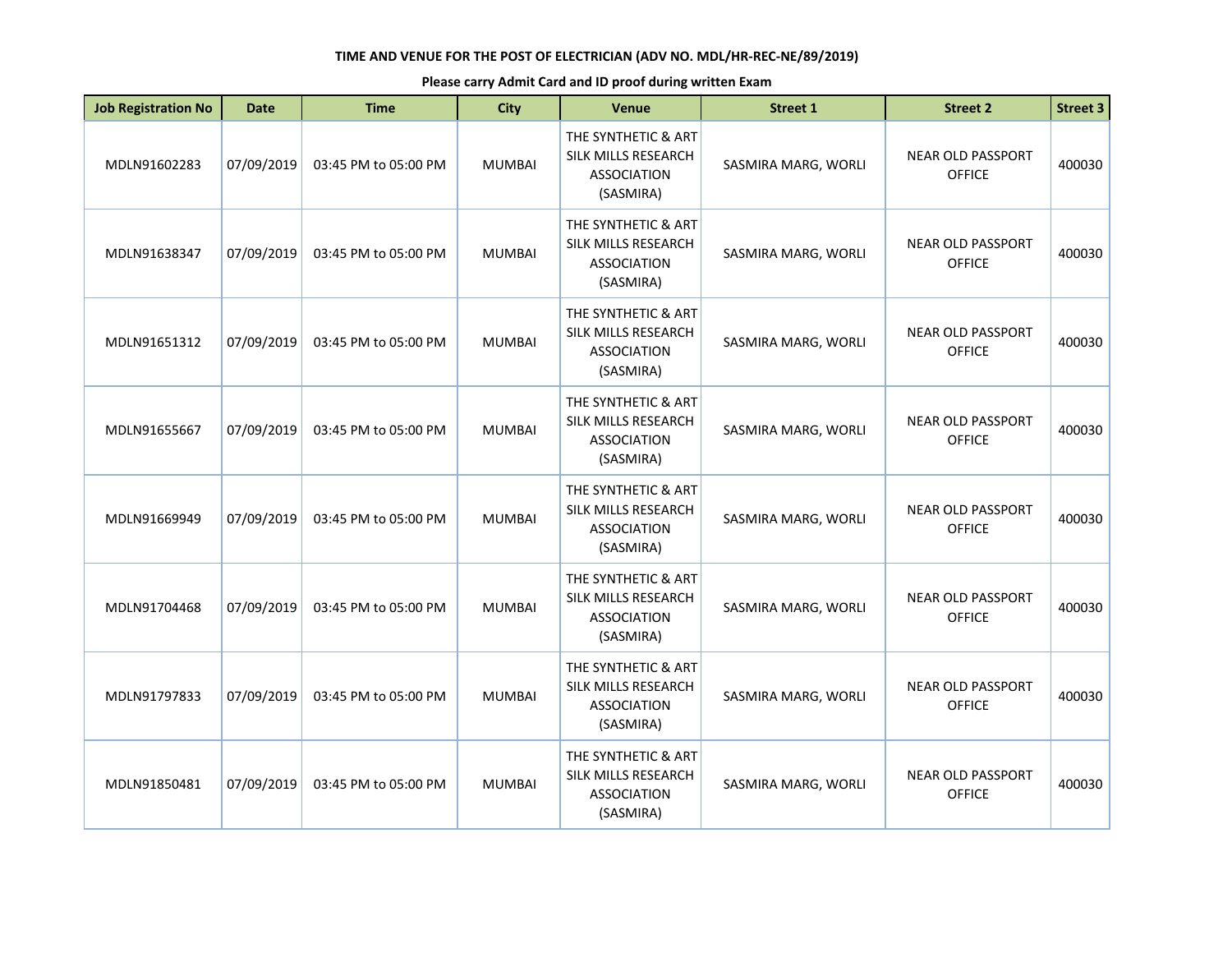| <b>Job Registration No</b> | <b>Date</b> | <b>Time</b>          | <b>City</b>   | <b>Venue</b>                                                                  | <b>Street 1</b>     | <b>Street 2</b>                           | <b>Street 3</b> |
|----------------------------|-------------|----------------------|---------------|-------------------------------------------------------------------------------|---------------------|-------------------------------------------|-----------------|
| MDLN91855634               | 07/09/2019  | 03:45 PM to 05:00 PM | <b>MUMBAI</b> | THE SYNTHETIC & ART<br>SILK MILLS RESEARCH<br><b>ASSOCIATION</b><br>(SASMIRA) | SASMIRA MARG, WORLI | <b>NEAR OLD PASSPORT</b><br><b>OFFICE</b> | 400030          |
| MDLN91941234               | 07/09/2019  | 03:45 PM to 05:00 PM | <b>MUMBAI</b> | THE SYNTHETIC & ART<br>SILK MILLS RESEARCH<br><b>ASSOCIATION</b><br>(SASMIRA) | SASMIRA MARG, WORLI | <b>NEAR OLD PASSPORT</b><br><b>OFFICE</b> | 400030          |
| MDLN91980631               | 07/09/2019  | 03:45 PM to 05:00 PM | <b>MUMBAI</b> | THE SYNTHETIC & ART<br>SILK MILLS RESEARCH<br><b>ASSOCIATION</b><br>(SASMIRA) | SASMIRA MARG, WORLI | <b>NEAR OLD PASSPORT</b><br><b>OFFICE</b> | 400030          |
| MDLN92052682               | 07/09/2019  | 03:45 PM to 05:00 PM | <b>MUMBAI</b> | THE SYNTHETIC & ART<br>SILK MILLS RESEARCH<br><b>ASSOCIATION</b><br>(SASMIRA) | SASMIRA MARG, WORLI | <b>NEAR OLD PASSPORT</b><br><b>OFFICE</b> | 400030          |
| MDLN92058169               | 07/09/2019  | 03:45 PM to 05:00 PM | <b>MUMBAI</b> | THE SYNTHETIC & ART<br>SILK MILLS RESEARCH<br><b>ASSOCIATION</b><br>(SASMIRA) | SASMIRA MARG, WORLI | <b>NEAR OLD PASSPORT</b><br><b>OFFICE</b> | 400030          |
| MDLN92069333               | 07/09/2019  | 03:45 PM to 05:00 PM | <b>MUMBAI</b> | THE SYNTHETIC & ART<br>SILK MILLS RESEARCH<br><b>ASSOCIATION</b><br>(SASMIRA) | SASMIRA MARG, WORLI | <b>NEAR OLD PASSPORT</b><br><b>OFFICE</b> | 400030          |
| MDLN92077315               | 07/09/2019  | 03:45 PM to 05:00 PM | <b>MUMBAI</b> | THE SYNTHETIC & ART<br>SILK MILLS RESEARCH<br><b>ASSOCIATION</b><br>(SASMIRA) | SASMIRA MARG, WORLI | <b>NEAR OLD PASSPORT</b><br><b>OFFICE</b> | 400030          |
| MDLN92088548               | 07/09/2019  | 03:45 PM to 05:00 PM | <b>MUMBAI</b> | THE SYNTHETIC & ART<br>SILK MILLS RESEARCH<br><b>ASSOCIATION</b><br>(SASMIRA) | SASMIRA MARG, WORLI | <b>NEAR OLD PASSPORT</b><br><b>OFFICE</b> | 400030          |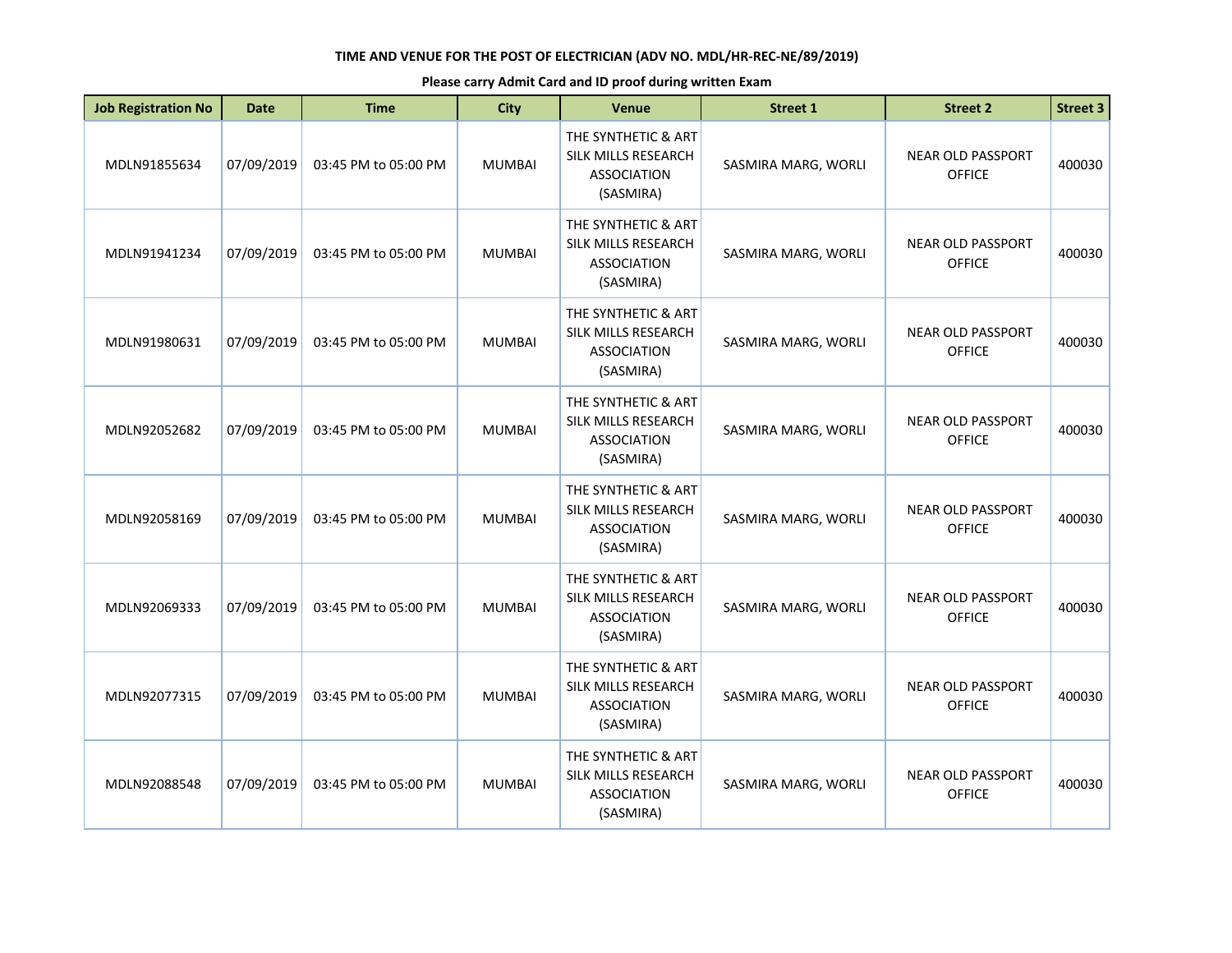| <b>Job Registration No</b> | <b>Date</b> | <b>Time</b>          | <b>City</b>   | Venue                                                                         | <b>Street 1</b>     | <b>Street 2</b>                           | <b>Street 3</b> |
|----------------------------|-------------|----------------------|---------------|-------------------------------------------------------------------------------|---------------------|-------------------------------------------|-----------------|
| MDLN92166067               | 07/09/2019  | 03:45 PM to 05:00 PM | <b>MUMBAI</b> | THE SYNTHETIC & ART<br>SILK MILLS RESEARCH<br><b>ASSOCIATION</b><br>(SASMIRA) | SASMIRA MARG, WORLI | <b>NEAR OLD PASSPORT</b><br><b>OFFICE</b> | 400030          |
| MDLN92175382               | 07/09/2019  | 03:45 PM to 05:00 PM | <b>MUMBAI</b> | THE SYNTHETIC & ART<br>SILK MILLS RESEARCH<br><b>ASSOCIATION</b><br>(SASMIRA) | SASMIRA MARG, WORLI | <b>NEAR OLD PASSPORT</b><br><b>OFFICE</b> | 400030          |
| MDLN92183763               | 07/09/2019  | 03:45 PM to 05:00 PM | <b>MUMBAI</b> | THE SYNTHETIC & ART<br>SILK MILLS RESEARCH<br><b>ASSOCIATION</b><br>(SASMIRA) | SASMIRA MARG, WORLI | <b>NEAR OLD PASSPORT</b><br><b>OFFICE</b> | 400030          |
| MDLN92214967               | 07/09/2019  | 03:45 PM to 05:00 PM | <b>MUMBAI</b> | THE SYNTHETIC & ART<br>SILK MILLS RESEARCH<br><b>ASSOCIATION</b><br>(SASMIRA) | SASMIRA MARG, WORLI | <b>NEAR OLD PASSPORT</b><br><b>OFFICE</b> | 400030          |
| MDLN92274727               | 07/09/2019  | 03:45 PM to 05:00 PM | <b>MUMBAI</b> | THE SYNTHETIC & ART<br>SILK MILLS RESEARCH<br><b>ASSOCIATION</b><br>(SASMIRA) | SASMIRA MARG, WORLI | <b>NEAR OLD PASSPORT</b><br><b>OFFICE</b> | 400030          |
| MDLN92289411               | 07/09/2019  | 03:45 PM to 05:00 PM | <b>MUMBAI</b> | THE SYNTHETIC & ART<br>SILK MILLS RESEARCH<br><b>ASSOCIATION</b><br>(SASMIRA) | SASMIRA MARG, WORLI | <b>NEAR OLD PASSPORT</b><br><b>OFFICE</b> | 400030          |
| MDLN92316784               | 07/09/2019  | 03:45 PM to 05:00 PM | <b>MUMBAI</b> | THE SYNTHETIC & ART<br>SILK MILLS RESEARCH<br><b>ASSOCIATION</b><br>(SASMIRA) | SASMIRA MARG, WORLI | <b>NEAR OLD PASSPORT</b><br><b>OFFICE</b> | 400030          |
| MDLN92349953               | 07/09/2019  | 03:45 PM to 05:00 PM | <b>MUMBAI</b> | THE SYNTHETIC & ART<br>SILK MILLS RESEARCH<br><b>ASSOCIATION</b><br>(SASMIRA) | SASMIRA MARG, WORLI | <b>NEAR OLD PASSPORT</b><br><b>OFFICE</b> | 400030          |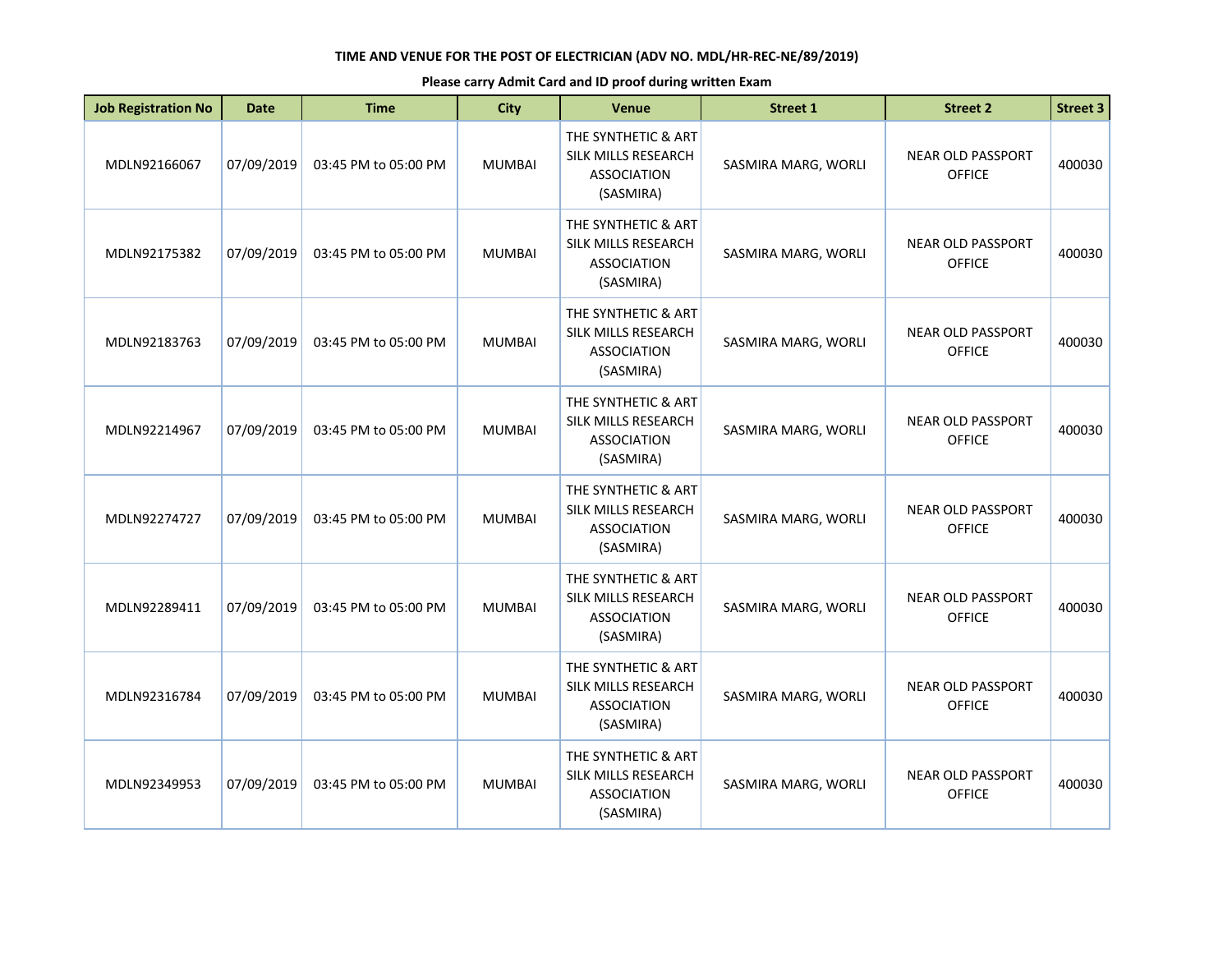| <b>Job Registration No</b> | <b>Date</b> | <b>Time</b>          | <b>City</b>   | <b>Venue</b>                                                                  | <b>Street 1</b>     | <b>Street 2</b>                           | <b>Street 3</b> |
|----------------------------|-------------|----------------------|---------------|-------------------------------------------------------------------------------|---------------------|-------------------------------------------|-----------------|
| MDLN92359814               | 07/09/2019  | 03:45 PM to 05:00 PM | <b>MUMBAI</b> | THE SYNTHETIC & ART<br>SILK MILLS RESEARCH<br><b>ASSOCIATION</b><br>(SASMIRA) | SASMIRA MARG, WORLI | <b>NEAR OLD PASSPORT</b><br><b>OFFICE</b> | 400030          |
| MDLN92382246               | 07/09/2019  | 03:45 PM to 05:00 PM | <b>MUMBAI</b> | THE SYNTHETIC & ART<br>SILK MILLS RESEARCH<br><b>ASSOCIATION</b><br>(SASMIRA) | SASMIRA MARG, WORLI | <b>NEAR OLD PASSPORT</b><br><b>OFFICE</b> | 400030          |
| MDLN92384992               | 07/09/2019  | 03:45 PM to 05:00 PM | <b>MUMBAI</b> | THE SYNTHETIC & ART<br>SILK MILLS RESEARCH<br><b>ASSOCIATION</b><br>(SASMIRA) | SASMIRA MARG, WORLI | <b>NEAR OLD PASSPORT</b><br><b>OFFICE</b> | 400030          |
| MDLN92455116               | 07/09/2019  | 03:45 PM to 05:00 PM | <b>MUMBAI</b> | THE SYNTHETIC & ART<br>SILK MILLS RESEARCH<br><b>ASSOCIATION</b><br>(SASMIRA) | SASMIRA MARG, WORLI | <b>NEAR OLD PASSPORT</b><br><b>OFFICE</b> | 400030          |
| MDLN92458058               | 07/09/2019  | 03:45 PM to 05:00 PM | <b>MUMBAI</b> | THE SYNTHETIC & ART<br>SILK MILLS RESEARCH<br><b>ASSOCIATION</b><br>(SASMIRA) | SASMIRA MARG, WORLI | <b>NEAR OLD PASSPORT</b><br><b>OFFICE</b> | 400030          |
| MDLN92545313               | 07/09/2019  | 03:45 PM to 05:00 PM | <b>MUMBAI</b> | THE SYNTHETIC & ART<br>SILK MILLS RESEARCH<br><b>ASSOCIATION</b><br>(SASMIRA) | SASMIRA MARG, WORLI | <b>NEAR OLD PASSPORT</b><br><b>OFFICE</b> | 400030          |
| MDLN92600226               | 07/09/2019  | 03:45 PM to 05:00 PM | <b>MUMBAI</b> | THE SYNTHETIC & ART<br>SILK MILLS RESEARCH<br><b>ASSOCIATION</b><br>(SASMIRA) | SASMIRA MARG, WORLI | <b>NEAR OLD PASSPORT</b><br><b>OFFICE</b> | 400030          |
| MDLN92615383               | 07/09/2019  | 03:45 PM to 05:00 PM | <b>MUMBAI</b> | THE SYNTHETIC & ART<br>SILK MILLS RESEARCH<br><b>ASSOCIATION</b><br>(SASMIRA) | SASMIRA MARG, WORLI | <b>NEAR OLD PASSPORT</b><br><b>OFFICE</b> | 400030          |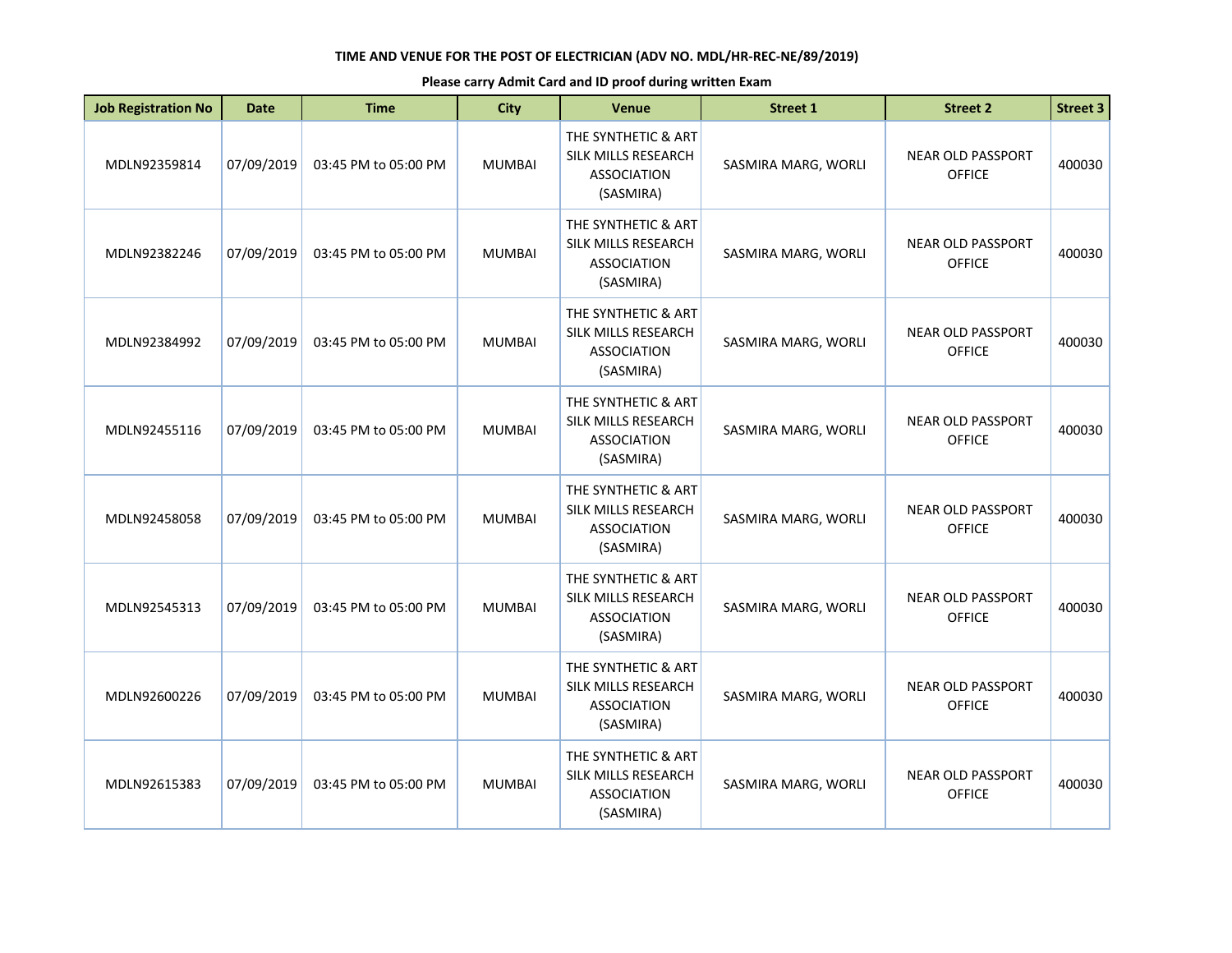| <b>Job Registration No</b> | <b>Date</b> | <b>Time</b>          | <b>City</b>   | Venue                                                                         | <b>Street 1</b>     | <b>Street 2</b>                           | <b>Street 3</b> |
|----------------------------|-------------|----------------------|---------------|-------------------------------------------------------------------------------|---------------------|-------------------------------------------|-----------------|
| MDLN92699022               | 07/09/2019  | 03:45 PM to 05:00 PM | <b>MUMBAI</b> | THE SYNTHETIC & ART<br>SILK MILLS RESEARCH<br><b>ASSOCIATION</b><br>(SASMIRA) | SASMIRA MARG, WORLI | <b>NEAR OLD PASSPORT</b><br><b>OFFICE</b> | 400030          |
| MDLN92699595               | 07/09/2019  | 03:45 PM to 05:00 PM | <b>MUMBAI</b> | THE SYNTHETIC & ART<br>SILK MILLS RESEARCH<br><b>ASSOCIATION</b><br>(SASMIRA) | SASMIRA MARG, WORLI | <b>NEAR OLD PASSPORT</b><br><b>OFFICE</b> | 400030          |
| MDLN92740880               | 07/09/2019  | 03:45 PM to 05:00 PM | <b>MUMBAI</b> | THE SYNTHETIC & ART<br>SILK MILLS RESEARCH<br><b>ASSOCIATION</b><br>(SASMIRA) | SASMIRA MARG, WORLI | <b>NEAR OLD PASSPORT</b><br><b>OFFICE</b> | 400030          |
| MDLN92772499               | 07/09/2019  | 03:45 PM to 05:00 PM | <b>MUMBAI</b> | THE SYNTHETIC & ART<br>SILK MILLS RESEARCH<br><b>ASSOCIATION</b><br>(SASMIRA) | SASMIRA MARG, WORLI | <b>NEAR OLD PASSPORT</b><br><b>OFFICE</b> | 400030          |
| MDLN92780213               | 07/09/2019  | 03:45 PM to 05:00 PM | <b>MUMBAI</b> | THE SYNTHETIC & ART<br>SILK MILLS RESEARCH<br><b>ASSOCIATION</b><br>(SASMIRA) | SASMIRA MARG, WORLI | <b>NEAR OLD PASSPORT</b><br><b>OFFICE</b> | 400030          |
| MDLN92800586               | 07/09/2019  | 03:45 PM to 05:00 PM | <b>MUMBAI</b> | THE SYNTHETIC & ART<br>SILK MILLS RESEARCH<br><b>ASSOCIATION</b><br>(SASMIRA) | SASMIRA MARG, WORLI | <b>NEAR OLD PASSPORT</b><br><b>OFFICE</b> | 400030          |
| MDLN92864469               | 07/09/2019  | 03:45 PM to 05:00 PM | <b>MUMBAI</b> | THE SYNTHETIC & ART<br>SILK MILLS RESEARCH<br><b>ASSOCIATION</b><br>(SASMIRA) | SASMIRA MARG, WORLI | <b>NEAR OLD PASSPORT</b><br><b>OFFICE</b> | 400030          |
| MDLN92946381               | 07/09/2019  | 03:45 PM to 05:00 PM | <b>MUMBAI</b> | THE SYNTHETIC & ART<br>SILK MILLS RESEARCH<br><b>ASSOCIATION</b><br>(SASMIRA) | SASMIRA MARG, WORLI | <b>NEAR OLD PASSPORT</b><br><b>OFFICE</b> | 400030          |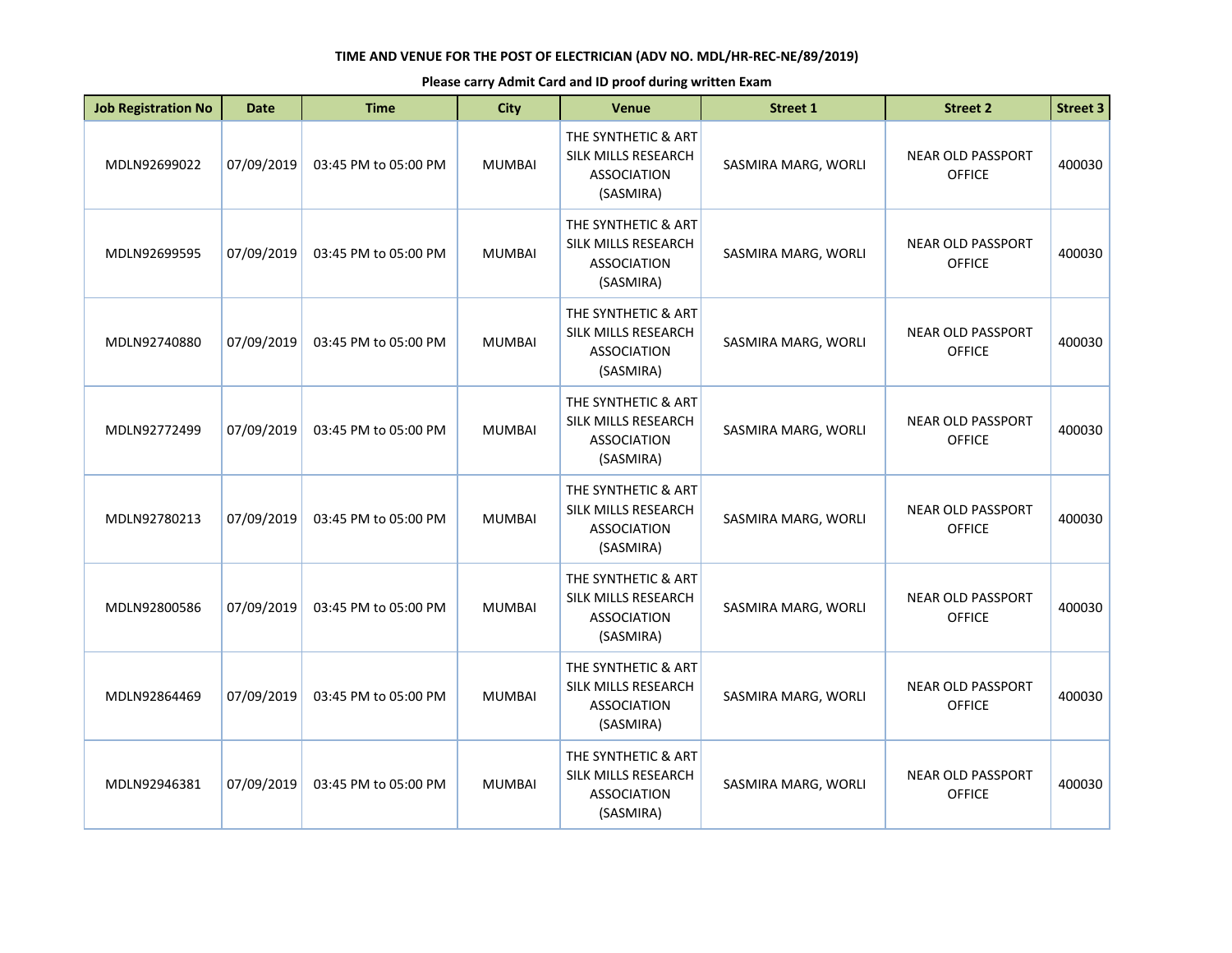| <b>Job Registration No</b> | <b>Date</b> | <b>Time</b>          | <b>City</b>   | <b>Venue</b>                                                                  | <b>Street 1</b>     | <b>Street 2</b>                           | <b>Street 3</b> |
|----------------------------|-------------|----------------------|---------------|-------------------------------------------------------------------------------|---------------------|-------------------------------------------|-----------------|
| MDLN93055503               | 07/09/2019  | 03:45 PM to 05:00 PM | <b>MUMBAI</b> | THE SYNTHETIC & ART<br>SILK MILLS RESEARCH<br><b>ASSOCIATION</b><br>(SASMIRA) | SASMIRA MARG, WORLI | <b>NEAR OLD PASSPORT</b><br><b>OFFICE</b> | 400030          |
| MDLN93169866               | 07/09/2019  | 03:45 PM to 05:00 PM | <b>MUMBAI</b> | THE SYNTHETIC & ART<br>SILK MILLS RESEARCH<br><b>ASSOCIATION</b><br>(SASMIRA) | SASMIRA MARG, WORLI | <b>NEAR OLD PASSPORT</b><br><b>OFFICE</b> | 400030          |
| MDLN93188435               | 07/09/2019  | 03:45 PM to 05:00 PM | <b>MUMBAI</b> | THE SYNTHETIC & ART<br>SILK MILLS RESEARCH<br><b>ASSOCIATION</b><br>(SASMIRA) | SASMIRA MARG, WORLI | <b>NEAR OLD PASSPORT</b><br><b>OFFICE</b> | 400030          |
| MDLN93217440               | 07/09/2019  | 03:45 PM to 05:00 PM | <b>MUMBAI</b> | THE SYNTHETIC & ART<br>SILK MILLS RESEARCH<br><b>ASSOCIATION</b><br>(SASMIRA) | SASMIRA MARG, WORLI | <b>NEAR OLD PASSPORT</b><br><b>OFFICE</b> | 400030          |
| MDLN93234229               | 07/09/2019  | 03:45 PM to 05:00 PM | <b>MUMBAI</b> | THE SYNTHETIC & ART<br>SILK MILLS RESEARCH<br><b>ASSOCIATION</b><br>(SASMIRA) | SASMIRA MARG, WORLI | <b>NEAR OLD PASSPORT</b><br><b>OFFICE</b> | 400030          |
| MDLN93276620               | 07/09/2019  | 03:45 PM to 05:00 PM | <b>MUMBAI</b> | THE SYNTHETIC & ART<br>SILK MILLS RESEARCH<br><b>ASSOCIATION</b><br>(SASMIRA) | SASMIRA MARG, WORLI | <b>NEAR OLD PASSPORT</b><br><b>OFFICE</b> | 400030          |
| MDLN93286429               | 07/09/2019  | 03:45 PM to 05:00 PM | <b>MUMBAI</b> | THE SYNTHETIC & ART<br>SILK MILLS RESEARCH<br><b>ASSOCIATION</b><br>(SASMIRA) | SASMIRA MARG, WORLI | <b>NEAR OLD PASSPORT</b><br><b>OFFICE</b> | 400030          |
| MDLN93301998               | 07/09/2019  | 03:45 PM to 05:00 PM | <b>MUMBAI</b> | THE SYNTHETIC & ART<br>SILK MILLS RESEARCH<br><b>ASSOCIATION</b><br>(SASMIRA) | SASMIRA MARG, WORLI | <b>NEAR OLD PASSPORT</b><br><b>OFFICE</b> | 400030          |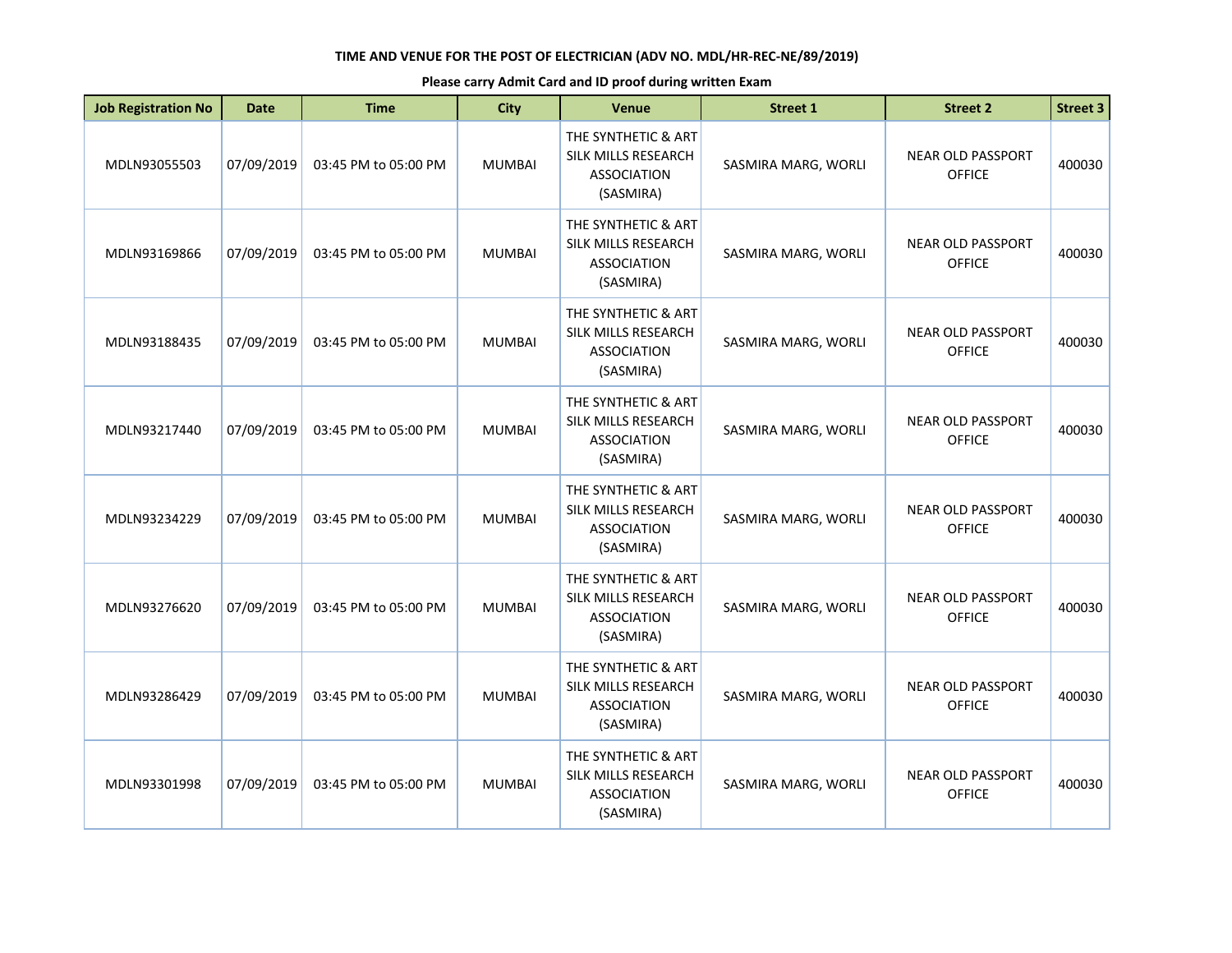| <b>Job Registration No</b> | <b>Date</b> | <b>Time</b>          | <b>City</b>   | Venue                                                                         | <b>Street 1</b>     | <b>Street 2</b>                           | <b>Street 3</b> |
|----------------------------|-------------|----------------------|---------------|-------------------------------------------------------------------------------|---------------------|-------------------------------------------|-----------------|
| MDLN93331557               | 07/09/2019  | 03:45 PM to 05:00 PM | <b>MUMBAI</b> | THE SYNTHETIC & ART<br>SILK MILLS RESEARCH<br><b>ASSOCIATION</b><br>(SASMIRA) | SASMIRA MARG, WORLI | <b>NEAR OLD PASSPORT</b><br><b>OFFICE</b> | 400030          |
| MDLN93349974               | 07/09/2019  | 03:45 PM to 05:00 PM | <b>MUMBAI</b> | THE SYNTHETIC & ART<br>SILK MILLS RESEARCH<br><b>ASSOCIATION</b><br>(SASMIRA) | SASMIRA MARG, WORLI | <b>NEAR OLD PASSPORT</b><br><b>OFFICE</b> | 400030          |
| MDLN93388321               | 07/09/2019  | 03:45 PM to 05:00 PM | <b>MUMBAI</b> | THE SYNTHETIC & ART<br>SILK MILLS RESEARCH<br><b>ASSOCIATION</b><br>(SASMIRA) | SASMIRA MARG, WORLI | <b>NEAR OLD PASSPORT</b><br><b>OFFICE</b> | 400030          |
| MDLN93398669               | 07/09/2019  | 03:45 PM to 05:00 PM | <b>MUMBAI</b> | THE SYNTHETIC & ART<br>SILK MILLS RESEARCH<br><b>ASSOCIATION</b><br>(SASMIRA) | SASMIRA MARG, WORLI | <b>NEAR OLD PASSPORT</b><br><b>OFFICE</b> | 400030          |
| MDLN93404777               | 07/09/2019  | 03:45 PM to 05:00 PM | <b>MUMBAI</b> | THE SYNTHETIC & ART<br>SILK MILLS RESEARCH<br><b>ASSOCIATION</b><br>(SASMIRA) | SASMIRA MARG, WORLI | <b>NEAR OLD PASSPORT</b><br><b>OFFICE</b> | 400030          |
| MDLN93417750               | 07/09/2019  | 03:45 PM to 05:00 PM | <b>MUMBAI</b> | THE SYNTHETIC & ART<br>SILK MILLS RESEARCH<br><b>ASSOCIATION</b><br>(SASMIRA) | SASMIRA MARG, WORLI | <b>NEAR OLD PASSPORT</b><br><b>OFFICE</b> | 400030          |
| MDLN93464614               | 07/09/2019  | 03:45 PM to 05:00 PM | <b>MUMBAI</b> | THE SYNTHETIC & ART<br>SILK MILLS RESEARCH<br><b>ASSOCIATION</b><br>(SASMIRA) | SASMIRA MARG, WORLI | <b>NEAR OLD PASSPORT</b><br><b>OFFICE</b> | 400030          |
| MDLN93514277               | 07/09/2019  | 03:45 PM to 05:00 PM | <b>MUMBAI</b> | THE SYNTHETIC & ART<br>SILK MILLS RESEARCH<br><b>ASSOCIATION</b><br>(SASMIRA) | SASMIRA MARG, WORLI | <b>NEAR OLD PASSPORT</b><br><b>OFFICE</b> | 400030          |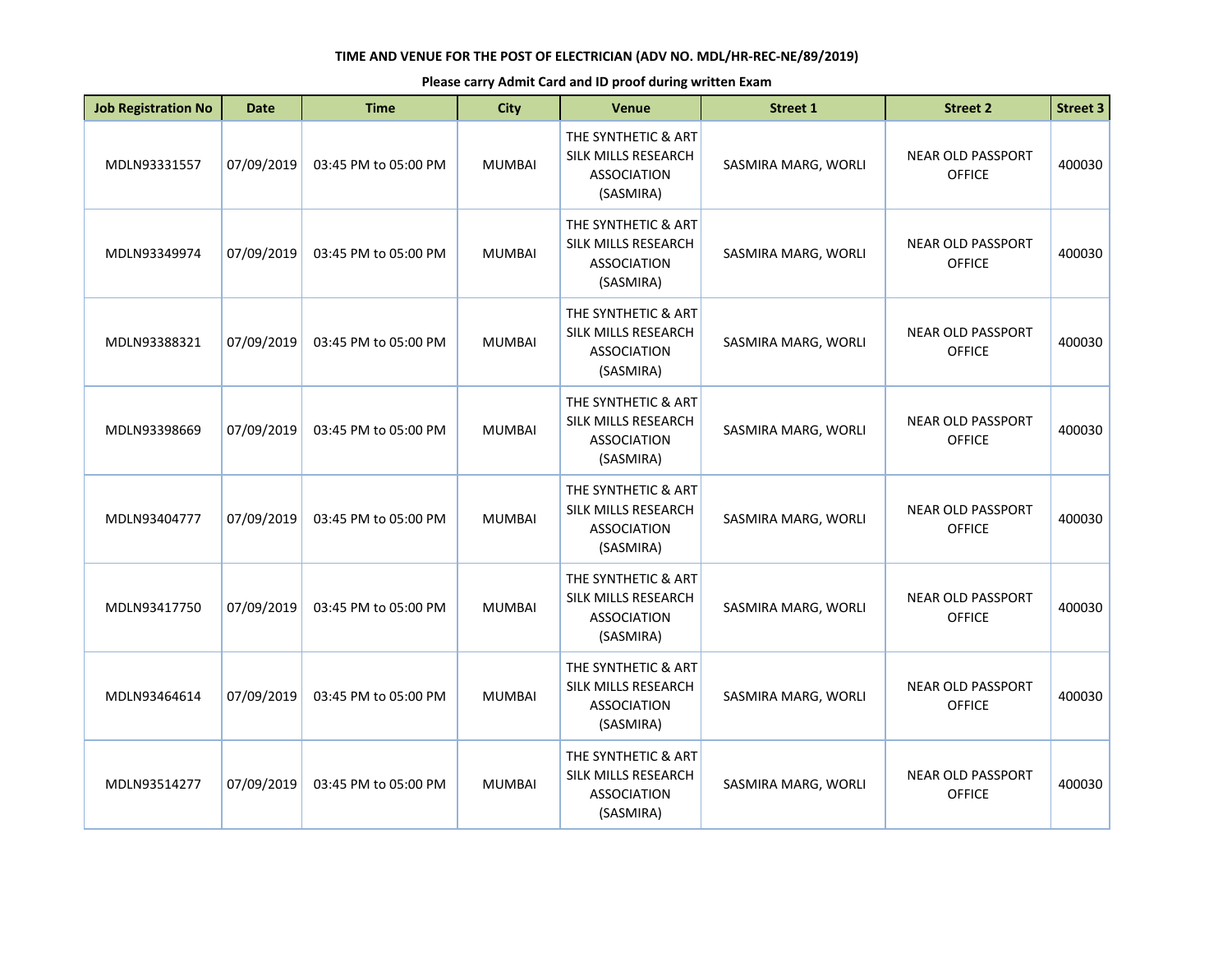| <b>Job Registration No</b> | <b>Date</b> | <b>Time</b>          | <b>City</b>   | Venue                                                                         | <b>Street 1</b>     | <b>Street 2</b>                           | <b>Street 3</b> |
|----------------------------|-------------|----------------------|---------------|-------------------------------------------------------------------------------|---------------------|-------------------------------------------|-----------------|
| MDLN93524566               | 07/09/2019  | 03:45 PM to 05:00 PM | <b>MUMBAI</b> | THE SYNTHETIC & ART<br>SILK MILLS RESEARCH<br><b>ASSOCIATION</b><br>(SASMIRA) | SASMIRA MARG, WORLI | <b>NEAR OLD PASSPORT</b><br><b>OFFICE</b> | 400030          |
| MDLN93542091               | 07/09/2019  | 03:45 PM to 05:00 PM | <b>MUMBAI</b> | THE SYNTHETIC & ART<br>SILK MILLS RESEARCH<br><b>ASSOCIATION</b><br>(SASMIRA) | SASMIRA MARG, WORLI | <b>NEAR OLD PASSPORT</b><br><b>OFFICE</b> | 400030          |
| MDLN93568248               | 07/09/2019  | 03:45 PM to 05:00 PM | <b>MUMBAI</b> | THE SYNTHETIC & ART<br>SILK MILLS RESEARCH<br><b>ASSOCIATION</b><br>(SASMIRA) | SASMIRA MARG, WORLI | <b>NEAR OLD PASSPORT</b><br><b>OFFICE</b> | 400030          |
| MDLN93595036               | 07/09/2019  | 03:45 PM to 05:00 PM | <b>MUMBAI</b> | THE SYNTHETIC & ART<br>SILK MILLS RESEARCH<br><b>ASSOCIATION</b><br>(SASMIRA) | SASMIRA MARG, WORLI | <b>NEAR OLD PASSPORT</b><br><b>OFFICE</b> | 400030          |
| MDLN93620449               | 07/09/2019  | 03:45 PM to 05:00 PM | <b>MUMBAI</b> | THE SYNTHETIC & ART<br>SILK MILLS RESEARCH<br><b>ASSOCIATION</b><br>(SASMIRA) | SASMIRA MARG, WORLI | <b>NEAR OLD PASSPORT</b><br><b>OFFICE</b> | 400030          |
| MDLN93632829               | 07/09/2019  | 03:45 PM to 05:00 PM | <b>MUMBAI</b> | THE SYNTHETIC & ART<br>SILK MILLS RESEARCH<br><b>ASSOCIATION</b><br>(SASMIRA) | SASMIRA MARG, WORLI | <b>NEAR OLD PASSPORT</b><br><b>OFFICE</b> | 400030          |
| MDLN93707101               | 07/09/2019  | 03:45 PM to 05:00 PM | <b>MUMBAI</b> | THE SYNTHETIC & ART<br>SILK MILLS RESEARCH<br><b>ASSOCIATION</b><br>(SASMIRA) | SASMIRA MARG, WORLI | <b>NEAR OLD PASSPORT</b><br><b>OFFICE</b> | 400030          |
| MDLN93739516               | 07/09/2019  | 03:45 PM to 05:00 PM | <b>MUMBAI</b> | THE SYNTHETIC & ART<br>SILK MILLS RESEARCH<br><b>ASSOCIATION</b><br>(SASMIRA) | SASMIRA MARG, WORLI | <b>NEAR OLD PASSPORT</b><br><b>OFFICE</b> | 400030          |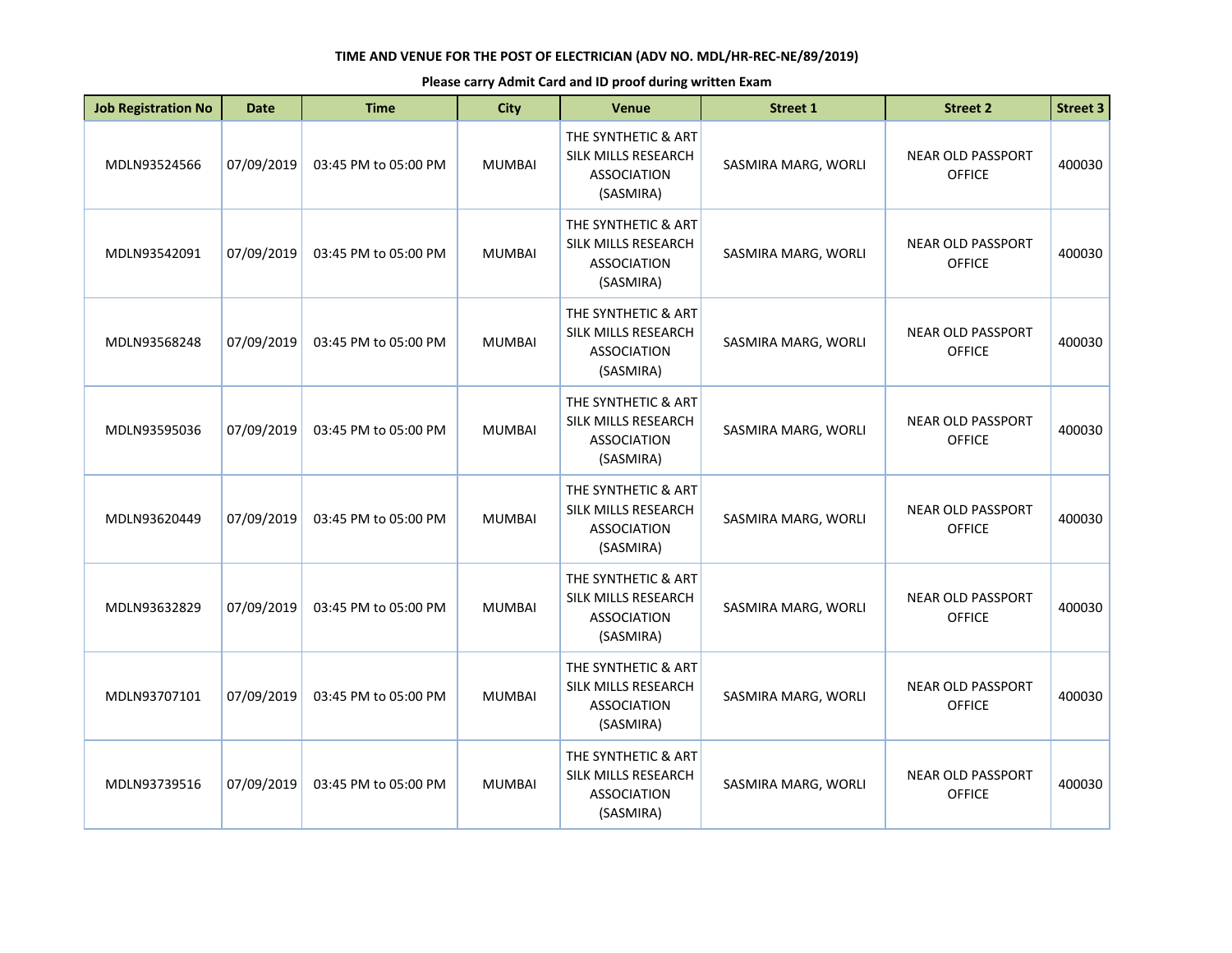| <b>Job Registration No</b> | <b>Date</b> | <b>Time</b>          | <b>City</b>   | Venue                                                                         | <b>Street 1</b>     | <b>Street 2</b>                           | <b>Street 3</b> |
|----------------------------|-------------|----------------------|---------------|-------------------------------------------------------------------------------|---------------------|-------------------------------------------|-----------------|
| MDLN93743407               | 07/09/2019  | 03:45 PM to 05:00 PM | <b>MUMBAI</b> | THE SYNTHETIC & ART<br>SILK MILLS RESEARCH<br><b>ASSOCIATION</b><br>(SASMIRA) | SASMIRA MARG, WORLI | <b>NEAR OLD PASSPORT</b><br><b>OFFICE</b> | 400030          |
| MDLN93808387               | 07/09/2019  | 03:45 PM to 05:00 PM | <b>MUMBAI</b> | THE SYNTHETIC & ART<br>SILK MILLS RESEARCH<br><b>ASSOCIATION</b><br>(SASMIRA) | SASMIRA MARG, WORLI | <b>NEAR OLD PASSPORT</b><br><b>OFFICE</b> | 400030          |
| MDLN93841413               | 07/09/2019  | 03:45 PM to 05:00 PM | <b>MUMBAI</b> | THE SYNTHETIC & ART<br>SILK MILLS RESEARCH<br><b>ASSOCIATION</b><br>(SASMIRA) | SASMIRA MARG, WORLI | <b>NEAR OLD PASSPORT</b><br><b>OFFICE</b> | 400030          |
| MDLN93857987               | 07/09/2019  | 03:45 PM to 05:00 PM | <b>MUMBAI</b> | THE SYNTHETIC & ART<br>SILK MILLS RESEARCH<br><b>ASSOCIATION</b><br>(SASMIRA) | SASMIRA MARG, WORLI | <b>NEAR OLD PASSPORT</b><br><b>OFFICE</b> | 400030          |
| MDLN93864073               | 07/09/2019  | 03:45 PM to 05:00 PM | <b>MUMBAI</b> | THE SYNTHETIC & ART<br>SILK MILLS RESEARCH<br><b>ASSOCIATION</b><br>(SASMIRA) | SASMIRA MARG, WORLI | <b>NEAR OLD PASSPORT</b><br><b>OFFICE</b> | 400030          |
| MDLN93903706               | 07/09/2019  | 03:45 PM to 05:00 PM | <b>MUMBAI</b> | THE SYNTHETIC & ART<br>SILK MILLS RESEARCH<br><b>ASSOCIATION</b><br>(SASMIRA) | SASMIRA MARG, WORLI | <b>NEAR OLD PASSPORT</b><br><b>OFFICE</b> | 400030          |
| MDLN93905955               | 07/09/2019  | 03:45 PM to 05:00 PM | <b>MUMBAI</b> | THE SYNTHETIC & ART<br>SILK MILLS RESEARCH<br><b>ASSOCIATION</b><br>(SASMIRA) | SASMIRA MARG, WORLI | <b>NEAR OLD PASSPORT</b><br><b>OFFICE</b> | 400030          |
| MDLN93913820               | 07/09/2019  | 03:45 PM to 05:00 PM | <b>MUMBAI</b> | THE SYNTHETIC & ART<br>SILK MILLS RESEARCH<br><b>ASSOCIATION</b><br>(SASMIRA) | SASMIRA MARG, WORLI | <b>NEAR OLD PASSPORT</b><br><b>OFFICE</b> | 400030          |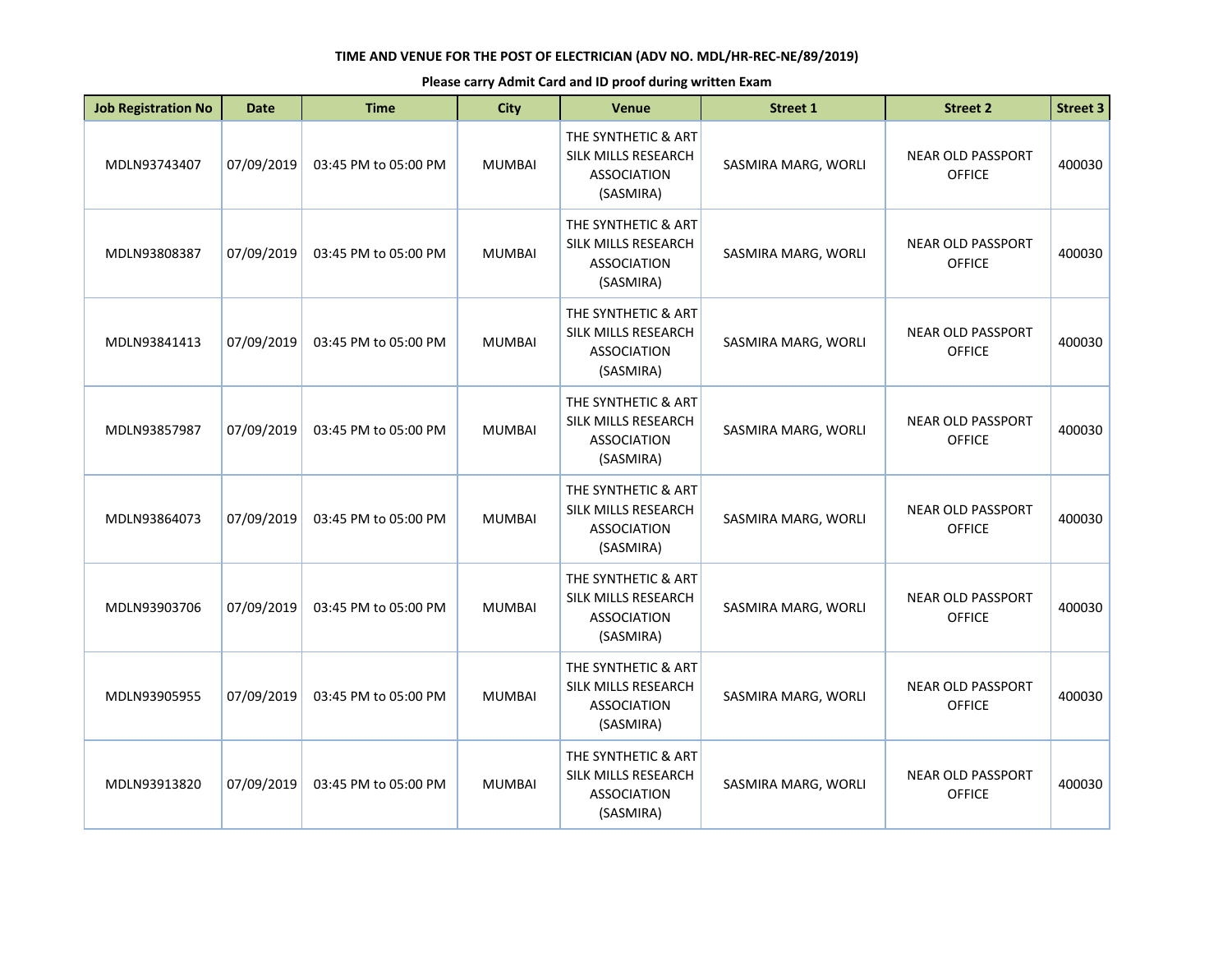| <b>Job Registration No</b> | <b>Date</b> | <b>Time</b>          | <b>City</b>   | Venue                                                                         | <b>Street 1</b>     | <b>Street 2</b>                           | <b>Street 3</b> |
|----------------------------|-------------|----------------------|---------------|-------------------------------------------------------------------------------|---------------------|-------------------------------------------|-----------------|
| MDLN93923307               | 07/09/2019  | 03:45 PM to 05:00 PM | <b>MUMBAI</b> | THE SYNTHETIC & ART<br>SILK MILLS RESEARCH<br><b>ASSOCIATION</b><br>(SASMIRA) | SASMIRA MARG, WORLI | <b>NEAR OLD PASSPORT</b><br><b>OFFICE</b> | 400030          |
| MDLN93927313               | 07/09/2019  | 03:45 PM to 05:00 PM | <b>MUMBAI</b> | THE SYNTHETIC & ART<br>SILK MILLS RESEARCH<br><b>ASSOCIATION</b><br>(SASMIRA) | SASMIRA MARG, WORLI | <b>NEAR OLD PASSPORT</b><br><b>OFFICE</b> | 400030          |
| MDLN93950448               | 07/09/2019  | 03:45 PM to 05:00 PM | <b>MUMBAI</b> | THE SYNTHETIC & ART<br>SILK MILLS RESEARCH<br><b>ASSOCIATION</b><br>(SASMIRA) | SASMIRA MARG, WORLI | <b>NEAR OLD PASSPORT</b><br><b>OFFICE</b> | 400030          |
| MDLN93959682               | 07/09/2019  | 03:45 PM to 05:00 PM | <b>MUMBAI</b> | THE SYNTHETIC & ART<br>SILK MILLS RESEARCH<br><b>ASSOCIATION</b><br>(SASMIRA) | SASMIRA MARG, WORLI | <b>NEAR OLD PASSPORT</b><br><b>OFFICE</b> | 400030          |
| MDLN94019343               | 07/09/2019  | 03:45 PM to 05:00 PM | <b>MUMBAI</b> | THE SYNTHETIC & ART<br>SILK MILLS RESEARCH<br><b>ASSOCIATION</b><br>(SASMIRA) | SASMIRA MARG, WORLI | <b>NEAR OLD PASSPORT</b><br><b>OFFICE</b> | 400030          |
| MDLN94048975               | 07/09/2019  | 03:45 PM to 05:00 PM | <b>MUMBAI</b> | THE SYNTHETIC & ART<br>SILK MILLS RESEARCH<br><b>ASSOCIATION</b><br>(SASMIRA) | SASMIRA MARG, WORLI | <b>NEAR OLD PASSPORT</b><br><b>OFFICE</b> | 400030          |
| MDLN94099005               | 07/09/2019  | 03:45 PM to 05:00 PM | <b>MUMBAI</b> | THE SYNTHETIC & ART<br>SILK MILLS RESEARCH<br><b>ASSOCIATION</b><br>(SASMIRA) | SASMIRA MARG, WORLI | <b>NEAR OLD PASSPORT</b><br><b>OFFICE</b> | 400030          |
| MDLN94142876               | 07/09/2019  | 03:45 PM to 05:00 PM | <b>MUMBAI</b> | THE SYNTHETIC & ART<br>SILK MILLS RESEARCH<br><b>ASSOCIATION</b><br>(SASMIRA) | SASMIRA MARG, WORLI | <b>NEAR OLD PASSPORT</b><br><b>OFFICE</b> | 400030          |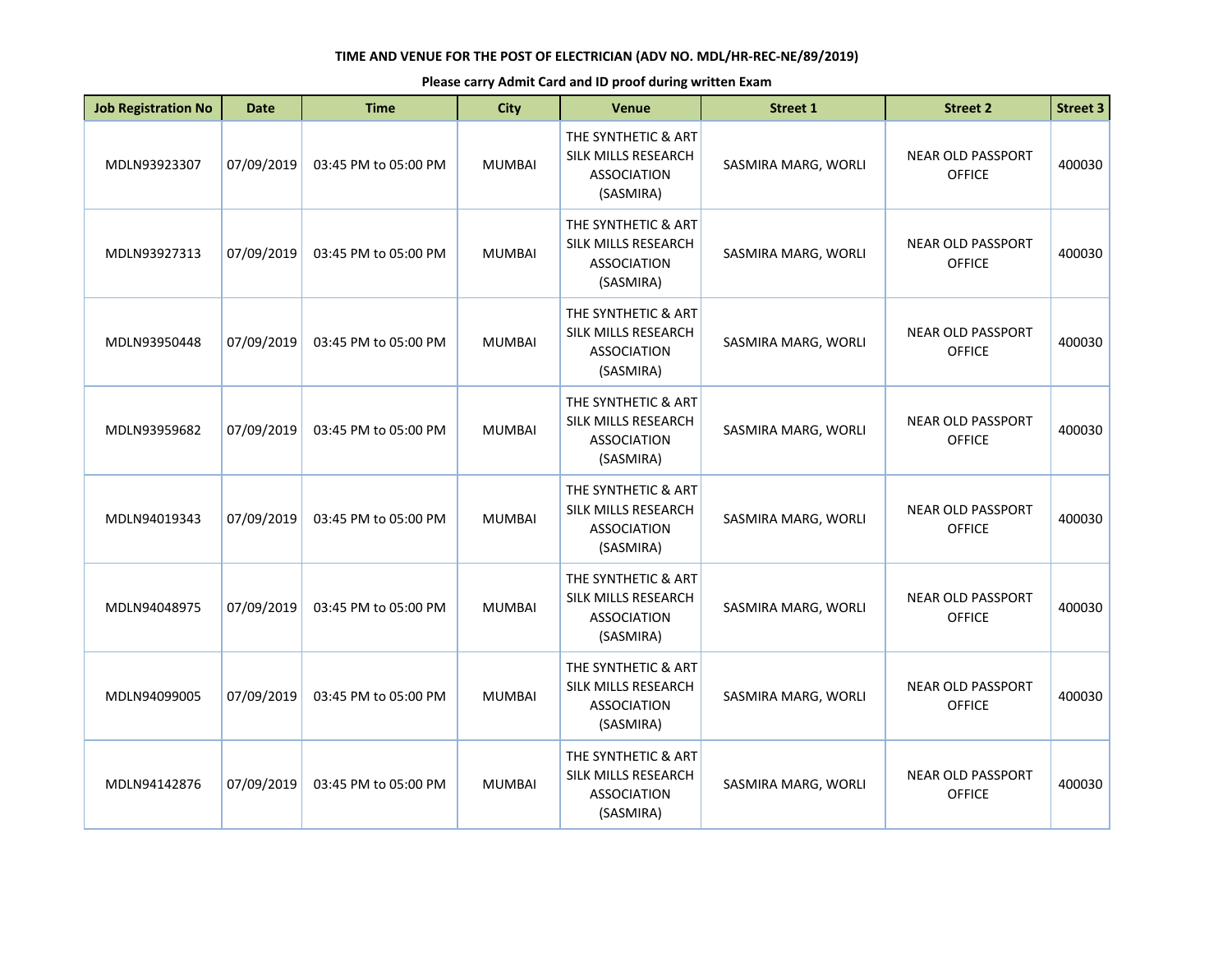| <b>Job Registration No</b> | <b>Date</b> | <b>Time</b>          | <b>City</b>   | Venue                                                                         | <b>Street 1</b>     | <b>Street 2</b>                           | <b>Street 3</b> |
|----------------------------|-------------|----------------------|---------------|-------------------------------------------------------------------------------|---------------------|-------------------------------------------|-----------------|
| MDLN94148163               | 07/09/2019  | 03:45 PM to 05:00 PM | <b>MUMBAI</b> | THE SYNTHETIC & ART<br>SILK MILLS RESEARCH<br><b>ASSOCIATION</b><br>(SASMIRA) | SASMIRA MARG, WORLI | <b>NEAR OLD PASSPORT</b><br><b>OFFICE</b> | 400030          |
| MDLN94169408               | 07/09/2019  | 03:45 PM to 05:00 PM | <b>MUMBAI</b> | THE SYNTHETIC & ART<br>SILK MILLS RESEARCH<br><b>ASSOCIATION</b><br>(SASMIRA) | SASMIRA MARG, WORLI | <b>NEAR OLD PASSPORT</b><br><b>OFFICE</b> | 400030          |
| MDLN94170376               | 07/09/2019  | 03:45 PM to 05:00 PM | <b>MUMBAI</b> | THE SYNTHETIC & ART<br>SILK MILLS RESEARCH<br><b>ASSOCIATION</b><br>(SASMIRA) | SASMIRA MARG, WORLI | <b>NEAR OLD PASSPORT</b><br><b>OFFICE</b> | 400030          |
| MDLN94173168               | 07/09/2019  | 03:45 PM to 05:00 PM | <b>MUMBAI</b> | THE SYNTHETIC & ART<br>SILK MILLS RESEARCH<br><b>ASSOCIATION</b><br>(SASMIRA) | SASMIRA MARG, WORLI | <b>NEAR OLD PASSPORT</b><br><b>OFFICE</b> | 400030          |
| MDLN94179703               | 07/09/2019  | 03:45 PM to 05:00 PM | <b>MUMBAI</b> | THE SYNTHETIC & ART<br>SILK MILLS RESEARCH<br><b>ASSOCIATION</b><br>(SASMIRA) | SASMIRA MARG, WORLI | <b>NEAR OLD PASSPORT</b><br><b>OFFICE</b> | 400030          |
| MDLN94189895               | 07/09/2019  | 03:45 PM to 05:00 PM | <b>MUMBAI</b> | THE SYNTHETIC & ART<br>SILK MILLS RESEARCH<br><b>ASSOCIATION</b><br>(SASMIRA) | SASMIRA MARG, WORLI | <b>NEAR OLD PASSPORT</b><br><b>OFFICE</b> | 400030          |
| MDLN94229506               | 07/09/2019  | 03:45 PM to 05:00 PM | <b>MUMBAI</b> | THE SYNTHETIC & ART<br>SILK MILLS RESEARCH<br><b>ASSOCIATION</b><br>(SASMIRA) | SASMIRA MARG, WORLI | <b>NEAR OLD PASSPORT</b><br><b>OFFICE</b> | 400030          |
| MDLN94251536               | 07/09/2019  | 03:45 PM to 05:00 PM | <b>MUMBAI</b> | THE SYNTHETIC & ART<br>SILK MILLS RESEARCH<br><b>ASSOCIATION</b><br>(SASMIRA) | SASMIRA MARG, WORLI | <b>NEAR OLD PASSPORT</b><br><b>OFFICE</b> | 400030          |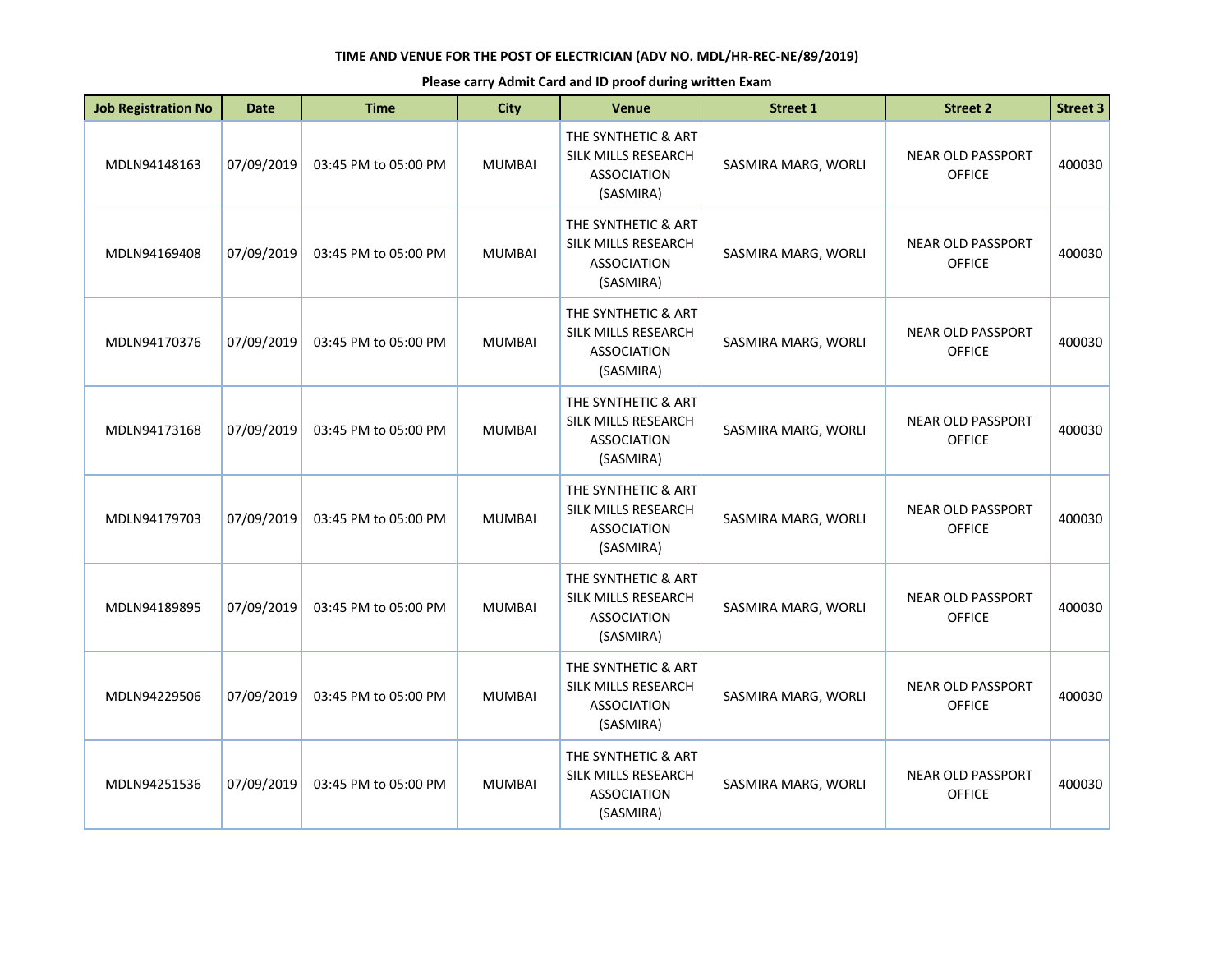| <b>Job Registration No</b> | Date       | <b>Time</b>          | <b>City</b> | <b>Venue</b>      | <b>Street 1</b>                                                                                           | <b>Street 2</b> | <b>Street 3</b> |
|----------------------------|------------|----------------------|-------------|-------------------|-----------------------------------------------------------------------------------------------------------|-----------------|-----------------|
| MDLN94261307               | 07/09/2019 | 03:45 PM to 05:00 PM | Mumbai      | LN COLLEGE        | Near Borivali Station Platform<br>No. 1, Plot No. 89, Near<br>General Kariappa<br>Bridge, Rajendra Nagar, |                 | 400066          |
|                            |            |                      |             |                   | Borivali (East),<br>Near Borivali Station Platform                                                        |                 |                 |
|                            |            |                      |             |                   | No. 1, Plot No. 89, Near                                                                                  |                 |                 |
| MDLN94264660               | 07/09/2019 | 03:45 PM to 05:00 PM | Mumbai      | LN COLLEGE        | General Kariappa                                                                                          |                 | 400066          |
|                            |            |                      |             |                   | Bridge, Rajendra Nagar,                                                                                   |                 |                 |
|                            |            |                      |             |                   | Borivali (East),<br>Near Borivali Station Platform                                                        |                 |                 |
|                            |            |                      |             |                   | No. 1, Plot No. 89, Near                                                                                  |                 |                 |
| MDLN94311089               | 07/09/2019 | 03:45 PM to 05:00 PM | Mumbai      | LN COLLEGE        | General Kariappa                                                                                          |                 | 400066          |
|                            |            |                      |             |                   | Bridge, Rajendra Nagar,                                                                                   |                 |                 |
|                            |            |                      |             |                   | Borivali (East).<br>Near Borivali Station Platform                                                        |                 |                 |
|                            |            |                      |             |                   | No. 1, Plot No. 89, Near                                                                                  |                 |                 |
| MDLN94361711               | 07/09/2019 | 03:45 PM to 05:00 PM | Mumbai      | LN COLLEGE        | General Kariappa                                                                                          |                 | 400066          |
|                            |            |                      |             |                   | Bridge, Rajendra Nagar,                                                                                   |                 |                 |
|                            |            |                      |             |                   | <b>Borivali (East)</b><br>Near Borivali Station Platform                                                  |                 |                 |
|                            |            |                      |             |                   | No. 1, Plot No. 89, Near                                                                                  |                 |                 |
| MDLN94410501               | 07/09/2019 | 03:45 PM to 05:00 PM | Mumbai      | LN COLLEGE        | General Kariappa                                                                                          |                 | 400066          |
|                            |            |                      |             |                   | Bridge, Rajendra Nagar,                                                                                   |                 |                 |
|                            |            |                      |             |                   | Borivali (East),<br>Near Borivali Station Platform                                                        |                 |                 |
|                            |            |                      |             |                   | No. 1, Plot No. 89, Near                                                                                  |                 |                 |
| MDLN94453381               | 07/09/2019 | 03:45 PM to 05:00 PM | Mumbai      | <b>LN COLLEGE</b> | General Kariappa                                                                                          |                 | 400066          |
|                            |            |                      |             |                   | Bridge, Rajendra Nagar,                                                                                   |                 |                 |
|                            |            |                      |             |                   | <b>Borivali (East)</b>                                                                                    |                 |                 |
|                            |            |                      |             |                   | Near Borivali Station Platform                                                                            |                 |                 |
| MDLN94458519               | 07/09/2019 | 03:45 PM to 05:00 PM | Mumbai      | <b>LN COLLEGE</b> | No. 1, Plot No. 89, Near<br>General Kariappa                                                              |                 | 400066          |
|                            |            |                      |             |                   | Bridge, Rajendra Nagar,                                                                                   |                 |                 |
|                            |            |                      |             |                   |                                                                                                           |                 |                 |
|                            |            |                      |             |                   | Borivali (East).<br>Near Borivali Station Platform                                                        |                 |                 |
|                            |            |                      |             |                   | No. 1, Plot No. 89, Near                                                                                  |                 |                 |
| MDLN94470979               | 07/09/2019 | 03:45 PM to 05:00 PM | Mumbai      | LN COLLEGE        | General Kariappa                                                                                          |                 | 400066          |
|                            |            |                      |             |                   | Bridge, Rajendra Nagar,                                                                                   |                 |                 |
|                            |            |                      |             |                   | Borivali (East),                                                                                          |                 |                 |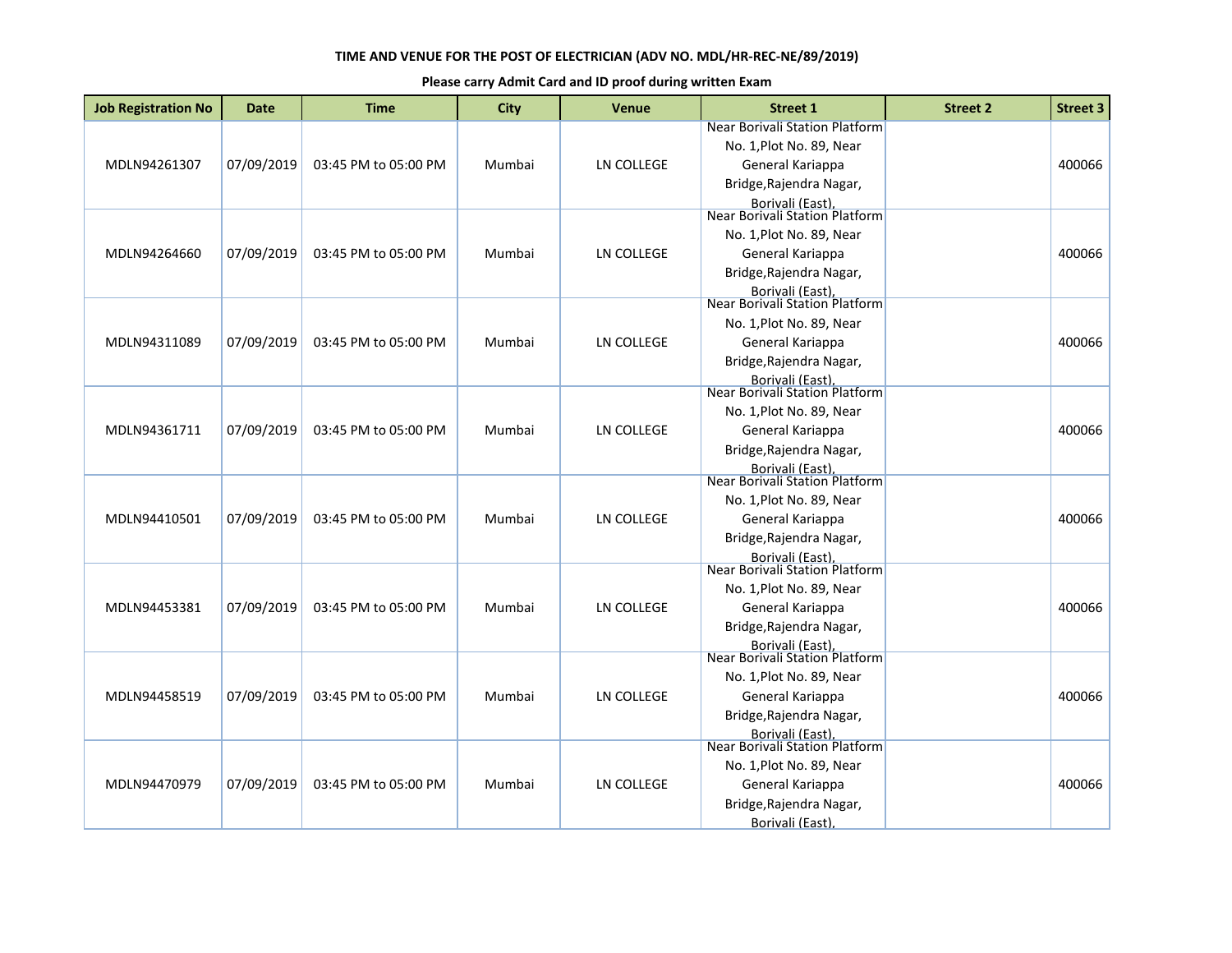| <b>Job Registration No</b> | Date       | <b>Time</b>          | <b>City</b> | <b>Venue</b>      | <b>Street 1</b>                                                                                                                                                 | <b>Street 2</b> | <b>Street 3</b> |
|----------------------------|------------|----------------------|-------------|-------------------|-----------------------------------------------------------------------------------------------------------------------------------------------------------------|-----------------|-----------------|
| MDLN94490321               | 07/09/2019 | 03:45 PM to 05:00 PM | Mumbai      | LN COLLEGE        | Near Borivali Station Platform<br>No. 1, Plot No. 89, Near<br>General Kariappa<br>Bridge, Rajendra Nagar,                                                       |                 | 400066          |
| MDLN94512285               | 07/09/2019 | 03:45 PM to 05:00 PM | Mumbai      | LN COLLEGE        | Borivali (East),<br>Near Borivali Station Platform<br>No. 1, Plot No. 89, Near<br>General Kariappa<br>Bridge, Rajendra Nagar,<br>Borivali (East),               |                 | 400066          |
| MDLN94568044               | 07/09/2019 | 03:45 PM to 05:00 PM | Mumbai      | LN COLLEGE        | Near Borivali Station Platform<br>No. 1, Plot No. 89, Near<br>General Kariappa<br>Bridge, Rajendra Nagar,<br>Borivali (East).<br>Near Borivali Station Platform |                 | 400066          |
| MDLN94638634               | 07/09/2019 | 03:45 PM to 05:00 PM | Mumbai      | LN COLLEGE        | No. 1, Plot No. 89, Near<br>General Kariappa<br>Bridge, Rajendra Nagar,<br><b>Borivali (East)</b>                                                               |                 | 400066          |
| MDLN94664380               | 07/09/2019 | 03:45 PM to 05:00 PM | Mumbai      | LN COLLEGE        | Near Borivali Station Platform<br>No. 1, Plot No. 89, Near<br>General Kariappa<br>Bridge, Rajendra Nagar,<br>Borivali (East),<br>Near Borivali Station Platform |                 | 400066          |
| MDLN94742266               | 07/09/2019 | 03:45 PM to 05:00 PM | Mumbai      | <b>LN COLLEGE</b> | No. 1, Plot No. 89, Near<br>General Kariappa<br>Bridge, Rajendra Nagar,<br><b>Borivali (East)</b>                                                               |                 | 400066          |
| MDLN94754634               | 07/09/2019 | 03:45 PM to 05:00 PM | Mumbai      | <b>LN COLLEGE</b> | Near Borivali Station Platform<br>No. 1, Plot No. 89, Near<br>General Kariappa<br>Bridge, Rajendra Nagar,<br>Borivali (East).<br>Near Borivali Station Platform |                 | 400066          |
| MDLN94766086               | 07/09/2019 | 03:45 PM to 05:00 PM | Mumbai      | LN COLLEGE        | No. 1, Plot No. 89, Near<br>General Kariappa<br>Bridge, Rajendra Nagar,<br>Borivali (East),                                                                     |                 | 400066          |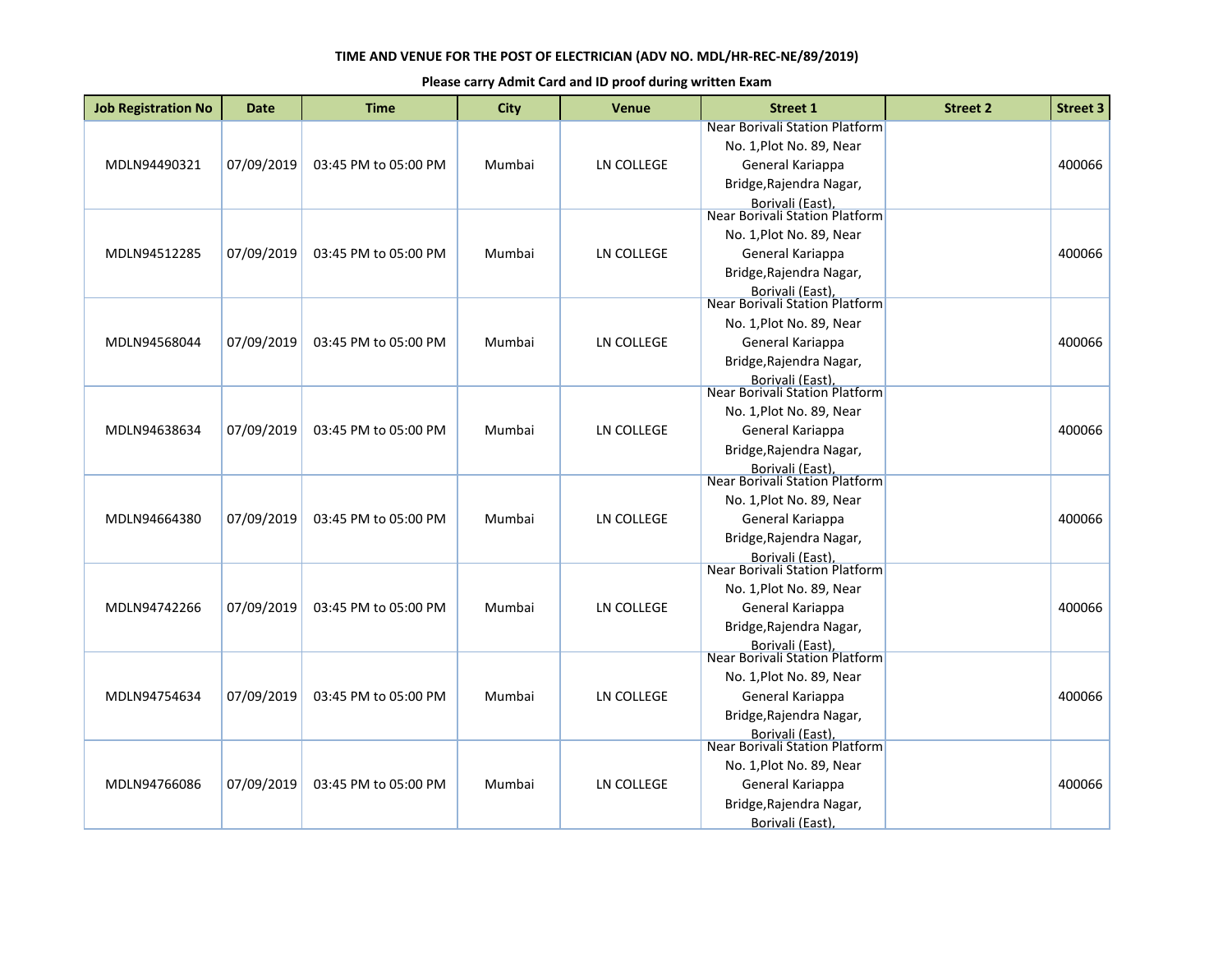| <b>Job Registration No</b> | Date       | <b>Time</b>          | <b>City</b> | <b>Venue</b>      | <b>Street 1</b>                                    | <b>Street 2</b> | <b>Street 3</b> |
|----------------------------|------------|----------------------|-------------|-------------------|----------------------------------------------------|-----------------|-----------------|
|                            |            |                      |             |                   | Near Borivali Station Platform                     |                 |                 |
|                            |            |                      |             |                   | No. 1, Plot No. 89, Near                           |                 |                 |
| MDLN94803750               | 07/09/2019 | 03:45 PM to 05:00 PM | Mumbai      | LN COLLEGE        | General Kariappa                                   |                 | 400066          |
|                            |            |                      |             |                   | Bridge, Rajendra Nagar,                            |                 |                 |
|                            |            |                      |             |                   | Borivali (East),<br>Near Borivali Station Platform |                 |                 |
|                            |            |                      |             |                   |                                                    |                 |                 |
|                            |            |                      |             |                   | No. 1, Plot No. 89, Near                           |                 |                 |
| MDLN94825980               | 07/09/2019 | 03:45 PM to 05:00 PM | Mumbai      | LN COLLEGE        | General Kariappa                                   |                 | 400066          |
|                            |            |                      |             |                   | Bridge, Rajendra Nagar,                            |                 |                 |
|                            |            |                      |             |                   | Borivali (East),<br>Near Borivali Station Platform |                 |                 |
|                            |            |                      |             |                   | No. 1, Plot No. 89, Near                           |                 |                 |
| MDLN94878817               | 07/09/2019 | 03:45 PM to 05:00 PM | Mumbai      | LN COLLEGE        | General Kariappa                                   |                 | 400066          |
|                            |            |                      |             |                   |                                                    |                 |                 |
|                            |            |                      |             |                   | Bridge, Rajendra Nagar,                            |                 |                 |
|                            |            |                      |             |                   | Borivali (East).<br>Near Borivali Station Platform |                 |                 |
|                            |            |                      |             |                   | No. 1, Plot No. 89, Near                           |                 |                 |
| MDLN94878992               | 07/09/2019 | 03:45 PM to 05:00 PM | Mumbai      | LN COLLEGE        | General Kariappa                                   |                 | 400066          |
|                            |            |                      |             |                   | Bridge, Rajendra Nagar,                            |                 |                 |
|                            |            |                      |             |                   | <b>Borivali (East)</b>                             |                 |                 |
|                            |            |                      |             |                   | Near Borivali Station Platform                     |                 |                 |
|                            |            |                      |             |                   | No. 1, Plot No. 89, Near                           |                 |                 |
| MDLN94923029               | 07/09/2019 | 03:45 PM to 05:00 PM | Mumbai      | LN COLLEGE        | General Kariappa                                   |                 | 400066          |
|                            |            |                      |             |                   | Bridge, Rajendra Nagar,                            |                 |                 |
|                            |            |                      |             |                   | Borivali (East),<br>Near Borivali Station Platform |                 |                 |
|                            |            |                      |             |                   |                                                    |                 |                 |
|                            |            |                      |             |                   | No. 1, Plot No. 89, Near                           |                 |                 |
| MDLN94972758               | 07/09/2019 | 03:45 PM to 05:00 PM | Mumbai      | <b>LN COLLEGE</b> | General Kariappa                                   |                 | 400066          |
|                            |            |                      |             |                   | Bridge, Rajendra Nagar,                            |                 |                 |
|                            |            |                      |             |                   | <b>Borivali (East)</b>                             |                 |                 |
|                            |            |                      |             |                   | <b>Near Borivali Station Platform</b>              |                 |                 |
|                            |            |                      |             |                   | No. 1, Plot No. 89, Near                           |                 |                 |
| MDLN94974534               | 07/09/2019 | 03:45 PM to 05:00 PM | Mumbai      | <b>LN COLLEGE</b> | General Kariappa                                   |                 | 400066          |
|                            |            |                      |             |                   | Bridge, Rajendra Nagar,                            |                 |                 |
|                            |            |                      |             |                   | Borivali (East).<br>Near Borivali Station Platform |                 |                 |
|                            |            |                      |             |                   | No. 1, Plot No. 89, Near                           |                 |                 |
| MDLN94995598               | 07/09/2019 | 03:45 PM to 05:00 PM | Mumbai      | <b>LN COLLEGE</b> | General Kariappa                                   |                 | 400066          |
|                            |            |                      |             |                   |                                                    |                 |                 |
|                            |            |                      |             |                   | Bridge, Rajendra Nagar,                            |                 |                 |
|                            |            |                      |             |                   | Borivali (East)                                    |                 |                 |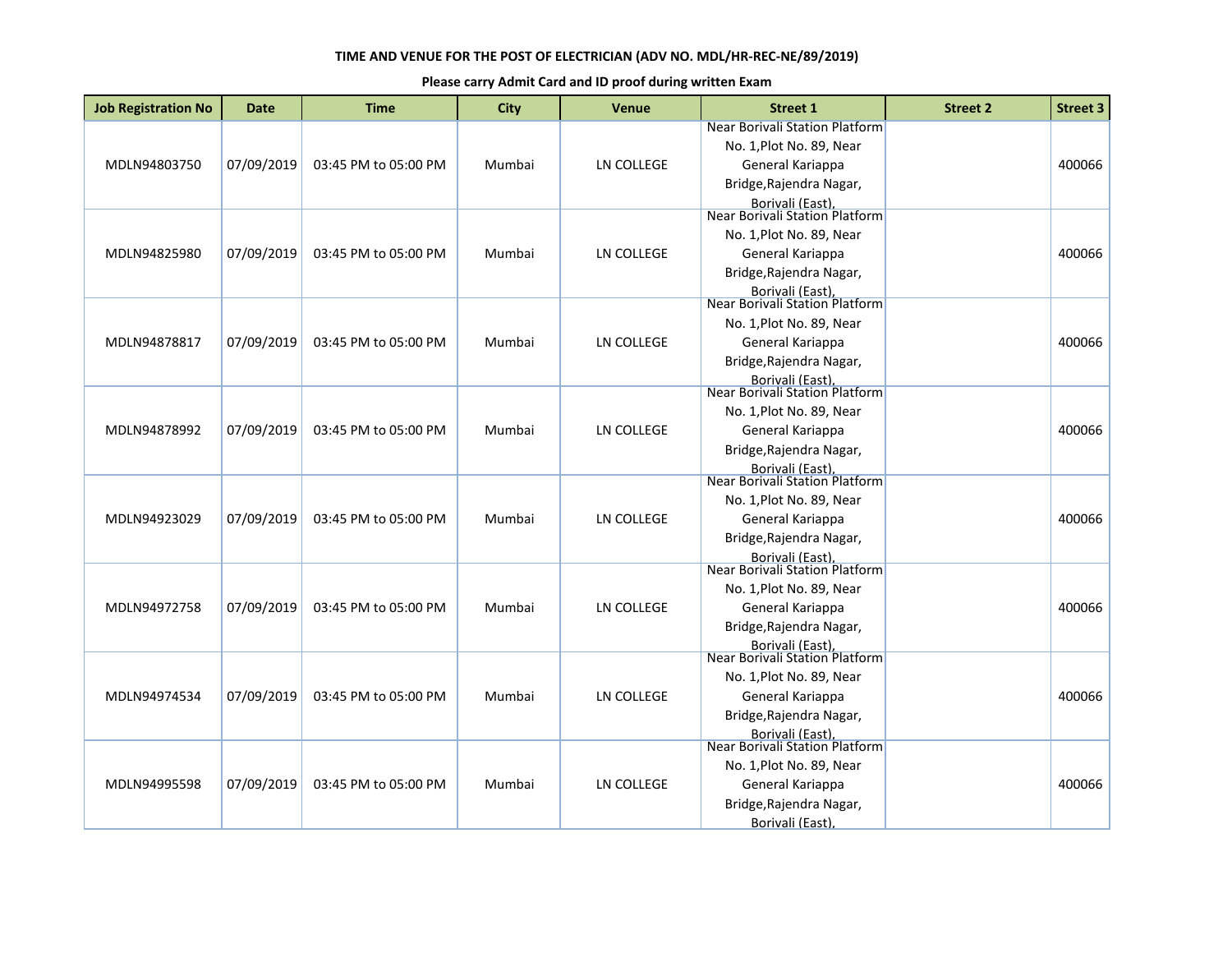| <b>Job Registration No</b> | <b>Date</b> | <b>Time</b>          | <b>City</b> | <b>Venue</b>      | <b>Street 1</b>                                                                                                                                                 | <b>Street 2</b> | <b>Street 3</b> |
|----------------------------|-------------|----------------------|-------------|-------------------|-----------------------------------------------------------------------------------------------------------------------------------------------------------------|-----------------|-----------------|
| MDLN95017343               | 07/09/2019  | 03:45 PM to 05:00 PM | Mumbai      | LN COLLEGE        | Near Borivali Station Platform<br>No. 1, Plot No. 89, Near<br>General Kariappa<br>Bridge, Rajendra Nagar,                                                       |                 | 400066          |
| MDLN95040757               | 07/09/2019  | 03:45 PM to 05:00 PM | Mumbai      | LN COLLEGE        | Borivali (East),<br>Near Borivali Station Platform<br>No. 1, Plot No. 89, Near<br>General Kariappa<br>Bridge, Rajendra Nagar,<br>Borivali (East),               |                 | 400066          |
| MDLN95141910               | 07/09/2019  | 03:45 PM to 05:00 PM | Mumbai      | LN COLLEGE        | Near Borivali Station Platform<br>No. 1, Plot No. 89, Near<br>General Kariappa<br>Bridge, Rajendra Nagar,<br>Borivali (East).<br>Near Borivali Station Platform |                 | 400066          |
| MDLN95154259               | 07/09/2019  | 03:45 PM to 05:00 PM | Mumbai      | LN COLLEGE        | No. 1, Plot No. 89, Near<br>General Kariappa<br>Bridge, Rajendra Nagar,<br>Borivali (East).                                                                     |                 | 400066          |
| MDLN95241213               | 07/09/2019  | 03:45 PM to 05:00 PM | Mumbai      | <b>LN COLLEGE</b> | Near Borivali Station Platform<br>No. 1, Plot No. 89, Near<br>General Kariappa<br>Bridge, Rajendra Nagar,<br>Borivali (East),<br>Near Borivali Station Platform |                 | 400066          |
| MDLN95242557               | 07/09/2019  | 03:45 PM to 05:00 PM | Mumbai      | <b>LN COLLEGE</b> | No. 1, Plot No. 89, Near<br>General Kariappa<br>Bridge, Rajendra Nagar,<br><b>Borivali (East)</b>                                                               |                 | 400066          |
| MDLN95254314               | 07/09/2019  | 03:45 PM to 05:00 PM | Mumbai      | LN COLLEGE        | Near Borivali Station Platform<br>No. 1, Plot No. 89, Near<br>General Kariappa<br>Bridge, Rajendra Nagar,<br>Borivali (East).<br>Near Borivali Station Platform |                 | 400066          |
| MDLN95322495               | 07/09/2019  | 03:45 PM to 05:00 PM | Mumbai      | LN COLLEGE        | No. 1, Plot No. 89, Near<br>General Kariappa<br>Bridge, Rajendra Nagar,<br>Borivali (East),                                                                     |                 | 400066          |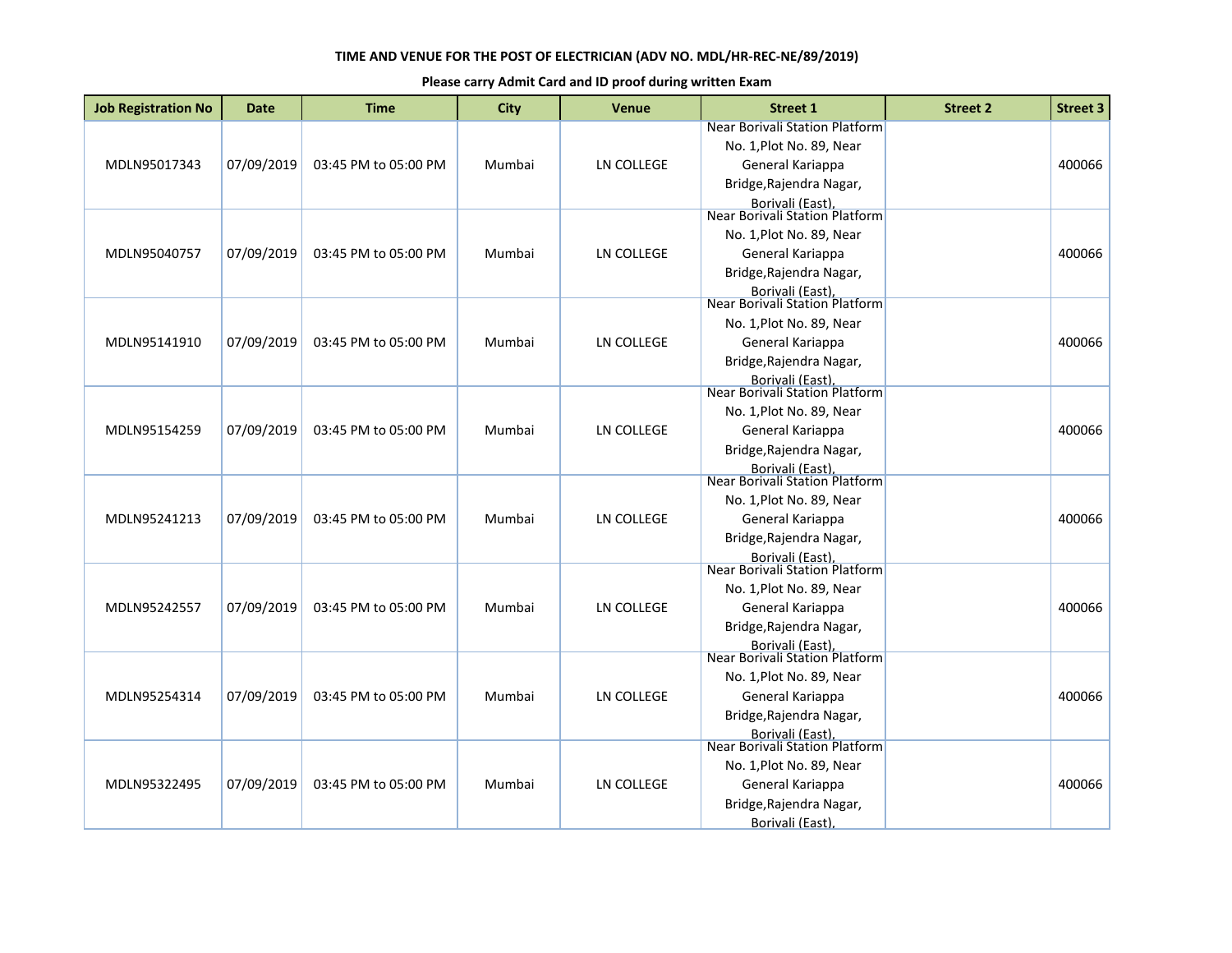| <b>Job Registration No</b> | Date       | <b>Time</b>          | <b>City</b> | <b>Venue</b>      | <b>Street 1</b>                                    | <b>Street 2</b> | <b>Street 3</b> |
|----------------------------|------------|----------------------|-------------|-------------------|----------------------------------------------------|-----------------|-----------------|
|                            |            |                      |             |                   | Near Borivali Station Platform                     |                 |                 |
|                            |            |                      |             |                   | No. 1, Plot No. 89, Near                           |                 |                 |
| MDLN95348174               | 07/09/2019 | 03:45 PM to 05:00 PM | Mumbai      | LN COLLEGE        | General Kariappa                                   |                 | 400066          |
|                            |            |                      |             |                   | Bridge, Rajendra Nagar,                            |                 |                 |
|                            |            |                      |             |                   | Borivali (East),<br>Near Borivali Station Platform |                 |                 |
|                            |            |                      |             |                   |                                                    |                 |                 |
|                            |            |                      |             |                   | No. 1, Plot No. 89, Near                           |                 |                 |
| MDLN95368045               | 07/09/2019 | 03:45 PM to 05:00 PM | Mumbai      | LN COLLEGE        | General Kariappa                                   |                 | 400066          |
|                            |            |                      |             |                   | Bridge, Rajendra Nagar,                            |                 |                 |
|                            |            |                      |             |                   | Borivali (East),<br>Near Borivali Station Platform |                 |                 |
|                            |            |                      |             |                   | No. 1, Plot No. 89, Near                           |                 |                 |
| MDLN95402493               | 07/09/2019 | 03:45 PM to 05:00 PM | Mumbai      | LN COLLEGE        | General Kariappa                                   |                 | 400066          |
|                            |            |                      |             |                   |                                                    |                 |                 |
|                            |            |                      |             |                   | Bridge, Rajendra Nagar,                            |                 |                 |
|                            |            |                      |             |                   | Borivali (East).<br>Near Borivali Station Platform |                 |                 |
|                            |            |                      |             |                   | No. 1, Plot No. 89, Near                           |                 |                 |
| MDLN95406788               | 07/09/2019 | 03:45 PM to 05:00 PM | Mumbai      | LN COLLEGE        | General Kariappa                                   |                 | 400066          |
|                            |            |                      |             |                   | Bridge, Rajendra Nagar,                            |                 |                 |
|                            |            |                      |             |                   | <b>Borivali (East)</b>                             |                 |                 |
|                            |            |                      |             |                   | Near Borivali Station Platform                     |                 |                 |
|                            |            |                      |             |                   | No. 1, Plot No. 89, Near                           |                 |                 |
| MDLN95412358               | 07/09/2019 | 03:45 PM to 05:00 PM | Mumbai      | <b>LN COLLEGE</b> | General Kariappa                                   |                 | 400066          |
|                            |            |                      |             |                   | Bridge, Rajendra Nagar,                            |                 |                 |
|                            |            |                      |             |                   | Borivali (East),<br>Near Borivali Station Platform |                 |                 |
|                            |            |                      |             |                   |                                                    |                 |                 |
|                            |            |                      |             |                   | No. 1, Plot No. 89, Near                           |                 |                 |
| MDLN95431238               | 07/09/2019 | 03:45 PM to 05:00 PM | Mumbai      | <b>LN COLLEGE</b> | General Kariappa                                   |                 | 400066          |
|                            |            |                      |             |                   | Bridge, Rajendra Nagar,                            |                 |                 |
|                            |            |                      |             |                   | <b>Borivali (East)</b>                             |                 |                 |
|                            |            |                      |             |                   | <b>Near Borivali Station Platform</b>              |                 |                 |
|                            |            |                      |             |                   | No. 1, Plot No. 89, Near                           |                 |                 |
| MDLN95435559               | 07/09/2019 | 03:45 PM to 05:00 PM | Mumbai      | <b>LN COLLEGE</b> | General Kariappa                                   |                 | 400066          |
|                            |            |                      |             |                   | Bridge, Rajendra Nagar,                            |                 |                 |
|                            |            |                      |             |                   | Borivali (East).<br>Near Borivali Station Platform |                 |                 |
|                            |            |                      |             |                   | No. 1, Plot No. 89, Near                           |                 |                 |
| MDLN95445456               | 07/09/2019 | 03:45 PM to 05:00 PM | Mumbai      | <b>LN COLLEGE</b> | General Kariappa                                   |                 | 400066          |
|                            |            |                      |             |                   |                                                    |                 |                 |
|                            |            |                      |             |                   | Bridge, Rajendra Nagar,                            |                 |                 |
|                            |            |                      |             |                   | Borivali (East)                                    |                 |                 |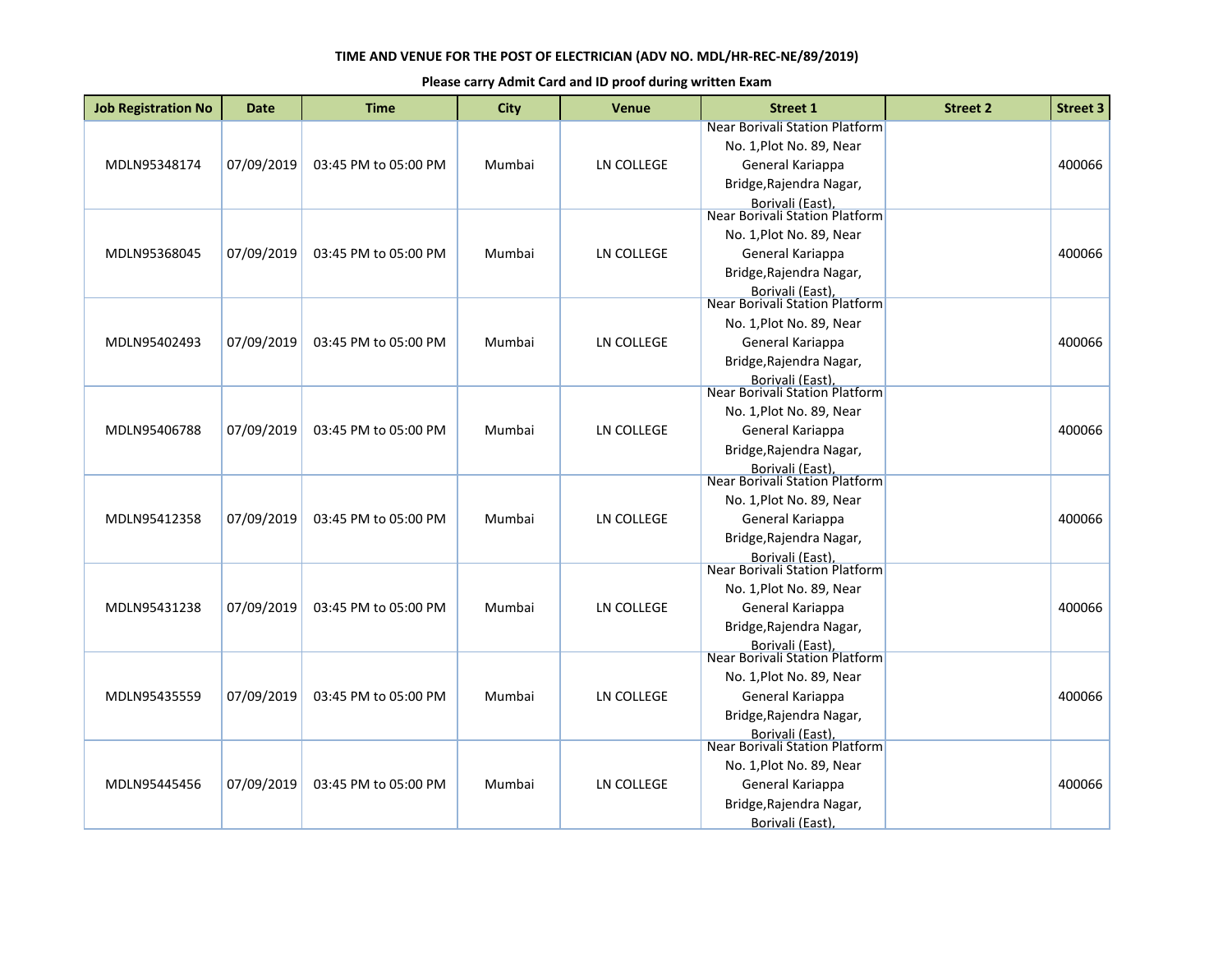| <b>Job Registration No</b> | <b>Date</b> | <b>Time</b>          | <b>City</b> | <b>Venue</b>      | <b>Street 1</b>                                                                | <b>Street 2</b> | <b>Street 3</b> |
|----------------------------|-------------|----------------------|-------------|-------------------|--------------------------------------------------------------------------------|-----------------|-----------------|
| MDLN95464234               | 07/09/2019  | 03:45 PM to 05:00 PM | Mumbai      | LN COLLEGE        | Near Borivali Station Platform<br>No. 1, Plot No. 89, Near<br>General Kariappa |                 | 400066          |
|                            |             |                      |             |                   | Bridge, Rajendra Nagar,<br>Borivali (East),<br>Near Borivali Station Platform  |                 |                 |
|                            |             |                      |             |                   | No. 1, Plot No. 89, Near                                                       |                 |                 |
| MDLN95476373               | 07/09/2019  | 03:45 PM to 05:00 PM | Mumbai      | LN COLLEGE        | General Kariappa                                                               |                 | 400066          |
|                            |             |                      |             |                   | Bridge, Rajendra Nagar,                                                        |                 |                 |
|                            |             |                      |             |                   | Borivali (East),<br>Near Borivali Station Platform                             |                 |                 |
|                            |             |                      |             |                   | No. 1, Plot No. 89, Near                                                       |                 |                 |
| MDLN95490756               | 07/09/2019  | 03:45 PM to 05:00 PM | Mumbai      | LN COLLEGE        | General Kariappa<br>Bridge, Rajendra Nagar,                                    |                 | 400066          |
|                            |             |                      |             |                   | Borivali (East).<br>Near Borivali Station Platform                             |                 |                 |
|                            |             |                      |             |                   |                                                                                |                 |                 |
| MDLN95533605               | 07/09/2019  | 03:45 PM to 05:00 PM | Mumbai      | LN COLLEGE        | No. 1, Plot No. 89, Near<br>General Kariappa                                   |                 | 400066          |
|                            |             |                      |             |                   | Bridge, Rajendra Nagar,                                                        |                 |                 |
|                            |             |                      |             |                   | <b>Borivali (East)</b>                                                         |                 |                 |
|                            |             |                      |             |                   | Near Borivali Station Platform                                                 |                 |                 |
|                            |             |                      |             |                   | No. 1, Plot No. 89, Near                                                       |                 |                 |
| MDLN95554559               | 07/09/2019  | 03:45 PM to 05:00 PM | Mumbai      | <b>LN COLLEGE</b> | General Kariappa<br>Bridge, Rajendra Nagar,                                    |                 | 400066          |
|                            |             |                      |             |                   |                                                                                |                 |                 |
|                            |             |                      |             |                   | Borivali (East),<br>Near Borivali Station Platform                             |                 |                 |
|                            |             |                      |             |                   | No. 1, Plot No. 89, Near                                                       |                 |                 |
| MDLN95565025               | 07/09/2019  | 03:45 PM to 05:00 PM | Mumbai      | LN COLLEGE        | General Kariappa                                                               |                 | 400066          |
|                            |             |                      |             |                   | Bridge, Rajendra Nagar,                                                        |                 |                 |
|                            |             |                      |             |                   | <b>Borivali (East)</b><br>Near Borivali Station Platform                       |                 |                 |
|                            |             |                      |             |                   | No. 1, Plot No. 89, Near                                                       |                 |                 |
| MDLN95598959               | 07/09/2019  | 03:45 PM to 05:00 PM | Mumbai      | LN COLLEGE        | General Kariappa                                                               |                 | 400066          |
|                            |             |                      |             |                   | Bridge, Rajendra Nagar,                                                        |                 |                 |
|                            |             |                      |             |                   | Borivali (East).<br>Near Borivali Station Platform                             |                 |                 |
|                            |             |                      |             |                   | No. 1, Plot No. 89, Near                                                       |                 |                 |
| MDLN95627986               | 07/09/2019  | 03:45 PM to 05:00 PM | Mumbai      | <b>LN COLLEGE</b> | General Kariappa                                                               |                 | 400066          |
|                            |             |                      |             |                   | Bridge, Rajendra Nagar,                                                        |                 |                 |
|                            |             |                      |             |                   | Borivali (East)                                                                |                 |                 |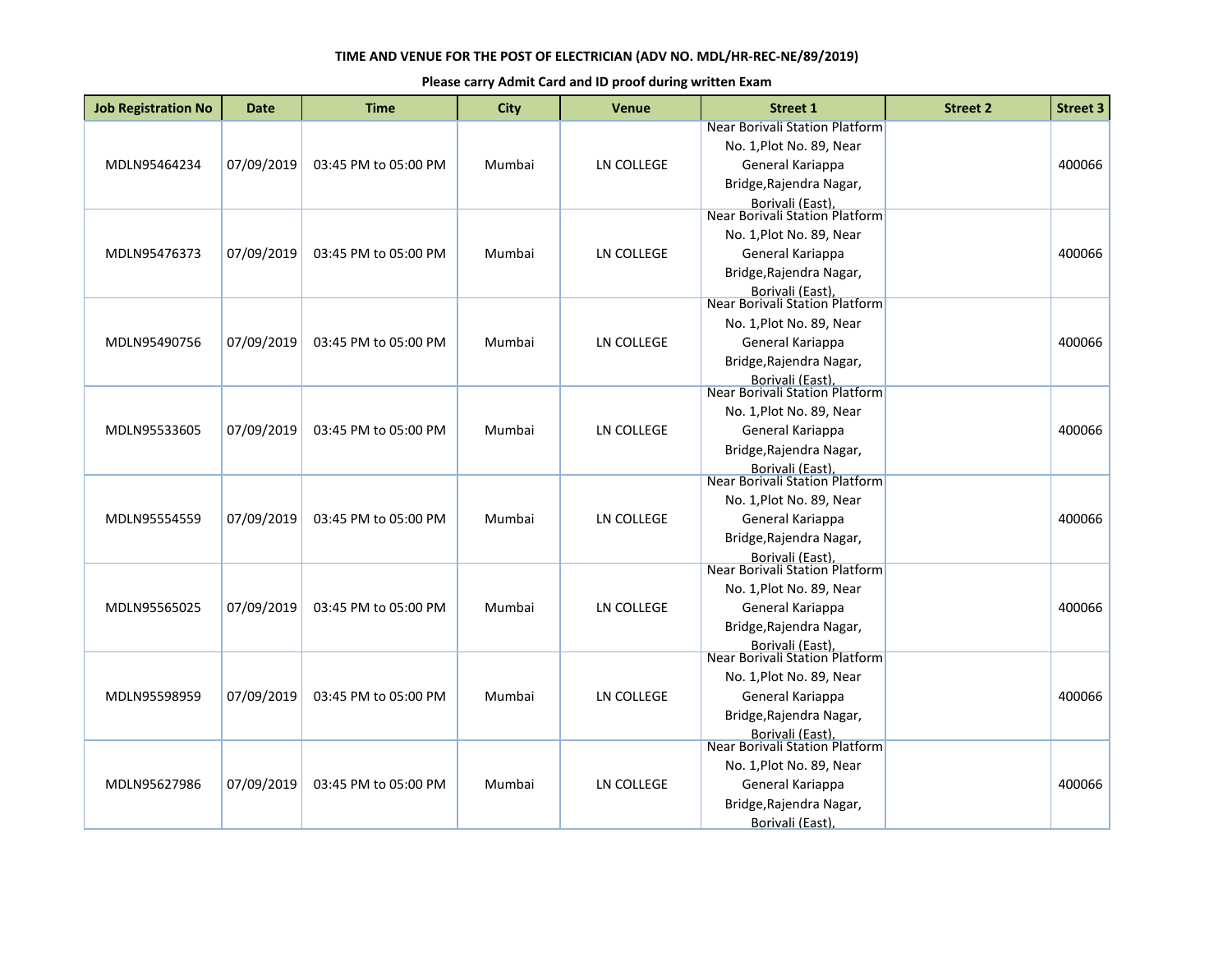| <b>Job Registration No</b> | Date       | <b>Time</b>          | <b>City</b> | <b>Venue</b>      | <b>Street 1</b>                                                                                                                                                        | <b>Street 2</b> | <b>Street 3</b> |
|----------------------------|------------|----------------------|-------------|-------------------|------------------------------------------------------------------------------------------------------------------------------------------------------------------------|-----------------|-----------------|
| MDLN95632063               | 07/09/2019 | 03:45 PM to 05:00 PM | Mumbai      | LN COLLEGE        | Near Borivali Station Platform<br>No. 1, Plot No. 89, Near<br>General Kariappa<br>Bridge, Rajendra Nagar,                                                              |                 | 400066          |
| MDLN95663989               | 07/09/2019 | 03:45 PM to 05:00 PM | Mumbai      | LN COLLEGE        | Borivali (East),<br>Near Borivali Station Platform<br>No. 1, Plot No. 89, Near<br>General Kariappa<br>Bridge, Rajendra Nagar,<br>Borivali (East),                      |                 | 400066          |
| MDLN95676715               | 07/09/2019 | 03:45 PM to 05:00 PM | Mumbai      | LN COLLEGE        | Near Borivali Station Platform<br>No. 1, Plot No. 89, Near<br>General Kariappa<br>Bridge, Rajendra Nagar,                                                              |                 | 400066          |
| MDLN95716607               | 07/09/2019 | 03:45 PM to 05:00 PM | Mumbai      | LN COLLEGE        | Borivali (East).<br>Near Borivali Station Platform<br>No. 1, Plot No. 89, Near<br>General Kariappa<br>Bridge, Rajendra Nagar,<br><b>Borivali (East)</b>                |                 | 400066          |
| MDLN95730933               | 07/09/2019 | 03:45 PM to 05:00 PM | Mumbai      | LN COLLEGE        | <b>Near Borivali Station Platform</b><br>No. 1, Plot No. 89, Near<br>General Kariappa<br>Bridge, Rajendra Nagar,<br>Borivali (East),<br>Near Borivali Station Platform |                 | 400066          |
| MDLN95733769               | 07/09/2019 | 03:45 PM to 05:00 PM | Mumbai      | <b>LN COLLEGE</b> | No. 1, Plot No. 89, Near<br>General Kariappa<br>Bridge, Rajendra Nagar,<br><b>Borivali (East)</b>                                                                      |                 | 400066          |
| MDLN95749235               | 07/09/2019 | 03:45 PM to 05:00 PM | Mumbai      | <b>LN COLLEGE</b> | Near Borivali Station Platform<br>No. 1, Plot No. 89, Near<br>General Kariappa<br>Bridge, Rajendra Nagar,                                                              |                 | 400066          |
| MDLN95765932               | 07/09/2019 | 03:45 PM to 05:00 PM | Mumbai      | LN COLLEGE        | Borivali (East).<br>Near Borivali Station Platform<br>No. 1, Plot No. 89, Near<br>General Kariappa<br>Bridge, Rajendra Nagar,<br>Borivali (East),                      |                 | 400066          |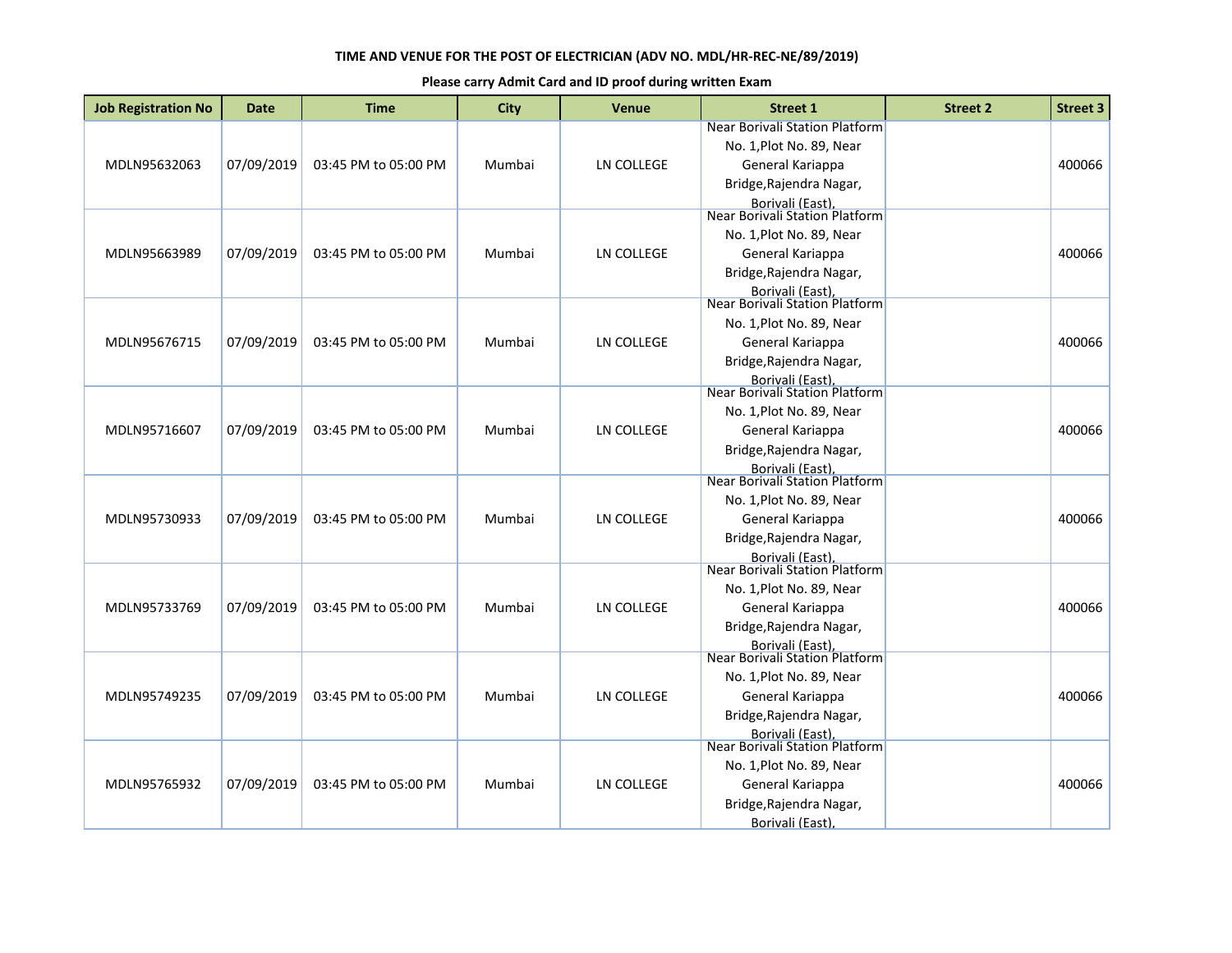| <b>Job Registration No</b> | <b>Date</b> | <b>Time</b>          | <b>City</b> | <b>Venue</b>      | <b>Street 1</b>                                    | <b>Street 2</b> | <b>Street 3</b> |
|----------------------------|-------------|----------------------|-------------|-------------------|----------------------------------------------------|-----------------|-----------------|
|                            |             |                      |             |                   | Near Borivali Station Platform                     |                 |                 |
|                            |             |                      |             |                   | No. 1, Plot No. 89, Near                           |                 |                 |
| MDLN95801578               | 07/09/2019  | 03:45 PM to 05:00 PM | Mumbai      | LN COLLEGE        | General Kariappa                                   |                 | 400066          |
|                            |             |                      |             |                   | Bridge, Rajendra Nagar,                            |                 |                 |
|                            |             |                      |             |                   | Borivali (East),                                   |                 |                 |
|                            |             |                      |             |                   | Near Borivali Station Platform                     |                 |                 |
|                            |             |                      |             |                   | No. 1, Plot No. 89, Near                           |                 |                 |
| MDLN95806007               | 07/09/2019  | 03:45 PM to 05:00 PM | Mumbai      | LN COLLEGE        | General Kariappa                                   |                 | 400066          |
|                            |             |                      |             |                   | Bridge, Rajendra Nagar,                            |                 |                 |
|                            |             |                      |             |                   | Borivali (East),<br>Near Borivali Station Platform |                 |                 |
|                            |             |                      |             |                   | No. 1, Plot No. 89, Near                           |                 |                 |
| MDLN95807900               | 07/09/2019  | 03:45 PM to 05:00 PM | Mumbai      | LN COLLEGE        | General Kariappa                                   |                 | 400066          |
|                            |             |                      |             |                   |                                                    |                 |                 |
|                            |             |                      |             |                   | Bridge, Rajendra Nagar,                            |                 |                 |
|                            |             |                      |             |                   | Borivali (East).<br>Near Borivali Station Platform |                 |                 |
|                            |             |                      |             |                   | No. 1, Plot No. 89, Near                           |                 |                 |
| MDLN95820545               | 07/09/2019  | 03:45 PM to 05:00 PM | Mumbai      | LN COLLEGE        | General Kariappa                                   |                 | 400066          |
|                            |             |                      |             |                   | Bridge, Rajendra Nagar,                            |                 |                 |
|                            |             |                      |             |                   | <b>Borivali (East)</b>                             |                 |                 |
|                            |             |                      |             |                   | Near Borivali Station Platform                     |                 |                 |
|                            |             |                      |             |                   | No. 1, Plot No. 89, Near                           |                 |                 |
| MDLN95830978               | 07/09/2019  | 03:45 PM to 05:00 PM | Mumbai      | LN COLLEGE        | General Kariappa                                   |                 | 400066          |
|                            |             |                      |             |                   | Bridge, Rajendra Nagar,                            |                 |                 |
|                            |             |                      |             |                   | Borivali (East),<br>Near Borivali Station Platform |                 |                 |
|                            |             |                      |             |                   |                                                    |                 |                 |
|                            |             |                      |             |                   | No. 1, Plot No. 89, Near                           |                 |                 |
| MDLN95872803               | 07/09/2019  | 03:45 PM to 05:00 PM | Mumbai      | <b>LN COLLEGE</b> | General Kariappa                                   |                 | 400066          |
|                            |             |                      |             |                   | Bridge, Rajendra Nagar,                            |                 |                 |
|                            |             |                      |             |                   | <b>Borivali (East)</b>                             |                 |                 |
|                            |             |                      |             |                   | <b>Near Borivali Station Platform</b>              |                 |                 |
|                            |             |                      |             |                   | No. 1, Plot No. 89, Near                           |                 |                 |
| MDLN95892773               | 07/09/2019  | 03:45 PM to 05:00 PM | Mumbai      | LN COLLEGE        | General Kariappa                                   |                 | 400066          |
|                            |             |                      |             |                   | Bridge, Rajendra Nagar,                            |                 |                 |
|                            |             |                      |             |                   | Borivali (East).<br>Near Borivali Station Platform |                 |                 |
|                            |             |                      |             |                   | No. 1, Plot No. 89, Near                           |                 |                 |
| MDLN95939264               | 07/09/2019  | 03:45 PM to 05:00 PM | Mumbai      | <b>LN COLLEGE</b> | General Kariappa                                   |                 | 400066          |
|                            |             |                      |             |                   |                                                    |                 |                 |
|                            |             |                      |             |                   | Bridge, Rajendra Nagar,                            |                 |                 |
|                            |             |                      |             |                   | Borivali (East)                                    |                 |                 |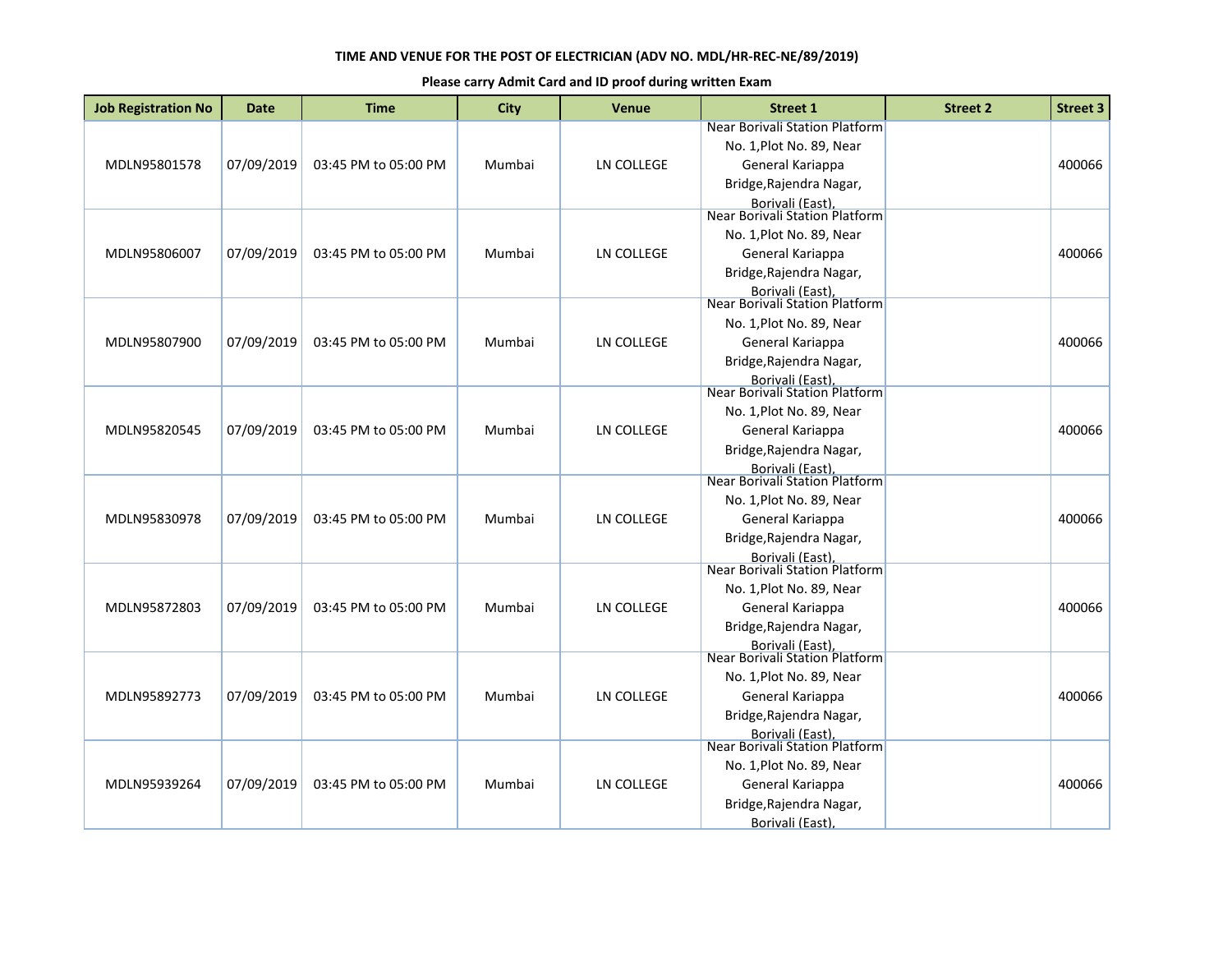| <b>Job Registration No</b> | <b>Date</b> | <b>Time</b>          | <b>City</b> | <b>Venue</b>      | <b>Street 1</b>                                                 | <b>Street 2</b> | <b>Street 3</b> |
|----------------------------|-------------|----------------------|-------------|-------------------|-----------------------------------------------------------------|-----------------|-----------------|
|                            |             |                      |             |                   | Near Borivali Station Platform                                  |                 |                 |
|                            |             |                      |             |                   | No. 1, Plot No. 89, Near                                        |                 |                 |
| MDLN95968606               | 07/09/2019  | 03:45 PM to 05:00 PM | Mumbai      | LN COLLEGE        | General Kariappa                                                |                 | 400066          |
|                            |             |                      |             |                   | Bridge, Rajendra Nagar,                                         |                 |                 |
|                            |             |                      |             |                   | Borivali (East),                                                |                 |                 |
|                            |             |                      |             |                   | Near Borivali Station Platform                                  |                 |                 |
|                            |             |                      |             |                   | No. 1, Plot No. 89, Near                                        |                 |                 |
| MDLN96024430               | 07/09/2019  | 03:45 PM to 05:00 PM | Mumbai      | LN COLLEGE        | General Kariappa                                                |                 | 400066          |
|                            |             |                      |             |                   | Bridge, Rajendra Nagar,                                         |                 |                 |
|                            |             |                      |             |                   | Borivali (East),<br>Near Borivali Station Platform              |                 |                 |
|                            |             |                      |             |                   | No. 1, Plot No. 89, Near                                        |                 |                 |
| MDLN96025486               | 07/09/2019  | 03:45 PM to 05:00 PM | Mumbai      | LN COLLEGE        | General Kariappa                                                |                 | 400066          |
|                            |             |                      |             |                   | Bridge, Rajendra Nagar,                                         |                 |                 |
|                            |             |                      |             |                   |                                                                 |                 |                 |
|                            |             |                      |             |                   | Borivali (East).<br>Near Borivali Station Platform              |                 |                 |
|                            |             |                      |             |                   | No. 1, Plot No. 89, Near                                        |                 |                 |
| MDLN96088651               | 07/09/2019  | 03:45 PM to 05:00 PM | Mumbai      | LN COLLEGE        | General Kariappa                                                |                 | 400066          |
|                            |             |                      |             |                   | Bridge, Rajendra Nagar,                                         |                 |                 |
|                            |             |                      |             |                   | <b>Borivali (East)</b>                                          |                 |                 |
|                            |             |                      |             |                   | Near Borivali Station Platform                                  |                 |                 |
|                            |             |                      |             |                   | No. 1, Plot No. 89, Near                                        |                 |                 |
| MDLN96131368               | 07/09/2019  | 03:45 PM to 05:00 PM | Mumbai      | LN COLLEGE        | General Kariappa                                                |                 | 400066          |
|                            |             |                      |             |                   | Bridge, Rajendra Nagar,                                         |                 |                 |
|                            |             |                      |             |                   | Borivali (East),<br>Near Borivali Station Platform              |                 |                 |
|                            |             |                      |             |                   |                                                                 |                 |                 |
|                            |             |                      |             |                   | No. 1, Plot No. 89, Near                                        |                 |                 |
| MDLN96140890               | 07/09/2019  | 03:45 PM to 05:00 PM | Mumbai      | <b>LN COLLEGE</b> | General Kariappa                                                |                 | 400066          |
|                            |             |                      |             |                   | Bridge, Rajendra Nagar,                                         |                 |                 |
|                            |             |                      |             |                   | <b>Borivali (East)</b><br><b>Near Borivali Station Platform</b> |                 |                 |
|                            |             |                      |             |                   | No. 1, Plot No. 89, Near                                        |                 |                 |
| MDLN96154567               | 07/09/2019  | 03:45 PM to 05:00 PM | Mumbai      | LN COLLEGE        | General Kariappa                                                |                 | 400066          |
|                            |             |                      |             |                   | Bridge, Rajendra Nagar,                                         |                 |                 |
|                            |             |                      |             |                   |                                                                 |                 |                 |
|                            |             |                      |             |                   | Borivali (East).<br>Near Borivali Station Platform              |                 |                 |
|                            |             |                      |             |                   | No. 1, Plot No. 89, Near                                        |                 |                 |
| MDLN96206613               | 07/09/2019  | 03:45 PM to 05:00 PM | Mumbai      | <b>LN COLLEGE</b> | General Kariappa                                                |                 | 400066          |
|                            |             |                      |             |                   | Bridge, Rajendra Nagar,                                         |                 |                 |
|                            |             |                      |             |                   | Borivali (East)                                                 |                 |                 |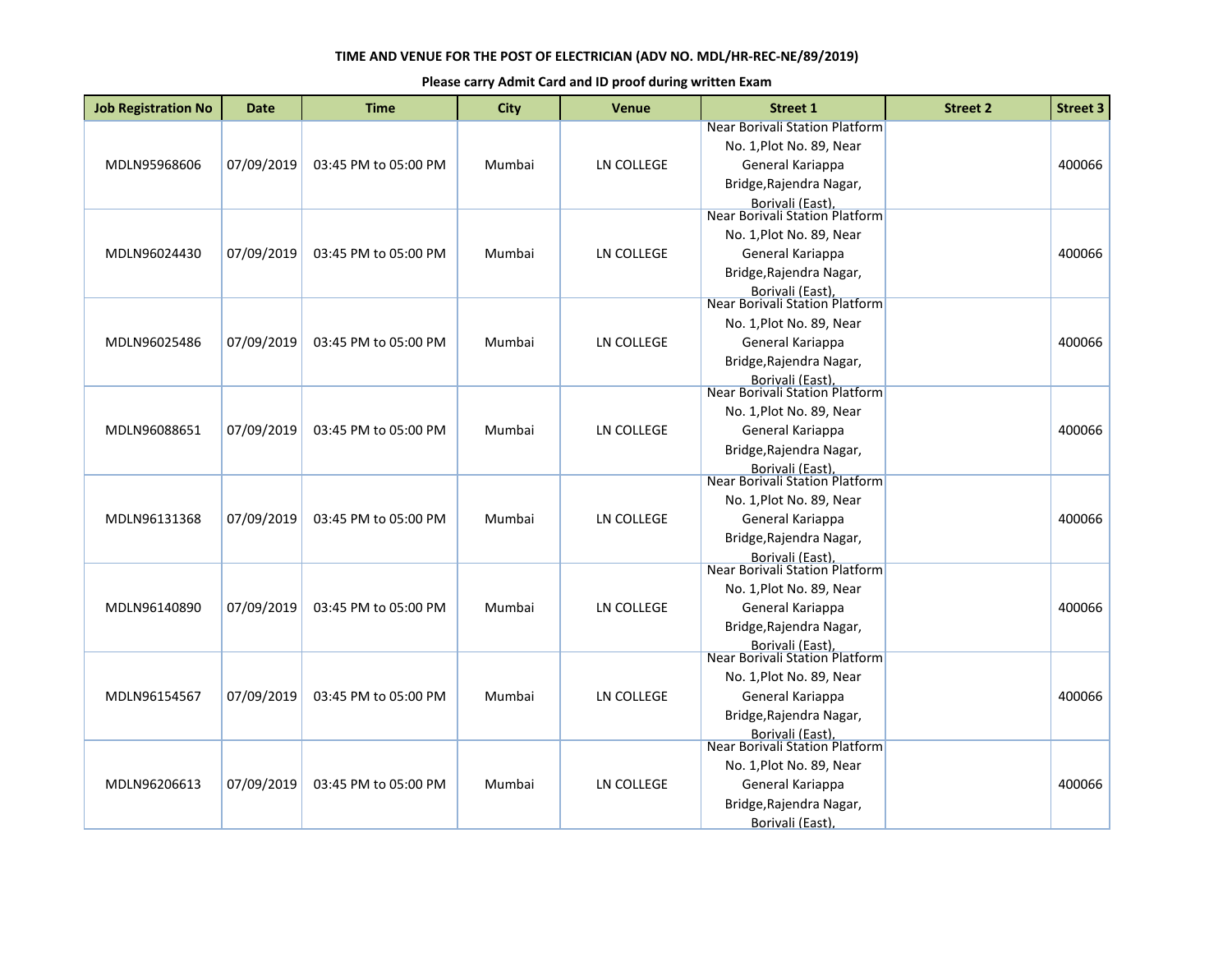| <b>Job Registration No</b> | <b>Date</b> | <b>Time</b>          | <b>City</b> | <b>Venue</b>      | <b>Street 1</b>                                                                | <b>Street 2</b> | <b>Street 3</b> |
|----------------------------|-------------|----------------------|-------------|-------------------|--------------------------------------------------------------------------------|-----------------|-----------------|
| MDLN96206635               | 07/09/2019  | 03:45 PM to 05:00 PM | Mumbai      | LN COLLEGE        | Near Borivali Station Platform<br>No. 1, Plot No. 89, Near<br>General Kariappa |                 | 400066          |
|                            |             |                      |             |                   | Bridge, Rajendra Nagar,<br>Borivali (East),<br>Near Borivali Station Platform  |                 |                 |
|                            |             |                      |             |                   | No. 1, Plot No. 89, Near                                                       |                 |                 |
| MDLN96251388               | 07/09/2019  | 03:45 PM to 05:00 PM | Mumbai      | LN COLLEGE        | General Kariappa                                                               |                 | 400066          |
|                            |             |                      |             |                   | Bridge, Rajendra Nagar,                                                        |                 |                 |
|                            |             |                      |             |                   | Borivali (East),<br>Near Borivali Station Platform                             |                 |                 |
|                            |             |                      |             |                   | No. 1, Plot No. 89, Near                                                       |                 |                 |
| MDLN96290495               | 07/09/2019  | 03:45 PM to 05:00 PM | Mumbai      | LN COLLEGE        | General Kariappa                                                               |                 | 400066          |
|                            |             |                      |             |                   | Bridge, Rajendra Nagar,                                                        |                 |                 |
|                            |             |                      |             |                   | Borivali (East).<br>Near Borivali Station Platform                             |                 |                 |
|                            |             |                      |             |                   | No. 1, Plot No. 89, Near                                                       |                 |                 |
| MDLN96313365               | 07/09/2019  | 03:45 PM to 05:00 PM | Mumbai      | LN COLLEGE        | General Kariappa                                                               |                 | 400066          |
|                            |             |                      |             |                   | Bridge, Rajendra Nagar,                                                        |                 |                 |
|                            |             |                      |             |                   | Borivali (East).<br>Near Borivali Station Platform                             |                 |                 |
|                            |             |                      |             |                   | No. 1, Plot No. 89, Near                                                       |                 |                 |
| MDLN96318913               | 07/09/2019  | 03:45 PM to 05:00 PM | Mumbai      | <b>LN COLLEGE</b> | General Kariappa                                                               |                 | 400066          |
|                            |             |                      |             |                   | Bridge, Rajendra Nagar,                                                        |                 |                 |
|                            |             |                      |             |                   | Borivali (East),<br>Near Borivali Station Platform                             |                 |                 |
|                            |             |                      |             |                   |                                                                                |                 |                 |
| MDLN96344727               | 07/09/2019  | 03:45 PM to 05:00 PM | Mumbai      | <b>LN COLLEGE</b> | No. 1, Plot No. 89, Near<br>General Kariappa                                   |                 | 400066          |
|                            |             |                      |             |                   | Bridge, Rajendra Nagar,                                                        |                 |                 |
|                            |             |                      |             |                   | <b>Borivali (East)</b>                                                         |                 |                 |
|                            |             |                      |             |                   | Near Borivali Station Platform                                                 |                 |                 |
|                            |             |                      |             |                   | No. 1, Plot No. 89, Near                                                       |                 |                 |
| MDLN96350608               | 07/09/2019  | 03:45 PM to 05:00 PM | Mumbai      | <b>LN COLLEGE</b> | General Kariappa                                                               |                 | 400066          |
|                            |             |                      |             |                   | Bridge, Rajendra Nagar,                                                        |                 |                 |
|                            |             |                      |             |                   | Borivali (East).<br>Near Borivali Station Platform                             |                 |                 |
|                            |             |                      |             |                   | No. 1, Plot No. 89, Near                                                       |                 |                 |
| MDLN96396049               | 07/09/2019  | 03:45 PM to 05:00 PM | Mumbai      | LN COLLEGE        | General Kariappa                                                               |                 | 400066          |
|                            |             |                      |             |                   | Bridge, Rajendra Nagar,                                                        |                 |                 |
|                            |             |                      |             |                   | Borivali (East),                                                               |                 |                 |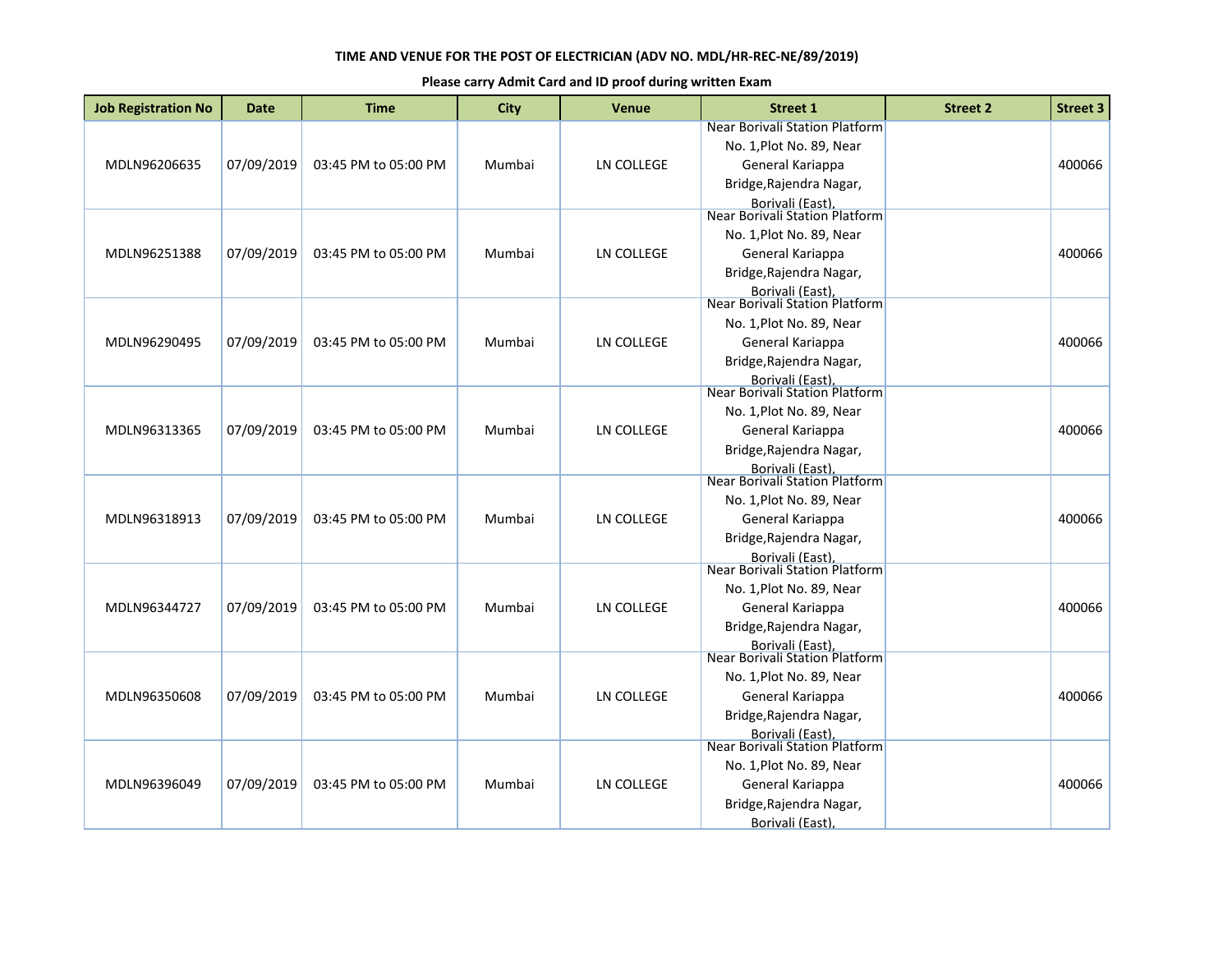| <b>Job Registration No</b> | <b>Date</b> | <b>Time</b>          | City   | <b>Venue</b>      | <b>Street 1</b>                                          | <b>Street 2</b> | <b>Street 3</b> |
|----------------------------|-------------|----------------------|--------|-------------------|----------------------------------------------------------|-----------------|-----------------|
|                            |             |                      |        |                   | Near Borivali Station Platform                           |                 |                 |
|                            |             |                      |        |                   | No. 1, Plot No. 89, Near                                 |                 |                 |
| MDLN96408919               | 07/09/2019  | 03:45 PM to 05:00 PM | Mumbai | LN COLLEGE        | General Kariappa                                         |                 | 400066          |
|                            |             |                      |        |                   | Bridge, Rajendra Nagar,                                  |                 |                 |
|                            |             |                      |        |                   | Borivali (East),<br>Near Borivali Station Platform       |                 |                 |
|                            |             |                      |        |                   | No. 1, Plot No. 89, Near                                 |                 |                 |
| MDLN96431869               | 07/09/2019  | 03:45 PM to 05:00 PM | Mumbai | LN COLLEGE        | General Kariappa                                         |                 | 400066          |
|                            |             |                      |        |                   | Bridge, Rajendra Nagar,                                  |                 |                 |
|                            |             |                      |        |                   | Borivali (East),                                         |                 |                 |
|                            |             |                      |        |                   | <b>Near Borivali Station Platform</b>                    |                 |                 |
|                            |             |                      |        |                   | No. 1, Plot No. 89, Near                                 |                 |                 |
| MDLN96479719               | 07/09/2019  | 03:45 PM to 05:00 PM | Mumbai | LN COLLEGE        | General Kariappa                                         |                 | 400066          |
|                            |             |                      |        |                   | Bridge, Rajendra Nagar,                                  |                 |                 |
|                            |             |                      |        |                   | Borivali (East).<br>Near Borivali Station Platform       |                 |                 |
|                            |             |                      |        |                   |                                                          |                 |                 |
|                            |             |                      |        |                   | No. 1, Plot No. 89, Near                                 |                 |                 |
| MDLN96494081               | 07/09/2019  | 03:45 PM to 05:00 PM | Mumbai | LN COLLEGE        | General Kariappa                                         |                 | 400066          |
|                            |             |                      |        |                   | Bridge, Rajendra Nagar,                                  |                 |                 |
|                            |             |                      |        |                   | <b>Borivali (East)</b><br>Near Borivali Station Platform |                 |                 |
|                            |             |                      |        |                   | No. 1, Plot No. 89, Near                                 |                 |                 |
| MDLN96499481               | 07/09/2019  | 03:45 PM to 05:00 PM | Mumbai | <b>LN COLLEGE</b> | General Kariappa                                         |                 | 400066          |
|                            |             |                      |        |                   | Bridge, Rajendra Nagar,                                  |                 |                 |
|                            |             |                      |        |                   |                                                          |                 |                 |
|                            |             |                      |        |                   | Borivali (East),<br>Near Borivali Station Platform       |                 |                 |
|                            |             |                      |        |                   | No. 1, Plot No. 89, Near                                 |                 |                 |
| MDLN96512282               | 07/09/2019  | 03:45 PM to 05:00 PM | Mumbai | LN COLLEGE        | General Kariappa                                         |                 | 400066          |
|                            |             |                      |        |                   | Bridge, Rajendra Nagar,                                  |                 |                 |
|                            |             |                      |        |                   | <b>Borivali (East)</b>                                   |                 |                 |
|                            |             |                      |        |                   | Near Borivali Station Platform                           |                 |                 |
|                            |             |                      |        |                   | No. 1, Plot No. 89, Near                                 |                 |                 |
| MDLN96578759               | 07/09/2019  | 03:45 PM to 05:00 PM | Mumbai | LN COLLEGE        | General Kariappa                                         |                 | 400066          |
|                            |             |                      |        |                   | Bridge, Rajendra Nagar,                                  |                 |                 |
|                            |             |                      |        |                   | Borivali (East).<br>Near Borivali Station Platform       |                 |                 |
|                            |             |                      |        |                   | No. 1, Plot No. 89, Near                                 |                 |                 |
| MDLN96579849               | 07/09/2019  | 03:45 PM to 05:00 PM | Mumbai | <b>LN COLLEGE</b> | General Kariappa                                         |                 | 400066          |
|                            |             |                      |        |                   | Bridge, Rajendra Nagar,                                  |                 |                 |
|                            |             |                      |        |                   | Borivali (East)                                          |                 |                 |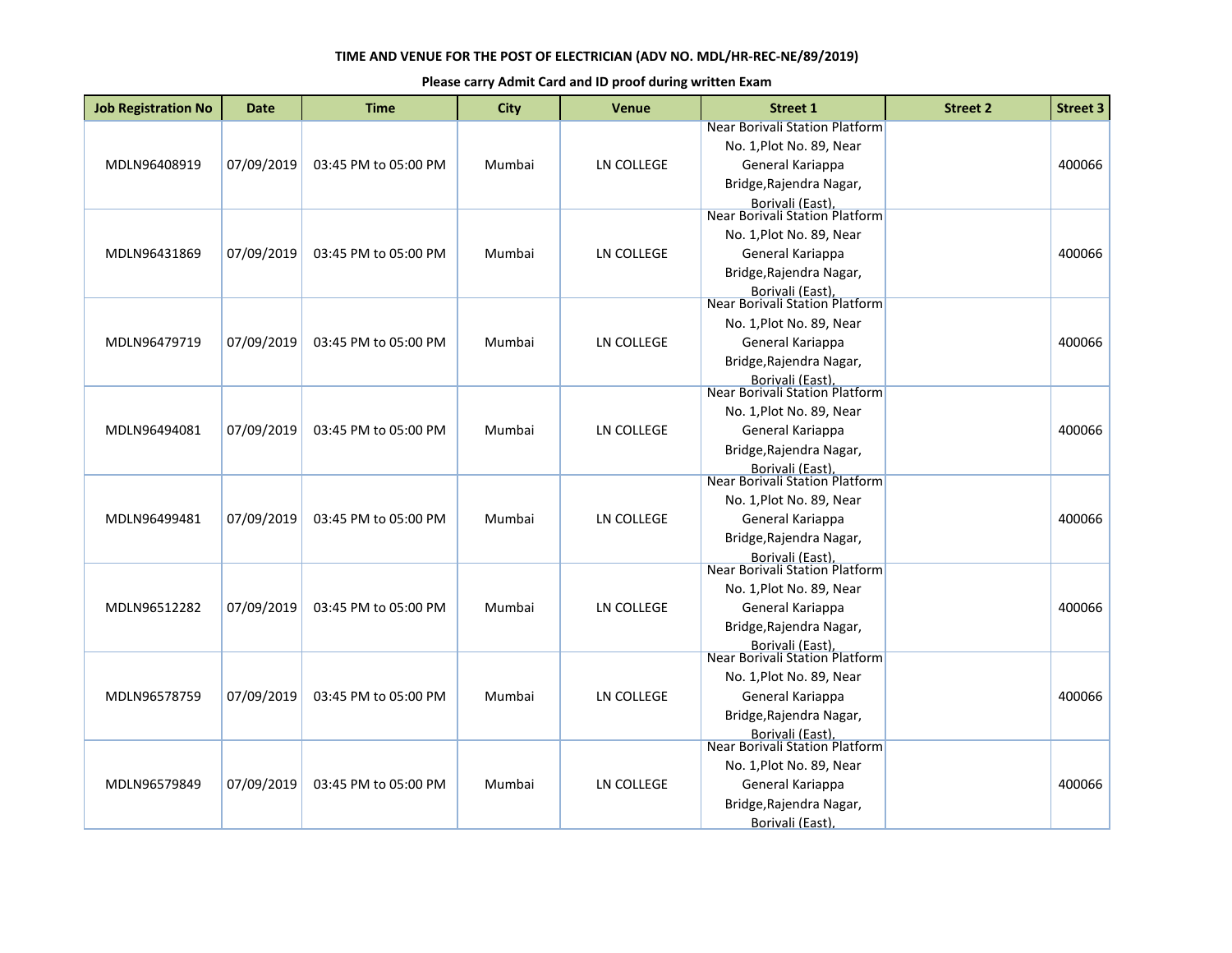| <b>Job Registration No</b> | <b>Date</b> | <b>Time</b>          | <b>City</b> | <b>Venue</b>                                          | <b>Street 1</b>                                                                                                                                                 | <b>Street 2</b>                | <b>Street 3</b> |
|----------------------------|-------------|----------------------|-------------|-------------------------------------------------------|-----------------------------------------------------------------------------------------------------------------------------------------------------------------|--------------------------------|-----------------|
| MDLN96612309               | 07/09/2019  | 03:45 PM to 05:00 PM | Mumbai      | LN COLLEGE                                            | Near Borivali Station Platform<br>No. 1, Plot No. 89, Near<br>General Kariappa<br>Bridge, Rajendra Nagar,<br>Borivali (East),<br>Near Borivali Station Platform |                                | 400066          |
| MDLN96614793               | 07/09/2019  | 03:45 PM to 05:00 PM | Mumbai      | <b>LN COLLEGE</b>                                     | No. 1, Plot No. 89, Near<br>General Kariappa<br>Bridge, Rajendra Nagar,<br>Borivali (East)                                                                      |                                | 400066          |
| MDLN96642928               | 07/09/2019  | 03:45 PM to 05:00 PM | Mumbai      | Thadomal Shahani<br><b>Engineering College</b>        | Advocate Nari Gursahani<br>Marg, TPS-III Off Linking Road,<br><b>Bandra West</b>                                                                                | <b>National College Campus</b> | 400050          |
| MDLN96676510               | 07/09/2019  | 03:45 PM to 05:00 PM | Mumbai      | Thadomal Shahani<br><b>Engineering College</b>        | Advocate Nari Gursahani<br>Marg, TPS-III Off Linking Road,<br><b>Bandra West</b>                                                                                | <b>National College Campus</b> | 400050          |
| MDLN96681854               | 07/09/2019  | 03:45 PM to 05:00 PM | Mumbai      | Thadomal Shahani<br><b>Engineering College</b>        | Advocate Nari Gursahani<br>Marg, TPS-III Off Linking Road,<br><b>Bandra West</b>                                                                                | <b>National College Campus</b> | 400050          |
| MDLN96682734               | 07/09/2019  | 03:45 PM to 05:00 PM | Mumbai      | <b>Thadomal Shahani</b><br><b>Engineering College</b> | Advocate Nari Gursahani<br>Marg, TPS-III Off Linking Road,<br><b>Bandra West</b>                                                                                | <b>National College Campus</b> | 400050          |
| MDLN96744469               | 07/09/2019  | 03:45 PM to 05:00 PM | Mumbai      | Thadomal Shahani<br><b>Engineering College</b>        | Advocate Nari Gursahani<br>Marg, TPS-III Off Linking Road,<br><b>Bandra West</b>                                                                                | <b>National College Campus</b> | 400050          |
| MDLN96766338               | 07/09/2019  | 03:45 PM to 05:00 PM | Mumbai      | <b>Thadomal Shahani</b><br><b>Engineering College</b> | Advocate Nari Gursahani<br>Marg, TPS-III Off Linking Road,<br><b>Bandra West</b>                                                                                | <b>National College Campus</b> | 400050          |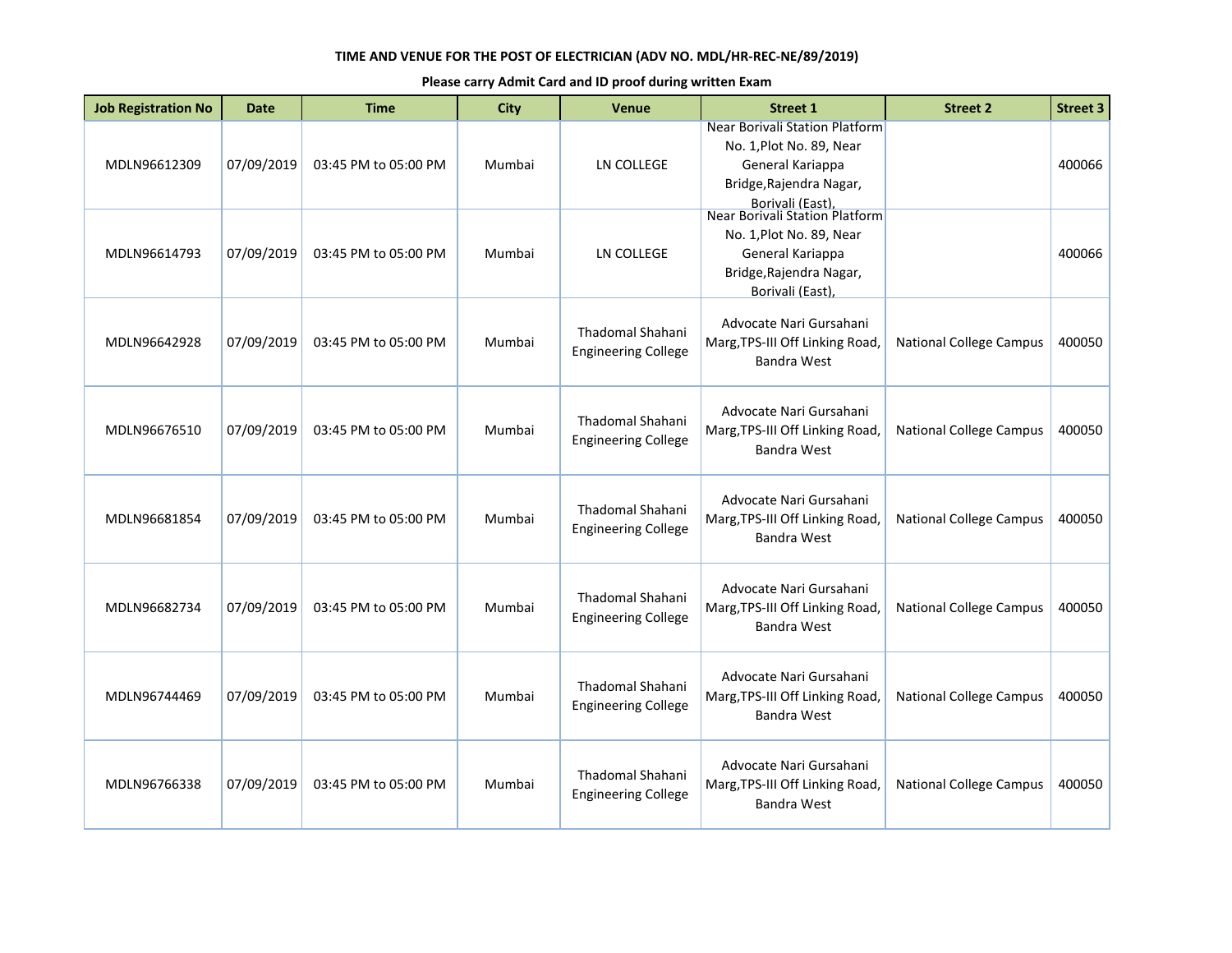| <b>Job Registration No</b> | Date       | <b>Time</b>          | <b>City</b> | <b>Venue</b>                                          | <b>Street 1</b>                                                                  | <b>Street 2</b>                | <b>Street 3</b> |
|----------------------------|------------|----------------------|-------------|-------------------------------------------------------|----------------------------------------------------------------------------------|--------------------------------|-----------------|
| MDLN96779811               | 07/09/2019 | 03:45 PM to 05:00 PM | Mumbai      | Thadomal Shahani<br><b>Engineering College</b>        | Advocate Nari Gursahani<br>Marg, TPS-III Off Linking Road,<br>Bandra West        | <b>National College Campus</b> | 400050          |
| MDLN96781084               | 07/09/2019 | 03:45 PM to 05:00 PM | Mumbai      | Thadomal Shahani<br><b>Engineering College</b>        | Advocate Nari Gursahani<br>Marg, TPS-III Off Linking Road,<br>Bandra West        | <b>National College Campus</b> | 400050          |
| MDLN96814723               | 07/09/2019 | 03:45 PM to 05:00 PM | Mumbai      | Thadomal Shahani<br><b>Engineering College</b>        | Advocate Nari Gursahani<br>Marg, TPS-III Off Linking Road,<br><b>Bandra West</b> | <b>National College Campus</b> | 400050          |
| MDLN96840803               | 07/09/2019 | 03:45 PM to 05:00 PM | Mumbai      | Thadomal Shahani<br><b>Engineering College</b>        | Advocate Nari Gursahani<br>Marg, TPS-III Off Linking Road,<br>Bandra West        | <b>National College Campus</b> | 400050          |
| MDLN96844536               | 07/09/2019 | 03:45 PM to 05:00 PM | Mumbai      | Thadomal Shahani<br><b>Engineering College</b>        | Advocate Nari Gursahani<br>Marg, TPS-III Off Linking Road,<br>Bandra West        | <b>National College Campus</b> | 400050          |
| MDLN96846998               | 07/09/2019 | 03:45 PM to 05:00 PM | Mumbai      | <b>Thadomal Shahani</b><br><b>Engineering College</b> | Advocate Nari Gursahani<br>Marg, TPS-III Off Linking Road,<br><b>Bandra West</b> | <b>National College Campus</b> | 400050          |
| MDLN96856614               | 07/09/2019 | 03:45 PM to 05:00 PM | Mumbai      | Thadomal Shahani<br><b>Engineering College</b>        | Advocate Nari Gursahani<br>Marg, TPS-III Off Linking Road,<br>Bandra West        | <b>National College Campus</b> | 400050          |
| MDLN96864869               | 07/09/2019 | 03:45 PM to 05:00 PM | Mumbai      | <b>Thadomal Shahani</b><br><b>Engineering College</b> | Advocate Nari Gursahani<br>Marg, TPS-III Off Linking Road,<br><b>Bandra West</b> | <b>National College Campus</b> | 400050          |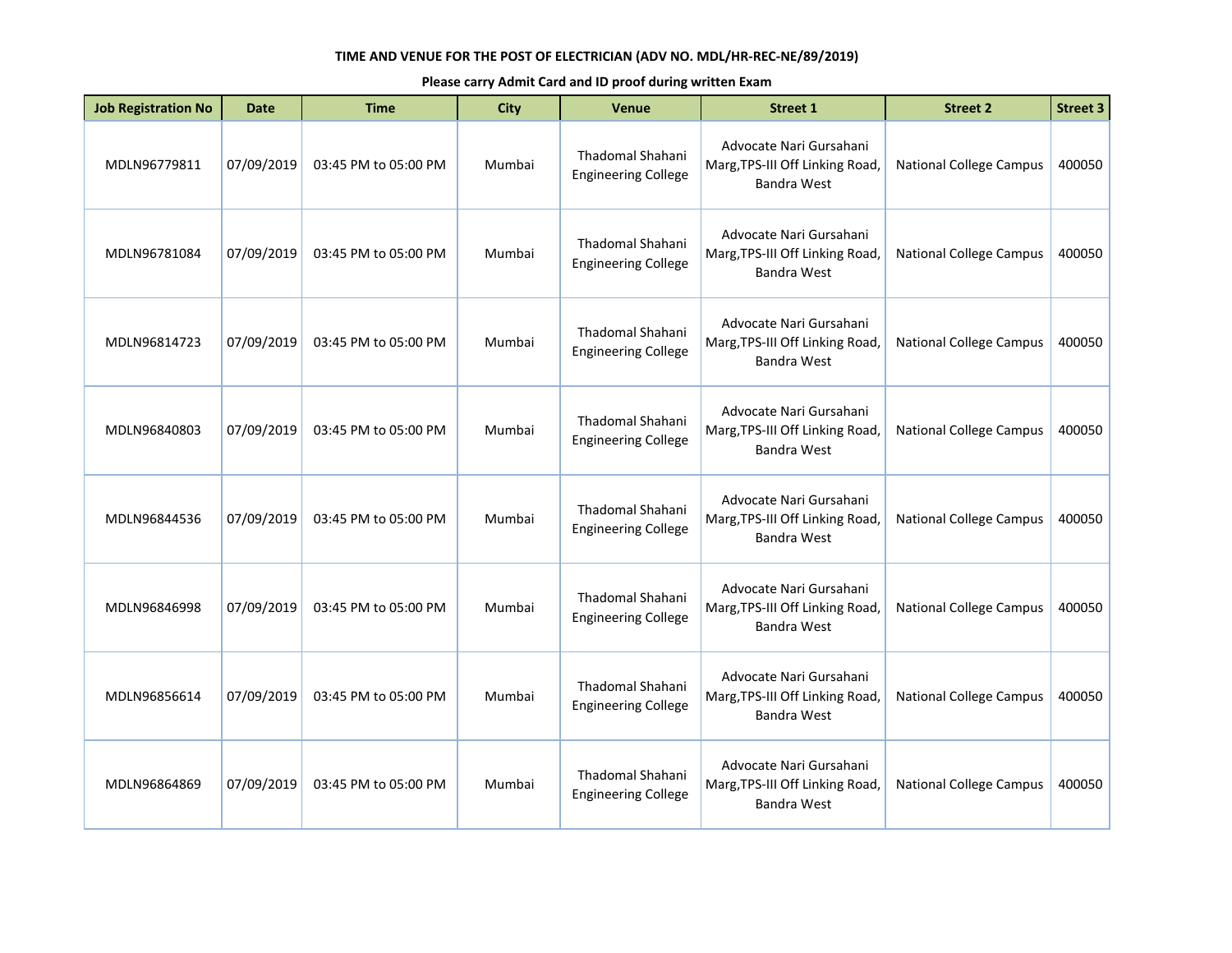| <b>Job Registration No</b> | Date       | <b>Time</b>          | <b>City</b> | <b>Venue</b>                                          | <b>Street 1</b>                                                                  | <b>Street 2</b>                | <b>Street 3</b> |
|----------------------------|------------|----------------------|-------------|-------------------------------------------------------|----------------------------------------------------------------------------------|--------------------------------|-----------------|
| MDLN96890015               | 07/09/2019 | 03:45 PM to 05:00 PM | Mumbai      | Thadomal Shahani<br><b>Engineering College</b>        | Advocate Nari Gursahani<br>Marg, TPS-III Off Linking Road,<br>Bandra West        | <b>National College Campus</b> | 400050          |
| MDLN96926104               | 07/09/2019 | 03:45 PM to 05:00 PM | Mumbai      | <b>Thadomal Shahani</b><br><b>Engineering College</b> | Advocate Nari Gursahani<br>Marg, TPS-III Off Linking Road,<br><b>Bandra West</b> | <b>National College Campus</b> | 400050          |
| MDLN96929849               | 07/09/2019 | 03:45 PM to 05:00 PM | Mumbai      | Thadomal Shahani<br><b>Engineering College</b>        | Advocate Nari Gursahani<br>Marg, TPS-III Off Linking Road,<br><b>Bandra West</b> | <b>National College Campus</b> | 400050          |
| MDLN96937736               | 07/09/2019 | 03:45 PM to 05:00 PM | Mumbai      | Thadomal Shahani<br><b>Engineering College</b>        | Advocate Nari Gursahani<br>Marg, TPS-III Off Linking Road,<br><b>Bandra West</b> | <b>National College Campus</b> | 400050          |
| MDLN96949429               | 07/09/2019 | 03:45 PM to 05:00 PM | Mumbai      | Thadomal Shahani<br><b>Engineering College</b>        | Advocate Nari Gursahani<br>Marg, TPS-III Off Linking Road,<br>Bandra West        | <b>National College Campus</b> | 400050          |
| MDLN96972252               | 07/09/2019 | 03:45 PM to 05:00 PM | Mumbai      | Thadomal Shahani<br><b>Engineering College</b>        | Advocate Nari Gursahani<br>Marg, TPS-III Off Linking Road,<br><b>Bandra West</b> | <b>National College Campus</b> | 400050          |
| MDLN96972463               | 07/09/2019 | 03:45 PM to 05:00 PM | Mumbai      | Thadomal Shahani<br><b>Engineering College</b>        | Advocate Nari Gursahani<br>Marg, TPS-III Off Linking Road,<br>Bandra West        | <b>National College Campus</b> | 400050          |
| MDLN96981268               | 07/09/2019 | 03:45 PM to 05:00 PM | Mumbai      | <b>Thadomal Shahani</b><br><b>Engineering College</b> | Advocate Nari Gursahani<br>Marg, TPS-III Off Linking Road,<br>Bandra West        | <b>National College Campus</b> | 400050          |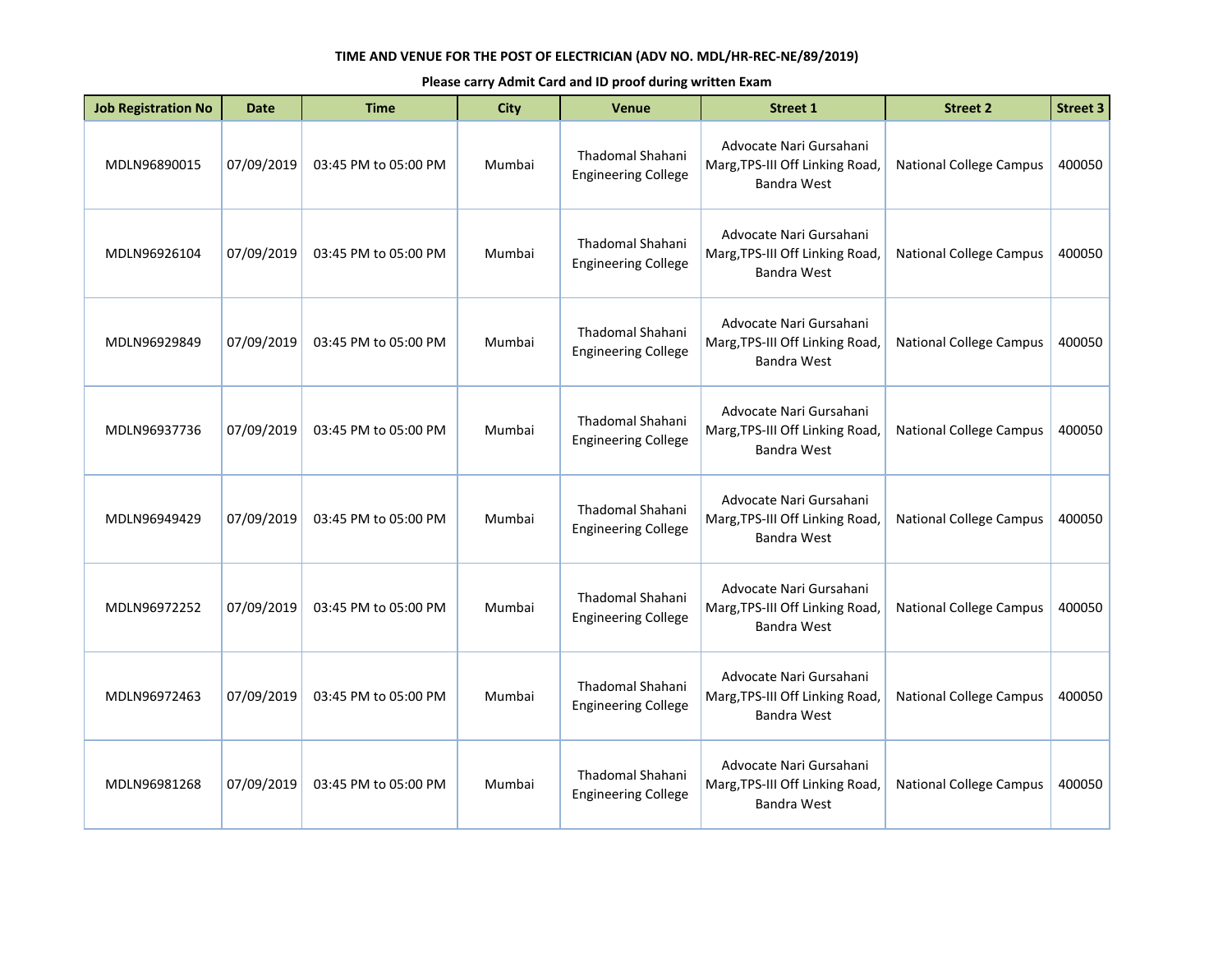| <b>Job Registration No</b> | Date       | <b>Time</b>          | <b>City</b> | <b>Venue</b>                                          | <b>Street 1</b>                                                                  | <b>Street 2</b>                | <b>Street 3</b> |
|----------------------------|------------|----------------------|-------------|-------------------------------------------------------|----------------------------------------------------------------------------------|--------------------------------|-----------------|
| MDLN96981379               | 07/09/2019 | 03:45 PM to 05:00 PM | Mumbai      | Thadomal Shahani<br><b>Engineering College</b>        | Advocate Nari Gursahani<br>Marg, TPS-III Off Linking Road,<br>Bandra West        | <b>National College Campus</b> | 400050          |
| MDLN97027667               | 07/09/2019 | 03:45 PM to 05:00 PM | Mumbai      | <b>Thadomal Shahani</b><br><b>Engineering College</b> | Advocate Nari Gursahani<br>Marg, TPS-III Off Linking Road,<br><b>Bandra West</b> | <b>National College Campus</b> | 400050          |
| MDLN97055829               | 07/09/2019 | 03:45 PM to 05:00 PM | Mumbai      | Thadomal Shahani<br><b>Engineering College</b>        | Advocate Nari Gursahani<br>Marg, TPS-III Off Linking Road,<br><b>Bandra West</b> | <b>National College Campus</b> | 400050          |
| MDLN97110688               | 07/09/2019 | 03:45 PM to 05:00 PM | Mumbai      | Thadomal Shahani<br><b>Engineering College</b>        | Advocate Nari Gursahani<br>Marg, TPS-III Off Linking Road,<br><b>Bandra West</b> | <b>National College Campus</b> | 400050          |
| MDLN97130995               | 07/09/2019 | 03:45 PM to 05:00 PM | Mumbai      | Thadomal Shahani<br><b>Engineering College</b>        | Advocate Nari Gursahani<br>Marg, TPS-III Off Linking Road,<br>Bandra West        | <b>National College Campus</b> | 400050          |
| MDLN97133171               | 07/09/2019 | 03:45 PM to 05:00 PM | Mumbai      | Thadomal Shahani<br><b>Engineering College</b>        | Advocate Nari Gursahani<br>Marg, TPS-III Off Linking Road,<br><b>Bandra West</b> | <b>National College Campus</b> | 400050          |
| MDLN97176423               | 07/09/2019 | 03:45 PM to 05:00 PM | Mumbai      | Thadomal Shahani<br><b>Engineering College</b>        | Advocate Nari Gursahani<br>Marg, TPS-III Off Linking Road,<br>Bandra West        | <b>National College Campus</b> | 400050          |
| MDLN97288598               | 07/09/2019 | 03:45 PM to 05:00 PM | Mumbai      | <b>Thadomal Shahani</b><br><b>Engineering College</b> | Advocate Nari Gursahani<br>Marg, TPS-III Off Linking Road,<br>Bandra West        | <b>National College Campus</b> | 400050          |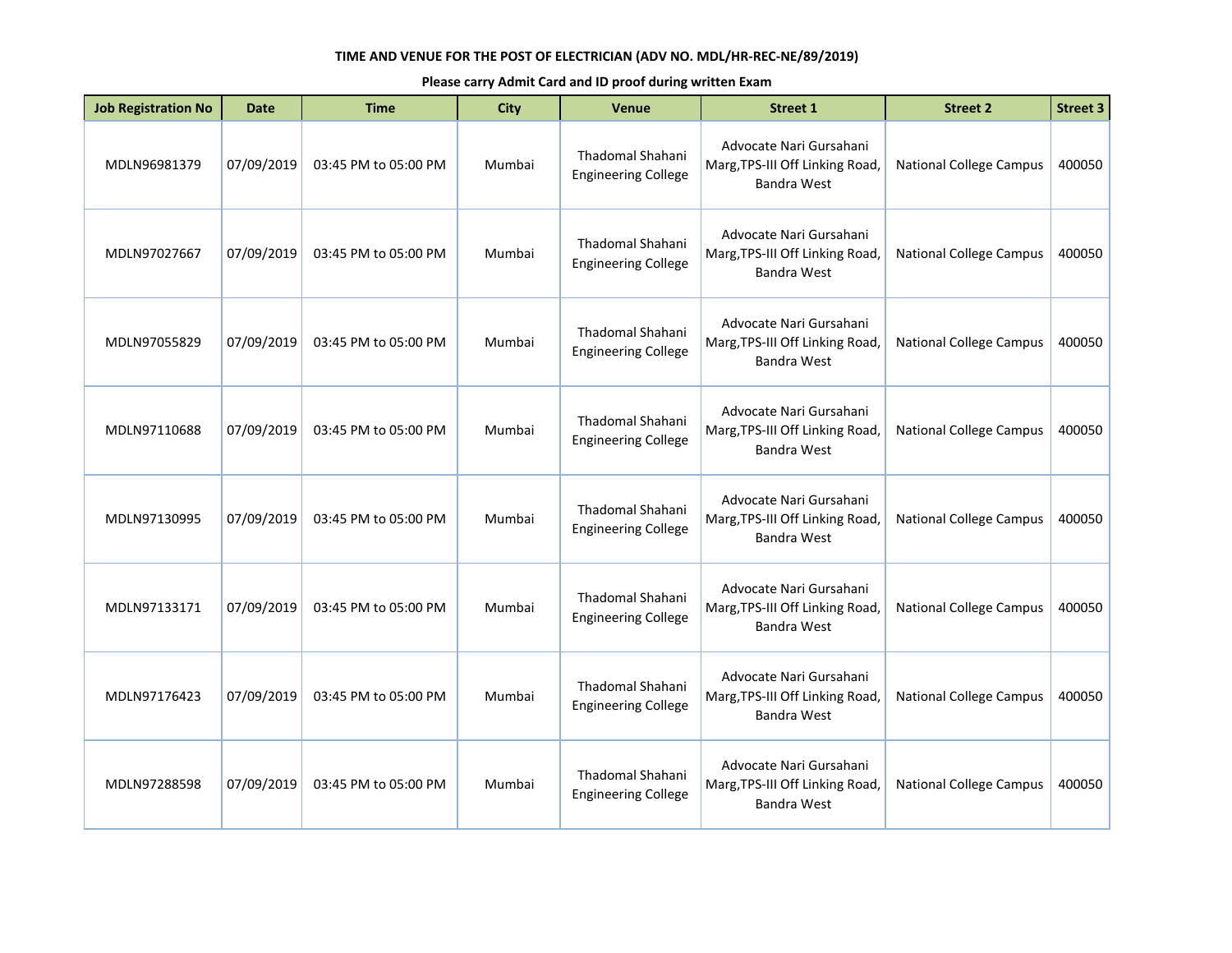| <b>Job Registration No</b> | Date       | <b>Time</b>          | <b>City</b> | <b>Venue</b>                                          | <b>Street 1</b>                                                                  | <b>Street 2</b>                | <b>Street 3</b> |
|----------------------------|------------|----------------------|-------------|-------------------------------------------------------|----------------------------------------------------------------------------------|--------------------------------|-----------------|
| MDLN97296445               | 07/09/2019 | 03:45 PM to 05:00 PM | Mumbai      | Thadomal Shahani<br><b>Engineering College</b>        | Advocate Nari Gursahani<br>Marg, TPS-III Off Linking Road,<br>Bandra West        | <b>National College Campus</b> | 400050          |
| MDLN97386190               | 07/09/2019 | 03:45 PM to 05:00 PM | Mumbai      | <b>Thadomal Shahani</b><br><b>Engineering College</b> | Advocate Nari Gursahani<br>Marg, TPS-III Off Linking Road,<br><b>Bandra West</b> | <b>National College Campus</b> | 400050          |
| MDLN97399082               | 07/09/2019 | 03:45 PM to 05:00 PM | Mumbai      | Thadomal Shahani<br><b>Engineering College</b>        | Advocate Nari Gursahani<br>Marg, TPS-III Off Linking Road,<br><b>Bandra West</b> | <b>National College Campus</b> | 400050          |
| MDLN97416209               | 07/09/2019 | 03:45 PM to 05:00 PM | Mumbai      | Thadomal Shahani<br><b>Engineering College</b>        | Advocate Nari Gursahani<br>Marg, TPS-III Off Linking Road,<br><b>Bandra West</b> | <b>National College Campus</b> | 400050          |
| MDLN97425672               | 07/09/2019 | 03:45 PM to 05:00 PM | Mumbai      | Thadomal Shahani<br><b>Engineering College</b>        | Advocate Nari Gursahani<br>Marg, TPS-III Off Linking Road,<br>Bandra West        | <b>National College Campus</b> | 400050          |
| MDLN97427120               | 07/09/2019 | 03:45 PM to 05:00 PM | Mumbai      | Thadomal Shahani<br><b>Engineering College</b>        | Advocate Nari Gursahani<br>Marg, TPS-III Off Linking Road,<br><b>Bandra West</b> | <b>National College Campus</b> | 400050          |
| MDLN97459630               | 07/09/2019 | 03:45 PM to 05:00 PM | Mumbai      | Thadomal Shahani<br><b>Engineering College</b>        | Advocate Nari Gursahani<br>Marg, TPS-III Off Linking Road,<br>Bandra West        | <b>National College Campus</b> | 400050          |
| MDLN97464877               | 07/09/2019 | 03:45 PM to 05:00 PM | Mumbai      | <b>Thadomal Shahani</b><br><b>Engineering College</b> | Advocate Nari Gursahani<br>Marg, TPS-III Off Linking Road,<br>Bandra West        | <b>National College Campus</b> | 400050          |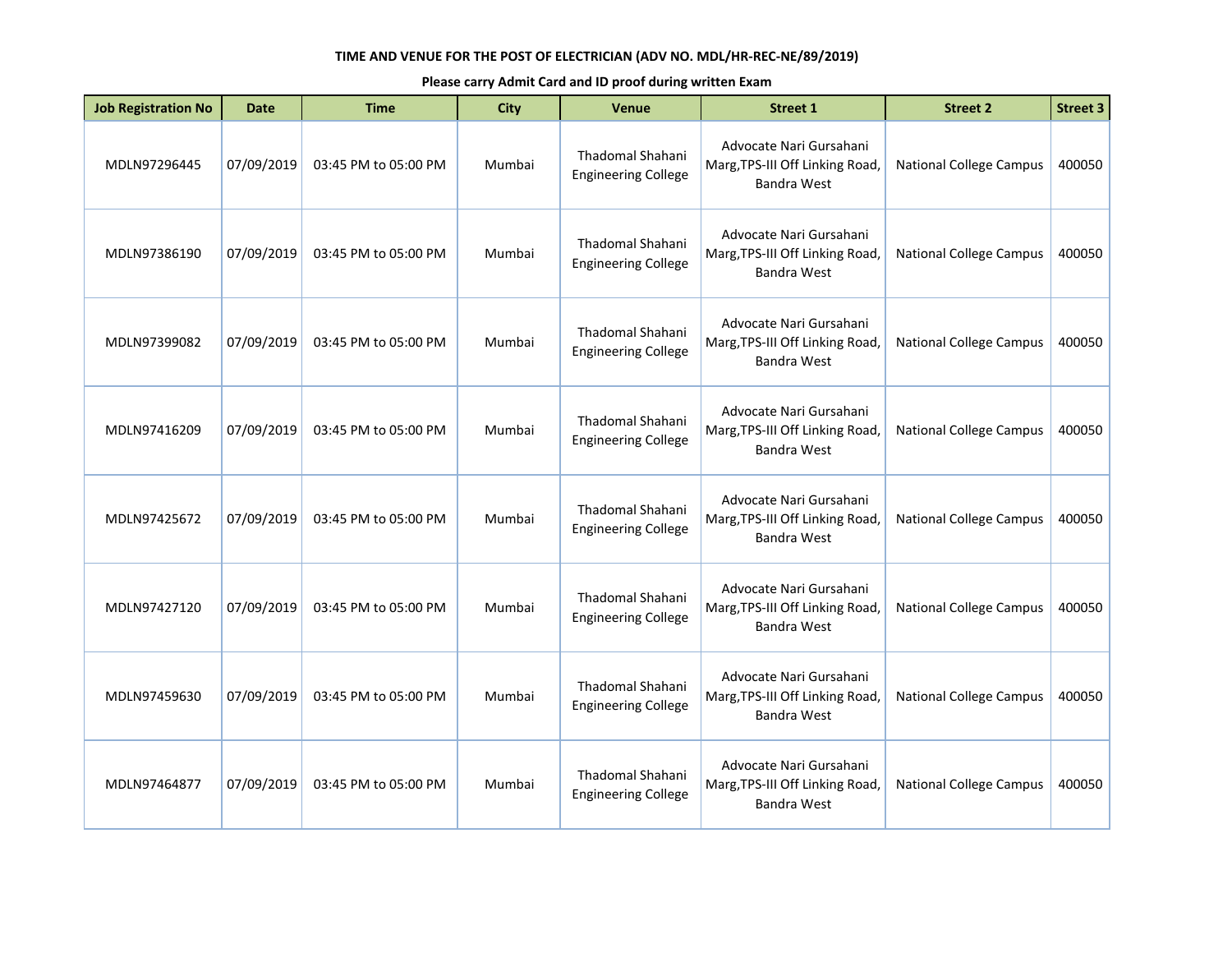| <b>Job Registration No</b> | Date       | <b>Time</b>          | <b>City</b> | <b>Venue</b>                                          | <b>Street 1</b>                                                                  | <b>Street 2</b>                | <b>Street 3</b> |
|----------------------------|------------|----------------------|-------------|-------------------------------------------------------|----------------------------------------------------------------------------------|--------------------------------|-----------------|
| MDLN97524528               | 07/09/2019 | 03:45 PM to 05:00 PM | Mumbai      | Thadomal Shahani<br><b>Engineering College</b>        | Advocate Nari Gursahani<br>Marg, TPS-III Off Linking Road,<br>Bandra West        | <b>National College Campus</b> | 400050          |
| MDLN97547790               | 07/09/2019 | 03:45 PM to 05:00 PM | Mumbai      | Thadomal Shahani<br><b>Engineering College</b>        | Advocate Nari Gursahani<br>Marg, TPS-III Off Linking Road,<br>Bandra West        | <b>National College Campus</b> | 400050          |
| MDLN97576950               | 07/09/2019 | 03:45 PM to 05:00 PM | Mumbai      | Thadomal Shahani<br><b>Engineering College</b>        | Advocate Nari Gursahani<br>Marg, TPS-III Off Linking Road,<br><b>Bandra West</b> | <b>National College Campus</b> | 400050          |
| MDLN97583491               | 07/09/2019 | 03:45 PM to 05:00 PM | Mumbai      | Thadomal Shahani<br><b>Engineering College</b>        | Advocate Nari Gursahani<br>Marg, TPS-III Off Linking Road,<br>Bandra West        | <b>National College Campus</b> | 400050          |
| MDLN97650811               | 07/09/2019 | 03:45 PM to 05:00 PM | Mumbai      | Thadomal Shahani<br><b>Engineering College</b>        | Advocate Nari Gursahani<br>Marg, TPS-III Off Linking Road,<br>Bandra West        | <b>National College Campus</b> | 400050          |
| MDLN97679237               | 07/09/2019 | 03:45 PM to 05:00 PM | Mumbai      | <b>Thadomal Shahani</b><br><b>Engineering College</b> | Advocate Nari Gursahani<br>Marg, TPS-III Off Linking Road,<br><b>Bandra West</b> | <b>National College Campus</b> | 400050          |
| MDLN97720239               | 07/09/2019 | 03:45 PM to 05:00 PM | Mumbai      | Thadomal Shahani<br><b>Engineering College</b>        | Advocate Nari Gursahani<br>Marg, TPS-III Off Linking Road,<br>Bandra West        | <b>National College Campus</b> | 400050          |
| MDLN97816934               | 07/09/2019 | 03:45 PM to 05:00 PM | Mumbai      | <b>Thadomal Shahani</b><br><b>Engineering College</b> | Advocate Nari Gursahani<br>Marg, TPS-III Off Linking Road,<br><b>Bandra West</b> | <b>National College Campus</b> | 400050          |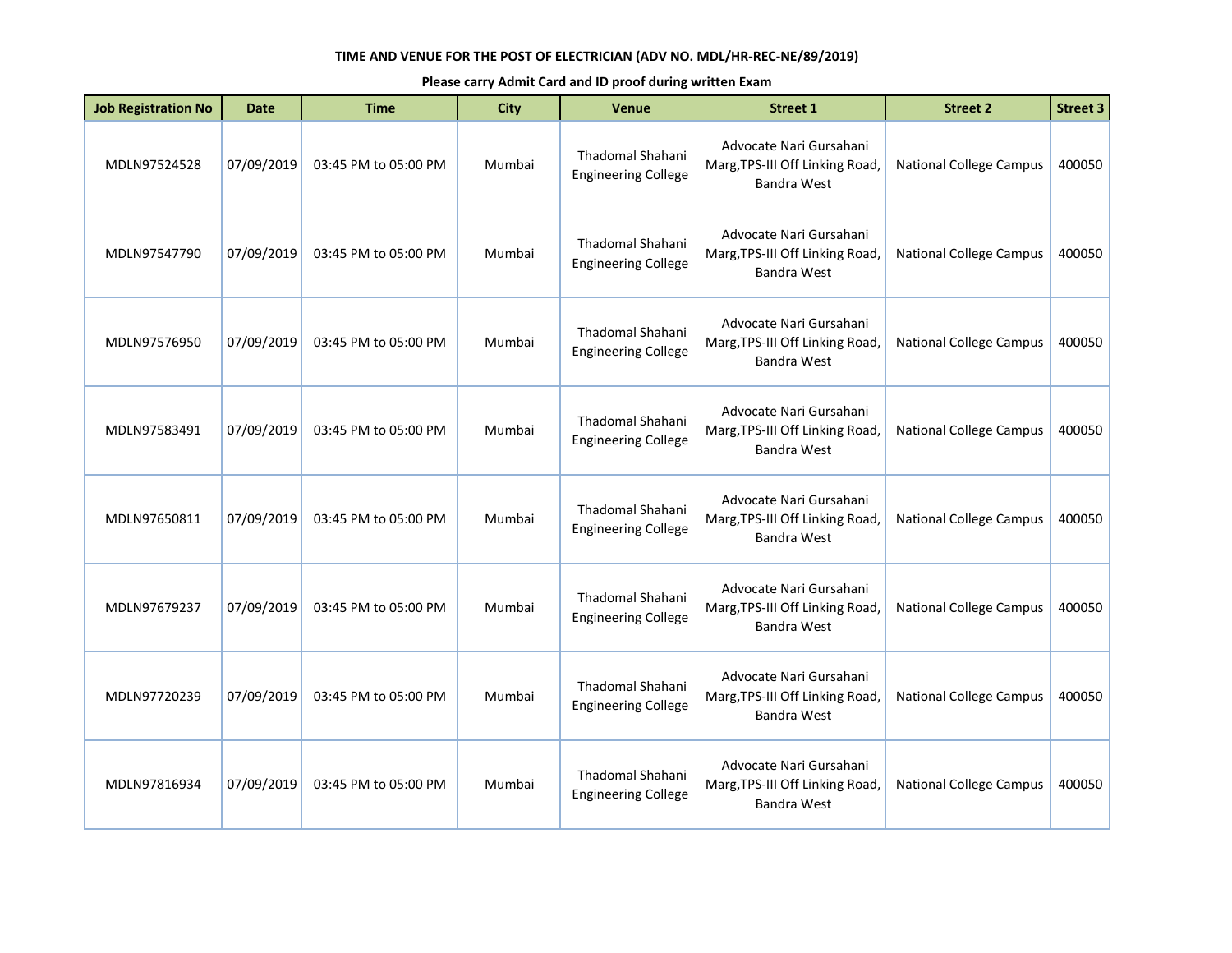| <b>Job Registration No</b> | Date       | <b>Time</b>          | <b>City</b> | <b>Venue</b>                                          | <b>Street 1</b>                                                                  | <b>Street 2</b>                | <b>Street 3</b> |
|----------------------------|------------|----------------------|-------------|-------------------------------------------------------|----------------------------------------------------------------------------------|--------------------------------|-----------------|
| MDLN97839167               | 07/09/2019 | 03:45 PM to 05:00 PM | Mumbai      | Thadomal Shahani<br><b>Engineering College</b>        | Advocate Nari Gursahani<br>Marg, TPS-III Off Linking Road,<br>Bandra West        | <b>National College Campus</b> | 400050          |
| MDLN97855190               | 07/09/2019 | 03:45 PM to 05:00 PM | Mumbai      | Thadomal Shahani<br><b>Engineering College</b>        | Advocate Nari Gursahani<br>Marg, TPS-III Off Linking Road,<br>Bandra West        | <b>National College Campus</b> | 400050          |
| MDLN97964485               | 07/09/2019 | 03:45 PM to 05:00 PM | Mumbai      | Thadomal Shahani<br><b>Engineering College</b>        | Advocate Nari Gursahani<br>Marg, TPS-III Off Linking Road,<br><b>Bandra West</b> | <b>National College Campus</b> | 400050          |
| MDLN98080823               | 07/09/2019 | 03:45 PM to 05:00 PM | Mumbai      | Thadomal Shahani<br><b>Engineering College</b>        | Advocate Nari Gursahani<br>Marg, TPS-III Off Linking Road,<br>Bandra West        | <b>National College Campus</b> | 400050          |
| MDLN98082771               | 07/09/2019 | 03:45 PM to 05:00 PM | Mumbai      | Thadomal Shahani<br><b>Engineering College</b>        | Advocate Nari Gursahani<br>Marg, TPS-III Off Linking Road,<br>Bandra West        | <b>National College Campus</b> | 400050          |
| MDLN98172023               | 07/09/2019 | 03:45 PM to 05:00 PM | Mumbai      | <b>Thadomal Shahani</b><br><b>Engineering College</b> | Advocate Nari Gursahani<br>Marg, TPS-III Off Linking Road,<br><b>Bandra West</b> | <b>National College Campus</b> | 400050          |
| MDLN98185706               | 07/09/2019 | 03:45 PM to 05:00 PM | Mumbai      | Thadomal Shahani<br><b>Engineering College</b>        | Advocate Nari Gursahani<br>Marg, TPS-III Off Linking Road,<br>Bandra West        | <b>National College Campus</b> | 400050          |
| MDLN98188383               | 07/09/2019 | 03:45 PM to 05:00 PM | Mumbai      | <b>Thadomal Shahani</b><br><b>Engineering College</b> | Advocate Nari Gursahani<br>Marg, TPS-III Off Linking Road,<br><b>Bandra West</b> | <b>National College Campus</b> | 400050          |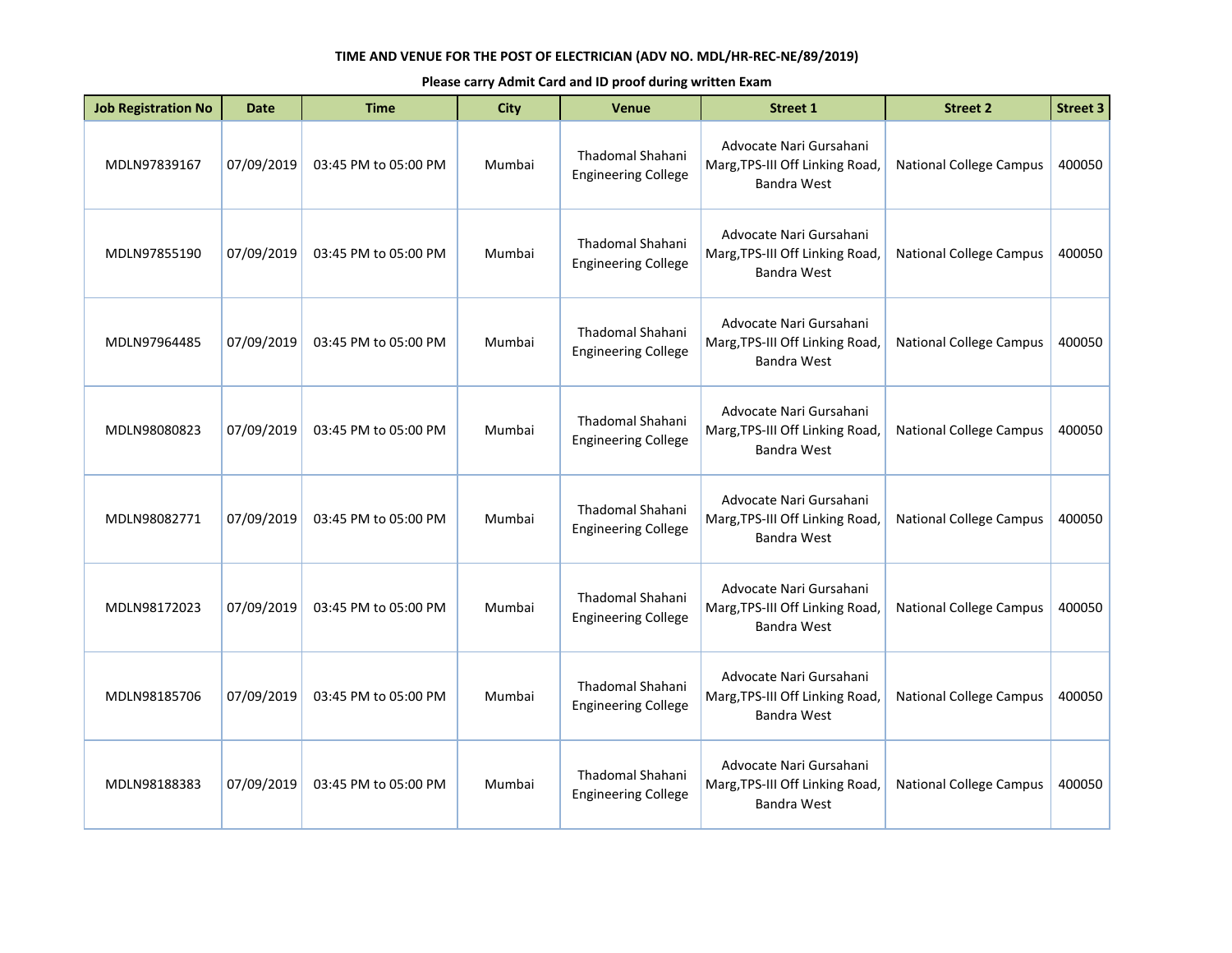| <b>Job Registration No</b> | <b>Date</b> | <b>Time</b>          | <b>City</b> | Venue                                                 | <b>Street 1</b>                                                                  | <b>Street 2</b>                | <b>Street 3</b> |
|----------------------------|-------------|----------------------|-------------|-------------------------------------------------------|----------------------------------------------------------------------------------|--------------------------------|-----------------|
| MDLN98189656               | 07/09/2019  | 03:45 PM to 05:00 PM | Mumbai      | Thadomal Shahani<br><b>Engineering College</b>        | Advocate Nari Gursahani<br>Marg, TPS-III Off Linking Road,<br>Bandra West        | <b>National College Campus</b> | 400050          |
| MDLN98291591               | 07/09/2019  | 03:45 PM to 05:00 PM | Mumbai      | Thadomal Shahani<br><b>Engineering College</b>        | Advocate Nari Gursahani<br>Marg, TPS-III Off Linking Road,<br><b>Bandra West</b> | <b>National College Campus</b> | 400050          |
| MDLN98336617               | 07/09/2019  | 03:45 PM to 05:00 PM | Mumbai      | <b>Thadomal Shahani</b><br><b>Engineering College</b> | Advocate Nari Gursahani<br>Marg, TPS-III Off Linking Road,<br>Bandra West        | <b>National College Campus</b> | 400050          |
| MDLN98411268               | 07/09/2019  | 03:45 PM to 05:00 PM | Mumbai      | <b>Thadomal Shahani</b><br><b>Engineering College</b> | Advocate Nari Gursahani<br>Marg, TPS-III Off Linking Road,<br>Bandra West        | <b>National College Campus</b> | 400050          |
| MDLN98429946               | 07/09/2019  | 03:45 PM to 05:00 PM | Mumbai      | Thadomal Shahani<br><b>Engineering College</b>        | Advocate Nari Gursahani<br>Marg, TPS-III Off Linking Road,<br>Bandra West        | <b>National College Campus</b> | 400050          |
| MDLN98434362               | 07/09/2019  | 03:45 PM to 05:00 PM | Mumbai      | <b>Thadomal Shahani</b><br><b>Engineering College</b> | Advocate Nari Gursahani<br>Marg, TPS-III Off Linking Road,<br><b>Bandra West</b> | <b>National College Campus</b> | 400050          |
| MDLN98441078               | 07/09/2019  | 03:45 PM to 05:00 PM | Mumbai      | <b>Thadomal Shahani</b><br><b>Engineering College</b> | Advocate Nari Gursahani<br>Marg, TPS-III Off Linking Road,<br><b>Bandra West</b> | <b>National College Campus</b> | 400050          |
| MDLN98497432               | 07/09/2019  | 03:45 PM to 05:00 PM | Mumbai      | Thadomal Shahani<br><b>Engineering College</b>        | Advocate Nari Gursahani<br>Marg, TPS-III Off Linking Road,<br>Bandra West        | <b>National College Campus</b> | 400050          |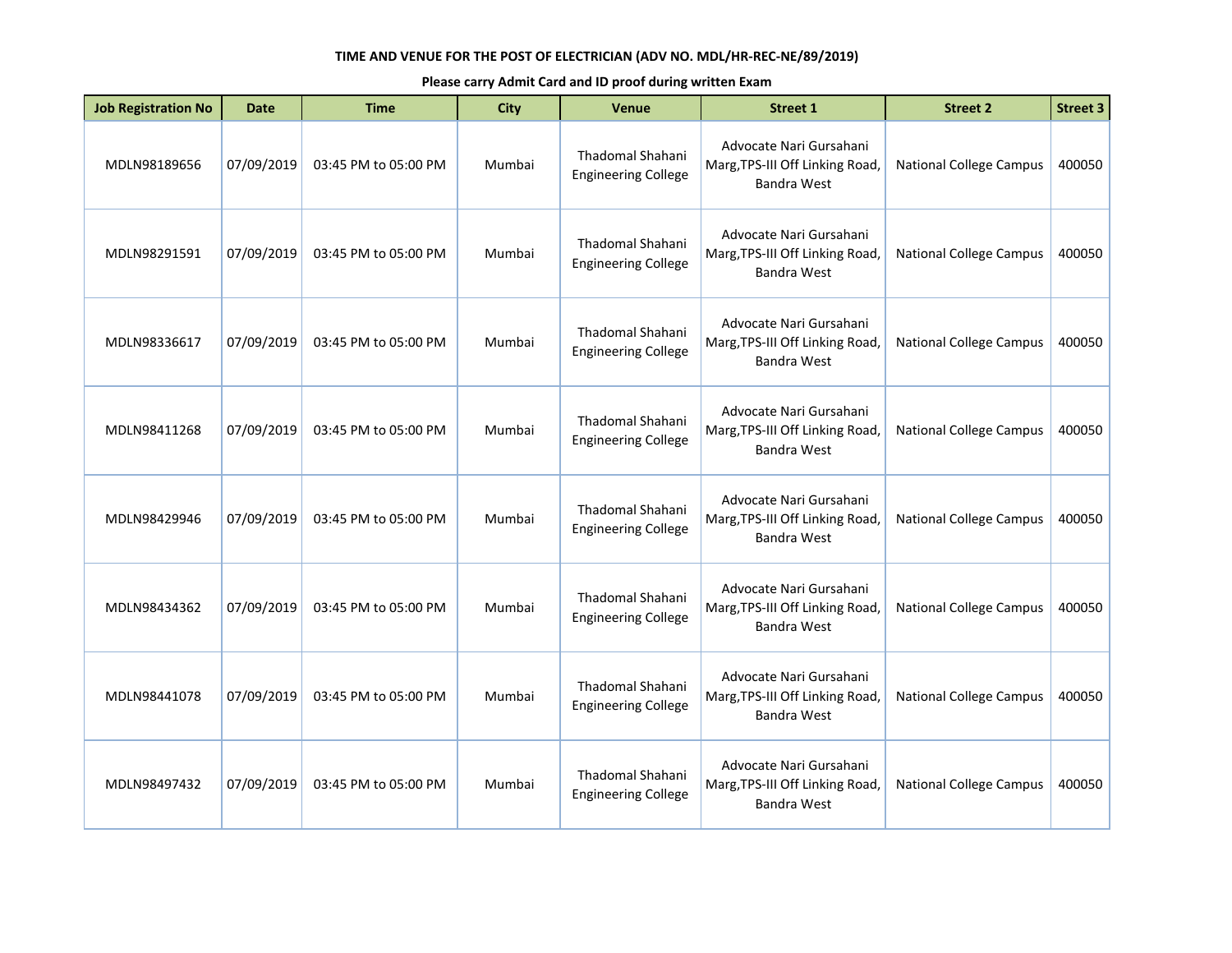| <b>Job Registration No</b> | <b>Date</b> | <b>Time</b>          | <b>City</b> | <b>Venue</b>                                          | <b>Street 1</b>                                                                  | <b>Street 2</b>                | <b>Street 3</b> |
|----------------------------|-------------|----------------------|-------------|-------------------------------------------------------|----------------------------------------------------------------------------------|--------------------------------|-----------------|
| MDLN98541864               | 07/09/2019  | 03:45 PM to 05:00 PM | Mumbai      | <b>Thadomal Shahani</b><br><b>Engineering College</b> | Advocate Nari Gursahani<br>Marg, TPS-III Off Linking Road,<br>Bandra West        | <b>National College Campus</b> | 400050          |
| MDLN98581850               | 07/09/2019  | 03:45 PM to 05:00 PM | Mumbai      | <b>Thadomal Shahani</b><br><b>Engineering College</b> | Advocate Nari Gursahani<br>Marg, TPS-III Off Linking Road,<br><b>Bandra West</b> | <b>National College Campus</b> | 400050          |
| MDLN98585762               | 07/09/2019  | 03:45 PM to 05:00 PM | Mumbai      | Thadomal Shahani<br><b>Engineering College</b>        | Advocate Nari Gursahani<br>Marg, TPS-III Off Linking Road,<br>Bandra West        | <b>National College Campus</b> | 400050          |
| MDLN98651185               | 07/09/2019  | 03:45 PM to 05:00 PM | Mumbai      | <b>Thadomal Shahani</b><br><b>Engineering College</b> | Advocate Nari Gursahani<br>Marg, TPS-III Off Linking Road,<br>Bandra West        | <b>National College Campus</b> | 400050          |
| MDLN98665593               | 07/09/2019  | 03:45 PM to 05:00 PM | Mumbai      | Thadomal Shahani<br><b>Engineering College</b>        | Advocate Nari Gursahani<br>Marg, TPS-III Off Linking Road,<br>Bandra West        | <b>National College Campus</b> | 400050          |
| MDLN98676850               | 07/09/2019  | 03:45 PM to 05:00 PM | Mumbai      | <b>Thadomal Shahani</b><br><b>Engineering College</b> | Advocate Nari Gursahani<br>Marg, TPS-III Off Linking Road,<br>Bandra West        | <b>National College Campus</b> | 400050          |
| MDLN98688942               | 07/09/2019  | 03:45 PM to 05:00 PM | Mumbai      | Thadomal Shahani<br><b>Engineering College</b>        | Advocate Nari Gursahani<br>Marg, TPS-III Off Linking Road,<br><b>Bandra West</b> | <b>National College Campus</b> | 400050          |
| MDLN98706251               | 07/09/2019  | 03:45 PM to 05:00 PM | Mumbai      | Thadomal Shahani<br><b>Engineering College</b>        | Advocate Nari Gursahani<br>Marg, TPS-III Off Linking Road,<br><b>Bandra West</b> | <b>National College Campus</b> | 400050          |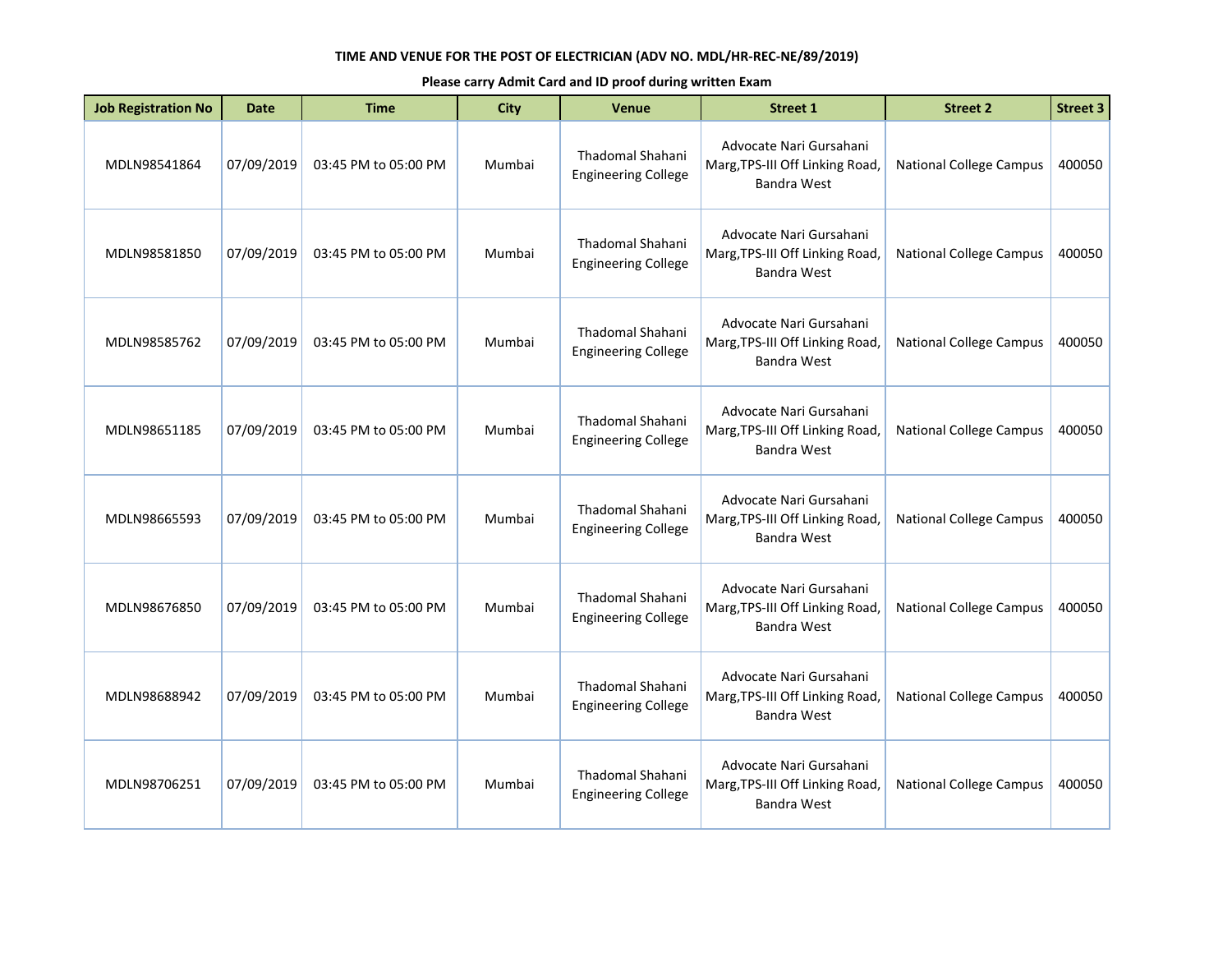| <b>Job Registration No</b> | Date       | <b>Time</b>          | <b>City</b> | <b>Venue</b>                                          | <b>Street 1</b>                                                                  | <b>Street 2</b>                | <b>Street 3</b> |
|----------------------------|------------|----------------------|-------------|-------------------------------------------------------|----------------------------------------------------------------------------------|--------------------------------|-----------------|
| MDLN98717246               | 07/09/2019 | 03:45 PM to 05:00 PM | Mumbai      | Thadomal Shahani<br><b>Engineering College</b>        | Advocate Nari Gursahani<br>Marg, TPS-III Off Linking Road,<br>Bandra West        | <b>National College Campus</b> | 400050          |
| MDLN98733596               | 07/09/2019 | 03:45 PM to 05:00 PM | Mumbai      | Thadomal Shahani<br><b>Engineering College</b>        | Advocate Nari Gursahani<br>Marg, TPS-III Off Linking Road,<br>Bandra West        | <b>National College Campus</b> | 400050          |
| MDLN98741075               | 07/09/2019 | 03:45 PM to 05:00 PM | Mumbai      | Thadomal Shahani<br><b>Engineering College</b>        | Advocate Nari Gursahani<br>Marg, TPS-III Off Linking Road,<br><b>Bandra West</b> | <b>National College Campus</b> | 400050          |
| MDLN98746394               | 07/09/2019 | 03:45 PM to 05:00 PM | Mumbai      | Thadomal Shahani<br><b>Engineering College</b>        | Advocate Nari Gursahani<br>Marg, TPS-III Off Linking Road,<br>Bandra West        | <b>National College Campus</b> | 400050          |
| MDLN98754999               | 07/09/2019 | 03:45 PM to 05:00 PM | Mumbai      | Thadomal Shahani<br><b>Engineering College</b>        | Advocate Nari Gursahani<br>Marg, TPS-III Off Linking Road,<br>Bandra West        | <b>National College Campus</b> | 400050          |
| MDLN98760831               | 07/09/2019 | 03:45 PM to 05:00 PM | Mumbai      | <b>Thadomal Shahani</b><br><b>Engineering College</b> | Advocate Nari Gursahani<br>Marg, TPS-III Off Linking Road,<br><b>Bandra West</b> | <b>National College Campus</b> | 400050          |
| MDLN98778754               | 07/09/2019 | 03:45 PM to 05:00 PM | Mumbai      | Thadomal Shahani<br><b>Engineering College</b>        | Advocate Nari Gursahani<br>Marg, TPS-III Off Linking Road,<br>Bandra West        | <b>National College Campus</b> | 400050          |
| MDLN98821085               | 07/09/2019 | 03:45 PM to 05:00 PM | Mumbai      | <b>Thadomal Shahani</b><br><b>Engineering College</b> | Advocate Nari Gursahani<br>Marg, TPS-III Off Linking Road,<br><b>Bandra West</b> | <b>National College Campus</b> | 400050          |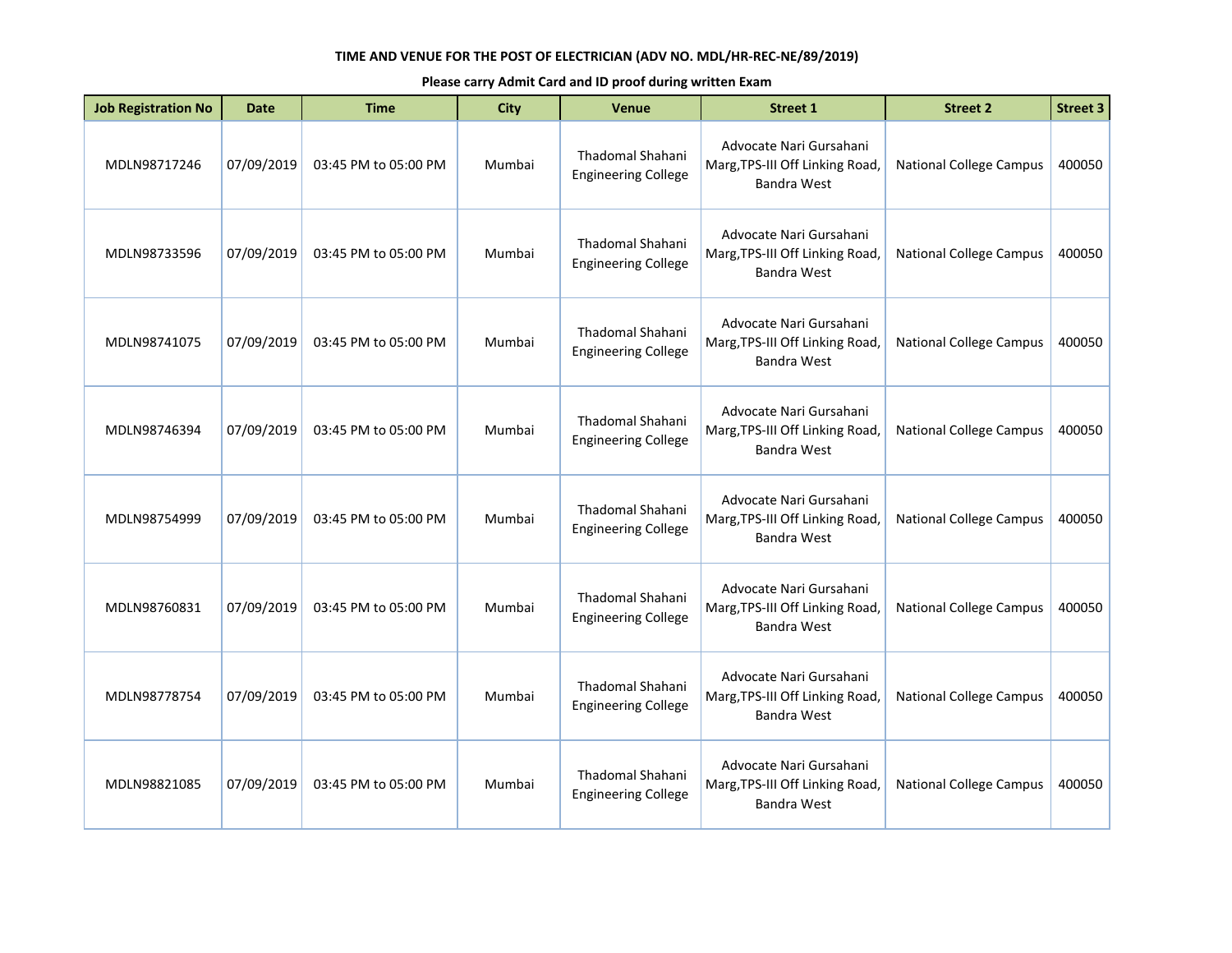| <b>Job Registration No</b> | Date       | <b>Time</b>          | <b>City</b> | <b>Venue</b>                                          | <b>Street 1</b>                                                                  | <b>Street 2</b>                | <b>Street 3</b> |
|----------------------------|------------|----------------------|-------------|-------------------------------------------------------|----------------------------------------------------------------------------------|--------------------------------|-----------------|
| MDLN98862750               | 07/09/2019 | 03:45 PM to 05:00 PM | Mumbai      | Thadomal Shahani<br><b>Engineering College</b>        | Advocate Nari Gursahani<br>Marg, TPS-III Off Linking Road,<br>Bandra West        | <b>National College Campus</b> | 400050          |
| MDLN98915438               | 07/09/2019 | 03:45 PM to 05:00 PM | Mumbai      | <b>Thadomal Shahani</b><br><b>Engineering College</b> | Advocate Nari Gursahani<br>Marg, TPS-III Off Linking Road,<br><b>Bandra West</b> | <b>National College Campus</b> | 400050          |
| MDLN98938231               | 07/09/2019 | 03:45 PM to 05:00 PM | Mumbai      | Thadomal Shahani<br><b>Engineering College</b>        | Advocate Nari Gursahani<br>Marg, TPS-III Off Linking Road,<br><b>Bandra West</b> | <b>National College Campus</b> | 400050          |
| MDLN98968162               | 07/09/2019 | 03:45 PM to 05:00 PM | Mumbai      | Thadomal Shahani<br><b>Engineering College</b>        | Advocate Nari Gursahani<br>Marg, TPS-III Off Linking Road,<br><b>Bandra West</b> | <b>National College Campus</b> | 400050          |
| MDLN99008910               | 07/09/2019 | 03:45 PM to 05:00 PM | Mumbai      | Thadomal Shahani<br><b>Engineering College</b>        | Advocate Nari Gursahani<br>Marg, TPS-III Off Linking Road,<br>Bandra West        | <b>National College Campus</b> | 400050          |
| MDLN99046207               | 07/09/2019 | 03:45 PM to 05:00 PM | Mumbai      | Thadomal Shahani<br><b>Engineering College</b>        | Advocate Nari Gursahani<br>Marg, TPS-III Off Linking Road,<br><b>Bandra West</b> | <b>National College Campus</b> | 400050          |
| MDLN99048364               | 07/09/2019 | 03:45 PM to 05:00 PM | Mumbai      | Thadomal Shahani<br><b>Engineering College</b>        | Advocate Nari Gursahani<br>Marg, TPS-III Off Linking Road,<br>Bandra West        | <b>National College Campus</b> | 400050          |
| MDLN99058671               | 07/09/2019 | 03:45 PM to 05:00 PM | Mumbai      | <b>Thadomal Shahani</b><br><b>Engineering College</b> | Advocate Nari Gursahani<br>Marg, TPS-III Off Linking Road,<br>Bandra West        | <b>National College Campus</b> | 400050          |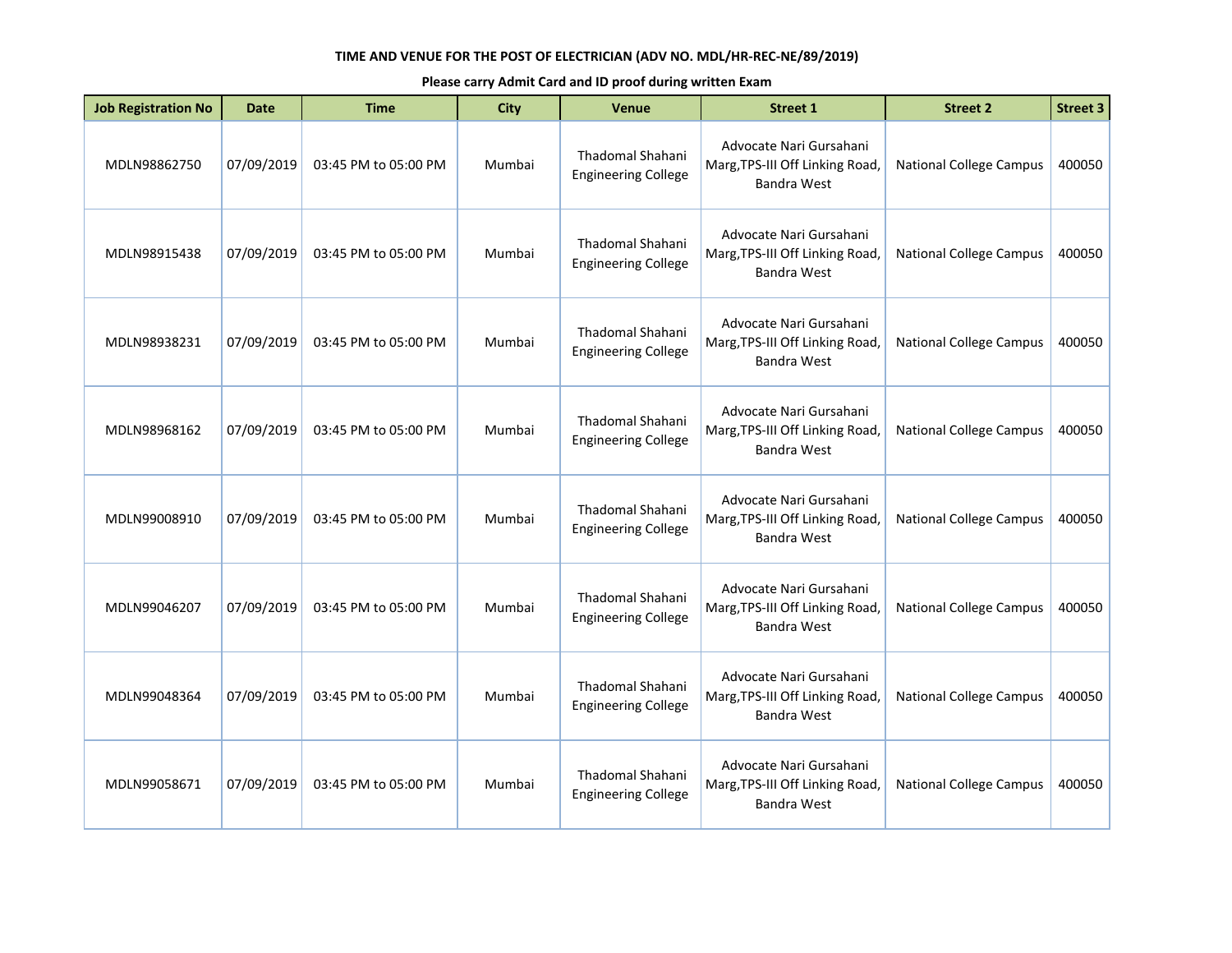| <b>Job Registration No</b> | <b>Date</b> | <b>Time</b>          | <b>City</b> | Venue                                                 | <b>Street 1</b>                                                                  | <b>Street 2</b>                | <b>Street 3</b> |
|----------------------------|-------------|----------------------|-------------|-------------------------------------------------------|----------------------------------------------------------------------------------|--------------------------------|-----------------|
| MDLN99120649               | 07/09/2019  | 03:45 PM to 05:00 PM | Mumbai      | Thadomal Shahani<br><b>Engineering College</b>        | Advocate Nari Gursahani<br>Marg, TPS-III Off Linking Road,<br>Bandra West        | <b>National College Campus</b> | 400050          |
| MDLN99210458               | 07/09/2019  | 03:45 PM to 05:00 PM | Mumbai      | Thadomal Shahani<br><b>Engineering College</b>        | Advocate Nari Gursahani<br>Marg, TPS-III Off Linking Road,<br><b>Bandra West</b> | <b>National College Campus</b> | 400050          |
| MDLN99255480               | 07/09/2019  | 03:45 PM to 05:00 PM | Mumbai      | <b>Thadomal Shahani</b><br><b>Engineering College</b> | Advocate Nari Gursahani<br>Marg, TPS-III Off Linking Road,<br>Bandra West        | <b>National College Campus</b> | 400050          |
| MDLN99304624               | 07/09/2019  | 03:45 PM to 05:00 PM | Mumbai      | <b>Thadomal Shahani</b><br><b>Engineering College</b> | Advocate Nari Gursahani<br>Marg, TPS-III Off Linking Road,<br>Bandra West        | <b>National College Campus</b> | 400050          |
| MDLN99330876               | 07/09/2019  | 03:45 PM to 05:00 PM | Mumbai      | Thadomal Shahani<br><b>Engineering College</b>        | Advocate Nari Gursahani<br>Marg, TPS-III Off Linking Road,<br>Bandra West        | <b>National College Campus</b> | 400050          |
| MDLN99347669               | 07/09/2019  | 03:45 PM to 05:00 PM | Mumbai      | <b>Thadomal Shahani</b><br><b>Engineering College</b> | Advocate Nari Gursahani<br>Marg, TPS-III Off Linking Road,<br><b>Bandra West</b> | <b>National College Campus</b> | 400050          |
| MDLN99358899               | 07/09/2019  | 03:45 PM to 05:00 PM | Mumbai      | <b>Thadomal Shahani</b><br><b>Engineering College</b> | Advocate Nari Gursahani<br>Marg, TPS-III Off Linking Road,<br><b>Bandra West</b> | <b>National College Campus</b> | 400050          |
| MDLN99417642               | 07/09/2019  | 03:45 PM to 05:00 PM | Mumbai      | Thadomal Shahani<br><b>Engineering College</b>        | Advocate Nari Gursahani<br>Marg, TPS-III Off Linking Road,<br>Bandra West        | <b>National College Campus</b> | 400050          |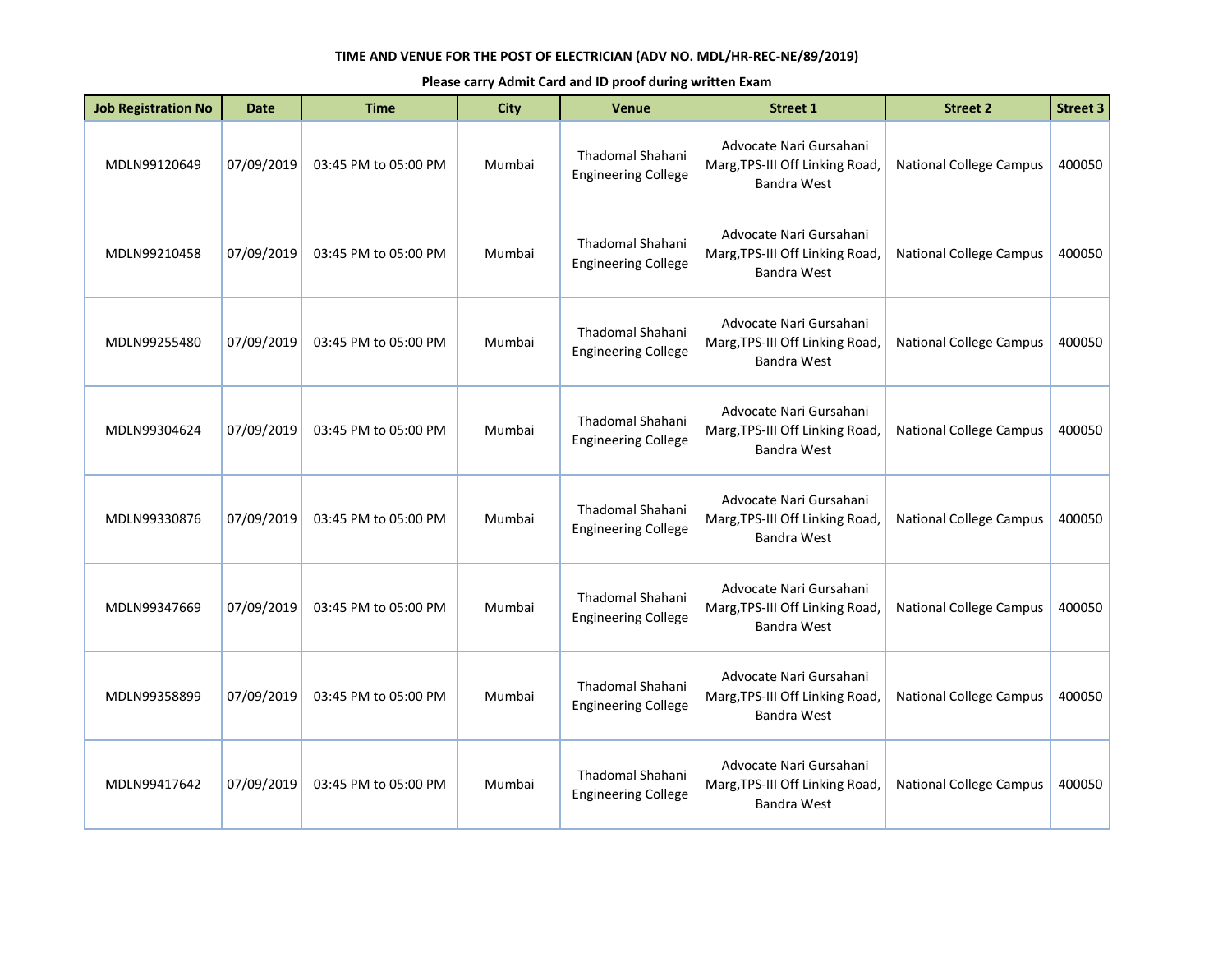| <b>Job Registration No</b> | <b>Date</b> | <b>Time</b>          | <b>City</b> | Venue                                                 | <b>Street 1</b>                                                                  | <b>Street 2</b>                | <b>Street 3</b> |
|----------------------------|-------------|----------------------|-------------|-------------------------------------------------------|----------------------------------------------------------------------------------|--------------------------------|-----------------|
| MDLN99427498               | 07/09/2019  | 03:45 PM to 05:00 PM | Mumbai      | Thadomal Shahani<br><b>Engineering College</b>        | Advocate Nari Gursahani<br>Marg, TPS-III Off Linking Road,<br>Bandra West        | <b>National College Campus</b> | 400050          |
| MDLN99444313               | 07/09/2019  | 03:45 PM to 05:00 PM | Mumbai      | Thadomal Shahani<br><b>Engineering College</b>        | Advocate Nari Gursahani<br>Marg, TPS-III Off Linking Road,<br><b>Bandra West</b> | <b>National College Campus</b> | 400050          |
| MDLN99476807               | 07/09/2019  | 03:45 PM to 05:00 PM | Mumbai      | <b>Thadomal Shahani</b><br><b>Engineering College</b> | Advocate Nari Gursahani<br>Marg, TPS-III Off Linking Road,<br>Bandra West        | <b>National College Campus</b> | 400050          |
| MDLN99486541               | 07/09/2019  | 03:45 PM to 05:00 PM | Mumbai      | <b>Thadomal Shahani</b><br><b>Engineering College</b> | Advocate Nari Gursahani<br>Marg, TPS-III Off Linking Road,<br>Bandra West        | <b>National College Campus</b> | 400050          |
| MDLN99495776               | 07/09/2019  | 03:45 PM to 05:00 PM | Mumbai      | Thadomal Shahani<br><b>Engineering College</b>        | Advocate Nari Gursahani<br>Marg, TPS-III Off Linking Road,<br>Bandra West        | <b>National College Campus</b> | 400050          |
| MDLN99500423               | 07/09/2019  | 03:45 PM to 05:00 PM | Mumbai      | <b>Thadomal Shahani</b><br><b>Engineering College</b> | Advocate Nari Gursahani<br>Marg, TPS-III Off Linking Road,<br><b>Bandra West</b> | <b>National College Campus</b> | 400050          |
| MDLN99502864               | 07/09/2019  | 03:45 PM to 05:00 PM | Mumbai      | <b>Thadomal Shahani</b><br><b>Engineering College</b> | Advocate Nari Gursahani<br>Marg, TPS-III Off Linking Road,<br><b>Bandra West</b> | <b>National College Campus</b> | 400050          |
| MDLN99510758               | 07/09/2019  | 03:45 PM to 05:00 PM | Mumbai      | Thadomal Shahani<br><b>Engineering College</b>        | Advocate Nari Gursahani<br>Marg, TPS-III Off Linking Road,<br>Bandra West        | <b>National College Campus</b> | 400050          |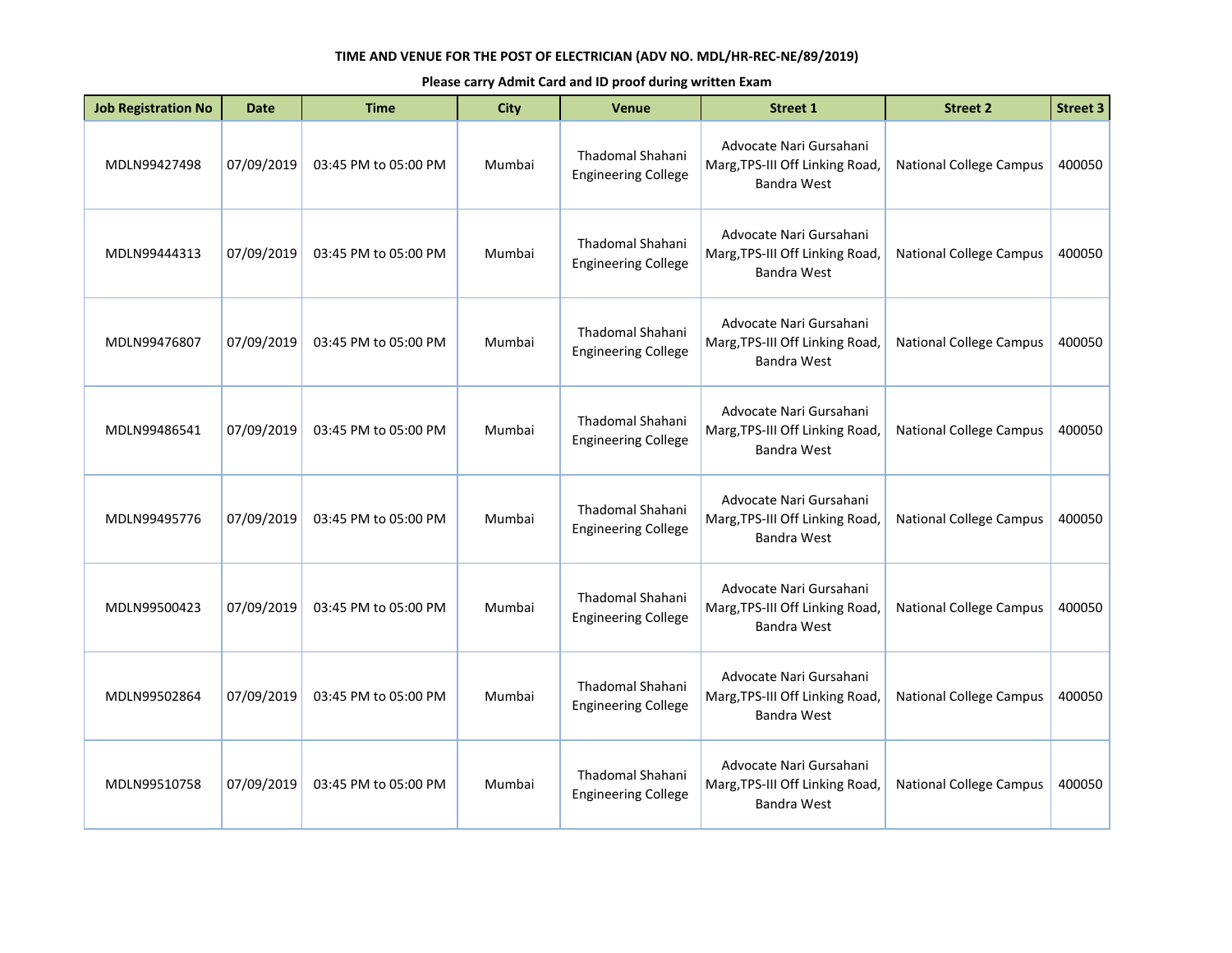| <b>Job Registration No</b> | Date       | <b>Time</b>          | <b>City</b> | <b>Venue</b>                                          | <b>Street 1</b>                                                                  | <b>Street 2</b>                | <b>Street 3</b> |
|----------------------------|------------|----------------------|-------------|-------------------------------------------------------|----------------------------------------------------------------------------------|--------------------------------|-----------------|
| MDLN99563231               | 07/09/2019 | 03:45 PM to 05:00 PM | Mumbai      | Thadomal Shahani<br><b>Engineering College</b>        | Advocate Nari Gursahani<br>Marg, TPS-III Off Linking Road,<br>Bandra West        | <b>National College Campus</b> | 400050          |
| MDLN99579034               | 07/09/2019 | 03:45 PM to 05:00 PM | Mumbai      | Thadomal Shahani<br><b>Engineering College</b>        | Advocate Nari Gursahani<br>Marg, TPS-III Off Linking Road,<br>Bandra West        | <b>National College Campus</b> | 400050          |
| MDLN99590568               | 07/09/2019 | 03:45 PM to 05:00 PM | Mumbai      | Thadomal Shahani<br><b>Engineering College</b>        | Advocate Nari Gursahani<br>Marg, TPS-III Off Linking Road,<br><b>Bandra West</b> | <b>National College Campus</b> | 400050          |
| MDLN99626244               | 07/09/2019 | 03:45 PM to 05:00 PM | Mumbai      | Thadomal Shahani<br><b>Engineering College</b>        | Advocate Nari Gursahani<br>Marg, TPS-III Off Linking Road,<br>Bandra West        | <b>National College Campus</b> | 400050          |
| MDLN99658732               | 07/09/2019 | 03:45 PM to 05:00 PM | Mumbai      | Thadomal Shahani<br><b>Engineering College</b>        | Advocate Nari Gursahani<br>Marg, TPS-III Off Linking Road,<br>Bandra West        | <b>National College Campus</b> | 400050          |
| MDLN99702417               | 07/09/2019 | 03:45 PM to 05:00 PM | Mumbai      | <b>Thadomal Shahani</b><br><b>Engineering College</b> | Advocate Nari Gursahani<br>Marg, TPS-III Off Linking Road,<br><b>Bandra West</b> | <b>National College Campus</b> | 400050          |
| MDLN99722779               | 07/09/2019 | 03:45 PM to 05:00 PM | Mumbai      | Thadomal Shahani<br><b>Engineering College</b>        | Advocate Nari Gursahani<br>Marg, TPS-III Off Linking Road,<br>Bandra West        | <b>National College Campus</b> | 400050          |
| MDLN99730298               | 07/09/2019 | 03:45 PM to 05:00 PM | Mumbai      | <b>Thadomal Shahani</b><br><b>Engineering College</b> | Advocate Nari Gursahani<br>Marg, TPS-III Off Linking Road,<br><b>Bandra West</b> | <b>National College Campus</b> | 400050          |